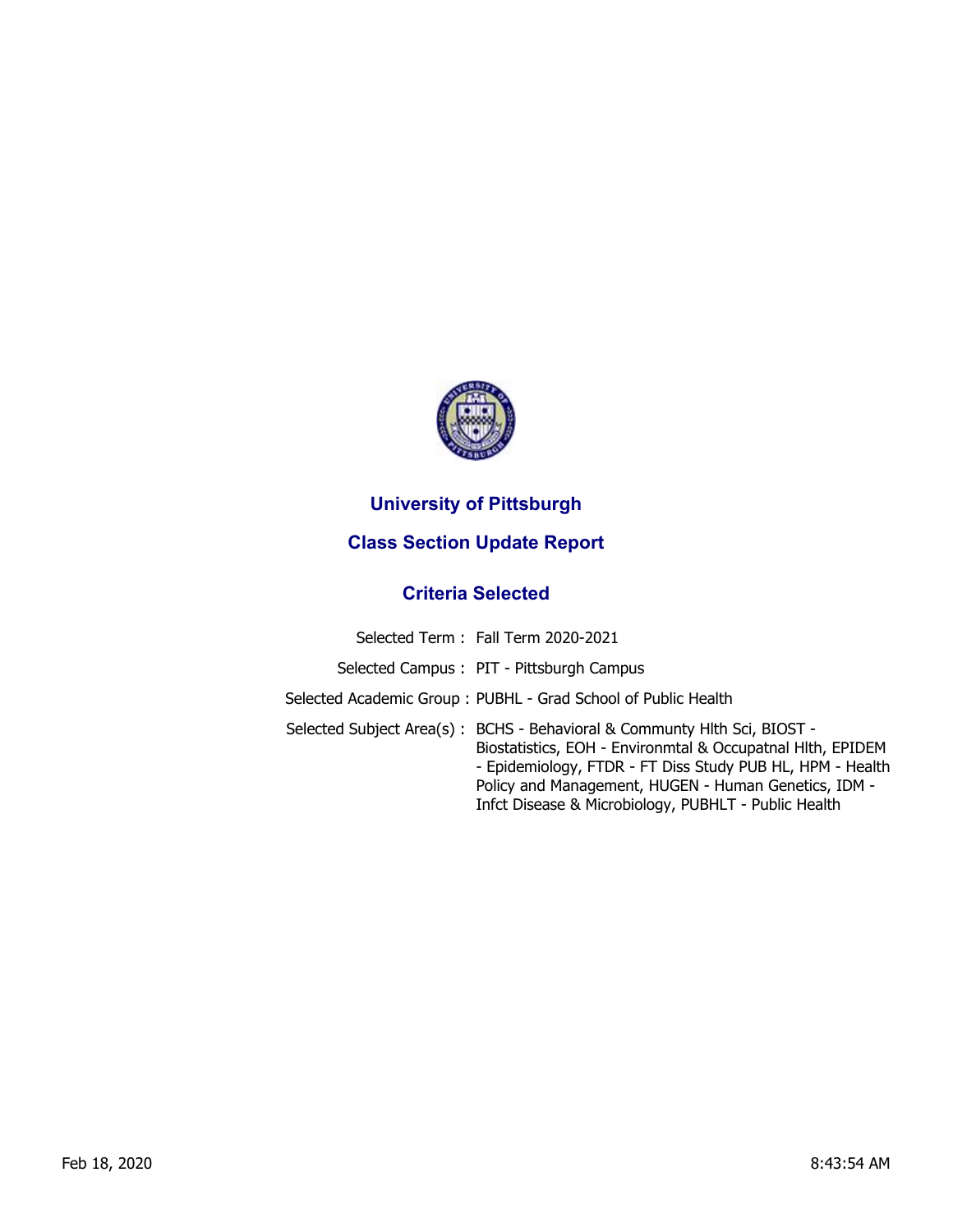Page 1 of 299

**Class Section Update Report**

University of Pittsburgh

Cancel Change ┚

| Term: 2211 Campus: PIT - Pittsburgh Campus                                                                                                                                                             |                                                   |     |                                                                        |                                                                                                        |                                                                        |                 |                                  | Academic Group: PUBHL - Grad School of Public Health                                   |                                 |                                                                  |
|--------------------------------------------------------------------------------------------------------------------------------------------------------------------------------------------------------|---------------------------------------------------|-----|------------------------------------------------------------------------|--------------------------------------------------------------------------------------------------------|------------------------------------------------------------------------|-----------------|----------------------------------|----------------------------------------------------------------------------------------|---------------------------------|------------------------------------------------------------------|
| <b>Course ID: 184197</b><br><b>Subject Area: BCHS</b><br>Catalog Nbr: 2135<br><b>Class Nbr: 21810</b><br><b>Course Offering Nbr: 1</b><br>Academic Organization: BCHS - Behavioral & Communty Hith Sci |                                                   |     |                                                                        | <b>Class Section: 1160</b><br><b>Component: LEC - Lecture</b><br><b>Class Type: Enrollment Section</b> |                                                                        |                 |                                  | <b>Minimum</b><br><b>Units: 3.00</b><br><b>Academic Progress</b><br><b>Units: 3.00</b> |                                 | <b>Maximum</b><br><b>Units: 3.00</b><br><b>FA Units:</b><br>3.00 |
| <b>Short Title: LEADERSHIP</b>                                                                                                                                                                         |                                                   |     |                                                                        |                                                                                                        |                                                                        |                 |                                  |                                                                                        |                                 |                                                                  |
| Free Format Topic: (30 Characters)                                                                                                                                                                     |                                                   |     |                                                                        |                                                                                                        |                                                                        |                 |                                  | Fee Type:                                                                              |                                 | Fee Amount:                                                      |
|                                                                                                                                                                                                        |                                                   |     |                                                                        |                                                                                                        |                                                                        |                 |                                  |                                                                                        |                                 |                                                                  |
| <b>Session: AT</b>                                                                                                                                                                                     | <b>Start Date: 8/24/2020</b>                      |     |                                                                        | End Date: 12/12/2020                                                                                   |                                                                        |                 |                                  | <b>Associated Class: 1160</b>                                                          |                                 | Location: PGH                                                    |
|                                                                                                                                                                                                        |                                                   |     |                                                                        |                                                                                                        |                                                                        |                 |                                  |                                                                                        |                                 |                                                                  |
| <b>Schedule</b>                                                                                                                                                                                        |                                                   |     | <b>Instructor</b>                                                      |                                                                                                        | <b>Instructor Role</b>                                                 |                 |                                  | <b>Instructor Name:</b>                                                                |                                 |                                                                  |
| Print: Y                                                                                                                                                                                               | Y/N                                               |     | ID:                                                                    |                                                                                                        |                                                                        |                 |                                  |                                                                                        |                                 |                                                                  |
|                                                                                                                                                                                                        |                                                   |     | 0                                                                      |                                                                                                        |                                                                        |                 |                                  | No Instructor Assigned                                                                 |                                 |                                                                  |
| <b>Facility ID:</b><br><b>FKART00125</b>                                                                                                                                                               | Room:<br>00125                                    | 200 | <b>Room Capacity: Mtg Start:</b>                                       | 6:00 PM                                                                                                | Mtg End:<br>$9:00$ PM                                                  |                 | Day:<br>We                       |                                                                                        | <b>Start Date:</b><br>8/24/2020 | <b>End Date:</b><br>12/12/2020                                   |
| <b>Consent:</b><br>No Special Consent<br>Required                                                                                                                                                      |                                                   |     | <b>Grading Basis:</b><br><b>Grad Letter Grade</b>                      | <b>Instructor Edit:</b><br>No Enrollment<br>Choice                                                     |                                                                        |                 | <b>Enrollment</b><br>Capacity: 5 |                                                                                        |                                 |                                                                  |
|                                                                                                                                                                                                        |                                                   |     |                                                                        |                                                                                                        |                                                                        |                 |                                  |                                                                                        |                                 |                                                                  |
| Course<br><b>Attribute:</b>                                                                                                                                                                            | <b>Course</b><br><b>Attribute Value: Subject:</b> |     | <b>Combined Section</b><br><b>ADMPS</b><br><b>SWCOSA</b><br><b>HRS</b> |                                                                                                        | <b>Combined Section</b><br><b>Catalog Nbr:</b><br>2128<br>2054<br>2128 |                 |                                  | <b>Combined Section</b><br><b>Class Number:</b><br>17768<br>24424<br>27344             | 10<br>6<br>5                    | <b>Combined Section</b><br><b>Enrollment Capacity:</b>           |
|                                                                                                                                                                                                        |                                                   |     | <b>PIA</b>                                                             |                                                                                                        | 2131                                                                   |                 |                                  | 30753                                                                                  | 8                               |                                                                  |
| <b>Room Characteristic</b><br>PeopleSoft - Scheduled (PS)                                                                                                                                              |                                                   |     |                                                                        |                                                                                                        |                                                                        |                 |                                  |                                                                                        |                                 |                                                                  |
|                                                                                                                                                                                                        |                                                   |     |                                                                        |                                                                                                        |                                                                        |                 |                                  |                                                                                        |                                 |                                                                  |
| <b>Start Date</b>                                                                                                                                                                                      |                                                   |     | <b>Reserve Capacity Requirement</b>                                    |                                                                                                        |                                                                        | <b>Cap Enri</b> |                                  |                                                                                        |                                 |                                                                  |
|                                                                                                                                                                                                        |                                                   |     |                                                                        |                                                                                                        |                                                                        |                 |                                  |                                                                                        |                                 |                                                                  |
|                                                                                                                                                                                                        |                                                   |     |                                                                        |                                                                                                        |                                                                        |                 |                                  |                                                                                        |                                 |                                                                  |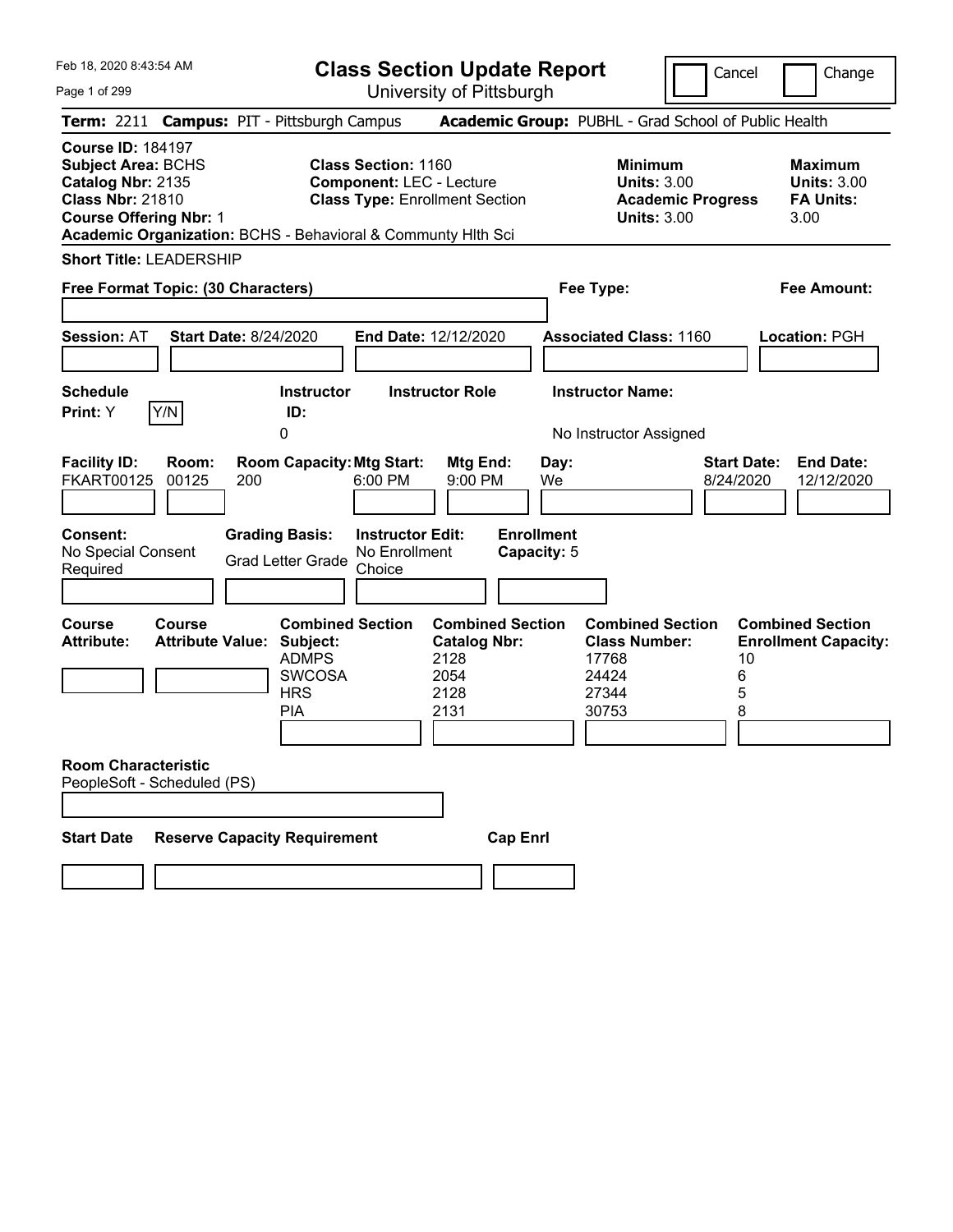**Class Section Update Report** University of Pittsburgh

Cancel Change

Page 2 of 299

|                                                                                                                                        |               | <b>Term: 2211 Campus: PIT - Pittsburgh Campus</b>            |                                                                                                          |                                                |                                   | <b>Academic Group: PUBHL - Grad School of Public Health</b>                            |                                 |                                                                  |
|----------------------------------------------------------------------------------------------------------------------------------------|---------------|--------------------------------------------------------------|----------------------------------------------------------------------------------------------------------|------------------------------------------------|-----------------------------------|----------------------------------------------------------------------------------------|---------------------------------|------------------------------------------------------------------|
| <b>Course ID: 101189</b><br><b>Subject Area: BCHS</b><br>Catalog Nbr: 2503<br><b>Class Nbr: 13811</b><br><b>Course Offering Nbr: 1</b> |               | Academic Organization: BCHS - Behavioral & Communty Hlth Sci | <b>Class Section: 1010</b><br><b>Component: PRA - Practicum</b><br><b>Class Type: Enrollment Section</b> |                                                |                                   | <b>Minimum</b><br><b>Units: 1.00</b><br><b>Academic Progress</b><br><b>Units: 1.00</b> |                                 | <b>Maximum</b><br><b>Units: 3.00</b><br><b>FA Units:</b><br>1.00 |
| <b>Short Title: PRACTICUM</b>                                                                                                          |               |                                                              |                                                                                                          |                                                |                                   |                                                                                        |                                 |                                                                  |
| Free Format Topic: (30 Characters)                                                                                                     |               |                                                              |                                                                                                          |                                                | Fee Type:                         |                                                                                        |                                 | <b>Fee Amount:</b>                                               |
| <b>Session: AT</b>                                                                                                                     |               | <b>Start Date: 8/24/2020</b>                                 | End Date: 12/12/2020                                                                                     |                                                |                                   | <b>Associated Class: 1010</b>                                                          |                                 | Location: PGH                                                    |
| <b>Schedule</b><br>Print: Y                                                                                                            | Y/N           | <b>Instructor</b><br>ID:<br>3323279                          |                                                                                                          | <b>Instructor Role</b><br>Primary Instructor   |                                   | <b>Instructor Name:</b><br>Felter, Elizabeth Madison                                   |                                 |                                                                  |
| <b>Facility ID:</b><br><b>TBATBA</b>                                                                                                   | Room:<br>TBA  | <b>Room Capacity: Mtg Start:</b><br>0                        |                                                                                                          | Mtg End:                                       | Day:                              |                                                                                        | <b>Start Date:</b><br>8/24/2020 | <b>End Date:</b><br>12/12/2020                                   |
| <b>Consent:</b><br>No Special Consent<br>Required                                                                                      |               | <b>Grading Basis:</b><br><b>Grad SN Basis</b>                | <b>Instructor Edit:</b><br>No Enrollment<br>Choice                                                       |                                                | <b>Enrollment</b><br>Capacity: 30 |                                                                                        |                                 |                                                                  |
| <b>Course</b><br><b>Attribute:</b>                                                                                                     | <b>Course</b> | <b>Combined Section</b><br><b>Attribute Value: Subject:</b>  |                                                                                                          | <b>Combined Section</b><br><b>Catalog Nbr:</b> |                                   | <b>Combined Section</b><br><b>Class Number:</b>                                        |                                 | <b>Combined Section</b><br><b>Enrollment Capacity:</b>           |
| <b>Room Characteristic</b>                                                                                                             |               |                                                              |                                                                                                          |                                                |                                   |                                                                                        |                                 |                                                                  |
|                                                                                                                                        |               |                                                              |                                                                                                          |                                                |                                   |                                                                                        |                                 |                                                                  |
| <b>Start Date</b>                                                                                                                      |               | <b>Reserve Capacity Requirement</b>                          |                                                                                                          | <b>Cap Enrl</b>                                |                                   |                                                                                        |                                 |                                                                  |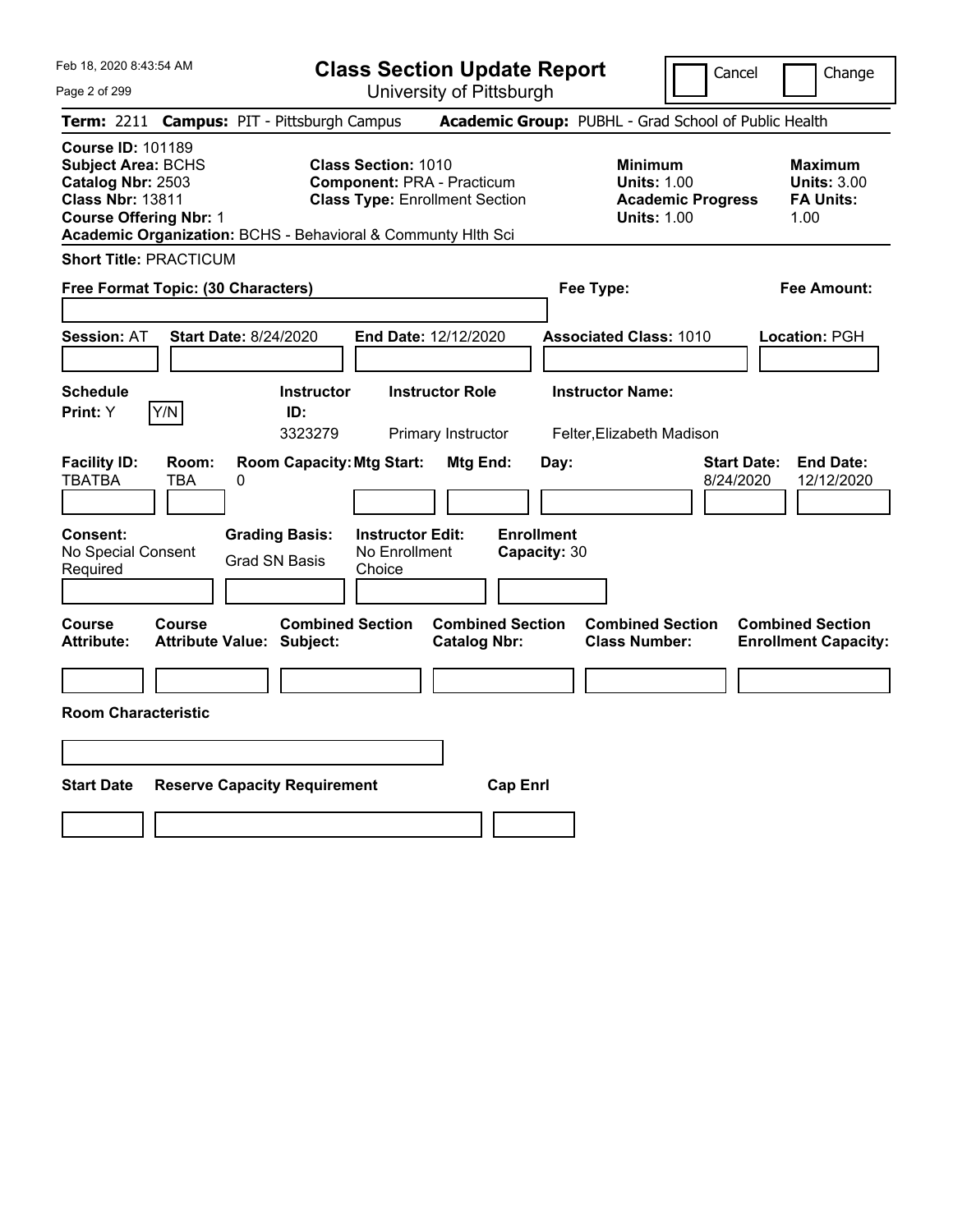**Class Section Update Report** University of Pittsburgh

Cancel Change

Page 3 of 299

|                                                                                                                                        |              | <b>Term: 2211 Campus: PIT - Pittsburgh Campus</b>            |                                                                 |                                                |                                   | <b>Academic Group: PUBHL - Grad School of Public Health</b>                            |                                 |                                                           |
|----------------------------------------------------------------------------------------------------------------------------------------|--------------|--------------------------------------------------------------|-----------------------------------------------------------------|------------------------------------------------|-----------------------------------|----------------------------------------------------------------------------------------|---------------------------------|-----------------------------------------------------------|
| <b>Course ID: 101189</b><br><b>Subject Area: BCHS</b><br>Catalog Nbr: 2503<br><b>Class Nbr: 13873</b><br><b>Course Offering Nbr: 1</b> |              | Academic Organization: BCHS - Behavioral & Communty Hlth Sci | <b>Class Section: 1015</b><br><b>Component: PRA - Practicum</b> | <b>Class Type: Enrollment Section</b>          |                                   | <b>Minimum</b><br><b>Units: 1.00</b><br><b>Academic Progress</b><br><b>Units: 1.00</b> |                                 | Maximum<br><b>Units: 3.00</b><br><b>FA Units:</b><br>1.00 |
| <b>Short Title: PRACTICUM</b>                                                                                                          |              |                                                              |                                                                 |                                                |                                   |                                                                                        |                                 |                                                           |
| Free Format Topic: (30 Characters)                                                                                                     |              |                                                              |                                                                 |                                                | Fee Type:                         |                                                                                        |                                 | <b>Fee Amount:</b>                                        |
| <b>Session: AT</b>                                                                                                                     |              | <b>Start Date: 8/24/2020</b>                                 | End Date: 12/12/2020                                            |                                                |                                   | <b>Associated Class: 1015</b>                                                          |                                 | Location: PGH                                             |
| <b>Schedule</b><br>Print: Y                                                                                                            | Y/N          | <b>Instructor</b><br>ID:<br>2929892                          |                                                                 | <b>Instructor Role</b><br>Primary Instructor   |                                   | <b>Instructor Name:</b><br>Albert, Steven M                                            |                                 |                                                           |
| <b>Facility ID:</b><br><b>TBATBA</b>                                                                                                   | Room:<br>TBA | <b>Room Capacity: Mtg Start:</b><br>0                        |                                                                 | Mtg End:                                       | Day:                              |                                                                                        | <b>Start Date:</b><br>8/24/2020 | <b>End Date:</b><br>12/12/2020                            |
| <b>Consent:</b><br>No Special Consent<br>Required                                                                                      |              | <b>Grading Basis:</b><br><b>Grad SN Basis</b>                | <b>Instructor Edit:</b><br>No Enrollment<br>Choice              |                                                | <b>Enrollment</b><br>Capacity: 35 |                                                                                        |                                 |                                                           |
| <b>Course</b><br><b>Attribute:</b>                                                                                                     | Course       | <b>Combined Section</b><br><b>Attribute Value: Subject:</b>  |                                                                 | <b>Combined Section</b><br><b>Catalog Nbr:</b> |                                   | <b>Combined Section</b><br><b>Class Number:</b>                                        |                                 | <b>Combined Section</b><br><b>Enrollment Capacity:</b>    |
| <b>Room Characteristic</b>                                                                                                             |              |                                                              |                                                                 |                                                |                                   |                                                                                        |                                 |                                                           |
| <b>Start Date</b>                                                                                                                      |              | <b>Reserve Capacity Requirement</b>                          |                                                                 | <b>Cap Enrl</b>                                |                                   |                                                                                        |                                 |                                                           |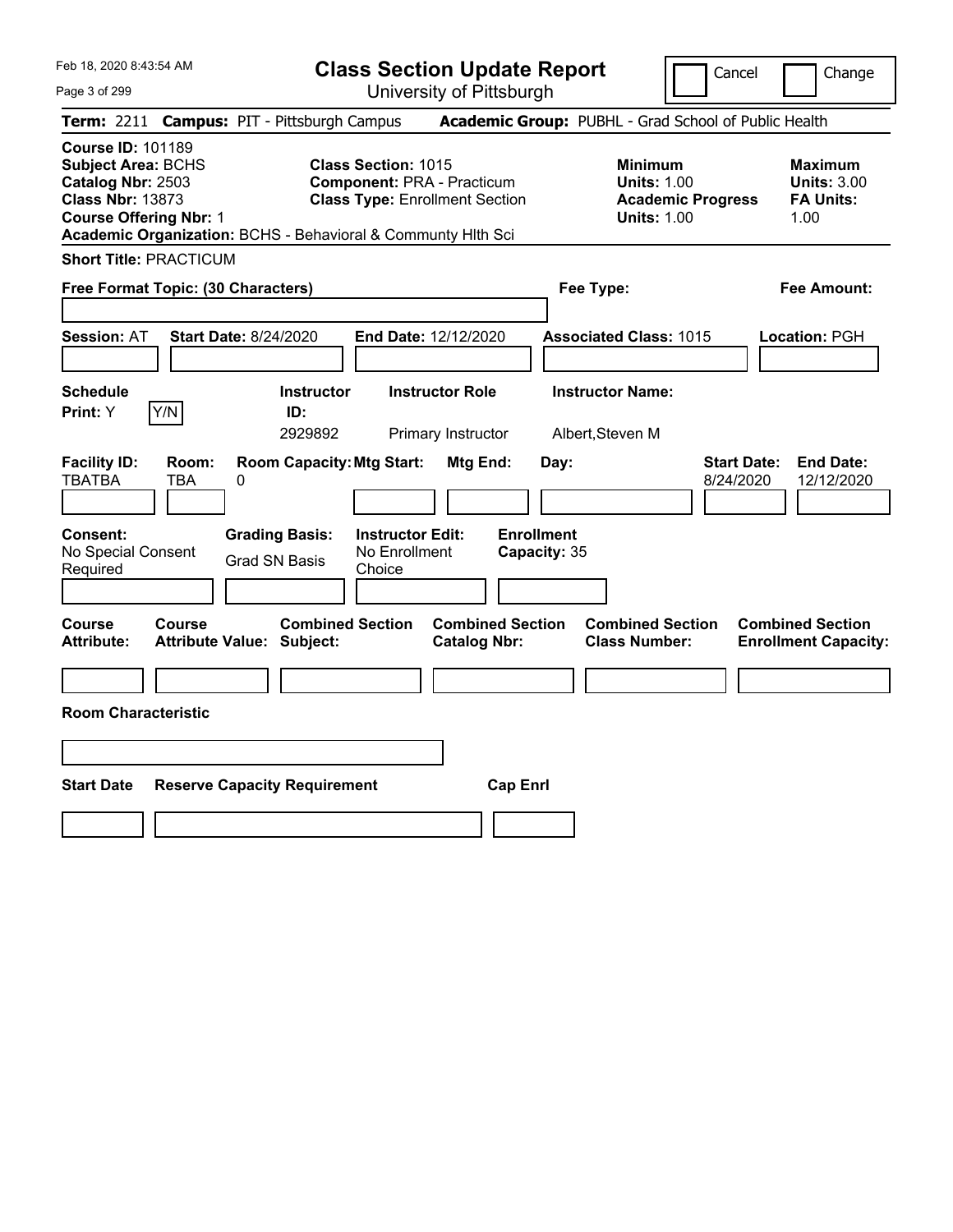**Class Section Update Report** University of Pittsburgh

Cancel Change

Page 4 of 299

|                                                                                                                                        |                     | <b>Term: 2211 Campus: PIT - Pittsburgh Campus</b>            |                                                                 |                                                |                                   | <b>Academic Group: PUBHL - Grad School of Public Health</b>                            |                                 |                                                                  |
|----------------------------------------------------------------------------------------------------------------------------------------|---------------------|--------------------------------------------------------------|-----------------------------------------------------------------|------------------------------------------------|-----------------------------------|----------------------------------------------------------------------------------------|---------------------------------|------------------------------------------------------------------|
| <b>Course ID: 101189</b><br><b>Subject Area: BCHS</b><br>Catalog Nbr: 2503<br><b>Class Nbr: 13874</b><br><b>Course Offering Nbr: 1</b> |                     | Academic Organization: BCHS - Behavioral & Communty Hlth Sci | <b>Class Section: 1020</b><br><b>Component: PRA - Practicum</b> | <b>Class Type: Enrollment Section</b>          |                                   | <b>Minimum</b><br><b>Units: 1.00</b><br><b>Academic Progress</b><br><b>Units: 1.00</b> |                                 | <b>Maximum</b><br><b>Units: 3.00</b><br><b>FA Units:</b><br>1.00 |
| <b>Short Title: PRACTICUM</b>                                                                                                          |                     |                                                              |                                                                 |                                                |                                   |                                                                                        |                                 |                                                                  |
|                                                                                                                                        |                     | Free Format Topic: (30 Characters)                           |                                                                 |                                                | Fee Type:                         |                                                                                        |                                 | <b>Fee Amount:</b>                                               |
| <b>Session: AT</b>                                                                                                                     |                     | <b>Start Date: 8/24/2020</b>                                 | End Date: 12/12/2020                                            |                                                |                                   | <b>Associated Class: 1020</b>                                                          |                                 | Location: PGH                                                    |
| <b>Schedule</b><br>Print: Y                                                                                                            | Y/N                 | <b>Instructor</b><br>ID:<br>2909577                          |                                                                 | <b>Instructor Role</b><br>Primary Instructor   |                                   | <b>Instructor Name:</b><br>Elias, Thistle Inga                                         |                                 |                                                                  |
| <b>Facility ID:</b><br><b>TBATBA</b>                                                                                                   | Room:<br><b>TBA</b> | <b>Room Capacity: Mtg Start:</b><br>0                        |                                                                 | Mtg End:                                       | Day:                              |                                                                                        | <b>Start Date:</b><br>8/24/2020 | <b>End Date:</b><br>12/12/2020                                   |
| <b>Consent:</b><br>No Special Consent<br>Required                                                                                      |                     | <b>Grading Basis:</b><br><b>Grad SN Basis</b>                | <b>Instructor Edit:</b><br>No Enrollment<br>Choice              |                                                | <b>Enrollment</b><br>Capacity: 35 |                                                                                        |                                 |                                                                  |
| Course<br><b>Attribute:</b>                                                                                                            | <b>Course</b>       | <b>Combined Section</b><br><b>Attribute Value: Subject:</b>  |                                                                 | <b>Combined Section</b><br><b>Catalog Nbr:</b> |                                   | <b>Combined Section</b><br><b>Class Number:</b>                                        |                                 | <b>Combined Section</b><br><b>Enrollment Capacity:</b>           |
| <b>Room Characteristic</b>                                                                                                             |                     |                                                              |                                                                 |                                                |                                   |                                                                                        |                                 |                                                                  |
|                                                                                                                                        |                     |                                                              |                                                                 |                                                |                                   |                                                                                        |                                 |                                                                  |
| <b>Start Date</b>                                                                                                                      |                     | <b>Reserve Capacity Requirement</b>                          |                                                                 | <b>Cap Enrl</b>                                |                                   |                                                                                        |                                 |                                                                  |
|                                                                                                                                        |                     |                                                              |                                                                 |                                                |                                   |                                                                                        |                                 |                                                                  |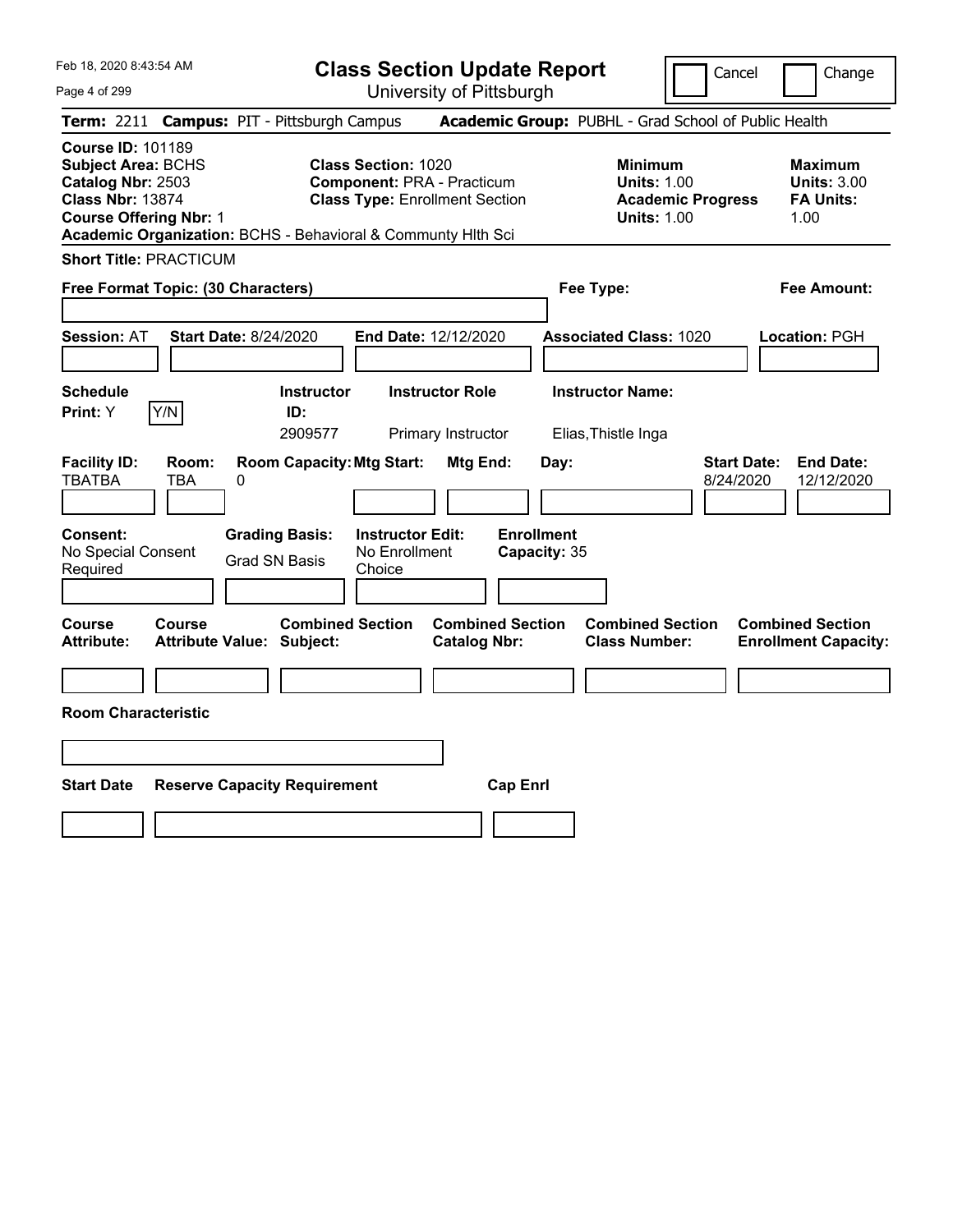**Class Section Update Report** University of Pittsburgh

Cancel Change

Page 5 of 299

|                                                                                                                                        |                     | <b>Term: 2211 Campus: PIT - Pittsburgh Campus</b>            |                                                    |                                                                            |                                   | <b>Academic Group: PUBHL - Grad School of Public Health</b>                            |                                 |                                                                  |
|----------------------------------------------------------------------------------------------------------------------------------------|---------------------|--------------------------------------------------------------|----------------------------------------------------|----------------------------------------------------------------------------|-----------------------------------|----------------------------------------------------------------------------------------|---------------------------------|------------------------------------------------------------------|
| <b>Course ID: 101189</b><br><b>Subject Area: BCHS</b><br>Catalog Nbr: 2503<br><b>Class Nbr: 13875</b><br><b>Course Offering Nbr: 1</b> |                     | Academic Organization: BCHS - Behavioral & Communty Hlth Sci | <b>Class Section: 1025</b>                         | <b>Component: PRA - Practicum</b><br><b>Class Type: Enrollment Section</b> |                                   | <b>Minimum</b><br><b>Units: 1.00</b><br><b>Academic Progress</b><br><b>Units: 1.00</b> |                                 | <b>Maximum</b><br><b>Units: 3.00</b><br><b>FA Units:</b><br>1.00 |
| <b>Short Title: PRACTICUM</b>                                                                                                          |                     |                                                              |                                                    |                                                                            |                                   |                                                                                        |                                 |                                                                  |
| Free Format Topic: (30 Characters)                                                                                                     |                     |                                                              |                                                    |                                                                            |                                   | Fee Type:                                                                              |                                 | <b>Fee Amount:</b>                                               |
| <b>Session: AT</b>                                                                                                                     |                     | <b>Start Date: 8/24/2020</b>                                 | End Date: 12/12/2020                               |                                                                            |                                   | <b>Associated Class: 1025</b>                                                          |                                 | Location: PGH                                                    |
| <b>Schedule</b><br>Print: Y                                                                                                            | Y/N                 | <b>Instructor</b><br>ID:<br>2929414                          |                                                    | <b>Instructor Role</b><br>Primary Instructor                               |                                   | <b>Instructor Name:</b><br>Burke, Jessica Griffin                                      |                                 |                                                                  |
| <b>Facility ID:</b><br><b>TBATBA</b>                                                                                                   | Room:<br><b>TBA</b> | <b>Room Capacity: Mtg Start:</b><br>0                        |                                                    | Mtg End:                                                                   | Day:                              |                                                                                        | <b>Start Date:</b><br>8/24/2020 | <b>End Date:</b><br>12/12/2020                                   |
| <b>Consent:</b><br>No Special Consent<br>Required                                                                                      |                     | <b>Grading Basis:</b><br><b>Grad SN Basis</b>                | <b>Instructor Edit:</b><br>No Enrollment<br>Choice |                                                                            | <b>Enrollment</b><br>Capacity: 35 |                                                                                        |                                 |                                                                  |
| <b>Course</b><br><b>Attribute:</b>                                                                                                     | Course              | <b>Combined Section</b><br><b>Attribute Value: Subject:</b>  |                                                    | <b>Combined Section</b><br><b>Catalog Nbr:</b>                             |                                   | <b>Combined Section</b><br><b>Class Number:</b>                                        |                                 | <b>Combined Section</b><br><b>Enrollment Capacity:</b>           |
| <b>Room Characteristic</b>                                                                                                             |                     |                                                              |                                                    |                                                                            |                                   |                                                                                        |                                 |                                                                  |
|                                                                                                                                        |                     |                                                              |                                                    |                                                                            |                                   |                                                                                        |                                 |                                                                  |
| <b>Start Date</b>                                                                                                                      |                     | <b>Reserve Capacity Requirement</b>                          |                                                    | <b>Cap Enrl</b>                                                            |                                   |                                                                                        |                                 |                                                                  |
|                                                                                                                                        |                     |                                                              |                                                    |                                                                            |                                   |                                                                                        |                                 |                                                                  |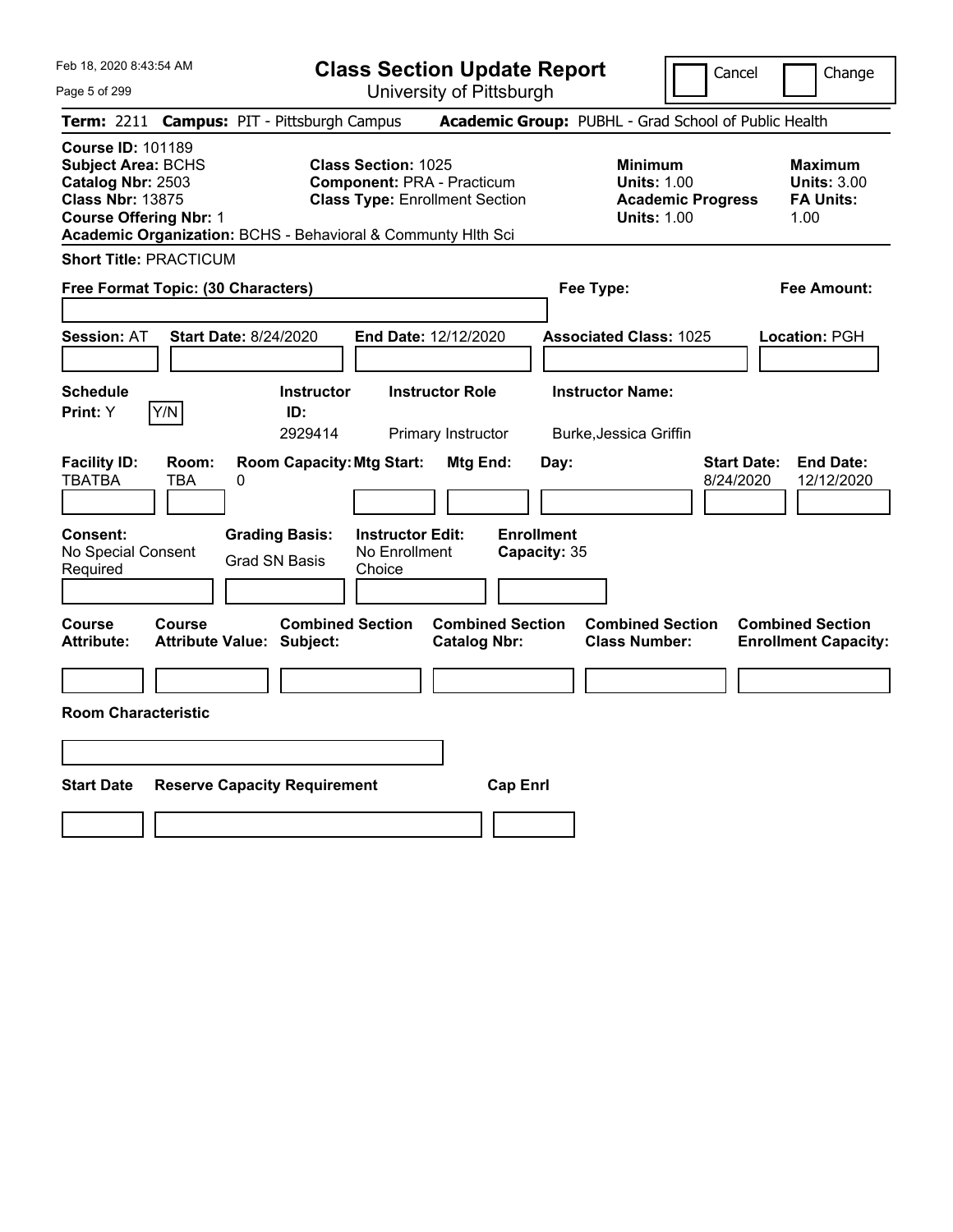**Class Section Update Report** University of Pittsburgh

Cancel Change

Page 6 of 299

|                                                                                                                                        |               | <b>Term: 2211 Campus: PIT - Pittsburgh Campus</b>            |                                                                                                          |                                                |                                   | <b>Academic Group: PUBHL - Grad School of Public Health</b>                            |                                 |                                                           |
|----------------------------------------------------------------------------------------------------------------------------------------|---------------|--------------------------------------------------------------|----------------------------------------------------------------------------------------------------------|------------------------------------------------|-----------------------------------|----------------------------------------------------------------------------------------|---------------------------------|-----------------------------------------------------------|
| <b>Course ID: 101189</b><br><b>Subject Area: BCHS</b><br>Catalog Nbr: 2503<br><b>Class Nbr: 22394</b><br><b>Course Offering Nbr: 1</b> |               | Academic Organization: BCHS - Behavioral & Communty Hith Sci | <b>Class Section: 1030</b><br><b>Component: PRA - Practicum</b><br><b>Class Type: Enrollment Section</b> |                                                |                                   | <b>Minimum</b><br><b>Units: 1.00</b><br><b>Academic Progress</b><br><b>Units: 1.00</b> |                                 | Maximum<br><b>Units: 3.00</b><br><b>FA Units:</b><br>1.00 |
| <b>Short Title: PRACTICUM</b>                                                                                                          |               |                                                              |                                                                                                          |                                                |                                   |                                                                                        |                                 |                                                           |
| Free Format Topic: (30 Characters)                                                                                                     |               |                                                              |                                                                                                          |                                                | Fee Type:                         |                                                                                        |                                 | Fee Amount:                                               |
| <b>Session: AT</b>                                                                                                                     |               | <b>Start Date: 8/24/2020</b>                                 | <b>End Date: 12/12/2020</b>                                                                              |                                                |                                   | <b>Associated Class: 1030</b>                                                          |                                 | Location: PGH                                             |
| Schedule<br>Print: Y                                                                                                                   | Y/N           | <b>Instructor</b><br>ID:<br>2960250                          |                                                                                                          | <b>Instructor Role</b><br>Primary Instructor   |                                   | <b>Instructor Name:</b><br>Brown, Andre L                                              |                                 |                                                           |
| <b>Facility ID:</b><br><b>TBATBA</b>                                                                                                   | Room:<br>TBA  | <b>Room Capacity: Mtg Start:</b><br>0                        |                                                                                                          | Mtg End:                                       | Day:                              |                                                                                        | <b>Start Date:</b><br>8/24/2020 | <b>End Date:</b><br>12/12/2020                            |
| <b>Consent:</b><br>No Special Consent<br>Required                                                                                      |               | <b>Grading Basis:</b><br><b>Grad SN Basis</b>                | <b>Instructor Edit:</b><br>No Enrollment<br>Choice                                                       |                                                | <b>Enrollment</b><br>Capacity: 15 |                                                                                        |                                 |                                                           |
| Course<br><b>Attribute:</b>                                                                                                            | <b>Course</b> | <b>Combined Section</b><br><b>Attribute Value: Subject:</b>  |                                                                                                          | <b>Combined Section</b><br><b>Catalog Nbr:</b> |                                   | <b>Combined Section</b><br><b>Class Number:</b>                                        |                                 | <b>Combined Section</b><br><b>Enrollment Capacity:</b>    |
| <b>Room Characteristic</b>                                                                                                             |               |                                                              |                                                                                                          |                                                |                                   |                                                                                        |                                 |                                                           |
| <b>Start Date</b>                                                                                                                      |               | <b>Reserve Capacity Requirement</b>                          |                                                                                                          | <b>Cap Enrl</b>                                |                                   |                                                                                        |                                 |                                                           |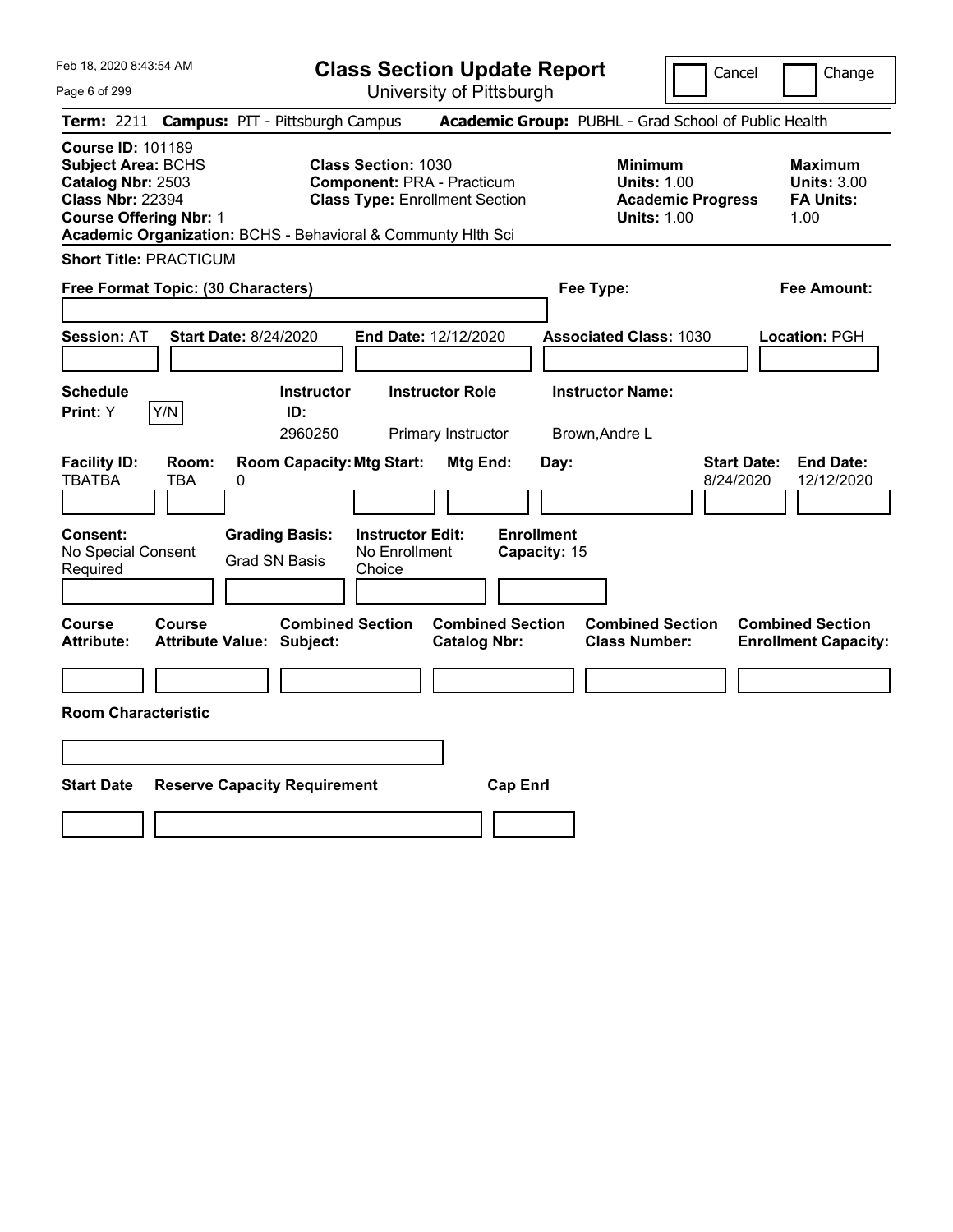**Class Section Update Report** University of Pittsburgh

Cancel Change

Page 7 of 299

|                                                                                                                                        |                     | <b>Term: 2211 Campus: PIT - Pittsburgh Campus</b>            |                                                                 |                                                |                                   | <b>Academic Group: PUBHL - Grad School of Public Health</b>                            |                                 |                                                                  |
|----------------------------------------------------------------------------------------------------------------------------------------|---------------------|--------------------------------------------------------------|-----------------------------------------------------------------|------------------------------------------------|-----------------------------------|----------------------------------------------------------------------------------------|---------------------------------|------------------------------------------------------------------|
| <b>Course ID: 101189</b><br><b>Subject Area: BCHS</b><br>Catalog Nbr: 2503<br><b>Class Nbr: 13876</b><br><b>Course Offering Nbr: 1</b> |                     | Academic Organization: BCHS - Behavioral & Communty Hlth Sci | <b>Class Section: 1035</b><br><b>Component: PRA - Practicum</b> | <b>Class Type: Enrollment Section</b>          |                                   | <b>Minimum</b><br><b>Units: 1.00</b><br><b>Academic Progress</b><br><b>Units: 1.00</b> |                                 | <b>Maximum</b><br><b>Units: 3.00</b><br><b>FA Units:</b><br>1.00 |
| <b>Short Title: PRACTICUM</b>                                                                                                          |                     |                                                              |                                                                 |                                                |                                   |                                                                                        |                                 |                                                                  |
|                                                                                                                                        |                     | Free Format Topic: (30 Characters)                           |                                                                 |                                                | Fee Type:                         |                                                                                        |                                 | <b>Fee Amount:</b>                                               |
| <b>Session: AT</b>                                                                                                                     |                     | <b>Start Date: 8/24/2020</b>                                 | <b>End Date: 12/12/2020</b>                                     |                                                |                                   | <b>Associated Class: 1035</b>                                                          |                                 | Location: PGH                                                    |
| <b>Schedule</b><br>Print: Y                                                                                                            | Y/N                 | <b>Instructor</b><br>ID:<br>1026878                          |                                                                 | <b>Instructor Role</b><br>Primary Instructor   |                                   | <b>Instructor Name:</b><br>Garland, Richard                                            |                                 |                                                                  |
| <b>Facility ID:</b><br><b>TBATBA</b>                                                                                                   | Room:<br><b>TBA</b> | <b>Room Capacity: Mtg Start:</b><br>0                        |                                                                 | Mtg End:                                       | Day:                              |                                                                                        | <b>Start Date:</b><br>8/24/2020 | <b>End Date:</b><br>12/12/2020                                   |
| <b>Consent:</b><br>No Special Consent<br>Required                                                                                      |                     | <b>Grading Basis:</b><br><b>Grad SN Basis</b>                | <b>Instructor Edit:</b><br>No Enrollment<br>Choice              |                                                | <b>Enrollment</b><br>Capacity: 35 |                                                                                        |                                 |                                                                  |
| <b>Course</b><br><b>Attribute:</b>                                                                                                     | Course              | <b>Combined Section</b><br><b>Attribute Value: Subject:</b>  |                                                                 | <b>Combined Section</b><br><b>Catalog Nbr:</b> |                                   | <b>Combined Section</b><br><b>Class Number:</b>                                        |                                 | <b>Combined Section</b><br><b>Enrollment Capacity:</b>           |
| <b>Room Characteristic</b>                                                                                                             |                     |                                                              |                                                                 |                                                |                                   |                                                                                        |                                 |                                                                  |
| <b>Start Date</b>                                                                                                                      |                     | <b>Reserve Capacity Requirement</b>                          |                                                                 | <b>Cap Enrl</b>                                |                                   |                                                                                        |                                 |                                                                  |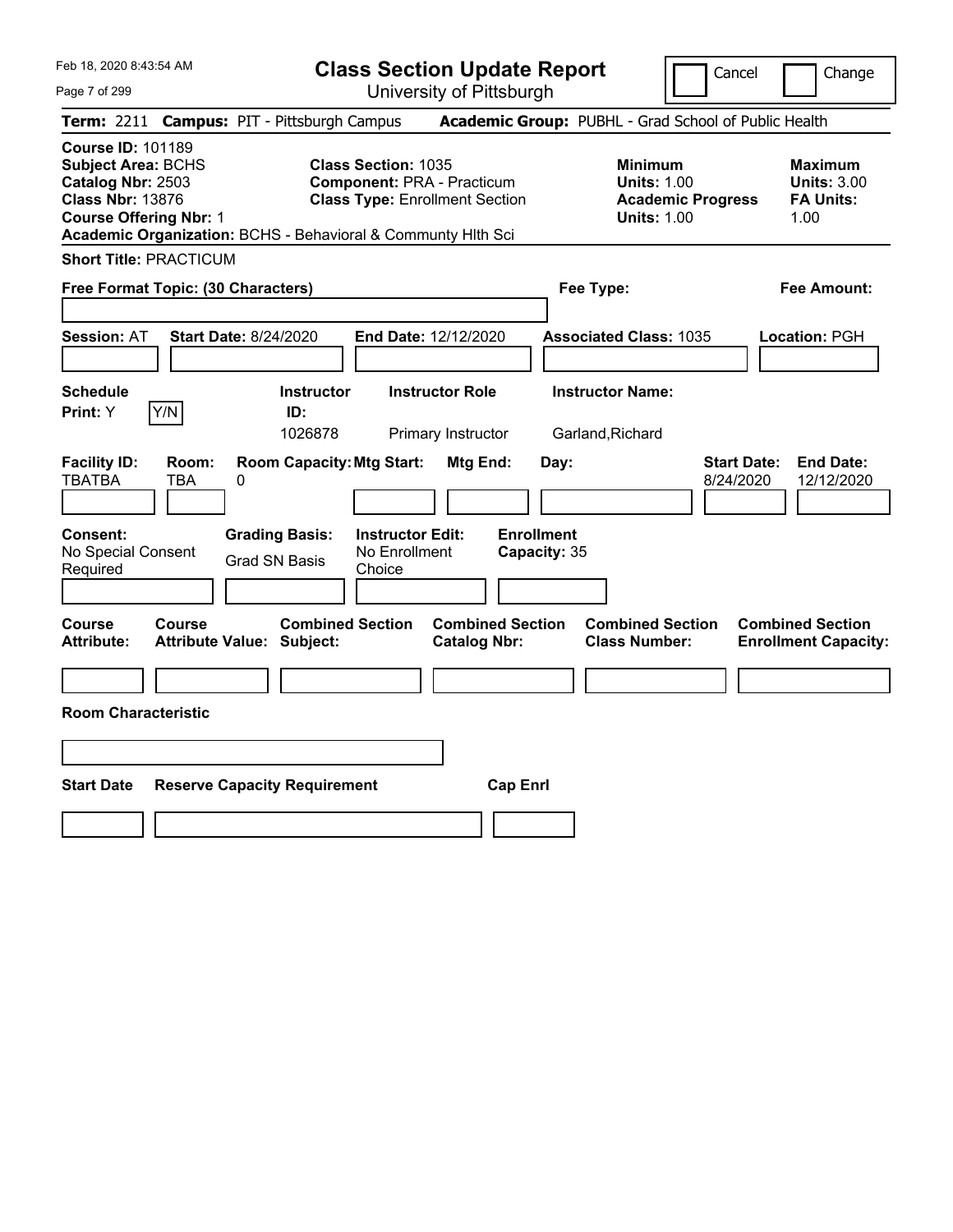**Class Section Update Report** University of Pittsburgh

Cancel Change

Page 8 of 299

|                                                                                                                                        |               | <b>Term: 2211 Campus: PIT - Pittsburgh Campus</b>            |                                                                 |                                                |                                   | <b>Academic Group: PUBHL - Grad School of Public Health</b>                            |                                 |                                                                  |
|----------------------------------------------------------------------------------------------------------------------------------------|---------------|--------------------------------------------------------------|-----------------------------------------------------------------|------------------------------------------------|-----------------------------------|----------------------------------------------------------------------------------------|---------------------------------|------------------------------------------------------------------|
| <b>Course ID: 101189</b><br><b>Subject Area: BCHS</b><br>Catalog Nbr: 2503<br><b>Class Nbr: 13877</b><br><b>Course Offering Nbr: 1</b> |               | Academic Organization: BCHS - Behavioral & Communty Hith Sci | <b>Class Section: 1040</b><br><b>Component: PRA - Practicum</b> | <b>Class Type: Enrollment Section</b>          |                                   | <b>Minimum</b><br><b>Units: 1.00</b><br><b>Academic Progress</b><br><b>Units: 1.00</b> |                                 | <b>Maximum</b><br><b>Units: 3.00</b><br><b>FA Units:</b><br>1.00 |
| <b>Short Title: PRACTICUM</b>                                                                                                          |               |                                                              |                                                                 |                                                |                                   |                                                                                        |                                 |                                                                  |
|                                                                                                                                        |               | Free Format Topic: (30 Characters)                           |                                                                 |                                                | Fee Type:                         |                                                                                        |                                 | <b>Fee Amount:</b>                                               |
| <b>Session: AT</b>                                                                                                                     |               | <b>Start Date: 8/24/2020</b>                                 | End Date: 12/12/2020                                            |                                                |                                   | <b>Associated Class: 1040</b>                                                          |                                 | Location: PGH                                                    |
| <b>Schedule</b><br>Print: Y                                                                                                            | Y/N           | <b>Instructor</b><br>ID:<br>2906717                          |                                                                 | <b>Instructor Role</b><br>Primary Instructor   |                                   | <b>Instructor Name:</b><br>Documet, Patricia I                                         |                                 |                                                                  |
| <b>Facility ID:</b><br><b>TBATBA</b>                                                                                                   | Room:<br>TBA  | <b>Room Capacity: Mtg Start:</b><br>0                        |                                                                 | Mtg End:                                       | Day:                              |                                                                                        | <b>Start Date:</b><br>8/24/2020 | <b>End Date:</b><br>12/12/2020                                   |
| <b>Consent:</b><br>No Special Consent<br>Required                                                                                      |               | <b>Grading Basis:</b><br><b>Grad SN Basis</b>                | <b>Instructor Edit:</b><br>No Enrollment<br>Choice              |                                                | <b>Enrollment</b><br>Capacity: 35 |                                                                                        |                                 |                                                                  |
| <b>Course</b><br><b>Attribute:</b>                                                                                                     | <b>Course</b> | <b>Combined Section</b><br><b>Attribute Value: Subject:</b>  |                                                                 | <b>Combined Section</b><br><b>Catalog Nbr:</b> |                                   | <b>Combined Section</b><br><b>Class Number:</b>                                        |                                 | <b>Combined Section</b><br><b>Enrollment Capacity:</b>           |
| <b>Room Characteristic</b>                                                                                                             |               |                                                              |                                                                 |                                                |                                   |                                                                                        |                                 |                                                                  |
| <b>Start Date</b>                                                                                                                      |               | <b>Reserve Capacity Requirement</b>                          |                                                                 | <b>Cap Enrl</b>                                |                                   |                                                                                        |                                 |                                                                  |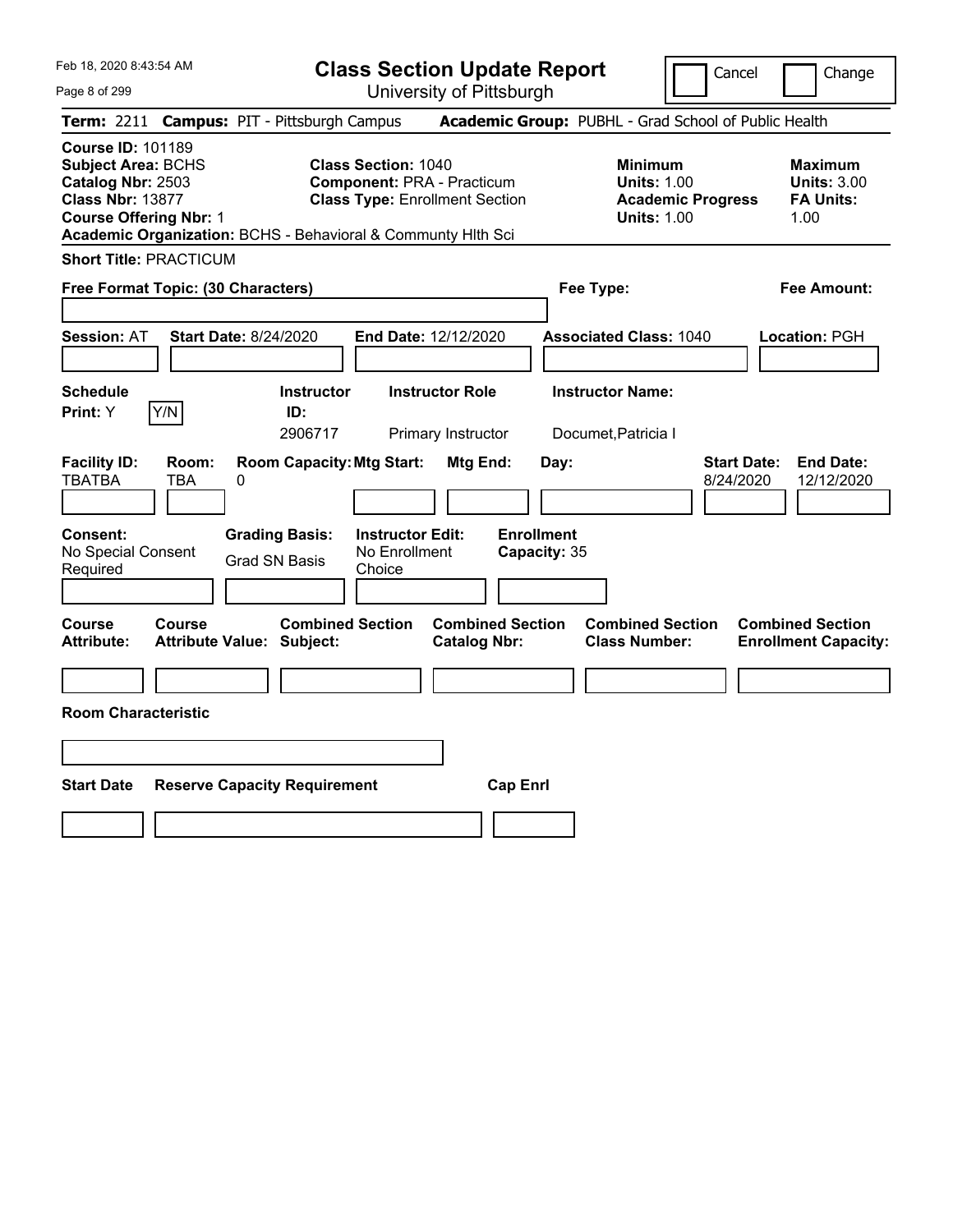**Class Section Update Report** University of Pittsburgh

Cancel Change

Page 9 of 299

|                                                                                                                                        |               | <b>Term: 2211 Campus: PIT - Pittsburgh Campus</b>            |                                                                 |                                                |                                   | <b>Academic Group: PUBHL - Grad School of Public Health</b>                            |                                 |                                                                  |
|----------------------------------------------------------------------------------------------------------------------------------------|---------------|--------------------------------------------------------------|-----------------------------------------------------------------|------------------------------------------------|-----------------------------------|----------------------------------------------------------------------------------------|---------------------------------|------------------------------------------------------------------|
| <b>Course ID: 101189</b><br><b>Subject Area: BCHS</b><br>Catalog Nbr: 2503<br><b>Class Nbr: 22395</b><br><b>Course Offering Nbr: 1</b> |               | Academic Organization: BCHS - Behavioral & Communty Hith Sci | <b>Class Section: 1045</b><br><b>Component: PRA - Practicum</b> | <b>Class Type: Enrollment Section</b>          |                                   | <b>Minimum</b><br><b>Units: 1.00</b><br><b>Academic Progress</b><br><b>Units: 1.00</b> |                                 | <b>Maximum</b><br><b>Units: 3.00</b><br><b>FA Units:</b><br>1.00 |
| <b>Short Title: PRACTICUM</b>                                                                                                          |               |                                                              |                                                                 |                                                |                                   |                                                                                        |                                 |                                                                  |
| <b>Free Format Topic: (30 Characters)</b>                                                                                              |               |                                                              |                                                                 |                                                | Fee Type:                         |                                                                                        |                                 | <b>Fee Amount:</b>                                               |
| <b>Session: AT</b>                                                                                                                     |               | <b>Start Date: 8/24/2020</b>                                 | End Date: 12/12/2020                                            |                                                |                                   | <b>Associated Class: 1045</b>                                                          |                                 | Location: PGH                                                    |
| <b>Schedule</b><br>Print: Y                                                                                                            | Y/N           | <b>Instructor</b><br>ID:<br>2953705                          |                                                                 | <b>Instructor Role</b><br>Primary Instructor   |                                   | <b>Instructor Name:</b><br>Mair, Christina F                                           |                                 |                                                                  |
| <b>Facility ID:</b><br><b>TBATBA</b>                                                                                                   | Room:<br>TBA  | <b>Room Capacity: Mtg Start:</b><br>0                        |                                                                 | Mtg End:                                       | Day:                              |                                                                                        | <b>Start Date:</b><br>8/24/2020 | <b>End Date:</b><br>12/12/2020                                   |
| Consent:<br>No Special Consent<br>Required                                                                                             |               | <b>Grading Basis:</b><br><b>Grad SN Basis</b>                | <b>Instructor Edit:</b><br>No Enrollment<br>Choice              |                                                | <b>Enrollment</b><br>Capacity: 15 |                                                                                        |                                 |                                                                  |
| <b>Course</b><br><b>Attribute:</b>                                                                                                     | <b>Course</b> | <b>Combined Section</b><br><b>Attribute Value: Subject:</b>  |                                                                 | <b>Combined Section</b><br><b>Catalog Nbr:</b> |                                   | <b>Combined Section</b><br><b>Class Number:</b>                                        |                                 | <b>Combined Section</b><br><b>Enrollment Capacity:</b>           |
| <b>Room Characteristic</b>                                                                                                             |               |                                                              |                                                                 |                                                |                                   |                                                                                        |                                 |                                                                  |
| <b>Start Date</b>                                                                                                                      |               | <b>Reserve Capacity Requirement</b>                          |                                                                 | <b>Cap Enrl</b>                                |                                   |                                                                                        |                                 |                                                                  |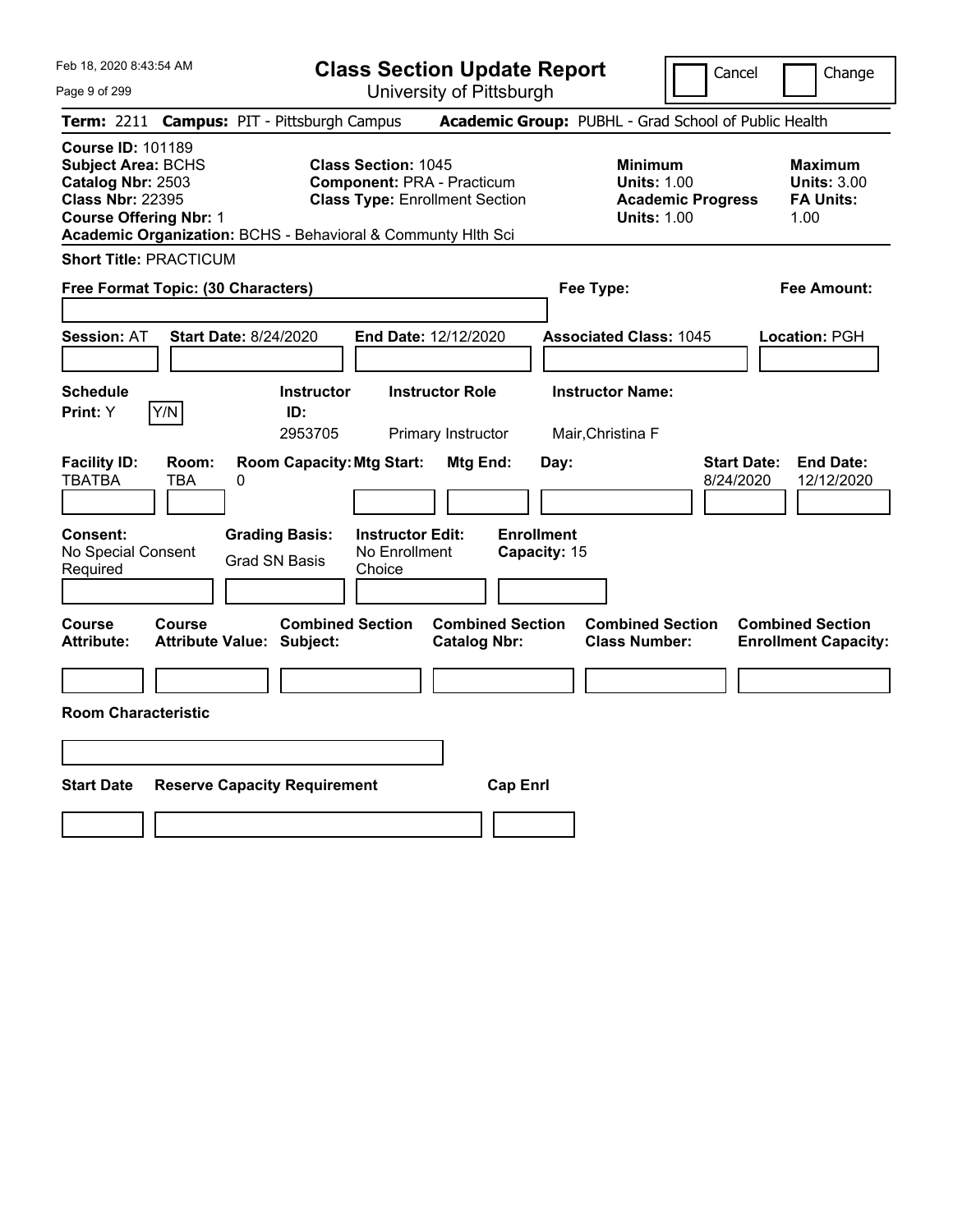**Class Section Update Report**

University of Pittsburgh

Cancel Change

Page 10 of 299

|                                                                                                                                        |               | Term: 2211 Campus: PIT - Pittsburgh Campus                   |                                                                 |                                                |                                   | Academic Group: PUBHL - Grad School of Public Health                                   |                                 |                                                                  |
|----------------------------------------------------------------------------------------------------------------------------------------|---------------|--------------------------------------------------------------|-----------------------------------------------------------------|------------------------------------------------|-----------------------------------|----------------------------------------------------------------------------------------|---------------------------------|------------------------------------------------------------------|
| <b>Course ID: 101189</b><br><b>Subject Area: BCHS</b><br>Catalog Nbr: 2503<br><b>Class Nbr: 13878</b><br><b>Course Offering Nbr: 1</b> |               | Academic Organization: BCHS - Behavioral & Communty Hith Sci | <b>Class Section: 1060</b><br><b>Component: PRA - Practicum</b> | <b>Class Type: Enrollment Section</b>          |                                   | <b>Minimum</b><br><b>Units: 1.00</b><br><b>Academic Progress</b><br><b>Units: 1.00</b> |                                 | <b>Maximum</b><br><b>Units: 3.00</b><br><b>FA Units:</b><br>1.00 |
| <b>Short Title: PRACTICUM</b>                                                                                                          |               |                                                              |                                                                 |                                                |                                   |                                                                                        |                                 |                                                                  |
| Free Format Topic: (30 Characters)                                                                                                     |               |                                                              |                                                                 |                                                | Fee Type:                         |                                                                                        |                                 | <b>Fee Amount:</b>                                               |
| <b>Session: AT</b>                                                                                                                     |               | <b>Start Date: 8/24/2020</b>                                 | End Date: 12/12/2020                                            |                                                |                                   | <b>Associated Class: 1060</b>                                                          |                                 | Location: PGH                                                    |
| <b>Schedule</b><br>Print: Y                                                                                                            | Y/N           | <b>Instructor</b><br>ID:<br>2906724                          |                                                                 | <b>Instructor Role</b><br>Primary Instructor   |                                   | <b>Instructor Name:</b><br>Russell, Joanne L                                           |                                 |                                                                  |
| <b>Facility ID:</b><br>TBATBA                                                                                                          | Room:<br>TBA  | <b>Room Capacity: Mtg Start:</b><br>0                        |                                                                 | Mtg End:                                       | Day:                              |                                                                                        | <b>Start Date:</b><br>8/24/2020 | <b>End Date:</b><br>12/12/2020                                   |
| <b>Consent:</b><br>No Special Consent<br>Required                                                                                      |               | <b>Grading Basis:</b><br><b>Grad SN Basis</b>                | <b>Instructor Edit:</b><br>No Enrollment<br>Choice              |                                                | <b>Enrollment</b><br>Capacity: 35 |                                                                                        |                                 |                                                                  |
| Course<br><b>Attribute:</b>                                                                                                            | <b>Course</b> | <b>Combined Section</b><br><b>Attribute Value: Subject:</b>  |                                                                 | <b>Combined Section</b><br><b>Catalog Nbr:</b> |                                   | <b>Combined Section</b><br><b>Class Number:</b>                                        |                                 | <b>Combined Section</b><br><b>Enrollment Capacity:</b>           |
| <b>Room Characteristic</b>                                                                                                             |               |                                                              |                                                                 |                                                |                                   |                                                                                        |                                 |                                                                  |
|                                                                                                                                        |               |                                                              |                                                                 |                                                |                                   |                                                                                        |                                 |                                                                  |
| <b>Start Date</b>                                                                                                                      |               | <b>Reserve Capacity Requirement</b>                          |                                                                 | <b>Cap Enrl</b>                                |                                   |                                                                                        |                                 |                                                                  |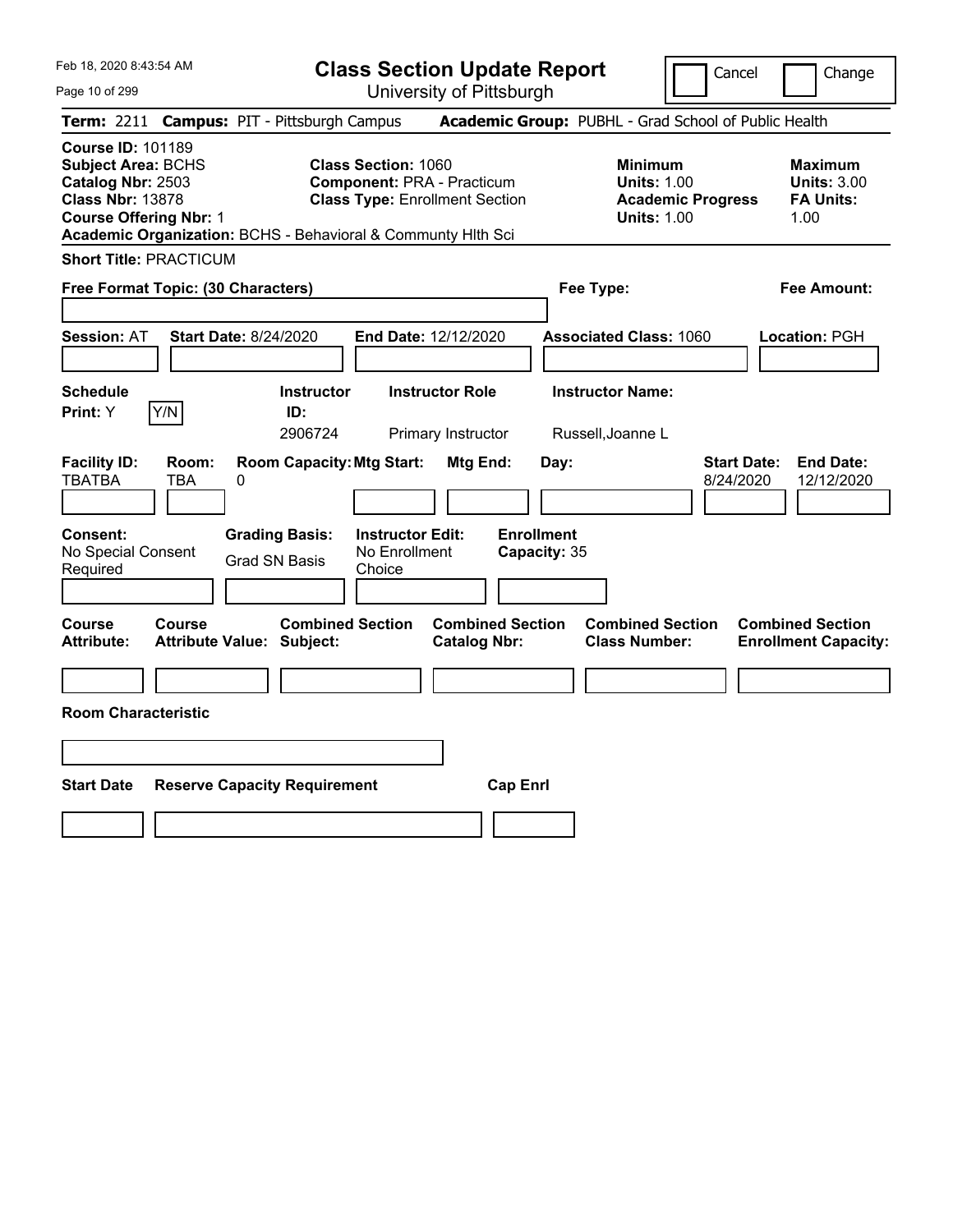**Class Section Update Report** University of Pittsburgh

Cancel Change

Page 11 of 299

|                                                                                                                                        |              | <b>Term: 2211 Campus: PIT - Pittsburgh Campus</b>            |                                                    |                                                                            |                                   | <b>Academic Group: PUBHL - Grad School of Public Health</b>                            |                                 |                                                                  |
|----------------------------------------------------------------------------------------------------------------------------------------|--------------|--------------------------------------------------------------|----------------------------------------------------|----------------------------------------------------------------------------|-----------------------------------|----------------------------------------------------------------------------------------|---------------------------------|------------------------------------------------------------------|
| <b>Course ID: 101189</b><br><b>Subject Area: BCHS</b><br>Catalog Nbr: 2503<br><b>Class Nbr: 13879</b><br><b>Course Offering Nbr: 1</b> |              | Academic Organization: BCHS - Behavioral & Communty Hlth Sci | <b>Class Section: 1065</b>                         | <b>Component: PRA - Practicum</b><br><b>Class Type: Enrollment Section</b> |                                   | <b>Minimum</b><br><b>Units: 1.00</b><br><b>Academic Progress</b><br><b>Units: 1.00</b> |                                 | <b>Maximum</b><br><b>Units: 3.00</b><br><b>FA Units:</b><br>1.00 |
| <b>Short Title: PRACTICUM</b>                                                                                                          |              |                                                              |                                                    |                                                                            |                                   |                                                                                        |                                 |                                                                  |
|                                                                                                                                        |              | Free Format Topic: (30 Characters)                           |                                                    |                                                                            | Fee Type:                         |                                                                                        |                                 | <b>Fee Amount:</b>                                               |
| <b>Session: AT</b>                                                                                                                     |              | <b>Start Date: 8/24/2020</b>                                 |                                                    | End Date: 12/12/2020                                                       |                                   | <b>Associated Class: 1065</b>                                                          |                                 | Location: PGH                                                    |
| <b>Schedule</b><br>Print: Y                                                                                                            | Y/N          | <b>Instructor</b><br>ID:<br>3661609                          |                                                    | <b>Instructor Role</b><br>Primary Instructor                               |                                   | <b>Instructor Name:</b><br>Egan, James Erin                                            |                                 |                                                                  |
| <b>Facility ID:</b><br><b>TBATBA</b>                                                                                                   | Room:<br>TBA | <b>Room Capacity: Mtg Start:</b><br>0                        |                                                    | Mtg End:                                                                   | Day:                              |                                                                                        | <b>Start Date:</b><br>8/24/2020 | <b>End Date:</b><br>12/12/2020                                   |
| <b>Consent:</b><br>No Special Consent<br>Required                                                                                      |              | <b>Grading Basis:</b><br><b>Grad SN Basis</b>                | <b>Instructor Edit:</b><br>No Enrollment<br>Choice |                                                                            | <b>Enrollment</b><br>Capacity: 35 |                                                                                        |                                 |                                                                  |
| <b>Course</b><br><b>Attribute:</b>                                                                                                     | Course       | <b>Combined Section</b><br><b>Attribute Value: Subject:</b>  |                                                    | <b>Combined Section</b><br><b>Catalog Nbr:</b>                             |                                   | <b>Combined Section</b><br><b>Class Number:</b>                                        |                                 | <b>Combined Section</b><br><b>Enrollment Capacity:</b>           |
| <b>Room Characteristic</b>                                                                                                             |              |                                                              |                                                    |                                                                            |                                   |                                                                                        |                                 |                                                                  |
| <b>Start Date</b>                                                                                                                      |              | <b>Reserve Capacity Requirement</b>                          |                                                    | <b>Cap Enrl</b>                                                            |                                   |                                                                                        |                                 |                                                                  |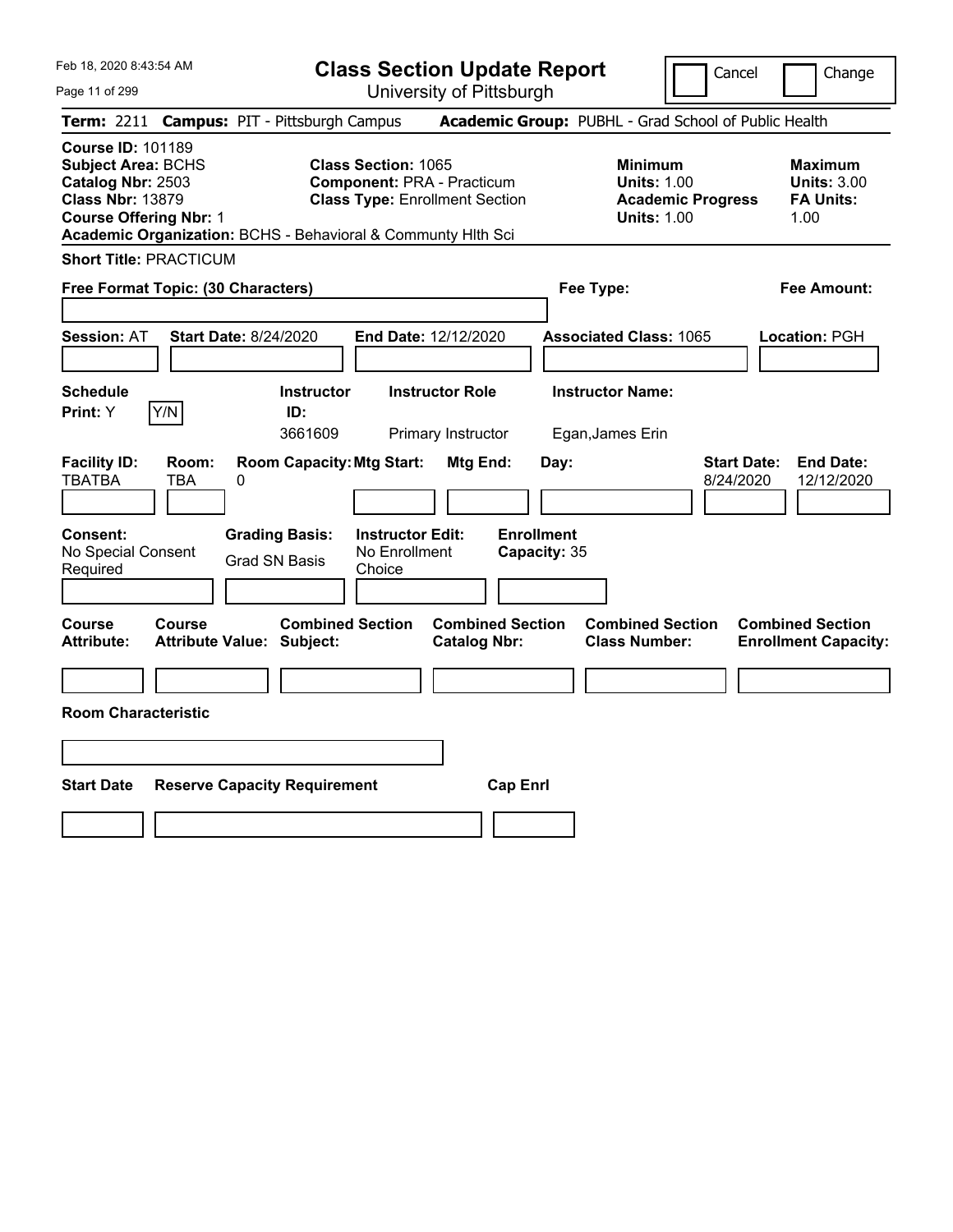**Class Section Update Report** University of Pittsburgh

Cancel Change

Page 12 of 299

|                                                                                                                                        |               | <b>Term: 2211 Campus: PIT - Pittsburgh Campus</b>            |                                                                 |                                                |                                   | <b>Academic Group: PUBHL - Grad School of Public Health</b>                            |                                 |                                                                  |
|----------------------------------------------------------------------------------------------------------------------------------------|---------------|--------------------------------------------------------------|-----------------------------------------------------------------|------------------------------------------------|-----------------------------------|----------------------------------------------------------------------------------------|---------------------------------|------------------------------------------------------------------|
| <b>Course ID: 101189</b><br><b>Subject Area: BCHS</b><br>Catalog Nbr: 2503<br><b>Class Nbr: 13880</b><br><b>Course Offering Nbr: 1</b> |               | Academic Organization: BCHS - Behavioral & Communty Hith Sci | <b>Class Section: 1090</b><br><b>Component: PRA - Practicum</b> | <b>Class Type: Enrollment Section</b>          |                                   | <b>Minimum</b><br><b>Units: 1.00</b><br><b>Academic Progress</b><br><b>Units: 1.00</b> |                                 | <b>Maximum</b><br><b>Units: 3.00</b><br><b>FA Units:</b><br>1.00 |
| <b>Short Title: PRACTICUM</b>                                                                                                          |               |                                                              |                                                                 |                                                |                                   |                                                                                        |                                 |                                                                  |
| <b>Free Format Topic: (30 Characters)</b>                                                                                              |               |                                                              |                                                                 |                                                | Fee Type:                         |                                                                                        |                                 | <b>Fee Amount:</b>                                               |
| <b>Session: AT</b>                                                                                                                     |               | <b>Start Date: 8/24/2020</b>                                 | End Date: 12/12/2020                                            |                                                |                                   | <b>Associated Class: 1090</b>                                                          |                                 | Location: PGH                                                    |
| <b>Schedule</b><br>Print: Y                                                                                                            | Y/N           | <b>Instructor</b><br>ID:<br>2904430                          |                                                                 | <b>Instructor Role</b><br>Primary Instructor   |                                   | <b>Instructor Name:</b><br>Ricci, Edmund M                                             |                                 |                                                                  |
| <b>Facility ID:</b><br>TBATBA                                                                                                          | Room:<br>TBA  | <b>Room Capacity: Mtg Start:</b><br>0                        |                                                                 | Mtg End:                                       | Day:                              |                                                                                        | <b>Start Date:</b><br>8/24/2020 | <b>End Date:</b><br>12/12/2020                                   |
| <b>Consent:</b><br>No Special Consent<br>Required                                                                                      |               | <b>Grading Basis:</b><br><b>Grad SN Basis</b>                | <b>Instructor Edit:</b><br>No Enrollment<br>Choice              |                                                | <b>Enrollment</b><br>Capacity: 35 |                                                                                        |                                 |                                                                  |
| Course<br><b>Attribute:</b>                                                                                                            | <b>Course</b> | <b>Combined Section</b><br><b>Attribute Value: Subject:</b>  |                                                                 | <b>Combined Section</b><br><b>Catalog Nbr:</b> |                                   | <b>Combined Section</b><br><b>Class Number:</b>                                        |                                 | <b>Combined Section</b><br><b>Enrollment Capacity:</b>           |
| <b>Room Characteristic</b>                                                                                                             |               |                                                              |                                                                 |                                                |                                   |                                                                                        |                                 |                                                                  |
| <b>Start Date</b>                                                                                                                      |               | <b>Reserve Capacity Requirement</b>                          |                                                                 | <b>Cap Enrl</b>                                |                                   |                                                                                        |                                 |                                                                  |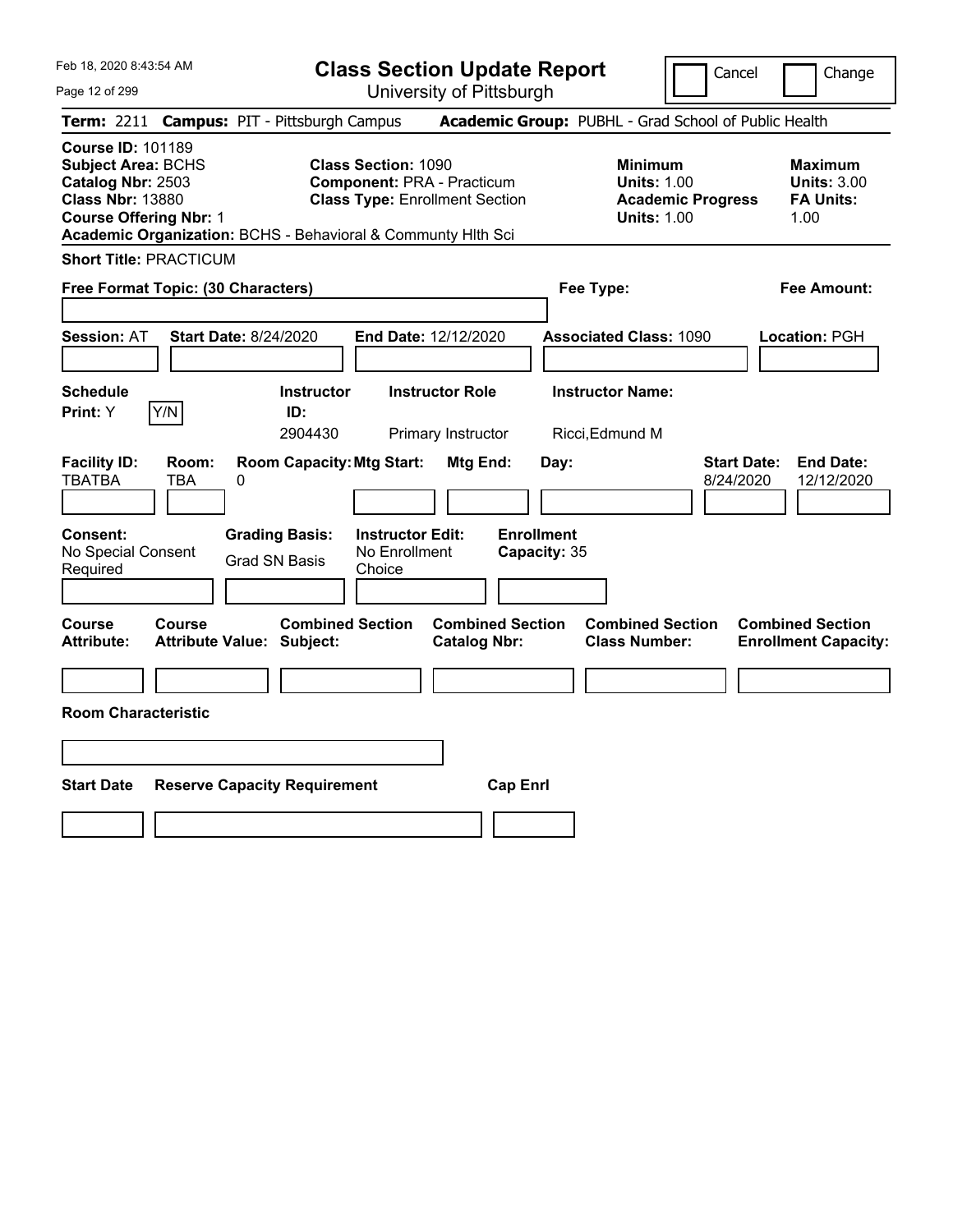**Class Section Update Report**

University of Pittsburgh

Cancel Change

| Page 13 of 299 |  |  |  |
|----------------|--|--|--|
|----------------|--|--|--|

|                                                                                                                                        |               | <b>Term: 2211 Campus: PIT - Pittsburgh Campus</b>            |                                                                 |                                                |                                   | <b>Academic Group: PUBHL - Grad School of Public Health</b>                            |                                 |                                                                  |
|----------------------------------------------------------------------------------------------------------------------------------------|---------------|--------------------------------------------------------------|-----------------------------------------------------------------|------------------------------------------------|-----------------------------------|----------------------------------------------------------------------------------------|---------------------------------|------------------------------------------------------------------|
| <b>Course ID: 101189</b><br><b>Subject Area: BCHS</b><br>Catalog Nbr: 2503<br><b>Class Nbr: 13881</b><br><b>Course Offering Nbr: 1</b> |               | Academic Organization: BCHS - Behavioral & Communty Hith Sci | <b>Class Section: 1105</b><br><b>Component: PRA - Practicum</b> | <b>Class Type: Enrollment Section</b>          |                                   | <b>Minimum</b><br><b>Units: 1.00</b><br><b>Academic Progress</b><br><b>Units: 1.00</b> |                                 | <b>Maximum</b><br><b>Units: 3.00</b><br><b>FA Units:</b><br>1.00 |
| <b>Short Title: PRACTICUM</b>                                                                                                          |               |                                                              |                                                                 |                                                |                                   |                                                                                        |                                 |                                                                  |
| <b>Free Format Topic: (30 Characters)</b>                                                                                              |               |                                                              |                                                                 |                                                | Fee Type:                         |                                                                                        |                                 | <b>Fee Amount:</b>                                               |
| <b>Session: AT</b>                                                                                                                     |               | <b>Start Date: 8/24/2020</b>                                 | End Date: 12/12/2020                                            |                                                |                                   | <b>Associated Class: 1105</b>                                                          |                                 | Location: PGH                                                    |
| <b>Schedule</b><br>Print: Y                                                                                                            | Y/N           | <b>Instructor</b><br>ID:<br>2909428                          |                                                                 | <b>Instructor Role</b><br>Primary Instructor   |                                   | <b>Instructor Name:</b><br>Terry, Martha Ann                                           |                                 |                                                                  |
| <b>Facility ID:</b><br>TBATBA                                                                                                          | Room:<br>TBA  | <b>Room Capacity: Mtg Start:</b><br>0                        |                                                                 | Mtg End:                                       | Day:                              |                                                                                        | <b>Start Date:</b><br>8/24/2020 | <b>End Date:</b><br>12/12/2020                                   |
| <b>Consent:</b><br>No Special Consent<br>Required                                                                                      |               | <b>Grading Basis:</b><br><b>Grad SN Basis</b>                | <b>Instructor Edit:</b><br>No Enrollment<br>Choice              |                                                | <b>Enrollment</b><br>Capacity: 35 |                                                                                        |                                 |                                                                  |
| Course<br><b>Attribute:</b>                                                                                                            | <b>Course</b> | <b>Combined Section</b><br><b>Attribute Value: Subject:</b>  |                                                                 | <b>Combined Section</b><br><b>Catalog Nbr:</b> |                                   | <b>Combined Section</b><br><b>Class Number:</b>                                        |                                 | <b>Combined Section</b><br><b>Enrollment Capacity:</b>           |
| <b>Room Characteristic</b>                                                                                                             |               |                                                              |                                                                 |                                                |                                   |                                                                                        |                                 |                                                                  |
| <b>Start Date</b>                                                                                                                      |               | <b>Reserve Capacity Requirement</b>                          |                                                                 | <b>Cap Enrl</b>                                |                                   |                                                                                        |                                 |                                                                  |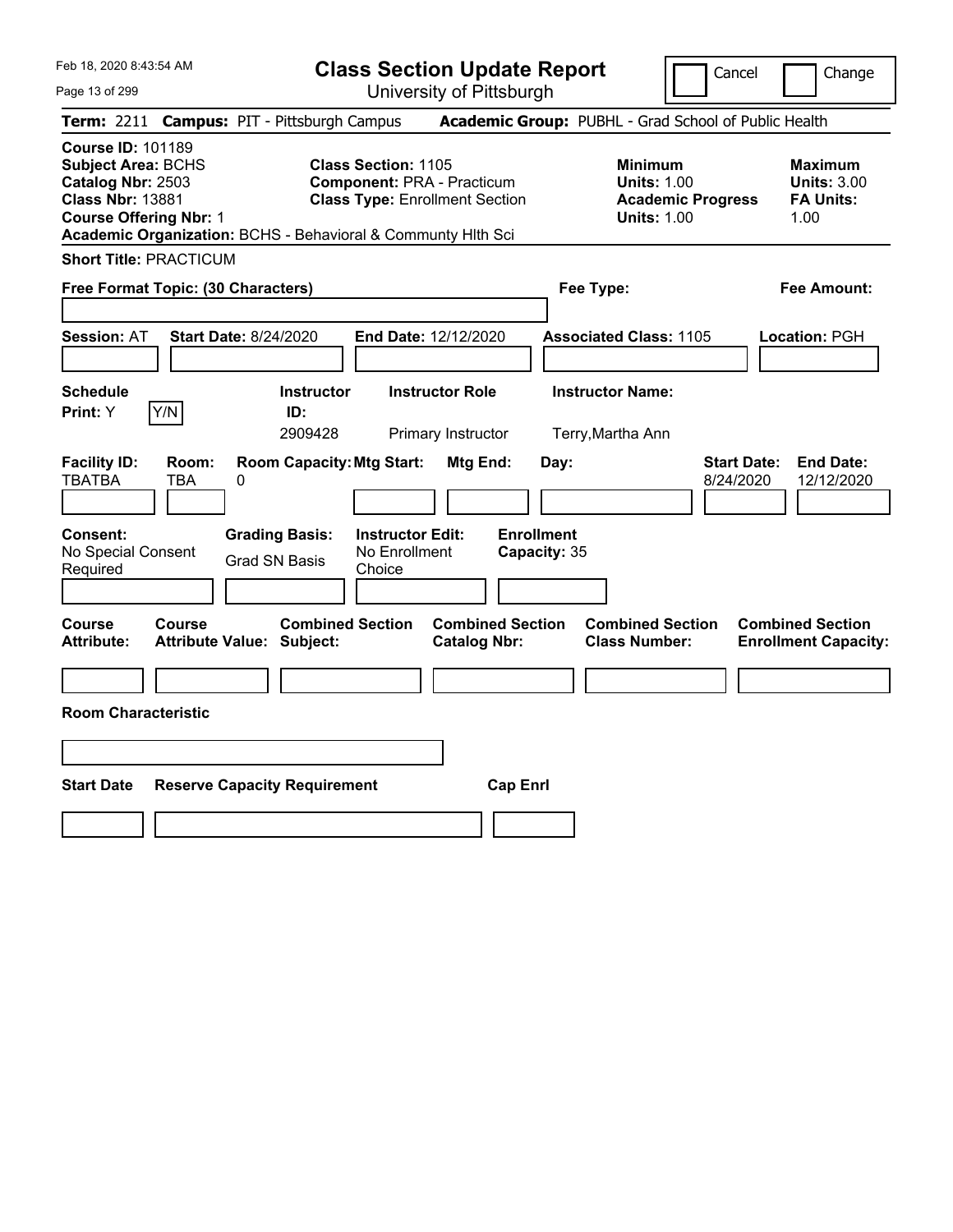**Class Section Update Report**

University of Pittsburgh

Cancel **Change** 

Page 14 of 299

|                                                                                                                                        |              | Term: 2211 Campus: PIT - Pittsburgh Campus                                             |                                                                 |                                                |                                           | Academic Group: PUBHL - Grad School of Public Health                                   |                                 |                                                                  |
|----------------------------------------------------------------------------------------------------------------------------------------|--------------|----------------------------------------------------------------------------------------|-----------------------------------------------------------------|------------------------------------------------|-------------------------------------------|----------------------------------------------------------------------------------------|---------------------------------|------------------------------------------------------------------|
| <b>Course ID: 101189</b><br><b>Subject Area: BCHS</b><br>Catalog Nbr: 2503<br><b>Class Nbr: 21285</b><br><b>Course Offering Nbr: 1</b> |              | Academic Organization: BCHS - Behavioral & Communty Hlth Sci                           | <b>Class Section: 1120</b><br><b>Component: PRA - Practicum</b> | <b>Class Type: Enrollment Section</b>          |                                           | <b>Minimum</b><br><b>Units: 1.00</b><br><b>Academic Progress</b><br><b>Units: 1.00</b> |                                 | <b>Maximum</b><br><b>Units: 3.00</b><br><b>FA Units:</b><br>1.00 |
| <b>Short Title: PRACTICUM</b>                                                                                                          |              |                                                                                        |                                                                 |                                                |                                           |                                                                                        |                                 |                                                                  |
| Free Format Topic: (30 Characters)                                                                                                     |              |                                                                                        |                                                                 |                                                | Fee Type:                                 |                                                                                        |                                 | <b>Fee Amount:</b>                                               |
| <b>Session: AT</b>                                                                                                                     |              | <b>Start Date: 8/24/2020</b>                                                           | End Date: 12/12/2020                                            |                                                |                                           | <b>Associated Class: 1120</b>                                                          |                                 | Location: PGH                                                    |
| <b>Schedule</b><br>Print: Y                                                                                                            | Y/N          | <b>Instructor</b><br>ID:<br>1089811                                                    |                                                                 | <b>Instructor Role</b><br>Primary Instructor   |                                           | <b>Instructor Name:</b><br>Hawk, Mary Elizabeth                                        |                                 |                                                                  |
| <b>Facility ID:</b><br><b>TBATBA</b><br>Consent:<br>No Special Consent<br>Required                                                     | Room:<br>TBA | <b>Room Capacity: Mtg Start:</b><br>0<br><b>Grading Basis:</b><br><b>Grad SN Basis</b> | <b>Instructor Edit:</b><br>No Enrollment<br>Choice              | Mtg End:                                       | Day:<br><b>Enrollment</b><br>Capacity: 15 |                                                                                        | <b>Start Date:</b><br>8/24/2020 | <b>End Date:</b><br>12/12/2020                                   |
| Course<br><b>Attribute:</b>                                                                                                            | Course       | <b>Combined Section</b><br><b>Attribute Value: Subject:</b>                            |                                                                 | <b>Combined Section</b><br><b>Catalog Nbr:</b> |                                           | <b>Combined Section</b><br><b>Class Number:</b>                                        |                                 | <b>Combined Section</b><br><b>Enrollment Capacity:</b>           |
| <b>Room Characteristic</b>                                                                                                             |              |                                                                                        |                                                                 |                                                |                                           |                                                                                        |                                 |                                                                  |
| <b>Start Date</b>                                                                                                                      |              | <b>Reserve Capacity Requirement</b>                                                    |                                                                 | <b>Cap Enrl</b>                                |                                           |                                                                                        |                                 |                                                                  |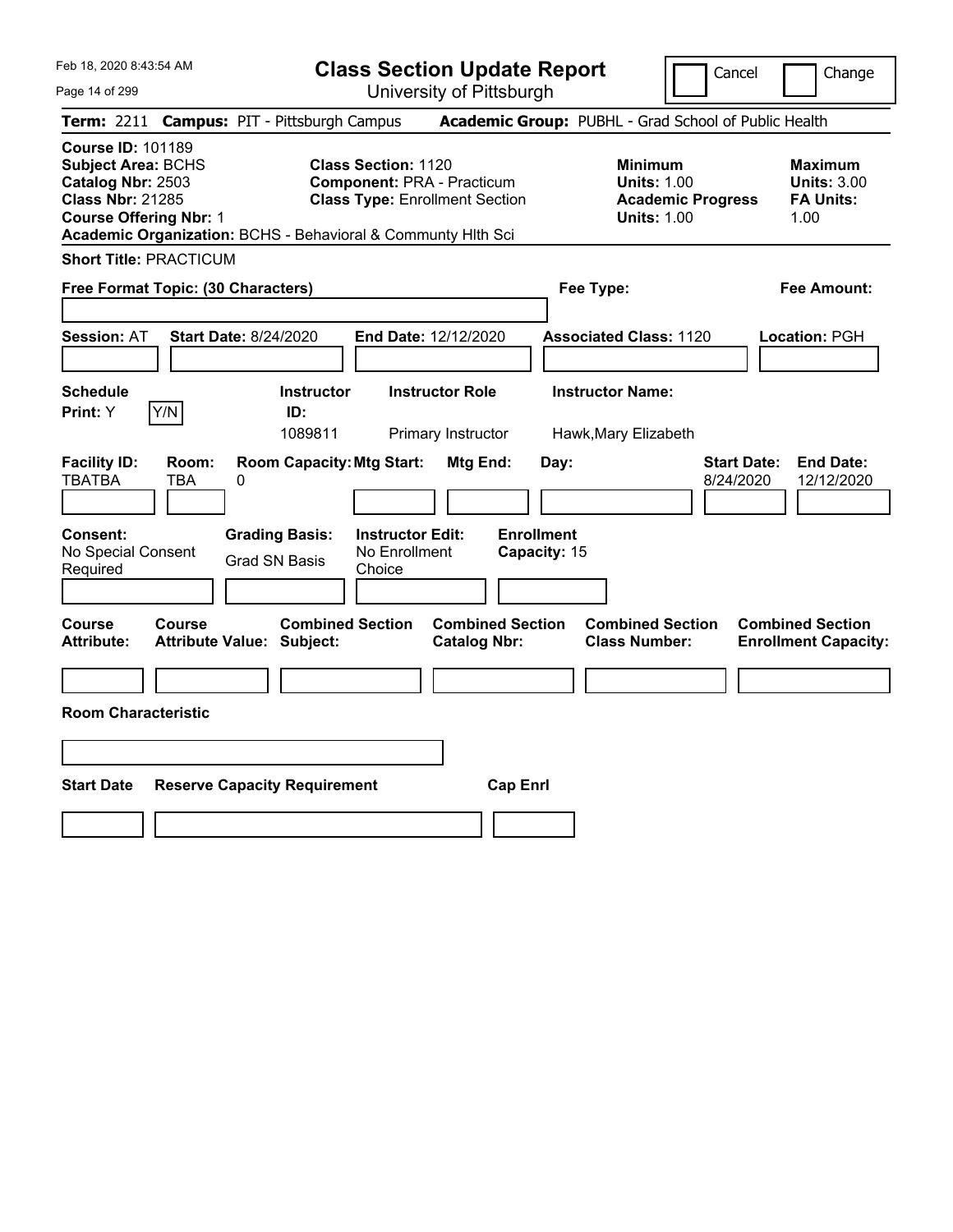**Class Section Update Report**

University of Pittsburgh

Cancel Change

| Page 15 of 299 |  |
|----------------|--|
|----------------|--|

| Term: 2211 Campus: PIT - Pittsburgh Campus                                                                                                                                                             |                                     |                      |                                     |                                                                                                          |                                                |                   |              | Academic Group: PUBHL - Grad School of Public Health                                   |                                 |                                                                  |
|--------------------------------------------------------------------------------------------------------------------------------------------------------------------------------------------------------|-------------------------------------|----------------------|-------------------------------------|----------------------------------------------------------------------------------------------------------|------------------------------------------------|-------------------|--------------|----------------------------------------------------------------------------------------|---------------------------------|------------------------------------------------------------------|
| <b>Course ID: 101189</b><br><b>Subject Area: BCHS</b><br>Catalog Nbr: 2503<br><b>Class Nbr: 21286</b><br><b>Course Offering Nbr: 1</b><br>Academic Organization: BCHS - Behavioral & Communty Hith Sci |                                     |                      |                                     | <b>Class Section: 1140</b><br><b>Component: PRA - Practicum</b><br><b>Class Type: Enrollment Section</b> |                                                |                   |              | <b>Minimum</b><br><b>Units: 1.00</b><br><b>Academic Progress</b><br><b>Units: 1.00</b> |                                 | <b>Maximum</b><br><b>Units: 3.00</b><br><b>FA Units:</b><br>1.00 |
| <b>Short Title: PRACTICUM</b>                                                                                                                                                                          |                                     |                      |                                     |                                                                                                          |                                                |                   |              |                                                                                        |                                 |                                                                  |
| Free Format Topic: (30 Characters)                                                                                                                                                                     |                                     |                      |                                     |                                                                                                          |                                                |                   |              | Fee Type:                                                                              |                                 | <b>Fee Amount:</b>                                               |
| <b>Session: AT</b>                                                                                                                                                                                     | <b>Start Date: 8/24/2020</b>        |                      |                                     | End Date: 12/12/2020                                                                                     |                                                |                   |              | <b>Associated Class: 1140</b>                                                          |                                 | Location: PGH                                                    |
| <b>Schedule</b><br>Print: Y                                                                                                                                                                            | Y/N                                 |                      | <b>Instructor</b><br>ID:<br>2910856 |                                                                                                          | <b>Instructor Role</b><br>Primary Instructor   |                   |              | <b>Instructor Name:</b><br>Bear, Todd M.                                               |                                 |                                                                  |
| <b>Facility ID:</b><br>TBATBA                                                                                                                                                                          | Room:<br>TBA                        | 0                    |                                     | <b>Room Capacity: Mtg Start:</b>                                                                         | Mtg End:                                       |                   | Day:         |                                                                                        | <b>Start Date:</b><br>8/24/2020 | <b>End Date:</b><br>12/12/2020                                   |
| Consent:<br>No Special Consent<br>Required                                                                                                                                                             |                                     | <b>Grad SN Basis</b> | <b>Grading Basis:</b>               | <b>Instructor Edit:</b><br>No Enrollment<br>Choice                                                       |                                                | <b>Enrollment</b> | Capacity: 15 |                                                                                        |                                 |                                                                  |
| <b>Course</b><br><b>Attribute:</b>                                                                                                                                                                     | Course<br>Attribute Value: Subject: |                      | <b>Combined Section</b>             |                                                                                                          | <b>Combined Section</b><br><b>Catalog Nbr:</b> |                   |              | <b>Combined Section</b><br><b>Class Number:</b>                                        |                                 | <b>Combined Section</b><br><b>Enrollment Capacity:</b>           |
| <b>Room Characteristic</b>                                                                                                                                                                             |                                     |                      |                                     |                                                                                                          |                                                |                   |              |                                                                                        |                                 |                                                                  |
|                                                                                                                                                                                                        |                                     |                      |                                     |                                                                                                          |                                                |                   |              |                                                                                        |                                 |                                                                  |
| <b>Start Date</b>                                                                                                                                                                                      |                                     |                      | <b>Reserve Capacity Requirement</b> |                                                                                                          |                                                | <b>Cap Enrl</b>   |              |                                                                                        |                                 |                                                                  |
|                                                                                                                                                                                                        |                                     |                      |                                     |                                                                                                          |                                                |                   |              |                                                                                        |                                 |                                                                  |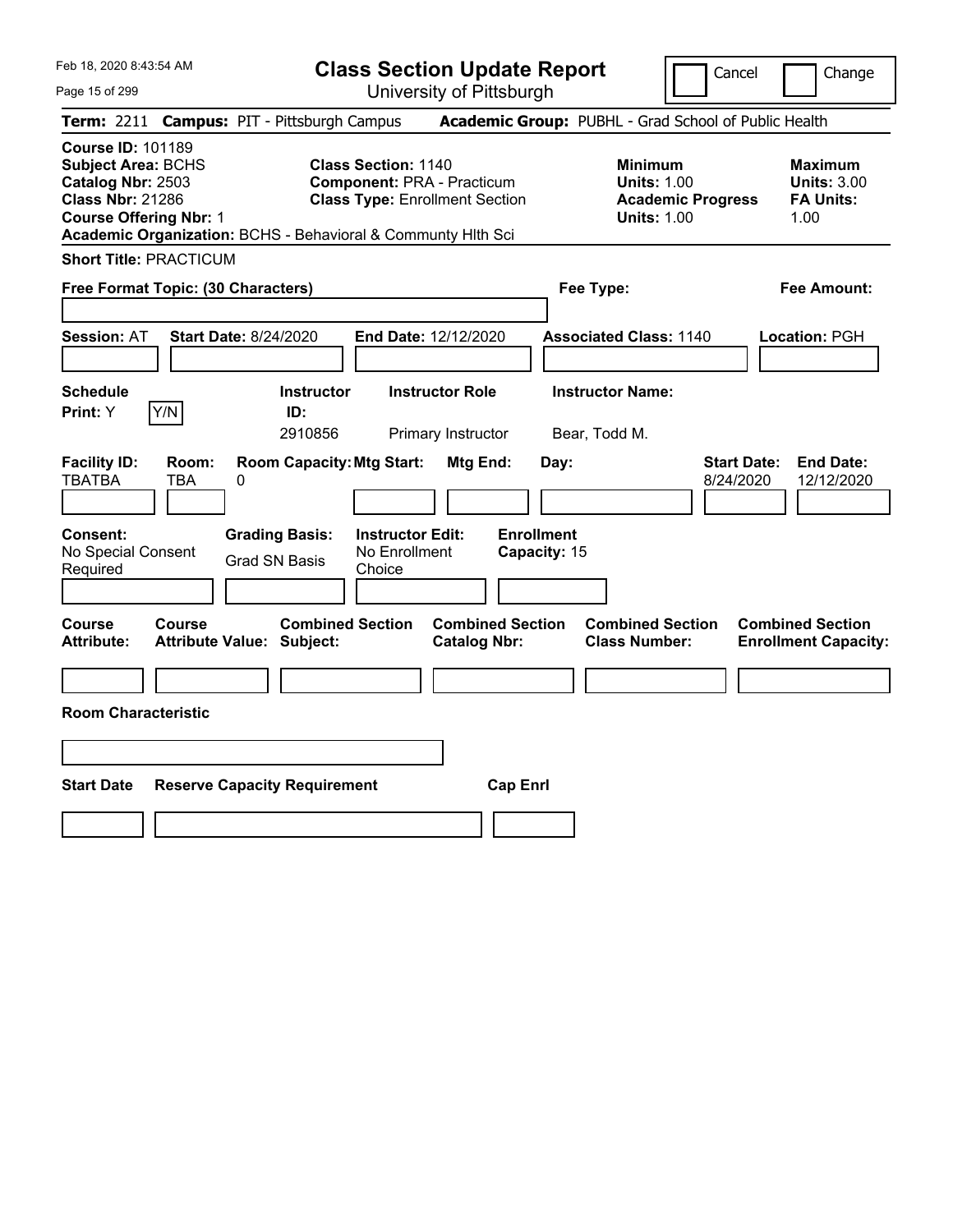|  | Feb 18, 2020 8:43:54 AM |  |
|--|-------------------------|--|
|  |                         |  |

Page 16 of 299

**Class Section Update Report**

Cancel **Change** 

University of Pittsburgh

|                                                                                                                                        |                                                 |                                                              |                                                    | University ULT ittsburght                                                  |                                   |                                                                                        |                                                                  |
|----------------------------------------------------------------------------------------------------------------------------------------|-------------------------------------------------|--------------------------------------------------------------|----------------------------------------------------|----------------------------------------------------------------------------|-----------------------------------|----------------------------------------------------------------------------------------|------------------------------------------------------------------|
|                                                                                                                                        |                                                 | Term: 2211 Campus: PIT - Pittsburgh Campus                   |                                                    |                                                                            |                                   | Academic Group: PUBHL - Grad School of Public Health                                   |                                                                  |
| <b>Course ID: 101189</b><br><b>Subject Area: BCHS</b><br>Catalog Nbr: 2503<br><b>Class Nbr: 28922</b><br><b>Course Offering Nbr: 1</b> |                                                 | Academic Organization: BCHS - Behavioral & Communty Hith Sci | <b>Class Section: 1141</b>                         | <b>Component: PRA - Practicum</b><br><b>Class Type: Enrollment Section</b> |                                   | <b>Minimum</b><br><b>Units: 1.00</b><br><b>Academic Progress</b><br><b>Units: 1.00</b> | <b>Maximum</b><br><b>Units: 3.00</b><br><b>FA Units:</b><br>1.00 |
| <b>Short Title: PRACTICUM</b>                                                                                                          |                                                 |                                                              |                                                    |                                                                            |                                   |                                                                                        |                                                                  |
| Free Format Topic: (30 Characters)<br><b>PRACTICUM</b>                                                                                 |                                                 |                                                              |                                                    |                                                                            | Fee Type:                         |                                                                                        | Fee Amount:                                                      |
| <b>Session: AT</b>                                                                                                                     |                                                 | <b>Start Date: 8/24/2020</b>                                 | End Date: 12/12/2020                               |                                                                            |                                   | <b>Associated Class: 1141</b>                                                          | Location: PGH                                                    |
| <b>Schedule</b><br>Print: Y                                                                                                            | Y/N                                             | <b>Instructor</b><br>ID:<br>3798265                          |                                                    | <b>Instructor Role</b><br>Primary Instructor                               |                                   | <b>Instructor Name:</b><br>Coulter, Robert W.S.                                        |                                                                  |
| <b>Facility ID:</b><br><b>TBATBA</b>                                                                                                   | Room:<br><b>TBA</b>                             | <b>Room Capacity: Mtg Start:</b><br>0                        |                                                    | Mtg End:                                                                   | Day:                              | 8/24/2020                                                                              | <b>Start Date:</b><br><b>End Date:</b><br>12/12/2020             |
| Consent:<br>No Special Consent<br>Required                                                                                             |                                                 | <b>Grading Basis:</b><br><b>Grad SN Basis</b>                | <b>Instructor Edit:</b><br>No Enrollment<br>Choice |                                                                            | <b>Enrollment</b><br>Capacity: 35 |                                                                                        |                                                                  |
| <b>Course</b><br><b>Attribute:</b><br><b>INTH</b><br><b>INTH</b>                                                                       | <b>Course</b><br><b>GENIM</b><br><b>UNDSTND</b> | <b>Combined Section</b><br><b>Attribute Value: Subject:</b>  |                                                    | <b>Combined Section</b><br><b>Catalog Nbr:</b>                             |                                   | <b>Combined Section</b><br><b>Class Number:</b>                                        | <b>Combined Section</b><br><b>Enrollment Capacity:</b>           |
| <b>Room Characteristic</b>                                                                                                             |                                                 |                                                              |                                                    |                                                                            |                                   |                                                                                        |                                                                  |
|                                                                                                                                        |                                                 |                                                              |                                                    |                                                                            |                                   |                                                                                        |                                                                  |
| <b>Start Date</b>                                                                                                                      |                                                 | <b>Reserve Capacity Requirement</b>                          |                                                    | <b>Cap Enrl</b>                                                            |                                   |                                                                                        |                                                                  |
|                                                                                                                                        |                                                 |                                                              |                                                    |                                                                            |                                   |                                                                                        |                                                                  |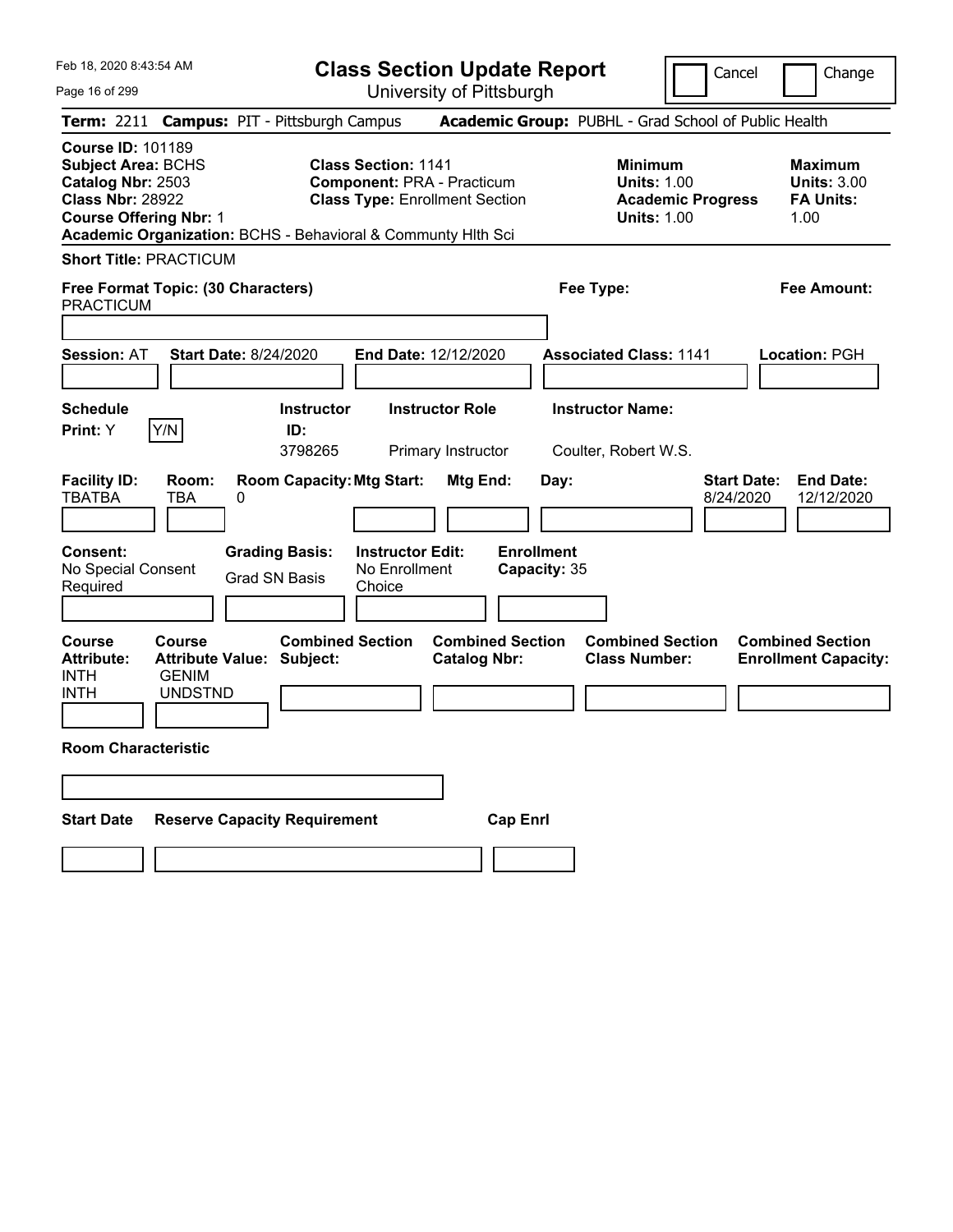| Feb 18, 2020 8:43:54 AM                                                                                                                                                                                |                                                             | <b>Class Section Update Report</b>                                                                     |                                                |                                                                                        | Cancel<br>Change                                                  |
|--------------------------------------------------------------------------------------------------------------------------------------------------------------------------------------------------------|-------------------------------------------------------------|--------------------------------------------------------------------------------------------------------|------------------------------------------------|----------------------------------------------------------------------------------------|-------------------------------------------------------------------|
| Page 17 of 299                                                                                                                                                                                         |                                                             | University of Pittsburgh                                                                               |                                                |                                                                                        |                                                                   |
| <b>Term: 2211</b>                                                                                                                                                                                      | <b>Campus: PIT - Pittsburgh Campus</b>                      |                                                                                                        |                                                | Academic Group: PUBHL - Grad School of Public Health                                   |                                                                   |
| <b>Course ID: 171913</b><br><b>Subject Area: BCHS</b><br>Catalog Nbr: 2509<br><b>Class Nbr: 23264</b><br><b>Course Offering Nbr: 1</b><br>Academic Organization: BCHS - Behavioral & Communty Hith Sci |                                                             | <b>Class Section: 1200</b><br><b>Component: LEC - Lecture</b><br><b>Class Type: Enrollment Section</b> |                                                | <b>Minimum</b><br><b>Units: 3.00</b><br><b>Academic Progress</b><br><b>Units: 3.00</b> | <b>Maximum</b><br><b>Units: 3.00</b><br><b>FA Units:</b><br>3.00  |
| Short Title: SOCL BEHVRL SCI & PUBLC HLTH                                                                                                                                                              |                                                             |                                                                                                        |                                                |                                                                                        |                                                                   |
| Free Format Topic: (30 Characters)                                                                                                                                                                     |                                                             |                                                                                                        |                                                | Fee Type:                                                                              | Fee Amount:                                                       |
| <b>Session: AT</b>                                                                                                                                                                                     | <b>Start Date: 8/24/2020</b>                                | End Date: 12/12/2020                                                                                   |                                                | <b>Associated Class: 1200</b>                                                          | Location: PGH                                                     |
| <b>Schedule</b><br>Y/N<br>Print: Y                                                                                                                                                                     | <b>Instructor</b><br>ID:<br>2909577                         | <b>Instructor Role</b><br>Primary Instructor                                                           |                                                | <b>Instructor Name:</b><br>Elias, Thistle Inga                                         |                                                                   |
| <b>Facility ID:</b><br>Room:<br>PUBHL0A215<br>0A215                                                                                                                                                    | <b>Room Capacity: Mtg Start:</b><br>47                      | 1:00 PM                                                                                                | Mtg End:<br>Day:<br>$3:55$ PM<br>We            |                                                                                        | <b>Start Date:</b><br><b>End Date:</b><br>8/24/2020<br>12/12/2020 |
| Consent:<br>No Special Consent<br>Required                                                                                                                                                             | <b>Grading Basis:</b><br><b>Grad Letter Grade</b>           | <b>Instructor Edit:</b><br>No Enrollment<br>Choice                                                     | <b>Enrollment</b><br>Capacity: 39              |                                                                                        |                                                                   |
| Course<br>Course<br>Attribute:                                                                                                                                                                         | <b>Combined Section</b><br><b>Attribute Value: Subject:</b> |                                                                                                        | <b>Combined Section</b><br><b>Catalog Nbr:</b> | <b>Combined Section</b><br><b>Class Number:</b>                                        | <b>Combined Section</b><br><b>Enrollment Capacity:</b>            |
|                                                                                                                                                                                                        |                                                             |                                                                                                        |                                                |                                                                                        |                                                                   |
| <b>Room Characteristic</b><br>PeopleSoft - Scheduled (PS)                                                                                                                                              |                                                             |                                                                                                        |                                                |                                                                                        |                                                                   |
| <b>Start Date</b>                                                                                                                                                                                      | <b>Reserve Capacity Requirement</b>                         |                                                                                                        | <b>Cap Enrl</b>                                |                                                                                        |                                                                   |
|                                                                                                                                                                                                        |                                                             |                                                                                                        |                                                |                                                                                        |                                                                   |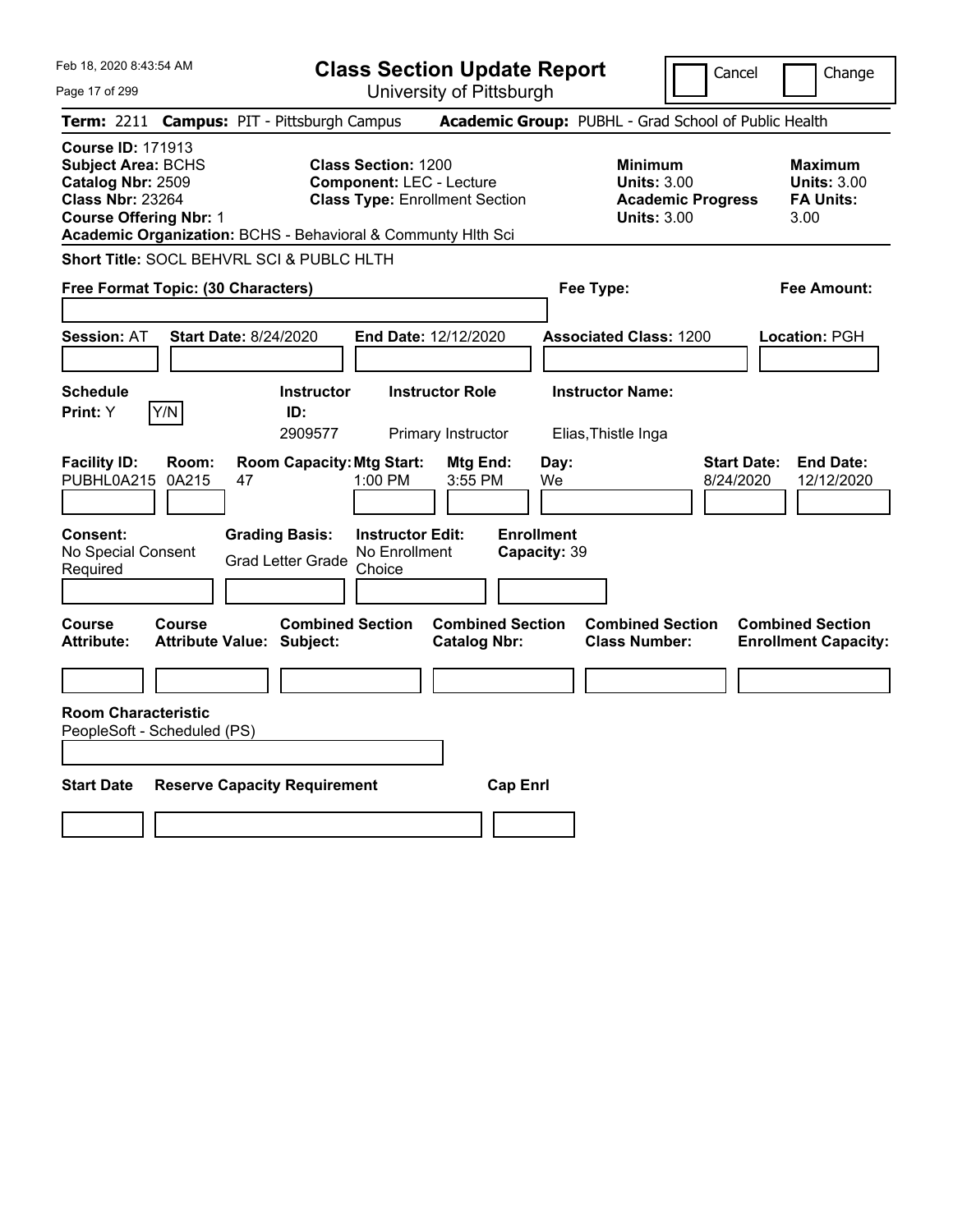| Feb 18, 2020 8:43:54 AM                                                                                                                                                                                |                                                                                                                                         | <b>Class Section Update Report</b>                    | Cancel                                                                                 | Change                                                           |
|--------------------------------------------------------------------------------------------------------------------------------------------------------------------------------------------------------|-----------------------------------------------------------------------------------------------------------------------------------------|-------------------------------------------------------|----------------------------------------------------------------------------------------|------------------------------------------------------------------|
| Page 18 of 299                                                                                                                                                                                         |                                                                                                                                         | University of Pittsburgh                              |                                                                                        |                                                                  |
| Term: 2211 Campus: PIT - Pittsburgh Campus                                                                                                                                                             |                                                                                                                                         |                                                       | Academic Group: PUBHL - Grad School of Public Health                                   |                                                                  |
| <b>Course ID: 101195</b><br><b>Subject Area: BCHS</b><br>Catalog Nbr: 2511<br><b>Class Nbr: 13813</b><br><b>Course Offering Nbr: 1</b><br>Academic Organization: BCHS - Behavioral & Communty Hith Sci | <b>Class Section: 1010</b><br><b>Component: IND - Independent Study</b><br><b>Class Type: Enrollment Section</b>                        |                                                       | <b>Minimum</b><br><b>Units: 1.00</b><br><b>Academic Progress</b><br><b>Units: 1.00</b> | <b>Maximum</b><br><b>Units: 3.00</b><br><b>FA Units:</b><br>1.00 |
| Short Title: INDEPENDENT STUDY                                                                                                                                                                         |                                                                                                                                         |                                                       |                                                                                        |                                                                  |
| Free Format Topic: (30 Characters)<br>ADVANCED SPATIAL ANALYSIS                                                                                                                                        |                                                                                                                                         |                                                       | Fee Type:                                                                              | Fee Amount:                                                      |
| <b>Start Date: 8/24/2020</b><br><b>Session: AT</b>                                                                                                                                                     | End Date: 12/12/2020                                                                                                                    |                                                       | <b>Associated Class: 1010</b>                                                          | <b>Location: PGH</b>                                             |
| <b>Schedule</b><br>Y/N<br><b>Print:</b> Y                                                                                                                                                              | <b>Instructor</b><br>ID:<br>2953705                                                                                                     | <b>Instructor Role</b><br>Primary Instructor          | <b>Instructor Name:</b><br>Mair, Christina F                                           |                                                                  |
| <b>Facility ID:</b><br>Room:<br><b>TBATBA</b><br>TBA<br>0<br>Consent:<br><b>Department Consent</b><br>Required                                                                                         | <b>Room Capacity: Mtg Start:</b><br><b>Grading Basis:</b><br><b>Instructor Edit:</b><br>No Enrollment<br><b>Grad SN Basis</b><br>Choice | Mtg End:<br>Day:<br><b>Enrollment</b><br>Capacity: 30 | <b>Start Date:</b><br>8/24/2020                                                        | <b>End Date:</b><br>12/12/2020                                   |
| <b>Course</b><br>Course<br><b>Attribute:</b><br><b>Attribute Value: Subject:</b>                                                                                                                       | <b>Combined Section</b>                                                                                                                 | <b>Combined Section</b><br><b>Catalog Nbr:</b>        | <b>Combined Section</b><br><b>Class Number:</b>                                        | <b>Combined Section</b><br><b>Enrollment Capacity:</b>           |
|                                                                                                                                                                                                        |                                                                                                                                         |                                                       |                                                                                        |                                                                  |
| <b>Room Characteristic</b>                                                                                                                                                                             |                                                                                                                                         |                                                       |                                                                                        |                                                                  |
|                                                                                                                                                                                                        |                                                                                                                                         |                                                       |                                                                                        |                                                                  |
| <b>Start Date</b>                                                                                                                                                                                      | <b>Reserve Capacity Requirement</b>                                                                                                     | <b>Cap Enrl</b>                                       |                                                                                        |                                                                  |
|                                                                                                                                                                                                        |                                                                                                                                         |                                                       |                                                                                        |                                                                  |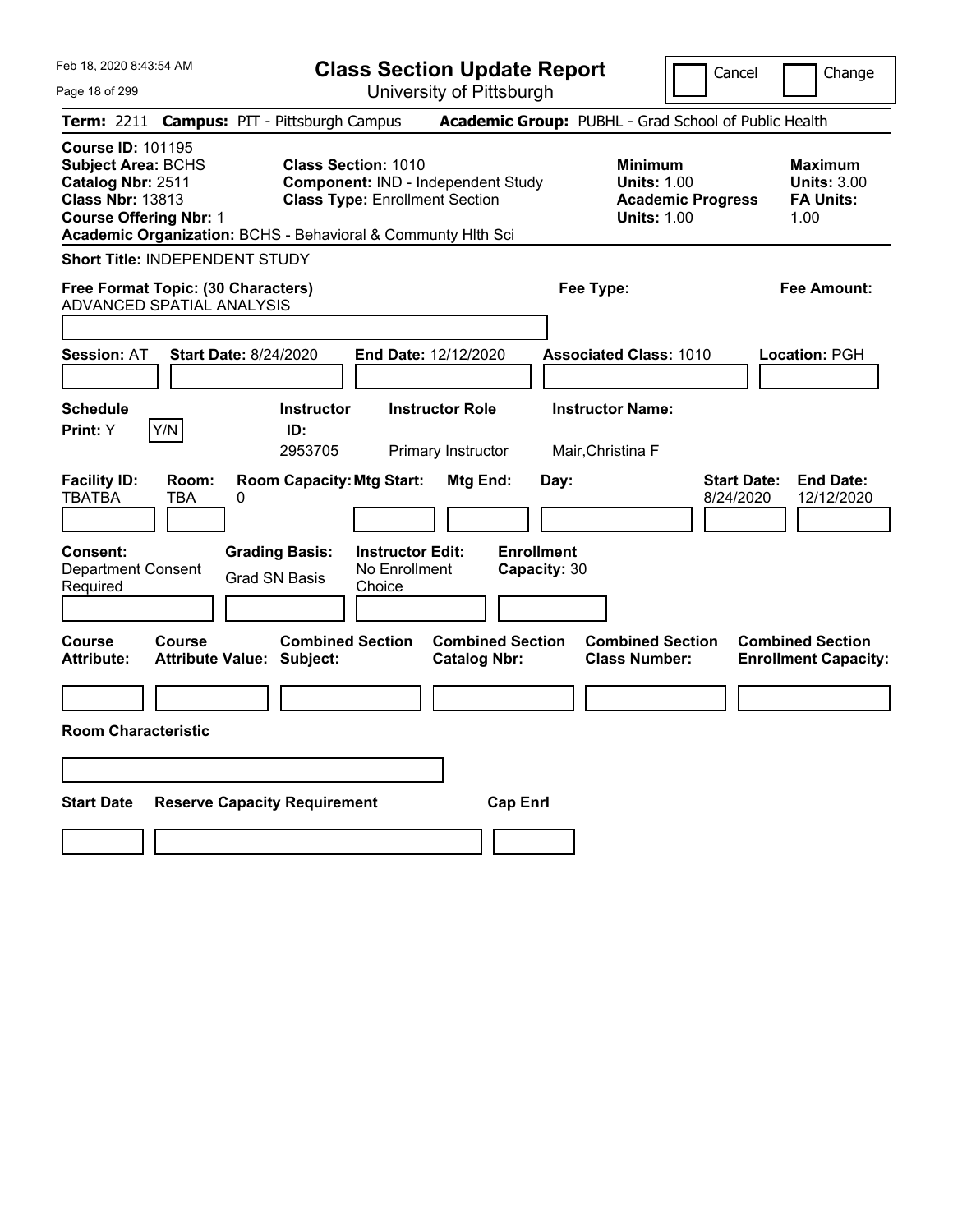Feb 18, 2020 8:43:54 AM Page 19 of 299 **Class Section Update Report** University of Pittsburgh Cancel | Change **Term:** 2211 **Campus:** PIT - Pittsburgh Campus **Academic Group:** PUBHL - Grad School of Public Health **Course ID:** 101195 **Subject Area:** BCHS **Class Section:** 1015 **Minimum Maximum Catalog Nbr:** 2511 **Component:** IND - Independent Study **Units:** 1.00 **Units:** 3.00 **Class Nbr:** 13882 **Class Type:** Enrollment Section **Academic Progress FA Units: Course Offering Nbr: 1 1.00 1.00 1.00 1.00 1.00 1.00 1.00 1.00 1.00 Academic Organization:** BCHS - Behavioral & Communty Hlth Sci **Short Title:** INDEPENDENT STUDY **Free Format Topic: (30 Characters) Fee Type: Fee Amount: Session:** AT **Start Date:** 8/24/2020 **End Date:** 12/12/2020 **Associated Class:** 1015 **Location:** PGH **Schedule Instructor Instructor Role Instructor Name: Print:**  $Y$   $|Y/N|$  **ID:** 2929892 Primary Instructor Albert,Steven M **Facility ID: Room: Room Capacity:Mtg Start: Mtg End: Day: Start Date: End Date:** TBATBA TBA 0 8/24/2020 12/12/2020 **Consent: Grading Basis: Instructor Edit: Enrollment** Department Consent Required Grad SN Basis No Enrollment Choice **Capacity:** 35 **Course Course Combined Section Combined Section Combined Section Combined Section Attribute: Attribute Value: Subject: Catalog Nbr: Class Number: Enrollment Capacity: Room Characteristic Start Date Reserve Capacity Requirement Cap Enrl**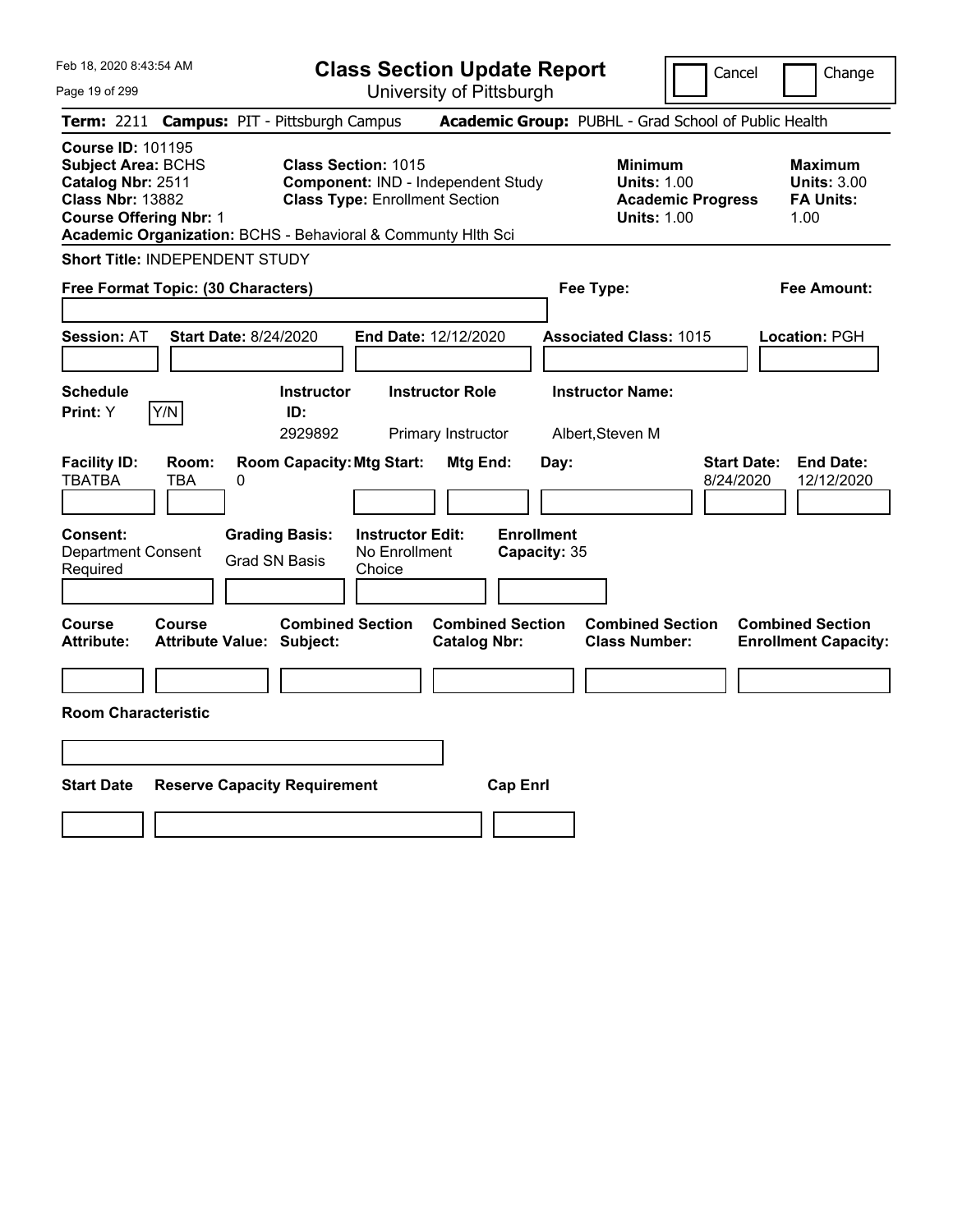| Feb 18, 2020 8:43:54 AM<br>Page 20 of 299                                                                                                                                                              | <b>Class Section Update Report</b><br>University of Pittsburgh                                                   | Cancel<br>Change                                                                                                                                           |
|--------------------------------------------------------------------------------------------------------------------------------------------------------------------------------------------------------|------------------------------------------------------------------------------------------------------------------|------------------------------------------------------------------------------------------------------------------------------------------------------------|
| Term: 2211 Campus: PIT - Pittsburgh Campus                                                                                                                                                             |                                                                                                                  | Academic Group: PUBHL - Grad School of Public Health                                                                                                       |
| <b>Course ID: 101195</b><br><b>Subject Area: BCHS</b><br>Catalog Nbr: 2511<br><b>Class Nbr: 13883</b><br><b>Course Offering Nbr: 1</b><br>Academic Organization: BCHS - Behavioral & Communty Hlth Sci | <b>Class Section: 1020</b><br><b>Component: IND - Independent Study</b><br><b>Class Type: Enrollment Section</b> | <b>Minimum</b><br><b>Maximum</b><br><b>Units: 1.00</b><br><b>Units: 3.00</b><br><b>Academic Progress</b><br><b>FA Units:</b><br><b>Units: 1.00</b><br>1.00 |
| Short Title: INDEPENDENT STUDY                                                                                                                                                                         |                                                                                                                  |                                                                                                                                                            |
| Free Format Topic: (30 Characters)                                                                                                                                                                     | Fee Type:                                                                                                        | <b>Fee Amount:</b>                                                                                                                                         |
| <b>Session: AT</b><br><b>Start Date: 8/24/2020</b>                                                                                                                                                     | End Date: 12/12/2020                                                                                             | <b>Associated Class: 1020</b><br>Location: PGH                                                                                                             |
| Schedule<br>Y/N<br>Print: Y<br>ID:                                                                                                                                                                     | <b>Instructor Role</b><br><b>Instructor</b><br>2909577<br>Primary Instructor                                     | <b>Instructor Name:</b><br>Elias, Thistle Inga                                                                                                             |
| <b>Facility ID:</b><br>Room:<br><b>TBATBA</b><br>TBA<br>0                                                                                                                                              | <b>Room Capacity: Mtg Start:</b><br>Mtg End:<br>Day:                                                             | <b>Start Date:</b><br><b>End Date:</b><br>8/24/2020<br>12/12/2020                                                                                          |
| <b>Grading Basis:</b><br><b>Consent:</b><br><b>Department Consent</b><br>Grad SN Basis<br>Required                                                                                                     | <b>Enrollment</b><br><b>Instructor Edit:</b><br>No Enrollment<br>Capacity: 35<br>Choice                          |                                                                                                                                                            |
| Course<br>Course<br><b>Attribute:</b><br><b>Attribute Value: Subject:</b>                                                                                                                              | <b>Combined Section</b><br><b>Combined Section</b><br><b>Catalog Nbr:</b>                                        | <b>Combined Section</b><br><b>Combined Section</b><br><b>Class Number:</b><br><b>Enrollment Capacity:</b>                                                  |
| <b>Room Characteristic</b>                                                                                                                                                                             |                                                                                                                  |                                                                                                                                                            |
|                                                                                                                                                                                                        |                                                                                                                  |                                                                                                                                                            |
| <b>Start Date</b><br><b>Reserve Capacity Requirement</b>                                                                                                                                               | <b>Cap Enrl</b>                                                                                                  |                                                                                                                                                            |
|                                                                                                                                                                                                        |                                                                                                                  |                                                                                                                                                            |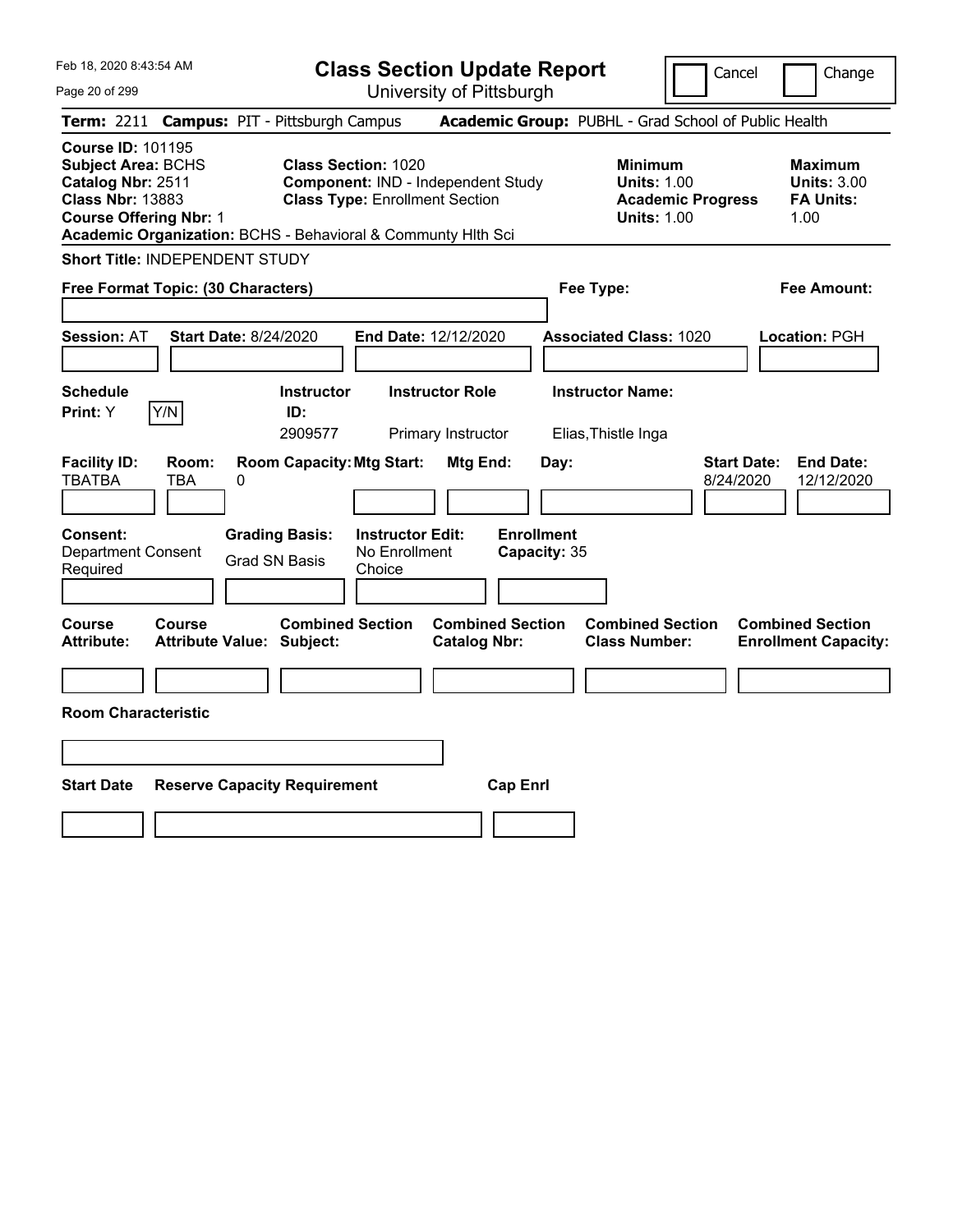Feb 18, 2020 8:43:54 AM Page 21 of 299 **Class Section Update Report** University of Pittsburgh Cancel | Change **Term:** 2211 **Campus:** PIT - Pittsburgh Campus **Academic Group:** PUBHL - Grad School of Public Health **Course ID:** 101195 **Subject Area:** BCHS **Class Section:** 1025 **Minimum Maximum Catalog Nbr:** 2511 **Component:** IND - Independent Study **Units:** 1.00 **Units:** 3.00 **Class Nbr:** 13884 **Class Type:** Enrollment Section **Academic Progress FA Units: Course Offering Nbr: 1 1.00 1.00 1.00 1.00 1.00 1.00 1.00 1.00 1.00 Academic Organization:** BCHS - Behavioral & Communty Hlth Sci **Short Title:** INDEPENDENT STUDY **Free Format Topic: (30 Characters) Fee Type: Fee Amount: Session:** AT **Start Date:** 8/24/2020 **End Date:** 12/12/2020 **Associated Class:** 1025 **Location:** PGH **Schedule Instructor Instructor Role Instructor Name: Print:**  $Y$   $|Y/N|$  **ID:** 2929414 Primary Instructor Burke,Jessica Griffin **Facility ID: Room: Room Capacity:Mtg Start: Mtg End: Day: Start Date: End Date:** TBATBA TBA 0 8/24/2020 12/12/2020 **Consent: Grading Basis: Instructor Edit: Enrollment** Department Consent Required Grad SN Basis No Enrollment Choice **Capacity:** 35 **Course Course Combined Section Combined Section Combined Section Combined Section Attribute: Attribute Value: Subject: Catalog Nbr: Class Number: Enrollment Capacity: Room Characteristic Start Date Reserve Capacity Requirement Cap Enrl**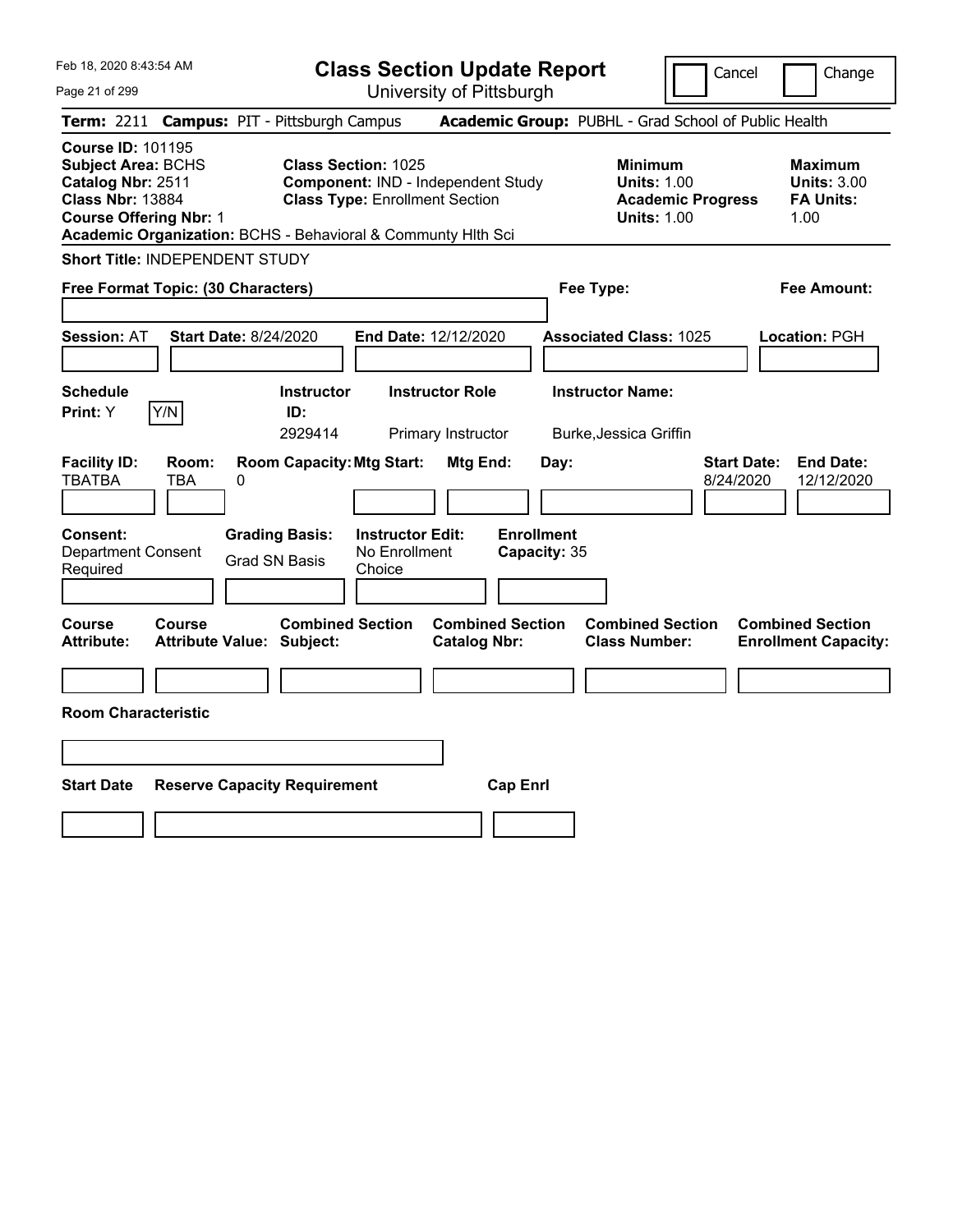|  |  |  |  | Feb 18, 2020 8:43:54 AM |  |
|--|--|--|--|-------------------------|--|
|--|--|--|--|-------------------------|--|

Cancel Change

Page 22 of 299

|                                                                                                                                        |                     | Term: 2211 Campus: PIT - Pittsburgh Campus                   |                                                                                                           |                                                |                                   | Academic Group: PUBHL - Grad School of Public Health                                   |                                 |                                                                  |
|----------------------------------------------------------------------------------------------------------------------------------------|---------------------|--------------------------------------------------------------|-----------------------------------------------------------------------------------------------------------|------------------------------------------------|-----------------------------------|----------------------------------------------------------------------------------------|---------------------------------|------------------------------------------------------------------|
| <b>Course ID: 101195</b><br><b>Subject Area: BCHS</b><br>Catalog Nbr: 2511<br><b>Class Nbr: 13885</b><br><b>Course Offering Nbr: 1</b> |                     | Academic Organization: BCHS - Behavioral & Communty Hlth Sci | <b>Class Section: 1040</b><br>Component: IND - Independent Study<br><b>Class Type: Enrollment Section</b> |                                                |                                   | <b>Minimum</b><br><b>Units: 1.00</b><br><b>Academic Progress</b><br><b>Units: 1.00</b> |                                 | <b>Maximum</b><br><b>Units: 3.00</b><br><b>FA Units:</b><br>1.00 |
| <b>Short Title: INDEPENDENT STUDY</b>                                                                                                  |                     |                                                              |                                                                                                           |                                                |                                   |                                                                                        |                                 |                                                                  |
| Free Format Topic: (30 Characters)                                                                                                     |                     |                                                              |                                                                                                           |                                                | Fee Type:                         |                                                                                        |                                 | <b>Fee Amount:</b>                                               |
|                                                                                                                                        |                     |                                                              |                                                                                                           |                                                |                                   |                                                                                        |                                 |                                                                  |
| Session: AT                                                                                                                            |                     | <b>Start Date: 8/24/2020</b>                                 | End Date: 12/12/2020                                                                                      |                                                |                                   | <b>Associated Class: 1040</b>                                                          |                                 | Location: PGH                                                    |
|                                                                                                                                        |                     |                                                              |                                                                                                           |                                                |                                   |                                                                                        |                                 |                                                                  |
| <b>Schedule</b><br>Print: Y                                                                                                            | Y/N                 | <b>Instructor</b><br>ID:<br>2906717                          | <b>Instructor Role</b><br>Primary Instructor                                                              |                                                |                                   | <b>Instructor Name:</b><br>Documet, Patricia I                                         |                                 |                                                                  |
| <b>Facility ID:</b><br><b>TBATBA</b>                                                                                                   | Room:<br><b>TBA</b> | <b>Room Capacity: Mtg Start:</b><br>0                        |                                                                                                           | Mtg End:                                       | Day:                              |                                                                                        | <b>Start Date:</b><br>8/24/2020 | <b>End Date:</b><br>12/12/2020                                   |
| Consent:<br><b>Department Consent</b><br>Required                                                                                      |                     | <b>Grading Basis:</b><br><b>Grad SN Basis</b>                | <b>Instructor Edit:</b><br>No Enrollment<br>Choice                                                        |                                                | <b>Enrollment</b><br>Capacity: 35 |                                                                                        |                                 |                                                                  |
| Course<br><b>Attribute:</b>                                                                                                            | <b>Course</b>       | <b>Combined Section</b><br><b>Attribute Value: Subject:</b>  |                                                                                                           | <b>Combined Section</b><br><b>Catalog Nbr:</b> |                                   | <b>Combined Section</b><br><b>Class Number:</b>                                        |                                 | <b>Combined Section</b><br><b>Enrollment Capacity:</b>           |
|                                                                                                                                        |                     |                                                              |                                                                                                           |                                                |                                   |                                                                                        |                                 |                                                                  |
| <b>Room Characteristic</b>                                                                                                             |                     |                                                              |                                                                                                           |                                                |                                   |                                                                                        |                                 |                                                                  |
|                                                                                                                                        |                     |                                                              |                                                                                                           |                                                |                                   |                                                                                        |                                 |                                                                  |
|                                                                                                                                        |                     |                                                              |                                                                                                           |                                                |                                   |                                                                                        |                                 |                                                                  |
| <b>Start Date</b>                                                                                                                      |                     | <b>Reserve Capacity Requirement</b>                          |                                                                                                           | <b>Cap Enrl</b>                                |                                   |                                                                                        |                                 |                                                                  |
|                                                                                                                                        |                     |                                                              |                                                                                                           |                                                |                                   |                                                                                        |                                 |                                                                  |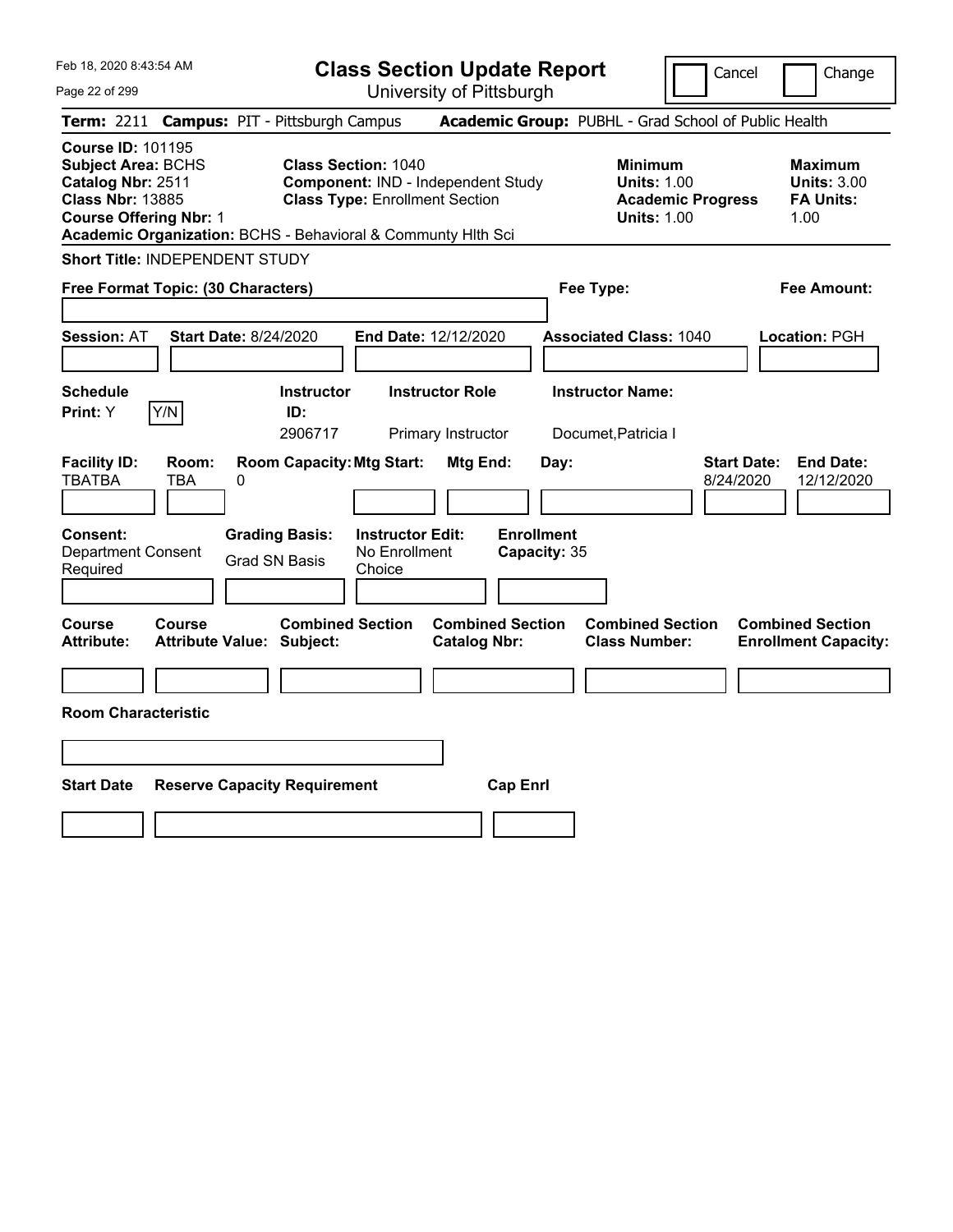|  |  |  |  | Feb 18, 2020 8:43:54 AM |  |
|--|--|--|--|-------------------------|--|
|--|--|--|--|-------------------------|--|

Cancel Change

Page 23 of 299

|                                                                                                                                        |              | Term: 2211 Campus: PIT - Pittsburgh Campus                   |                                                                                                           |                                                |                                   |                | Academic Group: PUBHL - Grad School of Public Health                                   |                                 |                                                                  |
|----------------------------------------------------------------------------------------------------------------------------------------|--------------|--------------------------------------------------------------|-----------------------------------------------------------------------------------------------------------|------------------------------------------------|-----------------------------------|----------------|----------------------------------------------------------------------------------------|---------------------------------|------------------------------------------------------------------|
| <b>Course ID: 101195</b><br><b>Subject Area: BCHS</b><br>Catalog Nbr: 2511<br><b>Class Nbr: 22396</b><br><b>Course Offering Nbr: 1</b> |              | Academic Organization: BCHS - Behavioral & Communty Hlth Sci | <b>Class Section: 1045</b><br>Component: IND - Independent Study<br><b>Class Type: Enrollment Section</b> |                                                |                                   |                | <b>Minimum</b><br><b>Units: 1.00</b><br><b>Academic Progress</b><br><b>Units: 1.00</b> |                                 | <b>Maximum</b><br><b>Units: 3.00</b><br><b>FA Units:</b><br>1.00 |
| <b>Short Title: INDEPENDENT STUDY</b>                                                                                                  |              |                                                              |                                                                                                           |                                                |                                   |                |                                                                                        |                                 |                                                                  |
| Free Format Topic: (30 Characters)                                                                                                     |              |                                                              |                                                                                                           |                                                |                                   | Fee Type:      |                                                                                        |                                 | <b>Fee Amount:</b>                                               |
| <b>Session: AT</b>                                                                                                                     |              | <b>Start Date: 8/24/2020</b>                                 | End Date: 12/12/2020                                                                                      |                                                |                                   |                | <b>Associated Class: 1045</b>                                                          |                                 | Location: PGH                                                    |
| <b>Schedule</b><br>Print: Y                                                                                                            | Y/N          | <b>Instructor</b><br>ID:<br>2960250                          |                                                                                                           | <b>Instructor Role</b><br>Primary Instructor   |                                   | Brown, Andre L | <b>Instructor Name:</b>                                                                |                                 |                                                                  |
| <b>Facility ID:</b><br><b>TBATBA</b>                                                                                                   | Room:<br>TBA | <b>Room Capacity: Mtg Start:</b><br>0                        |                                                                                                           | <b>Mtg End:</b>                                |                                   | Day:           |                                                                                        | <b>Start Date:</b><br>8/24/2020 | <b>End Date:</b><br>12/12/2020                                   |
| <b>Consent:</b><br><b>Department Consent</b><br>Required                                                                               |              | <b>Grading Basis:</b><br><b>Grad SN Basis</b>                | <b>Instructor Edit:</b><br>No Enrollment<br>Choice                                                        |                                                | <b>Enrollment</b><br>Capacity: 15 |                |                                                                                        |                                 |                                                                  |
| <b>Course</b><br><b>Attribute:</b>                                                                                                     | Course       | <b>Combined Section</b><br><b>Attribute Value: Subject:</b>  |                                                                                                           | <b>Combined Section</b><br><b>Catalog Nbr:</b> |                                   |                | <b>Combined Section</b><br><b>Class Number:</b>                                        |                                 | <b>Combined Section</b><br><b>Enrollment Capacity:</b>           |
| <b>Room Characteristic</b>                                                                                                             |              |                                                              |                                                                                                           |                                                |                                   |                |                                                                                        |                                 |                                                                  |
| <b>Start Date</b>                                                                                                                      |              | <b>Reserve Capacity Requirement</b>                          |                                                                                                           |                                                | <b>Cap Enrl</b>                   |                |                                                                                        |                                 |                                                                  |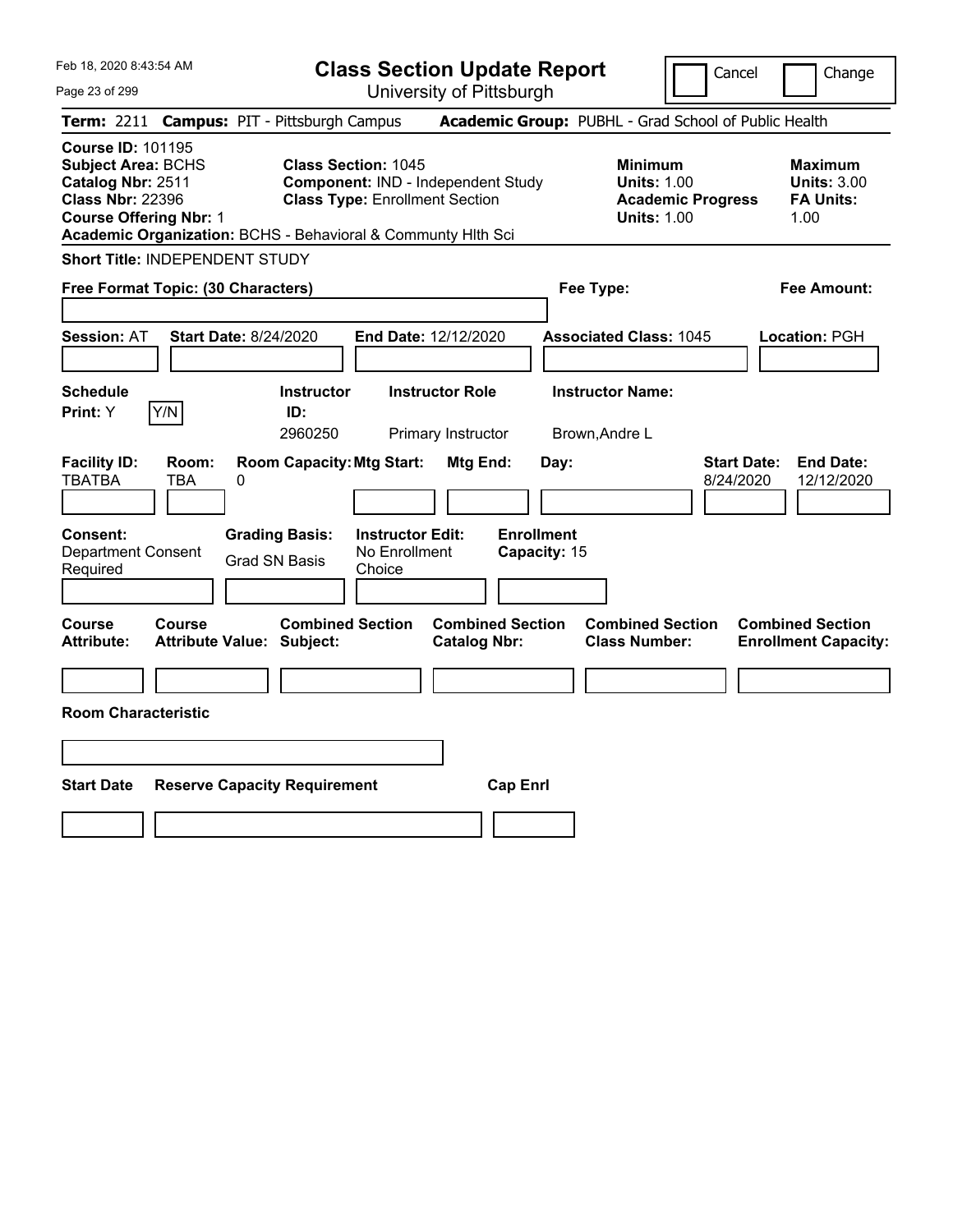|  |  |  |  | Feb 18, 2020 8:43:54 AM |  |
|--|--|--|--|-------------------------|--|
|--|--|--|--|-------------------------|--|

Cancel Change

Page 24 of 299

| Term: 2211 Campus: PIT - Pittsburgh Campus                                                                                                                                                             |                                            |                                               |                                                                     |                                                |                                   | Academic Group: PUBHL - Grad School of Public Health                                   |                                 |                                                                  |
|--------------------------------------------------------------------------------------------------------------------------------------------------------------------------------------------------------|--------------------------------------------|-----------------------------------------------|---------------------------------------------------------------------|------------------------------------------------|-----------------------------------|----------------------------------------------------------------------------------------|---------------------------------|------------------------------------------------------------------|
| <b>Course ID: 101195</b><br><b>Subject Area: BCHS</b><br>Catalog Nbr: 2511<br><b>Class Nbr: 13886</b><br><b>Course Offering Nbr: 1</b><br>Academic Organization: BCHS - Behavioral & Communty Hith Sci |                                            |                                               | <b>Class Section: 1060</b><br><b>Class Type: Enrollment Section</b> | Component: IND - Independent Study             |                                   | <b>Minimum</b><br><b>Units: 1.00</b><br><b>Academic Progress</b><br><b>Units: 1.00</b> |                                 | <b>Maximum</b><br><b>Units: 3.00</b><br><b>FA Units:</b><br>1.00 |
| <b>Short Title: INDEPENDENT STUDY</b>                                                                                                                                                                  |                                            |                                               |                                                                     |                                                |                                   |                                                                                        |                                 |                                                                  |
| Free Format Topic: (30 Characters)                                                                                                                                                                     |                                            |                                               |                                                                     |                                                | Fee Type:                         |                                                                                        |                                 | <b>Fee Amount:</b>                                               |
| <b>Session: AT</b>                                                                                                                                                                                     | <b>Start Date: 8/24/2020</b>               |                                               | End Date: 12/12/2020                                                |                                                |                                   | <b>Associated Class: 1060</b>                                                          |                                 | Location: PGH                                                    |
| <b>Schedule</b><br>Y/N<br>Print: Y                                                                                                                                                                     |                                            | <b>Instructor</b><br>ID:<br>3323279           |                                                                     | <b>Instructor Role</b><br>Primary Instructor   |                                   | <b>Instructor Name:</b><br>Felter, Elizabeth Madison                                   |                                 |                                                                  |
| <b>Facility ID:</b><br><b>TBATBA</b>                                                                                                                                                                   | Room:<br>TBA<br>0                          | <b>Room Capacity: Mtg Start:</b>              |                                                                     | Mtg End:                                       | Day:                              |                                                                                        | <b>Start Date:</b><br>8/24/2020 | <b>End Date:</b><br>12/12/2020                                   |
| Consent:<br><b>Department Consent</b><br>Required                                                                                                                                                      |                                            | <b>Grading Basis:</b><br><b>Grad SN Basis</b> | <b>Instructor Edit:</b><br>No Enrollment<br>Choice                  |                                                | <b>Enrollment</b><br>Capacity: 35 |                                                                                        |                                 |                                                                  |
| Course<br><b>Attribute:</b>                                                                                                                                                                            | Course<br><b>Attribute Value: Subject:</b> | <b>Combined Section</b>                       |                                                                     | <b>Combined Section</b><br><b>Catalog Nbr:</b> |                                   | <b>Combined Section</b><br><b>Class Number:</b>                                        |                                 | <b>Combined Section</b><br><b>Enrollment Capacity:</b>           |
|                                                                                                                                                                                                        |                                            |                                               |                                                                     |                                                |                                   |                                                                                        |                                 |                                                                  |
| <b>Room Characteristic</b>                                                                                                                                                                             |                                            |                                               |                                                                     |                                                |                                   |                                                                                        |                                 |                                                                  |
|                                                                                                                                                                                                        |                                            |                                               |                                                                     |                                                |                                   |                                                                                        |                                 |                                                                  |
| <b>Start Date</b>                                                                                                                                                                                      | <b>Reserve Capacity Requirement</b>        |                                               |                                                                     | <b>Cap Enrl</b>                                |                                   |                                                                                        |                                 |                                                                  |
|                                                                                                                                                                                                        |                                            |                                               |                                                                     |                                                |                                   |                                                                                        |                                 |                                                                  |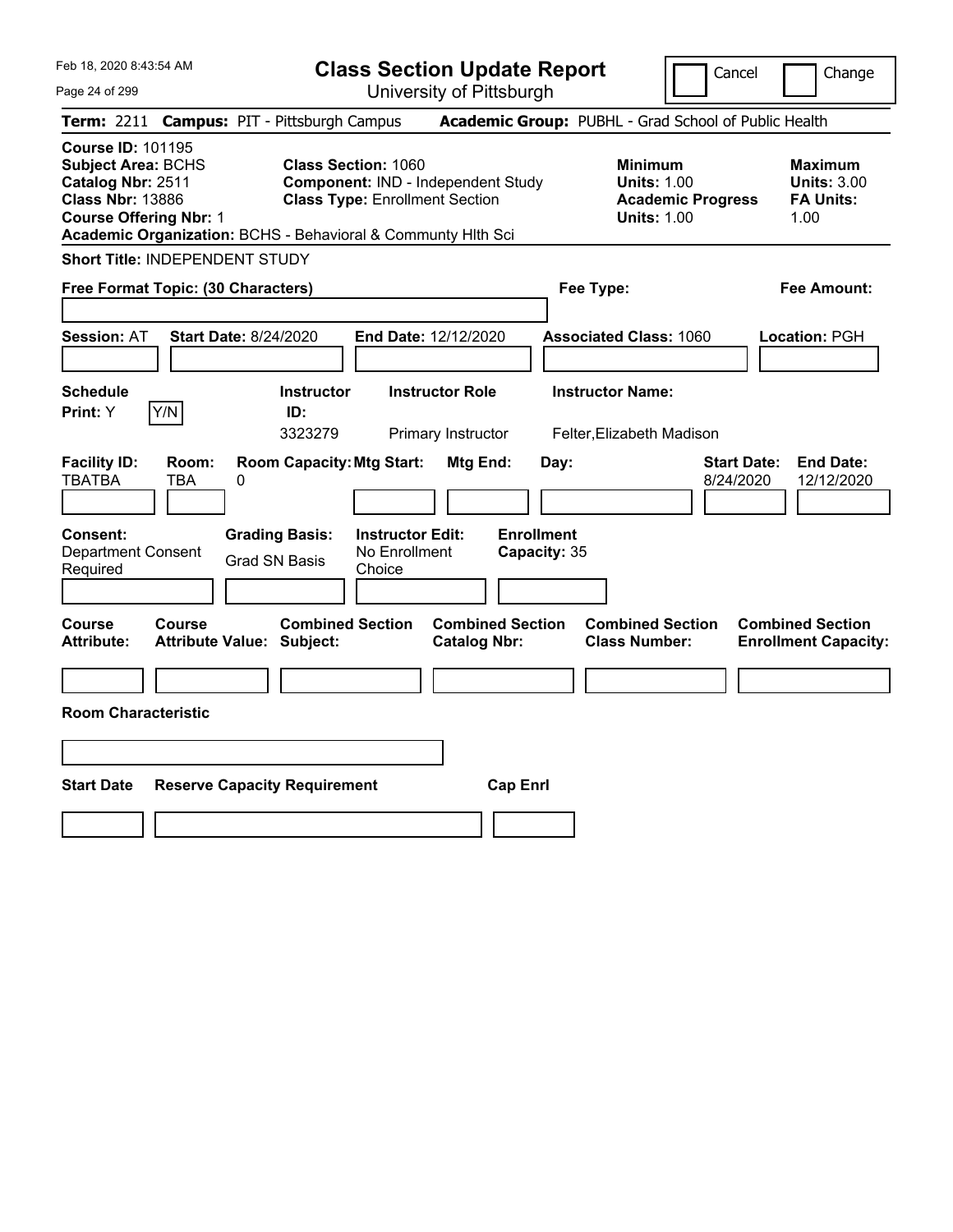Feb 18, 2020 8:43:54 AM Page 25 of 299 **Class Section Update Report** University of Pittsburgh Cancel | Change **Term:** 2211 **Campus:** PIT - Pittsburgh Campus **Academic Group:** PUBHL - Grad School of Public Health **Course ID:** 101195 **Subject Area:** BCHS **Class Section:** 1090 **Minimum Maximum Catalog Nbr:** 2511 **Component:** IND - Independent Study **Units:** 1.00 **Units:** 3.00 **Class Nbr:** 13887 **Class Type:** Enrollment Section **Academic Progress FA Units: Course Offering Nbr: 1 1.00 1.00 1.00 1.00 1.00 1.00 1.00 1.00 1.00 Academic Organization:** BCHS - Behavioral & Communty Hlth Sci **Short Title:** INDEPENDENT STUDY **Free Format Topic: (30 Characters) Fee Type: Fee Amount: Session:** AT **Start Date:** 8/24/2020 **End Date:** 12/12/2020 **Associated Class:** 1090 **Location:** PGH **Schedule Instructor Instructor Role Instructor Name: Print:**  $Y$   $|Y/N|$  **ID:** 2904430 Primary Instructor Ricci,Edmund M **Facility ID: Room: Room Capacity:Mtg Start: Mtg End: Day: Start Date: End Date:** TBATBA TBA 0 8/24/2020 12/12/2020 **Consent: Grading Basis: Instructor Edit: Enrollment** Department Consent Required Grad SN Basis No Enrollment Choice **Capacity:** 35 **Course Course Combined Section Combined Section Combined Section Combined Section Attribute: Attribute Value: Subject: Catalog Nbr: Class Number: Enrollment Capacity: Room Characteristic Start Date Reserve Capacity Requirement Cap Enrl**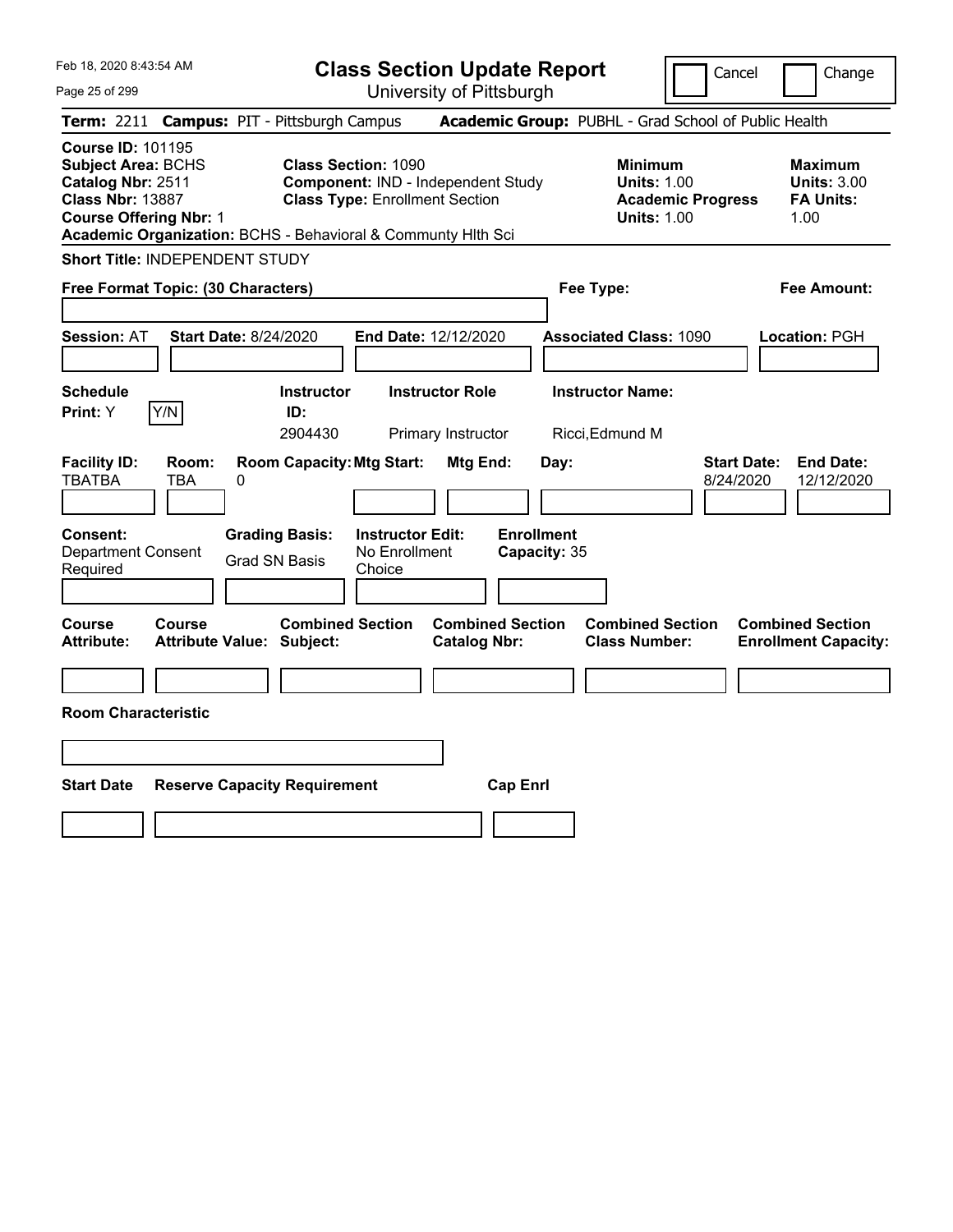|  | Feb 18, 2020 8:43:54 AM |  |
|--|-------------------------|--|
|  |                         |  |

Cancel Change

Page 26 of 299

|                                                                                                                                        |              | Term: 2211 Campus: PIT - Pittsburgh Campus                   |                                                                     |                                                |                                   | Academic Group: PUBHL - Grad School of Public Health                                   |                                 |                                                                  |
|----------------------------------------------------------------------------------------------------------------------------------------|--------------|--------------------------------------------------------------|---------------------------------------------------------------------|------------------------------------------------|-----------------------------------|----------------------------------------------------------------------------------------|---------------------------------|------------------------------------------------------------------|
| <b>Course ID: 101195</b><br><b>Subject Area: BCHS</b><br>Catalog Nbr: 2511<br><b>Class Nbr: 13888</b><br><b>Course Offering Nbr: 1</b> |              | Academic Organization: BCHS - Behavioral & Communty Hlth Sci | <b>Class Section: 1105</b><br><b>Class Type: Enrollment Section</b> | Component: IND - Independent Study             |                                   | <b>Minimum</b><br><b>Units: 1.00</b><br><b>Academic Progress</b><br><b>Units: 1.00</b> |                                 | <b>Maximum</b><br><b>Units: 3.00</b><br><b>FA Units:</b><br>1.00 |
| <b>Short Title: INDEPENDENT STUDY</b>                                                                                                  |              |                                                              |                                                                     |                                                |                                   |                                                                                        |                                 |                                                                  |
| Free Format Topic: (30 Characters)                                                                                                     |              |                                                              |                                                                     |                                                | Fee Type:                         |                                                                                        |                                 | <b>Fee Amount:</b>                                               |
| Session: AT                                                                                                                            |              | <b>Start Date: 8/24/2020</b>                                 | End Date: 12/12/2020                                                |                                                |                                   | <b>Associated Class: 1105</b>                                                          |                                 | Location: PGH                                                    |
| <b>Schedule</b><br>Print: Y                                                                                                            | Y/N          | <b>Instructor</b><br>ID:<br>2909428                          |                                                                     | <b>Instructor Role</b><br>Primary Instructor   |                                   | <b>Instructor Name:</b><br>Terry, Martha Ann                                           |                                 |                                                                  |
| <b>Facility ID:</b><br><b>TBATBA</b>                                                                                                   | Room:<br>TBA | <b>Room Capacity: Mtg Start:</b><br>0                        |                                                                     | Mtg End:                                       | Day:                              |                                                                                        | <b>Start Date:</b><br>8/24/2020 | <b>End Date:</b><br>12/12/2020                                   |
| Consent:<br><b>Department Consent</b><br>Required                                                                                      |              | <b>Grading Basis:</b><br><b>Grad SN Basis</b>                | <b>Instructor Edit:</b><br>No Enrollment<br>Choice                  |                                                | <b>Enrollment</b><br>Capacity: 35 |                                                                                        |                                 |                                                                  |
| Course<br><b>Attribute:</b>                                                                                                            | Course       | <b>Combined Section</b><br><b>Attribute Value: Subject:</b>  |                                                                     | <b>Combined Section</b><br><b>Catalog Nbr:</b> |                                   | <b>Combined Section</b><br><b>Class Number:</b>                                        |                                 | <b>Combined Section</b><br><b>Enrollment Capacity:</b>           |
| <b>Room Characteristic</b>                                                                                                             |              |                                                              |                                                                     |                                                |                                   |                                                                                        |                                 |                                                                  |
|                                                                                                                                        |              |                                                              |                                                                     |                                                |                                   |                                                                                        |                                 |                                                                  |
| <b>Start Date</b>                                                                                                                      |              | <b>Reserve Capacity Requirement</b>                          |                                                                     | <b>Cap Enrl</b>                                |                                   |                                                                                        |                                 |                                                                  |
|                                                                                                                                        |              |                                                              |                                                                     |                                                |                                   |                                                                                        |                                 |                                                                  |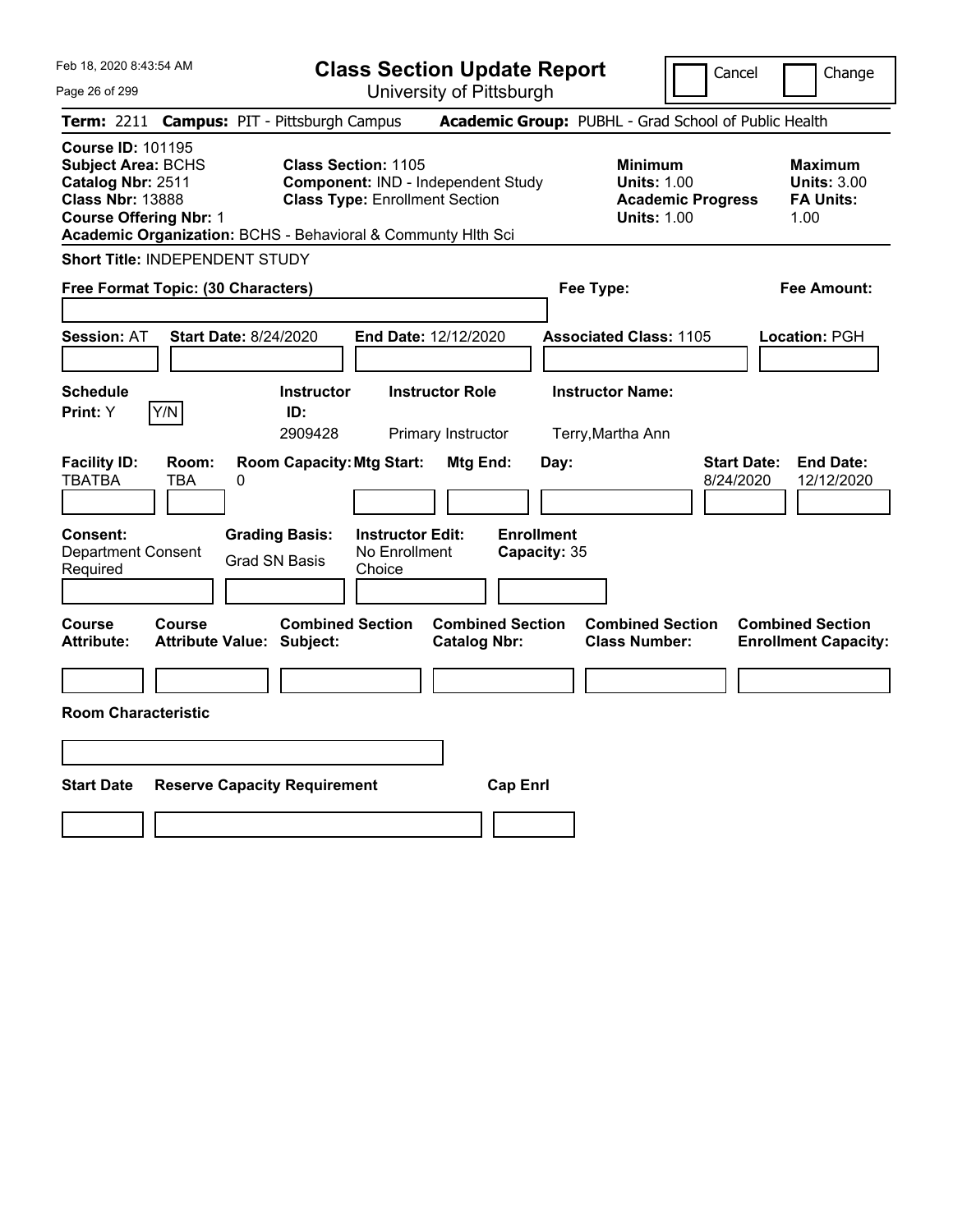|  | Feb 18, 2020 8:43:54 AM |  |
|--|-------------------------|--|
|  |                         |  |

Cancel Change

Page 27 of 299

|                                                                                                                                        |                     | Term: 2211 Campus: PIT - Pittsburgh Campus                   |                                                                                                           |                                                |                           | Academic Group: PUBHL - Grad School of Public Health                                   |                                 |                                                                  |
|----------------------------------------------------------------------------------------------------------------------------------------|---------------------|--------------------------------------------------------------|-----------------------------------------------------------------------------------------------------------|------------------------------------------------|---------------------------|----------------------------------------------------------------------------------------|---------------------------------|------------------------------------------------------------------|
| <b>Course ID: 101195</b><br><b>Subject Area: BCHS</b><br>Catalog Nbr: 2511<br><b>Class Nbr: 13889</b><br><b>Course Offering Nbr: 1</b> |                     | Academic Organization: BCHS - Behavioral & Communty Hlth Sci | <b>Class Section: 1115</b><br>Component: IND - Independent Study<br><b>Class Type: Enrollment Section</b> |                                                |                           | <b>Minimum</b><br><b>Units: 1.00</b><br><b>Academic Progress</b><br><b>Units: 1.00</b> |                                 | <b>Maximum</b><br><b>Units: 3.00</b><br><b>FA Units:</b><br>1.00 |
| <b>Short Title: INDEPENDENT STUDY</b>                                                                                                  |                     |                                                              |                                                                                                           |                                                |                           |                                                                                        |                                 |                                                                  |
| Free Format Topic: (30 Characters)                                                                                                     |                     |                                                              |                                                                                                           |                                                | Fee Type:                 |                                                                                        |                                 | <b>Fee Amount:</b>                                               |
| <b>Session: AT</b>                                                                                                                     |                     | <b>Start Date: 8/24/2020</b>                                 | End Date: 12/12/2020                                                                                      |                                                |                           | <b>Associated Class: 1115</b>                                                          |                                 | Location: PGH                                                    |
| <b>Schedule</b><br>Print: Y                                                                                                            | Y/N                 | <b>Instructor</b><br>ID:<br>2906724                          | <b>Instructor Role</b><br>Primary Instructor                                                              |                                                |                           | <b>Instructor Name:</b><br>Russell, Joanne L                                           |                                 |                                                                  |
| <b>Facility ID:</b><br><b>TBATBA</b>                                                                                                   | Room:<br><b>TBA</b> | <b>Room Capacity: Mtg Start:</b><br>0                        |                                                                                                           | Mtg End:                                       | Day:<br><b>Enrollment</b> |                                                                                        | <b>Start Date:</b><br>8/24/2020 | <b>End Date:</b><br>12/12/2020                                   |
| Consent:<br><b>Department Consent</b><br>Required                                                                                      |                     | <b>Grading Basis:</b><br><b>Grad SN Basis</b>                | <b>Instructor Edit:</b><br>No Enrollment<br>Choice                                                        |                                                | Capacity: 35              |                                                                                        |                                 |                                                                  |
| <b>Course</b><br><b>Attribute:</b>                                                                                                     | <b>Course</b>       | <b>Combined Section</b><br><b>Attribute Value: Subject:</b>  |                                                                                                           | <b>Combined Section</b><br><b>Catalog Nbr:</b> |                           | <b>Combined Section</b><br><b>Class Number:</b>                                        |                                 | <b>Combined Section</b><br><b>Enrollment Capacity:</b>           |
| <b>Room Characteristic</b>                                                                                                             |                     |                                                              |                                                                                                           |                                                |                           |                                                                                        |                                 |                                                                  |
| <b>Start Date</b>                                                                                                                      |                     | <b>Reserve Capacity Requirement</b>                          |                                                                                                           | <b>Cap Enrl</b>                                |                           |                                                                                        |                                 |                                                                  |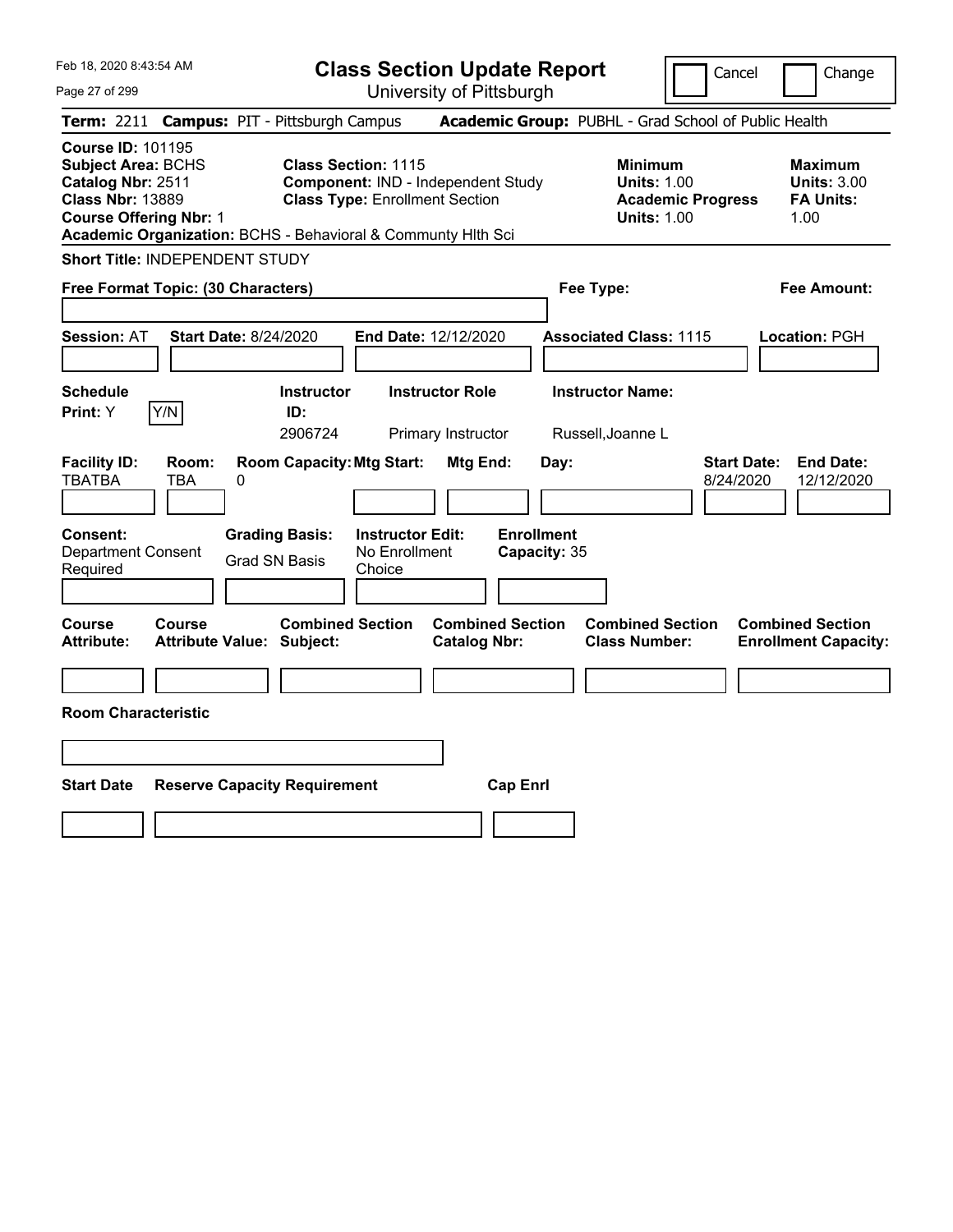| Feb 18, 2020 8:43:54 AM<br>Page 28 of 299                                                                                                                                                              | <b>Class Section Update Report</b><br>University of Pittsburgh                                                   | Cancel                                                                                 | Change                                                           |
|--------------------------------------------------------------------------------------------------------------------------------------------------------------------------------------------------------|------------------------------------------------------------------------------------------------------------------|----------------------------------------------------------------------------------------|------------------------------------------------------------------|
| Term: 2211 Campus: PIT - Pittsburgh Campus                                                                                                                                                             |                                                                                                                  | Academic Group: PUBHL - Grad School of Public Health                                   |                                                                  |
| <b>Course ID: 101195</b><br><b>Subject Area: BCHS</b><br>Catalog Nbr: 2511<br><b>Class Nbr: 21524</b><br><b>Course Offering Nbr: 1</b><br>Academic Organization: BCHS - Behavioral & Communty Hlth Sci | <b>Class Section: 1120</b><br><b>Component: IND - Independent Study</b><br><b>Class Type: Enrollment Section</b> | <b>Minimum</b><br><b>Units: 1.00</b><br><b>Academic Progress</b><br><b>Units: 1.00</b> | <b>Maximum</b><br><b>Units: 3.00</b><br><b>FA Units:</b><br>1.00 |
| Short Title: INDEPENDENT STUDY                                                                                                                                                                         |                                                                                                                  |                                                                                        |                                                                  |
| Free Format Topic: (30 Characters)                                                                                                                                                                     |                                                                                                                  | Fee Type:                                                                              | <b>Fee Amount:</b>                                               |
| <b>Session: AT</b><br><b>Start Date: 8/24/2020</b>                                                                                                                                                     | End Date: 12/12/2020                                                                                             | <b>Associated Class: 1120</b>                                                          | Location: PGH                                                    |
| Schedule<br>Y/N<br>Print: Y<br>ID:                                                                                                                                                                     | <b>Instructor Role</b><br><b>Instructor</b><br>2910856<br>Primary Instructor                                     | <b>Instructor Name:</b><br>Bear, Todd M.                                               |                                                                  |
| <b>Facility ID:</b><br>Room:<br><b>TBATBA</b><br>TBA<br>0                                                                                                                                              | <b>Room Capacity: Mtg Start:</b><br>Mtg End:<br>Day:                                                             | <b>Start Date:</b><br>8/24/2020                                                        | <b>End Date:</b><br>12/12/2020                                   |
| <b>Grading Basis:</b><br><b>Consent:</b><br><b>Department Consent</b><br>Grad SN Basis<br>Required                                                                                                     | <b>Enrollment</b><br><b>Instructor Edit:</b><br>No Enrollment<br>Capacity: 15<br>Choice                          |                                                                                        |                                                                  |
| Course<br>Course<br><b>Attribute:</b><br><b>Attribute Value: Subject:</b>                                                                                                                              | <b>Combined Section</b><br><b>Combined Section</b><br><b>Catalog Nbr:</b>                                        | <b>Combined Section</b><br><b>Class Number:</b>                                        | <b>Combined Section</b><br><b>Enrollment Capacity:</b>           |
| <b>Room Characteristic</b>                                                                                                                                                                             |                                                                                                                  |                                                                                        |                                                                  |
|                                                                                                                                                                                                        |                                                                                                                  |                                                                                        |                                                                  |
| <b>Start Date</b><br><b>Reserve Capacity Requirement</b>                                                                                                                                               | <b>Cap Enrl</b>                                                                                                  |                                                                                        |                                                                  |
|                                                                                                                                                                                                        |                                                                                                                  |                                                                                        |                                                                  |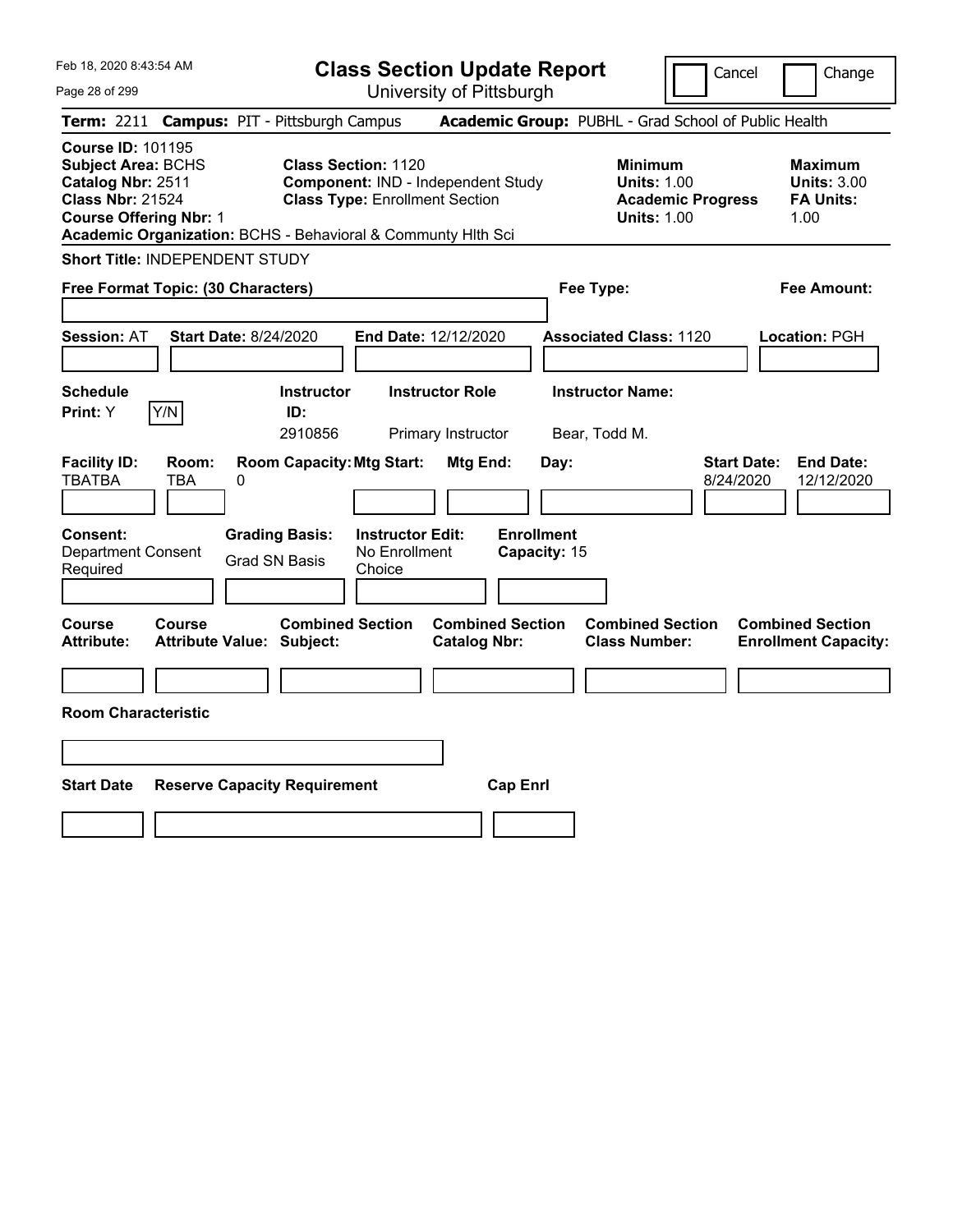Feb 18, 2020 8:43:54 AM Page 29 of 299 **Class Section Update Report** University of Pittsburgh Cancel | Change **Term:** 2211 **Campus:** PIT - Pittsburgh Campus **Academic Group:** PUBHL - Grad School of Public Health **Course ID:** 101195 **Subject Area:** BCHS **Class Section:** 1125 **Minimum Maximum Catalog Nbr:** 2511 **Component:** IND - Independent Study **Units:** 1.00 **Units:** 3.00 **Class Nbr:** 24846 **Class Type:** Enrollment Section **Academic Progress FA Units: Course Offering Nbr: 1 1.00 1.00 1.00 1.00 1.00 1.00 1.00 1.00 1.00 Academic Organization:** BCHS - Behavioral & Communty Hlth Sci **Short Title:** INDEPENDENT STUDY **Free Format Topic: (30 Characters) Fee Type: Fee Amount: Session:** AT **Start Date:** 8/24/2020 **End Date:** 12/12/2020 **Associated Class:** 1125 **Location:** PGH **Schedule Instructor Instructor Role Instructor Name: Print:**  $Y$   $|Y/N|$  **ID:** 1089811 Primary Instructor Hawk,Mary Elizabeth **Facility ID: Room: Room Capacity:Mtg Start: Mtg End: Day: Start Date: End Date:** TBATBA TBA 0 8/24/2020 12/12/2020 **Consent: Grading Basis: Instructor Edit: Enrollment** Instructor Consent Required Grad SN Basis No Enrollment Choice **Capacity:** 35 **Course Course Combined Section Combined Section Combined Section Combined Section Attribute: Attribute Value: Subject: Catalog Nbr: Class Number: Enrollment Capacity: Room Characteristic Start Date Reserve Capacity Requirement Cap Enrl**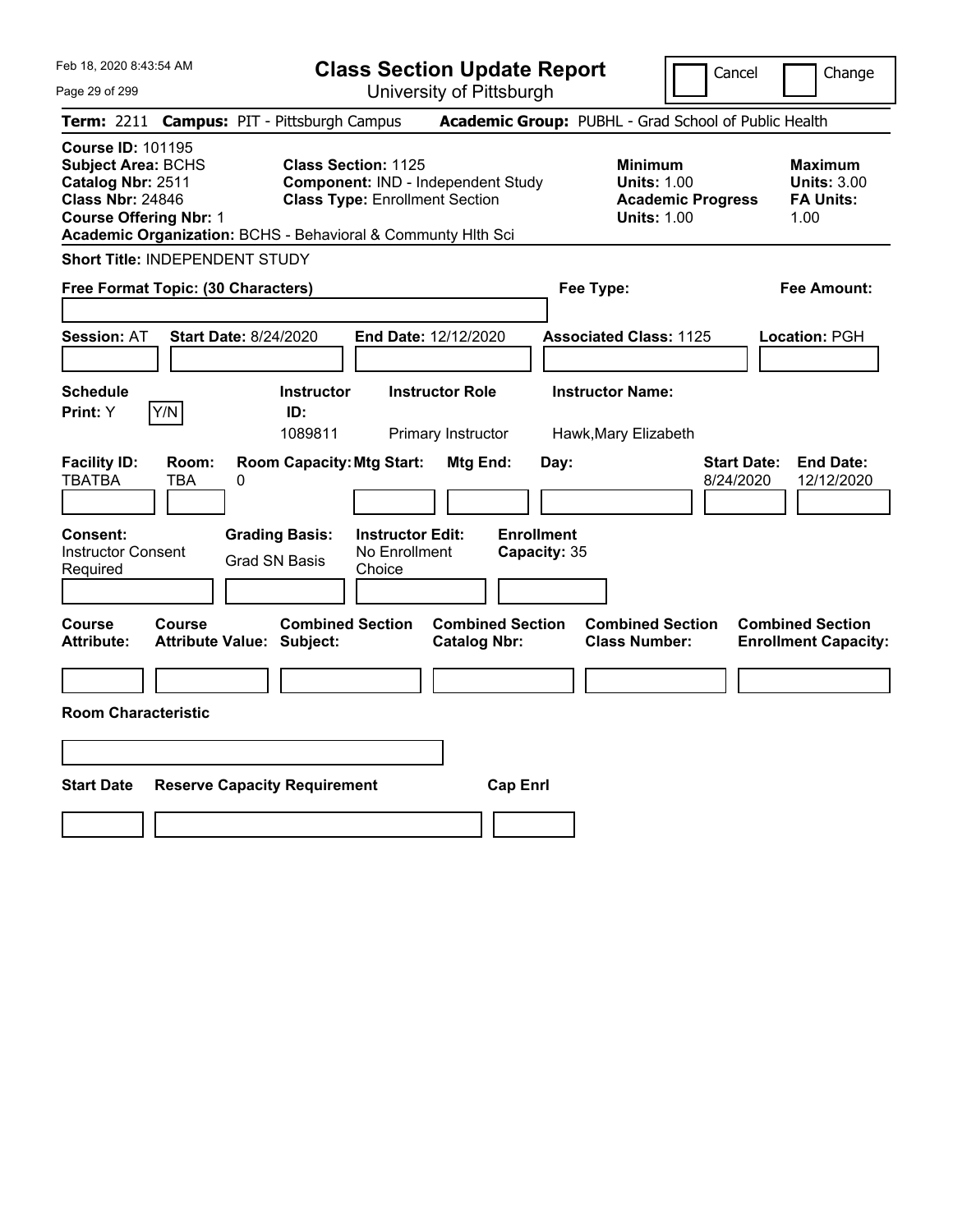|  | Feb 18, 2020 8:43:54 AM |  |
|--|-------------------------|--|
|  |                         |  |

Cancel Change

Page 30 of 299

| <b>Term: 2211 Campus: PIT - Pittsburgh Campus</b>                                                                                                                                                      |                                                                                                           | <b>Academic Group: PUBHL - Grad School of Public Health</b>                            |                                                                  |
|--------------------------------------------------------------------------------------------------------------------------------------------------------------------------------------------------------|-----------------------------------------------------------------------------------------------------------|----------------------------------------------------------------------------------------|------------------------------------------------------------------|
| <b>Course ID: 101195</b><br><b>Subject Area: BCHS</b><br>Catalog Nbr: 2511<br><b>Class Nbr: 24909</b><br><b>Course Offering Nbr: 1</b><br>Academic Organization: BCHS - Behavioral & Communty Hlth Sci | <b>Class Section: 1130</b><br>Component: IND - Independent Study<br><b>Class Type: Enrollment Section</b> | <b>Minimum</b><br><b>Units: 1.00</b><br><b>Academic Progress</b><br><b>Units: 1.00</b> | <b>Maximum</b><br><b>Units: 3.00</b><br><b>FA Units:</b><br>1.00 |
| Short Title: INDEPENDENT STUDY                                                                                                                                                                         |                                                                                                           |                                                                                        |                                                                  |
| Free Format Topic: (30 Characters)                                                                                                                                                                     |                                                                                                           | Fee Type:                                                                              | <b>Fee Amount:</b>                                               |
|                                                                                                                                                                                                        |                                                                                                           |                                                                                        |                                                                  |
| <b>Session: AT</b><br><b>Start Date: 8/24/2020</b>                                                                                                                                                     | End Date: 12/12/2020                                                                                      | <b>Associated Class: 1130</b>                                                          | Location: PGH                                                    |
|                                                                                                                                                                                                        |                                                                                                           |                                                                                        |                                                                  |
| <b>Schedule</b><br><b>Instructor</b><br>Y/N<br>Print: Y<br>ID:<br>3661609                                                                                                                              | <b>Instructor Role</b><br>Primary Instructor                                                              | <b>Instructor Name:</b><br>Egan, James Erin                                            |                                                                  |
| <b>Facility ID:</b><br>Room:<br><b>Room Capacity: Mtg Start:</b><br><b>TBATBA</b><br>TBA<br>0                                                                                                          | Mtg End:                                                                                                  | <b>Start Date:</b><br>Day:<br>8/24/2020                                                | <b>End Date:</b><br>12/12/2020                                   |
| Consent:<br><b>Grading Basis:</b><br><b>Instructor Consent</b><br><b>Grad SN Basis</b><br>Required                                                                                                     | <b>Enrollment</b><br><b>Instructor Edit:</b><br>No Enrollment<br>Capacity: 35<br>Choice                   |                                                                                        |                                                                  |
| <b>Course</b><br><b>Course</b><br><b>Attribute:</b><br>Attribute Value: Subject:                                                                                                                       | <b>Combined Section</b><br><b>Combined Section</b><br><b>Catalog Nbr:</b>                                 | <b>Combined Section</b><br><b>Class Number:</b>                                        | <b>Combined Section</b><br><b>Enrollment Capacity:</b>           |
|                                                                                                                                                                                                        |                                                                                                           |                                                                                        |                                                                  |
| <b>Room Characteristic</b>                                                                                                                                                                             |                                                                                                           |                                                                                        |                                                                  |
|                                                                                                                                                                                                        |                                                                                                           |                                                                                        |                                                                  |
| <b>Start Date</b><br><b>Reserve Capacity Requirement</b>                                                                                                                                               | <b>Cap Enrl</b>                                                                                           |                                                                                        |                                                                  |
|                                                                                                                                                                                                        |                                                                                                           |                                                                                        |                                                                  |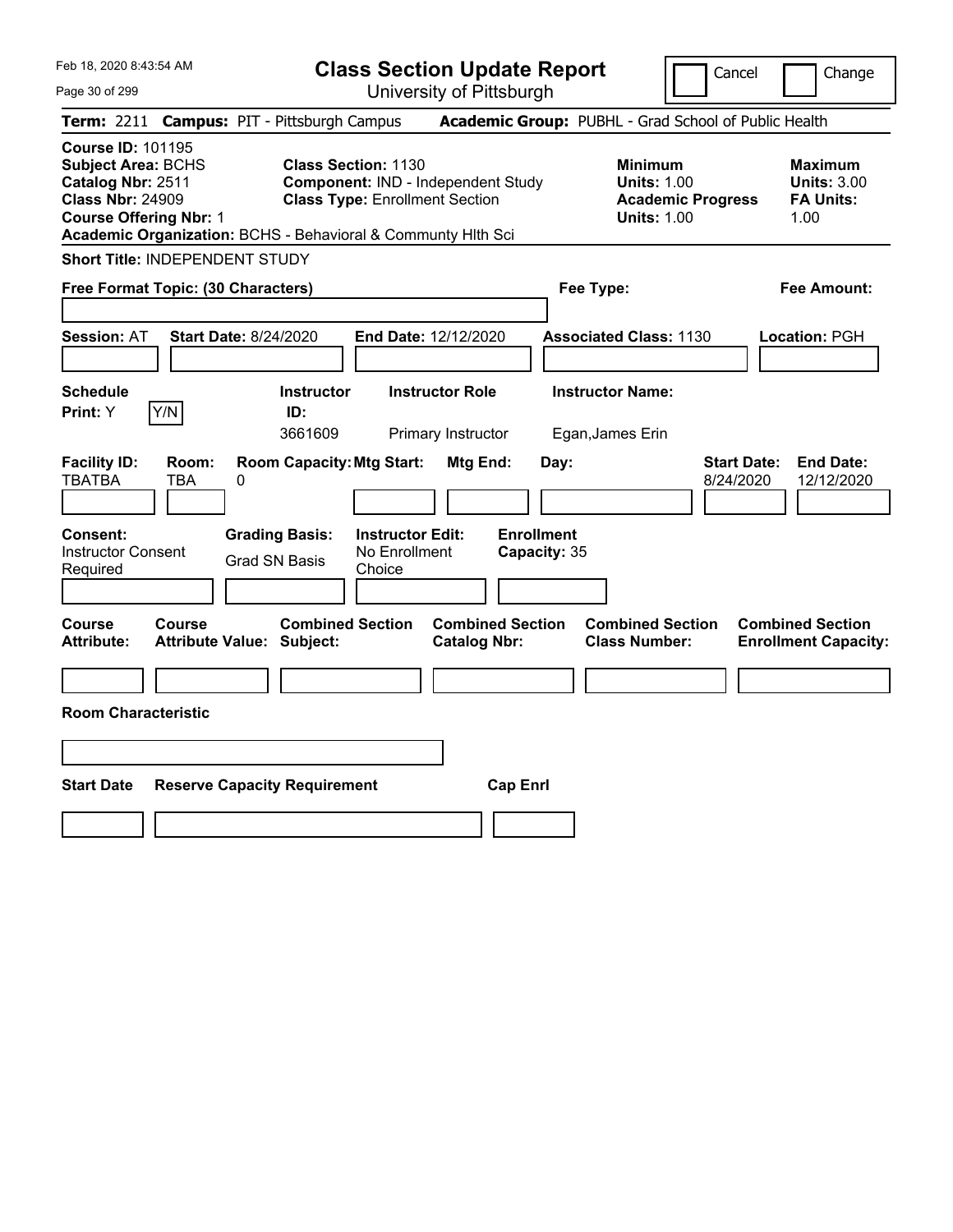| Feb 18, 2020 8:43:54 AM |  |  |
|-------------------------|--|--|
|                         |  |  |

| <b>Class Section Update Report</b> |  |
|------------------------------------|--|
| University of Pittsburgh           |  |

Cancel Change

Page 31 of 299

|                                                                                                                                        |                                   | Term: 2211 Campus: PIT - Pittsburgh Campus                   |                                                                                                           |                                                |                                   | Academic Group: PUBHL - Grad School of Public Health                                   |                                 |                                                                  |
|----------------------------------------------------------------------------------------------------------------------------------------|-----------------------------------|--------------------------------------------------------------|-----------------------------------------------------------------------------------------------------------|------------------------------------------------|-----------------------------------|----------------------------------------------------------------------------------------|---------------------------------|------------------------------------------------------------------|
| <b>Course ID: 101195</b><br><b>Subject Area: BCHS</b><br>Catalog Nbr: 2511<br><b>Class Nbr: 26870</b><br><b>Course Offering Nbr: 1</b> |                                   | Academic Organization: BCHS - Behavioral & Communty Hith Sci | <b>Class Section: 1135</b><br>Component: IND - Independent Study<br><b>Class Type: Enrollment Section</b> |                                                |                                   | <b>Minimum</b><br><b>Units: 1.00</b><br><b>Academic Progress</b><br><b>Units: 1.00</b> |                                 | <b>Maximum</b><br><b>Units: 3.00</b><br><b>FA Units:</b><br>1.00 |
| <b>Short Title: INDEPENDENT STUDY</b>                                                                                                  |                                   |                                                              |                                                                                                           |                                                |                                   |                                                                                        |                                 |                                                                  |
| Free Format Topic: (30 Characters)                                                                                                     |                                   |                                                              |                                                                                                           |                                                |                                   | Fee Type:                                                                              |                                 | Fee Amount:                                                      |
| <b>Session: AT</b>                                                                                                                     |                                   | <b>Start Date: 8/24/2020</b>                                 | End Date: 12/12/2020                                                                                      |                                                |                                   | <b>Associated Class: 1135</b>                                                          |                                 | Location: PGH                                                    |
| <b>Schedule</b><br>Print: Y                                                                                                            | Y/N                               | <b>Instructor</b><br>ID:<br>1026878                          |                                                                                                           | <b>Instructor Role</b><br>Primary Instructor   |                                   | <b>Instructor Name:</b><br>Garland, Richard                                            |                                 |                                                                  |
| <b>Facility ID:</b><br><b>TBATBA</b>                                                                                                   | Room:<br><b>TBA</b>               | <b>Room Capacity: Mtg Start:</b><br>0                        |                                                                                                           | Mtg End:                                       | Day:                              |                                                                                        | <b>Start Date:</b><br>8/24/2020 | <b>End Date:</b><br>12/12/2020                                   |
| Consent:<br><b>Department Consent</b><br>Required                                                                                      |                                   | <b>Grading Basis:</b><br><b>Grad SN Basis</b>                | <b>Instructor Edit:</b><br>No Enrollment<br>Choice                                                        |                                                | <b>Enrollment</b><br>Capacity: 30 |                                                                                        |                                 |                                                                  |
| Course<br><b>Attribute:</b>                                                                                                            | Course<br><b>Attribute Value:</b> | <b>Combined Section</b><br>Subject:                          |                                                                                                           | <b>Combined Section</b><br><b>Catalog Nbr:</b> |                                   | <b>Combined Section</b><br><b>Class Number:</b>                                        |                                 | <b>Combined Section</b><br><b>Enrollment Capacity:</b>           |
| <b>Room Characteristic</b>                                                                                                             |                                   |                                                              |                                                                                                           |                                                |                                   |                                                                                        |                                 |                                                                  |
|                                                                                                                                        |                                   |                                                              |                                                                                                           |                                                |                                   |                                                                                        |                                 |                                                                  |
| <b>Start Date</b>                                                                                                                      |                                   | <b>Reserve Capacity Requirement</b>                          |                                                                                                           |                                                | <b>Cap Enrl</b>                   |                                                                                        |                                 |                                                                  |
|                                                                                                                                        |                                   |                                                              |                                                                                                           |                                                |                                   |                                                                                        |                                 |                                                                  |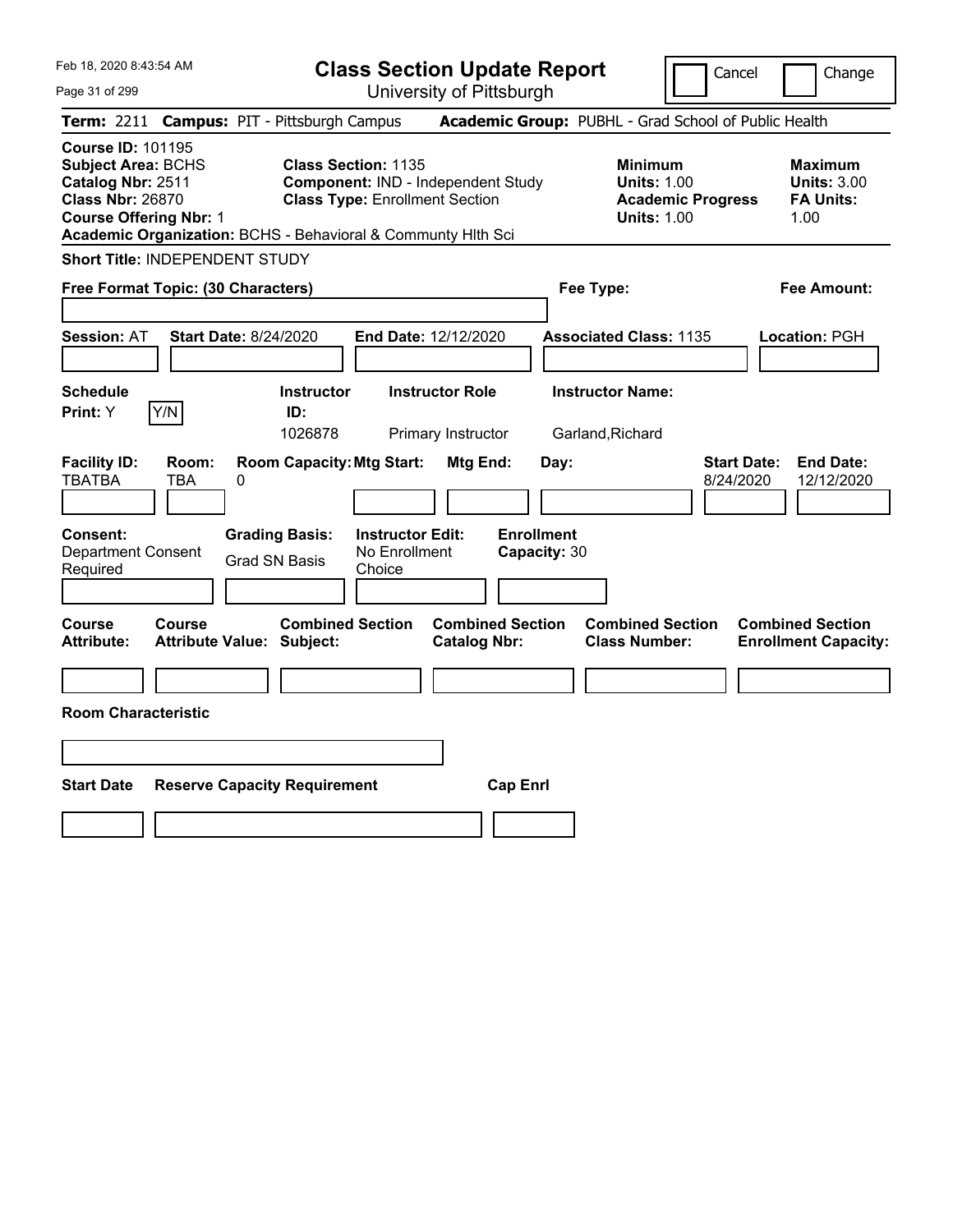Feb 18, 2020 8:43:54 AM Page 32 of 299 **Class Section Update Report** University of Pittsburgh Cancel | Change **Term:** 2211 **Campus:** PIT - Pittsburgh Campus **Academic Group:** PUBHL - Grad School of Public Health **Course ID:** 101195 **Subject Area:** BCHS **Class Section:** 1136 **Minimum Maximum Catalog Nbr:** 2511 **Component:** IND - Independent Study **Units:** 1.00 **Units:** 3.00 **Class Nbr:** 28923 **Class Type:** Enrollment Section **Academic Progress FA Units: Course Offering Nbr: 1 1.00 1.00 1.00 1.00 1.00 1.00 1.00 1.00 1.00 Academic Organization:** BCHS - Behavioral & Communty Hlth Sci **Short Title:** INDEPENDENT STUDY **Free Format Topic: (30 Characters) Fee Type: Fee Amount: Session:** AT **Start Date:** 8/24/2020 **End Date:** 12/12/2020 **Associated Class:** 1136 **Location:** PGH **Schedule Instructor Instructor Role Instructor Name: Print:**  $Y$   $|Y/N|$  **ID:** 3798265 Primary Instructor Coulter, Robert W.S. **Facility ID: Room: Room Capacity:Mtg Start: Mtg End: Day: Start Date: End Date:** TBATBA TBA 0 8/24/2020 12/12/2020 **Consent: Grading Basis: Instructor Edit: Enrollment** Department Consent Required Grad SN Basis No Enrollment Choice **Capacity:** 35 **Course Course Combined Section Combined Section Combined Section Combined Section Attribute: Attribute Value: Subject: Catalog Nbr: Class Number: Enrollment Capacity: Room Characteristic Start Date Reserve Capacity Requirement Cap Enrl**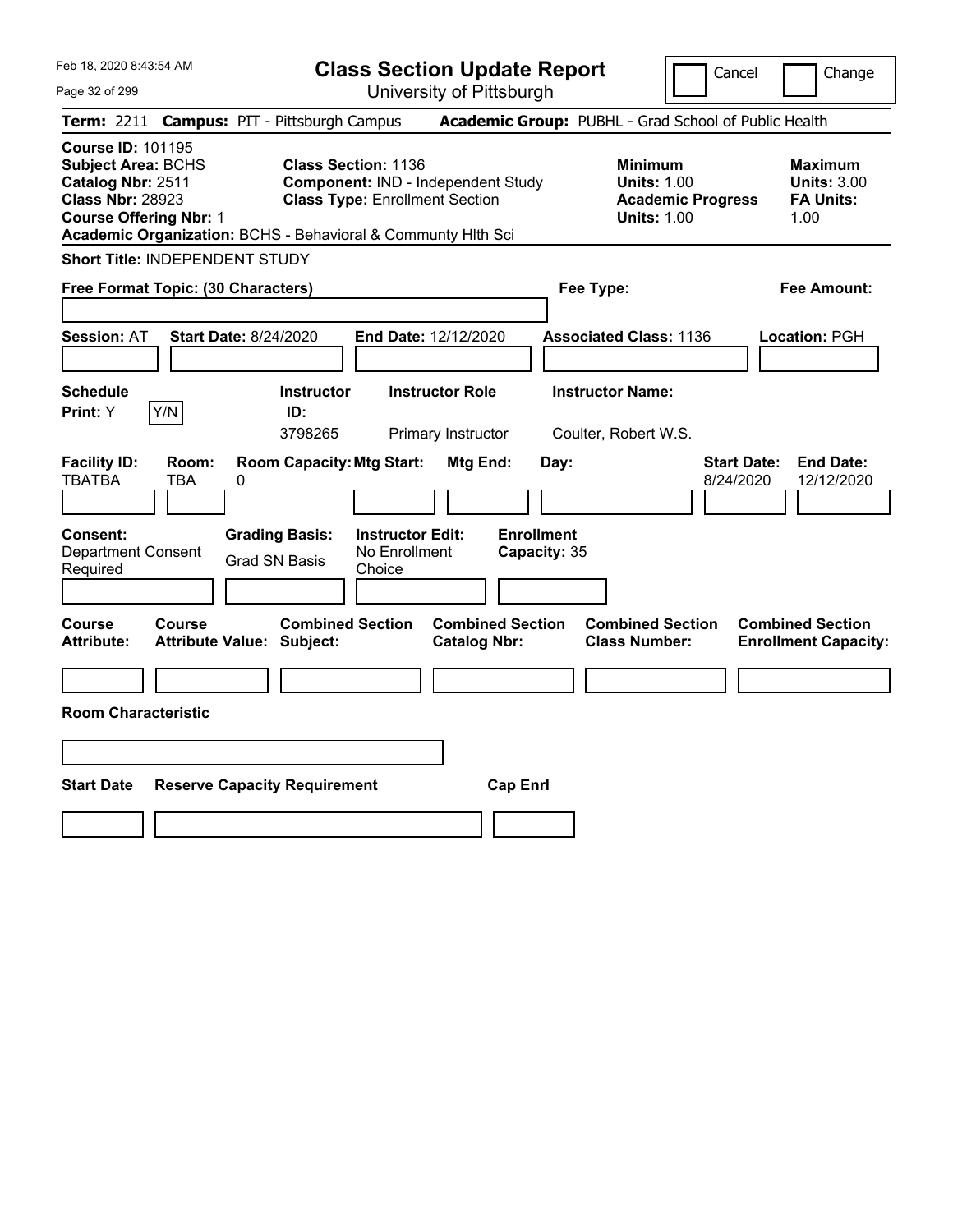Page 33 of 299

**Class Section Update Report**

Cancel Change

University of Pittsburgh

|                                                                                                                                        |                     | Term: 2211 Campus: PIT - Pittsburgh Campus                   |                                                                                                                |                                              |                                   | Academic Group: PUBHL - Grad School of Public Health       |                                 |                                                                  |
|----------------------------------------------------------------------------------------------------------------------------------------|---------------------|--------------------------------------------------------------|----------------------------------------------------------------------------------------------------------------|----------------------------------------------|-----------------------------------|------------------------------------------------------------|---------------------------------|------------------------------------------------------------------|
| <b>Course ID: 101199</b><br><b>Subject Area: BCHS</b><br>Catalog Nbr: 2521<br><b>Class Nbr: 13814</b><br><b>Course Offering Nbr: 1</b> |                     | Academic Organization: BCHS - Behavioral & Communty Hlth Sci | <b>Class Section: 1010</b><br><b>Component: THE - Thesis Research</b><br><b>Class Type: Enrollment Section</b> |                                              |                                   | <b>Minimum</b><br><b>Units: 1.00</b><br><b>Units: 1.00</b> | <b>Academic Progress</b>        | <b>Maximum</b><br><b>Units: 3.00</b><br><b>FA Units:</b><br>1.00 |
| <b>Short Title: ESSAY</b>                                                                                                              |                     |                                                              |                                                                                                                |                                              |                                   |                                                            |                                 |                                                                  |
| Free Format Topic: (30 Characters)                                                                                                     |                     |                                                              |                                                                                                                |                                              |                                   | Fee Type:                                                  |                                 | <b>Fee Amount:</b>                                               |
| <b>Session: AT</b>                                                                                                                     |                     | <b>Start Date: 8/24/2020</b>                                 | End Date: 12/12/2020                                                                                           |                                              |                                   | <b>Associated Class: 1010</b>                              |                                 | Location: PGH                                                    |
| <b>Schedule</b><br>Print: Y                                                                                                            | Y/N                 | <b>Instructor</b><br>ID:<br>2953705                          |                                                                                                                | <b>Instructor Role</b><br>Primary Instructor |                                   | <b>Instructor Name:</b><br>Mair, Christina F               |                                 |                                                                  |
| <b>Facility ID:</b><br><b>TBATBA</b>                                                                                                   | Room:<br><b>TBA</b> | <b>Room Capacity: Mtg Start:</b><br>0                        |                                                                                                                | <b>Mtg End:</b>                              | Day:                              |                                                            | <b>Start Date:</b><br>8/24/2020 | <b>End Date:</b><br>12/12/2020                                   |
| Consent:<br>No Special Consent<br>Required                                                                                             |                     | <b>Grading Basis:</b><br><b>Grad SN Basis</b>                | <b>Instructor Edit:</b><br>No Enrollment<br>Choice                                                             |                                              | <b>Enrollment</b><br>Capacity: 30 |                                                            |                                 |                                                                  |
| Course<br><b>Attribute:</b>                                                                                                            | Course              | <b>Combined Section</b><br><b>Attribute Value: Subject:</b>  |                                                                                                                | <b>Catalog Nbr:</b>                          | <b>Combined Section</b>           | <b>Combined Section</b><br><b>Class Number:</b>            |                                 | <b>Combined Section</b><br><b>Enrollment Capacity:</b>           |
| <b>Room Characteristic</b>                                                                                                             |                     |                                                              |                                                                                                                |                                              |                                   |                                                            |                                 |                                                                  |
|                                                                                                                                        |                     |                                                              |                                                                                                                |                                              |                                   |                                                            |                                 |                                                                  |
| <b>Start Date</b>                                                                                                                      |                     | <b>Reserve Capacity Requirement</b>                          |                                                                                                                |                                              | <b>Cap Enrl</b>                   |                                                            |                                 |                                                                  |
|                                                                                                                                        |                     |                                                              |                                                                                                                |                                              |                                   |                                                            |                                 |                                                                  |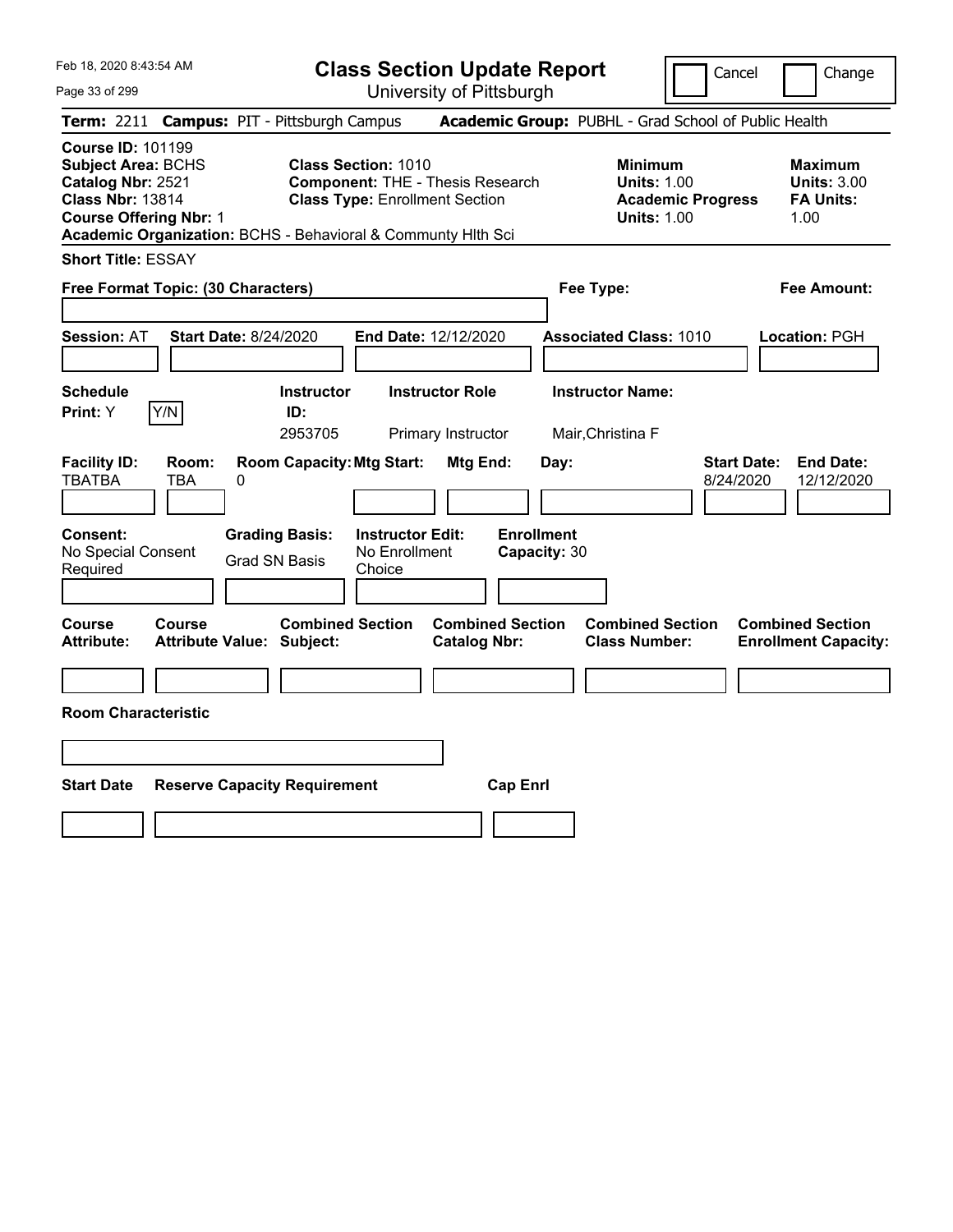Page 34 of 299

**Class Section Update Report**

Cancel **Change** 

University of Pittsburgh

|                                                                                                                                        |                     |                                                              |                                                                     | UNIVUUTIY UITTILUUUIYN                         |                                   |                                                                                        |                                                           |
|----------------------------------------------------------------------------------------------------------------------------------------|---------------------|--------------------------------------------------------------|---------------------------------------------------------------------|------------------------------------------------|-----------------------------------|----------------------------------------------------------------------------------------|-----------------------------------------------------------|
|                                                                                                                                        |                     | Term: 2211 Campus: PIT - Pittsburgh Campus                   |                                                                     |                                                |                                   | Academic Group: PUBHL - Grad School of Public Health                                   |                                                           |
| <b>Course ID: 101199</b><br><b>Subject Area: BCHS</b><br>Catalog Nbr: 2521<br><b>Class Nbr: 13890</b><br><b>Course Offering Nbr: 1</b> |                     | Academic Organization: BCHS - Behavioral & Communty Hlth Sci | <b>Class Section: 1015</b><br><b>Class Type: Enrollment Section</b> | <b>Component: THE - Thesis Research</b>        |                                   | <b>Minimum</b><br><b>Units: 1.00</b><br><b>Academic Progress</b><br><b>Units: 1.00</b> | Maximum<br><b>Units: 3.00</b><br><b>FA Units:</b><br>1.00 |
| <b>Short Title: ESSAY</b>                                                                                                              |                     |                                                              |                                                                     |                                                |                                   |                                                                                        |                                                           |
| Free Format Topic: (30 Characters)                                                                                                     |                     |                                                              |                                                                     |                                                | Fee Type:                         |                                                                                        | Fee Amount:                                               |
| Session: AT                                                                                                                            |                     | <b>Start Date: 8/24/2020</b>                                 | <b>End Date: 12/12/2020</b>                                         |                                                |                                   | <b>Associated Class: 1015</b>                                                          | Location: PGH                                             |
| <b>Schedule</b><br>Print: Y                                                                                                            | Y/N                 | <b>Instructor</b><br>ID:<br>2929892                          |                                                                     | <b>Instructor Role</b><br>Primary Instructor   |                                   | <b>Instructor Name:</b><br>Albert, Steven M                                            |                                                           |
| <b>Facility ID:</b><br><b>TBATBA</b>                                                                                                   | Room:<br><b>TBA</b> | <b>Room Capacity: Mtg Start:</b><br>0                        |                                                                     | Mtg End:                                       | Day:                              | <b>Start Date:</b><br>8/24/2020                                                        | <b>End Date:</b><br>12/12/2020                            |
| <b>Consent:</b><br>No Special Consent<br>Required                                                                                      |                     | <b>Grading Basis:</b><br><b>Grad SN Basis</b>                | <b>Instructor Edit:</b><br>No Enrollment<br>Choice                  |                                                | <b>Enrollment</b><br>Capacity: 35 |                                                                                        |                                                           |
| <b>Course</b><br>Attribute:                                                                                                            | <b>Course</b>       | <b>Combined Section</b><br><b>Attribute Value: Subject:</b>  |                                                                     | <b>Combined Section</b><br><b>Catalog Nbr:</b> |                                   | <b>Combined Section</b><br><b>Class Number:</b>                                        | <b>Combined Section</b><br><b>Enrollment Capacity:</b>    |
| <b>Room Characteristic</b>                                                                                                             |                     |                                                              |                                                                     |                                                |                                   |                                                                                        |                                                           |
|                                                                                                                                        |                     |                                                              |                                                                     |                                                |                                   |                                                                                        |                                                           |
| <b>Start Date</b>                                                                                                                      |                     | <b>Reserve Capacity Requirement</b>                          |                                                                     | <b>Cap Enrl</b>                                |                                   |                                                                                        |                                                           |
|                                                                                                                                        |                     |                                                              |                                                                     |                                                |                                   |                                                                                        |                                                           |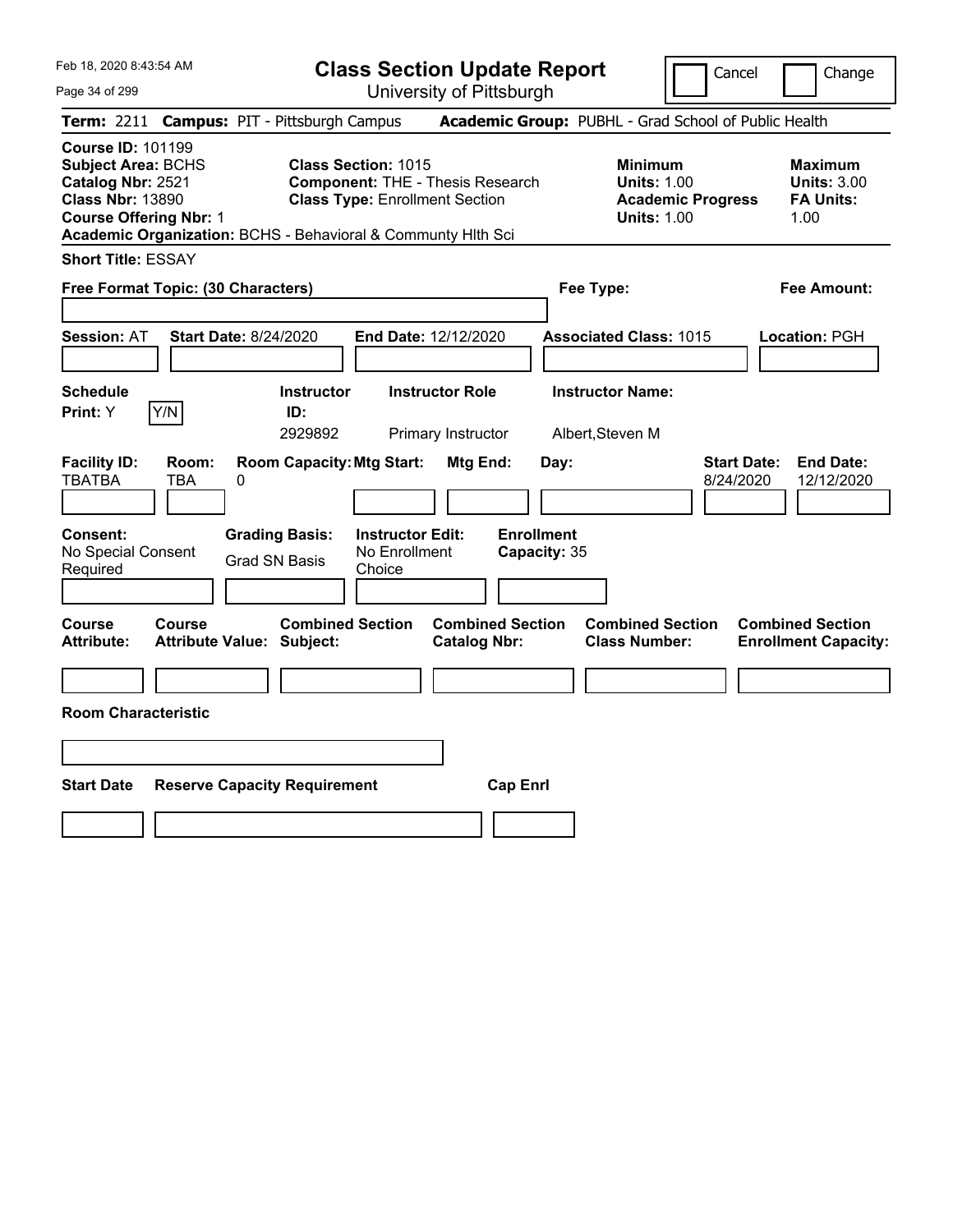**Class Section Update Report** University of Pittsburgh

Cancel Change

Page 35 of 299

|                                                                                                                                        |               | Term: 2211 Campus: PIT - Pittsburgh Campus                   |                                                                     |                                                |                                   | Academic Group: PUBHL - Grad School of Public Health                                   |                                 |                                                                  |
|----------------------------------------------------------------------------------------------------------------------------------------|---------------|--------------------------------------------------------------|---------------------------------------------------------------------|------------------------------------------------|-----------------------------------|----------------------------------------------------------------------------------------|---------------------------------|------------------------------------------------------------------|
| <b>Course ID: 101199</b><br><b>Subject Area: BCHS</b><br>Catalog Nbr: 2521<br><b>Class Nbr: 13891</b><br><b>Course Offering Nbr: 1</b> |               | Academic Organization: BCHS - Behavioral & Communty Hith Sci | <b>Class Section: 1025</b><br><b>Class Type: Enrollment Section</b> | <b>Component: THE - Thesis Research</b>        |                                   | <b>Minimum</b><br><b>Units: 1.00</b><br><b>Academic Progress</b><br><b>Units: 1.00</b> |                                 | <b>Maximum</b><br><b>Units: 3.00</b><br><b>FA Units:</b><br>1.00 |
| <b>Short Title: ESSAY</b>                                                                                                              |               |                                                              |                                                                     |                                                |                                   |                                                                                        |                                 |                                                                  |
| Free Format Topic: (30 Characters)                                                                                                     |               |                                                              |                                                                     |                                                |                                   | Fee Type:                                                                              |                                 | <b>Fee Amount:</b>                                               |
| <b>Session: AT</b>                                                                                                                     |               | <b>Start Date: 8/24/2020</b>                                 |                                                                     | End Date: 12/12/2020                           |                                   | <b>Associated Class: 1025</b>                                                          |                                 | Location: PGH                                                    |
| <b>Schedule</b><br>Print: Y                                                                                                            | Y/N           | <b>Instructor</b><br>ID:<br>2929414                          |                                                                     | <b>Instructor Role</b><br>Primary Instructor   |                                   | <b>Instructor Name:</b><br>Burke, Jessica Griffin                                      |                                 |                                                                  |
| <b>Facility ID:</b><br>TBATBA                                                                                                          | Room:<br>TBA  | <b>Room Capacity: Mtg Start:</b><br>0                        |                                                                     | Mtg End:                                       | Day:                              |                                                                                        | <b>Start Date:</b><br>8/24/2020 | <b>End Date:</b><br>12/12/2020                                   |
| Consent:<br>No Special Consent<br>Required                                                                                             |               | <b>Grading Basis:</b><br><b>Grad SN Basis</b>                | <b>Instructor Edit:</b><br>No Enrollment<br>Choice                  |                                                | <b>Enrollment</b><br>Capacity: 35 |                                                                                        |                                 |                                                                  |
| Course<br>Attribute:                                                                                                                   | <b>Course</b> | <b>Combined Section</b><br><b>Attribute Value: Subject:</b>  |                                                                     | <b>Combined Section</b><br><b>Catalog Nbr:</b> |                                   | <b>Combined Section</b><br><b>Class Number:</b>                                        |                                 | <b>Combined Section</b><br><b>Enrollment Capacity:</b>           |
| <b>Room Characteristic</b>                                                                                                             |               |                                                              |                                                                     |                                                |                                   |                                                                                        |                                 |                                                                  |
|                                                                                                                                        |               |                                                              |                                                                     |                                                |                                   |                                                                                        |                                 |                                                                  |
| <b>Start Date</b>                                                                                                                      |               | <b>Reserve Capacity Requirement</b>                          |                                                                     |                                                | <b>Cap Enrl</b>                   |                                                                                        |                                 |                                                                  |
|                                                                                                                                        |               |                                                              |                                                                     |                                                |                                   |                                                                                        |                                 |                                                                  |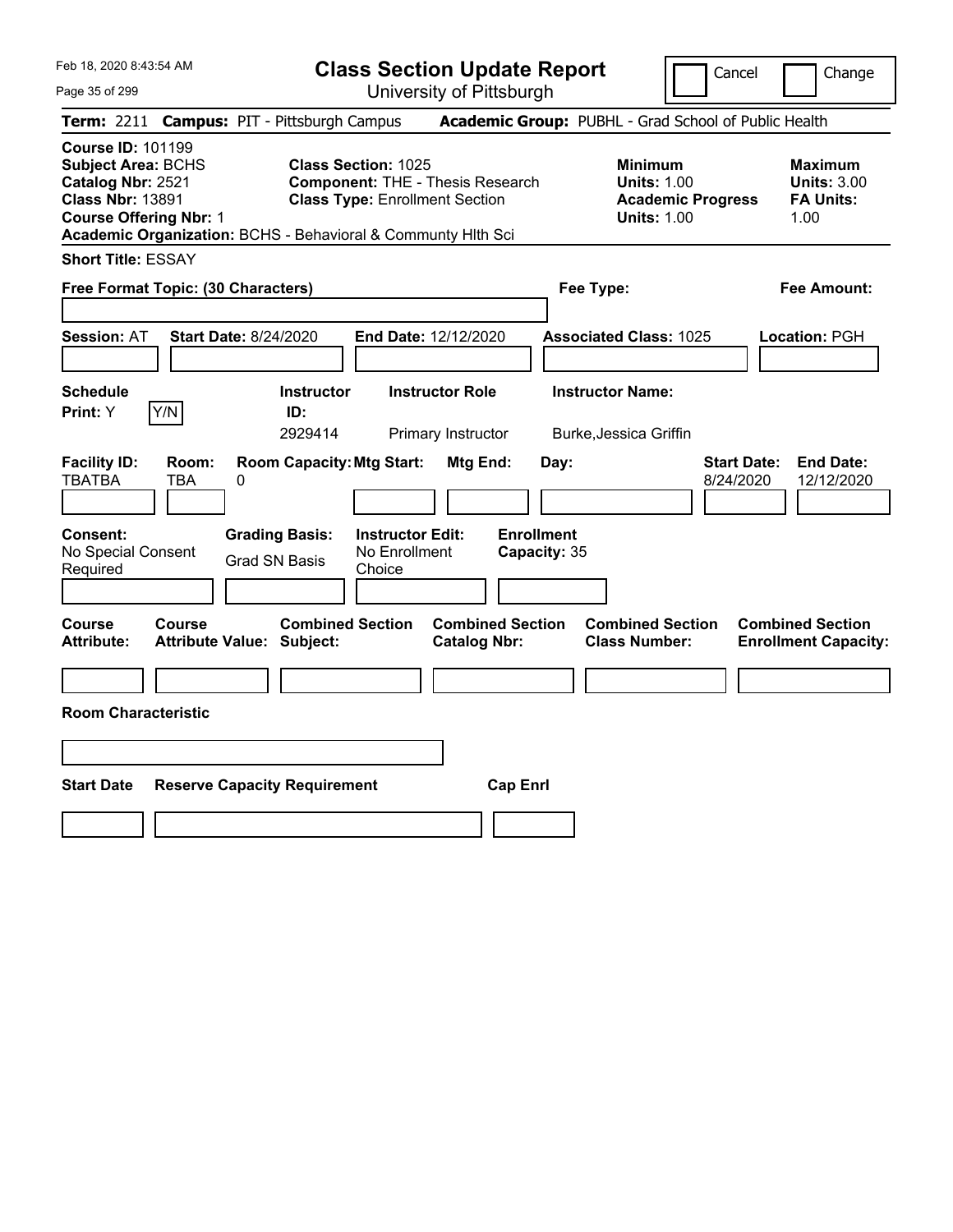Page 36 of 299

**Class Section Update Report**

Cancel Change

|                                                                                                                                        |              | Term: 2211 Campus: PIT - Pittsburgh Campus                   |                                                                                                                |                                              |                                   |      | Academic Group: PUBHL - Grad School of Public Health                                   |                                 |                                                                  |
|----------------------------------------------------------------------------------------------------------------------------------------|--------------|--------------------------------------------------------------|----------------------------------------------------------------------------------------------------------------|----------------------------------------------|-----------------------------------|------|----------------------------------------------------------------------------------------|---------------------------------|------------------------------------------------------------------|
| <b>Course ID: 101199</b><br><b>Subject Area: BCHS</b><br>Catalog Nbr: 2521<br><b>Class Nbr: 22397</b><br><b>Course Offering Nbr: 1</b> |              | Academic Organization: BCHS - Behavioral & Communty Hlth Sci | <b>Class Section: 1030</b><br><b>Component: THE - Thesis Research</b><br><b>Class Type: Enrollment Section</b> |                                              |                                   |      | <b>Minimum</b><br><b>Units: 1.00</b><br><b>Academic Progress</b><br><b>Units: 1.00</b> |                                 | <b>Maximum</b><br><b>Units: 3.00</b><br><b>FA Units:</b><br>1.00 |
| <b>Short Title: ESSAY</b>                                                                                                              |              |                                                              |                                                                                                                |                                              |                                   |      |                                                                                        |                                 |                                                                  |
| Free Format Topic: (30 Characters)                                                                                                     |              |                                                              |                                                                                                                |                                              |                                   |      | Fee Type:                                                                              |                                 | <b>Fee Amount:</b>                                               |
| <b>Session: AT</b>                                                                                                                     |              | <b>Start Date: 8/24/2020</b>                                 | End Date: 12/12/2020                                                                                           |                                              |                                   |      | <b>Associated Class: 1030</b>                                                          |                                 | Location: PGH                                                    |
| <b>Schedule</b><br>Print: Y                                                                                                            | Y/N          | <b>Instructor</b><br>ID:<br>2960250                          |                                                                                                                | <b>Instructor Role</b><br>Primary Instructor |                                   |      | <b>Instructor Name:</b><br>Brown, Andre L                                              |                                 |                                                                  |
| <b>Facility ID:</b><br><b>TBATBA</b>                                                                                                   | Room:<br>TBA | <b>Room Capacity: Mtg Start:</b><br>0                        |                                                                                                                | Mtg End:                                     |                                   | Day: |                                                                                        | <b>Start Date:</b><br>8/24/2020 | <b>End Date:</b><br>12/12/2020                                   |
| Consent:<br>No Special Consent<br>Required                                                                                             |              | <b>Grading Basis:</b><br><b>Grad SN Basis</b>                | <b>Instructor Edit:</b><br>No Enrollment<br>Choice                                                             |                                              | <b>Enrollment</b><br>Capacity: 15 |      |                                                                                        |                                 |                                                                  |
| <b>Course</b><br><b>Attribute:</b>                                                                                                     | Course       | <b>Combined Section</b><br><b>Attribute Value: Subject:</b>  |                                                                                                                | <b>Catalog Nbr:</b>                          | <b>Combined Section</b>           |      | <b>Combined Section</b><br><b>Class Number:</b>                                        |                                 | <b>Combined Section</b><br><b>Enrollment Capacity:</b>           |
| <b>Room Characteristic</b>                                                                                                             |              |                                                              |                                                                                                                |                                              |                                   |      |                                                                                        |                                 |                                                                  |
|                                                                                                                                        |              |                                                              |                                                                                                                |                                              |                                   |      |                                                                                        |                                 |                                                                  |
| <b>Start Date</b>                                                                                                                      |              | <b>Reserve Capacity Requirement</b>                          |                                                                                                                |                                              | <b>Cap Enrl</b>                   |      |                                                                                        |                                 |                                                                  |
|                                                                                                                                        |              |                                                              |                                                                                                                |                                              |                                   |      |                                                                                        |                                 |                                                                  |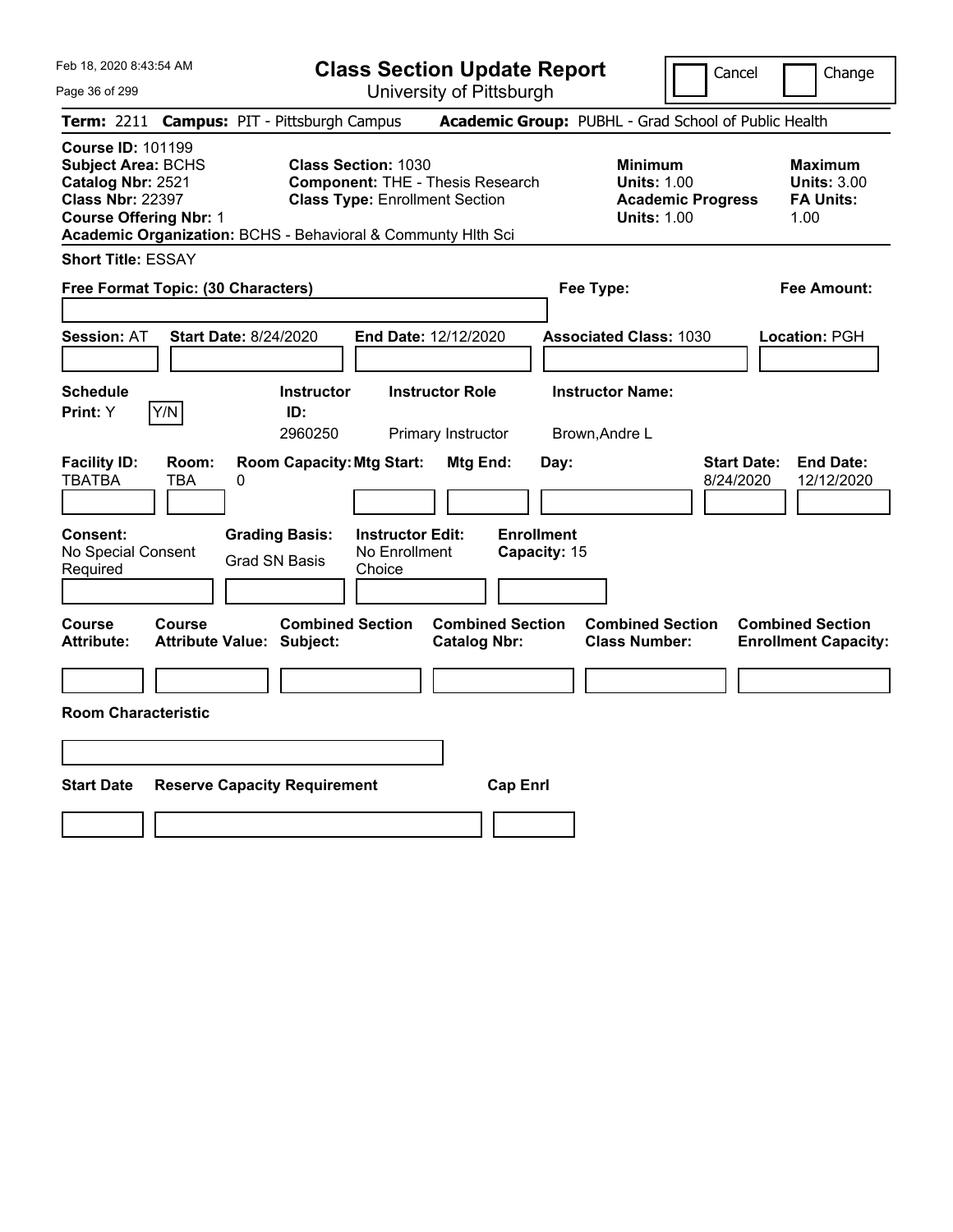Page 37 of 299

**Class Section Update Report**

Cancel **Change** 

|                                                                                                                                        |              |                                                              |                                                                                                                | UNIVUOILY ULI RODULYN                          |                                   |           |                                                                                 |                                 |                                                           |
|----------------------------------------------------------------------------------------------------------------------------------------|--------------|--------------------------------------------------------------|----------------------------------------------------------------------------------------------------------------|------------------------------------------------|-----------------------------------|-----------|---------------------------------------------------------------------------------|---------------------------------|-----------------------------------------------------------|
|                                                                                                                                        |              | Term: 2211 Campus: PIT - Pittsburgh Campus                   |                                                                                                                |                                                |                                   |           | Academic Group: PUBHL - Grad School of Public Health                            |                                 |                                                           |
| <b>Course ID: 101199</b><br><b>Subject Area: BCHS</b><br>Catalog Nbr: 2521<br><b>Class Nbr: 13892</b><br><b>Course Offering Nbr: 1</b> |              | Academic Organization: BCHS - Behavioral & Communty Hith Sci | <b>Class Section: 1040</b><br><b>Component: THE - Thesis Research</b><br><b>Class Type: Enrollment Section</b> |                                                |                                   |           | Minimum<br><b>Units: 1.00</b><br><b>Academic Progress</b><br><b>Units: 1.00</b> |                                 | Maximum<br><b>Units: 3.00</b><br><b>FA Units:</b><br>1.00 |
| <b>Short Title: ESSAY</b>                                                                                                              |              |                                                              |                                                                                                                |                                                |                                   |           |                                                                                 |                                 |                                                           |
| Free Format Topic: (30 Characters)                                                                                                     |              |                                                              |                                                                                                                |                                                |                                   | Fee Type: |                                                                                 |                                 | Fee Amount:                                               |
| <b>Session: AT</b>                                                                                                                     |              | <b>Start Date: 8/24/2020</b>                                 | End Date: 12/12/2020                                                                                           |                                                |                                   |           | <b>Associated Class: 1040</b>                                                   |                                 | Location: PGH                                             |
| <b>Schedule</b><br>Print: Y                                                                                                            | Y/N          | <b>Instructor</b><br>ID:<br>2906717                          |                                                                                                                | <b>Instructor Role</b><br>Primary Instructor   |                                   |           | <b>Instructor Name:</b><br>Documet, Patricia I                                  |                                 |                                                           |
| <b>Facility ID:</b><br><b>TBATBA</b>                                                                                                   | Room:<br>TBA | <b>Room Capacity: Mtg Start:</b><br>0                        |                                                                                                                | Mtg End:                                       |                                   | Day:      |                                                                                 | <b>Start Date:</b><br>8/24/2020 | <b>End Date:</b><br>12/12/2020                            |
| Consent:<br>No Special Consent<br>Required                                                                                             |              | <b>Grading Basis:</b><br><b>Grad SN Basis</b>                | <b>Instructor Edit:</b><br>No Enrollment<br>Choice                                                             |                                                | <b>Enrollment</b><br>Capacity: 35 |           |                                                                                 |                                 |                                                           |
| <b>Course</b><br><b>Attribute:</b>                                                                                                     | Course       | <b>Combined Section</b><br><b>Attribute Value: Subject:</b>  |                                                                                                                | <b>Combined Section</b><br><b>Catalog Nbr:</b> |                                   |           | <b>Combined Section</b><br><b>Class Number:</b>                                 |                                 | <b>Combined Section</b><br><b>Enrollment Capacity:</b>    |
| <b>Room Characteristic</b>                                                                                                             |              |                                                              |                                                                                                                |                                                |                                   |           |                                                                                 |                                 |                                                           |
| <b>Start Date</b>                                                                                                                      |              | <b>Reserve Capacity Requirement</b>                          |                                                                                                                |                                                | <b>Cap Enrl</b>                   |           |                                                                                 |                                 |                                                           |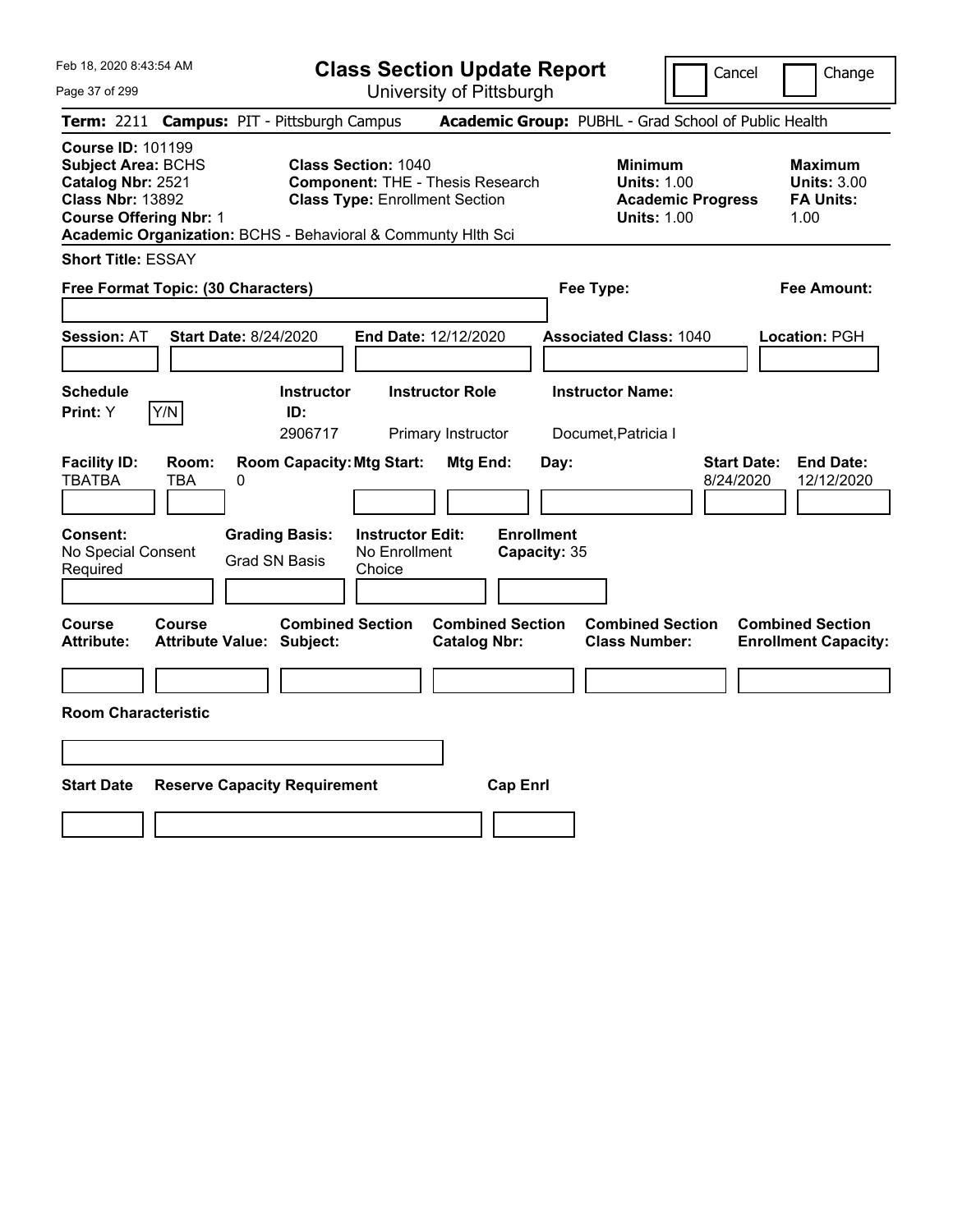**Class Section Update Report** University of Pittsburgh

Cancel Change

Page 38 of 299

|                                                                                                                                        |               | Term: 2211 Campus: PIT - Pittsburgh Campus                   |                                                                                                                |                                                |                                   | Academic Group: PUBHL - Grad School of Public Health                                   |                                 |                                                           |
|----------------------------------------------------------------------------------------------------------------------------------------|---------------|--------------------------------------------------------------|----------------------------------------------------------------------------------------------------------------|------------------------------------------------|-----------------------------------|----------------------------------------------------------------------------------------|---------------------------------|-----------------------------------------------------------|
| <b>Course ID: 101199</b><br><b>Subject Area: BCHS</b><br>Catalog Nbr: 2521<br><b>Class Nbr: 22398</b><br><b>Course Offering Nbr: 1</b> |               | Academic Organization: BCHS - Behavioral & Communty Hith Sci | <b>Class Section: 1045</b><br><b>Component: THE - Thesis Research</b><br><b>Class Type: Enrollment Section</b> |                                                |                                   | <b>Minimum</b><br><b>Units: 1.00</b><br><b>Academic Progress</b><br><b>Units: 1.00</b> |                                 | Maximum<br><b>Units: 3.00</b><br><b>FA Units:</b><br>1.00 |
| <b>Short Title: ESSAY</b>                                                                                                              |               |                                                              |                                                                                                                |                                                |                                   |                                                                                        |                                 |                                                           |
| Free Format Topic: (30 Characters)                                                                                                     |               |                                                              |                                                                                                                |                                                | Fee Type:                         |                                                                                        |                                 | Fee Amount:                                               |
| Session: AT                                                                                                                            |               | <b>Start Date: 8/24/2020</b>                                 | End Date: 12/12/2020                                                                                           |                                                |                                   | <b>Associated Class: 1045</b>                                                          |                                 | Location: PGH                                             |
| <b>Schedule</b><br>Print: Y                                                                                                            | Y/N           | <b>Instructor</b><br>ID:<br>1089811                          | <b>Instructor Role</b><br>Primary Instructor                                                                   |                                                |                                   | <b>Instructor Name:</b><br>Hawk, Mary Elizabeth                                        |                                 |                                                           |
| <b>Facility ID:</b><br>TBATBA                                                                                                          | Room:<br>TBA  | <b>Room Capacity: Mtg Start:</b><br>0                        |                                                                                                                | Mtg End:                                       | Day:                              |                                                                                        | <b>Start Date:</b><br>8/24/2020 | <b>End Date:</b><br>12/12/2020                            |
| <b>Consent:</b><br>No Special Consent<br>Required                                                                                      |               | <b>Grading Basis:</b><br><b>Grad SN Basis</b>                | <b>Instructor Edit:</b><br>No Enrollment<br>Choice                                                             |                                                | <b>Enrollment</b><br>Capacity: 15 |                                                                                        |                                 |                                                           |
| <b>Course</b><br><b>Attribute:</b>                                                                                                     | <b>Course</b> | <b>Combined Section</b><br><b>Attribute Value: Subject:</b>  |                                                                                                                | <b>Combined Section</b><br><b>Catalog Nbr:</b> |                                   | <b>Combined Section</b><br><b>Class Number:</b>                                        |                                 | <b>Combined Section</b><br><b>Enrollment Capacity:</b>    |
| <b>Room Characteristic</b>                                                                                                             |               |                                                              |                                                                                                                |                                                |                                   |                                                                                        |                                 |                                                           |
|                                                                                                                                        |               |                                                              |                                                                                                                |                                                |                                   |                                                                                        |                                 |                                                           |
| <b>Start Date</b>                                                                                                                      |               | <b>Reserve Capacity Requirement</b>                          |                                                                                                                | <b>Cap Enrl</b>                                |                                   |                                                                                        |                                 |                                                           |
|                                                                                                                                        |               |                                                              |                                                                                                                |                                                |                                   |                                                                                        |                                 |                                                           |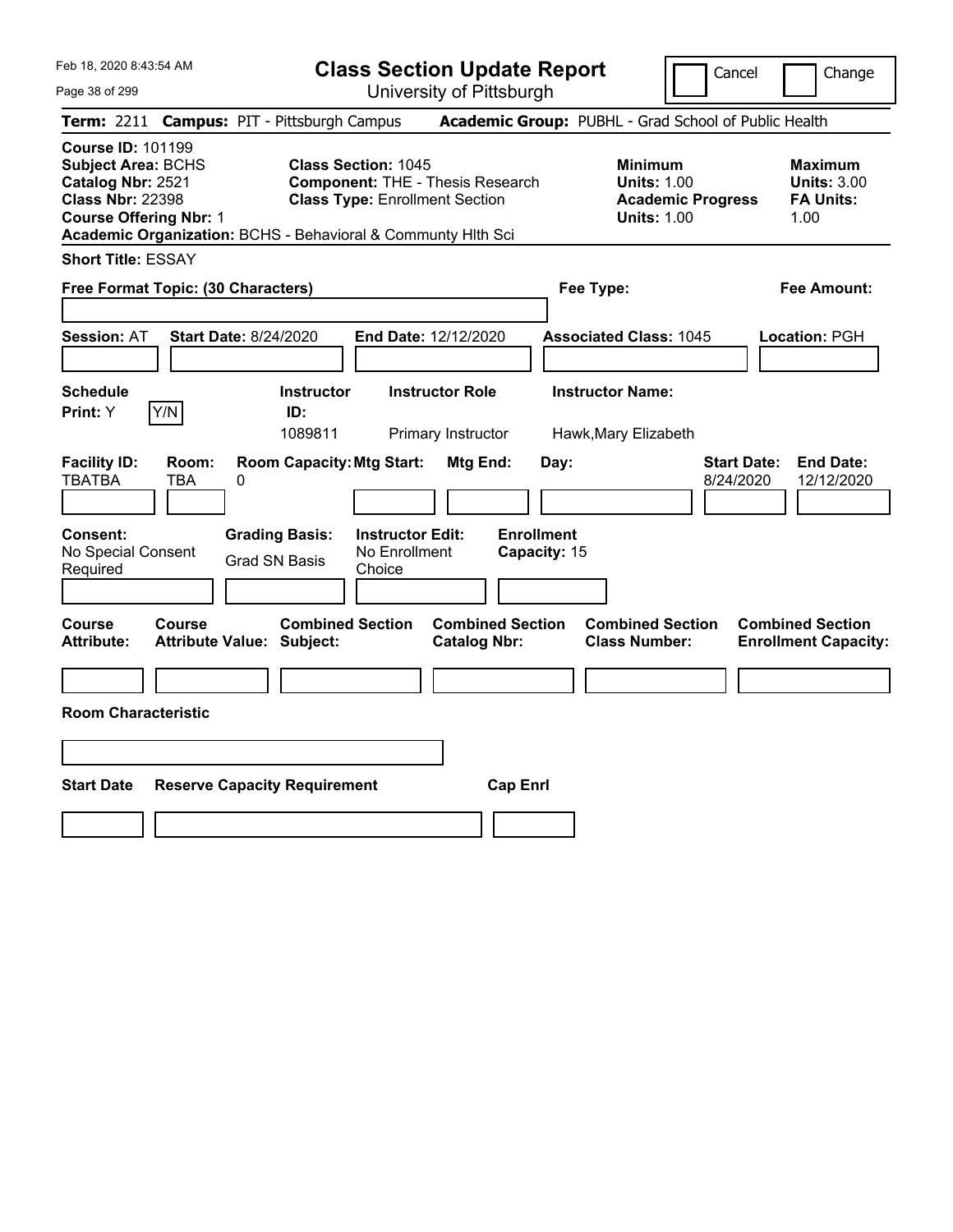**Class Section Update Report**

Cancel **Change** 

| Page 39 of 299                                                                                                                                            |                                                                                                                                                                 | University of Pittsburgh                                                                               |                                                                                              |                                                                                                                             |
|-----------------------------------------------------------------------------------------------------------------------------------------------------------|-----------------------------------------------------------------------------------------------------------------------------------------------------------------|--------------------------------------------------------------------------------------------------------|----------------------------------------------------------------------------------------------|-----------------------------------------------------------------------------------------------------------------------------|
|                                                                                                                                                           | Term: 2211 Campus: PIT - Pittsburgh Campus                                                                                                                      |                                                                                                        | Academic Group: PUBHL - Grad School of Public Health                                         |                                                                                                                             |
| <b>Course ID: 101199</b><br><b>Subject Area: BCHS</b><br>Catalog Nbr: 2521<br><b>Class Nbr: 13893</b><br><b>Course Offering Nbr: 1</b>                    | <b>Class Section: 1060</b><br><b>Class Type: Enrollment Section</b><br>Academic Organization: BCHS - Behavioral & Communty Hith Sci                             | <b>Component: THE - Thesis Research</b>                                                                | <b>Minimum</b><br><b>Units: 1.00</b><br><b>Academic Progress</b><br><b>Units: 1.00</b>       | <b>Maximum</b><br><b>Units: 3.00</b><br><b>FA Units:</b><br>1.00                                                            |
| <b>Short Title: ESSAY</b>                                                                                                                                 |                                                                                                                                                                 |                                                                                                        |                                                                                              |                                                                                                                             |
| Free Format Topic: (30 Characters)                                                                                                                        |                                                                                                                                                                 |                                                                                                        | Fee Type:                                                                                    | <b>Fee Amount:</b>                                                                                                          |
| <b>Session: AT</b>                                                                                                                                        | <b>Start Date: 8/24/2020</b>                                                                                                                                    | End Date: 12/12/2020                                                                                   | <b>Associated Class: 1060</b>                                                                | Location: PGH                                                                                                               |
| <b>Schedule</b>                                                                                                                                           | <b>Instructor</b>                                                                                                                                               | <b>Instructor Role</b>                                                                                 | <b>Instructor Name:</b>                                                                      |                                                                                                                             |
| Y/N<br>Print: Y                                                                                                                                           | ID:<br>3323279                                                                                                                                                  | Primary Instructor                                                                                     | Felter, Elizabeth Madison                                                                    |                                                                                                                             |
| <b>Facility ID:</b><br>Room:<br><b>TBATBA</b><br><b>TBA</b><br><b>Consent:</b><br>No Special Consent<br>Required<br>Course<br>Course<br><b>Attribute:</b> | <b>Room Capacity: Mtg Start:</b><br>0<br><b>Grading Basis:</b><br><b>Grad SN Basis</b><br>Choice<br><b>Combined Section</b><br><b>Attribute Value: Subject:</b> | Mtg End:<br><b>Instructor Edit:</b><br>No Enrollment<br><b>Combined Section</b><br><b>Catalog Nbr:</b> | Day:<br><b>Enrollment</b><br>Capacity: 35<br><b>Combined Section</b><br><b>Class Number:</b> | <b>End Date:</b><br><b>Start Date:</b><br>8/24/2020<br>12/12/2020<br><b>Combined Section</b><br><b>Enrollment Capacity:</b> |
|                                                                                                                                                           |                                                                                                                                                                 |                                                                                                        |                                                                                              |                                                                                                                             |
| <b>Room Characteristic</b>                                                                                                                                |                                                                                                                                                                 |                                                                                                        |                                                                                              |                                                                                                                             |
|                                                                                                                                                           |                                                                                                                                                                 |                                                                                                        |                                                                                              |                                                                                                                             |
| <b>Start Date</b>                                                                                                                                         | <b>Reserve Capacity Requirement</b>                                                                                                                             | <b>Cap Enri</b>                                                                                        |                                                                                              |                                                                                                                             |
|                                                                                                                                                           |                                                                                                                                                                 |                                                                                                        |                                                                                              |                                                                                                                             |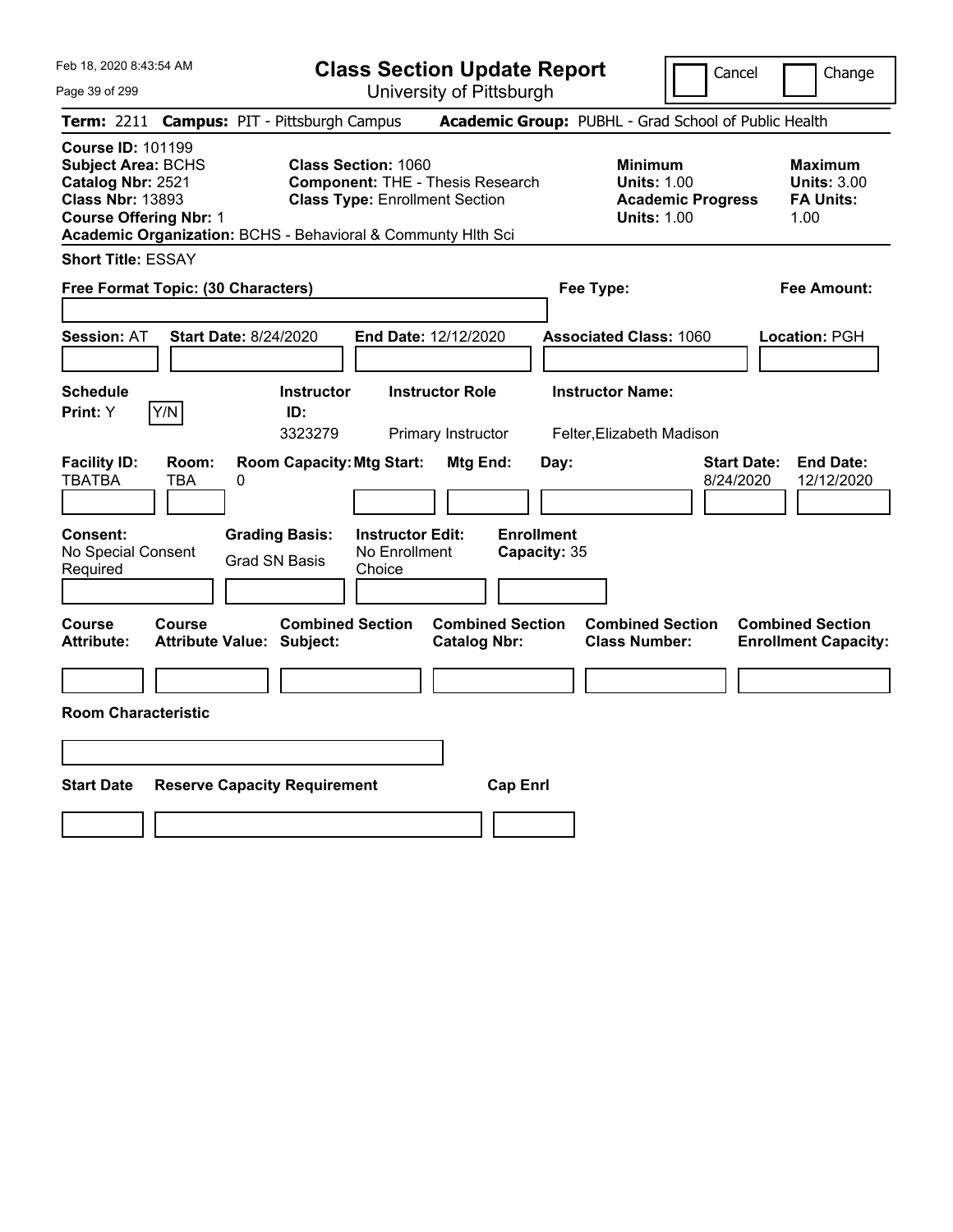**Class Section Update Report** University of Pittsburgh

Cancel Change

Page 40 of 299

|                                                                                                       |                                    | Term: 2211 Campus: PIT - Pittsburgh Campus                   |                                                                     |                                                |                                   | Academic Group: PUBHL - Grad School of Public Health                                   |                                 |                                                                  |
|-------------------------------------------------------------------------------------------------------|------------------------------------|--------------------------------------------------------------|---------------------------------------------------------------------|------------------------------------------------|-----------------------------------|----------------------------------------------------------------------------------------|---------------------------------|------------------------------------------------------------------|
| <b>Course ID: 101199</b><br><b>Subject Area: BCHS</b><br>Catalog Nbr: 2521<br><b>Class Nbr: 13894</b> | <b>Course Offering Nbr: 1</b>      | Academic Organization: BCHS - Behavioral & Communty Hlth Sci | <b>Class Section: 1065</b><br><b>Class Type: Enrollment Section</b> | <b>Component: THE - Thesis Research</b>        |                                   | <b>Minimum</b><br><b>Units: 1.00</b><br><b>Academic Progress</b><br><b>Units: 1.00</b> |                                 | <b>Maximum</b><br><b>Units: 3.00</b><br><b>FA Units:</b><br>1.00 |
| <b>Short Title: ESSAY</b>                                                                             |                                    |                                                              |                                                                     |                                                |                                   |                                                                                        |                                 |                                                                  |
|                                                                                                       | Free Format Topic: (30 Characters) |                                                              |                                                                     |                                                |                                   | <b>Fee Amount:</b><br>Fee Type:                                                        |                                 |                                                                  |
| <b>Session: AT</b>                                                                                    |                                    | <b>Start Date: 8/24/2020</b>                                 | End Date: 12/12/2020                                                |                                                |                                   | <b>Associated Class: 1065</b>                                                          |                                 | Location: PGH                                                    |
| <b>Schedule</b><br>Print: Y                                                                           | Y/N                                | <b>Instructor</b><br>ID:<br>3661609                          |                                                                     | <b>Instructor Role</b><br>Primary Instructor   |                                   | <b>Instructor Name:</b><br>Egan, James Erin                                            |                                 |                                                                  |
| <b>Facility ID:</b><br><b>TBATBA</b>                                                                  | Room:<br>TBA                       | <b>Room Capacity: Mtg Start:</b><br>0                        |                                                                     | Mtg End:                                       | Day:                              |                                                                                        | <b>Start Date:</b><br>8/24/2020 | <b>End Date:</b><br>12/12/2020                                   |
| <b>Consent:</b><br>No Special Consent<br>Required                                                     |                                    | <b>Grading Basis:</b><br><b>Grad SN Basis</b>                | <b>Instructor Edit:</b><br>No Enrollment<br>Choice                  |                                                | <b>Enrollment</b><br>Capacity: 35 |                                                                                        |                                 |                                                                  |
| <b>Course</b><br><b>Attribute:</b>                                                                    | <b>Course</b>                      | <b>Combined Section</b><br><b>Attribute Value: Subject:</b>  |                                                                     | <b>Combined Section</b><br><b>Catalog Nbr:</b> |                                   | <b>Combined Section</b><br><b>Class Number:</b>                                        |                                 | <b>Combined Section</b><br><b>Enrollment Capacity:</b>           |
| <b>Room Characteristic</b>                                                                            |                                    |                                                              |                                                                     |                                                |                                   |                                                                                        |                                 |                                                                  |
| <b>Start Date</b>                                                                                     |                                    | <b>Reserve Capacity Requirement</b>                          |                                                                     | <b>Cap Enrl</b>                                |                                   |                                                                                        |                                 |                                                                  |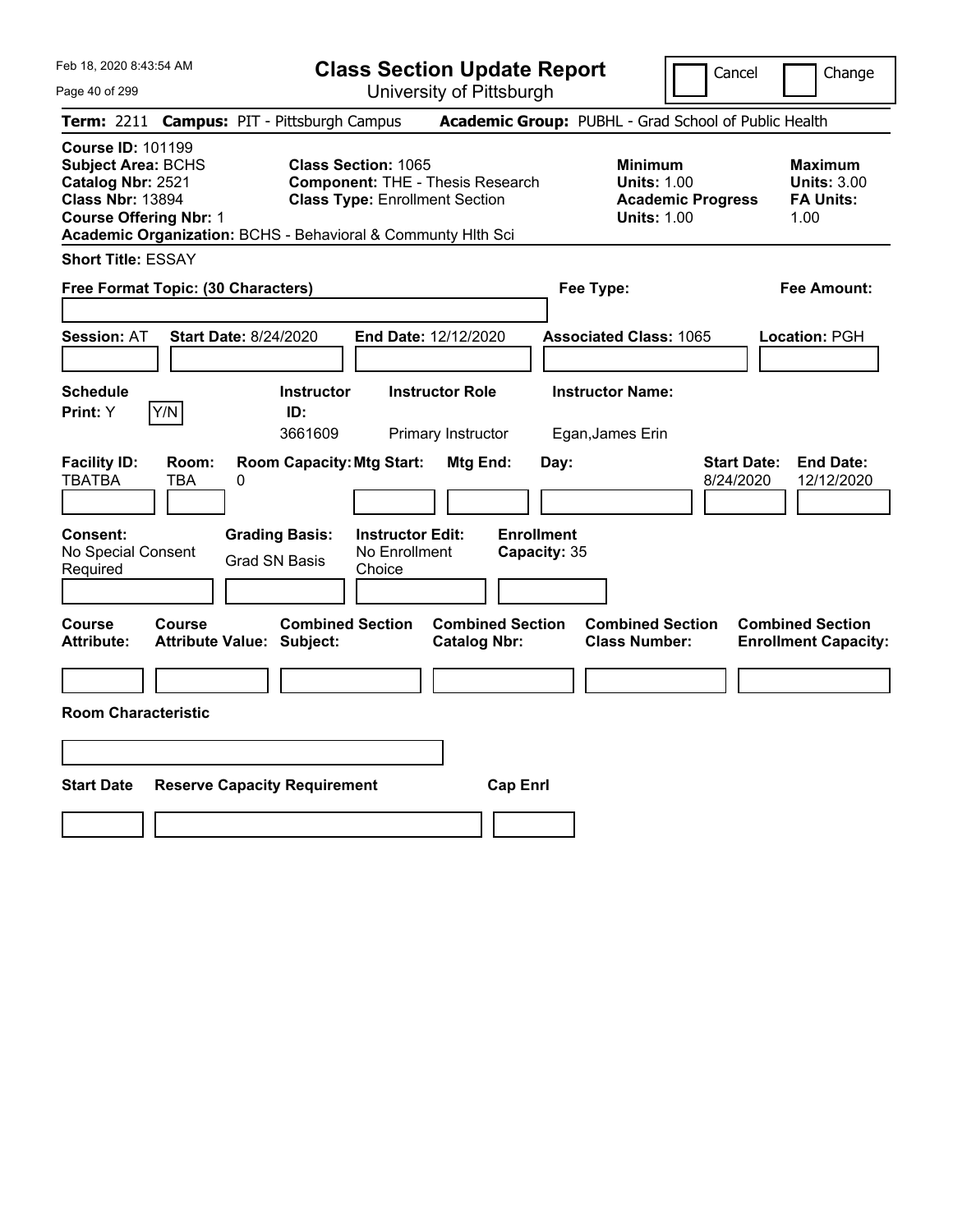Page 41 of 299

**Class Section Update Report**

Cancel **Change** 

|                                                                                                                                        |               |                                                              |                                                                                                                | UNIVUOILY ULI RODULYN                          |                   |              |                                                                                        |                                 |                                                                  |
|----------------------------------------------------------------------------------------------------------------------------------------|---------------|--------------------------------------------------------------|----------------------------------------------------------------------------------------------------------------|------------------------------------------------|-------------------|--------------|----------------------------------------------------------------------------------------|---------------------------------|------------------------------------------------------------------|
|                                                                                                                                        |               | Term: 2211 Campus: PIT - Pittsburgh Campus                   |                                                                                                                |                                                |                   |              | Academic Group: PUBHL - Grad School of Public Health                                   |                                 |                                                                  |
| <b>Course ID: 101199</b><br><b>Subject Area: BCHS</b><br>Catalog Nbr: 2521<br><b>Class Nbr: 13895</b><br><b>Course Offering Nbr: 1</b> |               | Academic Organization: BCHS - Behavioral & Communty Hlth Sci | <b>Class Section: 1090</b><br><b>Component: THE - Thesis Research</b><br><b>Class Type: Enrollment Section</b> |                                                |                   |              | <b>Minimum</b><br><b>Units: 1.00</b><br><b>Academic Progress</b><br><b>Units: 1.00</b> |                                 | <b>Maximum</b><br><b>Units: 3.00</b><br><b>FA Units:</b><br>1.00 |
| <b>Short Title: ESSAY</b>                                                                                                              |               |                                                              |                                                                                                                |                                                |                   |              |                                                                                        |                                 |                                                                  |
| Free Format Topic: (30 Characters)                                                                                                     |               |                                                              |                                                                                                                |                                                |                   | Fee Type:    |                                                                                        |                                 | <b>Fee Amount:</b>                                               |
| <b>Session: AT</b>                                                                                                                     |               | <b>Start Date: 8/24/2020</b>                                 | End Date: 12/12/2020                                                                                           |                                                |                   |              | <b>Associated Class: 1090</b>                                                          |                                 | Location: PGH                                                    |
| <b>Schedule</b><br>Print: Y                                                                                                            | Y/N           | Instructor<br>ID:<br>2904430                                 |                                                                                                                | <b>Instructor Role</b><br>Primary Instructor   |                   |              | <b>Instructor Name:</b><br>Ricci, Edmund M                                             |                                 |                                                                  |
| <b>Facility ID:</b><br><b>TBATBA</b>                                                                                                   | Room:<br>TBA  | <b>Room Capacity: Mtg Start:</b><br>0                        |                                                                                                                | Mtg End:                                       |                   | Day:         |                                                                                        | <b>Start Date:</b><br>8/24/2020 | <b>End Date:</b><br>12/12/2020                                   |
| <b>Consent:</b><br>No Special Consent<br>Required                                                                                      |               | <b>Grading Basis:</b><br><b>Grad SN Basis</b>                | <b>Instructor Edit:</b><br>No Enrollment<br>Choice                                                             |                                                | <b>Enrollment</b> | Capacity: 35 |                                                                                        |                                 |                                                                  |
| Course<br><b>Attribute:</b>                                                                                                            | <b>Course</b> | <b>Combined Section</b><br>Attribute Value: Subject:         |                                                                                                                | <b>Combined Section</b><br><b>Catalog Nbr:</b> |                   |              | <b>Combined Section</b><br><b>Class Number:</b>                                        |                                 | <b>Combined Section</b><br><b>Enrollment Capacity:</b>           |
| <b>Room Characteristic</b>                                                                                                             |               |                                                              |                                                                                                                |                                                |                   |              |                                                                                        |                                 |                                                                  |
| <b>Start Date</b>                                                                                                                      |               | <b>Reserve Capacity Requirement</b>                          |                                                                                                                |                                                | <b>Cap Enrl</b>   |              |                                                                                        |                                 |                                                                  |
|                                                                                                                                        |               |                                                              |                                                                                                                |                                                |                   |              |                                                                                        |                                 |                                                                  |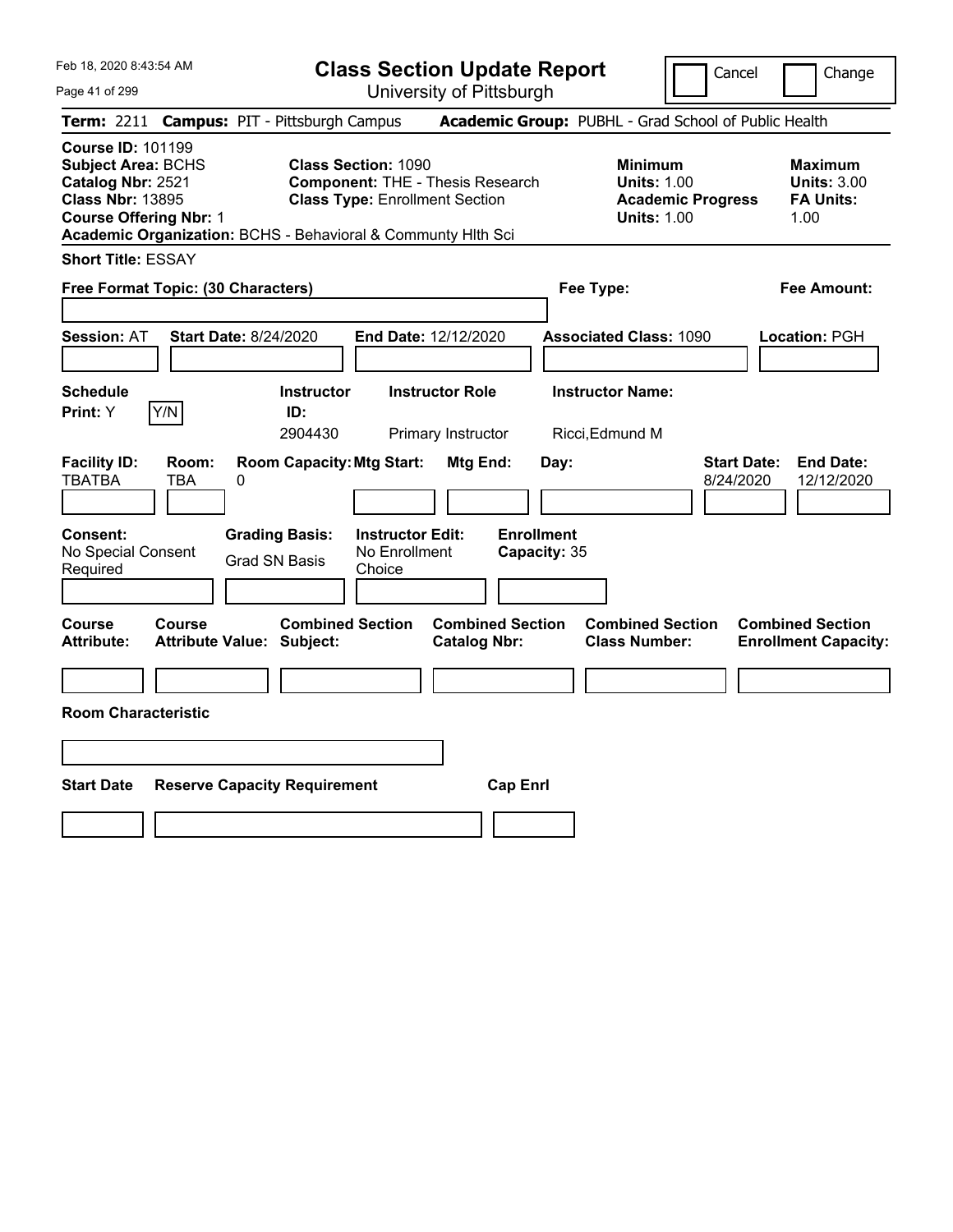**Class Section Update Report** University of Pittsburgh

Cancel Change

Page 42 of 299

|                                                                                                                                        |                     | Term: 2211 Campus: PIT - Pittsburgh Campus                   |                                                                     |                                                |                                   | Academic Group: PUBHL - Grad School of Public Health                                   |                                 |                                                                  |
|----------------------------------------------------------------------------------------------------------------------------------------|---------------------|--------------------------------------------------------------|---------------------------------------------------------------------|------------------------------------------------|-----------------------------------|----------------------------------------------------------------------------------------|---------------------------------|------------------------------------------------------------------|
| <b>Course ID: 101199</b><br><b>Subject Area: BCHS</b><br>Catalog Nbr: 2521<br><b>Class Nbr: 13896</b><br><b>Course Offering Nbr: 1</b> |                     | Academic Organization: BCHS - Behavioral & Communty Hith Sci | <b>Class Section: 1100</b><br><b>Class Type: Enrollment Section</b> | <b>Component: THE - Thesis Research</b>        |                                   | <b>Minimum</b><br><b>Units: 1.00</b><br><b>Academic Progress</b><br><b>Units: 1.00</b> |                                 | <b>Maximum</b><br><b>Units: 3.00</b><br><b>FA Units:</b><br>1.00 |
| <b>Short Title: ESSAY</b>                                                                                                              |                     |                                                              |                                                                     |                                                |                                   |                                                                                        |                                 |                                                                  |
| Free Format Topic: (30 Characters)                                                                                                     |                     |                                                              |                                                                     |                                                | Fee Type:                         |                                                                                        |                                 | <b>Fee Amount:</b>                                               |
| Session: AT                                                                                                                            |                     | <b>Start Date: 8/24/2020</b>                                 |                                                                     | End Date: 12/12/2020                           |                                   | <b>Associated Class: 1100</b>                                                          |                                 | Location: PGH                                                    |
| <b>Schedule</b><br>Print: Y                                                                                                            | Y/N                 | <b>Instructor</b><br>ID:<br>2909428                          |                                                                     | <b>Instructor Role</b><br>Primary Instructor   |                                   | <b>Instructor Name:</b><br>Terry, Martha Ann                                           |                                 |                                                                  |
| <b>Facility ID:</b><br><b>TBATBA</b>                                                                                                   | Room:<br><b>TBA</b> | <b>Room Capacity: Mtg Start:</b><br>0                        |                                                                     | Mtg End:                                       | Day:                              |                                                                                        | <b>Start Date:</b><br>8/24/2020 | <b>End Date:</b><br>12/12/2020                                   |
| Consent:<br>No Special Consent<br>Required                                                                                             |                     | <b>Grading Basis:</b><br><b>Grad SN Basis</b>                | <b>Instructor Edit:</b><br>No Enrollment<br>Choice                  |                                                | <b>Enrollment</b><br>Capacity: 35 |                                                                                        |                                 |                                                                  |
| <b>Course</b><br>Attribute:                                                                                                            | Course              | <b>Combined Section</b><br><b>Attribute Value: Subject:</b>  |                                                                     | <b>Combined Section</b><br><b>Catalog Nbr:</b> |                                   | <b>Combined Section</b><br><b>Class Number:</b>                                        |                                 | <b>Combined Section</b><br><b>Enrollment Capacity:</b>           |
| <b>Room Characteristic</b>                                                                                                             |                     |                                                              |                                                                     |                                                |                                   |                                                                                        |                                 |                                                                  |
| <b>Start Date</b>                                                                                                                      |                     | <b>Reserve Capacity Requirement</b>                          |                                                                     | <b>Cap Enrl</b>                                |                                   |                                                                                        |                                 |                                                                  |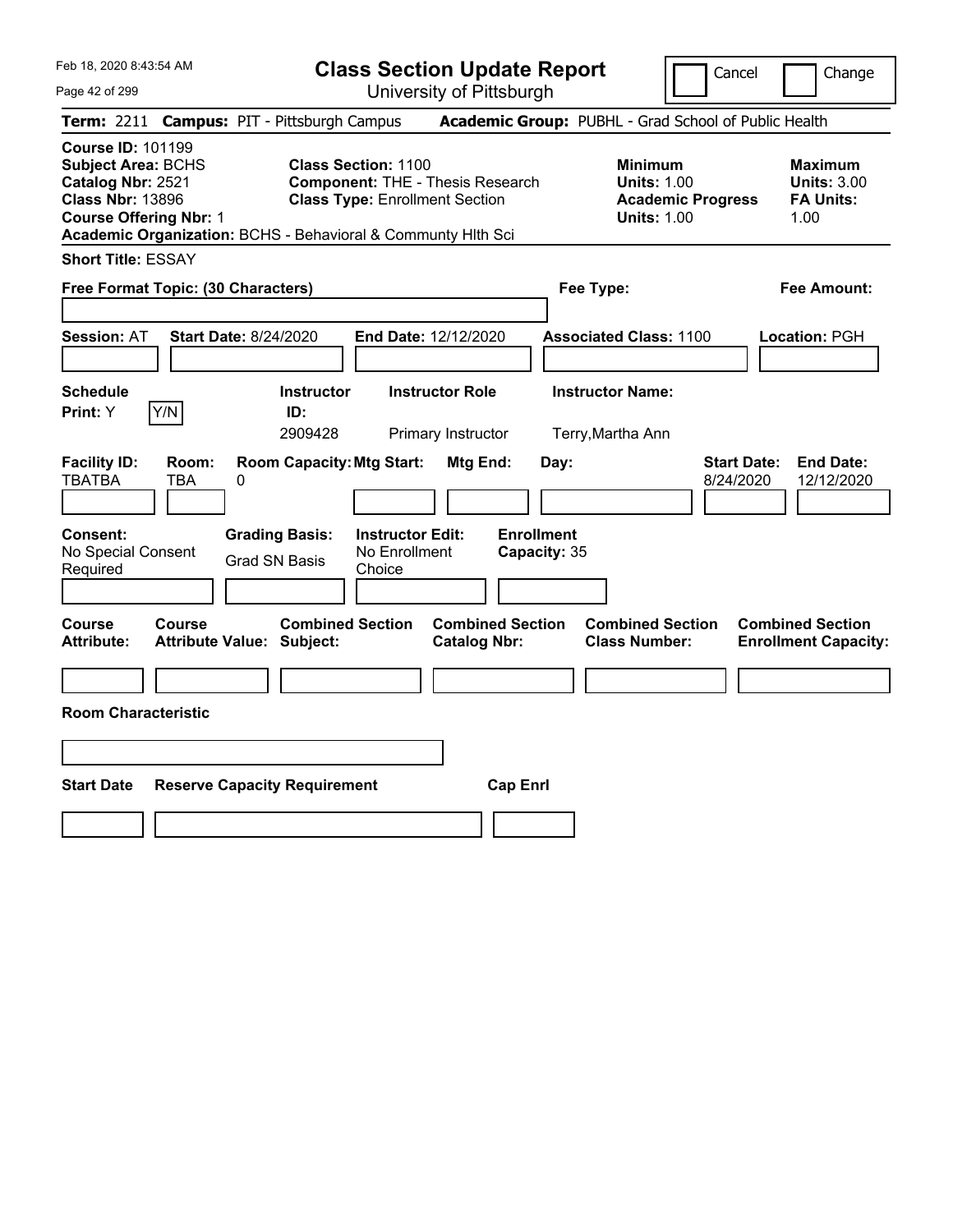**Class Section Update Report** University of Pittsburgh

Cancel Change

Page 43 of 299

|                                                                                                                                        |              | Term: 2211 Campus: PIT - Pittsburgh Campus                   |                                                                                                                |                                                |                                   | Academic Group: PUBHL - Grad School of Public Health                                   |                                 |                                                                  |
|----------------------------------------------------------------------------------------------------------------------------------------|--------------|--------------------------------------------------------------|----------------------------------------------------------------------------------------------------------------|------------------------------------------------|-----------------------------------|----------------------------------------------------------------------------------------|---------------------------------|------------------------------------------------------------------|
| <b>Course ID: 101199</b><br><b>Subject Area: BCHS</b><br>Catalog Nbr: 2521<br><b>Class Nbr: 18905</b><br><b>Course Offering Nbr: 1</b> |              | Academic Organization: BCHS - Behavioral & Communty Hith Sci | <b>Class Section: 1130</b><br><b>Component: THE - Thesis Research</b><br><b>Class Type: Enrollment Section</b> |                                                |                                   | <b>Minimum</b><br><b>Units: 1.00</b><br><b>Academic Progress</b><br><b>Units: 1.00</b> |                                 | <b>Maximum</b><br><b>Units: 3.00</b><br><b>FA Units:</b><br>1.00 |
| <b>Short Title: ESSAY</b>                                                                                                              |              |                                                              |                                                                                                                |                                                |                                   |                                                                                        |                                 |                                                                  |
| Free Format Topic: (30 Characters)                                                                                                     |              |                                                              |                                                                                                                |                                                | Fee Type:                         |                                                                                        |                                 | <b>Fee Amount:</b>                                               |
| Session: AT                                                                                                                            |              | <b>Start Date: 8/24/2020</b>                                 | End Date: 12/12/2020                                                                                           |                                                |                                   | <b>Associated Class: 1130</b>                                                          |                                 | Location: PGH                                                    |
| <b>Schedule</b><br>Print: Y                                                                                                            | Y/N          | <b>Instructor</b><br>ID:<br>2910856                          | <b>Instructor Role</b>                                                                                         | Primary Instructor                             | Bear, Todd M.                     | <b>Instructor Name:</b>                                                                |                                 |                                                                  |
| <b>Facility ID:</b><br>TBATBA                                                                                                          | Room:<br>TBA | <b>Room Capacity: Mtg Start:</b><br>0                        |                                                                                                                | Mtg End:                                       | Day:                              |                                                                                        | <b>Start Date:</b><br>8/24/2020 | <b>End Date:</b><br>12/12/2020                                   |
| <b>Consent:</b><br>No Special Consent<br>Required                                                                                      |              | <b>Grading Basis:</b><br><b>Grad SN Basis</b>                | <b>Instructor Edit:</b><br>No Enrollment<br>Choice                                                             |                                                | <b>Enrollment</b><br>Capacity: 15 |                                                                                        |                                 |                                                                  |
| <b>Course</b><br><b>Attribute:</b>                                                                                                     | Course       | <b>Combined Section</b><br><b>Attribute Value: Subject:</b>  |                                                                                                                | <b>Combined Section</b><br><b>Catalog Nbr:</b> |                                   | <b>Combined Section</b><br><b>Class Number:</b>                                        |                                 | <b>Combined Section</b><br><b>Enrollment Capacity:</b>           |
| <b>Room Characteristic</b>                                                                                                             |              |                                                              |                                                                                                                |                                                |                                   |                                                                                        |                                 |                                                                  |
| <b>Start Date</b>                                                                                                                      |              | <b>Reserve Capacity Requirement</b>                          |                                                                                                                | <b>Cap Enrl</b>                                |                                   |                                                                                        |                                 |                                                                  |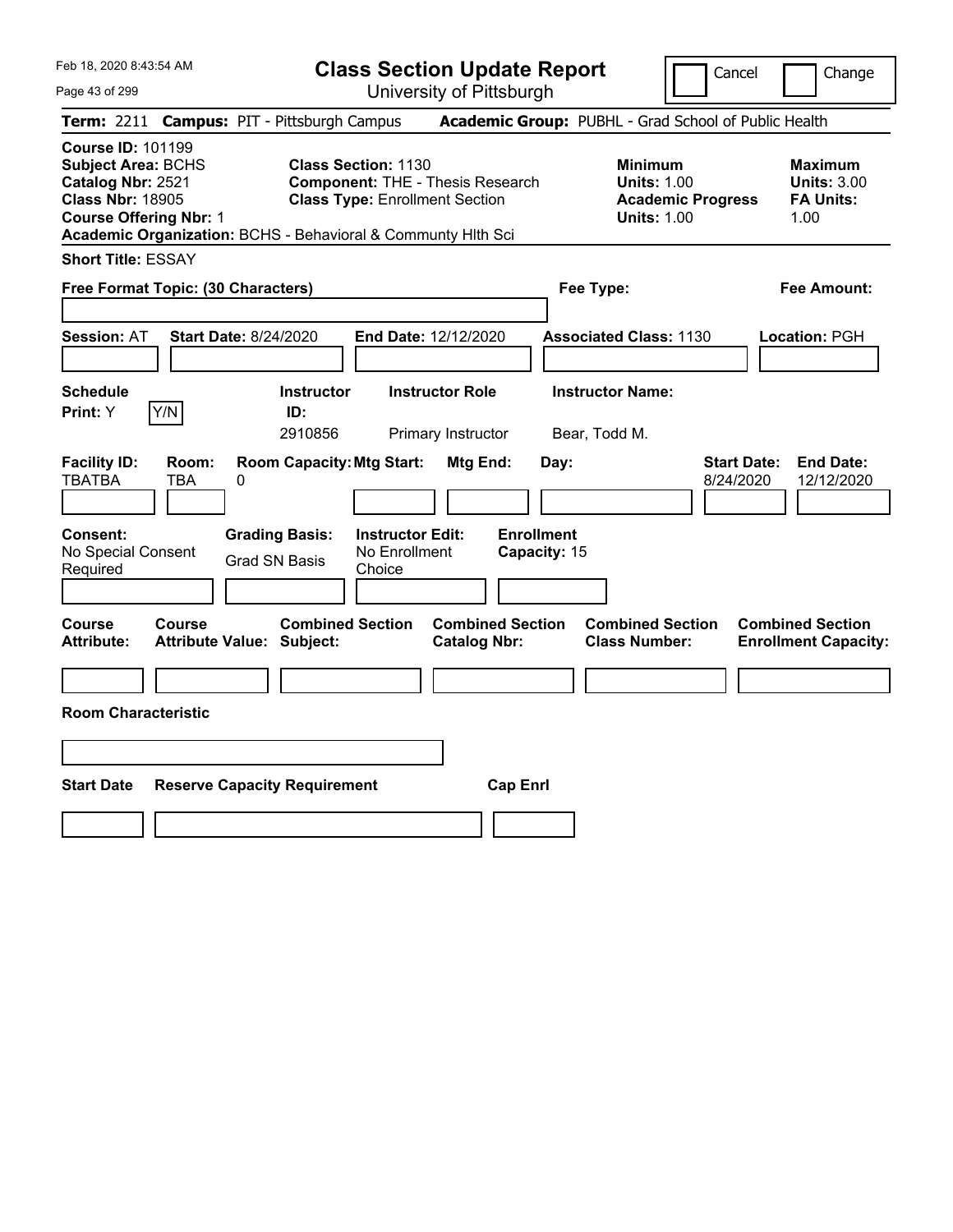Page 44 of 299

**Class Section Update Report**

Cancel Change

|                                                                                                                                        |                                            |   | Term: 2211 Campus: PIT - Pittsburgh Campus                   |                                                                                                                |                                                |                 |                           | Academic Group: PUBHL - Grad School of Public Health                                   |                                 |                                                                  |
|----------------------------------------------------------------------------------------------------------------------------------------|--------------------------------------------|---|--------------------------------------------------------------|----------------------------------------------------------------------------------------------------------------|------------------------------------------------|-----------------|---------------------------|----------------------------------------------------------------------------------------|---------------------------------|------------------------------------------------------------------|
| <b>Course ID: 101199</b><br><b>Subject Area: BCHS</b><br>Catalog Nbr: 2521<br><b>Class Nbr: 25876</b><br><b>Course Offering Nbr: 1</b> |                                            |   | Academic Organization: BCHS - Behavioral & Communty Hlth Sci | <b>Class Section: 1135</b><br><b>Component: THE - Thesis Research</b><br><b>Class Type: Enrollment Section</b> |                                                |                 |                           | <b>Minimum</b><br><b>Units: 1.00</b><br><b>Academic Progress</b><br><b>Units: 1.00</b> |                                 | <b>Maximum</b><br><b>Units: 3.00</b><br><b>FA Units:</b><br>1.00 |
| <b>Short Title: ESSAY</b>                                                                                                              |                                            |   |                                                              |                                                                                                                |                                                |                 |                           |                                                                                        |                                 |                                                                  |
|                                                                                                                                        | Free Format Topic: (30 Characters)         |   |                                                              |                                                                                                                |                                                |                 |                           | Fee Type:                                                                              |                                 | <b>Fee Amount:</b>                                               |
| <b>Session: AT</b>                                                                                                                     | <b>Start Date: 8/24/2020</b>               |   |                                                              | <b>End Date: 12/12/2020</b>                                                                                    |                                                |                 |                           | <b>Associated Class: 1135</b>                                                          |                                 | Location: PGH                                                    |
| <b>Schedule</b><br>Print: Y                                                                                                            | Y/N                                        |   | <b>Instructor</b><br>ID:<br>2909577                          |                                                                                                                | <b>Instructor Role</b><br>Primary Instructor   |                 |                           | <b>Instructor Name:</b><br>Elias, Thistle Inga                                         |                                 |                                                                  |
| <b>Facility ID:</b><br><b>TBATBA</b><br>Consent:                                                                                       | Room:<br>TBA                               | 0 | <b>Room Capacity: Mtg Start:</b><br><b>Grading Basis:</b>    | <b>Instructor Edit:</b>                                                                                        | Mtg End:                                       |                 | Day:<br><b>Enrollment</b> |                                                                                        | <b>Start Date:</b><br>8/24/2020 | <b>End Date:</b><br>12/12/2020                                   |
| No Special Consent<br>Required                                                                                                         |                                            |   | <b>Grad SN Basis</b>                                         | No Enrollment<br>Choice                                                                                        |                                                |                 | Capacity: 35              |                                                                                        |                                 |                                                                  |
| Course<br><b>Attribute:</b>                                                                                                            | Course<br><b>Attribute Value: Subject:</b> |   | <b>Combined Section</b>                                      |                                                                                                                | <b>Combined Section</b><br><b>Catalog Nbr:</b> |                 |                           | <b>Combined Section</b><br><b>Class Number:</b>                                        |                                 | <b>Combined Section</b><br><b>Enrollment Capacity:</b>           |
| <b>Room Characteristic</b>                                                                                                             |                                            |   |                                                              |                                                                                                                |                                                |                 |                           |                                                                                        |                                 |                                                                  |
| <b>Start Date</b>                                                                                                                      |                                            |   | <b>Reserve Capacity Requirement</b>                          |                                                                                                                |                                                | <b>Cap Enrl</b> |                           |                                                                                        |                                 |                                                                  |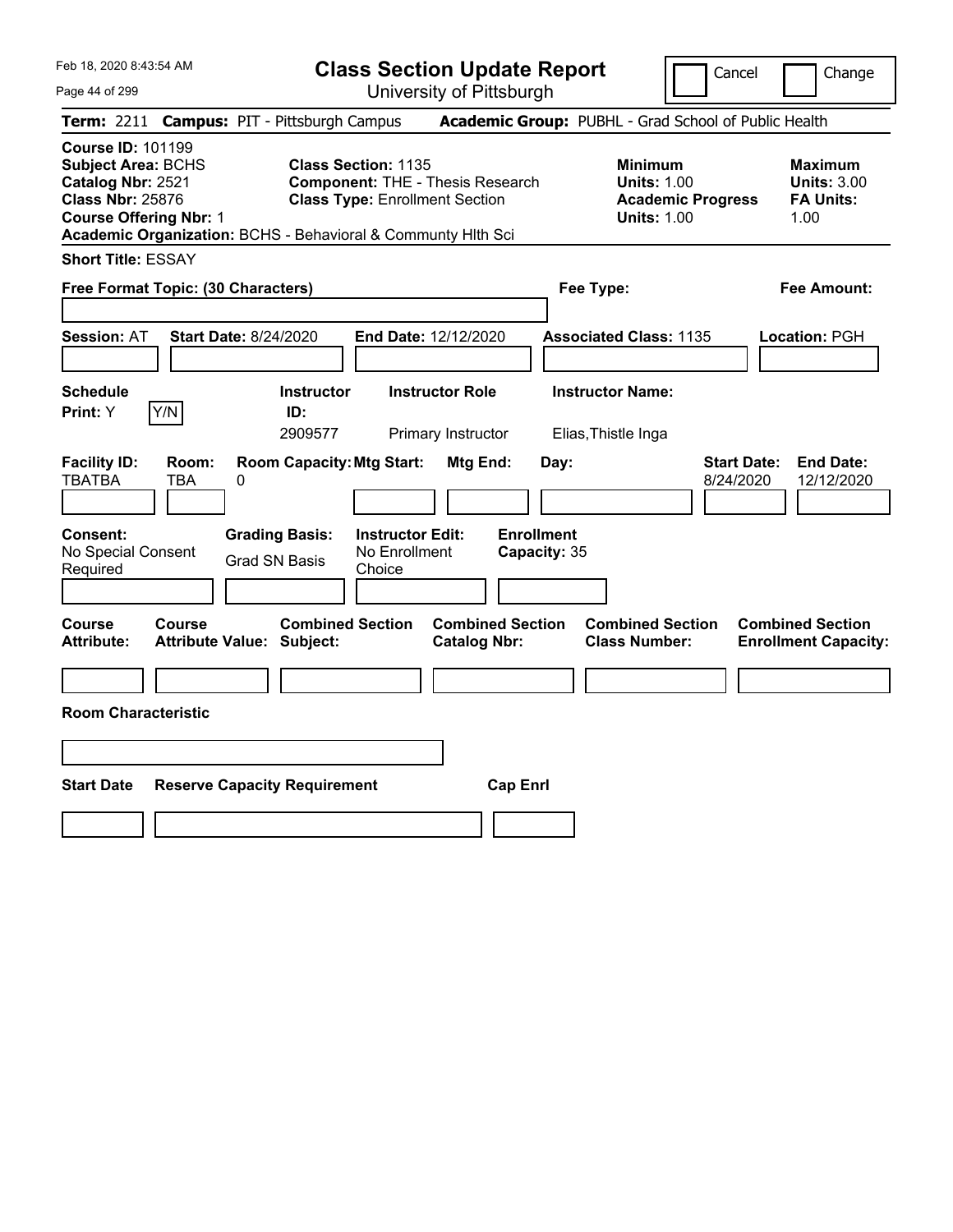Feb 18, 2020 8:43:54 AM Page 45 of 299 **Class Section Update Report** University of Pittsburgh Cancel Change **Term:** 2211 **Campus:** PIT - Pittsburgh Campus **Academic Group:** PUBHL - Grad School of Public Health **Course ID:** 101199 **Subject Area:** BCHS **Class Section:** 1136 **Minimum Maximum Catalog Nbr:** 2521 **Component:** THE - Thesis Research **Units:** 1.00 **Units:** 3.00 **Class Nbr:** 28921 **Class Type:** Enrollment Section **Academic Progress FA Units: Course Offering Nbr: 1 1.00 1.00 1.00 1.00 1.00 1.00 1.00 1.00 1.00 Academic Organization:** BCHS - Behavioral & Communty Hlth Sci **Short Title:** ESSAY **Free Format Topic: (30 Characters) Fee Type: Fee Amount:**  ESSAY **Session:** AT **Start Date:** 8/24/2020 **End Date:** 12/12/2020 **Associated Class:** 1136 **Location:** PGH **Schedule Instructor Instructor Role Instructor Name: Print:**  $Y$   $|Y/N|$  **ID:** 3798265 Primary Instructor Coulter, Robert W.S. **Facility ID: Room: Room Capacity:Mtg Start: Mtg End: Day: Start Date: End Date:** TBATBA TBA 0 8/24/2020 12/12/2020 **Consent: Grading Basis: Instructor Edit: Enrollment** No Special Consent Grad SN Basis No Enrollment<br>Required Grad SN Basis Choice **Choice Capacity:** 35 **Course Course Combined Section Combined Section Combined Section Combined Section**  Attribute: Attribute Value: Subject: Catalog Nbr: Class Number: Enrollment Capacity: **Room Characteristic Start Date Reserve Capacity Requirement Cap Enrl**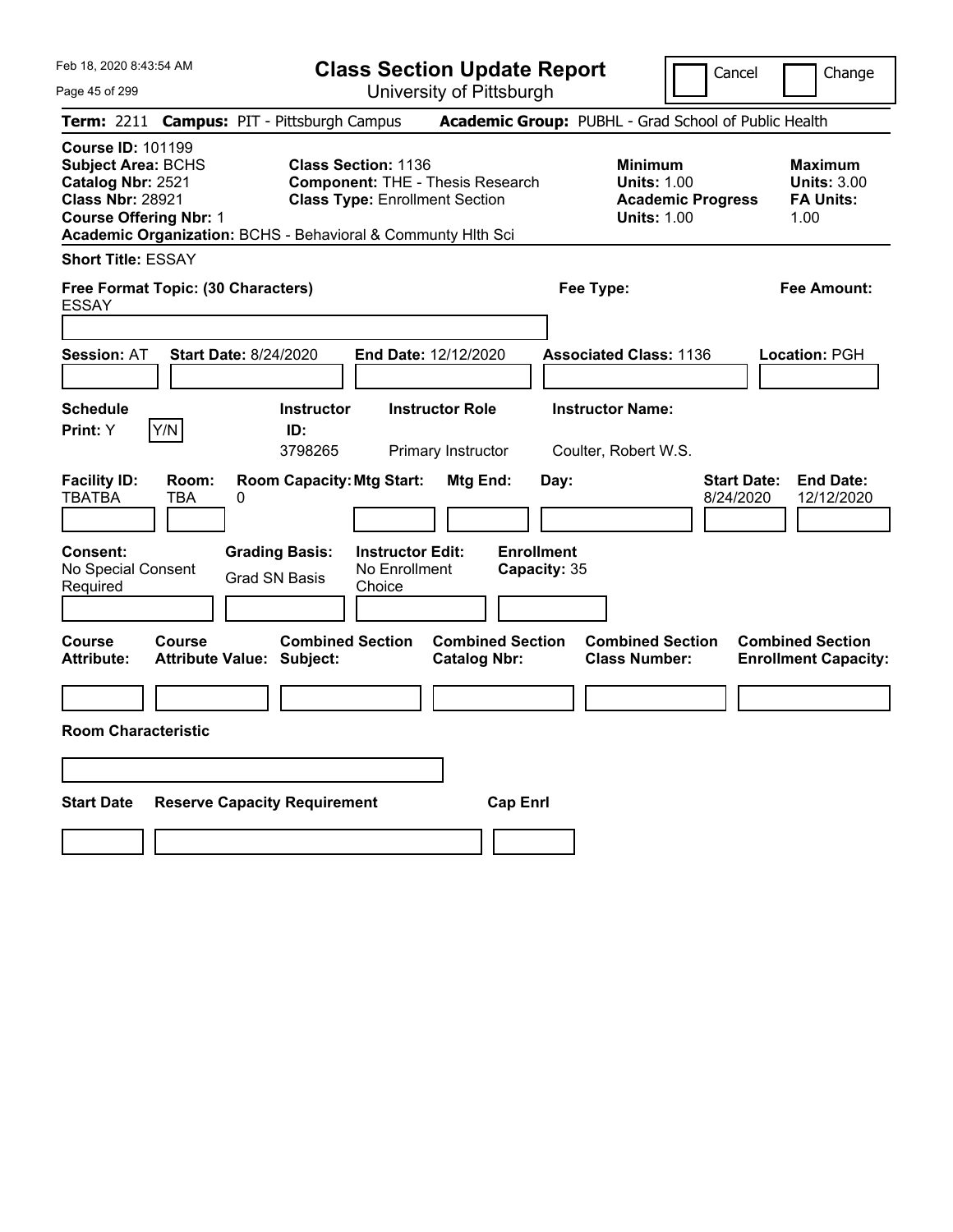**Class Section Update Report** University of Pittsburgh

Cancel Change

Page 46 of 299

|                                                                                                                                        |                     | Term: 2211 Campus: PIT - Pittsburgh Campus                   |                                                                                                                |                                                |                                   | Academic Group: PUBHL - Grad School of Public Health                                   |                                 |                                                                  |
|----------------------------------------------------------------------------------------------------------------------------------------|---------------------|--------------------------------------------------------------|----------------------------------------------------------------------------------------------------------------|------------------------------------------------|-----------------------------------|----------------------------------------------------------------------------------------|---------------------------------|------------------------------------------------------------------|
| <b>Course ID: 101199</b><br><b>Subject Area: BCHS</b><br>Catalog Nbr: 2521<br><b>Class Nbr: 29679</b><br><b>Course Offering Nbr: 1</b> |                     | Academic Organization: BCHS - Behavioral & Communty Hith Sci | <b>Class Section: 1140</b><br><b>Component: THE - Thesis Research</b><br><b>Class Type: Enrollment Section</b> |                                                |                                   | <b>Minimum</b><br><b>Units: 1.00</b><br><b>Academic Progress</b><br><b>Units: 1.00</b> |                                 | <b>Maximum</b><br><b>Units: 3.00</b><br><b>FA Units:</b><br>1.00 |
| <b>Short Title: ESSAY</b>                                                                                                              |                     |                                                              |                                                                                                                |                                                |                                   |                                                                                        |                                 |                                                                  |
| Free Format Topic: (30 Characters)                                                                                                     |                     |                                                              |                                                                                                                |                                                | Fee Type:                         |                                                                                        |                                 | <b>Fee Amount:</b>                                               |
| <b>Session: AT</b>                                                                                                                     |                     | <b>Start Date: 8/24/2020</b>                                 | <b>End Date: 12/12/2020</b>                                                                                    |                                                |                                   | <b>Associated Class: 1140</b>                                                          |                                 | Location: PGH                                                    |
| <b>Schedule</b><br>Print: Y                                                                                                            | Y/N                 | <b>Instructor</b><br>ID:<br>1026878                          | <b>Instructor Role</b>                                                                                         | Primary Instructor                             |                                   | <b>Instructor Name:</b><br>Garland, Richard                                            |                                 |                                                                  |
| <b>Facility ID:</b><br><b>TBATBA</b>                                                                                                   | Room:<br><b>TBA</b> | <b>Room Capacity: Mtg Start:</b><br>0                        |                                                                                                                | Mtg End:                                       | Day:                              |                                                                                        | <b>Start Date:</b><br>8/24/2020 | <b>End Date:</b><br>12/12/2020                                   |
| <b>Consent:</b><br>No Special Consent<br>Required                                                                                      |                     | <b>Grading Basis:</b><br><b>Grad SN Basis</b>                | <b>Instructor Edit:</b><br>No Enrollment<br>Choice                                                             |                                                | <b>Enrollment</b><br>Capacity: 30 |                                                                                        |                                 |                                                                  |
| Course<br><b>Attribute:</b>                                                                                                            | Course              | <b>Combined Section</b><br>Attribute Value: Subject:         |                                                                                                                | <b>Combined Section</b><br><b>Catalog Nbr:</b> |                                   | <b>Combined Section</b><br><b>Class Number:</b>                                        |                                 | <b>Combined Section</b><br><b>Enrollment Capacity:</b>           |
| <b>Room Characteristic</b>                                                                                                             |                     |                                                              |                                                                                                                |                                                |                                   |                                                                                        |                                 |                                                                  |
|                                                                                                                                        |                     |                                                              |                                                                                                                |                                                |                                   |                                                                                        |                                 |                                                                  |
| <b>Start Date</b>                                                                                                                      |                     | <b>Reserve Capacity Requirement</b>                          |                                                                                                                | <b>Cap Enrl</b>                                |                                   |                                                                                        |                                 |                                                                  |
|                                                                                                                                        |                     |                                                              |                                                                                                                |                                                |                                   |                                                                                        |                                 |                                                                  |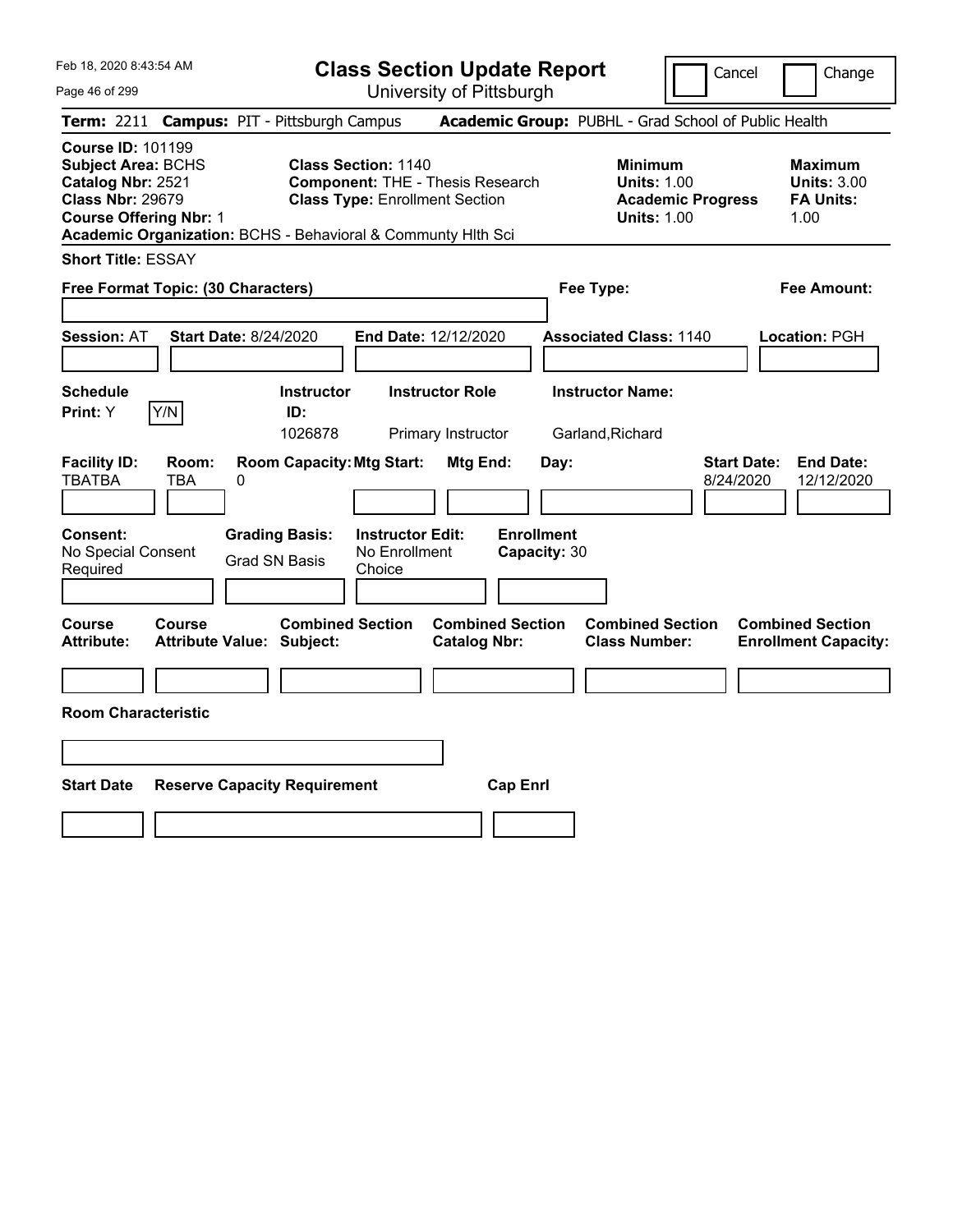| Feb 18, 2020 8:43:54 AM                                                                                                                |                                                                                       | <b>Class Section Update Report</b>                                                                     |                                                                                     |                                                                                 | Cancel                          | Change                                                           |
|----------------------------------------------------------------------------------------------------------------------------------------|---------------------------------------------------------------------------------------|--------------------------------------------------------------------------------------------------------|-------------------------------------------------------------------------------------|---------------------------------------------------------------------------------|---------------------------------|------------------------------------------------------------------|
| Page 47 of 299                                                                                                                         |                                                                                       | University of Pittsburgh                                                                               |                                                                                     |                                                                                 |                                 |                                                                  |
| <b>Term: 2211</b>                                                                                                                      | <b>Campus: PIT - Pittsburgh Campus</b>                                                |                                                                                                        |                                                                                     | Academic Group: PUBHL - Grad School of Public Health                            |                                 |                                                                  |
| <b>Course ID: 150177</b><br><b>Subject Area: BCHS</b><br>Catalog Nbr: 2525<br><b>Class Nbr: 13853</b><br><b>Course Offering Nbr: 1</b> | Academic Organization: BCHS - Behavioral & Communty Hith Sci                          | <b>Class Section: 1070</b><br><b>Component: LEC - Lecture</b><br><b>Class Type: Enrollment Section</b> |                                                                                     | Minimum<br><b>Units: 3.00</b><br><b>Academic Progress</b><br><b>Units: 3.00</b> |                                 | <b>Maximum</b><br><b>Units: 3.00</b><br><b>FA Units:</b><br>3.00 |
|                                                                                                                                        | Short Title: INTRO TO APPLIED RESEARCH                                                |                                                                                                        |                                                                                     |                                                                                 |                                 |                                                                  |
| Free Format Topic: (30 Characters)                                                                                                     |                                                                                       |                                                                                                        |                                                                                     | Fee Type:                                                                       |                                 | Fee Amount:                                                      |
| <b>Session: AT</b>                                                                                                                     | <b>Start Date: 8/24/2020</b>                                                          | End Date: 12/12/2020                                                                                   |                                                                                     | <b>Associated Class: 1070</b>                                                   |                                 | <b>Location: PGH</b>                                             |
| <b>Schedule</b><br>Y/N<br>Print: Y                                                                                                     | <b>Instructor</b><br>ID:<br>2906717                                                   | <b>Instructor Role</b><br>Primary Instructor                                                           |                                                                                     | <b>Instructor Name:</b><br>Documet, Patricia I                                  |                                 |                                                                  |
| <b>Facility ID:</b><br>Room:<br>PUBHL0A215<br>0A215                                                                                    | <b>Room Capacity: Mtg Start:</b><br>47                                                | 1:00 PM                                                                                                | Day:<br>Mtg End:<br>3:55 PM<br>Tu                                                   |                                                                                 | <b>Start Date:</b><br>8/24/2020 | <b>End Date:</b><br>12/12/2020                                   |
| Consent:<br>No Special Consent<br>Required<br><b>Course</b><br>Course<br><b>Attribute:</b>                                             | <b>Grading Basis:</b><br><b>Grad Letter Grade</b><br><b>Attribute Value: Subject:</b> | <b>Instructor Edit:</b><br>No Enrollment<br>Choice<br><b>Combined Section</b>                          | <b>Enrollment</b><br>Capacity: 24<br><b>Combined Section</b><br><b>Catalog Nbr:</b> | <b>Combined Section</b><br><b>Class Number:</b>                                 |                                 | <b>Combined Section</b><br><b>Enrollment Capacity:</b>           |
|                                                                                                                                        |                                                                                       |                                                                                                        |                                                                                     |                                                                                 |                                 |                                                                  |
| <b>Room Characteristic</b><br>Media - Data Projector/Monitor<br>PeopleSoft - Scheduled (PS)                                            |                                                                                       |                                                                                                        |                                                                                     |                                                                                 |                                 |                                                                  |
| <b>Start Date</b>                                                                                                                      | <b>Reserve Capacity Requirement</b>                                                   |                                                                                                        | <b>Cap Enrl</b>                                                                     |                                                                                 |                                 |                                                                  |
|                                                                                                                                        |                                                                                       |                                                                                                        |                                                                                     |                                                                                 |                                 |                                                                  |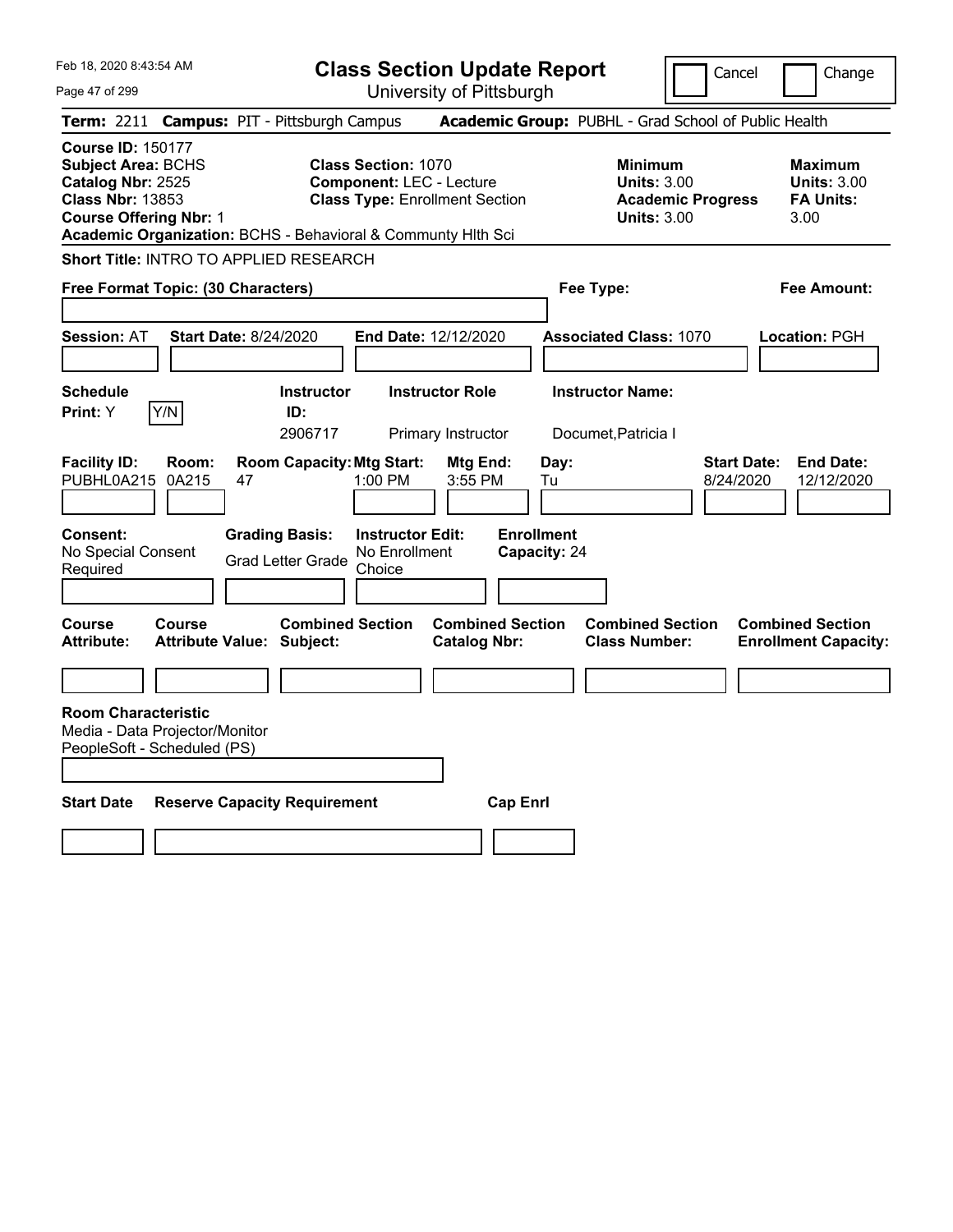| Feb 18, 2020 8:43:54 AM                                                                                                                                                                                |                                                                                                         | <b>Class Section Update Report</b>             | Cancel                                                                                 | Change                                                           |
|--------------------------------------------------------------------------------------------------------------------------------------------------------------------------------------------------------|---------------------------------------------------------------------------------------------------------|------------------------------------------------|----------------------------------------------------------------------------------------|------------------------------------------------------------------|
| Page 48 of 299                                                                                                                                                                                         |                                                                                                         | University of Pittsburgh                       |                                                                                        |                                                                  |
| <b>Term: 2211</b>                                                                                                                                                                                      | <b>Campus: PIT - Pittsburgh Campus</b>                                                                  |                                                | Academic Group: PUBHL - Grad School of Public Health                                   |                                                                  |
| <b>Course ID: 101203</b><br><b>Subject Area: BCHS</b><br>Catalog Nbr: 2534<br><b>Class Nbr: 13832</b><br><b>Course Offering Nbr: 1</b><br>Academic Organization: BCHS - Behavioral & Communty Hlth Sci | <b>Class Section: 1010</b><br><b>Component: LEC - Lecture</b><br><b>Class Type: Enrollment Section</b>  |                                                | <b>Minimum</b><br><b>Units: 2.00</b><br><b>Academic Progress</b><br><b>Units: 2.00</b> | <b>Maximum</b><br><b>Units: 2.00</b><br><b>FA Units:</b><br>2.00 |
| Short Title: CLIN ASPECTS OF DEMENTIA CARE                                                                                                                                                             |                                                                                                         |                                                |                                                                                        |                                                                  |
| Free Format Topic: (30 Characters)                                                                                                                                                                     |                                                                                                         |                                                | Fee Type:                                                                              | Fee Amount:                                                      |
| <b>Session: AT</b><br><b>Start Date: 8/24/2020</b>                                                                                                                                                     | End Date: 12/12/2020                                                                                    |                                                | <b>Associated Class: 1010</b>                                                          | Location: PGH                                                    |
| <b>Schedule</b><br>Y/N<br>Print: Y                                                                                                                                                                     | <b>Instructor Role</b><br><b>Instructor</b><br>ID:<br>2929892                                           | Primary Instructor                             | <b>Instructor Name:</b><br>Albert, Steven M                                            |                                                                  |
| <b>Facility ID:</b><br>Room:<br>PUBHL06140<br>06140<br>14                                                                                                                                              | <b>Room Capacity: Mtg Start:</b><br>$4:00$ PM                                                           | Mtg End:<br>Day:<br>5:50 PM<br>Th              | 8/24/2020                                                                              | <b>Start Date:</b><br><b>End Date:</b><br>12/12/2020             |
| <b>Consent:</b><br><b>Department Consent</b><br>Required                                                                                                                                               | <b>Grading Basis:</b><br><b>Instructor Edit:</b><br>No Enrollment<br><b>Grad Letter Grade</b><br>Choice | <b>Enrollment</b><br>Capacity: 2               |                                                                                        |                                                                  |
| Course<br>Course<br><b>Attribute Value: Subject:</b><br>Attribute:                                                                                                                                     | <b>Combined Section</b>                                                                                 | <b>Combined Section</b><br><b>Catalog Nbr:</b> | <b>Combined Section</b><br><b>Class Number:</b>                                        | <b>Combined Section</b><br><b>Enrollment Capacity:</b>           |
|                                                                                                                                                                                                        |                                                                                                         |                                                |                                                                                        |                                                                  |
| <b>Room Characteristic</b>                                                                                                                                                                             |                                                                                                         |                                                |                                                                                        |                                                                  |
|                                                                                                                                                                                                        |                                                                                                         |                                                |                                                                                        |                                                                  |
| <b>Start Date</b><br><b>Reserve Capacity Requirement</b>                                                                                                                                               |                                                                                                         | <b>Cap Enrl</b>                                |                                                                                        |                                                                  |
|                                                                                                                                                                                                        |                                                                                                         |                                                |                                                                                        |                                                                  |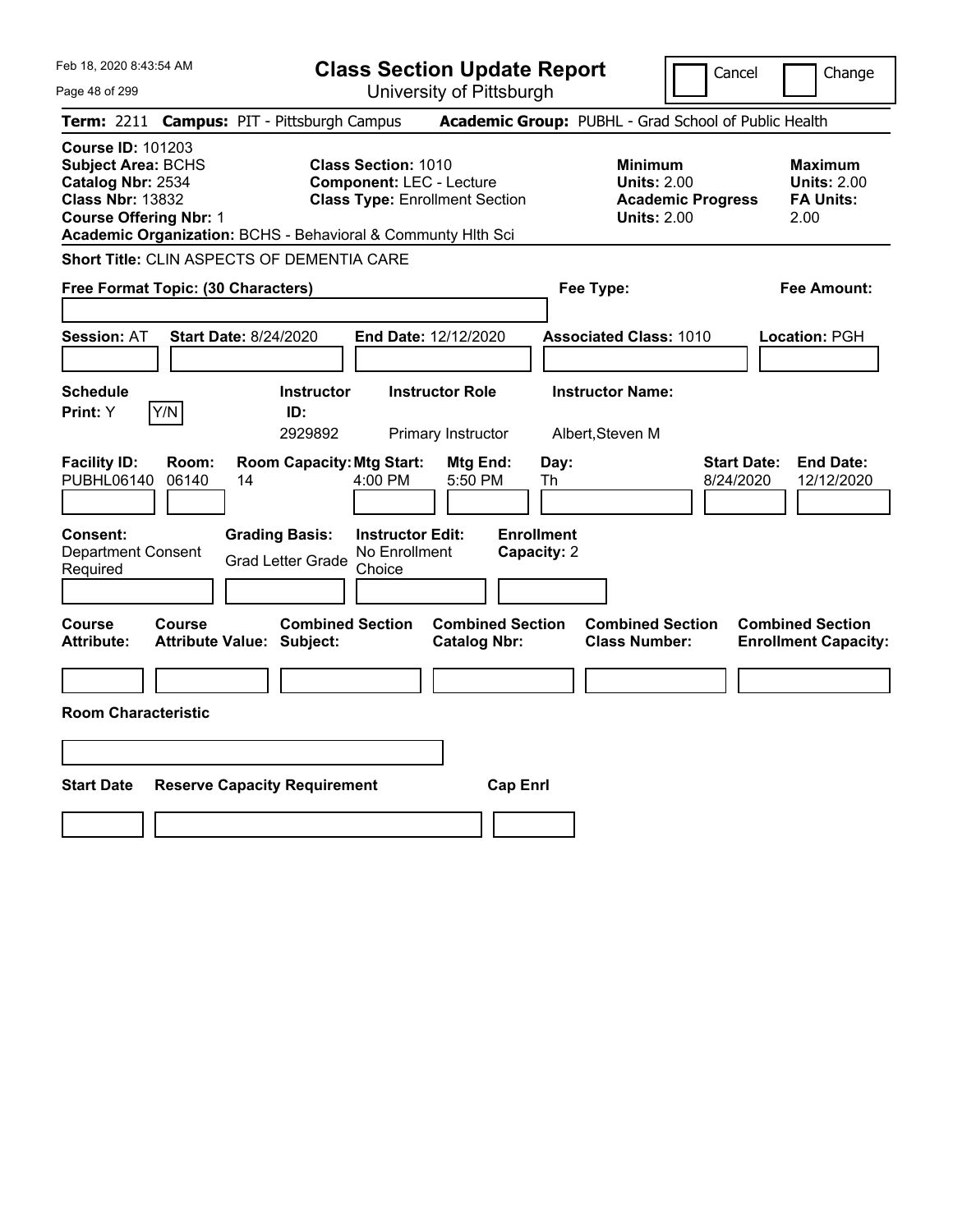|  | Feb 18, 2020 8:43:54 AM |  |
|--|-------------------------|--|
|  |                         |  |

**Class Section Update Report** University of Pittsburgh

Cancel Change

Page 49 of 299

| Term: 2211 Campus: PIT - Pittsburgh Campus                                                                                                                                                             |                                                     |                                                                                                           | Academic Group: PUBHL - Grad School of Public Health                                   |                                                           |
|--------------------------------------------------------------------------------------------------------------------------------------------------------------------------------------------------------|-----------------------------------------------------|-----------------------------------------------------------------------------------------------------------|----------------------------------------------------------------------------------------|-----------------------------------------------------------|
| <b>Course ID: 190982</b><br><b>Subject Area: BCHS</b><br>Catalog Nbr: 2551<br><b>Class Nbr: 29072</b><br><b>Course Offering Nbr: 1</b><br>Academic Organization: BCHS - Behavioral & Communty Hith Sci |                                                     | <b>Class Section: 1010</b><br><b>Component: LEC - Lecture</b><br><b>Class Type: Enrollment Section</b>    | <b>Minimum</b><br><b>Units: 1.00</b><br><b>Academic Progress</b><br><b>Units: 1.00</b> | Maximum<br><b>Units: 1.00</b><br><b>FA Units:</b><br>1.00 |
| <b>Short Title: SOCIAL NETWORKS &amp; HEALTH</b>                                                                                                                                                       |                                                     |                                                                                                           |                                                                                        |                                                           |
| Free Format Topic: (30 Characters)                                                                                                                                                                     |                                                     |                                                                                                           | Fee Type:                                                                              | Fee Amount:                                               |
| Session: PH2                                                                                                                                                                                           | Start Date: 10/19/2020                              | End Date: 12/11/2020                                                                                      | <b>Associated Class: 1010</b>                                                          | Location: PGH                                             |
| <b>Schedule</b>                                                                                                                                                                                        | <b>Instructor</b>                                   | <b>Instructor Role</b>                                                                                    | <b>Instructor Name:</b>                                                                |                                                           |
| Y/N<br>Print: Y                                                                                                                                                                                        | ID:<br>4212919<br>2963631<br>2955892<br>3616255     | Primary Instructor<br><b>Teaching Assistant</b><br><b>Teaching Assistant</b><br><b>Teaching Assistant</b> | Chu, Kar-Hai<br>Dooley, Megan<br>Giel, Allie E<br>Tambellini, Juliana M                |                                                           |
| <b>Facility ID:</b><br>Room:<br>VALE0305AB<br>0305AB                                                                                                                                                   | <b>Room Capacity: Mtg Start:</b><br>49              | Mtg End:<br>11:00 AM<br>$9:00$ AM                                                                         | <b>Start Date:</b><br>Day:<br>We<br>10/19/2020                                         | <b>End Date:</b><br>12/11/2020                            |
| <b>Consent:</b><br>No Special Consent<br>Required                                                                                                                                                      | <b>Grading Basis:</b><br><b>Grad Letter Grade</b>   | <b>Instructor Edit:</b><br><b>Enrollment</b><br>No Enrollment<br>Capacity: 6<br>Choice                    |                                                                                        |                                                           |
| Course<br>Course<br><b>Attribute:</b><br><b>Attribute Value:</b>                                                                                                                                       | <b>Combined Section</b><br>Subject:<br><b>CLRES</b> | <b>Combined Section</b><br><b>Catalog Nbr:</b><br>2600                                                    | <b>Combined Section</b><br><b>Class Number:</b><br>28964<br>6                          | <b>Combined Section</b><br><b>Enrollment Capacity:</b>    |
| <b>Room Characteristic</b>                                                                                                                                                                             |                                                     |                                                                                                           |                                                                                        |                                                           |
|                                                                                                                                                                                                        |                                                     |                                                                                                           |                                                                                        |                                                           |
| <b>Start Date</b>                                                                                                                                                                                      | <b>Reserve Capacity Requirement</b>                 | <b>Cap Enrl</b>                                                                                           |                                                                                        |                                                           |
|                                                                                                                                                                                                        |                                                     |                                                                                                           |                                                                                        |                                                           |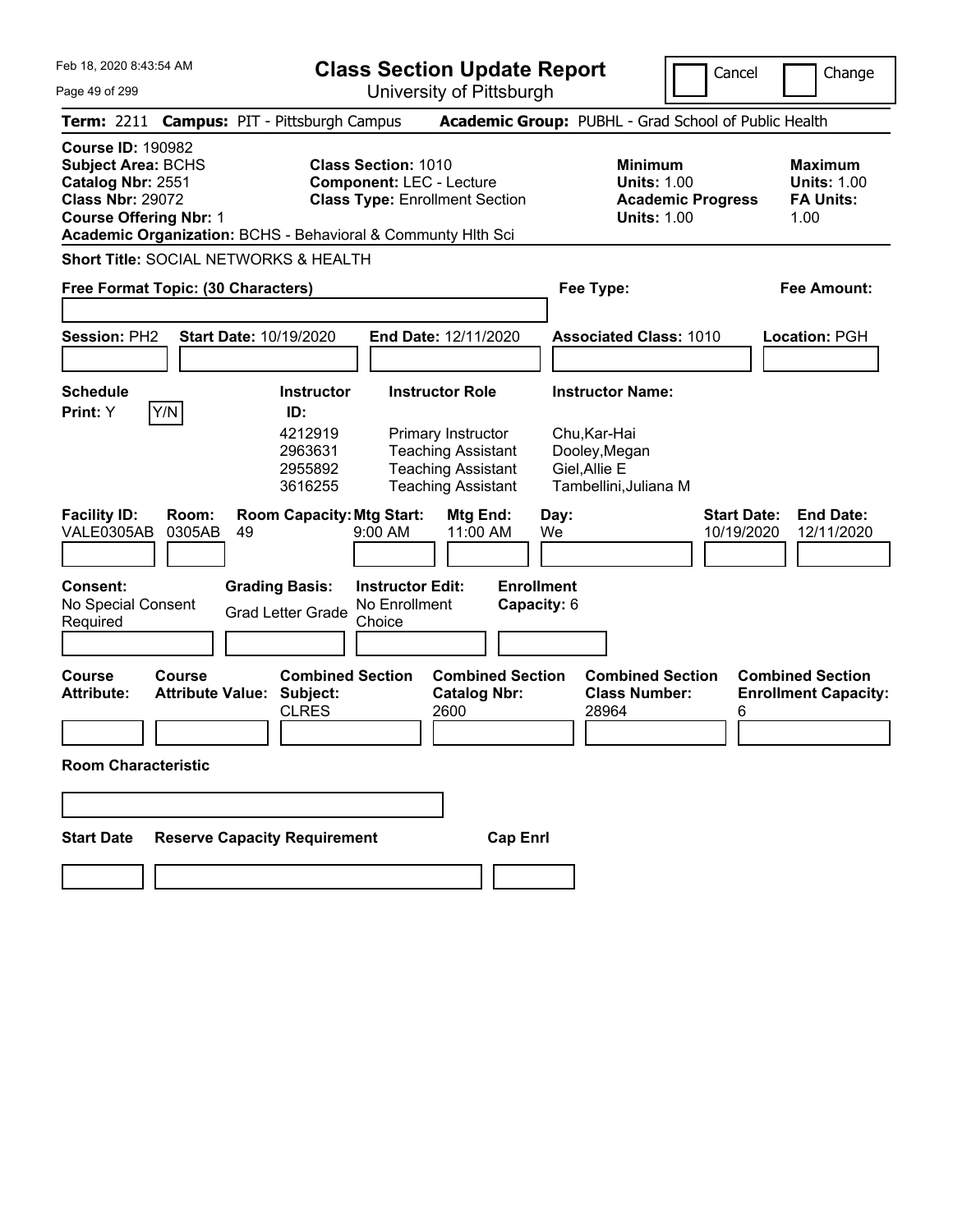| Feb 18, 2020 8:43:54 AM                                                                                                                                                                                | <b>Class Section Update Report</b>                                                                      |                                                |                                                            | Cancel                          | Change                                                           |
|--------------------------------------------------------------------------------------------------------------------------------------------------------------------------------------------------------|---------------------------------------------------------------------------------------------------------|------------------------------------------------|------------------------------------------------------------|---------------------------------|------------------------------------------------------------------|
| Page 50 of 299                                                                                                                                                                                         |                                                                                                         | University of Pittsburgh                       |                                                            |                                 |                                                                  |
| <b>Term:</b> 2211                                                                                                                                                                                      | <b>Campus: PIT - Pittsburgh Campus</b>                                                                  |                                                | Academic Group: PUBHL - Grad School of Public Health       |                                 |                                                                  |
| <b>Course ID: 183354</b><br><b>Subject Area: BCHS</b><br>Catalog Nbr: 2554<br><b>Class Nbr: 21178</b><br><b>Course Offering Nbr: 1</b><br>Academic Organization: BCHS - Behavioral & Communty Hith Sci | <b>Class Section: 1100</b><br><b>Component: LEC - Lecture</b><br><b>Class Type: Enrollment Section</b>  |                                                | <b>Minimum</b><br><b>Units: 3.00</b><br><b>Units: 3.00</b> | <b>Academic Progress</b>        | <b>Maximum</b><br><b>Units: 3.00</b><br><b>FA Units:</b><br>3.00 |
| Short Title: INTRO TO COMMUNITY HEALTH                                                                                                                                                                 |                                                                                                         |                                                |                                                            |                                 |                                                                  |
| Free Format Topic: (30 Characters)                                                                                                                                                                     |                                                                                                         |                                                | Fee Type:                                                  |                                 | Fee Amount:                                                      |
| <b>Start Date: 8/24/2020</b><br><b>Session: AT</b>                                                                                                                                                     |                                                                                                         | <b>End Date: 12/12/2020</b>                    | <b>Associated Class: 1100</b>                              |                                 | Location: PGH                                                    |
| <b>Schedule</b><br>Y/N<br>Print: Y                                                                                                                                                                     | <b>Instructor</b><br>ID:<br>2909428                                                                     | <b>Instructor Role</b><br>Primary Instructor   | <b>Instructor Name:</b><br>Terry, Martha Ann               |                                 |                                                                  |
| <b>Facility ID:</b><br>Room:<br>PUBHL0A719<br>0A719<br>60                                                                                                                                              | <b>Room Capacity: Mtg Start:</b><br>$9:00$ AM                                                           | Mtg End:<br>11:55 AM                           | Day:<br>Tu                                                 | <b>Start Date:</b><br>8/24/2020 | <b>End Date:</b><br>12/12/2020                                   |
| Consent:<br>No Special Consent<br>Required                                                                                                                                                             | <b>Grading Basis:</b><br><b>Instructor Edit:</b><br>No Enrollment<br><b>Grad Letter Grade</b><br>Choice |                                                | <b>Enrollment</b><br>Capacity: 25                          |                                 |                                                                  |
| Course<br><b>Course</b><br><b>Attribute:</b><br>Attribute Value: Subject:<br><b>UCIS</b><br><b>GLBST</b><br>UCIS<br><b>UGH</b>                                                                         | <b>Combined Section</b>                                                                                 | <b>Combined Section</b><br><b>Catalog Nbr:</b> | <b>Combined Section</b><br><b>Class Number:</b>            |                                 | <b>Combined Section</b><br><b>Enrollment Capacity:</b>           |
| <b>Room Characteristic</b><br>PeopleSoft - Scheduled (PS)                                                                                                                                              |                                                                                                         |                                                |                                                            |                                 |                                                                  |
| <b>Start Date</b><br><b>Reserve Capacity Requirement</b>                                                                                                                                               |                                                                                                         | <b>Cap Enrl</b>                                |                                                            |                                 |                                                                  |
|                                                                                                                                                                                                        |                                                                                                         |                                                |                                                            |                                 |                                                                  |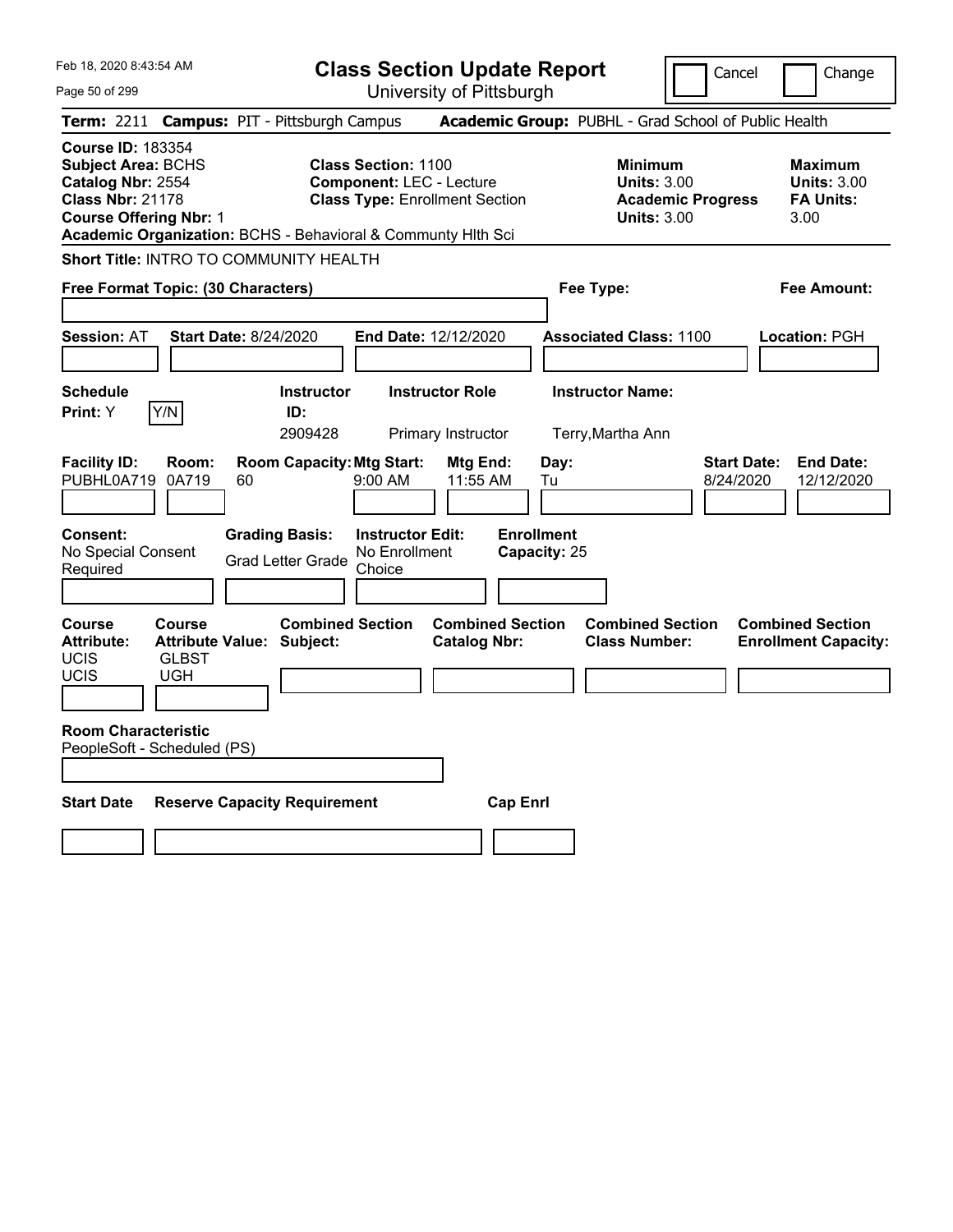|  | Feb 18, 2020 8:43:54 AM |  |
|--|-------------------------|--|
|  |                         |  |

**Class Section Update Report**

University of Pittsburgh

Cancel Change

Page 51 of 299

| <b>Term: 2211 Campus: PIT - Pittsburgh Campus</b>                                                                                                                                                      |                |                              |                                                             |                                                                                                        |                                                |                   |              | <b>Academic Group: PUBHL - Grad School of Public Health</b>                            |                                 |                         |                                                          |
|--------------------------------------------------------------------------------------------------------------------------------------------------------------------------------------------------------|----------------|------------------------------|-------------------------------------------------------------|--------------------------------------------------------------------------------------------------------|------------------------------------------------|-------------------|--------------|----------------------------------------------------------------------------------------|---------------------------------|-------------------------|----------------------------------------------------------|
| <b>Course ID: 101227</b><br><b>Subject Area: BCHS</b><br>Catalog Nbr: 2572<br><b>Class Nbr: 30380</b><br><b>Course Offering Nbr: 1</b><br>Academic Organization: BCHS - Behavioral & Communty Hlth Sci |                |                              |                                                             | <b>Class Section: 1090</b><br><b>Component: LEC - Lecture</b><br><b>Class Type: Enrollment Section</b> |                                                |                   |              | <b>Minimum</b><br><b>Units: 3.00</b><br><b>Academic Progress</b><br><b>Units: 3.00</b> |                                 | 3.00                    | <b>Maximum</b><br><b>Units: 3.00</b><br><b>FA Units:</b> |
| <b>Short Title: RISK COMMUNICATION</b>                                                                                                                                                                 |                |                              |                                                             |                                                                                                        |                                                |                   |              |                                                                                        |                                 |                         |                                                          |
| Free Format Topic: (30 Characters)                                                                                                                                                                     |                |                              |                                                             |                                                                                                        |                                                |                   | Fee Type:    |                                                                                        |                                 |                         | <b>Fee Amount:</b>                                       |
|                                                                                                                                                                                                        |                |                              |                                                             |                                                                                                        |                                                |                   |              |                                                                                        |                                 |                         |                                                          |
| Session: AT                                                                                                                                                                                            |                | <b>Start Date: 8/24/2020</b> |                                                             | End Date: 12/12/2020                                                                                   |                                                |                   |              | <b>Associated Class: 1090</b>                                                          |                                 | Location: PGH           |                                                          |
|                                                                                                                                                                                                        |                |                              |                                                             |                                                                                                        |                                                |                   |              |                                                                                        |                                 |                         |                                                          |
| <b>Schedule</b>                                                                                                                                                                                        |                |                              | Instructor                                                  |                                                                                                        | <b>Instructor Role</b>                         |                   |              | <b>Instructor Name:</b>                                                                |                                 |                         |                                                          |
| Print: Y                                                                                                                                                                                               | Y/N            |                              | ID:<br>3323279                                              |                                                                                                        |                                                |                   |              |                                                                                        |                                 |                         |                                                          |
| <b>Facility ID:</b><br>PUBHL0A719                                                                                                                                                                      | Room:<br>0A719 | 60                           | <b>Room Capacity: Mtg Start:</b>                            | 4:00 PM                                                                                                | Primary Instructor<br>Mtg End:<br>6:55 PM      |                   | Day:<br>Tu   | Felter, Elizabeth Madison                                                              | <b>Start Date:</b><br>8/24/2020 |                         | <b>End Date:</b><br>12/12/2020                           |
| Consent:<br>No Special Consent<br>Required                                                                                                                                                             |                |                              | <b>Grading Basis:</b><br><b>Grad Letter Grade</b>           | <b>Instructor Edit:</b><br>No Enrollment<br>Choice                                                     |                                                | <b>Enrollment</b> | Capacity: 15 |                                                                                        |                                 |                         |                                                          |
| Course<br>Attribute:                                                                                                                                                                                   | <b>Course</b>  |                              | <b>Combined Section</b><br><b>Attribute Value: Subject:</b> |                                                                                                        | <b>Combined Section</b><br><b>Catalog Nbr:</b> |                   |              | <b>Combined Section</b><br><b>Class Number:</b>                                        |                                 | <b>Combined Section</b> | <b>Enrollment Capacity:</b>                              |
| <b>Room Characteristic</b><br>PeopleSoft - Scheduled (PS)                                                                                                                                              |                |                              |                                                             |                                                                                                        |                                                |                   |              |                                                                                        |                                 |                         |                                                          |
| <b>Start Date</b>                                                                                                                                                                                      |                |                              | <b>Reserve Capacity Requirement</b>                         |                                                                                                        |                                                | <b>Cap Enrl</b>   |              |                                                                                        |                                 |                         |                                                          |
|                                                                                                                                                                                                        |                |                              |                                                             |                                                                                                        |                                                |                   |              |                                                                                        |                                 |                         |                                                          |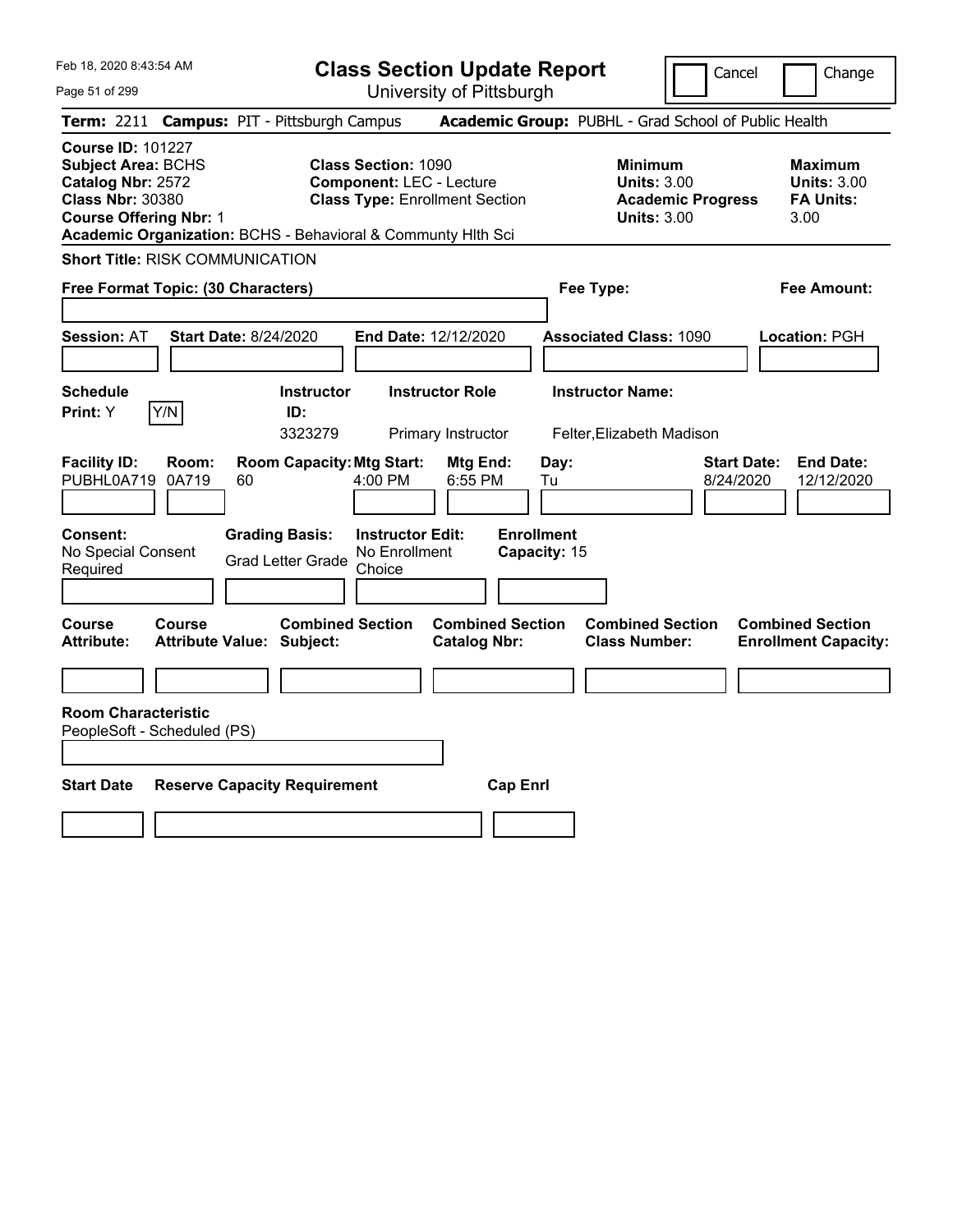| Feb 18, 2020 8:43:54 AM                                                                                                                                                                                |                                                             | <b>Class Section Update Report</b>                                                                     |                                                |                                                                                        | Cancel<br>Change                                                  |
|--------------------------------------------------------------------------------------------------------------------------------------------------------------------------------------------------------|-------------------------------------------------------------|--------------------------------------------------------------------------------------------------------|------------------------------------------------|----------------------------------------------------------------------------------------|-------------------------------------------------------------------|
| Page 52 of 299                                                                                                                                                                                         |                                                             | University of Pittsburgh                                                                               |                                                |                                                                                        |                                                                   |
| <b>Term: 2211</b>                                                                                                                                                                                      | <b>Campus: PIT - Pittsburgh Campus</b>                      |                                                                                                        |                                                | Academic Group: PUBHL - Grad School of Public Health                                   |                                                                   |
| <b>Course ID: 101229</b><br><b>Subject Area: BCHS</b><br>Catalog Nbr: 2575<br><b>Class Nbr: 30367</b><br><b>Course Offering Nbr: 1</b><br>Academic Organization: BCHS - Behavioral & Communty Hith Sci |                                                             | <b>Class Section: 1025</b><br><b>Component: SEM - Seminar</b><br><b>Class Type: Enrollment Section</b> |                                                | <b>Minimum</b><br><b>Units: 3.00</b><br><b>Academic Progress</b><br><b>Units: 3.00</b> | <b>Maximum</b><br><b>Units: 3.00</b><br><b>FA Units:</b><br>3.00  |
| <b>Short Title: SEMINAR MATERNAL &amp; CHLD HEALTH</b>                                                                                                                                                 |                                                             |                                                                                                        |                                                |                                                                                        |                                                                   |
| Free Format Topic: (30 Characters)                                                                                                                                                                     |                                                             |                                                                                                        |                                                | Fee Type:                                                                              | Fee Amount:                                                       |
| <b>Session: AT</b>                                                                                                                                                                                     | <b>Start Date: 8/24/2020</b>                                | <b>End Date: 12/12/2020</b>                                                                            |                                                | <b>Associated Class: 1025</b>                                                          | Location: PGH                                                     |
| <b>Schedule</b><br>Y/N<br>Print: Y                                                                                                                                                                     | <b>Instructor</b><br>ID:<br>2909428                         | <b>Instructor Role</b><br>Primary Instructor                                                           |                                                | <b>Instructor Name:</b><br>Terry, Martha Ann                                           |                                                                   |
| <b>Facility ID:</b><br>Room:<br>PUBHL0A215<br>0A215                                                                                                                                                    | <b>Room Capacity: Mtg Start:</b><br>47                      | $9:30$ AM                                                                                              | Mtg End:<br>Day:<br>12:20 PM<br>We             |                                                                                        | <b>End Date:</b><br><b>Start Date:</b><br>12/12/2020<br>8/24/2020 |
| Consent:<br>No Special Consent<br>Required                                                                                                                                                             | <b>Grading Basis:</b><br><b>Grad Letter Grade</b>           | <b>Instructor Edit:</b><br>No Enrollment<br>Choice                                                     | <b>Enrollment</b><br>Capacity: 30              |                                                                                        |                                                                   |
| Course<br>Course<br><b>Attribute:</b>                                                                                                                                                                  | <b>Combined Section</b><br><b>Attribute Value: Subject:</b> |                                                                                                        | <b>Combined Section</b><br><b>Catalog Nbr:</b> | <b>Combined Section</b><br><b>Class Number:</b>                                        | <b>Combined Section</b><br><b>Enrollment Capacity:</b>            |
|                                                                                                                                                                                                        |                                                             |                                                                                                        |                                                |                                                                                        |                                                                   |
| <b>Room Characteristic</b><br>PeopleSoft - Scheduled (PS)                                                                                                                                              |                                                             |                                                                                                        |                                                |                                                                                        |                                                                   |
| <b>Start Date</b>                                                                                                                                                                                      | <b>Reserve Capacity Requirement</b>                         |                                                                                                        | <b>Cap Enrl</b>                                |                                                                                        |                                                                   |
|                                                                                                                                                                                                        |                                                             |                                                                                                        |                                                |                                                                                        |                                                                   |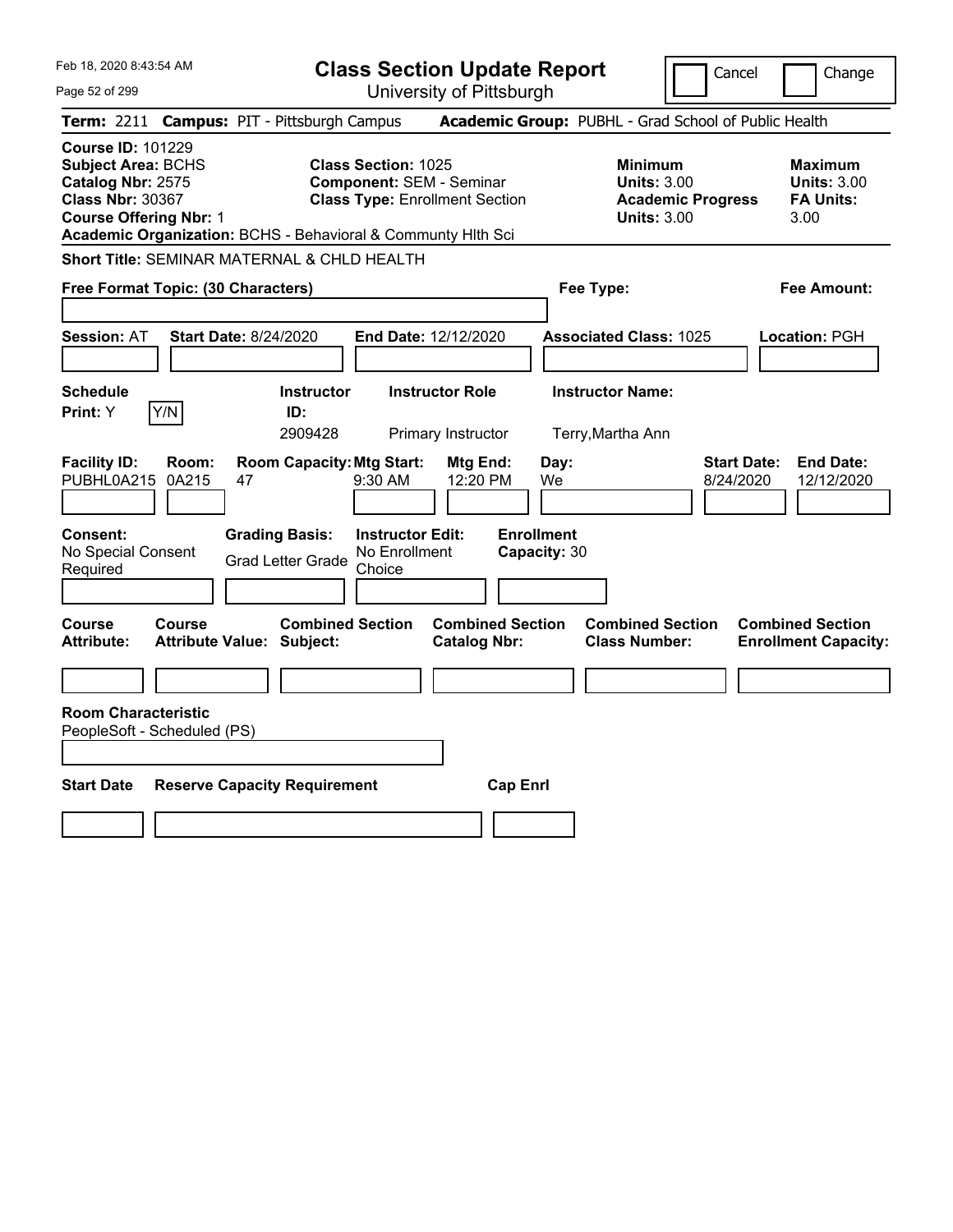|  | Feb 18, 2020 8:43:54 AM |  |
|--|-------------------------|--|
|  |                         |  |

**Class Section Update Report** University of Pittsburgh

Cancel Change

Page 53 of 299

|                                                                                                                                        | Term: 2211 Campus: PIT - Pittsburgh Campus                                                 |                                                                          | Academic Group: PUBHL - Grad School of Public Health                                   |                                                                  |
|----------------------------------------------------------------------------------------------------------------------------------------|--------------------------------------------------------------------------------------------|--------------------------------------------------------------------------|----------------------------------------------------------------------------------------|------------------------------------------------------------------|
| <b>Course ID: 190918</b><br><b>Subject Area: BCHS</b><br>Catalog Nbr: 2600<br><b>Class Nbr: 29005</b><br><b>Course Offering Nbr: 1</b> | <b>Class Section: 1095</b><br>Academic Organization: BCHS - Behavioral & Communty Hith Sci | <b>Component: LEC - Lecture</b><br><b>Class Type: Enrollment Section</b> | <b>Minimum</b><br><b>Units: 1.50</b><br><b>Academic Progress</b><br><b>Units: 1.50</b> | <b>Maximum</b><br><b>Units: 1.50</b><br><b>FA Units:</b><br>1.50 |
|                                                                                                                                        | Short Title: HARM REDUCTION APPROACHES                                                     |                                                                          |                                                                                        |                                                                  |
| Free Format Topic: (30 Characters)                                                                                                     |                                                                                            |                                                                          | Fee Type:                                                                              | <b>Fee Amount:</b>                                               |
| <b>Session: PH2</b>                                                                                                                    | <b>Start Date: 10/19/2020</b>                                                              | End Date: 12/11/2020                                                     | <b>Associated Class: 1095</b>                                                          | Location: PGH                                                    |
| <b>Schedule</b><br>Y/N<br>Print: Y                                                                                                     | <b>Instructor</b><br>ID:<br>1089811<br>2936590                                             | <b>Instructor Role</b><br>Primary Instructor<br>Primary Instructor       | <b>Instructor Name:</b><br>Hawk, Mary Elizabeth<br>Yonas, Michael Allan                |                                                                  |
| <b>Facility ID:</b><br>Room:<br>PUBHL2121C<br>2121C                                                                                    | <b>Room Capacity: Mtg Start:</b><br>24<br>5:30 PM                                          | Mtg End:<br>8:30 PM                                                      | <b>Start Date:</b><br>Day:<br>Tu<br>10/19/2020                                         | <b>End Date:</b><br>12/11/2020                                   |
| <b>Consent:</b><br>No Special Consent<br>Required                                                                                      | <b>Grading Basis:</b><br><b>Grad Letter Grade</b><br>Choice                                | <b>Enrollment</b><br><b>Instructor Edit:</b><br>No Enrollment            | Capacity: 24                                                                           |                                                                  |
| <b>Course</b><br><b>Course</b><br><b>Attribute:</b>                                                                                    | <b>Combined Section</b><br><b>Attribute Value: Subject:</b>                                | <b>Combined Section</b><br><b>Catalog Nbr:</b>                           | <b>Combined Section</b><br><b>Class Number:</b>                                        | <b>Combined Section</b><br><b>Enrollment Capacity:</b>           |
| <b>Room Characteristic</b><br>PeopleSoft - Scheduled (PS)                                                                              |                                                                                            |                                                                          |                                                                                        |                                                                  |
| <b>Start Date</b>                                                                                                                      | <b>Reserve Capacity Requirement</b>                                                        | <b>Cap Enrl</b>                                                          |                                                                                        |                                                                  |
|                                                                                                                                        |                                                                                            |                                                                          |                                                                                        |                                                                  |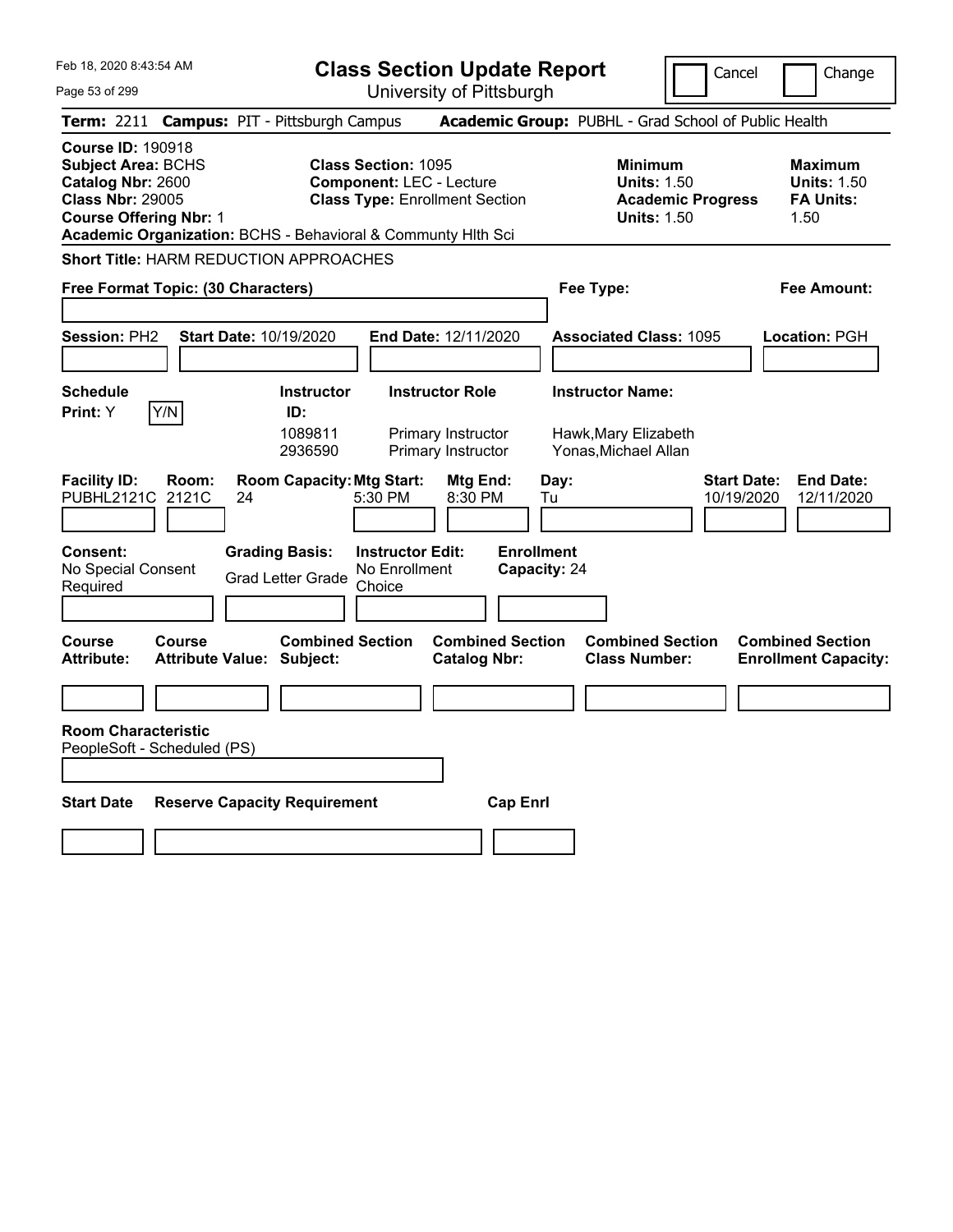|  | Feb 18, 2020 8:43:54 AM |  |
|--|-------------------------|--|
|  |                         |  |

Page 54 of 299

**Class Section Update Report**

Cancel **Change** 

|                                                                                                                                        |                |                                                              |                                                    | UNIVUUTIY ULI ILLUUULYII                                                 |                                   |                                                                                        |                                                                   |
|----------------------------------------------------------------------------------------------------------------------------------------|----------------|--------------------------------------------------------------|----------------------------------------------------|--------------------------------------------------------------------------|-----------------------------------|----------------------------------------------------------------------------------------|-------------------------------------------------------------------|
|                                                                                                                                        |                | Term: 2211 Campus: PIT - Pittsburgh Campus                   |                                                    |                                                                          |                                   | <b>Academic Group: PUBHL - Grad School of Public Health</b>                            |                                                                   |
| <b>Course ID: 188324</b><br><b>Subject Area: BCHS</b><br>Catalog Nbr: 2612<br><b>Class Nbr: 25929</b><br><b>Course Offering Nbr: 1</b> |                | Academic Organization: BCHS - Behavioral & Communty Hith Sci | <b>Class Section: 1010</b>                         | <b>Component: LEC - Lecture</b><br><b>Class Type: Enrollment Section</b> |                                   | <b>Minimum</b><br><b>Units: 2.00</b><br><b>Academic Progress</b><br><b>Units: 2.00</b> | <b>Maximum</b><br><b>Units: 2.00</b><br><b>FA Units:</b><br>2.00  |
|                                                                                                                                        |                | <b>Short Title: PROJ MANAGEMENT PUBLIC HEALTH</b>            |                                                    |                                                                          |                                   |                                                                                        |                                                                   |
| Free Format Topic: (30 Characters)                                                                                                     |                |                                                              |                                                    |                                                                          | Fee Type:                         |                                                                                        | Fee Amount:                                                       |
| Session: PH1                                                                                                                           |                | <b>Start Date: 8/24/2020</b>                                 |                                                    | End Date: 10/16/2020                                                     |                                   | <b>Associated Class: 1010</b>                                                          | Location: PGH                                                     |
| <b>Schedule</b>                                                                                                                        |                | <b>Instructor</b>                                            |                                                    | <b>Instructor Role</b>                                                   |                                   | <b>Instructor Name:</b>                                                                |                                                                   |
| Y/N<br><b>Print: Y</b>                                                                                                                 |                | ID:<br>1089811<br>1739906                                    |                                                    | Primary Instructor<br><b>Teaching Assistant</b>                          |                                   | Hawk, Mary Elizabeth<br>Lucente-Prokop, Angela                                         |                                                                   |
| <b>Facility ID:</b><br>PUBHL2121C                                                                                                      | Room:<br>2121C | <b>Room Capacity: Mtg Start:</b><br>24                       | 5:30 PM                                            | Mtg End:<br>7:20 PM                                                      | Day:<br>TuTh                      |                                                                                        | <b>Start Date:</b><br><b>End Date:</b><br>8/24/2020<br>10/16/2020 |
| Consent:<br>No Special Consent<br>Required                                                                                             |                | <b>Grading Basis:</b><br><b>Grad Letter Grade</b>            | <b>Instructor Edit:</b><br>No Enrollment<br>Choice |                                                                          | <b>Enrollment</b><br>Capacity: 24 |                                                                                        |                                                                   |
| <b>Course</b><br>Attribute:                                                                                                            | Course         | <b>Combined Section</b><br><b>Attribute Value: Subject:</b>  |                                                    | <b>Combined Section</b><br><b>Catalog Nbr:</b>                           |                                   | <b>Combined Section</b><br><b>Class Number:</b>                                        | <b>Combined Section</b><br><b>Enrollment Capacity:</b>            |
|                                                                                                                                        |                |                                                              |                                                    |                                                                          |                                   |                                                                                        |                                                                   |
| <b>Room Characteristic</b><br>PeopleSoft - Scheduled (PS)                                                                              |                |                                                              |                                                    |                                                                          |                                   |                                                                                        |                                                                   |
| <b>Start Date</b>                                                                                                                      |                | <b>Reserve Capacity Requirement</b>                          |                                                    | <b>Cap Enri</b>                                                          |                                   |                                                                                        |                                                                   |
|                                                                                                                                        |                |                                                              |                                                    |                                                                          |                                   |                                                                                        |                                                                   |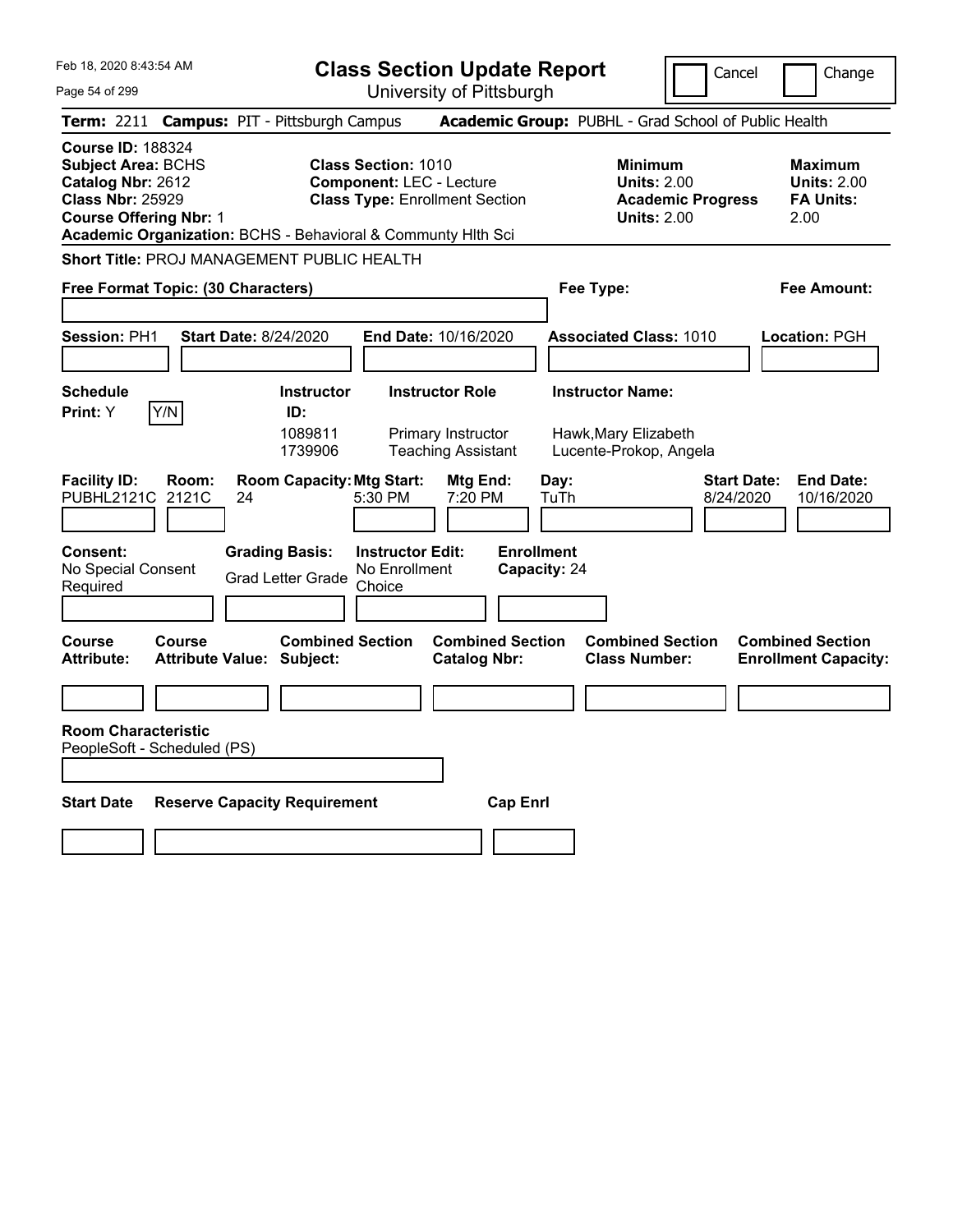| Feb 18, 2020 8:43:54 AM |  |
|-------------------------|--|
|-------------------------|--|

**Class Section Update Report** University of Pittsburgh

Cancel Change

Page 55 of 299

|                                                                                                                                        |        | Term: 2211 Campus: PIT - Pittsburgh Campus                  |                                                                                                                                                                        | Academic Group: PUBHL - Grad School of Public Health                                   |                                                                  |
|----------------------------------------------------------------------------------------------------------------------------------------|--------|-------------------------------------------------------------|------------------------------------------------------------------------------------------------------------------------------------------------------------------------|----------------------------------------------------------------------------------------|------------------------------------------------------------------|
| <b>Course ID: 188328</b><br><b>Subject Area: BCHS</b><br>Catalog Nbr: 2991<br><b>Class Nbr: 25938</b><br><b>Course Offering Nbr: 1</b> |        |                                                             | <b>Class Section: 1010</b><br><b>Component: LEC - Lecture</b><br><b>Class Type: Enrollment Section</b><br>Academic Organization: BCHS - Behavioral & Communty Hlth Sci | <b>Minimum</b><br><b>Units: 1.00</b><br><b>Academic Progress</b><br><b>Units: 1.00</b> | <b>Maximum</b><br><b>Units: 1.00</b><br><b>FA Units:</b><br>1.00 |
|                                                                                                                                        |        | Short Title: MULTILEVEL ANALYSIS PUB HLTH                   |                                                                                                                                                                        |                                                                                        |                                                                  |
| Free Format Topic: (30 Characters)                                                                                                     |        |                                                             |                                                                                                                                                                        | Fee Type:                                                                              | <b>Fee Amount:</b>                                               |
| Session: PH1                                                                                                                           |        | <b>Start Date: 8/24/2020</b>                                | End Date: 10/16/2020                                                                                                                                                   | <b>Associated Class: 1010</b>                                                          | Location: PGH                                                    |
| <b>Schedule</b><br>Print: Y                                                                                                            | Y/N    | <b>Instructor</b><br>ID:<br>3798265<br>2953705              | <b>Instructor Role</b><br>Primary Instructor<br>Primary Instructor                                                                                                     | <b>Instructor Name:</b><br>Coulter, Robert W.S.<br>Mair, Christina F                   |                                                                  |
| <b>Facility ID:</b><br>LAWRN00232 00232                                                                                                | Room:  | <b>Room Capacity: Mtg Start:</b><br>36                      | Mtg End:<br>10:00 AM<br>12:50 PM                                                                                                                                       | <b>Start Date:</b><br>Day:<br>8/24/2020<br>Fr                                          | <b>End Date:</b><br>10/16/2020                                   |
| Consent:<br><b>Instructor Consent</b><br>Required                                                                                      |        | <b>Grading Basis:</b><br><b>Grad Letter Grade</b>           | <b>Instructor Edit:</b><br>No Enrollment<br>Choice                                                                                                                     | <b>Enrollment</b><br>Capacity: 20                                                      |                                                                  |
| Course<br><b>Attribute:</b>                                                                                                            | Course | <b>Combined Section</b><br><b>Attribute Value: Subject:</b> | <b>Combined Section</b><br><b>Catalog Nbr:</b>                                                                                                                         | <b>Combined Section</b><br><b>Class Number:</b>                                        | <b>Combined Section</b><br><b>Enrollment Capacity:</b>           |
| <b>Room Characteristic</b><br>PeopleSoft - Scheduled (PS)                                                                              |        |                                                             |                                                                                                                                                                        |                                                                                        |                                                                  |
| <b>Start Date</b>                                                                                                                      |        | <b>Reserve Capacity Requirement</b>                         | <b>Cap Enrl</b>                                                                                                                                                        |                                                                                        |                                                                  |
|                                                                                                                                        |        |                                                             |                                                                                                                                                                        |                                                                                        |                                                                  |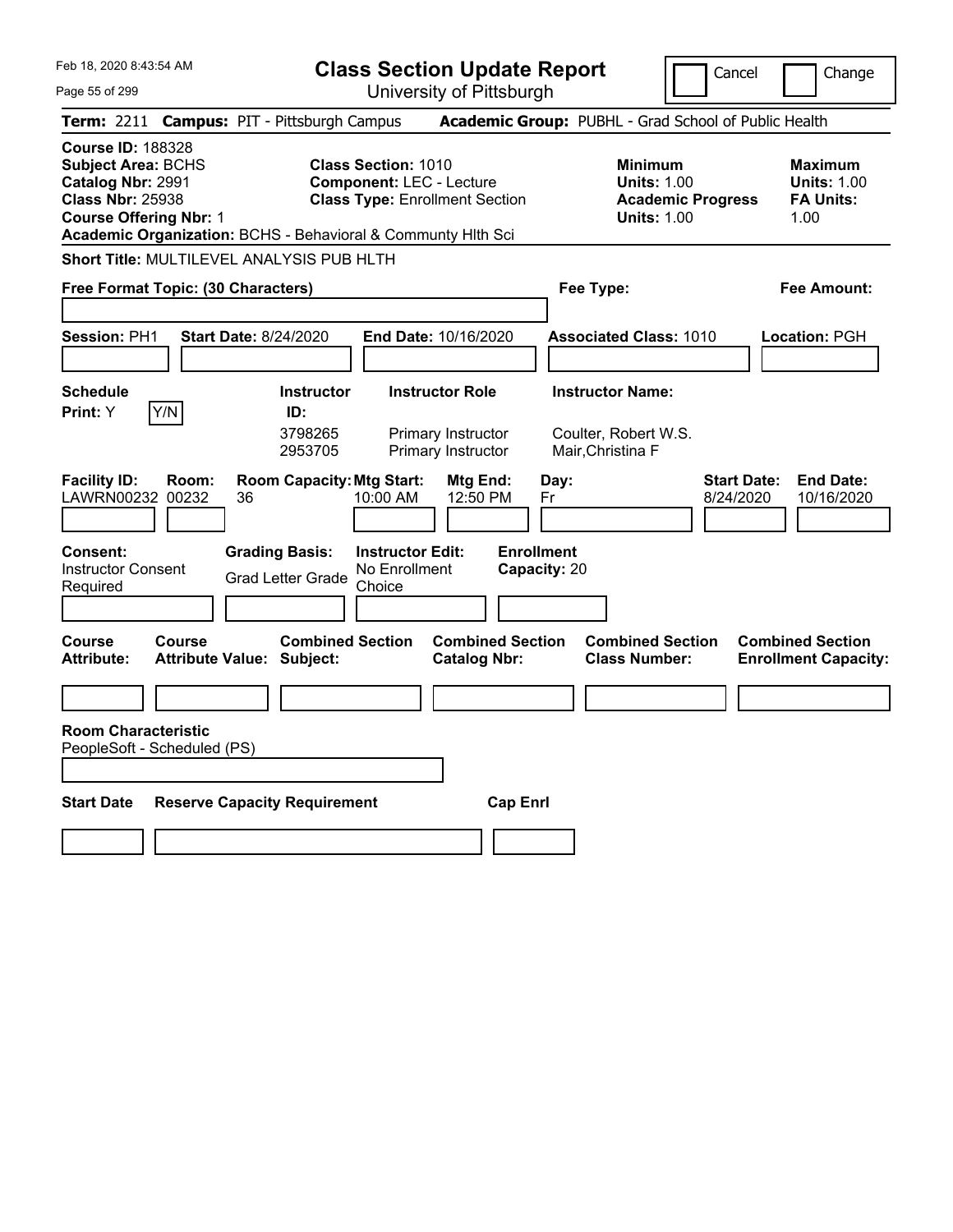| Feb 18, 2020 8:43:54 AM                                                                                                                                                                                |                                                                                                         | <b>Class Section Update Report</b>             | Cancel                                                                                 | Change                                                           |
|--------------------------------------------------------------------------------------------------------------------------------------------------------------------------------------------------------|---------------------------------------------------------------------------------------------------------|------------------------------------------------|----------------------------------------------------------------------------------------|------------------------------------------------------------------|
| Page 56 of 299                                                                                                                                                                                         |                                                                                                         | University of Pittsburgh                       |                                                                                        |                                                                  |
| <b>Term: 2211</b>                                                                                                                                                                                      | <b>Campus: PIT - Pittsburgh Campus</b>                                                                  |                                                | Academic Group: PUBHL - Grad School of Public Health                                   |                                                                  |
| <b>Course ID: 101244</b><br><b>Subject Area: BCHS</b><br>Catalog Nbr: 3003<br><b>Class Nbr: 17158</b><br><b>Course Offering Nbr: 1</b><br>Academic Organization: BCHS - Behavioral & Communty Hith Sci | <b>Class Section: 1130</b><br><b>Component: SEM - Seminar</b><br><b>Class Type: Enrollment Section</b>  |                                                | <b>Minimum</b><br><b>Units: 3.00</b><br><b>Academic Progress</b><br><b>Units: 3.00</b> | <b>Maximum</b><br><b>Units: 3.00</b><br><b>FA Units:</b><br>3.00 |
| Short Title: SEM IN ADVANCD EVAL TECHNIQUES                                                                                                                                                            |                                                                                                         |                                                |                                                                                        |                                                                  |
| Free Format Topic: (30 Characters)                                                                                                                                                                     |                                                                                                         |                                                | Fee Type:                                                                              | Fee Amount:                                                      |
| <b>Session: AT</b><br><b>Start Date: 8/24/2020</b>                                                                                                                                                     |                                                                                                         | <b>End Date: 12/12/2020</b>                    | <b>Associated Class: 1130</b>                                                          | Location: PGH                                                    |
| <b>Schedule</b><br>Y/N<br>Print: Y                                                                                                                                                                     | <b>Instructor</b><br>ID:<br>2929892                                                                     | <b>Instructor Role</b><br>Primary Instructor   | <b>Instructor Name:</b><br>Albert, Steven M                                            |                                                                  |
| <b>Facility ID:</b><br>Room:<br>PUBHL06140<br>06140<br>14                                                                                                                                              | <b>Room Capacity: Mtg Start:</b><br>4:00 PM                                                             | Mtg End:<br>Day:<br>6:50 PM<br>We              | 8/24/2020                                                                              | <b>Start Date:</b><br><b>End Date:</b><br>12/12/2020             |
| <b>Consent:</b><br><b>Department Consent</b><br>Required                                                                                                                                               | <b>Grading Basis:</b><br><b>Instructor Edit:</b><br>No Enrollment<br><b>Grad Letter Grade</b><br>Choice | <b>Enrollment</b><br>Capacity: 8               |                                                                                        |                                                                  |
| Course<br>Course<br><b>Attribute:</b><br><b>Attribute Value: Subject:</b>                                                                                                                              | <b>Combined Section</b>                                                                                 | <b>Combined Section</b><br><b>Catalog Nbr:</b> | <b>Combined Section</b><br><b>Class Number:</b>                                        | <b>Combined Section</b><br><b>Enrollment Capacity:</b>           |
|                                                                                                                                                                                                        |                                                                                                         |                                                |                                                                                        |                                                                  |
| <b>Room Characteristic</b>                                                                                                                                                                             |                                                                                                         |                                                |                                                                                        |                                                                  |
|                                                                                                                                                                                                        |                                                                                                         |                                                |                                                                                        |                                                                  |
| <b>Start Date</b>                                                                                                                                                                                      | <b>Reserve Capacity Requirement</b>                                                                     | <b>Cap Enrl</b>                                |                                                                                        |                                                                  |
|                                                                                                                                                                                                        |                                                                                                         |                                                |                                                                                        |                                                                  |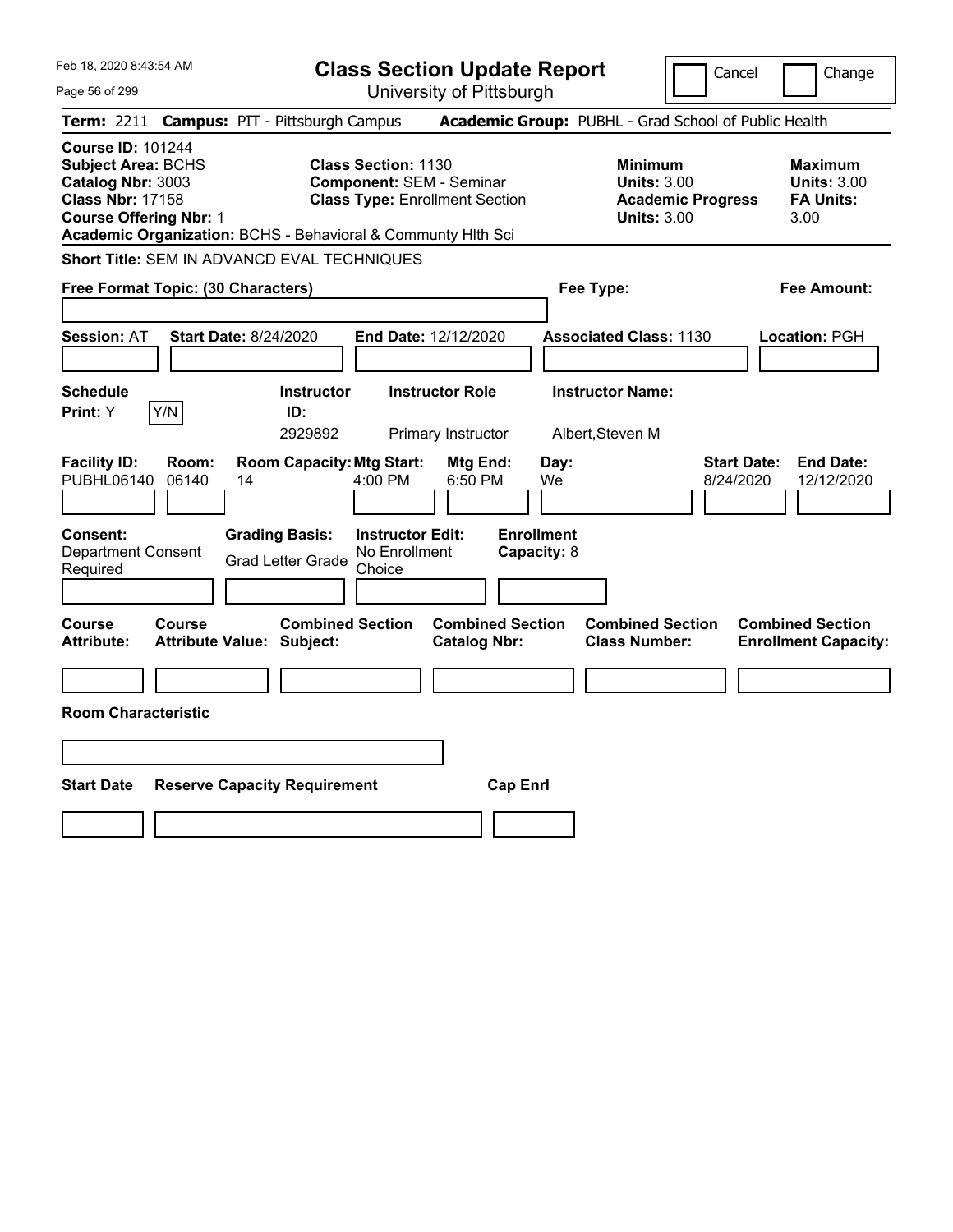| Feb 18, 2020 8:43:54 AM                                                                                                                | <b>Class Section Update Report</b>                                                                                                                                     |                                                                                        | Cancel<br>Change                                                  |
|----------------------------------------------------------------------------------------------------------------------------------------|------------------------------------------------------------------------------------------------------------------------------------------------------------------------|----------------------------------------------------------------------------------------|-------------------------------------------------------------------|
| Page 57 of 299                                                                                                                         | University of Pittsburgh                                                                                                                                               |                                                                                        |                                                                   |
| <b>Term:</b> 2211                                                                                                                      | <b>Campus: PIT - Pittsburgh Campus</b>                                                                                                                                 | Academic Group: PUBHL - Grad School of Public Health                                   |                                                                   |
| <b>Course ID: 188527</b><br><b>Subject Area: BCHS</b><br>Catalog Nbr: 3006<br><b>Class Nbr: 28893</b><br><b>Course Offering Nbr: 1</b> | <b>Class Section: 1010</b><br><b>Component: SEM - Seminar</b><br><b>Class Type: Enrollment Section</b><br>Academic Organization: BCHS - Behavioral & Communty Hlth Sci | <b>Minimum</b><br><b>Units: 1.00</b><br><b>Academic Progress</b><br><b>Units: 1.00</b> | <b>Maximum</b><br><b>Units: 1.00</b><br><b>FA Units:</b><br>1.00  |
| Short Title: INTGRTV RES SEM: WRITNG PBLCTN                                                                                            |                                                                                                                                                                        |                                                                                        |                                                                   |
| Free Format Topic: (30 Characters)<br><b>INGRTV RES SEM: WRITING PBLCTN</b>                                                            |                                                                                                                                                                        | Fee Type:                                                                              | Fee Amount:                                                       |
| <b>Start Date: 8/24/2020</b><br><b>Session: AT</b>                                                                                     | End Date: 12/12/2020                                                                                                                                                   | <b>Associated Class: 1010</b>                                                          | <b>Location: PGH</b>                                              |
| <b>Schedule</b><br>Y/N<br>Print: Y                                                                                                     | <b>Instructor Role</b><br><b>Instructor</b><br>ID:<br>2929892<br>Primary Instructor                                                                                    | <b>Instructor Name:</b><br>Albert, Steven M                                            |                                                                   |
| <b>Facility ID:</b><br>Room:<br><b>TBATBA</b><br>TBA<br>0<br><b>Consent:</b><br>No Special Consent<br>Required                         | <b>Room Capacity: Mtg Start:</b><br>Mtg End:<br><b>Instructor Edit:</b><br><b>Grading Basis:</b><br>No Enrollment<br><b>Grad HSU Basis</b><br>Choice                   | Day:<br><b>Enrollment</b><br>Capacity: 20                                              | <b>Start Date:</b><br><b>End Date:</b><br>8/24/2020<br>12/12/2020 |
| Course<br><b>Course</b><br><b>Attribute:</b><br><b>Attribute Value: Subject:</b>                                                       | <b>Combined Section</b><br><b>Catalog Nbr:</b>                                                                                                                         | <b>Combined Section</b><br><b>Combined Section</b><br><b>Class Number:</b>             | <b>Combined Section</b><br><b>Enrollment Capacity:</b>            |
|                                                                                                                                        |                                                                                                                                                                        |                                                                                        |                                                                   |
| <b>Room Characteristic</b>                                                                                                             |                                                                                                                                                                        |                                                                                        |                                                                   |
|                                                                                                                                        |                                                                                                                                                                        |                                                                                        |                                                                   |
| <b>Start Date</b><br><b>Reserve Capacity Requirement</b>                                                                               |                                                                                                                                                                        | <b>Cap Enrl</b>                                                                        |                                                                   |
|                                                                                                                                        |                                                                                                                                                                        |                                                                                        |                                                                   |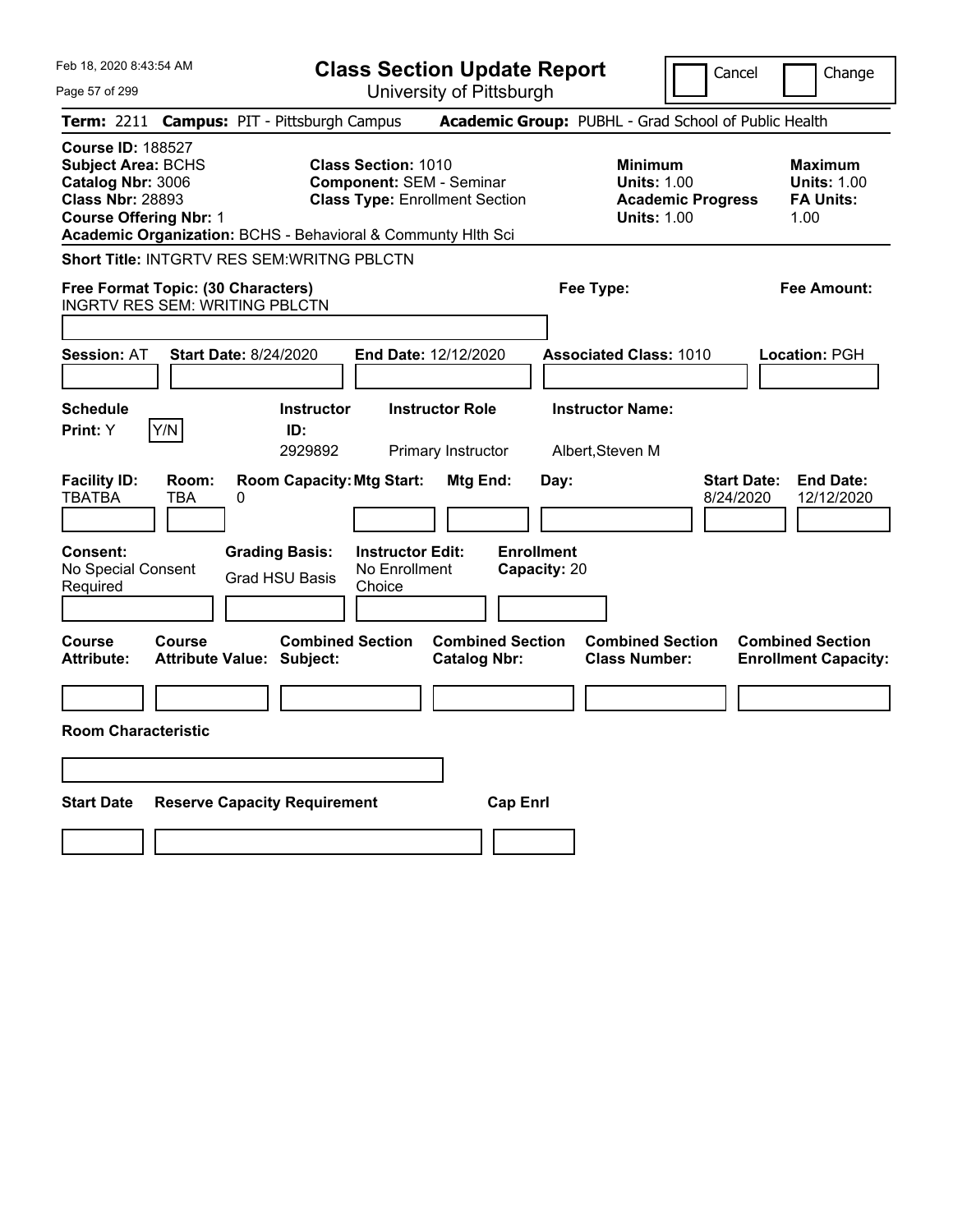| Feb 18, 2020 8:43:54 AM<br>Page 58 of 299                                                                                                                                                              | <b>Class Section Update Report</b><br>Cancel<br>University of Pittsburgh                                                                                                                                 | Change                                                            |
|--------------------------------------------------------------------------------------------------------------------------------------------------------------------------------------------------------|----------------------------------------------------------------------------------------------------------------------------------------------------------------------------------------------------------|-------------------------------------------------------------------|
| Term: 2211 Campus: PIT - Pittsburgh Campus                                                                                                                                                             | Academic Group: PUBHL - Grad School of Public Health                                                                                                                                                     |                                                                   |
| <b>Course ID: 101249</b><br><b>Subject Area: BCHS</b><br>Catalog Nbr: 3010<br><b>Class Nbr: 13815</b><br><b>Course Offering Nbr: 1</b><br>Academic Organization: BCHS - Behavioral & Communty Hlth Sci | <b>Class Section: 1010</b><br><b>Minimum</b><br><b>Component: THE - Thesis Research</b><br><b>Units: 1.00</b><br><b>Class Type: Enrollment Section</b><br><b>Academic Progress</b><br><b>Units: 1.00</b> | <b>Maximum</b><br><b>Units: 15.00</b><br><b>FA Units:</b><br>1.00 |
| <b>Short Title: RESEARCH AND DISSERTATION PHD</b>                                                                                                                                                      |                                                                                                                                                                                                          |                                                                   |
| Free Format Topic: (30 Characters)                                                                                                                                                                     | Fee Type:                                                                                                                                                                                                | <b>Fee Amount:</b>                                                |
| <b>Start Date: 8/24/2020</b><br><b>Session: AT</b>                                                                                                                                                     | End Date: 12/12/2020<br><b>Associated Class: 1010</b>                                                                                                                                                    | Location: PGH                                                     |
| <b>Schedule</b><br>Y/N<br>Print: Y<br>ID:                                                                                                                                                              | <b>Instructor Role</b><br><b>Instructor Name:</b><br><b>Instructor</b><br>3323279<br>Primary Instructor<br>Felter,Elizabeth Madison                                                                      |                                                                   |
| <b>Facility ID:</b><br>Room:<br><b>TBATBA</b><br>TBA<br>0                                                                                                                                              | <b>Room Capacity: Mtg Start:</b><br><b>Start Date:</b><br>Mtg End:<br>Day:<br>8/24/2020                                                                                                                  | <b>End Date:</b><br>12/12/2020                                    |
| <b>Consent:</b><br><b>Grading Basis:</b><br>No Special Consent<br>Grad SN Basis<br>Required                                                                                                            | <b>Enrollment</b><br><b>Instructor Edit:</b><br>No Enrollment<br>Capacity: 15<br>Choice                                                                                                                  |                                                                   |
| Course<br><b>Course</b><br><b>Attribute:</b><br><b>Attribute Value: Subject:</b>                                                                                                                       | <b>Combined Section</b><br><b>Combined Section</b><br><b>Combined Section</b><br><b>Class Number:</b><br><b>Catalog Nbr:</b>                                                                             | <b>Combined Section</b><br><b>Enrollment Capacity:</b>            |
| <b>Room Characteristic</b>                                                                                                                                                                             |                                                                                                                                                                                                          |                                                                   |
|                                                                                                                                                                                                        |                                                                                                                                                                                                          |                                                                   |
|                                                                                                                                                                                                        |                                                                                                                                                                                                          |                                                                   |
| <b>Start Date</b><br><b>Reserve Capacity Requirement</b>                                                                                                                                               | <b>Cap Enrl</b>                                                                                                                                                                                          |                                                                   |
|                                                                                                                                                                                                        |                                                                                                                                                                                                          |                                                                   |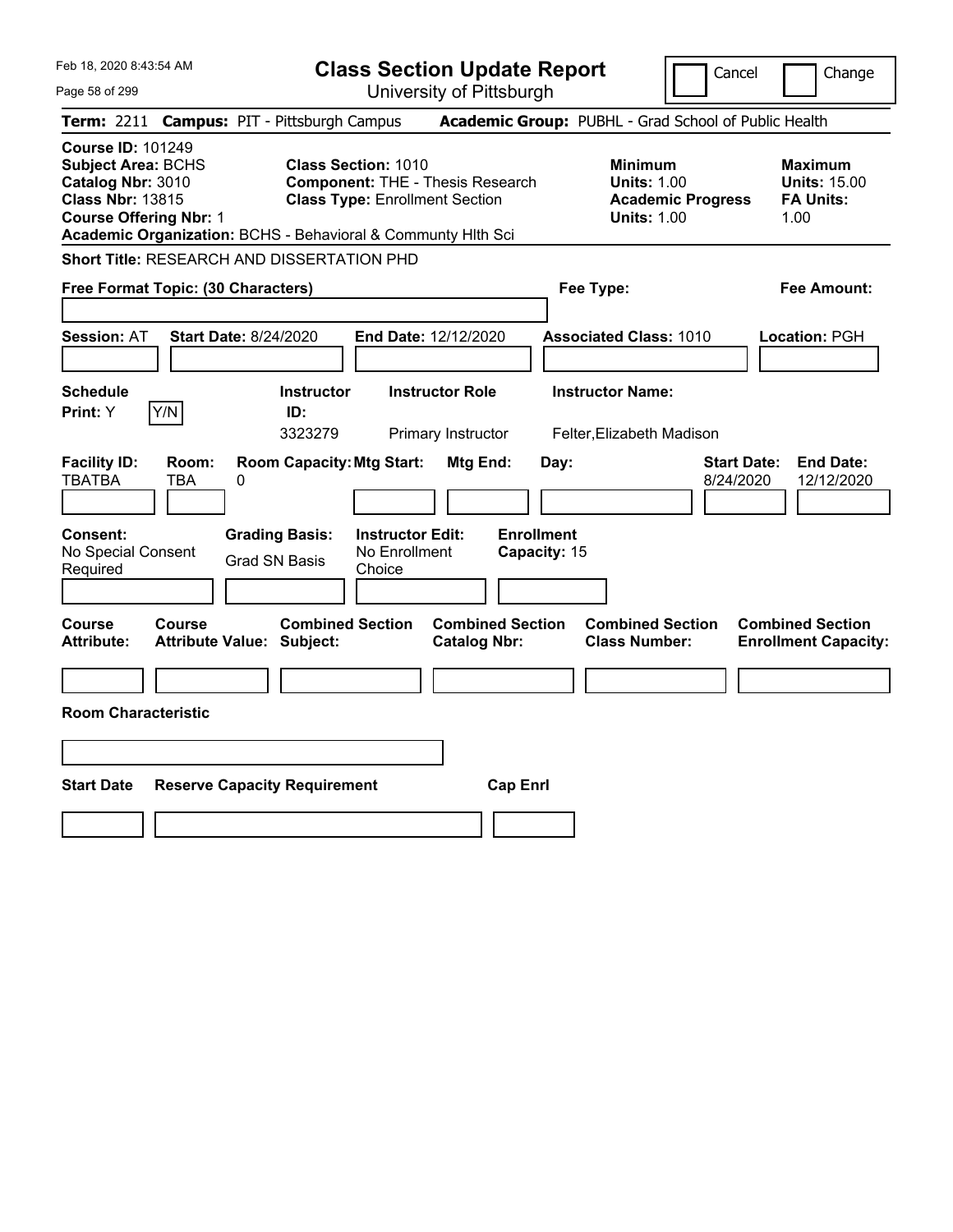| Feb 18, 2020 8:43:54 AM                                                                                                                                                                                |                                                             |                                                                                                                | <b>Class Section Update Report</b>             |                                                            | Cancel                          | Change                                                            |
|--------------------------------------------------------------------------------------------------------------------------------------------------------------------------------------------------------|-------------------------------------------------------------|----------------------------------------------------------------------------------------------------------------|------------------------------------------------|------------------------------------------------------------|---------------------------------|-------------------------------------------------------------------|
| Page 59 of 299                                                                                                                                                                                         |                                                             |                                                                                                                | University of Pittsburgh                       |                                                            |                                 |                                                                   |
| <b>Term: 2211</b>                                                                                                                                                                                      | <b>Campus: PIT - Pittsburgh Campus</b>                      |                                                                                                                |                                                | Academic Group: PUBHL - Grad School of Public Health       |                                 |                                                                   |
| <b>Course ID: 101249</b><br><b>Subject Area: BCHS</b><br>Catalog Nbr: 3010<br><b>Class Nbr: 13865</b><br><b>Course Offering Nbr: 1</b><br>Academic Organization: BCHS - Behavioral & Communty Hlth Sci |                                                             | <b>Class Section: 1015</b><br><b>Component: THE - Thesis Research</b><br><b>Class Type: Enrollment Section</b> |                                                | <b>Minimum</b><br><b>Units: 1.00</b><br><b>Units: 1.00</b> | <b>Academic Progress</b>        | <b>Maximum</b><br><b>Units: 15.00</b><br><b>FA Units:</b><br>1.00 |
| Short Title: RESEARCH AND DISSERTATION PHD                                                                                                                                                             |                                                             |                                                                                                                |                                                |                                                            |                                 |                                                                   |
| Free Format Topic: (30 Characters)                                                                                                                                                                     |                                                             |                                                                                                                |                                                | Fee Type:                                                  |                                 | Fee Amount:                                                       |
| <b>Session: AT</b>                                                                                                                                                                                     | <b>Start Date: 8/24/2020</b>                                | End Date: 12/12/2020                                                                                           |                                                | <b>Associated Class: 1015</b>                              |                                 | Location: PGH                                                     |
| <b>Schedule</b><br>Y/N<br>Print: Y                                                                                                                                                                     | <b>Instructor</b><br>ID:<br>2929892                         | <b>Instructor Role</b><br>Primary Instructor                                                                   |                                                | <b>Instructor Name:</b><br>Albert, Steven M                |                                 |                                                                   |
| <b>Facility ID:</b><br>Room:<br><b>TBATBA</b><br>TBA                                                                                                                                                   | <b>Room Capacity: Mtg Start:</b><br>0                       |                                                                                                                | Mtg End:<br>Day:                               |                                                            | <b>Start Date:</b><br>8/24/2020 | <b>End Date:</b><br>12/12/2020                                    |
| <b>Consent:</b><br>No Special Consent<br>Required                                                                                                                                                      | <b>Grading Basis:</b><br><b>Grad SN Basis</b>               | <b>Instructor Edit:</b><br>No Enrollment<br>Choice                                                             | <b>Enrollment</b><br>Capacity: 35              |                                                            |                                 |                                                                   |
| Course<br>Course<br>Attribute:                                                                                                                                                                         | <b>Combined Section</b><br><b>Attribute Value: Subject:</b> |                                                                                                                | <b>Combined Section</b><br><b>Catalog Nbr:</b> | <b>Combined Section</b><br><b>Class Number:</b>            |                                 | <b>Combined Section</b><br><b>Enrollment Capacity:</b>            |
|                                                                                                                                                                                                        |                                                             |                                                                                                                |                                                |                                                            |                                 |                                                                   |
| <b>Room Characteristic</b>                                                                                                                                                                             |                                                             |                                                                                                                |                                                |                                                            |                                 |                                                                   |
|                                                                                                                                                                                                        |                                                             |                                                                                                                |                                                |                                                            |                                 |                                                                   |
| <b>Start Date</b>                                                                                                                                                                                      | <b>Reserve Capacity Requirement</b>                         |                                                                                                                | <b>Cap Enrl</b>                                |                                                            |                                 |                                                                   |
|                                                                                                                                                                                                        |                                                             |                                                                                                                |                                                |                                                            |                                 |                                                                   |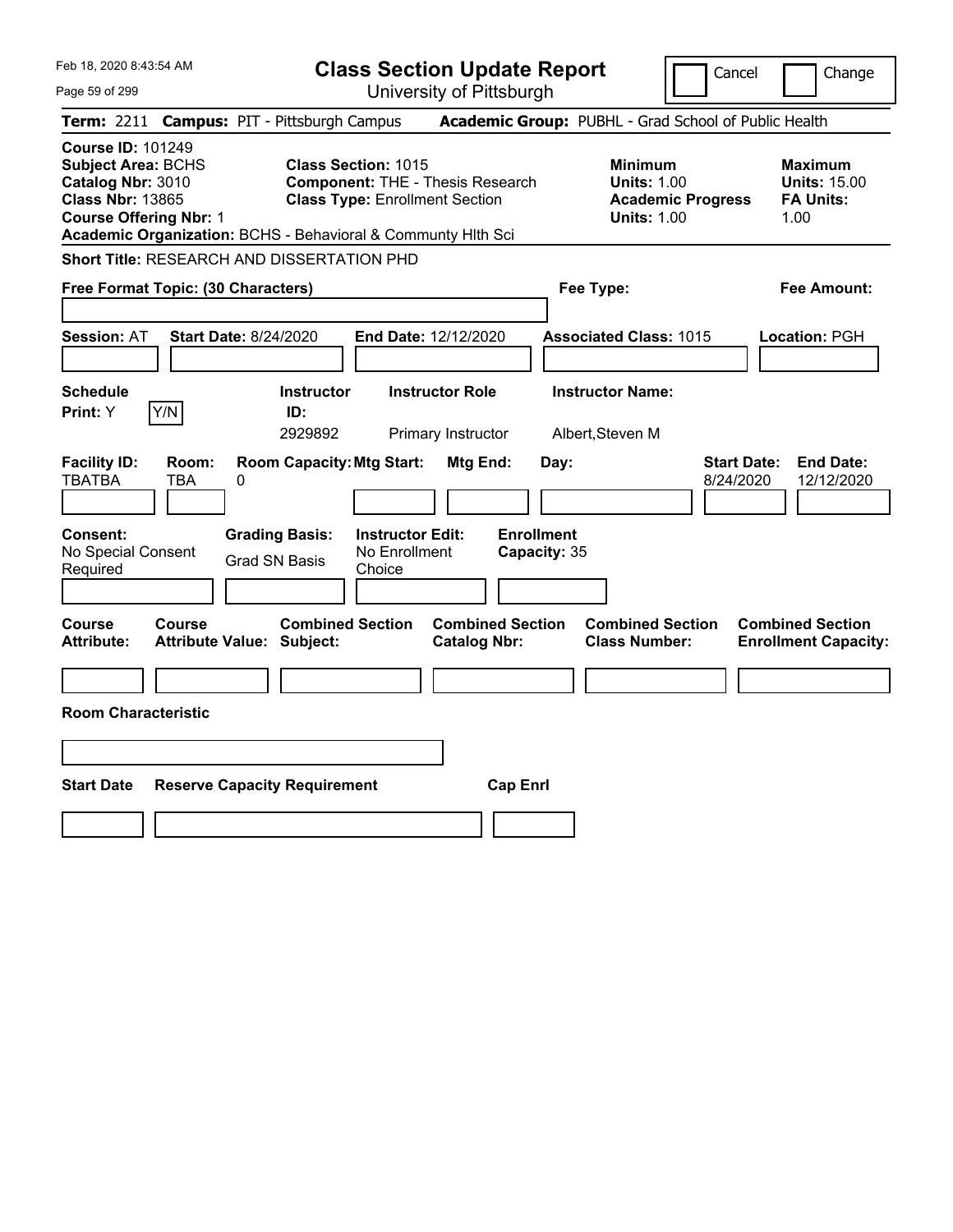| Feb 18, 2020 8:43:54 AM<br>Page 60 of 299                                                                                                                                                              |                                                                                                         | <b>Class Section Update Report</b><br>University of Pittsburgh | Cancel                                                                                 | Change                                                            |
|--------------------------------------------------------------------------------------------------------------------------------------------------------------------------------------------------------|---------------------------------------------------------------------------------------------------------|----------------------------------------------------------------|----------------------------------------------------------------------------------------|-------------------------------------------------------------------|
| <b>Term: 2211</b>                                                                                                                                                                                      | <b>Campus: PIT - Pittsburgh Campus</b>                                                                  |                                                                | Academic Group: PUBHL - Grad School of Public Health                                   |                                                                   |
| <b>Course ID: 101249</b><br><b>Subject Area: BCHS</b><br>Catalog Nbr: 3010<br><b>Class Nbr: 13866</b><br><b>Course Offering Nbr: 1</b><br>Academic Organization: BCHS - Behavioral & Communty Hlth Sci | Class Section: 1025<br><b>Component: THE - Thesis Research</b><br><b>Class Type: Enrollment Section</b> |                                                                | <b>Minimum</b><br><b>Units: 1.00</b><br><b>Academic Progress</b><br><b>Units: 1.00</b> | <b>Maximum</b><br><b>Units: 15.00</b><br><b>FA Units:</b><br>1.00 |
| <b>Short Title: RESEARCH AND DISSERTATION PHD</b>                                                                                                                                                      |                                                                                                         |                                                                |                                                                                        |                                                                   |
| Free Format Topic: (30 Characters)                                                                                                                                                                     |                                                                                                         |                                                                | Fee Type:                                                                              | Fee Amount:                                                       |
| Session: AT<br><b>Start Date: 8/24/2020</b>                                                                                                                                                            | End Date: 12/12/2020                                                                                    |                                                                | <b>Associated Class: 1025</b>                                                          | Location: PGH                                                     |
| <b>Schedule</b><br>Y/N<br>Print: Y                                                                                                                                                                     | <b>Instructor Role</b><br><b>Instructor</b><br>ID:<br>2929414                                           | Primary Instructor                                             | <b>Instructor Name:</b><br>Burke, Jessica Griffin                                      |                                                                   |
| <b>Facility ID:</b><br>Room:<br><b>TBATBA</b><br>TBA<br>$\pmb{0}$                                                                                                                                      | <b>Room Capacity: Mtg Start:</b>                                                                        | Mtg End:<br>Day:                                               | 8/24/2020                                                                              | <b>Start Date:</b><br><b>End Date:</b><br>12/12/2020              |
| <b>Consent:</b><br><b>Grading Basis:</b><br>No Special Consent<br>Grad SN Basis<br>Required                                                                                                            | <b>Instructor Edit:</b><br>No Enrollment<br>Choice                                                      | <b>Enrollment</b><br>Capacity: 35                              |                                                                                        |                                                                   |
| Course<br>Course<br>Attribute Value: Subject:<br><b>Attribute:</b>                                                                                                                                     | <b>Combined Section</b>                                                                                 | <b>Combined Section</b><br><b>Catalog Nbr:</b>                 | <b>Combined Section</b><br><b>Class Number:</b>                                        | <b>Combined Section</b><br><b>Enrollment Capacity:</b>            |
| <b>Room Characteristic</b>                                                                                                                                                                             |                                                                                                         |                                                                |                                                                                        |                                                                   |
|                                                                                                                                                                                                        |                                                                                                         |                                                                |                                                                                        |                                                                   |
| <b>Start Date</b><br><b>Reserve Capacity Requirement</b>                                                                                                                                               |                                                                                                         | <b>Cap Enrl</b>                                                |                                                                                        |                                                                   |
|                                                                                                                                                                                                        |                                                                                                         |                                                                |                                                                                        |                                                                   |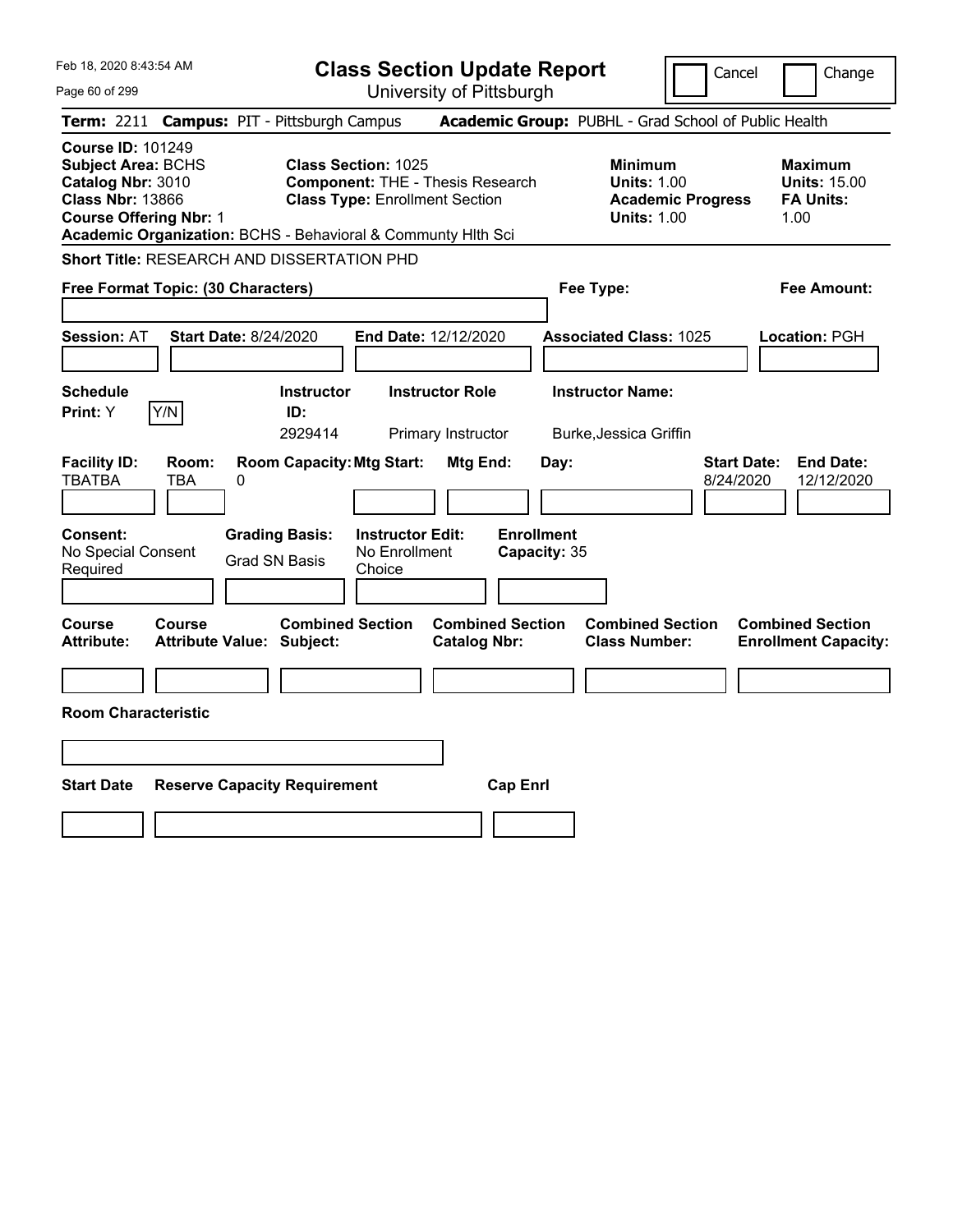| Feb 18, 2020 8:43:54 AM                                                                                                                                                                         |                                                                                                                | <b>Class Section Update Report</b>             |                                                                                        | Change<br>Cancel                                                  |
|-------------------------------------------------------------------------------------------------------------------------------------------------------------------------------------------------|----------------------------------------------------------------------------------------------------------------|------------------------------------------------|----------------------------------------------------------------------------------------|-------------------------------------------------------------------|
| Page 61 of 299                                                                                                                                                                                  |                                                                                                                | University of Pittsburgh                       |                                                                                        |                                                                   |
| <b>Term: 2211</b>                                                                                                                                                                               | <b>Campus: PIT - Pittsburgh Campus</b>                                                                         |                                                | Academic Group: PUBHL - Grad School of Public Health                                   |                                                                   |
| <b>Course ID: 101249</b><br>Subject Area: BCHS<br>Catalog Nbr: 3010<br><b>Class Nbr: 22411</b><br><b>Course Offering Nbr: 1</b><br>Academic Organization: BCHS - Behavioral & Communty Hlth Sci | <b>Class Section: 1030</b><br><b>Component: THE - Thesis Research</b><br><b>Class Type: Enrollment Section</b> |                                                | <b>Minimum</b><br><b>Units: 1.00</b><br><b>Academic Progress</b><br><b>Units: 1.00</b> | <b>Maximum</b><br><b>Units: 15.00</b><br><b>FA Units:</b><br>1.00 |
| Short Title: RESEARCH AND DISSERTATION PHD                                                                                                                                                      |                                                                                                                |                                                |                                                                                        |                                                                   |
| Free Format Topic: (30 Characters)                                                                                                                                                              |                                                                                                                |                                                | Fee Type:                                                                              | Fee Amount:                                                       |
| <b>Start Date: 8/24/2020</b><br><b>Session: AT</b>                                                                                                                                              |                                                                                                                | End Date: 12/12/2020                           | <b>Associated Class: 1030</b>                                                          | Location: PGH                                                     |
| <b>Schedule</b><br>Y/N<br>Print: Y                                                                                                                                                              | <b>Instructor</b><br>ID:<br>2960250                                                                            | <b>Instructor Role</b><br>Primary Instructor   | <b>Instructor Name:</b><br>Brown, Andre L                                              |                                                                   |
| <b>Facility ID:</b><br>Room:<br><b>TBATBA</b><br><b>TBA</b><br>0                                                                                                                                | <b>Room Capacity: Mtg Start:</b>                                                                               | Mtg End:<br>Day:                               |                                                                                        | <b>Start Date:</b><br><b>End Date:</b><br>8/24/2020<br>12/12/2020 |
| Consent:<br>No Special Consent<br>Required                                                                                                                                                      | <b>Grading Basis:</b><br><b>Instructor Edit:</b><br>No Enrollment<br><b>Grad SN Basis</b><br>Choice            | <b>Enrollment</b><br>Capacity: 35              |                                                                                        |                                                                   |
| <b>Course</b><br><b>Course</b><br>Attribute Value: Subject:<br><b>Attribute:</b>                                                                                                                | <b>Combined Section</b>                                                                                        | <b>Combined Section</b><br><b>Catalog Nbr:</b> | <b>Combined Section</b><br><b>Class Number:</b>                                        | <b>Combined Section</b><br><b>Enrollment Capacity:</b>            |
| <b>Room Characteristic</b>                                                                                                                                                                      |                                                                                                                |                                                |                                                                                        |                                                                   |
|                                                                                                                                                                                                 |                                                                                                                |                                                |                                                                                        |                                                                   |
| <b>Start Date</b>                                                                                                                                                                               | <b>Reserve Capacity Requirement</b>                                                                            | <b>Cap Enrl</b>                                |                                                                                        |                                                                   |
|                                                                                                                                                                                                 |                                                                                                                |                                                |                                                                                        |                                                                   |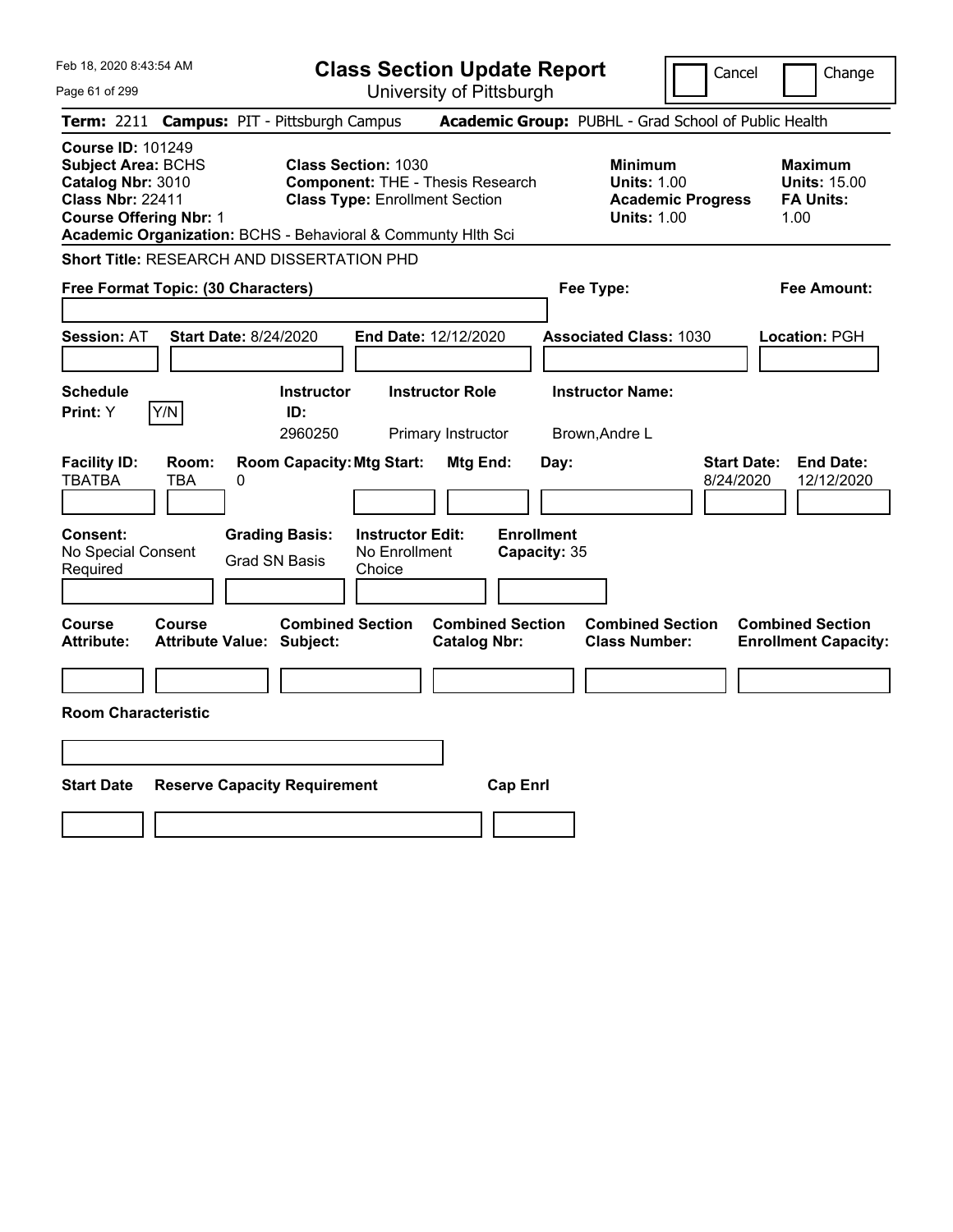| Feb 18, 2020 8:43:54 AM                                                                                                                                                                                |                                                             |                                                                                  | <b>Class Section Update Report</b>                   |                                                            | Cancel                          | Change                                                            |
|--------------------------------------------------------------------------------------------------------------------------------------------------------------------------------------------------------|-------------------------------------------------------------|----------------------------------------------------------------------------------|------------------------------------------------------|------------------------------------------------------------|---------------------------------|-------------------------------------------------------------------|
| Page 62 of 299                                                                                                                                                                                         |                                                             |                                                                                  | University of Pittsburgh                             |                                                            |                                 |                                                                   |
| <b>Term: 2211</b>                                                                                                                                                                                      | <b>Campus: PIT - Pittsburgh Campus</b>                      |                                                                                  | Academic Group: PUBHL - Grad School of Public Health |                                                            |                                 |                                                                   |
| <b>Course ID: 101249</b><br><b>Subject Area: BCHS</b><br>Catalog Nbr: 3010<br><b>Class Nbr: 13867</b><br><b>Course Offering Nbr: 1</b><br>Academic Organization: BCHS - Behavioral & Communty Hlth Sci | <b>Class Section: 1035</b>                                  | <b>Component: THE - Thesis Research</b><br><b>Class Type: Enrollment Section</b> |                                                      | <b>Minimum</b><br><b>Units: 1.00</b><br><b>Units: 1.00</b> | <b>Academic Progress</b>        | <b>Maximum</b><br><b>Units: 15.00</b><br><b>FA Units:</b><br>1.00 |
| <b>Short Title: RESEARCH AND DISSERTATION PHD</b>                                                                                                                                                      |                                                             |                                                                                  |                                                      |                                                            |                                 |                                                                   |
| Free Format Topic: (30 Characters)                                                                                                                                                                     |                                                             |                                                                                  |                                                      | Fee Type:                                                  |                                 | Fee Amount:                                                       |
| <b>Session: AT</b>                                                                                                                                                                                     | <b>Start Date: 8/24/2020</b>                                | End Date: 12/12/2020                                                             |                                                      | <b>Associated Class: 1035</b>                              |                                 | Location: PGH                                                     |
| <b>Schedule</b><br>Y/N<br>Print: Y                                                                                                                                                                     | <b>Instructor</b><br>ID:<br>2909577                         | <b>Instructor Role</b><br>Primary Instructor                                     |                                                      | <b>Instructor Name:</b><br>Elias, Thistle Inga             |                                 |                                                                   |
| <b>Facility ID:</b><br>Room:<br><b>TBATBA</b><br><b>TBA</b>                                                                                                                                            | <b>Room Capacity: Mtg Start:</b><br>0                       |                                                                                  | Mtg End:<br>Day:                                     |                                                            | <b>Start Date:</b><br>8/24/2020 | <b>End Date:</b><br>12/12/2020                                    |
| Consent:<br>No Special Consent<br>Required                                                                                                                                                             | <b>Grading Basis:</b><br><b>Grad SN Basis</b>               | <b>Instructor Edit:</b><br>No Enrollment<br>Choice                               | <b>Enrollment</b><br>Capacity: 35                    |                                                            |                                 |                                                                   |
| <b>Course</b><br><b>Course</b><br><b>Attribute:</b>                                                                                                                                                    | <b>Combined Section</b><br><b>Attribute Value: Subject:</b> |                                                                                  | <b>Combined Section</b><br><b>Catalog Nbr:</b>       | <b>Combined Section</b><br><b>Class Number:</b>            |                                 | <b>Combined Section</b><br><b>Enrollment Capacity:</b>            |
|                                                                                                                                                                                                        |                                                             |                                                                                  |                                                      |                                                            |                                 |                                                                   |
| <b>Room Characteristic</b>                                                                                                                                                                             |                                                             |                                                                                  |                                                      |                                                            |                                 |                                                                   |
|                                                                                                                                                                                                        |                                                             |                                                                                  |                                                      |                                                            |                                 |                                                                   |
| <b>Start Date</b>                                                                                                                                                                                      | <b>Reserve Capacity Requirement</b>                         |                                                                                  | <b>Cap Enrl</b>                                      |                                                            |                                 |                                                                   |
|                                                                                                                                                                                                        |                                                             |                                                                                  |                                                      |                                                            |                                 |                                                                   |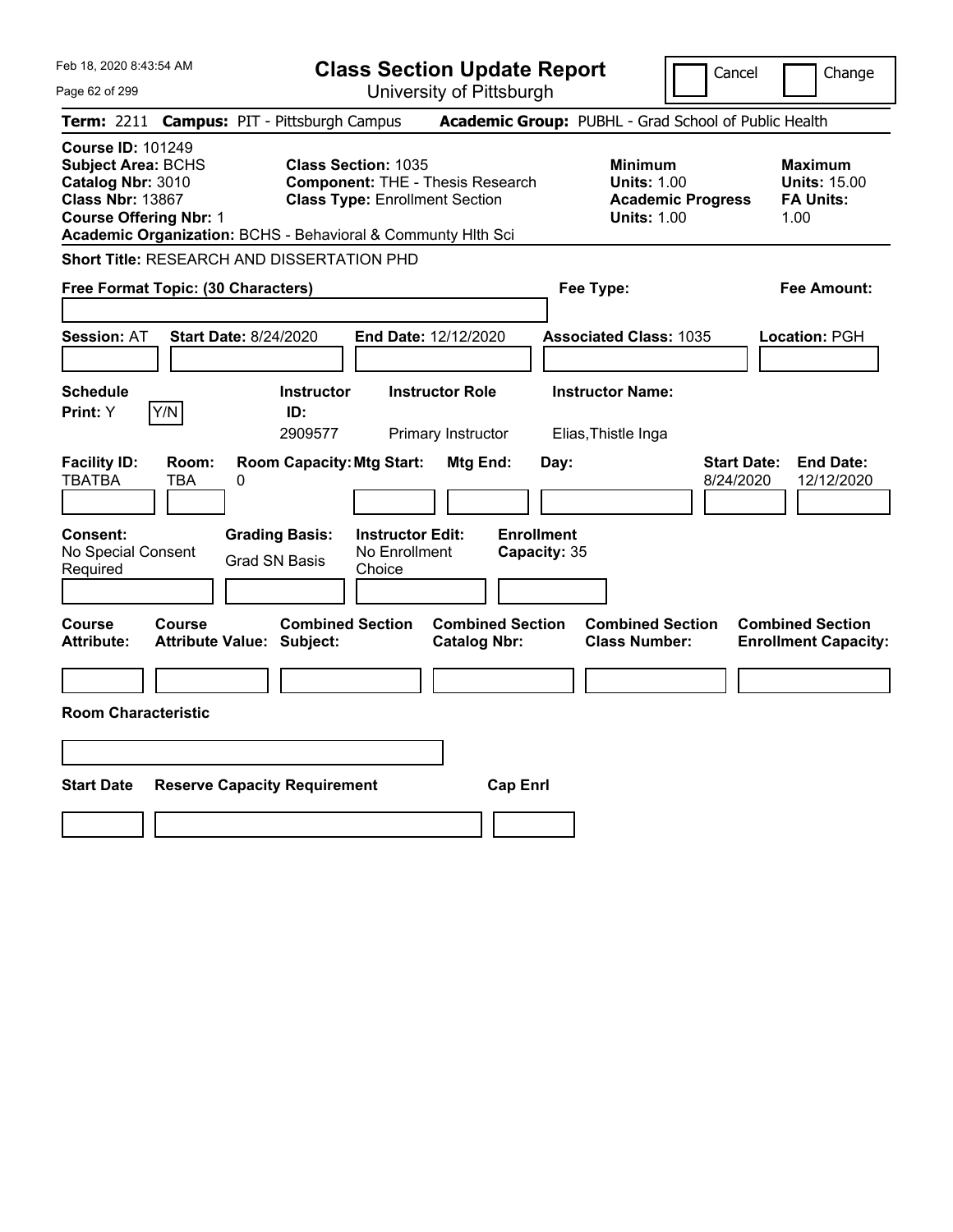| Feb 18, 2020 8:43:54 AM<br>Page 63 of 299                                                                                                                                                              |                                                                                                                | <b>Class Section Update Report</b><br>University of Pittsburgh | Cancel                                                                                 | Change                                                            |
|--------------------------------------------------------------------------------------------------------------------------------------------------------------------------------------------------------|----------------------------------------------------------------------------------------------------------------|----------------------------------------------------------------|----------------------------------------------------------------------------------------|-------------------------------------------------------------------|
| Term: 2211 Campus: PIT - Pittsburgh Campus                                                                                                                                                             |                                                                                                                |                                                                | Academic Group: PUBHL - Grad School of Public Health                                   |                                                                   |
| <b>Course ID: 101249</b><br><b>Subject Area: BCHS</b><br>Catalog Nbr: 3010<br><b>Class Nbr: 13868</b><br><b>Course Offering Nbr: 1</b><br>Academic Organization: BCHS - Behavioral & Communty Hlth Sci | <b>Class Section: 1040</b><br><b>Component: THE - Thesis Research</b><br><b>Class Type: Enrollment Section</b> |                                                                | <b>Minimum</b><br><b>Units: 1.00</b><br><b>Academic Progress</b><br><b>Units: 1.00</b> | <b>Maximum</b><br><b>Units: 15.00</b><br><b>FA Units:</b><br>1.00 |
| <b>Short Title: RESEARCH AND DISSERTATION PHD</b>                                                                                                                                                      |                                                                                                                |                                                                |                                                                                        |                                                                   |
| Free Format Topic: (30 Characters)                                                                                                                                                                     |                                                                                                                |                                                                | Fee Type:                                                                              | <b>Fee Amount:</b>                                                |
| <b>Session: AT</b><br><b>Start Date: 8/24/2020</b>                                                                                                                                                     |                                                                                                                | End Date: 12/12/2020                                           | <b>Associated Class: 1040</b>                                                          | Location: PGH                                                     |
| <b>Schedule</b><br>Y/N<br>Print: Y                                                                                                                                                                     | <b>Instructor</b><br>ID:<br>2906717                                                                            | <b>Instructor Role</b><br>Primary Instructor                   | <b>Instructor Name:</b><br>Documet, Patricia I                                         |                                                                   |
| <b>Facility ID:</b><br>Room:<br><b>TBATBA</b><br><b>TBA</b><br>0                                                                                                                                       | <b>Room Capacity: Mtg Start:</b>                                                                               | Mtg End:<br>Day:                                               | <b>Start Date:</b><br>8/24/2020                                                        | <b>End Date:</b><br>12/12/2020                                    |
| Consent:<br>No Special Consent<br>Required                                                                                                                                                             | <b>Grading Basis:</b><br><b>Instructor Edit:</b><br>No Enrollment<br><b>Grad SN Basis</b><br>Choice            | <b>Enrollment</b><br>Capacity: 35                              |                                                                                        |                                                                   |
| Course<br>Course<br><b>Attribute:</b><br><b>Attribute Value: Subject:</b>                                                                                                                              | <b>Combined Section</b>                                                                                        | <b>Combined Section</b><br><b>Catalog Nbr:</b>                 | <b>Combined Section</b><br><b>Class Number:</b>                                        | <b>Combined Section</b><br><b>Enrollment Capacity:</b>            |
| <b>Room Characteristic</b>                                                                                                                                                                             |                                                                                                                |                                                                |                                                                                        |                                                                   |
|                                                                                                                                                                                                        |                                                                                                                |                                                                |                                                                                        |                                                                   |
| <b>Start Date</b><br><b>Reserve Capacity Requirement</b>                                                                                                                                               |                                                                                                                | <b>Cap Enrl</b>                                                |                                                                                        |                                                                   |
|                                                                                                                                                                                                        |                                                                                                                |                                                                |                                                                                        |                                                                   |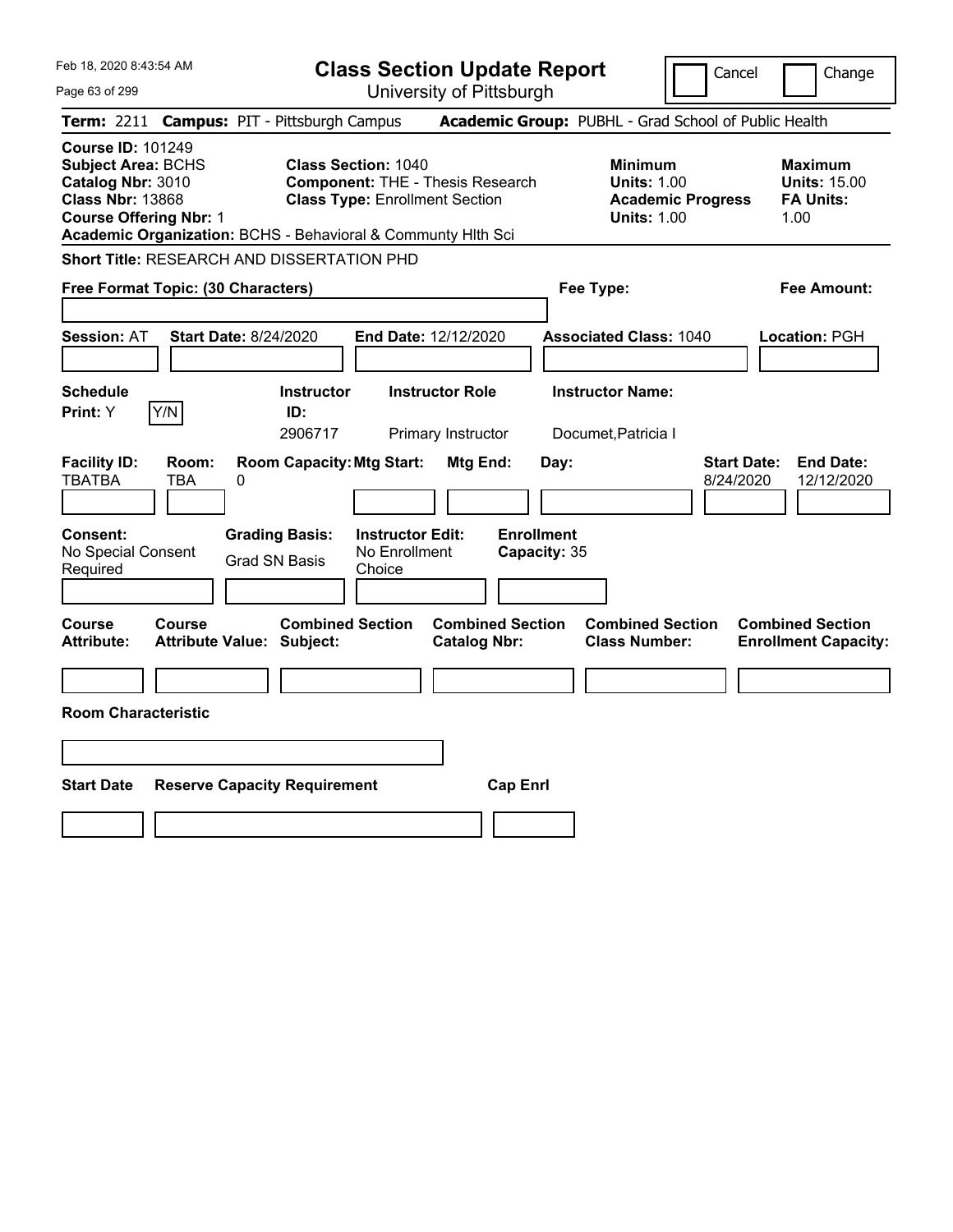| Feb 18, 2020 8:43:54 AM<br>Page 64 of 299                                                                                                                                                              |                                               |                                     |                                                                     | <b>Class Section Update Report</b><br>University of Pittsburgh |                                   |                                                            | Cancel                   | Change                                                     |
|--------------------------------------------------------------------------------------------------------------------------------------------------------------------------------------------------------|-----------------------------------------------|-------------------------------------|---------------------------------------------------------------------|----------------------------------------------------------------|-----------------------------------|------------------------------------------------------------|--------------------------|------------------------------------------------------------|
| Term: 2211 Campus: PIT - Pittsburgh Campus                                                                                                                                                             |                                               |                                     |                                                                     |                                                                |                                   |                                                            |                          | Academic Group: PUBHL - Grad School of Public Health       |
| <b>Course ID: 101249</b><br><b>Subject Area: BCHS</b><br>Catalog Nbr: 3010<br><b>Class Nbr: 22412</b><br><b>Course Offering Nbr: 1</b><br>Academic Organization: BCHS - Behavioral & Communty Hith Sci |                                               |                                     | <b>Class Section: 1045</b><br><b>Class Type: Enrollment Section</b> | <b>Component: THE - Thesis Research</b>                        |                                   | <b>Minimum</b><br><b>Units: 1.00</b><br><b>Units: 1.00</b> | <b>Academic Progress</b> | Maximum<br><b>Units: 15.00</b><br><b>FA Units:</b><br>1.00 |
| <b>Short Title: RESEARCH AND DISSERTATION PHD</b>                                                                                                                                                      |                                               |                                     |                                                                     |                                                                |                                   |                                                            |                          |                                                            |
| Free Format Topic: (30 Characters)                                                                                                                                                                     |                                               |                                     |                                                                     |                                                                |                                   | Fee Type:                                                  |                          | <b>Fee Amount:</b>                                         |
| <b>Session: AT</b>                                                                                                                                                                                     | <b>Start Date: 8/24/2020</b>                  |                                     |                                                                     | End Date: 12/12/2020                                           |                                   | <b>Associated Class: 1045</b>                              |                          | <b>Location: PGH</b>                                       |
| <b>Schedule</b><br>Y/N<br><b>Print:</b> Y                                                                                                                                                              |                                               | <b>Instructor</b><br>ID:<br>1089811 |                                                                     | <b>Instructor Role</b><br>Primary Instructor                   |                                   | <b>Instructor Name:</b><br>Hawk, Mary Elizabeth            |                          |                                                            |
| <b>Facility ID:</b><br>Room:<br><b>TBATBA</b><br><b>TBA</b>                                                                                                                                            | 0                                             | <b>Room Capacity: Mtg Start:</b>    |                                                                     | Mtg End:                                                       | Day:                              |                                                            | 8/24/2020                | <b>Start Date:</b><br><b>End Date:</b><br>12/12/2020       |
| <b>Consent:</b><br>No Special Consent<br>Required                                                                                                                                                      | <b>Grading Basis:</b><br><b>Grad SN Basis</b> |                                     | <b>Instructor Edit:</b><br>No Enrollment<br>Choice                  |                                                                | <b>Enrollment</b><br>Capacity: 35 |                                                            |                          |                                                            |
| Course<br>Course<br><b>Attribute:</b>                                                                                                                                                                  | <b>Attribute Value: Subject:</b>              | <b>Combined Section</b>             |                                                                     | <b>Combined Section</b><br><b>Catalog Nbr:</b>                 |                                   | <b>Combined Section</b><br><b>Class Number:</b>            |                          | <b>Combined Section</b><br><b>Enrollment Capacity:</b>     |
| <b>Room Characteristic</b>                                                                                                                                                                             |                                               |                                     |                                                                     |                                                                |                                   |                                                            |                          |                                                            |
|                                                                                                                                                                                                        |                                               |                                     |                                                                     |                                                                |                                   |                                                            |                          |                                                            |
|                                                                                                                                                                                                        |                                               |                                     |                                                                     |                                                                |                                   |                                                            |                          |                                                            |
| <b>Start Date</b>                                                                                                                                                                                      | <b>Reserve Capacity Requirement</b>           |                                     |                                                                     | <b>Cap Enrl</b>                                                |                                   |                                                            |                          |                                                            |
|                                                                                                                                                                                                        |                                               |                                     |                                                                     |                                                                |                                   |                                                            |                          |                                                            |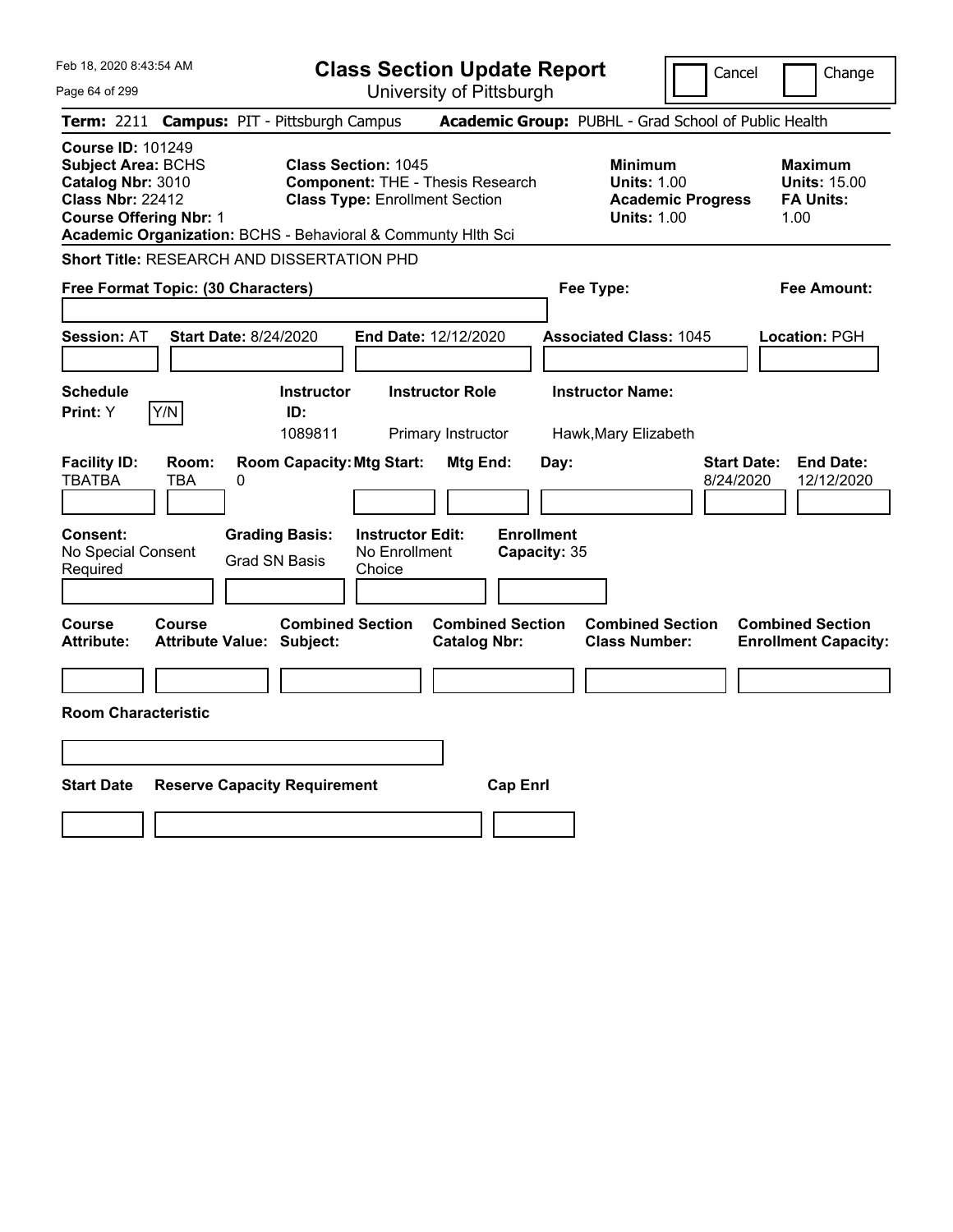| Feb 18, 2020 8:43:54 AM<br>Page 65 of 299                                                                                                                                                              | <b>Class Section Update Report</b><br>University of Pittsburgh                                                 | Cancel                                                                                 | Change                                                            |
|--------------------------------------------------------------------------------------------------------------------------------------------------------------------------------------------------------|----------------------------------------------------------------------------------------------------------------|----------------------------------------------------------------------------------------|-------------------------------------------------------------------|
| Term: 2211 Campus: PIT - Pittsburgh Campus                                                                                                                                                             |                                                                                                                | Academic Group: PUBHL - Grad School of Public Health                                   |                                                                   |
| <b>Course ID: 101249</b><br><b>Subject Area: BCHS</b><br>Catalog Nbr: 3010<br><b>Class Nbr: 22413</b><br><b>Course Offering Nbr: 1</b><br>Academic Organization: BCHS - Behavioral & Communty Hlth Sci | <b>Class Section: 1060</b><br><b>Component: THE - Thesis Research</b><br><b>Class Type: Enrollment Section</b> | <b>Minimum</b><br><b>Units: 1.00</b><br><b>Academic Progress</b><br><b>Units: 1.00</b> | <b>Maximum</b><br><b>Units: 15.00</b><br><b>FA Units:</b><br>1.00 |
| <b>Short Title: RESEARCH AND DISSERTATION PHD</b>                                                                                                                                                      |                                                                                                                |                                                                                        |                                                                   |
| Free Format Topic: (30 Characters)                                                                                                                                                                     |                                                                                                                | Fee Type:                                                                              | <b>Fee Amount:</b>                                                |
| <b>Session: AT</b><br><b>Start Date: 8/24/2020</b>                                                                                                                                                     | End Date: 12/12/2020                                                                                           | <b>Associated Class: 1060</b>                                                          | Location: PGH                                                     |
| <b>Schedule</b><br>Y/N<br><b>Print: Y</b><br>ID:                                                                                                                                                       | <b>Instructor Role</b><br><b>Instructor</b><br>2953705<br>Primary Instructor                                   | <b>Instructor Name:</b><br>Mair, Christina F                                           |                                                                   |
| <b>Facility ID:</b><br>Room:<br><b>TBATBA</b><br><b>TBA</b><br>0                                                                                                                                       | <b>Room Capacity: Mtg Start:</b><br>Mtg End:<br>Day:                                                           | <b>Start Date:</b><br>8/24/2020                                                        | <b>End Date:</b><br>12/12/2020                                    |
| <b>Grading Basis:</b><br><b>Consent:</b><br>No Special Consent<br><b>Grad SN Basis</b><br>Required                                                                                                     | <b>Enrollment</b><br><b>Instructor Edit:</b><br>No Enrollment<br>Capacity: 35<br>Choice                        |                                                                                        |                                                                   |
| Course<br>Course<br><b>Attribute:</b><br><b>Attribute Value: Subject:</b>                                                                                                                              | <b>Combined Section</b><br><b>Combined Section</b><br><b>Catalog Nbr:</b>                                      | <b>Combined Section</b><br><b>Class Number:</b>                                        | <b>Combined Section</b><br><b>Enrollment Capacity:</b>            |
| <b>Room Characteristic</b>                                                                                                                                                                             |                                                                                                                |                                                                                        |                                                                   |
|                                                                                                                                                                                                        |                                                                                                                |                                                                                        |                                                                   |
| <b>Start Date</b><br><b>Reserve Capacity Requirement</b>                                                                                                                                               | <b>Cap Enrl</b>                                                                                                |                                                                                        |                                                                   |
|                                                                                                                                                                                                        |                                                                                                                |                                                                                        |                                                                   |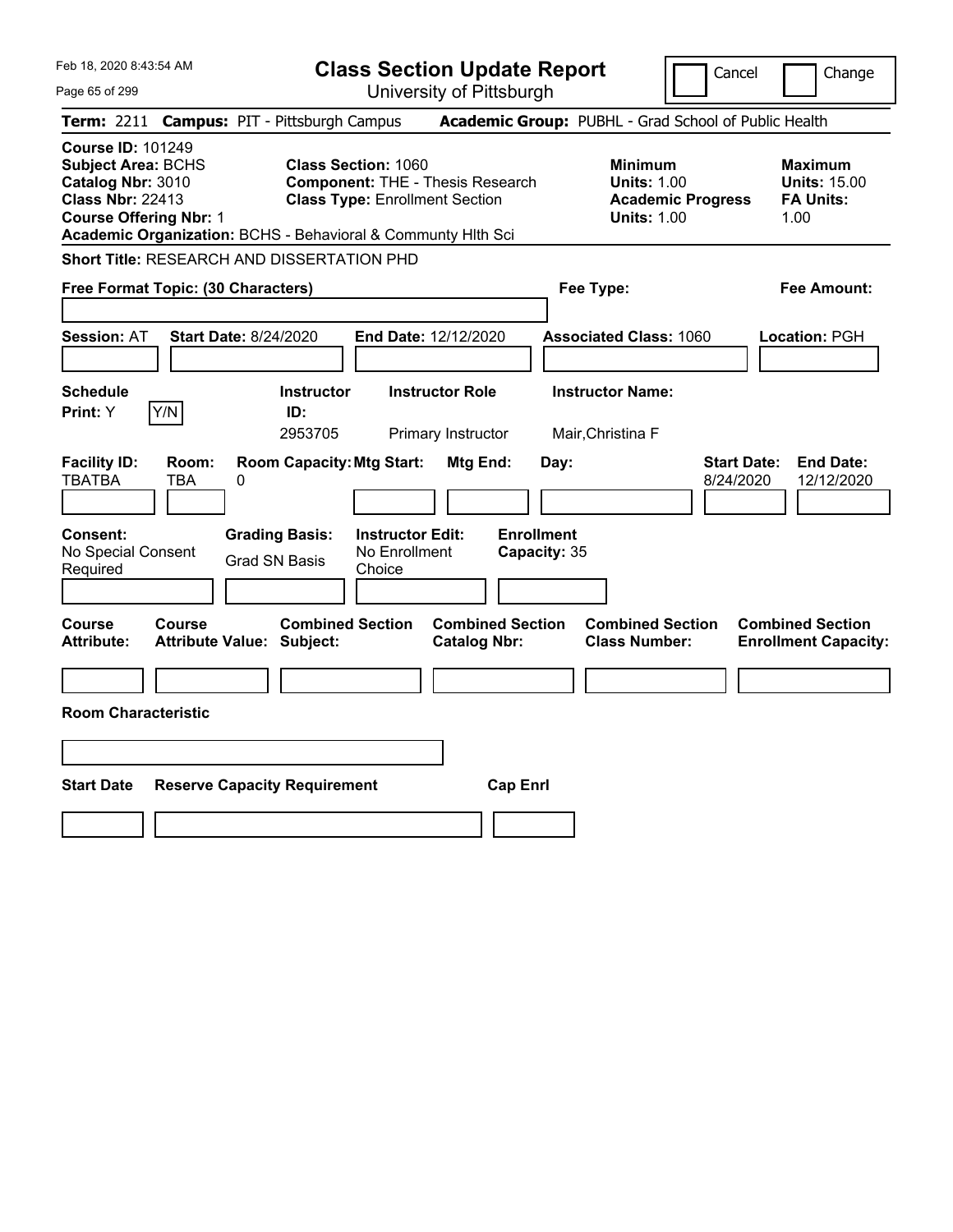| Feb 18, 2020 8:43:54 AM<br>Page 66 of 299                                                                                                                                                              |                                                                                                                | <b>Class Section Update Report</b><br>University of Pittsburgh | Cancel                                                                                 | Change                                                            |
|--------------------------------------------------------------------------------------------------------------------------------------------------------------------------------------------------------|----------------------------------------------------------------------------------------------------------------|----------------------------------------------------------------|----------------------------------------------------------------------------------------|-------------------------------------------------------------------|
| Term: 2211 Campus: PIT - Pittsburgh Campus                                                                                                                                                             |                                                                                                                |                                                                | Academic Group: PUBHL - Grad School of Public Health                                   |                                                                   |
| <b>Course ID: 101249</b><br><b>Subject Area: BCHS</b><br>Catalog Nbr: 3010<br><b>Class Nbr: 13869</b><br><b>Course Offering Nbr: 1</b><br>Academic Organization: BCHS - Behavioral & Communty Hith Sci | <b>Class Section: 1065</b><br><b>Component: THE - Thesis Research</b><br><b>Class Type: Enrollment Section</b> |                                                                | <b>Minimum</b><br><b>Units: 1.00</b><br><b>Academic Progress</b><br><b>Units: 1.00</b> | <b>Maximum</b><br><b>Units: 15.00</b><br><b>FA Units:</b><br>1.00 |
| <b>Short Title: RESEARCH AND DISSERTATION PHD</b>                                                                                                                                                      |                                                                                                                |                                                                |                                                                                        |                                                                   |
| Free Format Topic: (30 Characters)                                                                                                                                                                     |                                                                                                                |                                                                | Fee Type:                                                                              | Fee Amount:                                                       |
| <b>Session: AT</b><br><b>Start Date: 8/24/2020</b>                                                                                                                                                     |                                                                                                                | End Date: 12/12/2020                                           | <b>Associated Class: 1065</b>                                                          | Location: PGH                                                     |
| <b>Schedule</b><br>Y/N<br>Print: Y                                                                                                                                                                     | <b>Instructor</b><br>ID:<br>3661609                                                                            | <b>Instructor Role</b><br>Primary Instructor                   | <b>Instructor Name:</b><br>Egan, James Erin                                            |                                                                   |
| <b>Facility ID:</b><br>Room:<br><b>TBATBA</b><br>TBA<br>0                                                                                                                                              | <b>Room Capacity: Mtg Start:</b>                                                                               | Mtg End:<br>Day:                                               | <b>Start Date:</b><br>8/24/2020                                                        | <b>End Date:</b><br>12/12/2020                                    |
| <b>Consent:</b><br>No Special Consent<br>Required                                                                                                                                                      | <b>Grading Basis:</b><br><b>Instructor Edit:</b><br>No Enrollment<br><b>Grad SN Basis</b><br>Choice            | <b>Enrollment</b><br>Capacity: 35                              |                                                                                        |                                                                   |
| Course<br><b>Course</b><br><b>Attribute:</b><br><b>Attribute Value: Subject:</b>                                                                                                                       | <b>Combined Section</b>                                                                                        | <b>Combined Section</b><br><b>Catalog Nbr:</b>                 | <b>Combined Section</b><br><b>Class Number:</b>                                        | <b>Combined Section</b><br><b>Enrollment Capacity:</b>            |
| <b>Room Characteristic</b>                                                                                                                                                                             |                                                                                                                |                                                                |                                                                                        |                                                                   |
|                                                                                                                                                                                                        |                                                                                                                |                                                                |                                                                                        |                                                                   |
| <b>Start Date</b><br><b>Reserve Capacity Requirement</b>                                                                                                                                               |                                                                                                                | <b>Cap Enrl</b>                                                |                                                                                        |                                                                   |
|                                                                                                                                                                                                        |                                                                                                                |                                                                |                                                                                        |                                                                   |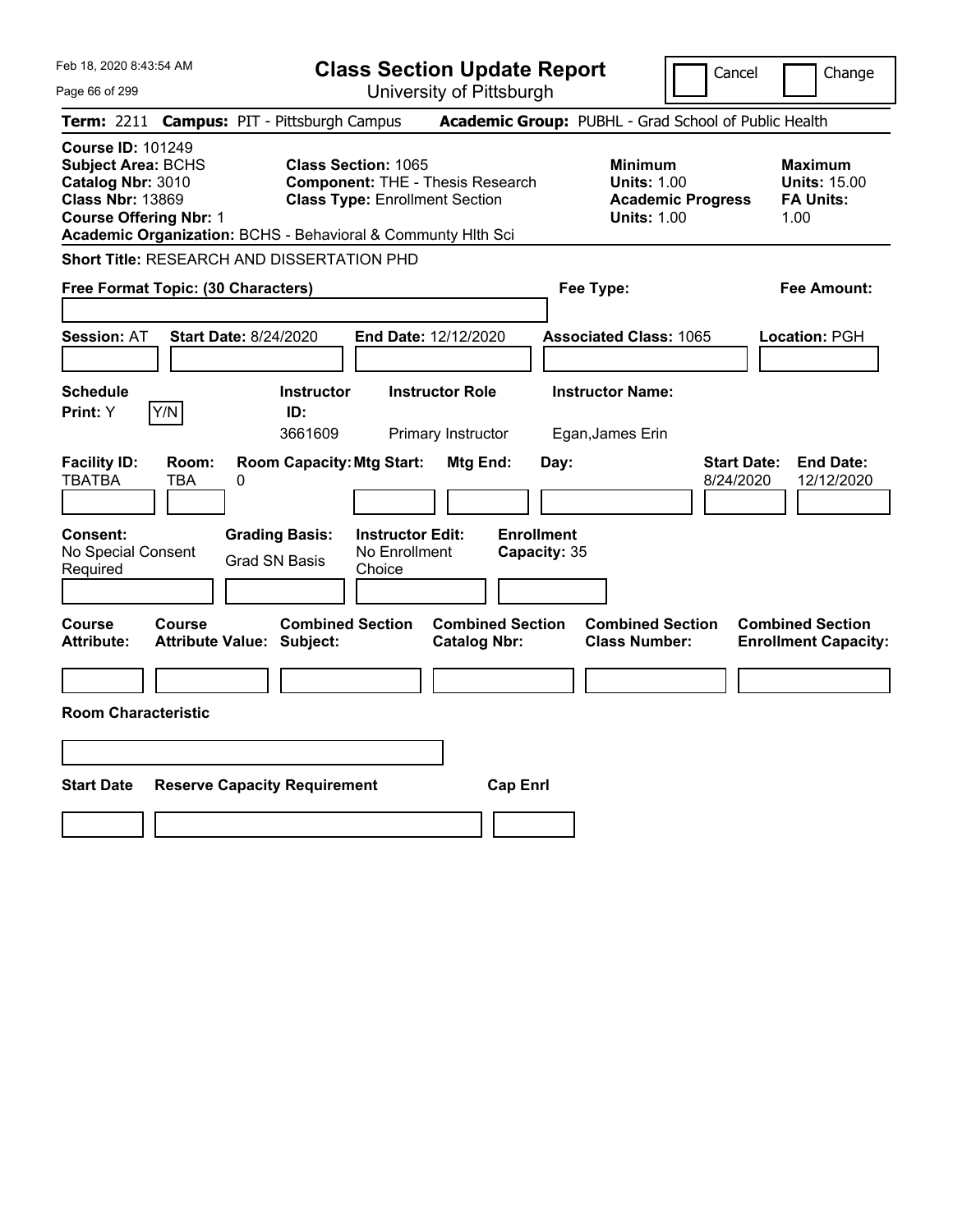| Feb 18, 2020 8:43:54 AM<br>Page 67 of 299                                                                                                                                                              |                                               |                                                    | <b>Class Section Update Report</b><br>University of Pittsburgh |                                   |                                                                                        | Cancel                          | Change                                                            |
|--------------------------------------------------------------------------------------------------------------------------------------------------------------------------------------------------------|-----------------------------------------------|----------------------------------------------------|----------------------------------------------------------------|-----------------------------------|----------------------------------------------------------------------------------------|---------------------------------|-------------------------------------------------------------------|
| Term: 2211 Campus: PIT - Pittsburgh Campus                                                                                                                                                             |                                               |                                                    |                                                                |                                   | Academic Group: PUBHL - Grad School of Public Health                                   |                                 |                                                                   |
| <b>Course ID: 101249</b><br><b>Subject Area: BCHS</b><br>Catalog Nbr: 3010<br><b>Class Nbr: 13870</b><br><b>Course Offering Nbr: 1</b><br>Academic Organization: BCHS - Behavioral & Communty Hlth Sci | <b>Class Section: 1090</b>                    | <b>Class Type: Enrollment Section</b>              | <b>Component: THE - Thesis Research</b>                        |                                   | <b>Minimum</b><br><b>Units: 1.00</b><br><b>Academic Progress</b><br><b>Units: 1.00</b> |                                 | <b>Maximum</b><br><b>Units: 15.00</b><br><b>FA Units:</b><br>1.00 |
| <b>Short Title: RESEARCH AND DISSERTATION PHD</b>                                                                                                                                                      |                                               |                                                    |                                                                |                                   |                                                                                        |                                 |                                                                   |
| Free Format Topic: (30 Characters)                                                                                                                                                                     |                                               |                                                    |                                                                |                                   | Fee Type:                                                                              |                                 | <b>Fee Amount:</b>                                                |
| <b>Session: AT</b><br><b>Start Date: 8/24/2020</b>                                                                                                                                                     |                                               | End Date: 12/12/2020                               |                                                                |                                   | <b>Associated Class: 1090</b>                                                          |                                 | <b>Location: PGH</b>                                              |
| <b>Schedule</b><br>Y/N<br>Print: Y                                                                                                                                                                     | <b>Instructor</b><br>ID:<br>2904430           |                                                    | <b>Instructor Role</b><br>Primary Instructor                   |                                   | <b>Instructor Name:</b><br>Ricci, Edmund M                                             |                                 |                                                                   |
| <b>Facility ID:</b><br>Room:<br><b>TBATBA</b><br>TBA<br>0                                                                                                                                              | <b>Room Capacity: Mtg Start:</b>              |                                                    | Mtg End:                                                       | Day:                              |                                                                                        | <b>Start Date:</b><br>8/24/2020 | <b>End Date:</b><br>12/12/2020                                    |
| Consent:<br>No Special Consent<br>Required                                                                                                                                                             | <b>Grading Basis:</b><br><b>Grad SN Basis</b> | <b>Instructor Edit:</b><br>No Enrollment<br>Choice |                                                                | <b>Enrollment</b><br>Capacity: 35 |                                                                                        |                                 |                                                                   |
| <b>Course</b><br>Course<br><b>Attribute:</b><br><b>Attribute Value: Subject:</b>                                                                                                                       | <b>Combined Section</b>                       |                                                    | <b>Combined Section</b><br><b>Catalog Nbr:</b>                 |                                   | <b>Combined Section</b><br><b>Class Number:</b>                                        |                                 | <b>Combined Section</b><br><b>Enrollment Capacity:</b>            |
| <b>Room Characteristic</b>                                                                                                                                                                             |                                               |                                                    |                                                                |                                   |                                                                                        |                                 |                                                                   |
|                                                                                                                                                                                                        |                                               |                                                    |                                                                |                                   |                                                                                        |                                 |                                                                   |
| <b>Start Date</b>                                                                                                                                                                                      | <b>Reserve Capacity Requirement</b>           |                                                    | <b>Cap Enrl</b>                                                |                                   |                                                                                        |                                 |                                                                   |
|                                                                                                                                                                                                        |                                               |                                                    |                                                                |                                   |                                                                                        |                                 |                                                                   |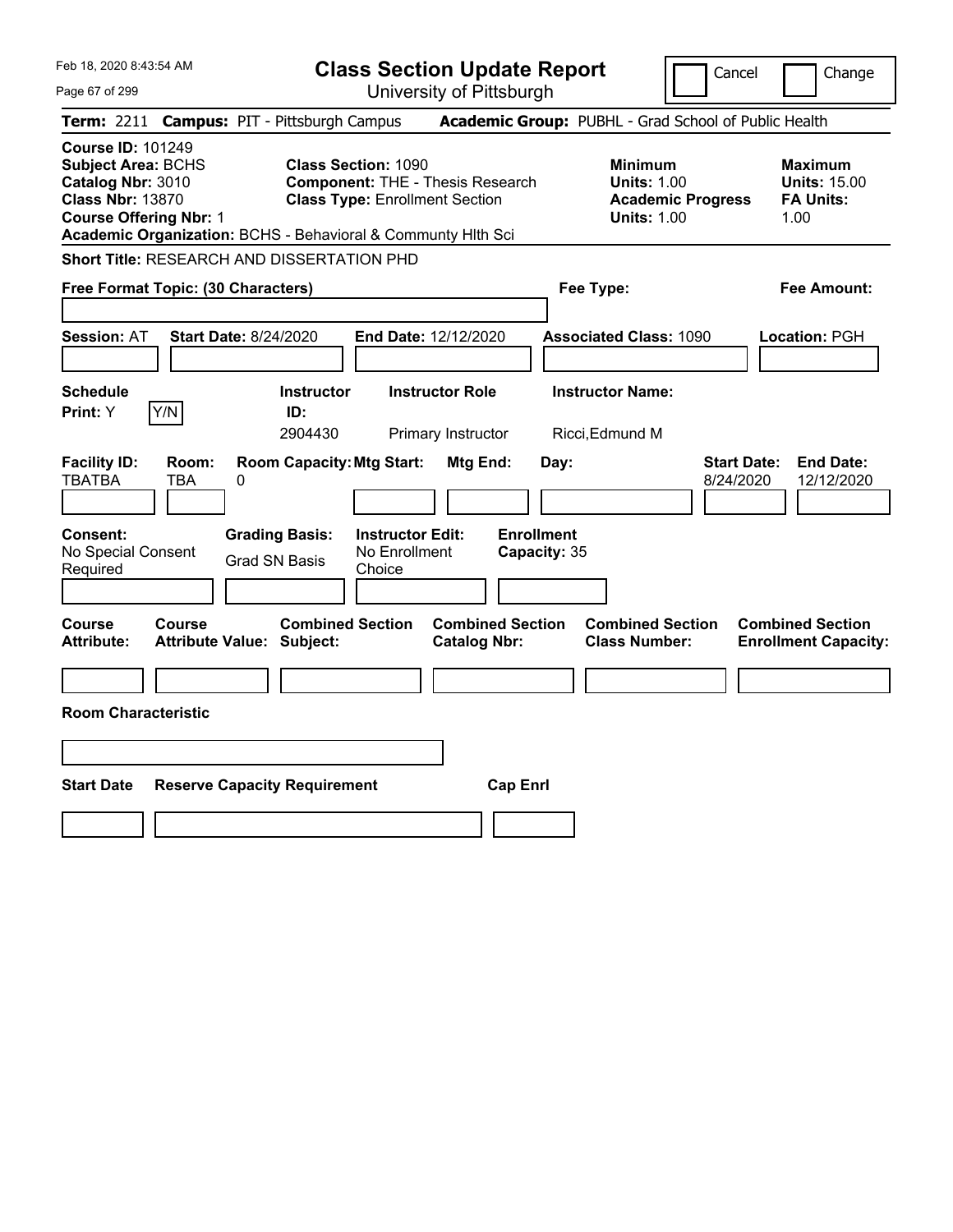| Feb 18, 2020 8:43:54 AM                                                                                                                |                                                                |                                                              |                                                                                                                |                                                | <b>Class Section Update Report</b> |                                                            | Cancel                          | Change                                                            |
|----------------------------------------------------------------------------------------------------------------------------------------|----------------------------------------------------------------|--------------------------------------------------------------|----------------------------------------------------------------------------------------------------------------|------------------------------------------------|------------------------------------|------------------------------------------------------------|---------------------------------|-------------------------------------------------------------------|
| Page 68 of 299                                                                                                                         |                                                                |                                                              |                                                                                                                | University of Pittsburgh                       |                                    |                                                            |                                 |                                                                   |
| <b>Term:</b> 2211                                                                                                                      |                                                                | <b>Campus: PIT - Pittsburgh Campus</b>                       |                                                                                                                |                                                |                                    | Academic Group: PUBHL - Grad School of Public Health       |                                 |                                                                   |
| <b>Course ID: 101249</b><br><b>Subject Area: BCHS</b><br>Catalog Nbr: 3010<br><b>Class Nbr: 13871</b><br><b>Course Offering Nbr: 1</b> |                                                                | Academic Organization: BCHS - Behavioral & Communty Hlth Sci | <b>Class Section: 1100</b><br><b>Component: THE - Thesis Research</b><br><b>Class Type: Enrollment Section</b> |                                                |                                    | <b>Minimum</b><br><b>Units: 1.00</b><br><b>Units: 1.00</b> | <b>Academic Progress</b>        | <b>Maximum</b><br><b>Units: 15.00</b><br><b>FA Units:</b><br>1.00 |
|                                                                                                                                        | <b>Short Title: RESEARCH AND DISSERTATION PHD</b>              |                                                              |                                                                                                                |                                                |                                    |                                                            |                                 |                                                                   |
|                                                                                                                                        | Fee Type:<br>Fee Amount:<br>Free Format Topic: (30 Characters) |                                                              |                                                                                                                |                                                |                                    |                                                            |                                 |                                                                   |
| <b>Session: AT</b>                                                                                                                     | <b>Start Date: 8/24/2020</b>                                   |                                                              | End Date: 12/12/2020                                                                                           |                                                |                                    | <b>Associated Class: 1100</b>                              |                                 | Location: PGH                                                     |
| <b>Schedule</b><br><b>Print: Y</b>                                                                                                     | Y/N                                                            | <b>Instructor</b><br>ID:<br>2906724                          |                                                                                                                | <b>Instructor Role</b><br>Primary Instructor   |                                    | <b>Instructor Name:</b><br>Russell, Joanne L               |                                 |                                                                   |
| <b>Facility ID:</b><br><b>TBATBA</b>                                                                                                   | Room:<br>TBA<br>0                                              | <b>Room Capacity: Mtg Start:</b>                             |                                                                                                                | Mtg End:                                       | Day:                               |                                                            | <b>Start Date:</b><br>8/24/2020 | <b>End Date:</b><br>12/12/2020                                    |
| Consent:<br>No Special Consent<br>Required                                                                                             |                                                                | <b>Grading Basis:</b><br><b>Grad SN Basis</b>                | <b>Instructor Edit:</b><br>No Enrollment<br>Choice                                                             |                                                | <b>Enrollment</b><br>Capacity: 35  |                                                            |                                 |                                                                   |
| Course<br><b>Attribute:</b>                                                                                                            | Course                                                         | <b>Combined Section</b><br><b>Attribute Value: Subject:</b>  |                                                                                                                | <b>Combined Section</b><br><b>Catalog Nbr:</b> |                                    | <b>Combined Section</b><br><b>Class Number:</b>            |                                 | <b>Combined Section</b><br><b>Enrollment Capacity:</b>            |
|                                                                                                                                        |                                                                |                                                              |                                                                                                                |                                                |                                    |                                                            |                                 |                                                                   |
| <b>Room Characteristic</b>                                                                                                             |                                                                |                                                              |                                                                                                                |                                                |                                    |                                                            |                                 |                                                                   |
|                                                                                                                                        |                                                                |                                                              |                                                                                                                |                                                |                                    |                                                            |                                 |                                                                   |
| <b>Start Date</b><br><b>Reserve Capacity Requirement</b><br><b>Cap Enrl</b>                                                            |                                                                |                                                              |                                                                                                                |                                                |                                    |                                                            |                                 |                                                                   |
|                                                                                                                                        |                                                                |                                                              |                                                                                                                |                                                |                                    |                                                            |                                 |                                                                   |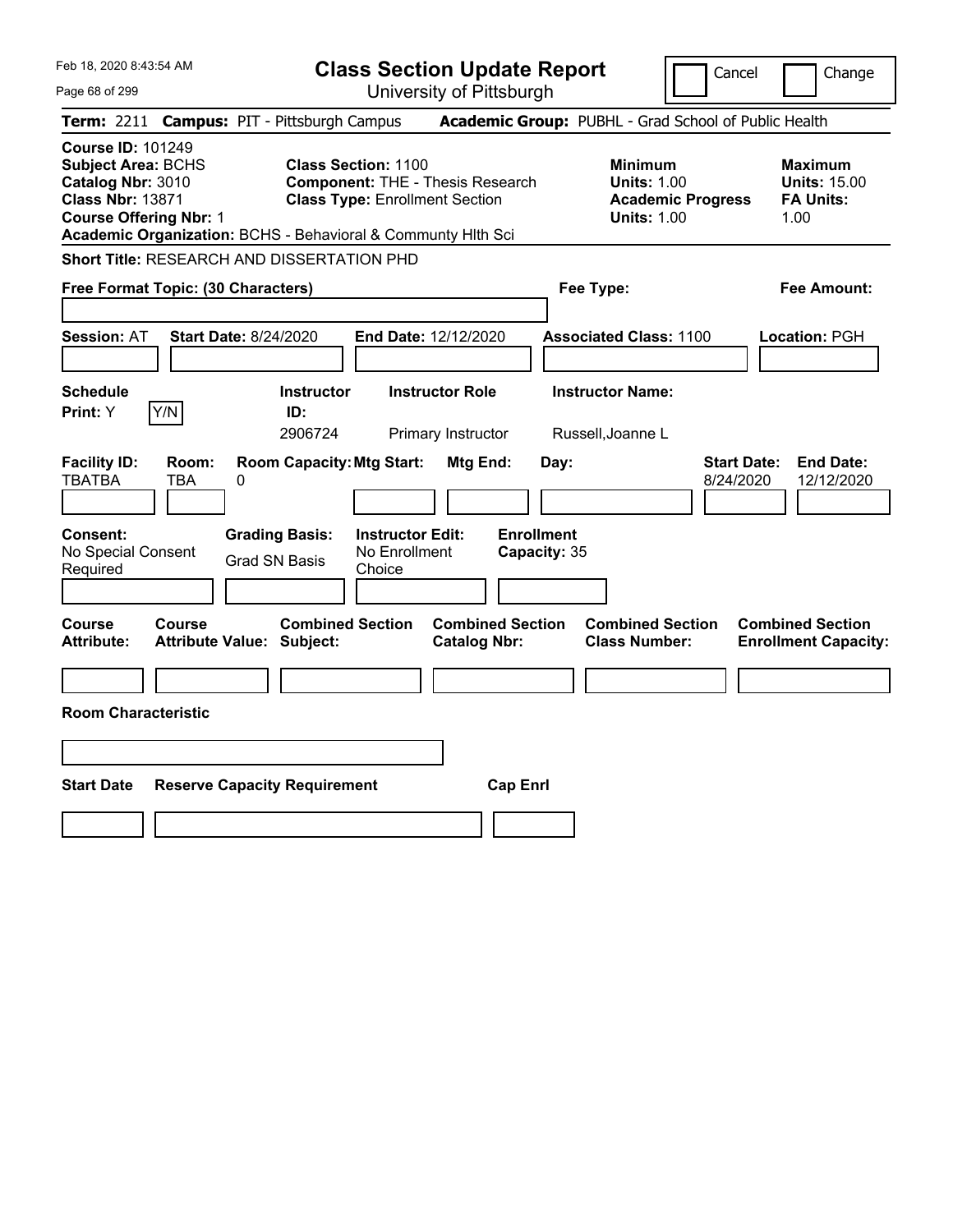| Feb 18, 2020 8:43:54 AM                                                                                                                                                                                |              |                                               | <b>Class Section Update Report</b>                                  |                                                |                                   |                                                            | Cancel                          | Change                                                            |  |
|--------------------------------------------------------------------------------------------------------------------------------------------------------------------------------------------------------|--------------|-----------------------------------------------|---------------------------------------------------------------------|------------------------------------------------|-----------------------------------|------------------------------------------------------------|---------------------------------|-------------------------------------------------------------------|--|
| Page 69 of 299                                                                                                                                                                                         |              |                                               |                                                                     | University of Pittsburgh                       |                                   |                                                            |                                 |                                                                   |  |
| <b>Term: 2211</b>                                                                                                                                                                                      |              | <b>Campus: PIT - Pittsburgh Campus</b>        |                                                                     |                                                |                                   | Academic Group: PUBHL - Grad School of Public Health       |                                 |                                                                   |  |
| <b>Course ID: 101249</b><br><b>Subject Area: BCHS</b><br>Catalog Nbr: 3010<br><b>Class Nbr: 13872</b><br><b>Course Offering Nbr: 1</b><br>Academic Organization: BCHS - Behavioral & Communty Hith Sci |              |                                               | <b>Class Section: 1105</b><br><b>Class Type: Enrollment Section</b> | <b>Component: THE - Thesis Research</b>        |                                   | <b>Minimum</b><br><b>Units: 1.00</b><br><b>Units: 1.00</b> | <b>Academic Progress</b>        | <b>Maximum</b><br><b>Units: 15.00</b><br><b>FA Units:</b><br>1.00 |  |
| <b>Short Title: RESEARCH AND DISSERTATION PHD</b>                                                                                                                                                      |              |                                               |                                                                     |                                                |                                   |                                                            |                                 |                                                                   |  |
| Free Format Topic: (30 Characters)                                                                                                                                                                     |              |                                               |                                                                     |                                                |                                   | Fee Type:                                                  |                                 | Fee Amount:                                                       |  |
| <b>Session: AT</b>                                                                                                                                                                                     |              | <b>Start Date: 8/24/2020</b>                  |                                                                     | End Date: 12/12/2020                           |                                   | <b>Associated Class: 1105</b>                              |                                 | Location: PGH                                                     |  |
| <b>Schedule</b><br>Print: Y                                                                                                                                                                            | Y/N          | <b>Instructor</b><br>ID:<br>2909428           |                                                                     | <b>Instructor Role</b><br>Primary Instructor   |                                   | <b>Instructor Name:</b><br>Terry, Martha Ann               |                                 |                                                                   |  |
| <b>Facility ID:</b><br><b>TBATBA</b>                                                                                                                                                                   | Room:<br>TBA | <b>Room Capacity: Mtg Start:</b><br>0         |                                                                     | Mtg End:                                       | Day:                              |                                                            | <b>Start Date:</b><br>8/24/2020 | <b>End Date:</b><br>12/12/2020                                    |  |
| Consent:<br>No Special Consent<br>Required                                                                                                                                                             |              | <b>Grading Basis:</b><br><b>Grad SN Basis</b> | <b>Instructor Edit:</b><br>No Enrollment<br>Choice                  |                                                | <b>Enrollment</b><br>Capacity: 35 |                                                            |                                 |                                                                   |  |
| Course<br><b>Attribute:</b>                                                                                                                                                                            | Course       | <b>Attribute Value: Subject:</b>              | <b>Combined Section</b>                                             | <b>Combined Section</b><br><b>Catalog Nbr:</b> |                                   | <b>Combined Section</b><br><b>Class Number:</b>            |                                 | <b>Combined Section</b><br><b>Enrollment Capacity:</b>            |  |
|                                                                                                                                                                                                        |              |                                               |                                                                     |                                                |                                   |                                                            |                                 |                                                                   |  |
| <b>Room Characteristic</b>                                                                                                                                                                             |              |                                               |                                                                     |                                                |                                   |                                                            |                                 |                                                                   |  |
|                                                                                                                                                                                                        |              |                                               |                                                                     |                                                |                                   |                                                            |                                 |                                                                   |  |
| <b>Start Date</b><br><b>Reserve Capacity Requirement</b><br><b>Cap Enrl</b>                                                                                                                            |              |                                               |                                                                     |                                                |                                   |                                                            |                                 |                                                                   |  |
|                                                                                                                                                                                                        |              |                                               |                                                                     |                                                |                                   |                                                            |                                 |                                                                   |  |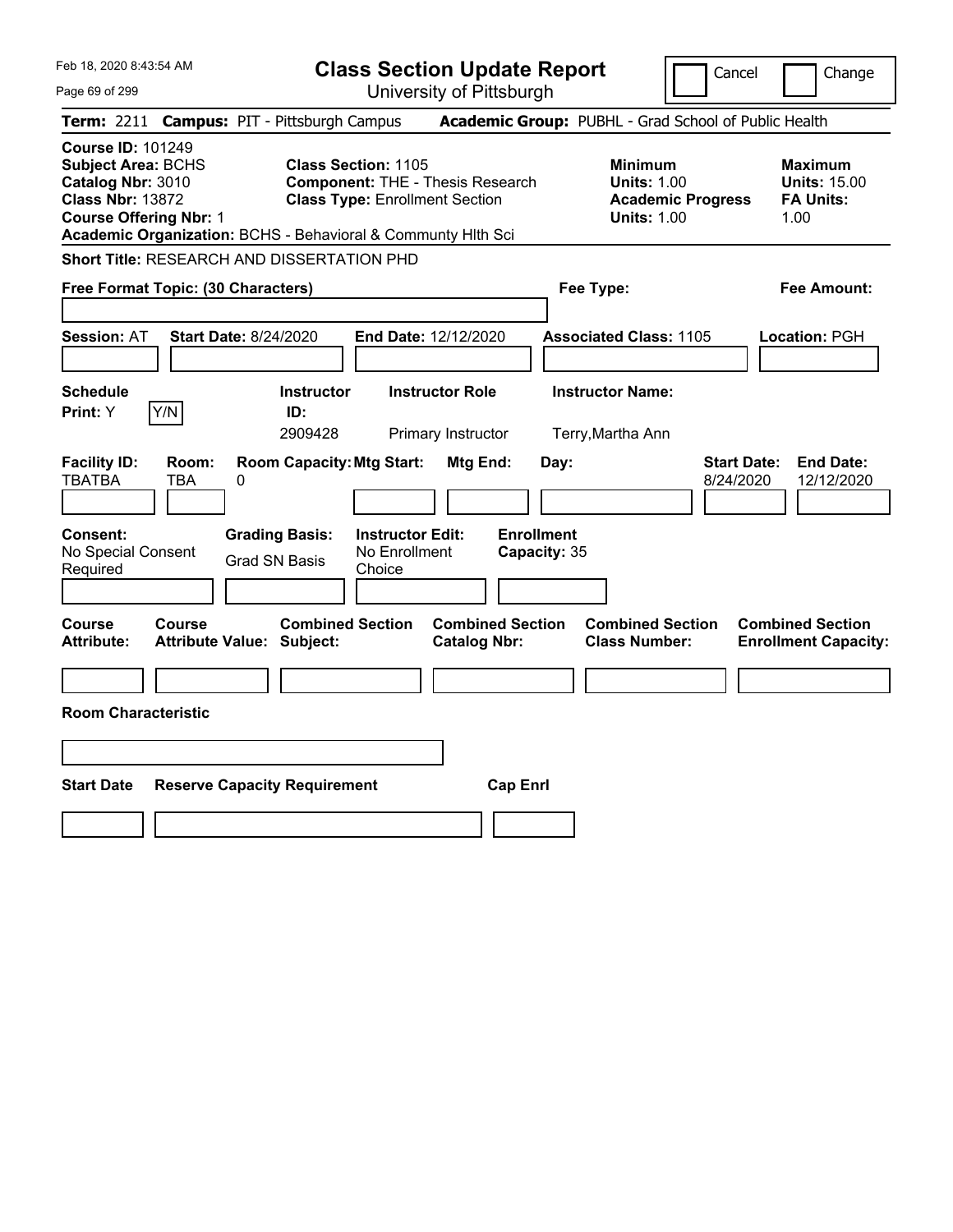| Feb 18, 2020 8:43:54 AM                                                                                                                |                                                              | <b>Class Section Update Report</b>                                                                             |                                                |                                                                                        | Cancel<br>Change                                                  |  |
|----------------------------------------------------------------------------------------------------------------------------------------|--------------------------------------------------------------|----------------------------------------------------------------------------------------------------------------|------------------------------------------------|----------------------------------------------------------------------------------------|-------------------------------------------------------------------|--|
| Page 70 of 299                                                                                                                         |                                                              | University of Pittsburgh                                                                                       |                                                |                                                                                        |                                                                   |  |
| <b>Term: 2211</b>                                                                                                                      | <b>Campus: PIT - Pittsburgh Campus</b>                       |                                                                                                                |                                                | Academic Group: PUBHL - Grad School of Public Health                                   |                                                                   |  |
| <b>Course ID: 101249</b><br><b>Subject Area: BCHS</b><br>Catalog Nbr: 3010<br><b>Class Nbr: 27394</b><br><b>Course Offering Nbr: 1</b> | Academic Organization: BCHS - Behavioral & Communty Hith Sci | <b>Class Section: 1120</b><br><b>Component: THE - Thesis Research</b><br><b>Class Type: Enrollment Section</b> |                                                | <b>Minimum</b><br><b>Units: 1.00</b><br><b>Academic Progress</b><br><b>Units: 1.00</b> | <b>Maximum</b><br><b>Units: 15.00</b><br><b>FA Units:</b><br>1.00 |  |
|                                                                                                                                        | Short Title: RESEARCH AND DISSERTATION PHD                   |                                                                                                                |                                                |                                                                                        |                                                                   |  |
| Free Format Topic: (30 Characters)                                                                                                     |                                                              |                                                                                                                |                                                | Fee Type:                                                                              | Fee Amount:                                                       |  |
| <b>Session: AT</b>                                                                                                                     | <b>Start Date: 8/24/2020</b>                                 | End Date: 12/12/2020                                                                                           |                                                | <b>Associated Class: 1120</b>                                                          | Location: PGH                                                     |  |
| <b>Schedule</b><br>Y/N<br>Print: Y                                                                                                     | <b>Instructor</b><br>ID:<br>2910856                          | <b>Instructor Role</b><br>Primary Instructor                                                                   |                                                | <b>Instructor Name:</b><br>Bear, Todd M.                                               |                                                                   |  |
| <b>Facility ID:</b><br><b>TBATBA</b><br>TBA                                                                                            | <b>Room Capacity: Mtg Start:</b><br>Room:<br>0               |                                                                                                                | Mtg End:<br>Day:                               |                                                                                        | <b>Start Date:</b><br><b>End Date:</b><br>8/24/2020<br>12/12/2020 |  |
| <b>Consent:</b><br>No Special Consent<br>Required                                                                                      | <b>Grading Basis:</b><br><b>Grad SN Basis</b>                | <b>Instructor Edit:</b><br>No Enrollment<br>Choice                                                             | <b>Enrollment</b><br>Capacity: 24              |                                                                                        |                                                                   |  |
| Course<br>Course<br>Attribute:                                                                                                         | <b>Combined Section</b><br><b>Attribute Value: Subject:</b>  |                                                                                                                | <b>Combined Section</b><br><b>Catalog Nbr:</b> | <b>Combined Section</b><br><b>Class Number:</b>                                        | <b>Combined Section</b><br><b>Enrollment Capacity:</b>            |  |
|                                                                                                                                        |                                                              |                                                                                                                |                                                |                                                                                        |                                                                   |  |
| <b>Room Characteristic</b>                                                                                                             |                                                              |                                                                                                                |                                                |                                                                                        |                                                                   |  |
|                                                                                                                                        |                                                              |                                                                                                                |                                                |                                                                                        |                                                                   |  |
| <b>Start Date</b><br><b>Reserve Capacity Requirement</b><br><b>Cap Enrl</b>                                                            |                                                              |                                                                                                                |                                                |                                                                                        |                                                                   |  |
|                                                                                                                                        |                                                              |                                                                                                                |                                                |                                                                                        |                                                                   |  |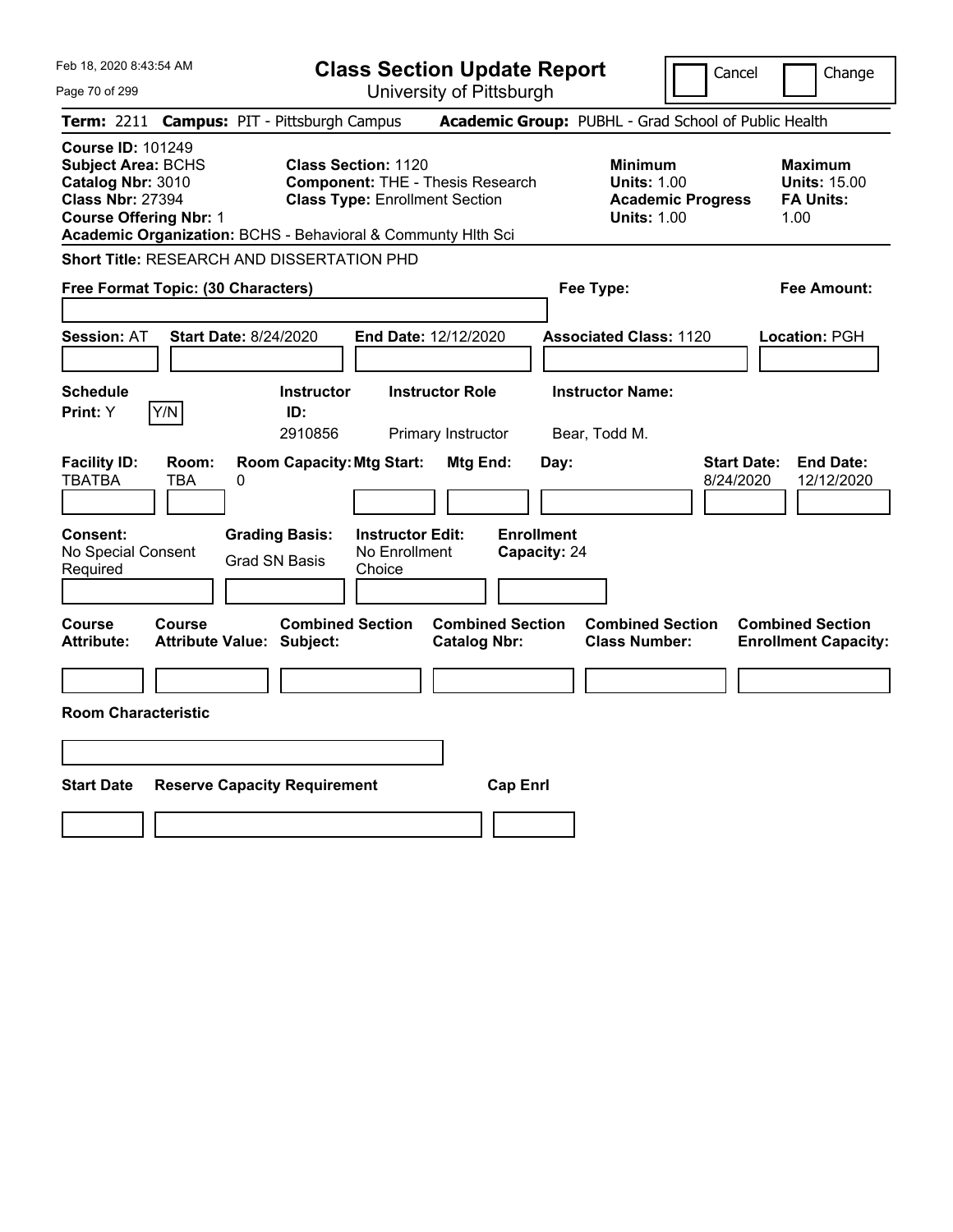| Feb 18, 2020 8:43:54 AM<br>Page 71 of 299                                                                                                                                                              | <b>Class Section Update Report</b><br>University of Pittsburgh                                         |                                                                                        | Change<br>Cancel                                                  |  |  |  |  |
|--------------------------------------------------------------------------------------------------------------------------------------------------------------------------------------------------------|--------------------------------------------------------------------------------------------------------|----------------------------------------------------------------------------------------|-------------------------------------------------------------------|--|--|--|--|
| Term: 2211 Campus: PIT - Pittsburgh Campus                                                                                                                                                             |                                                                                                        | Academic Group: PUBHL - Grad School of Public Health                                   |                                                                   |  |  |  |  |
| <b>Course ID: 101252</b><br><b>Subject Area: BCHS</b><br>Catalog Nbr: 3015<br><b>Class Nbr: 13841</b><br><b>Course Offering Nbr: 1</b><br>Academic Organization: BCHS - Behavioral & Communty Hlth Sci | <b>Class Section: 1010</b><br><b>Component: LEC - Lecture</b><br><b>Class Type: Enrollment Section</b> | <b>Minimum</b><br><b>Units: 3.00</b><br><b>Academic Progress</b><br><b>Units: 3.00</b> | <b>Maximum</b><br><b>Units: 3.00</b><br><b>FA Units:</b><br>3.00  |  |  |  |  |
| <b>Short Title: MAPPING &amp; SPATIAL ANALYSIS</b>                                                                                                                                                     |                                                                                                        |                                                                                        |                                                                   |  |  |  |  |
| Free Format Topic: (30 Characters)                                                                                                                                                                     |                                                                                                        | Fee Type:                                                                              | <b>Fee Amount:</b>                                                |  |  |  |  |
| <b>Start Date: 8/24/2020</b><br><b>Session: AT</b>                                                                                                                                                     | End Date: 12/12/2020                                                                                   | <b>Associated Class: 1010</b>                                                          | Location: PGH                                                     |  |  |  |  |
| <b>Schedule</b><br>Y/N<br>Print: Y<br>ID:                                                                                                                                                              | <b>Instructor Role</b><br><b>Instructor</b><br>2953705<br><b>Primary Instructor</b>                    | <b>Instructor Name:</b><br>Mair, Christina F                                           |                                                                   |  |  |  |  |
| <b>Facility ID:</b><br>Room:<br>LAWRN00232<br>00232<br>36                                                                                                                                              | <b>Room Capacity: Mtg Start:</b><br><b>Mtg End:</b><br>11:55 AM<br>$9:00$ AM                           | Day:<br>Mo<br><b>Enrollment</b>                                                        | <b>Start Date:</b><br><b>End Date:</b><br>8/24/2020<br>12/12/2020 |  |  |  |  |
| <b>Consent:</b><br><b>Grading Basis:</b><br>Department Consent<br><b>Grad Letter Grade</b><br>Required                                                                                                 | <b>Instructor Edit:</b><br>No Enrollment<br>Choice                                                     | Capacity: 20                                                                           |                                                                   |  |  |  |  |
| <b>Course</b><br><b>Course</b><br><b>Attribute:</b><br><b>Attribute Value: Subject:</b><br><b>UCIS</b><br><b>GLBST</b><br><b>UCIS</b><br>LAS                                                           | <b>Combined Section</b><br><b>Combined Section</b><br><b>Catalog Nbr:</b>                              | <b>Combined Section</b><br><b>Class Number:</b>                                        | <b>Combined Section</b><br><b>Enrollment Capacity:</b>            |  |  |  |  |
| <b>Room Characteristic</b><br>PeopleSoft - Scheduled (PS)                                                                                                                                              |                                                                                                        |                                                                                        |                                                                   |  |  |  |  |
| <b>Reserve Capacity Requirement</b><br><b>Start Date</b>                                                                                                                                               | <b>Cap Enrl</b>                                                                                        |                                                                                        |                                                                   |  |  |  |  |
|                                                                                                                                                                                                        |                                                                                                        |                                                                                        |                                                                   |  |  |  |  |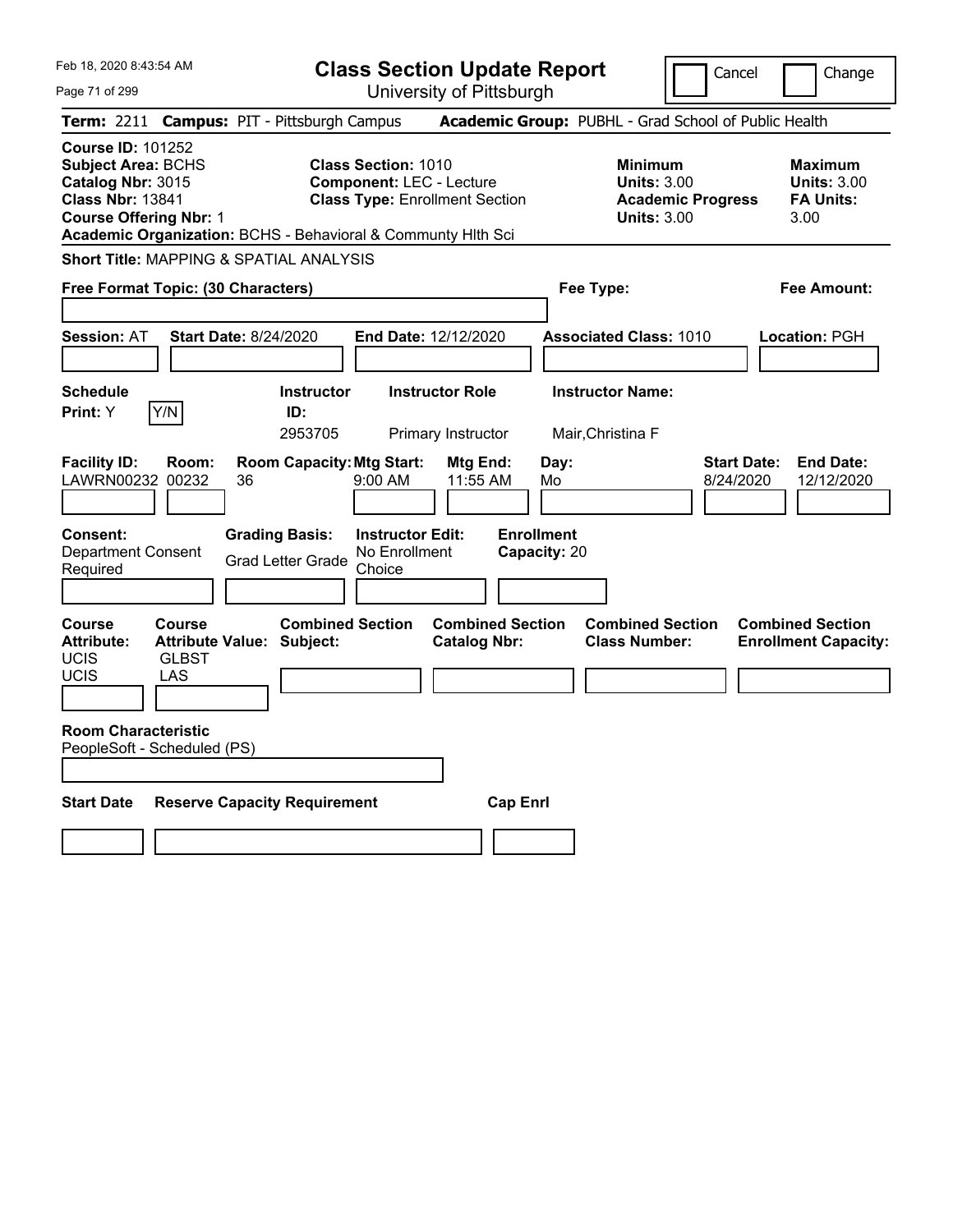Feb 18, 2020 8:43:54 AM Page 72 of 299 **Class Section Update Report** University of Pittsburgh Cancel Change **Term:** 2211 **Campus:** PIT - Pittsburgh Campus **Academic Group:** PUBHL - Grad School of Public Health **Course ID:** 185500 **Subject Area:** BCHS **Class Section:** 1200 **Minimum Maximum Catalog Nbr:** 3030 **Component:** LEC - Lecture **Units:** 2.00 **Units:** 2.00 **Class Nbr:** 23112 **Class Type:** Enrollment Section **Academic Progress FA Units: Course Offering Nbr:** 1 **Units:** 2.00 2.00 **Academic Organization:** BCHS - Behavioral & Communty Hlth Sci **Short Title:** MEASURMNT IN SOCL & BEHVRL SCI **Free Format Topic: (30 Characters) Fee Type: Fee Amount: Session:** AT **Start Date:** 8/24/2020 **End Date:** 12/12/2020 **Associated Class:** 1200 **Location:** PGH **Schedule Instructor Instructor Role Instructor Name: Print:**  $Y$   $|Y/N|$  **ID:** 2910856 Primary Instructor Bear, Todd M. 2906717 Primary Instructor Documet,Patricia I **Facility ID: Room: Room Capacity:Mtg Start: Mtg End: Day: Start Date: End Date:** BELLH00314 00314 30 11:30 AM 1:30 PM Mo 8/24/2020 12/12/2020 **Consent: Grading Basis: Instructor Edit: Enrollment** No Special Consent No Special Consent Grad Letter Grade No Enrollment<br>Required Choice Choice **Capacity:** 20 **Course Course Combined Section Combined Section Combined Section Combined Section**  Attribute: Attribute Value: Subject: Catalog Nbr: Class Number: Enrollment Capacity: **Room Characteristic** PeopleSoft - Scheduled (PS) **Start Date Reserve Capacity Requirement Cap Enrl**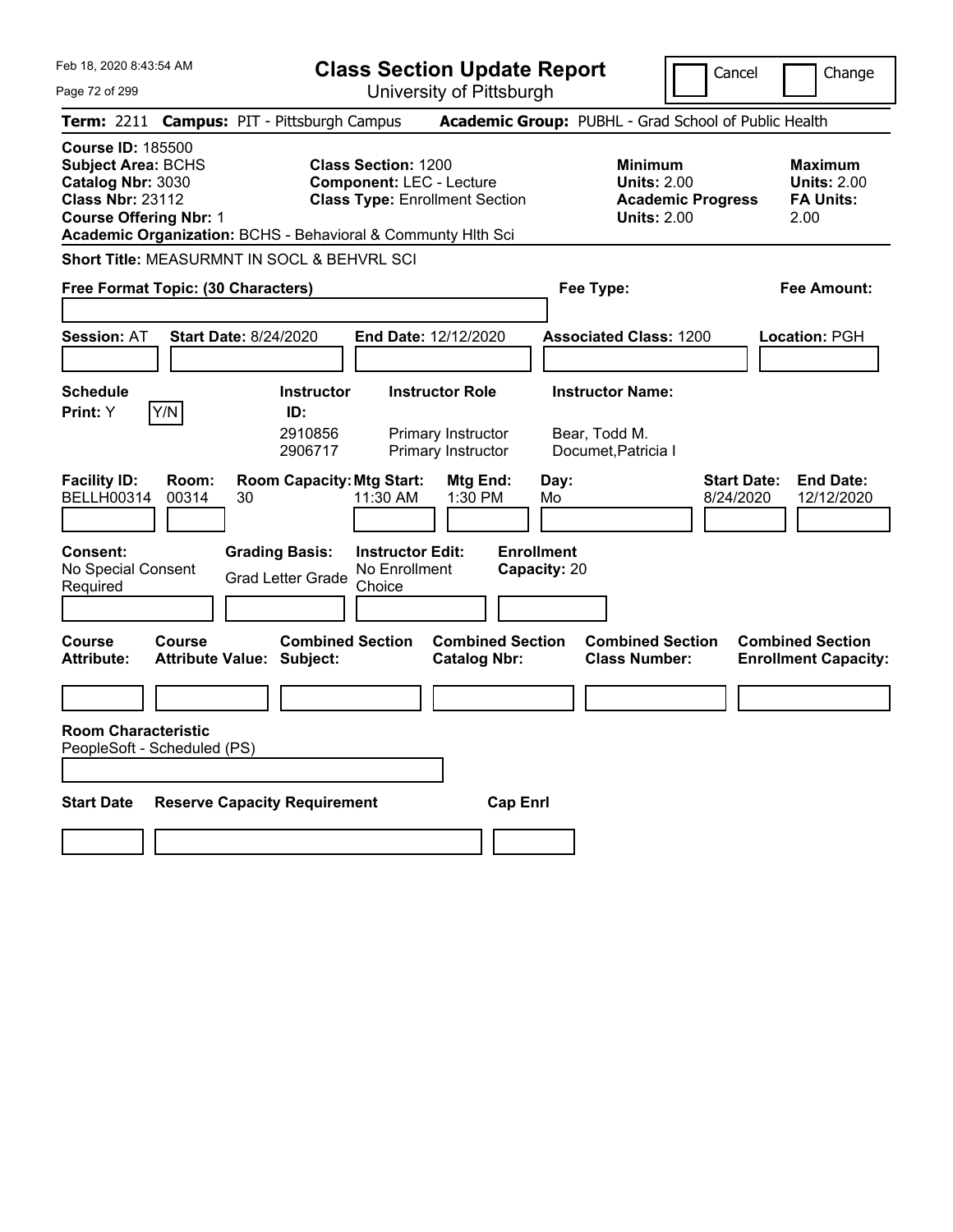| Feb 18, 2020 8:43:54 AM                                                                                                                                                                                | <b>Class Section Update Report</b>                                                                     | Cancel                                                                                 | Change                                                           |
|--------------------------------------------------------------------------------------------------------------------------------------------------------------------------------------------------------|--------------------------------------------------------------------------------------------------------|----------------------------------------------------------------------------------------|------------------------------------------------------------------|
| Page 73 of 299                                                                                                                                                                                         | University of Pittsburgh                                                                               |                                                                                        |                                                                  |
| <b>Campus: PIT - Pittsburgh Campus</b><br><b>Term: 2211</b>                                                                                                                                            |                                                                                                        | Academic Group: PUBHL - Grad School of Public Health                                   |                                                                  |
| <b>Course ID: 191508</b><br><b>Subject Area: BCHS</b><br>Catalog Nbr: 3506<br><b>Class Nbr: 30371</b><br><b>Course Offering Nbr: 1</b><br>Academic Organization: BCHS - Behavioral & Communty Hlth Sci | <b>Class Section: 1060</b><br><b>Component: LEC - Lecture</b><br><b>Class Type: Enrollment Section</b> | <b>Minimum</b><br><b>Units: 3.00</b><br><b>Academic Progress</b><br><b>Units: 3.00</b> | <b>Maximum</b><br><b>Units: 3.00</b><br><b>FA Units:</b><br>3.00 |
| Short Title: IMPLEMENTATION SCIENCE IN PH                                                                                                                                                              |                                                                                                        |                                                                                        |                                                                  |
| Free Format Topic: (30 Characters)                                                                                                                                                                     |                                                                                                        | Fee Type:                                                                              | Fee Amount:                                                      |
| <b>Session: AT</b><br>Start Date: 8/24/2020                                                                                                                                                            | <b>End Date: 12/12/2020</b>                                                                            | <b>Associated Class: 1060</b>                                                          | Location: PGH                                                    |
| <b>Schedule</b><br>Y/N<br>Print: Y                                                                                                                                                                     | <b>Instructor Role</b><br><b>Instructor</b><br>ID:<br>3798265<br>Primary Instructor                    | <b>Instructor Name:</b><br>Coulter, Robert W.S.                                        |                                                                  |
| <b>Facility ID:</b><br>Room:<br>PUBHL0A216<br>0A216<br>39                                                                                                                                              | <b>Room Capacity: Mtg Start:</b><br>Mtg End:<br>$1:00$ PM<br>3:55 PM                                   | Day:<br>Fr<br>8/24/2020                                                                | <b>Start Date:</b><br><b>End Date:</b><br>12/12/2020             |
| <b>Consent:</b><br><b>Grading Basis:</b><br>No Special Consent<br><b>Grad Letter Grade</b><br>Required                                                                                                 | <b>Instructor Edit:</b><br>No Enrollment<br>Choice                                                     | <b>Enrollment</b><br>Capacity: 15                                                      |                                                                  |
| Course<br>Course<br><b>Attribute Value: Subject:</b><br>Attribute:                                                                                                                                     | <b>Combined Section</b><br><b>Combined Section</b><br><b>Catalog Nbr:</b>                              | <b>Combined Section</b><br><b>Class Number:</b>                                        | <b>Combined Section</b><br><b>Enrollment Capacity:</b>           |
| <b>Room Characteristic</b><br>PeopleSoft - Scheduled (PS)                                                                                                                                              |                                                                                                        |                                                                                        |                                                                  |
| <b>Start Date</b><br><b>Reserve Capacity Requirement</b>                                                                                                                                               | <b>Cap Enrl</b>                                                                                        |                                                                                        |                                                                  |
|                                                                                                                                                                                                        |                                                                                                        |                                                                                        |                                                                  |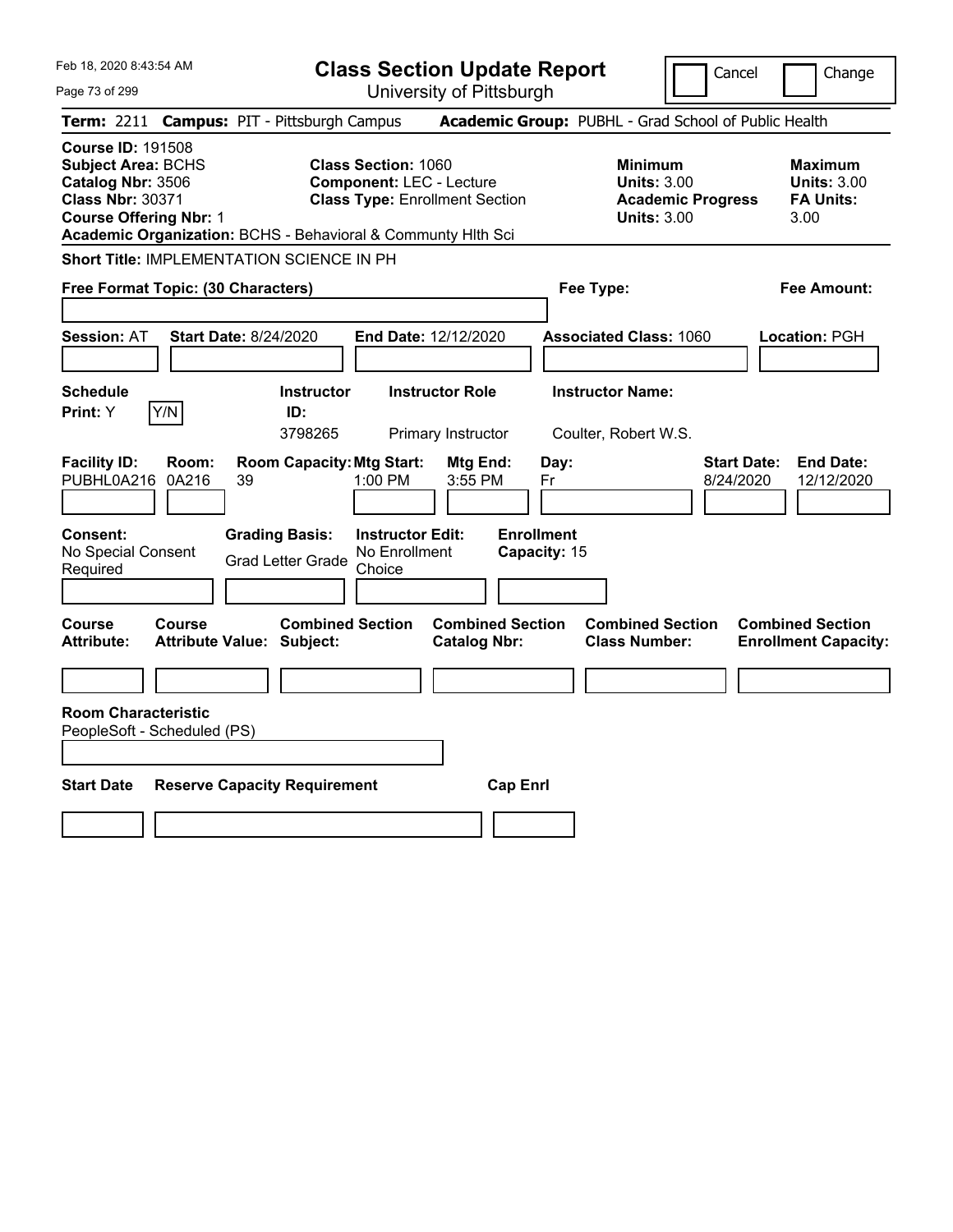| Feb 18, 2020 8:43:54 AM                                                                                                                                                                                |                                                                                                     | <b>Class Section Update Report</b>             |                                                                                        | Cancel<br>Change                                                  |
|--------------------------------------------------------------------------------------------------------------------------------------------------------------------------------------------------------|-----------------------------------------------------------------------------------------------------|------------------------------------------------|----------------------------------------------------------------------------------------|-------------------------------------------------------------------|
| Page 74 of 299                                                                                                                                                                                         |                                                                                                     | University of Pittsburgh                       |                                                                                        |                                                                   |
| <b>Term: 2211</b>                                                                                                                                                                                      | <b>Campus: PIT - Pittsburgh Campus</b>                                                              |                                                | Academic Group: PUBHL - Grad School of Public Health                                   |                                                                   |
| <b>Course ID: 182410</b><br><b>Subject Area: BCHS</b><br>Catalog Nbr: 3703<br><b>Class Nbr: 21266</b><br><b>Course Offering Nbr: 1</b><br>Academic Organization: BCHS - Behavioral & Communty Hith Sci | Class Section: 1010<br><b>Component: PRA - Practicum</b><br><b>Class Type: Enrollment Section</b>   |                                                | <b>Minimum</b><br><b>Units: 1.00</b><br><b>Academic Progress</b><br><b>Units: 1.00</b> | <b>Maximum</b><br><b>Units: 3.00</b><br><b>FA Units:</b><br>1.00  |
| <b>Short Title: EXECUTIVE MANAGEMENT PRACTICUM</b>                                                                                                                                                     |                                                                                                     |                                                |                                                                                        |                                                                   |
| Free Format Topic: (30 Characters)                                                                                                                                                                     |                                                                                                     |                                                | Fee Type:                                                                              | Fee Amount:                                                       |
| <b>Session: AT</b><br>Start Date: 8/24/2020                                                                                                                                                            | End Date: 12/12/2020                                                                                |                                                | <b>Associated Class: 1010</b>                                                          | Location: PGH                                                     |
| <b>Schedule</b><br>Y/N<br>Print: Y                                                                                                                                                                     | <b>Instructor Role</b><br><b>Instructor</b><br>ID:<br>2906717                                       | Primary Instructor                             | <b>Instructor Name:</b><br>Documet, Patricia I                                         |                                                                   |
| <b>Facility ID:</b><br>Room:<br><b>TBATBA</b><br>TBA<br>0                                                                                                                                              | <b>Room Capacity: Mtg Start:</b>                                                                    | Mtg End:<br>Day:                               |                                                                                        | <b>Start Date:</b><br><b>End Date:</b><br>8/24/2020<br>12/12/2020 |
| <b>Consent:</b><br>No Special Consent<br>Required                                                                                                                                                      | <b>Instructor Edit:</b><br><b>Grading Basis:</b><br>No Enrollment<br><b>Grad SN Basis</b><br>Choice | <b>Enrollment</b><br>Capacity: 20              |                                                                                        |                                                                   |
| Course<br>Course<br><b>Attribute:</b><br><b>Attribute Value: Subject:</b>                                                                                                                              | <b>Combined Section</b>                                                                             | <b>Combined Section</b><br><b>Catalog Nbr:</b> | <b>Combined Section</b><br><b>Class Number:</b>                                        | <b>Combined Section</b><br><b>Enrollment Capacity:</b>            |
|                                                                                                                                                                                                        |                                                                                                     |                                                |                                                                                        |                                                                   |
| <b>Room Characteristic</b>                                                                                                                                                                             |                                                                                                     |                                                |                                                                                        |                                                                   |
|                                                                                                                                                                                                        |                                                                                                     |                                                |                                                                                        |                                                                   |
| <b>Start Date</b><br><b>Reserve Capacity Requirement</b>                                                                                                                                               |                                                                                                     | <b>Cap Enrl</b>                                |                                                                                        |                                                                   |
|                                                                                                                                                                                                        |                                                                                                     |                                                |                                                                                        |                                                                   |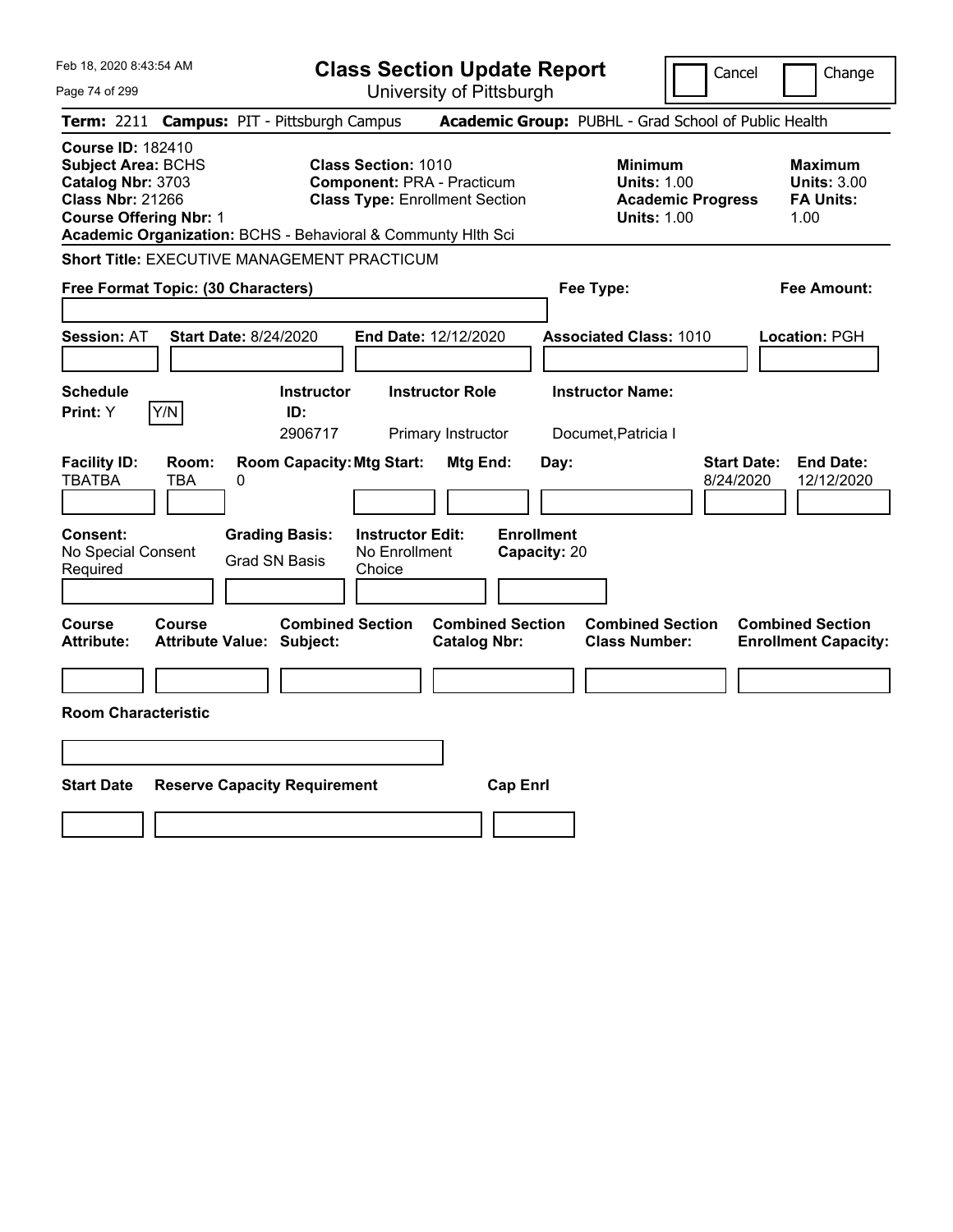| Feb 18, 2020 8:43:54 AM<br>Page 75 of 299                                                                                                                                                              | <b>Class Section Update Report</b><br>University of Pittsburgh                                            | Cancel                                                                                 | Change                                                           |
|--------------------------------------------------------------------------------------------------------------------------------------------------------------------------------------------------------|-----------------------------------------------------------------------------------------------------------|----------------------------------------------------------------------------------------|------------------------------------------------------------------|
| Term: 2211 Campus: PIT - Pittsburgh Campus                                                                                                                                                             |                                                                                                           | Academic Group: PUBHL - Grad School of Public Health                                   |                                                                  |
| <b>Course ID: 177919</b><br><b>Subject Area: BCHS</b><br>Catalog Nbr: 3888<br><b>Class Nbr: 18644</b><br><b>Course Offering Nbr: 1</b><br>Academic Organization: BCHS - Behavioral & Communty Hith Sci | <b>Class Section: 1050</b><br>Component: IND - Independent Study<br><b>Class Type: Enrollment Section</b> | <b>Minimum</b><br><b>Units: 1.00</b><br><b>Academic Progress</b><br><b>Units: 1.00</b> | <b>Maximum</b><br><b>Units: 3.00</b><br><b>FA Units:</b><br>1.00 |
| Short Title: PREP FOR COMPREHENSIVE EXAM                                                                                                                                                               |                                                                                                           |                                                                                        |                                                                  |
| Free Format Topic: (30 Characters)                                                                                                                                                                     |                                                                                                           | Fee Type:                                                                              | Fee Amount:                                                      |
| <b>Session: AT</b><br><b>Start Date: 8/24/2020</b>                                                                                                                                                     | End Date: 12/12/2020                                                                                      | <b>Associated Class: 1050</b>                                                          | <b>Location: PGH</b>                                             |
| <b>Schedule</b>                                                                                                                                                                                        | <b>Instructor</b><br><b>Instructor Role</b>                                                               | <b>Instructor Name:</b>                                                                |                                                                  |
| Y/N<br><b>Print:</b> Y                                                                                                                                                                                 | ID:<br>2906717<br>Primary Instructor                                                                      | Documet, Patricia I                                                                    |                                                                  |
| <b>Facility ID:</b><br>Room:<br><b>TBATBA</b><br>TBA<br>0                                                                                                                                              | <b>Room Capacity: Mtg Start:</b><br>Mtg End:<br>Day:                                                      | <b>Start Date:</b><br>8/24/2020                                                        | <b>End Date:</b><br>12/12/2020                                   |
| <b>Grading Basis:</b><br><b>Consent:</b><br>No Special Consent<br><b>Grad SN Basis</b><br>Required                                                                                                     | <b>Enrollment</b><br><b>Instructor Edit:</b><br>No Enrollment<br>Capacity: 35<br>Choice                   |                                                                                        |                                                                  |
| <b>Course</b><br><b>Course</b><br>Attribute Value: Subject:<br><b>Attribute:</b>                                                                                                                       | <b>Combined Section</b><br><b>Combined Section</b><br><b>Catalog Nbr:</b>                                 | <b>Combined Section</b><br><b>Class Number:</b>                                        | <b>Combined Section</b><br><b>Enrollment Capacity:</b>           |
|                                                                                                                                                                                                        |                                                                                                           |                                                                                        |                                                                  |
| <b>Room Characteristic</b>                                                                                                                                                                             |                                                                                                           |                                                                                        |                                                                  |
|                                                                                                                                                                                                        |                                                                                                           |                                                                                        |                                                                  |
| <b>Start Date</b><br><b>Reserve Capacity Requirement</b>                                                                                                                                               | <b>Cap Enrl</b>                                                                                           |                                                                                        |                                                                  |
|                                                                                                                                                                                                        |                                                                                                           |                                                                                        |                                                                  |
|                                                                                                                                                                                                        |                                                                                                           |                                                                                        |                                                                  |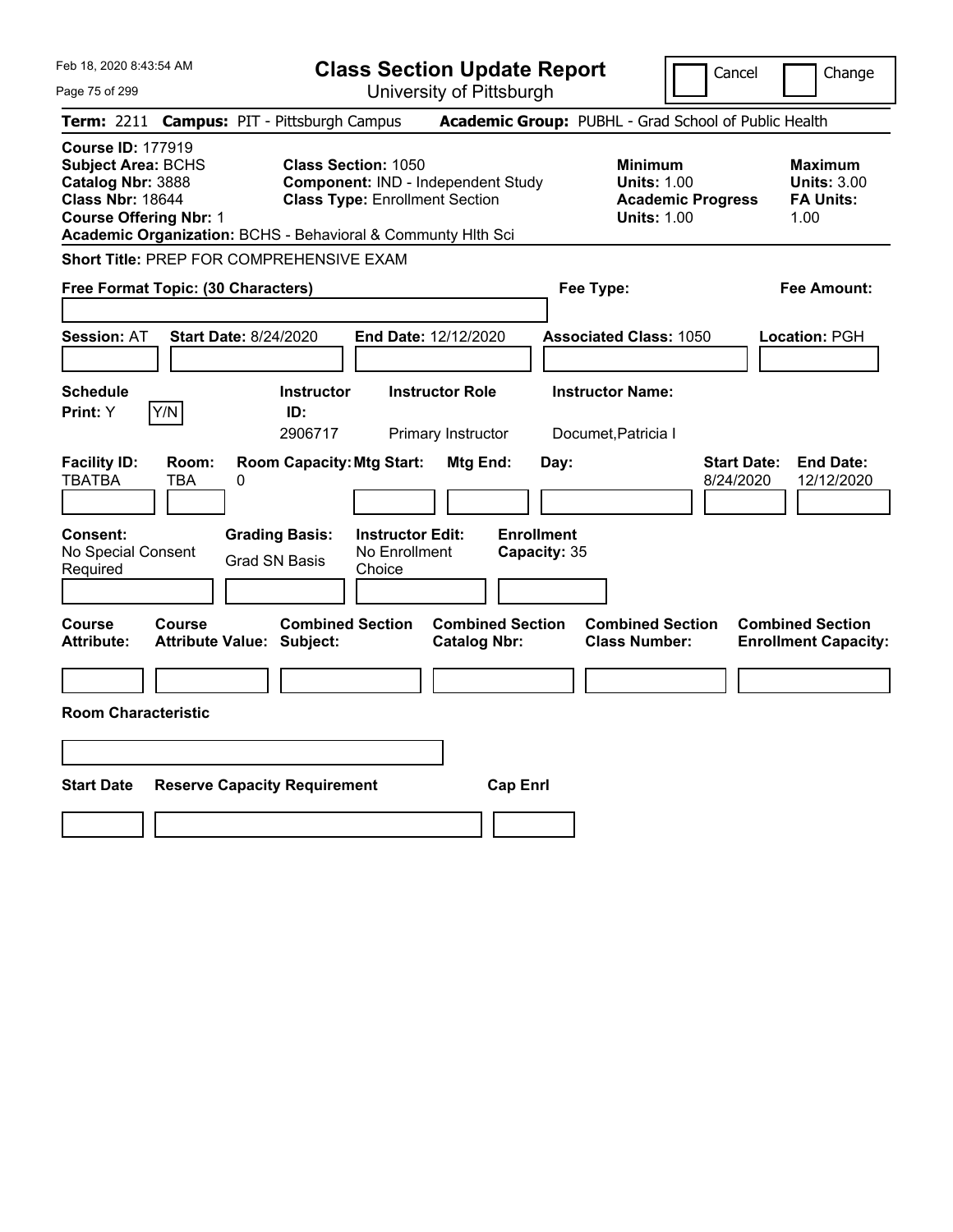**Class Section Update Report**

| Feb 18, 2020 8:43:54 AM<br>Page 76 of 299                                                                                                                                                      |                                                             | <b>Class Section Update Report</b><br>University of Pittsburgh           |                                                                                        | Cancel                          | Change                                                           |
|------------------------------------------------------------------------------------------------------------------------------------------------------------------------------------------------|-------------------------------------------------------------|--------------------------------------------------------------------------|----------------------------------------------------------------------------------------|---------------------------------|------------------------------------------------------------------|
| Term: 2211 Campus: PIT - Pittsburgh Campus                                                                                                                                                     |                                                             |                                                                          | Academic Group: PUBHL - Grad School of Public Health                                   |                                 |                                                                  |
| <b>Course ID: 102264</b><br><b>Subject Area: BIOST</b><br>Catalog Nbr: 2016<br><b>Class Nbr: 26549</b><br><b>Course Offering Nbr: 1</b><br><b>Academic Organization: BIOST - Biostatistics</b> | <b>Class Section: 1010</b>                                  | <b>Component: LEC - Lecture</b><br><b>Class Type: Enrollment Section</b> | <b>Minimum</b><br><b>Units: 2.00</b><br><b>Academic Progress</b><br><b>Units: 2.00</b> |                                 | <b>Maximum</b><br><b>Units: 2.00</b><br><b>FA Units:</b><br>2.00 |
| Short Title: SAMPLING DESIGN AND ANALYSIS                                                                                                                                                      |                                                             |                                                                          |                                                                                        |                                 |                                                                  |
| Free Format Topic: (30 Characters)                                                                                                                                                             |                                                             |                                                                          | Fee Type:                                                                              |                                 | Fee Amount:                                                      |
| <b>Session: AT</b>                                                                                                                                                                             | <b>Start Date: 8/24/2020</b>                                | End Date: 12/12/2020                                                     | <b>Associated Class: 1010</b>                                                          |                                 | <b>Location: PGH</b>                                             |
| <b>Schedule</b><br>Y/N<br><b>Print:</b> Y                                                                                                                                                      | <b>Instructor</b><br>ID:<br>2903313<br>1830392              | <b>Instructor Role</b><br>Primary Instructor<br>Special                  | <b>Instructor Name:</b><br>Marsh, Gary M<br>Valenti, Renee Nerozzi                     |                                 |                                                                  |
| <b>Facility ID:</b><br>Room:<br>PUBHL0A522<br>0A522                                                                                                                                            | <b>Room Capacity: Mtg Start:</b><br>40                      | Mtg End:<br>1:00 PM<br>2:50 PM                                           | Day:<br>Th                                                                             | <b>Start Date:</b><br>8/24/2020 | <b>End Date:</b><br>12/12/2020                                   |
| Consent:<br>No Special Consent<br>Required                                                                                                                                                     | <b>Grading Basis:</b><br>Grad LG/SU3<br>Basis               | <b>Instructor Edit:</b><br>No Enrollment<br>Choice                       | <b>Enrollment</b><br>Capacity: 15                                                      |                                 |                                                                  |
| Course<br>Course<br><b>Attribute:</b>                                                                                                                                                          | <b>Combined Section</b><br><b>Attribute Value: Subject:</b> | <b>Catalog Nbr:</b>                                                      | <b>Combined Section</b><br><b>Combined Section</b><br><b>Class Number:</b>             |                                 | <b>Combined Section</b><br><b>Enrollment Capacity:</b>           |
|                                                                                                                                                                                                |                                                             |                                                                          |                                                                                        |                                 |                                                                  |
| <b>Room Characteristic</b><br>PeopleSoft - Scheduled (PS)                                                                                                                                      |                                                             |                                                                          |                                                                                        |                                 |                                                                  |
| <b>Start Date</b>                                                                                                                                                                              | <b>Reserve Capacity Requirement</b>                         |                                                                          | <b>Cap Enrl</b>                                                                        |                                 |                                                                  |
|                                                                                                                                                                                                |                                                             |                                                                          |                                                                                        |                                 |                                                                  |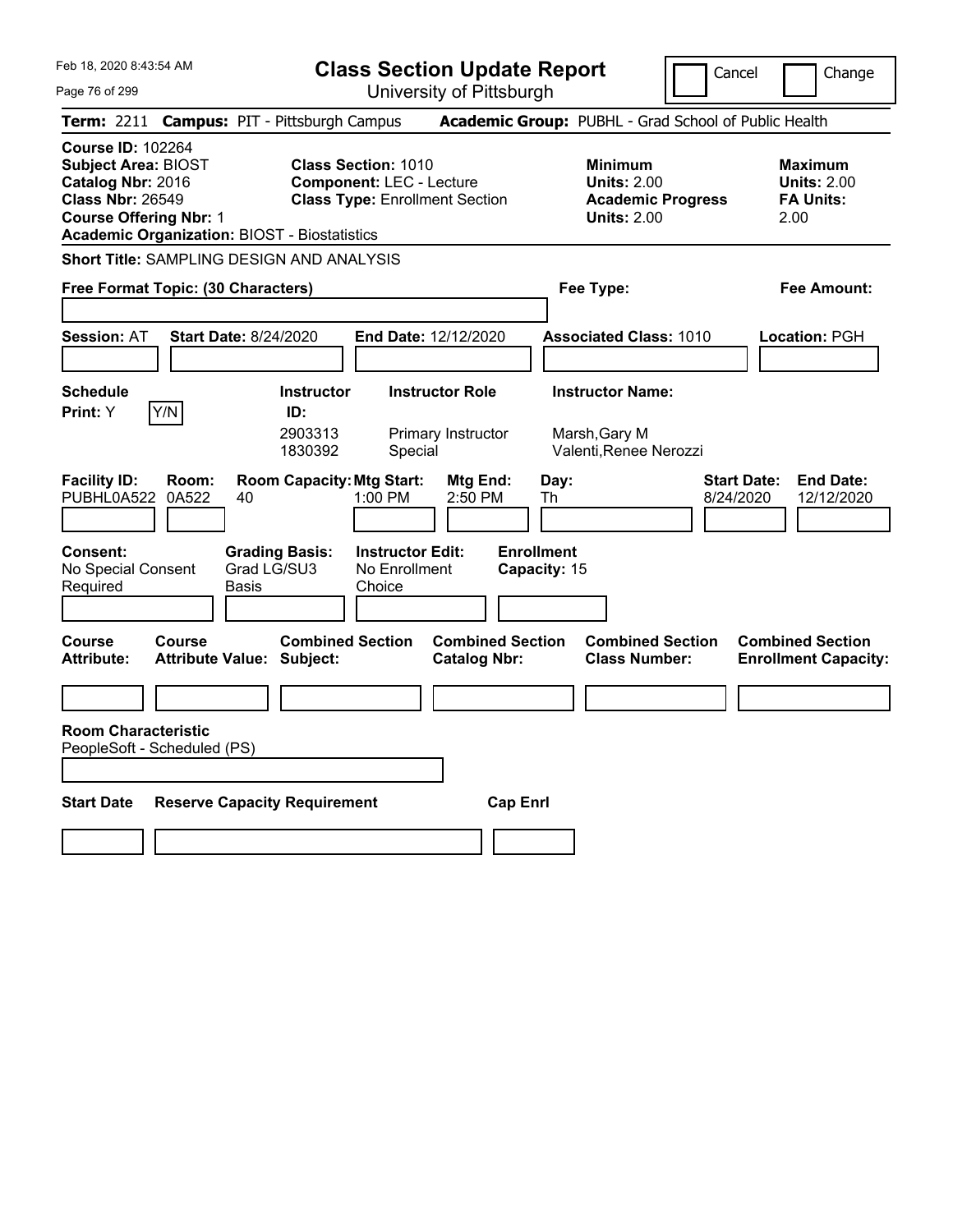| Feb 18, 2020 8:43:54 AM                                                                                                                                                                        |                                                                                                           | <b>Class Section Update Report</b>             |                                                                                        | Cancel<br>Change                                                  |
|------------------------------------------------------------------------------------------------------------------------------------------------------------------------------------------------|-----------------------------------------------------------------------------------------------------------|------------------------------------------------|----------------------------------------------------------------------------------------|-------------------------------------------------------------------|
| Page 77 of 299                                                                                                                                                                                 |                                                                                                           | University of Pittsburgh                       |                                                                                        |                                                                   |
| Term: 2211 Campus: PIT - Pittsburgh Campus                                                                                                                                                     |                                                                                                           |                                                | Academic Group: PUBHL - Grad School of Public Health                                   |                                                                   |
| <b>Course ID: 102268</b><br><b>Subject Area: BIOST</b><br>Catalog Nbr: 2021<br><b>Class Nbr: 13803</b><br><b>Course Offering Nbr: 1</b><br><b>Academic Organization: BIOST - Biostatistics</b> | <b>Class Section: 1010</b><br>Component: IND - Independent Study<br><b>Class Type: Enrollment Section</b> |                                                | <b>Minimum</b><br><b>Units: 1.00</b><br><b>Academic Progress</b><br><b>Units: 1.00</b> | <b>Maximum</b><br><b>Units: 15.00</b><br><b>FA Units:</b><br>1.00 |
| <b>Short Title: SPECIAL STUDIES</b>                                                                                                                                                            |                                                                                                           |                                                |                                                                                        |                                                                   |
| Free Format Topic: (30 Characters)                                                                                                                                                             |                                                                                                           |                                                | Fee Type:                                                                              | Fee Amount:                                                       |
|                                                                                                                                                                                                |                                                                                                           |                                                |                                                                                        |                                                                   |
| <b>Start Date: 8/24/2020</b><br><b>Session: AT</b>                                                                                                                                             |                                                                                                           | End Date: 12/12/2020                           | <b>Associated Class: 1010</b>                                                          | Location: PGH                                                     |
|                                                                                                                                                                                                |                                                                                                           |                                                |                                                                                        |                                                                   |
| <b>Schedule</b>                                                                                                                                                                                | <b>Instructor</b>                                                                                         | <b>Instructor Role</b>                         | <b>Instructor Name:</b>                                                                |                                                                   |
| Y/N<br>Print: Y                                                                                                                                                                                | ID:<br>2909589<br>1830392<br>Special                                                                      | Primary Instructor                             | Anderson, Stewart J<br>Valenti, Renee Nerozzi                                          |                                                                   |
| <b>Facility ID:</b><br>Room:<br><b>TBATBA</b><br>TBA<br>0                                                                                                                                      | <b>Room Capacity: Mtg Start:</b>                                                                          | Mtg End:                                       | Day:                                                                                   | <b>End Date:</b><br><b>Start Date:</b><br>8/24/2020<br>12/12/2020 |
| Consent:<br>No Special Consent<br>Required                                                                                                                                                     | <b>Grading Basis:</b><br><b>Instructor Edit:</b><br>No Enrollment<br><b>Grad SN Basis</b><br>Choice       | <b>Enrollment</b><br>Capacity: 20              |                                                                                        |                                                                   |
| <b>Course</b><br><b>Course</b><br><b>Attribute:</b><br><b>Attribute Value: Subject:</b>                                                                                                        | <b>Combined Section</b>                                                                                   | <b>Combined Section</b><br><b>Catalog Nbr:</b> | <b>Combined Section</b><br><b>Class Number:</b>                                        | <b>Combined Section</b><br><b>Enrollment Capacity:</b>            |
|                                                                                                                                                                                                |                                                                                                           |                                                |                                                                                        |                                                                   |
| <b>Room Characteristic</b>                                                                                                                                                                     |                                                                                                           |                                                |                                                                                        |                                                                   |
|                                                                                                                                                                                                |                                                                                                           |                                                |                                                                                        |                                                                   |
| <b>Start Date</b>                                                                                                                                                                              | <b>Reserve Capacity Requirement</b>                                                                       | <b>Cap Enrl</b>                                |                                                                                        |                                                                   |
|                                                                                                                                                                                                |                                                                                                           |                                                |                                                                                        |                                                                   |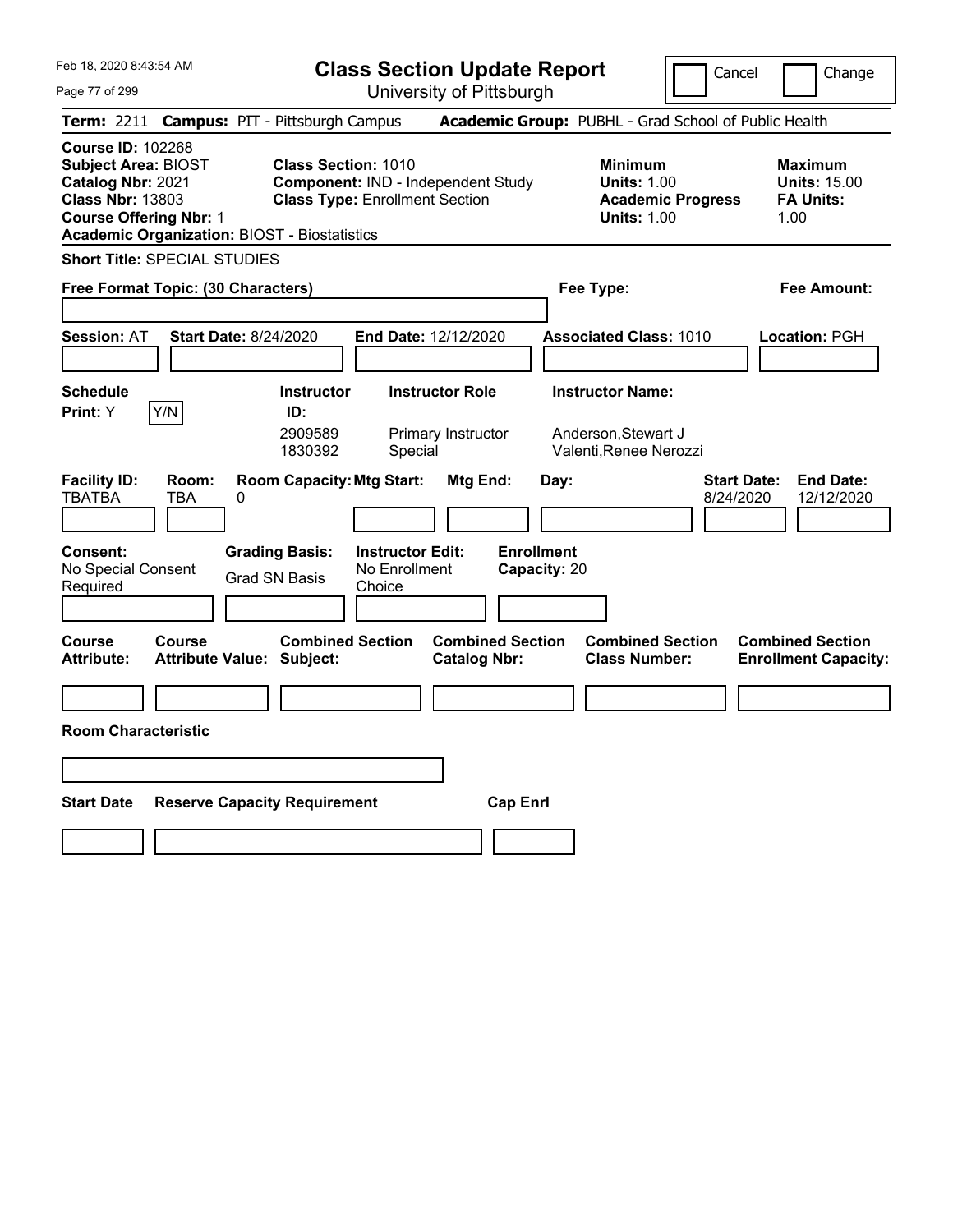| Feb 18, 2020 8:43:54 AM                                                                                                                                                                        | <b>Class Section Update Report</b>                                                                                                      |                                                                                                   | Cancel<br>Change                                                                              |
|------------------------------------------------------------------------------------------------------------------------------------------------------------------------------------------------|-----------------------------------------------------------------------------------------------------------------------------------------|---------------------------------------------------------------------------------------------------|-----------------------------------------------------------------------------------------------|
| Page 78 of 299                                                                                                                                                                                 | University of Pittsburgh                                                                                                                |                                                                                                   |                                                                                               |
| <b>Term: 2211</b>                                                                                                                                                                              | <b>Campus: PIT - Pittsburgh Campus</b>                                                                                                  | Academic Group: PUBHL - Grad School of Public Health                                              |                                                                                               |
| <b>Course ID: 102268</b><br><b>Subject Area: BIOST</b><br>Catalog Nbr: 2021<br><b>Class Nbr: 17445</b><br><b>Course Offering Nbr: 1</b><br><b>Academic Organization: BIOST - Biostatistics</b> | <b>Class Section: 1030</b><br>Component: IND - Independent Study<br><b>Class Type: Enrollment Section</b>                               | <b>Minimum</b><br><b>Units: 1.00</b><br><b>Units: 1.00</b>                                        | <b>Maximum</b><br><b>Units: 15.00</b><br><b>FA Units:</b><br><b>Academic Progress</b><br>1.00 |
| <b>Short Title: SPECIAL STUDIES</b>                                                                                                                                                            |                                                                                                                                         |                                                                                                   |                                                                                               |
| Free Format Topic: (30 Characters)                                                                                                                                                             |                                                                                                                                         | Fee Type:                                                                                         | Fee Amount:                                                                                   |
| <b>Start Date: 8/24/2020</b><br><b>Session: AT</b>                                                                                                                                             | End Date: 12/12/2020                                                                                                                    | <b>Associated Class: 1030</b>                                                                     | Location: PGH                                                                                 |
| <b>Schedule</b><br>Y/N<br>Print: Y                                                                                                                                                             | <b>Instructor</b><br><b>Instructor Role</b><br>ID:<br>2952180<br>Primary Instructor<br>1830392<br>Special                               | <b>Instructor Name:</b><br>Ding, Ying<br>Valenti, Renee Nerozzi                                   |                                                                                               |
| <b>Facility ID:</b><br>Room:<br>TBATBA<br>TBA<br>0<br>Consent:<br>No Special Consent<br>Required                                                                                               | <b>Room Capacity: Mtg Start:</b><br><b>Grading Basis:</b><br><b>Instructor Edit:</b><br>No Enrollment<br><b>Grad SN Basis</b><br>Choice | Mtg End:<br>Day:<br><b>Enrollment</b><br>Capacity: 20                                             | <b>End Date:</b><br><b>Start Date:</b><br>8/24/2020<br>12/12/2020                             |
| Course<br>Course<br><b>Attribute:</b><br>Attribute Value: Subject:                                                                                                                             | <b>Combined Section</b>                                                                                                                 | <b>Combined Section</b><br><b>Combined Section</b><br><b>Catalog Nbr:</b><br><b>Class Number:</b> | <b>Combined Section</b><br><b>Enrollment Capacity:</b>                                        |
|                                                                                                                                                                                                |                                                                                                                                         |                                                                                                   |                                                                                               |
| <b>Room Characteristic</b>                                                                                                                                                                     |                                                                                                                                         |                                                                                                   |                                                                                               |
|                                                                                                                                                                                                |                                                                                                                                         |                                                                                                   |                                                                                               |
|                                                                                                                                                                                                |                                                                                                                                         |                                                                                                   |                                                                                               |
| <b>Start Date</b>                                                                                                                                                                              | <b>Reserve Capacity Requirement</b>                                                                                                     | <b>Cap Enri</b>                                                                                   |                                                                                               |
|                                                                                                                                                                                                |                                                                                                                                         |                                                                                                   |                                                                                               |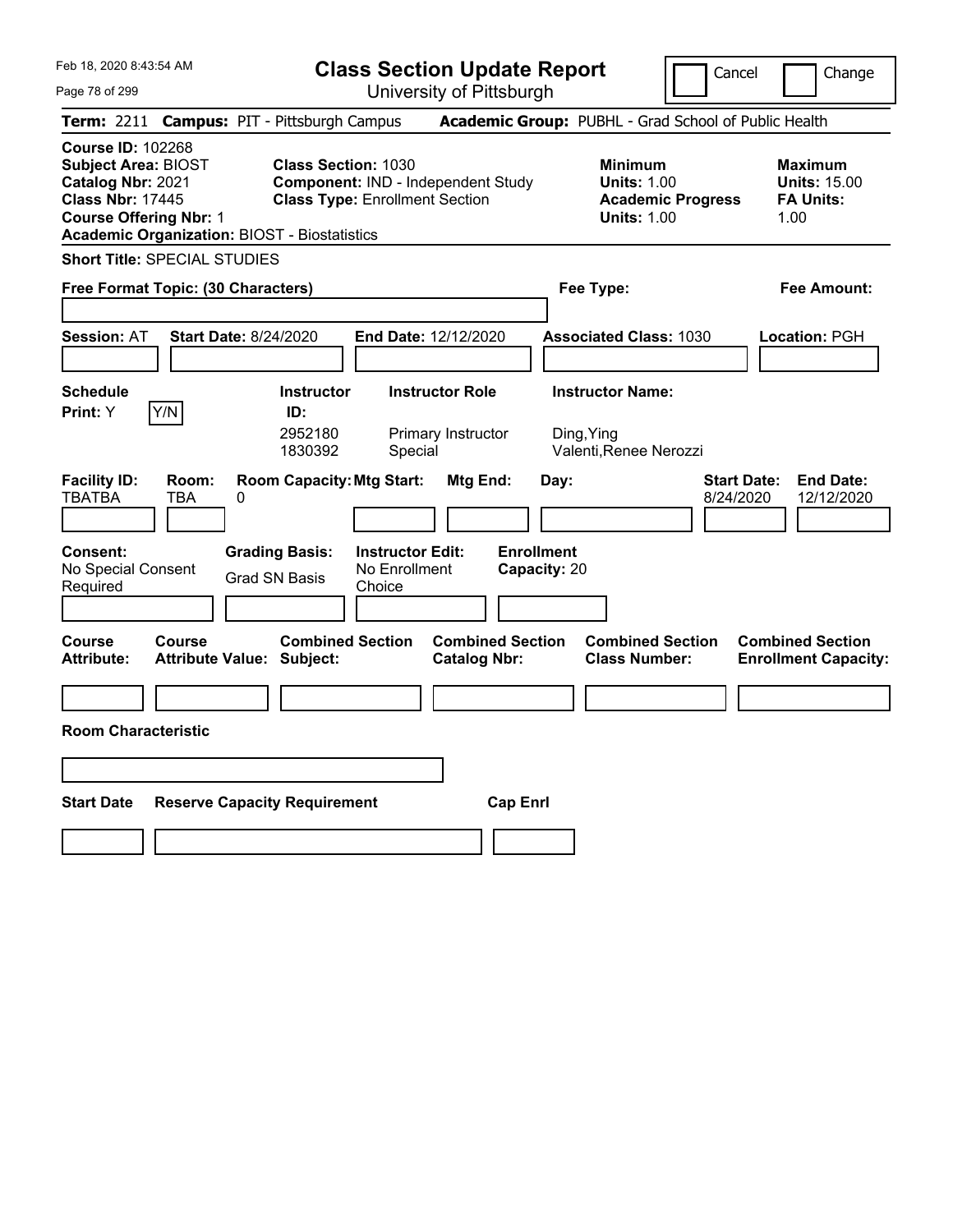| Feb 18, 2020 8:43:54 AM                                                                                                                                                                        | <b>Class Section Update Report</b>                                                                                                                  | Cancel                                                                                 | Change                                                            |
|------------------------------------------------------------------------------------------------------------------------------------------------------------------------------------------------|-----------------------------------------------------------------------------------------------------------------------------------------------------|----------------------------------------------------------------------------------------|-------------------------------------------------------------------|
| Page 79 of 299                                                                                                                                                                                 | University of Pittsburgh                                                                                                                            |                                                                                        |                                                                   |
| <b>Term: 2211</b>                                                                                                                                                                              | <b>Campus: PIT - Pittsburgh Campus</b>                                                                                                              | Academic Group: PUBHL - Grad School of Public Health                                   |                                                                   |
| <b>Course ID: 102268</b><br><b>Subject Area: BIOST</b><br>Catalog Nbr: 2021<br><b>Class Nbr: 24405</b><br><b>Course Offering Nbr: 1</b><br><b>Academic Organization: BIOST - Biostatistics</b> | <b>Class Section: 1040</b><br>Component: IND - Independent Study<br><b>Class Type: Enrollment Section</b>                                           | <b>Minimum</b><br><b>Units: 1.00</b><br><b>Academic Progress</b><br><b>Units: 1.00</b> | <b>Maximum</b><br><b>Units: 15.00</b><br><b>FA Units:</b><br>1.00 |
| <b>Short Title: SPECIAL STUDIES</b>                                                                                                                                                            |                                                                                                                                                     |                                                                                        |                                                                   |
| Free Format Topic: (30 Characters)                                                                                                                                                             |                                                                                                                                                     | Fee Type:                                                                              | Fee Amount:                                                       |
| <b>Session: AT</b><br>Start Date: 8/24/2020                                                                                                                                                    | <b>End Date: 12/12/2020</b>                                                                                                                         | <b>Associated Class: 1040</b>                                                          | Location: PGH                                                     |
| Schedule<br>Y/N<br><b>Print:</b> Y                                                                                                                                                             | <b>Instructor Role</b><br><b>Instructor</b><br>ID:<br>2936490<br>Primary Instructor<br>1830392<br>Special                                           | <b>Instructor Name:</b><br>Krafty,Robert Todd<br>Valenti, Renee Nerozzi                |                                                                   |
| <b>Facility ID:</b><br>Room:<br>TBATBA<br>TBA<br>0<br><b>Consent:</b><br>No Special Consent<br>Required                                                                                        | <b>Room Capacity: Mtg Start:</b><br>Mtg End:<br><b>Grading Basis:</b><br><b>Instructor Edit:</b><br>No Enrollment<br><b>Grad SN Basis</b><br>Choice | Day:<br><b>Start Date:</b><br>8/24/2020<br><b>Enrollment</b><br>Capacity: 35           | <b>End Date:</b><br>12/12/2020                                    |
| Course<br>Course<br><b>Attribute:</b><br><b>Attribute Value: Subject:</b>                                                                                                                      | <b>Combined Section</b><br><b>Combined Section</b><br><b>Catalog Nbr:</b>                                                                           | <b>Combined Section</b><br><b>Class Number:</b>                                        | <b>Combined Section</b><br><b>Enrollment Capacity:</b>            |
|                                                                                                                                                                                                |                                                                                                                                                     |                                                                                        |                                                                   |
| <b>Room Characteristic</b>                                                                                                                                                                     |                                                                                                                                                     |                                                                                        |                                                                   |
|                                                                                                                                                                                                |                                                                                                                                                     |                                                                                        |                                                                   |
| <b>Start Date</b><br><b>Reserve Capacity Requirement</b>                                                                                                                                       | <b>Cap Enri</b>                                                                                                                                     |                                                                                        |                                                                   |
|                                                                                                                                                                                                |                                                                                                                                                     |                                                                                        |                                                                   |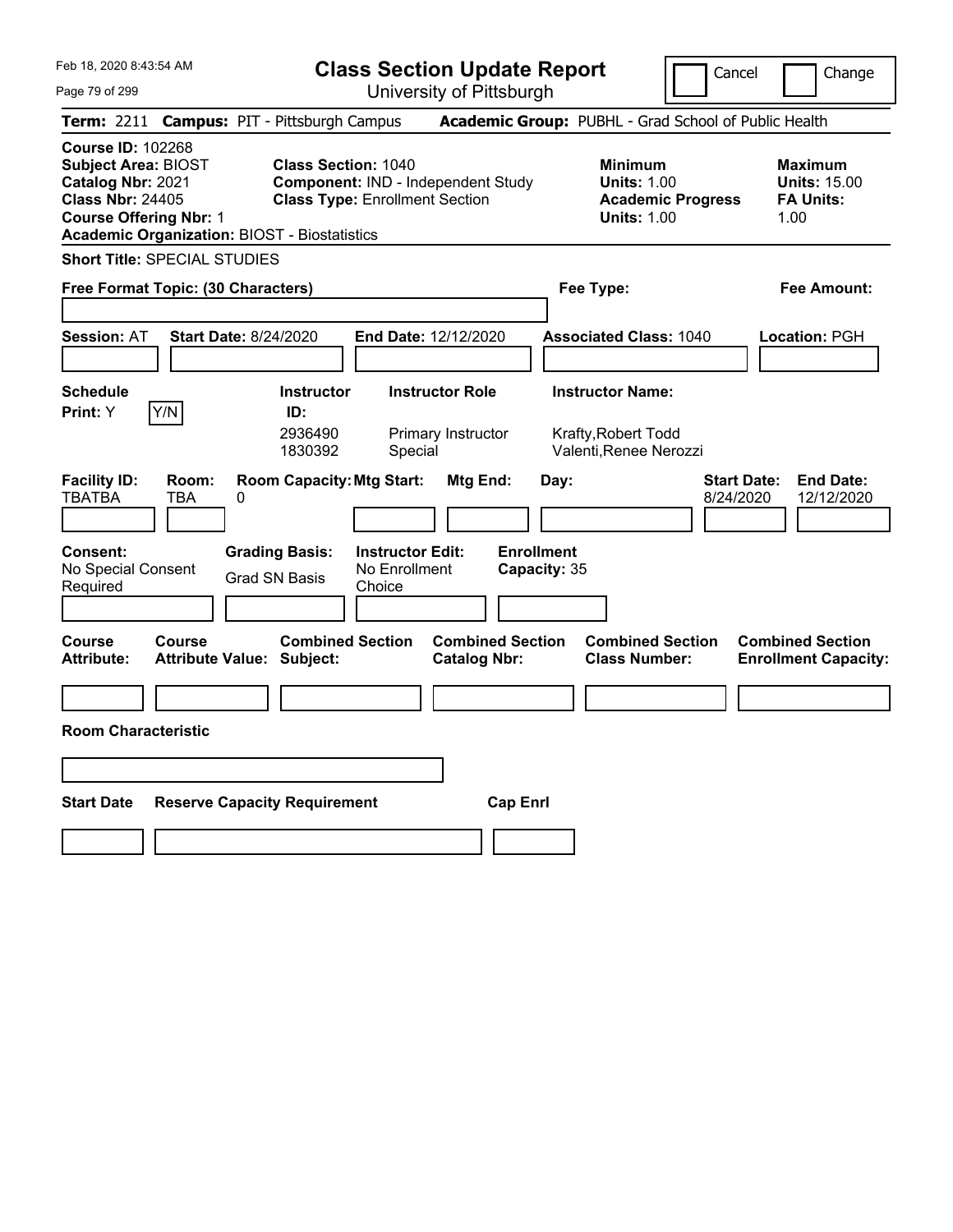| Feb 18, 2020 8:43:54 AM                                                                                                                                                                        |                                                   |                                                                                                           | <b>Class Section Update Report</b>                 |                                                |                                           |                                                                            | Cancel                          | Change                                                            |
|------------------------------------------------------------------------------------------------------------------------------------------------------------------------------------------------|---------------------------------------------------|-----------------------------------------------------------------------------------------------------------|----------------------------------------------------|------------------------------------------------|-------------------------------------------|----------------------------------------------------------------------------|---------------------------------|-------------------------------------------------------------------|
| Page 80 of 299                                                                                                                                                                                 |                                                   |                                                                                                           |                                                    | University of Pittsburgh                       |                                           |                                                                            |                                 |                                                                   |
| <b>Term: 2211</b>                                                                                                                                                                              | <b>Campus: PIT - Pittsburgh Campus</b>            |                                                                                                           |                                                    |                                                |                                           |                                                                            |                                 | Academic Group: PUBHL - Grad School of Public Health              |
| <b>Course ID: 102268</b><br><b>Subject Area: BIOST</b><br>Catalog Nbr: 2021<br><b>Class Nbr: 17446</b><br><b>Course Offering Nbr: 1</b><br><b>Academic Organization: BIOST - Biostatistics</b> |                                                   | <b>Class Section: 1050</b><br>Component: IND - Independent Study<br><b>Class Type: Enrollment Section</b> |                                                    |                                                |                                           | <b>Minimum</b><br><b>Units: 1.00</b><br><b>Units: 1.00</b>                 | <b>Academic Progress</b>        | <b>Maximum</b><br><b>Units: 15.00</b><br><b>FA Units:</b><br>1.00 |
| <b>Short Title: SPECIAL STUDIES</b>                                                                                                                                                            |                                                   |                                                                                                           |                                                    |                                                |                                           |                                                                            |                                 |                                                                   |
| Free Format Topic: (30 Characters)                                                                                                                                                             |                                                   |                                                                                                           |                                                    |                                                |                                           | Fee Type:                                                                  |                                 | Fee Amount:                                                       |
| <b>Session: AT</b>                                                                                                                                                                             | <b>Start Date: 8/24/2020</b>                      |                                                                                                           | <b>End Date: 12/12/2020</b>                        |                                                |                                           | <b>Associated Class: 1050</b>                                              |                                 | <b>Location: PGH</b>                                              |
| <b>Schedule</b><br>Y/N<br><b>Print:</b> Y                                                                                                                                                      |                                                   | <b>Instructor</b><br>ID:<br>2902304<br>1830392                                                            | Special                                            | <b>Instructor Role</b><br>Primary Instructor   |                                           | <b>Instructor Name:</b><br>Landsittel, Douglas P<br>Valenti, Renee Nerozzi |                                 |                                                                   |
| <b>Facility ID:</b><br><b>TBATBA</b><br><b>Consent:</b><br>No Special Consent<br>Required                                                                                                      | Room:<br>TBA<br>0                                 | <b>Room Capacity: Mtg Start:</b><br><b>Grading Basis:</b><br><b>Grad SN Basis</b>                         | <b>Instructor Edit:</b><br>No Enrollment<br>Choice | Mtg End:                                       | Day:<br><b>Enrollment</b><br>Capacity: 20 |                                                                            | <b>Start Date:</b><br>8/24/2020 | <b>End Date:</b><br>12/12/2020                                    |
| Course<br><b>Attribute:</b>                                                                                                                                                                    | <b>Course</b><br><b>Attribute Value: Subject:</b> | <b>Combined Section</b>                                                                                   |                                                    | <b>Combined Section</b><br><b>Catalog Nbr:</b> |                                           | <b>Combined Section</b><br><b>Class Number:</b>                            |                                 | <b>Combined Section</b><br><b>Enrollment Capacity:</b>            |
|                                                                                                                                                                                                |                                                   |                                                                                                           |                                                    |                                                |                                           |                                                                            |                                 |                                                                   |
| <b>Room Characteristic</b>                                                                                                                                                                     |                                                   |                                                                                                           |                                                    |                                                |                                           |                                                                            |                                 |                                                                   |
|                                                                                                                                                                                                |                                                   |                                                                                                           |                                                    |                                                |                                           |                                                                            |                                 |                                                                   |
|                                                                                                                                                                                                |                                                   |                                                                                                           |                                                    |                                                |                                           |                                                                            |                                 |                                                                   |
| <b>Start Date</b>                                                                                                                                                                              | <b>Reserve Capacity Requirement</b>               |                                                                                                           |                                                    |                                                | <b>Cap Enrl</b>                           |                                                                            |                                 |                                                                   |
|                                                                                                                                                                                                |                                                   |                                                                                                           |                                                    |                                                |                                           |                                                                            |                                 |                                                                   |
|                                                                                                                                                                                                |                                                   |                                                                                                           |                                                    |                                                |                                           |                                                                            |                                 |                                                                   |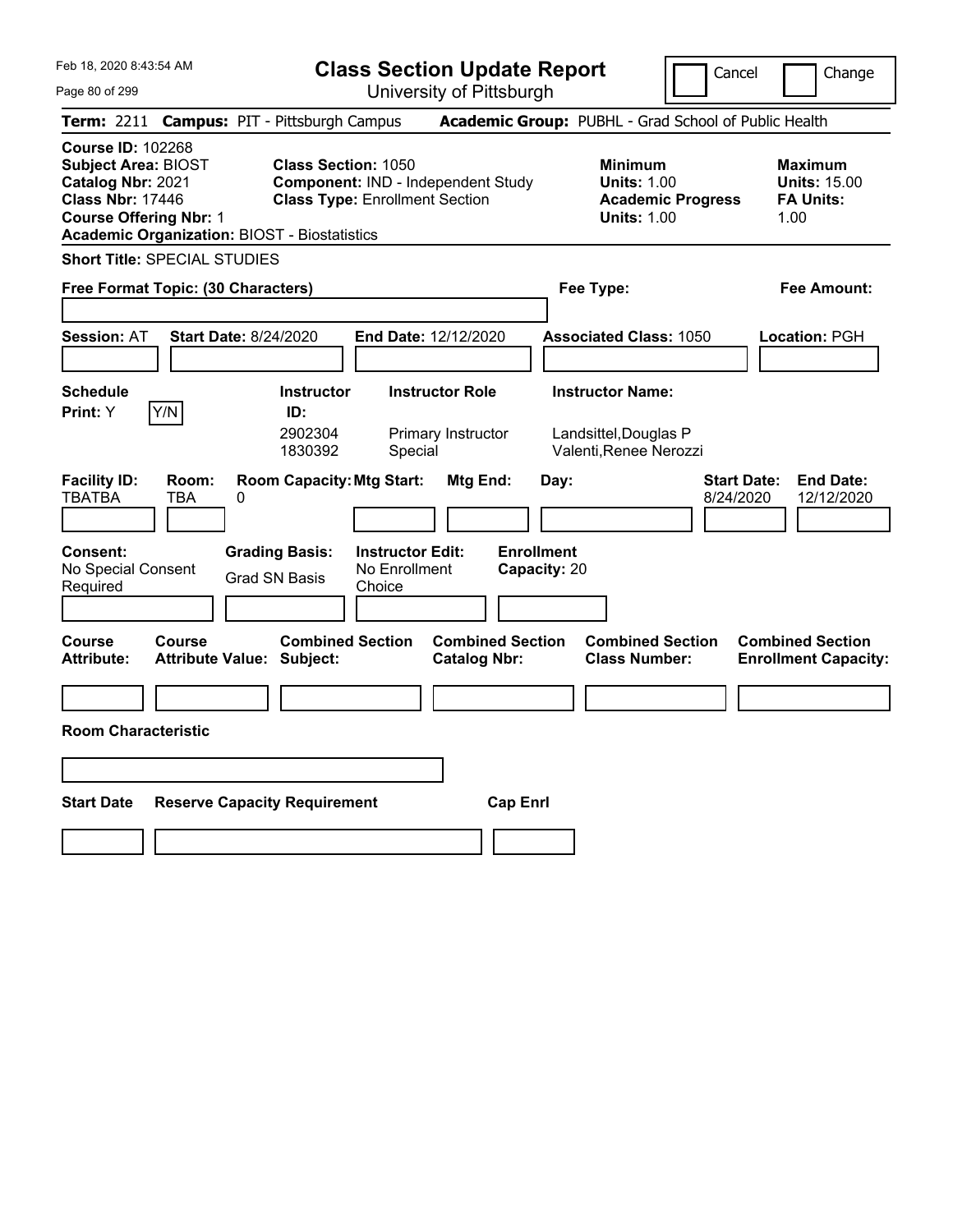| Feb 18, 2020 8:43:54 AM                                                                                                                                                                        |                                                                                        |                                                    | <b>Class Section Update Report</b>             |                                                                        | Cancel                          | Change                                                            |
|------------------------------------------------------------------------------------------------------------------------------------------------------------------------------------------------|----------------------------------------------------------------------------------------|----------------------------------------------------|------------------------------------------------|------------------------------------------------------------------------|---------------------------------|-------------------------------------------------------------------|
| Page 81 of 299                                                                                                                                                                                 |                                                                                        |                                                    | University of Pittsburgh                       |                                                                        |                                 |                                                                   |
| <b>Term: 2211</b>                                                                                                                                                                              | <b>Campus: PIT - Pittsburgh Campus</b>                                                 |                                                    |                                                | Academic Group: PUBHL - Grad School of Public Health                   |                                 |                                                                   |
| <b>Course ID: 102268</b><br><b>Subject Area: BIOST</b><br>Catalog Nbr: 2021<br><b>Class Nbr: 17447</b><br><b>Course Offering Nbr: 1</b><br><b>Academic Organization: BIOST - Biostatistics</b> | <b>Class Section: 1060</b>                                                             | <b>Class Type: Enrollment Section</b>              | Component: IND - Independent Study             | <b>Minimum</b><br><b>Units: 1.00</b><br><b>Units: 1.00</b>             | <b>Academic Progress</b>        | <b>Maximum</b><br><b>Units: 15.00</b><br><b>FA Units:</b><br>1.00 |
| <b>Short Title: SPECIAL STUDIES</b>                                                                                                                                                            |                                                                                        |                                                    |                                                |                                                                        |                                 |                                                                   |
| Free Format Topic: (30 Characters)                                                                                                                                                             |                                                                                        |                                                    |                                                | Fee Type:                                                              |                                 | Fee Amount:                                                       |
|                                                                                                                                                                                                |                                                                                        |                                                    |                                                |                                                                        |                                 |                                                                   |
| <b>Session: AT</b>                                                                                                                                                                             | <b>Start Date: 8/24/2020</b>                                                           | <b>End Date: 12/12/2020</b>                        |                                                | <b>Associated Class: 1060</b>                                          |                                 | <b>Location: PGH</b>                                              |
| <b>Schedule</b><br>Y/N<br><b>Print:</b> Y                                                                                                                                                      | <b>Instructor</b><br>ID:<br>2908950<br>1830392                                         | Special                                            | <b>Instructor Role</b><br>Primary Instructor   | <b>Instructor Name:</b><br>Feingold, Eleanor<br>Valenti, Renee Nerozzi |                                 |                                                                   |
| <b>Facility ID:</b><br>Room:<br><b>TBATBA</b><br>TBA<br><b>Consent:</b><br>No Special Consent<br>Required                                                                                      | <b>Room Capacity: Mtg Start:</b><br>0<br><b>Grading Basis:</b><br><b>Grad SN Basis</b> | <b>Instructor Edit:</b><br>No Enrollment<br>Choice | Mtg End:                                       | Day:<br><b>Enrollment</b><br>Capacity: 20                              | <b>Start Date:</b><br>8/24/2020 | <b>End Date:</b><br>12/12/2020                                    |
| <b>Course</b><br>Course<br><b>Attribute:</b>                                                                                                                                                   | <b>Attribute Value: Subject:</b>                                                       | <b>Combined Section</b>                            | <b>Combined Section</b><br><b>Catalog Nbr:</b> | <b>Class Number:</b>                                                   | <b>Combined Section</b>         | <b>Combined Section</b><br><b>Enrollment Capacity:</b>            |
|                                                                                                                                                                                                |                                                                                        |                                                    |                                                |                                                                        |                                 |                                                                   |
| <b>Room Characteristic</b>                                                                                                                                                                     |                                                                                        |                                                    |                                                |                                                                        |                                 |                                                                   |
|                                                                                                                                                                                                |                                                                                        |                                                    |                                                |                                                                        |                                 |                                                                   |
| <b>Start Date</b>                                                                                                                                                                              | <b>Reserve Capacity Requirement</b>                                                    |                                                    | <b>Cap Enrl</b>                                |                                                                        |                                 |                                                                   |
|                                                                                                                                                                                                |                                                                                        |                                                    |                                                |                                                                        |                                 |                                                                   |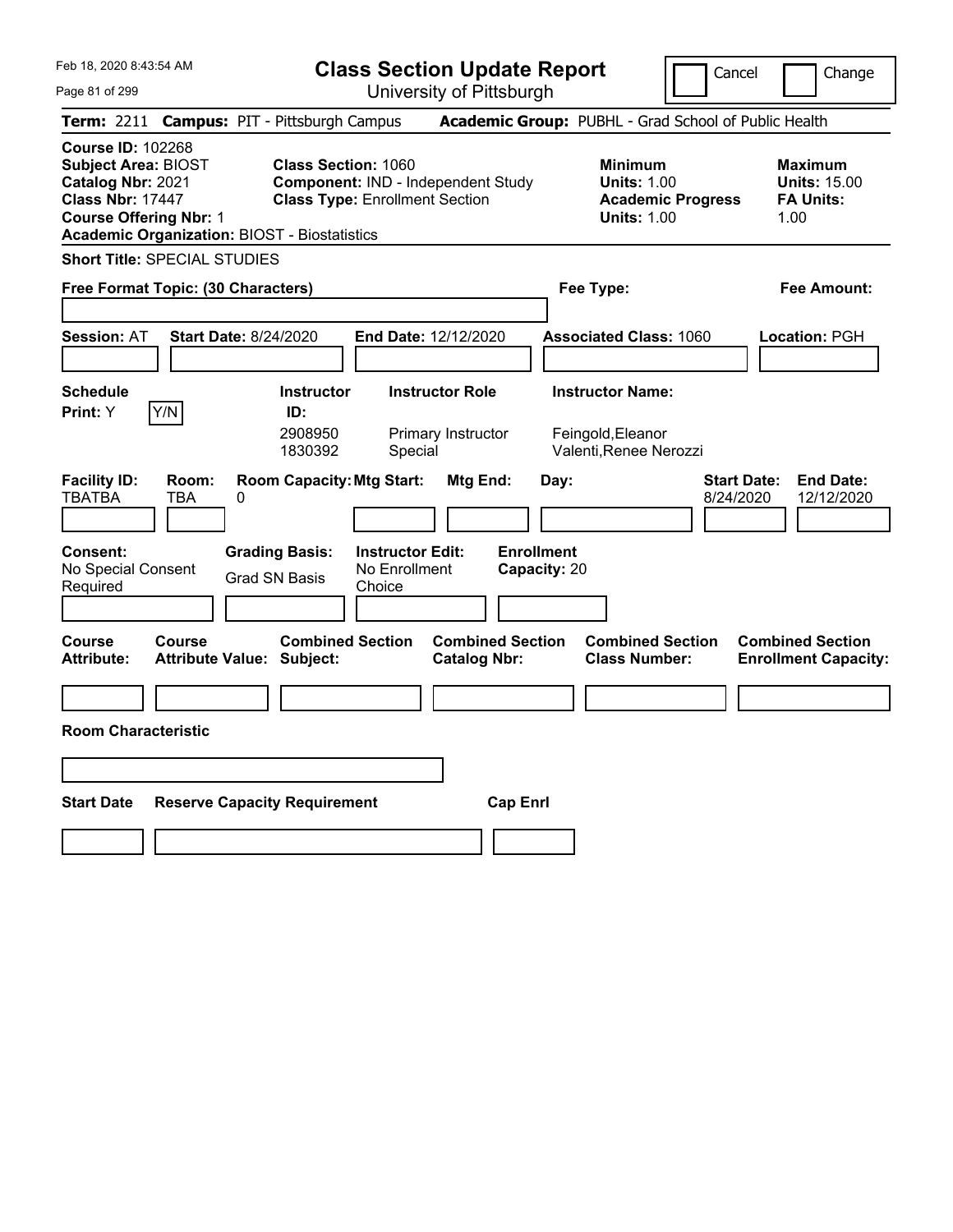| Feb 18, 2020 8:43:54 AM                                                                                                                                                                        | <b>Class Section Update Report</b>                                                                                                      |                                                       |                                                                                        | Cancel<br>Change                                                  |
|------------------------------------------------------------------------------------------------------------------------------------------------------------------------------------------------|-----------------------------------------------------------------------------------------------------------------------------------------|-------------------------------------------------------|----------------------------------------------------------------------------------------|-------------------------------------------------------------------|
| Page 82 of 299                                                                                                                                                                                 | University of Pittsburgh                                                                                                                |                                                       |                                                                                        |                                                                   |
| <b>Term: 2211</b>                                                                                                                                                                              | <b>Campus: PIT - Pittsburgh Campus</b>                                                                                                  |                                                       | Academic Group: PUBHL - Grad School of Public Health                                   |                                                                   |
| <b>Course ID: 102268</b><br><b>Subject Area: BIOST</b><br>Catalog Nbr: 2021<br><b>Class Nbr: 17448</b><br><b>Course Offering Nbr: 1</b><br><b>Academic Organization: BIOST - Biostatistics</b> | <b>Class Section: 1070</b><br>Component: IND - Independent Study<br><b>Class Type: Enrollment Section</b>                               |                                                       | <b>Minimum</b><br><b>Units: 1.00</b><br><b>Academic Progress</b><br><b>Units: 1.00</b> | <b>Maximum</b><br><b>Units: 15.00</b><br><b>FA Units:</b><br>1.00 |
| <b>Short Title: SPECIAL STUDIES</b>                                                                                                                                                            |                                                                                                                                         |                                                       |                                                                                        |                                                                   |
| Free Format Topic: (30 Characters)                                                                                                                                                             |                                                                                                                                         |                                                       | Fee Type:                                                                              | Fee Amount:                                                       |
| <b>Start Date: 8/24/2020</b><br><b>Session: AT</b>                                                                                                                                             | End Date: 12/12/2020                                                                                                                    |                                                       | <b>Associated Class: 1070</b>                                                          | Location: PGH                                                     |
| <b>Schedule</b><br>Y/N<br>Print: Y                                                                                                                                                             | <b>Instructor</b><br><b>Instructor Role</b><br>ID:<br>2900940<br>Primary Instructor<br>1830392<br>Special                               |                                                       | <b>Instructor Name:</b><br>Jeong, Jong Hyeon<br>Valenti, Renee Nerozzi                 |                                                                   |
| <b>Facility ID:</b><br>Room:<br>TBATBA<br>TBA<br>0<br>Consent:<br>No Special Consent<br>Required                                                                                               | <b>Room Capacity: Mtg Start:</b><br><b>Grading Basis:</b><br><b>Instructor Edit:</b><br>No Enrollment<br><b>Grad SN Basis</b><br>Choice | Mtg End:<br>Day:<br><b>Enrollment</b><br>Capacity: 20 |                                                                                        | <b>End Date:</b><br><b>Start Date:</b><br>8/24/2020<br>12/12/2020 |
| Course<br>Course<br><b>Attribute:</b><br>Attribute Value: Subject:                                                                                                                             | <b>Combined Section</b>                                                                                                                 | <b>Combined Section</b><br><b>Catalog Nbr:</b>        | <b>Combined Section</b><br><b>Class Number:</b>                                        | <b>Combined Section</b><br><b>Enrollment Capacity:</b>            |
|                                                                                                                                                                                                |                                                                                                                                         |                                                       |                                                                                        |                                                                   |
| <b>Room Characteristic</b>                                                                                                                                                                     |                                                                                                                                         |                                                       |                                                                                        |                                                                   |
|                                                                                                                                                                                                |                                                                                                                                         |                                                       |                                                                                        |                                                                   |
|                                                                                                                                                                                                |                                                                                                                                         |                                                       |                                                                                        |                                                                   |
| <b>Start Date</b>                                                                                                                                                                              | <b>Reserve Capacity Requirement</b>                                                                                                     | <b>Cap Enri</b>                                       |                                                                                        |                                                                   |
|                                                                                                                                                                                                |                                                                                                                                         |                                                       |                                                                                        |                                                                   |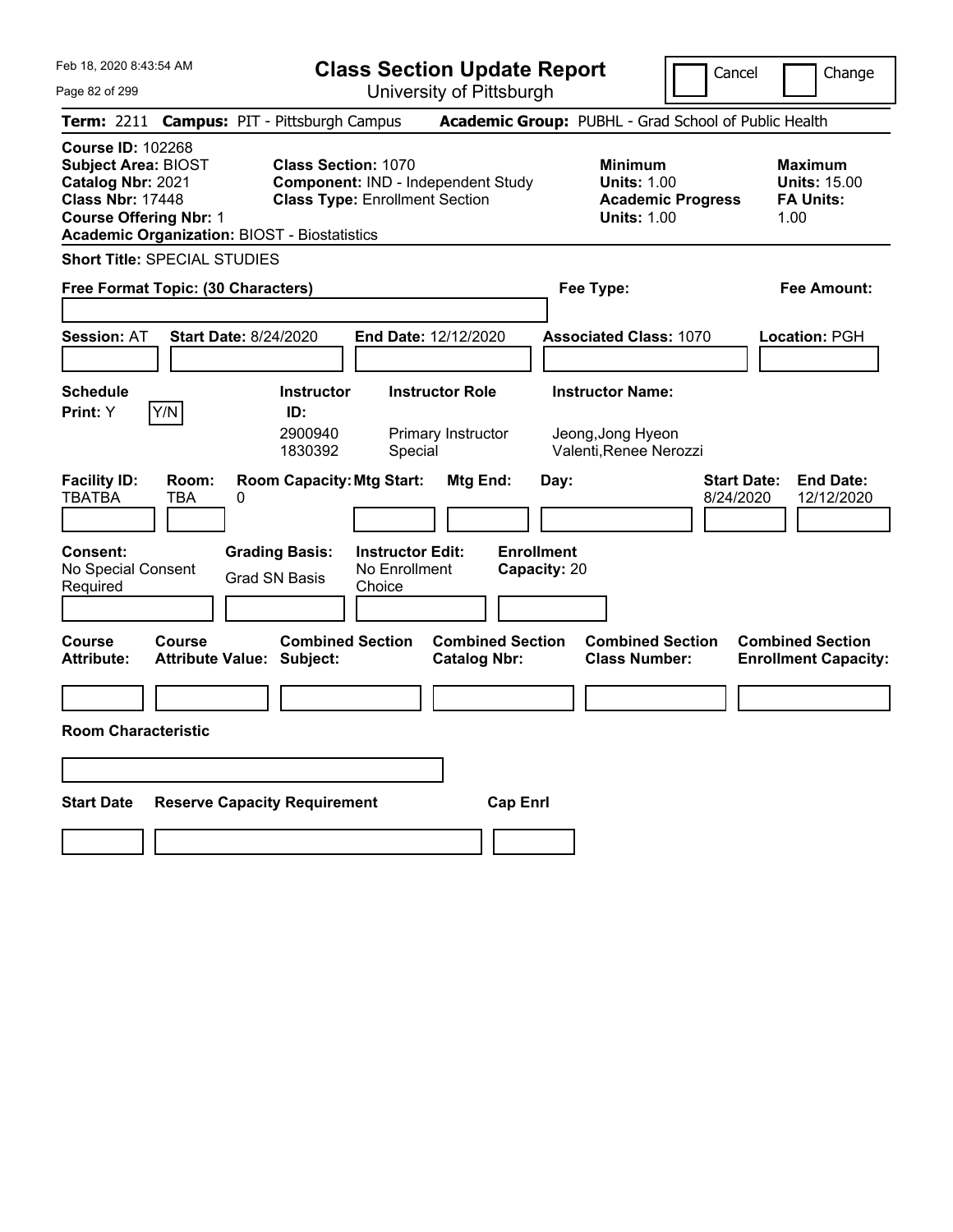| Feb 18, 2020 8:43:54 AM                                                                                                                                                                        | <b>Class Section Update Report</b>                                                                                                                                                       | Cancel                                                                                 | Change                                                            |
|------------------------------------------------------------------------------------------------------------------------------------------------------------------------------------------------|------------------------------------------------------------------------------------------------------------------------------------------------------------------------------------------|----------------------------------------------------------------------------------------|-------------------------------------------------------------------|
| Page 83 of 299                                                                                                                                                                                 | University of Pittsburgh                                                                                                                                                                 |                                                                                        |                                                                   |
| <b>Term: 2211</b>                                                                                                                                                                              | <b>Campus: PIT - Pittsburgh Campus</b>                                                                                                                                                   | Academic Group: PUBHL - Grad School of Public Health                                   |                                                                   |
| <b>Course ID: 102268</b><br><b>Subject Area: BIOST</b><br>Catalog Nbr: 2021<br><b>Class Nbr: 17449</b><br><b>Course Offering Nbr: 1</b><br><b>Academic Organization: BIOST - Biostatistics</b> | <b>Class Section: 1080</b><br>Component: IND - Independent Study<br><b>Class Type: Enrollment Section</b>                                                                                | <b>Minimum</b><br><b>Units: 1.00</b><br><b>Academic Progress</b><br><b>Units: 1.00</b> | <b>Maximum</b><br><b>Units: 15.00</b><br><b>FA Units:</b><br>1.00 |
| <b>Short Title: SPECIAL STUDIES</b>                                                                                                                                                            |                                                                                                                                                                                          |                                                                                        |                                                                   |
| Free Format Topic: (30 Characters)                                                                                                                                                             |                                                                                                                                                                                          | Fee Type:                                                                              | Fee Amount:                                                       |
| <b>Start Date: 8/24/2020</b><br><b>Session: AT</b>                                                                                                                                             | End Date: 12/12/2020                                                                                                                                                                     | <b>Associated Class: 1080</b>                                                          | <b>Location: PGH</b>                                              |
| <b>Schedule</b><br>Y/N<br>Print: Y                                                                                                                                                             | <b>Instructor</b><br><b>Instructor Role</b><br>ID:<br>2904896<br>Primary Instructor<br>1830392<br>Special                                                                                | <b>Instructor Name:</b><br>Chang, Chung-Chou Ho<br>Valenti, Renee Nerozzi              |                                                                   |
| <b>Facility ID:</b><br>Room:<br><b>TBATBA</b><br>TBA<br>0<br><b>Consent:</b><br>No Special Consent<br>Required                                                                                 | <b>Room Capacity: Mtg Start:</b><br>Mtg End:<br><b>Enrollment</b><br><b>Grading Basis:</b><br><b>Instructor Edit:</b><br>No Enrollment<br>Capacity: 20<br><b>Grad SN Basis</b><br>Choice | <b>Start Date:</b><br>Day:<br>8/24/2020                                                | <b>End Date:</b><br>12/12/2020                                    |
| Course<br><b>Course</b><br><b>Attribute:</b><br><b>Attribute Value: Subject:</b>                                                                                                               | <b>Combined Section</b><br><b>Combined Section</b><br><b>Catalog Nbr:</b>                                                                                                                | <b>Combined Section</b><br><b>Class Number:</b>                                        | <b>Combined Section</b><br><b>Enrollment Capacity:</b>            |
|                                                                                                                                                                                                |                                                                                                                                                                                          |                                                                                        |                                                                   |
| <b>Room Characteristic</b>                                                                                                                                                                     |                                                                                                                                                                                          |                                                                                        |                                                                   |
|                                                                                                                                                                                                |                                                                                                                                                                                          |                                                                                        |                                                                   |
| <b>Start Date</b><br><b>Reserve Capacity Requirement</b>                                                                                                                                       | <b>Cap Enrl</b>                                                                                                                                                                          |                                                                                        |                                                                   |
|                                                                                                                                                                                                |                                                                                                                                                                                          |                                                                                        |                                                                   |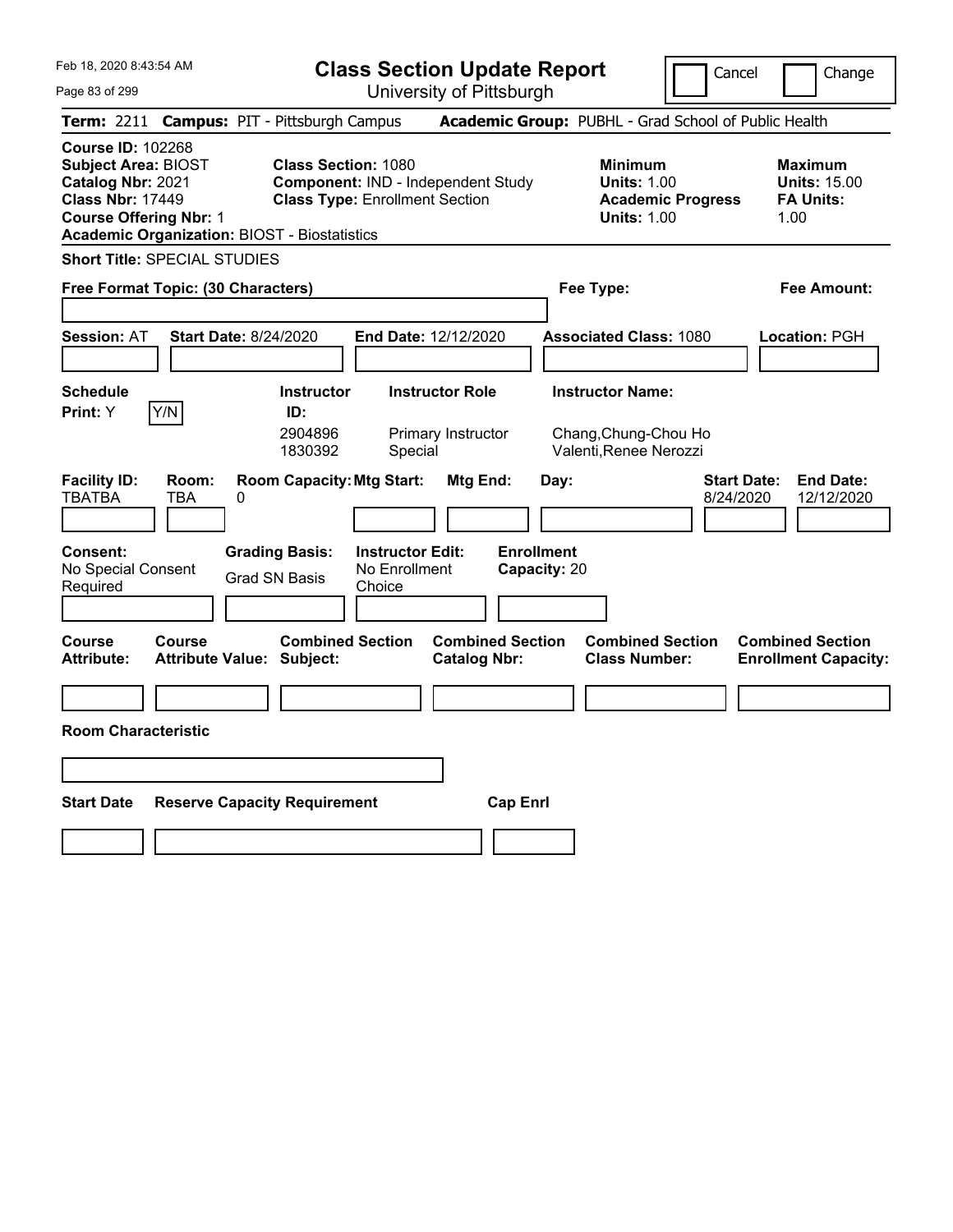| Feb 18, 2020 8:43:54 AM                                                                                                                                                                        |                                            |                                                                                                           | <b>Class Section Update Report</b>                 |                                                |                                   |      |                                                                    |                          | Cancel                          | Change                                                            |
|------------------------------------------------------------------------------------------------------------------------------------------------------------------------------------------------|--------------------------------------------|-----------------------------------------------------------------------------------------------------------|----------------------------------------------------|------------------------------------------------|-----------------------------------|------|--------------------------------------------------------------------|--------------------------|---------------------------------|-------------------------------------------------------------------|
| Page 84 of 299                                                                                                                                                                                 |                                            |                                                                                                           |                                                    | University of Pittsburgh                       |                                   |      |                                                                    |                          |                                 |                                                                   |
| Term: 2211 Campus: PIT - Pittsburgh Campus                                                                                                                                                     |                                            |                                                                                                           |                                                    |                                                |                                   |      | Academic Group: PUBHL - Grad School of Public Health               |                          |                                 |                                                                   |
| <b>Course ID: 102268</b><br><b>Subject Area: BIOST</b><br>Catalog Nbr: 2021<br><b>Class Nbr: 17451</b><br><b>Course Offering Nbr: 1</b><br><b>Academic Organization: BIOST - Biostatistics</b> |                                            | <b>Class Section: 1090</b><br>Component: IND - Independent Study<br><b>Class Type: Enrollment Section</b> |                                                    |                                                |                                   |      | <b>Minimum</b><br><b>Units: 1.00</b><br><b>Units: 1.00</b>         | <b>Academic Progress</b> |                                 | <b>Maximum</b><br><b>Units: 15.00</b><br><b>FA Units:</b><br>1.00 |
| <b>Short Title: SPECIAL STUDIES</b>                                                                                                                                                            |                                            |                                                                                                           |                                                    |                                                |                                   |      |                                                                    |                          |                                 |                                                                   |
| Free Format Topic: (30 Characters)                                                                                                                                                             |                                            |                                                                                                           |                                                    |                                                |                                   |      | Fee Type:                                                          |                          |                                 | Fee Amount:                                                       |
| <b>Session: AT</b>                                                                                                                                                                             | Start Date: 8/24/2020                      |                                                                                                           | End Date: 12/12/2020                               |                                                |                                   |      | <b>Associated Class: 1090</b>                                      |                          |                                 | Location: PGH                                                     |
| <b>Schedule</b><br>Y/N<br><b>Print:</b> Y                                                                                                                                                      |                                            | <b>Instructor</b><br>ID:<br>2903313<br>1830392                                                            | Special                                            | <b>Instructor Role</b><br>Primary Instructor   |                                   |      | <b>Instructor Name:</b><br>Marsh, Gary M<br>Valenti, Renee Nerozzi |                          |                                 |                                                                   |
| <b>Facility ID:</b><br><b>TBATBA</b><br><b>Consent:</b><br>No Special Consent<br>Required                                                                                                      | Room:<br>TBA<br>0                          | <b>Room Capacity: Mtg Start:</b><br><b>Grading Basis:</b><br>Grad SN Basis                                | <b>Instructor Edit:</b><br>No Enrollment<br>Choice | Mtg End:                                       | <b>Enrollment</b><br>Capacity: 20 | Day: |                                                                    |                          | <b>Start Date:</b><br>8/24/2020 | <b>End Date:</b><br>12/12/2020                                    |
| Course<br>Attribute:                                                                                                                                                                           | Course<br><b>Attribute Value: Subject:</b> | <b>Combined Section</b>                                                                                   |                                                    | <b>Combined Section</b><br><b>Catalog Nbr:</b> |                                   |      | <b>Combined Section</b><br><b>Class Number:</b>                    |                          |                                 | <b>Combined Section</b><br><b>Enrollment Capacity:</b>            |
|                                                                                                                                                                                                |                                            |                                                                                                           |                                                    |                                                |                                   |      |                                                                    |                          |                                 |                                                                   |
| <b>Room Characteristic</b>                                                                                                                                                                     |                                            |                                                                                                           |                                                    |                                                |                                   |      |                                                                    |                          |                                 |                                                                   |
|                                                                                                                                                                                                |                                            |                                                                                                           |                                                    |                                                |                                   |      |                                                                    |                          |                                 |                                                                   |
| <b>Start Date</b>                                                                                                                                                                              | <b>Reserve Capacity Requirement</b>        |                                                                                                           |                                                    |                                                | <b>Cap Enrl</b>                   |      |                                                                    |                          |                                 |                                                                   |
|                                                                                                                                                                                                |                                            |                                                                                                           |                                                    |                                                |                                   |      |                                                                    |                          |                                 |                                                                   |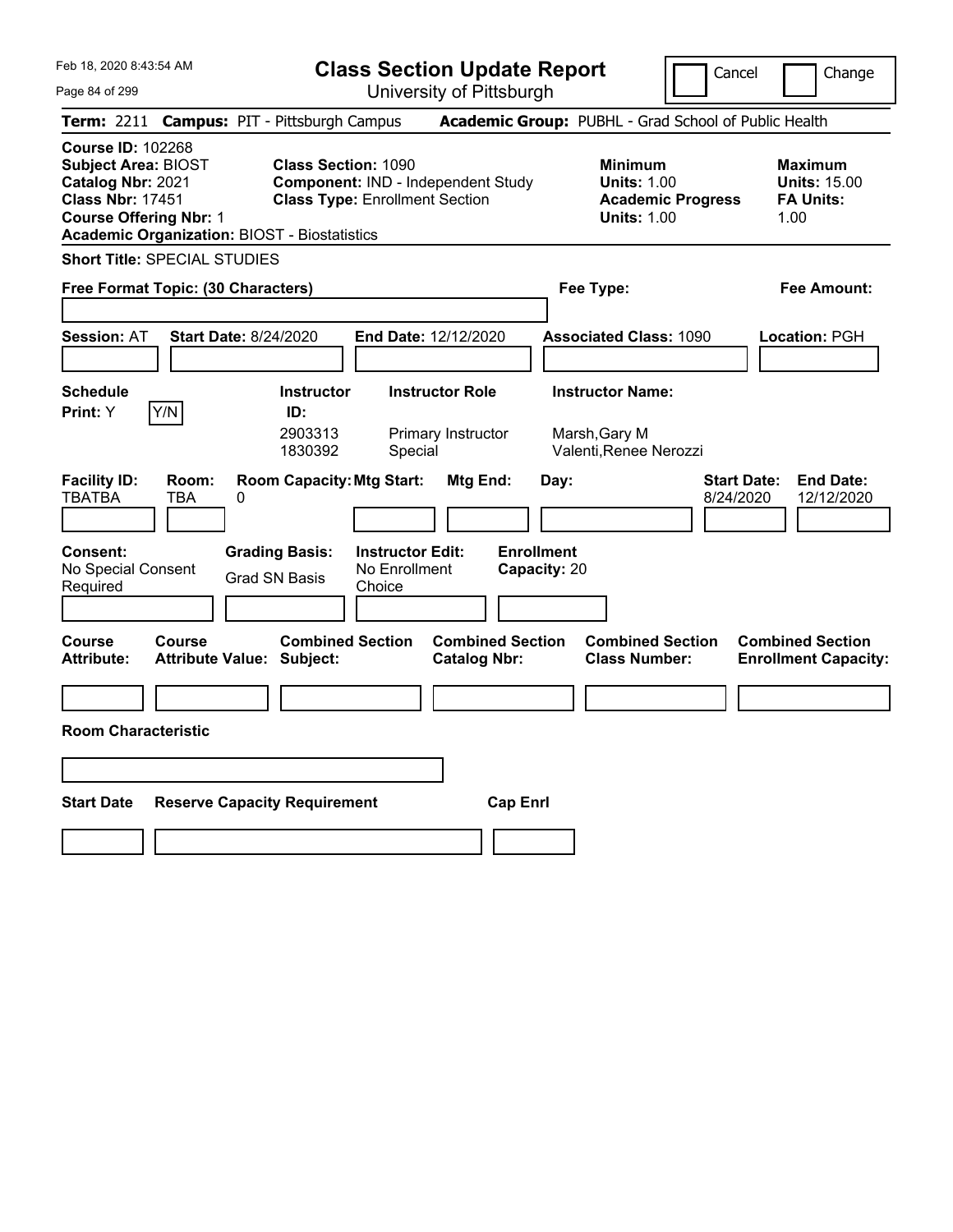| Feb 18, 2020 8:43:54 AM                                                                                                                                                                        | <b>Class Section Update Report</b>                                                                                                      |                                                                            | Cancel                          | Change                                                            |
|------------------------------------------------------------------------------------------------------------------------------------------------------------------------------------------------|-----------------------------------------------------------------------------------------------------------------------------------------|----------------------------------------------------------------------------|---------------------------------|-------------------------------------------------------------------|
| Page 85 of 299                                                                                                                                                                                 | University of Pittsburgh                                                                                                                |                                                                            |                                 |                                                                   |
| <b>Term: 2211</b>                                                                                                                                                                              | <b>Campus: PIT - Pittsburgh Campus</b>                                                                                                  | Academic Group: PUBHL - Grad School of Public Health                       |                                 |                                                                   |
| <b>Course ID: 102268</b><br><b>Subject Area: BIOST</b><br>Catalog Nbr: 2021<br><b>Class Nbr: 24406</b><br><b>Course Offering Nbr: 1</b><br><b>Academic Organization: BIOST - Biostatistics</b> | <b>Class Section: 1100</b><br>Component: IND - Independent Study<br><b>Class Type: Enrollment Section</b>                               | <b>Minimum</b><br><b>Units: 1.00</b><br><b>Units: 1.00</b>                 | <b>Academic Progress</b>        | <b>Maximum</b><br><b>Units: 15.00</b><br><b>FA Units:</b><br>1.00 |
| <b>Short Title: SPECIAL STUDIES</b>                                                                                                                                                            |                                                                                                                                         |                                                                            |                                 |                                                                   |
| Free Format Topic: (30 Characters)                                                                                                                                                             |                                                                                                                                         | Fee Type:                                                                  |                                 | <b>Fee Amount:</b>                                                |
| <b>Start Date: 8/24/2020</b><br><b>Session: AT</b>                                                                                                                                             | <b>End Date: 12/12/2020</b>                                                                                                             | <b>Associated Class: 1100</b>                                              |                                 | Location: PGH                                                     |
| <b>Schedule</b>                                                                                                                                                                                | <b>Instructor Role</b><br><b>Instructor</b>                                                                                             | <b>Instructor Name:</b>                                                    |                                 |                                                                   |
| Y/N<br>Print: Y                                                                                                                                                                                | ID:<br>1830392<br>Special<br>Primary Instructor<br>2966966                                                                              | Valenti, Renee Nerozzi<br>Wang, Jiebiao                                    |                                 |                                                                   |
| <b>Facility ID:</b><br>Room:<br><b>TBATBA</b><br>TBA<br>0<br><b>Consent:</b><br>No Special Consent<br>Required                                                                                 | <b>Room Capacity: Mtg Start:</b><br><b>Instructor Edit:</b><br><b>Grading Basis:</b><br>No Enrollment<br><b>Grad SN Basis</b><br>Choice | Mtg End:<br>Day:<br><b>Enrollment</b><br>Capacity: 35                      | <b>Start Date:</b><br>8/24/2020 | <b>End Date:</b><br>12/12/2020                                    |
| Course<br>Course<br><b>Attribute:</b><br><b>Attribute Value: Subject:</b>                                                                                                                      | <b>Combined Section</b><br><b>Catalog Nbr:</b>                                                                                          | <b>Combined Section</b><br><b>Combined Section</b><br><b>Class Number:</b> |                                 | <b>Combined Section</b><br><b>Enrollment Capacity:</b>            |
|                                                                                                                                                                                                |                                                                                                                                         |                                                                            |                                 |                                                                   |
| <b>Room Characteristic</b>                                                                                                                                                                     |                                                                                                                                         |                                                                            |                                 |                                                                   |
|                                                                                                                                                                                                |                                                                                                                                         |                                                                            |                                 |                                                                   |
| <b>Start Date</b><br><b>Reserve Capacity Requirement</b>                                                                                                                                       |                                                                                                                                         | <b>Cap Enrl</b>                                                            |                                 |                                                                   |
|                                                                                                                                                                                                |                                                                                                                                         |                                                                            |                                 |                                                                   |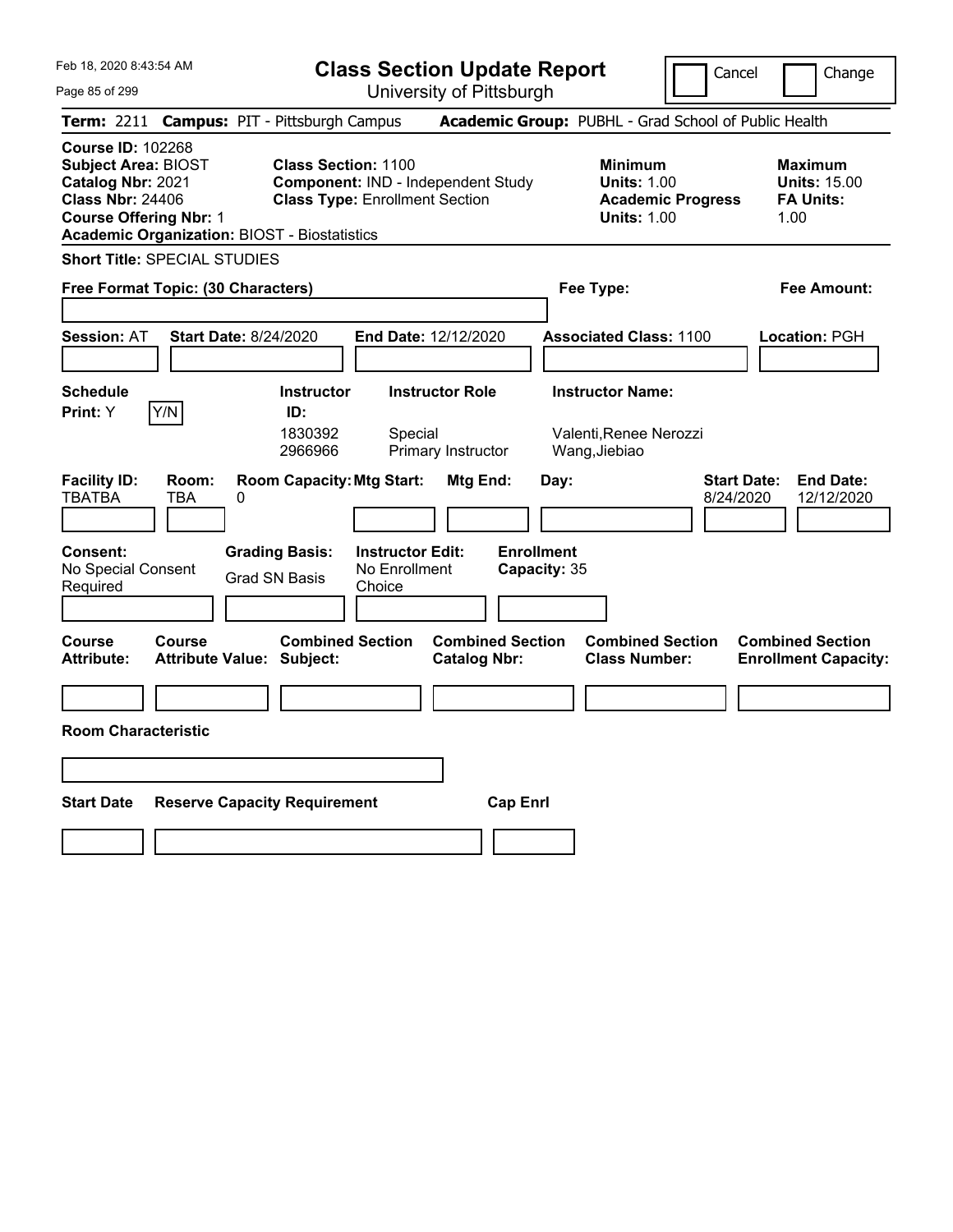| Feb 18, 2020 8:43:54 AM                                                                                                                 |                                                                                        | <b>Class Section Update Report</b>                                          |                                                |                                                                     | Cancel                                               | Change                                                            |
|-----------------------------------------------------------------------------------------------------------------------------------------|----------------------------------------------------------------------------------------|-----------------------------------------------------------------------------|------------------------------------------------|---------------------------------------------------------------------|------------------------------------------------------|-------------------------------------------------------------------|
| Page 86 of 299                                                                                                                          |                                                                                        |                                                                             | University of Pittsburgh                       |                                                                     |                                                      |                                                                   |
| <b>Term: 2211</b>                                                                                                                       | <b>Campus: PIT - Pittsburgh Campus</b>                                                 |                                                                             |                                                |                                                                     | Academic Group: PUBHL - Grad School of Public Health |                                                                   |
| <b>Course ID: 102268</b><br><b>Subject Area: BIOST</b><br>Catalog Nbr: 2021<br><b>Class Nbr: 24407</b><br><b>Course Offering Nbr: 1</b> | <b>Class Section: 1120</b><br><b>Academic Organization: BIOST - Biostatistics</b>      | Component: IND - Independent Study<br><b>Class Type: Enrollment Section</b> |                                                | <b>Minimum</b><br><b>Units: 1.00</b><br><b>Units: 1.00</b>          | <b>Academic Progress</b>                             | <b>Maximum</b><br><b>Units: 15.00</b><br><b>FA Units:</b><br>1.00 |
| <b>Short Title: SPECIAL STUDIES</b>                                                                                                     |                                                                                        |                                                                             |                                                |                                                                     |                                                      |                                                                   |
| Free Format Topic: (30 Characters)                                                                                                      |                                                                                        |                                                                             |                                                | Fee Type:                                                           |                                                      | Fee Amount:                                                       |
| <b>Session: AT</b>                                                                                                                      | Start Date: 8/24/2020                                                                  | End Date: 12/12/2020                                                        |                                                | <b>Associated Class: 1120</b>                                       |                                                      | Location: PGH                                                     |
| <b>Schedule</b><br>Y/N<br><b>Print:</b> Y                                                                                               | <b>Instructor</b><br>ID:<br>2953727<br>1830392                                         | Special                                                                     | <b>Instructor Role</b><br>Primary Instructor   | <b>Instructor Name:</b><br>Park, Yongseok<br>Valenti, Renee Nerozzi |                                                      |                                                                   |
| <b>Facility ID:</b><br>Room:<br><b>TBATBA</b><br>TBA<br><b>Consent:</b><br>No Special Consent<br>Required                               | <b>Room Capacity: Mtg Start:</b><br>0<br><b>Grading Basis:</b><br><b>Grad SN Basis</b> | <b>Instructor Edit:</b><br>No Enrollment<br>Choice                          | Mtg End:                                       | Day:<br><b>Enrollment</b><br>Capacity: 35                           | <b>Start Date:</b><br>8/24/2020                      | <b>End Date:</b><br>12/12/2020                                    |
| <b>Course</b><br><b>Course</b><br><b>Attribute:</b>                                                                                     | <b>Attribute Value: Subject:</b>                                                       | <b>Combined Section</b>                                                     | <b>Combined Section</b><br><b>Catalog Nbr:</b> | <b>Class Number:</b>                                                | <b>Combined Section</b>                              | <b>Combined Section</b><br><b>Enrollment Capacity:</b>            |
|                                                                                                                                         |                                                                                        |                                                                             |                                                |                                                                     |                                                      |                                                                   |
| <b>Room Characteristic</b>                                                                                                              |                                                                                        |                                                                             |                                                |                                                                     |                                                      |                                                                   |
|                                                                                                                                         |                                                                                        |                                                                             |                                                |                                                                     |                                                      |                                                                   |
| <b>Start Date</b>                                                                                                                       | <b>Reserve Capacity Requirement</b>                                                    |                                                                             | <b>Cap Enrl</b>                                |                                                                     |                                                      |                                                                   |
|                                                                                                                                         |                                                                                        |                                                                             |                                                |                                                                     |                                                      |                                                                   |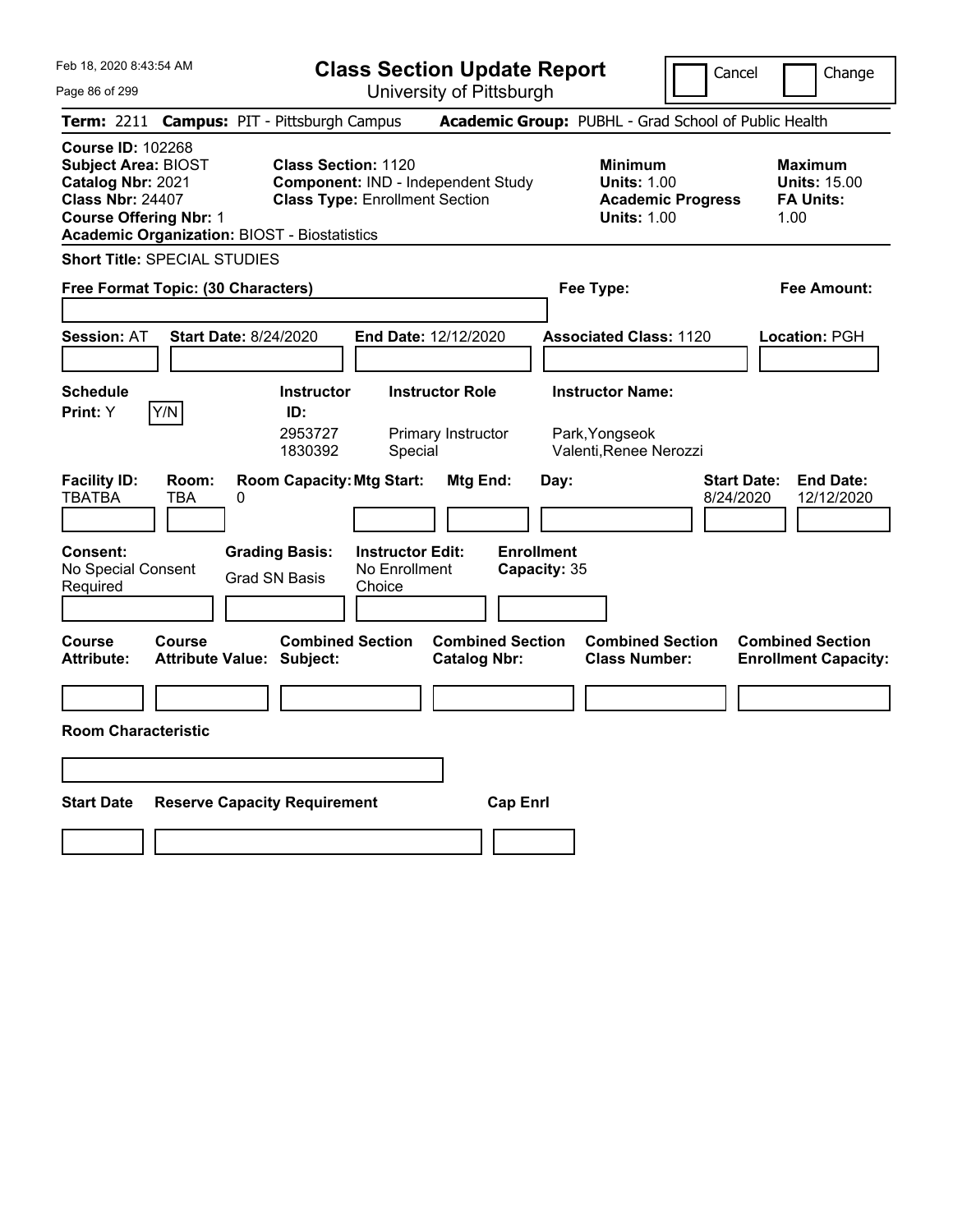| Feb 18, 2020 8:43:54 AM                                                                                                                                                                        |                                                                |                                                                     | <b>Class Section Update Report</b>             |                                                            | Cancel                          | Change                                                            |
|------------------------------------------------------------------------------------------------------------------------------------------------------------------------------------------------|----------------------------------------------------------------|---------------------------------------------------------------------|------------------------------------------------|------------------------------------------------------------|---------------------------------|-------------------------------------------------------------------|
| Page 87 of 299                                                                                                                                                                                 |                                                                |                                                                     | University of Pittsburgh                       |                                                            |                                 |                                                                   |
| Term: 2211 Campus: PIT - Pittsburgh Campus                                                                                                                                                     |                                                                |                                                                     |                                                | Academic Group: PUBHL - Grad School of Public Health       |                                 |                                                                   |
| <b>Course ID: 102268</b><br><b>Subject Area: BIOST</b><br>Catalog Nbr: 2021<br><b>Class Nbr: 17460</b><br><b>Course Offering Nbr: 1</b><br><b>Academic Organization: BIOST - Biostatistics</b> |                                                                | <b>Class Section: 1150</b><br><b>Class Type: Enrollment Section</b> | Component: IND - Independent Study             | <b>Minimum</b><br><b>Units: 1.00</b><br><b>Units: 1.00</b> | <b>Academic Progress</b>        | <b>Maximum</b><br><b>Units: 15.00</b><br><b>FA Units:</b><br>1.00 |
| <b>Short Title: SPECIAL STUDIES</b>                                                                                                                                                            |                                                                |                                                                     |                                                |                                                            |                                 |                                                                   |
| Free Format Topic: (30 Characters)                                                                                                                                                             |                                                                |                                                                     |                                                | Fee Type:                                                  |                                 | Fee Amount:                                                       |
|                                                                                                                                                                                                |                                                                |                                                                     |                                                |                                                            |                                 |                                                                   |
| <b>Session: AT</b>                                                                                                                                                                             | Start Date: 8/24/2020                                          |                                                                     | End Date: 12/12/2020                           | <b>Associated Class: 1150</b>                              |                                 | Location: PGH                                                     |
|                                                                                                                                                                                                |                                                                |                                                                     |                                                |                                                            |                                 |                                                                   |
| <b>Schedule</b>                                                                                                                                                                                | <b>Instructor</b>                                              |                                                                     | <b>Instructor Role</b>                         | <b>Instructor Name:</b>                                    |                                 |                                                                   |
| Y/N<br><b>Print:</b> Y                                                                                                                                                                         | ID:<br>2916348<br>1830392                                      | Special                                                             | Primary Instructor                             | Tang, Gong<br>Valenti, Renee Nerozzi                       |                                 |                                                                   |
| <b>Facility ID:</b><br>Room:<br><b>TBATBA</b><br>TBA<br><b>Consent:</b>                                                                                                                        | <b>Room Capacity: Mtg Start:</b><br>0<br><b>Grading Basis:</b> | <b>Instructor Edit:</b>                                             | Mtg End:                                       | Day:<br><b>Enrollment</b>                                  | <b>Start Date:</b><br>8/24/2020 | <b>End Date:</b><br>12/12/2020                                    |
| No Special Consent<br>Required                                                                                                                                                                 | Grad SN Basis                                                  | No Enrollment<br>Choice                                             |                                                | Capacity: 20                                               |                                 |                                                                   |
|                                                                                                                                                                                                |                                                                |                                                                     |                                                |                                                            |                                 |                                                                   |
| Course<br>Course<br>Attribute:                                                                                                                                                                 | <b>Attribute Value: Subject:</b>                               | <b>Combined Section</b>                                             | <b>Combined Section</b><br><b>Catalog Nbr:</b> | <b>Class Number:</b>                                       | <b>Combined Section</b>         | <b>Combined Section</b><br><b>Enrollment Capacity:</b>            |
|                                                                                                                                                                                                |                                                                |                                                                     |                                                |                                                            |                                 |                                                                   |
| <b>Room Characteristic</b>                                                                                                                                                                     |                                                                |                                                                     |                                                |                                                            |                                 |                                                                   |
|                                                                                                                                                                                                |                                                                |                                                                     |                                                |                                                            |                                 |                                                                   |
| <b>Start Date</b>                                                                                                                                                                              | <b>Reserve Capacity Requirement</b>                            |                                                                     | <b>Cap Enrl</b>                                |                                                            |                                 |                                                                   |
|                                                                                                                                                                                                |                                                                |                                                                     |                                                |                                                            |                                 |                                                                   |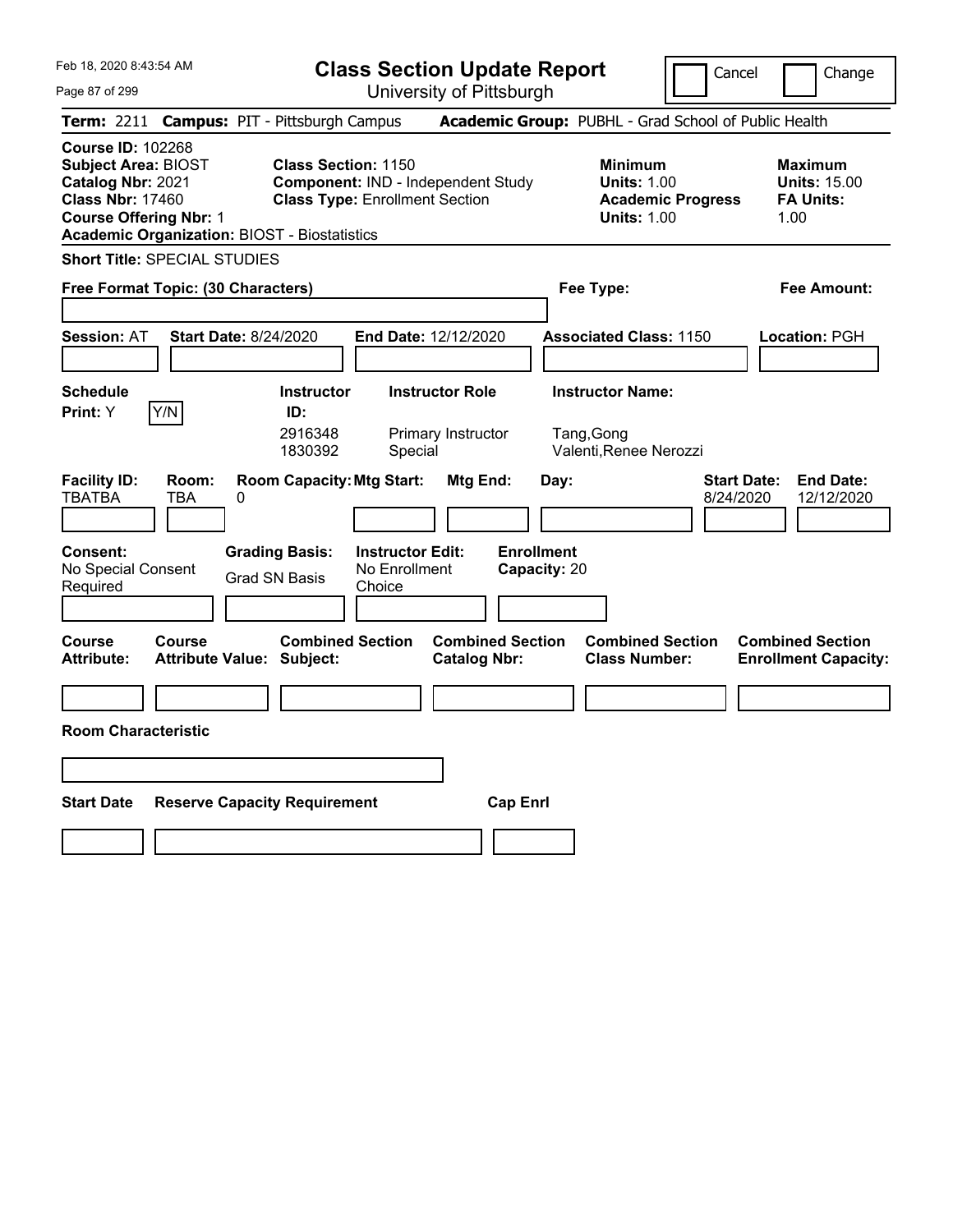| Feb 18, 2020 8:43:54 AM                                                                                                                                                                        |                                                                                                                                         | <b>Class Section Update Report</b>             |                                                                                        | Cancel<br>Change                                                  |
|------------------------------------------------------------------------------------------------------------------------------------------------------------------------------------------------|-----------------------------------------------------------------------------------------------------------------------------------------|------------------------------------------------|----------------------------------------------------------------------------------------|-------------------------------------------------------------------|
| Page 88 of 299                                                                                                                                                                                 |                                                                                                                                         | University of Pittsburgh                       |                                                                                        |                                                                   |
| <b>Term: 2211</b>                                                                                                                                                                              | <b>Campus: PIT - Pittsburgh Campus</b>                                                                                                  |                                                | Academic Group: PUBHL - Grad School of Public Health                                   |                                                                   |
| <b>Course ID: 102268</b><br><b>Subject Area: BIOST</b><br>Catalog Nbr: 2021<br><b>Class Nbr: 17462</b><br><b>Course Offering Nbr: 1</b><br><b>Academic Organization: BIOST - Biostatistics</b> | <b>Class Section: 1160</b><br><b>Component: IND - Independent Study</b><br><b>Class Type: Enrollment Section</b>                        |                                                | <b>Minimum</b><br><b>Units: 1.00</b><br><b>Academic Progress</b><br><b>Units: 1.00</b> | <b>Maximum</b><br><b>Units: 15.00</b><br><b>FA Units:</b><br>1.00 |
| <b>Short Title: SPECIAL STUDIES</b>                                                                                                                                                            |                                                                                                                                         |                                                |                                                                                        |                                                                   |
| Free Format Topic: (30 Characters)                                                                                                                                                             |                                                                                                                                         |                                                | Fee Type:                                                                              | Fee Amount:                                                       |
|                                                                                                                                                                                                |                                                                                                                                         |                                                |                                                                                        |                                                                   |
| <b>Session: AT</b><br><b>Start Date: 8/24/2020</b>                                                                                                                                             |                                                                                                                                         | <b>End Date: 12/12/2020</b>                    | <b>Associated Class: 1160</b>                                                          | <b>Location: PGH</b>                                              |
| <b>Schedule</b><br>Y/N<br><b>Print:</b> Y                                                                                                                                                      | <b>Instructor</b><br>ID:<br>2922631<br>1830392<br>Special                                                                               | <b>Instructor Role</b><br>Primary Instructor   | <b>Instructor Name:</b><br>Tseng, Chien-Cheng<br>Valenti, Renee Nerozzi                |                                                                   |
| <b>Facility ID:</b><br>Room:<br><b>TBATBA</b><br>TBA<br>0<br><b>Consent:</b><br>No Special Consent<br>Required                                                                                 | <b>Room Capacity: Mtg Start:</b><br><b>Grading Basis:</b><br><b>Instructor Edit:</b><br>No Enrollment<br><b>Grad SN Basis</b><br>Choice | Mtg End:<br><b>Enrollment</b><br>Capacity: 20  | Day:                                                                                   | <b>Start Date:</b><br><b>End Date:</b><br>8/24/2020<br>12/12/2020 |
| Course<br><b>Course</b><br><b>Attribute:</b><br><b>Attribute Value: Subject:</b>                                                                                                               | <b>Combined Section</b>                                                                                                                 | <b>Combined Section</b><br><b>Catalog Nbr:</b> | <b>Combined Section</b><br><b>Class Number:</b>                                        | <b>Combined Section</b><br><b>Enrollment Capacity:</b>            |
|                                                                                                                                                                                                |                                                                                                                                         |                                                |                                                                                        |                                                                   |
| <b>Room Characteristic</b>                                                                                                                                                                     |                                                                                                                                         |                                                |                                                                                        |                                                                   |
|                                                                                                                                                                                                |                                                                                                                                         |                                                |                                                                                        |                                                                   |
| <b>Start Date</b>                                                                                                                                                                              | <b>Reserve Capacity Requirement</b>                                                                                                     | <b>Cap Enrl</b>                                |                                                                                        |                                                                   |
|                                                                                                                                                                                                |                                                                                                                                         |                                                |                                                                                        |                                                                   |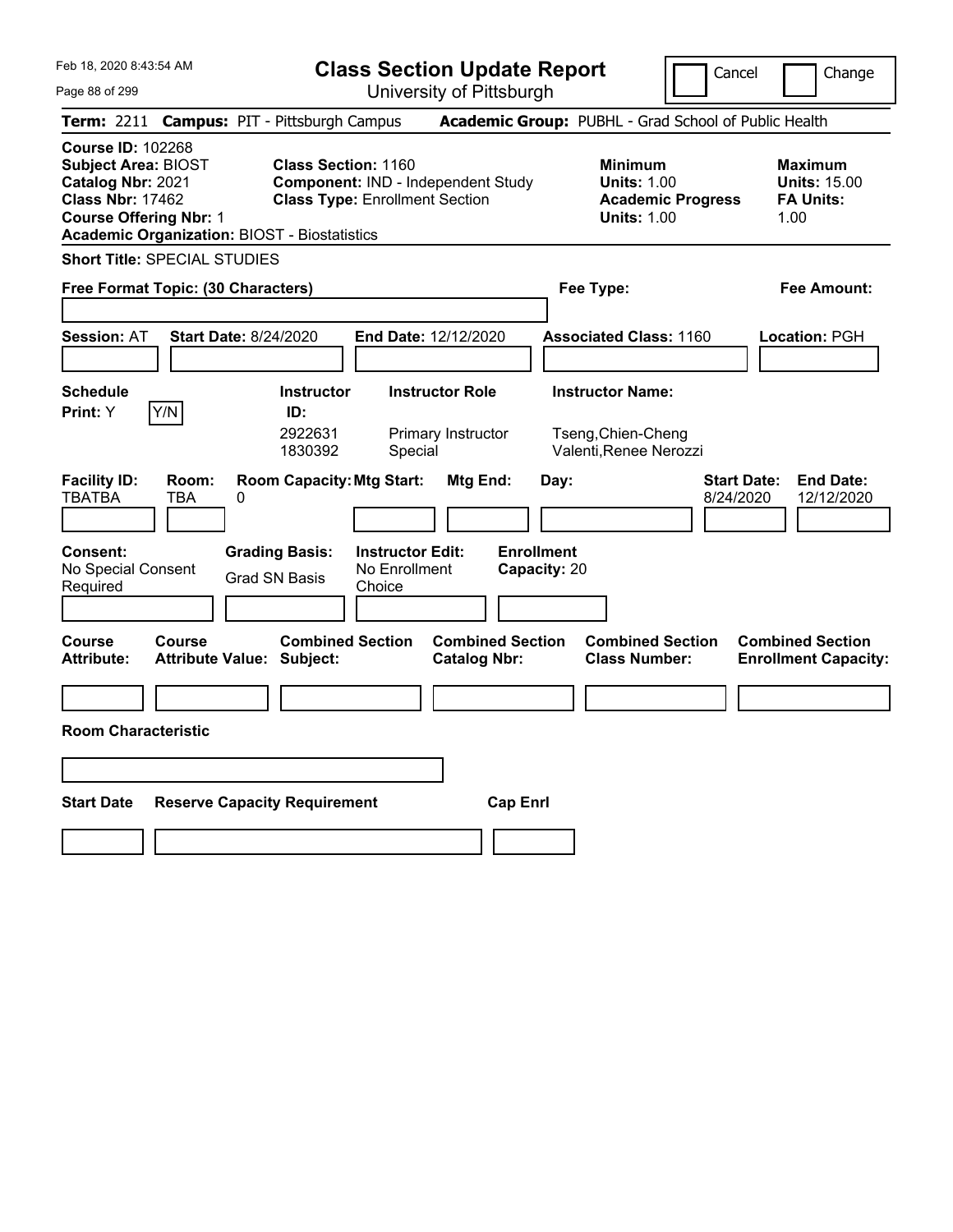|                                                                                                                                                                                                                                                                                                                                                                                                       | Change                                                            |
|-------------------------------------------------------------------------------------------------------------------------------------------------------------------------------------------------------------------------------------------------------------------------------------------------------------------------------------------------------------------------------------------------------|-------------------------------------------------------------------|
| University of Pittsburgh<br>Page 89 of 299                                                                                                                                                                                                                                                                                                                                                            |                                                                   |
| Academic Group: PUBHL - Grad School of Public Health<br><b>Campus: PIT - Pittsburgh Campus</b><br><b>Term: 2211</b>                                                                                                                                                                                                                                                                                   |                                                                   |
| <b>Course ID: 102268</b><br><b>Subject Area: BIOST</b><br><b>Class Section: 1170</b><br><b>Minimum</b><br>Catalog Nbr: 2021<br>Component: IND - Independent Study<br><b>Units: 1.00</b><br><b>Class Nbr: 17464</b><br><b>Class Type: Enrollment Section</b><br><b>Academic Progress</b><br><b>Course Offering Nbr: 1</b><br><b>Units: 1.00</b><br><b>Academic Organization: BIOST - Biostatistics</b> | <b>Maximum</b><br><b>Units: 15.00</b><br><b>FA Units:</b><br>1.00 |
| <b>Short Title: SPECIAL STUDIES</b>                                                                                                                                                                                                                                                                                                                                                                   |                                                                   |
| Fee Type:<br>Free Format Topic: (30 Characters)                                                                                                                                                                                                                                                                                                                                                       | Fee Amount:                                                       |
| <b>Start Date: 8/24/2020</b><br><b>Session: AT</b><br><b>End Date: 12/12/2020</b><br><b>Associated Class: 1170</b>                                                                                                                                                                                                                                                                                    | Location: PGH                                                     |
| <b>Instructor Name:</b><br><b>Schedule</b><br><b>Instructor</b><br><b>Instructor Role</b><br>Y/N<br>Print: Y<br>ID:<br>1830392<br>Valenti, Renee Nerozzi<br>Special<br>2922630<br>Primary Instructor<br>Wahed, Abdus S                                                                                                                                                                                |                                                                   |
| <b>Facility ID:</b><br><b>Room Capacity: Mtg Start:</b><br><b>Start Date:</b><br>Room:<br>Mtg End:<br>Day:<br>TBATBA<br>TBA<br>0<br>8/24/2020<br><b>Enrollment</b><br>Consent:<br><b>Grading Basis:</b><br><b>Instructor Edit:</b><br>No Special Consent<br>No Enrollment<br>Capacity: 20<br><b>Grad SN Basis</b><br>Required<br>Choice                                                               | <b>End Date:</b><br>12/12/2020                                    |
| <b>Combined Section</b><br><b>Combined Section</b><br>Course<br><b>Combined Section</b><br>Course<br><b>Attribute:</b><br>Attribute Value: Subject:<br><b>Catalog Nbr:</b><br><b>Class Number:</b>                                                                                                                                                                                                    | <b>Combined Section</b><br><b>Enrollment Capacity:</b>            |
|                                                                                                                                                                                                                                                                                                                                                                                                       |                                                                   |
| <b>Room Characteristic</b>                                                                                                                                                                                                                                                                                                                                                                            |                                                                   |
|                                                                                                                                                                                                                                                                                                                                                                                                       |                                                                   |
|                                                                                                                                                                                                                                                                                                                                                                                                       |                                                                   |
| <b>Start Date</b><br><b>Reserve Capacity Requirement</b><br><b>Cap Enri</b>                                                                                                                                                                                                                                                                                                                           |                                                                   |
|                                                                                                                                                                                                                                                                                                                                                                                                       |                                                                   |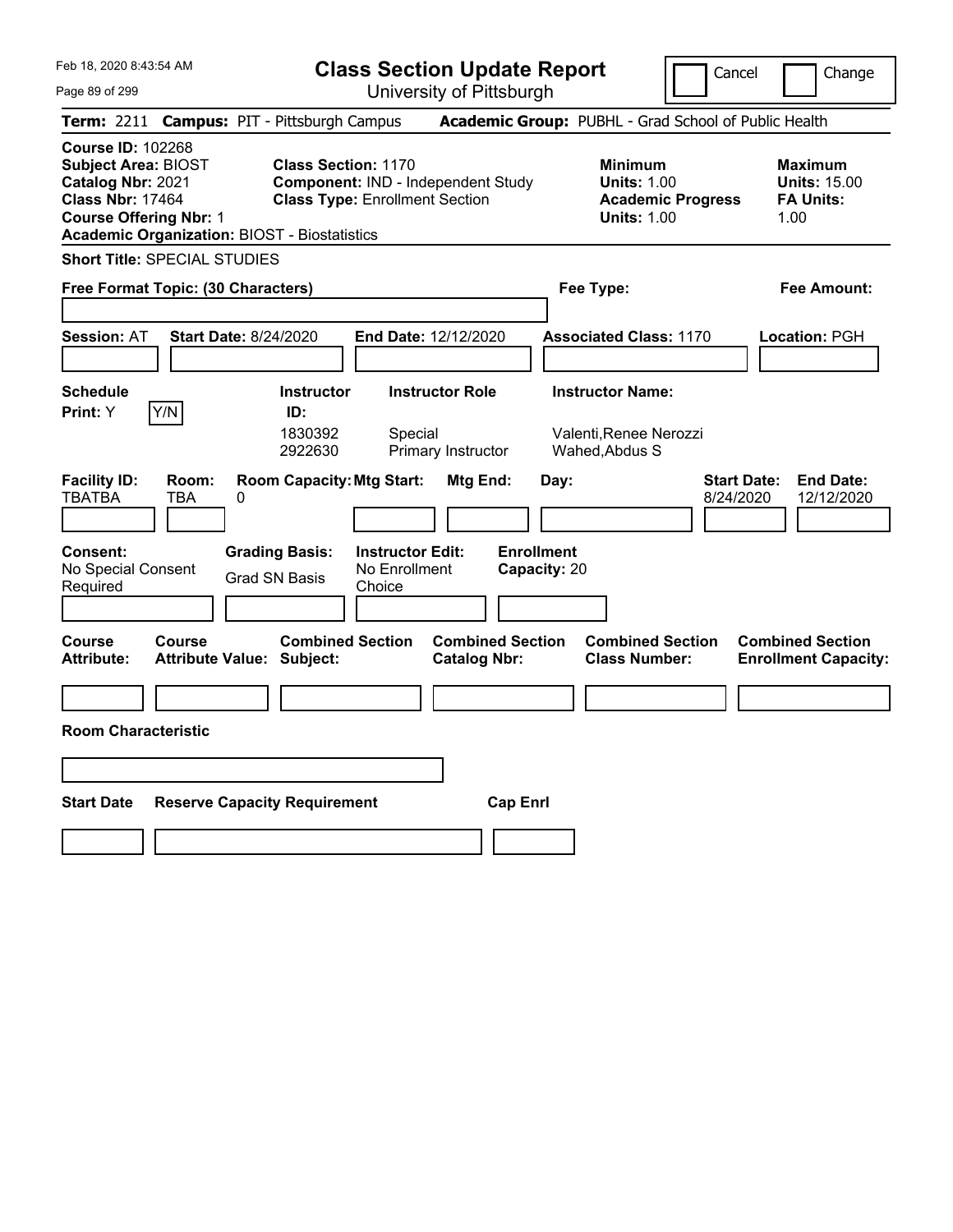| Feb 18, 2020 8:43:54 AM                                                                                                                                                                        | <b>Class Section Update Report</b>                                                                                                      |                                                       | Cancel                                                                                 | Change                                                            |
|------------------------------------------------------------------------------------------------------------------------------------------------------------------------------------------------|-----------------------------------------------------------------------------------------------------------------------------------------|-------------------------------------------------------|----------------------------------------------------------------------------------------|-------------------------------------------------------------------|
| Page 90 of 299                                                                                                                                                                                 | University of Pittsburgh                                                                                                                |                                                       |                                                                                        |                                                                   |
| <b>Term: 2211</b>                                                                                                                                                                              | <b>Campus: PIT - Pittsburgh Campus</b>                                                                                                  | Academic Group: PUBHL - Grad School of Public Health  |                                                                                        |                                                                   |
| <b>Course ID: 102268</b><br><b>Subject Area: BIOST</b><br>Catalog Nbr: 2021<br><b>Class Nbr: 17465</b><br><b>Course Offering Nbr: 1</b><br><b>Academic Organization: BIOST - Biostatistics</b> | <b>Class Section: 1190</b><br>Component: IND - Independent Study<br><b>Class Type: Enrollment Section</b>                               |                                                       | <b>Minimum</b><br><b>Units: 1.00</b><br><b>Academic Progress</b><br><b>Units: 1.00</b> | <b>Maximum</b><br><b>Units: 15.00</b><br><b>FA Units:</b><br>1.00 |
| <b>Short Title: SPECIAL STUDIES</b>                                                                                                                                                            |                                                                                                                                         |                                                       |                                                                                        |                                                                   |
| Free Format Topic: (30 Characters)                                                                                                                                                             |                                                                                                                                         | Fee Type:                                             |                                                                                        | Fee Amount:                                                       |
| <b>Start Date: 8/24/2020</b><br><b>Session: AT</b>                                                                                                                                             | End Date: 12/12/2020                                                                                                                    |                                                       | <b>Associated Class: 1190</b>                                                          | Location: PGH                                                     |
| <b>Schedule</b><br>Y/N<br>Print: Y                                                                                                                                                             | <b>Instructor</b><br><b>Instructor Role</b><br>ID:<br>2955604<br>Primary Instructor<br>1830392<br>Special                               | Kang, Chae Ryon                                       | <b>Instructor Name:</b><br>Valenti, Renee Nerozzi                                      |                                                                   |
| <b>Facility ID:</b><br>Room:<br>TBATBA<br>TBA<br>0<br>Consent:<br>No Special Consent<br>Required                                                                                               | <b>Room Capacity: Mtg Start:</b><br><b>Grading Basis:</b><br><b>Instructor Edit:</b><br>No Enrollment<br><b>Grad SN Basis</b><br>Choice | Mtg End:<br>Day:<br><b>Enrollment</b><br>Capacity: 20 | <b>Start Date:</b><br>8/24/2020                                                        | <b>End Date:</b><br>12/12/2020                                    |
| Course<br>Course<br><b>Attribute:</b><br>Attribute Value: Subject:                                                                                                                             | <b>Combined Section</b>                                                                                                                 | <b>Combined Section</b><br><b>Catalog Nbr:</b>        | <b>Combined Section</b><br><b>Class Number:</b>                                        | <b>Combined Section</b><br><b>Enrollment Capacity:</b>            |
|                                                                                                                                                                                                |                                                                                                                                         |                                                       |                                                                                        |                                                                   |
| <b>Room Characteristic</b>                                                                                                                                                                     |                                                                                                                                         |                                                       |                                                                                        |                                                                   |
|                                                                                                                                                                                                |                                                                                                                                         |                                                       |                                                                                        |                                                                   |
|                                                                                                                                                                                                |                                                                                                                                         |                                                       |                                                                                        |                                                                   |
| <b>Start Date</b>                                                                                                                                                                              | <b>Reserve Capacity Requirement</b>                                                                                                     | <b>Cap Enrl</b>                                       |                                                                                        |                                                                   |
|                                                                                                                                                                                                |                                                                                                                                         |                                                       |                                                                                        |                                                                   |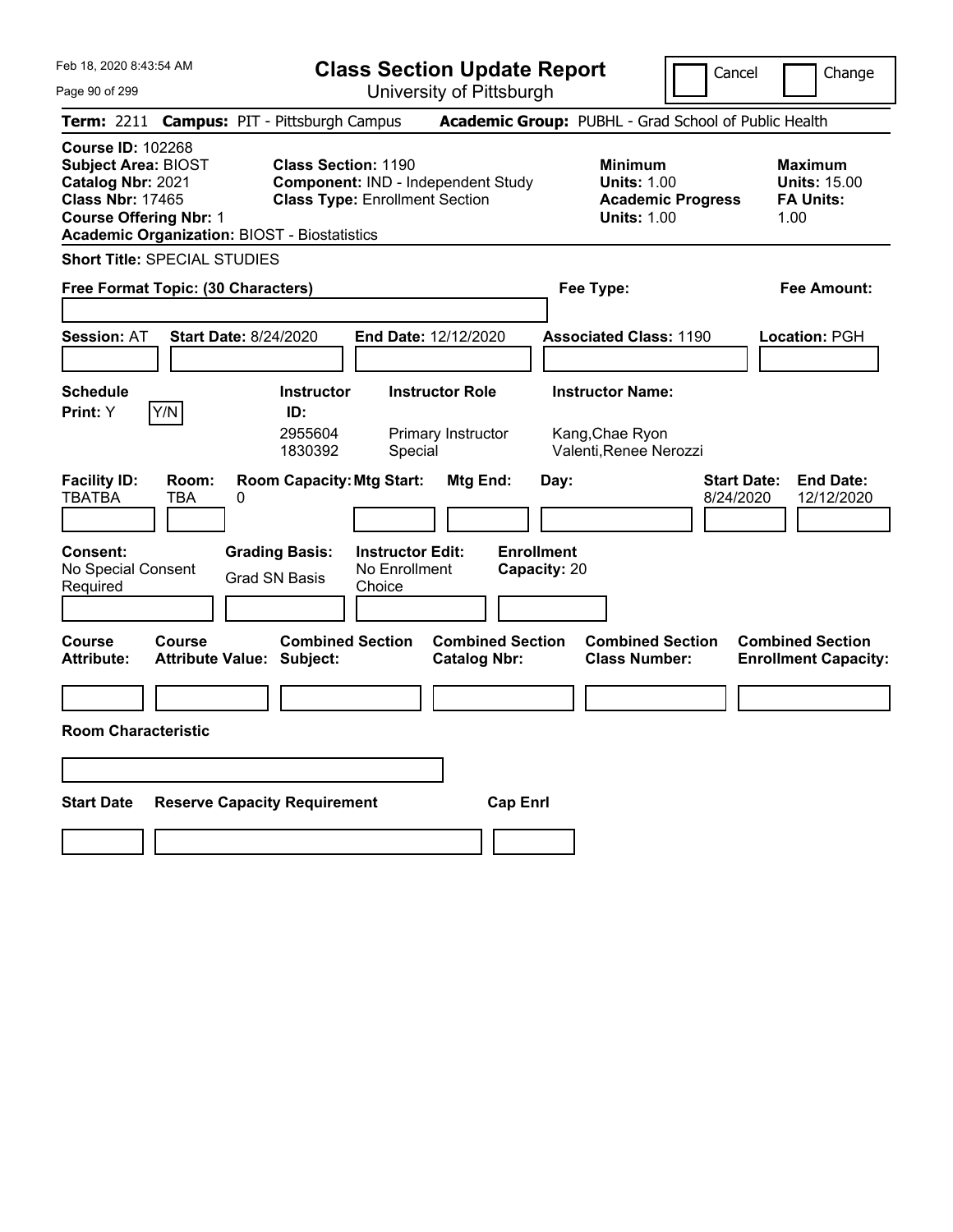| Feb 18, 2020 8:43:54 AM                                                                                                                                                                        |                                                                                        |                                                                     | <b>Class Section Update Report</b>             |                                           |                                                                                        | Cancel<br>Change                                                  |
|------------------------------------------------------------------------------------------------------------------------------------------------------------------------------------------------|----------------------------------------------------------------------------------------|---------------------------------------------------------------------|------------------------------------------------|-------------------------------------------|----------------------------------------------------------------------------------------|-------------------------------------------------------------------|
| Page 91 of 299                                                                                                                                                                                 |                                                                                        |                                                                     | University of Pittsburgh                       |                                           |                                                                                        |                                                                   |
| <b>Term: 2211</b>                                                                                                                                                                              | <b>Campus: PIT - Pittsburgh Campus</b>                                                 |                                                                     |                                                |                                           | Academic Group: PUBHL - Grad School of Public Health                                   |                                                                   |
| <b>Course ID: 102268</b><br><b>Subject Area: BIOST</b><br>Catalog Nbr: 2021<br><b>Class Nbr: 17466</b><br><b>Course Offering Nbr: 1</b><br><b>Academic Organization: BIOST - Biostatistics</b> |                                                                                        | <b>Class Section: 1200</b><br><b>Class Type: Enrollment Section</b> | <b>Component: IND - Independent Study</b>      |                                           | <b>Minimum</b><br><b>Units: 1.00</b><br><b>Academic Progress</b><br><b>Units: 1.00</b> | <b>Maximum</b><br><b>Units: 15.00</b><br><b>FA Units:</b><br>1.00 |
| <b>Short Title: SPECIAL STUDIES</b>                                                                                                                                                            |                                                                                        |                                                                     |                                                |                                           |                                                                                        |                                                                   |
| Free Format Topic: (30 Characters)                                                                                                                                                             |                                                                                        |                                                                     |                                                | Fee Type:                                 |                                                                                        | Fee Amount:                                                       |
|                                                                                                                                                                                                |                                                                                        |                                                                     |                                                |                                           |                                                                                        |                                                                   |
| <b>Session: AT</b>                                                                                                                                                                             | <b>Start Date: 8/24/2020</b>                                                           |                                                                     | <b>End Date: 12/12/2020</b>                    |                                           | <b>Associated Class: 1200</b>                                                          | <b>Location: PGH</b>                                              |
|                                                                                                                                                                                                |                                                                                        |                                                                     |                                                |                                           |                                                                                        |                                                                   |
| <b>Schedule</b>                                                                                                                                                                                | <b>Instructor</b>                                                                      |                                                                     | <b>Instructor Role</b>                         | <b>Instructor Name:</b>                   |                                                                                        |                                                                   |
| Y/N<br>Print: Y                                                                                                                                                                                | ID:<br>1830392<br>2903201                                                              | Special                                                             | Primary Instructor                             | Youk, Ada Owens                           | Valenti, Renee Nerozzi                                                                 |                                                                   |
| <b>Facility ID:</b><br>Room:<br><b>TBATBA</b><br>TBA<br><b>Consent:</b><br>No Special Consent<br>Required                                                                                      | <b>Room Capacity: Mtg Start:</b><br>0<br><b>Grading Basis:</b><br><b>Grad SN Basis</b> | <b>Instructor Edit:</b><br>No Enrollment<br>Choice                  | Mtg End:                                       | Day:<br><b>Enrollment</b><br>Capacity: 20 |                                                                                        | <b>Start Date:</b><br><b>End Date:</b><br>8/24/2020<br>12/12/2020 |
|                                                                                                                                                                                                |                                                                                        |                                                                     |                                                |                                           |                                                                                        |                                                                   |
| <b>Course</b><br>Course<br><b>Attribute:</b>                                                                                                                                                   | <b>Attribute Value: Subject:</b>                                                       | <b>Combined Section</b>                                             | <b>Combined Section</b><br><b>Catalog Nbr:</b> |                                           | <b>Combined Section</b><br><b>Class Number:</b>                                        | <b>Combined Section</b><br><b>Enrollment Capacity:</b>            |
|                                                                                                                                                                                                |                                                                                        |                                                                     |                                                |                                           |                                                                                        |                                                                   |
| <b>Room Characteristic</b>                                                                                                                                                                     |                                                                                        |                                                                     |                                                |                                           |                                                                                        |                                                                   |
|                                                                                                                                                                                                |                                                                                        |                                                                     |                                                |                                           |                                                                                        |                                                                   |
|                                                                                                                                                                                                |                                                                                        |                                                                     |                                                |                                           |                                                                                        |                                                                   |
| <b>Start Date</b>                                                                                                                                                                              | <b>Reserve Capacity Requirement</b>                                                    |                                                                     | <b>Cap Enrl</b>                                |                                           |                                                                                        |                                                                   |
|                                                                                                                                                                                                |                                                                                        |                                                                     |                                                |                                           |                                                                                        |                                                                   |
|                                                                                                                                                                                                |                                                                                        |                                                                     |                                                |                                           |                                                                                        |                                                                   |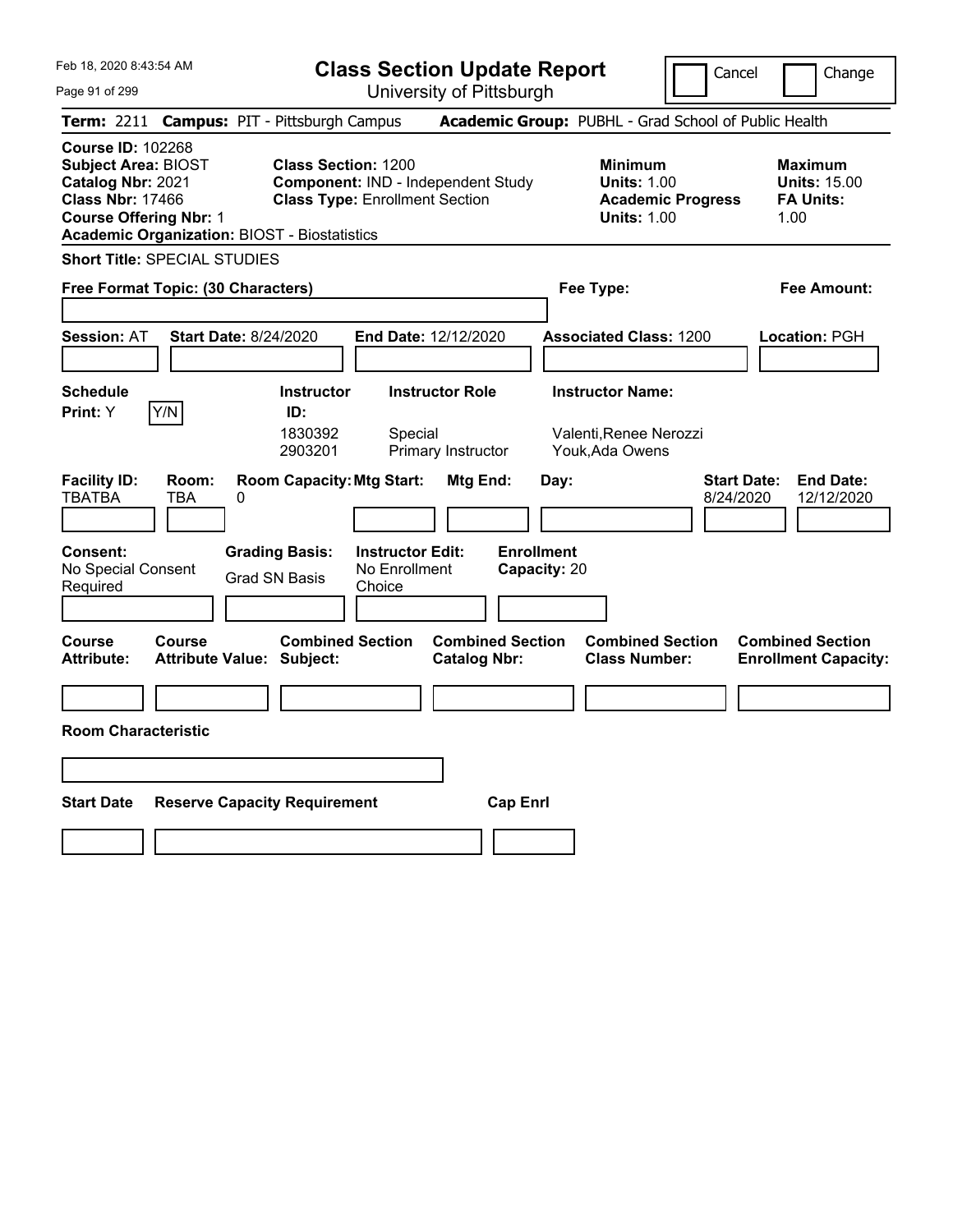| Feb 18, 2020 8:43:54 AM                                                                                                                 |                                                     |                                                                                   |                                                    | <b>Class Section Update Report</b>             |                                           |                                                                    | Cancel                          | Change                                                            |
|-----------------------------------------------------------------------------------------------------------------------------------------|-----------------------------------------------------|-----------------------------------------------------------------------------------|----------------------------------------------------|------------------------------------------------|-------------------------------------------|--------------------------------------------------------------------|---------------------------------|-------------------------------------------------------------------|
| Page 92 of 299                                                                                                                          |                                                     |                                                                                   |                                                    | University of Pittsburgh                       |                                           |                                                                    |                                 |                                                                   |
| <b>Term: 2211</b>                                                                                                                       | <b>Campus: PIT - Pittsburgh Campus</b>              |                                                                                   |                                                    |                                                |                                           | Academic Group: PUBHL - Grad School of Public Health               |                                 |                                                                   |
| <b>Course ID: 102268</b><br><b>Subject Area: BIOST</b><br>Catalog Nbr: 2021<br><b>Class Nbr: 17468</b><br><b>Course Offering Nbr: 1</b> | <b>Academic Organization: BIOST - Biostatistics</b> | <b>Class Section: 1210</b><br><b>Class Type: Enrollment Section</b>               |                                                    | Component: IND - Independent Study             |                                           | <b>Minimum</b><br><b>Units: 1.00</b><br><b>Units: 1.00</b>         | <b>Academic Progress</b>        | <b>Maximum</b><br><b>Units: 15.00</b><br><b>FA Units:</b><br>1.00 |
|                                                                                                                                         | <b>Short Title: SPECIAL STUDIES</b>                 |                                                                                   |                                                    |                                                |                                           |                                                                    |                                 |                                                                   |
|                                                                                                                                         | Free Format Topic: (30 Characters)                  |                                                                                   |                                                    |                                                |                                           | Fee Type:                                                          |                                 | Fee Amount:                                                       |
| <b>Session: AT</b>                                                                                                                      | <b>Start Date: 8/24/2020</b>                        |                                                                                   |                                                    | End Date: 12/12/2020                           |                                           | <b>Associated Class: 1210</b>                                      |                                 | Location: PGH                                                     |
| <b>Schedule</b><br>Print: Y                                                                                                             | Y/N                                                 | <b>Instructor</b><br>ID:<br>2916366<br>1830392                                    | Special                                            | <b>Instructor Role</b><br>Primary Instructor   |                                           | <b>Instructor Name:</b><br>Bandos,Andriy<br>Valenti, Renee Nerozzi |                                 |                                                                   |
| <b>Facility ID:</b><br>TBATBA<br>Consent:<br>No Special Consent<br>Required                                                             | Room:<br>TBA<br>0                                   | <b>Room Capacity: Mtg Start:</b><br><b>Grading Basis:</b><br><b>Grad SN Basis</b> | <b>Instructor Edit:</b><br>No Enrollment<br>Choice | Mtg End:                                       | Day:<br><b>Enrollment</b><br>Capacity: 20 |                                                                    | <b>Start Date:</b><br>8/24/2020 | <b>End Date:</b><br>12/12/2020                                    |
| Course<br><b>Attribute:</b>                                                                                                             | Course<br>Attribute Value: Subject:                 | <b>Combined Section</b>                                                           |                                                    | <b>Combined Section</b><br><b>Catalog Nbr:</b> |                                           | <b>Combined Section</b><br><b>Class Number:</b>                    |                                 | <b>Combined Section</b><br><b>Enrollment Capacity:</b>            |
|                                                                                                                                         |                                                     |                                                                                   |                                                    |                                                |                                           |                                                                    |                                 |                                                                   |
| <b>Room Characteristic</b>                                                                                                              |                                                     |                                                                                   |                                                    |                                                |                                           |                                                                    |                                 |                                                                   |
|                                                                                                                                         |                                                     |                                                                                   |                                                    |                                                |                                           |                                                                    |                                 |                                                                   |
| <b>Start Date</b>                                                                                                                       | <b>Reserve Capacity Requirement</b>                 |                                                                                   |                                                    |                                                | <b>Cap Enri</b>                           |                                                                    |                                 |                                                                   |
|                                                                                                                                         |                                                     |                                                                                   |                                                    |                                                |                                           |                                                                    |                                 |                                                                   |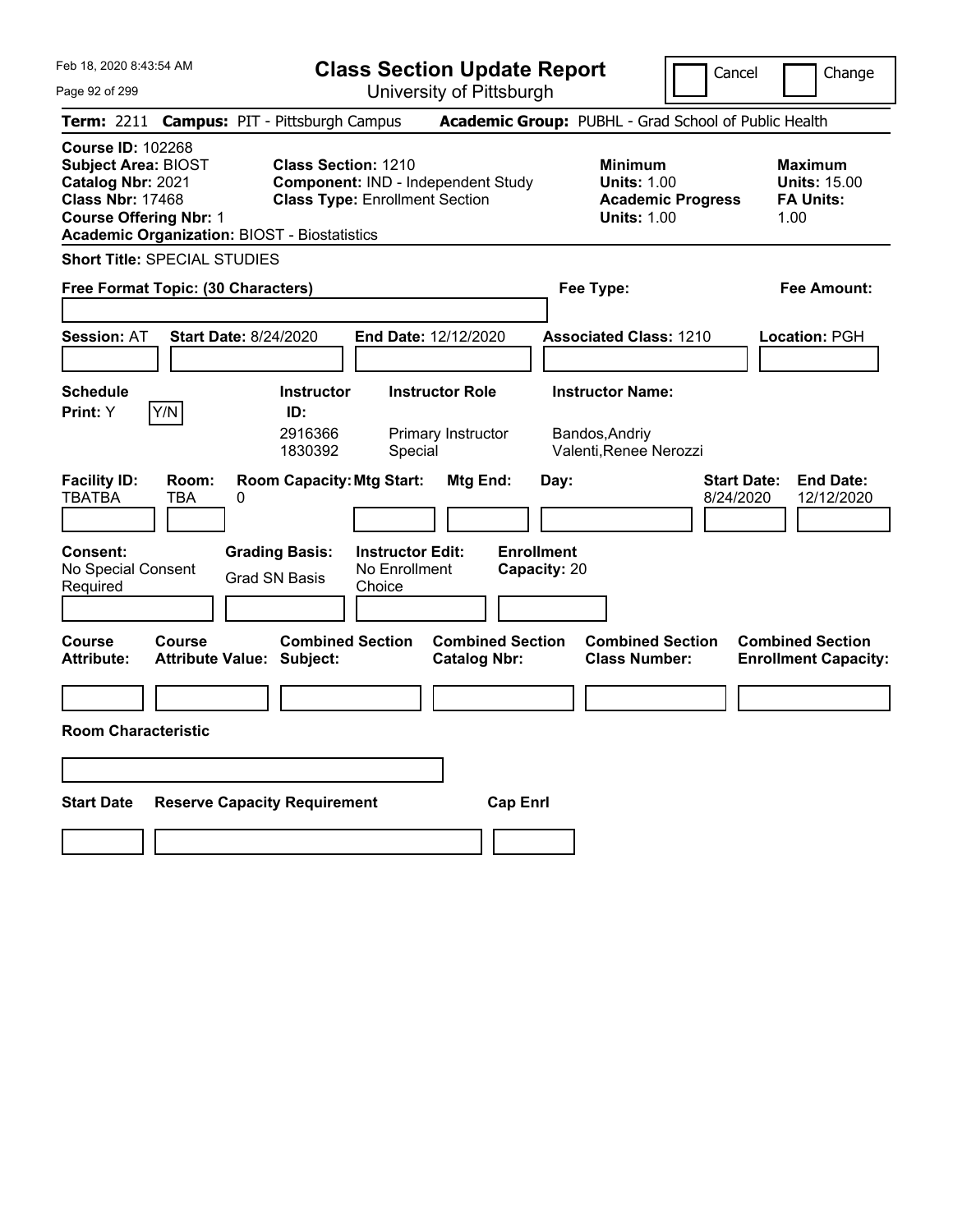| Feb 18, 2020 8:43:54 AM                                                                                                                                                                        |                                                                                 |                                                    | <b>Class Section Update Report</b>             |                                            |                                                                                        | Cancel<br>Change                                                  |
|------------------------------------------------------------------------------------------------------------------------------------------------------------------------------------------------|---------------------------------------------------------------------------------|----------------------------------------------------|------------------------------------------------|--------------------------------------------|----------------------------------------------------------------------------------------|-------------------------------------------------------------------|
| Page 93 of 299                                                                                                                                                                                 |                                                                                 |                                                    | University of Pittsburgh                       |                                            |                                                                                        |                                                                   |
| Term: 2211 Campus: PIT - Pittsburgh Campus                                                                                                                                                     |                                                                                 |                                                    |                                                |                                            |                                                                                        | Academic Group: PUBHL - Grad School of Public Health              |
| <b>Course ID: 102268</b><br><b>Subject Area: BIOST</b><br>Catalog Nbr: 2021<br><b>Class Nbr: 17469</b><br><b>Course Offering Nbr: 1</b><br><b>Academic Organization: BIOST - Biostatistics</b> | <b>Class Section: 1220</b>                                                      | <b>Class Type: Enrollment Section</b>              | Component: IND - Independent Study             |                                            | <b>Minimum</b><br><b>Units: 1.00</b><br><b>Academic Progress</b><br><b>Units: 1.00</b> | <b>Maximum</b><br><b>Units: 15.00</b><br><b>FA Units:</b><br>1.00 |
| <b>Short Title: SPECIAL STUDIES</b>                                                                                                                                                            |                                                                                 |                                                    |                                                |                                            |                                                                                        |                                                                   |
| Free Format Topic: (30 Characters)                                                                                                                                                             |                                                                                 |                                                    |                                                | Fee Type:                                  |                                                                                        | Fee Amount:                                                       |
| <b>Session: AT</b>                                                                                                                                                                             | Start Date: 8/24/2020                                                           |                                                    | End Date: 12/12/2020                           |                                            | <b>Associated Class: 1220</b>                                                          | Location: PGH                                                     |
| <b>Schedule</b><br>Y/N<br><b>Print:</b> Y                                                                                                                                                      | <b>Instructor</b><br>ID:<br>1830392<br>2900583                                  | Special                                            | <b>Instructor Role</b><br>Primary Instructor   | <b>Instructor Name:</b><br>Weeks, Daniel E | Valenti, Renee Nerozzi                                                                 |                                                                   |
| <b>Facility ID:</b><br>Room:<br><b>TBATBA</b><br>TBA<br><b>Consent:</b><br>No Special Consent<br>Required                                                                                      | <b>Room Capacity: Mtg Start:</b><br>0<br><b>Grading Basis:</b><br>Grad SN Basis | <b>Instructor Edit:</b><br>No Enrollment<br>Choice | Mtg End:                                       | Day:<br><b>Enrollment</b><br>Capacity: 20  |                                                                                        | <b>Start Date:</b><br><b>End Date:</b><br>8/24/2020<br>12/12/2020 |
| Course<br>Course<br>Attribute:                                                                                                                                                                 | <b>Combined Section</b><br><b>Attribute Value: Subject:</b>                     |                                                    | <b>Combined Section</b><br><b>Catalog Nbr:</b> |                                            | <b>Combined Section</b><br><b>Class Number:</b>                                        | <b>Combined Section</b><br><b>Enrollment Capacity:</b>            |
|                                                                                                                                                                                                |                                                                                 |                                                    |                                                |                                            |                                                                                        |                                                                   |
| <b>Room Characteristic</b>                                                                                                                                                                     |                                                                                 |                                                    |                                                |                                            |                                                                                        |                                                                   |
|                                                                                                                                                                                                |                                                                                 |                                                    |                                                |                                            |                                                                                        |                                                                   |
| <b>Start Date</b>                                                                                                                                                                              | <b>Reserve Capacity Requirement</b>                                             |                                                    | <b>Cap Enrl</b>                                |                                            |                                                                                        |                                                                   |
|                                                                                                                                                                                                |                                                                                 |                                                    |                                                |                                            |                                                                                        |                                                                   |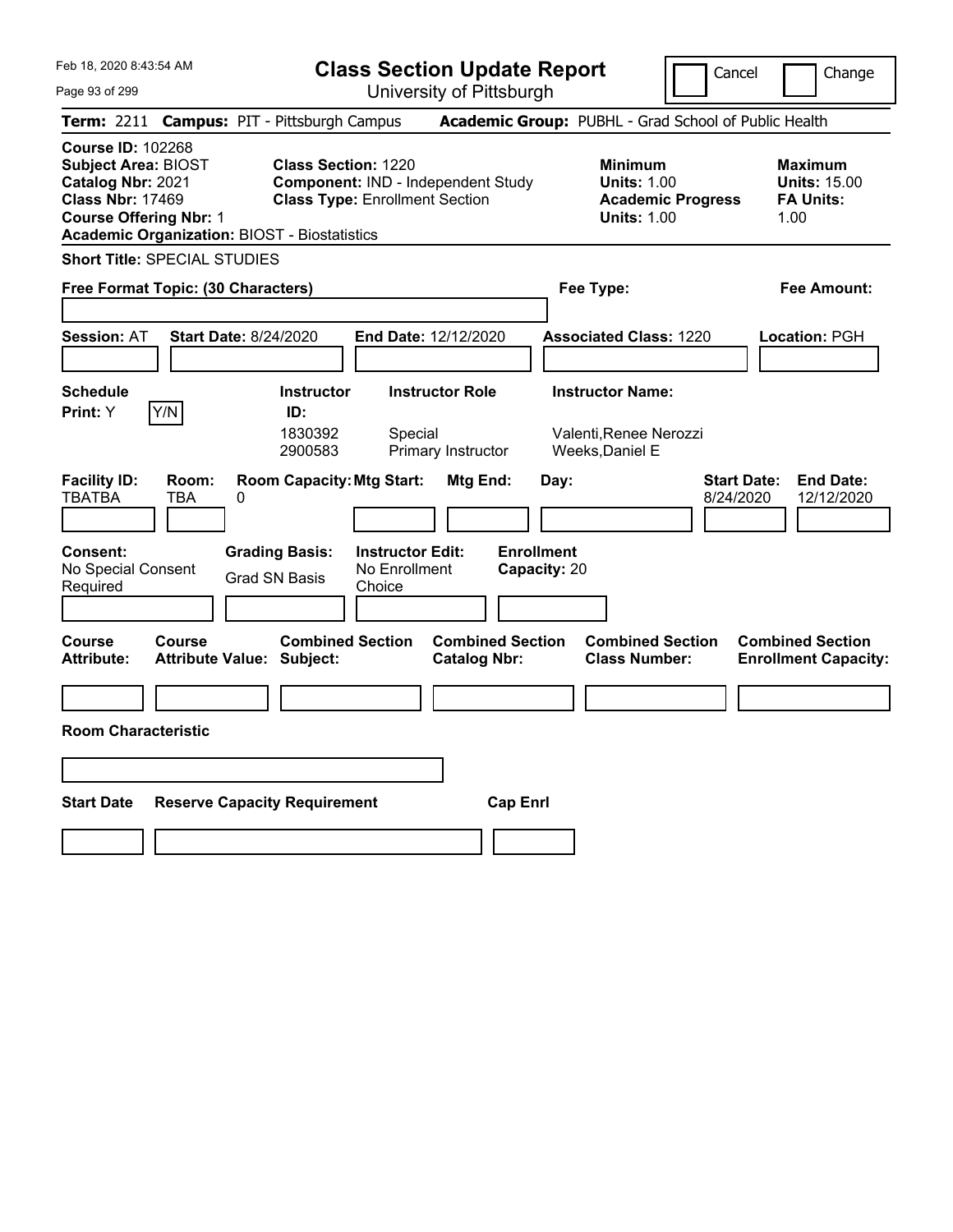| Feb 18, 2020 8:43:54 AM                                                                                                                                                                        |                                                                                                           | <b>Class Section Update Report</b>                   |                                           |                                                                                        | Cancel                          | Change                                                            |
|------------------------------------------------------------------------------------------------------------------------------------------------------------------------------------------------|-----------------------------------------------------------------------------------------------------------|------------------------------------------------------|-------------------------------------------|----------------------------------------------------------------------------------------|---------------------------------|-------------------------------------------------------------------|
| Page 94 of 299                                                                                                                                                                                 |                                                                                                           | University of Pittsburgh                             |                                           |                                                                                        |                                 |                                                                   |
| Term: 2211 Campus: PIT - Pittsburgh Campus                                                                                                                                                     |                                                                                                           |                                                      |                                           | Academic Group: PUBHL - Grad School of Public Health                                   |                                 |                                                                   |
| <b>Course ID: 102268</b><br><b>Subject Area: BIOST</b><br>Catalog Nbr: 2021<br><b>Class Nbr: 18355</b><br><b>Course Offering Nbr: 1</b><br><b>Academic Organization: BIOST - Biostatistics</b> | <b>Class Section: 1250</b><br>Component: IND - Independent Study<br><b>Class Type: Enrollment Section</b> |                                                      |                                           | <b>Minimum</b><br><b>Units: 1.00</b><br><b>Academic Progress</b><br><b>Units: 1.00</b> |                                 | <b>Maximum</b><br><b>Units: 15.00</b><br><b>FA Units:</b><br>1.00 |
| <b>Short Title: SPECIAL STUDIES</b>                                                                                                                                                            |                                                                                                           |                                                      |                                           |                                                                                        |                                 |                                                                   |
| Free Format Topic: (30 Characters)                                                                                                                                                             |                                                                                                           |                                                      |                                           | Fee Type:                                                                              |                                 | Fee Amount:                                                       |
|                                                                                                                                                                                                |                                                                                                           |                                                      |                                           |                                                                                        |                                 |                                                                   |
| <b>Session: AT</b><br>Start Date: 8/24/2020                                                                                                                                                    |                                                                                                           | End Date: 12/12/2020                                 |                                           | <b>Associated Class: 1250</b>                                                          |                                 | Location: PGH                                                     |
|                                                                                                                                                                                                |                                                                                                           |                                                      |                                           |                                                                                        |                                 |                                                                   |
| <b>Schedule</b>                                                                                                                                                                                | <b>Instructor</b>                                                                                         | <b>Instructor Role</b>                               |                                           | <b>Instructor Name:</b>                                                                |                                 |                                                                   |
| Y/N<br><b>Print:</b> Y                                                                                                                                                                         | ID:<br>2902265<br>1830392                                                                                 | Primary Instructor<br>Special                        |                                           | Buchanich,Jeanine Marie<br>Valenti, Renee Nerozzi                                      |                                 |                                                                   |
| <b>Facility ID:</b><br>Room:<br><b>TBATBA</b><br>TBA<br>0<br><b>Consent:</b><br>No Special Consent                                                                                             | <b>Room Capacity: Mtg Start:</b><br><b>Grading Basis:</b>                                                 | Mtg End:<br><b>Instructor Edit:</b><br>No Enrollment | Day:<br><b>Enrollment</b><br>Capacity: 20 |                                                                                        | <b>Start Date:</b><br>8/24/2020 | <b>End Date:</b><br>12/12/2020                                    |
| Required                                                                                                                                                                                       | Grad SN Basis<br>Choice                                                                                   |                                                      |                                           |                                                                                        |                                 |                                                                   |
|                                                                                                                                                                                                |                                                                                                           |                                                      |                                           |                                                                                        |                                 |                                                                   |
| Course<br>Course<br>Attribute:<br><b>Attribute Value: Subject:</b>                                                                                                                             | <b>Combined Section</b>                                                                                   | <b>Catalog Nbr:</b>                                  | <b>Combined Section</b>                   | <b>Combined Section</b><br><b>Class Number:</b>                                        |                                 | <b>Combined Section</b><br><b>Enrollment Capacity:</b>            |
|                                                                                                                                                                                                |                                                                                                           |                                                      |                                           |                                                                                        |                                 |                                                                   |
| <b>Room Characteristic</b>                                                                                                                                                                     |                                                                                                           |                                                      |                                           |                                                                                        |                                 |                                                                   |
|                                                                                                                                                                                                |                                                                                                           |                                                      |                                           |                                                                                        |                                 |                                                                   |
| <b>Start Date</b>                                                                                                                                                                              | <b>Reserve Capacity Requirement</b>                                                                       |                                                      | <b>Cap Enrl</b>                           |                                                                                        |                                 |                                                                   |
|                                                                                                                                                                                                |                                                                                                           |                                                      |                                           |                                                                                        |                                 |                                                                   |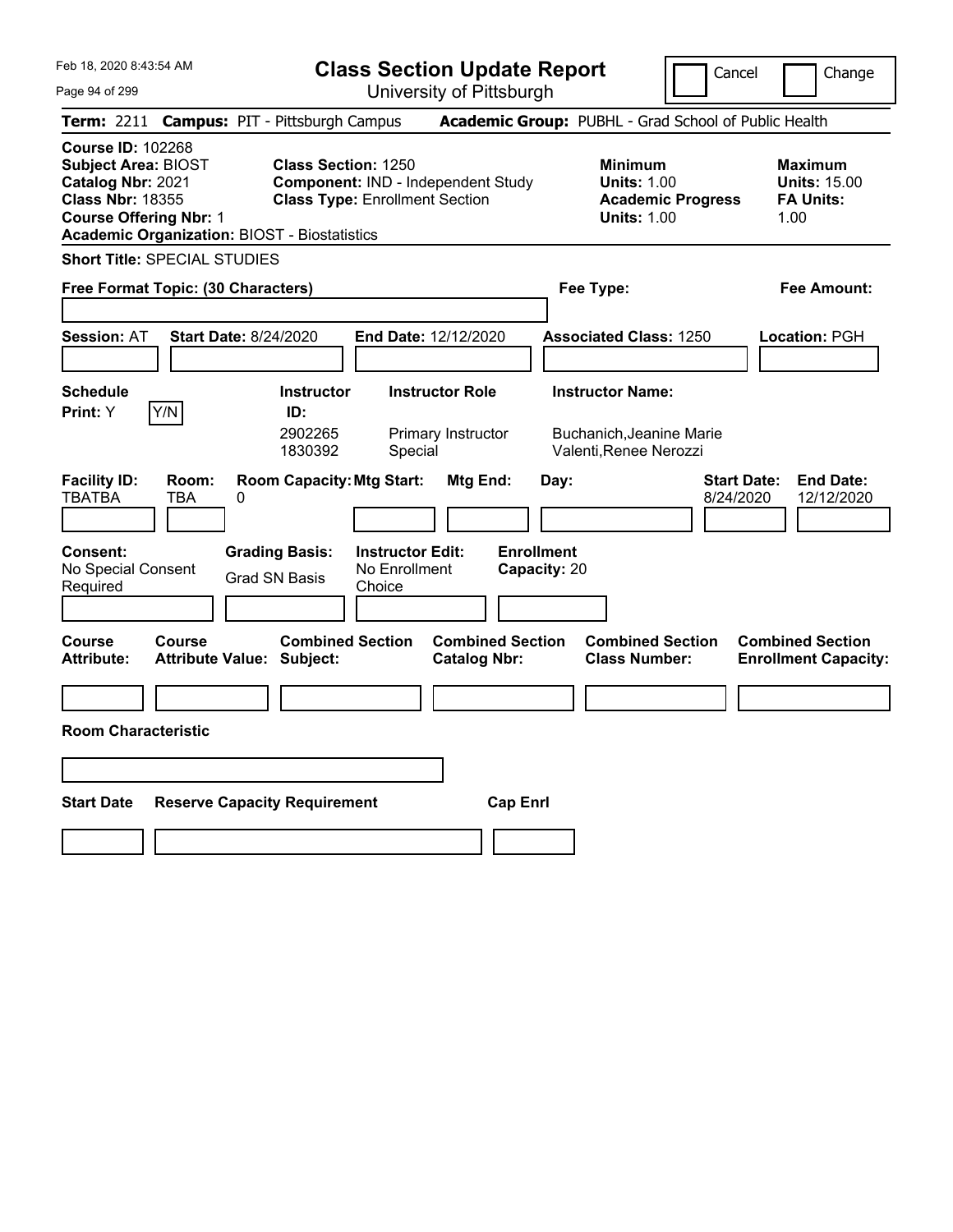| Feb 18, 2020 8:43:54 AM                                                                                                                                                                        | <b>Class Section Update Report</b>                                                                                                      |                                                                            | Cancel                          | Change                                                            |
|------------------------------------------------------------------------------------------------------------------------------------------------------------------------------------------------|-----------------------------------------------------------------------------------------------------------------------------------------|----------------------------------------------------------------------------|---------------------------------|-------------------------------------------------------------------|
| Page 95 of 299                                                                                                                                                                                 | University of Pittsburgh                                                                                                                |                                                                            |                                 |                                                                   |
| <b>Term: 2211</b>                                                                                                                                                                              | <b>Campus: PIT - Pittsburgh Campus</b>                                                                                                  | Academic Group: PUBHL - Grad School of Public Health                       |                                 |                                                                   |
| <b>Course ID: 102268</b><br><b>Subject Area: BIOST</b><br>Catalog Nbr: 2021<br><b>Class Nbr: 26217</b><br><b>Course Offering Nbr: 1</b><br><b>Academic Organization: BIOST - Biostatistics</b> | <b>Class Section: 1260</b><br>Component: IND - Independent Study<br><b>Class Type: Enrollment Section</b>                               | <b>Minimum</b><br><b>Units: 1.00</b><br><b>Units: 1.00</b>                 | <b>Academic Progress</b>        | <b>Maximum</b><br><b>Units: 15.00</b><br><b>FA Units:</b><br>1.00 |
| <b>Short Title: SPECIAL STUDIES</b>                                                                                                                                                            |                                                                                                                                         |                                                                            |                                 |                                                                   |
| Free Format Topic: (30 Characters)                                                                                                                                                             |                                                                                                                                         | Fee Type:                                                                  |                                 | Fee Amount:                                                       |
| <b>Start Date: 8/24/2020</b><br><b>Session: AT</b>                                                                                                                                             | End Date: 12/12/2020                                                                                                                    | <b>Associated Class: 1260</b>                                              |                                 | Location: PGH                                                     |
| <b>Schedule</b><br>Y/N<br>Print: Y                                                                                                                                                             | <b>Instructor</b><br><b>Instructor Role</b><br>ID:<br>2941641<br>Primary Instructor<br>1830392<br>Special                               | <b>Instructor Name:</b><br>Normolle, Daniel Paul<br>Valenti, Renee Nerozzi |                                 |                                                                   |
| <b>Facility ID:</b><br>Room:<br>TBATBA<br>TBA<br>0<br>Consent:<br>No Special Consent<br>Required                                                                                               | <b>Room Capacity: Mtg Start:</b><br><b>Grading Basis:</b><br><b>Instructor Edit:</b><br>No Enrollment<br><b>Grad SN Basis</b><br>Choice | Mtg End:<br>Day:<br><b>Enrollment</b><br>Capacity: 20                      | <b>Start Date:</b><br>8/24/2020 | <b>End Date:</b><br>12/12/2020                                    |
| Course<br>Course<br><b>Attribute:</b><br>Attribute Value: Subject:                                                                                                                             | <b>Combined Section</b>                                                                                                                 | <b>Combined Section</b><br><b>Catalog Nbr:</b><br><b>Class Number:</b>     | <b>Combined Section</b>         | <b>Combined Section</b><br><b>Enrollment Capacity:</b>            |
|                                                                                                                                                                                                |                                                                                                                                         |                                                                            |                                 |                                                                   |
| <b>Room Characteristic</b>                                                                                                                                                                     |                                                                                                                                         |                                                                            |                                 |                                                                   |
|                                                                                                                                                                                                |                                                                                                                                         |                                                                            |                                 |                                                                   |
|                                                                                                                                                                                                |                                                                                                                                         |                                                                            |                                 |                                                                   |
| <b>Start Date</b>                                                                                                                                                                              | <b>Reserve Capacity Requirement</b>                                                                                                     | <b>Cap Enrl</b>                                                            |                                 |                                                                   |
|                                                                                                                                                                                                |                                                                                                                                         |                                                                            |                                 |                                                                   |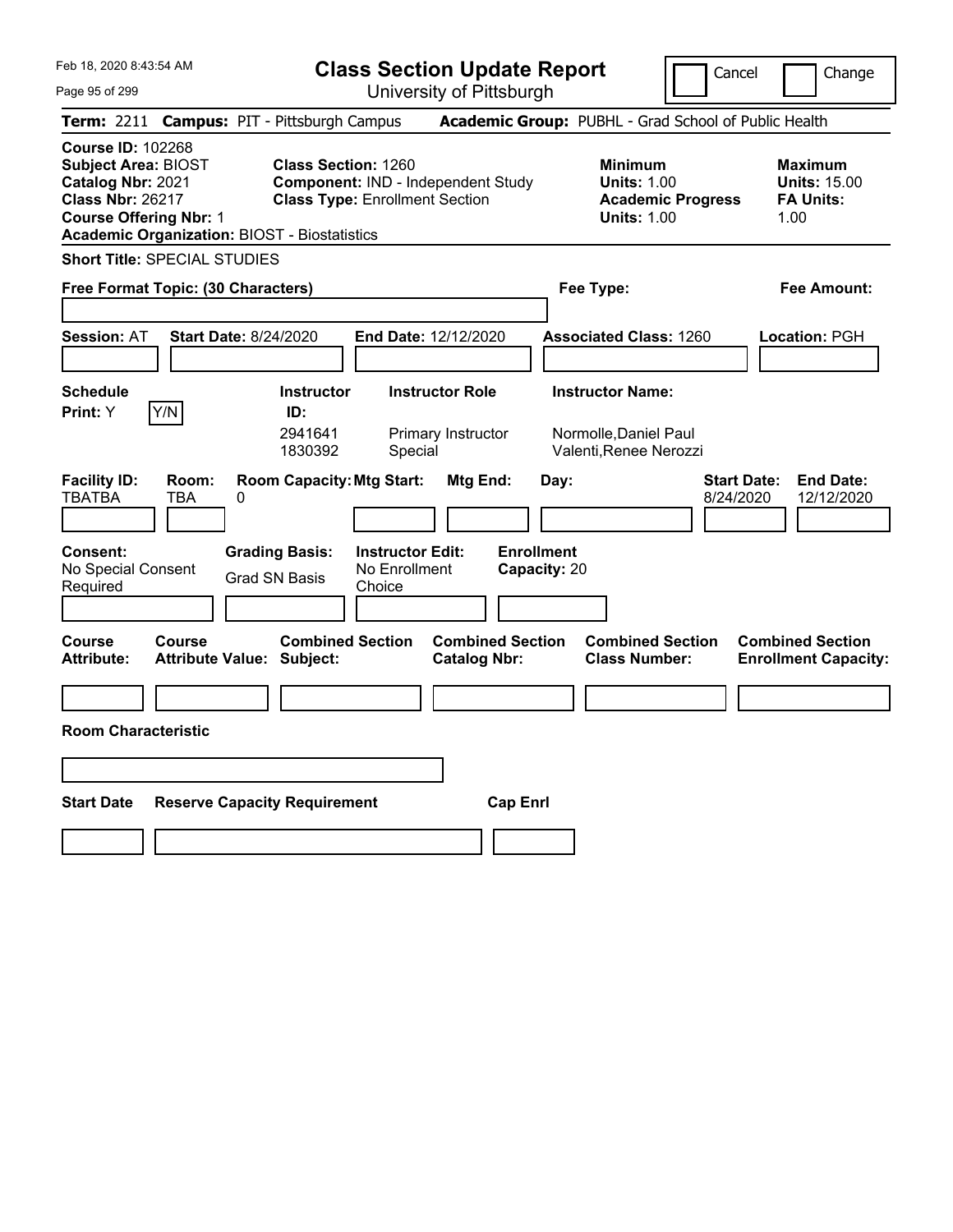| <b>Class Section Update Report</b><br>Cancel                                                                                                                                                                                                                                                                                                                                                          | Change                                                            |
|-------------------------------------------------------------------------------------------------------------------------------------------------------------------------------------------------------------------------------------------------------------------------------------------------------------------------------------------------------------------------------------------------------|-------------------------------------------------------------------|
| University of Pittsburgh<br>Page 96 of 299                                                                                                                                                                                                                                                                                                                                                            |                                                                   |
| Academic Group: PUBHL - Grad School of Public Health<br><b>Campus: PIT - Pittsburgh Campus</b><br><b>Term: 2211</b>                                                                                                                                                                                                                                                                                   |                                                                   |
| <b>Course ID: 102268</b><br><b>Subject Area: BIOST</b><br><b>Class Section: 1270</b><br><b>Minimum</b><br>Catalog Nbr: 2021<br>Component: IND - Independent Study<br><b>Units: 1.00</b><br><b>Class Nbr: 26298</b><br><b>Class Type: Enrollment Section</b><br><b>Academic Progress</b><br><b>Course Offering Nbr: 1</b><br><b>Units: 1.00</b><br><b>Academic Organization: BIOST - Biostatistics</b> | <b>Maximum</b><br><b>Units: 15.00</b><br><b>FA Units:</b><br>1.00 |
| <b>Short Title: SPECIAL STUDIES</b>                                                                                                                                                                                                                                                                                                                                                                   |                                                                   |
| Fee Type:<br>Free Format Topic: (30 Characters)                                                                                                                                                                                                                                                                                                                                                       | Fee Amount:                                                       |
| <b>Start Date: 8/24/2020</b><br>End Date: 12/12/2020<br><b>Session: AT</b><br><b>Associated Class: 1270</b>                                                                                                                                                                                                                                                                                           | Location: PGH                                                     |
| <b>Instructor Name:</b><br><b>Schedule</b><br><b>Instructor</b><br><b>Instructor Role</b><br>Y/N<br>Print: Y<br>ID:<br>1830392<br>Valenti, Renee Nerozzi<br>Special<br>3516110<br>Primary Instructor<br>Yabes, Jonathan Guerrero                                                                                                                                                                      |                                                                   |
| <b>Facility ID:</b><br><b>Room Capacity: Mtg Start:</b><br>Room:<br>Mtg End:<br><b>Start Date:</b><br>Day:<br>TBATBA<br>TBA<br>0<br>8/24/2020<br><b>Enrollment</b><br>Consent:<br><b>Grading Basis:</b><br><b>Instructor Edit:</b><br>No Special Consent<br>No Enrollment<br>Capacity: 20<br><b>Grad SN Basis</b><br>Required<br>Choice                                                               | <b>End Date:</b><br>12/12/2020                                    |
| <b>Combined Section</b><br><b>Combined Section</b><br>Course<br><b>Combined Section</b><br>Course<br><b>Attribute:</b><br>Attribute Value: Subject:<br><b>Catalog Nbr:</b><br><b>Class Number:</b>                                                                                                                                                                                                    | <b>Combined Section</b><br><b>Enrollment Capacity:</b>            |
|                                                                                                                                                                                                                                                                                                                                                                                                       |                                                                   |
| <b>Room Characteristic</b>                                                                                                                                                                                                                                                                                                                                                                            |                                                                   |
|                                                                                                                                                                                                                                                                                                                                                                                                       |                                                                   |
|                                                                                                                                                                                                                                                                                                                                                                                                       |                                                                   |
| <b>Start Date</b><br><b>Reserve Capacity Requirement</b><br><b>Cap Enrl</b>                                                                                                                                                                                                                                                                                                                           |                                                                   |
|                                                                                                                                                                                                                                                                                                                                                                                                       |                                                                   |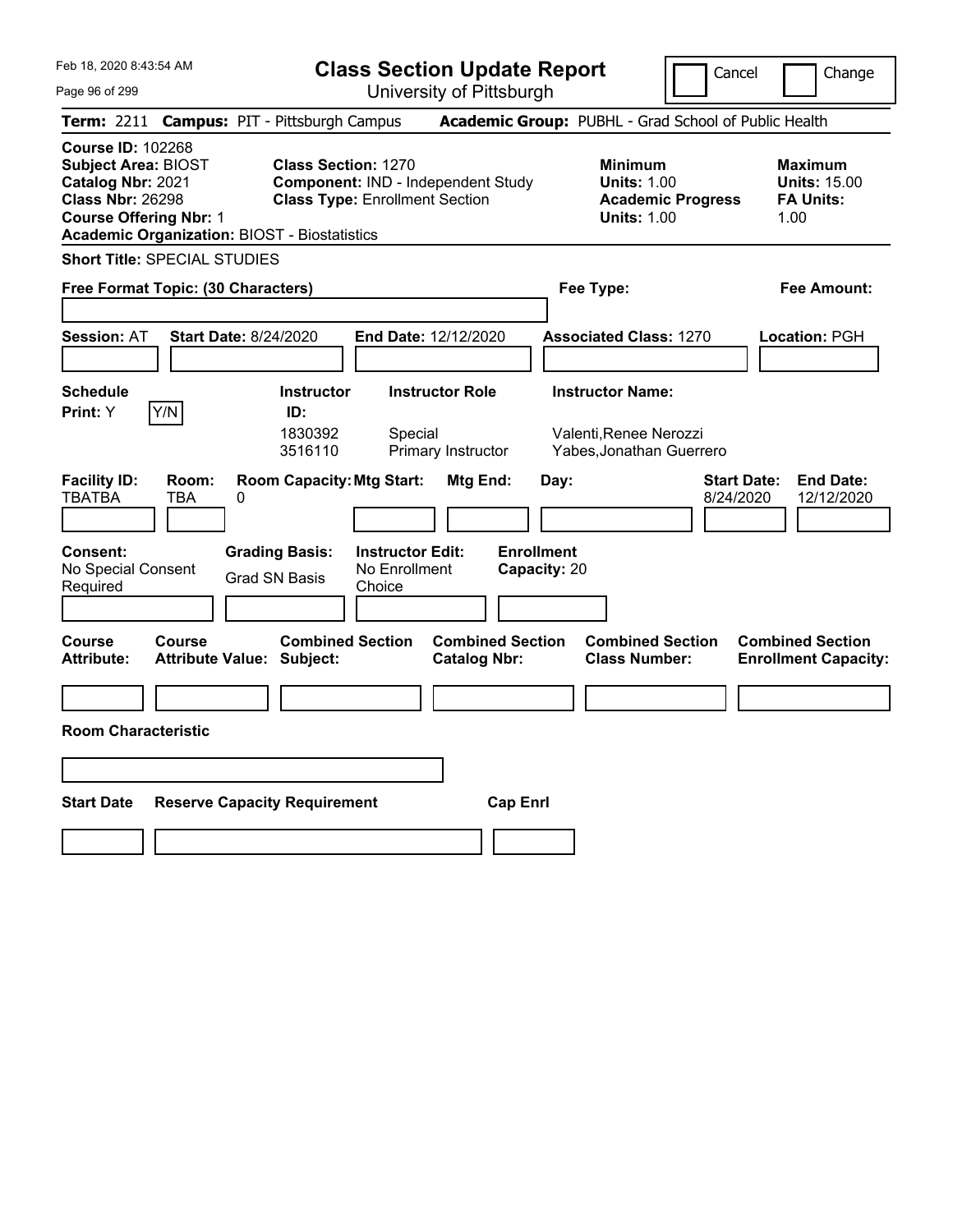| Feb 18, 2020 8:43:54 AM                                                                                                                                                                        | <b>Class Section Update Report</b>                                                                        |                                                                            | Cancel                          | Change                                                            |
|------------------------------------------------------------------------------------------------------------------------------------------------------------------------------------------------|-----------------------------------------------------------------------------------------------------------|----------------------------------------------------------------------------|---------------------------------|-------------------------------------------------------------------|
| Page 97 of 299                                                                                                                                                                                 | University of Pittsburgh                                                                                  |                                                                            |                                 |                                                                   |
| Term: 2211                                                                                                                                                                                     | <b>Campus: PIT - Pittsburgh Campus</b>                                                                    | Academic Group: PUBHL - Grad School of Public Health                       |                                 |                                                                   |
| <b>Course ID: 102268</b><br><b>Subject Area: BIOST</b><br>Catalog Nbr: 2021<br><b>Class Nbr: 26300</b><br><b>Course Offering Nbr: 1</b><br><b>Academic Organization: BIOST - Biostatistics</b> | <b>Class Section: 1280</b><br>Component: IND - Independent Study<br><b>Class Type: Enrollment Section</b> | <b>Minimum</b><br><b>Units: 1.00</b><br><b>Units: 1.00</b>                 | <b>Academic Progress</b>        | <b>Maximum</b><br><b>Units: 15.00</b><br><b>FA Units:</b><br>1.00 |
| <b>Short Title: SPECIAL STUDIES</b>                                                                                                                                                            |                                                                                                           |                                                                            |                                 |                                                                   |
| Free Format Topic: (30 Characters)                                                                                                                                                             |                                                                                                           | Fee Type:                                                                  |                                 | Fee Amount:                                                       |
| <b>Session: AT</b><br><b>Start Date: 8/24/2020</b>                                                                                                                                             | End Date: 12/12/2020                                                                                      | <b>Associated Class: 1280</b>                                              |                                 | <b>Location: PGH</b>                                              |
| <b>Schedule</b>                                                                                                                                                                                | <b>Instructor Role</b><br><b>Instructor</b>                                                               | <b>Instructor Name:</b>                                                    |                                 |                                                                   |
| Y/N<br>Print: Y                                                                                                                                                                                | ID:<br>2918186<br>Primary Instructor<br>1830392<br>Special                                                | Bandos,Hanna<br>Valenti, Renee Nerozzi                                     |                                 |                                                                   |
| <b>Facility ID:</b><br>Room:<br><b>TBATBA</b><br>TBA<br>0                                                                                                                                      | <b>Room Capacity: Mtg Start:</b><br>Mtg End:                                                              | Day:                                                                       | <b>Start Date:</b><br>8/24/2020 | <b>End Date:</b><br>12/12/2020                                    |
| <b>Consent:</b><br>No Special Consent<br>Required                                                                                                                                              | <b>Grading Basis:</b><br><b>Instructor Edit:</b><br>No Enrollment<br><b>Grad SN Basis</b><br>Choice       | <b>Enrollment</b><br>Capacity: 20                                          |                                 |                                                                   |
| <b>Course</b><br>Course<br><b>Attribute:</b><br><b>Attribute Value: Subject:</b>                                                                                                               | <b>Combined Section</b><br><b>Catalog Nbr:</b>                                                            | <b>Combined Section</b><br><b>Combined Section</b><br><b>Class Number:</b> |                                 | <b>Combined Section</b><br><b>Enrollment Capacity:</b>            |
|                                                                                                                                                                                                |                                                                                                           |                                                                            |                                 |                                                                   |
| <b>Room Characteristic</b>                                                                                                                                                                     |                                                                                                           |                                                                            |                                 |                                                                   |
|                                                                                                                                                                                                |                                                                                                           |                                                                            |                                 |                                                                   |
| <b>Start Date</b>                                                                                                                                                                              | <b>Reserve Capacity Requirement</b>                                                                       | <b>Cap Enrl</b>                                                            |                                 |                                                                   |
|                                                                                                                                                                                                |                                                                                                           |                                                                            |                                 |                                                                   |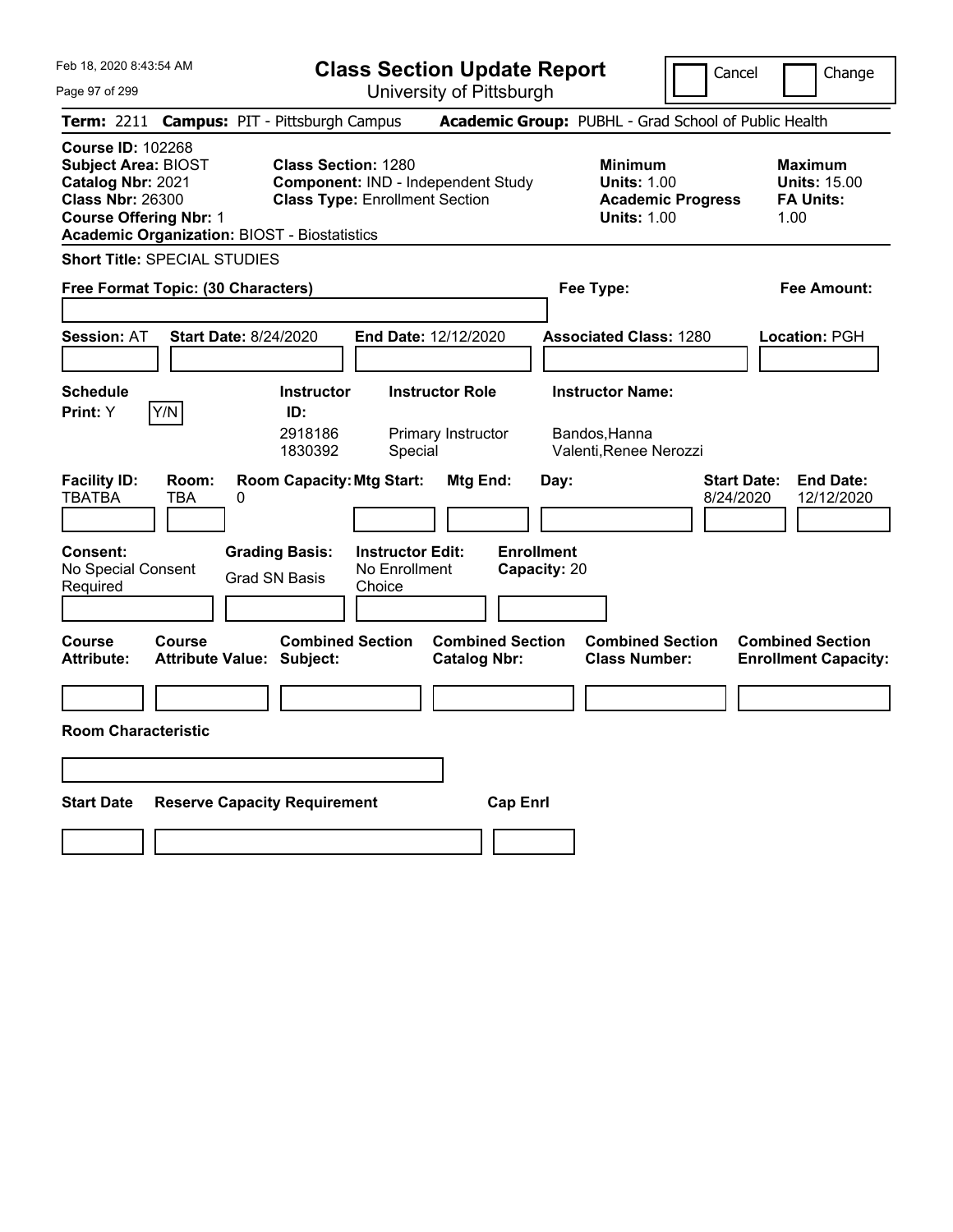| Feb 18, 2020 8:43:54 AM                                                                                                                                                                        |                                                                     | <b>Class Section Update Report</b>             |                                                                                        | Cancel<br>Change                                                  |
|------------------------------------------------------------------------------------------------------------------------------------------------------------------------------------------------|---------------------------------------------------------------------|------------------------------------------------|----------------------------------------------------------------------------------------|-------------------------------------------------------------------|
| Page 98 of 299                                                                                                                                                                                 |                                                                     | University of Pittsburgh                       |                                                                                        |                                                                   |
| <b>Term:</b> 2211                                                                                                                                                                              | <b>Campus: PIT - Pittsburgh Campus</b>                              |                                                | Academic Group: PUBHL - Grad School of Public Health                                   |                                                                   |
| <b>Course ID: 102268</b><br><b>Subject Area: BIOST</b><br>Catalog Nbr: 2021<br><b>Class Nbr: 26550</b><br><b>Course Offering Nbr: 1</b><br><b>Academic Organization: BIOST - Biostatistics</b> | <b>Class Section: 1290</b><br><b>Class Type: Enrollment Section</b> | Component: IND - Independent Study             | <b>Minimum</b><br><b>Units: 1.00</b><br><b>Academic Progress</b><br><b>Units: 1.00</b> | <b>Maximum</b><br><b>Units: 15.00</b><br><b>FA Units:</b><br>1.00 |
| <b>Short Title: SPECIAL STUDIES</b>                                                                                                                                                            |                                                                     |                                                |                                                                                        |                                                                   |
| Free Format Topic: (30 Characters)                                                                                                                                                             |                                                                     |                                                | Fee Type:                                                                              | Fee Amount:                                                       |
|                                                                                                                                                                                                |                                                                     |                                                |                                                                                        |                                                                   |
| <b>Session: AT</b><br><b>Start Date: 8/24/2020</b>                                                                                                                                             |                                                                     | End Date: 12/12/2020                           | <b>Associated Class: 1290</b>                                                          | Location: PGH                                                     |
|                                                                                                                                                                                                |                                                                     |                                                |                                                                                        |                                                                   |
| <b>Schedule</b>                                                                                                                                                                                | <b>Instructor</b>                                                   | <b>Instructor Role</b>                         | <b>Instructor Name:</b>                                                                |                                                                   |
| Y/N<br><b>Print: Y</b>                                                                                                                                                                         | ID:<br>2961199<br>1830392                                           | Primary Instructor<br>Special                  | Peddada, Shyamal Das<br>Valenti, Renee Nerozzi                                         |                                                                   |
| <b>Facility ID:</b><br>Room:<br><b>TBATBA</b><br>TBA<br>0                                                                                                                                      | <b>Room Capacity: Mtg Start:</b>                                    | Mtg End:                                       | Day:                                                                                   | <b>Start Date:</b><br><b>End Date:</b><br>8/24/2020<br>12/12/2020 |
| Consent:<br>No Special Consent<br>Required                                                                                                                                                     | <b>Grading Basis:</b><br><b>Grad SN Basis</b><br>Choice             | <b>Instructor Edit:</b><br>No Enrollment       | <b>Enrollment</b><br>Capacity: 20                                                      |                                                                   |
| Course<br>Course<br><b>Attribute:</b><br><b>Attribute Value: Subject:</b>                                                                                                                      | <b>Combined Section</b>                                             | <b>Combined Section</b><br><b>Catalog Nbr:</b> | <b>Combined Section</b><br><b>Class Number:</b>                                        | <b>Combined Section</b><br><b>Enrollment Capacity:</b>            |
|                                                                                                                                                                                                |                                                                     |                                                |                                                                                        |                                                                   |
| <b>Room Characteristic</b>                                                                                                                                                                     |                                                                     |                                                |                                                                                        |                                                                   |
|                                                                                                                                                                                                |                                                                     |                                                |                                                                                        |                                                                   |
| <b>Start Date</b>                                                                                                                                                                              | <b>Reserve Capacity Requirement</b>                                 | <b>Cap Enrl</b>                                |                                                                                        |                                                                   |
|                                                                                                                                                                                                |                                                                     |                                                |                                                                                        |                                                                   |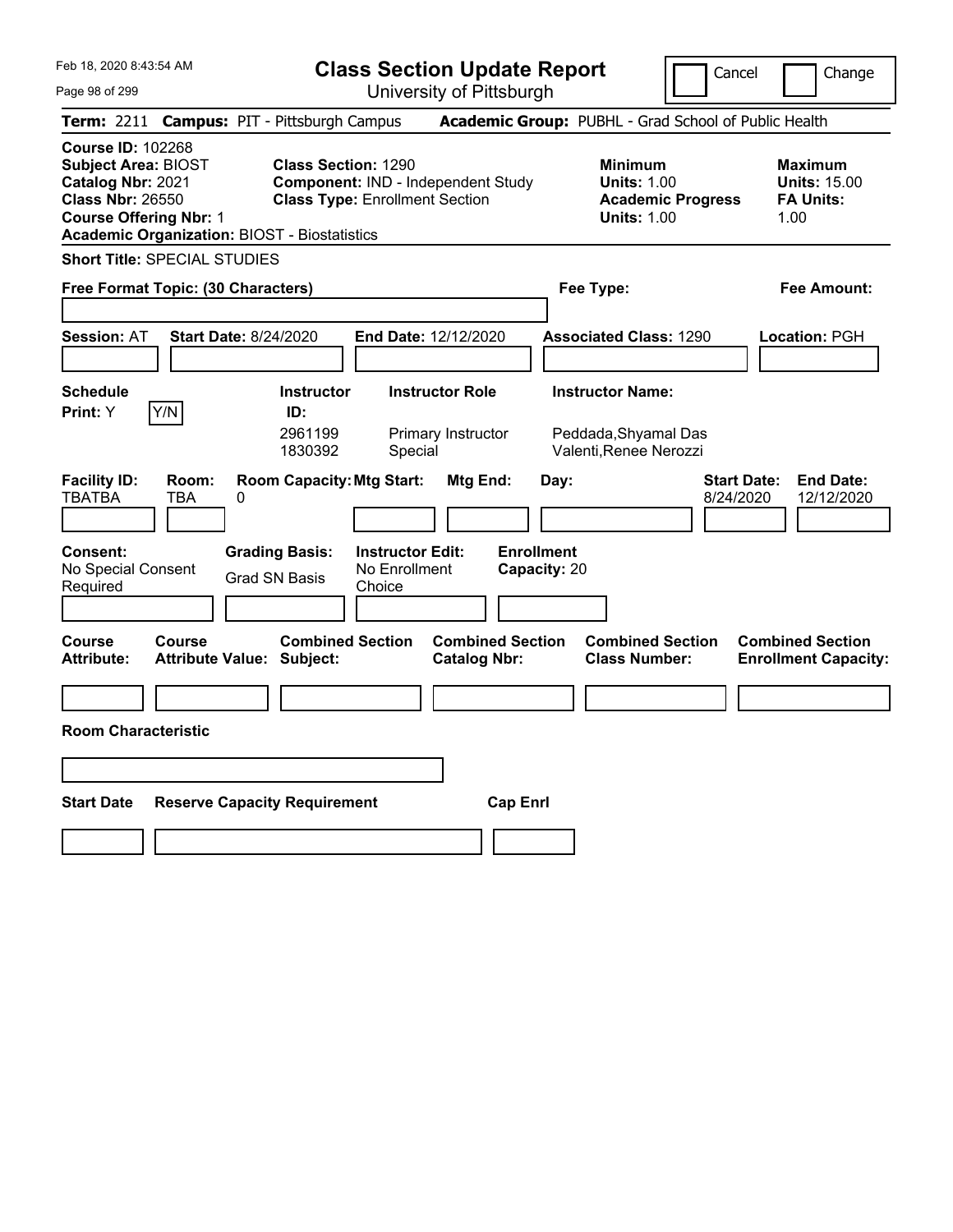| Feb 18, 2020 8:43:54 AM                                                                                                                                                                        | <b>Class Section Update Report</b>                                                                                                      |                                                                                                   | Cancel                          | Change                                                            |
|------------------------------------------------------------------------------------------------------------------------------------------------------------------------------------------------|-----------------------------------------------------------------------------------------------------------------------------------------|---------------------------------------------------------------------------------------------------|---------------------------------|-------------------------------------------------------------------|
| Page 99 of 299                                                                                                                                                                                 | University of Pittsburgh                                                                                                                |                                                                                                   |                                 |                                                                   |
| <b>Term: 2211</b>                                                                                                                                                                              | <b>Campus: PIT - Pittsburgh Campus</b>                                                                                                  | Academic Group: PUBHL - Grad School of Public Health                                              |                                 |                                                                   |
| <b>Course ID: 102268</b><br><b>Subject Area: BIOST</b><br>Catalog Nbr: 2021<br><b>Class Nbr: 27079</b><br><b>Course Offering Nbr: 1</b><br><b>Academic Organization: BIOST - Biostatistics</b> | <b>Class Section: 1291</b><br>Component: IND - Independent Study<br><b>Class Type: Enrollment Section</b>                               | <b>Minimum</b><br><b>Units: 1.00</b><br><b>Units: 1.00</b>                                        | <b>Academic Progress</b>        | <b>Maximum</b><br><b>Units: 15.00</b><br><b>FA Units:</b><br>1.00 |
| <b>Short Title: SPECIAL STUDIES</b>                                                                                                                                                            |                                                                                                                                         |                                                                                                   |                                 |                                                                   |
| Free Format Topic: (30 Characters)                                                                                                                                                             |                                                                                                                                         | Fee Type:                                                                                         |                                 | Fee Amount:                                                       |
| <b>Start Date: 8/24/2020</b><br><b>Session: AT</b>                                                                                                                                             | End Date: 12/12/2020                                                                                                                    | <b>Associated Class: 1291</b>                                                                     |                                 | Location: PGH                                                     |
| <b>Schedule</b><br>Y/N<br>Print: Y                                                                                                                                                             | <b>Instructor</b><br><b>Instructor Role</b><br>ID:<br>2962403<br>Primary Instructor<br>1830392<br>Special                               | <b>Instructor Name:</b><br>Pyne, Saumyadipta<br>Valenti, Renee Nerozzi                            |                                 |                                                                   |
| <b>Facility ID:</b><br>Room:<br>TBATBA<br>TBA<br>0<br>Consent:<br>No Special Consent<br>Required                                                                                               | <b>Room Capacity: Mtg Start:</b><br><b>Grading Basis:</b><br><b>Instructor Edit:</b><br>No Enrollment<br><b>Grad SN Basis</b><br>Choice | Mtg End:<br>Day:<br><b>Enrollment</b><br>Capacity: 15                                             | <b>Start Date:</b><br>8/24/2020 | <b>End Date:</b><br>12/12/2020                                    |
| Course<br>Course<br><b>Attribute:</b><br>Attribute Value: Subject:                                                                                                                             | <b>Combined Section</b>                                                                                                                 | <b>Combined Section</b><br><b>Combined Section</b><br><b>Catalog Nbr:</b><br><b>Class Number:</b> |                                 | <b>Combined Section</b><br><b>Enrollment Capacity:</b>            |
|                                                                                                                                                                                                |                                                                                                                                         |                                                                                                   |                                 |                                                                   |
| <b>Room Characteristic</b>                                                                                                                                                                     |                                                                                                                                         |                                                                                                   |                                 |                                                                   |
|                                                                                                                                                                                                |                                                                                                                                         |                                                                                                   |                                 |                                                                   |
|                                                                                                                                                                                                |                                                                                                                                         |                                                                                                   |                                 |                                                                   |
| <b>Start Date</b>                                                                                                                                                                              | <b>Reserve Capacity Requirement</b>                                                                                                     | <b>Cap Enri</b>                                                                                   |                                 |                                                                   |
|                                                                                                                                                                                                |                                                                                                                                         |                                                                                                   |                                 |                                                                   |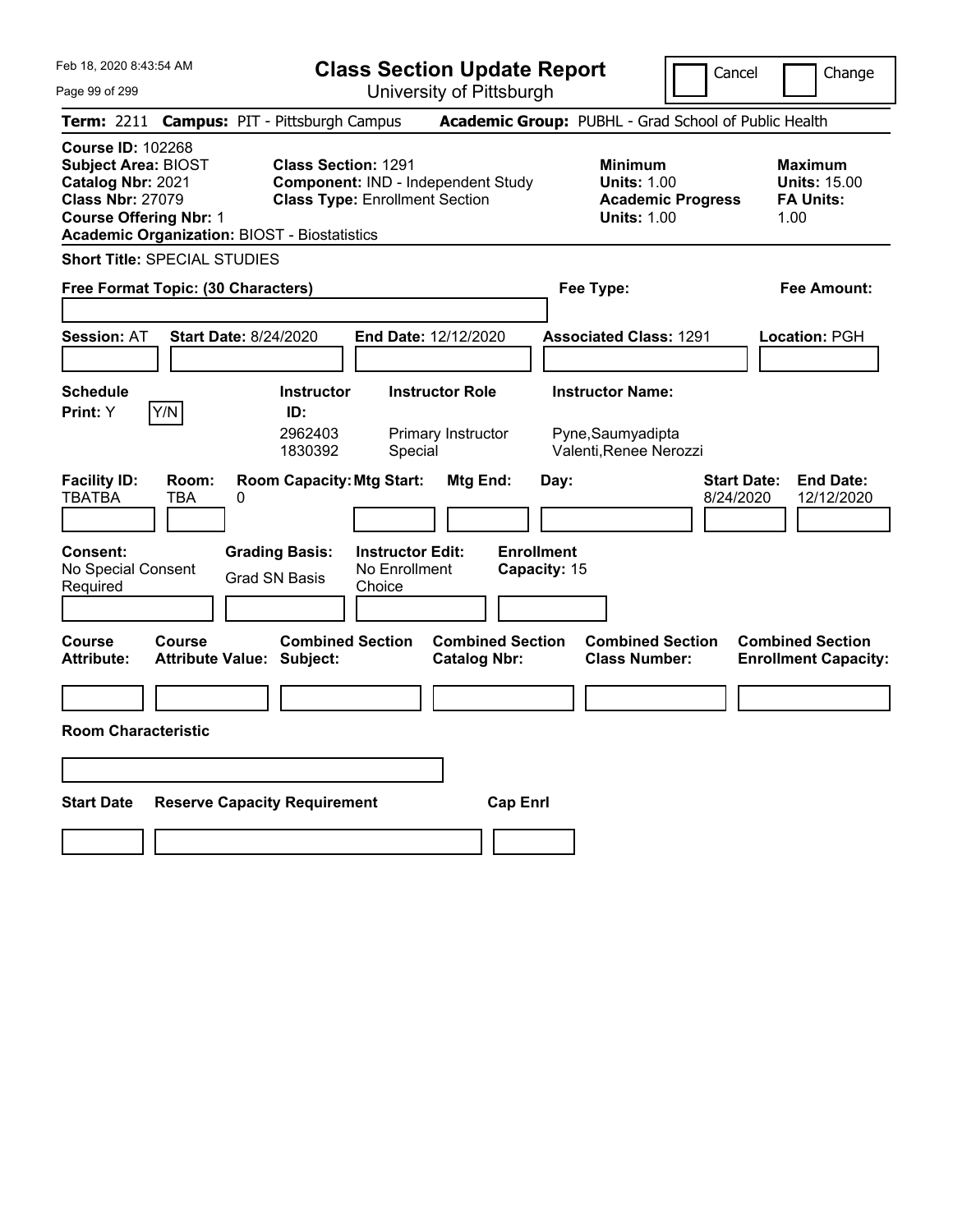| Feb 18, 2020 8:43:54 AM                                                                                                                                                                        |                                                                                 |                                                    | <b>Class Section Update Report</b>             |                                                              | Cancel                                                                                 | Change                                                            |
|------------------------------------------------------------------------------------------------------------------------------------------------------------------------------------------------|---------------------------------------------------------------------------------|----------------------------------------------------|------------------------------------------------|--------------------------------------------------------------|----------------------------------------------------------------------------------------|-------------------------------------------------------------------|
| Page 100 of 299                                                                                                                                                                                |                                                                                 |                                                    | University of Pittsburgh                       |                                                              |                                                                                        |                                                                   |
| Term: 2211 Campus: PIT - Pittsburgh Campus                                                                                                                                                     |                                                                                 |                                                    |                                                |                                                              | Academic Group: PUBHL - Grad School of Public Health                                   |                                                                   |
| <b>Course ID: 102268</b><br><b>Subject Area: BIOST</b><br>Catalog Nbr: 2021<br><b>Class Nbr: 27138</b><br><b>Course Offering Nbr: 1</b><br><b>Academic Organization: BIOST - Biostatistics</b> | <b>Class Section: 1292</b>                                                      | <b>Class Type: Enrollment Section</b>              | Component: IND - Independent Study             |                                                              | <b>Minimum</b><br><b>Units: 1.00</b><br><b>Academic Progress</b><br><b>Units: 1.00</b> | <b>Maximum</b><br><b>Units: 15.00</b><br><b>FA Units:</b><br>1.00 |
| <b>Short Title: SPECIAL STUDIES</b>                                                                                                                                                            |                                                                                 |                                                    |                                                |                                                              |                                                                                        |                                                                   |
| Free Format Topic: (30 Characters)                                                                                                                                                             |                                                                                 |                                                    |                                                | Fee Type:                                                    |                                                                                        | Fee Amount:                                                       |
| <b>Session: AT</b>                                                                                                                                                                             | Start Date: 8/24/2020                                                           |                                                    | End Date: 12/12/2020                           | <b>Associated Class: 1292</b>                                |                                                                                        | Location: PGH                                                     |
| <b>Schedule</b><br>Y/N<br><b>Print:</b> Y                                                                                                                                                      | <b>Instructor</b><br>ID:<br>2963270<br>1830392                                  | Special                                            | <b>Instructor Role</b><br>Primary Instructor   | <b>Instructor Name:</b><br>Tang,Lu<br>Valenti, Renee Nerozzi |                                                                                        |                                                                   |
| <b>Facility ID:</b><br>Room:<br><b>TBATBA</b><br>TBA<br><b>Consent:</b><br>No Special Consent<br>Required                                                                                      | <b>Room Capacity: Mtg Start:</b><br>0<br><b>Grading Basis:</b><br>Grad SN Basis | <b>Instructor Edit:</b><br>No Enrollment<br>Choice | Mtg End:                                       | Day:<br><b>Enrollment</b><br>Capacity: 10                    | <b>Start Date:</b><br>8/24/2020                                                        | <b>End Date:</b><br>12/12/2020                                    |
| Course<br>Course<br>Attribute:                                                                                                                                                                 | <b>Attribute Value: Subject:</b>                                                | <b>Combined Section</b>                            | <b>Combined Section</b><br><b>Catalog Nbr:</b> |                                                              | <b>Combined Section</b><br><b>Class Number:</b>                                        | <b>Combined Section</b><br><b>Enrollment Capacity:</b>            |
|                                                                                                                                                                                                |                                                                                 |                                                    |                                                |                                                              |                                                                                        |                                                                   |
| <b>Room Characteristic</b>                                                                                                                                                                     |                                                                                 |                                                    |                                                |                                                              |                                                                                        |                                                                   |
|                                                                                                                                                                                                |                                                                                 |                                                    |                                                |                                                              |                                                                                        |                                                                   |
| <b>Start Date</b>                                                                                                                                                                              | <b>Reserve Capacity Requirement</b>                                             |                                                    | <b>Cap Enrl</b>                                |                                                              |                                                                                        |                                                                   |
|                                                                                                                                                                                                |                                                                                 |                                                    |                                                |                                                              |                                                                                        |                                                                   |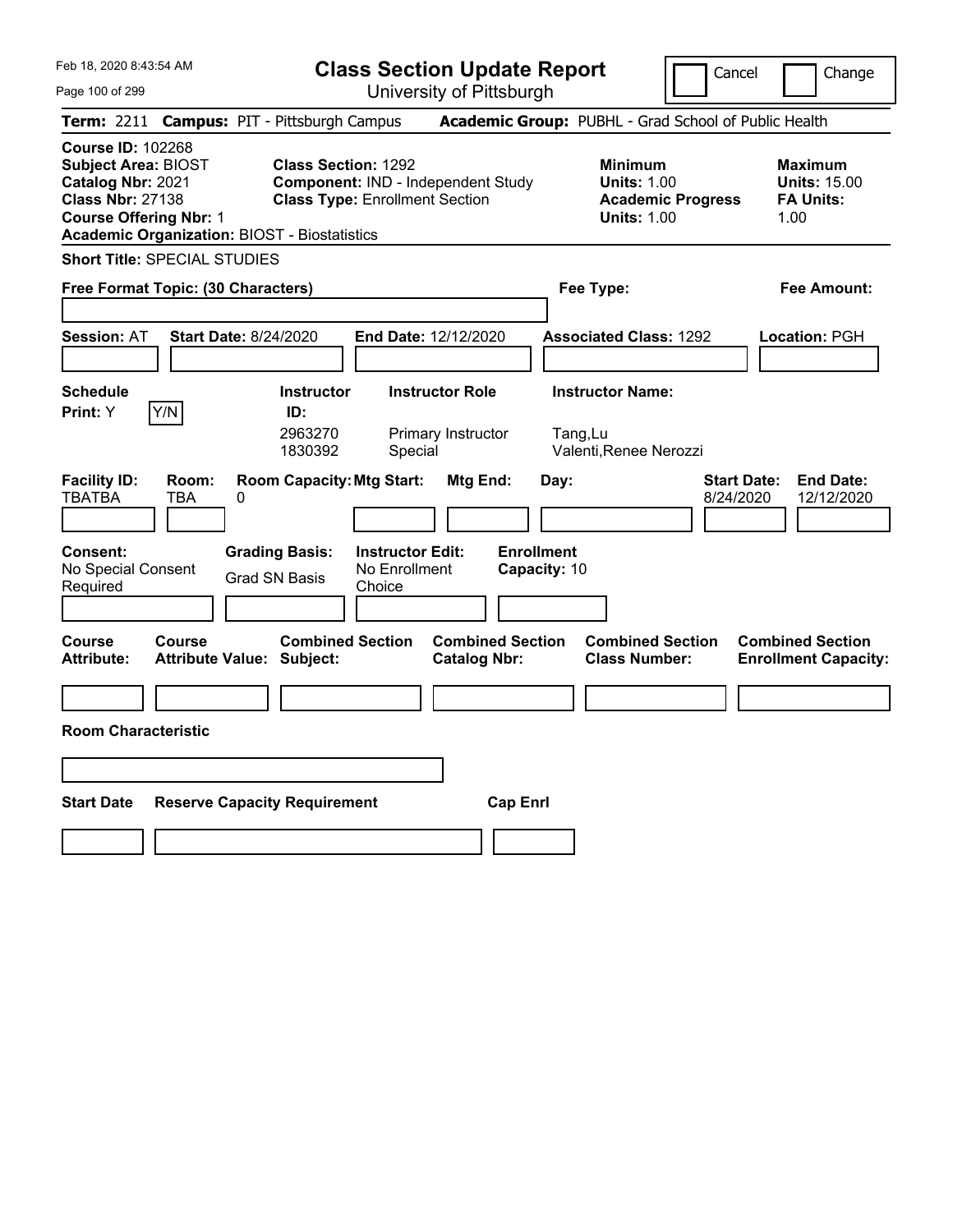| Feb 18, 2020 8:43:54 AM                                                                                                                                                                        |                                                                                 |                                                    | <b>Class Section Update Report</b>             |                                                   | Cancel                                                                                 | Change                                                            |
|------------------------------------------------------------------------------------------------------------------------------------------------------------------------------------------------|---------------------------------------------------------------------------------|----------------------------------------------------|------------------------------------------------|---------------------------------------------------|----------------------------------------------------------------------------------------|-------------------------------------------------------------------|
| Page 101 of 299                                                                                                                                                                                |                                                                                 |                                                    | University of Pittsburgh                       |                                                   |                                                                                        |                                                                   |
| Term: 2211 Campus: PIT - Pittsburgh Campus                                                                                                                                                     |                                                                                 |                                                    |                                                |                                                   | Academic Group: PUBHL - Grad School of Public Health                                   |                                                                   |
| <b>Course ID: 102268</b><br><b>Subject Area: BIOST</b><br>Catalog Nbr: 2021<br><b>Class Nbr: 27875</b><br><b>Course Offering Nbr: 1</b><br><b>Academic Organization: BIOST - Biostatistics</b> | <b>Class Section: 1293</b>                                                      | <b>Class Type: Enrollment Section</b>              | Component: IND - Independent Study             |                                                   | <b>Minimum</b><br><b>Units: 1.00</b><br><b>Academic Progress</b><br><b>Units: 1.00</b> | <b>Maximum</b><br><b>Units: 15.00</b><br><b>FA Units:</b><br>1.00 |
| <b>Short Title: SPECIAL STUDIES</b>                                                                                                                                                            |                                                                                 |                                                    |                                                |                                                   |                                                                                        |                                                                   |
| Free Format Topic: (30 Characters)                                                                                                                                                             |                                                                                 |                                                    |                                                | Fee Type:                                         |                                                                                        | Fee Amount:                                                       |
| <b>Session: AT</b>                                                                                                                                                                             | Start Date: 8/24/2020                                                           |                                                    | End Date: 12/12/2020                           | <b>Associated Class: 1293</b>                     |                                                                                        | Location: PGH                                                     |
| <b>Schedule</b><br>Y/N<br><b>Print:</b> Y                                                                                                                                                      | <b>Instructor</b><br>ID:<br>3672143<br>1830392                                  | Special                                            | <b>Instructor Role</b><br>Primary Instructor   | <b>Instructor Name:</b><br>Valenti, Renee Nerozzi | Carlson, Jenna Colavincenzo                                                            |                                                                   |
| <b>Facility ID:</b><br>Room:<br><b>TBATBA</b><br>TBA<br><b>Consent:</b><br>No Special Consent<br>Required                                                                                      | <b>Room Capacity: Mtg Start:</b><br>0<br><b>Grading Basis:</b><br>Grad SN Basis | <b>Instructor Edit:</b><br>No Enrollment<br>Choice | Mtg End:                                       | Day:<br><b>Enrollment</b><br>Capacity: 15         | <b>Start Date:</b><br>8/24/2020                                                        | <b>End Date:</b><br>12/12/2020                                    |
| Course<br>Course<br>Attribute:                                                                                                                                                                 | <b>Attribute Value: Subject:</b>                                                | <b>Combined Section</b>                            | <b>Combined Section</b><br><b>Catalog Nbr:</b> |                                                   | <b>Combined Section</b><br><b>Class Number:</b>                                        | <b>Combined Section</b><br><b>Enrollment Capacity:</b>            |
|                                                                                                                                                                                                |                                                                                 |                                                    |                                                |                                                   |                                                                                        |                                                                   |
| <b>Room Characteristic</b>                                                                                                                                                                     |                                                                                 |                                                    |                                                |                                                   |                                                                                        |                                                                   |
|                                                                                                                                                                                                |                                                                                 |                                                    |                                                |                                                   |                                                                                        |                                                                   |
| <b>Start Date</b>                                                                                                                                                                              | <b>Reserve Capacity Requirement</b>                                             |                                                    | <b>Cap Enrl</b>                                |                                                   |                                                                                        |                                                                   |
|                                                                                                                                                                                                |                                                                                 |                                                    |                                                |                                                   |                                                                                        |                                                                   |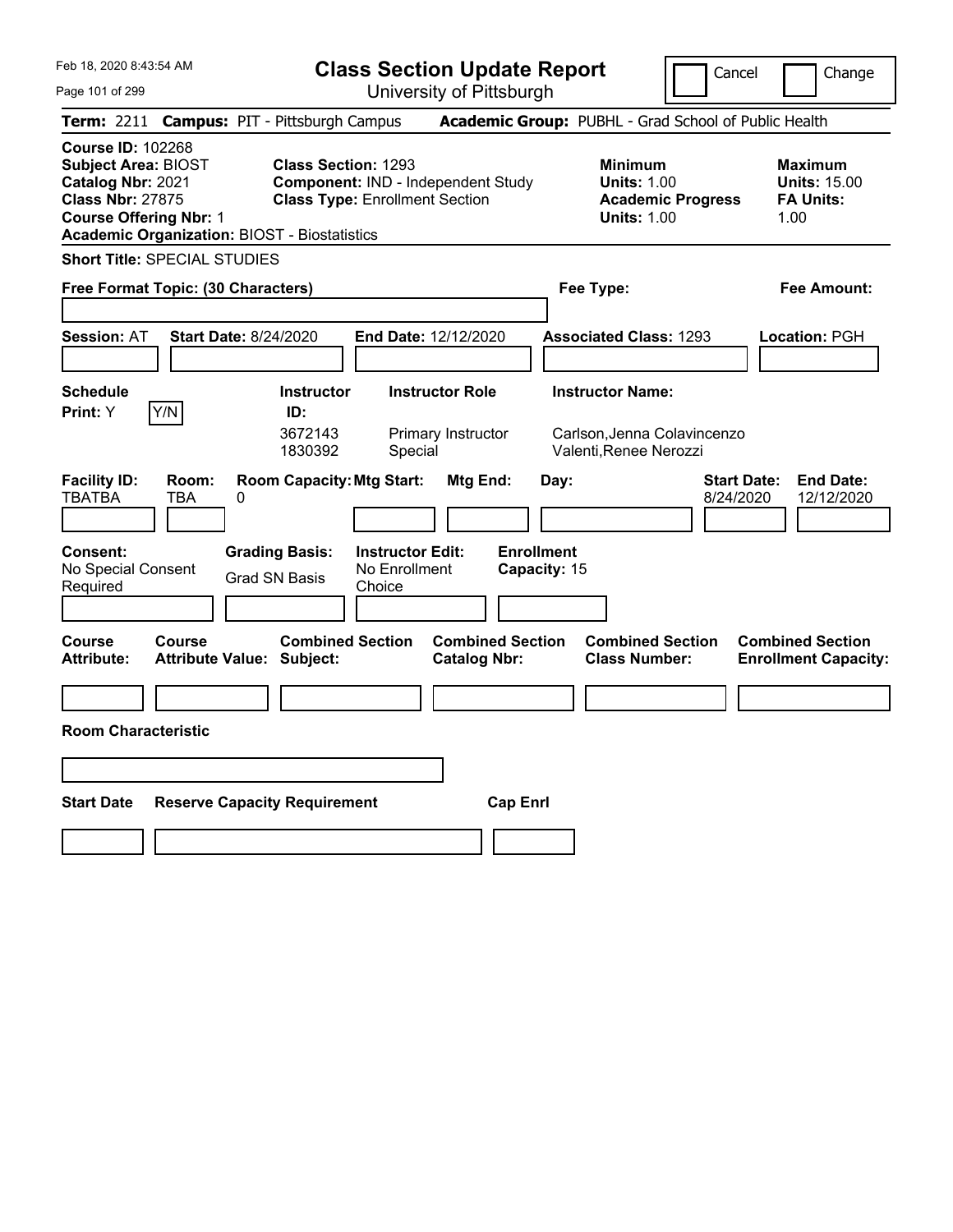|  | Feb 18, 2020 8:43:54 AM |  |
|--|-------------------------|--|
|  |                         |  |

**Class Section Update Report**

Cancel **Change** 

Page 102 of 299

| Page 102 of 299                                                                                                                         |               |                                                             |                                                               | University of Pittsburgh                       |                                   |                                                                                        |                                                                   |
|-----------------------------------------------------------------------------------------------------------------------------------------|---------------|-------------------------------------------------------------|---------------------------------------------------------------|------------------------------------------------|-----------------------------------|----------------------------------------------------------------------------------------|-------------------------------------------------------------------|
|                                                                                                                                         |               | Term: 2211 Campus: PIT - Pittsburgh Campus                  |                                                               |                                                |                                   | Academic Group: PUBHL - Grad School of Public Health                                   |                                                                   |
| <b>Course ID: 102269</b><br><b>Subject Area: BIOST</b><br>Catalog Nbr: 2025<br><b>Class Nbr: 13804</b><br><b>Course Offering Nbr: 1</b> |               | <b>Academic Organization: BIOST - Biostatistics</b>         | <b>Class Section: 1070</b><br><b>Component: LEC - Lecture</b> | <b>Class Type: Enrollment Section</b>          |                                   | <b>Minimum</b><br><b>Units: 1.00</b><br><b>Academic Progress</b><br><b>Units: 1.00</b> | Maximum<br><b>Units: 1.00</b><br><b>FA Units:</b><br>1.00         |
|                                                                                                                                         |               | <b>Short Title: BIOSTATISTICS SEMINAR</b>                   |                                                               |                                                |                                   |                                                                                        |                                                                   |
| Free Format Topic: (30 Characters)                                                                                                      |               |                                                             |                                                               |                                                |                                   | Fee Type:                                                                              | Fee Amount:                                                       |
| <b>Session: AT</b>                                                                                                                      |               | <b>Start Date: 8/24/2020</b>                                |                                                               | End Date: 12/12/2020                           |                                   | <b>Associated Class: 1070</b>                                                          | Location: PGH                                                     |
| <b>Schedule</b><br>Print: Y                                                                                                             | Y/N           | <b>Instructor</b><br>ID:<br>1830392<br>2966966              | Special                                                       | <b>Instructor Role</b><br>Primary Instructor   |                                   | <b>Instructor Name:</b><br>Valenti,Renee Nerozzi<br>Wang, Jiebiao                      |                                                                   |
| <b>Facility ID:</b><br>PUBHL0A115 0A115                                                                                                 | Room:         | <b>Room Capacity: Mtg Start:</b><br>104                     | 3:25 PM                                                       | Mtg End:<br>4:55 PM                            | Day:<br>Th                        |                                                                                        | <b>End Date:</b><br><b>Start Date:</b><br>8/24/2020<br>12/12/2020 |
| Consent:<br>No Special Consent<br>Required                                                                                              |               | <b>Grading Basis:</b><br><b>Grad SN Basis</b>               | <b>Instructor Edit:</b><br>No Enrollment<br>Choice            |                                                | <b>Enrollment</b><br>Capacity: 75 |                                                                                        |                                                                   |
| <b>Course</b><br><b>Attribute:</b>                                                                                                      | <b>Course</b> | <b>Combined Section</b><br><b>Attribute Value: Subject:</b> |                                                               | <b>Combined Section</b><br><b>Catalog Nbr:</b> |                                   | <b>Combined Section</b><br><b>Class Number:</b>                                        | <b>Combined Section</b><br><b>Enrollment Capacity:</b>            |
|                                                                                                                                         |               |                                                             |                                                               |                                                |                                   |                                                                                        |                                                                   |
| <b>Room Characteristic</b><br>PeopleSoft - Scheduled (PS)                                                                               |               |                                                             |                                                               |                                                |                                   |                                                                                        |                                                                   |
| <b>Start Date</b>                                                                                                                       |               | <b>Reserve Capacity Requirement</b>                         |                                                               | <b>Cap Enrl</b>                                |                                   |                                                                                        |                                                                   |
|                                                                                                                                         |               |                                                             |                                                               |                                                |                                   |                                                                                        |                                                                   |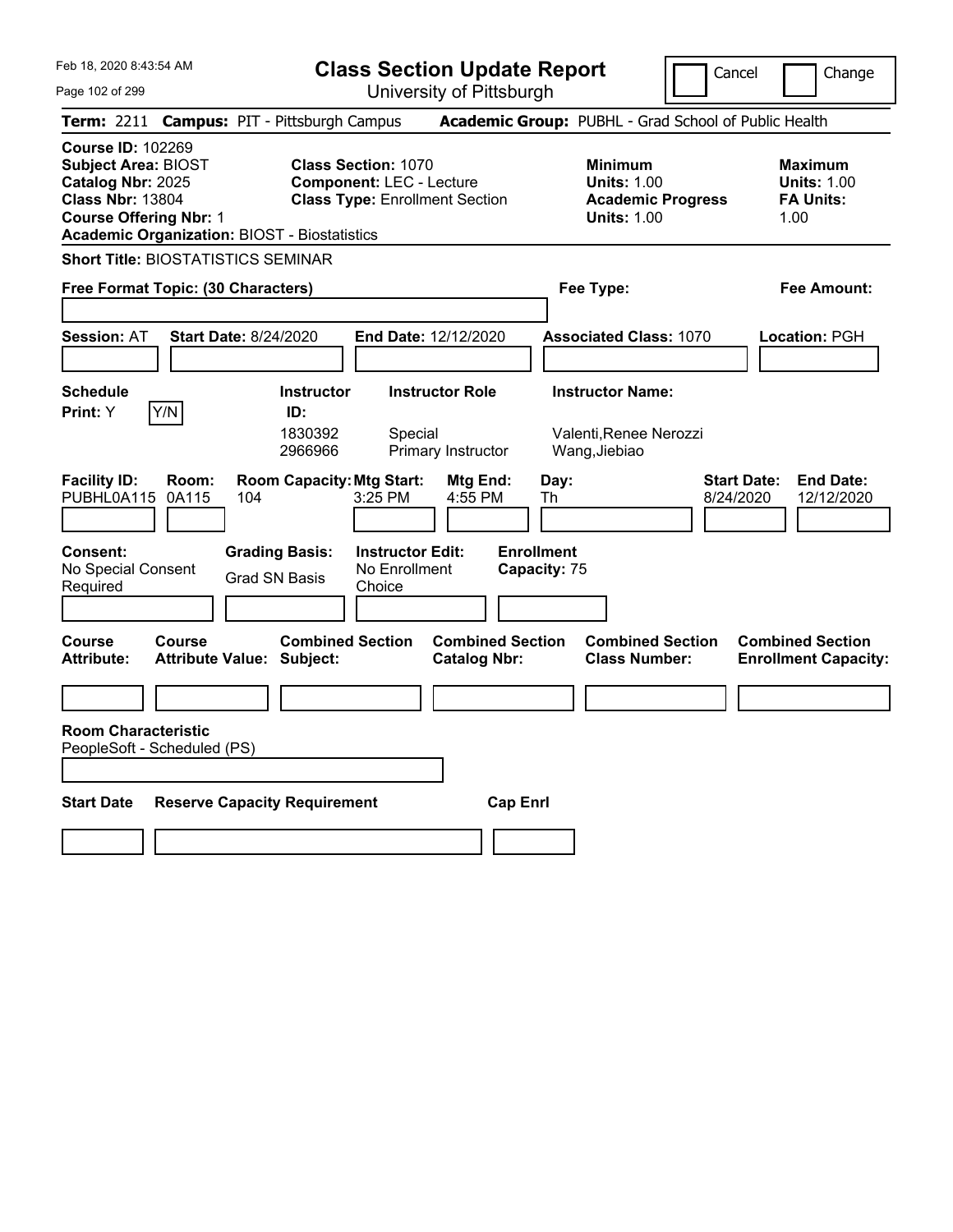**Class Section Update Report**

 $\Box$ Cancel  $\Box$ Ch

| Page 103 of 299                                                                                                                                                                                |                                                                                                         | Glass Section opuale Report<br>University of Pittsburgh | Cancel                                                                                 | Change                                                           |
|------------------------------------------------------------------------------------------------------------------------------------------------------------------------------------------------|---------------------------------------------------------------------------------------------------------|---------------------------------------------------------|----------------------------------------------------------------------------------------|------------------------------------------------------------------|
|                                                                                                                                                                                                | Term: 2211 Campus: PIT - Pittsburgh Campus                                                              |                                                         | Academic Group: PUBHL - Grad School of Public Health                                   |                                                                  |
| <b>Course ID: 191005</b><br><b>Subject Area: BIOST</b><br>Catalog Nbr: 2036<br><b>Class Nbr: 29125</b><br><b>Course Offering Nbr: 1</b><br><b>Academic Organization: BIOST - Biostatistics</b> | <b>Class Section: 1010</b><br><b>Component: LEC - Lecture</b><br><b>Class Type: Enrollment Section</b>  |                                                         | <b>Minimum</b><br><b>Units: 2.00</b><br><b>Academic Progress</b><br><b>Units: 2.00</b> | <b>Maximum</b><br><b>Units: 2.00</b><br><b>FA Units:</b><br>2.00 |
|                                                                                                                                                                                                | Short Title: INTRO TO HEALTH DATA SCIENCE                                                               |                                                         |                                                                                        |                                                                  |
| Free Format Topic: (30 Characters)                                                                                                                                                             |                                                                                                         |                                                         | Fee Type:                                                                              | Fee Amount:                                                      |
| <b>Session: AT</b>                                                                                                                                                                             | <b>Start Date: 8/24/2020</b>                                                                            | End Date: 12/12/2020                                    | <b>Associated Class: 1010</b>                                                          | Location: PGH                                                    |
| Schedule<br>Y/N<br><b>Print: Y</b>                                                                                                                                                             | <b>Instructor</b><br>ID:<br>2962403<br>1830392<br>Special                                               | <b>Instructor Role</b><br>Primary Instructor            | <b>Instructor Name:</b><br>Pyne, Saumyadipta<br>Valenti, Renee Nerozzi                 |                                                                  |
| <b>Facility ID:</b><br>Room:<br>PUBHL0A425<br>0A425                                                                                                                                            | <b>Room Capacity: Mtg Start:</b><br>24<br>2:30 PM                                                       | Mtg End:<br>4:20 PM                                     | <b>Start Date:</b><br>Day:<br>8/24/2020<br>Tu                                          | <b>End Date:</b><br>12/12/2020                                   |
| <b>Consent:</b><br>No Special Consent<br>Required                                                                                                                                              | <b>Grading Basis:</b><br><b>Instructor Edit:</b><br>No Enrollment<br><b>Grad Letter Grade</b><br>Choice | <b>Enrollment</b>                                       | Capacity: 24                                                                           |                                                                  |
| <b>Course</b><br><b>Course</b><br><b>Attribute:</b>                                                                                                                                            | <b>Combined Section</b><br><b>Attribute Value: Subject:</b>                                             | <b>Combined Section</b><br><b>Catalog Nbr:</b>          | <b>Combined Section</b><br><b>Class Number:</b>                                        | <b>Combined Section</b><br><b>Enrollment Capacity:</b>           |
|                                                                                                                                                                                                |                                                                                                         |                                                         |                                                                                        |                                                                  |
| <b>Room Characteristic</b><br>PeopleSoft - Scheduled (PS)                                                                                                                                      |                                                                                                         |                                                         |                                                                                        |                                                                  |
| <b>Start Date</b>                                                                                                                                                                              | <b>Reserve Capacity Requirement</b>                                                                     | <b>Cap Enrl</b>                                         |                                                                                        |                                                                  |
|                                                                                                                                                                                                |                                                                                                         |                                                         |                                                                                        |                                                                  |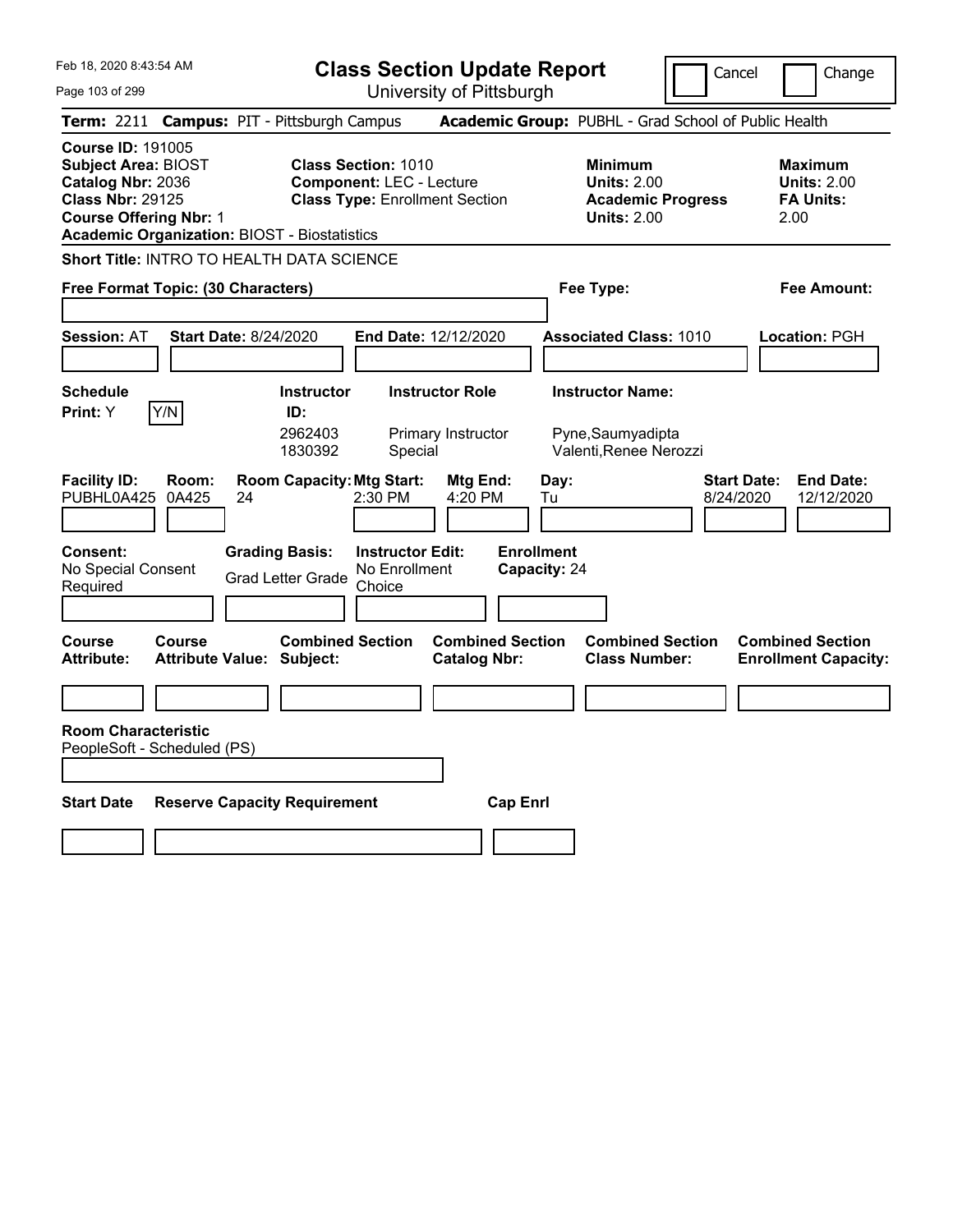**Class Section Update Report**

Cancel **Change** 

| Page 104 of 299                                                                                                                                                                                |                                                                                                         | <b>OUNUN UPUULU NUPUL</b><br>University of Pittsburgh |                                                                                        | כםו וככו<br>an an iye                                             |
|------------------------------------------------------------------------------------------------------------------------------------------------------------------------------------------------|---------------------------------------------------------------------------------------------------------|-------------------------------------------------------|----------------------------------------------------------------------------------------|-------------------------------------------------------------------|
| Term: 2211 Campus: PIT - Pittsburgh Campus                                                                                                                                                     |                                                                                                         |                                                       | Academic Group: PUBHL - Grad School of Public Health                                   |                                                                   |
| <b>Course ID: 191022</b><br><b>Subject Area: BIOST</b><br>Catalog Nbr: 2038<br><b>Class Nbr: 29130</b><br><b>Course Offering Nbr: 1</b><br><b>Academic Organization: BIOST - Biostatistics</b> | <b>Class Section: 1035</b><br><b>Component: LEC - Lecture</b><br><b>Class Type: Enrollment Section</b>  |                                                       | <b>Minimum</b><br><b>Units: 3.00</b><br><b>Academic Progress</b><br><b>Units: 3.00</b> | <b>Maximum</b><br><b>Units: 3.00</b><br><b>FA Units:</b><br>3.00  |
| Short Title: FOUNDTNS OF STATISTICAL THEORY                                                                                                                                                    |                                                                                                         |                                                       |                                                                                        |                                                                   |
| Free Format Topic: (30 Characters)                                                                                                                                                             |                                                                                                         |                                                       | Fee Type:                                                                              | Fee Amount:                                                       |
| <b>Session: AT</b>                                                                                                                                                                             | <b>Start Date: 8/24/2020</b>                                                                            | End Date: 12/12/2020                                  | <b>Associated Class: 1035</b>                                                          | Location: PGH                                                     |
| <b>Schedule</b>                                                                                                                                                                                | <b>Instructor</b>                                                                                       | <b>Instructor Role</b>                                | <b>Instructor Name:</b>                                                                |                                                                   |
| Y/N<br>Print: Y<br><b>Facility ID:</b><br>Room:<br>PUBHL0A522<br>0A522                                                                                                                         | ID:<br>2918186<br>1830392<br>Special<br><b>Room Capacity: Mtg Start:</b><br>40<br>$9:30$ AM             | Primary Instructor<br>Mtg End:<br>10:55 AM            | Bandos, Hanna<br>Valenti, Renee Nerozzi<br>Day:<br>WeFr                                | <b>Start Date:</b><br><b>End Date:</b><br>8/24/2020<br>12/12/2020 |
| <b>Consent:</b><br>No Special Consent<br>Required                                                                                                                                              | <b>Grading Basis:</b><br><b>Instructor Edit:</b><br>No Enrollment<br><b>Grad Letter Grade</b><br>Choice |                                                       | <b>Enrollment</b><br>Capacity: 25                                                      |                                                                   |
| <b>Course</b><br>Course<br><b>Attribute:</b>                                                                                                                                                   | <b>Combined Section</b><br><b>Attribute Value: Subject:</b>                                             | <b>Combined Section</b><br><b>Catalog Nbr:</b>        | <b>Combined Section</b><br><b>Class Number:</b>                                        | <b>Combined Section</b><br><b>Enrollment Capacity:</b>            |
|                                                                                                                                                                                                |                                                                                                         |                                                       |                                                                                        |                                                                   |
| <b>Room Characteristic</b><br>PeopleSoft - Scheduled (PS)                                                                                                                                      |                                                                                                         |                                                       |                                                                                        |                                                                   |
| <b>Start Date</b>                                                                                                                                                                              | <b>Reserve Capacity Requirement</b>                                                                     | <b>Cap Enri</b>                                       |                                                                                        |                                                                   |
|                                                                                                                                                                                                |                                                                                                         |                                                       |                                                                                        |                                                                   |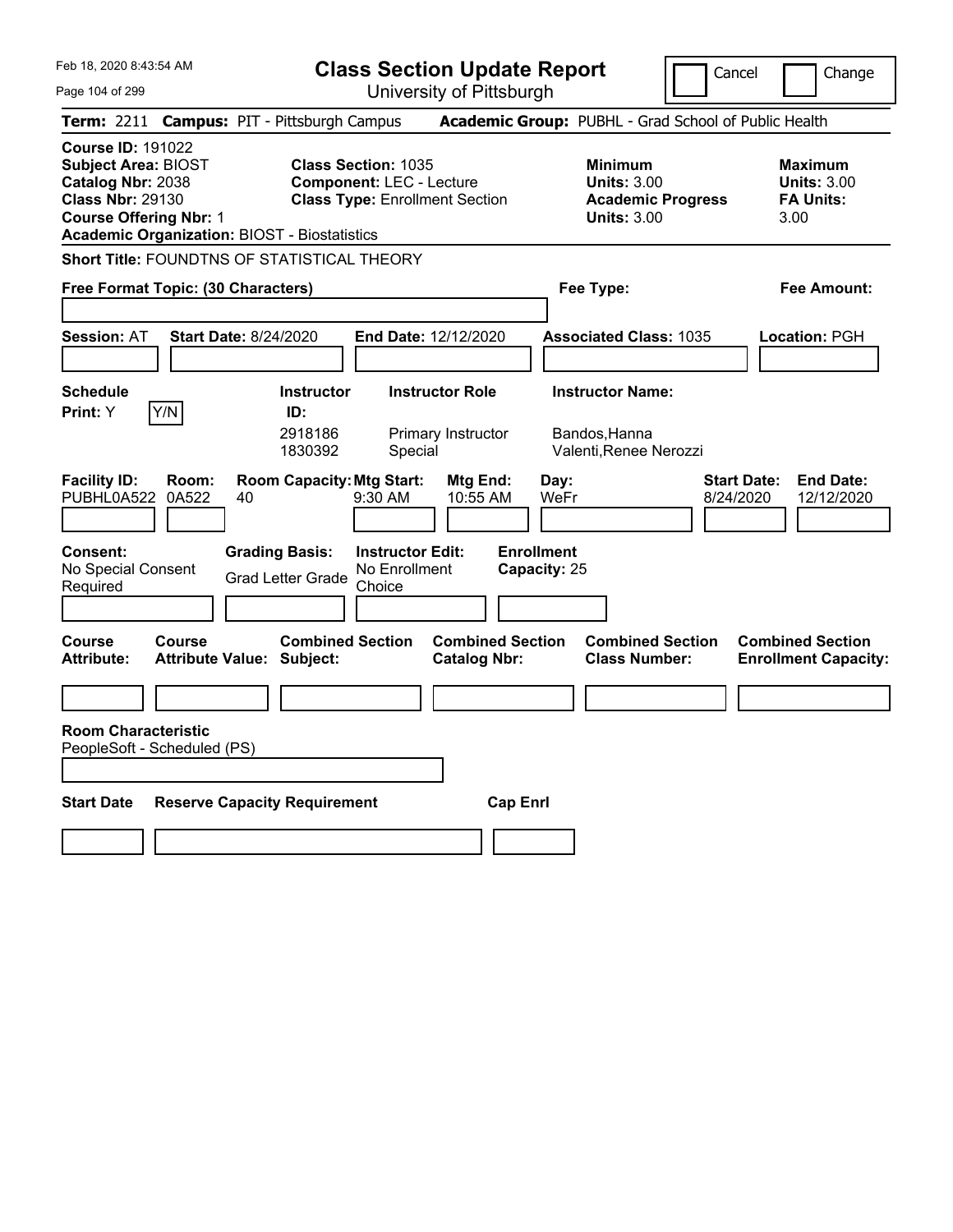**Class Section Update Report**

Cancel Change

Page 105 of 299

| Page 105 of 299                                                                                                                         |                |                                                             | University of Pittsburgh                                                                               |                                                |                                                                                        |                                                                   |
|-----------------------------------------------------------------------------------------------------------------------------------------|----------------|-------------------------------------------------------------|--------------------------------------------------------------------------------------------------------|------------------------------------------------|----------------------------------------------------------------------------------------|-------------------------------------------------------------------|
|                                                                                                                                         |                | Term: 2211 Campus: PIT - Pittsburgh Campus                  |                                                                                                        |                                                | Academic Group: PUBHL - Grad School of Public Health                                   |                                                                   |
| <b>Course ID: 189634</b><br><b>Subject Area: BIOST</b><br>Catalog Nbr: 2039<br><b>Class Nbr: 27125</b><br><b>Course Offering Nbr: 1</b> |                | <b>Academic Organization: BIOST - Biostatistics</b>         | <b>Class Section: 1010</b><br><b>Component: LEC - Lecture</b><br><b>Class Type: Enrollment Section</b> |                                                | <b>Minimum</b><br><b>Units: 3.00</b><br><b>Academic Progress</b><br><b>Units: 3.00</b> | Maximum<br><b>Units: 3.00</b><br><b>FA Units:</b><br>3.00         |
|                                                                                                                                         |                | <b>Short Title: BIOSTATISTICAL METHODS</b>                  |                                                                                                        |                                                |                                                                                        |                                                                   |
| Free Format Topic: (30 Characters)                                                                                                      |                |                                                             |                                                                                                        |                                                | Fee Type:                                                                              | Fee Amount:                                                       |
| <b>Session: AT</b>                                                                                                                      |                | <b>Start Date: 8/24/2020</b>                                | <b>End Date: 12/12/2020</b>                                                                            |                                                | <b>Associated Class: 1010</b>                                                          | Location: PGH                                                     |
| <b>Schedule</b><br>Print: Y                                                                                                             | Y/N            | <b>Instructor</b><br>ID:<br>3672143<br>1830392              | <b>Instructor Role</b><br>Primary Instructor<br>Special                                                |                                                | <b>Instructor Name:</b><br>Carlson, Jenna Colavincenzo<br>Valenti, Renee Nerozzi       |                                                                   |
| <b>Facility ID:</b><br>PUBHL0A522                                                                                                       | Room:<br>0A522 | <b>Room Capacity: Mtg Start:</b><br>40                      | 9:30 AM                                                                                                | Mtg End:<br>Day:<br>10:55 AM<br>TuTh           |                                                                                        | <b>Start Date:</b><br><b>End Date:</b><br>8/24/2020<br>12/12/2020 |
| <b>Consent:</b><br>No Special Consent<br>Required                                                                                       |                | <b>Grading Basis:</b><br><b>Grad Letter Grade</b>           | <b>Instructor Edit:</b><br>No Enrollment<br>Choice                                                     | <b>Enrollment</b><br>Capacity: 30              |                                                                                        |                                                                   |
| Course<br>Attribute:                                                                                                                    | Course         | <b>Combined Section</b><br><b>Attribute Value: Subject:</b> |                                                                                                        | <b>Combined Section</b><br><b>Catalog Nbr:</b> | <b>Combined Section</b><br><b>Class Number:</b>                                        | <b>Combined Section</b><br><b>Enrollment Capacity:</b>            |
|                                                                                                                                         |                |                                                             |                                                                                                        |                                                |                                                                                        |                                                                   |
| <b>Room Characteristic</b><br>PeopleSoft - Scheduled (PS)                                                                               |                |                                                             |                                                                                                        |                                                |                                                                                        |                                                                   |
| <b>Start Date</b>                                                                                                                       |                | <b>Reserve Capacity Requirement</b>                         |                                                                                                        | <b>Cap Enrl</b>                                |                                                                                        |                                                                   |
|                                                                                                                                         |                |                                                             |                                                                                                        |                                                |                                                                                        |                                                                   |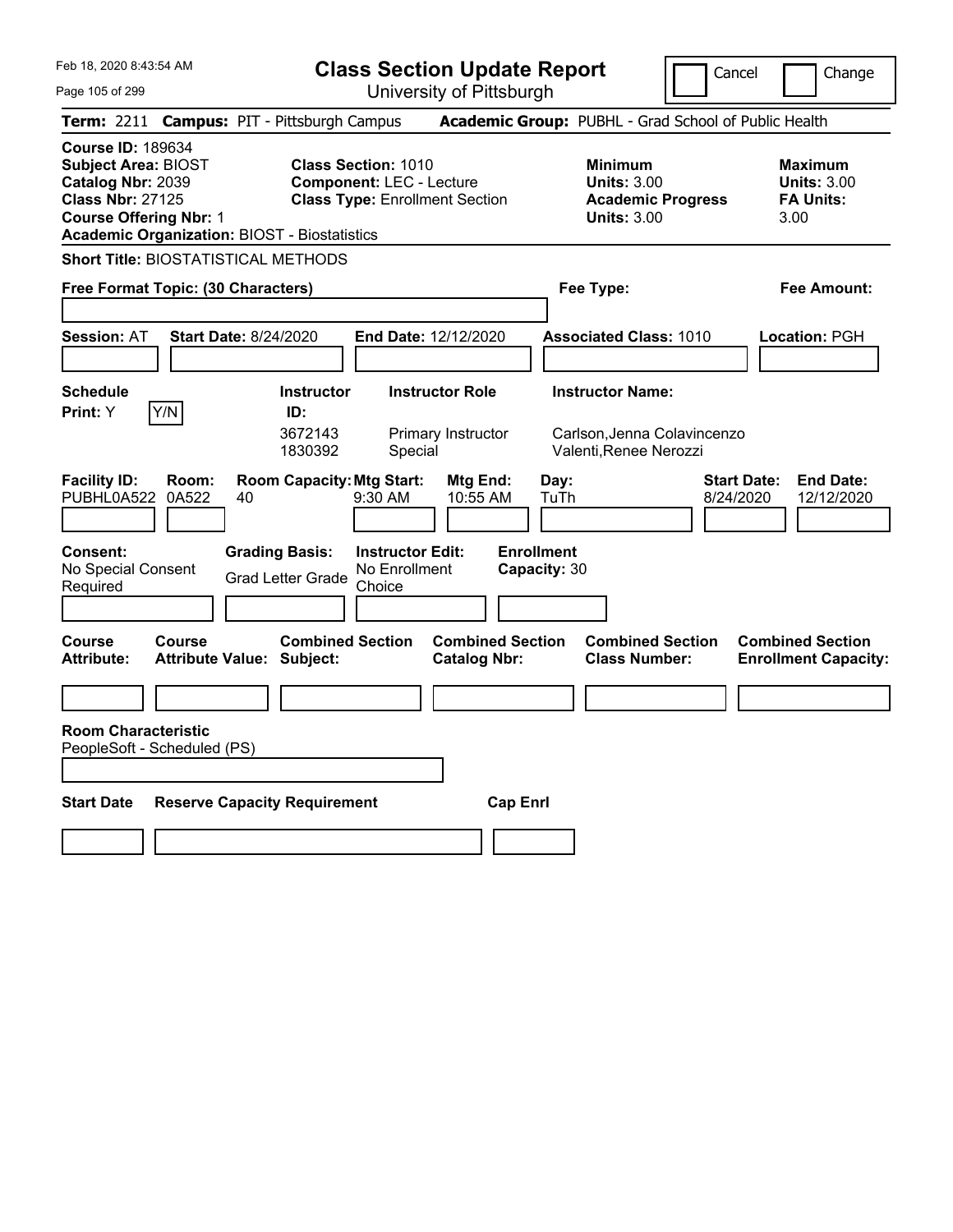Cancel **Change** 

Page 106 of 299

| Feb 18, 2020 8:43:54 AM<br>Page 106 of 299                                                                                              |                |                                                             |                                                               | <b>Class Section Update Report</b><br>University of Pittsburgh |                                    |                                                                                        | Cancel<br>Change                                                  |
|-----------------------------------------------------------------------------------------------------------------------------------------|----------------|-------------------------------------------------------------|---------------------------------------------------------------|----------------------------------------------------------------|------------------------------------|----------------------------------------------------------------------------------------|-------------------------------------------------------------------|
|                                                                                                                                         |                | Term: 2211 Campus: PIT - Pittsburgh Campus                  |                                                               |                                                                |                                    | Academic Group: PUBHL - Grad School of Public Health                                   |                                                                   |
| <b>Course ID: 102273</b><br><b>Subject Area: BIOST</b><br>Catalog Nbr: 2041<br><b>Class Nbr: 13805</b><br><b>Course Offering Nbr: 1</b> |                | <b>Academic Organization: BIOST - Biostatistics</b>         | <b>Class Section: 1030</b><br><b>Component: LEC - Lecture</b> | <b>Class Type: Enrollment Section</b>                          |                                    | <b>Minimum</b><br><b>Units: 3.00</b><br><b>Academic Progress</b><br><b>Units: 3.00</b> | <b>Maximum</b><br><b>Units: 3.00</b><br><b>FA Units:</b><br>3.00  |
|                                                                                                                                         |                | Short Title: INTRO TO STATISTICAL METHODS                   |                                                               |                                                                |                                    |                                                                                        |                                                                   |
| Free Format Topic: (30 Characters)                                                                                                      |                |                                                             |                                                               |                                                                |                                    | Fee Type:                                                                              | <b>Fee Amount:</b>                                                |
| <b>Session: AT</b>                                                                                                                      |                | <b>Start Date: 8/24/2020</b>                                |                                                               | End Date: 12/12/2020                                           |                                    | <b>Associated Class: 1030</b>                                                          | Location: PGH                                                     |
| <b>Schedule</b>                                                                                                                         |                | <b>Instructor</b>                                           |                                                               | <b>Instructor Role</b>                                         |                                    | <b>Instructor Name:</b>                                                                |                                                                   |
| Print: Y                                                                                                                                | Y/N            | ID:<br>3672143<br>1830392                                   | Special                                                       | Primary Instructor                                             |                                    | Carlson, Jenna Colavincenzo<br>Valenti, Renee Nerozzi                                  |                                                                   |
| <b>Facility ID:</b><br>PUBHL00G23                                                                                                       | Room:<br>00G23 | <b>Room Capacity: Mtg Start:</b><br>199                     | 4:00 PM                                                       | Mtg End:<br>5:25 PM                                            | Day:<br>MoWe                       |                                                                                        | <b>Start Date:</b><br><b>End Date:</b><br>8/24/2020<br>12/12/2020 |
| <b>Consent:</b><br>No Special Consent<br>Required                                                                                       |                | <b>Grading Basis:</b><br>Grad LG/SU3<br>Basis               | <b>Instructor Edit:</b><br>No Enrollment<br>Choice            |                                                                | <b>Enrollment</b><br>Capacity: 175 |                                                                                        |                                                                   |
| Course<br><b>Attribute:</b>                                                                                                             | Course         | <b>Combined Section</b><br><b>Attribute Value: Subject:</b> |                                                               | <b>Combined Section</b><br><b>Catalog Nbr:</b>                 |                                    | <b>Combined Section</b><br><b>Class Number:</b>                                        | <b>Combined Section</b><br><b>Enrollment Capacity:</b>            |
|                                                                                                                                         |                |                                                             |                                                               |                                                                |                                    |                                                                                        |                                                                   |
| <b>Room Characteristic</b><br>Media - Data Projector/Monitor<br>PeopleSoft - Scheduled (PS)                                             |                |                                                             |                                                               |                                                                |                                    |                                                                                        |                                                                   |
| <b>Start Date</b>                                                                                                                       |                | <b>Reserve Capacity Requirement</b>                         |                                                               | <b>Cap Enrl</b>                                                |                                    |                                                                                        |                                                                   |
|                                                                                                                                         |                |                                                             |                                                               |                                                                |                                    |                                                                                        |                                                                   |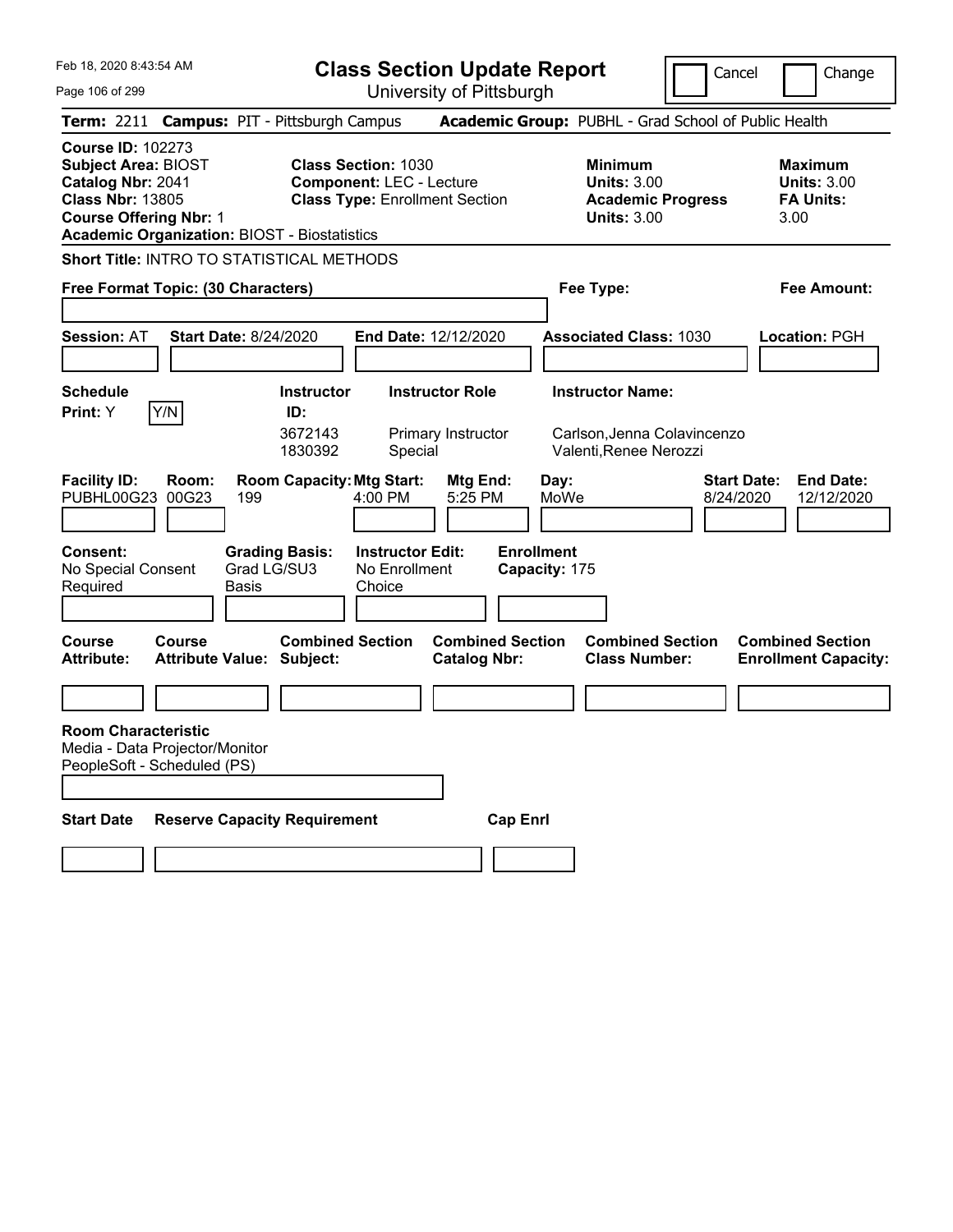**Class Section Update Report**

University of Pittsburgh

Cancel **Change** 

 $\mathsf{I}\mathsf{I}$ 

| Page 107 of 299                                                                                                                         |                |                                                             |                                                                  | University of Pittsburgh                       |                                    |                                                                                        |                                                                   |
|-----------------------------------------------------------------------------------------------------------------------------------------|----------------|-------------------------------------------------------------|------------------------------------------------------------------|------------------------------------------------|------------------------------------|----------------------------------------------------------------------------------------|-------------------------------------------------------------------|
|                                                                                                                                         |                | Term: 2211 Campus: PIT - Pittsburgh Campus                  |                                                                  |                                                |                                    | Academic Group: PUBHL - Grad School of Public Health                                   |                                                                   |
| <b>Course ID: 102273</b><br><b>Subject Area: BIOST</b><br>Catalog Nbr: 2041<br><b>Class Nbr: 23762</b><br><b>Course Offering Nbr: 1</b> |                | <b>Academic Organization: BIOST - Biostatistics</b>         | <b>Class Section: 1035</b><br><b>Component: REC - Recitation</b> | <b>Class Type: Non-Enrollment Section</b>      |                                    | <b>Minimum</b><br><b>Units: 3.00</b><br><b>Academic Progress</b><br><b>Units: 3.00</b> | Maximum<br><b>Units: 3.00</b><br><b>FA Units:</b><br>3.00         |
|                                                                                                                                         |                | <b>Short Title: INTRO TO STATISTICAL METHODS</b>            |                                                                  |                                                |                                    |                                                                                        |                                                                   |
| Free Format Topic: (30 Characters)                                                                                                      |                |                                                             |                                                                  |                                                |                                    | Fee Type:                                                                              | <b>Fee Amount:</b>                                                |
| <b>Session: AT</b>                                                                                                                      |                | <b>Start Date: 8/24/2020</b>                                |                                                                  | End Date: 12/12/2020                           |                                    | <b>Associated Class: 1030</b>                                                          | Location: PGH                                                     |
| <b>Schedule</b>                                                                                                                         |                | <b>Instructor</b>                                           |                                                                  | <b>Instructor Role</b>                         |                                    | <b>Instructor Name:</b>                                                                |                                                                   |
| Print: Y                                                                                                                                | Y/N            | ID:<br>3672143<br>1830392                                   | Special                                                          | Primary Instructor                             |                                    | Carlson, Jenna Colavincenzo<br>Valenti, Renee Nerozzi                                  |                                                                   |
| <b>Facility ID:</b><br>PUBHL00G23                                                                                                       | Room:<br>00G23 | <b>Room Capacity: Mtg Start:</b><br>199                     | 5:30 PM                                                          | <b>Mtg End:</b><br>$6:25$ PM                   | Day:<br>Mo                         |                                                                                        | <b>Start Date:</b><br><b>End Date:</b><br>8/24/2020<br>12/12/2020 |
| Consent:<br>No Special Consent<br>Required                                                                                              |                | <b>Grading Basis:</b><br>Grad LG/SU3<br>Basis               | <b>Instructor Edit:</b><br>No Enrollment<br>Choice               |                                                | <b>Enrollment</b><br>Capacity: 175 |                                                                                        |                                                                   |
| Course<br><b>Attribute:</b>                                                                                                             | Course         | <b>Combined Section</b><br><b>Attribute Value: Subject:</b> |                                                                  | <b>Combined Section</b><br><b>Catalog Nbr:</b> |                                    | <b>Combined Section</b><br><b>Class Number:</b>                                        | <b>Combined Section</b><br><b>Enrollment Capacity:</b>            |
|                                                                                                                                         |                |                                                             |                                                                  |                                                |                                    |                                                                                        |                                                                   |
| <b>Room Characteristic</b><br>PeopleSoft - Scheduled (PS)                                                                               |                |                                                             |                                                                  |                                                |                                    |                                                                                        |                                                                   |
| <b>Start Date</b>                                                                                                                       |                | <b>Reserve Capacity Requirement</b>                         |                                                                  | <b>Cap Enrl</b>                                |                                    |                                                                                        |                                                                   |
|                                                                                                                                         |                |                                                             |                                                                  |                                                |                                    |                                                                                        |                                                                   |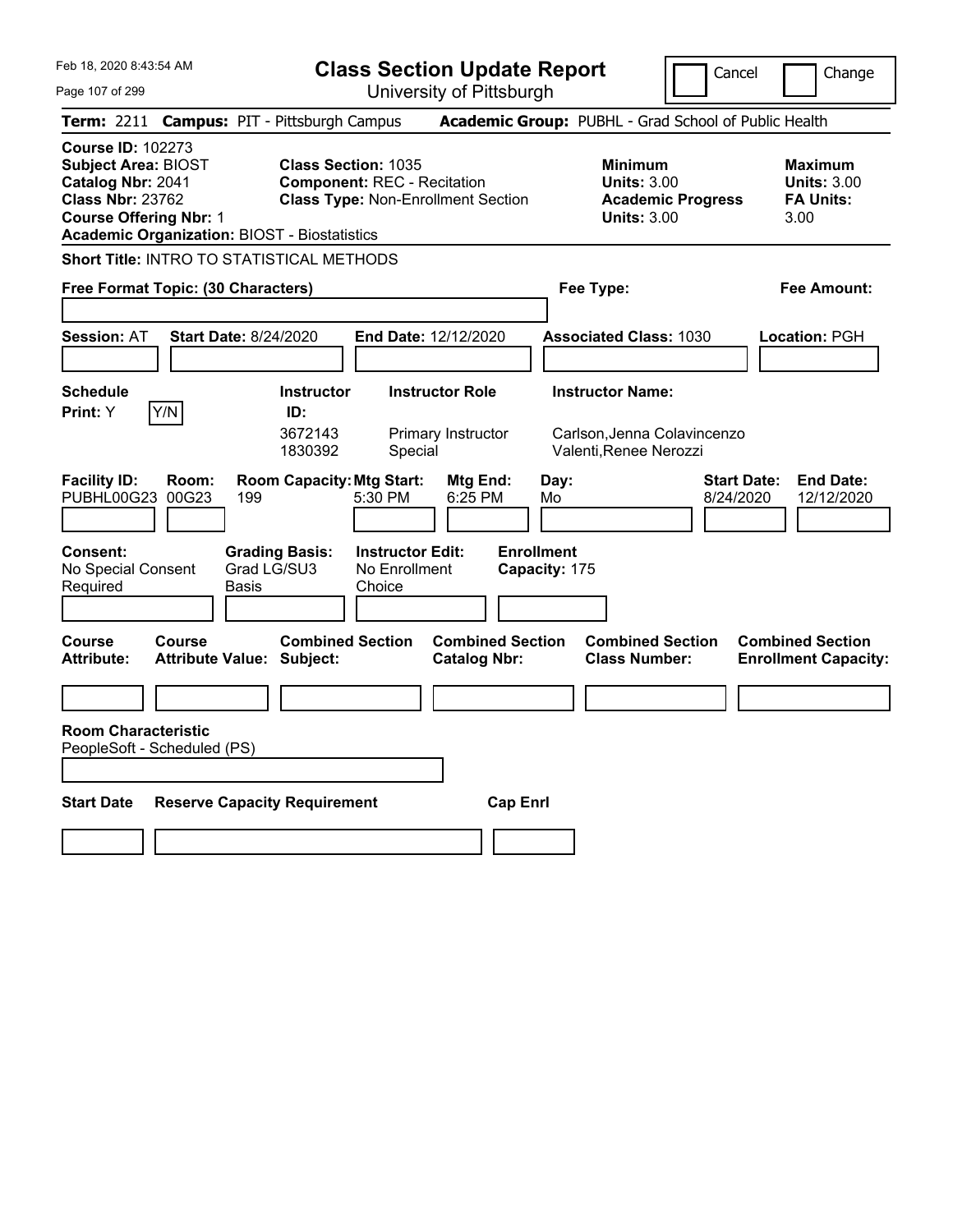**Class Section Update Report**

Page 108 of 299

| Feb 18, 2020 8:43:54 AM<br>Page 108 of 299                                                                                              |                              |                                                             |                                                               | <b>Class Section Update Report</b><br>University of Pittsburgh |                                                                           | Cancel                                               | Change                                                           |
|-----------------------------------------------------------------------------------------------------------------------------------------|------------------------------|-------------------------------------------------------------|---------------------------------------------------------------|----------------------------------------------------------------|---------------------------------------------------------------------------|------------------------------------------------------|------------------------------------------------------------------|
|                                                                                                                                         |                              | Term: 2211 Campus: PIT - Pittsburgh Campus                  |                                                               |                                                                |                                                                           | Academic Group: PUBHL - Grad School of Public Health |                                                                  |
| <b>Course ID: 102275</b><br><b>Subject Area: BIOST</b><br>Catalog Nbr: 2043<br><b>Class Nbr: 13806</b><br><b>Course Offering Nbr: 1</b> |                              | <b>Academic Organization: BIOST - Biostatistics</b>         | <b>Class Section: 1040</b><br><b>Component: LEC - Lecture</b> | <b>Class Type: Enrollment Section</b>                          | <b>Minimum</b><br><b>Units: 3.00</b><br><b>Units: 3.00</b>                | <b>Academic Progress</b>                             | <b>Maximum</b><br><b>Units: 3.00</b><br><b>FA Units:</b><br>3.00 |
|                                                                                                                                         |                              | Short Title: INTRO TO STATISTICAL THEORY 1                  |                                                               |                                                                |                                                                           |                                                      |                                                                  |
| Free Format Topic: (30 Characters)                                                                                                      |                              |                                                             |                                                               |                                                                | Fee Type:                                                                 |                                                      | Fee Amount:                                                      |
| Session: AT                                                                                                                             | <b>Start Date: 8/24/2020</b> |                                                             |                                                               | End Date: 12/12/2020                                           | <b>Associated Class: 1040</b>                                             |                                                      | <b>Location:</b> PGH                                             |
| <b>Schedule</b><br><b>Print:</b> Y                                                                                                      | Y/N                          | <b>Instructor</b><br>ID:<br>2961199<br>1830392              | Special                                                       | <b>Instructor Role</b><br>Primary Instructor                   | <b>Instructor Name:</b><br>Peddada, Shyamal Das<br>Valenti, Renee Nerozzi |                                                      |                                                                  |
| <b>Facility ID:</b><br>PUBHL0A622                                                                                                       | Room:<br>0A622<br>28         | <b>Room Capacity: Mtg Start:</b>                            | 9:30 AM                                                       | Mtg End:<br>10:55 AM                                           | Day:<br>WeFr                                                              | <b>Start Date:</b><br>8/24/2020                      | <b>End Date:</b><br>12/12/2020                                   |
| <b>Consent:</b><br>No Special Consent<br>Required                                                                                       | Basis                        | <b>Grading Basis:</b><br>Grad LG/SU3                        | <b>Instructor Edit:</b><br>No Enrollment<br>Choice            |                                                                | <b>Enrollment</b><br>Capacity: 14                                         |                                                      |                                                                  |
| Course<br><b>Attribute:</b>                                                                                                             | Course                       | <b>Combined Section</b><br><b>Attribute Value: Subject:</b> |                                                               | <b>Combined Section</b><br><b>Catalog Nbr:</b>                 |                                                                           | <b>Combined Section</b><br><b>Class Number:</b>      | <b>Combined Section</b><br><b>Enrollment Capacity:</b>           |
|                                                                                                                                         |                              |                                                             |                                                               |                                                                |                                                                           |                                                      |                                                                  |
| <b>Room Characteristic</b><br>PeopleSoft - Scheduled (PS)                                                                               |                              |                                                             |                                                               |                                                                |                                                                           |                                                      |                                                                  |
| <b>Start Date</b>                                                                                                                       |                              | <b>Reserve Capacity Requirement</b>                         |                                                               | <b>Cap Enrl</b>                                                |                                                                           |                                                      |                                                                  |
|                                                                                                                                         |                              |                                                             |                                                               |                                                                |                                                                           |                                                      |                                                                  |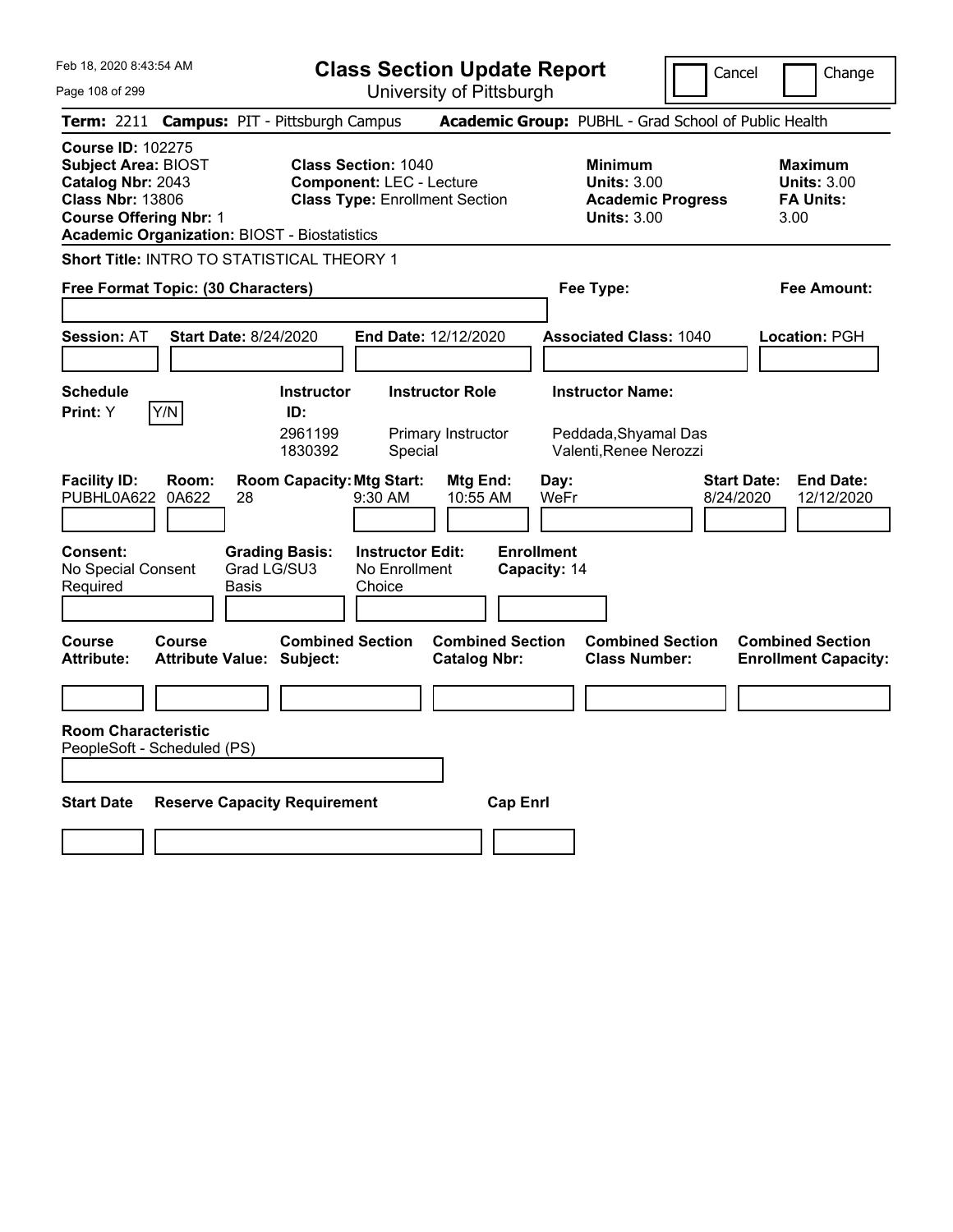**Class Section Update Report**

Page 109 of 299

| Feb 18, 2020 8:43:54 AM<br>Page 109 of 299                                                             |                                    |                                                             | <b>Class Section Update Report</b>                                                                     | University of Pittsburgh                       |                                   |                                                                                        | Cancel<br>Change                                                  |
|--------------------------------------------------------------------------------------------------------|------------------------------------|-------------------------------------------------------------|--------------------------------------------------------------------------------------------------------|------------------------------------------------|-----------------------------------|----------------------------------------------------------------------------------------|-------------------------------------------------------------------|
|                                                                                                        |                                    | Term: 2211 Campus: PIT - Pittsburgh Campus                  |                                                                                                        |                                                |                                   | Academic Group: PUBHL - Grad School of Public Health                                   |                                                                   |
| <b>Course ID: 189633</b><br><b>Subject Area: BIOST</b><br>Catalog Nbr: 2050<br><b>Class Nbr: 27123</b> | <b>Course Offering Nbr: 1</b>      | <b>Academic Organization: BIOST - Biostatistics</b>         | <b>Class Section: 1010</b><br><b>Component: LEC - Lecture</b><br><b>Class Type: Enrollment Section</b> |                                                |                                   | <b>Minimum</b><br><b>Units: 2.00</b><br><b>Academic Progress</b><br><b>Units: 2.00</b> | <b>Maximum</b><br><b>Units: 2.00</b><br><b>FA Units:</b><br>2.00  |
|                                                                                                        |                                    | Short Title: LONG AND CLUSTERED DATA ANALYS                 |                                                                                                        |                                                |                                   |                                                                                        |                                                                   |
|                                                                                                        | Free Format Topic: (30 Characters) |                                                             |                                                                                                        |                                                | Fee Type:                         |                                                                                        | <b>Fee Amount:</b>                                                |
| Session: PH1                                                                                           |                                    | <b>Start Date: 8/24/2020</b>                                | End Date: 10/16/2020                                                                                   |                                                |                                   | <b>Associated Class: 1010</b>                                                          | <b>Location: PGH</b>                                              |
| <b>Schedule</b>                                                                                        |                                    | <b>Instructor</b>                                           | <b>Instructor Role</b>                                                                                 |                                                |                                   | <b>Instructor Name:</b>                                                                |                                                                   |
| Print: Y                                                                                               | Y/N                                | ID:<br>2904896<br>1830392<br>2922630                        | Special                                                                                                | Primary Instructor<br>Primary Instructor       | Wahed, Abdus S                    | Chang, Chung-Chou Ho<br>Valenti, Renee Nerozzi                                         |                                                                   |
| <b>Facility ID:</b><br>PUBHL00G23                                                                      | Room:<br>00G23                     | <b>Room Capacity: Mtg Start:</b><br>199                     | 10:00 AM                                                                                               | Mtg End:<br>11:50 AM                           | Day:<br>WeFr                      |                                                                                        | <b>Start Date:</b><br><b>End Date:</b><br>8/24/2020<br>10/16/2020 |
| <b>Consent:</b><br>No Special Consent<br>Required                                                      |                                    | <b>Grading Basis:</b><br><b>Grad Letter Grade</b>           | <b>Instructor Edit:</b><br>No Enrollment<br>Choice                                                     |                                                | <b>Enrollment</b><br>Capacity: 60 |                                                                                        |                                                                   |
| <b>Course</b><br><b>Attribute:</b>                                                                     | <b>Course</b>                      | <b>Combined Section</b><br><b>Attribute Value: Subject:</b> |                                                                                                        | <b>Combined Section</b><br><b>Catalog Nbr:</b> |                                   | <b>Combined Section</b><br><b>Class Number:</b>                                        | <b>Combined Section</b><br><b>Enrollment Capacity:</b>            |
|                                                                                                        |                                    |                                                             |                                                                                                        |                                                |                                   |                                                                                        |                                                                   |
| <b>Room Characteristic</b>                                                                             | PeopleSoft - Scheduled (PS)        |                                                             |                                                                                                        |                                                |                                   |                                                                                        |                                                                   |
| <b>Start Date</b>                                                                                      |                                    | <b>Reserve Capacity Requirement</b>                         |                                                                                                        | <b>Cap Enrl</b>                                |                                   |                                                                                        |                                                                   |
|                                                                                                        |                                    |                                                             |                                                                                                        |                                                |                                   |                                                                                        |                                                                   |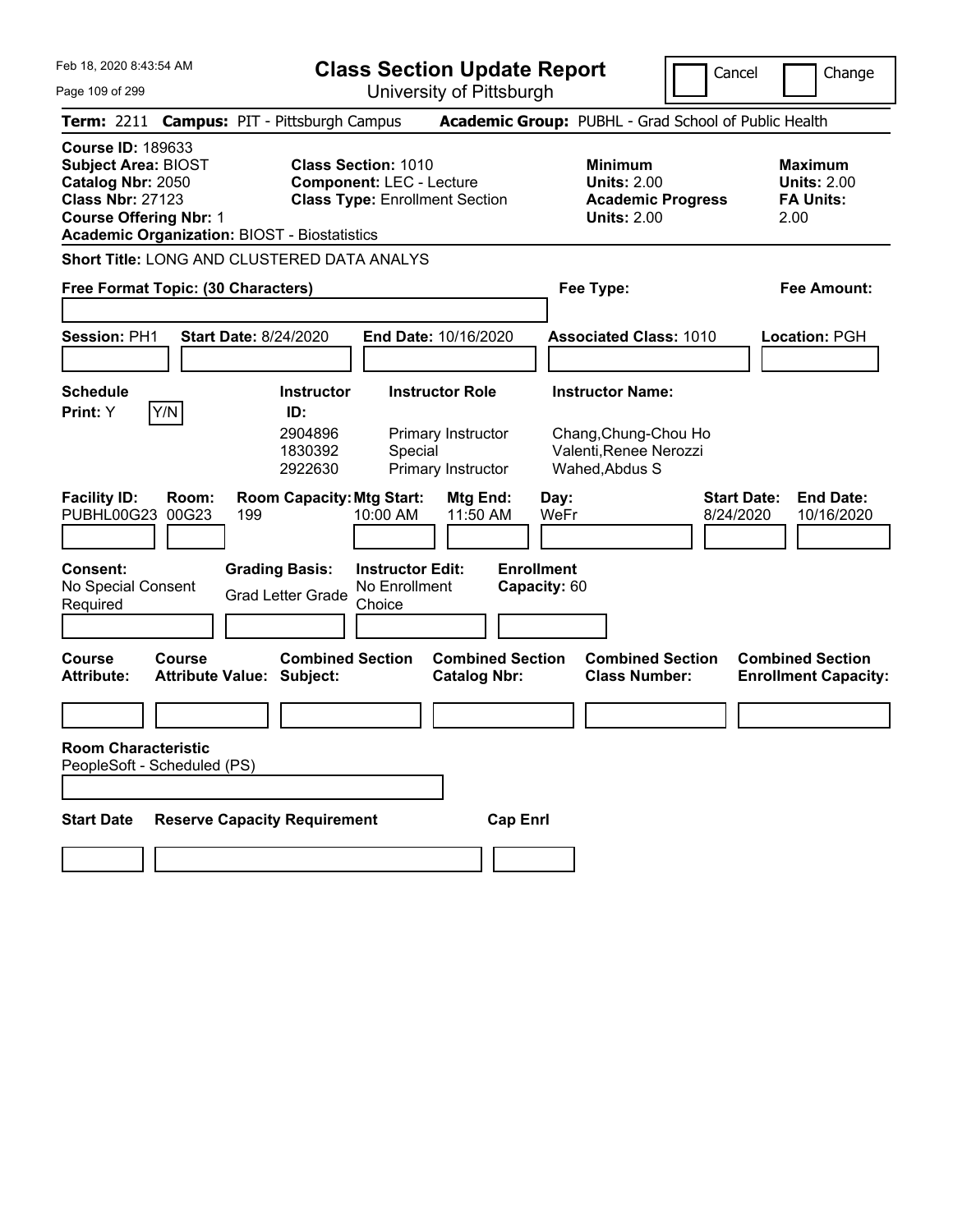**Class Section Update Report**

Cancel Change

Page 110 of 299

| Page 110 of 299                                                                                                                                                                                |                |                                                |                                                                                                        | University of Pittsburgh                       |                                            |                                                                                        |                                                                   |
|------------------------------------------------------------------------------------------------------------------------------------------------------------------------------------------------|----------------|------------------------------------------------|--------------------------------------------------------------------------------------------------------|------------------------------------------------|--------------------------------------------|----------------------------------------------------------------------------------------|-------------------------------------------------------------------|
| Term: 2211 Campus: PIT - Pittsburgh Campus                                                                                                                                                     |                |                                                |                                                                                                        |                                                |                                            | Academic Group: PUBHL - Grad School of Public Health                                   |                                                                   |
| <b>Course ID: 102282</b><br><b>Subject Area: BIOST</b><br>Catalog Nbr: 2051<br><b>Class Nbr: 13844</b><br><b>Course Offering Nbr: 1</b><br><b>Academic Organization: BIOST - Biostatistics</b> |                |                                                | <b>Class Section: 1030</b><br><b>Component: LEC - Lecture</b><br><b>Class Type: Enrollment Section</b> |                                                |                                            | <b>Minimum</b><br><b>Units: 3.00</b><br><b>Academic Progress</b><br><b>Units: 3.00</b> | <b>Maximum</b><br><b>Units: 3.00</b><br><b>FA Units:</b><br>3.00  |
| <b>Short Title: STATISTICAL ESTIMATION THEORY</b>                                                                                                                                              |                |                                                |                                                                                                        |                                                |                                            |                                                                                        |                                                                   |
| Free Format Topic: (30 Characters)                                                                                                                                                             |                |                                                |                                                                                                        |                                                | Fee Type:                                  |                                                                                        | Fee Amount:                                                       |
| <b>Session: AT</b>                                                                                                                                                                             |                | <b>Start Date: 8/24/2020</b>                   |                                                                                                        | End Date: 12/12/2020                           |                                            | <b>Associated Class: 1030</b>                                                          | Location: PGH                                                     |
| <b>Schedule</b><br><b>Print:</b> Y                                                                                                                                                             | Y/N            | <b>Instructor</b><br>ID:<br>2955604<br>1830392 | Special                                                                                                | <b>Instructor Role</b><br>Primary Instructor   | <b>Instructor Name:</b><br>Kang, Chae Ryon | Valenti, Renee Nerozzi                                                                 |                                                                   |
| <b>Facility ID:</b><br>PUBHL0A216                                                                                                                                                              | Room:<br>0A216 | 39                                             | <b>Room Capacity: Mtg Start:</b><br>$1:00$ PM                                                          | Mtg End:<br>2:25 PM                            | Day:<br>MoWe                               |                                                                                        | <b>Start Date:</b><br><b>End Date:</b><br>12/12/2020<br>8/24/2020 |
| Consent:<br>No Special Consent<br>Required                                                                                                                                                     |                | <b>Grading Basis:</b><br>Grad LG/SU3<br>Basis  | <b>Instructor Edit:</b><br>No Enrollment<br>Choice                                                     |                                                | <b>Enrollment</b><br>Capacity: 25          |                                                                                        |                                                                   |
| Course<br><b>Attribute:</b>                                                                                                                                                                    | <b>Course</b>  | <b>Attribute Value: Subject:</b>               | <b>Combined Section</b>                                                                                | <b>Combined Section</b><br><b>Catalog Nbr:</b> |                                            | <b>Combined Section</b><br><b>Class Number:</b>                                        | <b>Combined Section</b><br><b>Enrollment Capacity:</b>            |
|                                                                                                                                                                                                |                |                                                |                                                                                                        |                                                |                                            |                                                                                        |                                                                   |
| <b>Room Characteristic</b><br>PeopleSoft - Scheduled (PS)                                                                                                                                      |                |                                                |                                                                                                        |                                                |                                            |                                                                                        |                                                                   |
| <b>Start Date</b>                                                                                                                                                                              |                | <b>Reserve Capacity Requirement</b>            |                                                                                                        | <b>Cap Enrl</b>                                |                                            |                                                                                        |                                                                   |
|                                                                                                                                                                                                |                |                                                |                                                                                                        |                                                |                                            |                                                                                        |                                                                   |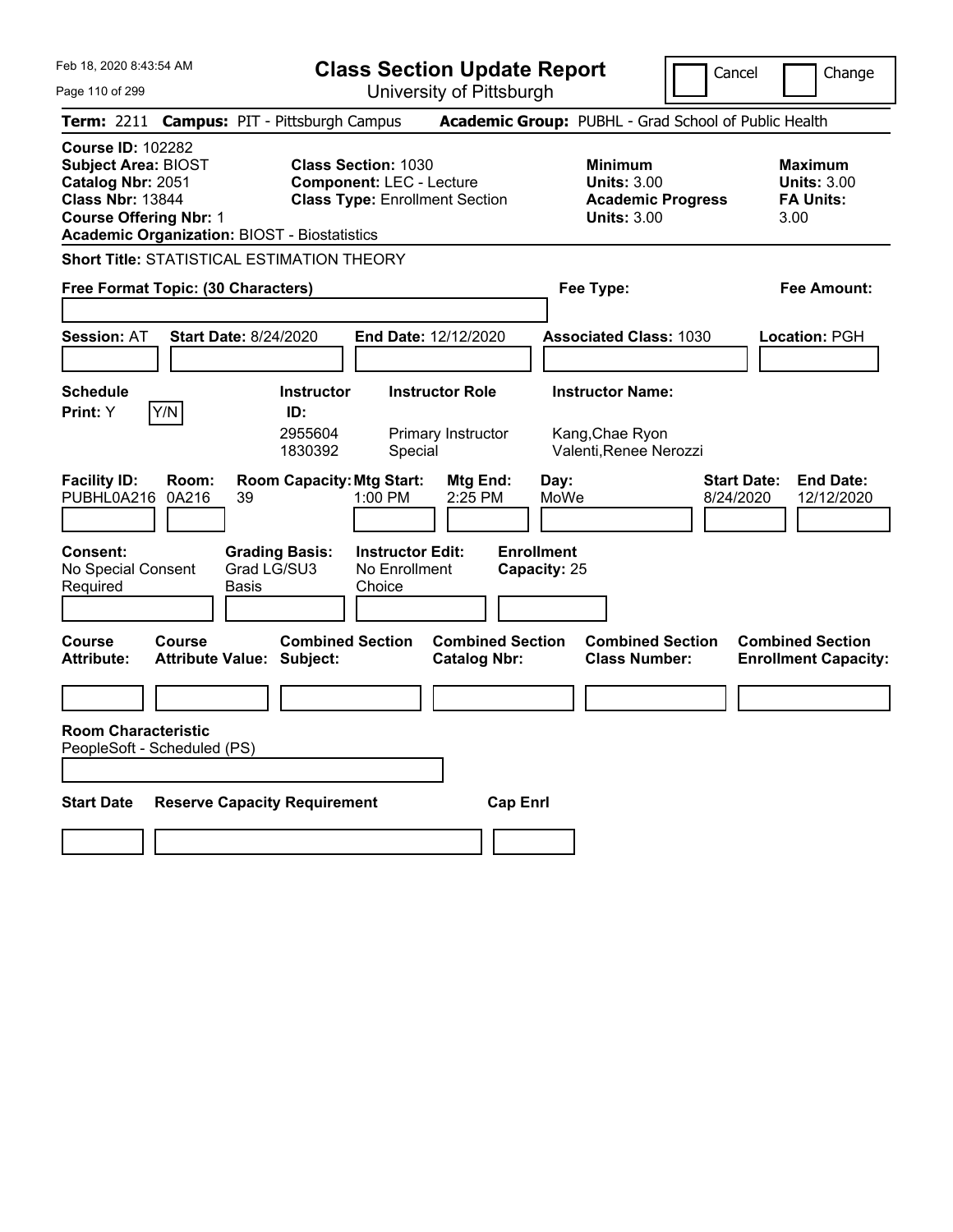**Class Section Update Report**

Cancel **Change** 

 $\mathop{||}$ 

Page 111 of 299

| Page 111 of 299                                                                                                                         |                |                                                                 |                                                               | University of Pittsburgh                       |                                   |                                                                                        |                                                           |
|-----------------------------------------------------------------------------------------------------------------------------------------|----------------|-----------------------------------------------------------------|---------------------------------------------------------------|------------------------------------------------|-----------------------------------|----------------------------------------------------------------------------------------|-----------------------------------------------------------|
|                                                                                                                                         |                | Term: 2211 Campus: PIT - Pittsburgh Campus                      |                                                               |                                                |                                   | Academic Group: PUBHL - Grad School of Public Health                                   |                                                           |
| <b>Course ID: 102283</b><br><b>Subject Area: BIOST</b><br>Catalog Nbr: 2052<br><b>Class Nbr: 30372</b><br><b>Course Offering Nbr: 1</b> |                | <b>Academic Organization: BIOST - Biostatistics</b>             | <b>Class Section: 1035</b><br><b>Component: LEC - Lecture</b> | <b>Class Type: Enrollment Section</b>          |                                   | <b>Minimum</b><br><b>Units: 3.00</b><br><b>Academic Progress</b><br><b>Units: 3.00</b> | Maximum<br><b>Units: 3.00</b><br><b>FA Units:</b><br>3.00 |
|                                                                                                                                         |                | <b>Short Title: MULTIVARIATE ANALYSIS</b>                       |                                                               |                                                |                                   |                                                                                        |                                                           |
| Free Format Topic: (30 Characters)                                                                                                      |                |                                                                 |                                                               |                                                |                                   | Fee Type:                                                                              | Fee Amount:                                               |
| <b>Session: AT</b>                                                                                                                      |                | Start Date: 8/24/2020                                           |                                                               | End Date: 12/12/2020                           |                                   | <b>Associated Class: 1035</b>                                                          | Location: PGH                                             |
| <b>Schedule</b><br>Print: Y                                                                                                             | Y/N            | <b>Instructor</b><br>ID:<br>2909589<br>1830392                  | Special                                                       | <b>Instructor Role</b><br>Primary Instructor   |                                   | <b>Instructor Name:</b><br>Anderson, Stewart J<br>Valenti, Renee Nerozzi               |                                                           |
| <b>Facility ID:</b><br>PUBHL3121C<br>Consent:                                                                                           | Room:<br>3121C | <b>Room Capacity: Mtg Start:</b><br>24<br><b>Grading Basis:</b> | 10:30 AM<br><b>Instructor Edit:</b>                           | Mtg End:<br>11:45 AM                           | Day:<br>TuTh<br><b>Enrollment</b> | 8/24/2020                                                                              | <b>Start Date:</b><br><b>End Date:</b><br>12/12/2020      |
| No Special Consent<br>Required                                                                                                          |                | <b>Grad Letter Grade</b>                                        | No Enrollment<br>Choice                                       |                                                | Capacity: 24                      |                                                                                        |                                                           |
| Course<br>Attribute:                                                                                                                    | Course         | <b>Combined Section</b><br><b>Attribute Value: Subject:</b>     |                                                               | <b>Combined Section</b><br><b>Catalog Nbr:</b> |                                   | <b>Combined Section</b><br><b>Class Number:</b>                                        | <b>Combined Section</b><br><b>Enrollment Capacity:</b>    |
|                                                                                                                                         |                |                                                                 |                                                               |                                                |                                   |                                                                                        |                                                           |
| <b>Room Characteristic</b><br>PeopleSoft - Scheduled (PS)                                                                               |                |                                                                 |                                                               |                                                |                                   |                                                                                        |                                                           |
| <b>Start Date</b>                                                                                                                       |                | <b>Reserve Capacity Requirement</b>                             |                                                               | <b>Cap Enrl</b>                                |                                   |                                                                                        |                                                           |
|                                                                                                                                         |                |                                                                 |                                                               |                                                |                                   |                                                                                        |                                                           |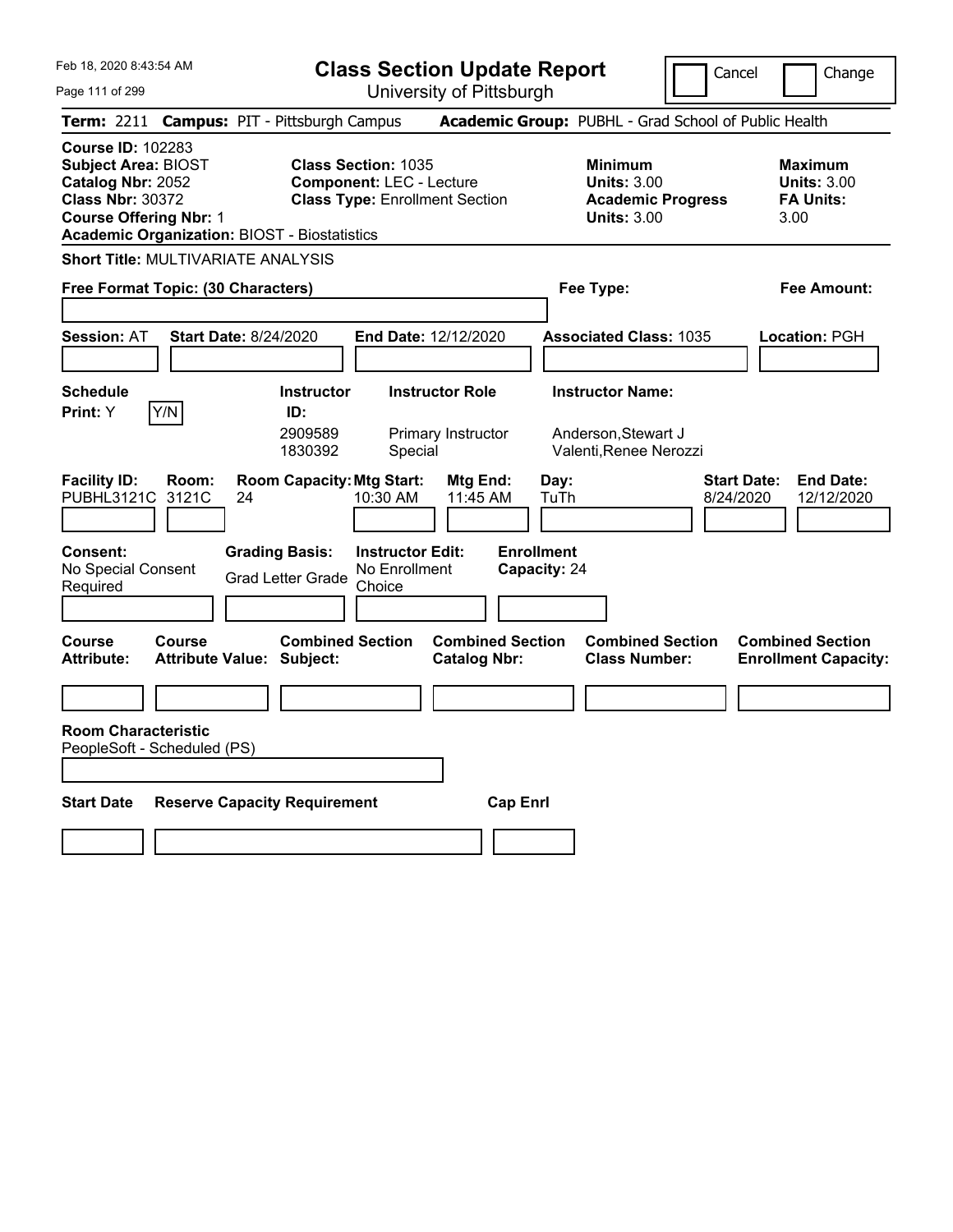**Class Section Update Report**

Cancel Change

Page 112 of 299

University of Pittsburgh

| Term: 2211 Campus: PIT - Pittsburgh Campus                                                                                                                                                     |                                                                                             |                                                                                      | Academic Group: PUBHL - Grad School of Public Health                                             |                                                                   |
|------------------------------------------------------------------------------------------------------------------------------------------------------------------------------------------------|---------------------------------------------------------------------------------------------|--------------------------------------------------------------------------------------|--------------------------------------------------------------------------------------------------|-------------------------------------------------------------------|
| <b>Course ID: 180511</b><br><b>Subject Area: BIOST</b><br>Catalog Nbr: 2058<br><b>Class Nbr: 30410</b><br><b>Course Offering Nbr: 1</b><br><b>Academic Organization: BIOST - Biostatistics</b> | <b>Class Section: 1060</b>                                                                  | <b>Component: LEC - Lecture</b><br><b>Class Type: Enrollment Section</b>             | <b>Minimum</b><br><b>Units: 2.00</b><br><b>Academic Progress</b><br><b>Units: 2.00</b>           | <b>Maximum</b><br><b>Units: 2.00</b><br><b>FA Units:</b><br>2.00  |
| <b>Short Title: SCIENTFC COMMUNICATION SKILLS</b>                                                                                                                                              |                                                                                             |                                                                                      |                                                                                                  |                                                                   |
| Free Format Topic: (30 Characters)                                                                                                                                                             |                                                                                             |                                                                                      | Fee Type:                                                                                        | Fee Amount:                                                       |
| <b>Session: AT</b>                                                                                                                                                                             | <b>Start Date: 8/24/2020</b>                                                                | End Date: 12/12/2020                                                                 | <b>Associated Class: 1060</b>                                                                    | Location: PGH                                                     |
| <b>Schedule</b><br>Y/N<br>Print: Y                                                                                                                                                             | <b>Instructor</b><br>ID:<br>2902265<br>1830392<br>2903201                                   | <b>Instructor Role</b><br>Primary Instructor<br>Special<br>Primary Instructor        | <b>Instructor Name:</b><br>Buchanich, Jeanine Marie<br>Valenti, Renee Nerozzi<br>Youk, Ada Owens |                                                                   |
| <b>Facility ID:</b><br>Room:<br>0A522<br>PUBHL0A522<br>Consent:<br>No Special Consent<br>Required                                                                                              | <b>Room Capacity: Mtg Start:</b><br>40<br><b>Grading Basis:</b><br><b>Grad Letter Grade</b> | Mtg End:<br>1:00 PM<br>2:50 PM<br><b>Instructor Edit:</b><br>No Enrollment<br>Choice | Day:<br>We<br><b>Enrollment</b><br>Capacity: 20                                                  | <b>Start Date:</b><br><b>End Date:</b><br>8/24/2020<br>12/12/2020 |
| <b>Course</b><br>Course<br><b>Attribute:</b>                                                                                                                                                   | <b>Combined Section</b><br><b>Attribute Value: Subject:</b>                                 | <b>Combined Section</b><br><b>Catalog Nbr:</b>                                       | <b>Combined Section</b><br><b>Class Number:</b>                                                  | <b>Combined Section</b><br><b>Enrollment Capacity:</b>            |
| <b>Room Characteristic</b><br>PeopleSoft - Scheduled (PS)                                                                                                                                      |                                                                                             |                                                                                      |                                                                                                  |                                                                   |
| <b>Start Date</b>                                                                                                                                                                              | <b>Reserve Capacity Requirement</b>                                                         | <b>Cap Enrl</b>                                                                      |                                                                                                  |                                                                   |
|                                                                                                                                                                                                |                                                                                             |                                                                                      |                                                                                                  |                                                                   |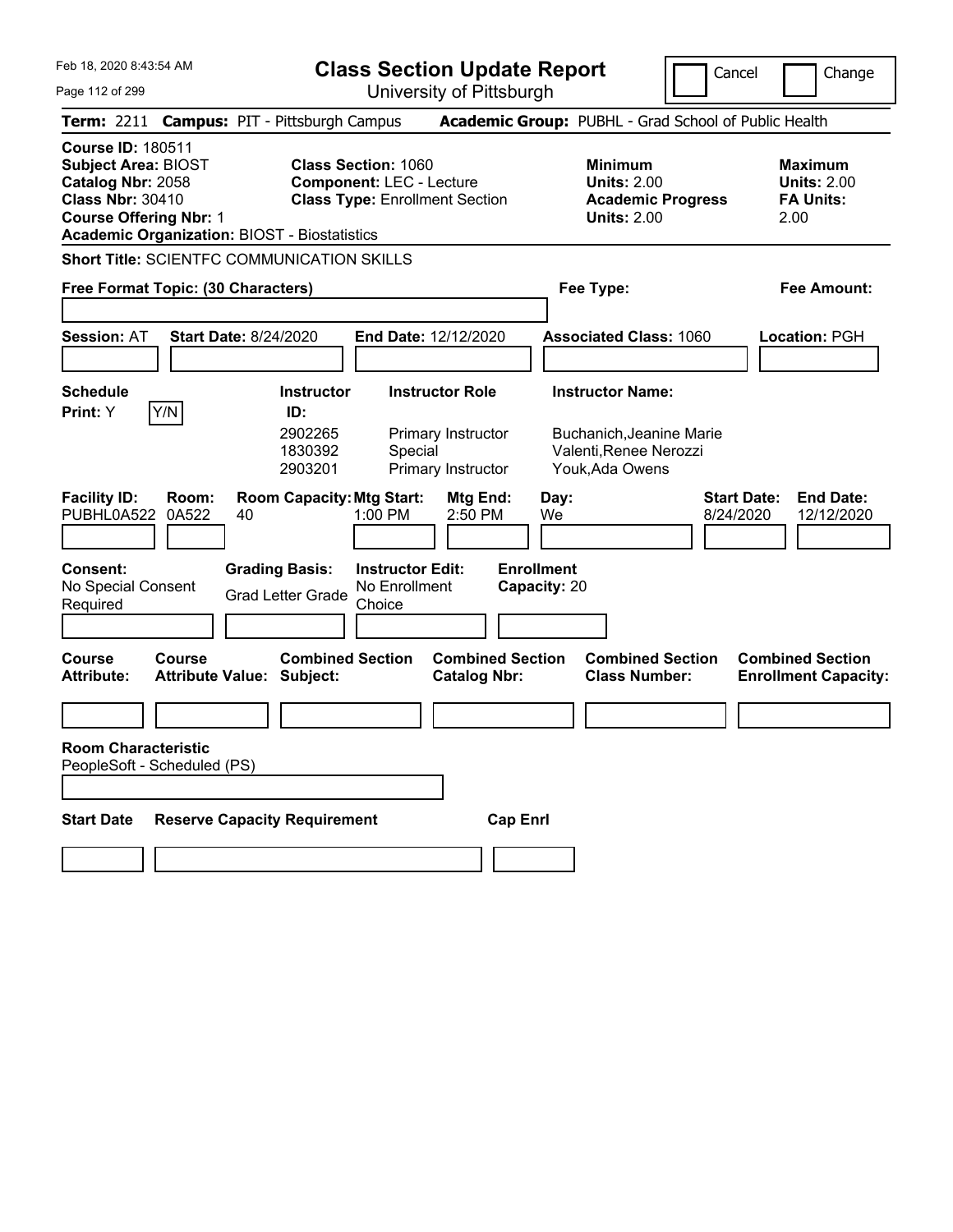**Class Section Update Report**

Page 113 of 299

| Feb 18, 2020 8:43:54 AM<br>Page 113 of 299                                                                                              |                                                     | <b>Class Section Update Report</b><br>Cancel<br>Change<br>University of Pittsburgh                     |                                                |                                                                                        |                                                                   |  |
|-----------------------------------------------------------------------------------------------------------------------------------------|-----------------------------------------------------|--------------------------------------------------------------------------------------------------------|------------------------------------------------|----------------------------------------------------------------------------------------|-------------------------------------------------------------------|--|
| <b>Term: 2211</b>                                                                                                                       | <b>Campus: PIT - Pittsburgh Campus</b>              |                                                                                                        |                                                | Academic Group: PUBHL - Grad School of Public Health                                   |                                                                   |  |
| <b>Course ID: 178690</b><br><b>Subject Area: BIOST</b><br>Catalog Nbr: 2066<br><b>Class Nbr: 21848</b><br><b>Course Offering Nbr: 1</b> | <b>Academic Organization: BIOST - Biostatistics</b> | <b>Class Section: 1050</b><br><b>Component: LEC - Lecture</b><br><b>Class Type: Enrollment Section</b> |                                                | <b>Minimum</b><br><b>Units: 2.00</b><br><b>Academic Progress</b><br><b>Units: 2.00</b> | Maximum<br><b>Units: 2.00</b><br><b>FA Units:</b><br>2.00         |  |
|                                                                                                                                         | Short Title: APLD SURVIVAL ANAL METHS & PRA         |                                                                                                        |                                                |                                                                                        |                                                                   |  |
|                                                                                                                                         | Free Format Topic: (30 Characters)                  |                                                                                                        |                                                | Fee Type:                                                                              | Fee Amount:                                                       |  |
| <b>Session: AT</b>                                                                                                                      | <b>Start Date: 8/24/2020</b>                        |                                                                                                        | End Date: 12/12/2020                           | <b>Associated Class: 1050</b>                                                          | <b>Location:</b> PGH                                              |  |
| <b>Schedule</b><br>Y/N<br>Print: Y                                                                                                      | ID:                                                 | <b>Instructor</b><br>2952180<br>1830392<br>Special                                                     | <b>Instructor Role</b><br>Primary Instructor   | <b>Instructor Name:</b><br>Ding, Ying<br>Valenti, Renee Nerozzi                        |                                                                   |  |
| <b>Facility ID:</b><br>PUBHL0A622                                                                                                       | Room:<br>0A622<br>28                                | <b>Room Capacity: Mtg Start:</b><br>$9:00$ AM                                                          | Mtg End:<br>9:50 AM                            | Day:<br>MoTh                                                                           | <b>Start Date:</b><br><b>End Date:</b><br>8/24/2020<br>12/12/2020 |  |
| Consent:<br>No Special Consent<br>Required                                                                                              | <b>Grading Basis:</b><br><b>Grad Letter Grade</b>   | <b>Instructor Edit:</b><br>No Enrollment<br>Choice                                                     |                                                | <b>Enrollment</b><br>Capacity: 28                                                      |                                                                   |  |
| <b>Course</b><br><b>Attribute:</b>                                                                                                      | Course<br><b>Attribute Value: Subject:</b>          | <b>Combined Section</b>                                                                                | <b>Combined Section</b><br><b>Catalog Nbr:</b> | <b>Combined Section</b><br><b>Class Number:</b>                                        | <b>Combined Section</b><br><b>Enrollment Capacity:</b>            |  |
|                                                                                                                                         |                                                     |                                                                                                        |                                                |                                                                                        |                                                                   |  |
| <b>Room Characteristic</b><br>PeopleSoft - Scheduled (PS)                                                                               |                                                     |                                                                                                        |                                                |                                                                                        |                                                                   |  |
| <b>Start Date</b>                                                                                                                       | <b>Reserve Capacity Requirement</b>                 |                                                                                                        | <b>Cap Enrl</b>                                |                                                                                        |                                                                   |  |
|                                                                                                                                         |                                                     |                                                                                                        |                                                |                                                                                        |                                                                   |  |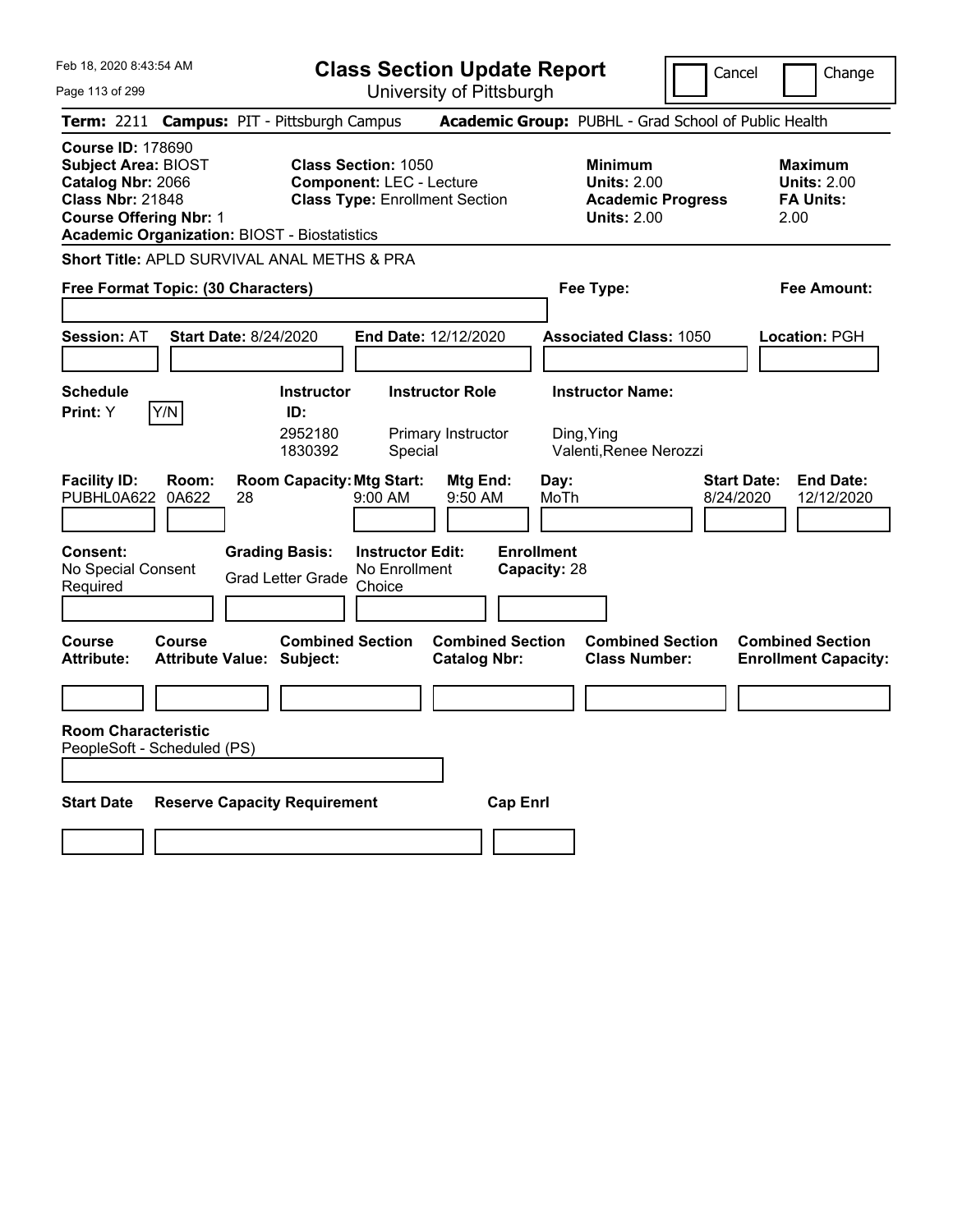**Class Section Update Report**

 $\sqrt{\Gamma}$ 

Cancel **Change** 

J,

| Page 114 of 299                                                                                                                         |                                                                                             | University of Pittsburgh                                                                               |                                                                                        |                                                                   |
|-----------------------------------------------------------------------------------------------------------------------------------------|---------------------------------------------------------------------------------------------|--------------------------------------------------------------------------------------------------------|----------------------------------------------------------------------------------------|-------------------------------------------------------------------|
|                                                                                                                                         | Term: 2211 Campus: PIT - Pittsburgh Campus                                                  |                                                                                                        | Academic Group: PUBHL - Grad School of Public Health                                   |                                                                   |
| <b>Course ID: 190842</b><br><b>Subject Area: BIOST</b><br>Catalog Nbr: 2079<br><b>Class Nbr: 28954</b><br><b>Course Offering Nbr: 1</b> | <b>Academic Organization: BIOST - Biostatistics</b>                                         | <b>Class Section: 1100</b><br><b>Component: LEC - Lecture</b><br><b>Class Type: Enrollment Section</b> | <b>Minimum</b><br><b>Units: 2.00</b><br><b>Academic Progress</b><br><b>Units: 2.00</b> | Maximum<br><b>Units: 2.00</b><br><b>FA Units:</b><br>2.00         |
|                                                                                                                                         | Short Title: INTROD STATCL LRNG HEALTH SCI                                                  |                                                                                                        |                                                                                        |                                                                   |
| Free Format Topic: (30 Characters)                                                                                                      |                                                                                             |                                                                                                        | Fee Type:                                                                              | Fee Amount:                                                       |
| <b>Session: PH1</b>                                                                                                                     | <b>Start Date: 8/24/2020</b>                                                                | End Date: 10/16/2020                                                                                   | <b>Associated Class: 1100</b>                                                          | Location: PGH                                                     |
| <b>Schedule</b><br>Y/N<br>Print: Y                                                                                                      | <b>Instructor</b><br>ID:<br>2922631<br>1830392                                              | <b>Instructor Role</b><br>Primary Instructor<br>Special                                                | <b>Instructor Name:</b><br>Tseng, Chien-Cheng<br>Valenti, Renee Nerozzi                |                                                                   |
| <b>Facility ID:</b><br>Room:<br>PUBHL0A425<br>0A425<br><b>Consent:</b><br>No Special Consent<br>Required                                | <b>Room Capacity: Mtg Start:</b><br>24<br><b>Grading Basis:</b><br><b>Grad Letter Grade</b> | Mtg End:<br>8:00 AM<br>$9:55$ AM<br><b>Instructor Edit:</b><br>No Enrollment<br>Choice                 | Day:<br>WeFr<br><b>Enrollment</b><br>Capacity: 24                                      | <b>End Date:</b><br><b>Start Date:</b><br>8/24/2020<br>10/16/2020 |
| <b>Course</b><br>Course<br><b>Attribute:</b>                                                                                            | <b>Combined Section</b><br><b>Attribute Value: Subject:</b>                                 | <b>Combined Section</b><br><b>Catalog Nbr:</b>                                                         | <b>Combined Section</b><br><b>Class Number:</b>                                        | <b>Combined Section</b><br><b>Enrollment Capacity:</b>            |
| <b>Room Characteristic</b><br>PeopleSoft - Scheduled (PS)                                                                               |                                                                                             |                                                                                                        |                                                                                        |                                                                   |
| <b>Start Date</b>                                                                                                                       | <b>Reserve Capacity Requirement</b>                                                         | <b>Cap Enrl</b>                                                                                        |                                                                                        |                                                                   |
|                                                                                                                                         |                                                                                             |                                                                                                        |                                                                                        |                                                                   |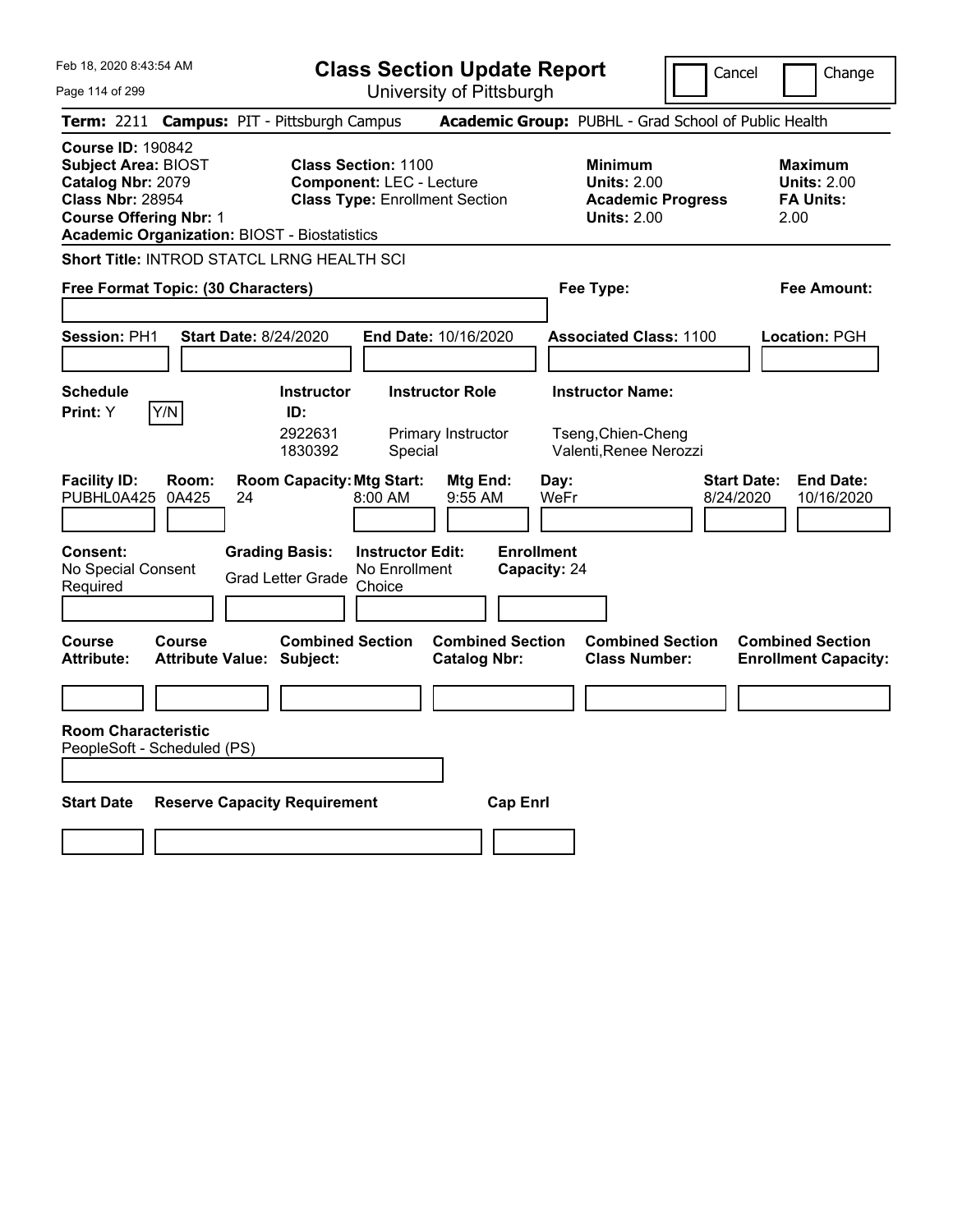**Class Section Update Report**

University of Pittsburgh

Cancel Change

| Page 115 of 299 |  |
|-----------------|--|
|-----------------|--|

**Term:** 2211 **Campus:** PIT - Pittsburgh Campus **Academic Group:** PUBHL - Grad School of Public Health **Course ID:** 102297 **Subject Area:** BIOST **Class Section:** 1030 **Minimum Maximum Catalog Nbr:** 2081 **Component:** LEC - Lecture **Units:** 3.00 **Units:** 3.00 **Class Nbr:** 13834 **Class Type:** Enrollment Section **Academic Progress FA Units: Course Offering Nbr:** 1 **Units:** 3.00 3.00 **Academic Organization:** BIOST - Biostatistics **Short Title:** MATHEMATICAL METHODS FOR STAT **Free Format Topic: (30 Characters) Fee Type: Fee Amount: Session:** AT **Start Date:** 8/24/2020 **End Date:** 12/12/2020 **Associated Class:** 1030 **Location:** PGH **Schedule Instructor Instructor Role Instructor Name: Print:**  $Y$   $|Y/N|$  **ID:** 1830392 Special Valenti,Renee Nerozzi 2903201 Primary Instructor Youk,Ada Owens **Facility ID: Room: Room Capacity:Mtg Start: Mtg End: Day: Start Date: End Date:** PUBHL0A719 0A719 60 12:00 PM 1:25 PM TuTh 8/24/2020 12/12/2020 **Consent: Grading Basis: Instructor Edit: Enrollment** No Special Consent Required Grad LG/SNC Basis No Enrollment **Choice Capacity:** 25 **Course Course Combined Section Combined Section Combined Section Combined Section**  Attribute: Attribute Value: Subject: Catalog Nbr: Class Number: Enrollment Capacity: **Room Characteristic** PeopleSoft - Scheduled (PS) **Start Date Reserve Capacity Requirement Cap Enrl**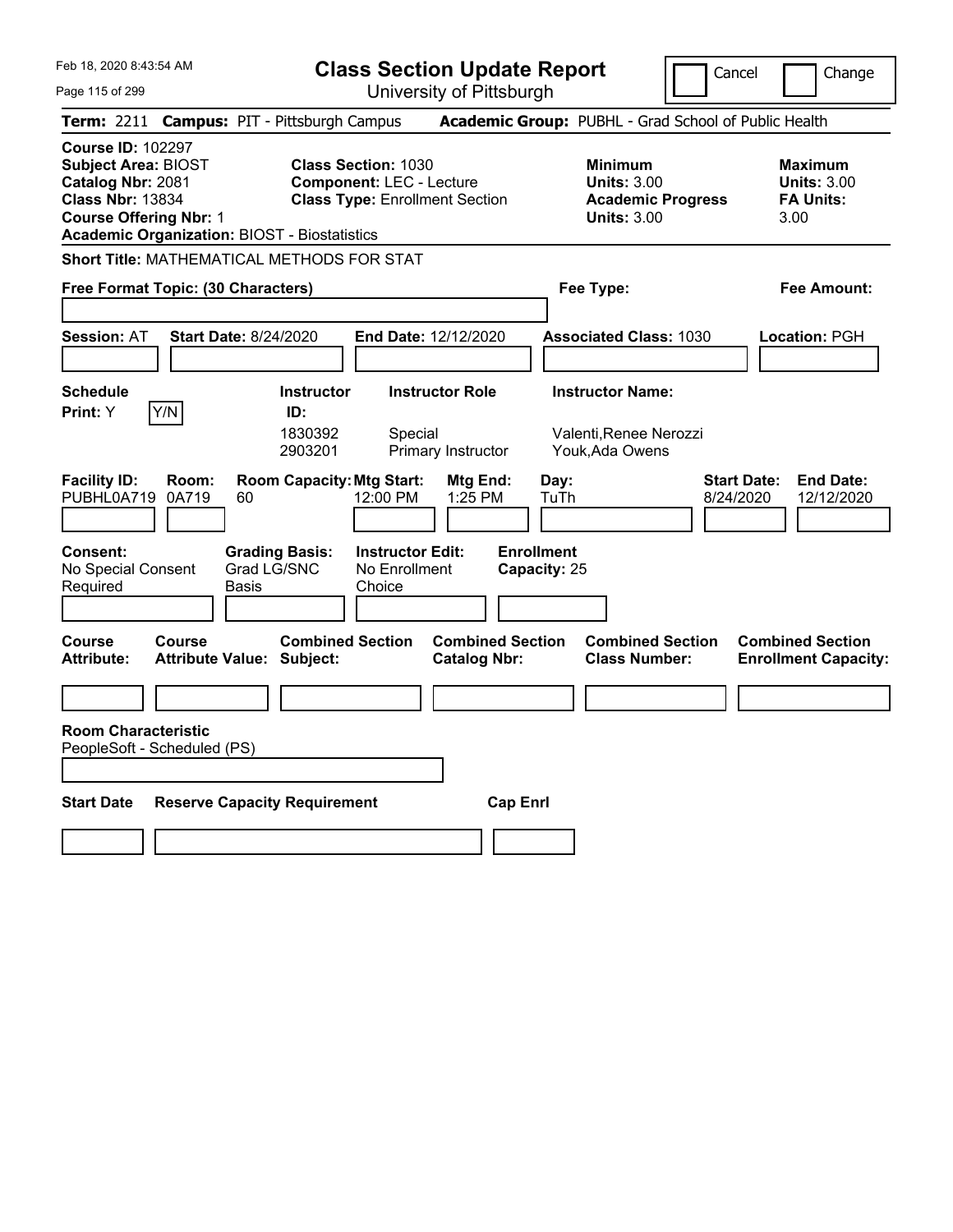**Class Section Update Report**

Cancel | Change

Page 116 of 299

University of Pittsburgh **Term:** 2211 **Campus:** PIT - Pittsburgh Campus **Academic Group:** PUBHL - Grad School of Public Health **Course ID:** 102298 **Subject Area:** BIOST **Class Section:** 1060 **Minimum Maximum Catalog Nbr:** 2083 **Component:** LEC - Lecture **Units:** 3.00 **Units:** 3.00 **Class Nbr:** 13843 **Class Type:** Enrollment Section **Academic Progress FA Units: Course Offering Nbr:** 1 **Units:** 3.00 3.00 **Academic Organization:** BIOST - Biostatistics **Short Title:** LINEAR MODELS **Free Format Topic: (30 Characters) Fee Type: Fee Amount: Session:** AT **Start Date:** 8/24/2020 **End Date:** 12/12/2020 **Associated Class:** 1060 **Location:** PGH **Schedule Instructor Instructor Role Instructor Name: Print:**  $Y$   $|Y/N|$  **ID:** 2953727 Primary Instructor Park,Yongseok 1830392 Special Valenti,Renee Nerozzi **Facility ID: Room: Room Capacity:Mtg Start: Mtg End: Day: Start Date: End Date:** PUBHL3121C 3121C 24 9:00 AM 10:25 AM TuTh 8/24/2020 12/12/2020 **Consent: Grading Basis: Instructor Edit: Enrollment** No Special Consent Required Grad LG/SNC Basis No Enrollment **Choice Capacity:** 20 **Course Course Combined Section Combined Section Combined Section Combined Section**  Attribute: Attribute Value: Subject: Catalog Nbr: Class Number: Enrollment Capacity: **Room Characteristic** PeopleSoft - Scheduled (PS) **Start Date Reserve Capacity Requirement Cap Enrl**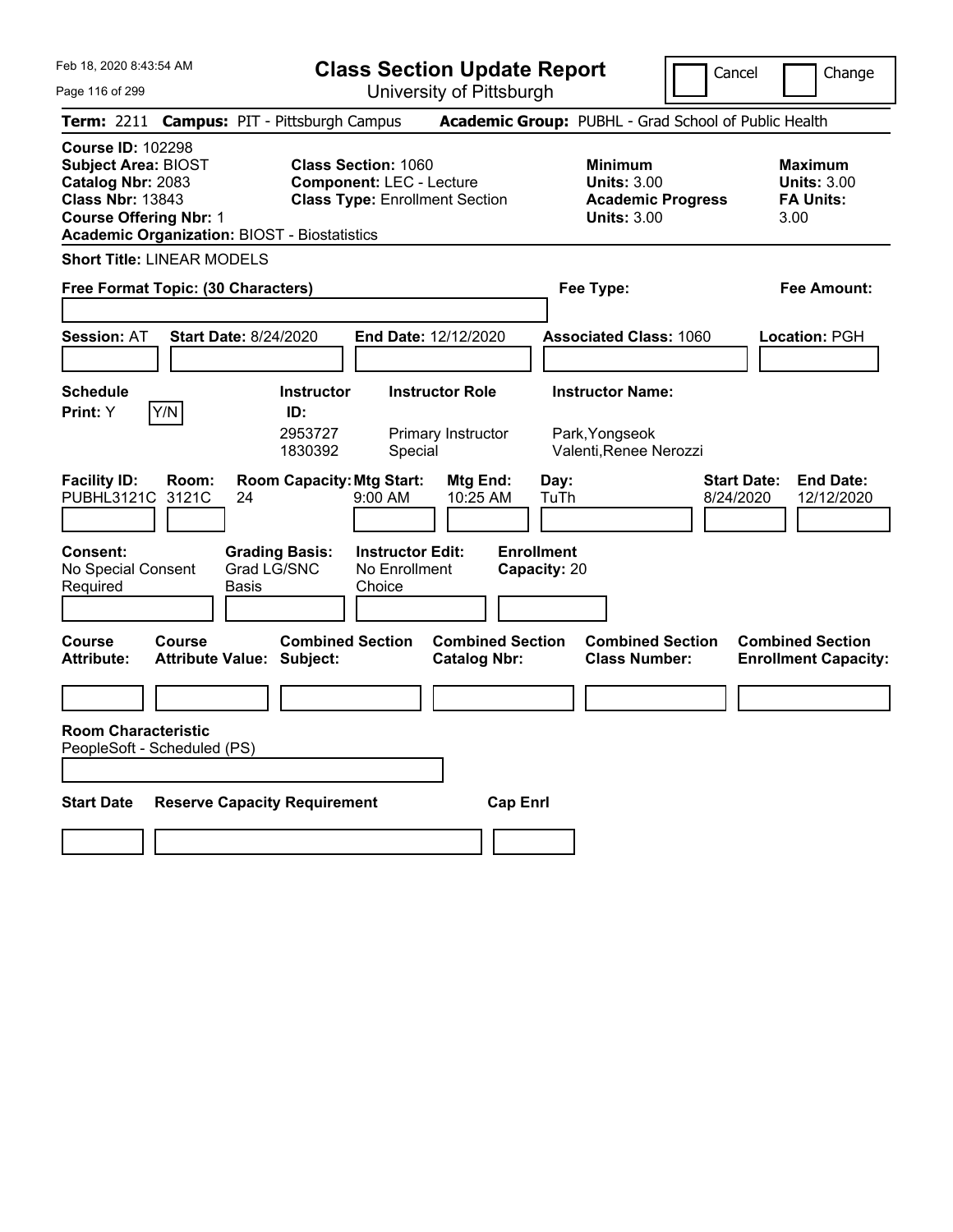**Class Section Update Report**

University of Pittsburgh

Cancel **Change** 

Page 117 of 299

|                                                                                                                                                                                                                              |                | Term: 2211 Campus: PIT - Pittsburgh Campus                  |                                                                            | <b>Academic Group: PUBHL - Grad School of Public Health</b>                            |                                                                   |
|------------------------------------------------------------------------------------------------------------------------------------------------------------------------------------------------------------------------------|----------------|-------------------------------------------------------------|----------------------------------------------------------------------------|----------------------------------------------------------------------------------------|-------------------------------------------------------------------|
| <b>Course ID: 102302</b><br><b>Class Section: 1030</b><br><b>Subject Area: BIOST</b><br>Catalog Nbr: 2087<br><b>Class Nbr: 13807</b><br><b>Course Offering Nbr: 1</b><br><b>Academic Organization: BIOST - Biostatistics</b> |                |                                                             | <b>Component: PRA - Practicum</b><br><b>Class Type: Enrollment Section</b> | <b>Minimum</b><br><b>Units: 1.00</b><br><b>Academic Progress</b><br><b>Units: 1.00</b> | <b>Maximum</b><br><b>Units: 1.00</b><br><b>FA Units:</b><br>1.00  |
|                                                                                                                                                                                                                              |                | Short Title: BIOST CONSULTING PRACTICUM                     |                                                                            |                                                                                        |                                                                   |
| Free Format Topic: (30 Characters)                                                                                                                                                                                           |                |                                                             |                                                                            | Fee Type:                                                                              | <b>Fee Amount:</b>                                                |
| <b>Session: AT</b>                                                                                                                                                                                                           |                | <b>Start Date: 8/24/2020</b>                                | End Date: 12/12/2020                                                       | <b>Associated Class: 1030</b>                                                          | Location: PGH                                                     |
| <b>Schedule</b><br><b>Print:</b> Y                                                                                                                                                                                           | Y/N            | <b>Instructor</b><br>ID:<br>2902265<br>1830392              | <b>Instructor Role</b><br>Primary Instructor<br>Special                    | <b>Instructor Name:</b><br>Buchanich, Jeanine Marie<br>Valenti, Renee Nerozzi          |                                                                   |
| <b>Facility ID:</b><br>PUBHL0A622                                                                                                                                                                                            | Room:<br>0A622 | <b>Room Capacity: Mtg Start:</b><br>28                      | Mtg End:<br>10:30 AM<br>11:20 AM                                           | Day:<br>Mo                                                                             | <b>End Date:</b><br><b>Start Date:</b><br>8/24/2020<br>12/12/2020 |
| <b>Consent:</b><br><b>Department Consent</b><br>Required                                                                                                                                                                     |                | <b>Grading Basis:</b><br><b>Grad Letter Grade</b>           | <b>Instructor Edit:</b><br>No Enrollment<br>Choice                         | <b>Enrollment</b><br>Capacity: 12                                                      |                                                                   |
| <b>Course</b><br>Attribute:                                                                                                                                                                                                  | Course         | <b>Combined Section</b><br><b>Attribute Value: Subject:</b> | <b>Combined Section</b><br><b>Catalog Nbr:</b>                             | <b>Combined Section</b><br><b>Class Number:</b>                                        | <b>Combined Section</b><br><b>Enrollment Capacity:</b>            |
|                                                                                                                                                                                                                              |                |                                                             |                                                                            |                                                                                        |                                                                   |
| <b>Room Characteristic</b><br>PeopleSoft - Scheduled (PS)                                                                                                                                                                    |                |                                                             |                                                                            |                                                                                        |                                                                   |
|                                                                                                                                                                                                                              |                |                                                             |                                                                            |                                                                                        |                                                                   |
| <b>Start Date</b>                                                                                                                                                                                                            |                | <b>Reserve Capacity Requirement</b>                         |                                                                            | <b>Cap Enrl</b>                                                                        |                                                                   |
|                                                                                                                                                                                                                              |                |                                                             |                                                                            |                                                                                        |                                                                   |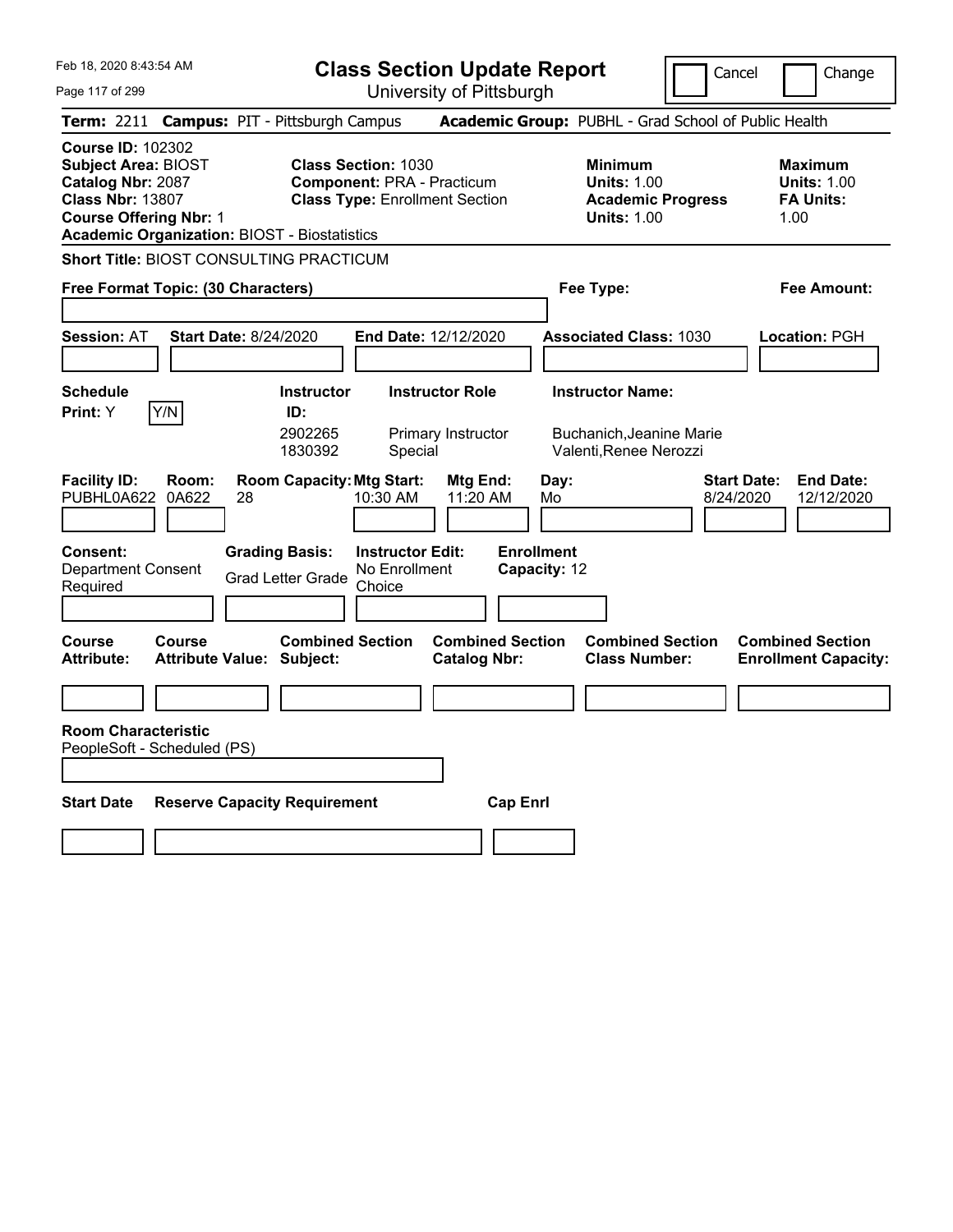**Class Section Update Report**

University of Pittsburgh

Cancel Change

| Page 118 of 299 |  |
|-----------------|--|
|                 |  |

**Term:** 2211 **Campus:** PIT - Pittsburgh Campus **Academic Group:** PUBHL - Grad School of Public Health **Course ID:** 102302 **Subject Area:** BIOST **Class Section:** 1040 **Minimum Maximum Catalog Nbr:** 2087 **Component:** LAB - Laboratory **Units:** 1.00 **Units:** 1.00 **Class Nbr:** 17160 **Class Type:** Non-Enrollment Section **Academic Progress FA Units: Course Offering Nbr:** 1 **Units:** 1.00 1.00 **Academic Organization:** BIOST - Biostatistics **Short Title:** BIOST CONSULTING PRACTICUM **Free Format Topic: (30 Characters) Fee Type: Fee Amount: Session:** AT **Start Date:** 8/24/2020 **End Date:** 12/12/2020 **Associated Class:** 1030 **Location:** PGH **Schedule Instructor Instructor Role Instructor Name: Print:**  $Y$   $|Y/N|$  **ID:** 2902265 Primary Instructor Buchanich,Jeanine Marie 1830392 Special Valenti,Renee Nerozzi **Facility ID: Room: Room Capacity:Mtg Start: Mtg End: Day: Start Date: End Date:** PUBHL0A425 0A425 24 11:00 AM 12:55 PM Tu 8/24/2020 12/12/2020 **Consent: Grading Basis: Instructor Edit: Enrollment** Instructor Consent Instructor Consent Grad Letter Grade No Enrollment<br>Required Choice Choice **Capacity:** 6 **Course Course Combined Section Combined Section Combined Section Combined Section**  Attribute: Attribute Value: Subject: Catalog Nbr: Class Number: Enrollment Capacity: **Room Characteristic** PeopleSoft - Scheduled (PS) **Start Date Reserve Capacity Requirement Cap Enrl**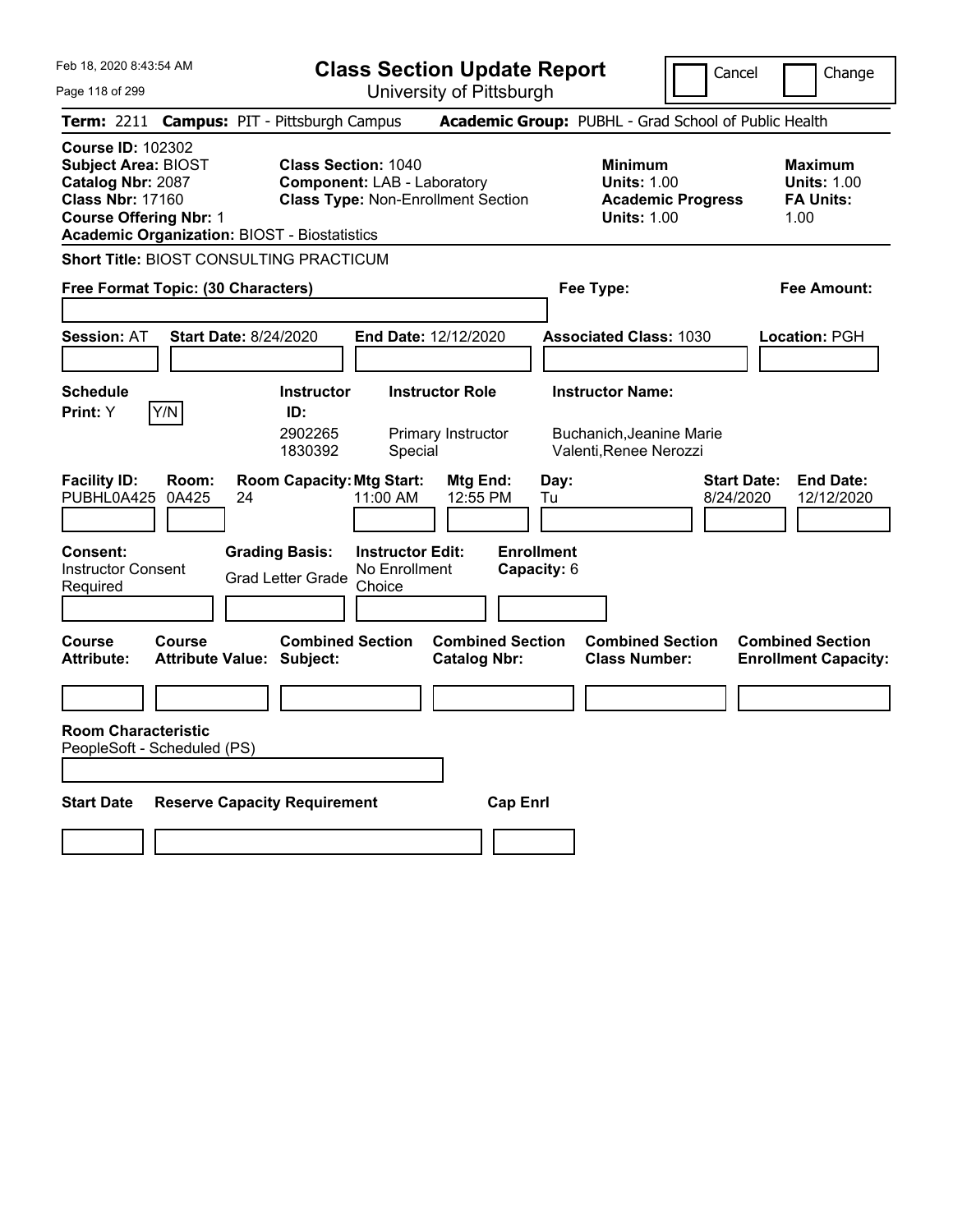**Class Section Update Report**

University of Pittsburgh

Cancel Change

| Page 119 of 299 |  |
|-----------------|--|
|                 |  |

**Term:** 2211 **Campus:** PIT - Pittsburgh Campus **Academic Group:** PUBHL - Grad School of Public Health **Course ID:** 102302 **Subject Area:** BIOST **Class Section:** 1060 **Minimum Maximum Catalog Nbr:** 2087 **Component:** LAB - Laboratory **Units:** 1.00 **Units:** 1.00 **Class Nbr:** 17161 **Class Type:** Non-Enrollment Section **Academic Progress FA Units: Course Offering Nbr:** 1 **Units:** 1.00 1.00 **Academic Organization:** BIOST - Biostatistics **Short Title:** BIOST CONSULTING PRACTICUM **Free Format Topic: (30 Characters) Fee Type: Fee Amount: Session:** AT **Start Date:** 8/24/2020 **End Date:** 12/12/2020 **Associated Class:** 1030 **Location:** PGH **Schedule Instructor Instructor Role Instructor Name: Print:**  $Y$   $|Y/N|$  **ID:** 2902265 Primary Instructor Buchanich,Jeanine Marie 1830392 Special Valenti,Renee Nerozzi **Facility ID: Room: Room Capacity:Mtg Start: Mtg End: Day: Start Date: End Date:** PUBHL0A425 0A425 24 11:00 AM 12:55 PM Th 8/24/2020 12/12/2020 **Consent: Grading Basis: Instructor Edit: Enrollment** Instructor Consent Instructor Consent Grad Letter Grade No Enrollment<br>Required Choice Choice **Capacity:** 6 **Course Course Combined Section Combined Section Combined Section Combined Section**  Attribute: Attribute Value: Subject: Catalog Nbr: Class Number: Enrollment Capacity: **Room Characteristic** PeopleSoft - Scheduled (PS) **Start Date Reserve Capacity Requirement Cap Enrl**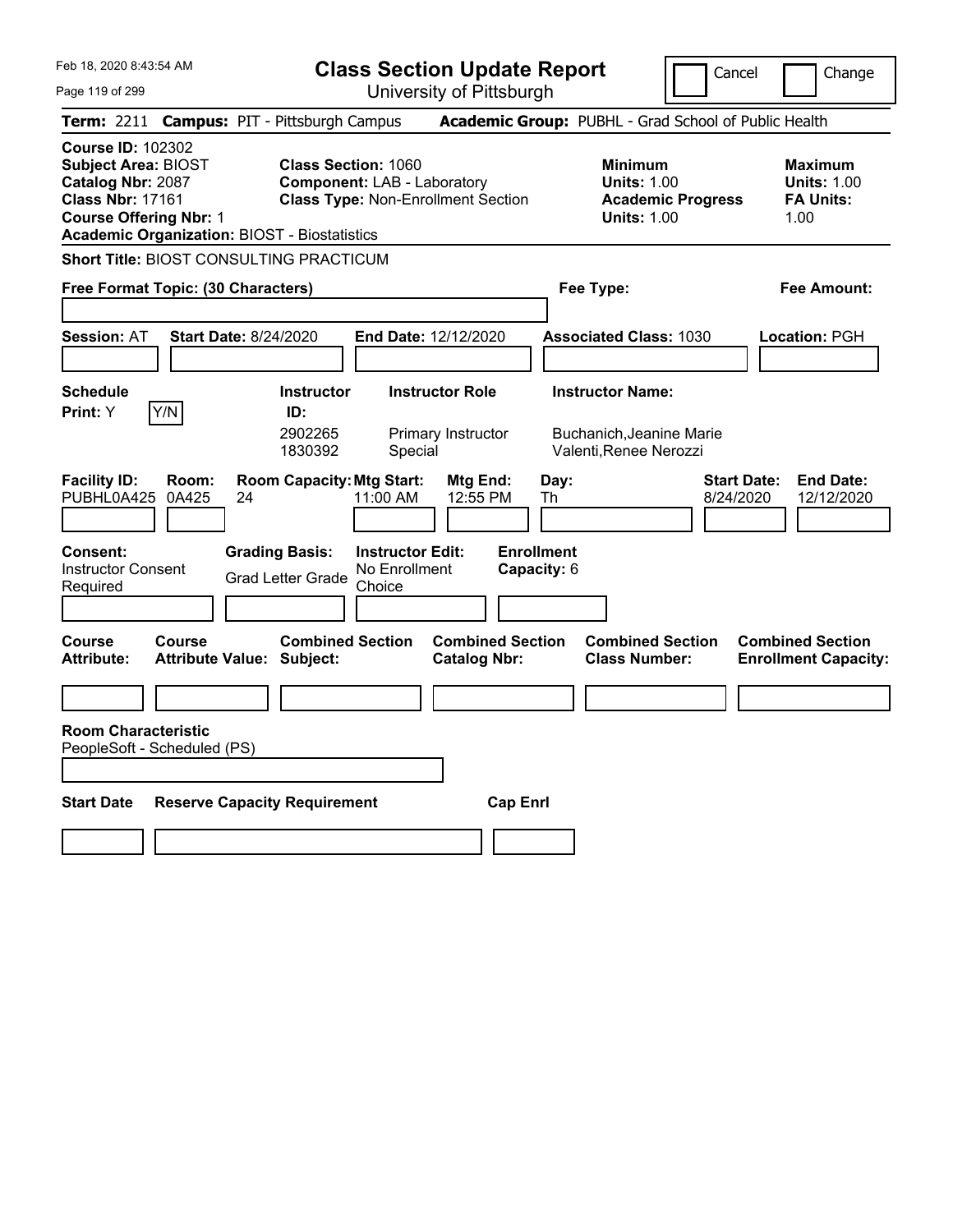**Class Section Update Report**

Cancel **Change** 

Page 120 of 299

| Page 120 of 299                                                                                                                                                                                |                                                                                                                                             |                                                                           | University of Pittsburgh                                                              |                                                 |                                                                                                      |                                 |                                                                  |
|------------------------------------------------------------------------------------------------------------------------------------------------------------------------------------------------|---------------------------------------------------------------------------------------------------------------------------------------------|---------------------------------------------------------------------------|---------------------------------------------------------------------------------------|-------------------------------------------------|------------------------------------------------------------------------------------------------------|---------------------------------|------------------------------------------------------------------|
| Term: 2211 Campus: PIT - Pittsburgh Campus                                                                                                                                                     |                                                                                                                                             |                                                                           |                                                                                       |                                                 | Academic Group: PUBHL - Grad School of Public Health                                                 |                                 |                                                                  |
| <b>Course ID: 190890</b><br><b>Subject Area: BIOST</b><br>Catalog Nbr: 2099<br><b>Class Nbr: 28963</b><br><b>Course Offering Nbr: 1</b><br><b>Academic Organization: BIOST - Biostatistics</b> | <b>Class Section: 1050</b>                                                                                                                  | <b>Class Type: Enrollment Section</b>                                     | <b>Component: THE - Thesis Research</b>                                               |                                                 | <b>Minimum</b><br><b>Units: 2.00</b><br><b>Academic Progress</b><br><b>Units: 2.00</b>               |                                 | <b>Maximum</b><br><b>Units: 2.00</b><br><b>FA Units:</b><br>2.00 |
| <b>Short Title: CAPSTONE</b>                                                                                                                                                                   |                                                                                                                                             |                                                                           |                                                                                       |                                                 |                                                                                                      |                                 |                                                                  |
| Free Format Topic: (30 Characters)                                                                                                                                                             |                                                                                                                                             |                                                                           |                                                                                       |                                                 | Fee Type:                                                                                            |                                 | Fee Amount:                                                      |
| <b>Session: AT</b>                                                                                                                                                                             | <b>Start Date: 8/24/2020</b>                                                                                                                | End Date: 12/12/2020                                                      |                                                                                       |                                                 | <b>Associated Class: 1050</b>                                                                        |                                 | Location: PGH                                                    |
| <b>Schedule</b>                                                                                                                                                                                | <b>Instructor</b>                                                                                                                           |                                                                           | <b>Instructor Role</b>                                                                |                                                 | <b>Instructor Name:</b>                                                                              |                                 |                                                                  |
| Y/N<br>Print: Y<br><b>Facility ID:</b><br>Room:<br>PUBHL0A425<br>0A425<br>Consent:<br>No Special Consent<br>Required                                                                           | ID:<br>2902265<br>3672143<br>1830392<br>2903201<br><b>Room Capacity: Mtg Start:</b><br>24<br><b>Grading Basis:</b><br><b>Grad HSU Basis</b> | Special<br>12:00 PM<br><b>Instructor Edit:</b><br>No Enrollment<br>Choice | Primary Instructor<br>Primary Instructor<br>Primary Instructor<br>Mtg End:<br>1:55 PM | Day:<br>Mo<br><b>Enrollment</b><br>Capacity: 20 | Buchanich, Jeanine Marie<br>Carlson, Jenna Colavincenzo<br>Valenti, Renee Nerozzi<br>Youk, Ada Owens | <b>Start Date:</b><br>8/24/2020 | <b>End Date:</b><br>12/12/2020                                   |
| <b>Course</b><br><b>Course</b><br>Attribute:                                                                                                                                                   | <b>Combined Section</b><br><b>Attribute Value: Subject:</b>                                                                                 |                                                                           | <b>Combined Section</b><br><b>Catalog Nbr:</b>                                        |                                                 | <b>Combined Section</b><br><b>Class Number:</b>                                                      |                                 | <b>Combined Section</b><br><b>Enrollment Capacity:</b>           |
|                                                                                                                                                                                                |                                                                                                                                             |                                                                           |                                                                                       |                                                 |                                                                                                      |                                 |                                                                  |
| <b>Room Characteristic</b><br>PeopleSoft - Scheduled (PS)<br><b>Start Date</b>                                                                                                                 | <b>Reserve Capacity Requirement</b>                                                                                                         |                                                                           | <b>Cap Enrl</b>                                                                       |                                                 |                                                                                                      |                                 |                                                                  |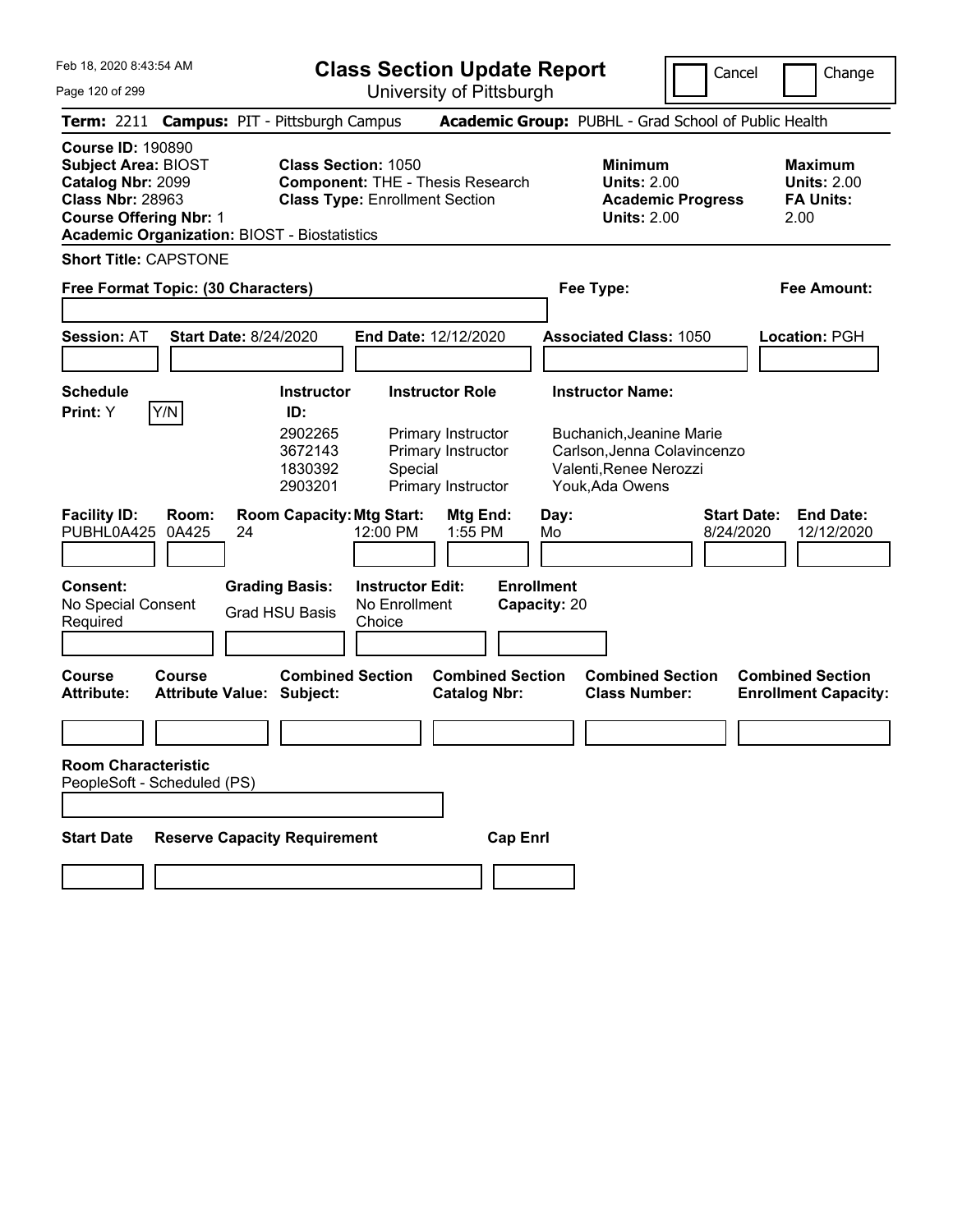| Feb 18, 2020 8:43:54 AM                                                                                                                                                                        | <b>Class Section Update Report</b>                                                                                                                  | Cancel                                                                                 | Change                                                            |
|------------------------------------------------------------------------------------------------------------------------------------------------------------------------------------------------|-----------------------------------------------------------------------------------------------------------------------------------------------------|----------------------------------------------------------------------------------------|-------------------------------------------------------------------|
| Page 121 of 299                                                                                                                                                                                | University of Pittsburgh                                                                                                                            |                                                                                        |                                                                   |
| <b>Term: 2211</b>                                                                                                                                                                              | <b>Campus: PIT - Pittsburgh Campus</b>                                                                                                              | Academic Group: PUBHL - Grad School of Public Health                                   |                                                                   |
| <b>Course ID: 102312</b><br><b>Subject Area: BIOST</b><br>Catalog Nbr: 3010<br><b>Class Nbr: 13808</b><br><b>Course Offering Nbr: 1</b><br><b>Academic Organization: BIOST - Biostatistics</b> | <b>Class Section: 1010</b><br><b>Component: THE - Thesis Research</b><br><b>Class Type: Enrollment Section</b>                                      | <b>Minimum</b><br><b>Units: 1.00</b><br><b>Academic Progress</b><br><b>Units: 1.00</b> | <b>Maximum</b><br><b>Units: 15.00</b><br><b>FA Units:</b><br>1.00 |
| <b>Short Title: RESEARCH AND DISSERTATION PHD</b>                                                                                                                                              |                                                                                                                                                     |                                                                                        |                                                                   |
| Free Format Topic: (30 Characters)                                                                                                                                                             |                                                                                                                                                     | Fee Type:                                                                              | Fee Amount:                                                       |
| <b>Start Date: 8/24/2020</b><br><b>Session: AT</b>                                                                                                                                             | End Date: 12/12/2020                                                                                                                                | <b>Associated Class: 1010</b>                                                          | Location: PGH                                                     |
| <b>Schedule</b><br>Y/N<br>Print: Y                                                                                                                                                             | <b>Instructor Role</b><br><b>Instructor</b><br>ID:<br>2909589<br>Primary Instructor<br>1830392<br>Special                                           | <b>Instructor Name:</b><br>Anderson, Stewart J<br>Valenti, Renee Nerozzi               |                                                                   |
| <b>Facility ID:</b><br>Room:<br><b>TBATBA</b><br>TBA<br>0<br><b>Consent:</b><br>No Special Consent<br>Required                                                                                 | <b>Room Capacity: Mtg Start:</b><br>Mtg End:<br><b>Grading Basis:</b><br><b>Instructor Edit:</b><br>No Enrollment<br><b>Grad SN Basis</b><br>Choice | Day:<br>8/24/2020<br><b>Enrollment</b><br>Capacity: 15                                 | <b>End Date:</b><br><b>Start Date:</b><br>12/12/2020              |
| <b>Course</b><br>Course<br><b>Attribute:</b><br>Attribute Value: Subject:                                                                                                                      | <b>Combined Section</b><br><b>Combined Section</b><br><b>Catalog Nbr:</b>                                                                           | <b>Combined Section</b><br><b>Class Number:</b>                                        | <b>Combined Section</b><br><b>Enrollment Capacity:</b>            |
| <b>Room Characteristic</b>                                                                                                                                                                     |                                                                                                                                                     |                                                                                        |                                                                   |
| <b>Start Date</b>                                                                                                                                                                              | <b>Reserve Capacity Requirement</b>                                                                                                                 | <b>Cap Enrl</b>                                                                        |                                                                   |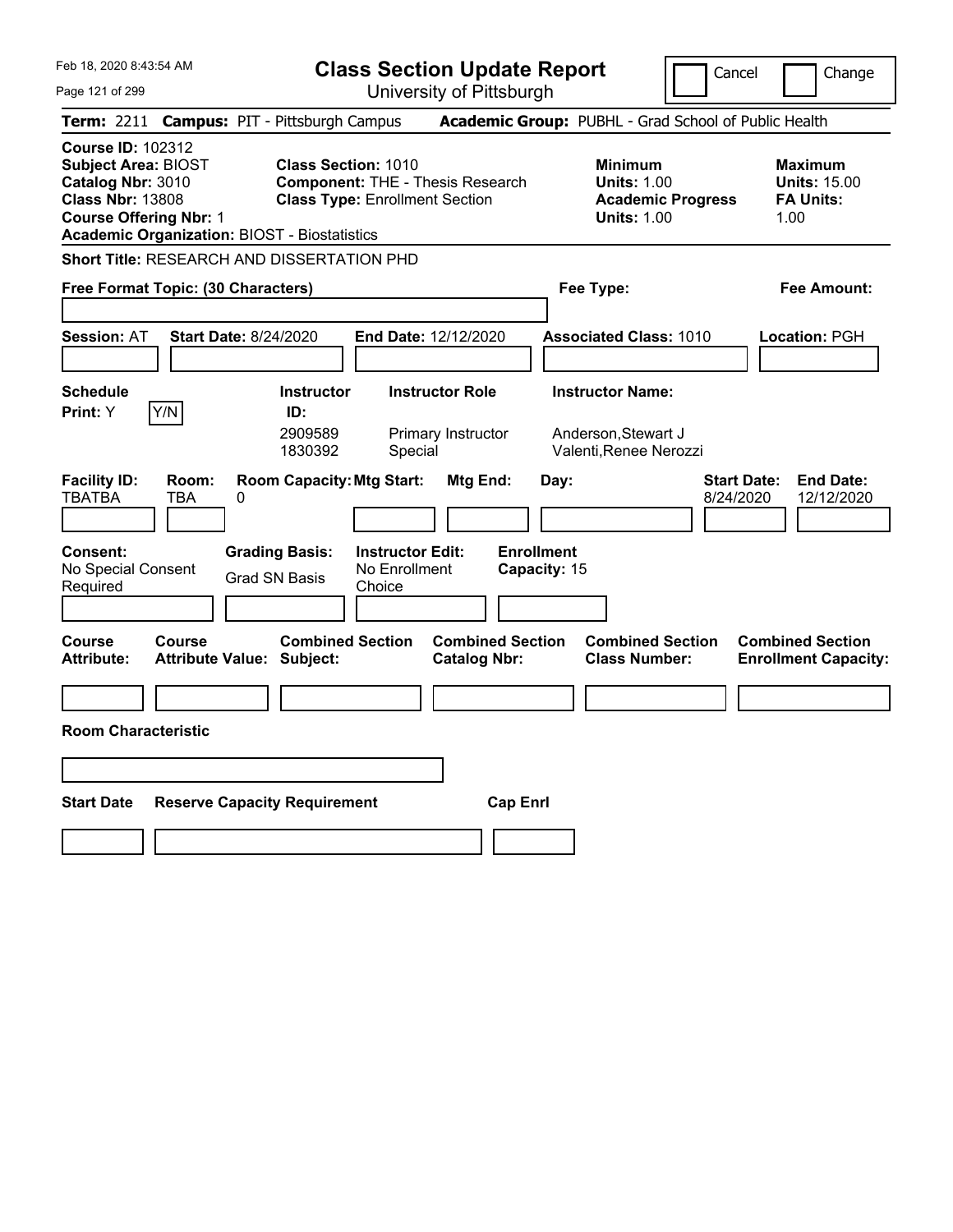| Feb 18, 2020 8:43:54 AM                                                                                                                                                                        | <b>Class Section Update Report</b>                                                                                                                  |                                                                                        | Cancel<br>Change                                                  |
|------------------------------------------------------------------------------------------------------------------------------------------------------------------------------------------------|-----------------------------------------------------------------------------------------------------------------------------------------------------|----------------------------------------------------------------------------------------|-------------------------------------------------------------------|
| Page 122 of 299                                                                                                                                                                                | University of Pittsburgh                                                                                                                            |                                                                                        |                                                                   |
| <b>Term: 2211</b>                                                                                                                                                                              | <b>Campus: PIT - Pittsburgh Campus</b>                                                                                                              | Academic Group: PUBHL - Grad School of Public Health                                   |                                                                   |
| <b>Course ID: 102312</b><br><b>Subject Area: BIOST</b><br>Catalog Nbr: 3010<br><b>Class Nbr: 17435</b><br><b>Course Offering Nbr: 1</b><br><b>Academic Organization: BIOST - Biostatistics</b> | <b>Class Section: 1020</b><br><b>Component: THE - Thesis Research</b><br><b>Class Type: Enrollment Section</b>                                      | <b>Minimum</b><br><b>Units: 1.00</b><br><b>Academic Progress</b><br><b>Units: 1.00</b> | <b>Maximum</b><br><b>Units: 15.00</b><br><b>FA Units:</b><br>1.00 |
| <b>Short Title: RESEARCH AND DISSERTATION PHD</b>                                                                                                                                              |                                                                                                                                                     |                                                                                        |                                                                   |
| Free Format Topic: (30 Characters)                                                                                                                                                             |                                                                                                                                                     | Fee Type:                                                                              | Fee Amount:                                                       |
| <b>Start Date: 8/24/2020</b><br><b>Session: AT</b>                                                                                                                                             | End Date: 12/12/2020                                                                                                                                | <b>Associated Class: 1020</b>                                                          | Location: PGH                                                     |
| <b>Schedule</b><br>Y/N<br>Print: Y                                                                                                                                                             | <b>Instructor Role</b><br><b>Instructor</b><br>ID:<br>2952180<br>Primary Instructor<br>1830392<br>Special                                           | <b>Instructor Name:</b><br>Ding, Ying<br>Valenti, Renee Nerozzi                        |                                                                   |
| <b>Facility ID:</b><br>Room:<br><b>TBATBA</b><br>TBA<br>0<br><b>Consent:</b><br>No Special Consent<br>Required                                                                                 | <b>Room Capacity: Mtg Start:</b><br>Mtg End:<br><b>Grading Basis:</b><br><b>Instructor Edit:</b><br>No Enrollment<br><b>Grad SN Basis</b><br>Choice | Day:<br><b>Enrollment</b><br>Capacity: 15                                              | <b>End Date:</b><br><b>Start Date:</b><br>12/12/2020<br>8/24/2020 |
|                                                                                                                                                                                                |                                                                                                                                                     |                                                                                        |                                                                   |
| <b>Course</b><br>Course<br><b>Attribute:</b><br>Attribute Value: Subject:                                                                                                                      | <b>Combined Section</b><br><b>Catalog Nbr:</b>                                                                                                      | <b>Combined Section</b><br><b>Combined Section</b><br><b>Class Number:</b>             | <b>Combined Section</b><br><b>Enrollment Capacity:</b>            |
| <b>Room Characteristic</b>                                                                                                                                                                     |                                                                                                                                                     |                                                                                        |                                                                   |
|                                                                                                                                                                                                |                                                                                                                                                     |                                                                                        |                                                                   |
| <b>Start Date</b>                                                                                                                                                                              | <b>Reserve Capacity Requirement</b>                                                                                                                 | <b>Cap Enrl</b>                                                                        |                                                                   |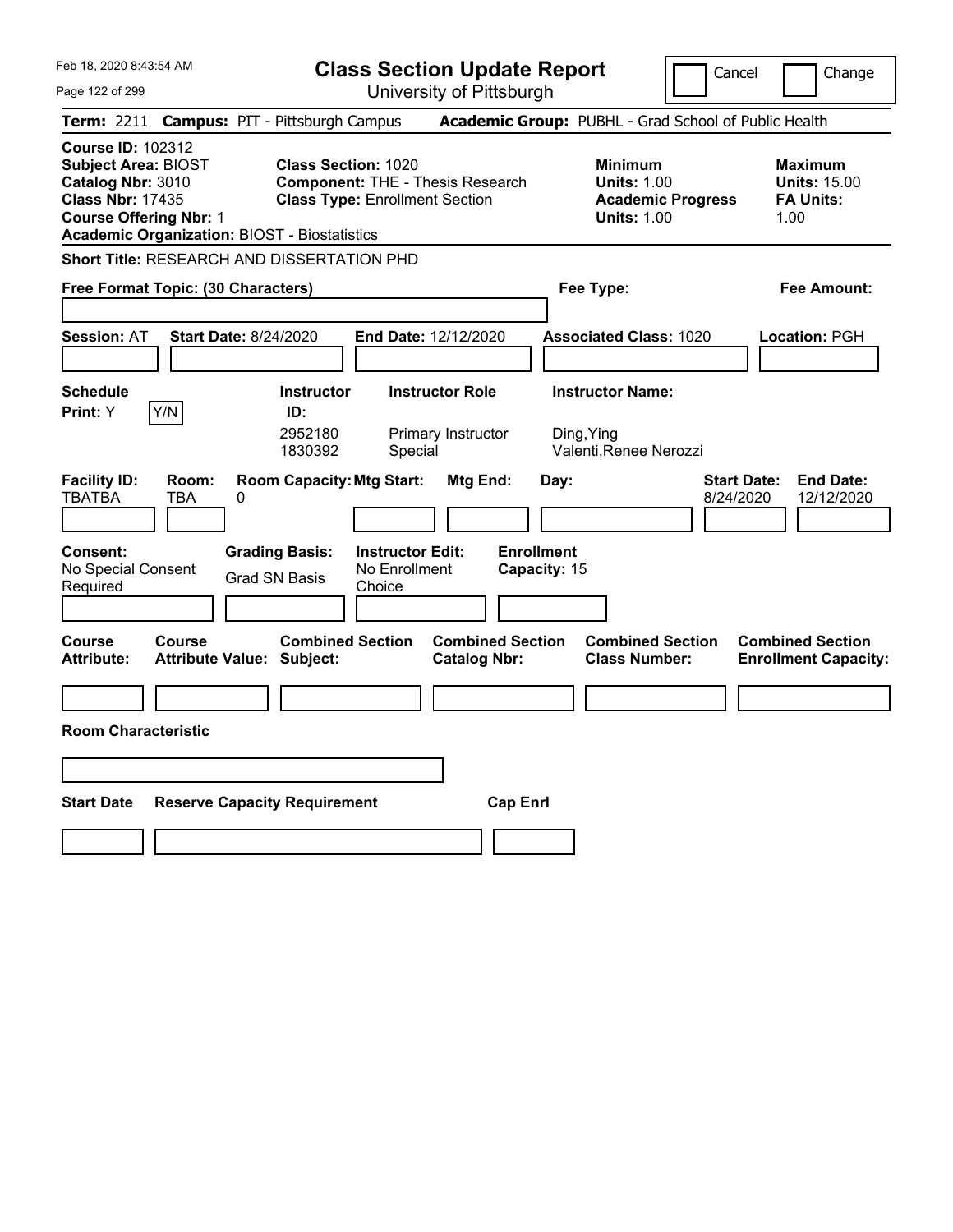| Feb 18, 2020 8:43:54 AM                                                                                                                                                                        | <b>Class Section Update Report</b>                                                                                                                         | Cancel                                                                                 | Change                                                            |
|------------------------------------------------------------------------------------------------------------------------------------------------------------------------------------------------|------------------------------------------------------------------------------------------------------------------------------------------------------------|----------------------------------------------------------------------------------------|-------------------------------------------------------------------|
| Page 123 of 299                                                                                                                                                                                | University of Pittsburgh                                                                                                                                   |                                                                                        |                                                                   |
| Term: 2211                                                                                                                                                                                     | <b>Campus: PIT - Pittsburgh Campus</b>                                                                                                                     | Academic Group: PUBHL - Grad School of Public Health                                   |                                                                   |
| <b>Course ID: 102312</b><br><b>Subject Area: BIOST</b><br>Catalog Nbr: 3010<br><b>Class Nbr: 24408</b><br><b>Course Offering Nbr: 1</b><br><b>Academic Organization: BIOST - Biostatistics</b> | <b>Class Section: 1030</b><br><b>Component: THE - Thesis Research</b><br><b>Class Type: Enrollment Section</b>                                             | <b>Minimum</b><br><b>Units: 1.00</b><br><b>Academic Progress</b><br><b>Units: 1.00</b> | <b>Maximum</b><br><b>Units: 15.00</b><br><b>FA Units:</b><br>1.00 |
| <b>Short Title: RESEARCH AND DISSERTATION PHD</b>                                                                                                                                              |                                                                                                                                                            |                                                                                        |                                                                   |
| Free Format Topic: (30 Characters)                                                                                                                                                             |                                                                                                                                                            | Fee Type:                                                                              | Fee Amount:                                                       |
| <b>Session: AT</b><br><b>Start Date: 8/24/2020</b>                                                                                                                                             | End Date: 12/12/2020                                                                                                                                       | <b>Associated Class: 1030</b>                                                          | <b>Location: PGH</b>                                              |
| <b>Schedule</b><br>Y/N<br><b>Print:</b> Y                                                                                                                                                      | <b>Instructor</b><br><b>Instructor Role</b><br>ID:<br>2955604<br>Primary Instructor<br>1830392<br>Special                                                  | <b>Instructor Name:</b><br>Kang, Chae Ryon<br>Valenti, Renee Nerozzi                   |                                                                   |
| <b>Facility ID:</b><br>Room:<br><b>TBATBA</b><br>TBA<br>0<br><b>Consent:</b><br>No Special Consent<br>Required                                                                                 | <b>Room Capacity: Mtg Start:</b><br><b>Mtg End:</b><br><b>Grading Basis:</b><br><b>Instructor Edit:</b><br>No Enrollment<br><b>Grad SN Basis</b><br>Choice | <b>Start Date:</b><br>Day:<br>8/24/2020<br><b>Enrollment</b><br>Capacity: 35           | <b>End Date:</b><br>12/12/2020                                    |
| <b>Course</b><br><b>Course</b><br><b>Attribute:</b><br>Attribute Value: Subject:                                                                                                               | <b>Combined Section</b><br><b>Combined Section</b><br><b>Catalog Nbr:</b>                                                                                  | <b>Combined Section</b><br><b>Class Number:</b>                                        | <b>Combined Section</b><br><b>Enrollment Capacity:</b>            |
| <b>Room Characteristic</b>                                                                                                                                                                     |                                                                                                                                                            |                                                                                        |                                                                   |
|                                                                                                                                                                                                |                                                                                                                                                            |                                                                                        |                                                                   |
| <b>Start Date</b>                                                                                                                                                                              | <b>Reserve Capacity Requirement</b><br><b>Cap Enrl</b>                                                                                                     |                                                                                        |                                                                   |
|                                                                                                                                                                                                |                                                                                                                                                            |                                                                                        |                                                                   |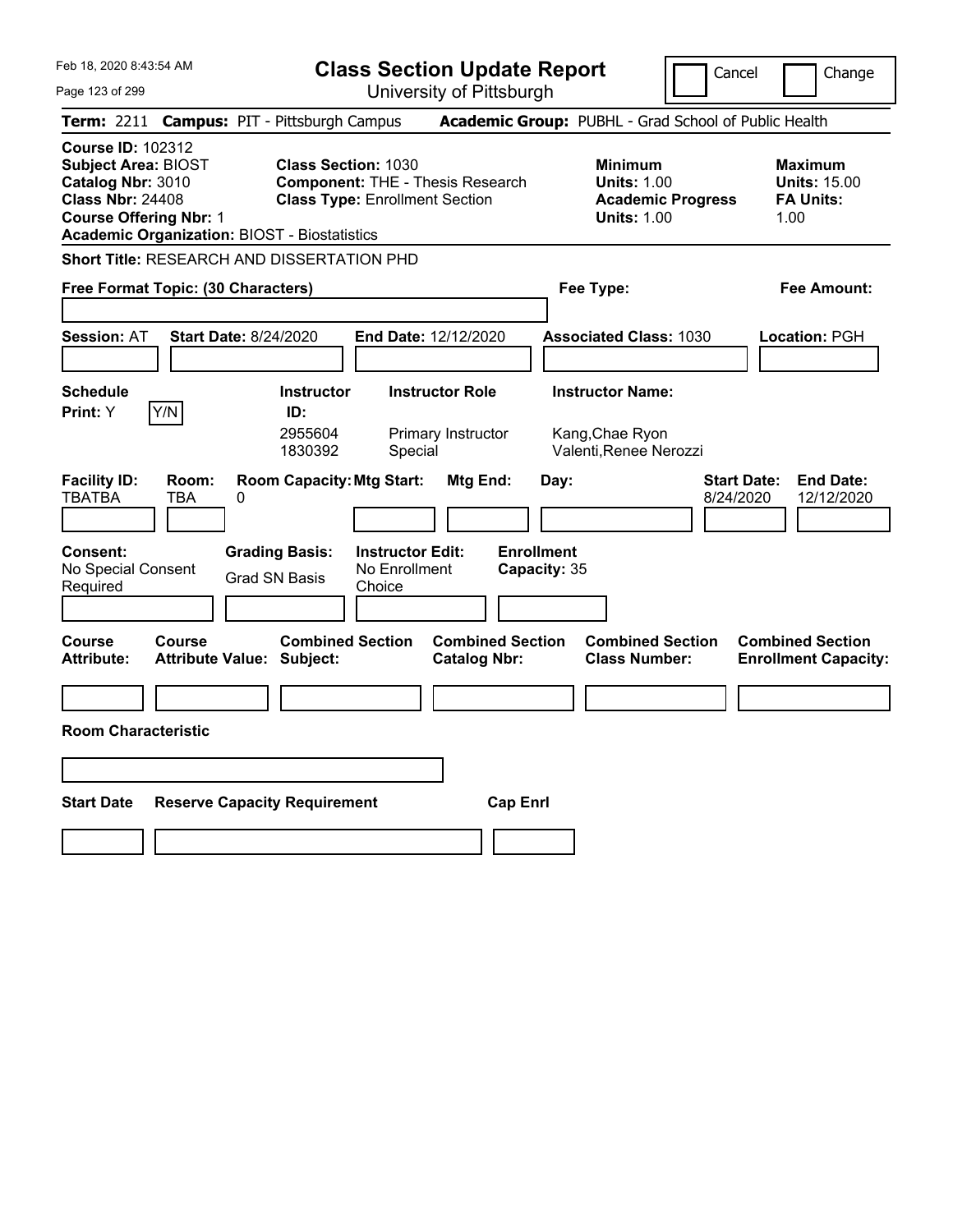| Feb 18, 2020 8:43:54 AM                                                                                                                                                                        | <b>Class Section Update Report</b>                                                                                                                         | Cancel                                                                                 | Change                                                            |
|------------------------------------------------------------------------------------------------------------------------------------------------------------------------------------------------|------------------------------------------------------------------------------------------------------------------------------------------------------------|----------------------------------------------------------------------------------------|-------------------------------------------------------------------|
| Page 124 of 299                                                                                                                                                                                | University of Pittsburgh                                                                                                                                   |                                                                                        |                                                                   |
| Term: 2211                                                                                                                                                                                     | <b>Campus: PIT - Pittsburgh Campus</b>                                                                                                                     | Academic Group: PUBHL - Grad School of Public Health                                   |                                                                   |
| <b>Course ID: 102312</b><br><b>Subject Area: BIOST</b><br>Catalog Nbr: 3010<br><b>Class Nbr: 24409</b><br><b>Course Offering Nbr: 1</b><br><b>Academic Organization: BIOST - Biostatistics</b> | <b>Class Section: 1040</b><br><b>Component: THE - Thesis Research</b><br><b>Class Type: Enrollment Section</b>                                             | <b>Minimum</b><br><b>Units: 1.00</b><br><b>Academic Progress</b><br><b>Units: 1.00</b> | <b>Maximum</b><br><b>Units: 15.00</b><br><b>FA Units:</b><br>1.00 |
| Short Title: RESEARCH AND DISSERTATION PHD                                                                                                                                                     |                                                                                                                                                            |                                                                                        |                                                                   |
| Free Format Topic: (30 Characters)                                                                                                                                                             |                                                                                                                                                            | Fee Type:                                                                              | Fee Amount:                                                       |
| <b>Session: AT</b><br><b>Start Date: 8/24/2020</b>                                                                                                                                             | End Date: 12/12/2020                                                                                                                                       | <b>Associated Class: 1040</b>                                                          | <b>Location: PGH</b>                                              |
| <b>Schedule</b><br>Y/N<br><b>Print:</b> Y                                                                                                                                                      | <b>Instructor</b><br><b>Instructor Role</b><br>ID:<br>2936490<br>Primary Instructor<br>1830392<br>Special                                                  | <b>Instructor Name:</b><br>Krafty, Robert Todd<br>Valenti, Renee Nerozzi               |                                                                   |
| <b>Facility ID:</b><br>Room:<br><b>TBATBA</b><br>TBA<br>0<br><b>Consent:</b><br>No Special Consent<br>Required                                                                                 | <b>Room Capacity: Mtg Start:</b><br><b>Mtg End:</b><br><b>Grading Basis:</b><br><b>Instructor Edit:</b><br>No Enrollment<br><b>Grad SN Basis</b><br>Choice | <b>Start Date:</b><br>Day:<br>8/24/2020<br><b>Enrollment</b><br>Capacity: 35           | <b>End Date:</b><br>12/12/2020                                    |
| <b>Course</b><br>Course<br><b>Attribute:</b><br>Attribute Value: Subject:                                                                                                                      | <b>Combined Section</b><br><b>Combined Section</b><br><b>Catalog Nbr:</b>                                                                                  | <b>Combined Section</b><br><b>Class Number:</b>                                        | <b>Combined Section</b><br><b>Enrollment Capacity:</b>            |
|                                                                                                                                                                                                |                                                                                                                                                            |                                                                                        |                                                                   |
| <b>Room Characteristic</b>                                                                                                                                                                     |                                                                                                                                                            |                                                                                        |                                                                   |
|                                                                                                                                                                                                |                                                                                                                                                            |                                                                                        |                                                                   |
| <b>Start Date</b><br><b>Reserve Capacity Requirement</b>                                                                                                                                       |                                                                                                                                                            | <b>Cap Enrl</b>                                                                        |                                                                   |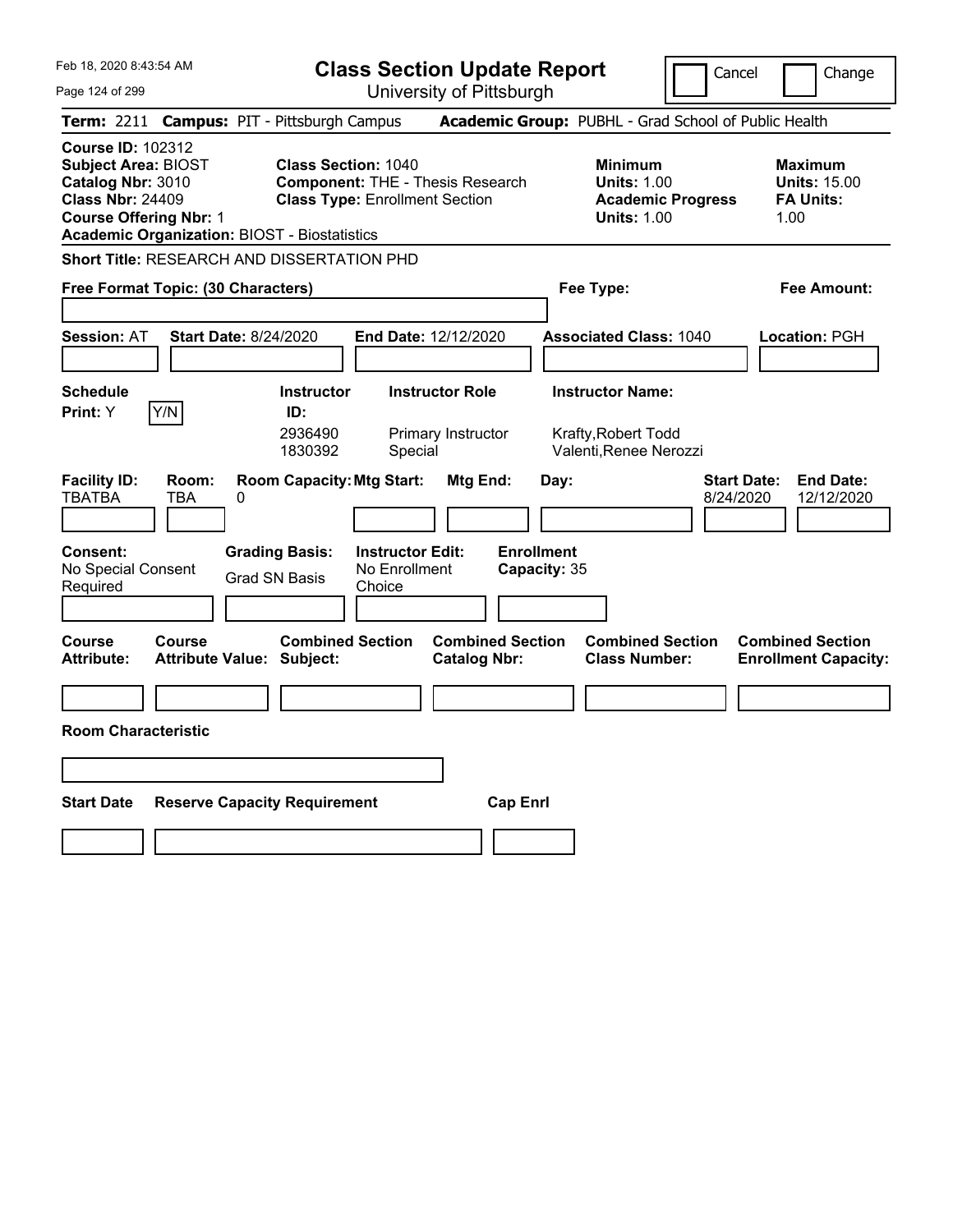| Feb 18, 2020 8:43:54 AM                                                                                                                                                                        | <b>Class Section Update Report</b>                                                                                                                  |                                                                                        | Cancel<br>Change                                                  |
|------------------------------------------------------------------------------------------------------------------------------------------------------------------------------------------------|-----------------------------------------------------------------------------------------------------------------------------------------------------|----------------------------------------------------------------------------------------|-------------------------------------------------------------------|
| Page 125 of 299                                                                                                                                                                                | University of Pittsburgh                                                                                                                            |                                                                                        |                                                                   |
| Term: 2211                                                                                                                                                                                     | <b>Campus: PIT - Pittsburgh Campus</b>                                                                                                              | Academic Group: PUBHL - Grad School of Public Health                                   |                                                                   |
| <b>Course ID: 102312</b><br><b>Subject Area: BIOST</b><br>Catalog Nbr: 3010<br><b>Class Nbr: 24410</b><br><b>Course Offering Nbr: 1</b><br><b>Academic Organization: BIOST - Biostatistics</b> | <b>Class Section: 1050</b><br><b>Component: THE - Thesis Research</b><br><b>Class Type: Enrollment Section</b>                                      | <b>Minimum</b><br><b>Units: 1.00</b><br><b>Academic Progress</b><br><b>Units: 1.00</b> | Maximum<br><b>Units: 15.00</b><br><b>FA Units:</b><br>1.00        |
| <b>Short Title: RESEARCH AND DISSERTATION PHD</b>                                                                                                                                              |                                                                                                                                                     |                                                                                        |                                                                   |
| Free Format Topic: (30 Characters)                                                                                                                                                             |                                                                                                                                                     | Fee Type:                                                                              | Fee Amount:                                                       |
| <b>Start Date: 8/24/2020</b><br><b>Session: AT</b>                                                                                                                                             | <b>End Date: 12/12/2020</b>                                                                                                                         | <b>Associated Class: 1050</b>                                                          | <b>Location: PGH</b>                                              |
| <b>Schedule</b><br>Y/N<br>Print: Y                                                                                                                                                             | <b>Instructor</b><br><b>Instructor Role</b><br>ID:<br>2953727<br>Primary Instructor<br>1830392<br>Special                                           | <b>Instructor Name:</b><br>Park, Yongseok<br>Valenti, Renee Nerozzi                    |                                                                   |
| <b>Facility ID:</b><br>Room:<br><b>TBATBA</b><br>TBA<br>0<br>Consent:<br>No Special Consent<br>Required                                                                                        | <b>Room Capacity: Mtg Start:</b><br>Mtg End:<br><b>Grading Basis:</b><br><b>Instructor Edit:</b><br>No Enrollment<br><b>Grad SN Basis</b><br>Choice | Day:<br><b>Enrollment</b><br>Capacity: 35                                              | <b>Start Date:</b><br><b>End Date:</b><br>8/24/2020<br>12/12/2020 |
| Course<br><b>Course</b><br><b>Attribute:</b><br><b>Attribute Value: Subject:</b>                                                                                                               | <b>Combined Section</b><br><b>Catalog Nbr:</b>                                                                                                      | <b>Combined Section</b><br><b>Combined Section</b><br><b>Class Number:</b>             | <b>Combined Section</b><br><b>Enrollment Capacity:</b>            |
|                                                                                                                                                                                                |                                                                                                                                                     |                                                                                        |                                                                   |
| <b>Room Characteristic</b>                                                                                                                                                                     |                                                                                                                                                     |                                                                                        |                                                                   |
|                                                                                                                                                                                                |                                                                                                                                                     |                                                                                        |                                                                   |
| <b>Start Date</b><br><b>Reserve Capacity Requirement</b>                                                                                                                                       |                                                                                                                                                     | <b>Cap Enri</b>                                                                        |                                                                   |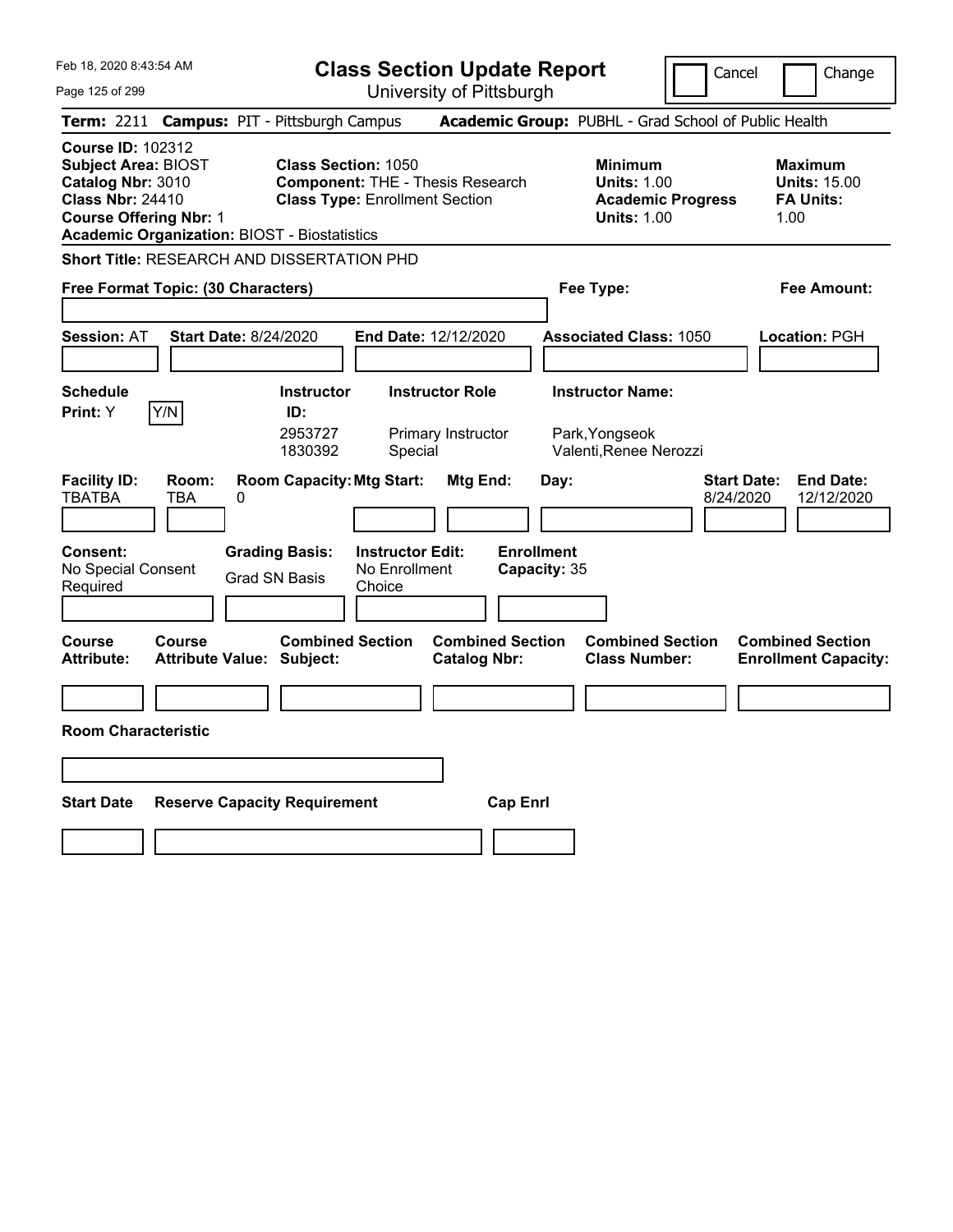| Feb 18, 2020 8:43:54 AM                                                                                                                                                                        | <b>Class Section Update Report</b>                                                                                                      |                                                       |                                                                                        | Cancel<br>Change                                                  |
|------------------------------------------------------------------------------------------------------------------------------------------------------------------------------------------------|-----------------------------------------------------------------------------------------------------------------------------------------|-------------------------------------------------------|----------------------------------------------------------------------------------------|-------------------------------------------------------------------|
| Page 126 of 299                                                                                                                                                                                | University of Pittsburgh                                                                                                                |                                                       |                                                                                        |                                                                   |
| Term: 2211                                                                                                                                                                                     | <b>Campus: PIT - Pittsburgh Campus</b>                                                                                                  |                                                       | Academic Group: PUBHL - Grad School of Public Health                                   |                                                                   |
| <b>Course ID: 102312</b><br><b>Subject Area: BIOST</b><br>Catalog Nbr: 3010<br><b>Class Nbr: 17436</b><br><b>Course Offering Nbr: 1</b><br><b>Academic Organization: BIOST - Biostatistics</b> | <b>Class Section: 1060</b><br><b>Component: THE - Thesis Research</b><br><b>Class Type: Enrollment Section</b>                          |                                                       | <b>Minimum</b><br><b>Units: 1.00</b><br><b>Academic Progress</b><br><b>Units: 1.00</b> | <b>Maximum</b><br><b>Units: 15.00</b><br><b>FA Units:</b><br>1.00 |
| Short Title: RESEARCH AND DISSERTATION PHD                                                                                                                                                     |                                                                                                                                         |                                                       |                                                                                        |                                                                   |
| Free Format Topic: (30 Characters)                                                                                                                                                             |                                                                                                                                         |                                                       | Fee Type:                                                                              | Fee Amount:                                                       |
| <b>Session: AT</b><br><b>Start Date: 8/24/2020</b>                                                                                                                                             | <b>End Date: 12/12/2020</b>                                                                                                             |                                                       | <b>Associated Class: 1060</b>                                                          | Location: PGH                                                     |
| <b>Schedule</b>                                                                                                                                                                                | <b>Instructor Role</b><br><b>Instructor</b>                                                                                             |                                                       | <b>Instructor Name:</b>                                                                |                                                                   |
| Y/N<br><b>Print:</b> Y                                                                                                                                                                         | ID:<br>2908950<br>Primary Instructor<br>1830392<br>Special                                                                              |                                                       | Feingold, Eleanor<br>Valenti, Renee Nerozzi                                            |                                                                   |
| <b>Facility ID:</b><br>Room:<br><b>TBATBA</b><br>TBA<br>0<br><b>Consent:</b><br>No Special Consent<br>Required                                                                                 | <b>Room Capacity: Mtg Start:</b><br><b>Grading Basis:</b><br><b>Instructor Edit:</b><br>No Enrollment<br><b>Grad SN Basis</b><br>Choice | Mtg End:<br>Day:<br><b>Enrollment</b><br>Capacity: 15 |                                                                                        | <b>End Date:</b><br><b>Start Date:</b><br>8/24/2020<br>12/12/2020 |
| <b>Course</b><br>Course<br><b>Attribute:</b><br><b>Attribute Value: Subject:</b>                                                                                                               | <b>Combined Section</b>                                                                                                                 | <b>Combined Section</b><br><b>Catalog Nbr:</b>        | <b>Combined Section</b><br><b>Class Number:</b>                                        | <b>Combined Section</b><br><b>Enrollment Capacity:</b>            |
|                                                                                                                                                                                                |                                                                                                                                         |                                                       |                                                                                        |                                                                   |
| <b>Room Characteristic</b>                                                                                                                                                                     |                                                                                                                                         |                                                       |                                                                                        |                                                                   |
|                                                                                                                                                                                                |                                                                                                                                         |                                                       |                                                                                        |                                                                   |
|                                                                                                                                                                                                |                                                                                                                                         |                                                       |                                                                                        |                                                                   |
| <b>Start Date</b>                                                                                                                                                                              | <b>Reserve Capacity Requirement</b>                                                                                                     | <b>Cap Enri</b>                                       |                                                                                        |                                                                   |
|                                                                                                                                                                                                |                                                                                                                                         |                                                       |                                                                                        |                                                                   |
|                                                                                                                                                                                                |                                                                                                                                         |                                                       |                                                                                        |                                                                   |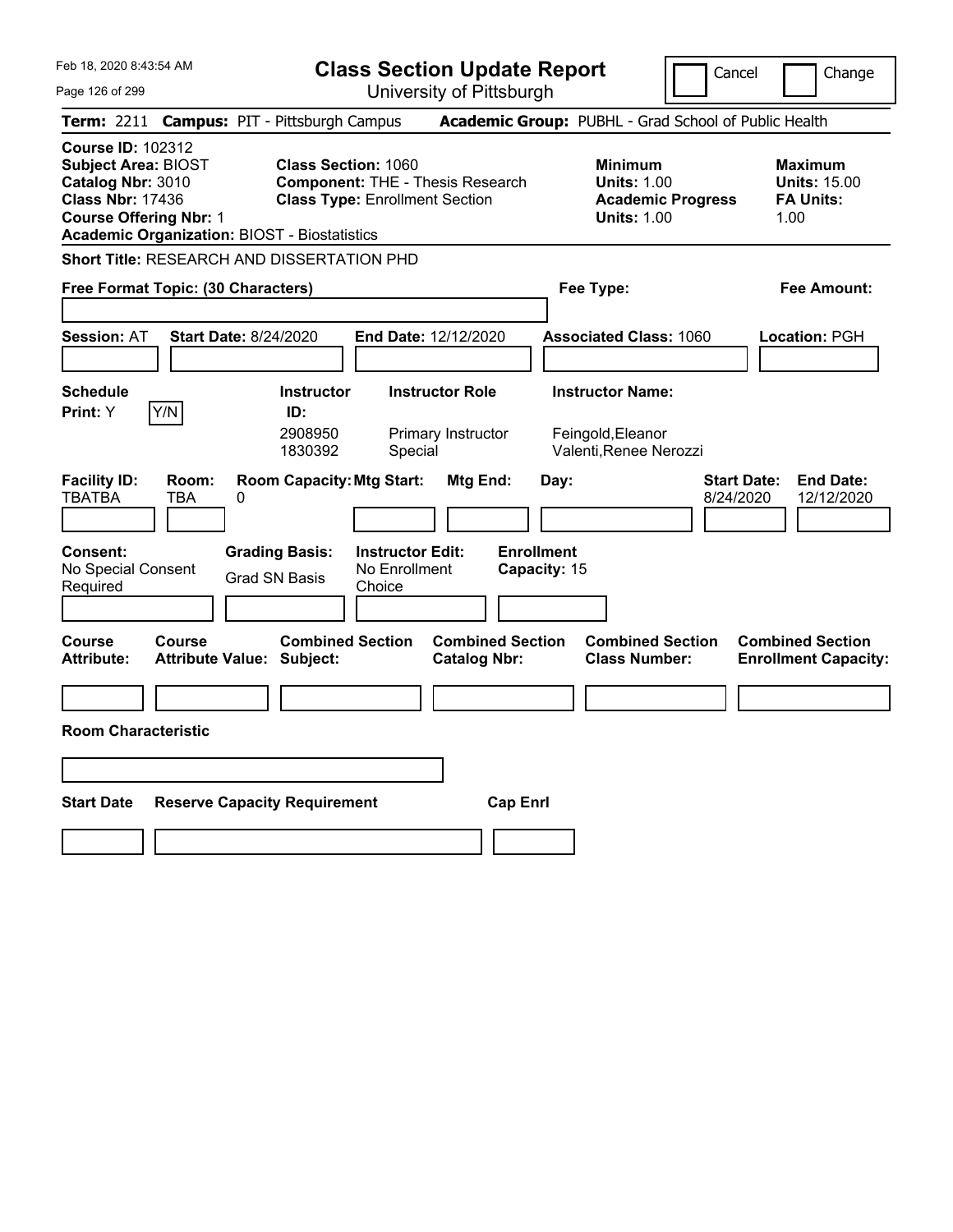| Feb 18, 2020 8:43:54 AM                                                                                                                                                                        | <b>Class Section Update Report</b>                                                                                                                         | Cancel                                                                                 | Change                                                            |
|------------------------------------------------------------------------------------------------------------------------------------------------------------------------------------------------|------------------------------------------------------------------------------------------------------------------------------------------------------------|----------------------------------------------------------------------------------------|-------------------------------------------------------------------|
| Page 127 of 299                                                                                                                                                                                | University of Pittsburgh                                                                                                                                   |                                                                                        |                                                                   |
| Term: 2211                                                                                                                                                                                     | <b>Campus: PIT - Pittsburgh Campus</b>                                                                                                                     | Academic Group: PUBHL - Grad School of Public Health                                   |                                                                   |
| <b>Course ID: 102312</b><br><b>Subject Area: BIOST</b><br>Catalog Nbr: 3010<br><b>Class Nbr: 17437</b><br><b>Course Offering Nbr: 1</b><br><b>Academic Organization: BIOST - Biostatistics</b> | <b>Class Section: 1070</b><br><b>Component: THE - Thesis Research</b><br><b>Class Type: Enrollment Section</b>                                             | <b>Minimum</b><br><b>Units: 1.00</b><br><b>Academic Progress</b><br><b>Units: 1.00</b> | <b>Maximum</b><br><b>Units: 15.00</b><br><b>FA Units:</b><br>1.00 |
| Short Title: RESEARCH AND DISSERTATION PHD                                                                                                                                                     |                                                                                                                                                            |                                                                                        |                                                                   |
| Free Format Topic: (30 Characters)                                                                                                                                                             |                                                                                                                                                            | Fee Type:                                                                              | Fee Amount:                                                       |
| <b>Session: AT</b><br><b>Start Date: 8/24/2020</b>                                                                                                                                             | End Date: 12/12/2020                                                                                                                                       | <b>Associated Class: 1070</b>                                                          | <b>Location: PGH</b>                                              |
| <b>Schedule</b><br>Y/N<br><b>Print:</b> Y                                                                                                                                                      | <b>Instructor</b><br><b>Instructor Role</b><br>ID:<br>2900940<br>Primary Instructor<br>1830392<br>Special                                                  | <b>Instructor Name:</b><br>Jeong, Jong Hyeon<br>Valenti, Renee Nerozzi                 |                                                                   |
| <b>Facility ID:</b><br>Room:<br><b>TBATBA</b><br>TBA<br>0<br><b>Consent:</b><br>No Special Consent<br>Required                                                                                 | <b>Room Capacity: Mtg Start:</b><br><b>Mtg End:</b><br><b>Grading Basis:</b><br><b>Instructor Edit:</b><br>No Enrollment<br><b>Grad SN Basis</b><br>Choice | <b>Start Date:</b><br>Day:<br>8/24/2020<br><b>Enrollment</b><br>Capacity: 35           | <b>End Date:</b><br>12/12/2020                                    |
| <b>Course</b><br><b>Course</b><br><b>Attribute:</b><br>Attribute Value: Subject:                                                                                                               | <b>Combined Section</b><br><b>Combined Section</b><br><b>Catalog Nbr:</b>                                                                                  | <b>Combined Section</b><br><b>Class Number:</b>                                        | <b>Combined Section</b><br><b>Enrollment Capacity:</b>            |
|                                                                                                                                                                                                |                                                                                                                                                            |                                                                                        |                                                                   |
| <b>Room Characteristic</b>                                                                                                                                                                     |                                                                                                                                                            |                                                                                        |                                                                   |
|                                                                                                                                                                                                |                                                                                                                                                            |                                                                                        |                                                                   |
| <b>Start Date</b>                                                                                                                                                                              | <b>Reserve Capacity Requirement</b>                                                                                                                        | <b>Cap Enrl</b>                                                                        |                                                                   |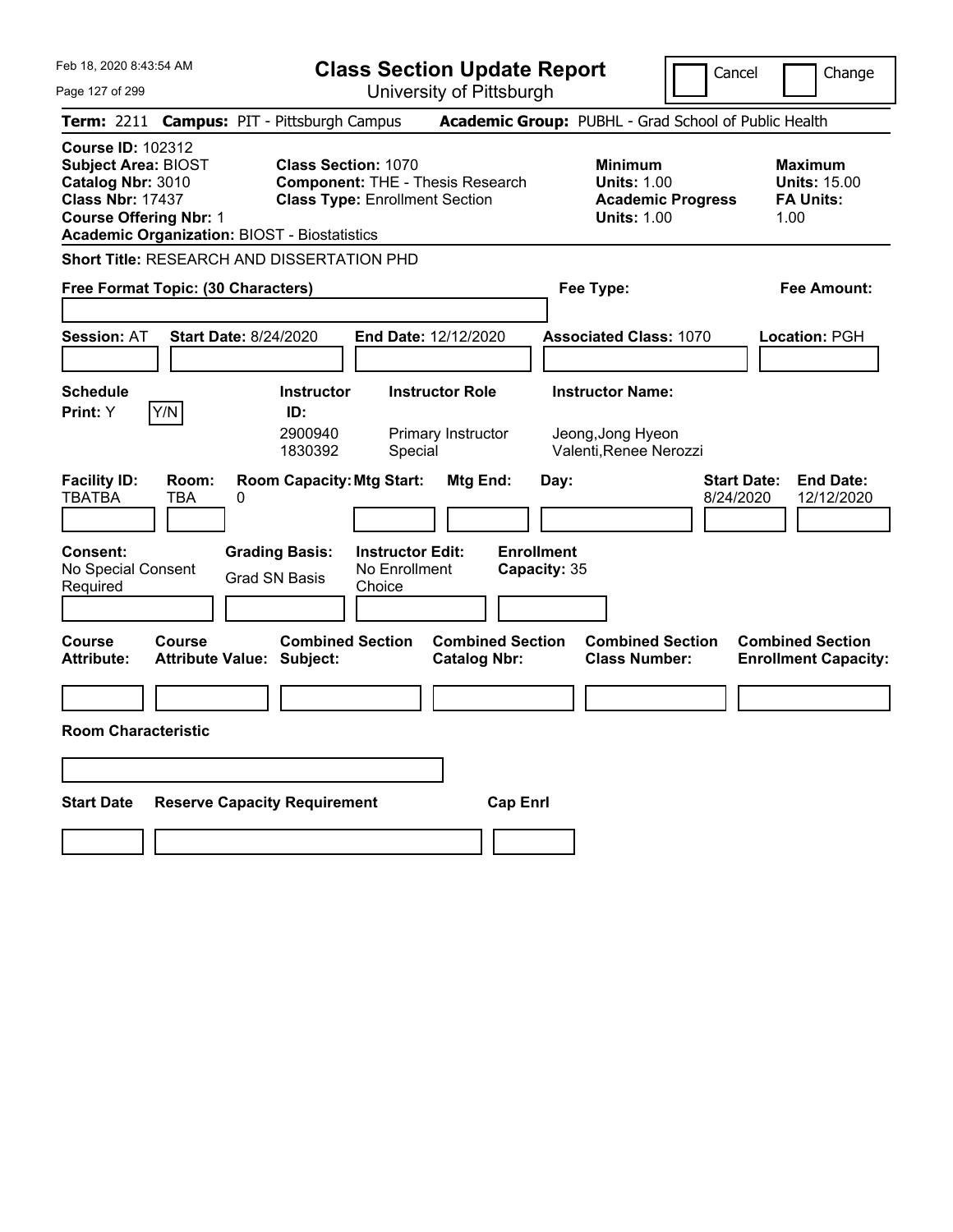| Feb 18, 2020 8:43:54 AM                                                                                                                                                                        | <b>Class Section Update Report</b>                                                                                                           | Cancel                                                                                 | Change                                                            |
|------------------------------------------------------------------------------------------------------------------------------------------------------------------------------------------------|----------------------------------------------------------------------------------------------------------------------------------------------|----------------------------------------------------------------------------------------|-------------------------------------------------------------------|
| Page 128 of 299                                                                                                                                                                                | University of Pittsburgh                                                                                                                     |                                                                                        |                                                                   |
| <b>Term: 2211</b>                                                                                                                                                                              | <b>Campus: PIT - Pittsburgh Campus</b>                                                                                                       | Academic Group: PUBHL - Grad School of Public Health                                   |                                                                   |
| <b>Course ID: 102312</b><br><b>Subject Area: BIOST</b><br>Catalog Nbr: 3010<br><b>Class Nbr: 17438</b><br><b>Course Offering Nbr: 1</b><br><b>Academic Organization: BIOST - Biostatistics</b> | <b>Class Section: 1090</b><br><b>Component: THE - Thesis Research</b><br><b>Class Type: Enrollment Section</b>                               | <b>Minimum</b><br><b>Units: 1.00</b><br><b>Academic Progress</b><br><b>Units: 1.00</b> | <b>Maximum</b><br><b>Units: 15.00</b><br><b>FA Units:</b><br>1.00 |
| <b>Short Title: RESEARCH AND DISSERTATION PHD</b>                                                                                                                                              |                                                                                                                                              |                                                                                        |                                                                   |
| Free Format Topic: (30 Characters)                                                                                                                                                             |                                                                                                                                              | Fee Type:                                                                              | Fee Amount:                                                       |
| <b>Session: AT</b><br><b>Start Date: 8/24/2020</b>                                                                                                                                             | <b>End Date: 12/12/2020</b>                                                                                                                  | <b>Associated Class: 1090</b>                                                          | Location: PGH                                                     |
| <b>Schedule</b><br>Y/N<br><b>Print:</b> Y                                                                                                                                                      | <b>Instructor Role</b><br><b>Instructor</b><br>ID:<br>2903313<br>Primary Instructor<br>1830392<br>Special                                    | <b>Instructor Name:</b><br>Marsh, Gary M<br>Valenti, Renee Nerozzi                     |                                                                   |
| <b>Facility ID:</b><br>Room:<br><b>TBATBA</b><br>TBA<br>0<br><b>Consent:</b><br>No Special Consent<br>Required                                                                                 | <b>Room Capacity: Mtg Start:</b><br>Mtg End:<br><b>Grading Basis:</b><br><b>Instructor Edit:</b><br>No Enrollment<br>Grad SN Basis<br>Choice | <b>Start Date:</b><br>Day:<br>8/24/2020<br><b>Enrollment</b><br>Capacity: 15           | <b>End Date:</b><br>12/12/2020                                    |
| Course<br>Course<br><b>Attribute:</b><br>Attribute Value: Subject:                                                                                                                             | <b>Combined Section</b><br><b>Combined Section</b><br><b>Catalog Nbr:</b>                                                                    | <b>Combined Section</b><br><b>Class Number:</b>                                        | <b>Combined Section</b><br><b>Enrollment Capacity:</b>            |
|                                                                                                                                                                                                |                                                                                                                                              |                                                                                        |                                                                   |
| <b>Room Characteristic</b>                                                                                                                                                                     |                                                                                                                                              |                                                                                        |                                                                   |
|                                                                                                                                                                                                |                                                                                                                                              |                                                                                        |                                                                   |
| <b>Start Date</b><br><b>Reserve Capacity Requirement</b>                                                                                                                                       | <b>Cap Enri</b>                                                                                                                              |                                                                                        |                                                                   |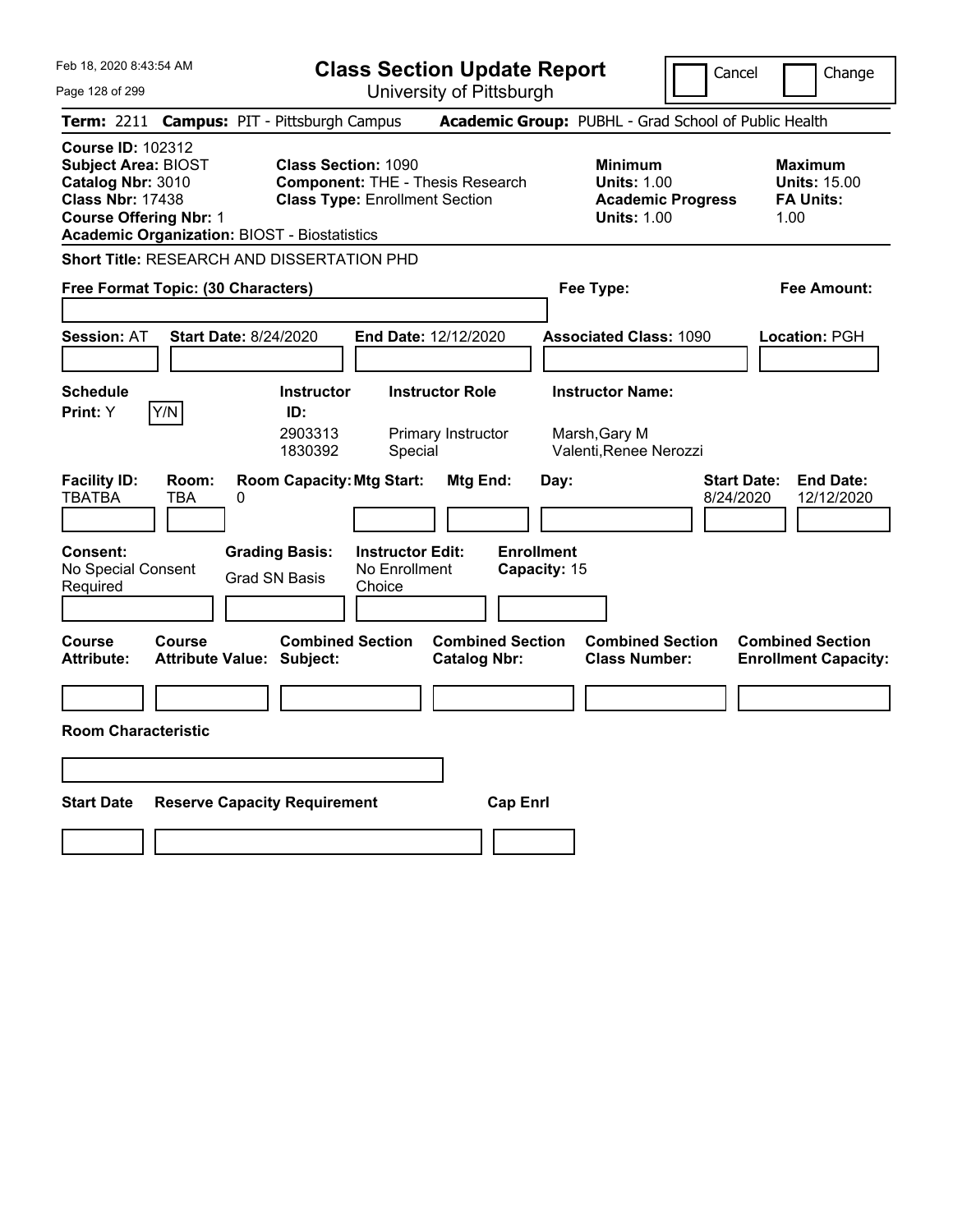| Feb 18, 2020 8:43:54 AM                                                                                                                                                                        | <b>Class Section Update Report</b>                                                                                                                         | Cancel                                                                                 | Change                                                            |
|------------------------------------------------------------------------------------------------------------------------------------------------------------------------------------------------|------------------------------------------------------------------------------------------------------------------------------------------------------------|----------------------------------------------------------------------------------------|-------------------------------------------------------------------|
| Page 129 of 299                                                                                                                                                                                | University of Pittsburgh                                                                                                                                   |                                                                                        |                                                                   |
| Term: 2211                                                                                                                                                                                     | <b>Campus: PIT - Pittsburgh Campus</b>                                                                                                                     | Academic Group: PUBHL - Grad School of Public Health                                   |                                                                   |
| <b>Course ID: 102312</b><br><b>Subject Area: BIOST</b><br>Catalog Nbr: 3010<br><b>Class Nbr: 17439</b><br><b>Course Offering Nbr: 1</b><br><b>Academic Organization: BIOST - Biostatistics</b> | <b>Class Section: 1150</b><br><b>Component: THE - Thesis Research</b><br><b>Class Type: Enrollment Section</b>                                             | <b>Minimum</b><br><b>Units: 1.00</b><br><b>Academic Progress</b><br><b>Units: 1.00</b> | <b>Maximum</b><br><b>Units: 15.00</b><br><b>FA Units:</b><br>1.00 |
| Short Title: RESEARCH AND DISSERTATION PHD                                                                                                                                                     |                                                                                                                                                            |                                                                                        |                                                                   |
| Free Format Topic: (30 Characters)                                                                                                                                                             |                                                                                                                                                            | Fee Type:                                                                              | Fee Amount:                                                       |
| <b>Session: AT</b><br><b>Start Date: 8/24/2020</b>                                                                                                                                             | End Date: 12/12/2020                                                                                                                                       | <b>Associated Class: 1150</b>                                                          | <b>Location: PGH</b>                                              |
| <b>Schedule</b><br>Y/N<br><b>Print:</b> Y                                                                                                                                                      | <b>Instructor</b><br><b>Instructor Role</b><br>ID:<br>2916348<br>Primary Instructor<br>1830392<br>Special                                                  | <b>Instructor Name:</b><br>Tang, Gong<br>Valenti, Renee Nerozzi                        |                                                                   |
| <b>Facility ID:</b><br>Room:<br><b>TBATBA</b><br>TBA<br>0<br><b>Consent:</b><br>No Special Consent<br>Required                                                                                 | <b>Room Capacity: Mtg Start:</b><br><b>Mtg End:</b><br><b>Grading Basis:</b><br><b>Instructor Edit:</b><br>No Enrollment<br><b>Grad SN Basis</b><br>Choice | <b>Start Date:</b><br>Day:<br>8/24/2020<br><b>Enrollment</b><br>Capacity: 15           | <b>End Date:</b><br>12/12/2020                                    |
| <b>Course</b><br><b>Course</b><br><b>Attribute:</b><br>Attribute Value: Subject:                                                                                                               | <b>Combined Section</b><br><b>Combined Section</b><br><b>Catalog Nbr:</b>                                                                                  | <b>Combined Section</b><br><b>Class Number:</b>                                        | <b>Combined Section</b><br><b>Enrollment Capacity:</b>            |
|                                                                                                                                                                                                |                                                                                                                                                            |                                                                                        |                                                                   |
| <b>Room Characteristic</b>                                                                                                                                                                     |                                                                                                                                                            |                                                                                        |                                                                   |
|                                                                                                                                                                                                |                                                                                                                                                            |                                                                                        |                                                                   |
| <b>Start Date</b>                                                                                                                                                                              | <b>Reserve Capacity Requirement</b>                                                                                                                        | <b>Cap Enrl</b>                                                                        |                                                                   |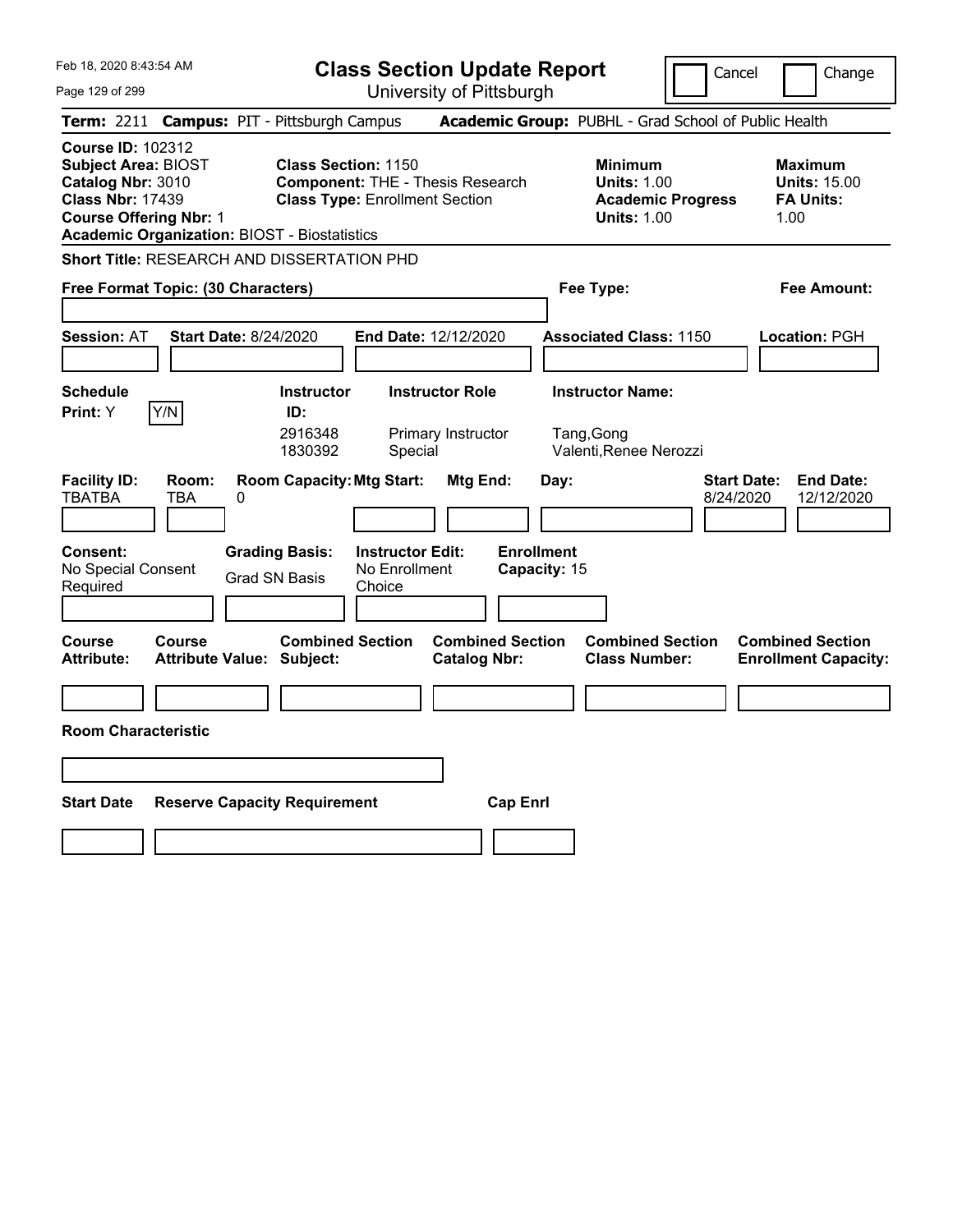| Feb 18, 2020 8:43:54 AM                                                                                                                                                                        | <b>Class Section Update Report</b>                                                                                                           | Cancel                                                                                 | Change                                                            |
|------------------------------------------------------------------------------------------------------------------------------------------------------------------------------------------------|----------------------------------------------------------------------------------------------------------------------------------------------|----------------------------------------------------------------------------------------|-------------------------------------------------------------------|
| Page 130 of 299                                                                                                                                                                                | University of Pittsburgh                                                                                                                     |                                                                                        |                                                                   |
| Term: 2211                                                                                                                                                                                     | <b>Campus: PIT - Pittsburgh Campus</b>                                                                                                       | Academic Group: PUBHL - Grad School of Public Health                                   |                                                                   |
| <b>Course ID: 102312</b><br><b>Subject Area: BIOST</b><br>Catalog Nbr: 3010<br><b>Class Nbr: 17440</b><br><b>Course Offering Nbr: 1</b><br><b>Academic Organization: BIOST - Biostatistics</b> | <b>Class Section: 1160</b><br><b>Component: THE - Thesis Research</b><br><b>Class Type: Enrollment Section</b>                               | <b>Minimum</b><br><b>Units: 1.00</b><br><b>Academic Progress</b><br><b>Units: 1.00</b> | <b>Maximum</b><br><b>Units: 15.00</b><br><b>FA Units:</b><br>1.00 |
| Short Title: RESEARCH AND DISSERTATION PHD                                                                                                                                                     |                                                                                                                                              |                                                                                        |                                                                   |
| Free Format Topic: (30 Characters)                                                                                                                                                             |                                                                                                                                              | Fee Type:                                                                              | Fee Amount:                                                       |
| <b>Session: AT</b><br><b>Start Date: 8/24/2020</b>                                                                                                                                             | <b>End Date: 12/12/2020</b>                                                                                                                  | <b>Associated Class: 1160</b>                                                          | <b>Location: PGH</b>                                              |
| <b>Schedule</b><br>Y/N<br>Print: Y                                                                                                                                                             | <b>Instructor Role</b><br><b>Instructor</b><br>ID:<br>2922631<br>Primary Instructor<br>1830392<br>Special                                    | <b>Instructor Name:</b><br>Tseng, Chien-Cheng<br>Valenti, Renee Nerozzi                |                                                                   |
| <b>Facility ID:</b><br>Room:<br><b>TBATBA</b><br>TBA<br>0<br><b>Consent:</b><br>No Special Consent<br>Required                                                                                 | <b>Room Capacity: Mtg Start:</b><br>Mtg End:<br><b>Grading Basis:</b><br><b>Instructor Edit:</b><br>No Enrollment<br>Grad SN Basis<br>Choice | Day:<br>8/24/2020<br><b>Enrollment</b><br>Capacity: 15                                 | <b>Start Date:</b><br><b>End Date:</b><br>12/12/2020              |
| <b>Course</b><br>Course<br><b>Attribute:</b><br><b>Attribute Value: Subject:</b>                                                                                                               | <b>Combined Section</b><br><b>Catalog Nbr:</b>                                                                                               | <b>Combined Section</b><br><b>Combined Section</b><br><b>Class Number:</b>             | <b>Combined Section</b><br><b>Enrollment Capacity:</b>            |
|                                                                                                                                                                                                |                                                                                                                                              |                                                                                        |                                                                   |
| <b>Room Characteristic</b>                                                                                                                                                                     |                                                                                                                                              |                                                                                        |                                                                   |
|                                                                                                                                                                                                |                                                                                                                                              |                                                                                        |                                                                   |
| <b>Start Date</b>                                                                                                                                                                              | <b>Reserve Capacity Requirement</b>                                                                                                          | <b>Cap Enri</b>                                                                        |                                                                   |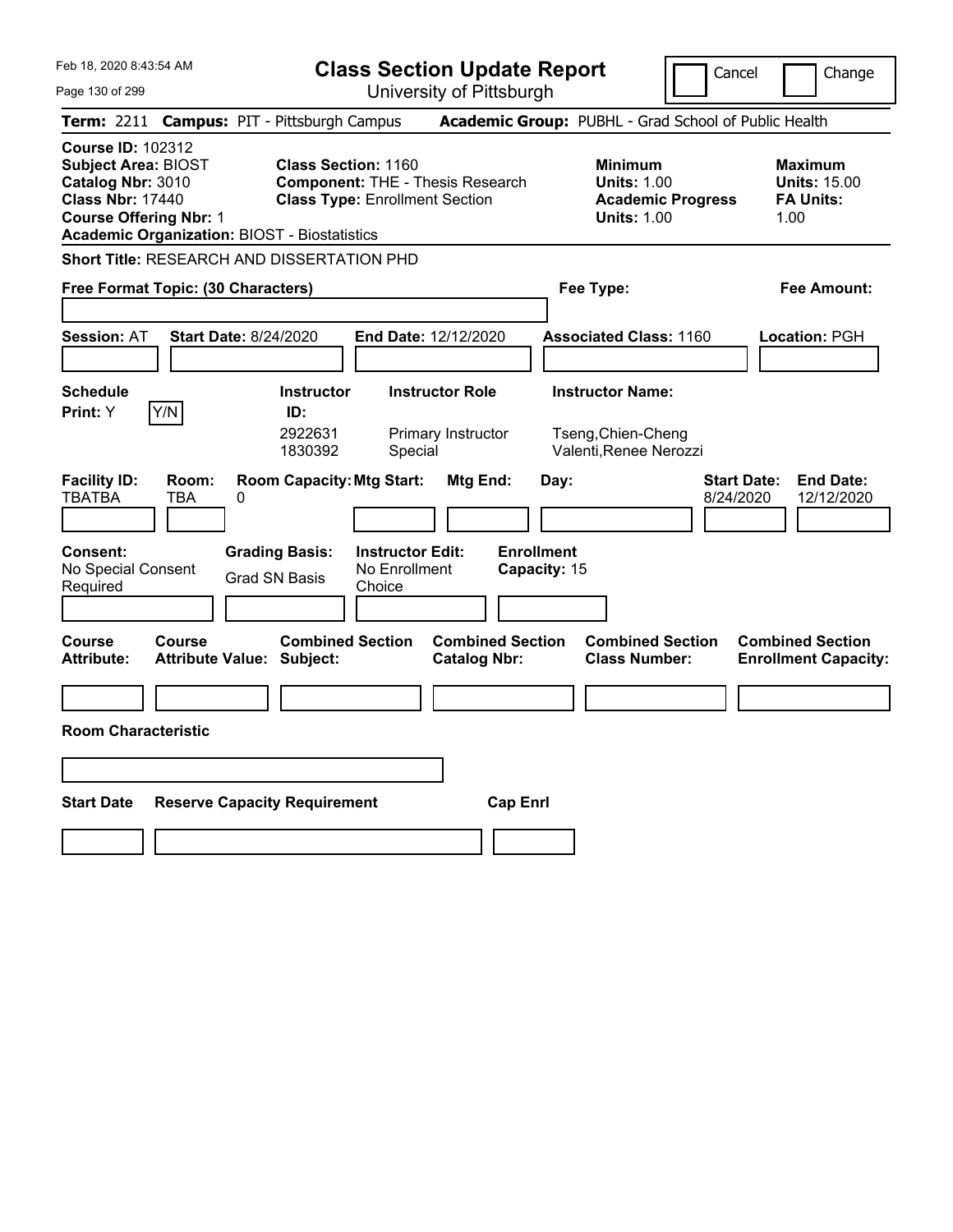| Feb 18, 2020 8:43:54 AM                                                                                                                                                                        | <b>Class Section Update Report</b>                                                                             |                                                |                                                                                        | Cancel<br>Change                                                  |
|------------------------------------------------------------------------------------------------------------------------------------------------------------------------------------------------|----------------------------------------------------------------------------------------------------------------|------------------------------------------------|----------------------------------------------------------------------------------------|-------------------------------------------------------------------|
| Page 131 of 299                                                                                                                                                                                |                                                                                                                | University of Pittsburgh                       |                                                                                        |                                                                   |
| Term: 2211                                                                                                                                                                                     | <b>Campus: PIT - Pittsburgh Campus</b>                                                                         |                                                | Academic Group: PUBHL - Grad School of Public Health                                   |                                                                   |
| <b>Course ID: 102312</b><br><b>Subject Area: BIOST</b><br>Catalog Nbr: 3010<br><b>Class Nbr: 17441</b><br><b>Course Offering Nbr: 1</b><br><b>Academic Organization: BIOST - Biostatistics</b> | <b>Class Section: 1170</b><br><b>Component: THE - Thesis Research</b><br><b>Class Type: Enrollment Section</b> |                                                | <b>Minimum</b><br><b>Units: 1.00</b><br><b>Academic Progress</b><br><b>Units: 1.00</b> | <b>Maximum</b><br><b>Units: 15.00</b><br><b>FA Units:</b><br>1.00 |
| <b>Short Title: RESEARCH AND DISSERTATION PHD</b>                                                                                                                                              |                                                                                                                |                                                |                                                                                        |                                                                   |
| Free Format Topic: (30 Characters)                                                                                                                                                             |                                                                                                                |                                                | Fee Type:                                                                              | Fee Amount:                                                       |
| <b>Session: AT</b><br><b>Start Date: 8/24/2020</b>                                                                                                                                             | <b>End Date: 12/12/2020</b>                                                                                    |                                                | <b>Associated Class: 1170</b>                                                          | <b>Location: PGH</b>                                              |
| <b>Schedule</b>                                                                                                                                                                                | <b>Instructor Role</b><br><b>Instructor</b>                                                                    |                                                | <b>Instructor Name:</b>                                                                |                                                                   |
| Y/N<br><b>Print:</b> Y                                                                                                                                                                         | ID:<br>1830392<br>Special<br>2922630<br>Primary Instructor                                                     |                                                | Valenti, Renee Nerozzi<br>Wahed, Abdus S                                               |                                                                   |
| <b>Facility ID:</b><br>Room:<br><b>TBATBA</b><br>TBA<br>0<br><b>Consent:</b>                                                                                                                   | <b>Room Capacity: Mtg Start:</b><br><b>Grading Basis:</b><br><b>Instructor Edit:</b>                           | Mtg End:<br>Day:<br><b>Enrollment</b>          |                                                                                        | <b>Start Date:</b><br><b>End Date:</b><br>8/24/2020<br>12/12/2020 |
| No Special Consent<br>Required                                                                                                                                                                 | No Enrollment<br><b>Grad SN Basis</b><br>Choice                                                                | Capacity: 15                                   |                                                                                        |                                                                   |
| <b>Course</b><br>Course<br><b>Attribute:</b><br><b>Attribute Value: Subject:</b>                                                                                                               | <b>Combined Section</b>                                                                                        | <b>Combined Section</b><br><b>Catalog Nbr:</b> | <b>Combined Section</b><br><b>Class Number:</b>                                        | <b>Combined Section</b><br><b>Enrollment Capacity:</b>            |
|                                                                                                                                                                                                |                                                                                                                |                                                |                                                                                        |                                                                   |
| <b>Room Characteristic</b>                                                                                                                                                                     |                                                                                                                |                                                |                                                                                        |                                                                   |
|                                                                                                                                                                                                |                                                                                                                |                                                |                                                                                        |                                                                   |
| <b>Start Date</b>                                                                                                                                                                              | <b>Reserve Capacity Requirement</b>                                                                            | <b>Cap Enri</b>                                |                                                                                        |                                                                   |
|                                                                                                                                                                                                |                                                                                                                |                                                |                                                                                        |                                                                   |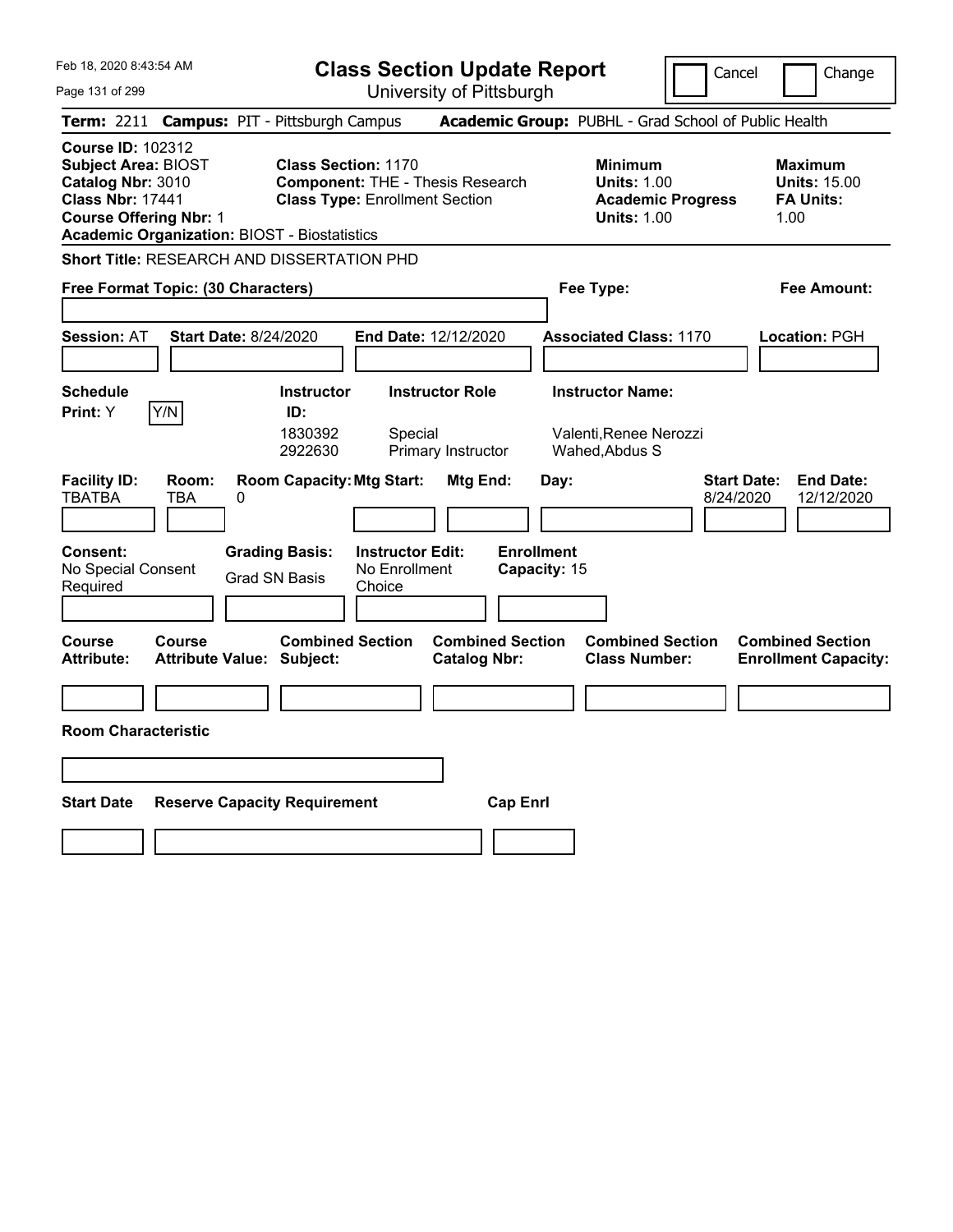| Feb 18, 2020 8:43:54 AM                                                                                                                                                                        |                                                                                                                | <b>Class Section Update Report</b>             |                                                                                        | Cancel<br>Change                                                  |
|------------------------------------------------------------------------------------------------------------------------------------------------------------------------------------------------|----------------------------------------------------------------------------------------------------------------|------------------------------------------------|----------------------------------------------------------------------------------------|-------------------------------------------------------------------|
| Page 132 of 299                                                                                                                                                                                |                                                                                                                | University of Pittsburgh                       |                                                                                        |                                                                   |
| Term: 2211                                                                                                                                                                                     | <b>Campus: PIT - Pittsburgh Campus</b>                                                                         |                                                | Academic Group: PUBHL - Grad School of Public Health                                   |                                                                   |
| <b>Course ID: 102312</b><br><b>Subject Area: BIOST</b><br>Catalog Nbr: 3010<br><b>Class Nbr: 17442</b><br><b>Course Offering Nbr: 1</b><br><b>Academic Organization: BIOST - Biostatistics</b> | <b>Class Section: 1200</b><br><b>Component: THE - Thesis Research</b><br><b>Class Type: Enrollment Section</b> |                                                | <b>Minimum</b><br><b>Units: 1.00</b><br><b>Academic Progress</b><br><b>Units: 1.00</b> | <b>Maximum</b><br><b>Units: 15.00</b><br><b>FA Units:</b><br>1.00 |
| Short Title: RESEARCH AND DISSERTATION PHD                                                                                                                                                     |                                                                                                                |                                                |                                                                                        |                                                                   |
| Free Format Topic: (30 Characters)                                                                                                                                                             |                                                                                                                |                                                | Fee Type:                                                                              | Fee Amount:                                                       |
| <b>Session: AT</b><br><b>Start Date: 8/24/2020</b>                                                                                                                                             | <b>End Date: 12/12/2020</b>                                                                                    |                                                | <b>Associated Class: 1200</b>                                                          | <b>Location: PGH</b>                                              |
| <b>Schedule</b>                                                                                                                                                                                | <b>Instructor</b>                                                                                              | <b>Instructor Role</b>                         | <b>Instructor Name:</b>                                                                |                                                                   |
| Y/N<br><b>Print:</b> Y                                                                                                                                                                         | ID:<br>1830392<br>Special<br>2903201                                                                           | Primary Instructor                             | Valenti, Renee Nerozzi<br>Youk, Ada Owens                                              |                                                                   |
| <b>Facility ID:</b><br>Room:<br><b>TBATBA</b><br>TBA<br>0<br><b>Consent:</b>                                                                                                                   | <b>Room Capacity: Mtg Start:</b><br><b>Grading Basis:</b><br><b>Instructor Edit:</b>                           | Mtg End:<br>Day:<br><b>Enrollment</b>          |                                                                                        | <b>Start Date:</b><br><b>End Date:</b><br>8/24/2020<br>12/12/2020 |
| No Special Consent<br>Required                                                                                                                                                                 | No Enrollment<br><b>Grad SN Basis</b><br>Choice                                                                | Capacity: 15                                   |                                                                                        |                                                                   |
| <b>Course</b><br>Course<br><b>Attribute:</b><br><b>Attribute Value: Subject:</b>                                                                                                               | <b>Combined Section</b>                                                                                        | <b>Combined Section</b><br><b>Catalog Nbr:</b> | <b>Combined Section</b><br><b>Class Number:</b>                                        | <b>Combined Section</b><br><b>Enrollment Capacity:</b>            |
|                                                                                                                                                                                                |                                                                                                                |                                                |                                                                                        |                                                                   |
| <b>Room Characteristic</b>                                                                                                                                                                     |                                                                                                                |                                                |                                                                                        |                                                                   |
|                                                                                                                                                                                                |                                                                                                                |                                                |                                                                                        |                                                                   |
| <b>Start Date</b>                                                                                                                                                                              | <b>Reserve Capacity Requirement</b>                                                                            | <b>Cap Enri</b>                                |                                                                                        |                                                                   |
|                                                                                                                                                                                                |                                                                                                                |                                                |                                                                                        |                                                                   |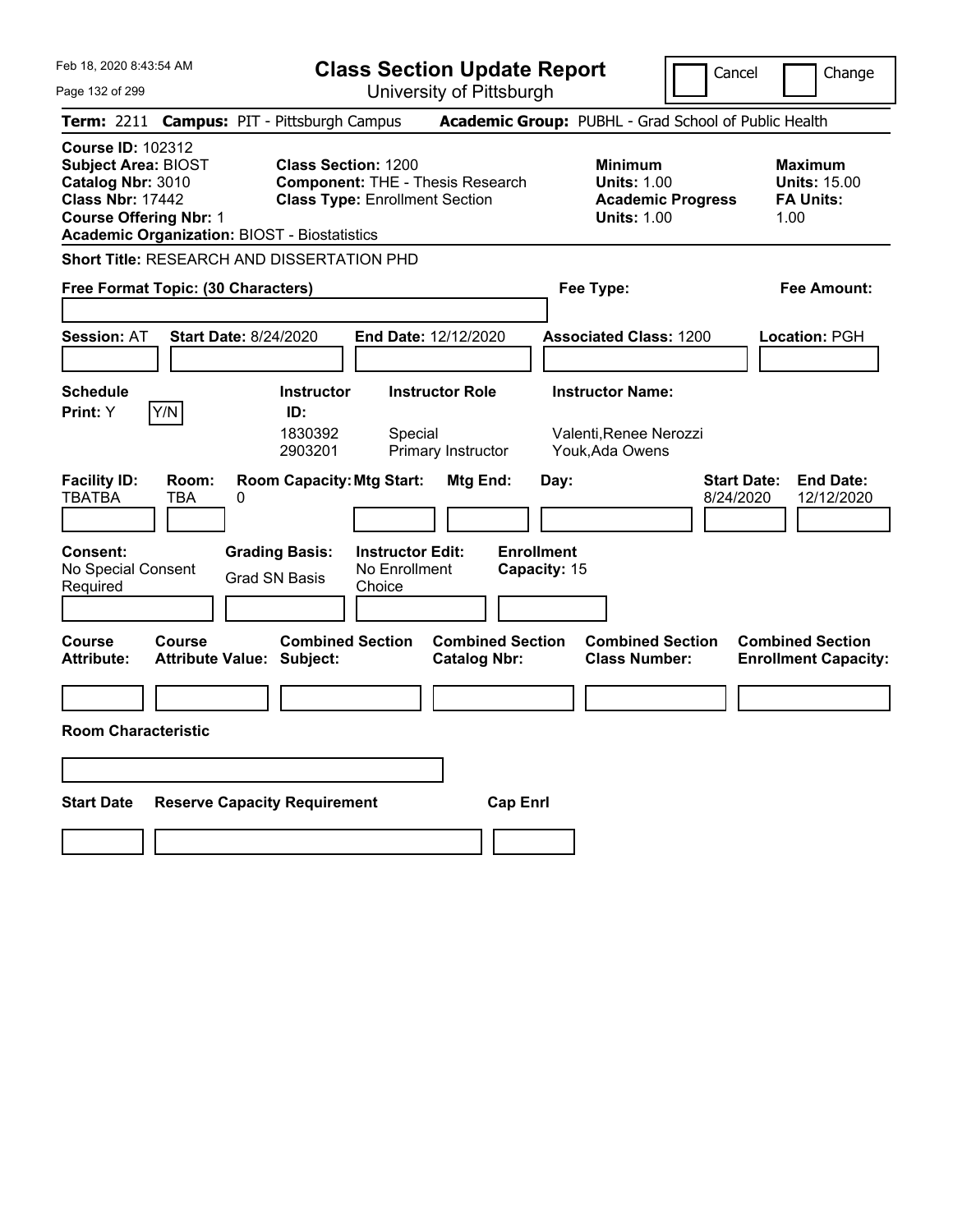| Feb 18, 2020 8:43:54 AM                                                                                                                                                                        | <b>Class Section Update Report</b><br>Cancel<br>Change                                                                                       |                                                                                        |                                                                   |  |
|------------------------------------------------------------------------------------------------------------------------------------------------------------------------------------------------|----------------------------------------------------------------------------------------------------------------------------------------------|----------------------------------------------------------------------------------------|-------------------------------------------------------------------|--|
| Page 133 of 299                                                                                                                                                                                | University of Pittsburgh                                                                                                                     |                                                                                        |                                                                   |  |
| Term: 2211 Campus: PIT - Pittsburgh Campus                                                                                                                                                     |                                                                                                                                              | Academic Group: PUBHL - Grad School of Public Health                                   |                                                                   |  |
| <b>Course ID: 102312</b><br><b>Subject Area: BIOST</b><br>Catalog Nbr: 3010<br><b>Class Nbr: 17443</b><br><b>Course Offering Nbr: 1</b><br><b>Academic Organization: BIOST - Biostatistics</b> | <b>Class Section: 1210</b><br><b>Component: THE - Thesis Research</b><br><b>Class Type: Enrollment Section</b>                               | <b>Minimum</b><br><b>Units: 1.00</b><br><b>Academic Progress</b><br><b>Units: 1.00</b> | <b>Maximum</b><br><b>Units: 15.00</b><br><b>FA Units:</b><br>1.00 |  |
| <b>Short Title: RESEARCH AND DISSERTATION PHD</b>                                                                                                                                              |                                                                                                                                              |                                                                                        |                                                                   |  |
| Free Format Topic: (30 Characters)                                                                                                                                                             |                                                                                                                                              | Fee Type:                                                                              | Fee Amount:                                                       |  |
| <b>Session: AT</b><br><b>Start Date: 8/24/2020</b>                                                                                                                                             | <b>End Date: 12/12/2020</b>                                                                                                                  | <b>Associated Class: 1210</b>                                                          | Location: PGH                                                     |  |
| <b>Schedule</b><br>Y/N<br><b>Print:</b> Y                                                                                                                                                      | <b>Instructor Role</b><br><b>Instructor</b><br>ID:<br>1830392<br>Special<br>2900583<br>Primary Instructor                                    | <b>Instructor Name:</b><br>Valenti, Renee Nerozzi<br>Weeks, Daniel E                   |                                                                   |  |
| <b>Facility ID:</b><br>Room:<br><b>TBATBA</b><br>TBA<br>0<br><b>Consent:</b><br>No Special Consent<br>Required                                                                                 | <b>Room Capacity: Mtg Start:</b><br>Mtg End:<br><b>Grading Basis:</b><br><b>Instructor Edit:</b><br>No Enrollment<br>Grad SN Basis<br>Choice | Day:<br><b>Enrollment</b><br>Capacity: 15                                              | <b>Start Date:</b><br><b>End Date:</b><br>8/24/2020<br>12/12/2020 |  |
| Course<br>Course<br><b>Attribute:</b><br>Attribute Value: Subject:                                                                                                                             | <b>Combined Section</b><br><b>Catalog Nbr:</b>                                                                                               | <b>Combined Section</b><br><b>Combined Section</b><br><b>Class Number:</b>             | <b>Combined Section</b><br><b>Enrollment Capacity:</b>            |  |
|                                                                                                                                                                                                |                                                                                                                                              |                                                                                        |                                                                   |  |
| <b>Room Characteristic</b>                                                                                                                                                                     |                                                                                                                                              |                                                                                        |                                                                   |  |
|                                                                                                                                                                                                |                                                                                                                                              |                                                                                        |                                                                   |  |
| <b>Start Date</b><br><b>Reserve Capacity Requirement</b>                                                                                                                                       |                                                                                                                                              | <b>Cap Enri</b>                                                                        |                                                                   |  |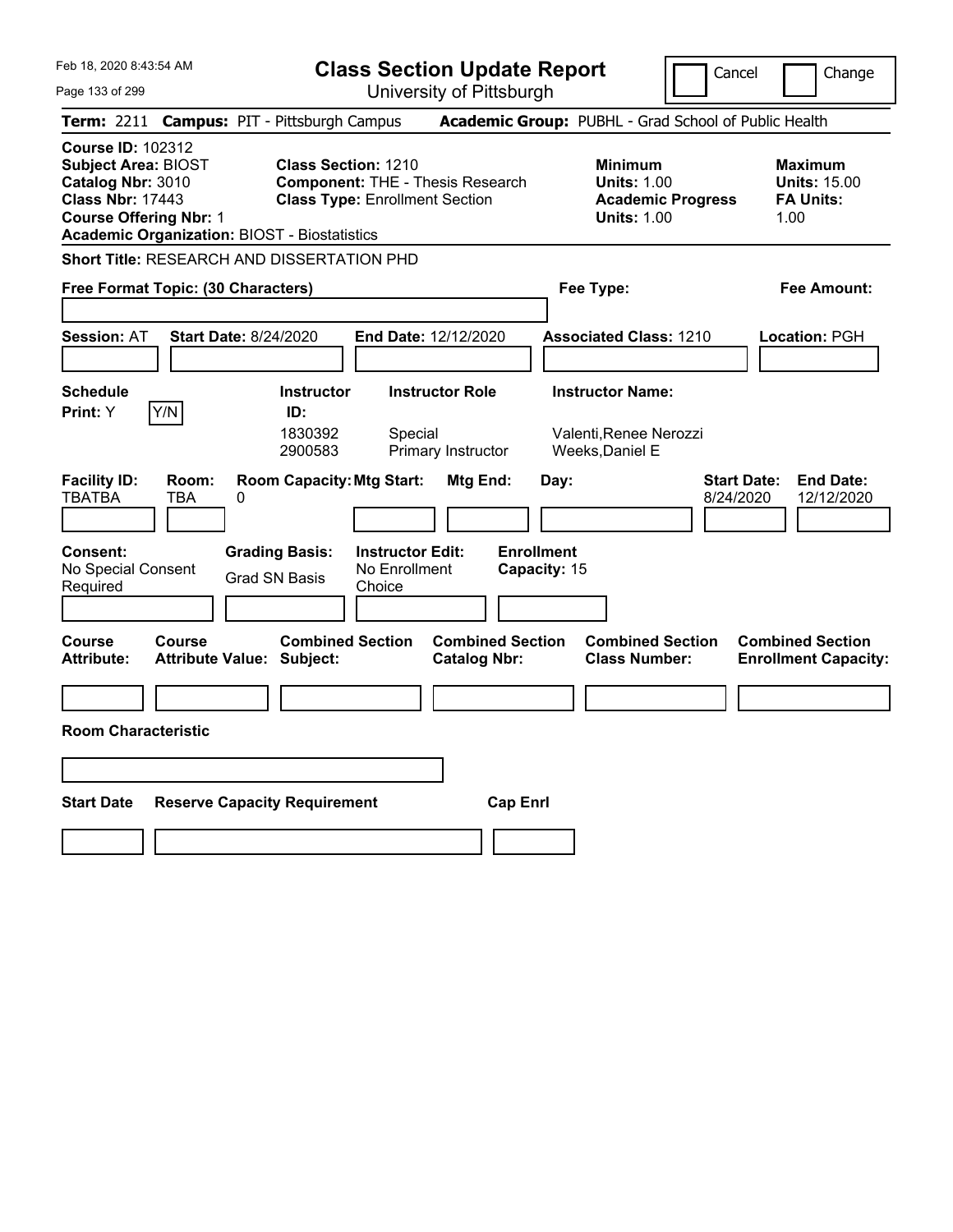| Feb 18, 2020 8:43:54 AM<br><b>Class Section Update Report</b>                                                                                                                                  |                                                                                                                                                            | Cancel                                                                                 | Change                                                            |
|------------------------------------------------------------------------------------------------------------------------------------------------------------------------------------------------|------------------------------------------------------------------------------------------------------------------------------------------------------------|----------------------------------------------------------------------------------------|-------------------------------------------------------------------|
| Page 134 of 299                                                                                                                                                                                | University of Pittsburgh                                                                                                                                   |                                                                                        |                                                                   |
| Term: 2211                                                                                                                                                                                     | <b>Campus: PIT - Pittsburgh Campus</b>                                                                                                                     | Academic Group: PUBHL - Grad School of Public Health                                   |                                                                   |
| <b>Course ID: 102312</b><br><b>Subject Area: BIOST</b><br>Catalog Nbr: 3010<br><b>Class Nbr: 17444</b><br><b>Course Offering Nbr: 1</b><br><b>Academic Organization: BIOST - Biostatistics</b> | <b>Class Section: 1220</b><br><b>Component: THE - Thesis Research</b><br><b>Class Type: Enrollment Section</b>                                             | <b>Minimum</b><br><b>Units: 1.00</b><br><b>Academic Progress</b><br><b>Units: 1.00</b> | <b>Maximum</b><br><b>Units: 15.00</b><br><b>FA Units:</b><br>1.00 |
| Short Title: RESEARCH AND DISSERTATION PHD                                                                                                                                                     |                                                                                                                                                            |                                                                                        |                                                                   |
| Free Format Topic: (30 Characters)                                                                                                                                                             |                                                                                                                                                            | Fee Type:                                                                              | Fee Amount:                                                       |
| <b>Session: AT</b><br><b>Start Date: 8/24/2020</b>                                                                                                                                             | End Date: 12/12/2020                                                                                                                                       | <b>Associated Class: 1220</b>                                                          | <b>Location: PGH</b>                                              |
| <b>Schedule</b><br>Y/N<br><b>Print:</b> Y                                                                                                                                                      | <b>Instructor</b><br><b>Instructor Role</b><br>ID:<br>2916366<br>Primary Instructor<br>1830392<br>Special                                                  | <b>Instructor Name:</b><br>Bandos, Andriy<br>Valenti, Renee Nerozzi                    |                                                                   |
| <b>Facility ID:</b><br>Room:<br><b>TBATBA</b><br>TBA<br>0<br><b>Consent:</b><br>No Special Consent<br>Required                                                                                 | <b>Room Capacity: Mtg Start:</b><br><b>Mtg End:</b><br><b>Grading Basis:</b><br><b>Instructor Edit:</b><br>No Enrollment<br><b>Grad SN Basis</b><br>Choice | <b>Start Date:</b><br>Day:<br>8/24/2020<br><b>Enrollment</b><br>Capacity: 15           | <b>End Date:</b><br>12/12/2020                                    |
| <b>Course</b><br><b>Course</b><br><b>Attribute:</b><br>Attribute Value: Subject:                                                                                                               | <b>Combined Section</b><br><b>Combined Section</b><br><b>Catalog Nbr:</b>                                                                                  | <b>Combined Section</b><br><b>Class Number:</b>                                        | <b>Combined Section</b><br><b>Enrollment Capacity:</b>            |
|                                                                                                                                                                                                |                                                                                                                                                            |                                                                                        |                                                                   |
| <b>Room Characteristic</b>                                                                                                                                                                     |                                                                                                                                                            |                                                                                        |                                                                   |
|                                                                                                                                                                                                |                                                                                                                                                            |                                                                                        |                                                                   |
| <b>Start Date</b>                                                                                                                                                                              | <b>Reserve Capacity Requirement</b>                                                                                                                        | <b>Cap Enrl</b>                                                                        |                                                                   |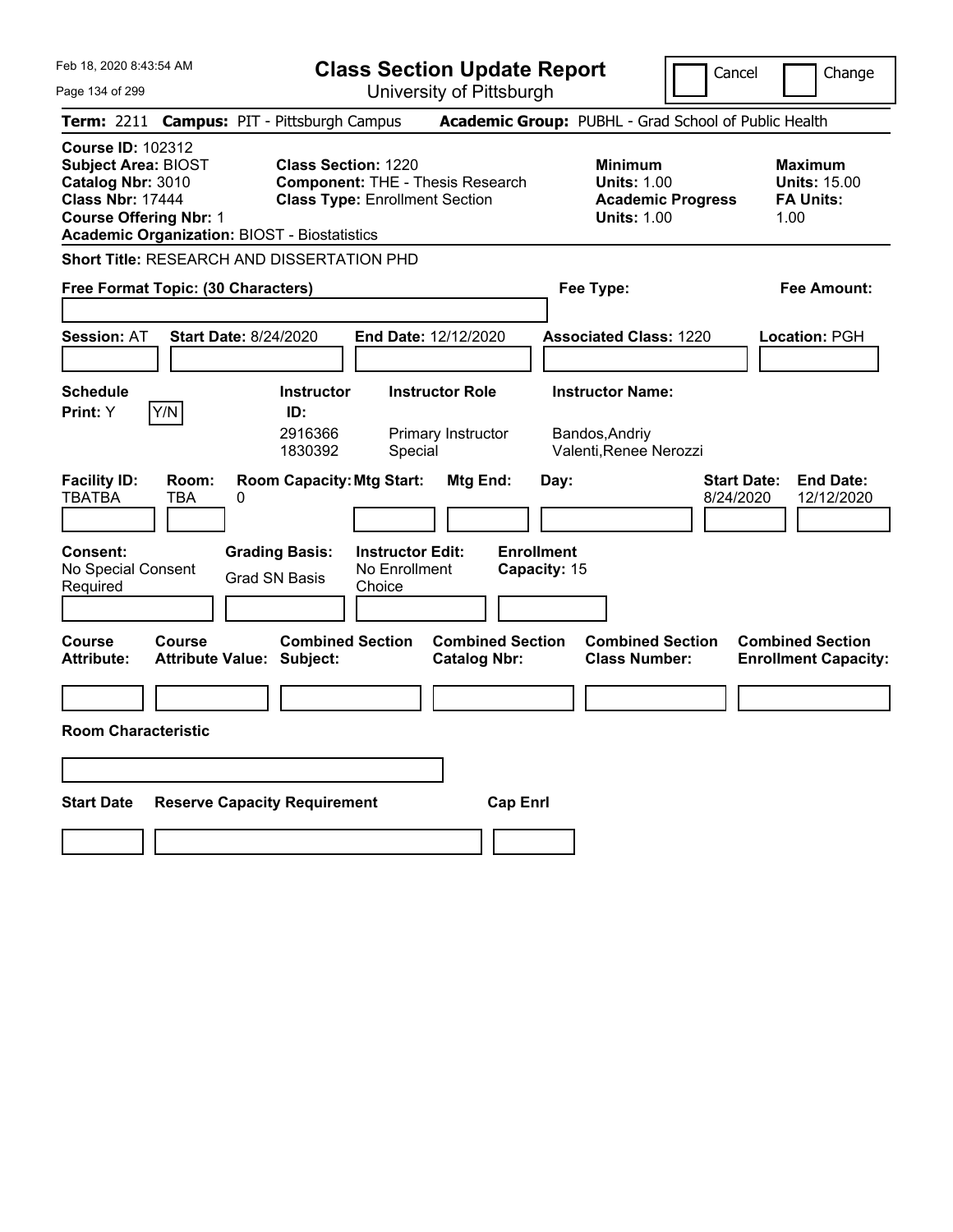| Feb 18, 2020 8:43:54 AM                                                                                                                                                                        | <b>Class Section Update Report</b>                                                                                                           | Cancel                                                                                 | Change                                                            |
|------------------------------------------------------------------------------------------------------------------------------------------------------------------------------------------------|----------------------------------------------------------------------------------------------------------------------------------------------|----------------------------------------------------------------------------------------|-------------------------------------------------------------------|
| Page 135 of 299                                                                                                                                                                                | University of Pittsburgh                                                                                                                     |                                                                                        |                                                                   |
| Term: 2211                                                                                                                                                                                     | <b>Campus: PIT - Pittsburgh Campus</b>                                                                                                       | Academic Group: PUBHL - Grad School of Public Health                                   |                                                                   |
| <b>Course ID: 102312</b><br><b>Subject Area: BIOST</b><br>Catalog Nbr: 3010<br><b>Class Nbr: 17827</b><br><b>Course Offering Nbr: 1</b><br><b>Academic Organization: BIOST - Biostatistics</b> | <b>Class Section: 1250</b><br><b>Component: THE - Thesis Research</b><br><b>Class Type: Enrollment Section</b>                               | <b>Minimum</b><br><b>Units: 1.00</b><br><b>Academic Progress</b><br><b>Units: 1.00</b> | <b>Maximum</b><br><b>Units: 15.00</b><br><b>FA Units:</b><br>1.00 |
| Short Title: RESEARCH AND DISSERTATION PHD                                                                                                                                                     |                                                                                                                                              |                                                                                        |                                                                   |
| Free Format Topic: (30 Characters)                                                                                                                                                             |                                                                                                                                              | Fee Type:                                                                              | Fee Amount:                                                       |
| <b>Session: AT</b><br><b>Start Date: 8/24/2020</b>                                                                                                                                             | <b>End Date: 12/12/2020</b>                                                                                                                  | <b>Associated Class: 1250</b>                                                          | <b>Location: PGH</b>                                              |
| <b>Schedule</b><br>Y/N<br>Print: Y                                                                                                                                                             | <b>Instructor Role</b><br><b>Instructor</b><br>ID:<br>2904896<br>Primary Instructor<br>1830392<br>Special                                    | <b>Instructor Name:</b><br>Chang, Chung-Chou Ho<br>Valenti, Renee Nerozzi              |                                                                   |
| <b>Facility ID:</b><br>Room:<br><b>TBATBA</b><br>TBA<br>0<br><b>Consent:</b><br>No Special Consent<br>Required                                                                                 | <b>Room Capacity: Mtg Start:</b><br>Mtg End:<br><b>Grading Basis:</b><br><b>Instructor Edit:</b><br>No Enrollment<br>Grad SN Basis<br>Choice | Day:<br>8/24/2020<br><b>Enrollment</b><br>Capacity: 15                                 | <b>Start Date:</b><br><b>End Date:</b><br>12/12/2020              |
| <b>Course</b><br>Course<br><b>Attribute:</b><br><b>Attribute Value: Subject:</b>                                                                                                               | <b>Combined Section</b><br><b>Combined Section</b><br><b>Catalog Nbr:</b>                                                                    | <b>Combined Section</b><br><b>Class Number:</b>                                        | <b>Combined Section</b><br><b>Enrollment Capacity:</b>            |
|                                                                                                                                                                                                |                                                                                                                                              |                                                                                        |                                                                   |
| <b>Room Characteristic</b>                                                                                                                                                                     |                                                                                                                                              |                                                                                        |                                                                   |
|                                                                                                                                                                                                |                                                                                                                                              |                                                                                        |                                                                   |
| <b>Start Date</b>                                                                                                                                                                              | <b>Reserve Capacity Requirement</b>                                                                                                          | <b>Cap Enri</b>                                                                        |                                                                   |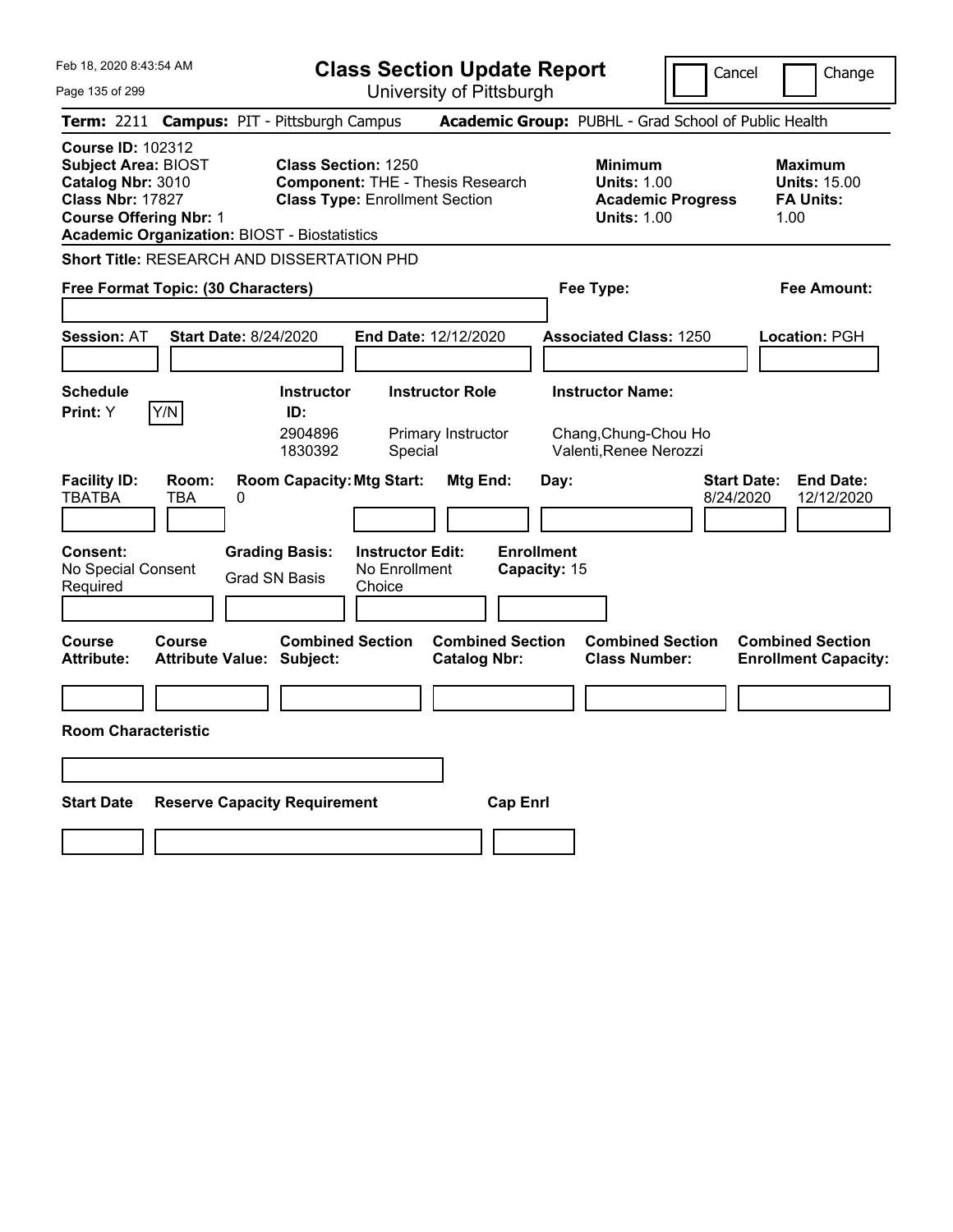| Feb 18, 2020 8:43:54 AM                                                                                                                                                                 | <b>Class Section Update Report</b>                                                                             | Cancel                                                                                 | Change                                                            |
|-----------------------------------------------------------------------------------------------------------------------------------------------------------------------------------------|----------------------------------------------------------------------------------------------------------------|----------------------------------------------------------------------------------------|-------------------------------------------------------------------|
| Page 136 of 299                                                                                                                                                                         | University of Pittsburgh                                                                                       |                                                                                        |                                                                   |
| Term: 2211                                                                                                                                                                              | <b>Campus: PIT - Pittsburgh Campus</b>                                                                         | Academic Group: PUBHL - Grad School of Public Health                                   |                                                                   |
| <b>Course ID: 102312</b><br>Subject Area: BIOST<br>Catalog Nbr: 3010<br><b>Class Nbr: 26551</b><br><b>Course Offering Nbr: 1</b><br><b>Academic Organization: BIOST - Biostatistics</b> | <b>Class Section: 1260</b><br><b>Component: THE - Thesis Research</b><br><b>Class Type: Enrollment Section</b> | <b>Minimum</b><br><b>Units: 1.00</b><br><b>Academic Progress</b><br><b>Units: 1.00</b> | <b>Maximum</b><br><b>Units: 15.00</b><br><b>FA Units:</b><br>1.00 |
| Short Title: RESEARCH AND DISSERTATION PHD                                                                                                                                              |                                                                                                                |                                                                                        |                                                                   |
| Free Format Topic: (30 Characters)                                                                                                                                                      |                                                                                                                | Fee Type:                                                                              | Fee Amount:                                                       |
| <b>Start Date: 8/24/2020</b><br><b>Session: AT</b>                                                                                                                                      | End Date: 12/12/2020                                                                                           | <b>Associated Class: 1260</b>                                                          | <b>Location: PGH</b>                                              |
| <b>Schedule</b>                                                                                                                                                                         | <b>Instructor Role</b><br><b>Instructor</b>                                                                    | <b>Instructor Name:</b>                                                                |                                                                   |
| Y/N<br>Print: Y                                                                                                                                                                         | ID:<br>2961199<br>Primary Instructor<br>1830392<br>Special                                                     | Peddada, Shyamal Das<br>Valenti, Renee Nerozzi                                         |                                                                   |
| <b>Facility ID:</b><br>Room:<br><b>TBATBA</b><br>TBA<br>0<br><b>Consent:</b>                                                                                                            | <b>Room Capacity: Mtg Start:</b><br>Mtg End:<br><b>Instructor Edit:</b>                                        | Day:<br>8/24/2020<br><b>Enrollment</b>                                                 | <b>Start Date:</b><br><b>End Date:</b><br>12/12/2020              |
| No Special Consent<br>Required                                                                                                                                                          | <b>Grading Basis:</b><br>No Enrollment<br>Grad SN Basis<br>Choice                                              | Capacity: 20                                                                           |                                                                   |
| Course<br>Course<br><b>Attribute:</b><br><b>Attribute Value: Subject:</b>                                                                                                               | <b>Combined Section</b><br><b>Combined Section</b><br><b>Catalog Nbr:</b>                                      | <b>Combined Section</b><br><b>Class Number:</b>                                        | <b>Combined Section</b><br><b>Enrollment Capacity:</b>            |
|                                                                                                                                                                                         |                                                                                                                |                                                                                        |                                                                   |
| <b>Room Characteristic</b>                                                                                                                                                              |                                                                                                                |                                                                                        |                                                                   |
|                                                                                                                                                                                         |                                                                                                                |                                                                                        |                                                                   |
| <b>Start Date</b><br><b>Reserve Capacity Requirement</b>                                                                                                                                |                                                                                                                | <b>Cap Enri</b>                                                                        |                                                                   |
|                                                                                                                                                                                         |                                                                                                                |                                                                                        |                                                                   |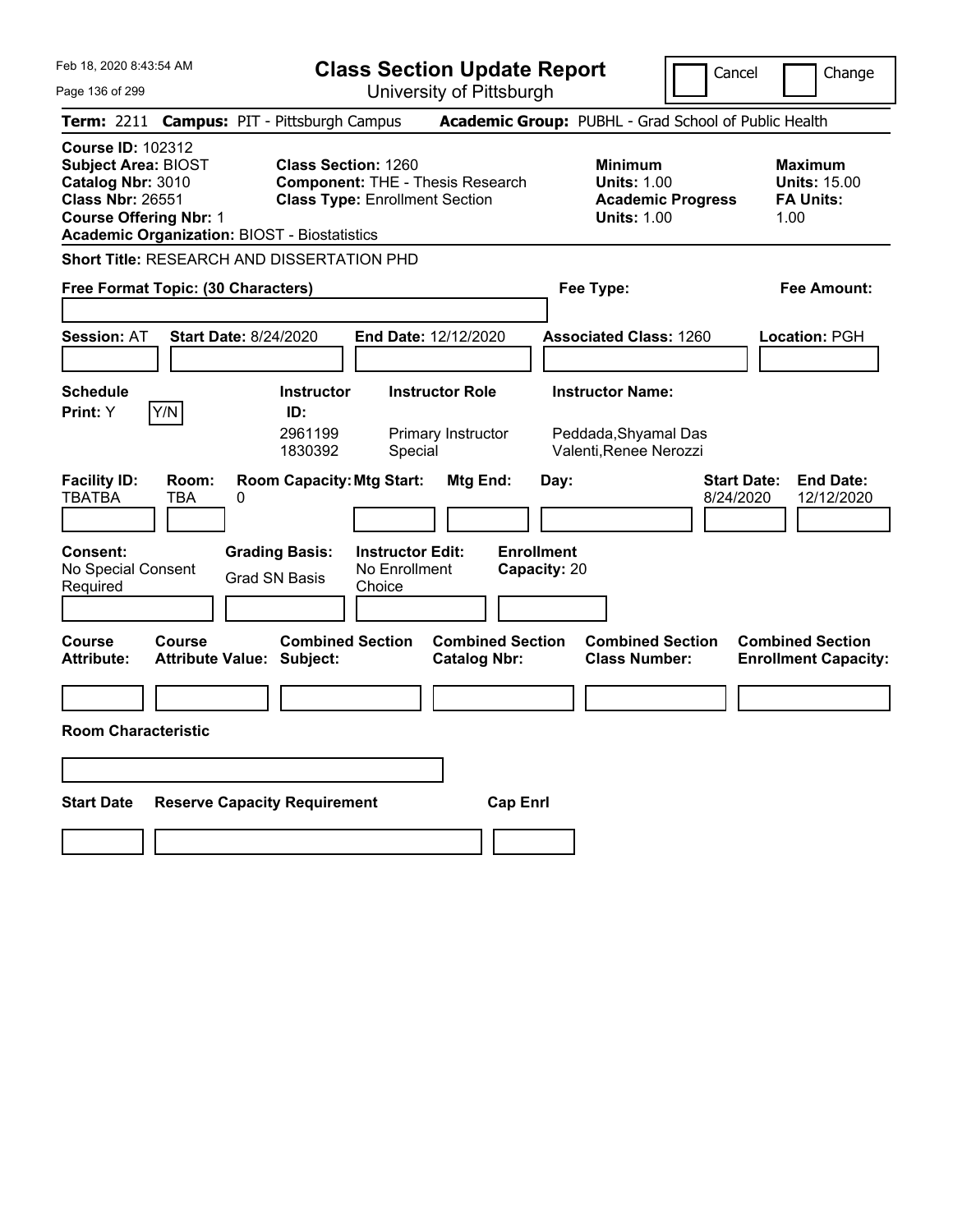| Feb 18, 2020 8:43:54 AM<br><b>Class Section Update Report</b>                                                                                                                                  |                                                                                                                                                            | Cancel                                                                                 | Change                                                            |
|------------------------------------------------------------------------------------------------------------------------------------------------------------------------------------------------|------------------------------------------------------------------------------------------------------------------------------------------------------------|----------------------------------------------------------------------------------------|-------------------------------------------------------------------|
| Page 137 of 299                                                                                                                                                                                | University of Pittsburgh                                                                                                                                   |                                                                                        |                                                                   |
| Term: 2211                                                                                                                                                                                     | <b>Campus: PIT - Pittsburgh Campus</b>                                                                                                                     | Academic Group: PUBHL - Grad School of Public Health                                   |                                                                   |
| <b>Course ID: 102312</b><br><b>Subject Area: BIOST</b><br>Catalog Nbr: 3010<br><b>Class Nbr: 27876</b><br><b>Course Offering Nbr: 1</b><br><b>Academic Organization: BIOST - Biostatistics</b> | <b>Class Section: 1270</b><br><b>Component: THE - Thesis Research</b><br><b>Class Type: Enrollment Section</b>                                             | <b>Minimum</b><br><b>Units: 1.00</b><br><b>Academic Progress</b><br><b>Units: 1.00</b> | <b>Maximum</b><br><b>Units: 15.00</b><br><b>FA Units:</b><br>1.00 |
| Short Title: RESEARCH AND DISSERTATION PHD                                                                                                                                                     |                                                                                                                                                            |                                                                                        |                                                                   |
| Free Format Topic: (30 Characters)                                                                                                                                                             |                                                                                                                                                            | Fee Type:                                                                              | Fee Amount:                                                       |
| <b>Session: AT</b><br><b>Start Date: 8/24/2020</b>                                                                                                                                             | End Date: 12/12/2020                                                                                                                                       | <b>Associated Class: 1270</b>                                                          | <b>Location: PGH</b>                                              |
| <b>Schedule</b><br>Y/N<br><b>Print:</b> Y                                                                                                                                                      | <b>Instructor</b><br><b>Instructor Role</b><br>ID:<br>2962403<br>Primary Instructor<br>1830392<br>Special                                                  | <b>Instructor Name:</b><br>Pyne, Saumyadipta<br>Valenti, Renee Nerozzi                 |                                                                   |
| <b>Facility ID:</b><br>Room:<br><b>TBATBA</b><br>TBA<br>0<br><b>Consent:</b><br>No Special Consent<br>Required                                                                                 | <b>Room Capacity: Mtg Start:</b><br><b>Mtg End:</b><br><b>Grading Basis:</b><br><b>Instructor Edit:</b><br>No Enrollment<br><b>Grad SN Basis</b><br>Choice | <b>Start Date:</b><br>Day:<br>8/24/2020<br><b>Enrollment</b><br>Capacity: 15           | <b>End Date:</b><br>12/12/2020                                    |
| <b>Course</b><br><b>Course</b><br><b>Attribute:</b><br>Attribute Value: Subject:                                                                                                               | <b>Combined Section</b><br><b>Combined Section</b><br><b>Catalog Nbr:</b>                                                                                  | <b>Combined Section</b><br><b>Class Number:</b>                                        | <b>Combined Section</b><br><b>Enrollment Capacity:</b>            |
|                                                                                                                                                                                                |                                                                                                                                                            |                                                                                        |                                                                   |
| <b>Room Characteristic</b>                                                                                                                                                                     |                                                                                                                                                            |                                                                                        |                                                                   |
|                                                                                                                                                                                                |                                                                                                                                                            |                                                                                        |                                                                   |
| <b>Start Date</b>                                                                                                                                                                              | <b>Reserve Capacity Requirement</b>                                                                                                                        | <b>Cap Enrl</b>                                                                        |                                                                   |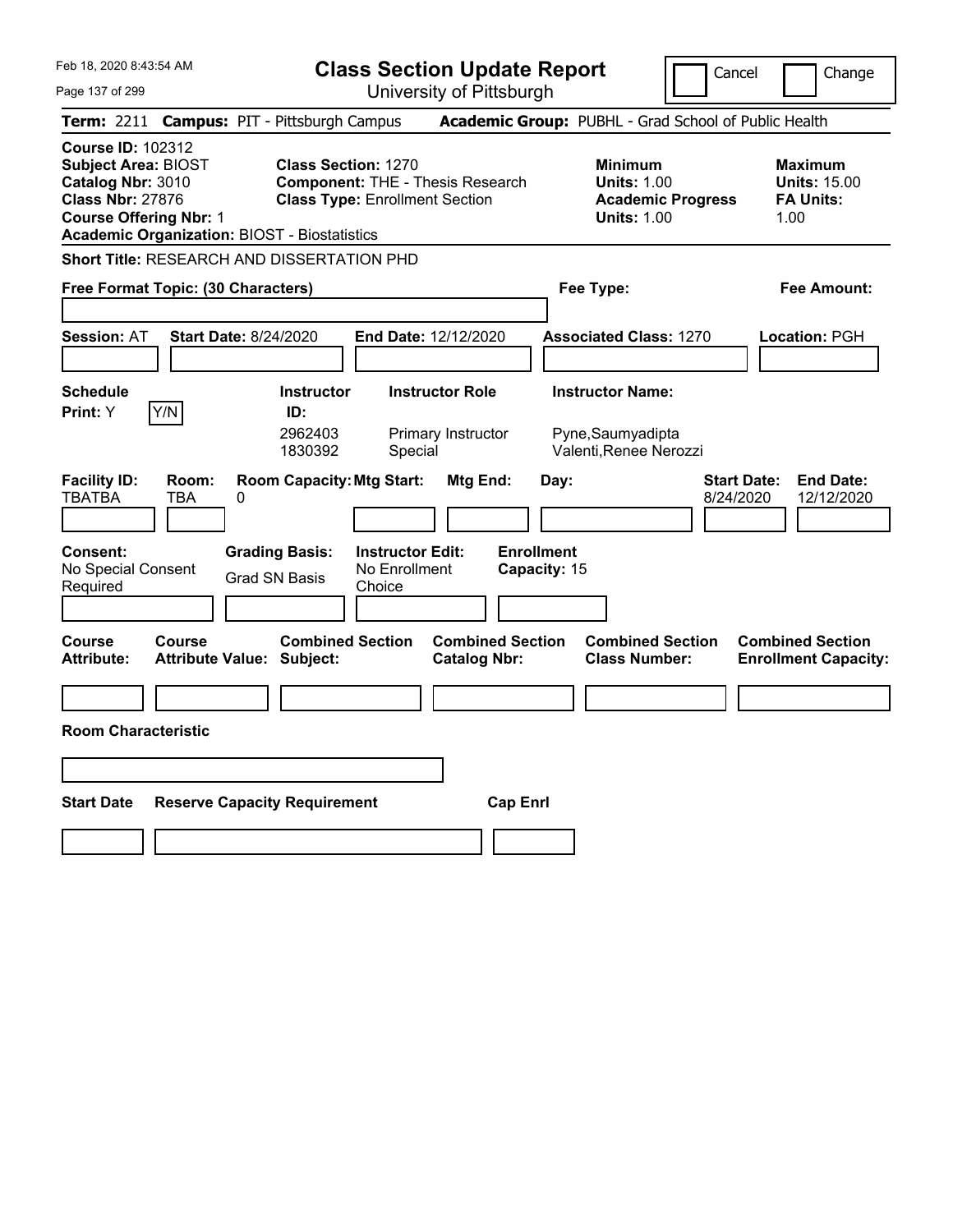| Feb 18, 2020 8:43:54 AM                                                                                                                                                                        | <b>Class Section Update Report</b>                                                                                                                  |                                                                                        | Cancel<br>Change                                                  |  |
|------------------------------------------------------------------------------------------------------------------------------------------------------------------------------------------------|-----------------------------------------------------------------------------------------------------------------------------------------------------|----------------------------------------------------------------------------------------|-------------------------------------------------------------------|--|
| Page 138 of 299                                                                                                                                                                                | University of Pittsburgh                                                                                                                            |                                                                                        |                                                                   |  |
| Term: 2211                                                                                                                                                                                     | <b>Campus: PIT - Pittsburgh Campus</b>                                                                                                              | Academic Group: PUBHL - Grad School of Public Health                                   |                                                                   |  |
| <b>Course ID: 102312</b><br><b>Subject Area: BIOST</b><br>Catalog Nbr: 3010<br><b>Class Nbr: 27878</b><br><b>Course Offering Nbr: 1</b><br><b>Academic Organization: BIOST - Biostatistics</b> | <b>Class Section: 1280</b><br><b>Component: THE - Thesis Research</b><br><b>Class Type: Enrollment Section</b>                                      | <b>Minimum</b><br><b>Units: 1.00</b><br><b>Academic Progress</b><br><b>Units: 1.00</b> | Maximum<br><b>Units: 15.00</b><br><b>FA Units:</b><br>1.00        |  |
| <b>Short Title: RESEARCH AND DISSERTATION PHD</b>                                                                                                                                              |                                                                                                                                                     |                                                                                        |                                                                   |  |
| Free Format Topic: (30 Characters)                                                                                                                                                             |                                                                                                                                                     | Fee Type:                                                                              | Fee Amount:                                                       |  |
| <b>Start Date: 8/24/2020</b><br><b>Session: AT</b>                                                                                                                                             | <b>End Date: 12/12/2020</b>                                                                                                                         | <b>Associated Class: 1280</b>                                                          | <b>Location: PGH</b>                                              |  |
| <b>Schedule</b><br>Y/N<br>Print: Y                                                                                                                                                             | <b>Instructor</b><br><b>Instructor Role</b><br>ID:<br>2963270<br>Primary Instructor<br>1830392<br>Special                                           | <b>Instructor Name:</b><br>Tang,Lu<br>Valenti, Renee Nerozzi                           |                                                                   |  |
| <b>Facility ID:</b><br>Room:<br><b>TBATBA</b><br>TBA<br>0<br>Consent:<br>No Special Consent<br>Required                                                                                        | <b>Room Capacity: Mtg Start:</b><br>Mtg End:<br><b>Grading Basis:</b><br><b>Instructor Edit:</b><br>No Enrollment<br><b>Grad SN Basis</b><br>Choice | Day:<br><b>Enrollment</b><br>Capacity: 15                                              | <b>Start Date:</b><br><b>End Date:</b><br>8/24/2020<br>12/12/2020 |  |
| Course<br><b>Course</b><br><b>Attribute:</b><br><b>Attribute Value: Subject:</b>                                                                                                               | <b>Combined Section</b><br><b>Catalog Nbr:</b>                                                                                                      | <b>Combined Section</b><br><b>Combined Section</b><br><b>Class Number:</b>             | <b>Combined Section</b><br><b>Enrollment Capacity:</b>            |  |
|                                                                                                                                                                                                |                                                                                                                                                     |                                                                                        |                                                                   |  |
| <b>Room Characteristic</b>                                                                                                                                                                     |                                                                                                                                                     |                                                                                        |                                                                   |  |
|                                                                                                                                                                                                |                                                                                                                                                     |                                                                                        |                                                                   |  |
| <b>Start Date</b><br><b>Reserve Capacity Requirement</b>                                                                                                                                       |                                                                                                                                                     | <b>Cap Enri</b>                                                                        |                                                                   |  |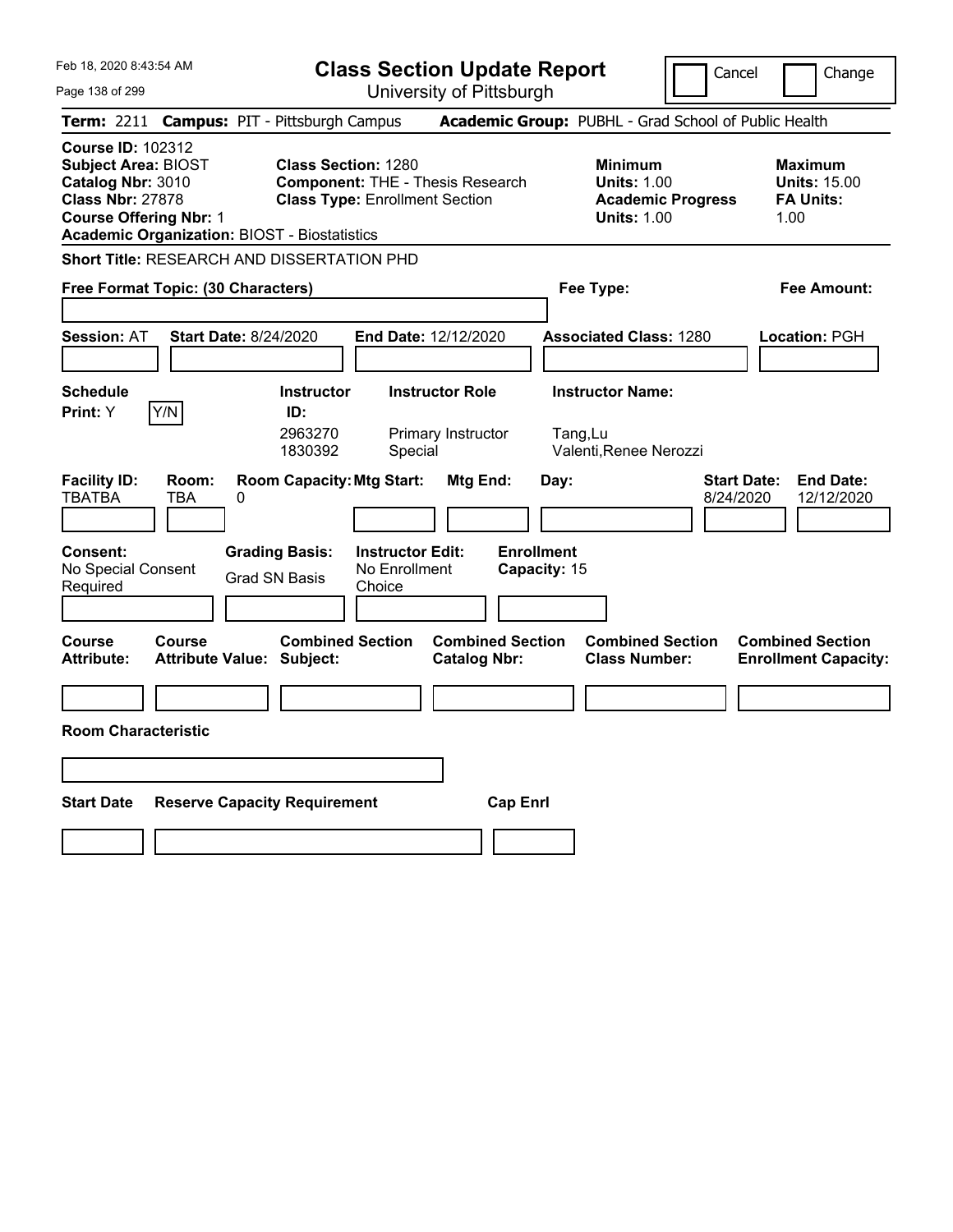| Feb 18, 2020 8:43:54 AM                                                                                                                                                                        |                                                                                                                | <b>Class Section Update Report</b><br>Cancel   |                                                                                        |                                                                   |
|------------------------------------------------------------------------------------------------------------------------------------------------------------------------------------------------|----------------------------------------------------------------------------------------------------------------|------------------------------------------------|----------------------------------------------------------------------------------------|-------------------------------------------------------------------|
| Page 139 of 299                                                                                                                                                                                | University of Pittsburgh                                                                                       |                                                |                                                                                        |                                                                   |
| Term: 2211                                                                                                                                                                                     | <b>Campus: PIT - Pittsburgh Campus</b>                                                                         |                                                | Academic Group: PUBHL - Grad School of Public Health                                   |                                                                   |
| <b>Course ID: 102312</b><br><b>Subject Area: BIOST</b><br>Catalog Nbr: 3010<br><b>Class Nbr: 27879</b><br><b>Course Offering Nbr: 1</b><br><b>Academic Organization: BIOST - Biostatistics</b> | <b>Class Section: 1290</b><br><b>Component: THE - Thesis Research</b><br><b>Class Type: Enrollment Section</b> |                                                | <b>Minimum</b><br><b>Units: 1.00</b><br><b>Academic Progress</b><br><b>Units: 1.00</b> | <b>Maximum</b><br><b>Units: 15.00</b><br><b>FA Units:</b><br>1.00 |
| Short Title: RESEARCH AND DISSERTATION PHD                                                                                                                                                     |                                                                                                                |                                                |                                                                                        |                                                                   |
| Free Format Topic: (30 Characters)                                                                                                                                                             |                                                                                                                |                                                | Fee Type:                                                                              | Fee Amount:                                                       |
| <b>Session: AT</b><br><b>Start Date: 8/24/2020</b>                                                                                                                                             | <b>End Date: 12/12/2020</b>                                                                                    |                                                | <b>Associated Class: 1290</b>                                                          | <b>Location: PGH</b>                                              |
| <b>Schedule</b>                                                                                                                                                                                | <b>Instructor Role</b><br><b>Instructor</b>                                                                    |                                                | <b>Instructor Name:</b>                                                                |                                                                   |
| Y/N<br><b>Print:</b> Y                                                                                                                                                                         | ID:<br>3672143<br>Primary Instructor<br>1830392<br>Special                                                     |                                                | Carlson, Jenna Colavincenzo<br>Valenti, Renee Nerozzi                                  |                                                                   |
| <b>Facility ID:</b><br>Room:<br><b>TBATBA</b><br>TBA<br>0                                                                                                                                      | <b>Room Capacity: Mtg Start:</b>                                                                               | Mtg End:<br>Day:                               |                                                                                        | <b>Start Date:</b><br><b>End Date:</b><br>8/24/2020<br>12/12/2020 |
| <b>Consent:</b><br>No Special Consent<br>Required                                                                                                                                              | <b>Grading Basis:</b><br><b>Instructor Edit:</b><br>No Enrollment<br><b>Grad SN Basis</b><br>Choice            | <b>Enrollment</b><br>Capacity: 15              |                                                                                        |                                                                   |
| <b>Course</b><br><b>Course</b><br><b>Attribute:</b><br><b>Attribute Value: Subject:</b>                                                                                                        | <b>Combined Section</b>                                                                                        | <b>Combined Section</b><br><b>Catalog Nbr:</b> | <b>Combined Section</b><br><b>Class Number:</b>                                        | <b>Combined Section</b><br><b>Enrollment Capacity:</b>            |
|                                                                                                                                                                                                |                                                                                                                |                                                |                                                                                        |                                                                   |
| <b>Room Characteristic</b>                                                                                                                                                                     |                                                                                                                |                                                |                                                                                        |                                                                   |
|                                                                                                                                                                                                |                                                                                                                |                                                |                                                                                        |                                                                   |
| <b>Start Date</b>                                                                                                                                                                              | <b>Reserve Capacity Requirement</b>                                                                            | <b>Cap Enri</b>                                |                                                                                        |                                                                   |
|                                                                                                                                                                                                |                                                                                                                |                                                |                                                                                        |                                                                   |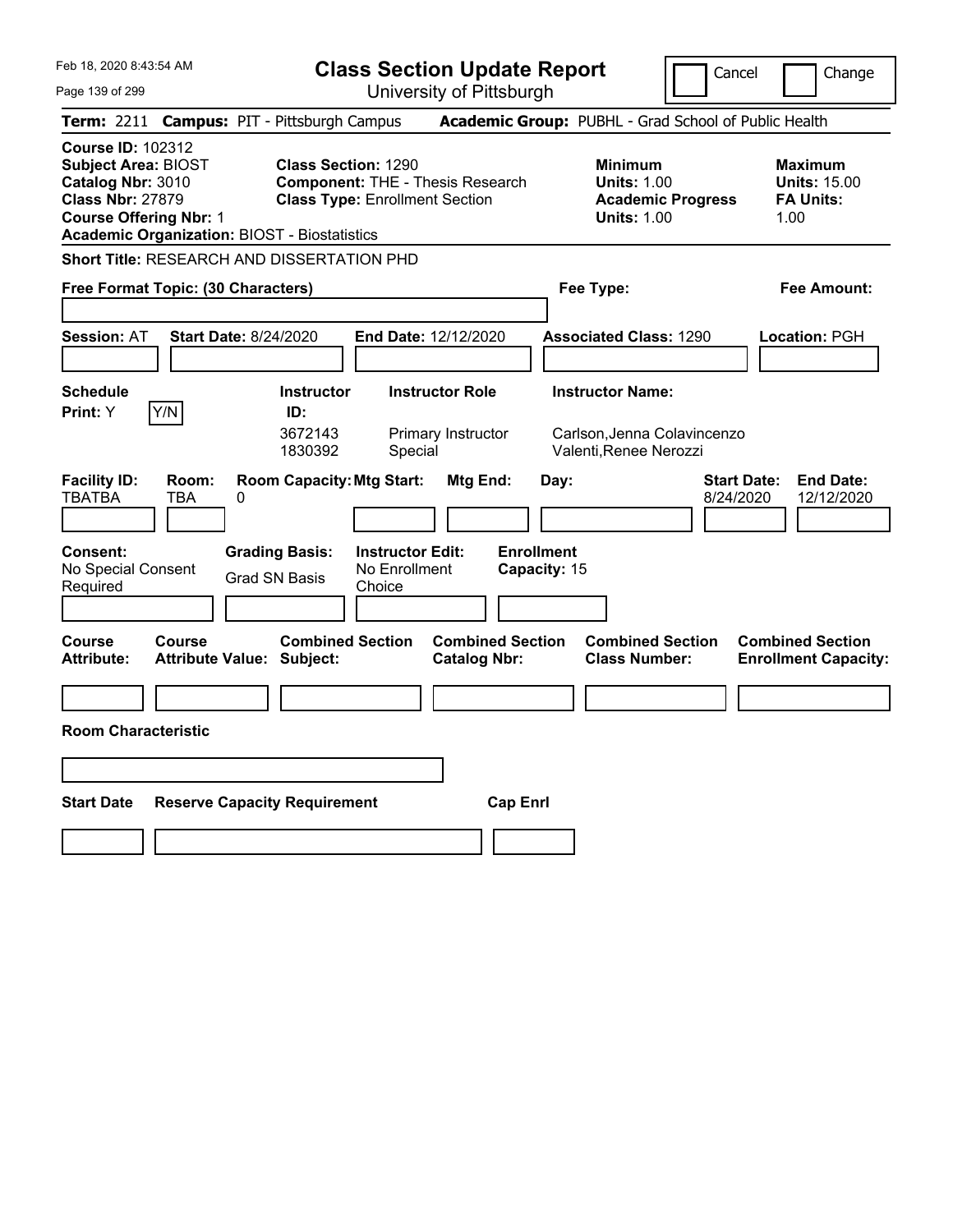| Feb 18, 2020 8:43:54 AM                                                                                                                                                                        | <b>Class Section Update Report</b>                                                                                                      |                                                       |                                                                                        | Cancel<br>Change                                                  |  |
|------------------------------------------------------------------------------------------------------------------------------------------------------------------------------------------------|-----------------------------------------------------------------------------------------------------------------------------------------|-------------------------------------------------------|----------------------------------------------------------------------------------------|-------------------------------------------------------------------|--|
| Page 140 of 299                                                                                                                                                                                | University of Pittsburgh                                                                                                                |                                                       |                                                                                        |                                                                   |  |
| Term: 2211                                                                                                                                                                                     | <b>Campus: PIT - Pittsburgh Campus</b>                                                                                                  | Academic Group: PUBHL - Grad School of Public Health  |                                                                                        |                                                                   |  |
| <b>Course ID: 102312</b><br><b>Subject Area: BIOST</b><br>Catalog Nbr: 3010<br><b>Class Nbr: 30387</b><br><b>Course Offering Nbr: 1</b><br><b>Academic Organization: BIOST - Biostatistics</b> | <b>Class Section: 1295</b><br><b>Component: THE - Thesis Research</b><br><b>Class Type: Enrollment Section</b>                          |                                                       | <b>Minimum</b><br><b>Units: 1.00</b><br><b>Academic Progress</b><br><b>Units: 1.00</b> | <b>Maximum</b><br><b>Units: 15.00</b><br><b>FA Units:</b><br>1.00 |  |
| Short Title: RESEARCH AND DISSERTATION PHD                                                                                                                                                     |                                                                                                                                         |                                                       |                                                                                        |                                                                   |  |
| Free Format Topic: (30 Characters)                                                                                                                                                             |                                                                                                                                         | Fee Type:                                             |                                                                                        | Fee Amount:                                                       |  |
| <b>Session: AT</b><br><b>Start Date: 8/24/2020</b>                                                                                                                                             | <b>End Date: 12/12/2020</b>                                                                                                             |                                                       | <b>Associated Class: 1295</b>                                                          | <b>Location: PGH</b>                                              |  |
| <b>Schedule</b><br>Y/N<br><b>Print:</b> Y                                                                                                                                                      | <b>Instructor Role</b><br><b>Instructor</b><br>ID:<br>1830392<br>Special<br>2966966<br>Primary Instructor                               | <b>Instructor Name:</b><br>Wang, Jiebiao              | Valenti, Renee Nerozzi                                                                 |                                                                   |  |
| <b>Facility ID:</b><br>Room:<br><b>TBATBA</b><br>TBA<br>0<br><b>Consent:</b><br>No Special Consent<br>Required                                                                                 | <b>Room Capacity: Mtg Start:</b><br><b>Grading Basis:</b><br><b>Instructor Edit:</b><br>No Enrollment<br><b>Grad SN Basis</b><br>Choice | Mtg End:<br>Day:<br><b>Enrollment</b><br>Capacity: 20 | <b>Start Date:</b><br>8/24/2020                                                        | <b>End Date:</b><br>12/12/2020                                    |  |
| <b>Course</b><br>Course<br><b>Attribute:</b><br><b>Attribute Value: Subject:</b>                                                                                                               | <b>Combined Section</b>                                                                                                                 | <b>Combined Section</b><br><b>Catalog Nbr:</b>        | <b>Combined Section</b><br><b>Class Number:</b>                                        | <b>Combined Section</b><br><b>Enrollment Capacity:</b>            |  |
|                                                                                                                                                                                                |                                                                                                                                         |                                                       |                                                                                        |                                                                   |  |
| <b>Room Characteristic</b>                                                                                                                                                                     |                                                                                                                                         |                                                       |                                                                                        |                                                                   |  |
|                                                                                                                                                                                                |                                                                                                                                         |                                                       |                                                                                        |                                                                   |  |
| <b>Start Date</b>                                                                                                                                                                              | <b>Reserve Capacity Requirement</b>                                                                                                     | <b>Cap Enri</b>                                       |                                                                                        |                                                                   |  |
|                                                                                                                                                                                                |                                                                                                                                         |                                                       |                                                                                        |                                                                   |  |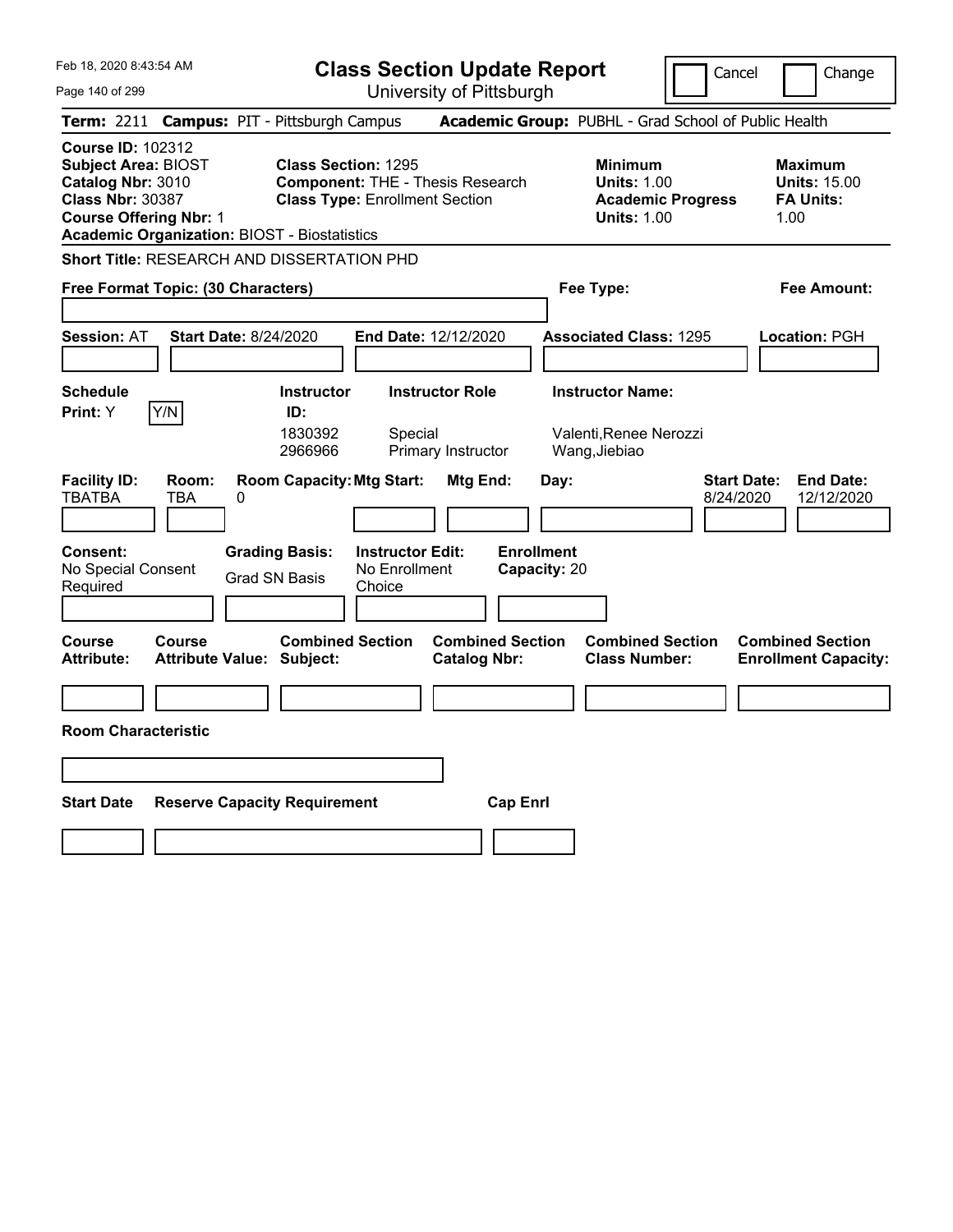**Class Section Update Report**

University of Pittsburgh

Cancel Change

Page 141 of 299

|                                                                                                                                       |               | Term: 2211 Campus: PIT - Pittsburgh Campus                  |                                                                                                                                                                              |                         | <b>Academic Group: PUBHL - Grad School of Public Health</b>                            |                                 |                                                                   |
|---------------------------------------------------------------------------------------------------------------------------------------|---------------|-------------------------------------------------------------|------------------------------------------------------------------------------------------------------------------------------------------------------------------------------|-------------------------|----------------------------------------------------------------------------------------|---------------------------------|-------------------------------------------------------------------|
| <b>Course ID: 108470</b><br><b>Subject Area: EOH</b><br>Catalog Nbr: 2021<br><b>Class Nbr: 13827</b><br><b>Course Offering Nbr: 1</b> |               |                                                             | <b>Class Section: 1010</b><br><b>Component: THE - Thesis Research</b><br><b>Class Type: Enrollment Section</b><br>Academic Organization: EOH - Environmntal & Occupatnal HIt |                         | <b>Minimum</b><br><b>Units: 1.00</b><br><b>Academic Progress</b><br><b>Units: 1.00</b> |                                 | <b>Maximum</b><br><b>Units: 15.00</b><br><b>FA Units:</b><br>1.00 |
| <b>Short Title: SPECIAL STUDIES</b>                                                                                                   |               |                                                             |                                                                                                                                                                              |                         |                                                                                        |                                 |                                                                   |
|                                                                                                                                       |               |                                                             |                                                                                                                                                                              |                         |                                                                                        |                                 |                                                                   |
| Free Format Topic: (30 Characters)                                                                                                    |               |                                                             |                                                                                                                                                                              |                         | Fee Type:                                                                              |                                 | <b>Fee Amount:</b>                                                |
|                                                                                                                                       |               |                                                             |                                                                                                                                                                              |                         |                                                                                        |                                 |                                                                   |
| <b>Session: AT</b>                                                                                                                    |               | <b>Start Date: 8/24/2020</b>                                | End Date: 12/12/2020                                                                                                                                                         |                         | <b>Associated Class: 1010</b>                                                          |                                 | Location: PGH                                                     |
|                                                                                                                                       |               |                                                             |                                                                                                                                                                              |                         |                                                                                        |                                 |                                                                   |
| <b>Schedule</b>                                                                                                                       |               | Instructor                                                  | <b>Instructor Role</b>                                                                                                                                                       |                         | <b>Instructor Name:</b>                                                                |                                 |                                                                   |
| Print: Y                                                                                                                              | Y/N           | ID:                                                         |                                                                                                                                                                              |                         |                                                                                        |                                 |                                                                   |
|                                                                                                                                       |               | 2922409                                                     | Primary Instructor                                                                                                                                                           |                         | Barchowsky, Aaron                                                                      |                                 |                                                                   |
|                                                                                                                                       |               | 2919393                                                     | Primary Instructor                                                                                                                                                           |                         | Di, Yuanpu                                                                             |                                 |                                                                   |
|                                                                                                                                       |               | 2901243                                                     | Primary Instructor                                                                                                                                                           |                         | Fabisiak, James P                                                                      |                                 |                                                                   |
|                                                                                                                                       |               | 2913808                                                     | Primary Instructor                                                                                                                                                           |                         | Goldstein, Bernard D                                                                   |                                 |                                                                   |
|                                                                                                                                       |               | 2909996                                                     | Primary Instructor                                                                                                                                                           |                         | Kagan, Valerian E                                                                      |                                 |                                                                   |
|                                                                                                                                       |               | 2900628                                                     | Primary Instructor                                                                                                                                                           |                         | Keohavong, Phouthone                                                                   |                                 |                                                                   |
|                                                                                                                                       |               | 2903819                                                     | Primary Instructor                                                                                                                                                           |                         | Koldamova, Radosveta Pentcheva                                                         |                                 |                                                                   |
|                                                                                                                                       |               | 2936221                                                     | Primary Instructor                                                                                                                                                           |                         | Leikauf, George D                                                                      |                                 |                                                                   |
|                                                                                                                                       |               | 2935063                                                     | Primary Instructor                                                                                                                                                           |                         | Morganroth, Sally Ellen                                                                |                                 |                                                                   |
|                                                                                                                                       |               | 2929148                                                     | Primary Instructor                                                                                                                                                           |                         | Opresko, Patricia Lynn<br>Ortiz, Luis A                                                |                                 |                                                                   |
|                                                                                                                                       |               | 2919283<br>2908210                                          | Primary Instructor<br>Primary Instructor                                                                                                                                     |                         | Pearce, Linda Lorraine                                                                 |                                 |                                                                   |
|                                                                                                                                       |               | 2924254                                                     | Primary Instructor                                                                                                                                                           |                         | Peterson, James                                                                        |                                 |                                                                   |
|                                                                                                                                       |               | 2901265                                                     | Primary Instructor                                                                                                                                                           |                         | Pitt, Bruce                                                                            |                                 |                                                                   |
|                                                                                                                                       |               | 2945679                                                     | Special                                                                                                                                                                      |                         | Snyder, Bryanna M                                                                      |                                 |                                                                   |
|                                                                                                                                       |               | 2903229                                                     | Special                                                                                                                                                                      |                         | Weaver, Matthew S                                                                      |                                 |                                                                   |
|                                                                                                                                       |               |                                                             |                                                                                                                                                                              |                         |                                                                                        |                                 |                                                                   |
| <b>Facility ID:</b><br><b>TBATBA</b>                                                                                                  | Room:<br>TBA  | <b>Room Capacity: Mtg Start:</b><br>0                       | Mtg End:                                                                                                                                                                     | Day:                    |                                                                                        | <b>Start Date:</b><br>8/24/2020 | <b>End Date:</b><br>12/12/2020                                    |
|                                                                                                                                       |               |                                                             |                                                                                                                                                                              |                         |                                                                                        |                                 |                                                                   |
|                                                                                                                                       |               |                                                             |                                                                                                                                                                              |                         |                                                                                        |                                 |                                                                   |
| <b>Consent:</b>                                                                                                                       |               | <b>Grading Basis:</b>                                       | <b>Instructor Edit:</b>                                                                                                                                                      | <b>Enrollment</b>       |                                                                                        |                                 |                                                                   |
| No Special Consent                                                                                                                    |               |                                                             | No Enrollment                                                                                                                                                                | Capacity: 70            |                                                                                        |                                 |                                                                   |
| Required                                                                                                                              |               | <b>Grad SN Basis</b>                                        | Choice                                                                                                                                                                       |                         |                                                                                        |                                 |                                                                   |
|                                                                                                                                       |               |                                                             |                                                                                                                                                                              |                         |                                                                                        |                                 |                                                                   |
|                                                                                                                                       |               |                                                             |                                                                                                                                                                              |                         |                                                                                        |                                 |                                                                   |
| <b>Course</b><br><b>Attribute:</b>                                                                                                    | <b>Course</b> | <b>Combined Section</b><br><b>Attribute Value: Subject:</b> | <b>Catalog Nbr:</b>                                                                                                                                                          | <b>Combined Section</b> | <b>Combined Section</b><br><b>Class Number:</b>                                        |                                 | <b>Combined Section</b><br><b>Enrollment Capacity:</b>            |
|                                                                                                                                       |               |                                                             |                                                                                                                                                                              |                         |                                                                                        |                                 |                                                                   |
|                                                                                                                                       |               |                                                             |                                                                                                                                                                              |                         |                                                                                        |                                 |                                                                   |
|                                                                                                                                       |               |                                                             |                                                                                                                                                                              |                         |                                                                                        |                                 |                                                                   |
| <b>Room Characteristic</b>                                                                                                            |               |                                                             |                                                                                                                                                                              |                         |                                                                                        |                                 |                                                                   |
|                                                                                                                                       |               |                                                             |                                                                                                                                                                              |                         |                                                                                        |                                 |                                                                   |
| <b>Start Date</b>                                                                                                                     |               | <b>Reserve Capacity Requirement</b>                         |                                                                                                                                                                              | <b>Cap Enrl</b>         |                                                                                        |                                 |                                                                   |
|                                                                                                                                       |               |                                                             |                                                                                                                                                                              |                         |                                                                                        |                                 |                                                                   |
|                                                                                                                                       |               |                                                             |                                                                                                                                                                              |                         |                                                                                        |                                 |                                                                   |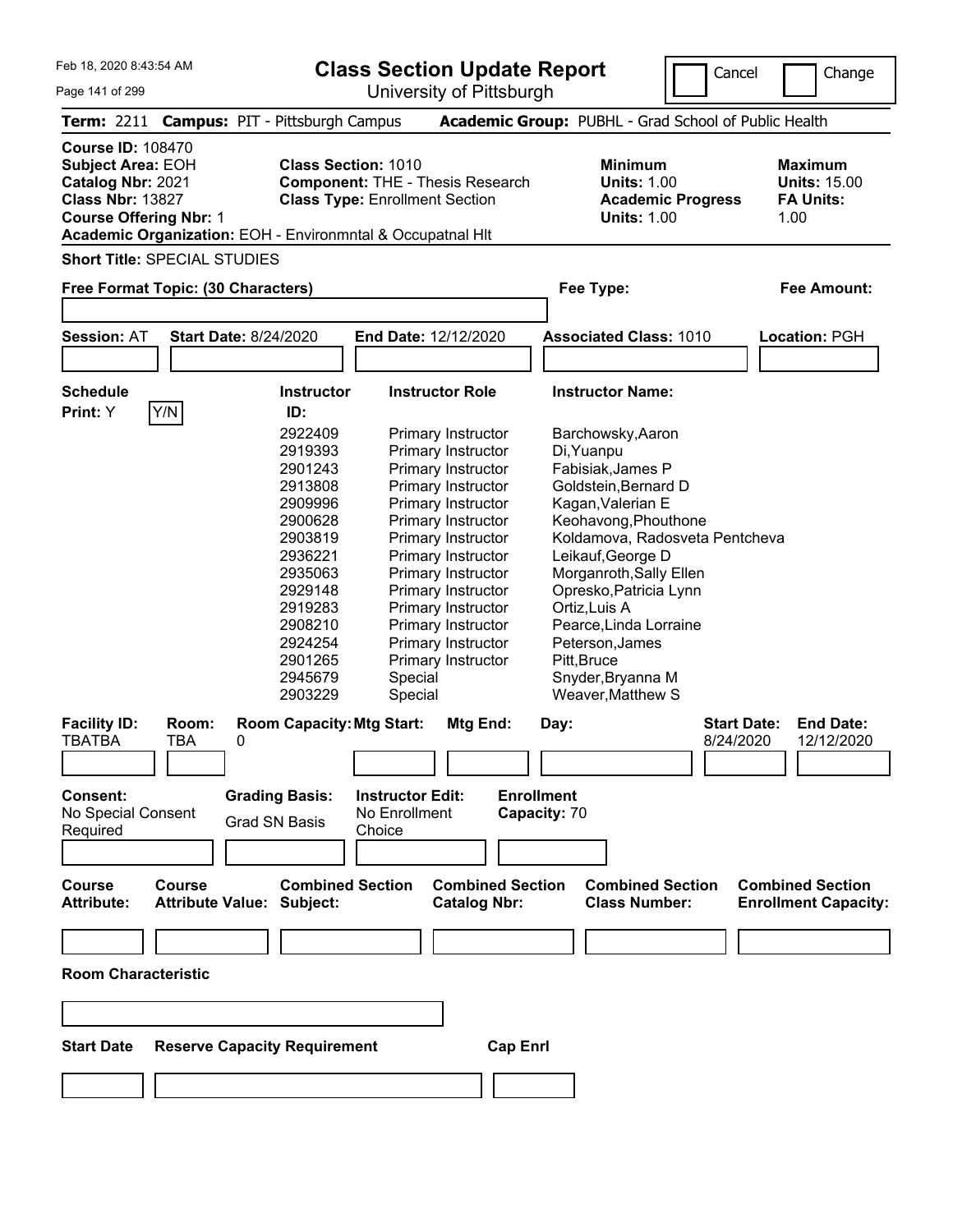**Class Section Update Report** University of Pittsburgh

Cancel Change

Page 142 of 299

|                                                                                                                                       |               |                                                                                          | UTIIVERSILY ULT ILLSDUIYIT                                                       |                                                |                                                                                        |                                                                   |
|---------------------------------------------------------------------------------------------------------------------------------------|---------------|------------------------------------------------------------------------------------------|----------------------------------------------------------------------------------|------------------------------------------------|----------------------------------------------------------------------------------------|-------------------------------------------------------------------|
|                                                                                                                                       |               | Term: 2211 Campus: PIT - Pittsburgh Campus                                               |                                                                                  |                                                | Academic Group: PUBHL - Grad School of Public Health                                   |                                                                   |
| <b>Course ID: 108470</b><br><b>Subject Area: EOH</b><br>Catalog Nbr: 2021<br><b>Class Nbr: 23154</b><br><b>Course Offering Nbr: 1</b> |               | <b>Class Section: 1015</b><br>Academic Organization: EOH - Environmntal & Occupatnal HIt | <b>Component: THE - Thesis Research</b><br><b>Class Type: Enrollment Section</b> |                                                | <b>Minimum</b><br><b>Units: 1.00</b><br><b>Academic Progress</b><br><b>Units: 1.00</b> | <b>Maximum</b><br><b>Units: 15.00</b><br><b>FA Units:</b><br>1.00 |
| <b>Short Title: SPECIAL STUDIES</b>                                                                                                   |               |                                                                                          |                                                                                  |                                                |                                                                                        |                                                                   |
| Free Format Topic: (30 Characters)                                                                                                    |               |                                                                                          |                                                                                  |                                                | Fee Type:                                                                              | Fee Amount:                                                       |
| <b>Session: AT</b>                                                                                                                    |               | <b>Start Date: 8/24/2020</b>                                                             | End Date: 12/12/2020                                                             |                                                | <b>Associated Class: 1015</b>                                                          | Location: PGH                                                     |
| <b>Schedule</b><br><b>Print:</b> Y                                                                                                    | Y/N           | <b>Instructor</b><br>ID:<br>2924254<br>2945679<br>2903229                                | <b>Instructor Role</b><br>Primary Instructor<br>Special<br>Special               |                                                | <b>Instructor Name:</b><br>Peterson, James<br>Snyder, Bryanna M<br>Weaver, Matthew S   |                                                                   |
| <b>Facility ID:</b><br><b>TBATBA</b>                                                                                                  | Room:<br>TBA  | <b>Room Capacity: Mtg Start:</b><br>0                                                    |                                                                                  | Mtg End:<br>Day:                               |                                                                                        | <b>Start Date:</b><br><b>End Date:</b><br>8/24/2020<br>12/12/2020 |
| <b>Consent:</b><br>No Special Consent<br>Required                                                                                     |               | <b>Grading Basis:</b><br><b>Grad SN Basis</b>                                            | <b>Instructor Edit:</b><br>No Enrollment<br>Choice                               | <b>Enrollment</b><br>Capacity: 15              |                                                                                        |                                                                   |
| Course<br><b>Attribute:</b>                                                                                                           | <b>Course</b> | <b>Combined Section</b><br><b>Attribute Value: Subject:</b>                              |                                                                                  | <b>Combined Section</b><br><b>Catalog Nbr:</b> | <b>Combined Section</b><br><b>Class Number:</b>                                        | <b>Combined Section</b><br><b>Enrollment Capacity:</b>            |
| <b>Room Characteristic</b>                                                                                                            |               |                                                                                          |                                                                                  |                                                |                                                                                        |                                                                   |
|                                                                                                                                       |               |                                                                                          |                                                                                  |                                                |                                                                                        |                                                                   |
| <b>Start Date</b>                                                                                                                     |               | <b>Reserve Capacity Requirement</b>                                                      |                                                                                  | <b>Cap Enrl</b>                                |                                                                                        |                                                                   |
|                                                                                                                                       |               |                                                                                          |                                                                                  |                                                |                                                                                        |                                                                   |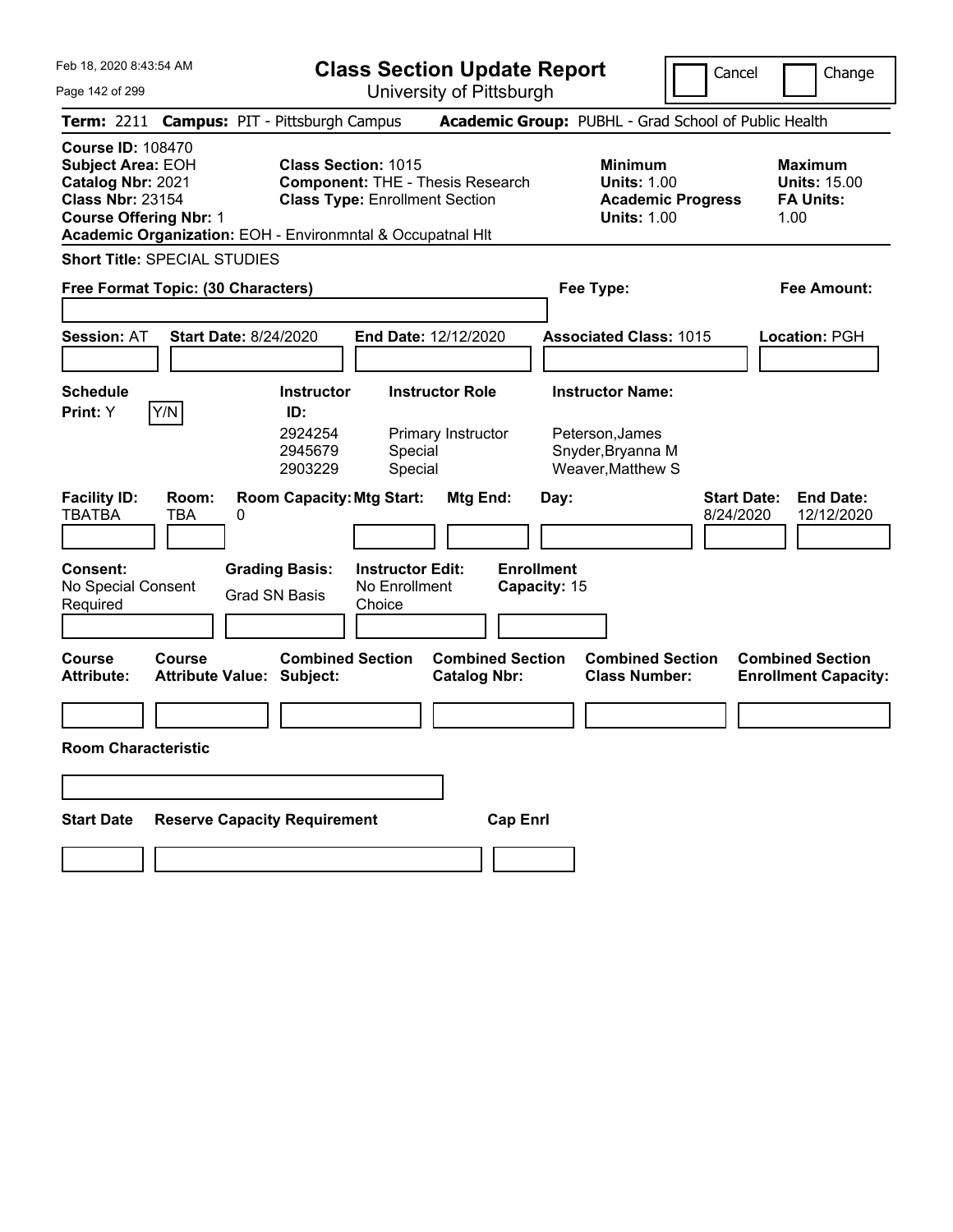| Feb 18, 2020 8:43:54 AM                                                                                                                                                                             |                                                             |                                                                     | <b>Class Section Update Report</b>             |                                                                                      |                                                                                        | Cancel                          | Change                                                           |
|-----------------------------------------------------------------------------------------------------------------------------------------------------------------------------------------------------|-------------------------------------------------------------|---------------------------------------------------------------------|------------------------------------------------|--------------------------------------------------------------------------------------|----------------------------------------------------------------------------------------|---------------------------------|------------------------------------------------------------------|
| Page 143 of 299                                                                                                                                                                                     |                                                             |                                                                     | University of Pittsburgh                       |                                                                                      |                                                                                        |                                 |                                                                  |
| Term: 2211 Campus: PIT - Pittsburgh Campus                                                                                                                                                          |                                                             |                                                                     |                                                | Academic Group: PUBHL - Grad School of Public Health                                 |                                                                                        |                                 |                                                                  |
| <b>Course ID: 108471</b><br><b>Subject Area: EOH</b><br>Catalog Nbr: 2022<br><b>Class Nbr: 26127</b><br><b>Course Offering Nbr: 1</b><br>Academic Organization: EOH - Environmntal & Occupatnal HIt |                                                             | <b>Class Section: 1010</b><br><b>Class Type: Enrollment Section</b> | <b>Component: DIR - Directed Studies</b>       |                                                                                      | <b>Minimum</b><br><b>Units: 1.00</b><br><b>Academic Progress</b><br><b>Units: 1.00</b> |                                 | <b>Maximum</b><br><b>Units: 3.00</b><br><b>FA Units:</b><br>1.00 |
| <b>Short Title: SPECIAL TOPICS</b>                                                                                                                                                                  |                                                             |                                                                     |                                                |                                                                                      |                                                                                        |                                 |                                                                  |
| Free Format Topic: (30 Characters)                                                                                                                                                                  |                                                             |                                                                     |                                                | Fee Type:                                                                            |                                                                                        |                                 | Fee Amount:                                                      |
| SAMPLNG ANAL ENVRL OCCUP HLTH                                                                                                                                                                       |                                                             |                                                                     |                                                |                                                                                      |                                                                                        |                                 |                                                                  |
| <b>Session: AT</b>                                                                                                                                                                                  | <b>Start Date: 8/24/2020</b>                                | End Date: 12/12/2020                                                |                                                | <b>Associated Class: 1010</b>                                                        |                                                                                        |                                 | Location: PGH                                                    |
| <b>Schedule</b><br>Y/N<br>Print: Y                                                                                                                                                                  | <b>Instructor</b><br>ID:<br>2924254<br>2945679<br>2903229   | Special<br>Special                                                  | <b>Instructor Role</b><br>Primary Instructor   | <b>Instructor Name:</b><br>Peterson, James<br>Snyder, Bryanna M<br>Weaver, Matthew S |                                                                                        |                                 |                                                                  |
| <b>Facility ID:</b><br>Room:<br><b>TBATBA</b><br>TBA                                                                                                                                                | <b>Room Capacity: Mtg Start:</b><br>0                       |                                                                     | Mtg End:                                       | Day:                                                                                 |                                                                                        | <b>Start Date:</b><br>8/24/2020 | <b>End Date:</b><br>12/12/2020                                   |
| <b>Consent:</b><br>No Special Consent<br>Required                                                                                                                                                   | <b>Grading Basis:</b><br><b>Grad Letter Grade</b>           | <b>Instructor Edit:</b><br>No Enrollment<br>Choice                  |                                                | <b>Enrollment</b><br>Capacity: 4                                                     |                                                                                        |                                 |                                                                  |
| <b>Course</b><br>Course<br><b>Attribute:</b>                                                                                                                                                        | <b>Combined Section</b><br><b>Attribute Value: Subject:</b> |                                                                     | <b>Combined Section</b><br><b>Catalog Nbr:</b> |                                                                                      | <b>Combined Section</b><br><b>Class Number:</b>                                        |                                 | <b>Combined Section</b><br><b>Enrollment Capacity:</b>           |
| <b>Room Characteristic</b>                                                                                                                                                                          |                                                             |                                                                     |                                                |                                                                                      |                                                                                        |                                 |                                                                  |
|                                                                                                                                                                                                     |                                                             |                                                                     |                                                |                                                                                      |                                                                                        |                                 |                                                                  |
| <b>Start Date</b>                                                                                                                                                                                   | <b>Reserve Capacity Requirement</b>                         |                                                                     | <b>Cap Enrl</b>                                |                                                                                      |                                                                                        |                                 |                                                                  |
|                                                                                                                                                                                                     |                                                             |                                                                     |                                                |                                                                                      |                                                                                        |                                 |                                                                  |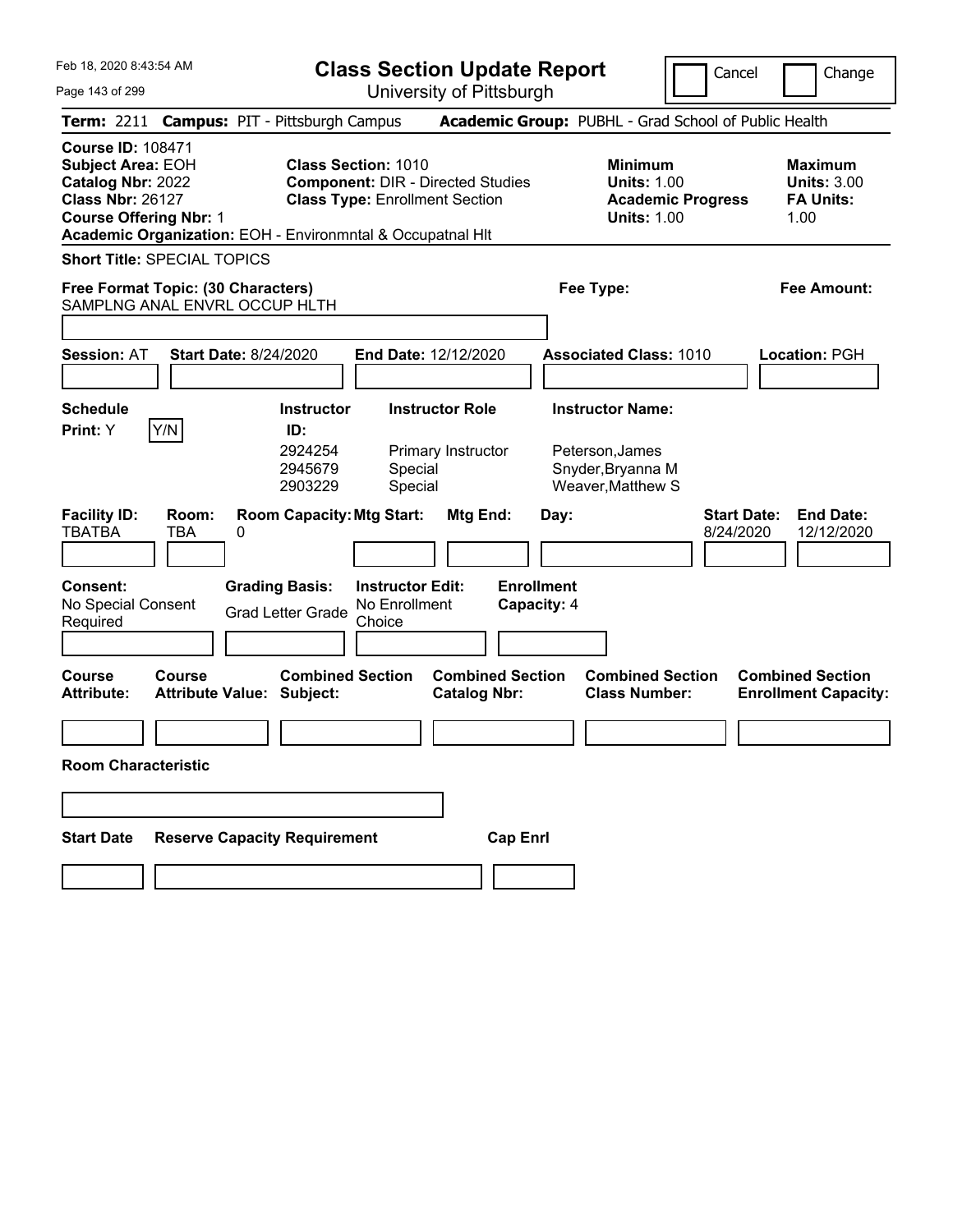| Feb 18, 2020 8:43:54 AM                                                                                                               |                                                            |                                                           |                                                                                                                 |                                              | <b>Class Section Update Report</b> |                                                                                        | Cancel                   | Change                                                           |
|---------------------------------------------------------------------------------------------------------------------------------------|------------------------------------------------------------|-----------------------------------------------------------|-----------------------------------------------------------------------------------------------------------------|----------------------------------------------|------------------------------------|----------------------------------------------------------------------------------------|--------------------------|------------------------------------------------------------------|
| Page 144 of 299                                                                                                                       |                                                            |                                                           |                                                                                                                 | University of Pittsburgh                     |                                    |                                                                                        |                          |                                                                  |
|                                                                                                                                       | Term: 2211 Campus: PIT - Pittsburgh Campus                 |                                                           |                                                                                                                 |                                              |                                    |                                                                                        |                          | Academic Group: PUBHL - Grad School of Public Health             |
| <b>Course ID: 108471</b><br><b>Subject Area: EOH</b><br>Catalog Nbr: 2022<br><b>Class Nbr: 27207</b><br><b>Course Offering Nbr: 1</b> | Academic Organization: EOH - Environmntal & Occupatnal HIt |                                                           | <b>Class Section: 1020</b><br><b>Component: DIR - Directed Studies</b><br><b>Class Type: Enrollment Section</b> |                                              |                                    | <b>Minimum</b><br><b>Units: 1.00</b><br><b>Units: 1.00</b>                             | <b>Academic Progress</b> | <b>Maximum</b><br><b>Units: 3.00</b><br><b>FA Units:</b><br>1.00 |
|                                                                                                                                       | <b>Short Title: SPECIAL TOPICS</b>                         |                                                           |                                                                                                                 |                                              |                                    |                                                                                        |                          |                                                                  |
|                                                                                                                                       | Free Format Topic: (30 Characters)                         |                                                           |                                                                                                                 |                                              |                                    | Fee Type:                                                                              |                          | Fee Amount:                                                      |
|                                                                                                                                       | ENVIRONMENTAL HEALTH & DISEASE                             |                                                           |                                                                                                                 |                                              |                                    |                                                                                        |                          |                                                                  |
| <b>Session: AT</b>                                                                                                                    | <b>Start Date: 8/24/2020</b>                               |                                                           | End Date: 12/12/2020                                                                                            |                                              |                                    | <b>Associated Class: 1020</b>                                                          |                          | Location: PGH                                                    |
| <b>Schedule</b><br>Print: Y                                                                                                           | Y/N                                                        | <b>Instructor</b><br>ID:<br>2922409<br>2945679<br>2903229 | Special<br>Special                                                                                              | <b>Instructor Role</b><br>Primary Instructor |                                    | <b>Instructor Name:</b><br>Barchowsky, Aaron<br>Snyder, Bryanna M<br>Weaver, Matthew S |                          |                                                                  |
| <b>Facility ID:</b><br><b>PUBHLTBA</b>                                                                                                | Room:<br><b>TBA</b><br>0                                   | <b>Room Capacity: Mtg Start:</b>                          |                                                                                                                 | Mtg End:                                     | Day:                               |                                                                                        | 8/24/2020                | <b>Start Date:</b><br><b>End Date:</b><br>12/12/2020             |
| <b>Consent:</b><br>No Special Consent<br>Required                                                                                     |                                                            | <b>Grading Basis:</b><br><b>Grad Letter Grade</b>         | <b>Instructor Edit:</b><br>No Enrollment<br>Choice                                                              |                                              | <b>Enrollment</b><br>Capacity: 1   |                                                                                        |                          |                                                                  |
| <b>Course</b><br><b>Attribute:</b>                                                                                                    | Course<br><b>Attribute Value: Subject:</b>                 | <b>Combined Section</b>                                   |                                                                                                                 | <b>Catalog Nbr:</b>                          | <b>Combined Section</b>            | <b>Combined Section</b><br><b>Class Number:</b>                                        |                          | <b>Combined Section</b><br><b>Enrollment Capacity:</b>           |
| <b>Room Characteristic</b>                                                                                                            |                                                            |                                                           |                                                                                                                 |                                              |                                    |                                                                                        |                          |                                                                  |
|                                                                                                                                       |                                                            |                                                           |                                                                                                                 |                                              |                                    |                                                                                        |                          |                                                                  |
| <b>Start Date</b>                                                                                                                     | <b>Reserve Capacity Requirement</b>                        |                                                           |                                                                                                                 |                                              | <b>Cap Enrl</b>                    |                                                                                        |                          |                                                                  |
|                                                                                                                                       |                                                            |                                                           |                                                                                                                 |                                              |                                    |                                                                                        |                          |                                                                  |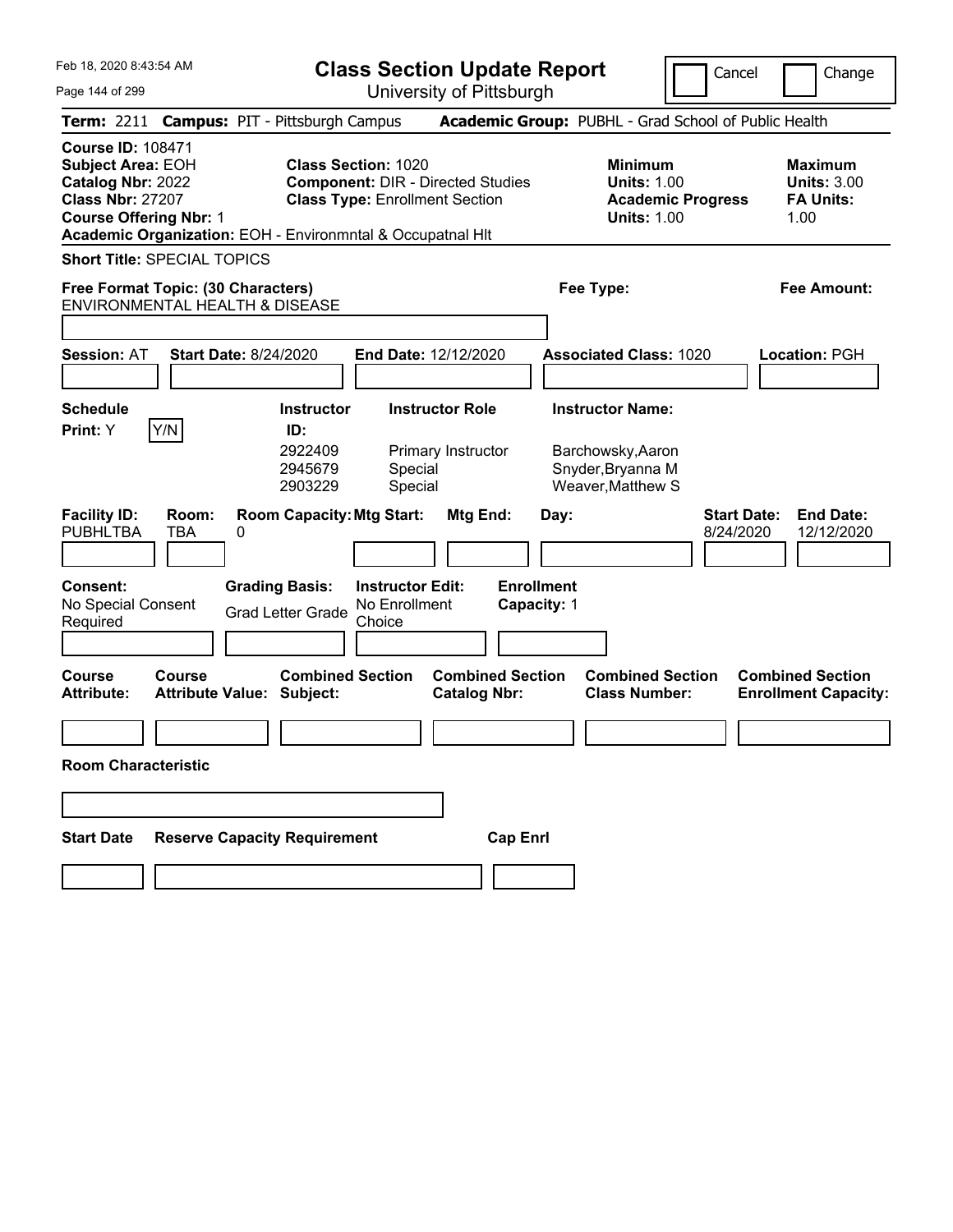Cancel Change

Feb 18, 2020 8:43:54 AM Page 145 of 299 **Class Section Update Report** University of Pittsburgh **Term:** 2211 **Campus:** PIT - Pittsburgh Campus **Academic Group:** PUBHL - Grad School of Public Health **Course ID:** 150029 **Subject Area: EOH Class Section: 1010 Minimum Maximum Maximum Catalog Nbr:** 2108 **Component:** PRA - Practicum **Units:** 2.00 **Units:** 2.00 **Class Nbr:** 13854 **Class Type:** Enrollment Section **Academic Progress FA Units: Course Offering Nbr:** 1 **Units:** 2.00 2.00 **Academic Organization:** EOH - Environmntal & Occupatnal Hlt **Short Title:** ENVIRON & OCUPTNL HEALTH PRAC **Free Format Topic: (30 Characters) Fee Type: Fee Amount: Session:** AT **Start Date:** 8/24/2020 **End Date:** 12/12/2020 **Associated Class:** 1010 **Location:** PGH **Schedule Instructor Instructor Role Instructor Name: Print:**  $Y$   $|Y/N|$  **ID:** 2922409 Primary Instructor Barchowsky,Aaron 2919393 Primary Instructor Di,Yuanpu 2901243 Primary Instructor Fabisiak,James P 2913808 Primary Instructor Goldstein,Bernard D 2909996 Primary Instructor Kagan,Valerian E 2900628 Primary Instructor Keohavong,Phouthone 2903819 Primary Instructor Koldamova, Radosveta Pentcheva 2936221 Primary Instructor Leikauf,George D 2929148 Primary Instructor Opresko,Patricia Lynn 2919283 Primary Instructor Ortiz,Luis A 2908210 Primary Instructor Pearce,Linda Lorraine 2924254 Primary Instructor Peterson,James 2901265 Primary Instructor Pitt,Bruce 2945679 Special Snyder,Bryanna M 2903229 Special Weaver,Matthew S **Facility ID: Room: Room Capacity:Mtg Start: Mtg End: Day: Start Date: End Date:** TBATBA TBA 0 8/24/2020 12/12/2020 **Consent: Grading Basis: Instructor Edit: Enrollment** Instructor Consent Required Grad LG/SU3 Basis Class Instructor Table Edit **Capacity:** 10 **Course Course Combined Section Combined Section Combined Section Combined Section Attribute: Attribute Value: Subject: Catalog Nbr: Class Number: Enrollment Capacity:** 

**Room Characteristic Start Date Reserve Capacity Requirement Cap Enrl**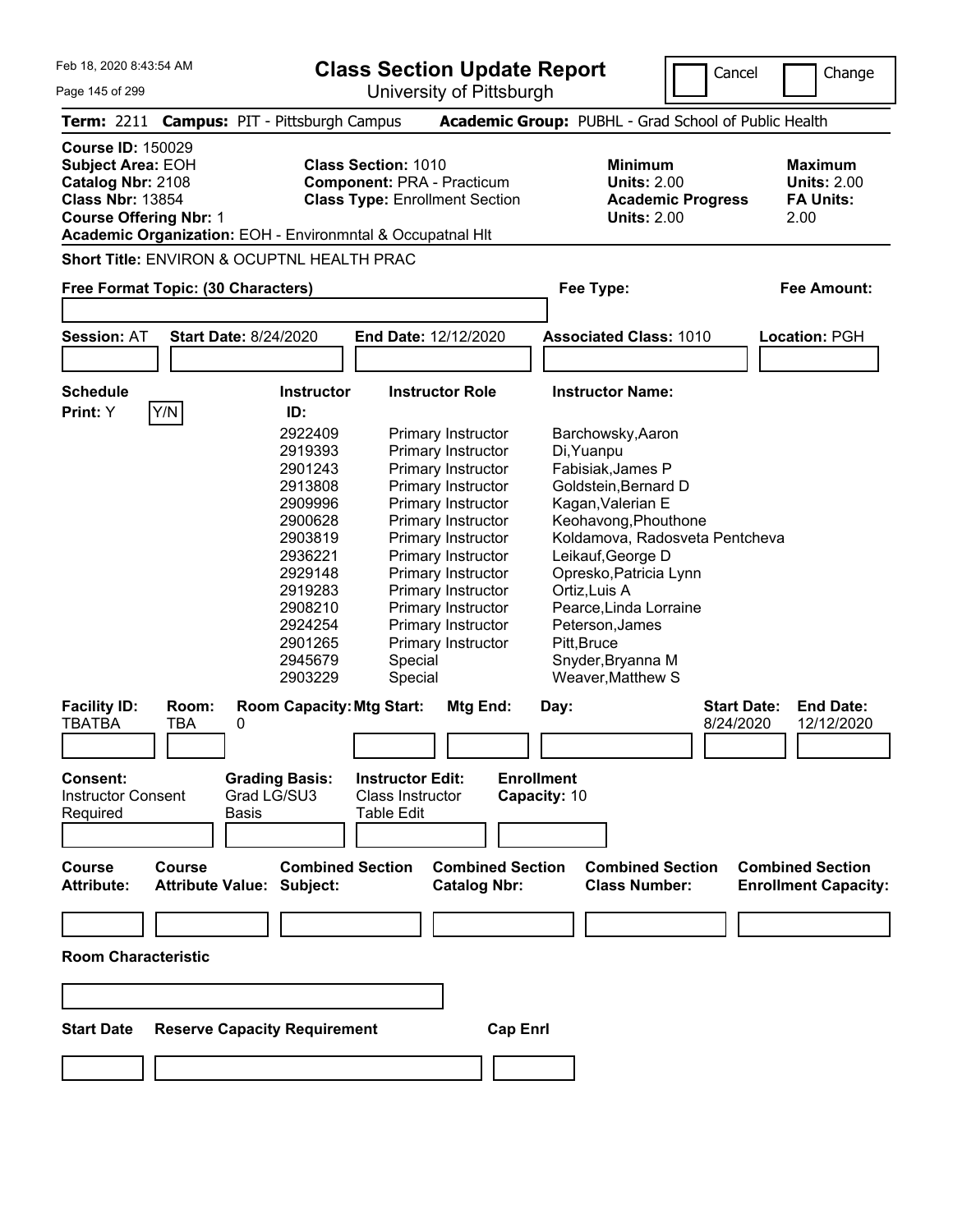|  | Feb 18, 2020 8:43:54 AM |  |
|--|-------------------------|--|
|  |                         |  |

Page 146 of 299

**Class Section Update Report**

University of Pittsburgh

Cancel Change

|                                                                                                      | Term: 2211 Campus: PIT - Pittsburgh Campus                                                  |                      |                               |                                                                                                    |                                                |                 |                                   | Academic Group: PUBHL - Grad School of Public Health                                   |                                 |                                                                  |
|------------------------------------------------------------------------------------------------------|---------------------------------------------------------------------------------------------|----------------------|-------------------------------|----------------------------------------------------------------------------------------------------|------------------------------------------------|-----------------|-----------------------------------|----------------------------------------------------------------------------------------|---------------------------------|------------------------------------------------------------------|
| <b>Course ID: 150063</b><br><b>Subject Area: EOH</b><br>Catalog Nbr: 2109<br><b>Class Nbr: 13849</b> | <b>Course Offering Nbr: 1</b><br>Academic Organization: EOH - Environmntal & Occupatnal HIt |                      |                               | <b>Class Section: 1010</b><br>Component: CLQ - Colloquium<br><b>Class Type: Enrollment Section</b> |                                                |                 |                                   | <b>Minimum</b><br><b>Units: 1.00</b><br><b>Academic Progress</b><br><b>Units: 1.00</b> |                                 | <b>Maximum</b><br><b>Units: 1.00</b><br><b>FA Units:</b><br>1.00 |
|                                                                                                      | Short Title: MOLECLR TOXICOLOGY JOURN CLUB                                                  |                      |                               |                                                                                                    |                                                |                 |                                   |                                                                                        |                                 |                                                                  |
|                                                                                                      | Free Format Topic: (30 Characters)                                                          |                      |                               |                                                                                                    |                                                |                 |                                   | Fee Type:                                                                              |                                 | Fee Amount:                                                      |
|                                                                                                      |                                                                                             |                      |                               |                                                                                                    |                                                |                 |                                   |                                                                                        |                                 |                                                                  |
| <b>Session: AT</b>                                                                                   | <b>Start Date: 8/24/2020</b>                                                                |                      |                               | End Date: 12/12/2020                                                                               |                                                |                 |                                   | <b>Associated Class: 1010</b>                                                          |                                 | Location: PGH                                                    |
|                                                                                                      |                                                                                             |                      |                               |                                                                                                    |                                                |                 |                                   |                                                                                        |                                 |                                                                  |
| <b>Schedule</b>                                                                                      |                                                                                             |                      | <b>Instructor</b>             |                                                                                                    | <b>Instructor Role</b>                         |                 |                                   | <b>Instructor Name:</b>                                                                |                                 |                                                                  |
| Print: Y                                                                                             | Y/N                                                                                         |                      | ID:                           |                                                                                                    |                                                |                 |                                   |                                                                                        |                                 |                                                                  |
|                                                                                                      |                                                                                             |                      | 1295246<br>2945679<br>2903229 | Special<br>Special                                                                                 | Primary Instructor                             |                 |                                   | Fitz, Nicholas F<br>Snyder, Bryanna M<br>Weaver, Matthew S                             |                                 |                                                                  |
| <b>Facility ID:</b><br>PUBHL04140                                                                    | Room:<br>04140                                                                              | 14                   |                               | <b>Room Capacity: Mtg Start:</b><br>11:00 AM                                                       | <b>Mtg End:</b><br>11:55 AM                    |                 | Day:<br>Th                        |                                                                                        | <b>Start Date:</b><br>8/24/2020 | <b>End Date:</b><br>12/12/2020                                   |
| Consent:<br>No Special Consent<br>Required                                                           |                                                                                             | Grad LG/SU3<br>Basis | <b>Grading Basis:</b>         | <b>Instructor Edit:</b><br>No Enrollment<br>Choice                                                 |                                                |                 | <b>Enrollment</b><br>Capacity: 14 |                                                                                        |                                 |                                                                  |
| <b>Course</b><br>Attribute:                                                                          | Course<br><b>Attribute Value: Subject:</b>                                                  |                      | <b>Combined Section</b>       |                                                                                                    | <b>Combined Section</b><br><b>Catalog Nbr:</b> |                 |                                   | <b>Combined Section</b><br><b>Class Number:</b>                                        |                                 | <b>Combined Section</b><br><b>Enrollment Capacity:</b>           |
|                                                                                                      |                                                                                             |                      |                               |                                                                                                    |                                                |                 |                                   |                                                                                        |                                 |                                                                  |
|                                                                                                      | <b>Room Characteristic</b>                                                                  |                      |                               |                                                                                                    |                                                |                 |                                   |                                                                                        |                                 |                                                                  |
|                                                                                                      |                                                                                             |                      |                               |                                                                                                    |                                                |                 |                                   |                                                                                        |                                 |                                                                  |
| <b>Start Date</b>                                                                                    | <b>Reserve Capacity Requirement</b>                                                         |                      |                               |                                                                                                    |                                                | <b>Cap Enrl</b> |                                   |                                                                                        |                                 |                                                                  |
|                                                                                                      |                                                                                             |                      |                               |                                                                                                    |                                                |                 |                                   |                                                                                        |                                 |                                                                  |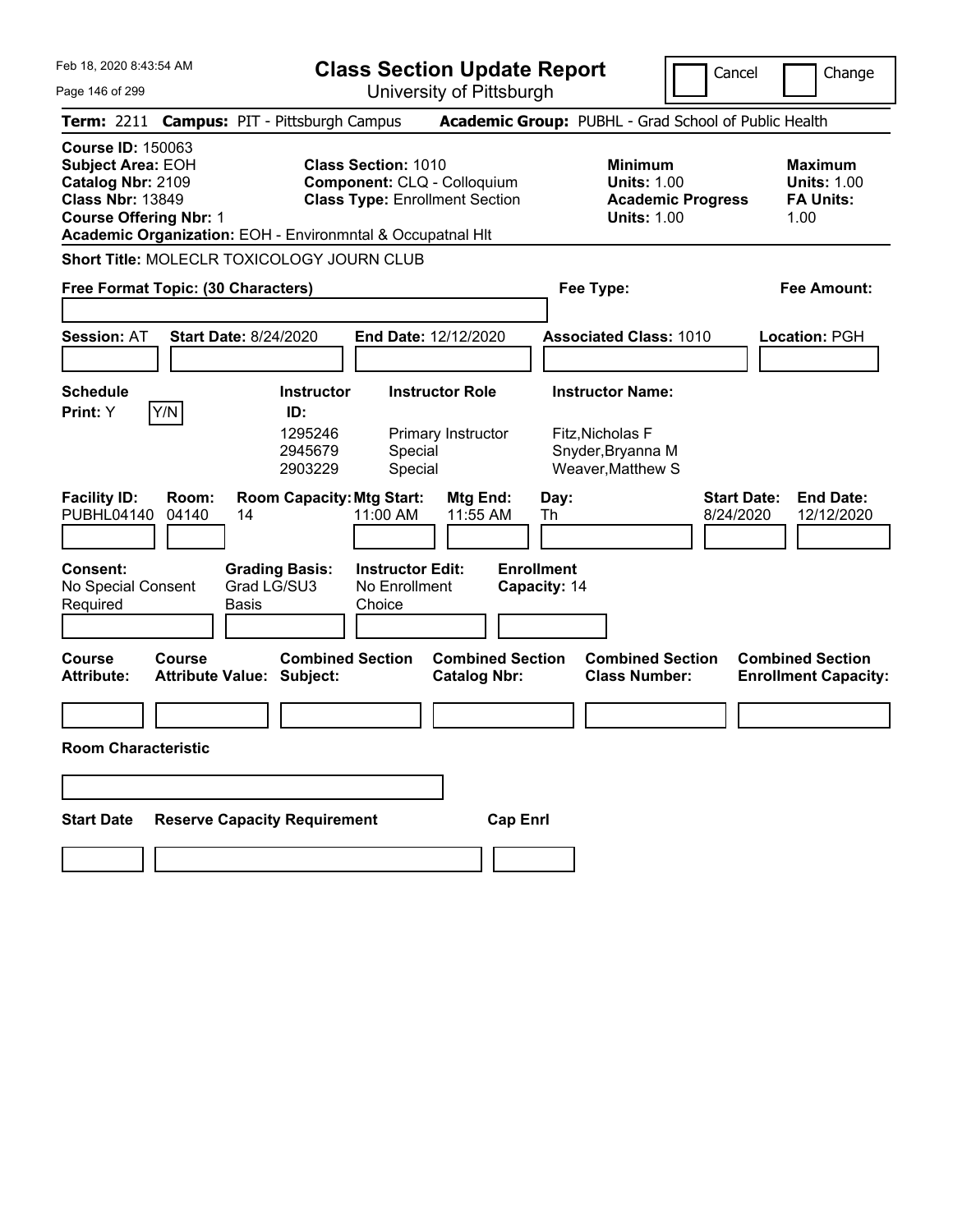**Class Section Update Report**

University of Pittsburgh

Cancel Change

Page 147 of 299

|                                                                                                                                       |                     | Term: 2211 Campus: PIT - Pittsburgh Campus                  |                                                                                                                                                                        |                   | Academic Group: PUBHL - Grad School of Public Health                            |                                 |                                                                  |
|---------------------------------------------------------------------------------------------------------------------------------------|---------------------|-------------------------------------------------------------|------------------------------------------------------------------------------------------------------------------------------------------------------------------------|-------------------|---------------------------------------------------------------------------------|---------------------------------|------------------------------------------------------------------|
| <b>Course ID: 150027</b><br><b>Subject Area: EOH</b><br>Catalog Nbr: 2110<br><b>Class Nbr: 13850</b><br><b>Course Offering Nbr: 1</b> |                     |                                                             | <b>Class Section: 1010</b><br><b>Component: PRA - Practicum</b><br><b>Class Type: Enrollment Section</b><br>Academic Organization: EOH - Environmntal & Occupatnal HIt |                   | Minimum<br><b>Units: 2.00</b><br><b>Academic Progress</b><br><b>Units: 2.00</b> |                                 | <b>Maximum</b><br><b>Units: 2.00</b><br><b>FA Units:</b><br>2.00 |
|                                                                                                                                       |                     | <b>Short Title: ROTATION/PRACTICUM</b>                      |                                                                                                                                                                        |                   |                                                                                 |                                 |                                                                  |
|                                                                                                                                       |                     | Free Format Topic: (30 Characters)                          |                                                                                                                                                                        | Fee Type:         |                                                                                 |                                 | <b>Fee Amount:</b>                                               |
|                                                                                                                                       |                     |                                                             |                                                                                                                                                                        |                   |                                                                                 |                                 |                                                                  |
|                                                                                                                                       |                     |                                                             |                                                                                                                                                                        |                   |                                                                                 |                                 |                                                                  |
| <b>Session: AT</b>                                                                                                                    |                     | <b>Start Date: 8/24/2020</b>                                | End Date: 12/12/2020                                                                                                                                                   |                   | <b>Associated Class: 1010</b>                                                   |                                 | <b>Location: PGH</b>                                             |
|                                                                                                                                       |                     |                                                             |                                                                                                                                                                        |                   |                                                                                 |                                 |                                                                  |
| <b>Schedule</b>                                                                                                                       |                     | <b>Instructor</b>                                           | <b>Instructor Role</b>                                                                                                                                                 |                   | <b>Instructor Name:</b>                                                         |                                 |                                                                  |
| Print: Y                                                                                                                              | Y/N                 | ID:                                                         |                                                                                                                                                                        |                   |                                                                                 |                                 |                                                                  |
|                                                                                                                                       |                     | 2922409                                                     | Primary Instructor                                                                                                                                                     |                   | Barchowsky, Aaron                                                               |                                 |                                                                  |
|                                                                                                                                       |                     | 2919393                                                     | Primary Instructor                                                                                                                                                     | Di, Yuanpu        |                                                                                 |                                 |                                                                  |
|                                                                                                                                       |                     | 2901243                                                     | Primary Instructor                                                                                                                                                     |                   | Fabisiak, James P                                                               |                                 |                                                                  |
|                                                                                                                                       |                     | 2909996                                                     | Primary Instructor                                                                                                                                                     |                   | Kagan, Valerian E                                                               |                                 |                                                                  |
|                                                                                                                                       |                     | 2903819                                                     | Primary Instructor                                                                                                                                                     |                   | Koldamova, Radosveta Pentcheva                                                  |                                 |                                                                  |
|                                                                                                                                       |                     | 2936221                                                     | Primary Instructor                                                                                                                                                     |                   | Leikauf, George D                                                               |                                 |                                                                  |
|                                                                                                                                       |                     | 2935063                                                     | Primary Instructor                                                                                                                                                     |                   | Morganroth, Sally Ellen                                                         |                                 |                                                                  |
|                                                                                                                                       |                     |                                                             |                                                                                                                                                                        |                   |                                                                                 |                                 |                                                                  |
|                                                                                                                                       |                     | 2929148                                                     | Primary Instructor                                                                                                                                                     |                   | Opresko, Patricia Lynn                                                          |                                 |                                                                  |
|                                                                                                                                       |                     | 2919283                                                     | Primary Instructor                                                                                                                                                     | Ortiz, Luis A     |                                                                                 |                                 |                                                                  |
|                                                                                                                                       |                     | 2908210                                                     | Primary Instructor                                                                                                                                                     |                   | Pearce, Linda Lorraine                                                          |                                 |                                                                  |
|                                                                                                                                       |                     | 2924254                                                     | Primary Instructor                                                                                                                                                     |                   | Peterson, James                                                                 |                                 |                                                                  |
|                                                                                                                                       |                     | 2901265                                                     | Primary Instructor                                                                                                                                                     | Pitt, Bruce       |                                                                                 |                                 |                                                                  |
|                                                                                                                                       |                     | 2945679                                                     | Special                                                                                                                                                                |                   | Snyder, Bryanna M                                                               |                                 |                                                                  |
|                                                                                                                                       |                     | 2903229                                                     | Special                                                                                                                                                                |                   | Weaver, Matthew S                                                               |                                 |                                                                  |
| <b>Facility ID:</b><br>TBATBA                                                                                                         | Room:<br><b>TBA</b> | <b>Room Capacity: Mtg Start:</b><br>0                       | Mtg End:                                                                                                                                                               | Day:              |                                                                                 | <b>Start Date:</b><br>8/24/2020 | <b>End Date:</b><br>12/12/2020                                   |
|                                                                                                                                       |                     |                                                             |                                                                                                                                                                        |                   |                                                                                 |                                 |                                                                  |
| Consent:                                                                                                                              |                     | <b>Grading Basis:</b>                                       | <b>Instructor Edit:</b>                                                                                                                                                | <b>Enrollment</b> |                                                                                 |                                 |                                                                  |
| No Special Consent                                                                                                                    |                     | Grad LG/SU3                                                 | No Enrollment                                                                                                                                                          | Capacity: 10      |                                                                                 |                                 |                                                                  |
| Required                                                                                                                              |                     | Basis                                                       | Choice                                                                                                                                                                 |                   |                                                                                 |                                 |                                                                  |
|                                                                                                                                       |                     |                                                             |                                                                                                                                                                        |                   |                                                                                 |                                 |                                                                  |
|                                                                                                                                       |                     |                                                             |                                                                                                                                                                        |                   |                                                                                 |                                 |                                                                  |
| <b>Course</b><br>Attribute:                                                                                                           | <b>Course</b>       | <b>Combined Section</b><br><b>Attribute Value: Subject:</b> | <b>Combined Section</b><br><b>Catalog Nbr:</b>                                                                                                                         |                   | <b>Combined Section</b><br><b>Class Number:</b>                                 |                                 | <b>Combined Section</b><br><b>Enrollment Capacity:</b>           |
|                                                                                                                                       |                     |                                                             |                                                                                                                                                                        |                   |                                                                                 |                                 |                                                                  |
|                                                                                                                                       |                     |                                                             |                                                                                                                                                                        |                   |                                                                                 |                                 |                                                                  |
| <b>Room Characteristic</b>                                                                                                            |                     |                                                             |                                                                                                                                                                        |                   |                                                                                 |                                 |                                                                  |
|                                                                                                                                       |                     |                                                             |                                                                                                                                                                        |                   |                                                                                 |                                 |                                                                  |
| <b>Start Date</b>                                                                                                                     |                     | <b>Reserve Capacity Requirement</b>                         |                                                                                                                                                                        | <b>Cap Enrl</b>   |                                                                                 |                                 |                                                                  |
|                                                                                                                                       |                     |                                                             |                                                                                                                                                                        |                   |                                                                                 |                                 |                                                                  |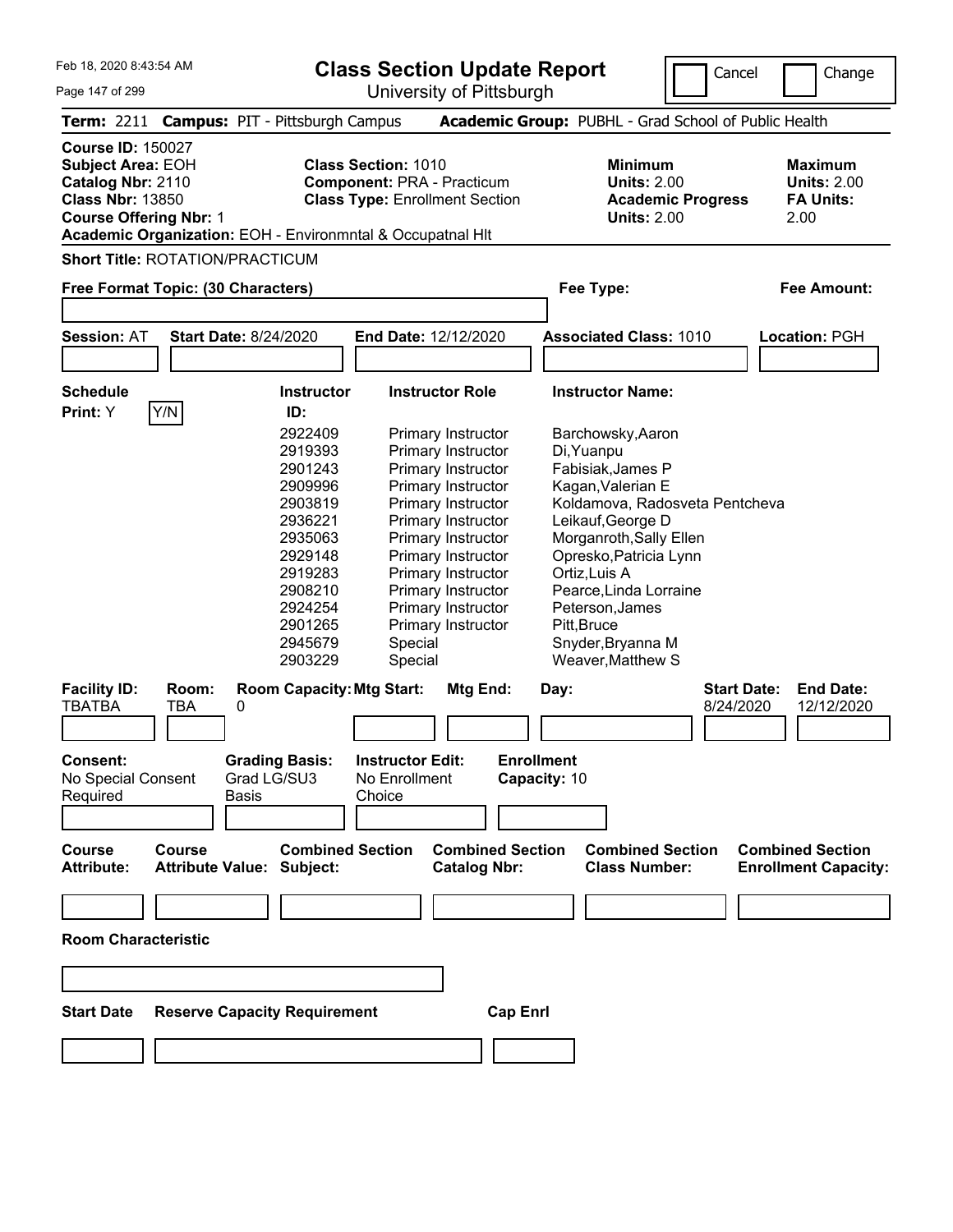|  | Feb 18, 2020 8:43:54 AM |  |
|--|-------------------------|--|
|  |                         |  |

**Class Section Update Report** University of Pittsburgh

Cancel Change

Page 148 of 299

|                                                                                                      |                               | Term: 2211 Campus: PIT - Pittsburgh Campus                  |                                                               |                                                |                                   | Academic Group: PUBHL - Grad School of Public Health                                   |                                 |                                                                  |
|------------------------------------------------------------------------------------------------------|-------------------------------|-------------------------------------------------------------|---------------------------------------------------------------|------------------------------------------------|-----------------------------------|----------------------------------------------------------------------------------------|---------------------------------|------------------------------------------------------------------|
| <b>Course ID: 108509</b><br><b>Subject Area: EOH</b><br>Catalog Nbr: 2175<br><b>Class Nbr: 13826</b> | <b>Course Offering Nbr: 1</b> | Academic Organization: EOH - Environmntal & Occupatnal Hlt  | <b>Class Section: 1030</b><br><b>Component: LEC - Lecture</b> | <b>Class Type: Enrollment Section</b>          |                                   | <b>Minimum</b><br><b>Units: 3.00</b><br><b>Academic Progress</b><br><b>Units: 3.00</b> |                                 | <b>Maximum</b><br><b>Units: 3.00</b><br><b>FA Units:</b><br>3.00 |
|                                                                                                      |                               | Short Title: PRINCIPLES OF TOXICOLOGY                       |                                                               |                                                |                                   |                                                                                        |                                 |                                                                  |
|                                                                                                      |                               | Free Format Topic: (30 Characters)                          |                                                               |                                                |                                   | Fee Type:                                                                              |                                 | Fee Amount:                                                      |
| <b>Session: AT</b>                                                                                   |                               | <b>Start Date: 8/24/2020</b>                                |                                                               | End Date: 12/12/2020                           |                                   | <b>Associated Class: 1030</b>                                                          |                                 | Location: PGH                                                    |
| <b>Schedule</b><br>Print: Y                                                                          | Y/N                           | <b>Instructor</b><br>ID:                                    |                                                               | <b>Instructor Role</b>                         |                                   | <b>Instructor Name:</b>                                                                |                                 |                                                                  |
|                                                                                                      |                               | 2901243<br>2945679<br>2903229                               | Special<br>Special                                            | Primary Instructor                             |                                   | Fabisiak, James P<br>Snyder, Bryanna M<br>Weaver, Matthew S                            |                                 |                                                                  |
| <b>Facility ID:</b><br>PUBHL0A719                                                                    | Room:<br>0A719                | <b>Room Capacity: Mtg Start:</b><br>60                      | 1:00 PM                                                       | Mtg End:<br>2:25 PM                            | Day:<br>MoWe                      |                                                                                        | <b>Start Date:</b><br>8/24/2020 | <b>End Date:</b><br>12/12/2020                                   |
| Consent:<br>No Special Consent<br>Required                                                           |                               | <b>Grading Basis:</b><br><b>Grad Letter Grade</b>           | <b>Instructor Edit:</b><br>No Enrollment<br>Choice            |                                                | <b>Enrollment</b><br>Capacity: 20 |                                                                                        |                                 |                                                                  |
| Course<br><b>Attribute:</b>                                                                          | Course                        | <b>Combined Section</b><br><b>Attribute Value: Subject:</b> |                                                               | <b>Combined Section</b><br><b>Catalog Nbr:</b> |                                   | <b>Combined Section</b><br><b>Class Number:</b>                                        |                                 | <b>Combined Section</b><br><b>Enrollment Capacity:</b>           |
|                                                                                                      |                               |                                                             |                                                               |                                                |                                   |                                                                                        |                                 |                                                                  |
| <b>Room Characteristic</b>                                                                           | PeopleSoft - Scheduled (PS)   |                                                             |                                                               |                                                |                                   |                                                                                        |                                 |                                                                  |
| <b>Start Date</b>                                                                                    |                               | <b>Reserve Capacity Requirement</b>                         |                                                               | <b>Cap Enrl</b>                                |                                   |                                                                                        |                                 |                                                                  |
|                                                                                                      |                               |                                                             |                                                               |                                                |                                   |                                                                                        |                                 |                                                                  |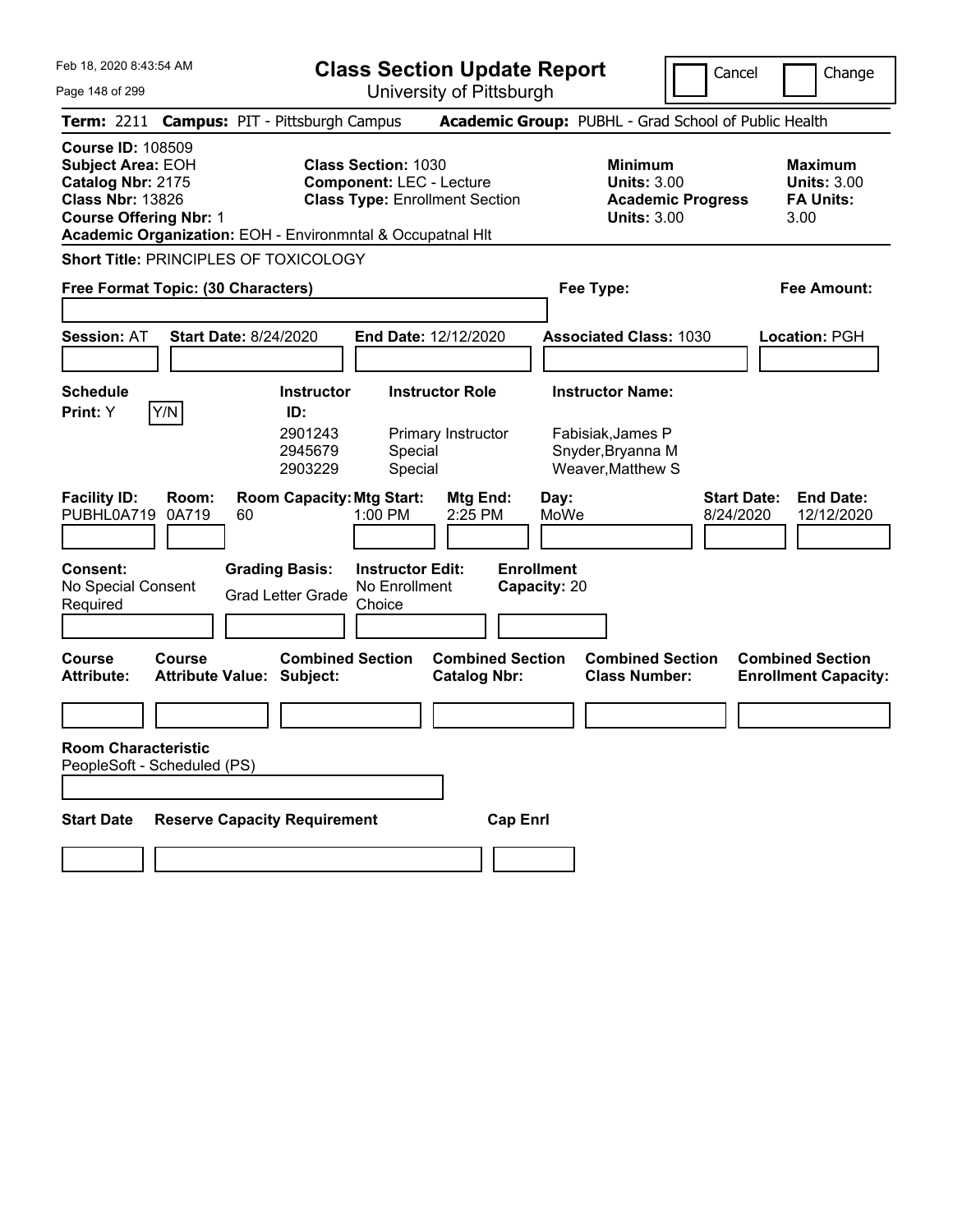|  | Feb 18, 2020 8:43:54 AM |  |
|--|-------------------------|--|
|  |                         |  |

**Class Section Update Report** University of Pittsburgh

Cancel Change

Page 149 of 299

|                                                                                                                                |                | Term: 2211 Campus: PIT - Pittsburgh Campus                  |                                                               |                                                |                                   | Academic Group: PUBHL - Grad School of Public Health                                   |                                                                   |
|--------------------------------------------------------------------------------------------------------------------------------|----------------|-------------------------------------------------------------|---------------------------------------------------------------|------------------------------------------------|-----------------------------------|----------------------------------------------------------------------------------------|-------------------------------------------------------------------|
| <b>Course ID: 108535</b><br>Subject Area: EOH<br>Catalog Nbr: 2309<br><b>Class Nbr: 22829</b><br><b>Course Offering Nbr: 1</b> |                | Academic Organization: EOH - Environmntal & Occupatnal HIt  | <b>Class Section: 1100</b><br><b>Component: LEC - Lecture</b> | <b>Class Type: Enrollment Section</b>          |                                   | <b>Minimum</b><br><b>Units: 3.00</b><br><b>Academic Progress</b><br><b>Units: 3.00</b> | <b>Maximum</b><br><b>Units: 3.00</b><br><b>FA Units:</b><br>3.00  |
|                                                                                                                                |                | Short Title: ENVIRONMNTL HLTH CHEMISTRY                     |                                                               |                                                |                                   |                                                                                        |                                                                   |
| Free Format Topic: (30 Characters)                                                                                             |                |                                                             |                                                               |                                                |                                   | Fee Type:                                                                              | Fee Amount:                                                       |
| <b>Session: AT</b>                                                                                                             |                | <b>Start Date: 8/24/2020</b>                                |                                                               | End Date: 12/12/2020                           |                                   | <b>Associated Class: 1100</b>                                                          | Location: PGH                                                     |
| <b>Schedule</b>                                                                                                                |                | <b>Instructor</b>                                           |                                                               | <b>Instructor Role</b>                         |                                   | <b>Instructor Name:</b>                                                                |                                                                   |
| Print: Y                                                                                                                       | Y/N            | ID:<br>2924254<br>2945679<br>2903229                        | Special<br>Special                                            | Primary Instructor                             |                                   | Peterson, James<br>Snyder, Bryanna M<br>Weaver, Matthew S                              |                                                                   |
| <b>Facility ID:</b><br>PUBHL04140                                                                                              | Room:<br>04140 | <b>Room Capacity: Mtg Start:</b><br>14                      | 2:00 PM                                                       | Mtg End:<br>3:30 PM                            | Day:<br>TuTh                      |                                                                                        | <b>Start Date:</b><br><b>End Date:</b><br>8/24/2020<br>12/12/2020 |
| Consent:<br>No Special Consent<br>Required                                                                                     |                | <b>Grading Basis:</b><br><b>Grad Letter Grade</b>           | <b>Instructor Edit:</b><br>No Enrollment<br>Choice            |                                                | <b>Enrollment</b><br>Capacity: 14 |                                                                                        |                                                                   |
| Course<br><b>Attribute:</b>                                                                                                    | Course         | <b>Combined Section</b><br><b>Attribute Value: Subject:</b> |                                                               | <b>Combined Section</b><br><b>Catalog Nbr:</b> |                                   | <b>Combined Section</b><br><b>Class Number:</b>                                        | <b>Combined Section</b><br><b>Enrollment Capacity:</b>            |
|                                                                                                                                |                |                                                             |                                                               |                                                |                                   |                                                                                        |                                                                   |
| <b>Room Characteristic</b>                                                                                                     |                |                                                             |                                                               |                                                |                                   |                                                                                        |                                                                   |
|                                                                                                                                |                |                                                             |                                                               |                                                |                                   |                                                                                        |                                                                   |
| <b>Start Date</b>                                                                                                              |                | <b>Reserve Capacity Requirement</b>                         |                                                               | <b>Cap Enrl</b>                                |                                   |                                                                                        |                                                                   |
|                                                                                                                                |                |                                                             |                                                               |                                                |                                   |                                                                                        |                                                                   |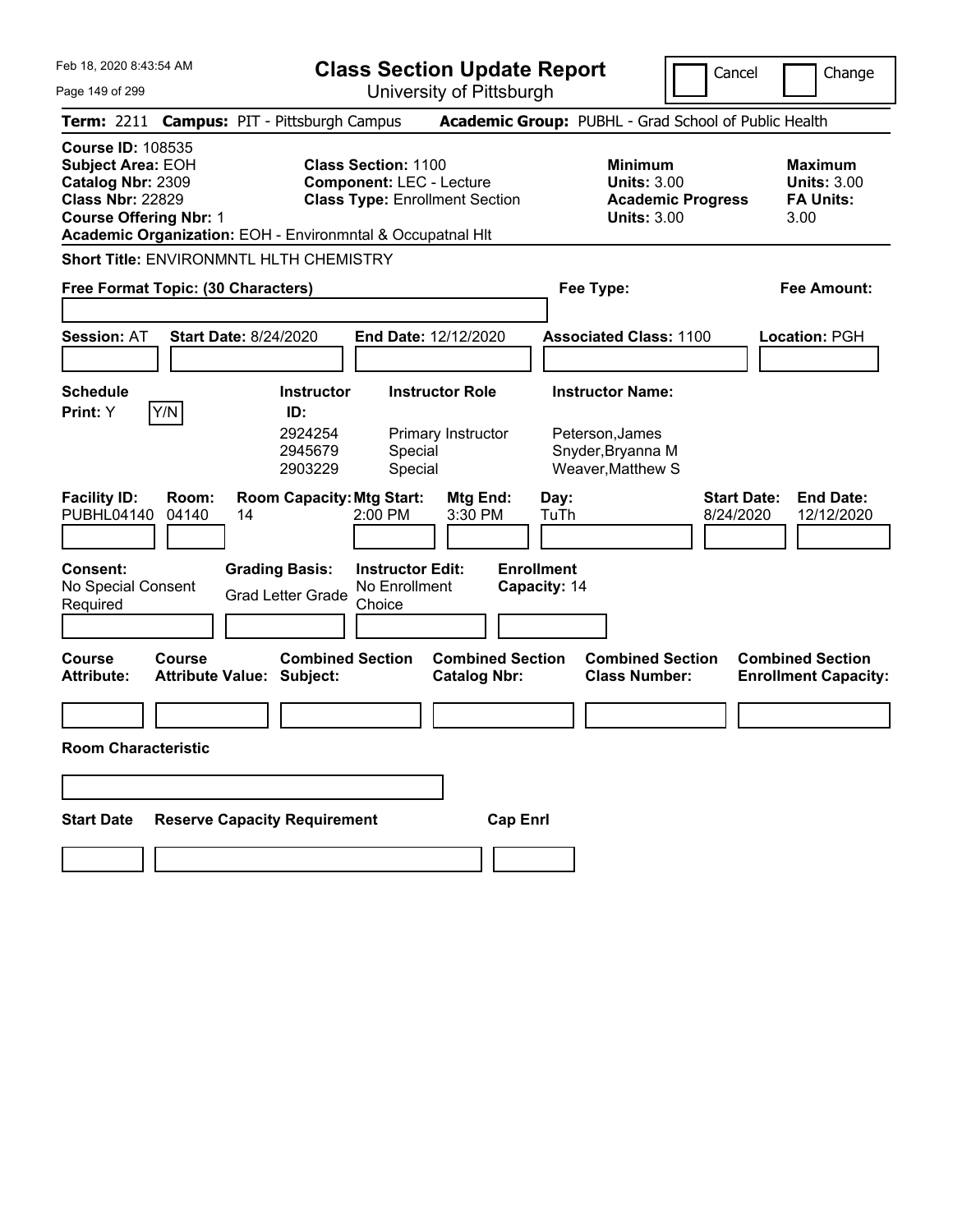|  | Feb 18, 2020 8:43:54 AM |  |
|--|-------------------------|--|
|  |                         |  |

Page 150 of 299

**Class Section Update Report**

University of Pittsburgh

Cancel Change

|                                                                                                                                       |              | Term: 2211 Campus: PIT - Pittsburgh Campus                                          |                                                                                                                                                                      | Academic Group: PUBHL - Grad School of Public Health                                   |                                                                  |
|---------------------------------------------------------------------------------------------------------------------------------------|--------------|-------------------------------------------------------------------------------------|----------------------------------------------------------------------------------------------------------------------------------------------------------------------|----------------------------------------------------------------------------------------|------------------------------------------------------------------|
| <b>Course ID: 108536</b><br><b>Subject Area: EOH</b><br>Catalog Nbr: 2310<br><b>Class Nbr: 30388</b><br><b>Course Offering Nbr: 1</b> |              |                                                                                     | <b>Class Section: 1035</b><br><b>Component: LEC - Lecture</b><br><b>Class Type: Enrollment Section</b><br>Academic Organization: EOH - Environmntal & Occupatnal Hlt | <b>Minimum</b><br><b>Units: 3.00</b><br><b>Academic Progress</b><br><b>Units: 3.00</b> | <b>Maximum</b><br><b>Units: 3.00</b><br><b>FA Units:</b><br>3.00 |
|                                                                                                                                       |              | <b>Short Title: MOLECULAR FUNDAMENTALS</b>                                          |                                                                                                                                                                      |                                                                                        |                                                                  |
| Free Format Topic: (30 Characters)                                                                                                    |              |                                                                                     |                                                                                                                                                                      | Fee Type:                                                                              | Fee Amount:                                                      |
| Session: AT                                                                                                                           |              | <b>Start Date: 8/24/2020</b>                                                        | End Date: 12/12/2020                                                                                                                                                 | <b>Associated Class: 1035</b>                                                          | <b>Location: PGH</b>                                             |
| <b>Schedule</b>                                                                                                                       |              | <b>Instructor</b>                                                                   | <b>Instructor Role</b>                                                                                                                                               | <b>Instructor Name:</b>                                                                |                                                                  |
| Print: Y<br><b>Facility ID:</b>                                                                                                       | Y/N<br>Room: | ID:<br>2919393<br>2929148<br>2945679<br>2903229<br><b>Room Capacity: Mtg Start:</b> | Primary Instructor<br>Primary Instructor<br>Special<br>Special<br>Mtg End:                                                                                           | Di, Yuanpu<br>Opresko, Patricia Lynn<br>Snyder, Bryanna M<br>Weaver, Matthew S<br>Day: | <b>Start Date:</b><br><b>End Date:</b>                           |
| PUBHL04140                                                                                                                            | 04140        | 14                                                                                  | 11:55 AM<br>10:30 AM                                                                                                                                                 | MoWe                                                                                   | 8/24/2020<br>12/12/2020                                          |
| <b>Consent:</b><br>No Special Consent<br>Required                                                                                     |              | <b>Grading Basis:</b><br>Grad LG/SU3<br>Basis                                       | <b>Instructor Edit:</b><br>No Enrollment<br>Choice                                                                                                                   | <b>Enrollment</b><br>Capacity: 14                                                      |                                                                  |
| Course<br><b>Attribute:</b>                                                                                                           | Course       | <b>Combined Section</b><br><b>Attribute Value: Subject:</b>                         | <b>Combined Section</b><br><b>Catalog Nbr:</b>                                                                                                                       | <b>Combined Section</b><br><b>Class Number:</b>                                        | <b>Combined Section</b><br><b>Enrollment Capacity:</b>           |
|                                                                                                                                       |              |                                                                                     |                                                                                                                                                                      |                                                                                        |                                                                  |
| <b>Room Characteristic</b>                                                                                                            |              |                                                                                     |                                                                                                                                                                      |                                                                                        |                                                                  |
|                                                                                                                                       |              |                                                                                     |                                                                                                                                                                      |                                                                                        |                                                                  |
| <b>Start Date</b>                                                                                                                     |              | <b>Reserve Capacity Requirement</b>                                                 | <b>Cap Enrl</b>                                                                                                                                                      |                                                                                        |                                                                  |
|                                                                                                                                       |              |                                                                                     |                                                                                                                                                                      |                                                                                        |                                                                  |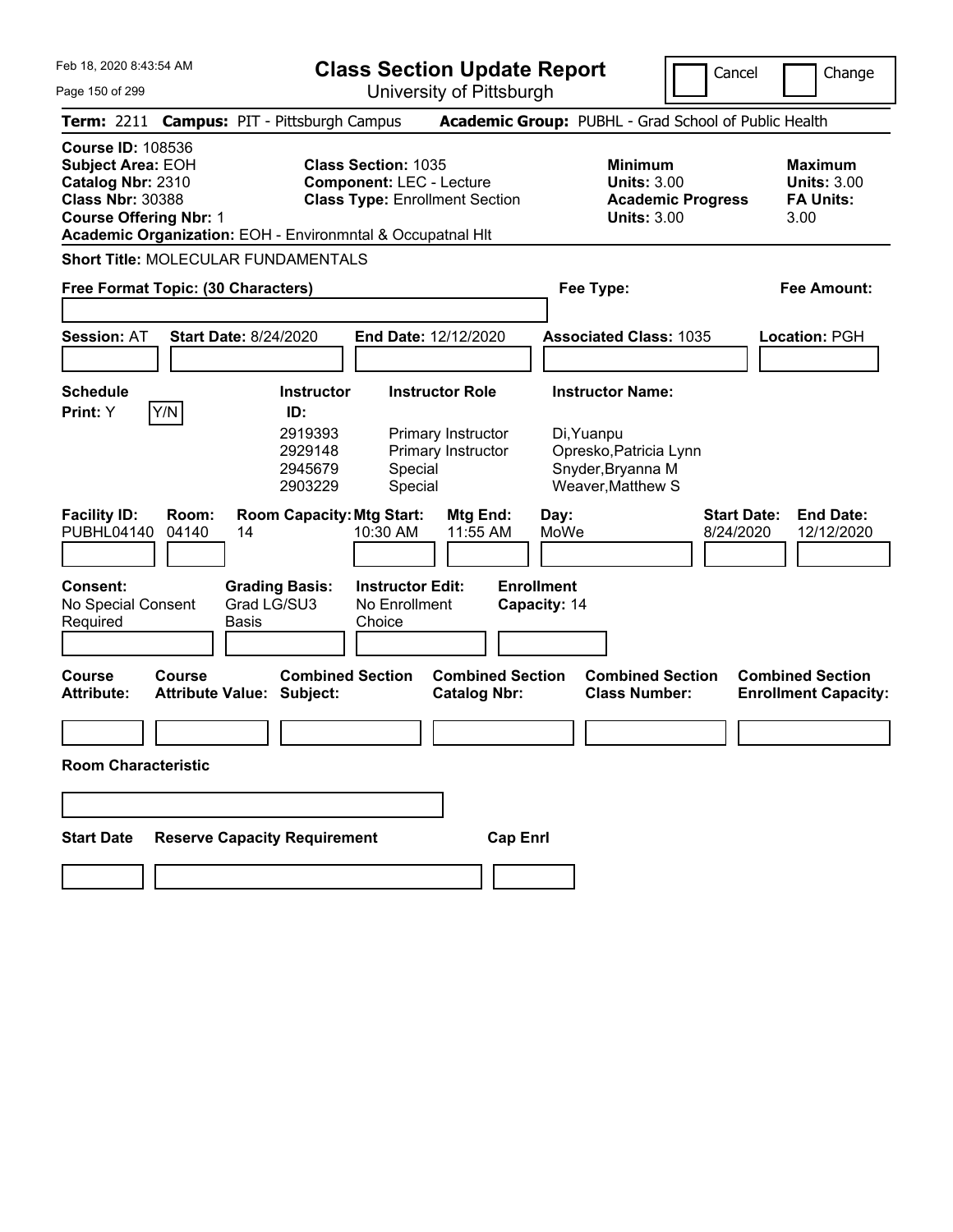Feb 18, 2020 8:43:54 AM Page 151 of 299 **Class Section Update Report** University of Pittsburgh Cancel Change **Term:** 2211 **Campus:** PIT - Pittsburgh Campus **Academic Group:** PUBHL - Grad School of Public Health **Course ID:** 108549 **Subject Area: EOH Class Section: 1060 Minimum Maximum Maximum Catalog Nbr:** 2504 **Component:** LEC - Lecture **Units:** 3.00 **Units:** 3.00 **Class Nbr:** 30389 **Class Type:** Enrollment Section **Academic Progress FA Units: Course Offering Nbr:** 1 **Units:** 3.00 3.00 **Academic Organization:** EOH - Environmntal & Occupatnal Hlt **Short Title:** PRIN OF ENVIRONMENTAL EXPOSURE **Free Format Topic: (30 Characters) Fee Type: Fee Amount: Session:** AT **Start Date:** 8/24/2020 **End Date:** 12/12/2020 **Associated Class:** 1060 **Location:** PGH **Schedule Instructor Instructor Role Instructor Name: Print:**  $Y$   $|Y/N|$  **ID:** 2924254 Primary Instructor Peterson,James 2945679 Special Snyder,Bryanna M 2903229 Special Weaver,Matthew S **Facility ID: Room: Room Capacity:Mtg Start: Mtg End: Day: Start Date: End Date:** PUBHL04140 04140 14 1:00 PM 4:00 PM We 8/24/2020 12/12/2020 **Consent: Grading Basis: Instructor Edit: Enrollment** No Special Consent Required Grad LG/SU3 Basis No Enrollment **Choice Capacity:** 14 **Course Course Combined Section Combined Section Combined Section Combined Section**  Attribute Value: Subject: Catalog Nbr: Class Number: Enrollment Capacity: **Room Characteristic Start Date Reserve Capacity Requirement Cap Enrl**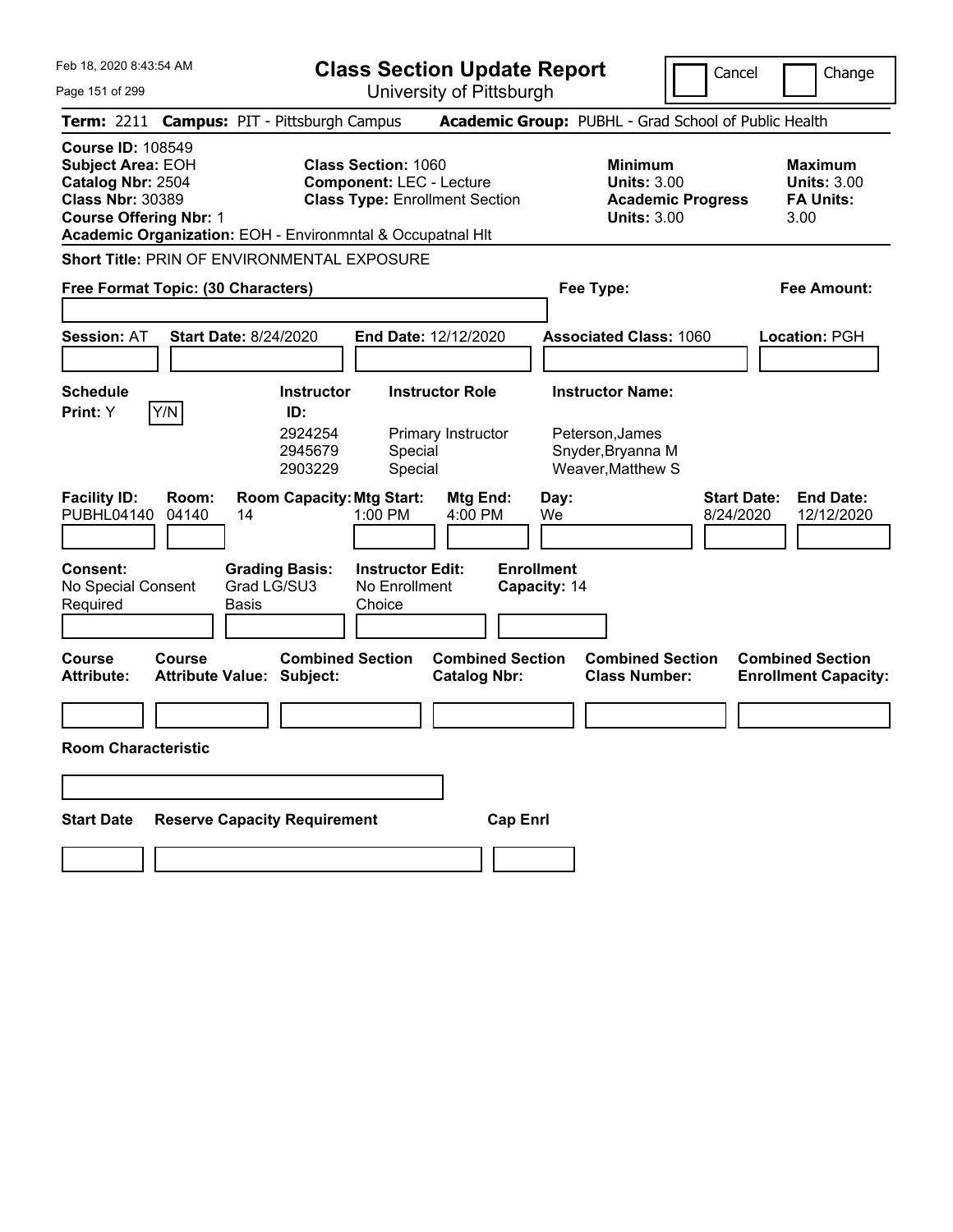**Class Section Update Report**

University of Pittsburgh

Cancel Change

|  | Page 152 of 299 |  |
|--|-----------------|--|
|  |                 |  |

**Term:** 2211 **Campus:** PIT - Pittsburgh Campus **Academic Group:** PUBHL - Grad School of Public Health **Course ID:** 108566 **Subject Area: EOH Class Section: 1010 Minimum Maximum Maximum Catalog Nbr:** 3010 **Component:** THE - Thesis Research **Units:** 1.00 **Units:** 15.00 **Class Nbr:** 13828 **Class Type:** Enrollment Section **Academic Progress FA Units: Course Offering Nbr:** 1 **Units:** 1.00 1.00 **Academic Organization:** EOH - Environmntal & Occupatnal Hlt **Short Title:** RESEARCH AND DISSERTATION PHD **Free Format Topic: (30 Characters) Fee Type: Fee Amount: Session:** AT **Start Date:** 8/24/2020 **End Date:** 12/12/2020 **Associated Class:** 1010 **Location:** PGH **Schedule Instructor Instructor Role Instructor Name: Print:**  $Y$   $|Y/N|$  **ID:** 2922409 Primary Instructor Barchowsky,Aaron 2919393 Primary Instructor Di,Yuanpu 2901243 Primary Instructor Fabisiak,James P 2913808 Primary Instructor Goldstein,Bernard D 2909996 Primary Instructor Kagan, Valerian E 2900628 Primary Instructor Keohavong,Phouthone 2903819 Primary Instructor Koldamova, Radosveta Pentcheva 2936221 Primary Instructor Leikauf,George D 2935063 Primary Instructor Morganroth,Sally Ellen 2929148 Primary Instructor Opresko,Patricia Lynn 2919283 Primary Instructor Ortiz,Luis A 2908210 Primary Instructor Pearce,Linda Lorraine 2924254 Primary Instructor Peterson,James 2901265 Primary Instructor Pitt,Bruce 2945679 Special Snyder,Bryanna M 2903229 Special Weaver,Matthew S **Facility ID: Room: Room Capacity:Mtg Start: Mtg End: Day: Start Date: End Date:** TBATBA TBA 0 8/24/2020 12/12/2020 **Consent: Grading Basis: Instructor Edit: Enrollment** No Special Consent Required Grad SN Basis Class Instructor Table Edit **Capacity:** 55 **Course Course Combined Section Combined Section Combined Section Combined Section Attribute: Attribute Value: Subject: Catalog Nbr: Class Number: Enrollment Capacity: Room Characteristic Start Date Reserve Capacity Requirement Cap Enrl**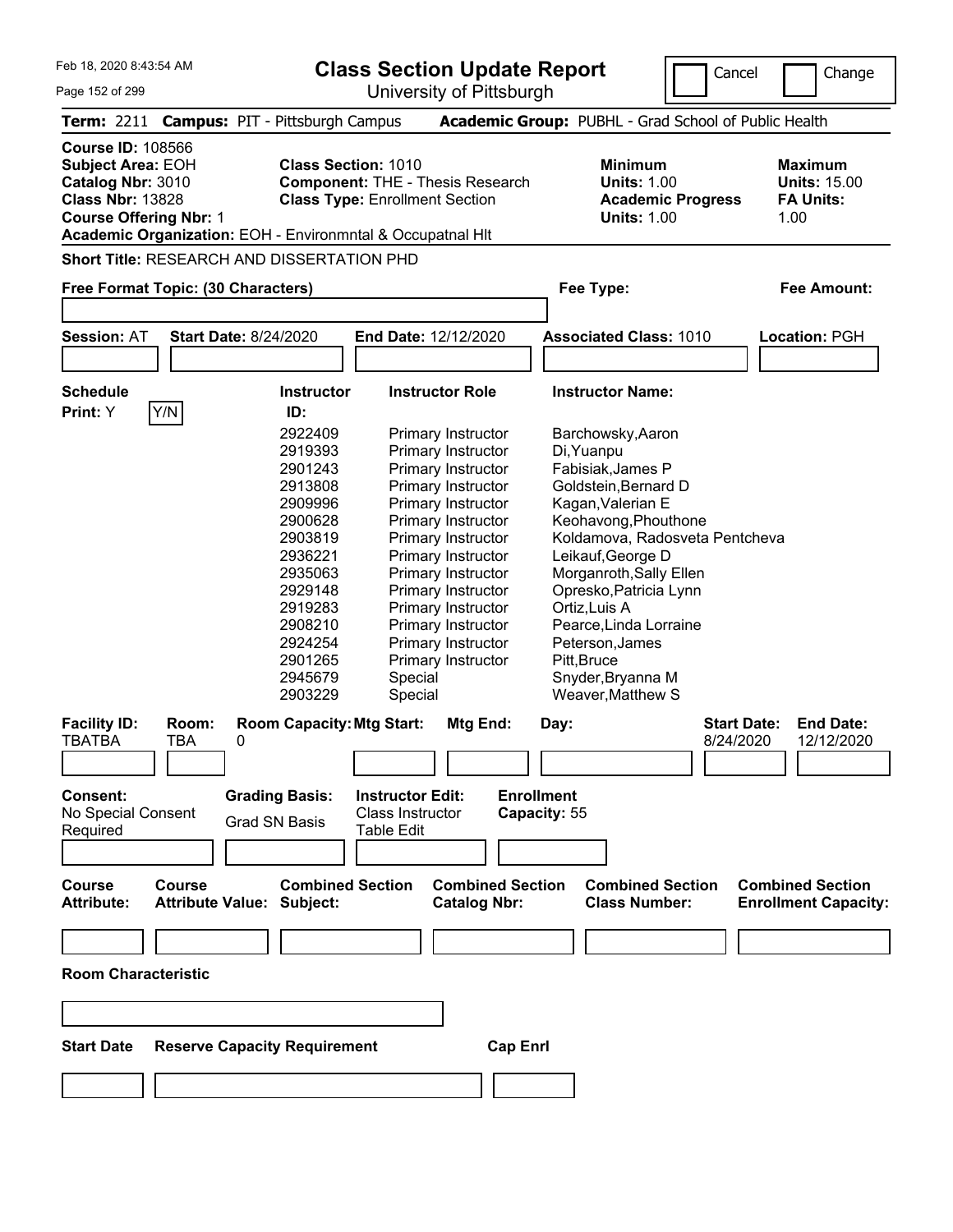|  | Feb 18, 2020 8:43:54 AM |  |
|--|-------------------------|--|
|  |                         |  |

Cancel **I** Change

Page 153 of 299

| Page 153 of 299                                                                                                                          |                |                                                                                         |                                                               | University of Pittsburgh                                       |                                   |                                                                                        |                                 |                                                                  |
|------------------------------------------------------------------------------------------------------------------------------------------|----------------|-----------------------------------------------------------------------------------------|---------------------------------------------------------------|----------------------------------------------------------------|-----------------------------------|----------------------------------------------------------------------------------------|---------------------------------|------------------------------------------------------------------|
|                                                                                                                                          |                | Term: 2211 Campus: PIT - Pittsburgh Campus                                              |                                                               |                                                                |                                   | Academic Group: PUBHL - Grad School of Public Health                                   |                                 |                                                                  |
| <b>Course ID: 173483</b><br><b>Subject Area: EPIDEM</b><br>Catalog Nbr: 2004<br><b>Class Nbr: 13897</b><br><b>Course Offering Nbr: 1</b> |                | <b>Academic Organization: EPIDEM - Epidemiology</b>                                     | <b>Class Section: 1050</b><br><b>Component: LEC - Lecture</b> | <b>Class Type: Enrollment Section</b>                          |                                   | <b>Minimum</b><br><b>Units: 4.00</b><br><b>Academic Progress</b><br><b>Units: 4.00</b> |                                 | <b>Maximum</b><br><b>Units: 4.00</b><br><b>FA Units:</b><br>4.00 |
| Free Format Topic: (30 Characters)                                                                                                       |                | Short Title: PATHPHYLGY ACROSS LIFE SPAN                                                |                                                               |                                                                |                                   | Fee Type:                                                                              |                                 | Fee Amount:                                                      |
| <b>Session: AT</b>                                                                                                                       |                | <b>Start Date: 8/24/2020</b>                                                            |                                                               | End Date: 12/12/2020                                           |                                   | <b>Associated Class: 1050</b>                                                          |                                 | Location: PGH                                                    |
| <b>Schedule</b><br>Print: Y                                                                                                              | Y/N            | <b>Instructor</b><br>ID:<br>2905773<br>2932410                                          | Special                                                       | <b>Instructor Role</b><br>Primary Instructor                   |                                   | <b>Instructor Name:</b><br>Alexander, Sheila Ann<br>Smith, Lori Sarracino              |                                 |                                                                  |
| <b>Facility ID:</b><br><b>VICTO00117</b>                                                                                                 | Room:<br>00117 | <b>Room Capacity: Mtg Start:</b><br>55                                                  | 3:00 PM                                                       | Mtg End:<br>6:50 PM                                            | Day:<br>We                        |                                                                                        | <b>Start Date:</b><br>8/24/2020 | <b>End Date:</b><br>12/12/2020                                   |
| <b>Consent:</b><br>No Special Consent<br>Required                                                                                        |                | <b>Grading Basis:</b><br>Grad Letter Grade                                              | <b>Instructor Edit:</b><br>No Enrollment<br>Choice            |                                                                | <b>Enrollment</b><br>Capacity: 10 |                                                                                        |                                 |                                                                  |
| Course<br><b>Attribute:</b>                                                                                                              | Course         | <b>Combined Section</b><br><b>Attribute Value: Subject:</b><br><b>NUR</b><br><b>HRS</b> |                                                               | <b>Combined Section</b><br><b>Catalog Nbr:</b><br>2004<br>2004 |                                   | <b>Combined Section</b><br><b>Class Number:</b><br>13477<br>14459                      | 30<br>15                        | <b>Combined Section</b><br><b>Enrollment Capacity:</b>           |
| <b>Room Characteristic</b><br>PeopleSoft - Scheduled (PS)                                                                                |                |                                                                                         |                                                               |                                                                |                                   |                                                                                        |                                 |                                                                  |
| <b>Start Date</b>                                                                                                                        |                | <b>Reserve Capacity Requirement</b>                                                     |                                                               |                                                                | <b>Cap Enri</b>                   |                                                                                        |                                 |                                                                  |
|                                                                                                                                          |                |                                                                                         |                                                               |                                                                |                                   |                                                                                        |                                 |                                                                  |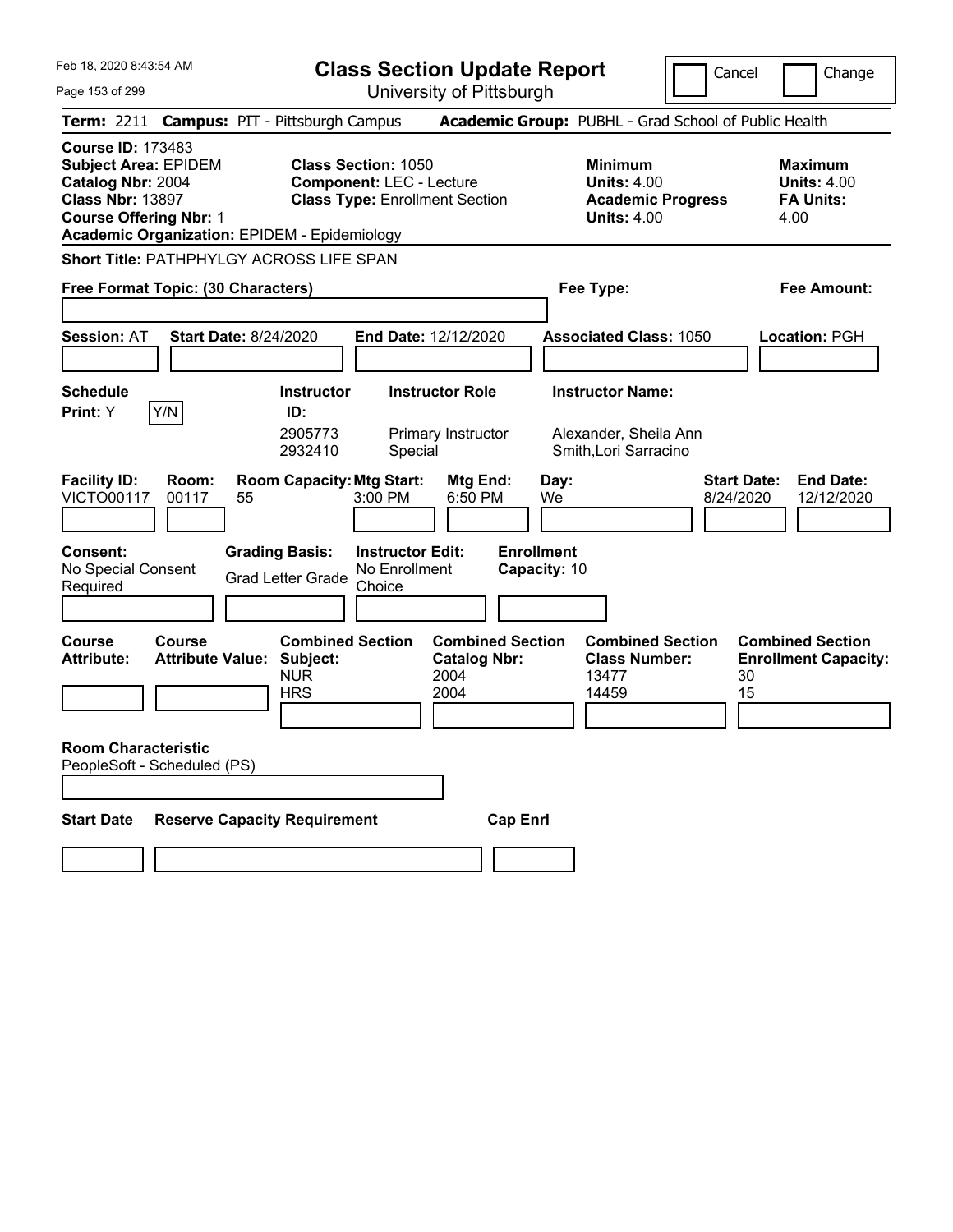|  | Feb 18, 2020 8:43:54 AM |  |
|--|-------------------------|--|
|  |                         |  |

Cancel Change

| Page 154 of 299                                                                                                                                                                                 |                                                             | University of Pittsburgh                                                                               |                                                                                        |                                                                  |
|-------------------------------------------------------------------------------------------------------------------------------------------------------------------------------------------------|-------------------------------------------------------------|--------------------------------------------------------------------------------------------------------|----------------------------------------------------------------------------------------|------------------------------------------------------------------|
| Term: 2211 Campus: PIT - Pittsburgh Campus                                                                                                                                                      |                                                             |                                                                                                        | Academic Group: PUBHL - Grad School of Public Health                                   |                                                                  |
| <b>Course ID: 187535</b><br><b>Subject Area: EPIDEM</b><br>Catalog Nbr: 2017<br><b>Class Nbr: 24987</b><br><b>Course Offering Nbr: 1</b><br><b>Academic Organization: EPIDEM - Epidemiology</b> |                                                             | <b>Class Section: 1050</b><br><b>Component: SEM - Seminar</b><br><b>Class Type: Enrollment Section</b> | <b>Minimum</b><br><b>Units: 1.00</b><br><b>Academic Progress</b><br><b>Units: 1.00</b> | <b>Maximum</b><br><b>Units: 1.00</b><br><b>FA Units:</b><br>1.00 |
| Short Title: POPULATION NEUROSCIENCE SEM                                                                                                                                                        |                                                             |                                                                                                        |                                                                                        |                                                                  |
| Free Format Topic: (30 Characters)                                                                                                                                                              |                                                             |                                                                                                        | Fee Type:                                                                              | Fee Amount:                                                      |
| <b>Session: AT</b>                                                                                                                                                                              | <b>Start Date: 8/24/2020</b>                                | End Date: 12/12/2020                                                                                   | <b>Associated Class: 1050</b>                                                          | Location: PGH                                                    |
| <b>Schedule</b><br>Y/N<br>Print: Y                                                                                                                                                              | <b>Instructor</b><br>ID:<br>3838598<br>2932410              | <b>Instructor Role</b><br>Primary Instructor<br>Special                                                | <b>Instructor Name:</b><br>Rosso, Andrea<br>Smith, Lori Sarracino                      |                                                                  |
| <b>Facility ID:</b><br>Room:<br><b>PUBHL05140</b><br>05140                                                                                                                                      | <b>Room Capacity: Mtg Start:</b><br>14                      | Mtg End:<br>12:00 PM<br>1:00 PM                                                                        | Day:<br>8/24/2020<br>Mo                                                                | <b>End Date:</b><br><b>Start Date:</b><br>12/12/2020             |
| Consent:<br>No Special Consent<br>Required                                                                                                                                                      | <b>Grading Basis:</b><br><b>Grad HSU Basis</b>              | <b>Instructor Edit:</b><br>No Enrollment<br>Choice                                                     | <b>Enrollment</b><br>Capacity: 14                                                      |                                                                  |
| Course<br>Course<br>Attribute:                                                                                                                                                                  | <b>Combined Section</b><br><b>Attribute Value: Subject:</b> | <b>Combined Section</b><br><b>Catalog Nbr:</b>                                                         | <b>Combined Section</b><br><b>Class Number:</b>                                        | <b>Combined Section</b><br><b>Enrollment Capacity:</b>           |
|                                                                                                                                                                                                 |                                                             |                                                                                                        |                                                                                        |                                                                  |
| <b>Room Characteristic</b>                                                                                                                                                                      |                                                             |                                                                                                        |                                                                                        |                                                                  |
|                                                                                                                                                                                                 |                                                             |                                                                                                        |                                                                                        |                                                                  |
| <b>Start Date</b>                                                                                                                                                                               | <b>Reserve Capacity Requirement</b>                         | <b>Cap Enrl</b>                                                                                        |                                                                                        |                                                                  |
|                                                                                                                                                                                                 |                                                             |                                                                                                        |                                                                                        |                                                                  |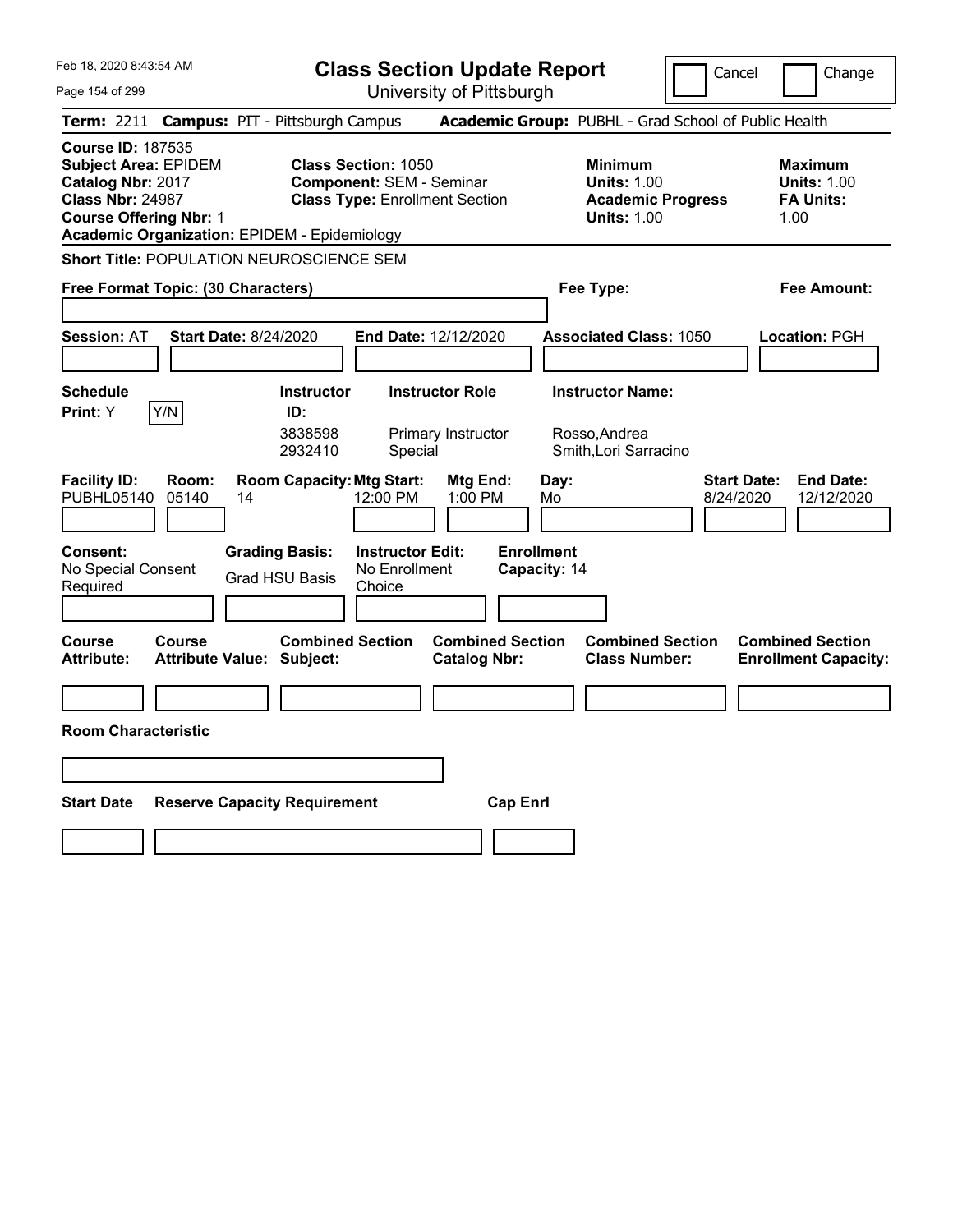|  | Feb 18, 2020 8:43:54 AM |  |
|--|-------------------------|--|
|  |                         |  |

Cancel **Change** 

Page 155 of 299

| Page 155 of 299                                                                                                                                                                                 |                                  |                                                |                                                               | University of Pittsburgh                       |                                    |                                                                                        |                                 |                                                                  |
|-------------------------------------------------------------------------------------------------------------------------------------------------------------------------------------------------|----------------------------------|------------------------------------------------|---------------------------------------------------------------|------------------------------------------------|------------------------------------|----------------------------------------------------------------------------------------|---------------------------------|------------------------------------------------------------------|
| Term: 2211 Campus: PIT - Pittsburgh Campus                                                                                                                                                      |                                  |                                                |                                                               |                                                |                                    | Academic Group: PUBHL - Grad School of Public Health                                   |                                 |                                                                  |
| <b>Course ID: 108567</b><br><b>Subject Area: EPIDEM</b><br>Catalog Nbr: 2110<br><b>Class Nbr: 13845</b><br><b>Course Offering Nbr: 1</b><br><b>Academic Organization: EPIDEM - Epidemiology</b> |                                  |                                                | <b>Class Section: 1030</b><br><b>Component: LEC - Lecture</b> | <b>Class Type: Enrollment Section</b>          |                                    | <b>Minimum</b><br><b>Units: 3.00</b><br><b>Academic Progress</b><br><b>Units: 3.00</b> |                                 | <b>Maximum</b><br><b>Units: 3.00</b><br><b>FA Units:</b><br>3.00 |
| Short Title: PRINCIPLES OF EPIDEMIOLOGY                                                                                                                                                         |                                  |                                                |                                                               |                                                |                                    |                                                                                        |                                 |                                                                  |
| Free Format Topic: (30 Characters)                                                                                                                                                              |                                  |                                                |                                                               |                                                |                                    | Fee Type:                                                                              |                                 | Fee Amount:                                                      |
| <b>Session: AT</b>                                                                                                                                                                              | <b>Start Date: 8/24/2020</b>     |                                                | End Date: 12/12/2020                                          |                                                |                                    | <b>Associated Class: 1030</b>                                                          |                                 | Location: PGH                                                    |
| <b>Schedule</b><br>Y/N<br>Print: Y                                                                                                                                                              |                                  | <b>Instructor</b><br>ID:<br>2932410<br>2908516 | Special                                                       | <b>Instructor Role</b><br>Primary Instructor   |                                    | <b>Instructor Name:</b><br>Smith, Lori Sarracino<br>Songer, Thomas J                   |                                 |                                                                  |
| <b>Facility ID:</b><br>Room:<br>CLAPP000L9<br>000L9                                                                                                                                             | 379                              | <b>Room Capacity: Mtg Start:</b>               | 5:30 PM                                                       | Mtg End:<br>6:50 PM                            | Day:<br>TuTh                       |                                                                                        | <b>Start Date:</b><br>8/24/2020 | <b>End Date:</b><br>12/12/2020                                   |
| Consent:<br>No Special Consent<br>Required                                                                                                                                                      | <b>Basis</b>                     | <b>Grading Basis:</b><br>Grad LG/SU3           | <b>Instructor Edit:</b><br>No Enrollment<br>Choice            |                                                | <b>Enrollment</b><br>Capacity: 199 |                                                                                        |                                 |                                                                  |
| <b>Course</b><br><b>Course</b><br><b>Attribute:</b><br><b>UCIS</b><br><b>GLBST</b><br><b>UCIS</b><br><b>UGH</b>                                                                                 | <b>Attribute Value: Subject:</b> | <b>Combined Section</b>                        |                                                               | <b>Combined Section</b><br><b>Catalog Nbr:</b> |                                    | <b>Combined Section</b><br><b>Class Number:</b>                                        |                                 | <b>Combined Section</b><br><b>Enrollment Capacity:</b>           |
| <b>Room Characteristic</b><br>Media - Data Projector/Monitor<br>PeopleSoft - Scheduled (PS)                                                                                                     |                                  |                                                |                                                               |                                                |                                    |                                                                                        |                                 |                                                                  |
| <b>Start Date</b>                                                                                                                                                                               |                                  | <b>Reserve Capacity Requirement</b>            |                                                               | <b>Cap Enrl</b>                                |                                    |                                                                                        |                                 |                                                                  |
|                                                                                                                                                                                                 |                                  |                                                |                                                               |                                                |                                    |                                                                                        |                                 |                                                                  |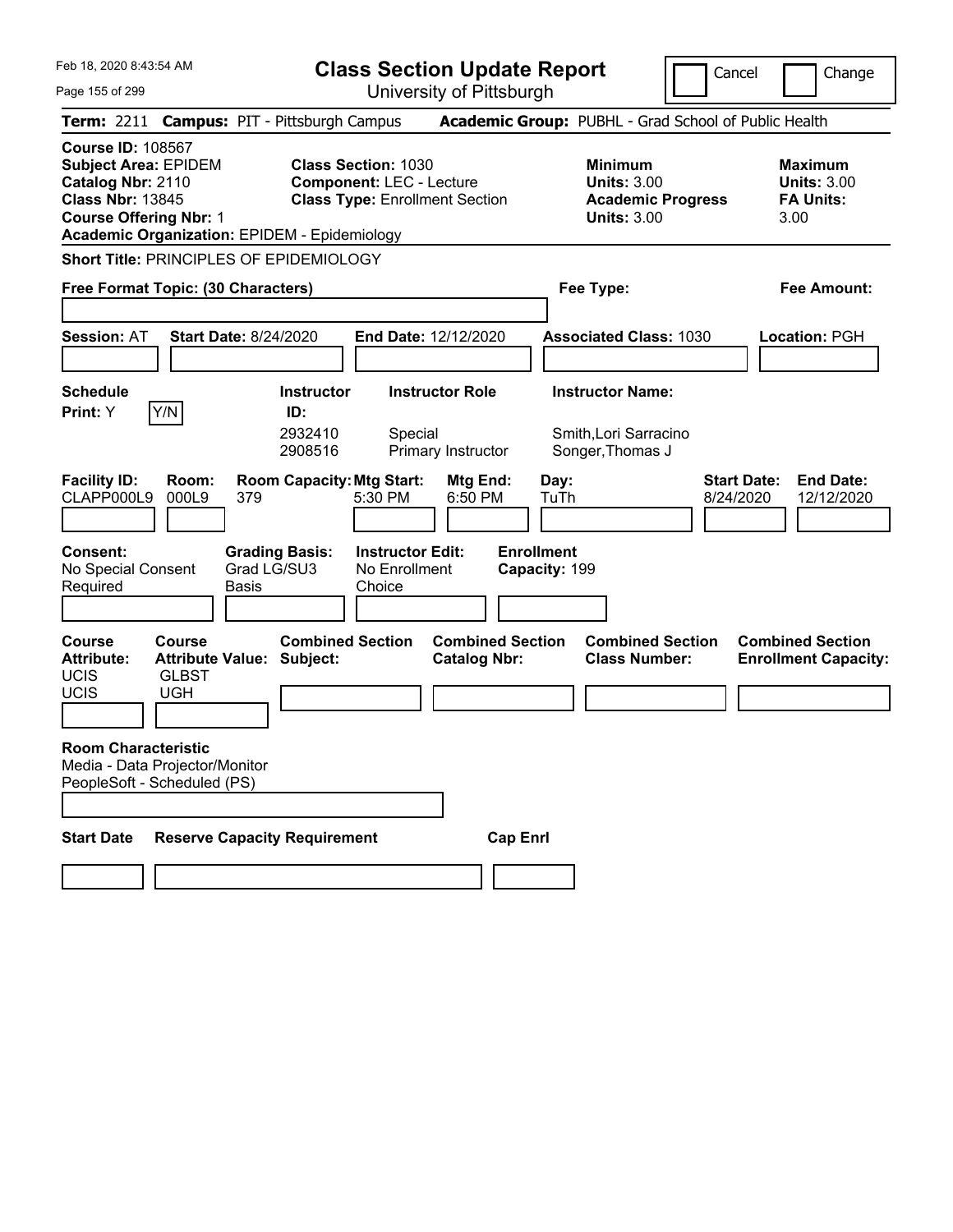Feb 18, 2020 8:43:54 AM Page 156 of 299 **Class Section Update Report** University of Pittsburgh Cancel Change **Term:** 2211 **Campus:** PIT - Pittsburgh Campus **Academic Group:** PUBHL - Grad School of Public Health **Course ID:** 179373 **Subject Area:** EPIDEM **Class Section:** 1010 **Minimum Maximum Catalog Nbr:** 2142 **Component:** PRA - Practicum **Units:** 3.00 **Units:** 3.00 **Class Nbr:** 25303 **Class Type:** Enrollment Section **Academic Progress FA Units: Course Offering Nbr:** 1 **Units:** 3.00 3.00 **Academic Organization:** EPIDEM - Epidemiology **Short Title:** LIFESTYLE INTERVENTION PRACTCM **Free Format Topic: (30 Characters) Fee Type: Fee Amount: Session:** AT **Start Date:** 8/24/2020 **End Date:** 12/12/2020 **Associated Class:** 1010 **Location:** PGH **Schedule Instructor Instructor Role Instructor Name: Print:**  $Y$   $|Y/N|$  **ID:** 2906663 Primary Instructor Kriska, Andrea Marie 2932410 Special Smith,Lori Sarracino **Facility ID: Room: Room Capacity:Mtg Start: Mtg End: Day: Start Date: End Date:** TBATBA TBA 0 8/24/2020 12/12/2020 **Consent: Grading Basis: Instructor Edit: Enrollment** Instructor Consent Instructor Consent Grad HSU Basis No Enrollment<br>Required Choice **Choice Capacity:** 6 **Course Course Combined Section Combined Section Combined Section Combined Section**  Attribute: Attribute Value: Subject: Catalog Nbr: Class Number: Enrollment Capacity: **Room Characteristic Start Date Reserve Capacity Requirement Cap Enrl**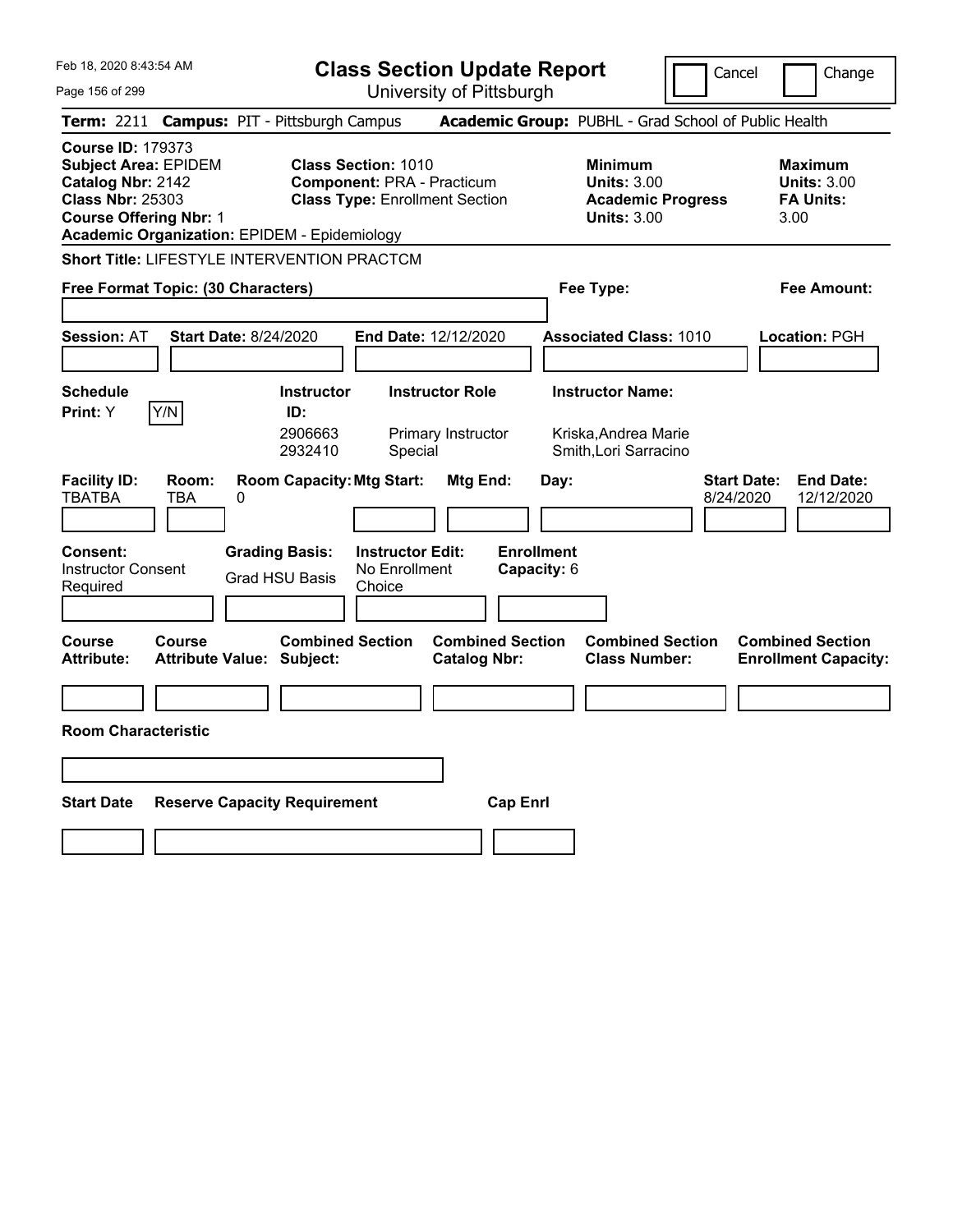|  | Feb 18, 2020 8:43:54 AM |  |
|--|-------------------------|--|
|  |                         |  |

Cancel **Change** 

 $\overline{\phantom{a}}$ 

Page 157 of 299

| Page 157 of 299                                                                                                                          |                       |                                                                                |                                                               | University of Pittsburgh                                         |                                   |                                                                                        |                                 |                                                           |
|------------------------------------------------------------------------------------------------------------------------------------------|-----------------------|--------------------------------------------------------------------------------|---------------------------------------------------------------|------------------------------------------------------------------|-----------------------------------|----------------------------------------------------------------------------------------|---------------------------------|-----------------------------------------------------------|
|                                                                                                                                          |                       | Term: 2211 Campus: PIT - Pittsburgh Campus                                     |                                                               |                                                                  |                                   | Academic Group: PUBHL - Grad School of Public Health                                   |                                 |                                                           |
| <b>Course ID: 186840</b><br><b>Subject Area: EPIDEM</b><br>Catalog Nbr: 2143<br><b>Class Nbr: 26552</b><br><b>Course Offering Nbr: 1</b> |                       | <b>Academic Organization: EPIDEM - Epidemiology</b>                            | <b>Class Section: 1010</b><br><b>Component: LEC - Lecture</b> | <b>Class Type: Enrollment Section</b>                            |                                   | <b>Minimum</b><br><b>Units: 2.00</b><br><b>Academic Progress</b><br><b>Units: 2.00</b> |                                 | Maximum<br><b>Units: 2.00</b><br><b>FA Units:</b><br>2.00 |
|                                                                                                                                          |                       | Short Title: SOCIAL EPIDEMIOLOGY                                               |                                                               |                                                                  |                                   |                                                                                        |                                 |                                                           |
| Free Format Topic: (30 Characters)                                                                                                       |                       |                                                                                |                                                               |                                                                  | Fee Type:                         |                                                                                        |                                 | Fee Amount:                                               |
| <b>Session: AT</b>                                                                                                                       |                       | <b>Start Date: 8/24/2020</b>                                                   |                                                               | End Date: 12/12/2020                                             |                                   | <b>Associated Class: 1010</b>                                                          |                                 | Location: PGH                                             |
| <b>Schedule</b>                                                                                                                          |                       | <b>Instructor</b>                                                              |                                                               | <b>Instructor Role</b>                                           |                                   | <b>Instructor Name:</b>                                                                |                                 |                                                           |
| Print: Y<br><b>Facility ID:</b><br>PUBHL3121C                                                                                            | Y/N<br>Room:<br>3121C | ID:<br>2906114<br>3618314<br>2932410<br><b>Room Capacity: Mtg Start:</b><br>24 | Special<br>10:00 AM                                           | Primary Instructor<br>Primary Instructor<br>Mtg End:<br>11:50 AM | Day:<br>We                        | Fabio, Anthony<br>Mendez, Dara D<br>Smith, Lori Sarracino                              | <b>Start Date:</b><br>8/24/2020 | <b>End Date:</b><br>12/12/2020                            |
|                                                                                                                                          |                       |                                                                                |                                                               |                                                                  |                                   |                                                                                        |                                 |                                                           |
| <b>Consent:</b><br>No Special Consent<br>Required                                                                                        |                       | <b>Grading Basis:</b><br><b>Grad Letter Grade</b>                              | <b>Instructor Edit:</b><br>No Enrollment<br>Choice            |                                                                  | <b>Enrollment</b><br>Capacity: 15 |                                                                                        |                                 |                                                           |
| Course<br><b>Attribute:</b>                                                                                                              | Course                | <b>Combined Section</b><br><b>Attribute Value: Subject:</b>                    |                                                               | <b>Combined Section</b><br><b>Catalog Nbr:</b>                   |                                   | <b>Combined Section</b><br><b>Class Number:</b>                                        |                                 | <b>Combined Section</b><br><b>Enrollment Capacity:</b>    |
|                                                                                                                                          |                       |                                                                                |                                                               |                                                                  |                                   |                                                                                        |                                 |                                                           |
| <b>Room Characteristic</b><br>PeopleSoft - Scheduled (PS)                                                                                |                       |                                                                                |                                                               |                                                                  |                                   |                                                                                        |                                 |                                                           |
| <b>Start Date</b>                                                                                                                        |                       | <b>Reserve Capacity Requirement</b>                                            |                                                               | <b>Cap Enrl</b>                                                  |                                   |                                                                                        |                                 |                                                           |
|                                                                                                                                          |                       |                                                                                |                                                               |                                                                  |                                   |                                                                                        |                                 |                                                           |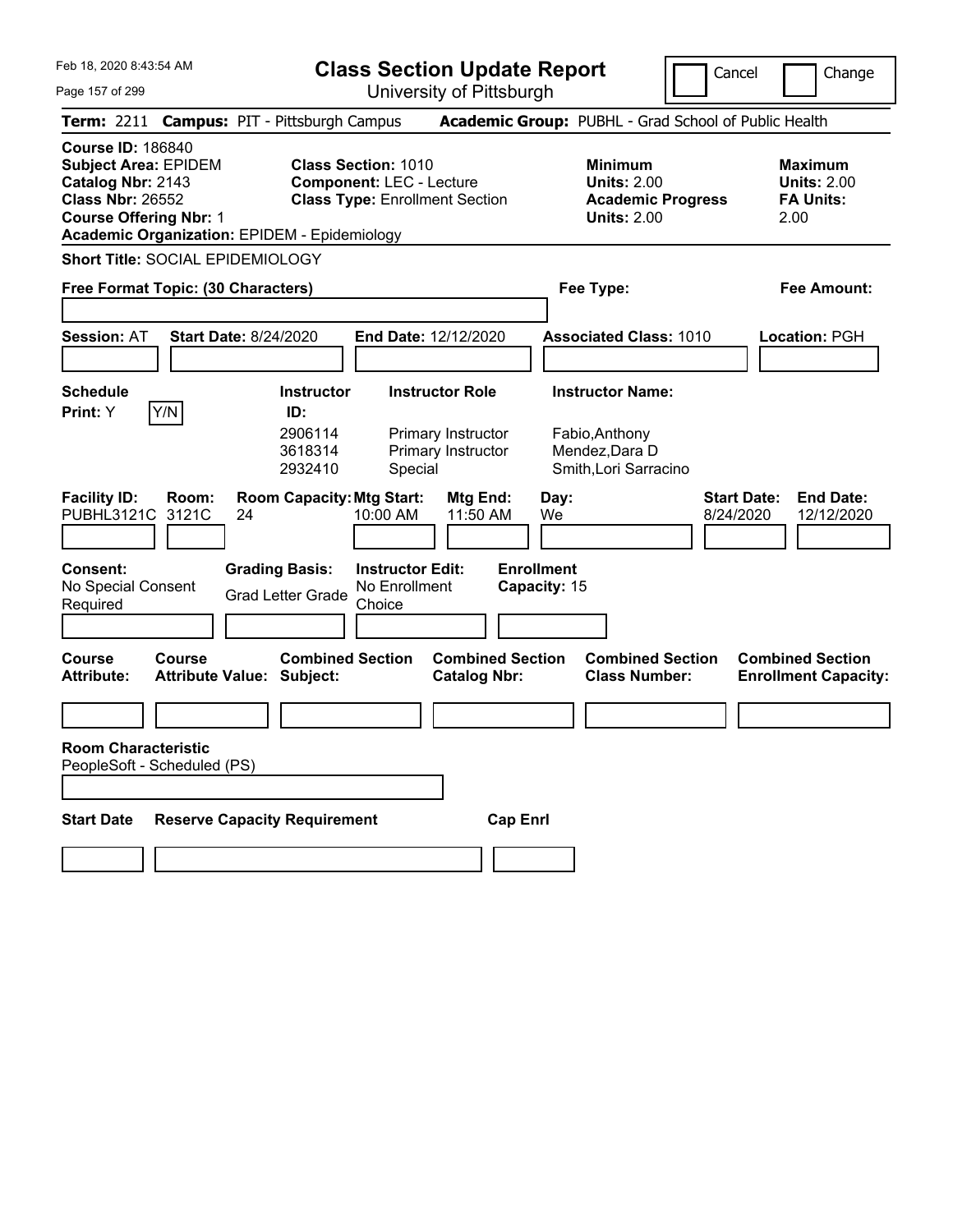**Class Section Update Report**

University of Pittsburgh

Cancel **Change** 

Page 158 of 299

|                                                                                                                                                                                                 |                                                           | University Of Fittoburght                                                                               |                                                                                                   |                                                                   |
|-------------------------------------------------------------------------------------------------------------------------------------------------------------------------------------------------|-----------------------------------------------------------|---------------------------------------------------------------------------------------------------------|---------------------------------------------------------------------------------------------------|-------------------------------------------------------------------|
| Term: 2211 Campus: PIT - Pittsburgh Campus                                                                                                                                                      |                                                           |                                                                                                         | Academic Group: PUBHL - Grad School of Public Health                                              |                                                                   |
| <b>Course ID: 150312</b><br><b>Subject Area: EPIDEM</b><br>Catalog Nbr: 2152<br><b>Class Nbr: 28324</b><br><b>Course Offering Nbr: 1</b><br><b>Academic Organization: EPIDEM - Epidemiology</b> |                                                           | <b>Class Section: 1010</b><br><b>Component: WRK - Workshop</b><br><b>Class Type: Enrollment Section</b> | <b>Minimum</b><br><b>Units: 1.00</b><br><b>Academic Progress</b><br><b>Units: 1.00</b>            | <b>Maximum</b><br><b>Units: 1.00</b><br><b>FA Units:</b><br>1.00  |
| Short Title: STDNT WRKSHP CARDIO DS EPID                                                                                                                                                        |                                                           |                                                                                                         |                                                                                                   |                                                                   |
| Free Format Topic: (30 Characters)                                                                                                                                                              |                                                           |                                                                                                         | Fee Type:                                                                                         | Fee Amount:                                                       |
| <b>Session: AT</b>                                                                                                                                                                              | <b>Start Date: 8/24/2020</b>                              | End Date: 12/12/2020                                                                                    | <b>Associated Class: 1010</b>                                                                     | Location: PGH                                                     |
| <b>Schedule</b><br>Y/N<br>Print: Y                                                                                                                                                              | <b>Instructor</b><br>ID:<br>2901191<br>2906251<br>2932410 | <b>Instructor Role</b><br>Primary Instructor<br>Primary Instructor<br>Special                           | <b>Instructor Name:</b><br>Barinas-Mitchell, Emma J M<br>Sekikawa, Akira<br>Smith, Lori Sarracino |                                                                   |
| <b>Facility ID:</b><br>Room:<br><b>TBATBA</b><br>TBA                                                                                                                                            | <b>Room Capacity: Mtg Start:</b><br>0                     | Mtg End:<br>9:00 AM<br>10:30 AM                                                                         | Day:<br>Fr                                                                                        | <b>Start Date:</b><br><b>End Date:</b><br>12/12/2020<br>8/24/2020 |
| Consent:<br><b>Instructor Consent</b><br>Required                                                                                                                                               | <b>Grading Basis:</b><br><b>Grad Letter Grade</b>         | <b>Instructor Edit:</b><br>No Enrollment<br>Choice                                                      | <b>Enrollment</b><br>Capacity: 10                                                                 |                                                                   |
| <b>Course</b><br>Course<br><b>Attribute:</b>                                                                                                                                                    | <b>Attribute Value: Subject:</b>                          | <b>Combined Section</b><br><b>Combined Section</b><br><b>Catalog Nbr:</b>                               | <b>Combined Section</b><br><b>Class Number:</b>                                                   | <b>Combined Section</b><br><b>Enrollment Capacity:</b>            |
|                                                                                                                                                                                                 |                                                           |                                                                                                         |                                                                                                   |                                                                   |
| <b>Room Characteristic</b>                                                                                                                                                                      |                                                           |                                                                                                         |                                                                                                   |                                                                   |
|                                                                                                                                                                                                 |                                                           |                                                                                                         |                                                                                                   |                                                                   |
| <b>Start Date</b>                                                                                                                                                                               | <b>Reserve Capacity Requirement</b>                       |                                                                                                         | <b>Cap Enrl</b>                                                                                   |                                                                   |
|                                                                                                                                                                                                 |                                                           |                                                                                                         |                                                                                                   |                                                                   |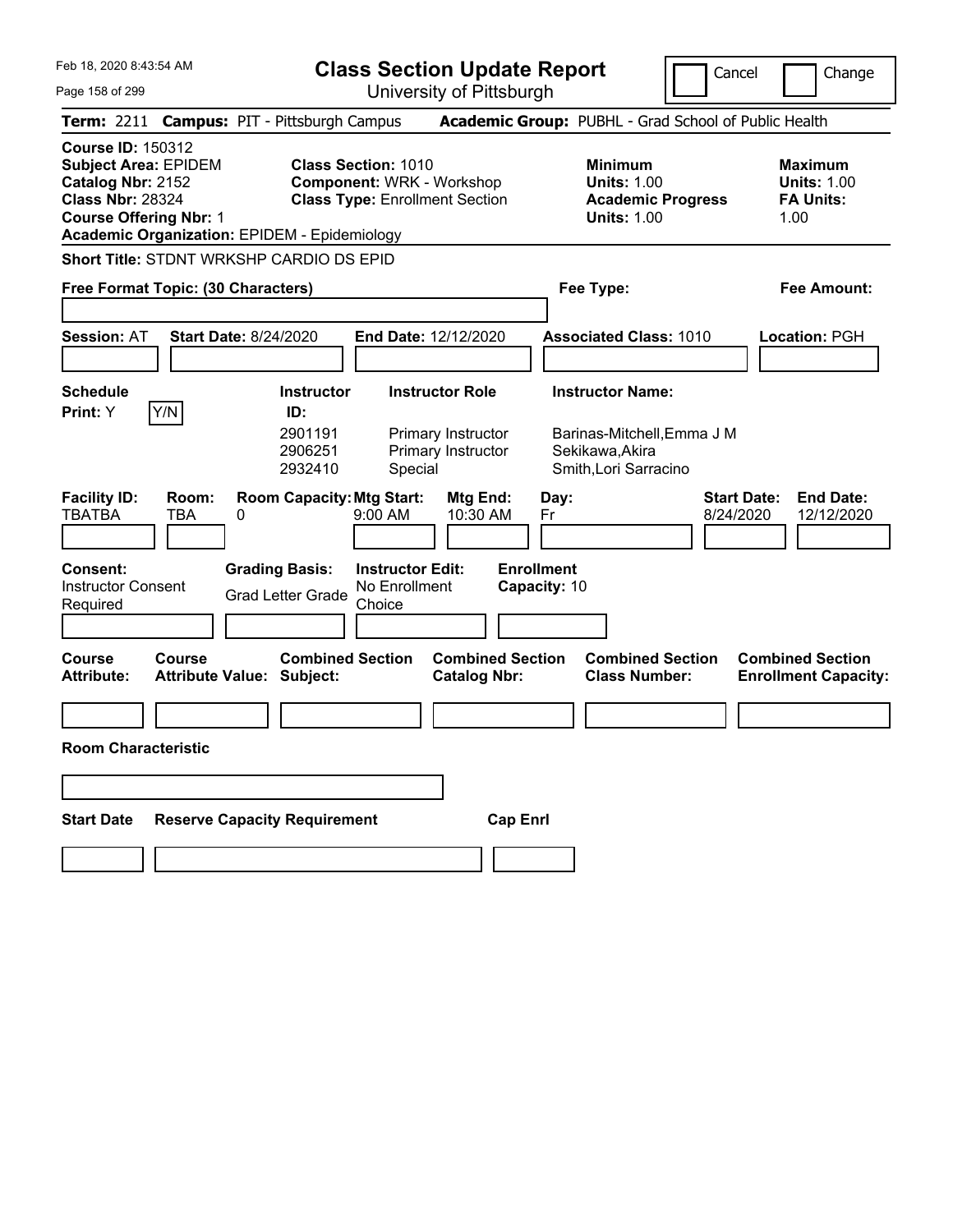**Class Section Update Report**

Cancel Change

Page 159 of 299 University of Pittsburgh **Term:** 2211 **Campus:** PIT - Pittsburgh Campus **Academic Group:** PUBHL - Grad School of Public Health **Course ID:** 108570 **Subject Area:** EPIDEM **Class Section:** 1070 **Minimum Maximum Catalog Nbr:** 2160 **Component:** LEC - Lecture **Units:** 2.00 **Units:** 2.00 **Class Nbr:** 13851 **Class Type:** Enrollment Section **Academic Progress FA Units: Course Offering Nbr:** 1 **Units:** 2.00 2.00 **Academic Organization:** EPIDEM - Epidemiology **Short Title:** EPIDEMIOLOGY INFECTIOUS DISEAS **Free Format Topic: (30 Characters) Fee Type: Fee Amount: Session:** PH1 **Start Date:** 8/24/2020 **End Date:** 10/16/2020 **Associated Class:** 1070 **Location:** PGH **Schedule Instructor Instructor Role Instructor Name: Print:**  $Y$   $|Y/N|$  **ID:** 2904530 Primary Instructor Haggerty,Catherine L 2932410 Special Smith,Lori Sarracino 2941593 Primary Instructor Van Panhuis, Wilbert Aysbert **Facility ID: Room: Room Capacity:Mtg Start: Mtg End: Day: Start Date: End Date:** PUBHL00G23 00G23 199 10:00 AM 11:50 AM TuTh 8/24/2020 10/16/2020 **Consent: Grading Basis: Instructor Edit: Enrollment** No Special Consent Required Grad LG/SU3 Basis No Enrollment **Choice Capacity:** 55 **Course Course Combined Section Combined Section Combined Section Combined Section**  Attribute: Attribute Value: Subject: Catalog Nbr: Class Number: Enrollment Capacity: UCIS GLBST UCIS UGH **Room Characteristic** PeopleSoft - Scheduled (PS) **Start Date Reserve Capacity Requirement Cap Enrl**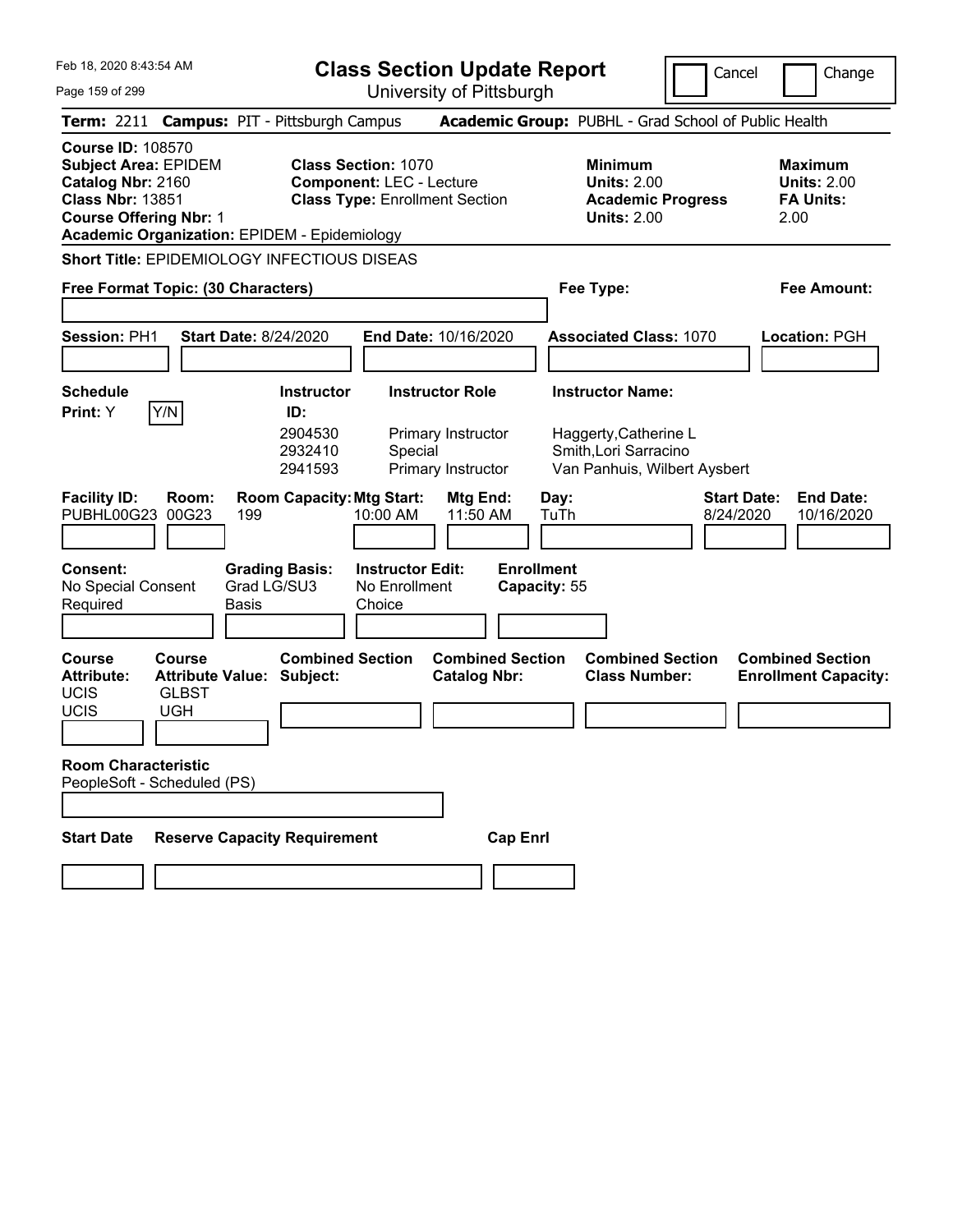| Feb 18, 2020 8:43:54 AM |  |  |  |  |  |
|-------------------------|--|--|--|--|--|
|-------------------------|--|--|--|--|--|

Cancel **Change** 

 $\vert \vert$ 

| Page 160 of 299                                                                                                                          | University of Pittsburgh                                                                                                                                      |                                                                                        |                                                                    |
|------------------------------------------------------------------------------------------------------------------------------------------|---------------------------------------------------------------------------------------------------------------------------------------------------------------|----------------------------------------------------------------------------------------|--------------------------------------------------------------------|
| <b>Term: 2211</b>                                                                                                                        | <b>Campus: PIT - Pittsburgh Campus</b>                                                                                                                        | Academic Group: PUBHL - Grad School of Public Health                                   |                                                                    |
| <b>Course ID: 186529</b><br><b>Subject Area: EPIDEM</b><br>Catalog Nbr: 2163<br><b>Class Nbr: 24162</b><br><b>Course Offering Nbr: 1</b> | <b>Class Section: 1130</b><br><b>Component: LEC - Lecture</b><br><b>Class Type: Enrollment Section</b><br><b>Academic Organization: EPIDEM - Epidemiology</b> | <b>Minimum</b><br><b>Units: 2.00</b><br><b>Academic Progress</b><br><b>Units: 2.00</b> | <b>Maximum</b><br><b>Units: 2.00</b><br><b>FA Units:</b><br>2.00   |
|                                                                                                                                          | Short Title: GLBL EPID OF VACCINES & VCCNTN                                                                                                                   |                                                                                        |                                                                    |
| Free Format Topic: (30 Characters)                                                                                                       |                                                                                                                                                               | Fee Type:                                                                              | Fee Amount:                                                        |
| Session: PH2                                                                                                                             | Start Date: 10/19/2020<br>End Date: 12/11/2020                                                                                                                | <b>Associated Class: 1130</b>                                                          | Location: PGH                                                      |
| Schedule<br>Print: Y<br>Y/N                                                                                                              | <b>Instructor Role</b><br><b>Instructor</b><br>ID:<br>2932410<br>Special<br>2941593<br>Primary Instructor                                                     | <b>Instructor Name:</b><br>Smith, Lori Sarracino<br>Van Panhuis, Wilbert Aysbert       |                                                                    |
| <b>Facility ID:</b><br>Room:<br>PUBHL2121C 2121C<br>Consent:                                                                             | <b>Room Capacity: Mtg Start:</b><br>Mtg End:<br>24<br>1:05 PM<br>2:55 PM<br><b>Grading Basis:</b><br><b>Instructor Edit:</b>                                  | Day:<br>MoTh<br><b>Enrollment</b>                                                      | <b>Start Date:</b><br><b>End Date:</b><br>10/19/2020<br>12/11/2020 |
| No Special Consent<br>Required                                                                                                           | No Enrollment<br><b>Grad Letter Grade</b><br>Choice                                                                                                           | Capacity: 24                                                                           |                                                                    |
| Course<br>Course<br>Attribute:<br><b>UCIS</b><br><b>GLBST</b>                                                                            | <b>Combined Section</b><br><b>Combined Section</b><br>Attribute Value: Subject:<br><b>Catalog Nbr:</b>                                                        | <b>Combined Section</b><br><b>Class Number:</b>                                        | <b>Combined Section</b><br><b>Enrollment Capacity:</b>             |
| <b>Room Characteristic</b><br>PeopleSoft - Scheduled (PS)                                                                                |                                                                                                                                                               |                                                                                        |                                                                    |
| <b>Start Date</b>                                                                                                                        | <b>Reserve Capacity Requirement</b><br><b>Cap Enrl</b>                                                                                                        |                                                                                        |                                                                    |
|                                                                                                                                          |                                                                                                                                                               |                                                                                        |                                                                    |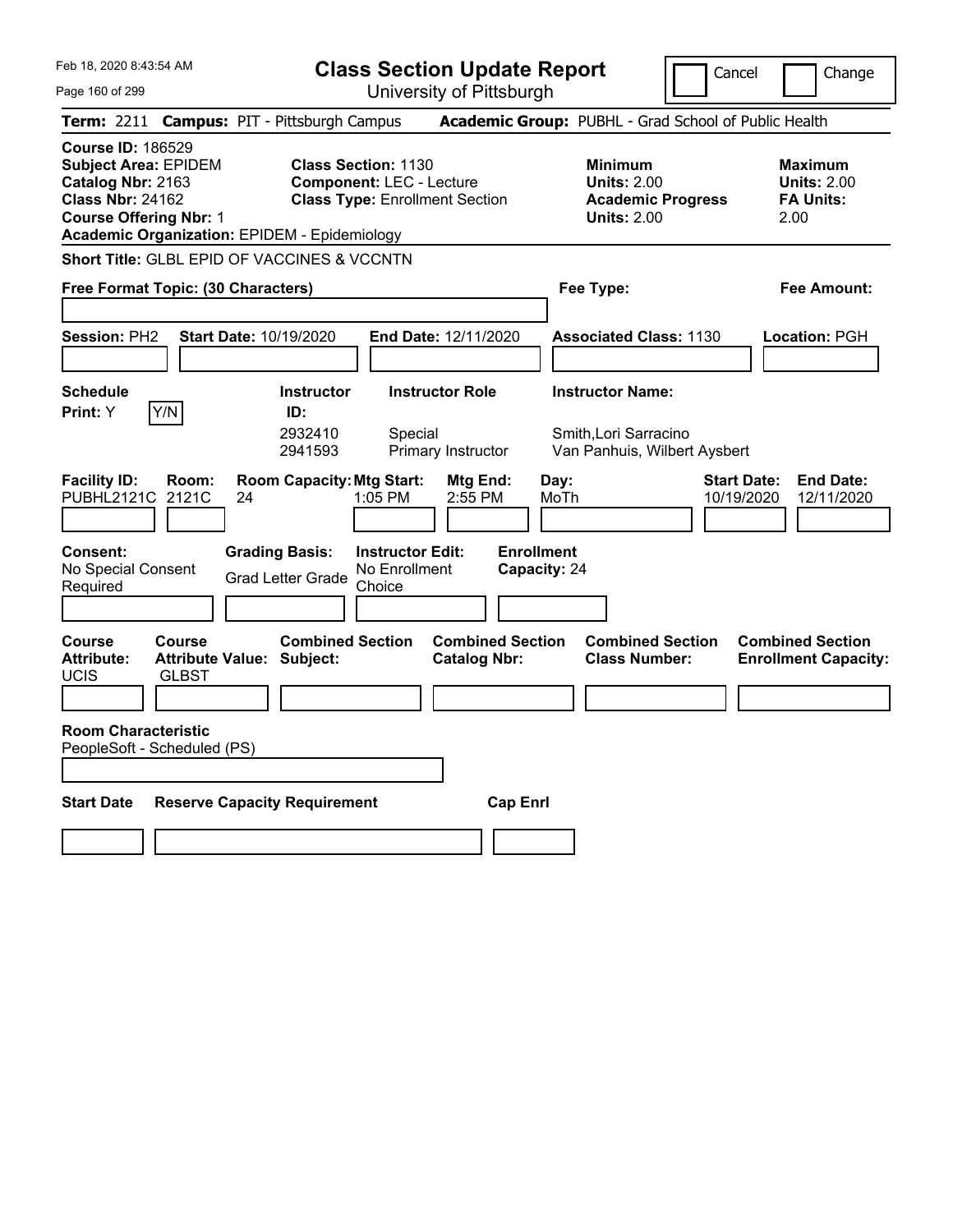|  | Feb 18, 2020 8:43:54 AM |  |
|--|-------------------------|--|
|  |                         |  |

Cancel **Change** 

Page 161 of 299

| Page 161 of 299                                                          |                                                              |                                                             |                                                               | University of Pittsburgh                       |                                   |                                                                                        |                                                                    |
|--------------------------------------------------------------------------|--------------------------------------------------------------|-------------------------------------------------------------|---------------------------------------------------------------|------------------------------------------------|-----------------------------------|----------------------------------------------------------------------------------------|--------------------------------------------------------------------|
|                                                                          |                                                              | Term: 2211 Campus: PIT - Pittsburgh Campus                  |                                                               |                                                |                                   | Academic Group: PUBHL - Grad School of Public Health                                   |                                                                    |
| <b>Course ID: 108572</b><br>Catalog Nbr: 2170<br><b>Class Nbr: 21171</b> | <b>Subject Area: EPIDEM</b><br><b>Course Offering Nbr: 1</b> | <b>Academic Organization: EPIDEM - Epidemiology</b>         | <b>Class Section: 1100</b><br><b>Component: LEC - Lecture</b> | <b>Class Type: Enrollment Section</b>          |                                   | <b>Minimum</b><br><b>Units: 2.00</b><br><b>Academic Progress</b><br><b>Units: 2.00</b> | Maximum<br><b>Units: 2.00</b><br><b>FA Units:</b><br>2.00          |
|                                                                          |                                                              | Short Title: CHRONIC DISEASE EPIDEMIOLOGY                   |                                                               |                                                |                                   |                                                                                        |                                                                    |
|                                                                          | Free Format Topic: (30 Characters)                           |                                                             |                                                               |                                                | Fee Type:                         |                                                                                        | Fee Amount:                                                        |
| Session: PH2                                                             |                                                              | Start Date: 10/19/2020                                      |                                                               | End Date: 12/11/2020                           |                                   | <b>Associated Class: 1100</b>                                                          | Location: PGH                                                      |
| <b>Schedule</b><br>Print: Y                                              | Y/N                                                          | <b>Instructor</b><br>ID:<br>2912577<br>2932410              | Special                                                       | <b>Instructor Role</b><br>Primary Instructor   | Miljkovic, Iva                    | <b>Instructor Name:</b><br>Smith, Lori Sarracino                                       |                                                                    |
| <b>Facility ID:</b><br>PUBHL00G23                                        | Room:<br>00G23                                               | <b>Room Capacity: Mtg Start:</b><br>199                     | 10:00 AM                                                      | <b>Mtg End:</b><br>11:50 AM                    | Day:<br>TuTh                      |                                                                                        | <b>Start Date:</b><br><b>End Date:</b><br>10/19/2020<br>12/11/2020 |
| <b>Consent:</b><br>No Special Consent<br>Required                        |                                                              | <b>Grading Basis:</b><br>Grad LG/SU3<br>Basis               | <b>Instructor Edit:</b><br>No Enrollment<br>Choice            |                                                | <b>Enrollment</b><br>Capacity: 55 |                                                                                        |                                                                    |
| <b>Course</b><br><b>Attribute:</b>                                       | Course                                                       | <b>Combined Section</b><br><b>Attribute Value: Subject:</b> |                                                               | <b>Combined Section</b><br><b>Catalog Nbr:</b> |                                   | <b>Combined Section</b><br><b>Class Number:</b>                                        | <b>Combined Section</b><br><b>Enrollment Capacity:</b>             |
|                                                                          |                                                              |                                                             |                                                               |                                                |                                   |                                                                                        |                                                                    |
| <b>Room Characteristic</b>                                               | PeopleSoft - Scheduled (PS)                                  |                                                             |                                                               |                                                |                                   |                                                                                        |                                                                    |
| <b>Start Date</b>                                                        |                                                              | <b>Reserve Capacity Requirement</b>                         |                                                               | <b>Cap Enrl</b>                                |                                   |                                                                                        |                                                                    |
|                                                                          |                                                              |                                                             |                                                               |                                                |                                   |                                                                                        |                                                                    |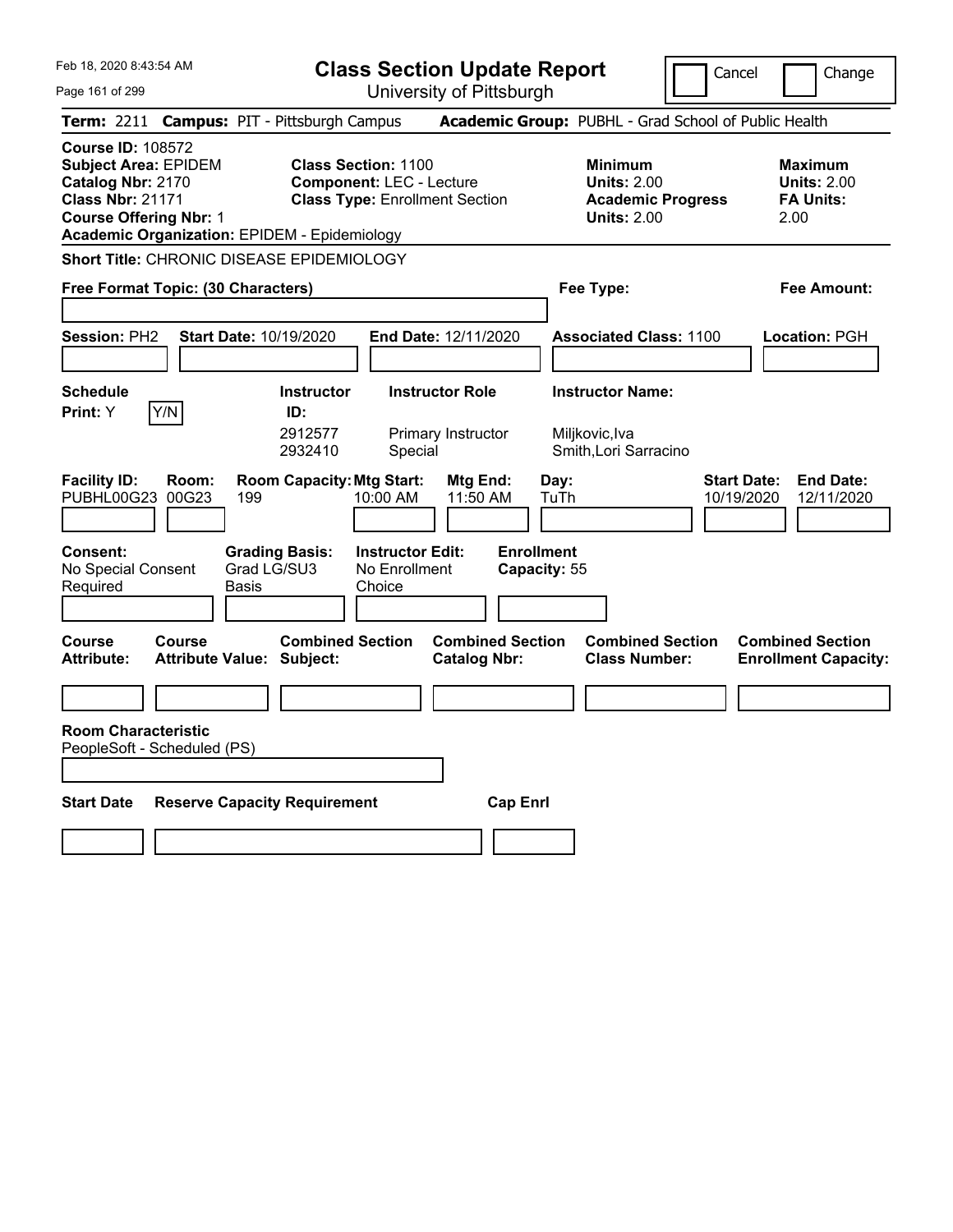|  | Feb 18, 2020 8:43:54 AM |  |
|--|-------------------------|--|
|  |                         |  |

Cancel **I** Change

Page 162 of 299

| Page 162 of 299                                                                                                                                                                                 |                                                                                                        |                                                    | University of Pittsburgh                     |                         |                                                                                        |                                                                  |
|-------------------------------------------------------------------------------------------------------------------------------------------------------------------------------------------------|--------------------------------------------------------------------------------------------------------|----------------------------------------------------|----------------------------------------------|-------------------------|----------------------------------------------------------------------------------------|------------------------------------------------------------------|
| Term: 2211 Campus: PIT - Pittsburgh Campus                                                                                                                                                      |                                                                                                        |                                                    |                                              |                         | Academic Group: PUBHL - Grad School of Public Health                                   |                                                                  |
| <b>Course ID: 108576</b><br><b>Subject Area: EPIDEM</b><br>Catalog Nbr: 2181<br><b>Class Nbr: 13829</b><br><b>Course Offering Nbr: 1</b><br><b>Academic Organization: EPIDEM - Epidemiology</b> | <b>Class Section: 1070</b><br><b>Component: LEC - Lecture</b><br><b>Class Type: Enrollment Section</b> |                                                    |                                              |                         | <b>Minimum</b><br><b>Units: 2.00</b><br><b>Academic Progress</b><br><b>Units: 2.00</b> | <b>Maximum</b><br><b>Units: 2.00</b><br><b>FA Units:</b><br>2.00 |
| Short Title: DESIGN/CONDUCT OF CLN TRIALS                                                                                                                                                       |                                                                                                        |                                                    |                                              |                         |                                                                                        |                                                                  |
| Free Format Topic: (30 Characters)                                                                                                                                                              |                                                                                                        |                                                    |                                              | Fee Type:               |                                                                                        | Fee Amount:                                                      |
| <b>Session: AT</b>                                                                                                                                                                              | <b>Start Date: 8/24/2020</b>                                                                           | End Date: 12/12/2020                               |                                              |                         | <b>Associated Class: 1070</b>                                                          | Location: PGH                                                    |
| <b>Schedule</b><br>Y/N<br>Print: Y                                                                                                                                                              | <b>Instructor</b><br>ID:<br>2939301<br>2932410                                                         | Special                                            | <b>Instructor Role</b><br>Primary Instructor | <b>Instructor Name:</b> | <b>Bertolet, Marianne Harris</b><br>Smith, Lori Sarracino                              |                                                                  |
| <b>Facility ID:</b><br>Room:<br>PUBHL0A719<br>0A719                                                                                                                                             | <b>Room Capacity: Mtg Start:</b><br>60                                                                 | 10:00 AM                                           | Mtg End:<br>11:50 AM                         | Day:<br>Mo              | 8/24/2020                                                                              | <b>End Date:</b><br><b>Start Date:</b><br>12/12/2020             |
| <b>Consent:</b><br>No Special Consent<br>Required<br><b>Course</b><br><b>Course</b>                                                                                                             | <b>Grading Basis:</b><br><b>Grad Letter Grade</b><br><b>Combined Section</b>                           | <b>Instructor Edit:</b><br>No Enrollment<br>Choice | <b>Enrollment</b><br><b>Combined Section</b> | Capacity: 40            | <b>Combined Section</b>                                                                | <b>Combined Section</b>                                          |
| Attribute:                                                                                                                                                                                      | <b>Attribute Value: Subject:</b>                                                                       |                                                    | <b>Catalog Nbr:</b>                          |                         | <b>Class Number:</b>                                                                   | <b>Enrollment Capacity:</b>                                      |
| <b>Room Characteristic</b><br>PeopleSoft - Scheduled (PS)                                                                                                                                       |                                                                                                        |                                                    |                                              |                         |                                                                                        |                                                                  |
| <b>Start Date</b>                                                                                                                                                                               | <b>Reserve Capacity Requirement</b>                                                                    |                                                    | <b>Cap Enrl</b>                              |                         |                                                                                        |                                                                  |
|                                                                                                                                                                                                 |                                                                                                        |                                                    |                                              |                         |                                                                                        |                                                                  |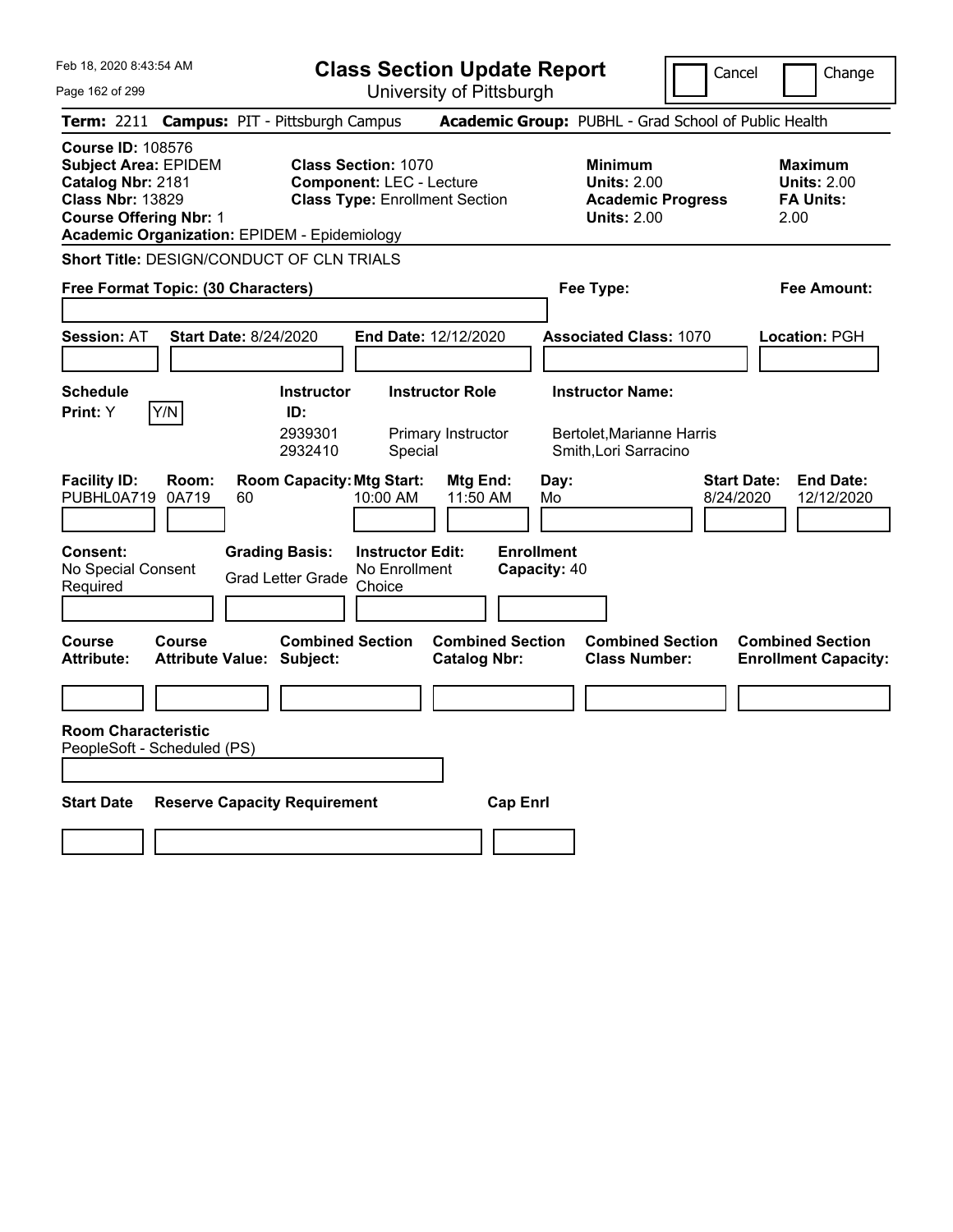|  | Feb 18, 2020 8:43:54 AM |  |
|--|-------------------------|--|
|  |                         |  |

Cancel **I** Change

Page 163 of 299

| Page 163 of 299                                                                                                                          |                |                                                             |                                                               | University of Pittsburgh                       |                                   |                                                                                        |                                 |                                                                  |
|------------------------------------------------------------------------------------------------------------------------------------------|----------------|-------------------------------------------------------------|---------------------------------------------------------------|------------------------------------------------|-----------------------------------|----------------------------------------------------------------------------------------|---------------------------------|------------------------------------------------------------------|
|                                                                                                                                          |                | Term: 2211 Campus: PIT - Pittsburgh Campus                  |                                                               |                                                |                                   | Academic Group: PUBHL - Grad School of Public Health                                   |                                 |                                                                  |
| <b>Course ID: 178014</b><br><b>Subject Area: EPIDEM</b><br>Catalog Nbr: 2185<br><b>Class Nbr: 16660</b><br><b>Course Offering Nbr: 1</b> |                | <b>Academic Organization: EPIDEM - Epidemiology</b>         | <b>Class Section: 1010</b><br><b>Component: LEC - Lecture</b> | <b>Class Type: Enrollment Section</b>          |                                   | <b>Minimum</b><br><b>Units: 2.00</b><br><b>Academic Progress</b><br><b>Units: 2.00</b> |                                 | <b>Maximum</b><br><b>Units: 2.00</b><br><b>FA Units:</b><br>2.00 |
| <b>Short Title: INTRODUCTION TO SAS</b><br>Free Format Topic: (30 Characters)                                                            |                |                                                             |                                                               |                                                | Fee Type:                         |                                                                                        |                                 | Fee Amount:                                                      |
| <b>Session: AT</b>                                                                                                                       |                | <b>Start Date: 8/24/2020</b>                                |                                                               | End Date: 12/12/2020                           |                                   | <b>Associated Class: 1010</b>                                                          |                                 | <b>Location: PGH</b>                                             |
| <b>Schedule</b><br>Print: Y                                                                                                              | Y/N            | <b>Instructor</b><br>ID:<br>2920015<br>2932410              | Special                                                       | <b>Instructor Role</b><br>Primary Instructor   |                                   | <b>Instructor Name:</b><br>Costacou, Tina<br>Smith, Lori Sarracino                     |                                 |                                                                  |
| <b>Facility ID:</b><br><b>BELLH00314</b>                                                                                                 | Room:<br>00314 | <b>Room Capacity: Mtg Start:</b><br>30                      | 2:30 PM                                                       | Mtg End:<br>4:40 PM                            | Day:<br>Tu                        |                                                                                        | <b>Start Date:</b><br>8/24/2020 | <b>End Date:</b><br>12/12/2020                                   |
| <b>Consent:</b><br>No Special Consent<br>Required                                                                                        |                | <b>Grading Basis:</b><br><b>Grad Letter Grade</b>           | <b>Instructor Edit:</b><br>No Enrollment<br>Choice            |                                                | <b>Enrollment</b><br>Capacity: 27 |                                                                                        |                                 |                                                                  |
| Course<br><b>Attribute:</b>                                                                                                              | Course         | <b>Combined Section</b><br><b>Attribute Value: Subject:</b> |                                                               | <b>Combined Section</b><br><b>Catalog Nbr:</b> |                                   | <b>Combined Section</b><br><b>Class Number:</b>                                        |                                 | <b>Combined Section</b><br><b>Enrollment Capacity:</b>           |
| <b>Room Characteristic</b><br>Media - Data Projector/Monitor<br>PeopleSoft - Scheduled (PS)                                              |                |                                                             |                                                               |                                                |                                   |                                                                                        |                                 |                                                                  |
| <b>Start Date</b>                                                                                                                        |                | <b>Reserve Capacity Requirement</b>                         |                                                               | <b>Cap Enrl</b>                                |                                   |                                                                                        |                                 |                                                                  |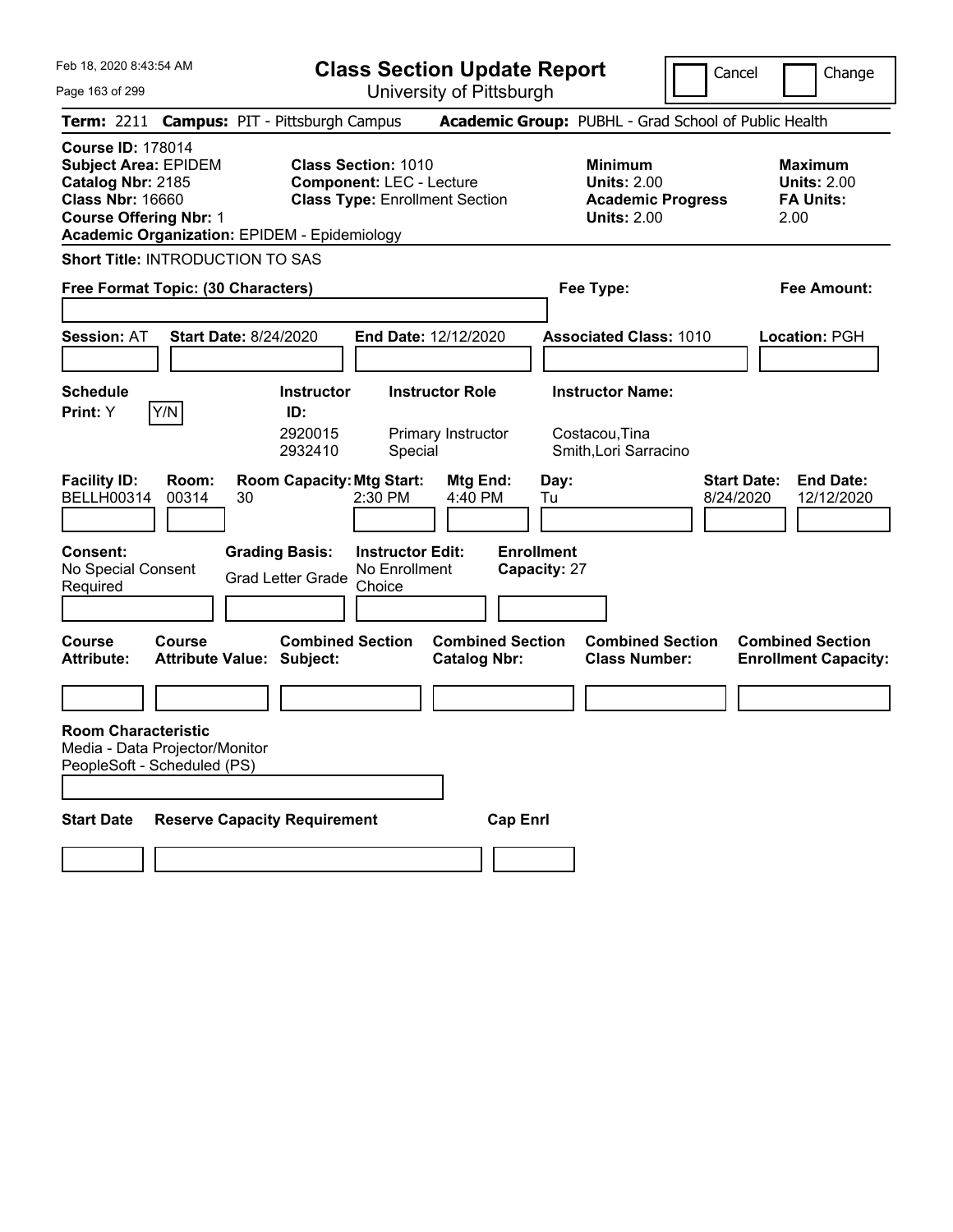|  | Feb 18, 2020 8:43:54 AM |  |
|--|-------------------------|--|
|  |                         |  |

Cancel **I** Change

Page 164 of 299

| Page 164 of 299                                                                                                                                                                                 |                                  |                                                   |                                                               | University of Pittsburgh                       |                                   |                                                                                        |                                 |                                                                  |
|-------------------------------------------------------------------------------------------------------------------------------------------------------------------------------------------------|----------------------------------|---------------------------------------------------|---------------------------------------------------------------|------------------------------------------------|-----------------------------------|----------------------------------------------------------------------------------------|---------------------------------|------------------------------------------------------------------|
| Term: 2211 Campus: PIT - Pittsburgh Campus                                                                                                                                                      |                                  |                                                   |                                                               |                                                |                                   | Academic Group: PUBHL - Grad School of Public Health                                   |                                 |                                                                  |
| <b>Course ID: 178014</b><br><b>Subject Area: EPIDEM</b><br>Catalog Nbr: 2185<br><b>Class Nbr: 25974</b><br><b>Course Offering Nbr: 1</b><br><b>Academic Organization: EPIDEM - Epidemiology</b> |                                  |                                                   | <b>Class Section: 1030</b><br><b>Component: LEC - Lecture</b> | <b>Class Type: Enrollment Section</b>          |                                   | <b>Minimum</b><br><b>Units: 2.00</b><br><b>Academic Progress</b><br><b>Units: 2.00</b> |                                 | <b>Maximum</b><br><b>Units: 2.00</b><br><b>FA Units:</b><br>2.00 |
| Short Title: INTRODUCTION TO SAS                                                                                                                                                                |                                  |                                                   |                                                               |                                                |                                   |                                                                                        |                                 |                                                                  |
| Free Format Topic: (30 Characters)                                                                                                                                                              |                                  |                                                   |                                                               |                                                |                                   | Fee Type:                                                                              |                                 | Fee Amount:                                                      |
| <b>Session: AT</b>                                                                                                                                                                              | <b>Start Date: 8/24/2020</b>     |                                                   | End Date: 12/12/2020                                          |                                                |                                   | <b>Associated Class: 1030</b>                                                          |                                 | Location: PGH                                                    |
| <b>Schedule</b><br>Y/N<br><b>Print:</b> Y                                                                                                                                                       |                                  | <b>Instructor</b><br>ID:<br>2903543<br>2932410    | Special                                                       | <b>Instructor Role</b><br>Primary Instructor   |                                   | <b>Instructor Name:</b><br>Ruppert, Kristine M.<br>Smith, Lori Sarracino               |                                 |                                                                  |
| <b>Facility ID:</b><br><b>BELLH00314</b>                                                                                                                                                        | Room:<br>00314<br>30             | <b>Room Capacity: Mtg Start:</b>                  | 10:00 AM                                                      | Mtg End:<br>11:55 AM                           | Day:<br>Tu                        |                                                                                        | <b>Start Date:</b><br>8/24/2020 | <b>End Date:</b><br>12/12/2020                                   |
| Consent:<br>No Special Consent<br>Required                                                                                                                                                      |                                  | <b>Grading Basis:</b><br><b>Grad Letter Grade</b> | <b>Instructor Edit:</b><br>No Enrollment<br>Choice            |                                                | <b>Enrollment</b><br>Capacity: 27 |                                                                                        |                                 |                                                                  |
| Course<br><b>Course</b><br><b>Attribute:</b>                                                                                                                                                    | <b>Attribute Value: Subject:</b> | <b>Combined Section</b>                           |                                                               | <b>Combined Section</b><br><b>Catalog Nbr:</b> |                                   | <b>Combined Section</b><br><b>Class Number:</b>                                        |                                 | <b>Combined Section</b><br><b>Enrollment Capacity:</b>           |
| <b>Room Characteristic</b>                                                                                                                                                                      |                                  |                                                   |                                                               |                                                |                                   |                                                                                        |                                 |                                                                  |
| PeopleSoft - Scheduled (PS)                                                                                                                                                                     |                                  |                                                   |                                                               |                                                |                                   |                                                                                        |                                 |                                                                  |
| <b>Start Date</b>                                                                                                                                                                               |                                  | <b>Reserve Capacity Requirement</b>               |                                                               | <b>Cap Enrl</b>                                |                                   |                                                                                        |                                 |                                                                  |
|                                                                                                                                                                                                 |                                  |                                                   |                                                               |                                                |                                   |                                                                                        |                                 |                                                                  |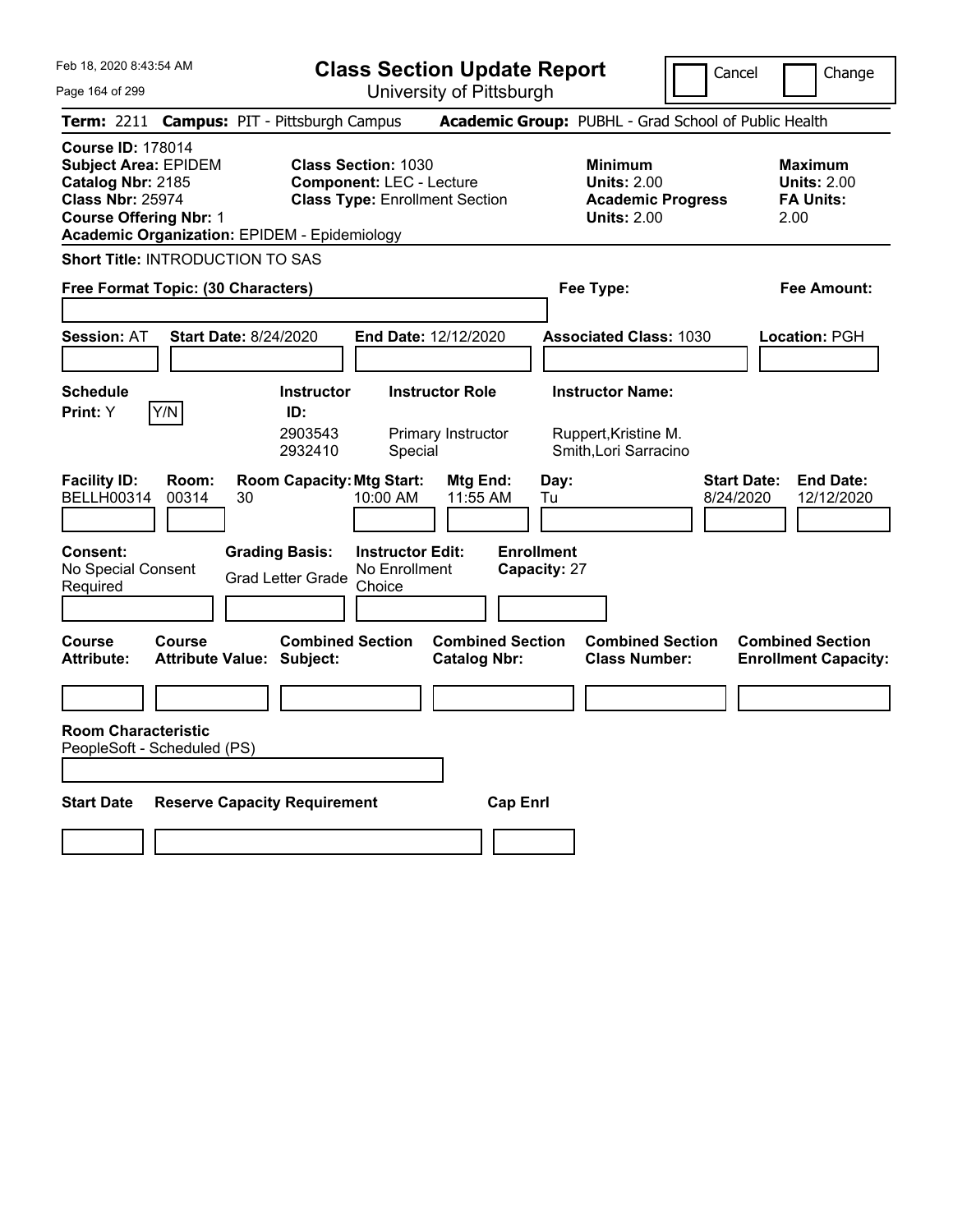|  | Feb 18, 2020 8:43:54 AM |  |
|--|-------------------------|--|
|  |                         |  |

Cancel **Change** 

Page 165 of 299

| Page 165 of 299                                                                                                                          |                |                                                                                         |                                                                 | University of Pittsburgh                       |                                                   |                                                                      |                                                                   |
|------------------------------------------------------------------------------------------------------------------------------------------|----------------|-----------------------------------------------------------------------------------------|-----------------------------------------------------------------|------------------------------------------------|---------------------------------------------------|----------------------------------------------------------------------|-------------------------------------------------------------------|
|                                                                                                                                          |                | Term: 2211 Campus: PIT - Pittsburgh Campus                                              |                                                                 |                                                |                                                   | <b>Academic Group: PUBHL - Grad School of Public Health</b>          |                                                                   |
| <b>Course ID: 182804</b><br><b>Subject Area: EPIDEM</b><br>Catalog Nbr: 2187<br><b>Class Nbr: 18730</b><br><b>Course Offering Nbr: 1</b> |                | <b>Academic Organization: EPIDEM - Epidemiology</b>                                     | <b>Class Section: 1070</b><br><b>Component: LEC - Lecture</b>   | <b>Class Type: Enrollment Section</b>          | <b>Minimum</b>                                    | <b>Units: 3.00</b><br><b>Academic Progress</b><br><b>Units: 3.00</b> | Maximum<br><b>Units: 3.00</b><br><b>FA Units:</b><br>3.00         |
|                                                                                                                                          |                | Short Title: EPIDEMIOLOGICAL METHODS 2                                                  |                                                                 |                                                |                                                   |                                                                      |                                                                   |
| Free Format Topic: (30 Characters)                                                                                                       |                |                                                                                         |                                                                 |                                                | Fee Type:                                         |                                                                      | Fee Amount:                                                       |
| <b>Session: AT</b>                                                                                                                       |                | <b>Start Date: 8/24/2020</b>                                                            |                                                                 | End Date: 12/12/2020                           |                                                   | <b>Associated Class: 1070</b>                                        | <b>Location: PGH</b>                                              |
| <b>Schedule</b><br>Print: Y                                                                                                              | Y/N            | <b>Instructor</b><br>ID:<br>2957363<br>2932410                                          | Special                                                         | <b>Instructor Role</b><br>Primary Instructor   | <b>Instructor Name:</b><br>Naimi, Ashley Isaac    | Smith, Lori Sarracino                                                |                                                                   |
| <b>Facility ID:</b><br>PUBHL0A522<br><b>Consent:</b><br>No Special Consent<br>Required                                                   | Room:<br>0A522 | <b>Room Capacity: Mtg Start:</b><br>40<br><b>Grading Basis:</b><br>Grad LG/SU3<br>Basis | $3:00$ PM<br><b>Instructor Edit:</b><br>No Enrollment<br>Choice | Mtg End:<br>4:15 PM                            | Day:<br>TuTh<br><b>Enrollment</b><br>Capacity: 30 |                                                                      | <b>End Date:</b><br><b>Start Date:</b><br>8/24/2020<br>12/12/2020 |
| Course<br>Attribute:                                                                                                                     | Course         | <b>Combined Section</b><br>Attribute Value: Subject:                                    |                                                                 | <b>Combined Section</b><br><b>Catalog Nbr:</b> |                                                   | <b>Combined Section</b><br><b>Class Number:</b>                      | <b>Combined Section</b><br><b>Enrollment Capacity:</b>            |
| <b>Room Characteristic</b><br>PeopleSoft - Scheduled (PS)                                                                                |                |                                                                                         |                                                                 |                                                |                                                   |                                                                      |                                                                   |
| <b>Start Date</b>                                                                                                                        |                | <b>Reserve Capacity Requirement</b>                                                     |                                                                 | <b>Cap Enrl</b>                                |                                                   |                                                                      |                                                                   |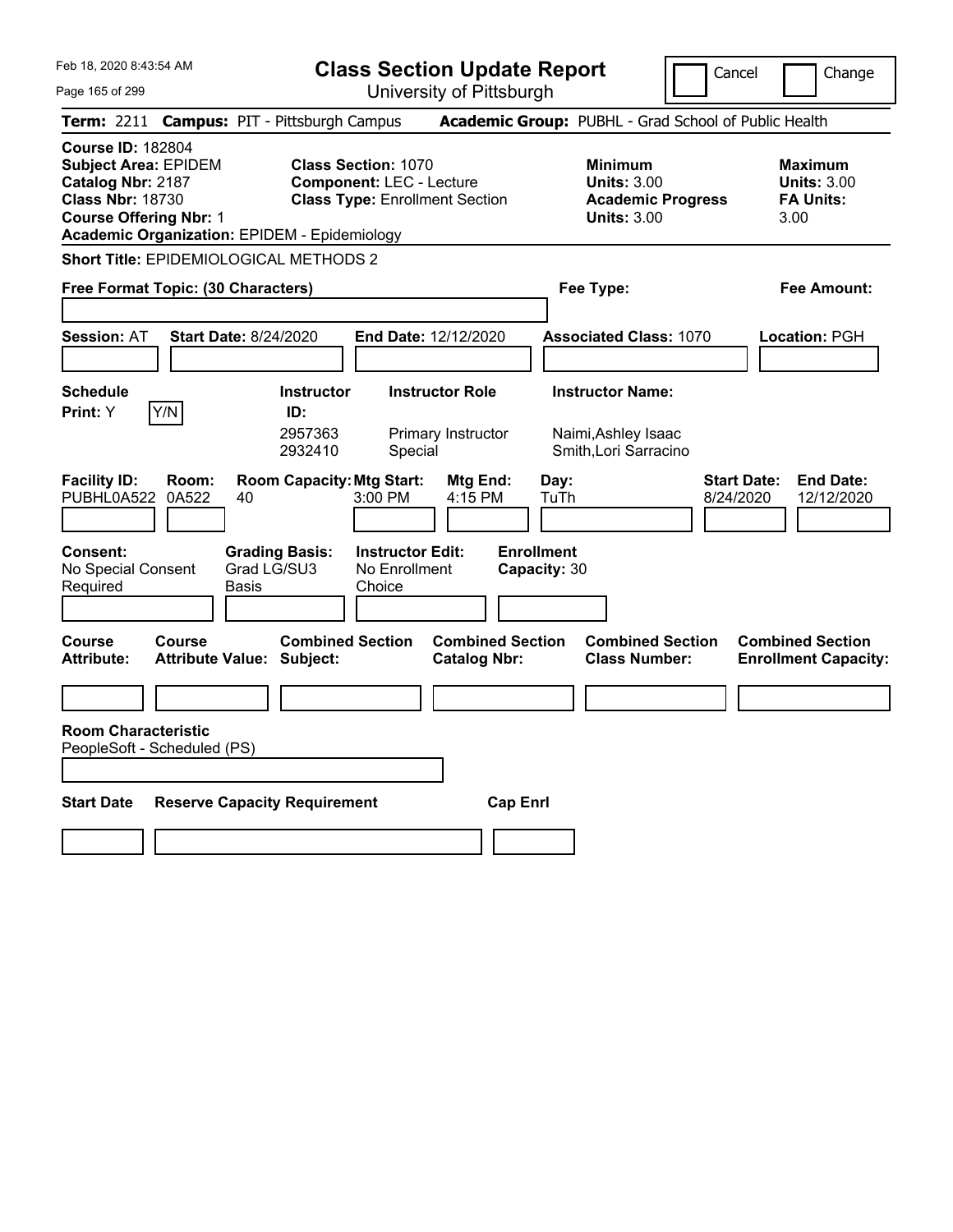| Feb 18, 2020 8:43:54 AM                                                                                                                  |                                                     |                            | <b>Class Section Update Report</b>                                               |                                                            | Cancel                   | Change                                                            |
|------------------------------------------------------------------------------------------------------------------------------------------|-----------------------------------------------------|----------------------------|----------------------------------------------------------------------------------|------------------------------------------------------------|--------------------------|-------------------------------------------------------------------|
| Page 166 of 299                                                                                                                          |                                                     |                            | University of Pittsburgh                                                         |                                                            |                          |                                                                   |
|                                                                                                                                          | Term: 2211 Campus: PIT - Pittsburgh Campus          |                            |                                                                                  | Academic Group: PUBHL - Grad School of Public Health       |                          |                                                                   |
| <b>Course ID: 108582</b><br><b>Subject Area: EPIDEM</b><br>Catalog Nbr: 2210<br><b>Class Nbr: 13816</b><br><b>Course Offering Nbr: 1</b> | <b>Academic Organization: EPIDEM - Epidemiology</b> | <b>Class Section: 1010</b> | <b>Component: THE - Thesis Research</b><br><b>Class Type: Enrollment Section</b> | <b>Minimum</b><br><b>Units: 1.00</b><br><b>Units: 1.00</b> | <b>Academic Progress</b> | <b>Maximum</b><br><b>Units: 15.00</b><br><b>FA Units:</b><br>1.00 |
|                                                                                                                                          | <b>Short Title: SPECIAL STUDIES - ESSAY</b>         |                            |                                                                                  |                                                            |                          |                                                                   |
|                                                                                                                                          | Free Format Topic: (30 Characters)                  |                            |                                                                                  | Fee Type:                                                  |                          | <b>Fee Amount:</b>                                                |
|                                                                                                                                          |                                                     |                            |                                                                                  |                                                            |                          |                                                                   |
| <b>Session: AT</b>                                                                                                                       | <b>Start Date: 8/24/2020</b>                        |                            | <b>End Date: 12/12/2020</b>                                                      | <b>Associated Class: 1010</b>                              |                          | Location: PGH                                                     |
|                                                                                                                                          |                                                     |                            |                                                                                  |                                                            |                          |                                                                   |
|                                                                                                                                          |                                                     |                            |                                                                                  |                                                            |                          |                                                                   |
| <b>Schedule</b><br>Print: Y                                                                                                              |                                                     | <b>Instructor</b><br>ID:   | <b>Instructor Role</b>                                                           | <b>Instructor Name:</b>                                    |                          |                                                                   |
|                                                                                                                                          | Y/N                                                 | 1099567                    |                                                                                  |                                                            |                          |                                                                   |
|                                                                                                                                          |                                                     | 2901191                    | Primary Instructor                                                               | Adibi, Jennifer J                                          |                          |                                                                   |
|                                                                                                                                          |                                                     |                            | Primary Instructor<br>Primary Instructor                                         | Barinas-Mitchell, Emma J M<br>Belle, Steven H              |                          |                                                                   |
|                                                                                                                                          |                                                     | 2906626                    |                                                                                  |                                                            |                          |                                                                   |
|                                                                                                                                          |                                                     | 2939301                    | Primary Instructor                                                               | <b>Bertolet, Marianne Harris</b>                           |                          |                                                                   |
|                                                                                                                                          |                                                     | 2919945<br>2924416         | Primary Instructor                                                               | Bodnar, Lisa M<br>Boudreau, Robert                         |                          |                                                                   |
|                                                                                                                                          |                                                     | 2900502                    | Primary Instructor                                                               | Bromberger, Joyce T                                        |                          |                                                                   |
|                                                                                                                                          |                                                     |                            | Primary Instructor                                                               |                                                            |                          |                                                                   |
|                                                                                                                                          |                                                     | 2907209                    | Primary Instructor                                                               | Brooks, Maria M                                            |                          |                                                                   |
|                                                                                                                                          |                                                     | 2933470                    | Primary Instructor                                                               | <b>Burke, Donald S</b>                                     |                          |                                                                   |
|                                                                                                                                          |                                                     | 2909427                    | Primary Instructor                                                               | Burke, Lora E                                              |                          |                                                                   |
|                                                                                                                                          |                                                     | 1143219                    | Primary Instructor                                                               | Catov, Janet M.                                            |                          |                                                                   |
|                                                                                                                                          |                                                     | 2903175                    | Primary Instructor                                                               | Cauley, Jane A                                             |                          |                                                                   |
|                                                                                                                                          |                                                     | 1776772                    | Primary Instructor                                                               | Cloonan, Yona K                                            |                          |                                                                   |
|                                                                                                                                          |                                                     | 2902114                    | Primary Instructor                                                               | Cornelius, Marie D                                         |                          |                                                                   |
|                                                                                                                                          |                                                     | 2920015                    | Primary Instructor                                                               | Costacou, Tina                                             |                          |                                                                   |
|                                                                                                                                          |                                                     | 2902019                    | Primary Instructor                                                               | Dorman, Janice S                                           |                          |                                                                   |
|                                                                                                                                          |                                                     | 2043290                    | Primary Instructor                                                               | El Khoudary Abushaban, Samar Riyad                         |                          |                                                                   |
|                                                                                                                                          |                                                     | 2906114                    | Primary Instructor                                                               | Fabio, Anthony                                             |                          |                                                                   |
|                                                                                                                                          |                                                     | 2900472                    | Primary Instructor                                                               | Ganguli, Mary                                              |                          |                                                                   |
|                                                                                                                                          |                                                     | 2901579                    | Primary Instructor                                                               | Glynn, Nancy W                                             |                          |                                                                   |
|                                                                                                                                          |                                                     | 2913240                    | Primary Instructor                                                               | Goundappa, Balasubramani K                                 |                          |                                                                   |
|                                                                                                                                          |                                                     | 2904530                    | Primary Instructor                                                               | Haggerty, Catherine L                                      |                          |                                                                   |
|                                                                                                                                          |                                                     | 2904352                    | Primary Instructor                                                               | Harrison, Lee H                                            |                          |                                                                   |
|                                                                                                                                          |                                                     | 3330513                    | Primary Instructor                                                               | Hawkins, Marquis S.                                        |                          |                                                                   |
|                                                                                                                                          |                                                     | 2912533                    | Primary Instructor                                                               | King, Wendy C                                              |                          |                                                                   |
|                                                                                                                                          |                                                     | 2904938                    | Primary Instructor                                                               | Kingsley, Lawrence A                                       |                          |                                                                   |
|                                                                                                                                          |                                                     | 2906663                    | Primary Instructor                                                               | Kriska, Andrea Marie                                       |                          |                                                                   |
|                                                                                                                                          |                                                     | 2927641                    | Primary Instructor                                                               | Kuipers, Allison Lindsay                                   |                          |                                                                   |

 Primary Instructor Linkov,Faina Y Primary Instructor Luu,Hung Nguyen Primary Instructor Mackey,Rachel Hart Primary Instructor Markovic,Nina Primary Instructor Matthews,Karen A Primary Instructor Mendez,Dara D Primary Instructor Miljkovic,Iva

2903558 Primary Instructor

 Primary Instructor Nachega,Jean Bisimwa 2957363 Primary Instructor Naimi, Ashley Isaac<br>2907558 Primary Instructor Newman, Anne B Primary Instructor Newman,Anne B

Primary Instructor Rockette-Wagner, Bonny Jane

 Primary Instructor Orkis,Lauren Torso 2900551 Primary Instructor Richardson, Gale A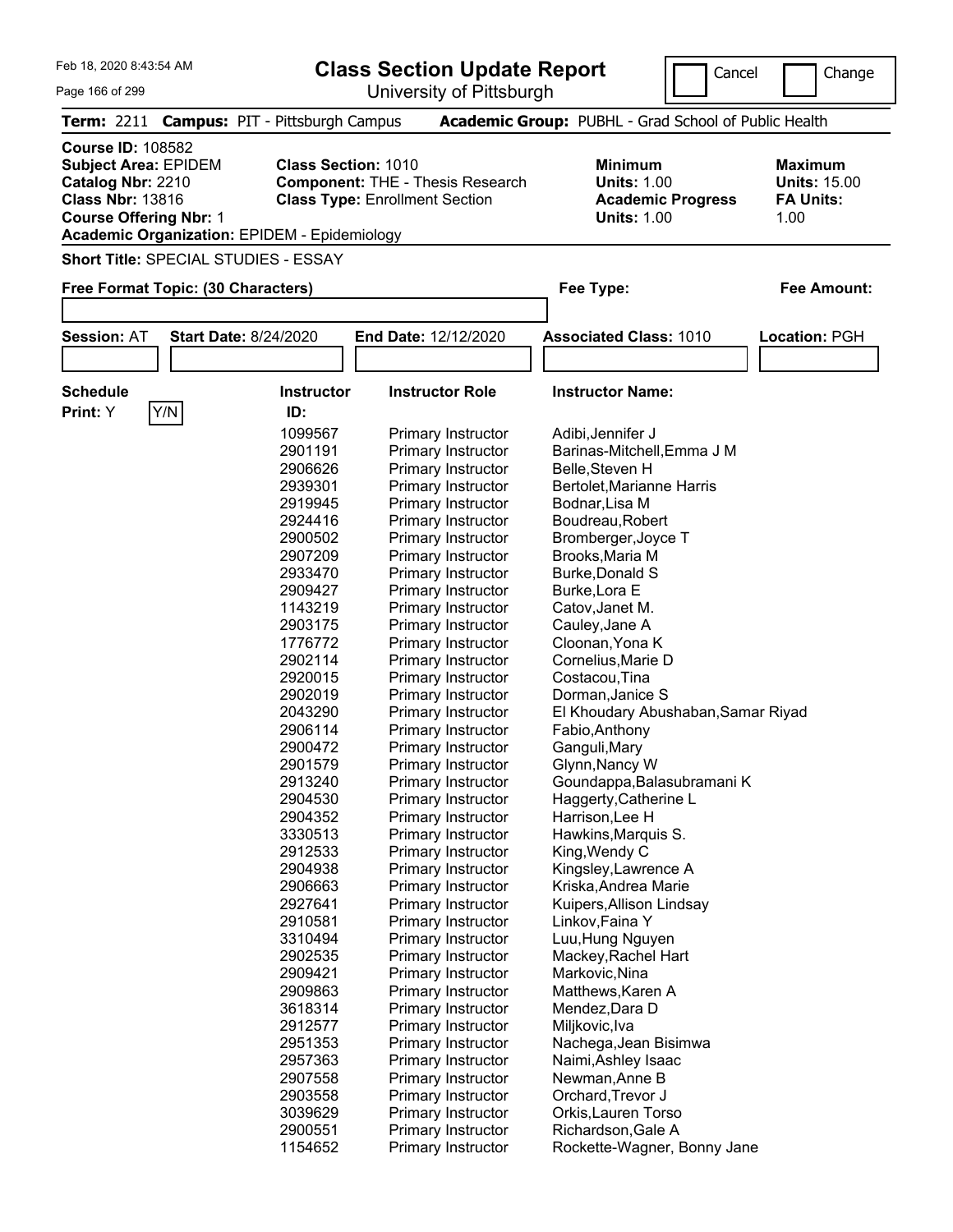#### Page 167 of 299

### **Class Section Update Report**

University of Pittsburgh



|                                      |                                          | Term: 2211 Campus: PIT - Pittsburgh Campus |                         |                                                | Academic Group: PUBHL - Grad School of Public Health                                                      |
|--------------------------------------|------------------------------------------|--------------------------------------------|-------------------------|------------------------------------------------|-----------------------------------------------------------------------------------------------------------|
|                                      |                                          | 2914131                                    |                         | Primary Instructor                             | Rosano, Caterina                                                                                          |
|                                      |                                          | 3838598                                    |                         | Primary Instructor                             | Rosso, Andrea                                                                                             |
|                                      |                                          | 2903543                                    |                         | Primary Instructor                             | Ruppert, Kristine M.                                                                                      |
|                                      |                                          | 2909740                                    |                         | Primary Instructor                             | Schoen, Robert E                                                                                          |
|                                      |                                          | 2906251                                    |                         | Primary Instructor                             | Sekikawa, Akira                                                                                           |
|                                      |                                          | 2908001                                    |                         | Primary Instructor                             | Simkin-Silverman, Lauren Riva                                                                             |
|                                      |                                          | 2932410                                    | Special                 |                                                | Smith, Lori Sarracino                                                                                     |
|                                      |                                          | 2908516                                    |                         | Primary Instructor                             | Songer, Thomas J                                                                                          |
|                                      |                                          | 2900841                                    |                         | Primary Instructor                             | Strotmeyer, Elsa S                                                                                        |
|                                      |                                          | 2901745                                    |                         | Primary Instructor                             | Talbott, Evelyn Eleanor                                                                                   |
|                                      |                                          | 2941593                                    |                         | Primary Instructor                             | Van Panhuis, Wilbert Aysbert                                                                              |
|                                      |                                          | 2902486                                    | Special                 |                                                | Wilkerson, Marie A                                                                                        |
|                                      |                                          | 2904868                                    |                         | Primary Instructor                             | Wisniewski, Stephen R                                                                                     |
|                                      |                                          | 2949413                                    |                         | Primary Instructor                             | Yuan, Jian-Min                                                                                            |
|                                      |                                          | 2900668                                    |                         | Primary Instructor                             | Zmuda, Joseph M                                                                                           |
| <b>Facility ID:</b><br><b>TBATBA</b> | Room:<br>TBA                             | <b>Room Capacity: Mtg Start:</b><br>0      |                         | Mtg End:                                       | <b>End Date:</b><br><b>Start Date:</b><br>Day:<br>8/24/2020<br>12/12/2020                                 |
| Consent:                             |                                          | <b>Grading Basis:</b>                      | <b>Instructor Edit:</b> |                                                | <b>Enrollment</b>                                                                                         |
| No Special Consent                   |                                          |                                            | Class Instructor        |                                                | Capacity: 180                                                                                             |
| Required                             |                                          | <b>Grad SN Basis</b>                       | Table Edit              |                                                |                                                                                                           |
|                                      |                                          |                                            |                         |                                                |                                                                                                           |
|                                      |                                          |                                            |                         |                                                |                                                                                                           |
| <b>Course</b><br><b>Attribute:</b>   | <b>Course</b><br><b>Attribute Value:</b> | Subject:                                   | <b>Combined Section</b> | <b>Combined Section</b><br><b>Catalog Nbr:</b> | <b>Combined Section</b><br><b>Combined Section</b><br><b>Class Number:</b><br><b>Enrollment Capacity:</b> |
| <b>Room Characteristic</b>           |                                          |                                            |                         |                                                |                                                                                                           |
|                                      |                                          |                                            |                         |                                                |                                                                                                           |
| <b>Start Date</b>                    |                                          | <b>Reserve Capacity Requirement</b>        |                         | <b>Cap Enrl</b>                                |                                                                                                           |
|                                      |                                          |                                            |                         |                                                |                                                                                                           |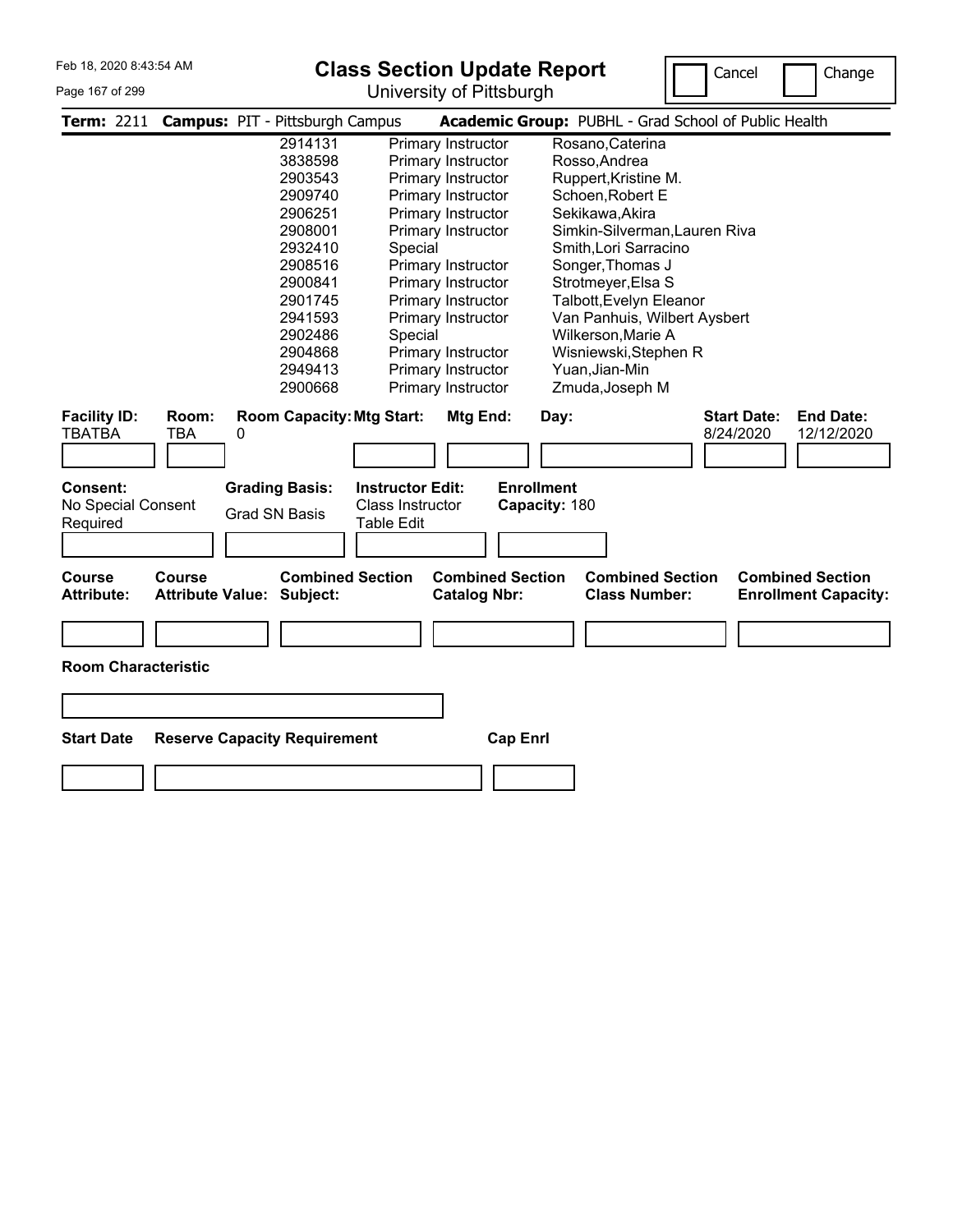| Feb 18, 2020 8:43:54 AM                                                                                                                                                                         | <b>Class Section Update Report</b>                                                                             |                                                                            | Cancel                          | Change                                                     |
|-------------------------------------------------------------------------------------------------------------------------------------------------------------------------------------------------|----------------------------------------------------------------------------------------------------------------|----------------------------------------------------------------------------|---------------------------------|------------------------------------------------------------|
| Page 168 of 299                                                                                                                                                                                 | University of Pittsburgh                                                                                       |                                                                            |                                 |                                                            |
| Term: 2211                                                                                                                                                                                      | <b>Campus: PIT - Pittsburgh Campus</b>                                                                         | Academic Group: PUBHL - Grad School of Public Health                       |                                 |                                                            |
| <b>Course ID: 108582</b><br><b>Subject Area: EPIDEM</b><br>Catalog Nbr: 2210<br><b>Class Nbr: 28863</b><br><b>Course Offering Nbr: 1</b><br><b>Academic Organization: EPIDEM - Epidemiology</b> | <b>Class Section: 1095</b><br><b>Component: THE - Thesis Research</b><br><b>Class Type: Enrollment Section</b> | <b>Minimum</b><br><b>Units: 1.00</b><br><b>Units: 1.00</b>                 | <b>Academic Progress</b>        | Maximum<br><b>Units: 15.00</b><br><b>FA Units:</b><br>1.00 |
| <b>Short Title: SPECIAL STUDIES - ESSAY</b>                                                                                                                                                     |                                                                                                                |                                                                            |                                 |                                                            |
| Free Format Topic: (30 Characters)                                                                                                                                                              |                                                                                                                | Fee Type:                                                                  |                                 | Fee Amount:                                                |
| <b>Start Date: 8/24/2020</b><br><b>Session: AT</b>                                                                                                                                              | <b>End Date: 12/12/2020</b>                                                                                    | <b>Associated Class: 1095</b>                                              |                                 | <b>Location: PGH</b>                                       |
| <b>Schedule</b>                                                                                                                                                                                 | <b>Instructor</b><br><b>Instructor Role</b>                                                                    | <b>Instructor Name:</b>                                                    |                                 |                                                            |
| Y/N<br>Print: Y                                                                                                                                                                                 | ID:<br>2901579<br>Primary Instructor<br>2932410<br>Special                                                     | Glynn, Nancy W<br>Smith, Lori Sarracino                                    |                                 |                                                            |
| <b>Facility ID:</b><br>Room:<br>PUBHL0A719<br>0A719<br>60                                                                                                                                       | <b>Room Capacity: Mtg Start:</b><br>Mtg End:<br>4:30 PM<br>5:20 PM                                             | Day:<br>Mo                                                                 | <b>Start Date:</b><br>8/24/2020 | <b>End Date:</b><br>12/12/2020                             |
| Consent:<br>No Special Consent<br>Required                                                                                                                                                      | <b>Grading Basis:</b><br><b>Instructor Edit:</b><br>Class Instructor<br><b>Grad SN Basis</b><br>Table Edit     | <b>Enrollment</b><br>Capacity: 35                                          |                                 |                                                            |
| <b>Course</b><br>Course<br><b>Attribute:</b><br><b>Attribute Value: Subject:</b>                                                                                                                | <b>Combined Section</b><br><b>Catalog Nbr:</b>                                                                 | <b>Combined Section</b><br><b>Combined Section</b><br><b>Class Number:</b> |                                 | <b>Combined Section</b><br><b>Enrollment Capacity:</b>     |
|                                                                                                                                                                                                 |                                                                                                                |                                                                            |                                 |                                                            |
| <b>Room Characteristic</b><br>PeopleSoft - Scheduled (PS)                                                                                                                                       |                                                                                                                |                                                                            |                                 |                                                            |
| <b>Start Date</b><br><b>Reserve Capacity Requirement</b>                                                                                                                                        |                                                                                                                | <b>Cap Enri</b>                                                            |                                 |                                                            |
|                                                                                                                                                                                                 |                                                                                                                |                                                                            |                                 |                                                            |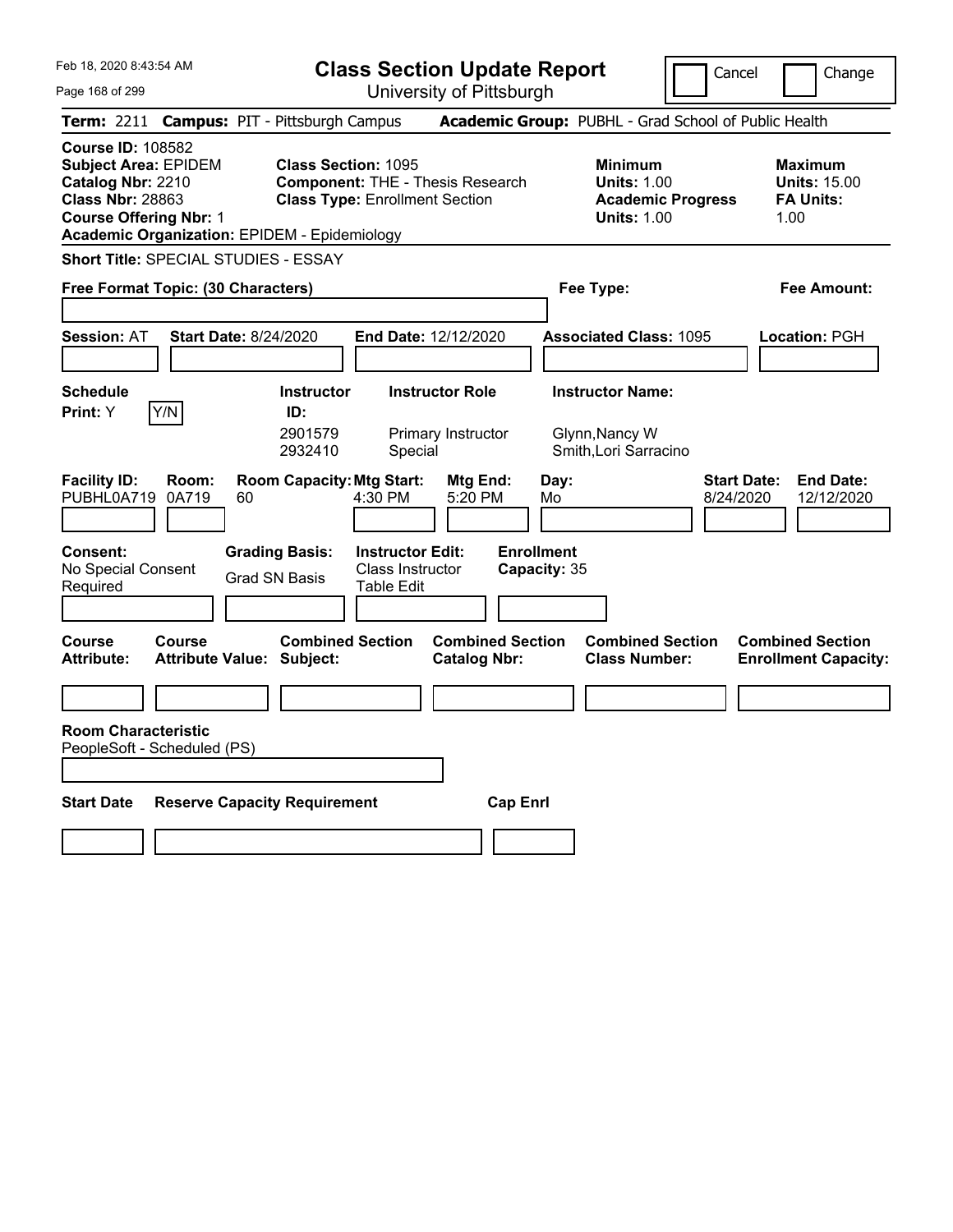**Class Section Update Report**

Cancel **Change** 

 $\prod$ 

Page 169 of 299

| Page 169 of 299                                                                                                                                                                                 |                                                | University of Pittsburgh                                                                                      |                                                                    |                                 |                                                                   |
|-------------------------------------------------------------------------------------------------------------------------------------------------------------------------------------------------|------------------------------------------------|---------------------------------------------------------------------------------------------------------------|--------------------------------------------------------------------|---------------------------------|-------------------------------------------------------------------|
| <b>Term: 2211</b>                                                                                                                                                                               | <b>Campus: PIT - Pittsburgh Campus</b>         |                                                                                                               | Academic Group: PUBHL - Grad School of Public Health               |                                 |                                                                   |
| <b>Course ID: 108582</b><br><b>Subject Area: EPIDEM</b><br>Catalog Nbr: 2210<br><b>Class Nbr: 28865</b><br><b>Course Offering Nbr: 1</b><br><b>Academic Organization: EPIDEM - Epidemiology</b> |                                                | <b>Class Section: 1096</b><br><b>Component: REC - Recitation</b><br><b>Class Type: Non-Enrollment Section</b> | <b>Minimum</b><br><b>Units: 1.00</b><br><b>Units: 1.00</b>         | <b>Academic Progress</b>        | <b>Maximum</b><br><b>Units: 15.00</b><br><b>FA Units:</b><br>1.00 |
| <b>Short Title: SPECIAL STUDIES - ESSAY</b>                                                                                                                                                     |                                                |                                                                                                               |                                                                    |                                 |                                                                   |
| Free Format Topic: (30 Characters)                                                                                                                                                              |                                                |                                                                                                               | Fee Type:                                                          |                                 | Fee Amount:                                                       |
| <b>Session: AT</b>                                                                                                                                                                              | <b>Start Date: 8/24/2020</b>                   | End Date: 12/12/2020                                                                                          | <b>Associated Class: 1095</b>                                      |                                 | Location: PGH                                                     |
| <b>Schedule</b><br>Y/N<br>Print: Y                                                                                                                                                              | <b>Instructor</b><br>ID:<br>2901579<br>2932410 | <b>Instructor Role</b><br>Primary Instructor<br>Special                                                       | <b>Instructor Name:</b><br>Glynn, Nancy W<br>Smith, Lori Sarracino |                                 |                                                                   |
| <b>Facility ID:</b><br>Room:<br>PUBHL0A719<br>0A719                                                                                                                                             | <b>Room Capacity: Mtg Start:</b><br>60         | Mtg End:<br>5:25 PM<br>6:00 PM                                                                                | Day:<br>Mo                                                         | <b>Start Date:</b><br>8/24/2020 | <b>End Date:</b><br>12/12/2020                                    |
| Consent:<br>No Special Consent<br>Required                                                                                                                                                      | <b>Grading Basis:</b><br><b>Grad SN Basis</b>  | <b>Instructor Edit:</b><br>Class Instructor<br>Table Edit                                                     | <b>Enrollment</b><br>Capacity: 35                                  |                                 |                                                                   |
| Course<br>Course<br><b>Attribute:</b>                                                                                                                                                           | <b>Attribute Value: Subject:</b>               | <b>Combined Section</b><br><b>Combined Section</b><br><b>Catalog Nbr:</b>                                     | <b>Class Number:</b>                                               | <b>Combined Section</b>         | <b>Combined Section</b><br><b>Enrollment Capacity:</b>            |
|                                                                                                                                                                                                 |                                                |                                                                                                               |                                                                    |                                 |                                                                   |
| <b>Room Characteristic</b><br>PeopleSoft - Scheduled (PS)                                                                                                                                       |                                                |                                                                                                               |                                                                    |                                 |                                                                   |
| <b>Start Date</b>                                                                                                                                                                               | <b>Reserve Capacity Requirement</b>            |                                                                                                               | <b>Cap Enrl</b>                                                    |                                 |                                                                   |
|                                                                                                                                                                                                 |                                                |                                                                                                               |                                                                    |                                 |                                                                   |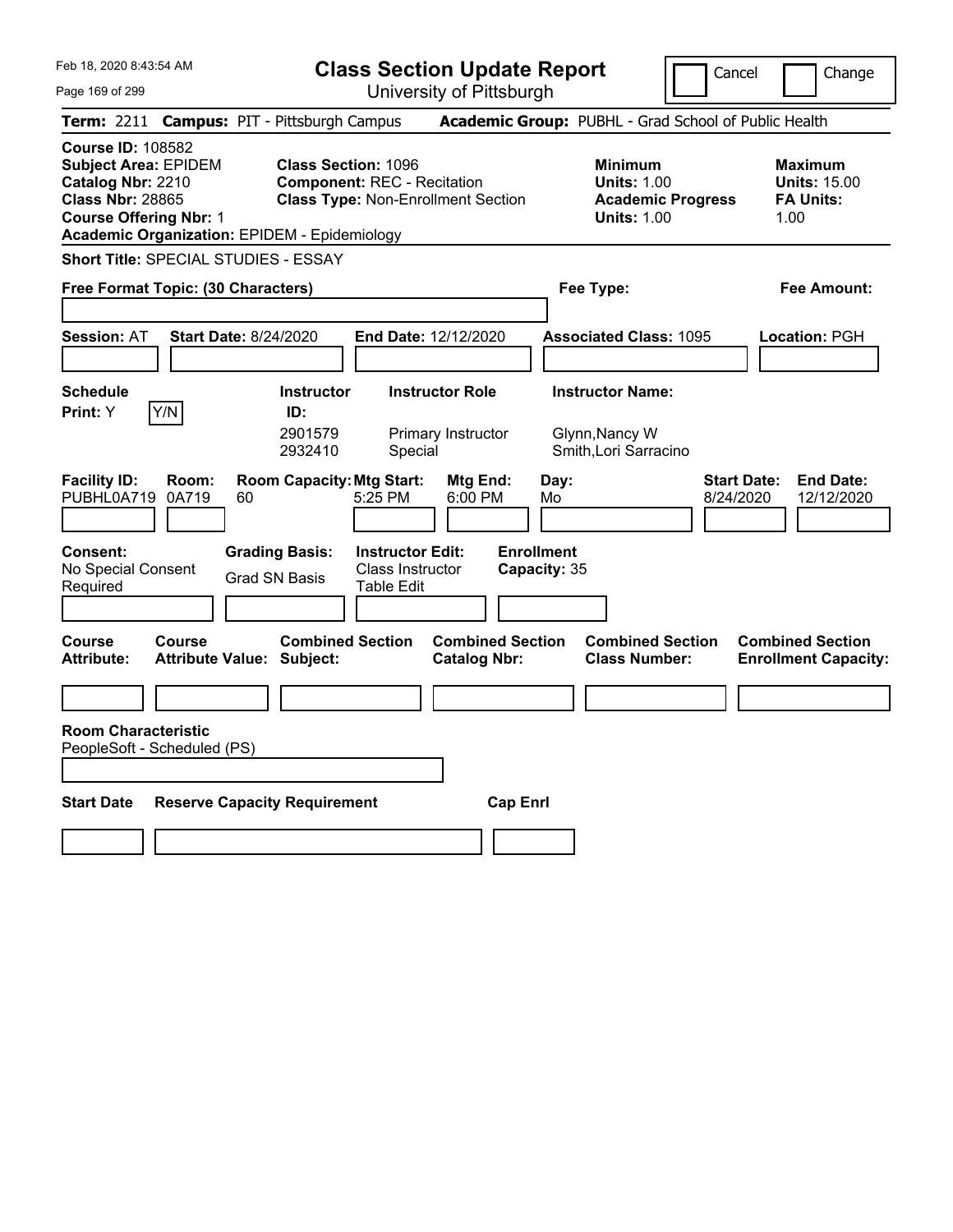| Feb 18, 2020 8:43:54 AM                                                                                                                                                                         |                                            |                                                                     | <b>Class Section Update Report</b>       |                                                            | Cancel                   |      | Change                                                    |
|-------------------------------------------------------------------------------------------------------------------------------------------------------------------------------------------------|--------------------------------------------|---------------------------------------------------------------------|------------------------------------------|------------------------------------------------------------|--------------------------|------|-----------------------------------------------------------|
| Page 170 of 299                                                                                                                                                                                 |                                            |                                                                     | University of Pittsburgh                 |                                                            |                          |      |                                                           |
|                                                                                                                                                                                                 | Term: 2211 Campus: PIT - Pittsburgh Campus |                                                                     |                                          | Academic Group: PUBHL - Grad School of Public Health       |                          |      |                                                           |
| <b>Course ID: 108585</b><br><b>Subject Area: EPIDEM</b><br>Catalog Nbr: 2213<br><b>Class Nbr: 13838</b><br><b>Course Offering Nbr: 1</b><br><b>Academic Organization: EPIDEM - Epidemiology</b> |                                            | <b>Class Section: 1010</b><br><b>Class Type: Enrollment Section</b> | Component: IND - Independent Study       | <b>Minimum</b><br><b>Units: 1.00</b><br><b>Units: 1.00</b> | <b>Academic Progress</b> | 1.00 | <b>Maximum</b><br><b>Units: 12.00</b><br><b>FA Units:</b> |
|                                                                                                                                                                                                 | <b>Short Title: INDEPENDENT STUDY</b>      |                                                                     |                                          |                                                            |                          |      |                                                           |
|                                                                                                                                                                                                 | Free Format Topic: (30 Characters)         |                                                                     |                                          | Fee Type:                                                  |                          |      | Fee Amount:                                               |
|                                                                                                                                                                                                 |                                            |                                                                     |                                          |                                                            |                          |      |                                                           |
| <b>Session: AT</b>                                                                                                                                                                              | <b>Start Date: 8/24/2020</b>               |                                                                     | <b>End Date: 12/12/2020</b>              | <b>Associated Class: 1010</b>                              |                          |      | Location: PGH                                             |
|                                                                                                                                                                                                 |                                            |                                                                     |                                          |                                                            |                          |      |                                                           |
| <b>Schedule</b>                                                                                                                                                                                 |                                            | <b>Instructor</b>                                                   | <b>Instructor Role</b>                   | <b>Instructor Name:</b>                                    |                          |      |                                                           |
| Print: Y                                                                                                                                                                                        | Y/N                                        | ID:                                                                 |                                          |                                                            |                          |      |                                                           |
|                                                                                                                                                                                                 |                                            | 1099567                                                             | Primary Instructor                       | Adibi, Jennifer J                                          |                          |      |                                                           |
|                                                                                                                                                                                                 |                                            | 2901191                                                             | Primary Instructor                       | Barinas-Mitchell, Emma J M                                 |                          |      |                                                           |
|                                                                                                                                                                                                 |                                            | 2906626                                                             | Primary Instructor                       | Belle, Steven H                                            |                          |      |                                                           |
|                                                                                                                                                                                                 |                                            | 2939301                                                             | Primary Instructor                       | Bertolet, Marianne Harris                                  |                          |      |                                                           |
|                                                                                                                                                                                                 |                                            | 2919945                                                             | Primary Instructor                       | Bodnar, Lisa M                                             |                          |      |                                                           |
|                                                                                                                                                                                                 |                                            | 2924416                                                             | Primary Instructor                       | Boudreau, Robert                                           |                          |      |                                                           |
|                                                                                                                                                                                                 |                                            | 2900502<br>2907209                                                  | Primary Instructor<br>Primary Instructor | Bromberger, Joyce T<br>Brooks, Maria M                     |                          |      |                                                           |
|                                                                                                                                                                                                 |                                            | 2933470                                                             | Primary Instructor                       | <b>Burke, Donald S</b>                                     |                          |      |                                                           |
|                                                                                                                                                                                                 |                                            | 2909427                                                             | Primary Instructor                       | Burke, Lora E                                              |                          |      |                                                           |
|                                                                                                                                                                                                 |                                            | 1143219                                                             | Primary Instructor                       | Catov, Janet M.                                            |                          |      |                                                           |
|                                                                                                                                                                                                 |                                            | 2903175                                                             | Primary Instructor                       | Cauley, Jane A                                             |                          |      |                                                           |
|                                                                                                                                                                                                 |                                            | 1776772                                                             | Primary Instructor                       | Cloonan, Yona K                                            |                          |      |                                                           |
|                                                                                                                                                                                                 |                                            | 2902114                                                             | Primary Instructor                       | Cornelius, Marie D                                         |                          |      |                                                           |
|                                                                                                                                                                                                 |                                            | 2920015                                                             | Primary Instructor                       | Costacou, Tina                                             |                          |      |                                                           |
|                                                                                                                                                                                                 |                                            | 2902019                                                             | Primary Instructor                       | Dorman.Janice S                                            |                          |      |                                                           |
|                                                                                                                                                                                                 |                                            | 2043290                                                             | <b>Primary Instructor</b>                | El Khoudary Abushaban, Samar Riyad                         |                          |      |                                                           |
|                                                                                                                                                                                                 |                                            | 2906114                                                             | <b>Primary Instructor</b>                | Fabio, Anthony                                             |                          |      |                                                           |
|                                                                                                                                                                                                 |                                            | 2900472                                                             | Primary Instructor                       | Ganguli, Mary                                              |                          |      |                                                           |
|                                                                                                                                                                                                 |                                            | 2901579                                                             | Primary Instructor                       | Glynn, Nancy W                                             |                          |      |                                                           |
|                                                                                                                                                                                                 |                                            | 2913240                                                             | Primary Instructor                       | Goundappa, Balasubramani K                                 |                          |      |                                                           |
|                                                                                                                                                                                                 |                                            | 2904530<br>2904352                                                  | Primary Instructor<br>Primary Instructor | Haggerty, Catherine L                                      |                          |      |                                                           |
|                                                                                                                                                                                                 |                                            | 3330513                                                             | Primary Instructor                       | Harrison, Lee H<br>Hawkins, Marquis S.                     |                          |      |                                                           |
|                                                                                                                                                                                                 |                                            | 2912533                                                             | <b>Primary Instructor</b>                | King, Wendy C                                              |                          |      |                                                           |
|                                                                                                                                                                                                 |                                            | 2904938                                                             | Primary Instructor                       | Kingsley, Lawrence A                                       |                          |      |                                                           |
|                                                                                                                                                                                                 |                                            | 2906663                                                             | Primary Instructor                       | Kriska, Andrea Marie                                       |                          |      |                                                           |
|                                                                                                                                                                                                 |                                            | 2927641                                                             | Primary Instructor                       | Kuipers, Allison Lindsay                                   |                          |      |                                                           |
|                                                                                                                                                                                                 |                                            | 2910581                                                             | Primary Instructor                       | Linkov, Faina Y                                            |                          |      |                                                           |
|                                                                                                                                                                                                 |                                            | 3310494                                                             | Primary Instructor                       | Luu, Hung Nguyen                                           |                          |      |                                                           |
|                                                                                                                                                                                                 |                                            | 2902535                                                             | <b>Primary Instructor</b>                | Mackey, Rachel Hart                                        |                          |      |                                                           |
|                                                                                                                                                                                                 |                                            | 2909421                                                             | <b>Primary Instructor</b>                | Markovic,Nina                                              |                          |      |                                                           |
|                                                                                                                                                                                                 |                                            | 2909863                                                             | <b>Primary Instructor</b>                | Matthews, Karen A                                          |                          |      |                                                           |
|                                                                                                                                                                                                 |                                            | 3618314                                                             | Primary Instructor                       | Mendez, Dara D                                             |                          |      |                                                           |
|                                                                                                                                                                                                 |                                            | 2912577                                                             | Primary Instructor                       | Miljkovic, Iva                                             |                          |      |                                                           |
|                                                                                                                                                                                                 |                                            | 2951353                                                             | Primary Instructor                       | Nachega, Jean Bisimwa                                      |                          |      |                                                           |

 Primary Instructor Nachega,Jean Bisimwa 2957363 Primary Instructor Naimi, Ashley Isaac<br>2907558 Primary Instructor Newman, Anne B

 Primary Instructor Orkis,Lauren Torso 2900551 Primary Instructor Richardson, Gale A<br>1154652 Primary Instructor Rockette-Wagner, E

2903558 Primary Instructor<br>3039629 Primary Instructor

Primary Instructor Newman,Anne B<br>
Primary Instructor Orchard,Trevor J

Rockette-Wagner, Bonny Jane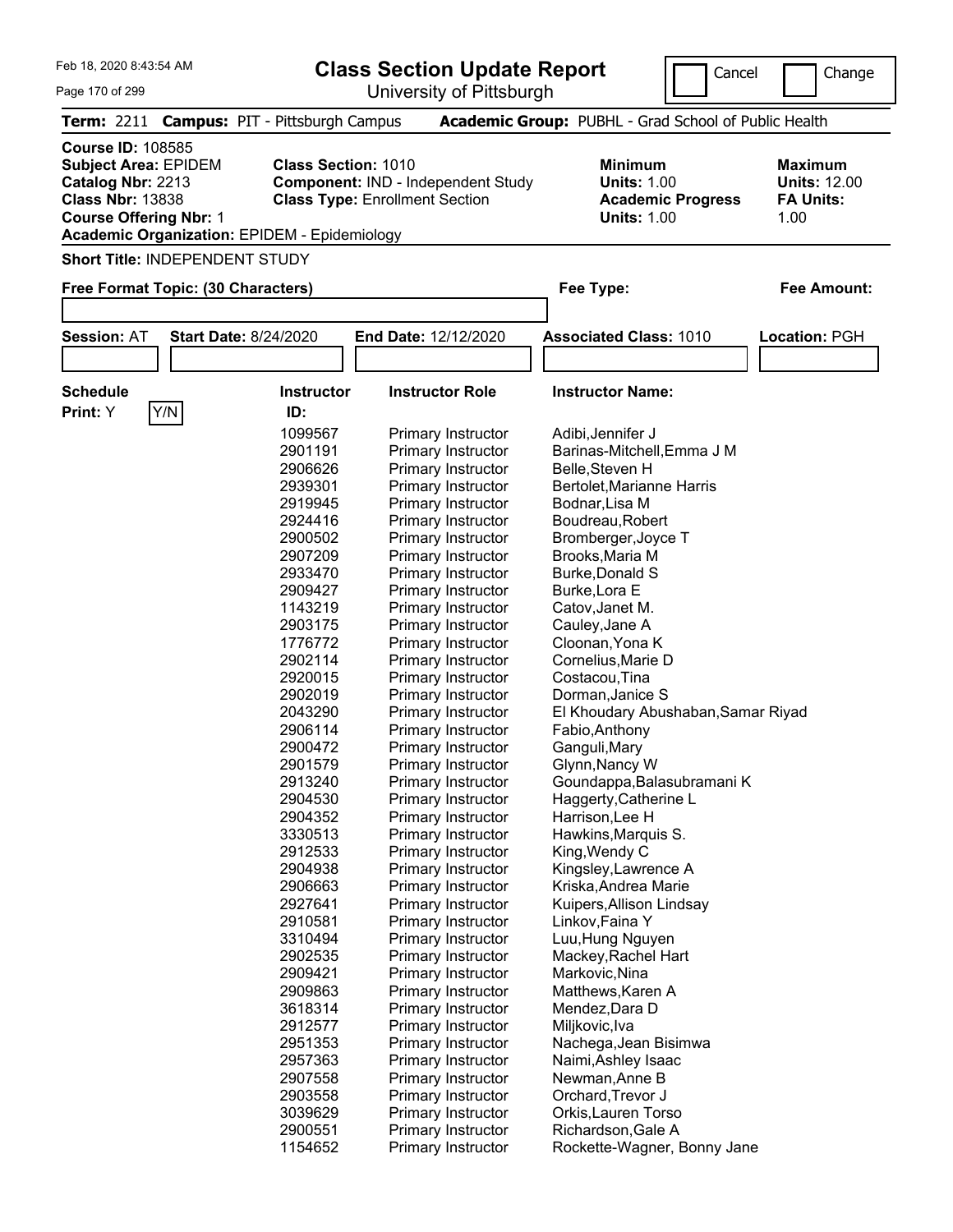#### Page 171 of 299

# **Class Section Update Report**

University of Pittsburgh



| <b>Term: 2211</b>                  |                                          |   | <b>Campus: PIT - Pittsburgh Campus</b> |                                  |                                                |                   |      | Academic Group: PUBHL - Grad School of Public Health |                    |                                                        |
|------------------------------------|------------------------------------------|---|----------------------------------------|----------------------------------|------------------------------------------------|-------------------|------|------------------------------------------------------|--------------------|--------------------------------------------------------|
|                                    |                                          |   | 2914131                                |                                  | Primary Instructor                             |                   |      | Rosano, Caterina                                     |                    |                                                        |
|                                    |                                          |   | 3838598                                |                                  | Primary Instructor                             |                   |      | Rosso, Andrea                                        |                    |                                                        |
|                                    |                                          |   | 2903543                                |                                  | Primary Instructor                             |                   |      | Ruppert, Kristine M.                                 |                    |                                                        |
|                                    |                                          |   | 2909740                                |                                  | Primary Instructor                             |                   |      | Schoen, Robert E                                     |                    |                                                        |
|                                    |                                          |   | 2906251                                |                                  | Primary Instructor                             |                   |      | Sekikawa, Akira                                      |                    |                                                        |
|                                    |                                          |   | 2908001                                |                                  | Primary Instructor                             |                   |      | Simkin-Silverman, Lauren Riva                        |                    |                                                        |
|                                    |                                          |   | 2932410                                | Special                          |                                                |                   |      | Smith, Lori Sarracino                                |                    |                                                        |
|                                    |                                          |   | 2908516                                |                                  | Primary Instructor                             |                   |      | Songer, Thomas J                                     |                    |                                                        |
|                                    |                                          |   | 2900841                                |                                  | Primary Instructor                             |                   |      | Strotmeyer, Elsa S                                   |                    |                                                        |
|                                    |                                          |   | 2901745                                |                                  | Primary Instructor                             |                   |      | Talbott, Evelyn Eleanor                              |                    |                                                        |
|                                    |                                          |   | 2941593                                |                                  | Primary Instructor                             |                   |      | Van Panhuis, Wilbert Aysbert                         |                    |                                                        |
|                                    |                                          |   | 2902486                                | Special                          |                                                |                   |      | Wilkerson, Marie A                                   |                    |                                                        |
|                                    |                                          |   | 2904868                                |                                  | Primary Instructor                             |                   |      | Wisniewski, Stephen R                                |                    |                                                        |
|                                    |                                          |   | 2949413                                |                                  | Primary Instructor                             |                   |      | Yuan, Jian-Min                                       |                    |                                                        |
|                                    |                                          |   | 2900668                                |                                  | Primary Instructor                             |                   |      | Zmuda, Joseph M                                      |                    |                                                        |
| <b>Facility ID:</b>                | Room:                                    |   |                                        | <b>Room Capacity: Mtg Start:</b> | Mtg End:                                       |                   | Day: |                                                      | <b>Start Date:</b> | <b>End Date:</b>                                       |
| TBATBA                             | <b>TBA</b>                               | 0 |                                        |                                  |                                                |                   |      |                                                      | 8/24/2020          | 12/12/2020                                             |
|                                    |                                          |   |                                        |                                  |                                                |                   |      |                                                      |                    |                                                        |
|                                    |                                          |   |                                        |                                  |                                                |                   |      |                                                      |                    |                                                        |
| Consent:                           |                                          |   | <b>Grading Basis:</b>                  | <b>Instructor Edit:</b>          |                                                | <b>Enrollment</b> |      |                                                      |                    |                                                        |
| No Special Consent                 |                                          |   | <b>Grad HSU Basis</b>                  | <b>Class Instructor</b>          |                                                | Capacity: 35      |      |                                                      |                    |                                                        |
| Required                           |                                          |   |                                        | <b>Table Edit</b>                |                                                |                   |      |                                                      |                    |                                                        |
|                                    |                                          |   |                                        |                                  |                                                |                   |      |                                                      |                    |                                                        |
|                                    |                                          |   |                                        |                                  |                                                |                   |      |                                                      |                    |                                                        |
| <b>Course</b><br><b>Attribute:</b> | <b>Course</b><br><b>Attribute Value:</b> |   | <b>Combined Section</b><br>Subject:    |                                  | <b>Combined Section</b><br><b>Catalog Nbr:</b> |                   |      | <b>Combined Section</b><br><b>Class Number:</b>      |                    | <b>Combined Section</b><br><b>Enrollment Capacity:</b> |
|                                    |                                          |   |                                        |                                  |                                                |                   |      |                                                      |                    |                                                        |
|                                    |                                          |   |                                        |                                  |                                                |                   |      |                                                      |                    |                                                        |
|                                    |                                          |   |                                        |                                  |                                                |                   |      |                                                      |                    |                                                        |
| <b>Room Characteristic</b>         |                                          |   |                                        |                                  |                                                |                   |      |                                                      |                    |                                                        |
|                                    |                                          |   |                                        |                                  |                                                |                   |      |                                                      |                    |                                                        |
|                                    |                                          |   |                                        |                                  |                                                |                   |      |                                                      |                    |                                                        |
|                                    |                                          |   |                                        |                                  |                                                |                   |      |                                                      |                    |                                                        |
| <b>Start Date</b>                  | <b>Reserve Capacity Requirement</b>      |   |                                        |                                  |                                                | <b>Cap Enrl</b>   |      |                                                      |                    |                                                        |
|                                    |                                          |   |                                        |                                  |                                                |                   |      |                                                      |                    |                                                        |
|                                    |                                          |   |                                        |                                  |                                                |                   |      |                                                      |                    |                                                        |
|                                    |                                          |   |                                        |                                  |                                                |                   |      |                                                      |                    |                                                        |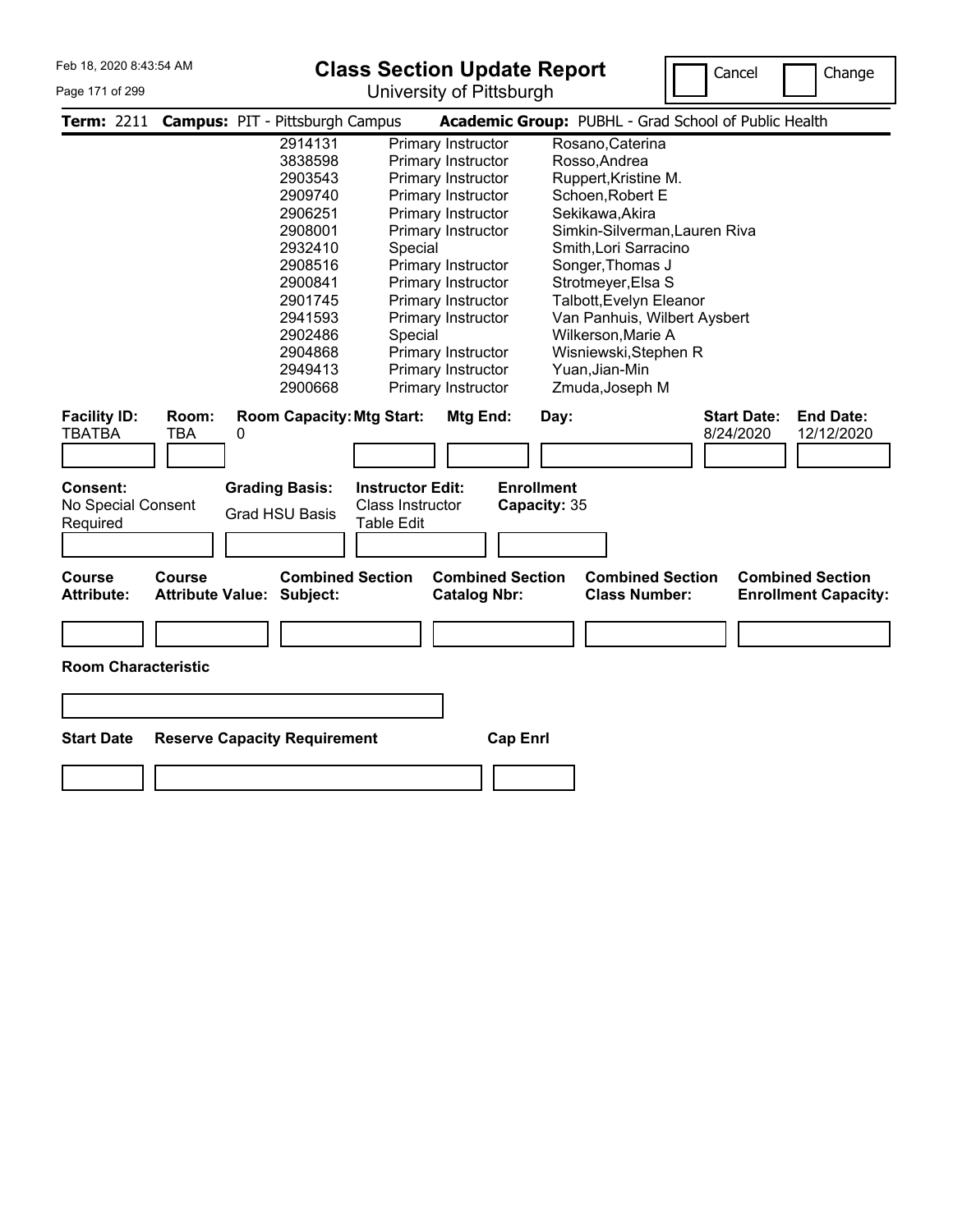| Feb 18, 2020 8:43:54 AM                                                                                                                                                                         |                            | <b>Class Section Update Report</b>                                   | Cancel                                                                          | Change                                                    |
|-------------------------------------------------------------------------------------------------------------------------------------------------------------------------------------------------|----------------------------|----------------------------------------------------------------------|---------------------------------------------------------------------------------|-----------------------------------------------------------|
| Page 172 of 299                                                                                                                                                                                 |                            | University of Pittsburgh                                             |                                                                                 |                                                           |
| Term: 2211 Campus: PIT - Pittsburgh Campus                                                                                                                                                      |                            |                                                                      | Academic Group: PUBHL - Grad School of Public Health                            |                                                           |
| <b>Course ID: 174209</b><br><b>Subject Area: EPIDEM</b><br>Catalog Nbr: 2214<br><b>Class Nbr: 13898</b><br><b>Course Offering Nbr: 1</b><br><b>Academic Organization: EPIDEM - Epidemiology</b> | <b>Class Section: 1060</b> | Component: INT - Internship<br><b>Class Type: Enrollment Section</b> | Minimum<br><b>Units: 1.00</b><br><b>Academic Progress</b><br><b>Units: 1.00</b> | Maximum<br><b>Units: 4.00</b><br><b>FA Units:</b><br>1.00 |
| <b>Short Title: PUBLIC HEALTH INTERNSHIP</b>                                                                                                                                                    |                            |                                                                      |                                                                                 |                                                           |
| Free Format Topic: (30 Characters)                                                                                                                                                              |                            |                                                                      | Fee Type:                                                                       | Fee Amount:                                               |
|                                                                                                                                                                                                 |                            |                                                                      |                                                                                 |                                                           |
| <b>Session: AT</b><br><b>Start Date: 8/24/2020</b>                                                                                                                                              |                            | End Date: 12/12/2020                                                 | <b>Associated Class: 1060</b>                                                   | Location: PGH                                             |
|                                                                                                                                                                                                 |                            |                                                                      |                                                                                 |                                                           |
| <b>Schedule</b>                                                                                                                                                                                 | <b>Instructor</b>          | <b>Instructor Role</b>                                               | <b>Instructor Name:</b>                                                         |                                                           |
| Y/N<br>Print: Y                                                                                                                                                                                 | ID:                        |                                                                      |                                                                                 |                                                           |
|                                                                                                                                                                                                 | 1099567                    | Primary Instructor                                                   | Adibi, Jennifer J                                                               |                                                           |
|                                                                                                                                                                                                 | 2901191                    | Primary Instructor                                                   | Barinas-Mitchell, Emma J M                                                      |                                                           |
|                                                                                                                                                                                                 | 2906626                    | Primary Instructor                                                   | Belle, Steven H                                                                 |                                                           |
|                                                                                                                                                                                                 | 2939301                    | Primary Instructor                                                   | Bertolet, Marianne Harris                                                       |                                                           |
|                                                                                                                                                                                                 | 2919945                    | Primary Instructor                                                   | Bodnar, Lisa M                                                                  |                                                           |
|                                                                                                                                                                                                 | 2924416                    | Primary Instructor                                                   | Boudreau, Robert                                                                |                                                           |
|                                                                                                                                                                                                 | 2900502                    | Primary Instructor                                                   | Bromberger, Joyce T                                                             |                                                           |
|                                                                                                                                                                                                 | 2907209                    | Primary Instructor                                                   | Brooks, Maria M                                                                 |                                                           |
|                                                                                                                                                                                                 | 2933470                    | Primary Instructor                                                   | Burke, Donald S                                                                 |                                                           |
|                                                                                                                                                                                                 | 2909427                    | Primary Instructor                                                   | Burke, Lora E                                                                   |                                                           |
|                                                                                                                                                                                                 | 1143219                    | Primary Instructor                                                   | Catov, Janet M.                                                                 |                                                           |
|                                                                                                                                                                                                 | 2903175                    | Primary Instructor                                                   | Cauley, Jane A                                                                  |                                                           |
|                                                                                                                                                                                                 | 1776772                    | Primary Instructor                                                   | Cloonan, Yona K                                                                 |                                                           |
|                                                                                                                                                                                                 | 2902114                    | Primary Instructor                                                   | Cornelius, Marie D                                                              |                                                           |
|                                                                                                                                                                                                 | 2920015                    | Primary Instructor                                                   | Costacou, Tina                                                                  |                                                           |
|                                                                                                                                                                                                 | 2902019                    | Primary Instructor                                                   | Dorman, Janice S                                                                |                                                           |
|                                                                                                                                                                                                 | 2043290                    | Primary Instructor                                                   | El Khoudary Abushaban, Samar Riyad                                              |                                                           |
|                                                                                                                                                                                                 | 2906114                    | <b>Primary Instructor</b>                                            | Fabio, Anthony                                                                  |                                                           |
|                                                                                                                                                                                                 | 2900472                    | <b>Primary Instructor</b>                                            | Ganguli, Mary                                                                   |                                                           |
|                                                                                                                                                                                                 | 2901579                    | Primary Instructor                                                   | Glynn, Nancy W                                                                  |                                                           |
|                                                                                                                                                                                                 | 2913240                    | Primary Instructor                                                   | Goundappa, Balasubramani K                                                      |                                                           |
|                                                                                                                                                                                                 | 2904530                    | Primary Instructor                                                   | Haggerty, Catherine L                                                           |                                                           |
|                                                                                                                                                                                                 | 2904352                    | Primary Instructor                                                   | Harrison, Lee H                                                                 |                                                           |
|                                                                                                                                                                                                 | 3330513                    | <b>Primary Instructor</b>                                            | Hawkins, Marquis S.                                                             |                                                           |
|                                                                                                                                                                                                 | 2912533                    | Primary Instructor                                                   | King, Wendy C                                                                   |                                                           |
|                                                                                                                                                                                                 | 2904938                    | Primary Instructor                                                   | Kingsley, Lawrence A                                                            |                                                           |
|                                                                                                                                                                                                 | 2906663                    | <b>Primary Instructor</b>                                            | Kriska, Andrea Marie                                                            |                                                           |
|                                                                                                                                                                                                 | 2927641                    | Primary Instructor                                                   | Kuipers, Allison Lindsay                                                        |                                                           |
|                                                                                                                                                                                                 | 2910581                    | Primary Instructor                                                   | Linkov, Faina Y                                                                 |                                                           |
|                                                                                                                                                                                                 | 3310494                    | Primary Instructor                                                   | Luu, Hung Nguyen                                                                |                                                           |
|                                                                                                                                                                                                 | 2902535                    | <b>Primary Instructor</b>                                            | Mackey, Rachel Hart                                                             |                                                           |
|                                                                                                                                                                                                 | 2909421                    | <b>Primary Instructor</b>                                            | Markovic, Nina                                                                  |                                                           |
|                                                                                                                                                                                                 | 2909863                    | Primary Instructor                                                   | Matthews, Karen A                                                               |                                                           |
|                                                                                                                                                                                                 | 3618314                    | Primary Instructor                                                   | Mendez, Dara D                                                                  |                                                           |
|                                                                                                                                                                                                 | 2912577                    | Primary Instructor                                                   | Miljkovic, Iva                                                                  |                                                           |

Primary Instructor Nachega,Jean Bisimwa

Primary Instructor Newman,Anne B

 Primary Instructor Orkis,Lauren Torso 2900551 Primary Instructor Richardson, Gale A<br>1154652 Primary Instructor Rockette-Wagner, E

2903558 Primary Instructor

Naimi,Ashley Isaac<br>Newman,Anne B

Rockette-Wagner, Bonny Jane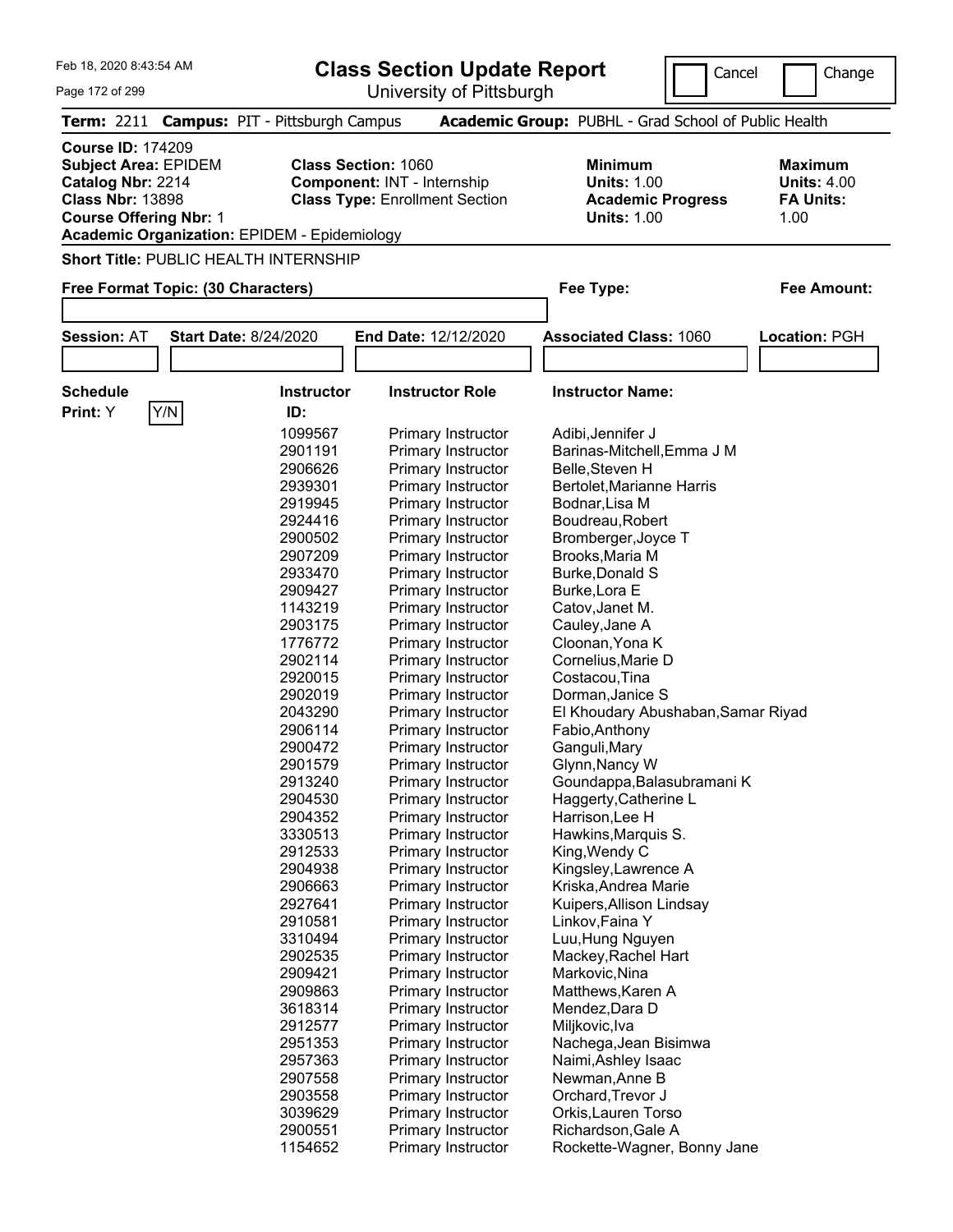#### Page 173 of 299

# **Class Section Update Report**

University of Pittsburgh



|                                                   |                                          | Term: 2211 Campus: PIT - Pittsburgh Campus     |                                                                  |                                                | Academic Group: PUBHL - Grad School of Public Health                                                      |
|---------------------------------------------------|------------------------------------------|------------------------------------------------|------------------------------------------------------------------|------------------------------------------------|-----------------------------------------------------------------------------------------------------------|
|                                                   |                                          | 2914131                                        |                                                                  | Primary Instructor                             | Rosano, Caterina                                                                                          |
|                                                   |                                          | 3838598                                        |                                                                  | Primary Instructor                             | Rosso, Andrea                                                                                             |
|                                                   |                                          | 2903543                                        |                                                                  | Primary Instructor                             | Ruppert, Kristine M.                                                                                      |
|                                                   |                                          | 2909740                                        |                                                                  | Primary Instructor                             | Schoen, Robert E                                                                                          |
|                                                   |                                          | 2906251                                        |                                                                  | Primary Instructor                             | Sekikawa, Akira                                                                                           |
|                                                   |                                          | 2908001                                        |                                                                  | Primary Instructor                             | Simkin-Silverman, Lauren Riva                                                                             |
|                                                   |                                          | 2932410                                        | Special                                                          |                                                | Smith, Lori Sarracino                                                                                     |
|                                                   |                                          | 2908516                                        |                                                                  | Primary Instructor                             | Songer, Thomas J                                                                                          |
|                                                   |                                          | 2900841                                        |                                                                  | Primary Instructor                             | Strotmeyer, Elsa S                                                                                        |
|                                                   |                                          | 2901745                                        |                                                                  | Primary Instructor                             | Talbott, Evelyn Eleanor                                                                                   |
|                                                   |                                          | 2941593                                        |                                                                  | Primary Instructor                             | Van Panhuis, Wilbert Aysbert                                                                              |
|                                                   |                                          | 2902486                                        | Special                                                          |                                                | Wilkerson, Marie A                                                                                        |
|                                                   |                                          | 2904868                                        |                                                                  | Primary Instructor                             | Wisniewski, Stephen R                                                                                     |
|                                                   |                                          | 2949413                                        |                                                                  | Primary Instructor                             | Yuan, Jian-Min                                                                                            |
|                                                   |                                          | 2900668                                        |                                                                  | Primary Instructor                             | Zmuda, Joseph M                                                                                           |
| <b>Facility ID:</b><br><b>TBATBA</b>              | Room:<br>TBA                             | <b>Room Capacity: Mtg Start:</b><br>0          |                                                                  | Mtg End:                                       | <b>Start Date:</b><br><b>End Date:</b><br>Day:<br>8/24/2020<br>12/12/2020                                 |
| <b>Consent:</b><br>No Special Consent<br>Required |                                          | <b>Grading Basis:</b><br><b>Grad HSU Basis</b> | <b>Instructor Edit:</b><br>Class Instructor<br><b>Table Edit</b> |                                                | <b>Enrollment</b><br>Capacity: 35                                                                         |
|                                                   |                                          |                                                |                                                                  |                                                |                                                                                                           |
| <b>Course</b><br><b>Attribute:</b>                | <b>Course</b><br><b>Attribute Value:</b> | <b>Combined Section</b><br>Subject:            |                                                                  | <b>Combined Section</b><br><b>Catalog Nbr:</b> | <b>Combined Section</b><br><b>Combined Section</b><br><b>Class Number:</b><br><b>Enrollment Capacity:</b> |
| <b>Room Characteristic</b>                        |                                          |                                                |                                                                  |                                                |                                                                                                           |
| <b>Start Date</b>                                 |                                          | <b>Reserve Capacity Requirement</b>            |                                                                  | <b>Cap Enrl</b>                                |                                                                                                           |
|                                                   |                                          |                                                |                                                                  |                                                |                                                                                                           |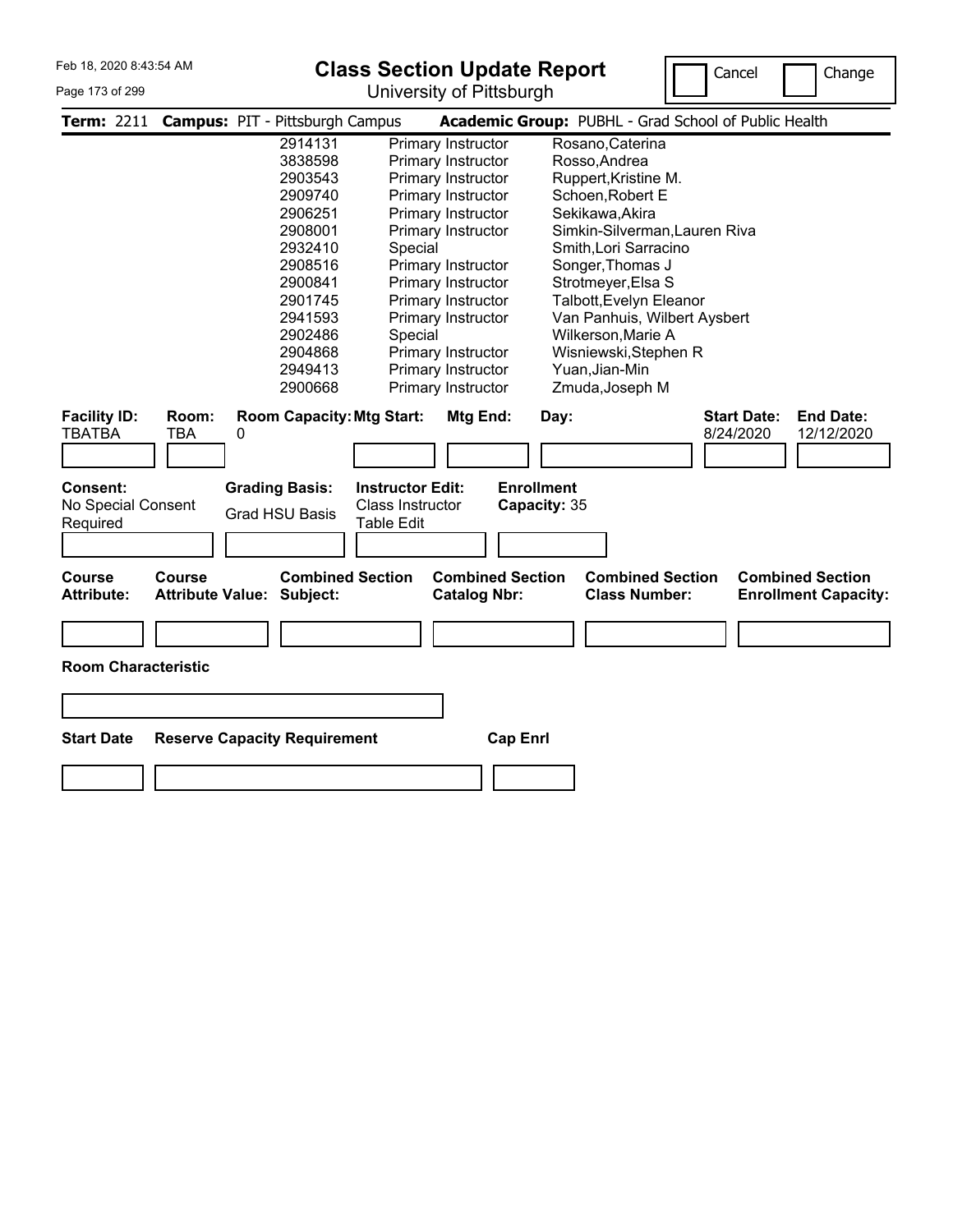| Feb 18, 2020 8:43:54 AM                                                  |                                                              |                                                                                   | <b>Class Section Update Report</b>                                         | Cancel                                                                                 | Change                                                           |
|--------------------------------------------------------------------------|--------------------------------------------------------------|-----------------------------------------------------------------------------------|----------------------------------------------------------------------------|----------------------------------------------------------------------------------------|------------------------------------------------------------------|
| Page 174 of 299                                                          |                                                              |                                                                                   | University of Pittsburgh                                                   |                                                                                        |                                                                  |
| <b>Term: 2211</b>                                                        |                                                              | <b>Campus: PIT - Pittsburgh Campus</b>                                            |                                                                            | Academic Group: PUBHL - Grad School of Public Health                                   |                                                                  |
| <b>Course ID: 174210</b><br>Catalog Nbr: 2215<br><b>Class Nbr: 13899</b> | <b>Subject Area: EPIDEM</b><br><b>Course Offering Nbr: 1</b> | <b>Class Section: 1050</b><br><b>Academic Organization: EPIDEM - Epidemiology</b> | <b>Component: PRA - Practicum</b><br><b>Class Type: Enrollment Section</b> | <b>Minimum</b><br><b>Units: 2.00</b><br><b>Academic Progress</b><br><b>Units: 2.00</b> | <b>Maximum</b><br><b>Units: 2.00</b><br><b>FA Units:</b><br>2.00 |
|                                                                          | <b>Short Title: TEACHING PRACTICUM</b>                       |                                                                                   |                                                                            |                                                                                        |                                                                  |
| Free Format Topic: (30 Characters)                                       |                                                              |                                                                                   |                                                                            | Fee Type:                                                                              | <b>Fee Amount:</b>                                               |
|                                                                          |                                                              |                                                                                   |                                                                            |                                                                                        |                                                                  |
| <b>Session: AT</b>                                                       |                                                              | <b>Start Date: 8/24/2020</b>                                                      | End Date: 12/12/2020                                                       | <b>Associated Class: 1050</b>                                                          | Location: PGH                                                    |
|                                                                          |                                                              |                                                                                   |                                                                            |                                                                                        |                                                                  |
| <b>Schedule</b>                                                          |                                                              | <b>Instructor</b>                                                                 | <b>Instructor Role</b>                                                     | <b>Instructor Name:</b>                                                                |                                                                  |
| Print: Y                                                                 | Y/N                                                          | ID:                                                                               |                                                                            |                                                                                        |                                                                  |
|                                                                          |                                                              | 1099567                                                                           | <b>Primary Instructor</b>                                                  | Adibi, Jennifer J                                                                      |                                                                  |
|                                                                          |                                                              | 2901191                                                                           | Primary Instructor                                                         | Barinas-Mitchell, Emma J M                                                             |                                                                  |
|                                                                          |                                                              | 2906626                                                                           | Primary Instructor                                                         | Belle, Steven H                                                                        |                                                                  |
|                                                                          |                                                              | 2939301                                                                           | Primary Instructor                                                         | Bertolet, Marianne Harris                                                              |                                                                  |
|                                                                          |                                                              | 2919945                                                                           | Primary Instructor                                                         | Bodnar, Lisa M                                                                         |                                                                  |
|                                                                          |                                                              | 2924416                                                                           | Primary Instructor                                                         | Boudreau, Robert                                                                       |                                                                  |
|                                                                          |                                                              | 2900502                                                                           | Primary Instructor                                                         | Bromberger, Joyce T                                                                    |                                                                  |
|                                                                          |                                                              | 2907209                                                                           | Primary Instructor                                                         | Brooks, Maria M                                                                        |                                                                  |
|                                                                          |                                                              | 2933470                                                                           | Primary Instructor                                                         | Burke, Donald S                                                                        |                                                                  |
|                                                                          |                                                              | 2909427                                                                           | Primary Instructor                                                         | Burke, Lora E                                                                          |                                                                  |
|                                                                          |                                                              | 1143219                                                                           | Primary Instructor                                                         | Catov, Janet M.                                                                        |                                                                  |
|                                                                          |                                                              | 2903175                                                                           | Primary Instructor                                                         | Cauley, Jane A                                                                         |                                                                  |
|                                                                          |                                                              | 1776772                                                                           | Primary Instructor                                                         | Cloonan, Yona K                                                                        |                                                                  |
|                                                                          |                                                              | 2902114                                                                           | Primary Instructor                                                         | Cornelius, Marie D                                                                     |                                                                  |
|                                                                          |                                                              | 2920015<br>2902019                                                                | Primary Instructor<br>Primary Instructor                                   | Costacou, Tina<br>Dorman, Janice S                                                     |                                                                  |
|                                                                          |                                                              | 2043290                                                                           | Primary Instructor                                                         | El Khoudary Abushaban, Samar Riyad                                                     |                                                                  |
|                                                                          |                                                              | 2906114                                                                           | Primary Instructor                                                         | Fabio, Anthony                                                                         |                                                                  |
|                                                                          |                                                              | 2900472                                                                           | Primary Instructor                                                         | Ganguli, Mary                                                                          |                                                                  |
|                                                                          |                                                              | 2901579                                                                           | Primary Instructor                                                         | Glynn, Nancy W                                                                         |                                                                  |
|                                                                          |                                                              | 2913240                                                                           | Primary Instructor                                                         | Goundappa, Balasubramani K                                                             |                                                                  |
|                                                                          |                                                              | 2904530                                                                           | Primary Instructor                                                         | Haggerty, Catherine L                                                                  |                                                                  |
|                                                                          |                                                              | 2904352                                                                           | Primary Instructor                                                         | Harrison, Lee H                                                                        |                                                                  |
|                                                                          |                                                              | 3330513                                                                           | <b>Primary Instructor</b>                                                  | Hawkins, Marquis S.                                                                    |                                                                  |
|                                                                          |                                                              | 2912533                                                                           | Primary Instructor                                                         | King, Wendy C                                                                          |                                                                  |
|                                                                          |                                                              | 2904938                                                                           | <b>Primary Instructor</b>                                                  | Kingsley, Lawrence A                                                                   |                                                                  |
|                                                                          |                                                              | 2906663                                                                           | Primary Instructor                                                         | Kriska, Andrea Marie                                                                   |                                                                  |
|                                                                          |                                                              | 2927641                                                                           | Primary Instructor                                                         | Kuipers, Allison Lindsay                                                               |                                                                  |
|                                                                          |                                                              | 2910581                                                                           | Primary Instructor                                                         | Linkov, Faina Y                                                                        |                                                                  |
|                                                                          |                                                              | 3310494                                                                           | Primary Instructor                                                         | Luu, Hung Nguyen                                                                       |                                                                  |
|                                                                          |                                                              | 2902535                                                                           | <b>Primary Instructor</b>                                                  | Mackey, Rachel Hart                                                                    |                                                                  |
|                                                                          |                                                              | 2909421                                                                           | <b>Primary Instructor</b>                                                  | Markovic, Nina                                                                         |                                                                  |
|                                                                          |                                                              | 2909863                                                                           | <b>Primary Instructor</b>                                                  | Matthews, Karen A                                                                      |                                                                  |
|                                                                          |                                                              | 3618314                                                                           | Primary Instructor                                                         | Mendez, Dara D                                                                         |                                                                  |
|                                                                          |                                                              | 2912577                                                                           | Primary Instructor                                                         | Miljkovic, Iva                                                                         |                                                                  |
|                                                                          |                                                              | 2951353                                                                           | Primary Instructor                                                         | Nachega, Jean Bisimwa                                                                  |                                                                  |
|                                                                          |                                                              | 2957363                                                                           | Primary Instructor                                                         | Naimi, Ashley Isaac                                                                    |                                                                  |
|                                                                          |                                                              | 2907558                                                                           | Primary Instructor                                                         | Newman, Anne B                                                                         |                                                                  |

 Primary Instructor Newman,Anne B Primary Instructor Orchard,Trevor J Primary Instructor Orkis,Lauren Torso 2900551 Primary Instructor Richardson, Gale A<br>1154652 Primary Instructor Rockette-Wagner, E

Rockette-Wagner, Bonny Jane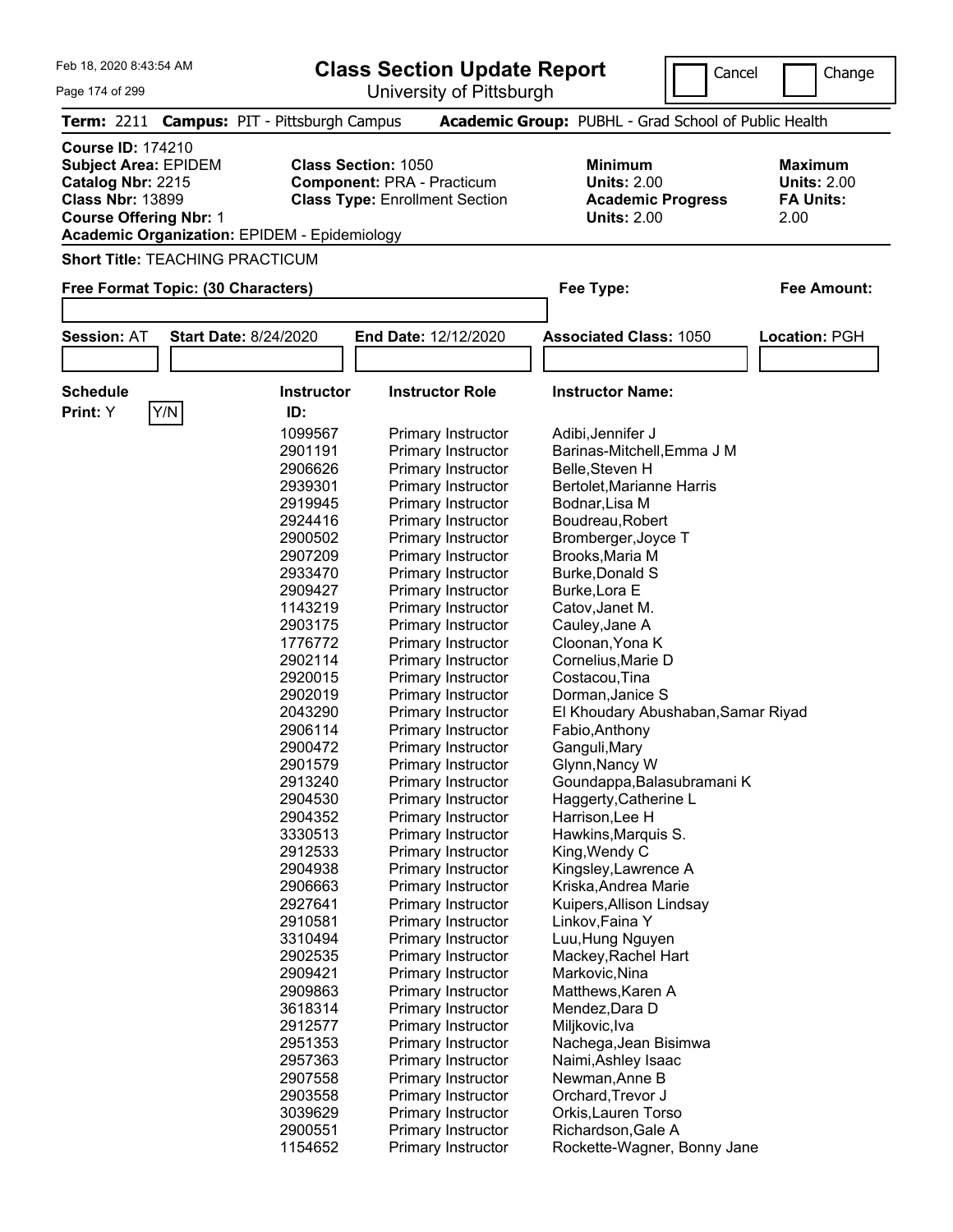#### Page 175 of 299

# **Class Section Update Report**

University of Pittsburgh



|                                      |                                          | Term: 2211 Campus: PIT - Pittsburgh Campus |                         |                                                | Academic Group: PUBHL - Grad School of Public Health                                                      |
|--------------------------------------|------------------------------------------|--------------------------------------------|-------------------------|------------------------------------------------|-----------------------------------------------------------------------------------------------------------|
|                                      |                                          | 2914131                                    |                         | Primary Instructor                             | Rosano, Caterina                                                                                          |
|                                      |                                          | 3838598                                    |                         | Primary Instructor                             | Rosso, Andrea                                                                                             |
|                                      |                                          | 2903543                                    |                         | Primary Instructor                             | Ruppert, Kristine M.                                                                                      |
|                                      |                                          | 2909740                                    |                         | Primary Instructor                             | Schoen, Robert E                                                                                          |
|                                      |                                          | 2906251                                    |                         | Primary Instructor                             | Sekikawa, Akira                                                                                           |
|                                      |                                          | 2908001                                    |                         | Primary Instructor                             | Simkin-Silverman, Lauren Riva                                                                             |
|                                      |                                          | 2932410                                    | Special                 |                                                | Smith, Lori Sarracino                                                                                     |
|                                      |                                          | 2908516                                    |                         | Primary Instructor                             | Songer, Thomas J                                                                                          |
|                                      |                                          | 2900841                                    |                         | Primary Instructor                             | Strotmeyer, Elsa S                                                                                        |
|                                      |                                          | 2901745                                    |                         | Primary Instructor                             | Talbott, Evelyn Eleanor                                                                                   |
|                                      |                                          | 2941593                                    |                         | Primary Instructor                             | Van Panhuis, Wilbert Aysbert                                                                              |
|                                      |                                          | 2902486                                    | Special                 |                                                | Wilkerson, Marie A                                                                                        |
|                                      |                                          | 2904868                                    |                         | Primary Instructor                             | Wisniewski, Stephen R                                                                                     |
|                                      |                                          | 2949413                                    |                         | Primary Instructor                             | Yuan, Jian-Min                                                                                            |
|                                      |                                          | 2900668                                    |                         | Primary Instructor                             | Zmuda, Joseph M                                                                                           |
| <b>Facility ID:</b><br><b>TBATBA</b> | Room:<br><b>TBA</b>                      | <b>Room Capacity: Mtg Start:</b><br>0      |                         | Mtg End:                                       | <b>End Date:</b><br><b>Start Date:</b><br>Day:<br>8/24/2020<br>12/12/2020                                 |
| Consent:                             |                                          | <b>Grading Basis:</b>                      | <b>Instructor Edit:</b> |                                                | <b>Enrollment</b>                                                                                         |
| No Special Consent                   |                                          |                                            | Class Instructor        |                                                | Capacity: 35                                                                                              |
| Required                             |                                          | <b>Grad HSU Basis</b>                      | Table Edit              |                                                |                                                                                                           |
|                                      |                                          |                                            |                         |                                                |                                                                                                           |
|                                      |                                          |                                            |                         |                                                |                                                                                                           |
| <b>Course</b><br><b>Attribute:</b>   | <b>Course</b><br><b>Attribute Value:</b> | Subject:                                   | <b>Combined Section</b> | <b>Combined Section</b><br><b>Catalog Nbr:</b> | <b>Combined Section</b><br><b>Combined Section</b><br><b>Class Number:</b><br><b>Enrollment Capacity:</b> |
| <b>Room Characteristic</b>           |                                          |                                            |                         |                                                |                                                                                                           |
| <b>Start Date</b>                    |                                          | <b>Reserve Capacity Requirement</b>        |                         | <b>Cap Enrl</b>                                |                                                                                                           |
|                                      |                                          |                                            |                         |                                                |                                                                                                           |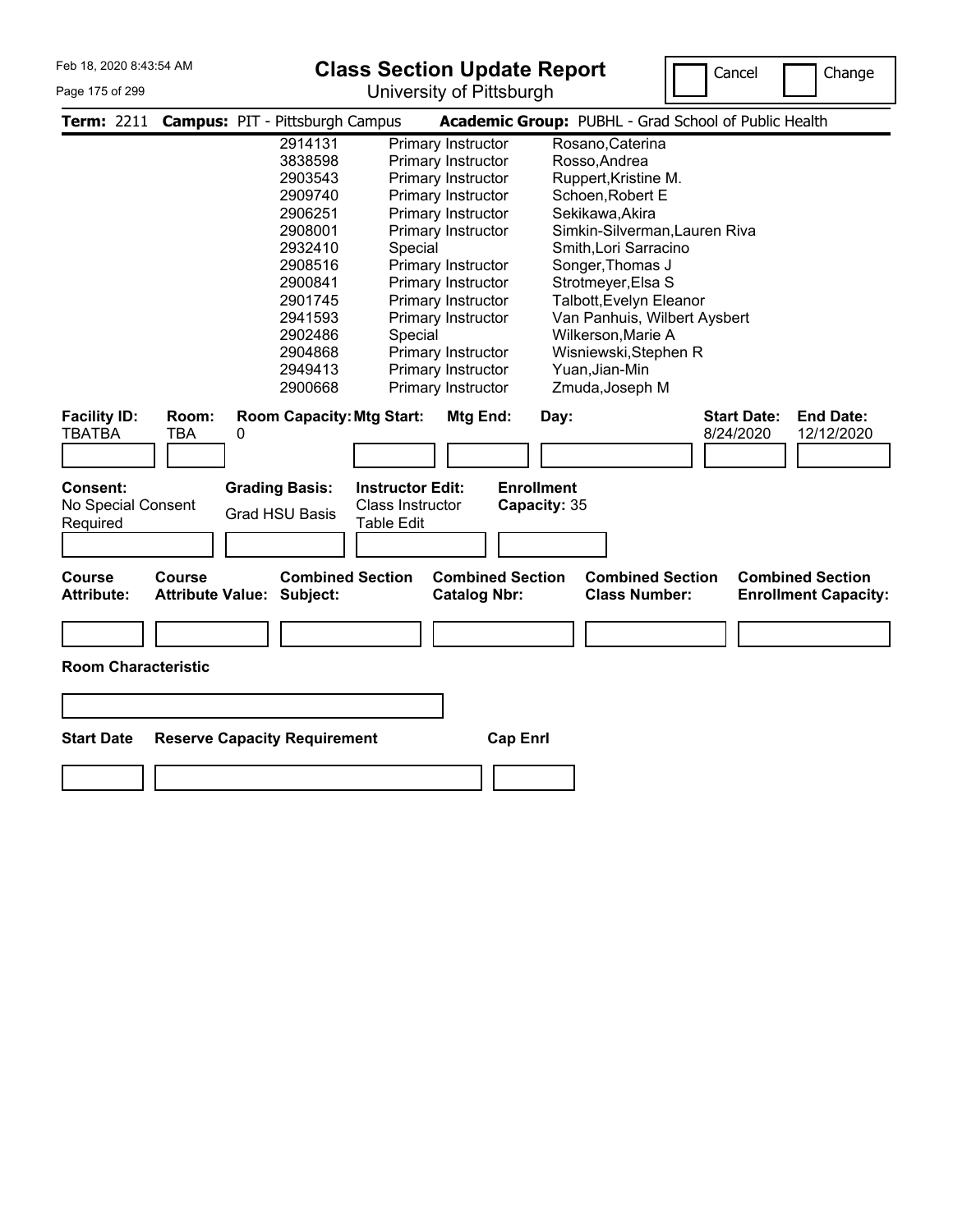| Feb 18, 2020 8:43:54 AM                                                                                                                                                                         |                                                                                                                                                                                                                                                                                                                                                                                                                                | <b>Class Section Update Report</b>                                                                                                                                                                                                                                                                                                                                                                                                                                                                                                                                                                                                                                                                                                                                                                                                                                                                  | Cancel                                                                                                                                                                                                                                                                                                                                                                                                                                                                                                                                                                                                                                                                                                                                                                                                                                      | Change                                                           |
|-------------------------------------------------------------------------------------------------------------------------------------------------------------------------------------------------|--------------------------------------------------------------------------------------------------------------------------------------------------------------------------------------------------------------------------------------------------------------------------------------------------------------------------------------------------------------------------------------------------------------------------------|-----------------------------------------------------------------------------------------------------------------------------------------------------------------------------------------------------------------------------------------------------------------------------------------------------------------------------------------------------------------------------------------------------------------------------------------------------------------------------------------------------------------------------------------------------------------------------------------------------------------------------------------------------------------------------------------------------------------------------------------------------------------------------------------------------------------------------------------------------------------------------------------------------|---------------------------------------------------------------------------------------------------------------------------------------------------------------------------------------------------------------------------------------------------------------------------------------------------------------------------------------------------------------------------------------------------------------------------------------------------------------------------------------------------------------------------------------------------------------------------------------------------------------------------------------------------------------------------------------------------------------------------------------------------------------------------------------------------------------------------------------------|------------------------------------------------------------------|
| Page 176 of 299                                                                                                                                                                                 |                                                                                                                                                                                                                                                                                                                                                                                                                                | University of Pittsburgh                                                                                                                                                                                                                                                                                                                                                                                                                                                                                                                                                                                                                                                                                                                                                                                                                                                                            |                                                                                                                                                                                                                                                                                                                                                                                                                                                                                                                                                                                                                                                                                                                                                                                                                                             |                                                                  |
| <b>Term: 2211</b>                                                                                                                                                                               | <b>Campus: PIT - Pittsburgh Campus</b>                                                                                                                                                                                                                                                                                                                                                                                         |                                                                                                                                                                                                                                                                                                                                                                                                                                                                                                                                                                                                                                                                                                                                                                                                                                                                                                     | Academic Group: PUBHL - Grad School of Public Health                                                                                                                                                                                                                                                                                                                                                                                                                                                                                                                                                                                                                                                                                                                                                                                        |                                                                  |
| <b>Course ID: 174210</b><br><b>Subject Area: EPIDEM</b><br>Catalog Nbr: 2215<br><b>Class Nbr: 13900</b><br><b>Course Offering Nbr: 1</b><br><b>Academic Organization: EPIDEM - Epidemiology</b> | <b>Class Section: 1090</b>                                                                                                                                                                                                                                                                                                                                                                                                     | <b>Component: PRA - Practicum</b><br><b>Class Type: Enrollment Section</b>                                                                                                                                                                                                                                                                                                                                                                                                                                                                                                                                                                                                                                                                                                                                                                                                                          | <b>Minimum</b><br><b>Units: 2.00</b><br><b>Academic Progress</b><br><b>Units: 2.00</b>                                                                                                                                                                                                                                                                                                                                                                                                                                                                                                                                                                                                                                                                                                                                                      | <b>Maximum</b><br><b>Units: 2.00</b><br><b>FA Units:</b><br>2.00 |
| <b>Short Title: TEACHING PRACTICUM</b>                                                                                                                                                          |                                                                                                                                                                                                                                                                                                                                                                                                                                |                                                                                                                                                                                                                                                                                                                                                                                                                                                                                                                                                                                                                                                                                                                                                                                                                                                                                                     |                                                                                                                                                                                                                                                                                                                                                                                                                                                                                                                                                                                                                                                                                                                                                                                                                                             |                                                                  |
| Free Format Topic: (30 Characters)                                                                                                                                                              |                                                                                                                                                                                                                                                                                                                                                                                                                                |                                                                                                                                                                                                                                                                                                                                                                                                                                                                                                                                                                                                                                                                                                                                                                                                                                                                                                     | Fee Type:                                                                                                                                                                                                                                                                                                                                                                                                                                                                                                                                                                                                                                                                                                                                                                                                                                   | <b>Fee Amount:</b>                                               |
|                                                                                                                                                                                                 |                                                                                                                                                                                                                                                                                                                                                                                                                                |                                                                                                                                                                                                                                                                                                                                                                                                                                                                                                                                                                                                                                                                                                                                                                                                                                                                                                     |                                                                                                                                                                                                                                                                                                                                                                                                                                                                                                                                                                                                                                                                                                                                                                                                                                             |                                                                  |
| Session: PH1                                                                                                                                                                                    | <b>Start Date: 8/24/2020</b>                                                                                                                                                                                                                                                                                                                                                                                                   | <b>End Date: 10/16/2020</b>                                                                                                                                                                                                                                                                                                                                                                                                                                                                                                                                                                                                                                                                                                                                                                                                                                                                         | <b>Associated Class: 1090</b>                                                                                                                                                                                                                                                                                                                                                                                                                                                                                                                                                                                                                                                                                                                                                                                                               | <b>Location: PGH</b>                                             |
|                                                                                                                                                                                                 |                                                                                                                                                                                                                                                                                                                                                                                                                                |                                                                                                                                                                                                                                                                                                                                                                                                                                                                                                                                                                                                                                                                                                                                                                                                                                                                                                     |                                                                                                                                                                                                                                                                                                                                                                                                                                                                                                                                                                                                                                                                                                                                                                                                                                             |                                                                  |
| <b>Schedule</b><br>Y/N<br>Print: Y                                                                                                                                                              | <b>Instructor</b><br>ID:                                                                                                                                                                                                                                                                                                                                                                                                       | <b>Instructor Role</b>                                                                                                                                                                                                                                                                                                                                                                                                                                                                                                                                                                                                                                                                                                                                                                                                                                                                              | <b>Instructor Name:</b>                                                                                                                                                                                                                                                                                                                                                                                                                                                                                                                                                                                                                                                                                                                                                                                                                     |                                                                  |
|                                                                                                                                                                                                 | 1099567<br>2901191<br>2906626<br>2939301<br>2919945<br>2924416<br>2900502<br>2907209<br>2933470<br>2909427<br>1143219<br>2903175<br>1776772<br>2902114<br>2920015<br>2902019<br>2043290<br>2906114<br>2900472<br>2901579<br>2913240<br>2904530<br>2904352<br>3330513<br>2912533<br>2904938<br>2906663<br>2927641<br>2910581<br>3310494<br>2902535<br>2909421<br>2909863<br>3618314<br>2912577<br>2951353<br>2957363<br>2907558 | Primary Instructor<br>Primary Instructor<br>Primary Instructor<br>Primary Instructor<br>Primary Instructor<br>Primary Instructor<br>Primary Instructor<br>Primary Instructor<br>Primary Instructor<br>Primary Instructor<br>Primary Instructor<br>Primary Instructor<br>Primary Instructor<br>Primary Instructor<br>Primary Instructor<br>Primary Instructor<br>Primary Instructor<br>Primary Instructor<br>Primary Instructor<br>Primary Instructor<br>Primary Instructor<br>Primary Instructor<br>Primary Instructor<br><b>Primary Instructor</b><br>Primary Instructor<br><b>Primary Instructor</b><br>Primary Instructor<br>Primary Instructor<br>Primary Instructor<br>Primary Instructor<br><b>Primary Instructor</b><br><b>Primary Instructor</b><br><b>Primary Instructor</b><br>Primary Instructor<br>Primary Instructor<br>Primary Instructor<br>Primary Instructor<br>Primary Instructor | Adibi, Jennifer J<br>Barinas-Mitchell, Emma J M<br>Belle, Steven H<br>Bertolet, Marianne Harris<br>Bodnar, Lisa M<br>Boudreau, Robert<br>Bromberger, Joyce T<br>Brooks, Maria M<br>Burke, Donald S<br>Burke, Lora E<br>Catov, Janet M.<br>Cauley, Jane A<br>Cloonan, Yona K<br>Cornelius, Marie D<br>Costacou, Tina<br>Dorman, Janice S<br>El Khoudary Abushaban, Samar Riyad<br>Fabio, Anthony<br>Ganguli, Mary<br>Glynn, Nancy W<br>Goundappa, Balasubramani K<br>Haggerty, Catherine L<br>Harrison, Lee H<br>Hawkins, Marquis S.<br>King, Wendy C<br>Kingsley, Lawrence A<br>Kriska, Andrea Marie<br>Kuipers, Allison Lindsay<br>Linkov, Faina Y<br>Luu, Hung Nguyen<br>Mackey, Rachel Hart<br>Markovic, Nina<br>Matthews, Karen A<br>Mendez, Dara D<br>Miljkovic, Iva<br>Nachega, Jean Bisimwa<br>Naimi, Ashley Isaac<br>Newman, Anne B |                                                                  |

 Primary Instructor Newman,Anne B Primary Instructor Orchard,Trevor J Primary Instructor Orkis,Lauren Torso 2900551 Primary Instructor Richardson, Gale A<br>1154652 Primary Instructor Rockette-Wagner, E

Rockette-Wagner, Bonny Jane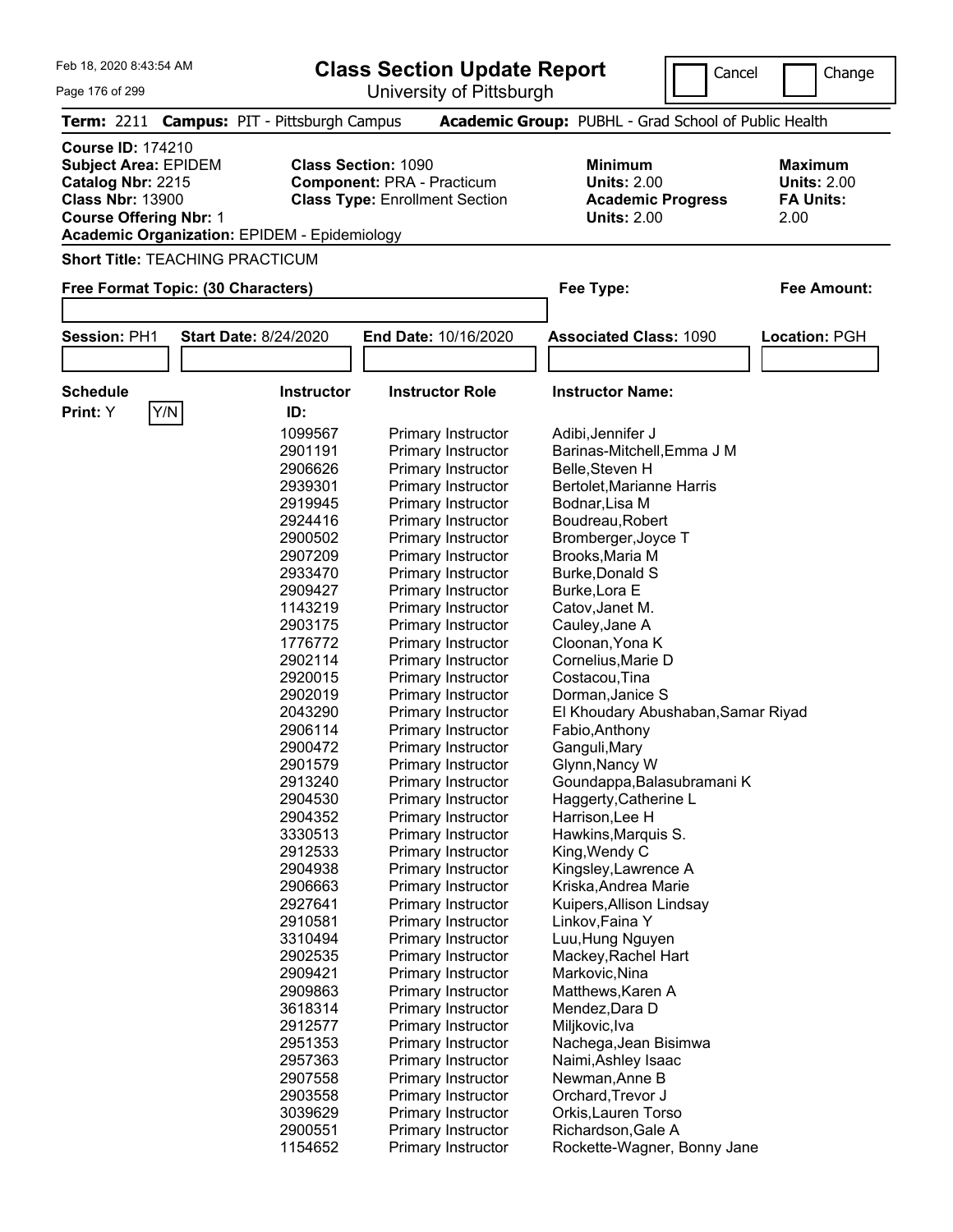### Page 177 of 299

# **Class Section Update Report**

University of Pittsburgh



| Term: 2211 Campus: PIT - Pittsburgh Campus |                                     |   |                                     |                                  |                                                |                   | Academic Group: PUBHL - Grad School of Public Health |                    |                                                        |
|--------------------------------------------|-------------------------------------|---|-------------------------------------|----------------------------------|------------------------------------------------|-------------------|------------------------------------------------------|--------------------|--------------------------------------------------------|
|                                            |                                     |   | 2914131                             |                                  | Primary Instructor                             |                   | Rosano, Caterina                                     |                    |                                                        |
|                                            |                                     |   | 3838598                             |                                  | Primary Instructor                             |                   | Rosso, Andrea                                        |                    |                                                        |
|                                            |                                     |   | 2903543                             |                                  | Primary Instructor                             |                   | Ruppert, Kristine M.                                 |                    |                                                        |
|                                            |                                     |   | 2909740                             |                                  | Primary Instructor                             |                   | Schoen, Robert E                                     |                    |                                                        |
|                                            |                                     |   | 2906251                             |                                  | Primary Instructor                             |                   | Sekikawa, Akira                                      |                    |                                                        |
|                                            |                                     |   | 2908001                             |                                  | Primary Instructor                             |                   | Simkin-Silverman, Lauren Riva                        |                    |                                                        |
|                                            |                                     |   | 2932410                             | Special                          |                                                |                   | Smith, Lori Sarracino                                |                    |                                                        |
|                                            |                                     |   | 2908516                             |                                  | Primary Instructor                             |                   | Songer, Thomas J                                     |                    |                                                        |
|                                            |                                     |   | 2900841                             |                                  | Primary Instructor                             |                   | Strotmeyer, Elsa S                                   |                    |                                                        |
|                                            |                                     |   | 2901745                             |                                  | Primary Instructor                             |                   | Talbott, Evelyn Eleanor                              |                    |                                                        |
|                                            |                                     |   | 2941593                             |                                  | Primary Instructor                             |                   | Van Panhuis, Wilbert Aysbert                         |                    |                                                        |
|                                            |                                     |   | 2902486                             | Special                          |                                                |                   | Wilkerson, Marie A                                   |                    |                                                        |
|                                            |                                     |   | 2904868                             |                                  | Primary Instructor                             |                   | Wisniewski, Stephen R                                |                    |                                                        |
|                                            |                                     |   | 2949413                             |                                  | Primary Instructor                             |                   | Yuan, Jian-Min                                       |                    |                                                        |
|                                            |                                     |   | 2900668                             |                                  | Primary Instructor                             |                   | Zmuda, Joseph M                                      |                    |                                                        |
| <b>Facility ID:</b>                        | Room:                               |   |                                     | <b>Room Capacity: Mtg Start:</b> | Mtg End:                                       | Day:              |                                                      | <b>Start Date:</b> | <b>End Date:</b>                                       |
| TBATBA                                     | <b>TBA</b>                          | 0 |                                     |                                  |                                                |                   |                                                      | 8/24/2020          | 10/16/2020                                             |
|                                            |                                     |   |                                     |                                  |                                                |                   |                                                      |                    |                                                        |
|                                            |                                     |   |                                     |                                  |                                                |                   |                                                      |                    |                                                        |
| Consent:                                   |                                     |   | <b>Grading Basis:</b>               | <b>Instructor Edit:</b>          |                                                | <b>Enrollment</b> |                                                      |                    |                                                        |
| No Special Consent                         |                                     |   | <b>Grad HSU Basis</b>               | <b>Class Instructor</b>          |                                                | Capacity: 35      |                                                      |                    |                                                        |
| Required                                   |                                     |   |                                     | <b>Table Edit</b>                |                                                |                   |                                                      |                    |                                                        |
|                                            |                                     |   |                                     |                                  |                                                |                   |                                                      |                    |                                                        |
|                                            |                                     |   |                                     |                                  |                                                |                   |                                                      |                    |                                                        |
| <b>Course</b><br><b>Attribute:</b>         | Course<br><b>Attribute Value:</b>   |   | <b>Combined Section</b><br>Subject: |                                  | <b>Combined Section</b><br><b>Catalog Nbr:</b> |                   | <b>Combined Section</b><br><b>Class Number:</b>      |                    | <b>Combined Section</b><br><b>Enrollment Capacity:</b> |
|                                            |                                     |   |                                     |                                  |                                                |                   |                                                      |                    |                                                        |
|                                            |                                     |   |                                     |                                  |                                                |                   |                                                      |                    |                                                        |
|                                            |                                     |   |                                     |                                  |                                                |                   |                                                      |                    |                                                        |
| <b>Room Characteristic</b>                 |                                     |   |                                     |                                  |                                                |                   |                                                      |                    |                                                        |
|                                            |                                     |   |                                     |                                  |                                                |                   |                                                      |                    |                                                        |
|                                            |                                     |   |                                     |                                  |                                                |                   |                                                      |                    |                                                        |
|                                            |                                     |   |                                     |                                  |                                                |                   |                                                      |                    |                                                        |
| <b>Start Date</b>                          | <b>Reserve Capacity Requirement</b> |   |                                     |                                  |                                                | <b>Cap Enrl</b>   |                                                      |                    |                                                        |
|                                            |                                     |   |                                     |                                  |                                                |                   |                                                      |                    |                                                        |
|                                            |                                     |   |                                     |                                  |                                                |                   |                                                      |                    |                                                        |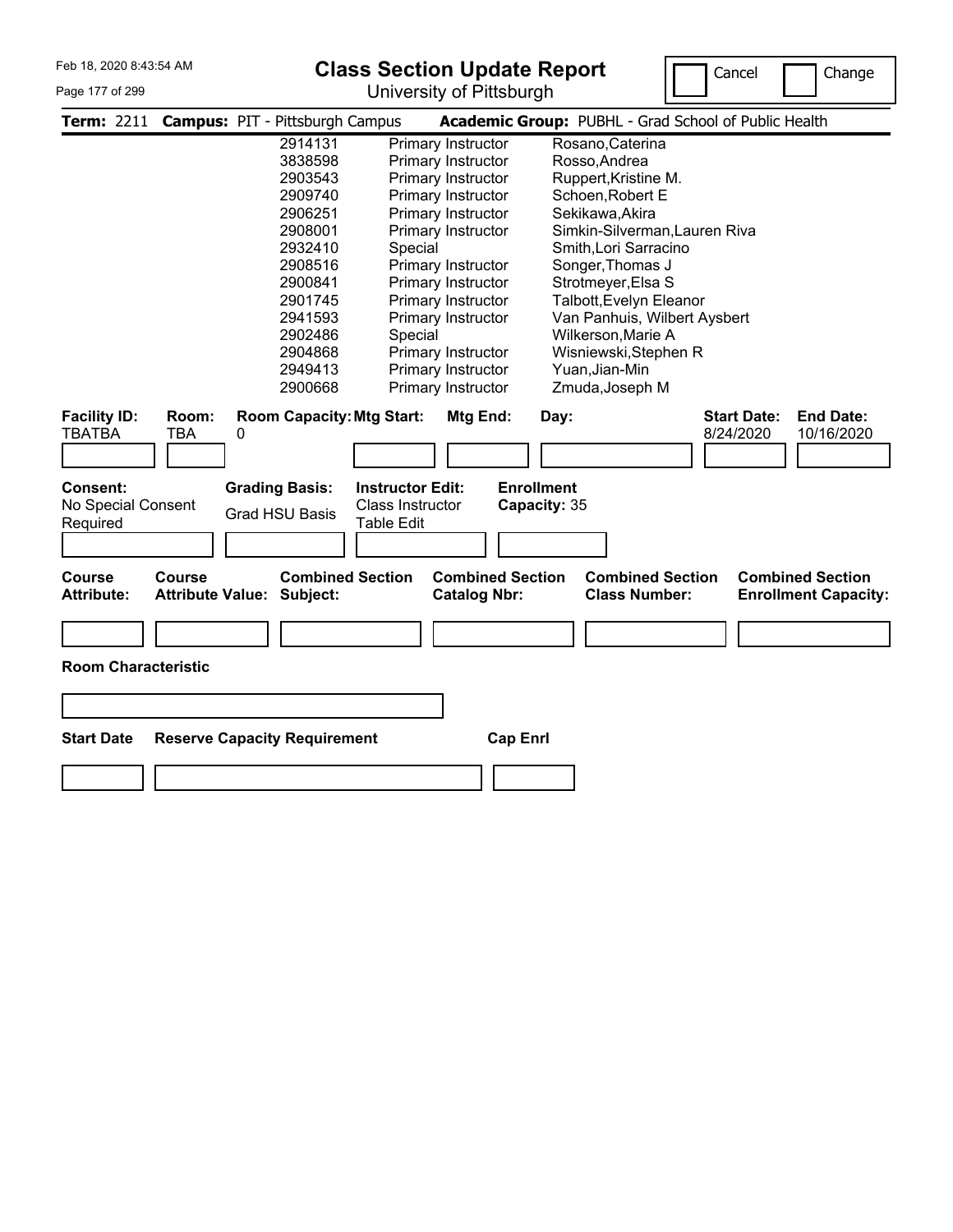|  | Feb 18, 2020 8:43:54 AM |  |
|--|-------------------------|--|
|  |                         |  |

University of Pittsburgh

Cancel **Change** 

| Page 178 of 299 |
|-----------------|
|-----------------|

|                                                                                                                                          |                | Term: 2211 Campus: PIT - Pittsburgh Campus                  |                                                               |                                                |                                    | Academic Group: PUBHL - Grad School of Public Health                                   |                                 |                                                                  |
|------------------------------------------------------------------------------------------------------------------------------------------|----------------|-------------------------------------------------------------|---------------------------------------------------------------|------------------------------------------------|------------------------------------|----------------------------------------------------------------------------------------|---------------------------------|------------------------------------------------------------------|
| <b>Course ID: 108589</b><br><b>Subject Area: EPIDEM</b><br>Catalog Nbr: 2250<br><b>Class Nbr: 13809</b><br><b>Course Offering Nbr: 1</b> |                | <b>Academic Organization: EPIDEM - Epidemiology</b>         | <b>Class Section: 1070</b><br><b>Component: SEM - Seminar</b> | <b>Class Type: Enrollment Section</b>          |                                    | <b>Minimum</b><br><b>Units: 1.00</b><br><b>Academic Progress</b><br><b>Units: 1.00</b> |                                 | <b>Maximum</b><br><b>Units: 1.00</b><br><b>FA Units:</b><br>1.00 |
|                                                                                                                                          |                | <b>Short Title: SEMINAR IN EPIDEMIOLOGY</b>                 |                                                               |                                                |                                    |                                                                                        |                                 |                                                                  |
| Free Format Topic: (30 Characters)                                                                                                       |                |                                                             |                                                               |                                                |                                    | Fee Type:                                                                              |                                 | <b>Fee Amount:</b>                                               |
| <b>Session: AT</b>                                                                                                                       |                | <b>Start Date: 8/24/2020</b>                                |                                                               | End Date: 12/12/2020                           |                                    | <b>Associated Class: 1070</b>                                                          |                                 | Location: PGH                                                    |
| <b>Schedule</b>                                                                                                                          |                | <b>Instructor</b>                                           |                                                               | <b>Instructor Role</b>                         |                                    | <b>Instructor Name:</b>                                                                |                                 |                                                                  |
| <b>Print:</b> Y                                                                                                                          | Y/N            | ID:<br>2906663<br>2932410<br>2900841                        | Special                                                       | Primary Instructor<br>Primary Instructor       |                                    | Kriska.Andrea Marie<br>Smith, Lori Sarracino<br>Strotmeyer, Elsa S                     |                                 |                                                                  |
| <b>Facility ID:</b><br>PUBHL00G23                                                                                                        | Room:<br>00G23 | <b>Room Capacity: Mtg Start:</b><br>199                     | 12:00 PM                                                      | Mtg End:<br>1:25 PM                            | Day:<br>Th                         |                                                                                        | <b>Start Date:</b><br>8/24/2020 | <b>End Date:</b><br>12/12/2020                                   |
| Consent:<br>No Special Consent<br>Required                                                                                               |                | <b>Grading Basis:</b><br>Grad HSU Basis                     | <b>Instructor Edit:</b><br>No Enrollment<br>Choice            |                                                | <b>Enrollment</b><br>Capacity: 100 |                                                                                        |                                 |                                                                  |
| Course<br>Attribute:                                                                                                                     | Course         | <b>Combined Section</b><br><b>Attribute Value: Subject:</b> |                                                               | <b>Combined Section</b><br><b>Catalog Nbr:</b> |                                    | <b>Combined Section</b><br><b>Class Number:</b>                                        |                                 | <b>Combined Section</b><br><b>Enrollment Capacity:</b>           |
|                                                                                                                                          |                |                                                             |                                                               |                                                |                                    |                                                                                        |                                 |                                                                  |
| <b>Room Characteristic</b><br>PeopleSoft - Scheduled (PS)                                                                                |                |                                                             |                                                               |                                                |                                    |                                                                                        |                                 |                                                                  |
|                                                                                                                                          |                |                                                             |                                                               |                                                |                                    |                                                                                        |                                 |                                                                  |
| <b>Start Date</b>                                                                                                                        |                | <b>Reserve Capacity Requirement</b>                         |                                                               | <b>Cap Enrl</b>                                |                                    |                                                                                        |                                 |                                                                  |
|                                                                                                                                          |                |                                                             |                                                               |                                                |                                    |                                                                                        |                                 |                                                                  |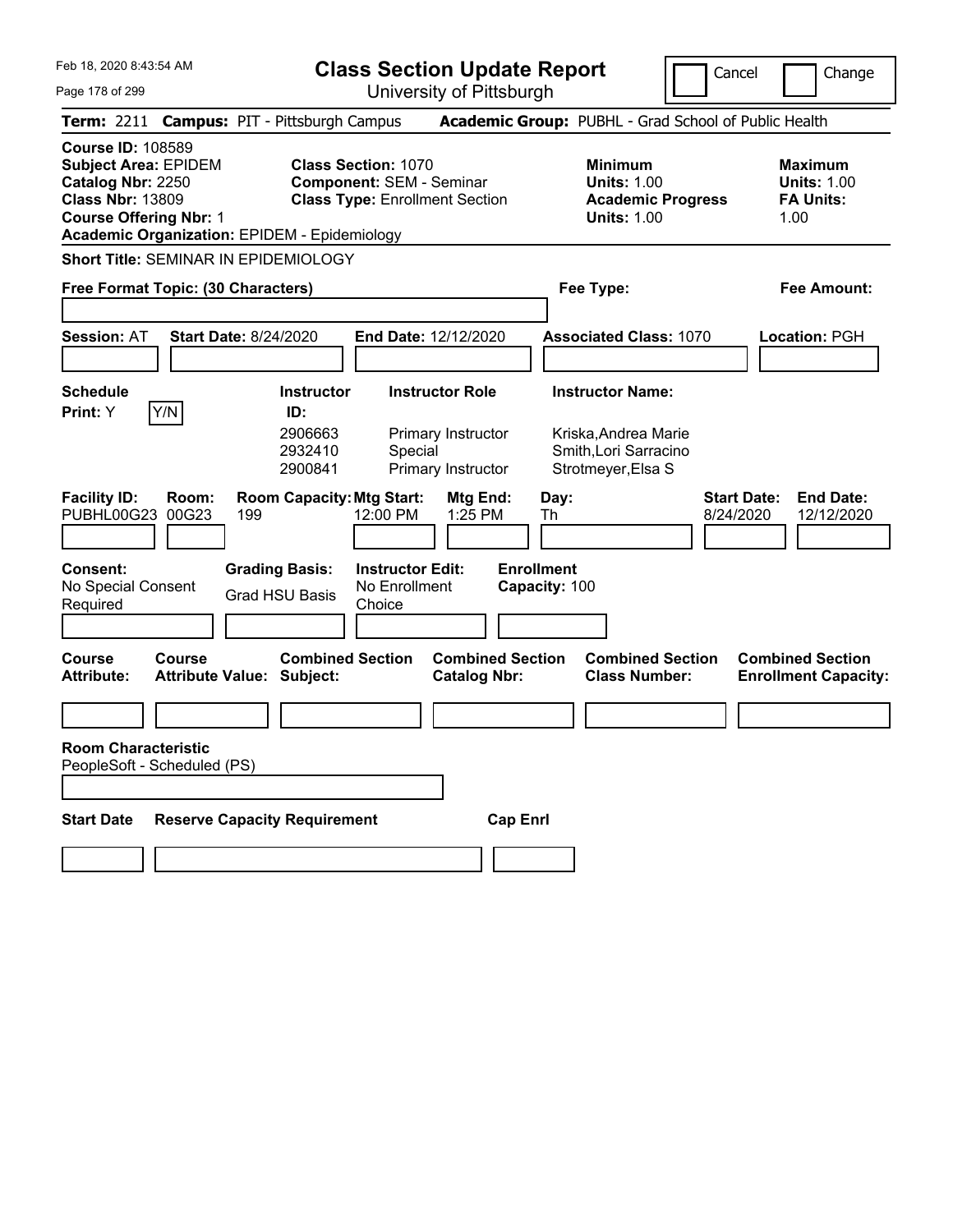**Class Section Update Report**

University of Pittsburgh

Cancel **Change** 

Page 179 of 299

|                                                                                                                                          |                                                                          | University Of Fillspurgh                                                                               |                                                                                        |                                                                   |
|------------------------------------------------------------------------------------------------------------------------------------------|--------------------------------------------------------------------------|--------------------------------------------------------------------------------------------------------|----------------------------------------------------------------------------------------|-------------------------------------------------------------------|
|                                                                                                                                          | Term: 2211 Campus: PIT - Pittsburgh Campus                               |                                                                                                        | Academic Group: PUBHL - Grad School of Public Health                                   |                                                                   |
| <b>Course ID: 108591</b><br><b>Subject Area: EPIDEM</b><br>Catalog Nbr: 2260<br><b>Class Nbr: 13810</b><br><b>Course Offering Nbr: 1</b> | <b>Academic Organization: EPIDEM - Epidemiology</b>                      | <b>Class Section: 1030</b><br><b>Component: LEC - Lecture</b><br><b>Class Type: Enrollment Section</b> | <b>Minimum</b><br><b>Units: 2.00</b><br><b>Academic Progress</b><br><b>Units: 2.00</b> | <b>Maximum</b><br><b>Units: 2.00</b><br><b>FA Units:</b><br>2.00  |
|                                                                                                                                          | Short Title: EPIDEMIOLGCL BASIS DISEA CTRL                               |                                                                                                        |                                                                                        |                                                                   |
| Free Format Topic: (30 Characters)                                                                                                       |                                                                          |                                                                                                        | Fee Type:                                                                              | <b>Fee Amount:</b>                                                |
| <b>Session: AT</b>                                                                                                                       | <b>Start Date: 8/24/2020</b>                                             | End Date: 12/12/2020                                                                                   | <b>Associated Class: 1030</b>                                                          | Location: PGH                                                     |
| <b>Schedule</b><br>Y/N<br>Print: Y                                                                                                       | <b>Instructor</b><br>ID:<br>2932410<br>2901745                           | <b>Instructor Role</b><br>Special<br>Primary Instructor                                                | <b>Instructor Name:</b><br>Smith, Lori Sarracino<br>Talbott, Evelyn Eleanor            |                                                                   |
| <b>Facility ID:</b><br>Room:<br>PUBHL2121C<br>2121C                                                                                      | <b>Room Capacity: Mtg Start:</b><br>24                                   | Mtg End:<br>1:00 PM<br>2:50 PM                                                                         | Day:<br>We                                                                             | <b>Start Date:</b><br><b>End Date:</b><br>8/24/2020<br>12/12/2020 |
| Consent:<br>No Special Consent<br>Required<br>Course<br>Course                                                                           | <b>Grading Basis:</b><br>Grad LG/SU3<br>Basis<br><b>Combined Section</b> | <b>Instructor Edit:</b><br>No Enrollment<br>Choice<br><b>Combined Section</b>                          | <b>Enrollment</b><br>Capacity: 24<br><b>Combined Section</b>                           | <b>Combined Section</b>                                           |
| <b>Attribute:</b>                                                                                                                        | <b>Attribute Value: Subject:</b>                                         | <b>Catalog Nbr:</b>                                                                                    | <b>Class Number:</b>                                                                   | <b>Enrollment Capacity:</b>                                       |
| <b>Room Characteristic</b><br>PeopleSoft - Scheduled (PS)                                                                                |                                                                          |                                                                                                        |                                                                                        |                                                                   |
| <b>Start Date</b>                                                                                                                        | <b>Reserve Capacity Requirement</b>                                      |                                                                                                        | <b>Cap Enrl</b>                                                                        |                                                                   |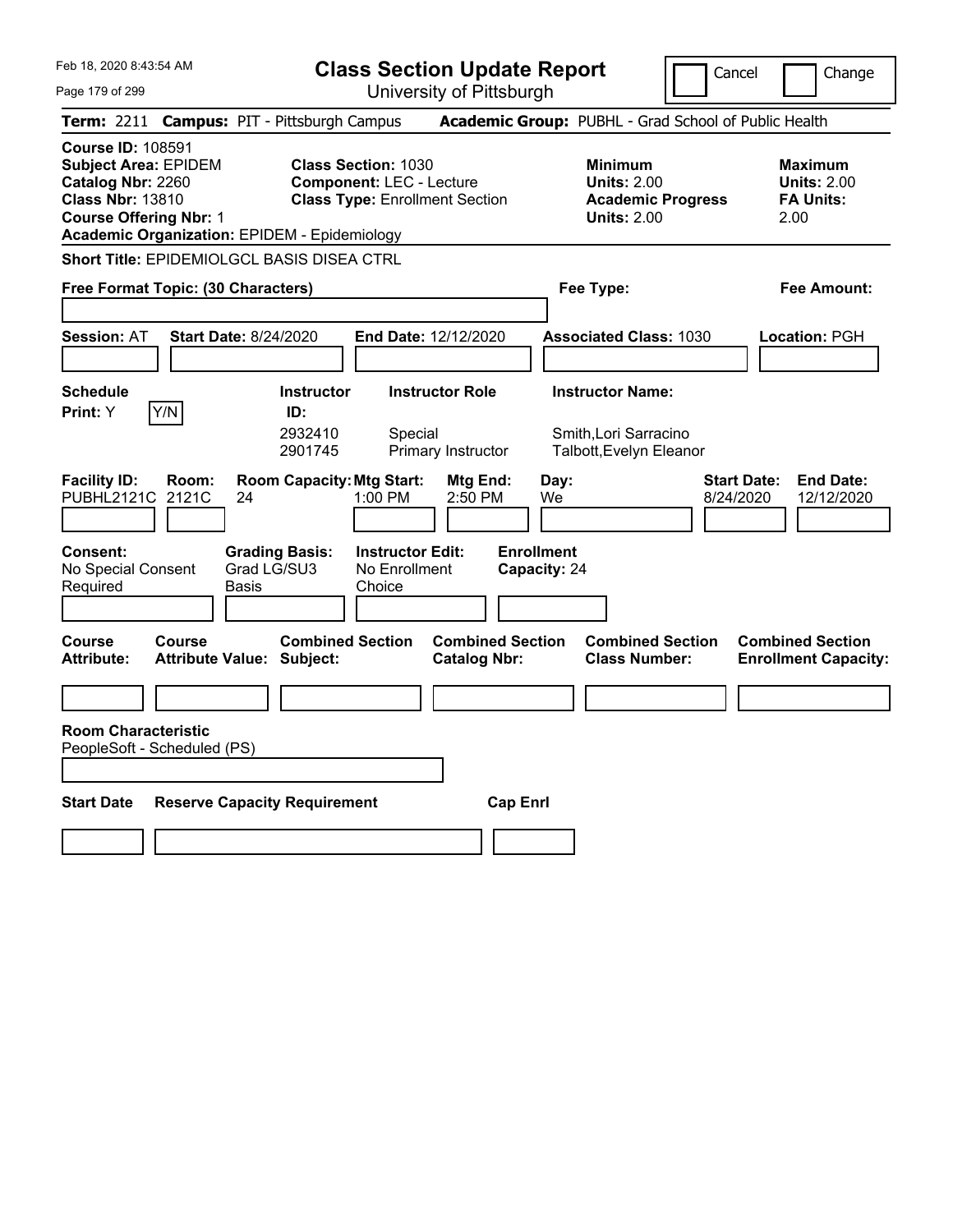| Feb 18, 2020 8:43:54 AM |  |  |  |  |  |
|-------------------------|--|--|--|--|--|
|-------------------------|--|--|--|--|--|

**Class Section Update Report**

Cancel **I** Change

Page 180 of 299

| Page 180 of 299                                                                                                                          |                |                                                                                             |                                                               | University of Pittsburgh                       |                                                 |                                                                                        |                                                                   |
|------------------------------------------------------------------------------------------------------------------------------------------|----------------|---------------------------------------------------------------------------------------------|---------------------------------------------------------------|------------------------------------------------|-------------------------------------------------|----------------------------------------------------------------------------------------|-------------------------------------------------------------------|
|                                                                                                                                          |                | Term: 2211 Campus: PIT - Pittsburgh Campus                                                  |                                                               |                                                |                                                 | Academic Group: PUBHL - Grad School of Public Health                                   |                                                                   |
| <b>Course ID: 189603</b><br><b>Subject Area: EPIDEM</b><br>Catalog Nbr: 2261<br><b>Class Nbr: 30390</b><br><b>Course Offering Nbr: 1</b> |                | <b>Academic Organization: EPIDEM - Epidemiology</b>                                         | <b>Class Section: 1095</b><br><b>Component: LEC - Lecture</b> | <b>Class Type: Enrollment Section</b>          |                                                 | <b>Minimum</b><br><b>Units: 2.00</b><br><b>Academic Progress</b><br><b>Units: 2.00</b> | Maximum<br><b>Units: 2.00</b><br><b>FA Units:</b><br>2.00         |
|                                                                                                                                          |                | Short Title: APLD EPID FIELD INVEST MTHS                                                    |                                                               |                                                |                                                 |                                                                                        |                                                                   |
| Free Format Topic: (30 Characters)                                                                                                       |                |                                                                                             |                                                               |                                                |                                                 | Fee Type:                                                                              | Fee Amount:                                                       |
| <b>Session: AT</b>                                                                                                                       |                | <b>Start Date: 8/24/2020</b>                                                                |                                                               | End Date: 12/12/2020                           |                                                 | <b>Associated Class: 1095</b>                                                          | Location: PGH                                                     |
| <b>Schedule</b><br>Print: Y                                                                                                              | Y/N            | <b>Instructor</b><br>ID:<br>3039629<br>2932410                                              | Special                                                       | <b>Instructor Role</b><br>Primary Instructor   |                                                 | <b>Instructor Name:</b><br>Orkis, Lauren Torso<br>Smith, Lori Sarracino                |                                                                   |
| <b>Facility ID:</b><br>PUBHL0A216<br><b>Consent:</b><br>No Special Consent<br>Required                                                   | Room:<br>0A216 | <b>Room Capacity: Mtg Start:</b><br>39<br><b>Grading Basis:</b><br><b>Grad Letter Grade</b> | 4:30 PM<br><b>Instructor Edit:</b><br>No Enrollment<br>Choice | Mtg End:<br>6:20 PM                            | Day:<br>Th<br><b>Enrollment</b><br>Capacity: 25 |                                                                                        | <b>Start Date:</b><br><b>End Date:</b><br>8/24/2020<br>12/12/2020 |
| <b>Course</b><br><b>Attribute:</b><br><b>Room Characteristic</b>                                                                         | Course         | <b>Combined Section</b><br><b>Attribute Value: Subject:</b>                                 |                                                               | <b>Combined Section</b><br><b>Catalog Nbr:</b> |                                                 | <b>Combined Section</b><br><b>Class Number:</b>                                        | <b>Combined Section</b><br><b>Enrollment Capacity:</b>            |
|                                                                                                                                          |                |                                                                                             |                                                               |                                                |                                                 |                                                                                        |                                                                   |
| <b>Start Date</b>                                                                                                                        |                | <b>Reserve Capacity Requirement</b>                                                         |                                                               | <b>Cap Enrl</b>                                |                                                 |                                                                                        |                                                                   |
| PeopleSoft - Scheduled (PS)                                                                                                              |                |                                                                                             |                                                               |                                                |                                                 |                                                                                        |                                                                   |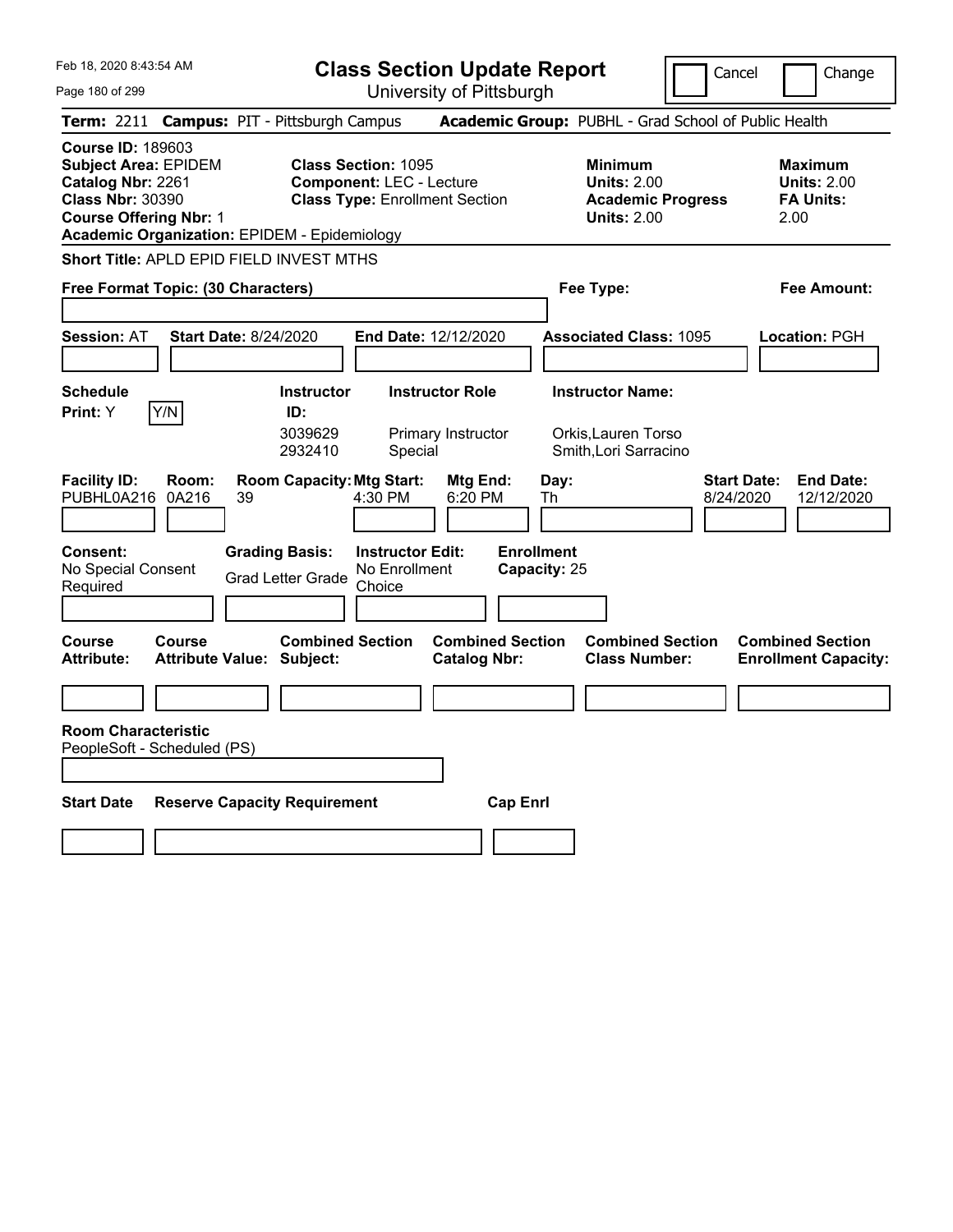|  | Feb 18, 2020 8:43:54 AM |  |
|--|-------------------------|--|
|  |                         |  |

**Class Section Update Report** University of Pittsburgh

Cancel **Change** 

Page 181 of 299

|                                                                                                                                                                                               |                | Term: 2211 Campus: PIT - Pittsburgh Campus                  |                                                                                                        |                                                |            | Academic Group: PUBHL - Grad School of Public Health                                   |                                 |                                                                  |
|-----------------------------------------------------------------------------------------------------------------------------------------------------------------------------------------------|----------------|-------------------------------------------------------------|--------------------------------------------------------------------------------------------------------|------------------------------------------------|------------|----------------------------------------------------------------------------------------|---------------------------------|------------------------------------------------------------------|
| <b>Course ID: 108599</b><br><b>Subject Area: EPIDEM</b><br>Catalog Nbr: 2310<br><b>Class Nbr: 30391</b><br><b>Course Offering Nbr: 1</b>                                                      |                | <b>Academic Organization: EPIDEM - Epidemiology</b>         | <b>Class Section: 1050</b><br><b>Component: SEM - Seminar</b><br><b>Class Type: Enrollment Section</b> |                                                |            | <b>Minimum</b><br><b>Units: 2.00</b><br><b>Academic Progress</b><br><b>Units: 2.00</b> |                                 | <b>Maximum</b><br><b>Units: 2.00</b><br><b>FA Units:</b><br>2.00 |
|                                                                                                                                                                                               |                | <b>Short Title: PSYCHIATRIC EPIDEMIOLOGY</b>                |                                                                                                        |                                                |            |                                                                                        |                                 |                                                                  |
| Free Format Topic: (30 Characters)                                                                                                                                                            |                |                                                             |                                                                                                        |                                                |            | Fee Type:                                                                              |                                 | <b>Fee Amount:</b>                                               |
| <b>Session: AT</b>                                                                                                                                                                            |                | <b>Start Date: 8/24/2020</b>                                | <b>End Date: 12/12/2020</b>                                                                            |                                                |            | <b>Associated Class: 1050</b>                                                          |                                 | Location: PGH                                                    |
| <b>Schedule</b><br><b>Print:</b> Y                                                                                                                                                            | Y/N            | <b>Instructor</b><br>ID:<br>2900551<br>2932410              | <b>Instructor Role</b><br>Primary Instructor<br>Special                                                |                                                |            | <b>Instructor Name:</b><br>Richardson, Gale A<br>Smith, Lori Sarracino                 |                                 |                                                                  |
| <b>Facility ID:</b><br>PUBHL05140                                                                                                                                                             | Room:<br>05140 | <b>Room Capacity: Mtg Start:</b><br>14                      | 12:00 PM                                                                                               | Mtg End:<br>1:50 PM                            | Day:<br>Tu |                                                                                        | <b>Start Date:</b><br>8/24/2020 | <b>End Date:</b><br>12/12/2020                                   |
| <b>Instructor Edit:</b><br><b>Enrollment</b><br><b>Consent:</b><br><b>Grading Basis:</b><br>Grad LG/SU3<br>No Enrollment<br>No Special Consent<br>Capacity: 12<br>Required<br>Basis<br>Choice |                |                                                             |                                                                                                        |                                                |            |                                                                                        |                                 |                                                                  |
| Course<br>Attribute:                                                                                                                                                                          | Course         | <b>Combined Section</b><br><b>Attribute Value: Subject:</b> |                                                                                                        | <b>Combined Section</b><br><b>Catalog Nbr:</b> |            | <b>Combined Section</b><br><b>Class Number:</b>                                        |                                 | <b>Combined Section</b><br><b>Enrollment Capacity:</b>           |
| <b>Room Characteristic</b>                                                                                                                                                                    |                |                                                             |                                                                                                        |                                                |            |                                                                                        |                                 |                                                                  |
|                                                                                                                                                                                               |                |                                                             |                                                                                                        |                                                |            |                                                                                        |                                 |                                                                  |
|                                                                                                                                                                                               |                |                                                             |                                                                                                        |                                                |            |                                                                                        |                                 |                                                                  |
| <b>Start Date</b>                                                                                                                                                                             |                | <b>Reserve Capacity Requirement</b>                         |                                                                                                        | <b>Cap Enrl</b>                                |            |                                                                                        |                                 |                                                                  |
|                                                                                                                                                                                               |                |                                                             |                                                                                                        |                                                |            |                                                                                        |                                 |                                                                  |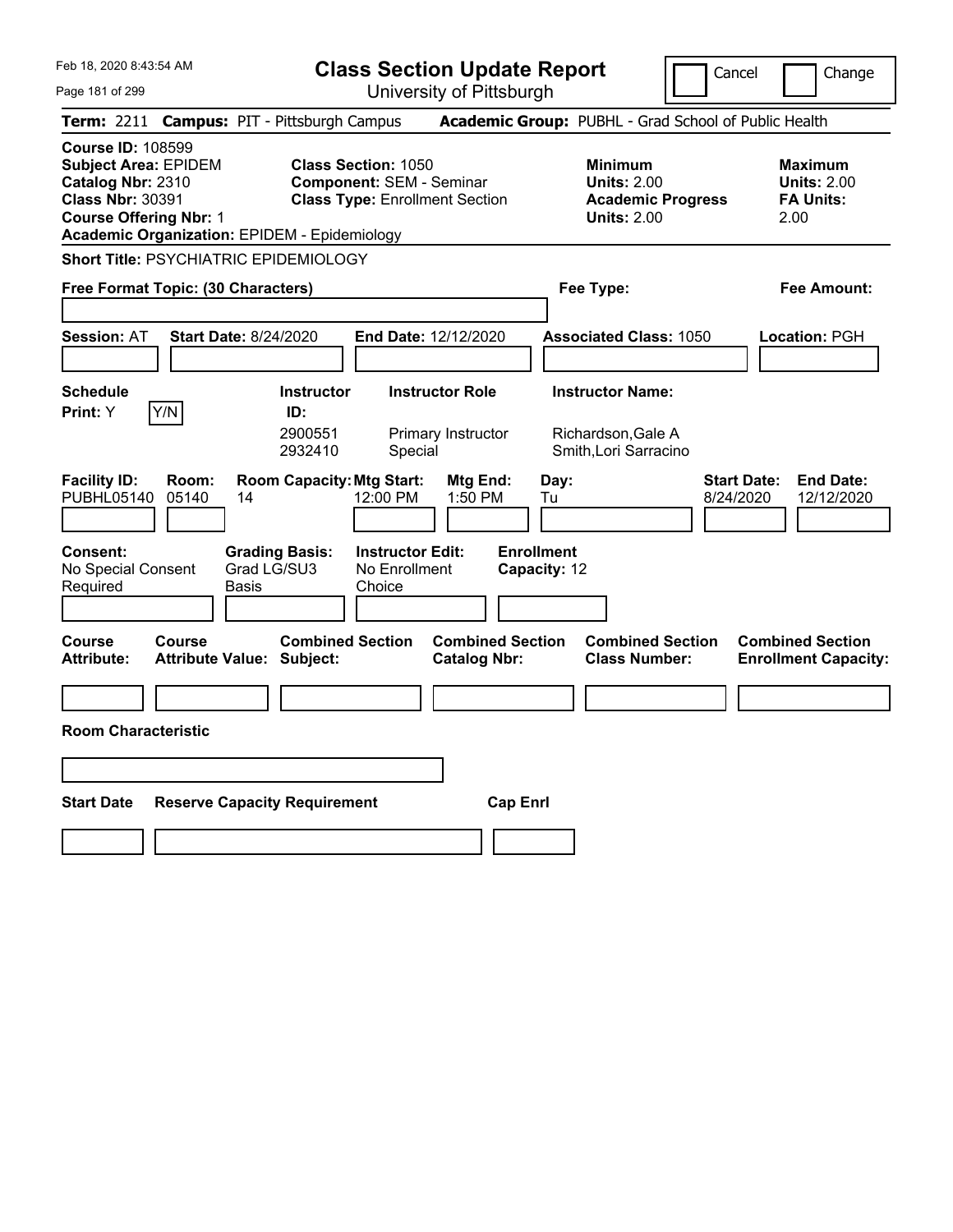|  | Feb 18, 2020 8:43:54 AM |  |
|--|-------------------------|--|
|  |                         |  |

**Class Section Update Report**

Cancel | Change

Page 182 of 299 University of Pittsburgh **Term:** 2211 **Campus:** PIT - Pittsburgh Campus **Academic Group:** PUBHL - Grad School of Public Health **Course ID:** 183485 **Subject Area: EPIDEM Class Section: 1010 Minimum 1010 Minimum 1010 Minimum 1010 Maximum Catalog Nbr: 2725 Component: LEC - Lecture** 1010 **Units: 2.00 Units: 2.00 Catalog Nbr: 2725 <b>Component:** LEC - Lecture **Units: 2.00**<br> **Class Nbr: 28001 Class Type:** Enrollment Section **Academic I Class Type:** Enrollment Section **Academic Progress FA Units: Course Offering Nbr:** 1 **Units:** 2.00 2.00 **Academic Organization:** EPIDEM - Epidemiology **Short Title: REPRDCTV DVLP MODL ORGNSM HUMN Print:**  $Y$   $|Y/N|$  **ID:** 

| Free Format Topic: (30 Characters)                |                                          |                              |                                                                       |                                                    |                                                                |                                   | Fee Type:                                                         |           |                    | <b>Fee Amount:</b>                                     |
|---------------------------------------------------|------------------------------------------|------------------------------|-----------------------------------------------------------------------|----------------------------------------------------|----------------------------------------------------------------|-----------------------------------|-------------------------------------------------------------------|-----------|--------------------|--------------------------------------------------------|
| <b>Session: AT</b>                                |                                          | <b>Start Date: 8/24/2020</b> |                                                                       | <b>End Date: 12/12/2020</b>                        |                                                                |                                   | <b>Associated Class: 1010</b>                                     |           |                    | Location: PGH                                          |
| Schedule                                          |                                          |                              | <b>Instructor</b>                                                     |                                                    | <b>Instructor Role</b>                                         |                                   | <b>Instructor Name:</b>                                           |           |                    |                                                        |
| Print: Y                                          | Y/N                                      |                              | ID:<br>2951153<br>2932410<br>2942515                                  | Special                                            | Primary Instructor<br>Primary Instructor                       |                                   | Biancardi, Sarah<br>Smith, Lori Sarracino<br>Yanowitz, Judith L   |           |                    |                                                        |
| <b>Facility ID:</b><br><b>TBATBA</b>              | Room:<br>TBA                             | 0                            |                                                                       | <b>Room Capacity: Mtg Start:</b><br>10:30 AM       | Mtg End:<br>12:00 PM                                           | Day:<br>MoWe                      |                                                                   | 8/24/2020 | <b>Start Date:</b> | <b>End Date:</b><br>12/12/2020                         |
| <b>Consent:</b><br>No Special Consent<br>Required |                                          | Grad LG/SNC<br>Basis         | <b>Grading Basis:</b>                                                 | <b>Instructor Edit:</b><br>No Enrollment<br>Choice |                                                                | <b>Enrollment</b><br>Capacity: 15 |                                                                   |           |                    |                                                        |
| Course<br><b>Attribute:</b>                       | <b>Course</b><br><b>Attribute Value:</b> |                              | <b>Combined Section</b><br>Subject:<br><b>MSMGDB</b><br><b>MSCBMP</b> |                                                    | <b>Combined Section</b><br><b>Catalog Nbr:</b><br>3540<br>3840 |                                   | <b>Combined Section</b><br><b>Class Number:</b><br>27442<br>28428 |           | 15<br>15           | <b>Combined Section</b><br><b>Enrollment Capacity:</b> |
| <b>Room Characteristic</b>                        |                                          |                              |                                                                       |                                                    |                                                                |                                   |                                                                   |           |                    |                                                        |

| Start Date | <b>Reserve Capacity Requirement</b> | <b>Cap Enri</b> |
|------------|-------------------------------------|-----------------|
|            |                                     |                 |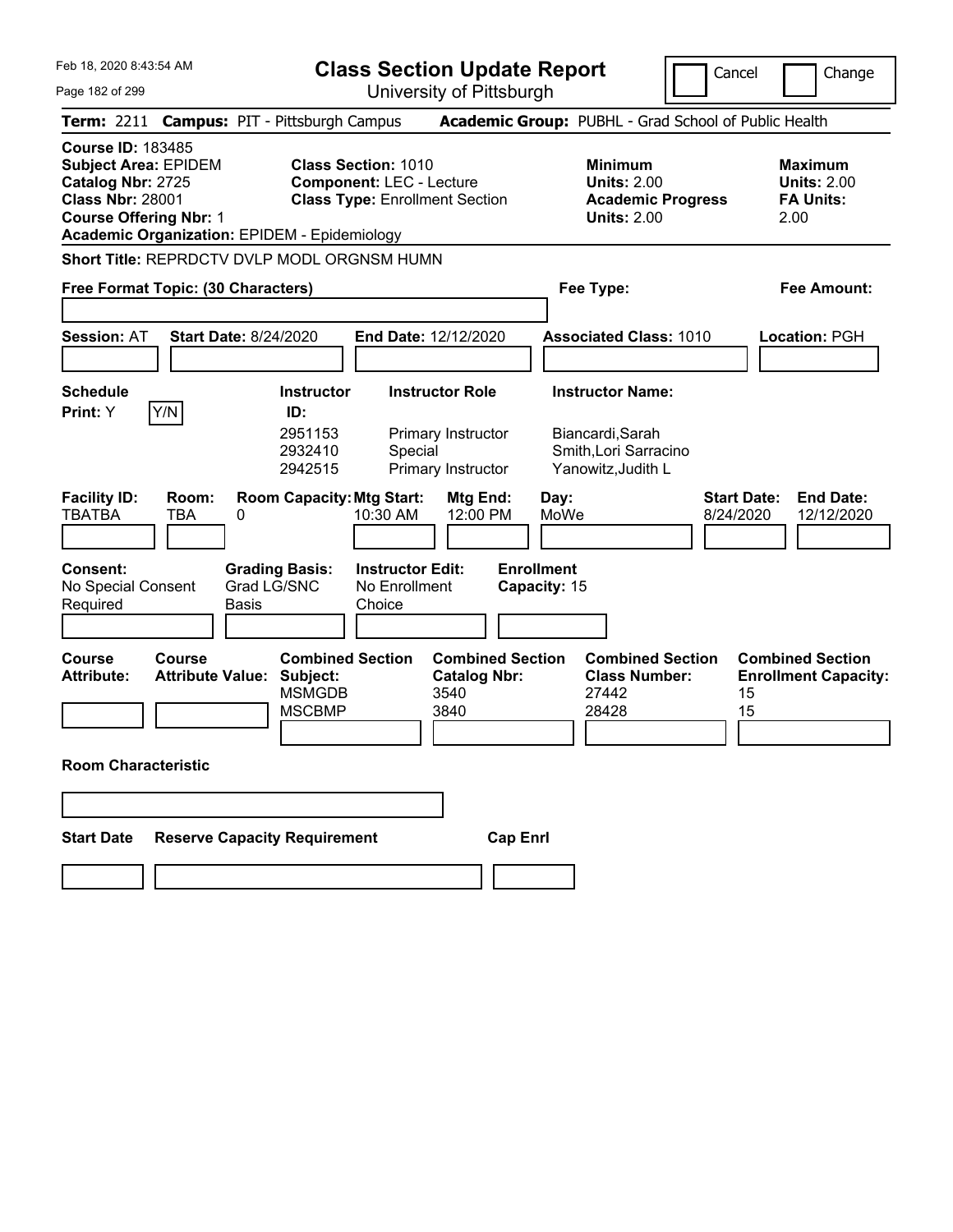| Feb 18, 2020 8:43:54 AM |  |  |  |  |  |
|-------------------------|--|--|--|--|--|
|-------------------------|--|--|--|--|--|

**Class Section Update Report**

Cancel **Change** 

Page 183 of 299

| Page 183 of 299                                                                                                                          |                |                                                             |                                                               | University of Pittsburgh                       |                                           |                                                                                        |                                                                   |
|------------------------------------------------------------------------------------------------------------------------------------------|----------------|-------------------------------------------------------------|---------------------------------------------------------------|------------------------------------------------|-------------------------------------------|----------------------------------------------------------------------------------------|-------------------------------------------------------------------|
|                                                                                                                                          |                | Term: 2211 Campus: PIT - Pittsburgh Campus                  |                                                               |                                                |                                           | Academic Group: PUBHL - Grad School of Public Health                                   |                                                                   |
| <b>Course ID: 190729</b><br><b>Subject Area: EPIDEM</b><br>Catalog Nbr: 2921<br><b>Class Nbr: 28525</b><br><b>Course Offering Nbr: 1</b> |                | <b>Academic Organization: EPIDEM - Epidemiology</b>         | <b>Class Section: 1010</b><br><b>Component: SEM - Seminar</b> | <b>Class Type: Enrollment Section</b>          |                                           | <b>Minimum</b><br><b>Units: 3.00</b><br><b>Academic Progress</b><br><b>Units: 3.00</b> | <b>Maximum</b><br><b>Units: 3.00</b><br><b>FA Units:</b><br>3.00  |
| <b>Short Title: GRANT WRITING</b>                                                                                                        |                |                                                             |                                                               |                                                |                                           |                                                                                        |                                                                   |
| Free Format Topic: (30 Characters)                                                                                                       |                |                                                             |                                                               |                                                | Fee Type:                                 |                                                                                        | Fee Amount:                                                       |
| Session: AT                                                                                                                              |                | <b>Start Date: 8/24/2020</b>                                |                                                               | End Date: 12/12/2020                           |                                           | <b>Associated Class: 1010</b>                                                          | Location: PGH                                                     |
| <b>Schedule</b><br>Print: Y                                                                                                              | Y/N            | <b>Instructor</b><br>ID:<br>2919945<br>2932410              | Special                                                       | <b>Instructor Role</b><br>Primary Instructor   | <b>Instructor Name:</b><br>Bodnar, Lisa M | Smith, Lori Sarracino                                                                  |                                                                   |
| <b>Facility ID:</b><br>PUBHL0A425                                                                                                        | Room:<br>0A425 | <b>Room Capacity: Mtg Start:</b><br>24                      | $9:00$ AM                                                     | Mtg End:<br>11:55 AM                           | Day:<br>Mo                                |                                                                                        | <b>End Date:</b><br><b>Start Date:</b><br>8/24/2020<br>12/12/2020 |
| <b>Consent:</b><br><b>Instructor Consent</b><br>Required                                                                                 |                | <b>Grading Basis:</b><br>Grad LG/SU3<br>Basis               | <b>Instructor Edit:</b><br>No Enrollment<br>Choice            |                                                | <b>Enrollment</b><br>Capacity: 16         |                                                                                        |                                                                   |
| <b>Course</b><br>Attribute:                                                                                                              | <b>Course</b>  | <b>Combined Section</b><br><b>Attribute Value: Subject:</b> |                                                               | <b>Combined Section</b><br><b>Catalog Nbr:</b> |                                           | <b>Combined Section</b><br><b>Class Number:</b>                                        | <b>Combined Section</b><br><b>Enrollment Capacity:</b>            |
| <b>Room Characteristic</b><br>PeopleSoft - Scheduled (PS)                                                                                |                |                                                             |                                                               |                                                |                                           |                                                                                        |                                                                   |
| <b>Start Date</b>                                                                                                                        |                | <b>Reserve Capacity Requirement</b>                         |                                                               | <b>Cap Enrl</b>                                |                                           |                                                                                        |                                                                   |
|                                                                                                                                          |                |                                                             |                                                               |                                                |                                           |                                                                                        |                                                                   |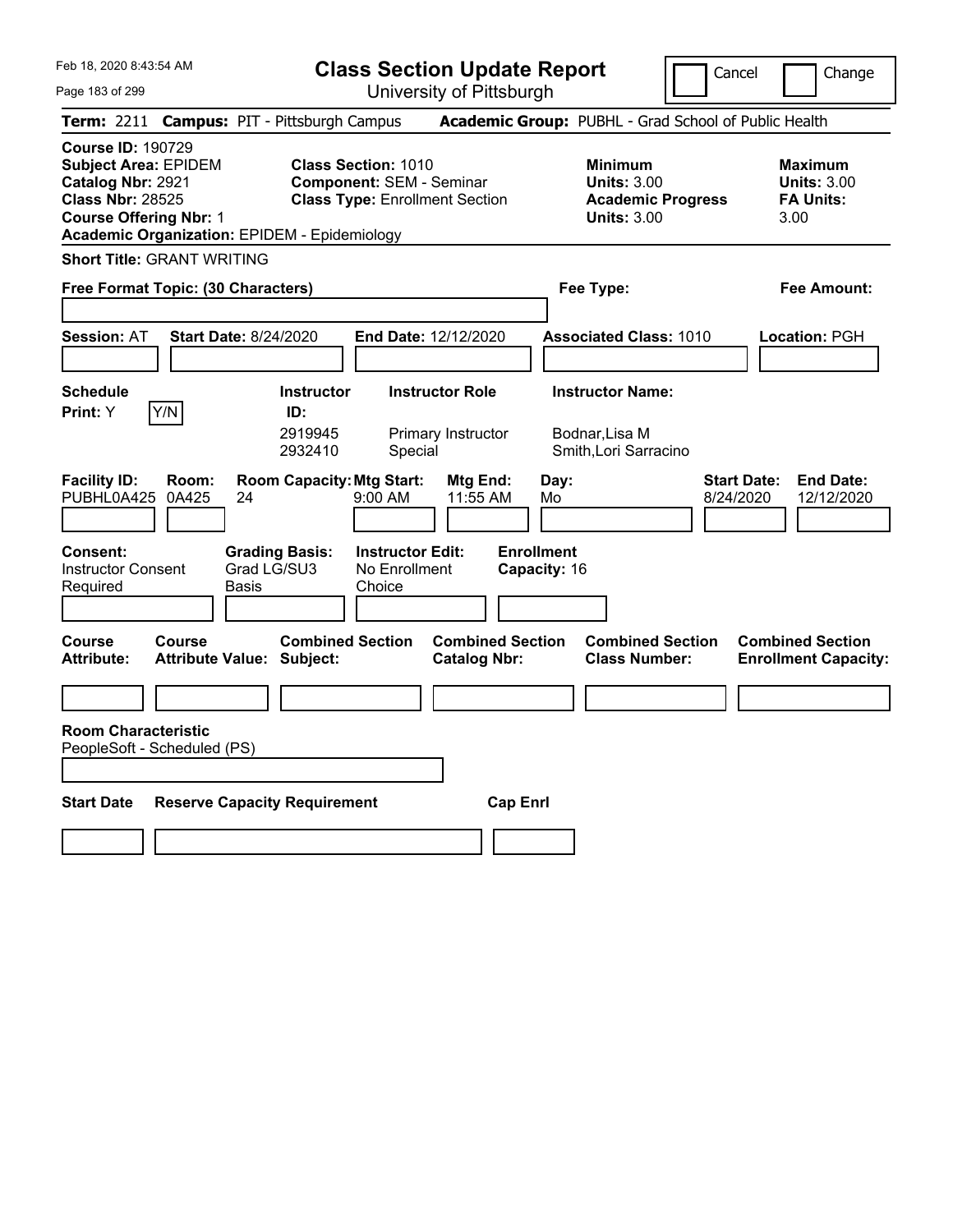|  | Feb 18, 2020 8:43:54 AM |  |
|--|-------------------------|--|
|  |                         |  |

University of Pittsburgh

Cancel **Change** 

Page 184 of 299

|                                                                                                                                          |                                            |   | Term: 2211 Campus: PIT - Pittsburgh Campus          |                                                                                                         |                                                |                 |                                   |                                                            | Academic Group: PUBHL - Grad School of Public Health                   |                                 |                                                                  |
|------------------------------------------------------------------------------------------------------------------------------------------|--------------------------------------------|---|-----------------------------------------------------|---------------------------------------------------------------------------------------------------------|------------------------------------------------|-----------------|-----------------------------------|------------------------------------------------------------|------------------------------------------------------------------------|---------------------------------|------------------------------------------------------------------|
| <b>Course ID: 185404</b><br><b>Subject Area: EPIDEM</b><br>Catalog Nbr: 2950<br><b>Class Nbr: 22855</b><br><b>Course Offering Nbr: 1</b> |                                            |   | <b>Academic Organization: EPIDEM - Epidemiology</b> | <b>Class Section: 1055</b><br><b>Component: WRK - Workshop</b><br><b>Class Type: Enrollment Section</b> |                                                |                 |                                   | <b>Minimum</b><br><b>Units: 1.00</b><br><b>Units: 1.00</b> | <b>Academic Progress</b>                                               |                                 | <b>Maximum</b><br><b>Units: 1.00</b><br><b>FA Units:</b><br>1.00 |
|                                                                                                                                          |                                            |   |                                                     | Short Title: EPIDEMIOLOGY OF AGING WORKSHOP                                                             |                                                |                 |                                   |                                                            |                                                                        |                                 |                                                                  |
| Free Format Topic: (30 Characters)                                                                                                       |                                            |   |                                                     |                                                                                                         |                                                |                 |                                   | Fee Type:                                                  |                                                                        |                                 | <b>Fee Amount:</b>                                               |
| <b>Session: AT</b>                                                                                                                       | <b>Start Date: 8/24/2020</b>               |   |                                                     | End Date: 12/12/2020                                                                                    |                                                |                 |                                   |                                                            | <b>Associated Class: 1055</b>                                          |                                 | Location: PGH                                                    |
| <b>Schedule</b><br>Print: Y                                                                                                              | Y/N                                        |   | <b>Instructor</b><br>ID:<br>2932410<br>2900841      | Special                                                                                                 | <b>Instructor Role</b><br>Primary Instructor   |                 |                                   |                                                            | <b>Instructor Name:</b><br>Smith, Lori Sarracino<br>Strotmeyer, Elsa S |                                 |                                                                  |
| <b>Facility ID:</b><br><b>TBATBA</b>                                                                                                     | Room:<br>TBA                               | 0 |                                                     | <b>Room Capacity: Mtg Start:</b><br>12:30 PM                                                            | Mtg End:<br>1:30 PM                            |                 | Day:<br>Fr                        |                                                            |                                                                        | <b>Start Date:</b><br>8/24/2020 | <b>End Date:</b><br>12/12/2020                                   |
| <b>Consent:</b><br>No Special Consent<br>Required                                                                                        |                                            |   | <b>Grading Basis:</b><br><b>Grad HSU Basis</b>      | <b>Instructor Edit:</b><br>No Enrollment<br>Choice                                                      |                                                |                 | <b>Enrollment</b><br>Capacity: 15 |                                                            |                                                                        |                                 |                                                                  |
| <b>Course</b><br><b>Attribute:</b>                                                                                                       | Course<br><b>Attribute Value: Subject:</b> |   | <b>Combined Section</b>                             |                                                                                                         | <b>Combined Section</b><br><b>Catalog Nbr:</b> |                 |                                   |                                                            | <b>Combined Section</b><br><b>Class Number:</b>                        |                                 | <b>Combined Section</b><br><b>Enrollment Capacity:</b>           |
| <b>Room Characteristic</b>                                                                                                               |                                            |   |                                                     |                                                                                                         |                                                |                 |                                   |                                                            |                                                                        |                                 |                                                                  |
| <b>Start Date</b>                                                                                                                        |                                            |   | <b>Reserve Capacity Requirement</b>                 |                                                                                                         |                                                | <b>Cap Enrl</b> |                                   |                                                            |                                                                        |                                 |                                                                  |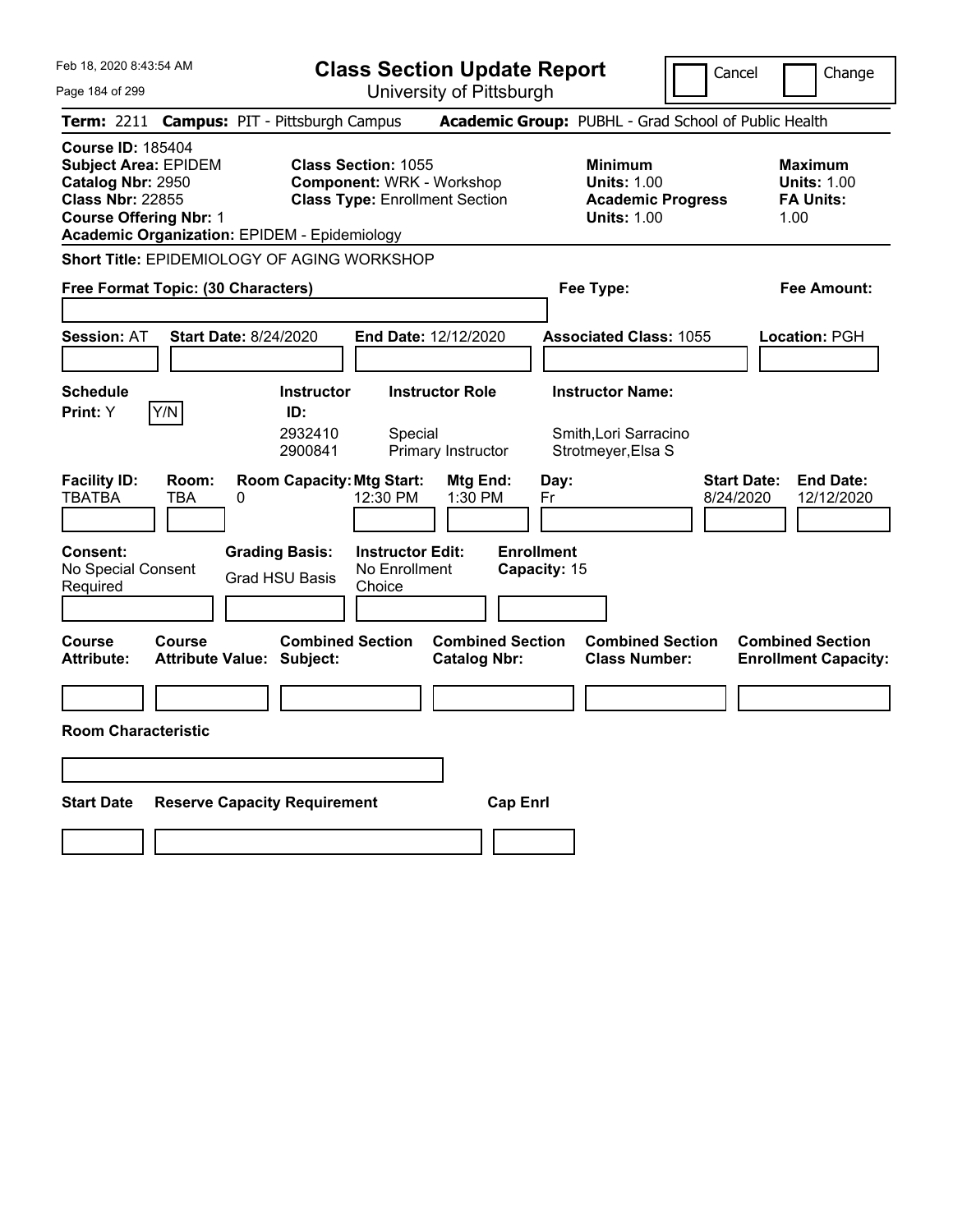| Feb 18, 2020 8:43:54 AM                                                                                                                                                                         |                                                                                                         | <b>Class Section Update Report</b>             |                                                                                        | Cancel<br>Change                                                  |
|-------------------------------------------------------------------------------------------------------------------------------------------------------------------------------------------------|---------------------------------------------------------------------------------------------------------|------------------------------------------------|----------------------------------------------------------------------------------------|-------------------------------------------------------------------|
| Page 185 of 299                                                                                                                                                                                 |                                                                                                         | University of Pittsburgh                       |                                                                                        |                                                                   |
| <b>Term: 2211</b>                                                                                                                                                                               | <b>Campus: PIT - Pittsburgh Campus</b>                                                                  |                                                | Academic Group: PUBHL - Grad School of Public Health                                   |                                                                   |
| <b>Course ID: 171798</b><br><b>Subject Area: EPIDEM</b><br>Catalog Nbr: 2981<br><b>Class Nbr: 31289</b><br><b>Course Offering Nbr: 1</b><br><b>Academic Organization: EPIDEM - Epidemiology</b> | <b>Class Section: 1010</b><br><b>Component: LEC - Lecture</b><br><b>Class Type: Enrollment Section</b>  |                                                | <b>Minimum</b><br><b>Units: 2.00</b><br><b>Academic Progress</b><br><b>Units: 2.00</b> | Maximum<br><b>Units: 2.00</b><br><b>FA Units:</b><br>2.00         |
| Short Title: EPIDEMIOLOGY OF AGING-METHODS                                                                                                                                                      |                                                                                                         |                                                |                                                                                        |                                                                   |
| Free Format Topic: (30 Characters)                                                                                                                                                              |                                                                                                         |                                                | Fee Type:                                                                              | Fee Amount:                                                       |
| Start Date: 8/24/2020<br><b>Session: AT</b>                                                                                                                                                     |                                                                                                         | End Date: 12/12/2020                           | <b>Associated Class: 1010</b>                                                          | Location: PGH                                                     |
| <b>Schedule</b><br>Y/N<br><b>Print:</b> Y                                                                                                                                                       | <b>Instructor</b><br>ID:<br>0                                                                           | <b>Instructor Role</b>                         | <b>Instructor Name:</b><br>No Instructor Assigned                                      |                                                                   |
| <b>Facility ID:</b><br>Room:<br><b>TBATBA</b><br>TBA<br>0                                                                                                                                       | <b>Room Capacity: Mtg Start:</b><br>3:10 PM                                                             | Mtg End:<br>Day:<br>5:00 PM<br>We              |                                                                                        | <b>Start Date:</b><br><b>End Date:</b><br>8/24/2020<br>12/12/2020 |
| <b>Consent:</b><br>No Special Consent<br>Required                                                                                                                                               | <b>Instructor Edit:</b><br><b>Grading Basis:</b><br>No Enrollment<br><b>Grad Letter Grade</b><br>Choice | <b>Enrollment</b><br>Capacity: 20              |                                                                                        |                                                                   |
| Course<br>Course<br><b>Attribute:</b><br><b>Attribute Value: Subject:</b>                                                                                                                       | <b>Combined Section</b>                                                                                 | <b>Combined Section</b><br><b>Catalog Nbr:</b> | <b>Combined Section</b><br><b>Class Number:</b>                                        | <b>Combined Section</b><br><b>Enrollment Capacity:</b>            |
|                                                                                                                                                                                                 |                                                                                                         |                                                |                                                                                        |                                                                   |
| <b>Room Characteristic</b>                                                                                                                                                                      |                                                                                                         |                                                |                                                                                        |                                                                   |
|                                                                                                                                                                                                 |                                                                                                         |                                                |                                                                                        |                                                                   |
| <b>Start Date</b>                                                                                                                                                                               | <b>Reserve Capacity Requirement</b>                                                                     | <b>Cap Enrl</b>                                |                                                                                        |                                                                   |
|                                                                                                                                                                                                 |                                                                                                         |                                                |                                                                                        |                                                                   |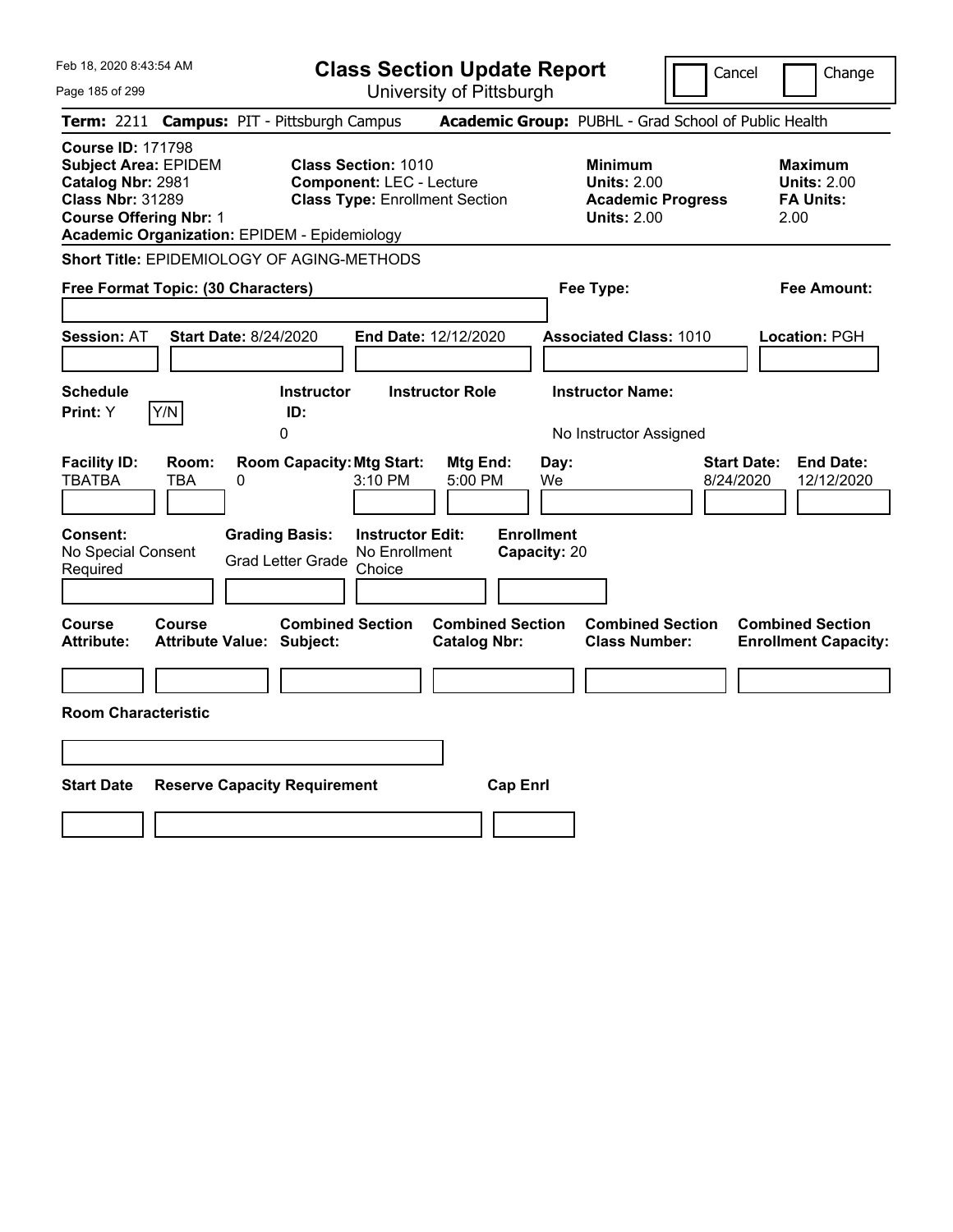| Feb 18, 2020 8:43:54 AM                                                                                                                  |     |                                                                                   | <b>Class Section Update Report</b>                                               | Cancel                                                                                 | Change                                                            |
|------------------------------------------------------------------------------------------------------------------------------------------|-----|-----------------------------------------------------------------------------------|----------------------------------------------------------------------------------|----------------------------------------------------------------------------------------|-------------------------------------------------------------------|
| Page 186 of 299                                                                                                                          |     |                                                                                   | University of Pittsburgh                                                         |                                                                                        |                                                                   |
|                                                                                                                                          |     | Term: 2211 Campus: PIT - Pittsburgh Campus                                        |                                                                                  | Academic Group: PUBHL - Grad School of Public Health                                   |                                                                   |
| <b>Course ID: 108630</b><br><b>Subject Area: EPIDEM</b><br>Catalog Nbr: 3100<br><b>Class Nbr: 13817</b><br><b>Course Offering Nbr: 1</b> |     | <b>Class Section: 1010</b><br><b>Academic Organization: EPIDEM - Epidemiology</b> | <b>Component: THE - Thesis Research</b><br><b>Class Type: Enrollment Section</b> | <b>Minimum</b><br><b>Units: 1.00</b><br><b>Academic Progress</b><br><b>Units: 1.00</b> | <b>Maximum</b><br><b>Units: 15.00</b><br><b>FA Units:</b><br>1.00 |
|                                                                                                                                          |     | Short Title: RESEARCH AND DISSERTATION PHD                                        |                                                                                  |                                                                                        |                                                                   |
| Free Format Topic: (30 Characters)                                                                                                       |     |                                                                                   |                                                                                  | Fee Type:                                                                              | Fee Amount:                                                       |
|                                                                                                                                          |     |                                                                                   |                                                                                  |                                                                                        |                                                                   |
| <b>Session: AT</b>                                                                                                                       |     | <b>Start Date: 8/24/2020</b>                                                      | End Date: 12/12/2020                                                             | <b>Associated Class: 1010</b>                                                          | Location: PGH                                                     |
|                                                                                                                                          |     |                                                                                   |                                                                                  |                                                                                        |                                                                   |
| <b>Schedule</b>                                                                                                                          |     | <b>Instructor</b>                                                                 | <b>Instructor Role</b>                                                           | <b>Instructor Name:</b>                                                                |                                                                   |
| Print: Y                                                                                                                                 |     | ID:                                                                               |                                                                                  |                                                                                        |                                                                   |
|                                                                                                                                          | Y/N |                                                                                   |                                                                                  |                                                                                        |                                                                   |
|                                                                                                                                          |     | 1099567                                                                           | Primary Instructor                                                               | Adibi, Jennifer J                                                                      |                                                                   |
|                                                                                                                                          |     | 2901191                                                                           | Primary Instructor                                                               | Barinas-Mitchell, Emma J M                                                             |                                                                   |
|                                                                                                                                          |     | 2906626                                                                           | Primary Instructor                                                               | Belle, Steven H                                                                        |                                                                   |
|                                                                                                                                          |     | 2939301                                                                           | Primary Instructor                                                               | Bertolet, Marianne Harris                                                              |                                                                   |
|                                                                                                                                          |     | 2919945                                                                           | Primary Instructor                                                               | Bodnar, Lisa M                                                                         |                                                                   |
|                                                                                                                                          |     | 2924416                                                                           | Primary Instructor                                                               | Boudreau, Robert                                                                       |                                                                   |
|                                                                                                                                          |     | 2900502                                                                           | Primary Instructor                                                               | Bromberger, Joyce T                                                                    |                                                                   |
|                                                                                                                                          |     | 2907209                                                                           | Primary Instructor                                                               | Brooks, Maria M                                                                        |                                                                   |
|                                                                                                                                          |     | 2933470                                                                           | Primary Instructor                                                               | <b>Burke, Donald S</b>                                                                 |                                                                   |
|                                                                                                                                          |     | 2909427                                                                           | Primary Instructor                                                               | Burke, Lora E                                                                          |                                                                   |
|                                                                                                                                          |     | 1143219                                                                           | Primary Instructor                                                               | Catov, Janet M.                                                                        |                                                                   |
|                                                                                                                                          |     | 2903175                                                                           | Primary Instructor                                                               | Cauley, Jane A                                                                         |                                                                   |
|                                                                                                                                          |     | 1776772                                                                           | Primary Instructor                                                               | Cloonan, Yona K                                                                        |                                                                   |
|                                                                                                                                          |     | 2902114                                                                           | Primary Instructor                                                               | Cornelius, Marie D                                                                     |                                                                   |
|                                                                                                                                          |     | 2920015                                                                           | Primary Instructor                                                               | Costacou, Tina                                                                         |                                                                   |
|                                                                                                                                          |     | 2902019                                                                           | Primary Instructor                                                               | Dorman, Janice S                                                                       |                                                                   |
|                                                                                                                                          |     | 2043290                                                                           | Primary Instructor                                                               | El Khoudary Abushaban, Samar Riyad                                                     |                                                                   |
|                                                                                                                                          |     | 2906114                                                                           | <b>Primary Instructor</b>                                                        | Fabio, Anthony                                                                         |                                                                   |
|                                                                                                                                          |     | 2900472                                                                           | Primary Instructor                                                               | Ganguli, Mary                                                                          |                                                                   |
|                                                                                                                                          |     | 2901579                                                                           | Primary Instructor                                                               | Glynn, Nancy W                                                                         |                                                                   |
|                                                                                                                                          |     | 2913240                                                                           | Primary Instructor                                                               | Goundappa, Balasubramani K                                                             |                                                                   |
|                                                                                                                                          |     | 2904530                                                                           | Primary Instructor                                                               | Haggerty, Catherine L                                                                  |                                                                   |
|                                                                                                                                          |     | 2904352                                                                           | Primary Instructor                                                               | Harrison, Lee H                                                                        |                                                                   |
|                                                                                                                                          |     | 3330513                                                                           | <b>Primary Instructor</b>                                                        | Hawkins, Marquis S.                                                                    |                                                                   |
|                                                                                                                                          |     | 2912533                                                                           | Primary Instructor                                                               | King, Wendy C                                                                          |                                                                   |
|                                                                                                                                          |     | 2904938                                                                           |                                                                                  |                                                                                        |                                                                   |
|                                                                                                                                          |     |                                                                                   | Primary Instructor                                                               | Kingsley, Lawrence A                                                                   |                                                                   |
|                                                                                                                                          |     | 2906663                                                                           | Primary Instructor                                                               | Kriska, Andrea Marie                                                                   |                                                                   |
|                                                                                                                                          |     | 2927641                                                                           | Primary Instructor                                                               | Kuipers, Allison Lindsay                                                               |                                                                   |
|                                                                                                                                          |     | 2910581                                                                           | Primary Instructor                                                               | Linkov, Faina Y                                                                        |                                                                   |
|                                                                                                                                          |     | 3310494                                                                           | Primary Instructor                                                               | Luu, Hung Nguyen                                                                       |                                                                   |
|                                                                                                                                          |     | 2902535                                                                           | <b>Primary Instructor</b>                                                        | Mackey, Rachel Hart                                                                    |                                                                   |
|                                                                                                                                          |     | 2909421                                                                           | <b>Primary Instructor</b>                                                        | Markovic, Nina                                                                         |                                                                   |
|                                                                                                                                          |     | 2909863                                                                           | Primary Instructor                                                               | Matthews, Karen A                                                                      |                                                                   |
|                                                                                                                                          |     | 3618314                                                                           | Primary Instructor                                                               | Mendez, Dara D                                                                         |                                                                   |
|                                                                                                                                          |     | 2912577                                                                           | Primary Instructor                                                               | Miljkovic, Iva                                                                         |                                                                   |
|                                                                                                                                          |     | 2951353                                                                           | Primary Instructor                                                               | Nachega, Jean Bisimwa                                                                  |                                                                   |

2951353 Primary Instructor Nachega, Jean Bisimwa<br>2957363 Primary Instructor Naimi, Ashley Isaac 2957363 Primary Instructor Naimi, Ashley Isaac<br>2907558 Primary Instructor Newman, Anne B

3039629 Primary Instructor Orkis,Lauren Torso 2900551 Primary Instructor Richardson, Gale A<br>1154652 Primary Instructor Rockette-Wagner, E

2903558 Primary Instructor

Primary Instructor Newman,Anne B<br>
Primary Instructor Orchard,Trevor J

Rockette-Wagner, Bonny Jane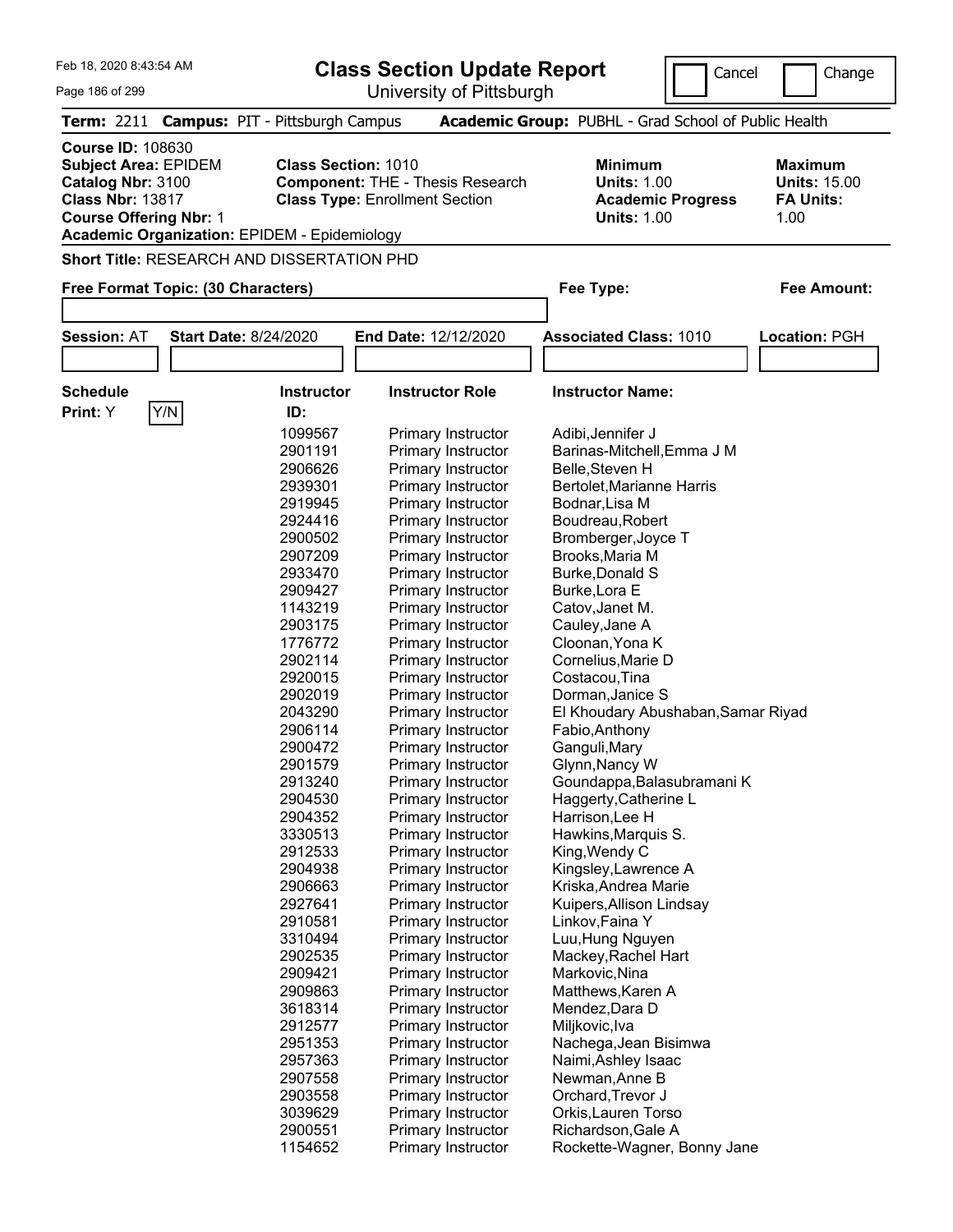## Page 187 of 299

## **Class Section Update Report**



|                                      |                                          | Term: 2211 Campus: PIT - Pittsburgh Campus |                         |                                                | Academic Group: PUBHL - Grad School of Public Health                                                      |
|--------------------------------------|------------------------------------------|--------------------------------------------|-------------------------|------------------------------------------------|-----------------------------------------------------------------------------------------------------------|
|                                      |                                          | 2914131                                    |                         | Primary Instructor                             | Rosano, Caterina                                                                                          |
|                                      |                                          | 3838598                                    |                         | Primary Instructor                             | Rosso, Andrea                                                                                             |
|                                      |                                          | 2903543                                    |                         | Primary Instructor                             | Ruppert, Kristine M.                                                                                      |
|                                      |                                          | 2909740                                    |                         | Primary Instructor                             | Schoen, Robert E                                                                                          |
|                                      |                                          | 2906251                                    |                         | Primary Instructor                             | Sekikawa, Akira                                                                                           |
|                                      |                                          | 2908001                                    |                         | Primary Instructor                             | Simkin-Silverman, Lauren Riva                                                                             |
|                                      |                                          | 2932410                                    | Special                 |                                                | Smith, Lori Sarracino                                                                                     |
|                                      |                                          | 2908516                                    |                         | Primary Instructor                             | Songer, Thomas J                                                                                          |
|                                      |                                          | 2900841                                    |                         | Primary Instructor                             | Strotmeyer, Elsa S                                                                                        |
|                                      |                                          | 2901745                                    |                         | Primary Instructor                             | Talbott, Evelyn Eleanor                                                                                   |
|                                      |                                          | 2941593                                    |                         | Primary Instructor                             | Van Panhuis, Wilbert Aysbert                                                                              |
|                                      |                                          | 2902486                                    | Special                 |                                                | Wilkerson, Marie A                                                                                        |
|                                      |                                          | 2904868                                    |                         | Primary Instructor                             | Wisniewski, Stephen R                                                                                     |
|                                      |                                          | 2949413                                    |                         | Primary Instructor                             | Yuan, Jian-Min                                                                                            |
|                                      |                                          | 2900668                                    |                         | Primary Instructor                             | Zmuda, Joseph M                                                                                           |
| <b>Facility ID:</b><br><b>TBATBA</b> | Room:<br>TBA                             | <b>Room Capacity: Mtg Start:</b><br>0      |                         | Mtg End:                                       | <b>End Date:</b><br><b>Start Date:</b><br>Day:<br>8/24/2020<br>12/12/2020                                 |
| Consent:                             |                                          | <b>Grading Basis:</b>                      | <b>Instructor Edit:</b> | <b>Enrollment</b>                              |                                                                                                           |
| No Special Consent                   |                                          |                                            | Class Instructor        |                                                | Capacity: 125                                                                                             |
| Required                             |                                          | <b>Grad SN Basis</b>                       | Table Edit              |                                                |                                                                                                           |
|                                      |                                          |                                            |                         |                                                |                                                                                                           |
|                                      |                                          |                                            |                         |                                                |                                                                                                           |
| <b>Course</b><br><b>Attribute:</b>   | <b>Course</b><br><b>Attribute Value:</b> | Subject:                                   | <b>Combined Section</b> | <b>Combined Section</b><br><b>Catalog Nbr:</b> | <b>Combined Section</b><br><b>Combined Section</b><br><b>Class Number:</b><br><b>Enrollment Capacity:</b> |
| <b>Room Characteristic</b>           |                                          |                                            |                         |                                                |                                                                                                           |
| <b>Start Date</b>                    |                                          | <b>Reserve Capacity Requirement</b>        |                         | <b>Cap Enrl</b>                                |                                                                                                           |
|                                      |                                          |                                            |                         |                                                |                                                                                                           |
|                                      |                                          |                                            |                         |                                                |                                                                                                           |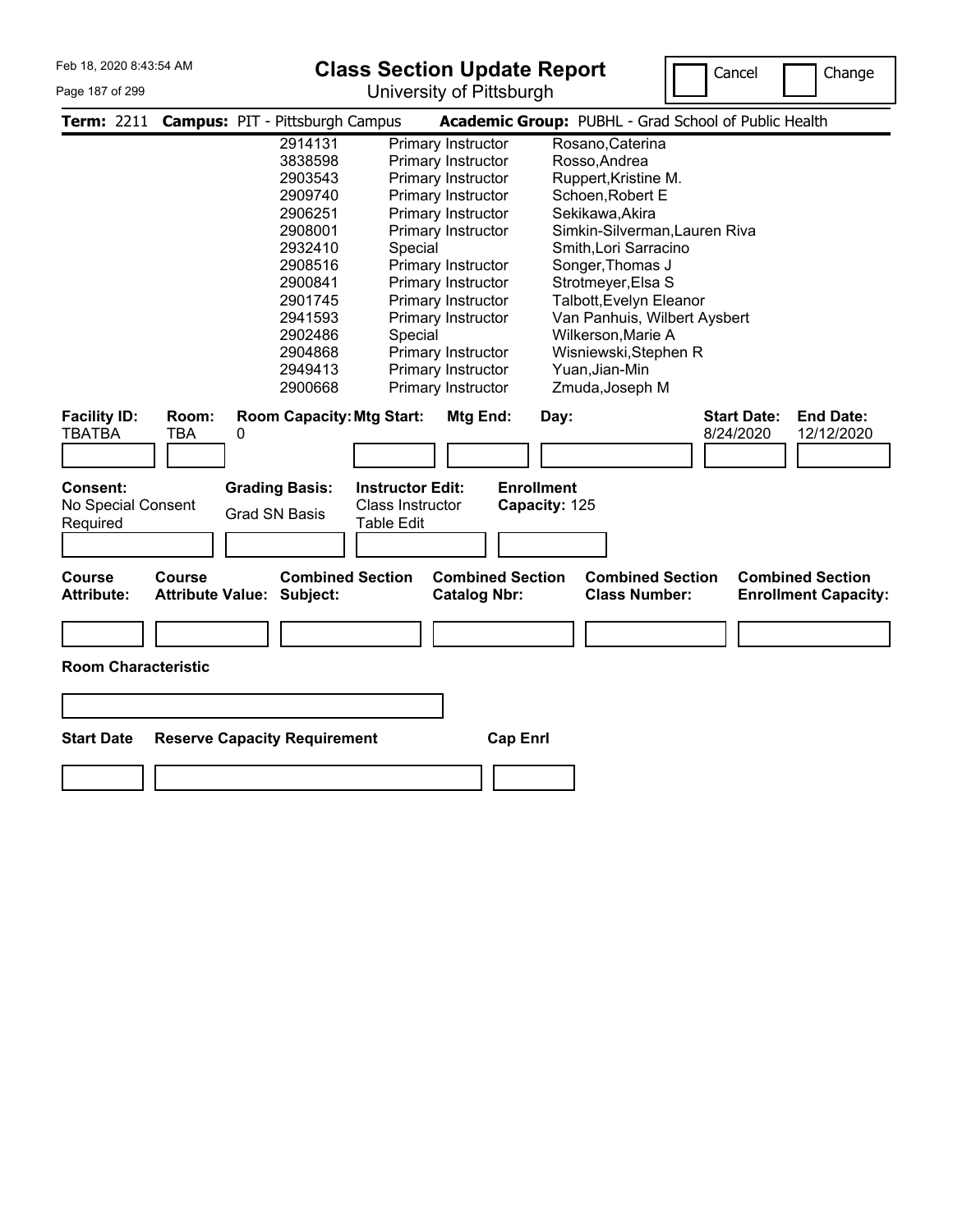| Feb 18, 2020 8:43:54 AM                                                                                                                                                                               |                                                                                                                       | <b>Class Section Update Report</b>             | Cancel                                                                                 | Change                                                           |
|-------------------------------------------------------------------------------------------------------------------------------------------------------------------------------------------------------|-----------------------------------------------------------------------------------------------------------------------|------------------------------------------------|----------------------------------------------------------------------------------------|------------------------------------------------------------------|
| Page 188 of 299                                                                                                                                                                                       |                                                                                                                       | University of Pittsburgh                       |                                                                                        |                                                                  |
| <b>Term: 2211</b>                                                                                                                                                                                     | <b>Campus: PIT - Pittsburgh Campus</b>                                                                                |                                                | Academic Group: PUBHL - Grad School of Public Health                                   |                                                                  |
| <b>Course ID: 109388</b><br><b>Subject Area: FTDR</b><br>Catalog Nbr: 3999<br><b>Class Nbr: 13824</b><br><b>Course Offering Nbr: 1</b><br>Academic Organization: GSPH-DEAN - Office of the Dean, GSPH | <b>Class Section: 1010</b><br><b>Component: FTD - Full Time Dissertation</b><br><b>Class Type: Enrollment Section</b> |                                                | <b>Minimum</b><br><b>Units: 0.00</b><br><b>Academic Progress</b><br><b>Units: 9.00</b> | <b>Maximum</b><br><b>Units: 0.00</b><br><b>FA Units:</b><br>9.00 |
| Short Title: FULL-TIME DISSERTATION STUDY                                                                                                                                                             |                                                                                                                       |                                                |                                                                                        |                                                                  |
| Free Format Topic: (30 Characters)                                                                                                                                                                    |                                                                                                                       |                                                | Fee Type:                                                                              | Fee Amount:                                                      |
| <b>Start Date: 8/24/2020</b><br><b>Session: AT</b>                                                                                                                                                    |                                                                                                                       | End Date: 12/12/2020                           | <b>Associated Class: 1010</b>                                                          | Location: PGH                                                    |
| <b>Schedule</b><br>Y/N<br><b>Print: N</b>                                                                                                                                                             | <b>Instructor</b><br>ID:<br>0                                                                                         | <b>Instructor Role</b>                         | <b>Instructor Name:</b><br>No Instructor Assigned                                      |                                                                  |
| <b>Facility ID:</b><br>Room:<br><b>TBATBA</b><br>TBA<br>0                                                                                                                                             | <b>Room Capacity: Mtg Start:</b>                                                                                      | Mtg End:<br>Day:                               | <b>Start Date:</b><br>8/24/2020                                                        | <b>End Date:</b><br>12/12/2020                                   |
| <b>Consent:</b><br>No Special Consent<br>Required                                                                                                                                                     | <b>Instructor Edit:</b><br><b>Grading Basis:</b><br>No Enrollment<br>Print No Grade<br>Choice                         | <b>Enrollment</b><br>Capacity: 999             |                                                                                        |                                                                  |
| Course<br>Course<br><b>Attribute:</b><br><b>Attribute Value: Subject:</b>                                                                                                                             | <b>Combined Section</b>                                                                                               | <b>Combined Section</b><br><b>Catalog Nbr:</b> | <b>Combined Section</b><br><b>Class Number:</b>                                        | <b>Combined Section</b><br><b>Enrollment Capacity:</b>           |
|                                                                                                                                                                                                       |                                                                                                                       |                                                |                                                                                        |                                                                  |
| <b>Room Characteristic</b>                                                                                                                                                                            |                                                                                                                       |                                                |                                                                                        |                                                                  |
|                                                                                                                                                                                                       |                                                                                                                       |                                                |                                                                                        |                                                                  |
| <b>Start Date</b>                                                                                                                                                                                     | <b>Reserve Capacity Requirement</b>                                                                                   | <b>Cap Enrl</b>                                |                                                                                        |                                                                  |
|                                                                                                                                                                                                       |                                                                                                                       |                                                |                                                                                        |                                                                  |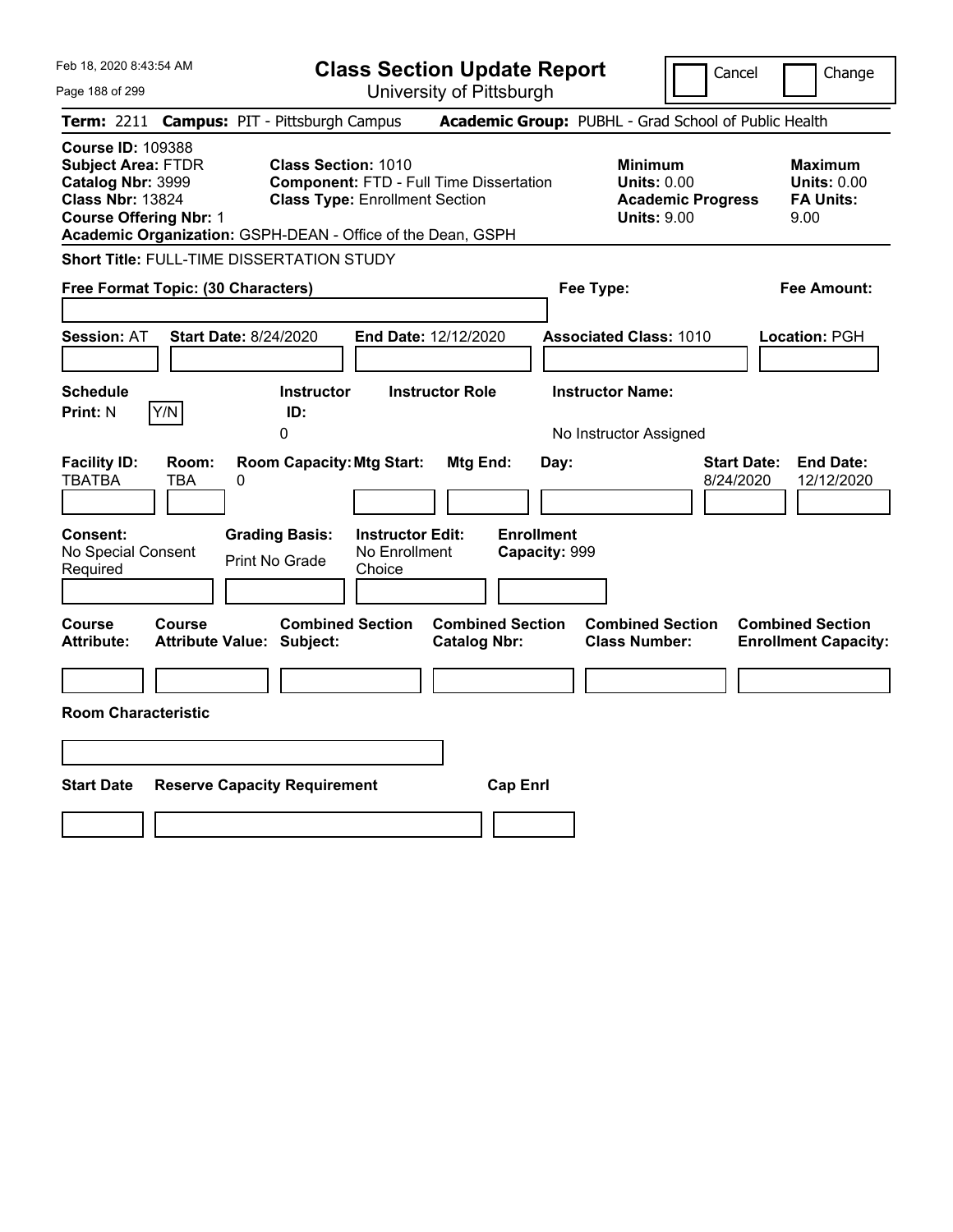|  | Feb 18, 2020 8:43:54 AM |  |
|--|-------------------------|--|
|  |                         |  |

Page 189 of 299

**Class Section Update Report**

Cancel **Change** 

|                                                                                                                                                                                                    |                                                                                  | UTIIVERSILY ULT ILLOUULYH                                                                              |                                                |                                                                                        |                                                                    |
|----------------------------------------------------------------------------------------------------------------------------------------------------------------------------------------------------|----------------------------------------------------------------------------------|--------------------------------------------------------------------------------------------------------|------------------------------------------------|----------------------------------------------------------------------------------------|--------------------------------------------------------------------|
| Term: 2211 Campus: PIT - Pittsburgh Campus                                                                                                                                                         |                                                                                  |                                                                                                        |                                                | Academic Group: PUBHL - Grad School of Public Health                                   |                                                                    |
| <b>Course ID: 171974</b><br><b>Subject Area: HPM</b><br>Catalog Nbr: 2001<br><b>Class Nbr: 22809</b><br><b>Course Offering Nbr: 1</b><br>Academic Organization: HPM - Health Policy and Management |                                                                                  | <b>Class Section: 1100</b><br><b>Component: LEC - Lecture</b><br><b>Class Type: Enrollment Section</b> |                                                | <b>Minimum</b><br><b>Units: 3.00</b><br><b>Academic Progress</b><br><b>Units: 3.00</b> | <b>Maximum</b><br><b>Units: 3.00</b><br><b>FA Units:</b><br>3.00   |
| Short Title: HLTH POLC & MGT IN PUBLC HLTH                                                                                                                                                         |                                                                                  |                                                                                                        |                                                |                                                                                        |                                                                    |
| Free Format Topic: (30 Characters)                                                                                                                                                                 |                                                                                  |                                                                                                        |                                                | Fee Type:                                                                              | Fee Amount:                                                        |
| <b>Session: AT</b>                                                                                                                                                                                 | <b>Start Date: 8/24/2020</b>                                                     | End Date: 12/12/2020                                                                                   |                                                | <b>Associated Class: 1100</b>                                                          | Location: PGH                                                      |
| <b>Schedule</b><br>Y/N<br>Print: Y                                                                                                                                                                 | Instructor<br>ID:<br>2924516<br>2938496                                          | <b>Instructor Role</b><br>Primary Instructor<br>Special                                                |                                                | <b>Instructor Name:</b><br>Donohue, Julie Marie<br>Dornin, Jessica Lynne               |                                                                    |
| <b>Facility ID:</b><br>Room:<br>PUBHL00G23<br>00G23                                                                                                                                                | <b>Room Capacity: Mtg Start:</b><br>199                                          | 1:00 PM                                                                                                | Mtg End:<br>Day:<br>3:55 PM<br>Tu              |                                                                                        | <b>Start Date:</b><br><b>End Date:</b><br>12/12/2020<br>8/24/2020  |
| <b>Consent:</b><br>No Special Consent<br>Required                                                                                                                                                  | <b>Grading Basis:</b><br><b>Grad Letter Grade</b>                                | <b>Instructor Edit:</b><br>No Enrollment<br>Choice                                                     | <b>Enrollment</b><br>Capacity: 80              |                                                                                        |                                                                    |
| Course<br>Course<br><b>Attribute:</b><br>UCIS<br><b>GLBST</b><br>UCIS<br><b>UGH</b>                                                                                                                | <b>Combined Section</b><br><b>Attribute Value: Subject:</b><br>HRS<br><b>NUR</b> | 2001<br>2202                                                                                           | <b>Combined Section</b><br><b>Catalog Nbr:</b> | <b>Combined Section</b><br><b>Class Number:</b><br>24199<br>24201                      | <b>Combined Section</b><br><b>Enrollment Capacity:</b><br>40<br>20 |
| <b>Room Characteristic</b><br>PeopleSoft - Scheduled (PS)                                                                                                                                          |                                                                                  |                                                                                                        |                                                |                                                                                        |                                                                    |
| <b>Start Date</b>                                                                                                                                                                                  | <b>Reserve Capacity Requirement</b>                                              |                                                                                                        | <b>Cap Enrl</b>                                |                                                                                        |                                                                    |
|                                                                                                                                                                                                    |                                                                                  |                                                                                                        |                                                |                                                                                        |                                                                    |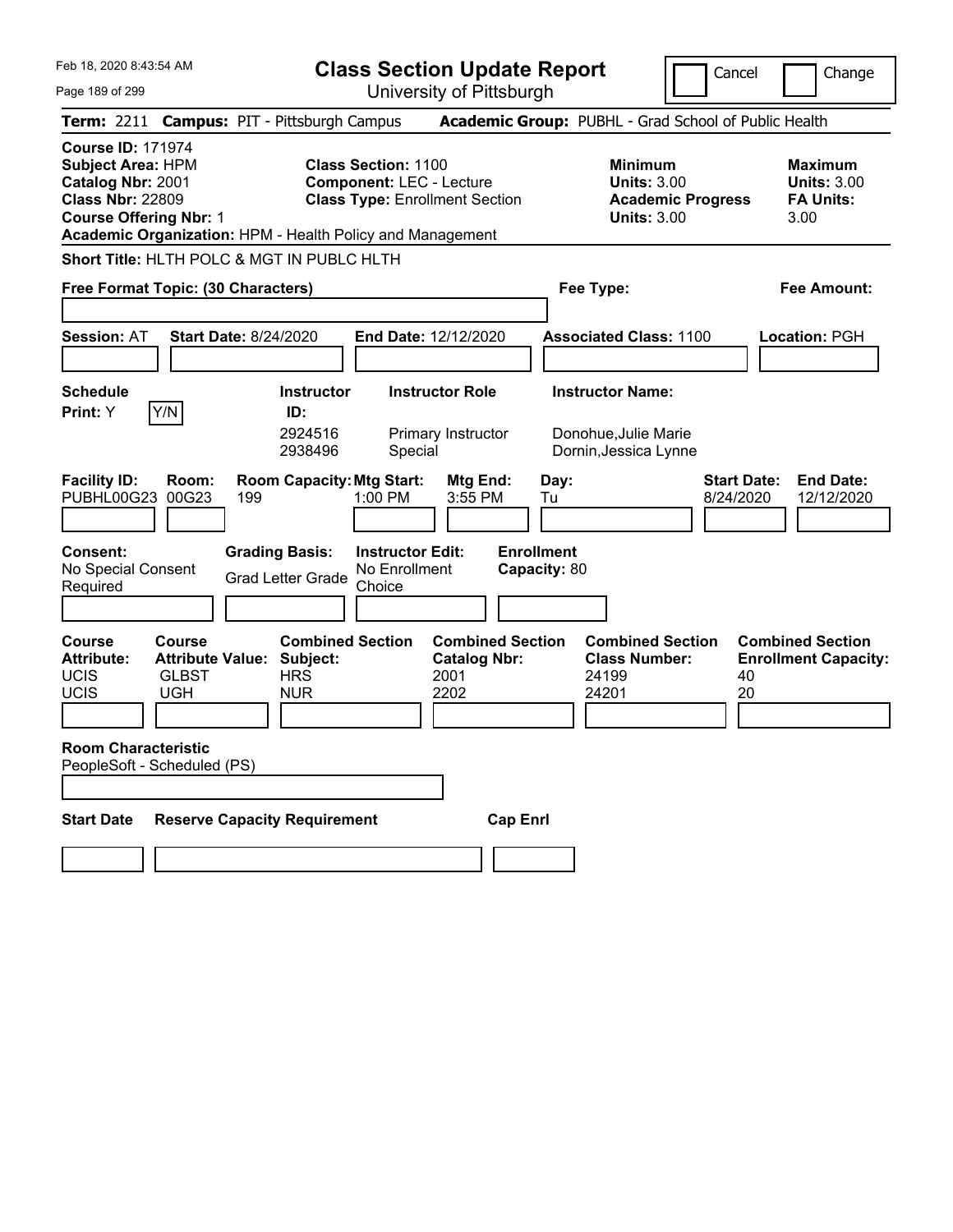| Feb 18, 2020 8:43:54 AM                                                                                                                                                                     | <b>Class Section Update Report</b>                                                                      |                                                                                                   | Cancel<br>Change                                                                             |
|---------------------------------------------------------------------------------------------------------------------------------------------------------------------------------------------|---------------------------------------------------------------------------------------------------------|---------------------------------------------------------------------------------------------------|----------------------------------------------------------------------------------------------|
| Page 190 of 299                                                                                                                                                                             | University of Pittsburgh                                                                                |                                                                                                   |                                                                                              |
| Term: 2211                                                                                                                                                                                  | <b>Campus: PIT - Pittsburgh Campus</b>                                                                  | Academic Group: PUBHL - Grad School of Public Health                                              |                                                                                              |
| <b>Course ID: 187461</b><br>Subject Area: HPM<br>Catalog Nbr: 2005<br><b>Class Nbr: 24911</b><br><b>Course Offering Nbr: 1</b><br>Academic Organization: HPM - Health Policy and Management | <b>Class Section: 1010</b><br><b>Component: SEM - Seminar</b><br><b>Class Type: Enrollment Section</b>  | <b>Minimum</b><br><b>Units: 1.00</b><br><b>Units: 1.00</b>                                        | <b>Maximum</b><br><b>Units: 1.00</b><br><b>FA Units:</b><br><b>Academic Progress</b><br>1.00 |
| Short Title: CURRENT ISSUES IN HEALTH LAW                                                                                                                                                   |                                                                                                         |                                                                                                   |                                                                                              |
| Free Format Topic: (30 Characters)                                                                                                                                                          |                                                                                                         | Fee Type:                                                                                         | Fee Amount:                                                                                  |
| <b>Start Date: 8/24/2020</b><br><b>Session: AT</b>                                                                                                                                          | End Date: 12/12/2020                                                                                    | <b>Associated Class: 1010</b>                                                                     | <b>Location: PGH</b>                                                                         |
| <b>Schedule</b>                                                                                                                                                                             | <b>Instructor Role</b><br><b>Instructor</b>                                                             | <b>Instructor Name:</b>                                                                           |                                                                                              |
| Y/N<br>Print: Y                                                                                                                                                                             | ID:<br>1126150<br>Primary Instructor<br>2938496<br>Special                                              | Batra,Aarti T.<br>Dornin, Jessica Lynne                                                           |                                                                                              |
| <b>Facility ID:</b><br>Room:<br><b>TBATBA</b><br>TBA<br>0                                                                                                                                   | <b>Room Capacity: Mtg Start:</b><br>4:30 PM<br>6:00 PM                                                  | Mtg End:<br>Day:<br>Tu                                                                            | <b>Start Date:</b><br><b>End Date:</b><br>8/24/2020<br>12/12/2020                            |
| <b>Consent:</b><br><b>Department Consent</b><br>Required                                                                                                                                    | <b>Grading Basis:</b><br><b>Instructor Edit:</b><br>No Enrollment<br><b>Grad Letter Grade</b><br>Choice | <b>Enrollment</b><br>Capacity: 10                                                                 |                                                                                              |
| Course<br>Course<br><b>Attribute:</b><br><b>Attribute Value: Subject:</b>                                                                                                                   | <b>Combined Section</b>                                                                                 | <b>Combined Section</b><br><b>Combined Section</b><br><b>Catalog Nbr:</b><br><b>Class Number:</b> | <b>Combined Section</b><br><b>Enrollment Capacity:</b>                                       |
|                                                                                                                                                                                             |                                                                                                         |                                                                                                   |                                                                                              |
| <b>Room Characteristic</b>                                                                                                                                                                  |                                                                                                         |                                                                                                   |                                                                                              |
|                                                                                                                                                                                             |                                                                                                         |                                                                                                   |                                                                                              |
| <b>Start Date</b><br><b>Reserve Capacity Requirement</b>                                                                                                                                    |                                                                                                         | <b>Cap Enri</b>                                                                                   |                                                                                              |
|                                                                                                                                                                                             |                                                                                                         |                                                                                                   |                                                                                              |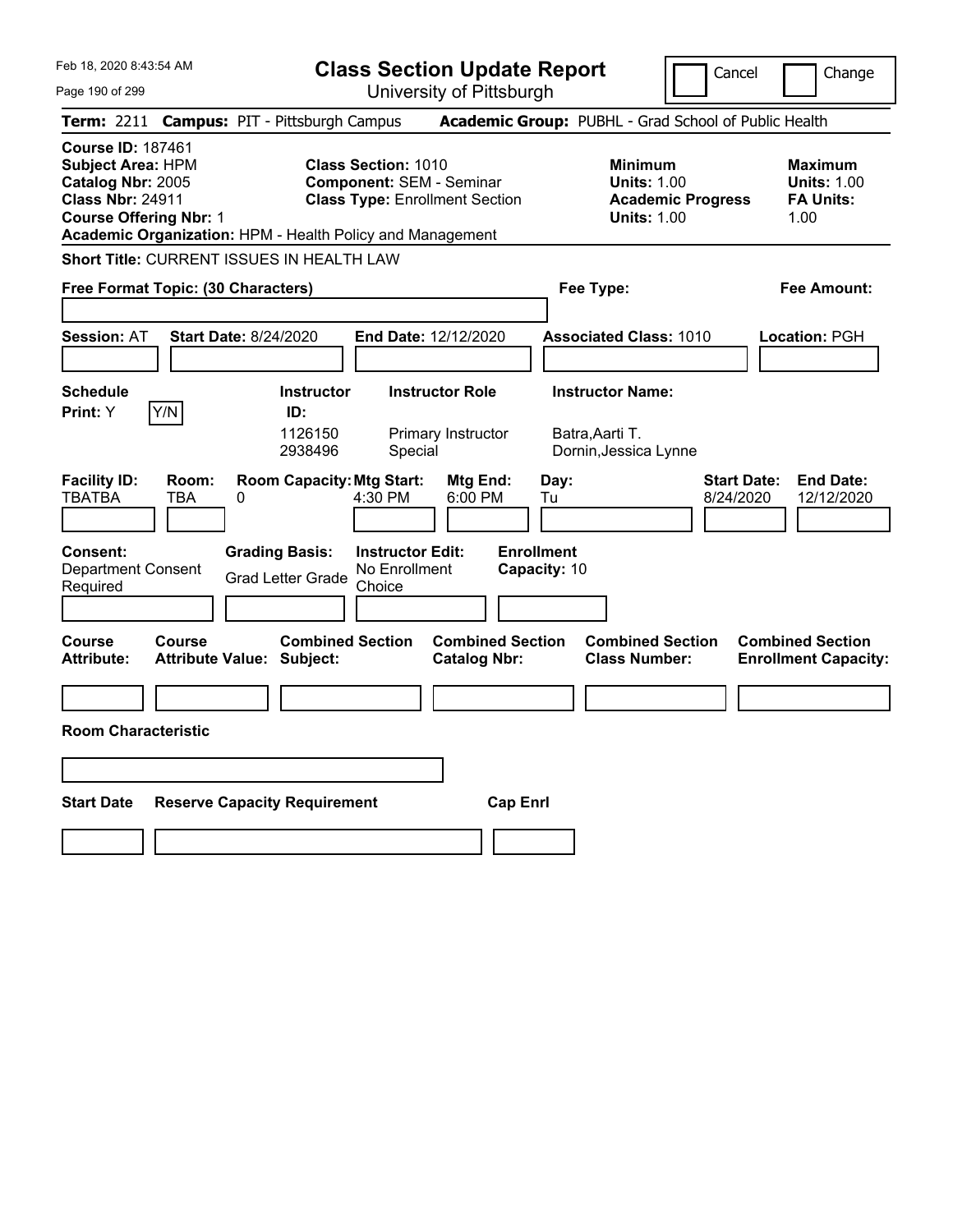Feb 18, 2020 8:43:54 AM Page 191 of 299 **Class Section Update Report** University of Pittsburgh Cancel Change **Term:** 2211 **Campus:** PIT - Pittsburgh Campus **Academic Group:** PUBHL - Grad School of Public Health **Course ID:** 111020 **Subject Area:** HPM **Class Section:** 1020 **Minimum Maximum Catalog Nbr:** 2012 **Component:** LEC - Lecture **Units:** 3.00 **Units:** 3.00 **Class Nbr:** 27882 **Class Type:** Enrollment Section **Academic Progress FA Units: Course Offering Nbr:** 1 **Units:** 3.00 3.00 **Academic Organization:** HPM - Health Policy and Management **Short Title:** FINCL MGT FDS HEALTH CARE & PH **Free Format Topic: (30 Characters) Fee Type: Fee Amount: Session:** AT **Start Date:** 8/24/2020 **End Date:** 12/12/2020 **Associated Class:** 1020 **Location:** PGH **Schedule Instructor Instructor Role Instructor Name: Print:**  $Y$   $|Y/N|$  **ID:** 2961464 Primary Instructor Broom,Kevin D 2938496 Special Dornin,Jessica Lynne **Facility ID: Room: Room Capacity:Mtg Start: Mtg End: Day: Start Date: End Date:** PUBHL0A215 0A215 47 9:00 AM 11:55 AM Tu 8/24/2020 12/12/2020 **Consent: Grading Basis: Instructor Edit: Enrollment** No Special Consent No Special Consent Grad Letter Grade No Enrollment<br>Required Choice Choice **Capacity:** 30 **Course Course Combined Section Combined Section Combined Section Combined Section**  Attribute: Attribute Value: Subject: Catalog Nbr: Class Number: Enrollment Capacity: **Room Characteristic** PeopleSoft - Scheduled (PS) **Start Date Reserve Capacity Requirement Cap Enrl**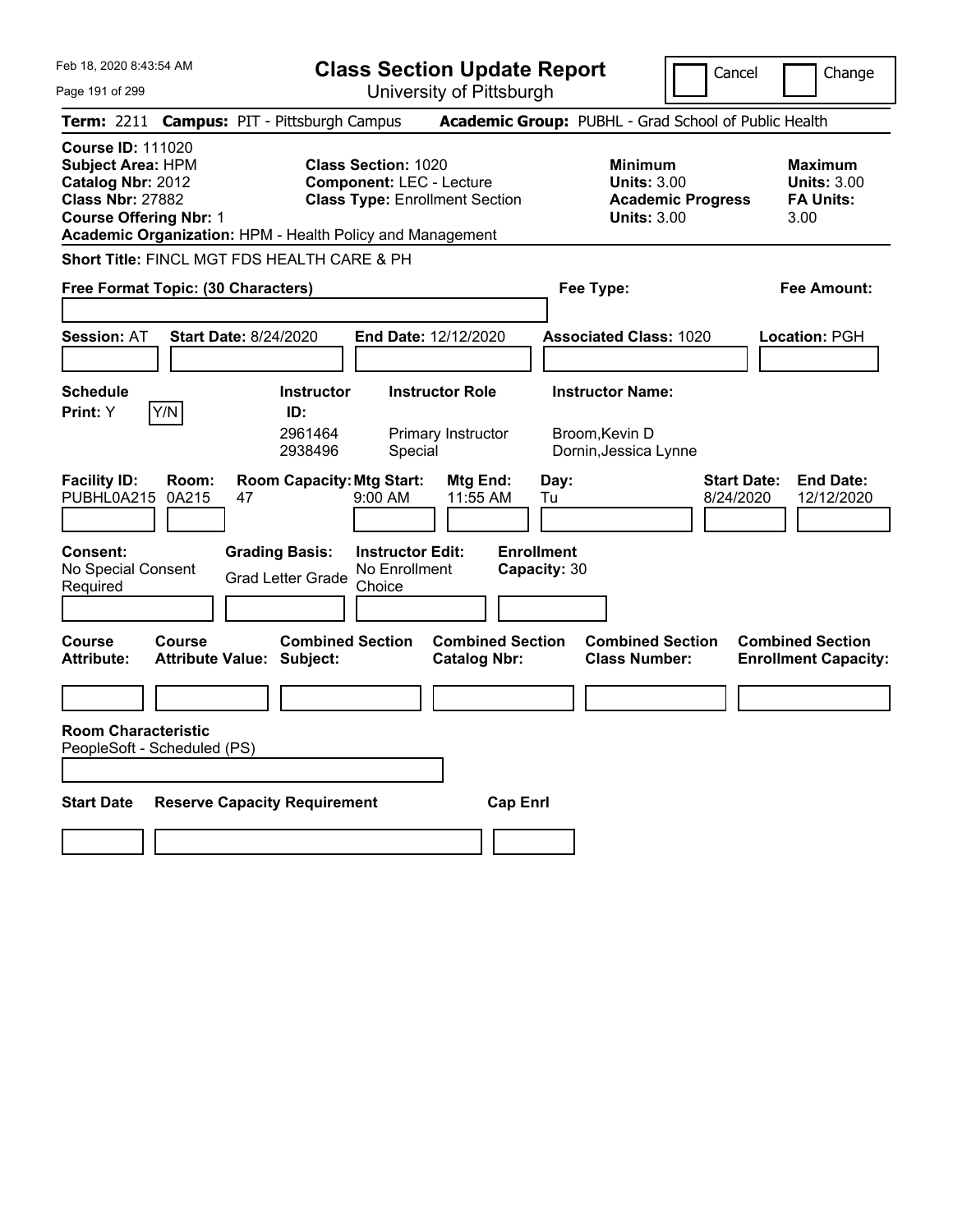| Feb 18, 2020 8:43:54 AM                                                                                                                                                                            |                                                                                                         | <b>Class Section Update Report</b>             |                                                                                        | Cancel<br>Change                                                  |
|----------------------------------------------------------------------------------------------------------------------------------------------------------------------------------------------------|---------------------------------------------------------------------------------------------------------|------------------------------------------------|----------------------------------------------------------------------------------------|-------------------------------------------------------------------|
| Page 192 of 299                                                                                                                                                                                    |                                                                                                         | University of Pittsburgh                       |                                                                                        |                                                                   |
| <b>Term: 2211</b>                                                                                                                                                                                  | <b>Campus: PIT - Pittsburgh Campus</b>                                                                  |                                                | Academic Group: PUBHL - Grad School of Public Health                                   |                                                                   |
| <b>Course ID: 111020</b><br><b>Subject Area: HPM</b><br>Catalog Nbr: 2012<br><b>Class Nbr: 13846</b><br><b>Course Offering Nbr: 1</b><br>Academic Organization: HPM - Health Policy and Management | <b>Class Section: 1070</b><br><b>Component: LEC - Lecture</b><br><b>Class Type: Enrollment Section</b>  |                                                | <b>Minimum</b><br><b>Units: 3.00</b><br><b>Academic Progress</b><br><b>Units: 3.00</b> | <b>Maximum</b><br><b>Units: 3.00</b><br><b>FA Units:</b><br>3.00  |
| Short Title: FINCL MGT FDS HEALTH CARE & PH                                                                                                                                                        |                                                                                                         |                                                |                                                                                        |                                                                   |
| Free Format Topic: (30 Characters)                                                                                                                                                                 |                                                                                                         |                                                | Fee Type:                                                                              | Fee Amount:                                                       |
| <b>Start Date: 8/24/2020</b><br><b>Session: AT</b>                                                                                                                                                 | End Date: 12/12/2020                                                                                    |                                                | <b>Associated Class: 1070</b>                                                          | Location: PGH                                                     |
| <b>Schedule</b><br>Y/N<br>Print: Y                                                                                                                                                                 | <b>Instructor</b><br>ID:<br>2938496<br>Special                                                          | <b>Instructor Role</b>                         | <b>Instructor Name:</b><br>Dornin, Jessica Lynne                                       |                                                                   |
| <b>Facility ID:</b><br>Room:<br>PUBHL0A622<br>0A622<br>28                                                                                                                                          | <b>Room Capacity: Mtg Start:</b><br>5:00 PM                                                             | Mtg End:<br>Day:<br>8:00 PM<br>Th              |                                                                                        | <b>Start Date:</b><br><b>End Date:</b><br>8/24/2020<br>12/12/2020 |
| <b>Consent:</b><br>No Special Consent<br>Required                                                                                                                                                  | <b>Grading Basis:</b><br><b>Instructor Edit:</b><br>No Enrollment<br><b>Grad Letter Grade</b><br>Choice | <b>Enrollment</b><br>Capacity: 16              |                                                                                        |                                                                   |
| <b>Course</b><br><b>Course</b><br><b>Attribute:</b><br><b>Attribute Value: Subject:</b>                                                                                                            | <b>Combined Section</b>                                                                                 | <b>Combined Section</b><br><b>Catalog Nbr:</b> | <b>Combined Section</b><br><b>Class Number:</b>                                        | <b>Combined Section</b><br><b>Enrollment Capacity:</b>            |
|                                                                                                                                                                                                    |                                                                                                         |                                                |                                                                                        |                                                                   |
| <b>Room Characteristic</b><br>PeopleSoft - Scheduled (PS)                                                                                                                                          |                                                                                                         |                                                |                                                                                        |                                                                   |
| <b>Start Date</b><br><b>Reserve Capacity Requirement</b>                                                                                                                                           |                                                                                                         | <b>Cap Enrl</b>                                |                                                                                        |                                                                   |
|                                                                                                                                                                                                    |                                                                                                         |                                                |                                                                                        |                                                                   |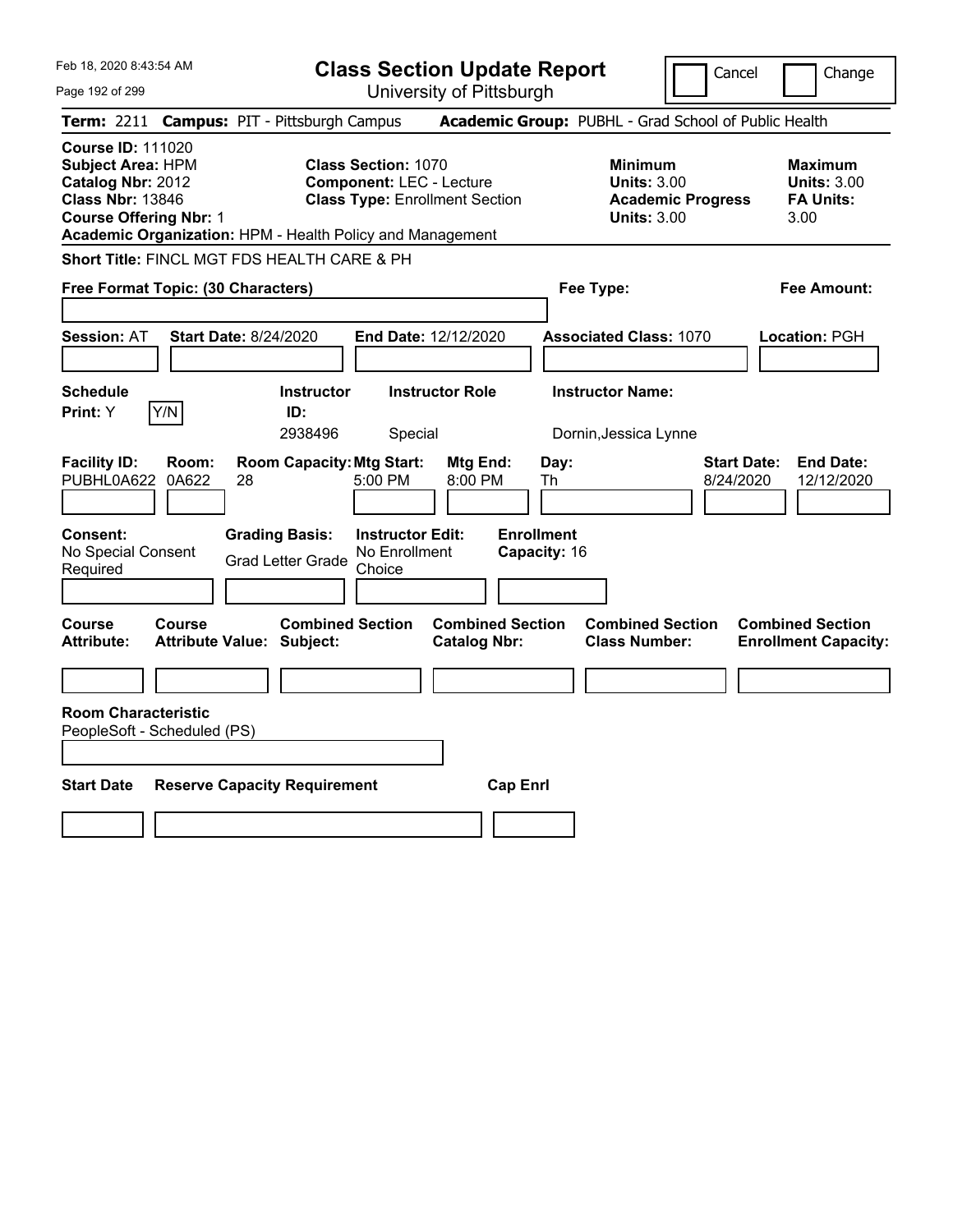Feb 18, 2020 8:43:54 AM Page 193 of 299 **Class Section Update Report** University of Pittsburgh Cancel Change **Term:** 2211 **Campus:** PIT - Pittsburgh Campus **Academic Group:** PUBHL - Grad School of Public Health **Course ID:** 173588 **Subject Area:** HPM **Class Section:** 1010 **Minimum Maximum Catalog Nbr:** 2017 **Component:** LEC - Lecture **Units:** 3.00 **Units:** 3.00 **Class Nbr:** 25304 **Class Type:** Enrollment Section **Academic Progress FA Units: Course Offering Nbr:** 1 **Units:** 3.00 3.00 **Academic Organization:** HPM - Health Policy and Management **Short Title:** QUAN MTH-DEC TEC/OPRTNS MGT HC **Free Format Topic: (30 Characters) Fee Type: Fee Amount: Session:** AT **Start Date:** 8/24/2020 **End Date:** 12/12/2020 **Associated Class:** 1010 **Location:** PGH **Schedule Instructor Instructor Role Instructor Name: Print:**  $Y$   $|Y/N|$  **ID:** 2938496 Special Dornin,Jessica Lynne 2962822 Primary Instructor Kolman,Caroline M **Facility ID: Room: Room Capacity:Mtg Start: Mtg End: Day: Start Date: End Date:** PUBHL0A216 0A216 39 11:30 AM 2:25 PM Th 8/24/2020 12/12/2020 **Consent: Grading Basis: Instructor Edit: Enrollment** No Special Consent No Special Consent Grad Letter Grade No Enrollment<br>Required Choice Choice **Capacity:** 30 **Course Course Combined Section Combined Section Combined Section Combined Section**  Attribute: Attribute Value: Subject: Catalog Nbr: Class Number: Enrollment Capacity: **Room Characteristic** PeopleSoft - Scheduled (PS) **Start Date Reserve Capacity Requirement Cap Enrl**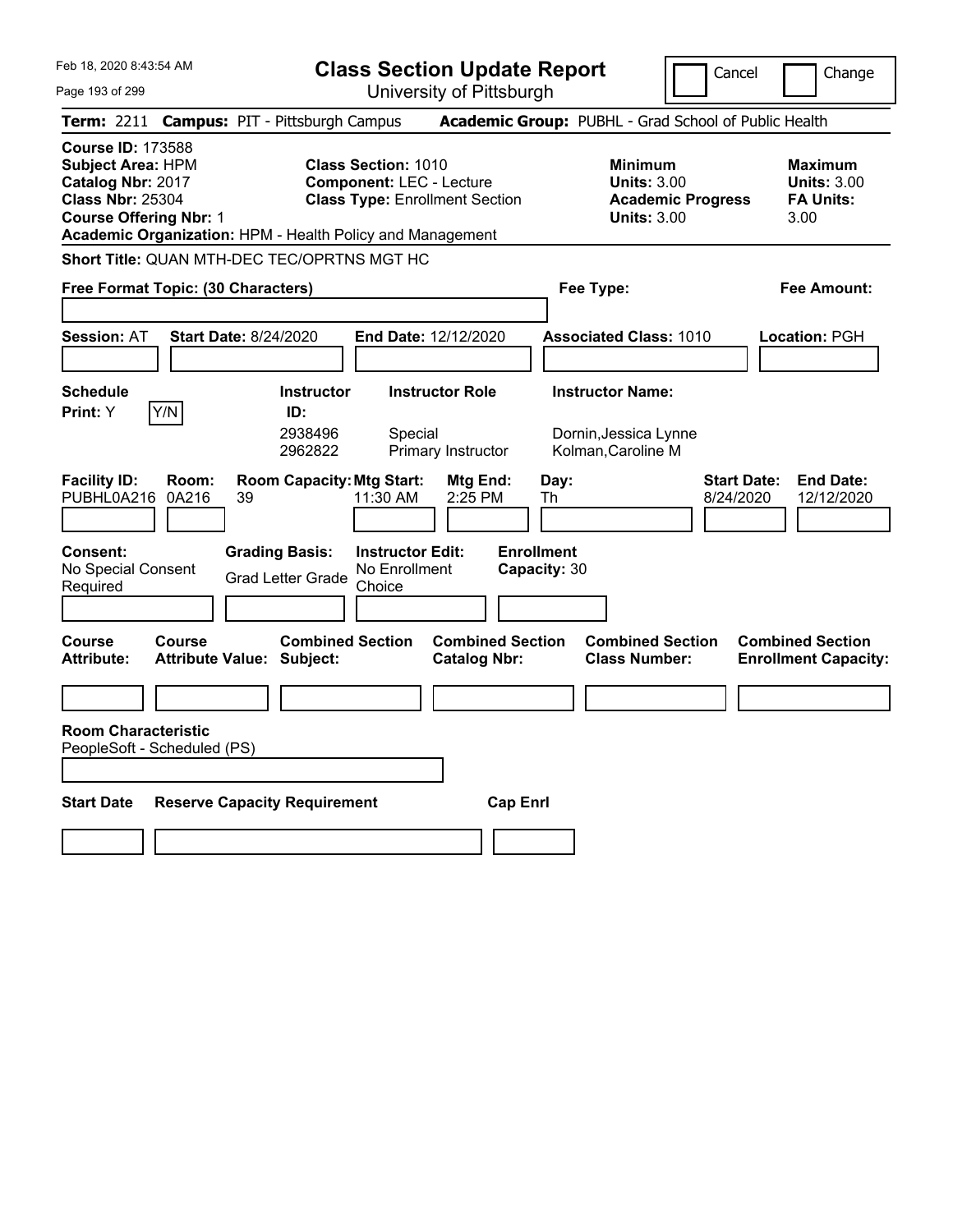|  |  |  |  | Feb 18, 2020 8:43:54 AM |  |
|--|--|--|--|-------------------------|--|
|--|--|--|--|-------------------------|--|

Page 194 of 299

**Class Section Update Report**

Cancel Change

| Term: 2211 Campus: PIT - Pittsburgh Campus                                                                                            |                                                             |                                                                                                                                                                     | Academic Group: PUBHL - Grad School of Public Health                                   |                                                                  |
|---------------------------------------------------------------------------------------------------------------------------------------|-------------------------------------------------------------|---------------------------------------------------------------------------------------------------------------------------------------------------------------------|----------------------------------------------------------------------------------------|------------------------------------------------------------------|
| <b>Course ID: 190814</b><br><b>Subject Area: HPM</b><br>Catalog Nbr: 2020<br><b>Class Nbr: 28862</b><br><b>Course Offering Nbr: 1</b> |                                                             | <b>Class Section: 1050</b><br><b>Component: SEM - Seminar</b><br><b>Class Type: Enrollment Section</b><br>Academic Organization: HPM - Health Policy and Management | <b>Minimum</b><br><b>Units: 1.00</b><br><b>Academic Progress</b><br><b>Units: 1.00</b> | <b>Maximum</b><br><b>Units: 1.00</b><br><b>FA Units:</b><br>1.00 |
| Short Title: PROFESSIONAL DEVELOPMENT SEM 1                                                                                           |                                                             |                                                                                                                                                                     |                                                                                        |                                                                  |
| Free Format Topic: (30 Characters)                                                                                                    |                                                             |                                                                                                                                                                     | Fee Type:                                                                              | <b>Fee Amount:</b>                                               |
| <b>Session: AT</b>                                                                                                                    | <b>Start Date: 8/24/2020</b>                                | End Date: 12/12/2020                                                                                                                                                | <b>Associated Class: 1050</b>                                                          | Location: PGH                                                    |
| <b>Schedule</b><br>Y/N<br><b>Print:</b> Y                                                                                             | <b>Instructor</b><br>ID:                                    | <b>Instructor Role</b>                                                                                                                                              | <b>Instructor Name:</b>                                                                |                                                                  |
|                                                                                                                                       | 2961464<br>2938496<br>2932407                               | Primary Instructor<br>Special<br>Primary Instructor                                                                                                                 | Broom, Kevin D<br>Dornin, Jessica Lynne<br>Van Nostrand, Elizabeth Ferrell             |                                                                  |
| <b>Facility ID:</b><br>Room:<br>0A522<br>PUBHL0A522                                                                                   | <b>Room Capacity: Mtg Start:</b><br>40                      | Mtg End:<br>1:00 PM<br>2:30 PM                                                                                                                                      | <b>Start Date:</b><br>Day:<br>8/24/2020<br>Mo                                          | <b>End Date:</b><br>12/12/2020                                   |
| <b>Consent:</b><br><b>Department Consent</b><br>Required                                                                              | <b>Grading Basis:</b><br><b>Grad HSU Basis</b>              | <b>Instructor Edit:</b><br>No Enrollment<br>Choice                                                                                                                  | <b>Enrollment</b><br>Capacity: 40                                                      |                                                                  |
| Course<br>Course<br>Attribute:                                                                                                        | <b>Combined Section</b><br><b>Attribute Value: Subject:</b> | <b>Combined Section</b><br><b>Catalog Nbr:</b>                                                                                                                      | <b>Combined Section</b><br><b>Class Number:</b>                                        | <b>Combined Section</b><br><b>Enrollment Capacity:</b>           |
|                                                                                                                                       |                                                             |                                                                                                                                                                     |                                                                                        |                                                                  |
| <b>Room Characteristic</b><br>PeopleSoft - Scheduled (PS)                                                                             |                                                             |                                                                                                                                                                     |                                                                                        |                                                                  |
| <b>Start Date</b>                                                                                                                     | <b>Reserve Capacity Requirement</b>                         | <b>Cap Enrl</b>                                                                                                                                                     |                                                                                        |                                                                  |
|                                                                                                                                       |                                                             |                                                                                                                                                                     |                                                                                        |                                                                  |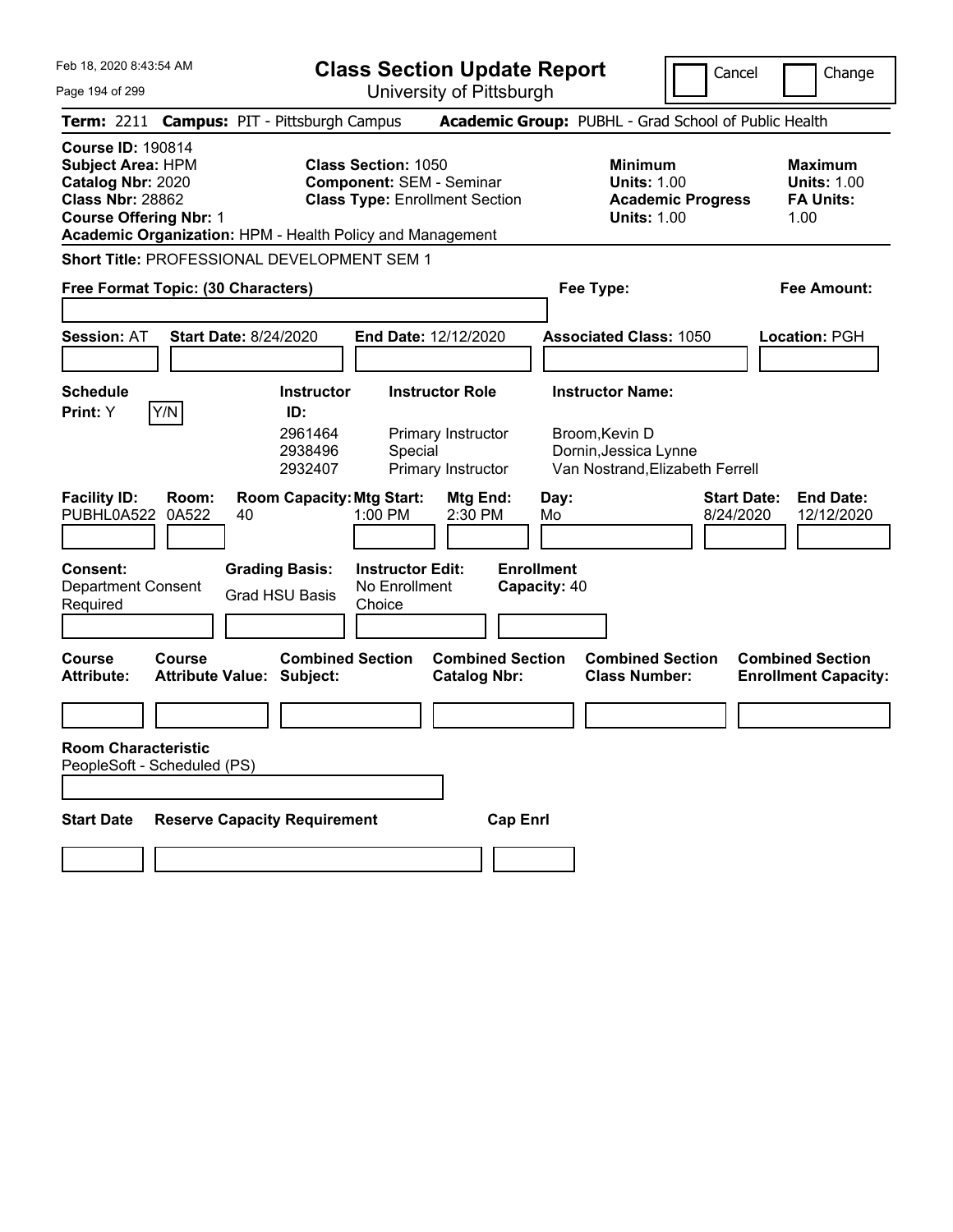**Class Section Update Report** University of Pittsburgh

Cancel Change

Page 195 of 299

|                                                                                                                                       |              | Term: 2211 Campus: PIT - Pittsburgh Campus                |                                                                                                          |                                              |                         |                                   | Academic Group: PUBHL - Grad School of Public Health                                   |                                 |                                                                  |
|---------------------------------------------------------------------------------------------------------------------------------------|--------------|-----------------------------------------------------------|----------------------------------------------------------------------------------------------------------|----------------------------------------------|-------------------------|-----------------------------------|----------------------------------------------------------------------------------------|---------------------------------|------------------------------------------------------------------|
| <b>Course ID: 111024</b><br><b>Subject Area: HPM</b><br>Catalog Nbr: 2025<br><b>Class Nbr: 13852</b><br><b>Course Offering Nbr: 1</b> |              | Academic Organization: HPM - Health Policy and Management | <b>Class Section: 1010</b><br><b>Component: PRA - Practicum</b><br><b>Class Type: Enrollment Section</b> |                                              |                         |                                   | <b>Minimum</b><br><b>Units: 1.00</b><br><b>Academic Progress</b><br><b>Units: 1.00</b> |                                 | <b>Maximum</b><br><b>Units: 3.00</b><br><b>FA Units:</b><br>1.00 |
| <b>Short Title: HPM PRACTICUM</b>                                                                                                     |              |                                                           |                                                                                                          |                                              |                         |                                   |                                                                                        |                                 |                                                                  |
| Free Format Topic: (30 Characters)                                                                                                    |              |                                                           |                                                                                                          |                                              |                         |                                   | Fee Type:                                                                              |                                 | <b>Fee Amount:</b>                                               |
| <b>Session: AT</b>                                                                                                                    |              | <b>Start Date: 8/24/2020</b>                              | End Date: 12/12/2020                                                                                     |                                              |                         |                                   | <b>Associated Class: 1010</b>                                                          |                                 | Location: PGH                                                    |
| <b>Schedule</b><br>Print: Y                                                                                                           | Y/N          | <b>Instructor</b><br>ID:<br>2938496<br>2901111            | Special                                                                                                  | <b>Instructor Role</b><br>Primary Instructor |                         |                                   | <b>Instructor Name:</b><br>Dornin, Jessica Lynne<br>Friede, Samuel A                   |                                 |                                                                  |
| <b>Facility ID:</b><br><b>TBATBA</b>                                                                                                  | Room:<br>TBA | <b>Room Capacity: Mtg Start:</b><br>0                     |                                                                                                          | Mtg End:                                     |                         | Day:                              |                                                                                        | <b>Start Date:</b><br>8/24/2020 | <b>End Date:</b><br>12/12/2020                                   |
| <b>Consent:</b><br><b>Department Consent</b><br>Required                                                                              |              | <b>Grading Basis:</b><br>Grad LG/SU3<br>Basis             | <b>Instructor Edit:</b><br>No Enrollment<br>Choice                                                       |                                              |                         | <b>Enrollment</b><br>Capacity: 20 |                                                                                        |                                 |                                                                  |
| Course<br><b>Attribute:</b>                                                                                                           | Course       | <b>Attribute Value: Subject:</b>                          | <b>Combined Section</b>                                                                                  | <b>Catalog Nbr:</b>                          | <b>Combined Section</b> |                                   | <b>Combined Section</b><br><b>Class Number:</b>                                        |                                 | <b>Combined Section</b><br><b>Enrollment Capacity:</b>           |
| <b>Room Characteristic</b>                                                                                                            |              |                                                           |                                                                                                          |                                              |                         |                                   |                                                                                        |                                 |                                                                  |
| <b>Start Date</b>                                                                                                                     |              | <b>Reserve Capacity Requirement</b>                       |                                                                                                          |                                              | <b>Cap Enrl</b>         |                                   |                                                                                        |                                 |                                                                  |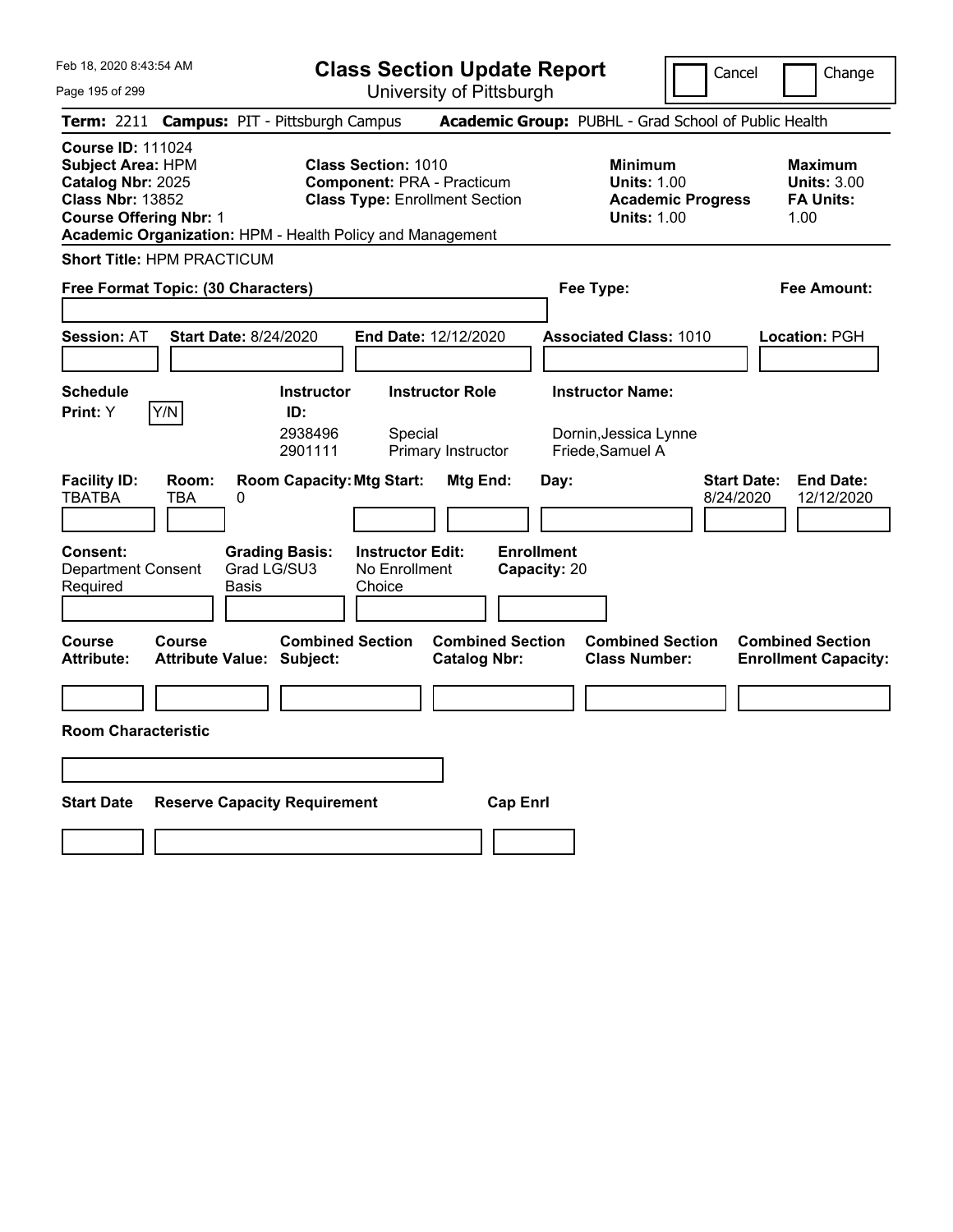**Class Section Update Report** University of Pittsburgh

Cancel Change

Page 196 of 299

|                                                                                                                                       |                     | Term: 2211 Campus: PIT - Pittsburgh Campus                  |                                                                                                          |                                                |                                   | Academic Group: PUBHL - Grad School of Public Health                                   |                                 |                                                                  |
|---------------------------------------------------------------------------------------------------------------------------------------|---------------------|-------------------------------------------------------------|----------------------------------------------------------------------------------------------------------|------------------------------------------------|-----------------------------------|----------------------------------------------------------------------------------------|---------------------------------|------------------------------------------------------------------|
| <b>Course ID: 111024</b><br><b>Subject Area: HPM</b><br>Catalog Nbr: 2025<br><b>Class Nbr: 24612</b><br><b>Course Offering Nbr: 1</b> |                     | Academic Organization: HPM - Health Policy and Management   | <b>Class Section: 1020</b><br><b>Component: PRA - Practicum</b><br><b>Class Type: Enrollment Section</b> |                                                |                                   | <b>Minimum</b><br><b>Units: 1.00</b><br><b>Academic Progress</b><br><b>Units: 1.00</b> |                                 | <b>Maximum</b><br><b>Units: 3.00</b><br><b>FA Units:</b><br>1.00 |
| <b>Short Title: HPM PRACTICUM</b>                                                                                                     |                     |                                                             |                                                                                                          |                                                |                                   |                                                                                        |                                 |                                                                  |
| Free Format Topic: (30 Characters)                                                                                                    |                     |                                                             |                                                                                                          |                                                |                                   | Fee Type:                                                                              |                                 | <b>Fee Amount:</b>                                               |
| <b>Session: AT</b>                                                                                                                    |                     | <b>Start Date: 8/24/2020</b>                                | End Date: 12/12/2020                                                                                     |                                                |                                   | <b>Associated Class: 1020</b>                                                          |                                 | Location: PGH                                                    |
| <b>Schedule</b><br>Print: Y                                                                                                           | Y/N                 | <b>Instructor</b><br>ID:<br>2938496<br>2932407              | <b>Instructor Role</b><br>Special                                                                        | Primary Instructor                             |                                   | <b>Instructor Name:</b><br>Dornin, Jessica Lynne<br>Van Nostrand, Elizabeth Ferrell    |                                 |                                                                  |
| <b>Facility ID:</b><br><b>TBATBA</b>                                                                                                  | Room:<br><b>TBA</b> | <b>Room Capacity: Mtg Start:</b><br>0                       |                                                                                                          | Mtg End:                                       | Day:                              |                                                                                        | <b>Start Date:</b><br>8/24/2020 | <b>End Date:</b><br>12/12/2020                                   |
| Consent:<br><b>Department Consent</b><br>Required                                                                                     |                     | <b>Grading Basis:</b><br>Grad LG/SU3<br><b>Basis</b>        | <b>Instructor Edit:</b><br>No Enrollment<br>Choice                                                       |                                                | <b>Enrollment</b><br>Capacity: 20 |                                                                                        |                                 |                                                                  |
| Course<br><b>Attribute:</b>                                                                                                           | Course              | <b>Combined Section</b><br><b>Attribute Value: Subject:</b> |                                                                                                          | <b>Combined Section</b><br><b>Catalog Nbr:</b> |                                   | <b>Combined Section</b><br><b>Class Number:</b>                                        |                                 | <b>Combined Section</b><br><b>Enrollment Capacity:</b>           |
| <b>Room Characteristic</b>                                                                                                            |                     |                                                             |                                                                                                          |                                                |                                   |                                                                                        |                                 |                                                                  |
|                                                                                                                                       |                     |                                                             |                                                                                                          |                                                |                                   |                                                                                        |                                 |                                                                  |
| <b>Start Date</b>                                                                                                                     |                     | <b>Reserve Capacity Requirement</b>                         |                                                                                                          | <b>Cap Enrl</b>                                |                                   |                                                                                        |                                 |                                                                  |
|                                                                                                                                       |                     |                                                             |                                                                                                          |                                                |                                   |                                                                                        |                                 |                                                                  |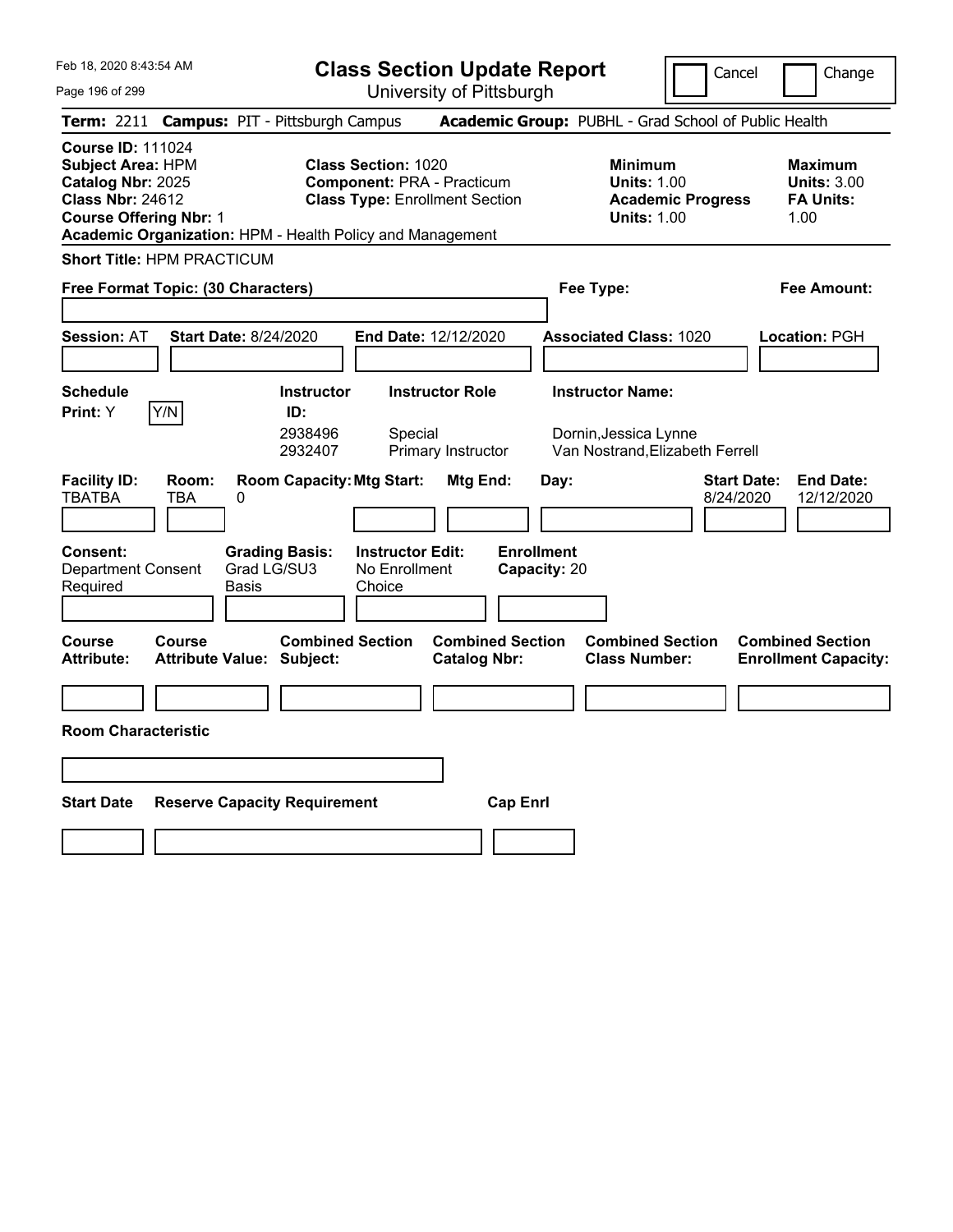Feb 18, 2020 8:43:54 AM Page 197 of 299 **Class Section Update Report** University of Pittsburgh Cancel Change **Term:** 2211 **Campus:** PIT - Pittsburgh Campus **Academic Group:** PUBHL - Grad School of Public Health **Course ID:** 111025 **Subject Area:** HPM **Class Section:** 1010 **Minimum Maximum Catalog Nbr:** 2028 **Component:** LEC - Lecture **Units:** 3.00 **Units:** 3.00 **Class Nbr:** 21169 **Class Type:** Enrollment Section **Academic Progress FA Units: Course Offering Nbr:** 1 **Units:** 3.00 3.00 **Academic Organization:** HPM - Health Policy and Management **Short Title:** MICROECONOMICS APPLD TO HEALTH **Free Format Topic: (30 Characters) Fee Type: Fee Amount: Session:** AT **Start Date:** 8/24/2020 **End Date:** 12/12/2020 **Associated Class:** 1010 **Location:** PGH **Schedule Instructor Instructor Role Instructor Name: Print:**  $Y$   $|Y/N|$  **ID:** 2938496 Special Dornin,Jessica Lynne 2964235 Primary Instructor Drake,Coleman Daniel **Facility ID: Room: Room Capacity:Mtg Start: Mtg End: Day: Start Date: End Date:** PUBHL0A719 0A719 60 9:30 AM 10:50 AM WeTh 8/24/2020 12/12/2020 **Consent: Grading Basis: Instructor Edit: Enrollment** Department Consent Required Grad Letter Grade No Enrollment **Choice Capacity:** 39 **Course Course Combined Section Combined Section Combined Section Combined Section**  Attribute: Attribute Value: Subject: Catalog Nbr: Class Number: Enrollment Capacity: **Room Characteristic** PeopleSoft - Scheduled (PS) **Start Date Reserve Capacity Requirement Cap Enrl**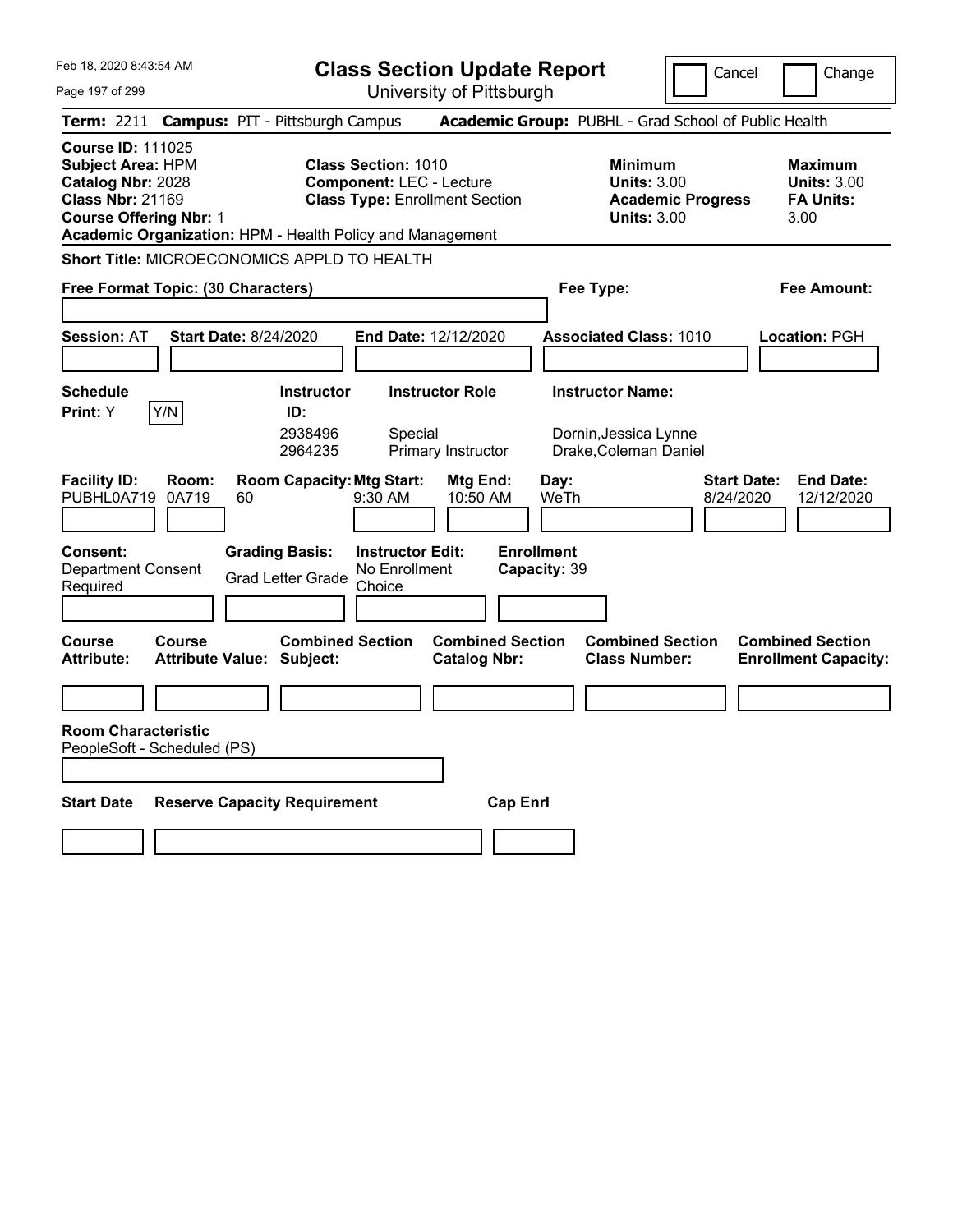Feb 18, 2020 8:43:54 AM Page 198 of 299 **Class Section Update Report** University of Pittsburgh Cancel Change **Term:** 2211 **Campus:** PIT - Pittsburgh Campus **Academic Group:** PUBHL - Grad School of Public Health **Course ID:** 111026 **Subject Area:** HPM **Class Section:** 1100 **Minimum Maximum Catalog Nbr:** 2029 **Component:** LEC - Lecture **Units:** 2.00 **Units:** 2.00 **Class Nbr:** 21525 **Class Type:** Enrollment Section **Academic Progress FA Units: Course Offering Nbr:** 1 **Units:** 2.00 2.00 **Academic Organization:** HPM - Health Policy and Management **Short Title:** HEALTH MGT INFORMATION SYSTEMS **Free Format Topic: (30 Characters) Fee Type: Fee Amount: Session:** AT **Start Date:** 8/24/2020 **End Date:** 12/12/2020 **Associated Class:** 1100 **Location:** PGH **Schedule Instructor Instructor Role Instructor Name: Print:**  $Y$   $|Y/N|$  **ID:** 2938496 Special Dornin,Jessica Lynne 2947275 Primary Instructor Paone,Suzanne Jane **Facility ID: Room: Room Capacity:Mtg Start: Mtg End: Day: Start Date: End Date:** PUBHL0A215 0A215 47 5:30 PM 7:25 PM Mo 8/24/2020 12/12/2020 **Consent: Grading Basis: Instructor Edit: Enrollment** Department Consent Required Grad Letter Grade No Enrollment **Choice Capacity:** 25 **Course Course Combined Section Combined Section Combined Section Combined Section**  Attribute: Attribute Value: Subject: Catalog Nbr: Class Number: Enrollment Capacity: **Room Characteristic** PeopleSoft - Scheduled (PS) **Start Date Reserve Capacity Requirement Cap Enrl**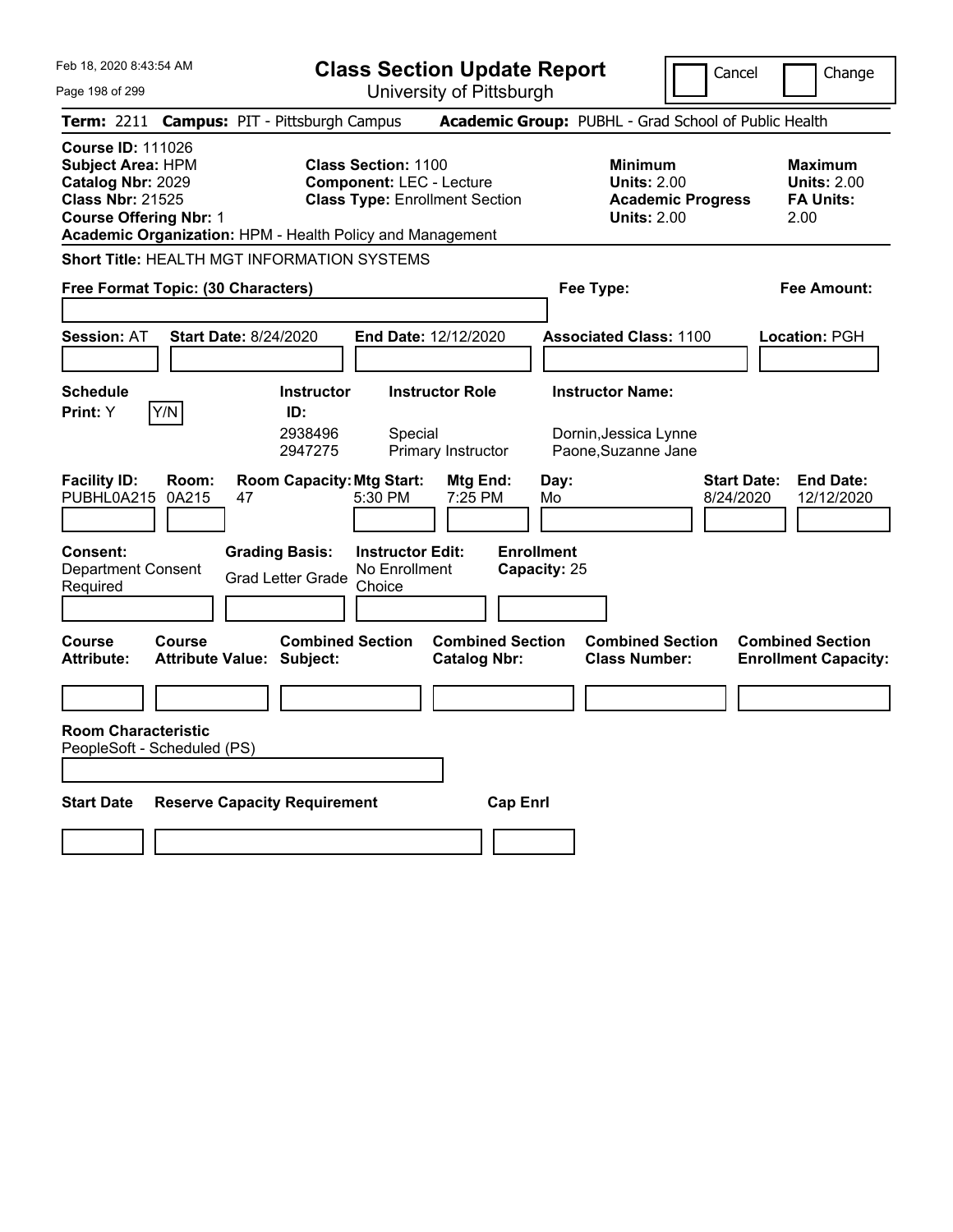**Class Section Update Report** University of Pittsburgh

Cancel Change

Page 199 of 299

|                                                                                                                                       |                     | Term: 2211 Campus: PIT - Pittsburgh Campus                |                                                                     |                                                |                                   | Academic Group: PUBHL - Grad School of Public Health                                   |                                 |                                                                  |
|---------------------------------------------------------------------------------------------------------------------------------------|---------------------|-----------------------------------------------------------|---------------------------------------------------------------------|------------------------------------------------|-----------------------------------|----------------------------------------------------------------------------------------|---------------------------------|------------------------------------------------------------------|
| <b>Course ID: 111028</b><br><b>Subject Area: HPM</b><br>Catalog Nbr: 2037<br><b>Class Nbr: 13860</b><br><b>Course Offering Nbr: 1</b> |                     | Academic Organization: HPM - Health Policy and Management | <b>Class Section: 1010</b><br><b>Class Type: Enrollment Section</b> | <b>Component: THE - Thesis Research</b>        |                                   | <b>Minimum</b><br><b>Units: 1.00</b><br><b>Academic Progress</b><br><b>Units: 1.00</b> |                                 | <b>Maximum</b><br><b>Units: 3.00</b><br><b>FA Units:</b><br>1.00 |
| <b>Short Title: ESSAY-HA</b>                                                                                                          |                     |                                                           |                                                                     |                                                |                                   |                                                                                        |                                 |                                                                  |
| Free Format Topic: (30 Characters)                                                                                                    |                     |                                                           |                                                                     |                                                |                                   | Fee Type:                                                                              |                                 | <b>Fee Amount:</b>                                               |
| <b>Session: AT</b>                                                                                                                    |                     | <b>Start Date: 8/24/2020</b>                              | End Date: 12/12/2020                                                |                                                |                                   | <b>Associated Class: 1010</b>                                                          |                                 | Location: PGH                                                    |
| <b>Schedule</b><br>Print: Y                                                                                                           | Y/N                 | <b>Instructor</b><br>ID:<br>2901536<br>2938496            | Special                                                             | <b>Instructor Role</b><br>Primary Instructor   |                                   | <b>Instructor Name:</b><br>Degenholtz, Howard B<br>Dornin, Jessica Lynne               |                                 |                                                                  |
| <b>Facility ID:</b><br><b>TBATBA</b>                                                                                                  | Room:<br><b>TBA</b> | <b>Room Capacity: Mtg Start:</b><br>0                     |                                                                     | Mtg End:                                       | Day:                              |                                                                                        | <b>Start Date:</b><br>8/24/2020 | <b>End Date:</b><br>12/12/2020                                   |
| Consent:<br><b>Department Consent</b><br>Required                                                                                     |                     | <b>Grading Basis:</b><br><b>Grad SN Basis</b>             | <b>Instructor Edit:</b><br>No Enrollment<br>Choice                  |                                                | <b>Enrollment</b><br>Capacity: 20 |                                                                                        |                                 |                                                                  |
| <b>Course</b><br>Attribute:                                                                                                           | Course              | Attribute Value: Subject:                                 | <b>Combined Section</b>                                             | <b>Combined Section</b><br><b>Catalog Nbr:</b> |                                   | <b>Combined Section</b><br><b>Class Number:</b>                                        |                                 | <b>Combined Section</b><br><b>Enrollment Capacity:</b>           |
| <b>Room Characteristic</b>                                                                                                            |                     |                                                           |                                                                     |                                                |                                   |                                                                                        |                                 |                                                                  |
| <b>Start Date</b>                                                                                                                     |                     | <b>Reserve Capacity Requirement</b>                       |                                                                     | <b>Cap Enrl</b>                                |                                   |                                                                                        |                                 |                                                                  |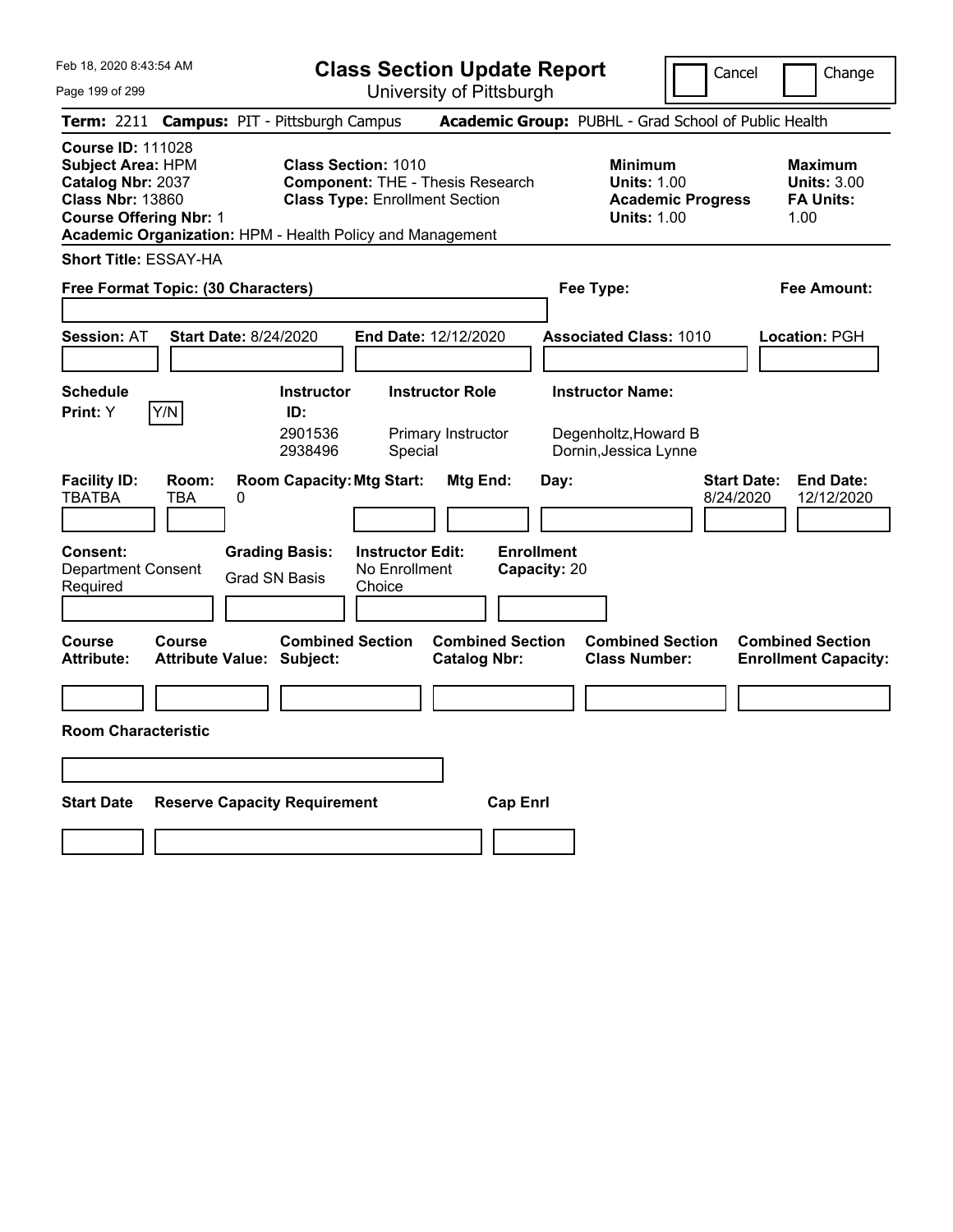**Class Section Update Report** University of Pittsburgh

Cancel Change

Page 200 of 299

|                                                                                                                                       |                     | Term: 2211 Campus: PIT - Pittsburgh Campus                  |                                                                                                                                                                             |                                   | Academic Group: PUBHL - Grad School of Public Health                                   |                                                                   |
|---------------------------------------------------------------------------------------------------------------------------------------|---------------------|-------------------------------------------------------------|-----------------------------------------------------------------------------------------------------------------------------------------------------------------------------|-----------------------------------|----------------------------------------------------------------------------------------|-------------------------------------------------------------------|
| <b>Course ID: 111028</b><br><b>Subject Area: HPM</b><br>Catalog Nbr: 2037<br><b>Class Nbr: 13861</b><br><b>Course Offering Nbr: 1</b> |                     |                                                             | <b>Class Section: 1015</b><br><b>Component: THE - Thesis Research</b><br><b>Class Type: Enrollment Section</b><br>Academic Organization: HPM - Health Policy and Management |                                   | <b>Minimum</b><br><b>Units: 1.00</b><br><b>Academic Progress</b><br><b>Units: 1.00</b> | <b>Maximum</b><br><b>Units: 3.00</b><br><b>FA Units:</b><br>1.00  |
| <b>Short Title: ESSAY-HA</b>                                                                                                          |                     |                                                             |                                                                                                                                                                             |                                   |                                                                                        |                                                                   |
| Free Format Topic: (30 Characters)                                                                                                    |                     |                                                             |                                                                                                                                                                             | Fee Type:                         | Fee Amount:                                                                            |                                                                   |
| <b>Session: AT</b>                                                                                                                    |                     | <b>Start Date: 8/24/2020</b>                                | End Date: 12/12/2020                                                                                                                                                        |                                   | <b>Associated Class: 1015</b>                                                          | Location: PGH                                                     |
| <b>Schedule</b><br>Print: Y                                                                                                           | Y/N                 | <b>Instructor</b><br>ID:<br>2924516<br>2938496              | <b>Instructor Role</b><br>Primary Instructor<br>Special                                                                                                                     |                                   | <b>Instructor Name:</b><br>Donohue, Julie Marie<br>Dornin, Jessica Lynne               |                                                                   |
| <b>Facility ID:</b><br><b>TBATBA</b>                                                                                                  | Room:<br><b>TBA</b> | <b>Room Capacity: Mtg Start:</b><br>0                       |                                                                                                                                                                             | Mtg End:<br>Day:                  |                                                                                        | <b>Start Date:</b><br><b>End Date:</b><br>8/24/2020<br>12/12/2020 |
| Consent:<br><b>Department Consent</b><br>Required                                                                                     |                     | <b>Grading Basis:</b><br><b>Grad SN Basis</b>               | <b>Instructor Edit:</b><br>No Enrollment<br>Choice                                                                                                                          | <b>Enrollment</b><br>Capacity: 20 |                                                                                        |                                                                   |
| Course<br><b>Attribute:</b>                                                                                                           | Course              | <b>Combined Section</b><br><b>Attribute Value: Subject:</b> | <b>Catalog Nbr:</b>                                                                                                                                                         | <b>Combined Section</b>           | <b>Combined Section</b><br><b>Class Number:</b>                                        | <b>Combined Section</b><br><b>Enrollment Capacity:</b>            |
|                                                                                                                                       |                     |                                                             |                                                                                                                                                                             |                                   |                                                                                        |                                                                   |
| <b>Room Characteristic</b>                                                                                                            |                     |                                                             |                                                                                                                                                                             |                                   |                                                                                        |                                                                   |
|                                                                                                                                       |                     |                                                             |                                                                                                                                                                             |                                   |                                                                                        |                                                                   |
| <b>Start Date</b>                                                                                                                     |                     | <b>Reserve Capacity Requirement</b>                         |                                                                                                                                                                             | <b>Cap Enrl</b>                   |                                                                                        |                                                                   |
|                                                                                                                                       |                     |                                                             |                                                                                                                                                                             |                                   |                                                                                        |                                                                   |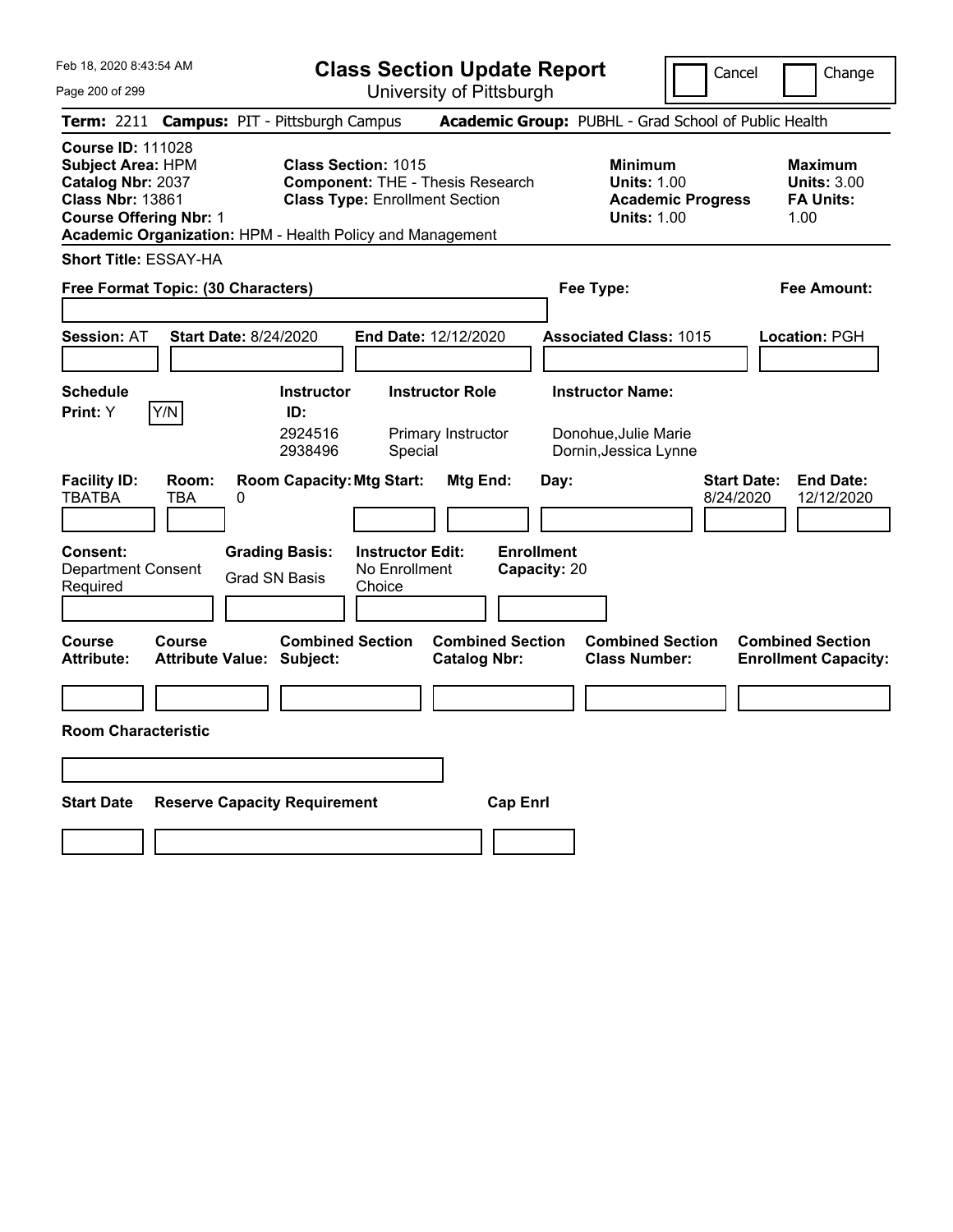**Class Section Update Report** University of Pittsburgh

Cancel | Change

Page 201 of 299

**Term:** 2211 **Campus:** PIT - Pittsburgh Campus **Academic Group:** PUBHL - Grad School of Public Health **Course ID:** 111028 **Subject Area:** HPM **Class Section:** 1020 **Minimum Maximum Catalog Nbr:** 2037 **Component:** THE - Thesis Research **Units:** 1.00 **Units:** 3.00 **Class Nbr:** 13862 **Class Type:** Enrollment Section **Academic Progress FA Units: Course Offering Nbr:** 1 **Units:** 1.00 1.00 **Academic Organization:** HPM - Health Policy and Management **Short Title:** ESSAY-HA **Free Format Topic: (30 Characters) Fee Type: Fee Amount: Session:** AT **Start Date:** 8/24/2020 **End Date:** 12/12/2020 **Associated Class:** 1020 **Location:** PGH **Schedule Instructor Instructor Role Instructor Name: Print:**  $Y$   $|Y/N|$  **ID:** 2938496 Special Dornin,Jessica Lynne 2901111 Primary Instructor Friede,Samuel A **Facility ID: Room: Room Capacity:Mtg Start: Mtg End: Day: Start Date: End Date:** TBATBA TBA 0 8/24/2020 12/12/2020 **Consent: Grading Basis: Instructor Edit: Enrollment** Department Consent Required Grad SN Basis No Enrollment **Choice Capacity:** 20 **Course Course Combined Section Combined Section Combined Section Combined Section**  Attribute: Attribute Value: Subject: Catalog Nbr: Class Number: Enrollment Capacity: **Room Characteristic Start Date Reserve Capacity Requirement Cap Enrl**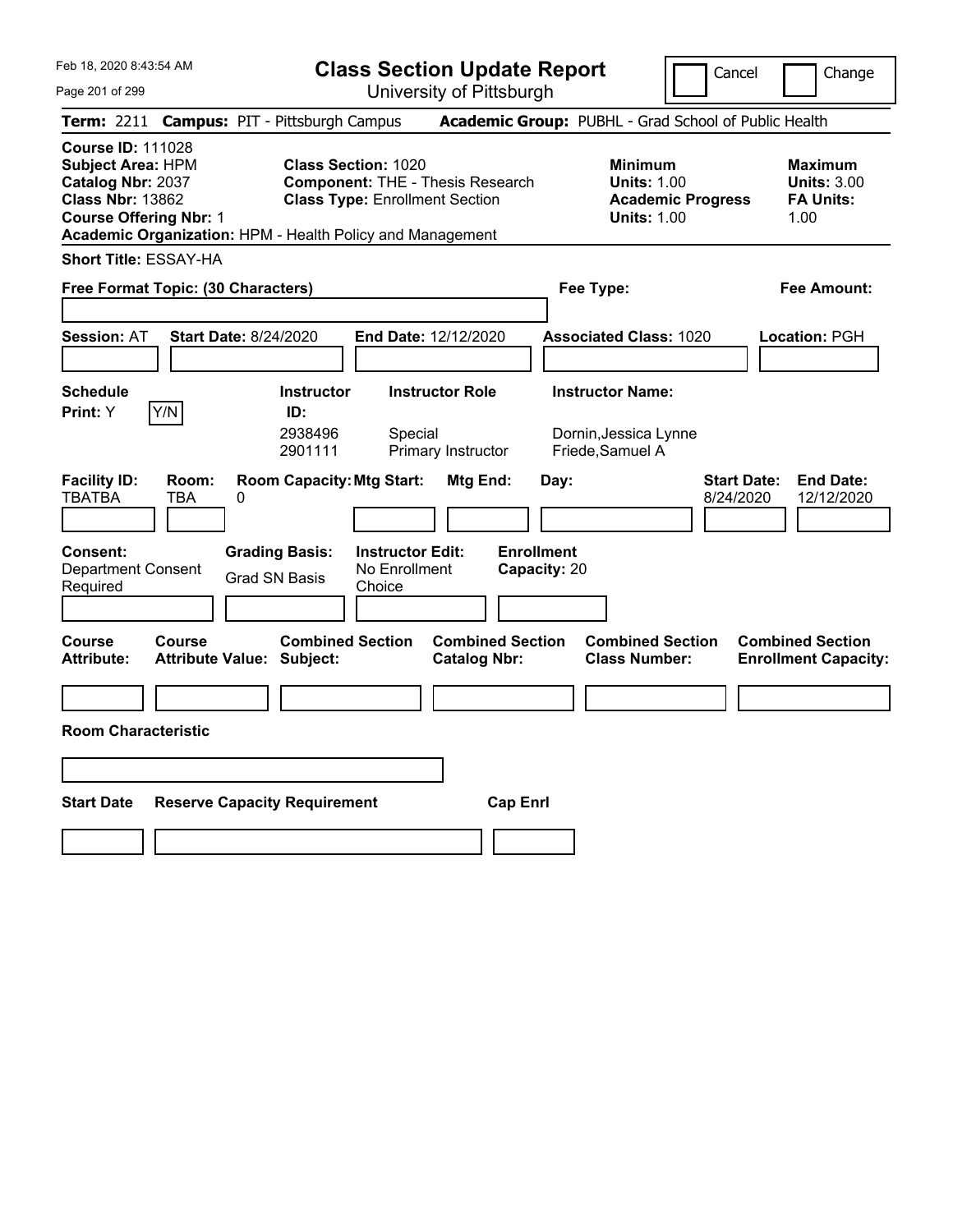**Class Section Update Report** University of Pittsburgh

Cancel **Change** 

Page 202 of 299

| Term: 2211 Campus: PIT - Pittsburgh Campus                                                                                                                                                         |                                                                                                                | Academic Group: PUBHL - Grad School of Public Health                                   |                                                                  |
|----------------------------------------------------------------------------------------------------------------------------------------------------------------------------------------------------|----------------------------------------------------------------------------------------------------------------|----------------------------------------------------------------------------------------|------------------------------------------------------------------|
| <b>Course ID: 111028</b><br><b>Subject Area: HPM</b><br>Catalog Nbr: 2037<br><b>Class Nbr: 18731</b><br><b>Course Offering Nbr: 1</b><br>Academic Organization: HPM - Health Policy and Management | <b>Class Section: 1025</b><br><b>Component: THE - Thesis Research</b><br><b>Class Type: Enrollment Section</b> | <b>Minimum</b><br><b>Units: 1.00</b><br><b>Academic Progress</b><br><b>Units: 1.00</b> | <b>Maximum</b><br><b>Units: 3.00</b><br><b>FA Units:</b><br>1.00 |
| <b>Short Title: ESSAY-HA</b>                                                                                                                                                                       |                                                                                                                |                                                                                        |                                                                  |
| Free Format Topic: (30 Characters)                                                                                                                                                                 | Fee Type:                                                                                                      | <b>Fee Amount:</b>                                                                     |                                                                  |
| <b>Session: AT</b><br><b>Start Date: 8/24/2020</b>                                                                                                                                                 | End Date: 12/12/2020                                                                                           | <b>Associated Class: 1025</b>                                                          | Location: PGH                                                    |
| <b>Schedule</b><br><b>Instructor</b><br>Y/N<br>Print: Y<br>ID:<br>2938496<br>2944724                                                                                                               | <b>Instructor Role</b><br>Special<br>Primary Instructor                                                        | <b>Instructor Name:</b><br>Dornin, Jessica Lynne<br>James, Everette Everette           |                                                                  |
| <b>Facility ID:</b><br>Room:<br><b>Room Capacity: Mtg Start:</b><br><b>TBATBA</b><br><b>TBA</b><br>0                                                                                               | Mtg End:                                                                                                       | <b>Start Date:</b><br>Day:<br>8/24/2020                                                | <b>End Date:</b><br>12/12/2020                                   |
| <b>Grading Basis:</b><br>Consent:<br>Department Consent<br><b>Grad SN Basis</b><br>Required                                                                                                        | <b>Enrollment</b><br><b>Instructor Edit:</b><br>No Enrollment<br>Capacity: 5<br>Choice                         |                                                                                        |                                                                  |
| <b>Combined Section</b><br><b>Course</b><br>Course<br><b>Attribute:</b><br><b>Attribute Value: Subject:</b>                                                                                        | <b>Combined Section</b><br><b>Catalog Nbr:</b>                                                                 | <b>Combined Section</b><br><b>Class Number:</b>                                        | <b>Combined Section</b><br><b>Enrollment Capacity:</b>           |
| <b>Room Characteristic</b>                                                                                                                                                                         |                                                                                                                |                                                                                        |                                                                  |
| Start Date<br><b>Reserve Capacity Requirement</b>                                                                                                                                                  | <b>Cap Enri</b>                                                                                                |                                                                                        |                                                                  |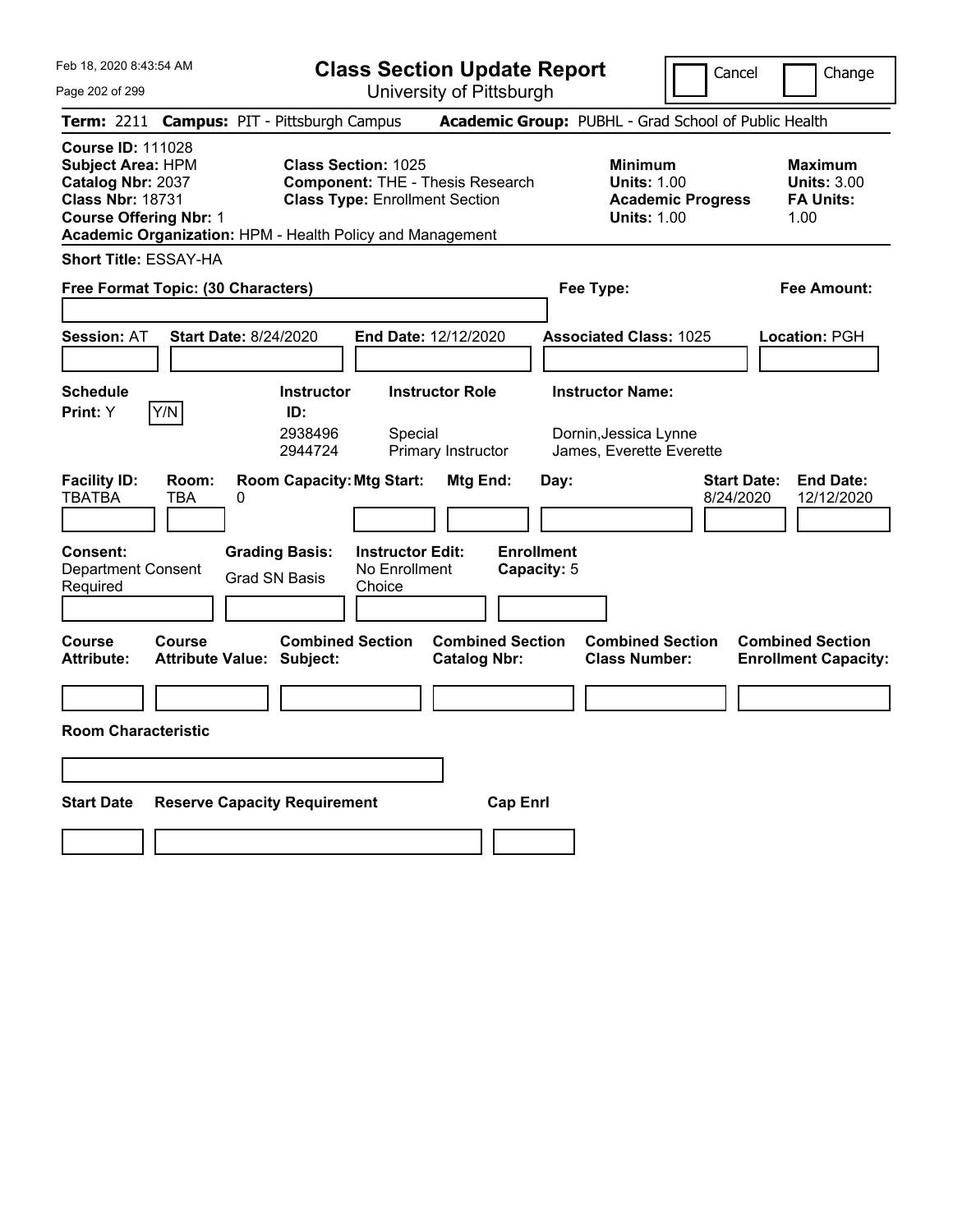**Class Section Update Report** University of Pittsburgh

Cancel Change

Page 203 of 299

|                                                                                                                                       |              | Term: 2211 Campus: PIT - Pittsburgh Campus                  |                                                                                                                |                                                |                 |                                  | Academic Group: PUBHL - Grad School of Public Health                                |                          |                                 |      |                                                          |
|---------------------------------------------------------------------------------------------------------------------------------------|--------------|-------------------------------------------------------------|----------------------------------------------------------------------------------------------------------------|------------------------------------------------|-----------------|----------------------------------|-------------------------------------------------------------------------------------|--------------------------|---------------------------------|------|----------------------------------------------------------|
| <b>Course ID: 111028</b><br><b>Subject Area: HPM</b><br>Catalog Nbr: 2037<br><b>Class Nbr: 18732</b><br><b>Course Offering Nbr: 1</b> |              | Academic Organization: HPM - Health Policy and Management   | <b>Class Section: 1045</b><br><b>Component: THE - Thesis Research</b><br><b>Class Type: Enrollment Section</b> |                                                |                 |                                  | <b>Minimum</b><br><b>Units: 1.00</b><br><b>Units: 1.00</b>                          | <b>Academic Progress</b> |                                 | 1.00 | <b>Maximum</b><br><b>Units: 3.00</b><br><b>FA Units:</b> |
| <b>Short Title: ESSAY-HA</b>                                                                                                          |              |                                                             |                                                                                                                |                                                |                 |                                  |                                                                                     |                          |                                 |      |                                                          |
| Free Format Topic: (30 Characters)                                                                                                    |              |                                                             |                                                                                                                |                                                |                 |                                  | Fee Type:                                                                           |                          |                                 |      | Fee Amount:                                              |
| <b>Session: AT</b>                                                                                                                    |              | <b>Start Date: 8/24/2020</b>                                | End Date: 12/12/2020                                                                                           |                                                |                 |                                  | <b>Associated Class: 1045</b>                                                       |                          |                                 |      | Location: PGH                                            |
| <b>Schedule</b><br>Print: Y                                                                                                           | Y/N          | <b>Instructor</b><br>ID:<br>2938496<br>2932407              | Special                                                                                                        | <b>Instructor Role</b><br>Primary Instructor   |                 |                                  | <b>Instructor Name:</b><br>Dornin, Jessica Lynne<br>Van Nostrand, Elizabeth Ferrell |                          |                                 |      |                                                          |
| <b>Facility ID:</b><br><b>TBATBA</b>                                                                                                  | Room:<br>TBA | <b>Room Capacity: Mtg Start:</b><br>0                       |                                                                                                                | Mtg End:                                       |                 | Day:                             |                                                                                     |                          | <b>Start Date:</b><br>8/24/2020 |      | <b>End Date:</b><br>12/12/2020                           |
| <b>Consent:</b><br><b>Department Consent</b><br>Required                                                                              |              | <b>Grading Basis:</b><br><b>Grad SN Basis</b>               | <b>Instructor Edit:</b><br>No Enrollment<br>Choice                                                             |                                                |                 | <b>Enrollment</b><br>Capacity: 5 |                                                                                     |                          |                                 |      |                                                          |
| <b>Course</b><br><b>Attribute:</b>                                                                                                    | Course       | <b>Combined Section</b><br><b>Attribute Value: Subject:</b> |                                                                                                                | <b>Combined Section</b><br><b>Catalog Nbr:</b> |                 |                                  | <b>Combined Section</b><br><b>Class Number:</b>                                     |                          |                                 |      | <b>Combined Section</b><br><b>Enrollment Capacity:</b>   |
| <b>Room Characteristic</b>                                                                                                            |              |                                                             |                                                                                                                |                                                |                 |                                  |                                                                                     |                          |                                 |      |                                                          |
|                                                                                                                                       |              |                                                             |                                                                                                                |                                                |                 |                                  |                                                                                     |                          |                                 |      |                                                          |
| <b>Start Date</b>                                                                                                                     |              | <b>Reserve Capacity Requirement</b>                         |                                                                                                                |                                                | <b>Cap Enrl</b> |                                  |                                                                                     |                          |                                 |      |                                                          |
|                                                                                                                                       |              |                                                             |                                                                                                                |                                                |                 |                                  |                                                                                     |                          |                                 |      |                                                          |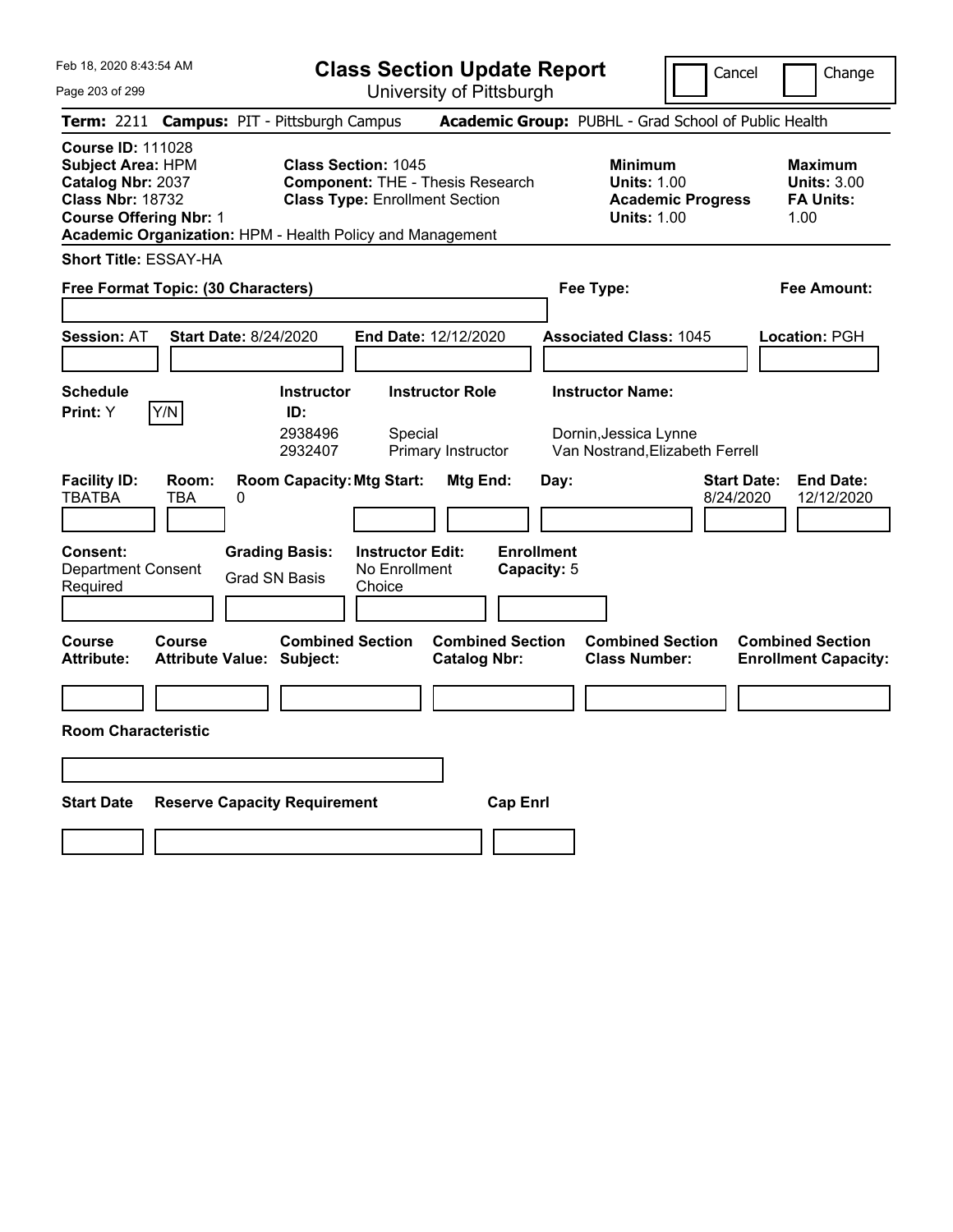**Class Section Update Report** University of Pittsburgh

Cancel Change

Page 204 of 299

|                                                                                                                                       |                                   |   | Term: 2211 Campus: PIT - Pittsburgh Campus     |                                                                                                                                                                             |                                                |                 |                                   |                | Academic Group: PUBHL - Grad School of Public Health                                   |                                 |                                                                  |
|---------------------------------------------------------------------------------------------------------------------------------------|-----------------------------------|---|------------------------------------------------|-----------------------------------------------------------------------------------------------------------------------------------------------------------------------------|------------------------------------------------|-----------------|-----------------------------------|----------------|----------------------------------------------------------------------------------------|---------------------------------|------------------------------------------------------------------|
| <b>Course ID: 111028</b><br><b>Subject Area: HPM</b><br>Catalog Nbr: 2037<br><b>Class Nbr: 13863</b><br><b>Course Offering Nbr: 1</b> |                                   |   |                                                | <b>Class Section: 1055</b><br><b>Component: THE - Thesis Research</b><br><b>Class Type: Enrollment Section</b><br>Academic Organization: HPM - Health Policy and Management |                                                |                 |                                   |                | <b>Minimum</b><br><b>Units: 1.00</b><br><b>Academic Progress</b><br><b>Units: 1.00</b> |                                 | <b>Maximum</b><br><b>Units: 3.00</b><br><b>FA Units:</b><br>1.00 |
| <b>Short Title: ESSAY-HA</b>                                                                                                          |                                   |   |                                                |                                                                                                                                                                             |                                                |                 |                                   |                |                                                                                        |                                 |                                                                  |
| Free Format Topic: (30 Characters)                                                                                                    |                                   |   |                                                |                                                                                                                                                                             |                                                |                 |                                   | Fee Type:      |                                                                                        |                                 | <b>Fee Amount:</b>                                               |
| <b>Session: AT</b>                                                                                                                    | <b>Start Date: 8/24/2020</b>      |   |                                                | End Date: 12/12/2020                                                                                                                                                        |                                                |                 |                                   |                | <b>Associated Class: 1055</b>                                                          |                                 | Location: PGH                                                    |
| <b>Schedule</b><br>Print: Y                                                                                                           | Y/N                               |   | <b>Instructor</b><br>ID:<br>2909241<br>2938496 | Special                                                                                                                                                                     | <b>Instructor Role</b><br>Primary Instructor   |                 |                                   | Bryce, Cindy L | <b>Instructor Name:</b><br>Dornin, Jessica Lynne                                       |                                 |                                                                  |
| <b>Facility ID:</b><br><b>TBATBA</b>                                                                                                  | Room:<br>TBA                      | 0 |                                                | <b>Room Capacity: Mtg Start:</b>                                                                                                                                            | Mtg End:                                       |                 | Day:                              |                |                                                                                        | <b>Start Date:</b><br>8/24/2020 | <b>End Date:</b><br>12/12/2020                                   |
| Consent:<br><b>Department Consent</b><br>Required                                                                                     |                                   |   | <b>Grading Basis:</b><br><b>Grad SN Basis</b>  | <b>Instructor Edit:</b><br>No Enrollment<br>Choice                                                                                                                          |                                                |                 | <b>Enrollment</b><br>Capacity: 20 |                |                                                                                        |                                 |                                                                  |
| Course<br>Attribute:                                                                                                                  | Course<br><b>Attribute Value:</b> |   | <b>Combined Section</b><br>Subject:            |                                                                                                                                                                             | <b>Combined Section</b><br><b>Catalog Nbr:</b> |                 |                                   |                | <b>Combined Section</b><br><b>Class Number:</b>                                        |                                 | <b>Combined Section</b><br><b>Enrollment Capacity:</b>           |
| <b>Room Characteristic</b>                                                                                                            |                                   |   |                                                |                                                                                                                                                                             |                                                |                 |                                   |                |                                                                                        |                                 |                                                                  |
| <b>Start Date</b>                                                                                                                     |                                   |   | <b>Reserve Capacity Requirement</b>            |                                                                                                                                                                             |                                                | <b>Cap Enrl</b> |                                   |                |                                                                                        |                                 |                                                                  |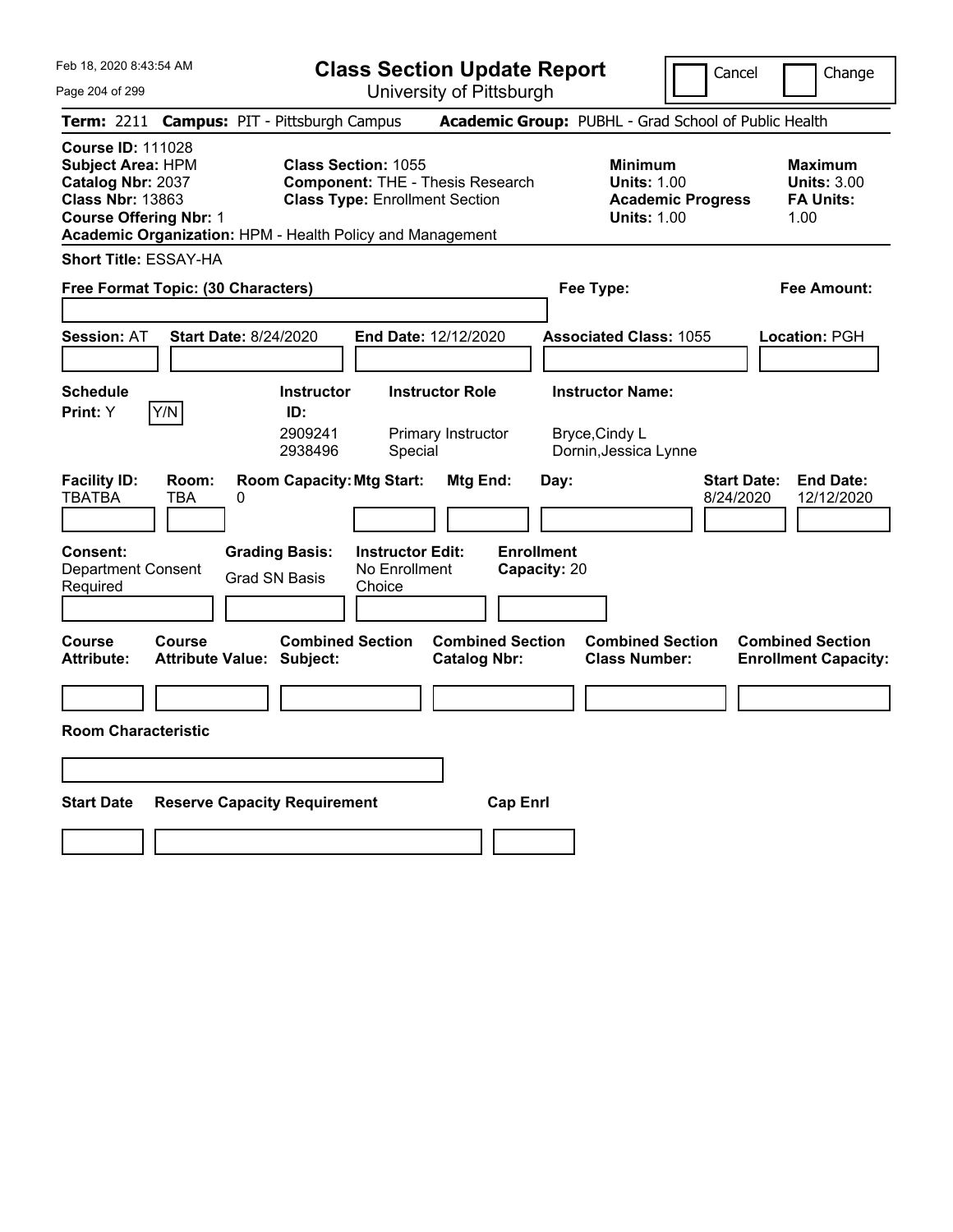**Class Section Update Report**

Cancel **Change** 

| Page 205 of 299                                                                                                                                                                                    |                                                             | University of Pittsburgh                                                               |                                                                                        |                                                                  |
|----------------------------------------------------------------------------------------------------------------------------------------------------------------------------------------------------|-------------------------------------------------------------|----------------------------------------------------------------------------------------|----------------------------------------------------------------------------------------|------------------------------------------------------------------|
| Term: 2211 Campus: PIT - Pittsburgh Campus                                                                                                                                                         |                                                             |                                                                                        | Academic Group: PUBHL - Grad School of Public Health                                   |                                                                  |
| <b>Course ID: 111028</b><br><b>Subject Area: HPM</b><br>Catalog Nbr: 2037<br><b>Class Nbr: 16661</b><br><b>Course Offering Nbr: 1</b><br>Academic Organization: HPM - Health Policy and Management | <b>Class Section: 1080</b>                                  | <b>Component: THE - Thesis Research</b><br><b>Class Type: Enrollment Section</b>       | <b>Minimum</b><br><b>Units: 1.00</b><br><b>Academic Progress</b><br><b>Units: 1.00</b> | <b>Maximum</b><br><b>Units: 3.00</b><br><b>FA Units:</b><br>1.00 |
| <b>Short Title: ESSAY-HA</b><br>Free Format Topic: (30 Characters)                                                                                                                                 |                                                             |                                                                                        | Fee Type:                                                                              | Fee Amount:                                                      |
| <b>Session: AT</b>                                                                                                                                                                                 | <b>Start Date: 8/24/2020</b>                                | End Date: 12/12/2020                                                                   | <b>Associated Class: 1080</b>                                                          | Location: PGH                                                    |
| <b>Schedule</b><br>Y/N<br>Print: Y                                                                                                                                                                 | <b>Instructor</b><br>ID:<br>2938496<br>2909629              | <b>Instructor Role</b><br>Special<br>Primary Instructor                                | <b>Instructor Name:</b><br>Dornin, Jessica Lynne<br>Roberts, Mark Stenius              |                                                                  |
| <b>Facility ID:</b><br>Room:<br><b>TBATBA</b><br><b>TBA</b>                                                                                                                                        | <b>Room Capacity: Mtg Start:</b><br>0                       | Mtg End:                                                                               | <b>Start Date:</b><br>Day:<br>8/24/2020                                                | <b>End Date:</b><br>12/12/2020                                   |
| <b>Consent:</b><br><b>Department Consent</b><br>Required                                                                                                                                           | <b>Grading Basis:</b><br><b>Grad SN Basis</b>               | <b>Instructor Edit:</b><br><b>Enrollment</b><br>No Enrollment<br>Capacity: 3<br>Choice |                                                                                        |                                                                  |
| Course<br>Course<br><b>Attribute:</b>                                                                                                                                                              | <b>Combined Section</b><br><b>Attribute Value: Subject:</b> | <b>Combined Section</b><br><b>Catalog Nbr:</b>                                         | <b>Combined Section</b><br><b>Class Number:</b>                                        | <b>Combined Section</b><br><b>Enrollment Capacity:</b>           |
| <b>Room Characteristic</b>                                                                                                                                                                         |                                                             |                                                                                        |                                                                                        |                                                                  |
| <b>Start Date</b>                                                                                                                                                                                  | <b>Reserve Capacity Requirement</b>                         | <b>Cap Enrl</b>                                                                        |                                                                                        |                                                                  |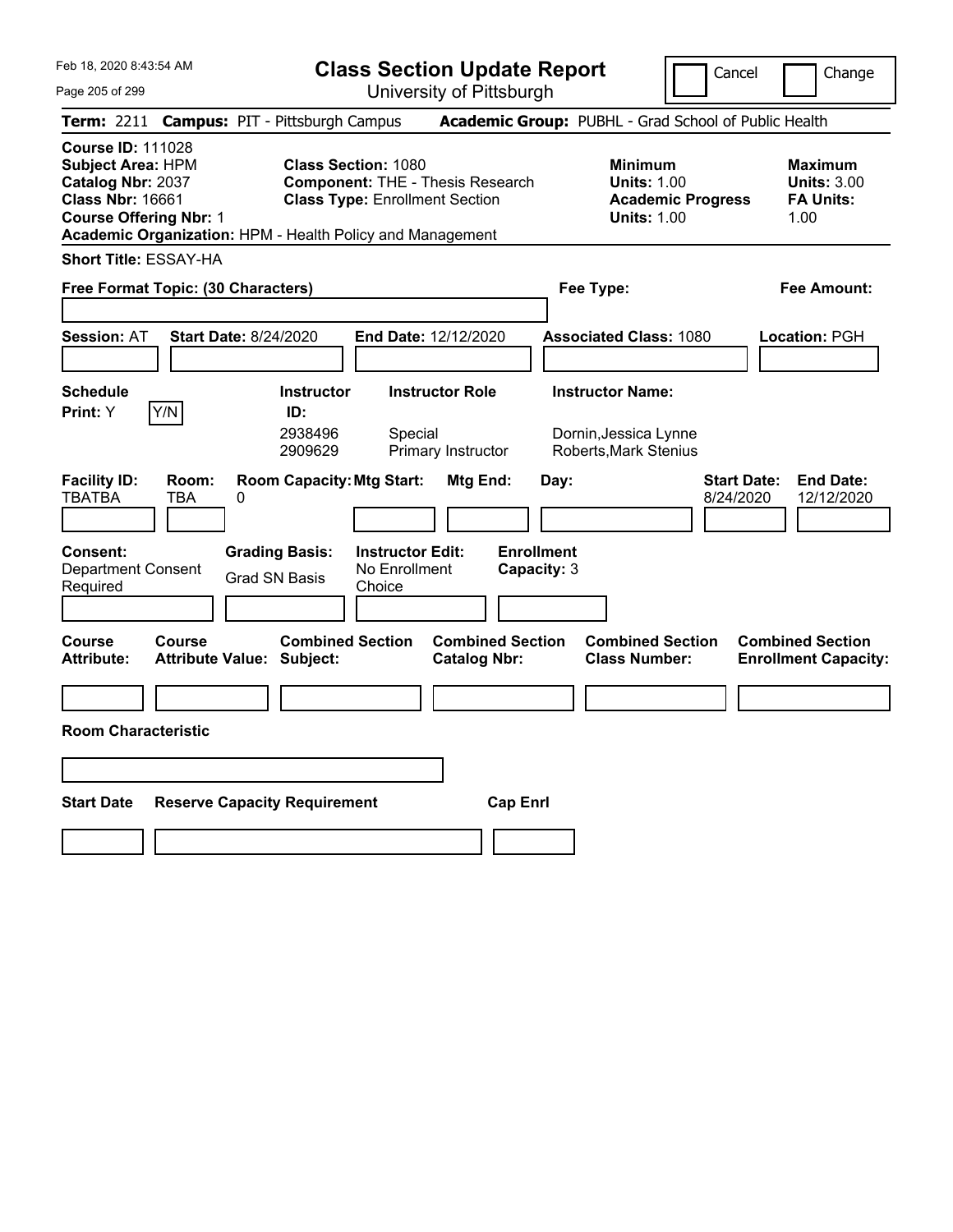**Class Section Update Report**

Cancel Change

| Page 206 of 299                                                                                                                                                                                    |                                                                                                                | University of Pittsburgh                       |                                                                                        |                                                                   |  |  |  |  |  |
|----------------------------------------------------------------------------------------------------------------------------------------------------------------------------------------------------|----------------------------------------------------------------------------------------------------------------|------------------------------------------------|----------------------------------------------------------------------------------------|-------------------------------------------------------------------|--|--|--|--|--|
| Term: 2211 Campus: PIT - Pittsburgh Campus                                                                                                                                                         |                                                                                                                |                                                | Academic Group: PUBHL - Grad School of Public Health                                   |                                                                   |  |  |  |  |  |
| <b>Course ID: 111028</b><br><b>Subject Area: HPM</b><br>Catalog Nbr: 2037<br><b>Class Nbr: 26024</b><br><b>Course Offering Nbr: 1</b><br>Academic Organization: HPM - Health Policy and Management | <b>Class Section: 1100</b><br><b>Component: THE - Thesis Research</b><br><b>Class Type: Enrollment Section</b> |                                                | <b>Minimum</b><br><b>Units: 1.00</b><br><b>Academic Progress</b><br><b>Units: 1.00</b> | <b>Maximum</b><br><b>Units: 3.00</b><br><b>FA Units:</b><br>1.00  |  |  |  |  |  |
| <b>Short Title: ESSAY-HA</b>                                                                                                                                                                       |                                                                                                                |                                                |                                                                                        |                                                                   |  |  |  |  |  |
| Free Format Topic: (30 Characters)                                                                                                                                                                 |                                                                                                                |                                                | Fee Type:                                                                              | Fee Amount:                                                       |  |  |  |  |  |
| <b>Session: AT</b><br><b>Start Date: 8/24/2020</b>                                                                                                                                                 |                                                                                                                | End Date: 12/12/2020                           | <b>Associated Class: 1100</b>                                                          | Location: PGH                                                     |  |  |  |  |  |
| <b>Schedule</b><br>Y/N<br>Print: Y                                                                                                                                                                 | <b>Instructor</b><br>ID:<br>2938496<br>Special<br>2955561                                                      | <b>Instructor Role</b><br>Primary Instructor   | <b>Instructor Name:</b><br>Dornin, Jessica Lynne<br>Jarlenski, Marian P                |                                                                   |  |  |  |  |  |
| <b>Facility ID:</b><br>Room:<br><b>TBATBA</b><br>0<br>TBA                                                                                                                                          | <b>Room Capacity: Mtg Start:</b>                                                                               | Mtg End:<br>Day:                               |                                                                                        | <b>Start Date:</b><br><b>End Date:</b><br>8/24/2020<br>12/12/2020 |  |  |  |  |  |
| Consent:<br><b>Department Consent</b><br>Required                                                                                                                                                  | <b>Grading Basis:</b><br><b>Instructor Edit:</b><br>No Enrollment<br><b>Grad SN Basis</b><br>Choice            | <b>Enrollment</b><br>Capacity: 10              |                                                                                        |                                                                   |  |  |  |  |  |
| Course<br>Course<br><b>Attribute Value: Subject:</b><br>Attribute:                                                                                                                                 | <b>Combined Section</b>                                                                                        | <b>Combined Section</b><br><b>Catalog Nbr:</b> | <b>Combined Section</b><br><b>Class Number:</b>                                        | <b>Combined Section</b><br><b>Enrollment Capacity:</b>            |  |  |  |  |  |
|                                                                                                                                                                                                    |                                                                                                                |                                                |                                                                                        |                                                                   |  |  |  |  |  |
| <b>Room Characteristic</b>                                                                                                                                                                         |                                                                                                                |                                                |                                                                                        |                                                                   |  |  |  |  |  |
|                                                                                                                                                                                                    |                                                                                                                |                                                |                                                                                        |                                                                   |  |  |  |  |  |
| <b>Start Date</b>                                                                                                                                                                                  | <b>Reserve Capacity Requirement</b>                                                                            | <b>Cap Enrl</b>                                |                                                                                        |                                                                   |  |  |  |  |  |
|                                                                                                                                                                                                    |                                                                                                                |                                                |                                                                                        |                                                                   |  |  |  |  |  |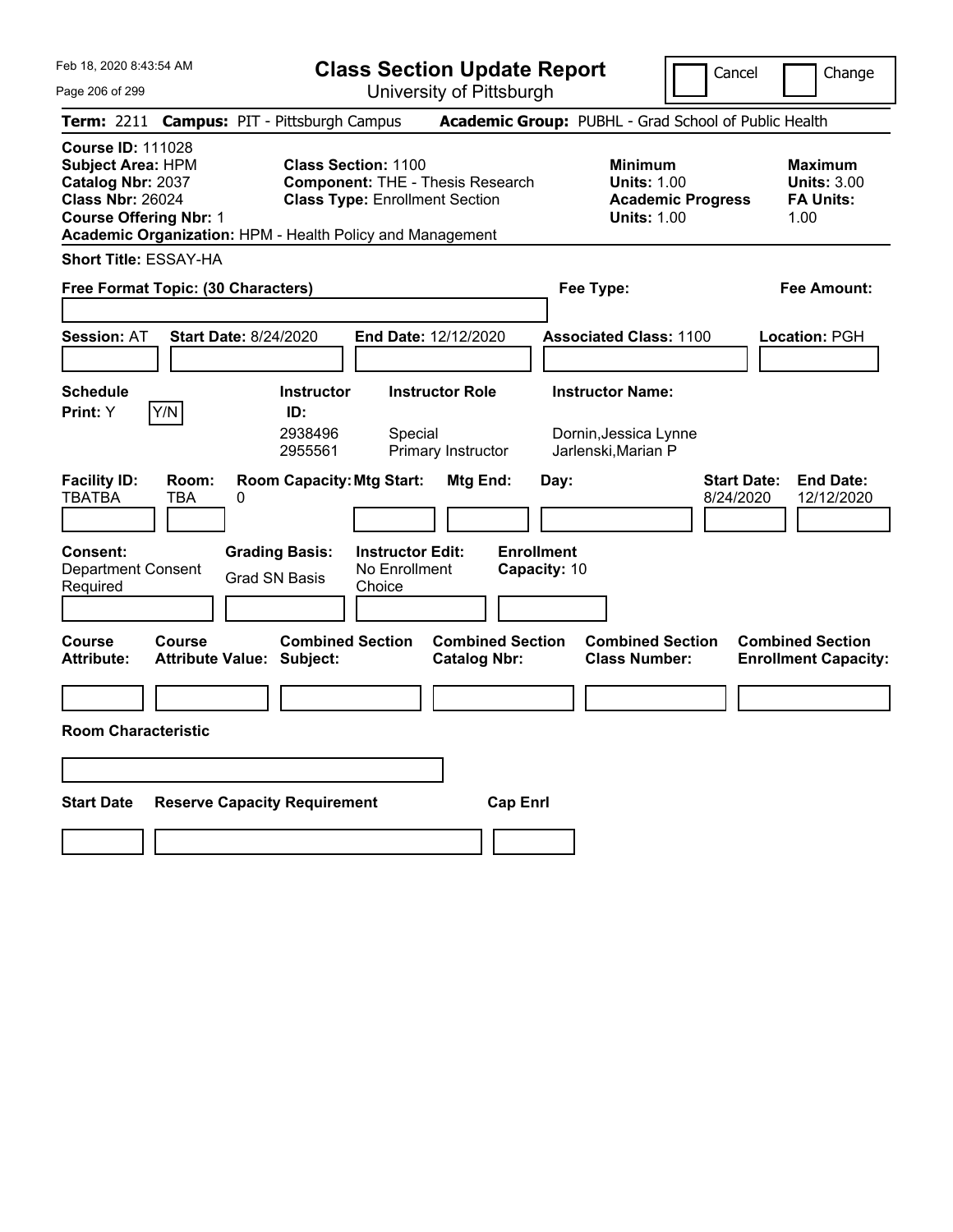**Class Section Update Report**

Cancel **Change** 

| Page 207 of 299                                                                                                                                                                                                                                                                                                      |                                                             | University of Pittsburgh                                |                                   |                                                                                        |                                                                   |  |  |  |  |
|----------------------------------------------------------------------------------------------------------------------------------------------------------------------------------------------------------------------------------------------------------------------------------------------------------------------|-------------------------------------------------------------|---------------------------------------------------------|-----------------------------------|----------------------------------------------------------------------------------------|-------------------------------------------------------------------|--|--|--|--|
| Term: 2211 Campus: PIT - Pittsburgh Campus                                                                                                                                                                                                                                                                           |                                                             |                                                         |                                   | Academic Group: PUBHL - Grad School of Public Health                                   |                                                                   |  |  |  |  |
| <b>Course ID: 111028</b><br><b>Subject Area: HPM</b><br><b>Class Section: 1105</b><br>Catalog Nbr: 2037<br><b>Component: THE - Thesis Research</b><br><b>Class Nbr: 26553</b><br><b>Class Type: Enrollment Section</b><br><b>Course Offering Nbr: 1</b><br>Academic Organization: HPM - Health Policy and Management |                                                             |                                                         |                                   | <b>Minimum</b><br><b>Units: 1.00</b><br><b>Academic Progress</b><br><b>Units: 1.00</b> | Maximum<br><b>Units: 3.00</b><br><b>FA Units:</b><br>1.00         |  |  |  |  |
| <b>Short Title: ESSAY-HA</b>                                                                                                                                                                                                                                                                                         |                                                             |                                                         |                                   |                                                                                        |                                                                   |  |  |  |  |
| Free Format Topic: (30 Characters)                                                                                                                                                                                                                                                                                   |                                                             |                                                         | Fee Type:                         | Fee Amount:                                                                            |                                                                   |  |  |  |  |
| <b>Session: AT</b>                                                                                                                                                                                                                                                                                                   | <b>Start Date: 8/24/2020</b>                                | End Date: 12/12/2020                                    |                                   | <b>Associated Class: 1105</b>                                                          | Location: PGH                                                     |  |  |  |  |
| <b>Schedule</b><br>Print: Y<br>Y/N                                                                                                                                                                                                                                                                                   | <b>Instructor</b><br>ID:<br>2961464<br>2938496              | <b>Instructor Role</b><br>Primary Instructor<br>Special |                                   | <b>Instructor Name:</b><br>Broom, Kevin D<br>Dornin, Jessica Lynne                     |                                                                   |  |  |  |  |
| <b>Facility ID:</b><br>Room:<br><b>TBATBA</b><br>TBA                                                                                                                                                                                                                                                                 | <b>Room Capacity: Mtg Start:</b><br>0                       |                                                         | Mtg End:<br>Day:                  |                                                                                        | <b>End Date:</b><br><b>Start Date:</b><br>8/24/2020<br>12/12/2020 |  |  |  |  |
| Consent:<br><b>Department Consent</b><br>Required                                                                                                                                                                                                                                                                    | <b>Grading Basis:</b><br><b>Grad SN Basis</b>               | <b>Instructor Edit:</b><br>No Enrollment<br>Choice      | <b>Enrollment</b><br>Capacity: 20 |                                                                                        |                                                                   |  |  |  |  |
| Course<br><b>Course</b><br><b>Attribute:</b>                                                                                                                                                                                                                                                                         | <b>Combined Section</b><br><b>Attribute Value: Subject:</b> | <b>Catalog Nbr:</b>                                     | <b>Combined Section</b>           | <b>Combined Section</b><br><b>Class Number:</b>                                        | <b>Combined Section</b><br><b>Enrollment Capacity:</b>            |  |  |  |  |
|                                                                                                                                                                                                                                                                                                                      |                                                             |                                                         |                                   |                                                                                        |                                                                   |  |  |  |  |
| <b>Room Characteristic</b>                                                                                                                                                                                                                                                                                           |                                                             |                                                         |                                   |                                                                                        |                                                                   |  |  |  |  |
|                                                                                                                                                                                                                                                                                                                      |                                                             |                                                         |                                   |                                                                                        |                                                                   |  |  |  |  |
| <b>Start Date</b>                                                                                                                                                                                                                                                                                                    | <b>Reserve Capacity Requirement</b>                         |                                                         | <b>Cap Enrl</b>                   |                                                                                        |                                                                   |  |  |  |  |
|                                                                                                                                                                                                                                                                                                                      |                                                             |                                                         |                                   |                                                                                        |                                                                   |  |  |  |  |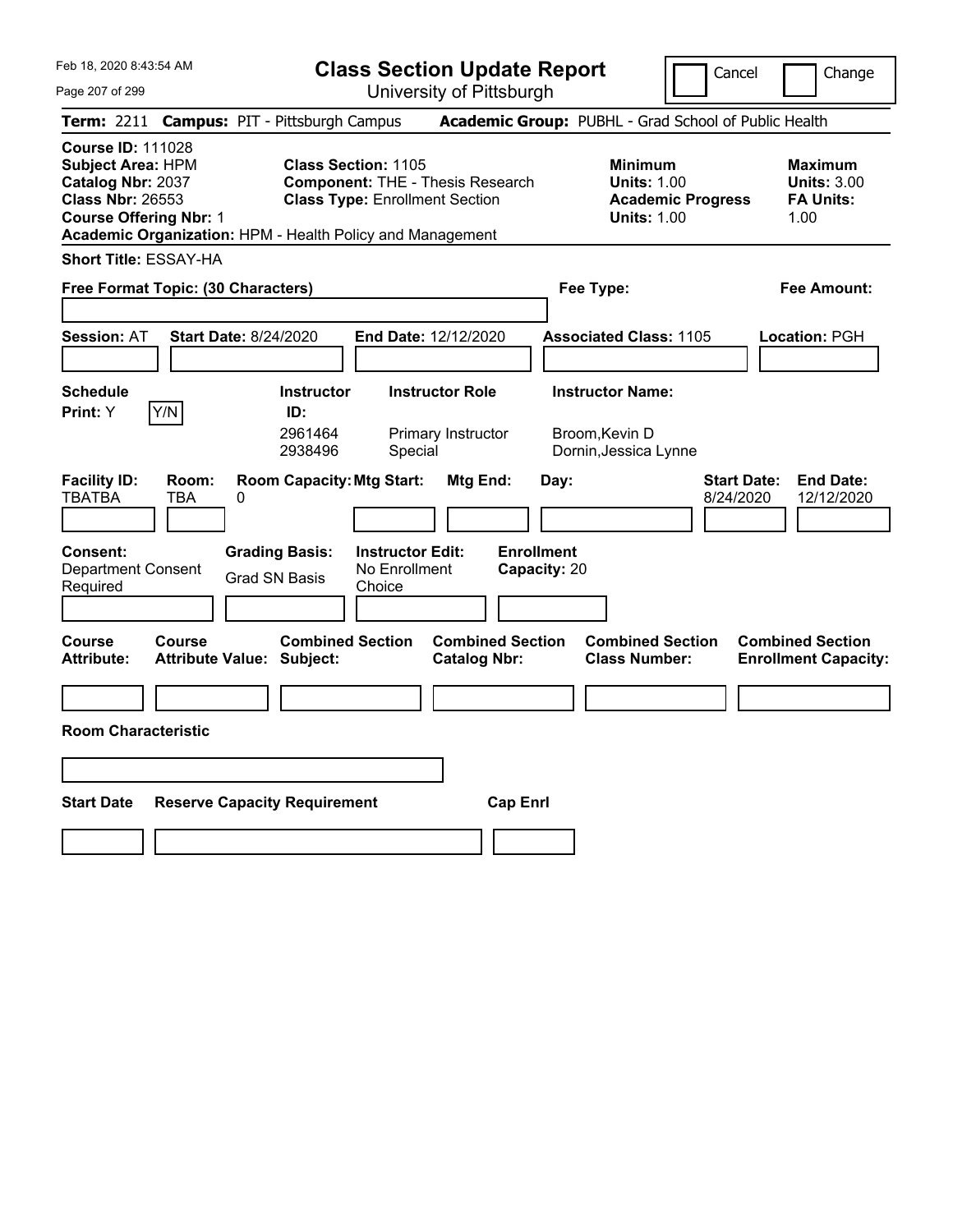| Feb 18, 2020 8:43:54 AM                                                                                                                                                                            |                                                                                               | <b>Class Section Update Report</b>                                             |                                                                                   | Cancel                          | Change                                                    |
|----------------------------------------------------------------------------------------------------------------------------------------------------------------------------------------------------|-----------------------------------------------------------------------------------------------|--------------------------------------------------------------------------------|-----------------------------------------------------------------------------------|---------------------------------|-----------------------------------------------------------|
| Page 208 of 299                                                                                                                                                                                    |                                                                                               | University of Pittsburgh                                                       |                                                                                   |                                 |                                                           |
| <b>Term: 2211</b>                                                                                                                                                                                  | <b>Campus: PIT - Pittsburgh Campus</b>                                                        |                                                                                | Academic Group: PUBHL - Grad School of Public Health                              |                                 |                                                           |
| <b>Course ID: 182613</b><br><b>Subject Area: HPM</b><br>Catalog Nbr: 2050<br><b>Class Nbr: 18776</b><br><b>Course Offering Nbr: 1</b><br>Academic Organization: HPM - Health Policy and Management | <b>Class Section: 1100</b>                                                                    | <b>Component: SEM - Seminar</b><br><b>Class Type: Enrollment Section</b>       | <b>Minimum</b><br><b>Units: 1.00</b><br><b>Units: 1.00</b>                        | <b>Academic Progress</b>        | Maximum<br><b>Units: 1.00</b><br><b>FA Units:</b><br>1.00 |
| <b>Short Title: HEALTH SYMS ENGINEERING SEMINR</b>                                                                                                                                                 |                                                                                               |                                                                                |                                                                                   |                                 |                                                           |
| Free Format Topic: (30 Characters)                                                                                                                                                                 | Fee Type:                                                                                     |                                                                                | Fee Amount:                                                                       |                                 |                                                           |
| <b>Session: AT</b><br><b>Start Date: 8/24/2020</b>                                                                                                                                                 |                                                                                               | <b>End Date: 12/12/2020</b>                                                    | <b>Associated Class: 1100</b>                                                     |                                 | <b>Location: PGH</b>                                      |
| <b>Schedule</b><br>Y/N<br><b>Print:</b> Y<br><b>Facility ID:</b><br>Room:<br>PUBHL0A215<br>0A215<br>47                                                                                             | <b>Instructor</b><br>ID:<br>2938496<br>1026324<br><b>Room Capacity: Mtg Start:</b><br>3:00 PM | <b>Instructor Role</b><br>Special<br>Primary Instructor<br>Mtg End:<br>5:00 PM | <b>Instructor Name:</b><br>Dornin, Jessica Lynne<br>Monte, Robert J<br>Day:<br>Th | <b>Start Date:</b><br>8/24/2020 | <b>End Date:</b><br>12/12/2020                            |
|                                                                                                                                                                                                    |                                                                                               |                                                                                |                                                                                   |                                 |                                                           |
| <b>Consent:</b><br><b>Department Consent</b><br>Required                                                                                                                                           | <b>Grading Basis:</b><br><b>Grad SN Basis</b><br>Choice                                       | <b>Instructor Edit:</b><br>No Enrollment                                       | <b>Enrollment</b><br>Capacity: 20                                                 |                                 |                                                           |
| Course<br>Course<br><b>Attribute Value: Subject:</b><br><b>Attribute:</b>                                                                                                                          | <b>Combined Section</b><br>ΙE                                                                 | <b>Combined Section</b><br><b>Catalog Nbr:</b><br>2110                         | <b>Combined Section</b><br><b>Class Number:</b><br>18818                          | 27                              | <b>Combined Section</b><br><b>Enrollment Capacity:</b>    |
| <b>Room Characteristic</b><br>PeopleSoft - Scheduled (PS)                                                                                                                                          |                                                                                               |                                                                                |                                                                                   |                                 |                                                           |
| <b>Start Date</b>                                                                                                                                                                                  | <b>Reserve Capacity Requirement</b>                                                           | <b>Cap Enrl</b>                                                                |                                                                                   |                                 |                                                           |
|                                                                                                                                                                                                    |                                                                                               |                                                                                |                                                                                   |                                 |                                                           |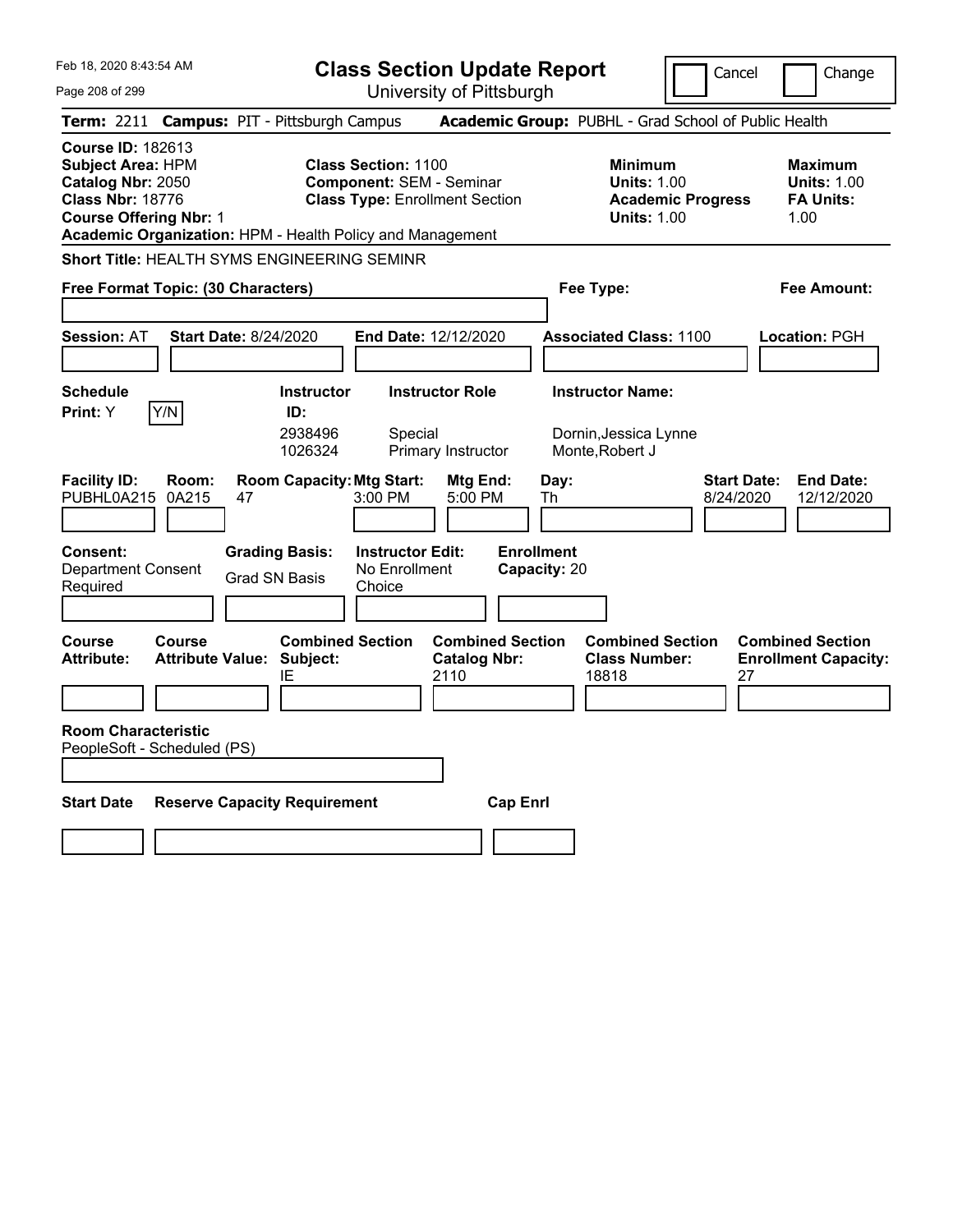Feb 18, 2020 8:43:54 AM Page 209 of 299 **Class Section Update Report** University of Pittsburgh Cancel Change **Term:** 2211 **Campus:** PIT - Pittsburgh Campus **Academic Group:** PUBHL - Grad School of Public Health **Course ID:** 188728 **Subject Area:** HPM **Class Section:** 1010 **Minimum Maximum Catalog Nbr:** 2075 **Component:** LEC - Lecture **Units:** 2.00 **Units:** 2.00 **Class Nbr:** 26847 **Class Type:** Enrollment Section **Academic Progress FA Units: Course Offering Nbr:** 1 **Units:** 2.00 2.00 **Academic Organization:** HPM - Health Policy and Management **Short Title:** NAV PHYSICIAN-ADMI RELATNSHIP **Free Format Topic: (30 Characters) Fee Type: Fee Amount: Session:** AT **Start Date:** 8/24/2020 **End Date:** 12/12/2020 **Associated Class:** 1010 **Location:** PGH **Schedule Instructor Instructor Role Instructor Name: Print:**  $Y$   $|Y/N|$  **ID:** 2938496 Special Dornin,Jessica Lynne 2962863 Primary Instructor Goldfarb,I William **Facility ID: Room: Room Capacity:Mtg Start: Mtg End: Day: Start Date: End Date:** PUBHL0A215 0A215 47 10:00 AM 12:00 PM Mo 8/24/2020 12/12/2020 **Consent: Grading Basis: Instructor Edit: Enrollment** No Special Consent No Special Consent Grad Letter Grade No Enrollment<br>Required Choice **Choice Capacity:** 25 **Course Course Combined Section Combined Section Combined Section Combined Section**  Attribute: Attribute Value: Subject: Catalog Nbr: Class Number: Enrollment Capacity: **Room Characteristic** PeopleSoft - Scheduled (PS) **Start Date Reserve Capacity Requirement Cap Enrl**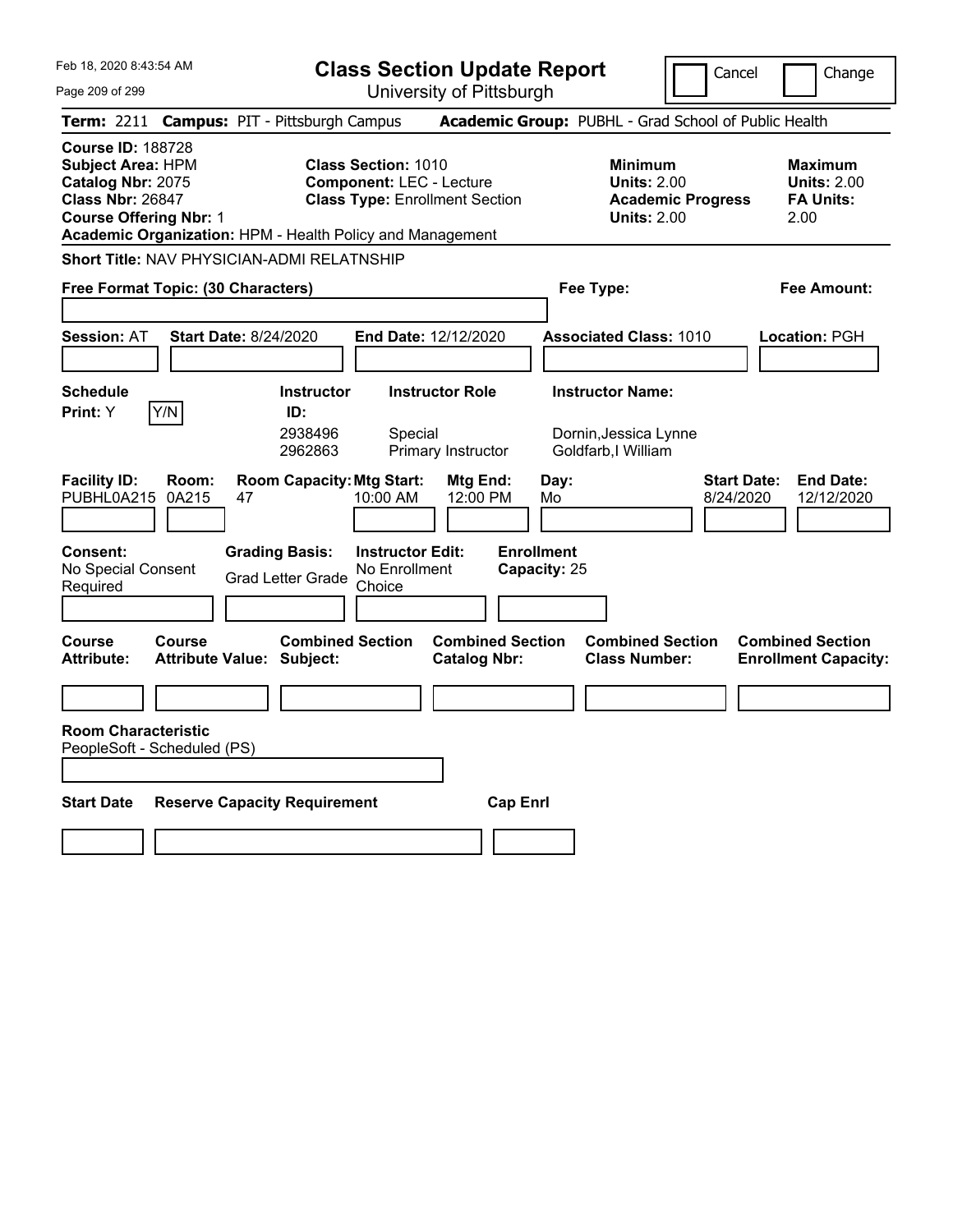| Feb 18, 2020 8:43:54 AM<br>Page 210 of 299                                                                                                                                                         |                                                                              | <b>Class Section Update Report</b><br>University of Pittsburgh | Cancel                                                                                 | Change                                                           |
|----------------------------------------------------------------------------------------------------------------------------------------------------------------------------------------------------|------------------------------------------------------------------------------|----------------------------------------------------------------|----------------------------------------------------------------------------------------|------------------------------------------------------------------|
| Term: 2211 Campus: PIT - Pittsburgh Campus                                                                                                                                                         |                                                                              |                                                                | Academic Group: PUBHL - Grad School of Public Health                                   |                                                                  |
| <b>Course ID: 174722</b><br><b>Subject Area: HPM</b><br>Catalog Nbr: 2081<br><b>Class Nbr: 23565</b><br><b>Course Offering Nbr: 1</b><br>Academic Organization: HPM - Health Policy and Management | <b>Class Section: 1250</b><br><b>Component: LEC - Lecture</b>                | <b>Class Type: Enrollment Section</b>                          | <b>Minimum</b><br><b>Units: 3.00</b><br><b>Academic Progress</b><br><b>Units: 3.00</b> | <b>Maximum</b><br><b>Units: 3.00</b><br><b>FA Units:</b><br>3.00 |
| <b>Short Title: PUBLIC HEALTH AGENCY MGMNT</b>                                                                                                                                                     |                                                                              |                                                                |                                                                                        |                                                                  |
| Free Format Topic: (30 Characters)                                                                                                                                                                 |                                                                              |                                                                | Fee Type:                                                                              | <b>Fee Amount:</b>                                               |
| <b>Session: AT</b><br><b>Start Date: 8/24/2020</b>                                                                                                                                                 |                                                                              | End Date: 12/12/2020                                           | <b>Associated Class: 1250</b>                                                          | <b>Location: PGH</b>                                             |
| <b>Schedule</b><br>Y/N<br>Print: Y                                                                                                                                                                 | <b>Instructor</b><br>ID:<br>2938496                                          | <b>Instructor Role</b><br>Special                              | <b>Instructor Name:</b><br>Dornin, Jessica Lynne                                       |                                                                  |
| <b>Facility ID:</b><br>Room:<br>PUBHL0A731<br>0A731<br>15                                                                                                                                          | <b>Room Capacity: Mtg Start:</b><br>8:00 AM                                  | Mtg End:<br>Day:<br>10:55 AM<br>Tu                             | <b>Start Date:</b><br>8/24/2020                                                        | <b>End Date:</b><br>12/12/2020                                   |
| Consent:<br><b>Department Consent</b><br>Required                                                                                                                                                  | <b>Grading Basis:</b><br>No Enrollment<br><b>Grad Letter Grade</b><br>Choice | <b>Enrollment</b><br><b>Instructor Edit:</b><br>Capacity: 15   |                                                                                        |                                                                  |
| Course<br><b>Course</b><br><b>Attribute:</b><br><b>Attribute Value: Subject:</b>                                                                                                                   | <b>Combined Section</b>                                                      | <b>Combined Section</b><br><b>Catalog Nbr:</b>                 | <b>Combined Section</b><br><b>Class Number:</b>                                        | <b>Combined Section</b><br><b>Enrollment Capacity:</b>           |
|                                                                                                                                                                                                    |                                                                              |                                                                |                                                                                        |                                                                  |
| <b>Room Characteristic</b><br>Media - Data Projector/Monitor                                                                                                                                       |                                                                              |                                                                |                                                                                        |                                                                  |
| <b>Start Date</b>                                                                                                                                                                                  | <b>Reserve Capacity Requirement</b>                                          | <b>Cap Enrl</b>                                                |                                                                                        |                                                                  |
|                                                                                                                                                                                                    |                                                                              |                                                                |                                                                                        |                                                                  |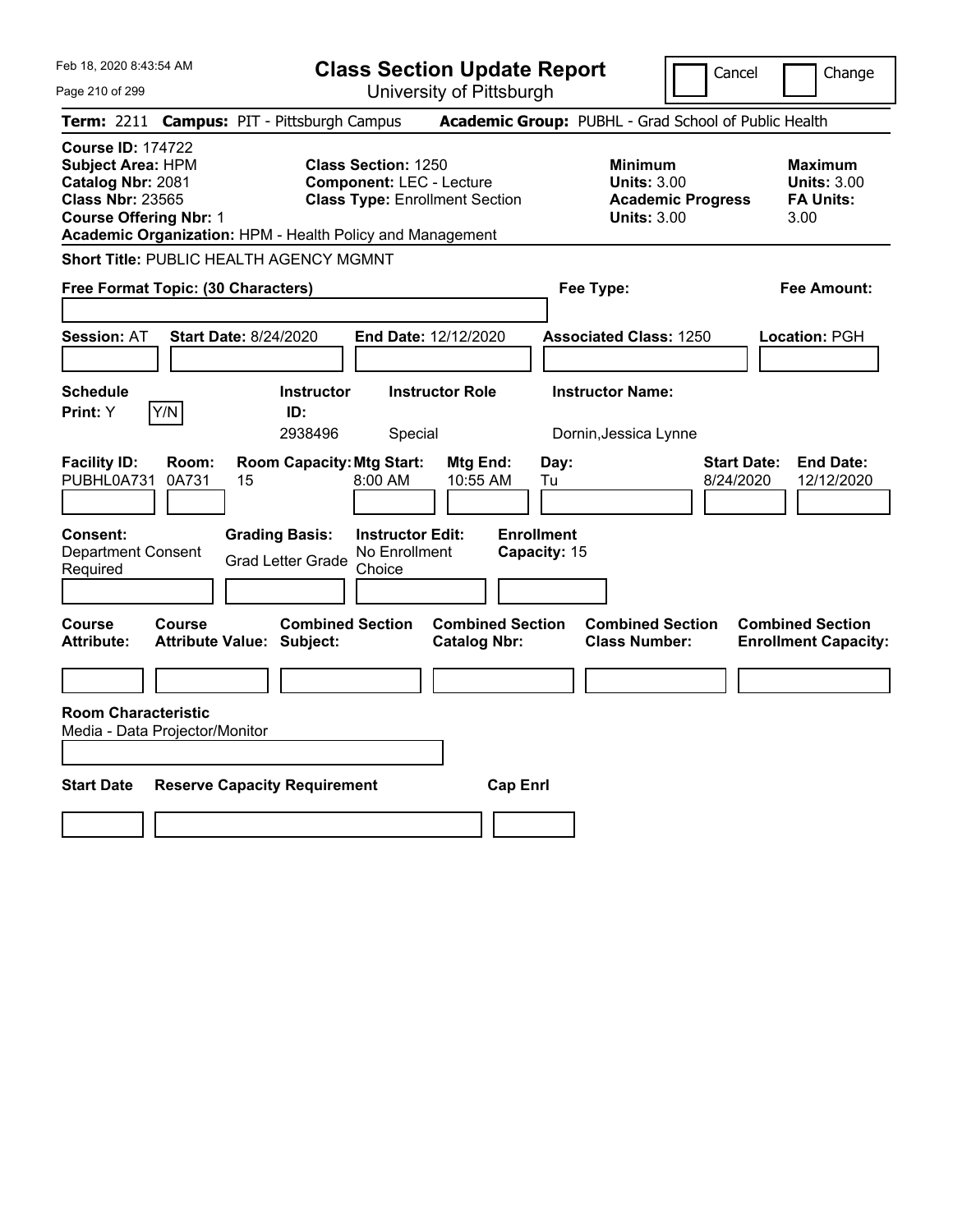Page 211 of 299

**Class Section Update Report**

Cancel **Change** 

|                                                                                                                                       |                |                                                                                             |                                                                | UNIVUOILY ULI RODULYN                          |                                                 |                                                                                        |                                                                   |
|---------------------------------------------------------------------------------------------------------------------------------------|----------------|---------------------------------------------------------------------------------------------|----------------------------------------------------------------|------------------------------------------------|-------------------------------------------------|----------------------------------------------------------------------------------------|-------------------------------------------------------------------|
|                                                                                                                                       |                | Term: 2211 Campus: PIT - Pittsburgh Campus                                                  |                                                                |                                                |                                                 | Academic Group: PUBHL - Grad School of Public Health                                   |                                                                   |
| <b>Course ID: 111035</b><br><b>Subject Area: HPM</b><br>Catalog Nbr: 2105<br><b>Class Nbr: 13820</b><br><b>Course Offering Nbr: 1</b> |                | Academic Organization: HPM - Health Policy and Management                                   | <b>Class Section: 1030</b><br><b>Component: LEC - Lecture</b>  | <b>Class Type: Enrollment Section</b>          |                                                 | <b>Minimum</b><br><b>Units: 1.00</b><br><b>Academic Progress</b><br><b>Units: 1.00</b> | <b>Maximum</b><br><b>Units: 1.00</b><br><b>FA Units:</b><br>1.00  |
|                                                                                                                                       |                | <b>Short Title: INTRO TO US HC DELIVERY SYST 1</b>                                          |                                                                |                                                |                                                 |                                                                                        |                                                                   |
| Free Format Topic: (30 Characters)                                                                                                    |                |                                                                                             |                                                                |                                                |                                                 | Fee Type:                                                                              | Fee Amount:                                                       |
| <b>Session: AT</b>                                                                                                                    |                | <b>Start Date: 8/24/2020</b>                                                                |                                                                | <b>End Date: 12/12/2020</b>                    |                                                 | <b>Associated Class: 1030</b>                                                          | <b>Location: PGH</b>                                              |
| <b>Schedule</b><br><b>Print:</b> Y                                                                                                    | Y/N            | <b>Instructor</b><br>ID:<br>2938496<br>2959669                                              | Special                                                        | <b>Instructor Role</b><br>Primary Instructor   |                                                 | <b>Instructor Name:</b><br>Dornin, Jessica Lynne<br>Hampel, Catherine                  |                                                                   |
| <b>Facility ID:</b><br>PUBHL0A522<br>Consent:<br><b>Department Consent</b><br>Required                                                | Room:<br>0A522 | <b>Room Capacity: Mtg Start:</b><br>40<br><b>Grading Basis:</b><br><b>Grad Letter Grade</b> | 11:00 AM<br><b>Instructor Edit:</b><br>No Enrollment<br>Choice | Mtg End:<br>11:55 AM                           | Day:<br>We<br><b>Enrollment</b><br>Capacity: 40 |                                                                                        | <b>Start Date:</b><br><b>End Date:</b><br>8/24/2020<br>12/12/2020 |
| <b>Course</b><br><b>Attribute:</b>                                                                                                    | <b>Course</b>  | <b>Combined Section</b><br><b>Attribute Value: Subject:</b>                                 |                                                                | <b>Combined Section</b><br><b>Catalog Nbr:</b> |                                                 | <b>Combined Section</b><br><b>Class Number:</b>                                        | <b>Combined Section</b><br><b>Enrollment Capacity:</b>            |
| <b>Room Characteristic</b>                                                                                                            |                |                                                                                             |                                                                |                                                |                                                 |                                                                                        |                                                                   |
| PeopleSoft - Scheduled (PS)                                                                                                           |                |                                                                                             |                                                                |                                                |                                                 |                                                                                        |                                                                   |
| <b>Start Date</b>                                                                                                                     |                | <b>Reserve Capacity Requirement</b>                                                         |                                                                | <b>Cap Enri</b>                                |                                                 |                                                                                        |                                                                   |
|                                                                                                                                       |                |                                                                                             |                                                                |                                                |                                                 |                                                                                        |                                                                   |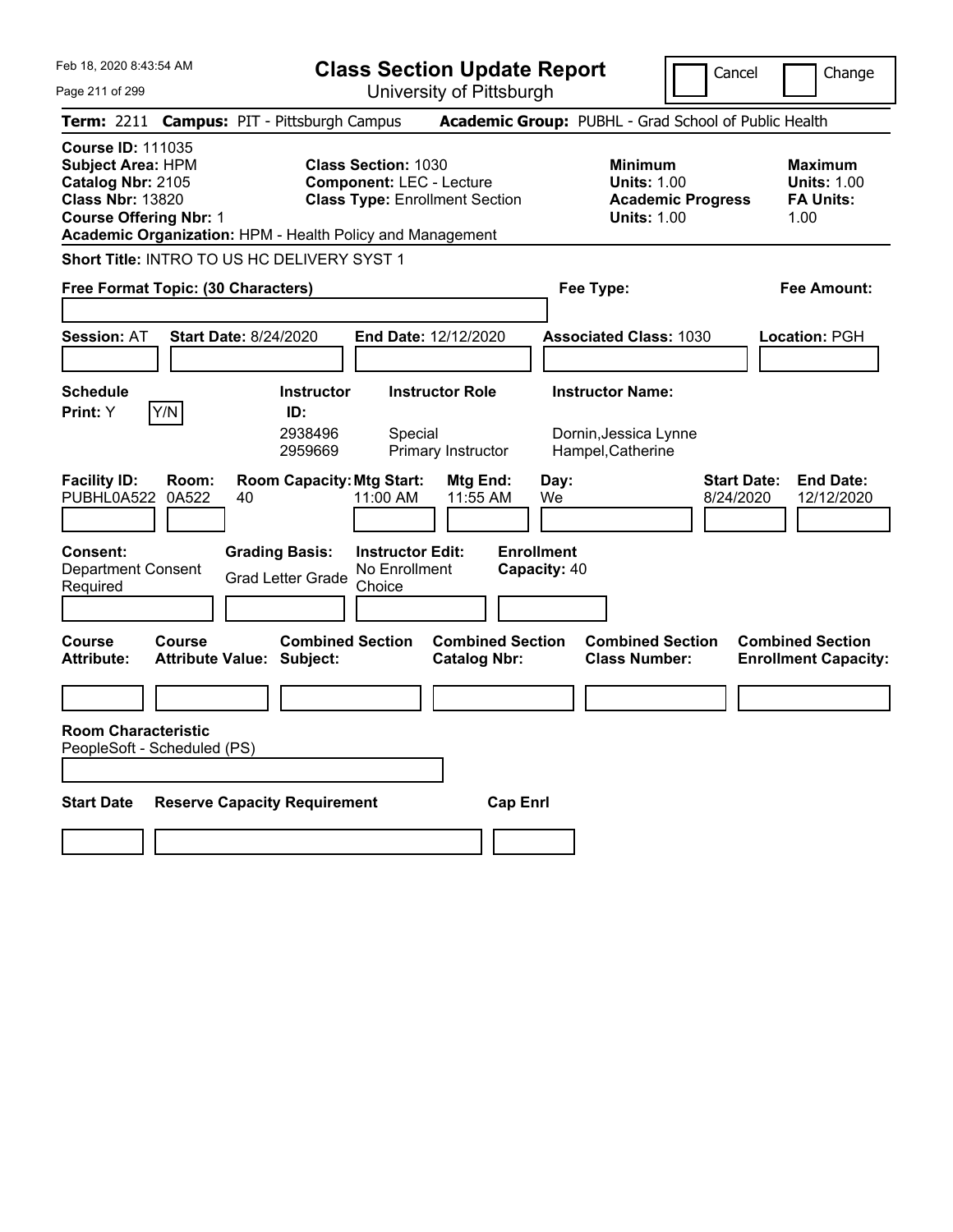**Class Section Update Report** University of Pittsburgh

Cancel Change

Page 212 of 299

|                                                                                                                                       | Term: 2211 Campus: PIT - Pittsburgh Campus                                                                                                                          |                                                | Academic Group: PUBHL - Grad School of Public Health                                                                                                       |                                                        |  |
|---------------------------------------------------------------------------------------------------------------------------------------|---------------------------------------------------------------------------------------------------------------------------------------------------------------------|------------------------------------------------|------------------------------------------------------------------------------------------------------------------------------------------------------------|--------------------------------------------------------|--|
| <b>Course ID: 186443</b><br><b>Subject Area: HPM</b><br>Catalog Nbr: 2108<br><b>Class Nbr: 24120</b><br><b>Course Offering Nbr: 1</b> | <b>Class Section: 1080</b><br><b>Component: LEC - Lecture</b><br><b>Class Type: Enrollment Section</b><br>Academic Organization: HPM - Health Policy and Management |                                                | <b>Minimum</b><br><b>Maximum</b><br><b>Units: 1.00</b><br><b>Units: 1.00</b><br><b>FA Units:</b><br><b>Academic Progress</b><br><b>Units: 1.00</b><br>1.00 |                                                        |  |
| <b>Short Title: LEADERSHIP</b>                                                                                                        |                                                                                                                                                                     |                                                |                                                                                                                                                            |                                                        |  |
| Free Format Topic: (30 Characters)                                                                                                    |                                                                                                                                                                     |                                                | Fee Type:                                                                                                                                                  | Fee Amount:                                            |  |
|                                                                                                                                       |                                                                                                                                                                     |                                                |                                                                                                                                                            |                                                        |  |
| <b>Session: AT</b>                                                                                                                    | <b>Start Date: 8/24/2020</b>                                                                                                                                        | End Date: 12/12/2020                           | <b>Associated Class: 1080</b>                                                                                                                              | Location: PGH                                          |  |
| <b>Schedule</b>                                                                                                                       | <b>Instructor</b>                                                                                                                                                   | <b>Instructor Role</b>                         | <b>Instructor Name:</b>                                                                                                                                    |                                                        |  |
| Y/N<br>Print: Y                                                                                                                       | ID:                                                                                                                                                                 |                                                |                                                                                                                                                            |                                                        |  |
|                                                                                                                                       | 2938496<br>Special<br>2966742                                                                                                                                       | Primary Instructor                             | Dornin, Jessica Lynne<br>Winkler, Paul                                                                                                                     |                                                        |  |
| <b>Facility ID:</b><br>Room:<br>PUBHL0A215<br>0A215                                                                                   | <b>Room Capacity: Mtg Start:</b><br>47<br>$3:00$ PM                                                                                                                 | Mtg End:<br>3:55 PM                            | <b>Start Date:</b><br>Day:<br>Mo<br>8/24/2020                                                                                                              | <b>End Date:</b><br>12/12/2020                         |  |
| <b>Consent:</b><br>No Special Consent<br>Required                                                                                     | <b>Grading Basis:</b><br><b>Instructor Edit:</b><br>No Enrollment<br><b>Grad Letter Grade</b><br>Choice                                                             | <b>Enrollment</b><br>Capacity: 47              |                                                                                                                                                            |                                                        |  |
| Course<br>Course<br><b>Attribute:</b>                                                                                                 | <b>Combined Section</b><br><b>Attribute Value: Subject:</b>                                                                                                         | <b>Combined Section</b><br><b>Catalog Nbr:</b> | <b>Combined Section</b><br><b>Class Number:</b>                                                                                                            | <b>Combined Section</b><br><b>Enrollment Capacity:</b> |  |
|                                                                                                                                       |                                                                                                                                                                     |                                                |                                                                                                                                                            |                                                        |  |
| <b>Room Characteristic</b><br>PeopleSoft - Scheduled (PS)<br><b>Start Date</b>                                                        | <b>Reserve Capacity Requirement</b>                                                                                                                                 | <b>Cap Enrl</b>                                |                                                                                                                                                            |                                                        |  |
|                                                                                                                                       |                                                                                                                                                                     |                                                |                                                                                                                                                            |                                                        |  |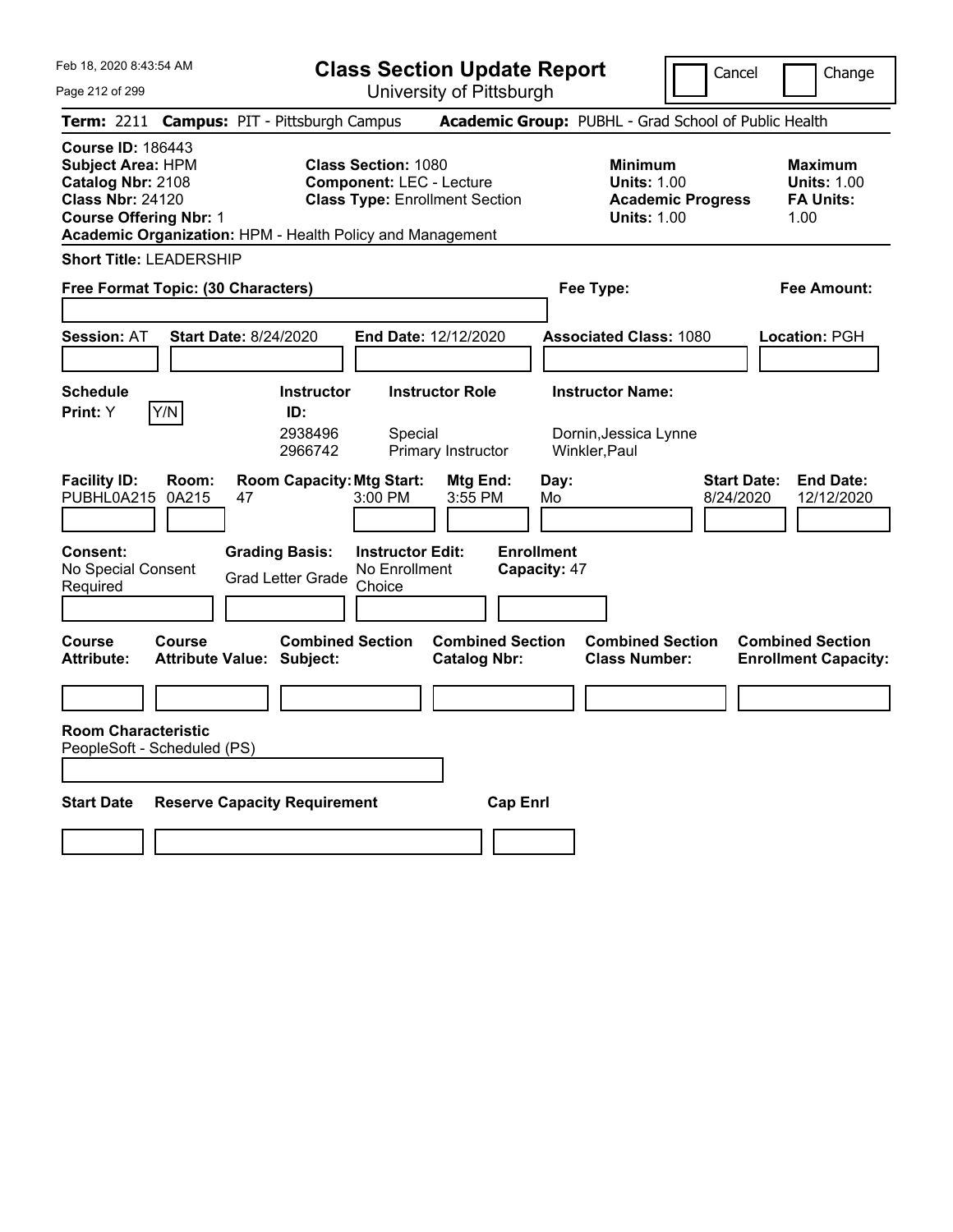Feb 18, 2020 8:43:54 AM Page 213 of 299 **Class Section Update Report** University of Pittsburgh Cancel | Change **Term:** 2211 **Campus:** PIT - Pittsburgh Campus **Academic Group:** PUBHL - Grad School of Public Health **Course ID:** 111037 **Subject Area:** HPM **Class Section:** 1010 **Minimum Maximum Catalog Nbr:** 2115 **Component:** PRA - Practicum **Units:** 1.00 **Units:** 1.00 **Class Nbr:** 13812 **Class Type:** Enrollment Section **Academic Progress FA Units: Course Offering Nbr:** 1 **Units:** 1.00 1.00 **Academic Organization:** HPM - Health Policy and Management **Short Title:** HPM MANAGEMENT RESIDENCY **Free Format Topic: (30 Characters) Fee Type: Fee Amount: Session:** AT **Start Date:** 8/24/2020 **End Date:** 12/12/2020 **Associated Class:** 1010 **Location:** PGH **Schedule Instructor Instructor Role Instructor Name: Print:**  $Y$   $|Y/N|$  **ID:** 2938496 Special Dornin,Jessica Lynne 2901111 Primary Instructor Friede,Samuel A **Facility ID: Room: Room Capacity:Mtg Start: Mtg End: Day: Start Date: End Date:** TBATBA TBA 0 8/24/2020 12/12/2020 **Consent: Grading Basis: Instructor Edit: Enrollment** Department Consent Required Grad LG/SU3 Basis No Enrollment **Choice Capacity:** 40 **Course Course Combined Section Combined Section Combined Section Combined Section**  Attribute: Attribute Value: Subject: Catalog Nbr: Class Number: Enrollment Capacity: **Room Characteristic Start Date Reserve Capacity Requirement Cap Enrl**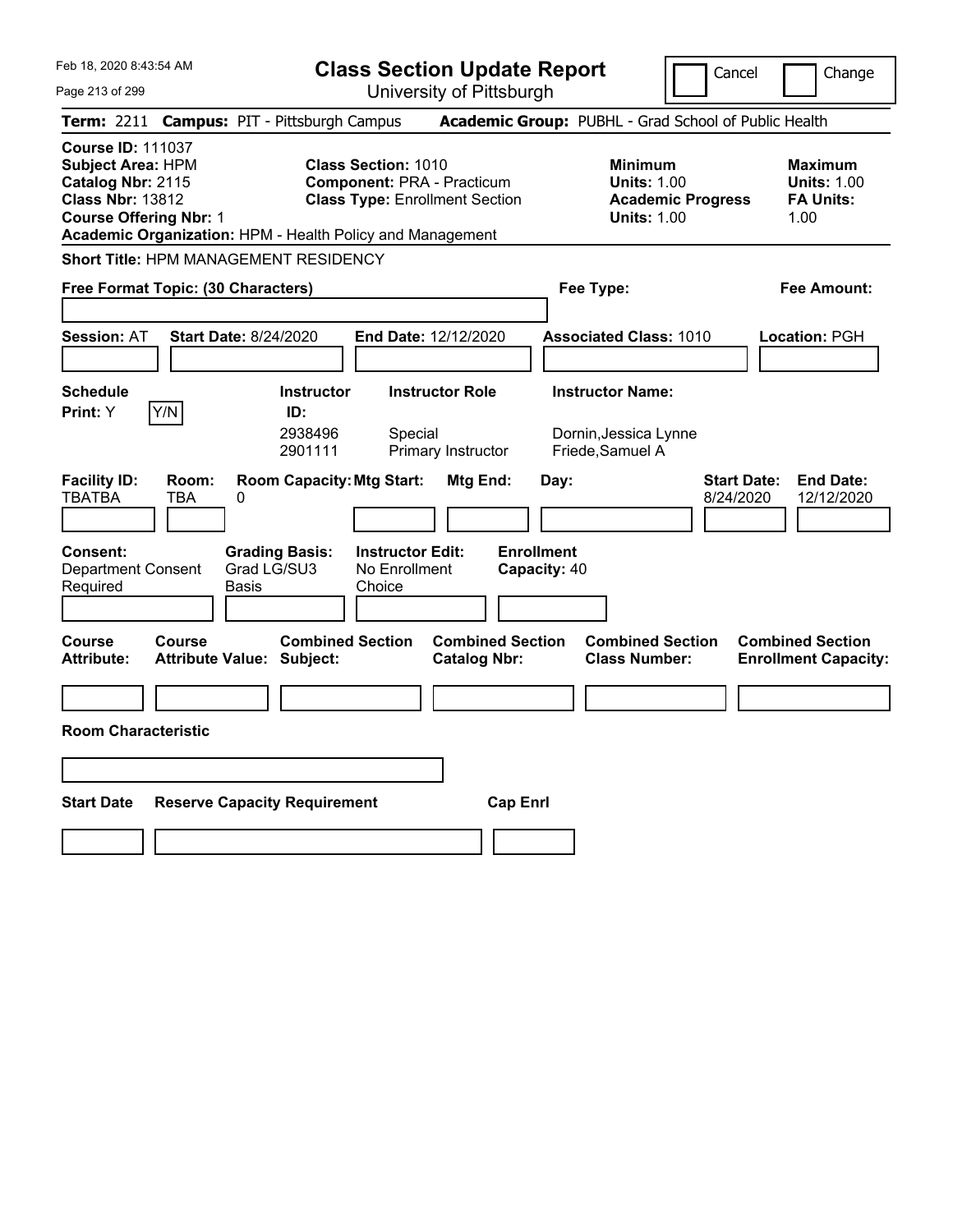**Class Section Update Report** University of Pittsburgh

Cancel Change

Page 214 of 299

|                                                                                                                                                                                                    |                | Term: 2211 Campus: PIT - Pittsburgh Campus                  |                                                                                                        |                                                |                                                                                        | Academic Group: PUBHL - Grad School of Public Health                |                                                                  |                                                        |
|----------------------------------------------------------------------------------------------------------------------------------------------------------------------------------------------------|----------------|-------------------------------------------------------------|--------------------------------------------------------------------------------------------------------|------------------------------------------------|----------------------------------------------------------------------------------------|---------------------------------------------------------------------|------------------------------------------------------------------|--------------------------------------------------------|
| <b>Course ID: 111040</b><br><b>Subject Area: HPM</b><br>Catalog Nbr: 2130<br><b>Class Nbr: 22414</b><br><b>Course Offering Nbr: 1</b><br>Academic Organization: HPM - Health Policy and Management |                |                                                             | <b>Class Section: 1150</b><br><b>Component: LEC - Lecture</b><br><b>Class Type: Enrollment Section</b> |                                                | <b>Minimum</b><br><b>Units: 2.00</b><br><b>Academic Progress</b><br><b>Units: 2.00</b> |                                                                     | <b>Maximum</b><br><b>Units: 2.00</b><br><b>FA Units:</b><br>2.00 |                                                        |
|                                                                                                                                                                                                    |                | Short Title: HEALTH LAW AND ETHICS                          |                                                                                                        |                                                |                                                                                        |                                                                     |                                                                  |                                                        |
| Free Format Topic: (30 Characters)                                                                                                                                                                 |                |                                                             |                                                                                                        |                                                | Fee Type:                                                                              |                                                                     | <b>Fee Amount:</b>                                               |                                                        |
| <b>Session: AT</b>                                                                                                                                                                                 |                | <b>Start Date: 8/24/2020</b>                                |                                                                                                        | <b>End Date: 12/12/2020</b>                    |                                                                                        | <b>Associated Class: 1150</b>                                       |                                                                  | Location: PGH                                          |
| <b>Schedule</b><br>Print: Y                                                                                                                                                                        | Y/N            | <b>Instructor</b><br>ID:<br>1126150<br>2938496              | Special                                                                                                | <b>Instructor Role</b><br>Primary Instructor   |                                                                                        | <b>Instructor Name:</b><br>Batra, Aarti T.<br>Dornin, Jessica Lynne |                                                                  |                                                        |
| <b>Facility ID:</b><br>PUBHL0A622                                                                                                                                                                  | Room:<br>0A622 | <b>Room Capacity: Mtg Start:</b><br>28                      | 1:00 PM                                                                                                | Mtg End:<br>3:00 PM                            | Day:<br>Tu                                                                             |                                                                     | <b>Start Date:</b><br>8/24/2020                                  | <b>End Date:</b><br>12/12/2020                         |
| Consent:<br>No Special Consent<br>Required                                                                                                                                                         |                | <b>Grading Basis:</b><br><b>Grad Letter Grade</b>           | <b>Instructor Edit:</b><br>No Enrollment<br>Choice                                                     |                                                | <b>Enrollment</b><br>Capacity: 25                                                      |                                                                     |                                                                  |                                                        |
| <b>Course</b><br><b>Attribute:</b>                                                                                                                                                                 | <b>Course</b>  | <b>Combined Section</b><br><b>Attribute Value: Subject:</b> |                                                                                                        | <b>Combined Section</b><br><b>Catalog Nbr:</b> |                                                                                        | <b>Combined Section</b><br><b>Class Number:</b>                     |                                                                  | <b>Combined Section</b><br><b>Enrollment Capacity:</b> |
| <b>Room Characteristic</b><br>PeopleSoft - Scheduled (PS)                                                                                                                                          |                |                                                             |                                                                                                        |                                                |                                                                                        |                                                                     |                                                                  |                                                        |
| <b>Start Date</b>                                                                                                                                                                                  |                | <b>Reserve Capacity Requirement</b>                         |                                                                                                        | <b>Cap Enrl</b>                                |                                                                                        |                                                                     |                                                                  |                                                        |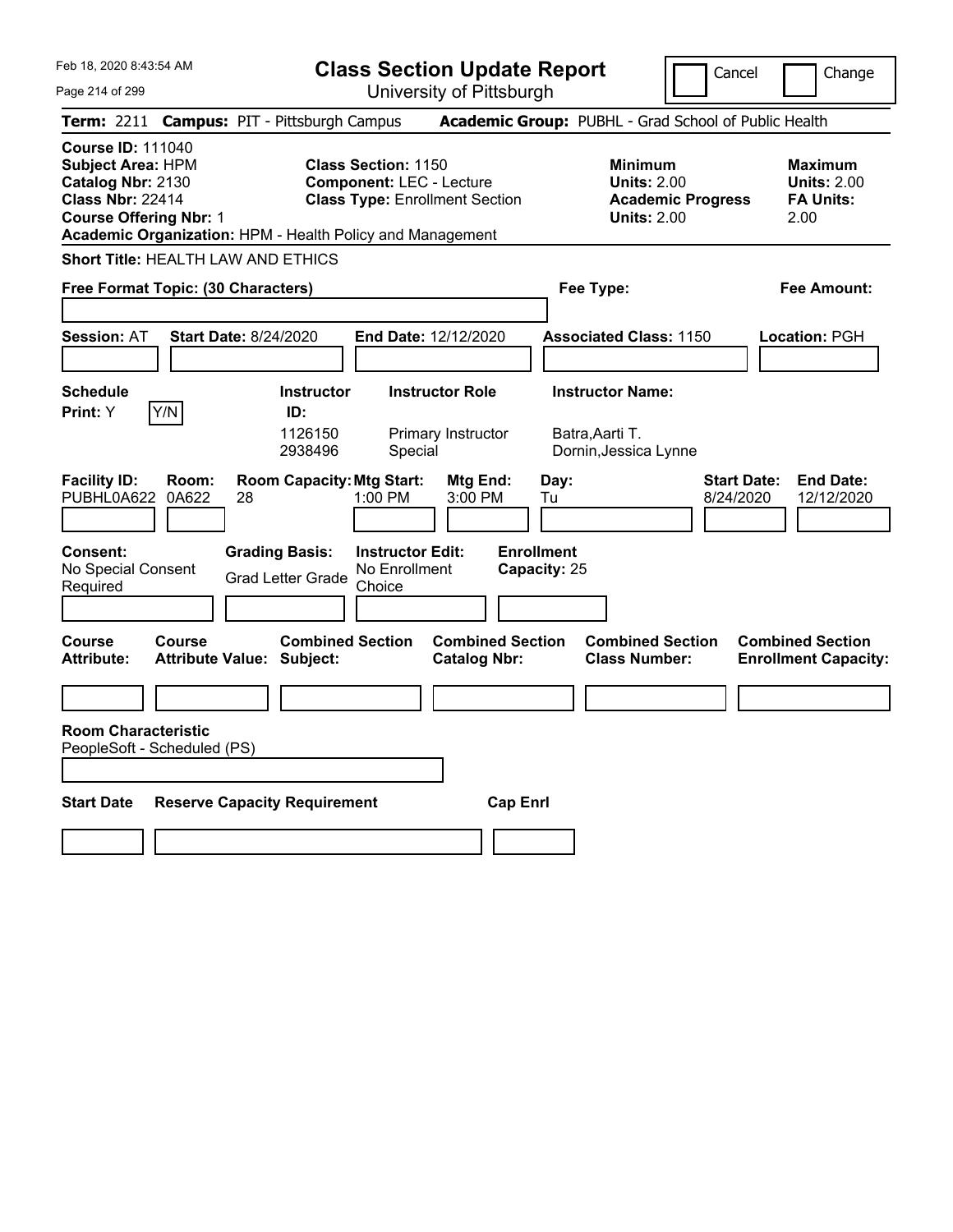| Feb 18, 2020 8:43:54 AM |  | <b>Class</b>                            |  |
|-------------------------|--|-----------------------------------------|--|
| Page 215 of 299         |  |                                         |  |
|                         |  | Term: 2211 Campus: PIT - Pittsburgh Car |  |
|                         |  |                                         |  |

University of Pittsburgh

Cancel Change

| <b>Term: 2211 Campus: PIT - Pittsburgh Campus</b>                                                                                                                                                                                                                                                            |                                                                                 |                                                | <b>Academic Group: PUBHL - Grad School of Public Health</b>                                                    |                                                                  |  |  |  |
|--------------------------------------------------------------------------------------------------------------------------------------------------------------------------------------------------------------------------------------------------------------------------------------------------------------|---------------------------------------------------------------------------------|------------------------------------------------|----------------------------------------------------------------------------------------------------------------|------------------------------------------------------------------|--|--|--|
| <b>Course ID: 176267</b><br><b>Class Section: 1410</b><br><b>Subject Area: HPM</b><br><b>Component: LEC - Lecture</b><br>Catalog Nbr: 2131<br><b>Class Nbr: 23695</b><br><b>Class Type: Enrollment Section</b><br><b>Course Offering Nbr: 1</b><br>Academic Organization: HPM - Health Policy and Management |                                                                                 |                                                | <b>Minimum</b><br><b>Units: 2.00</b><br><b>Academic Progress</b><br><b>Units: 2.00</b>                         | <b>Maximum</b><br><b>Units: 2.00</b><br><b>FA Units:</b><br>2.00 |  |  |  |
| Short Title: PUBLIC HEALTH LAW AND ETHICS                                                                                                                                                                                                                                                                    |                                                                                 |                                                |                                                                                                                |                                                                  |  |  |  |
| Free Format Topic: (30 Characters)                                                                                                                                                                                                                                                                           |                                                                                 |                                                | Fee Type:                                                                                                      | Fee Amount:                                                      |  |  |  |
| <b>Session: AT</b>                                                                                                                                                                                                                                                                                           | <b>Start Date: 8/24/2020</b><br>End Date: 12/12/2020                            |                                                | <b>Associated Class: 1410</b>                                                                                  | Location: PGH                                                    |  |  |  |
| <b>Schedule</b><br>Y/N<br>Print: Y                                                                                                                                                                                                                                                                           | <b>Instructor</b><br>ID:<br>2938496<br>Special<br>Special<br>3870940<br>2932407 | <b>Instructor Role</b><br>Primary Instructor   | <b>Instructor Name:</b><br>Dornin, Jessica Lynne<br>Greenholt, Alexandria L<br>Van Nostrand, Elizabeth Ferrell |                                                                  |  |  |  |
| <b>Facility ID:</b><br>Room:<br>PUBHL0A622<br>0A622                                                                                                                                                                                                                                                          | <b>Room Capacity: Mtg Start:</b><br>1:00 PM<br>28                               | Mtg End:<br>Day:<br>2:55 PM<br>Th              | <b>Start Date:</b><br>8/24/2020                                                                                | <b>End Date:</b><br>12/12/2020                                   |  |  |  |
| <b>Enrollment</b><br><b>Grading Basis:</b><br><b>Instructor Edit:</b><br>Consent:<br>Capacity: 28<br><b>Department Consent</b><br>No Enrollment<br><b>Grad Letter Grade</b><br>Choice<br>Required                                                                                                            |                                                                                 |                                                |                                                                                                                |                                                                  |  |  |  |
| <b>Course</b><br>Course<br><b>Attribute:</b>                                                                                                                                                                                                                                                                 | <b>Combined Section</b><br><b>Attribute Value: Subject:</b>                     | <b>Combined Section</b><br><b>Catalog Nbr:</b> | <b>Combined Section</b><br><b>Class Number:</b>                                                                | <b>Combined Section</b><br><b>Enrollment Capacity:</b>           |  |  |  |
|                                                                                                                                                                                                                                                                                                              |                                                                                 |                                                |                                                                                                                |                                                                  |  |  |  |
| <b>Room Characteristic</b><br>PeopleSoft - Scheduled (PS)                                                                                                                                                                                                                                                    |                                                                                 |                                                |                                                                                                                |                                                                  |  |  |  |
| <b>Start Date</b><br><b>Reserve Capacity Requirement</b><br><b>Cap Enrl</b>                                                                                                                                                                                                                                  |                                                                                 |                                                |                                                                                                                |                                                                  |  |  |  |
|                                                                                                                                                                                                                                                                                                              |                                                                                 |                                                |                                                                                                                |                                                                  |  |  |  |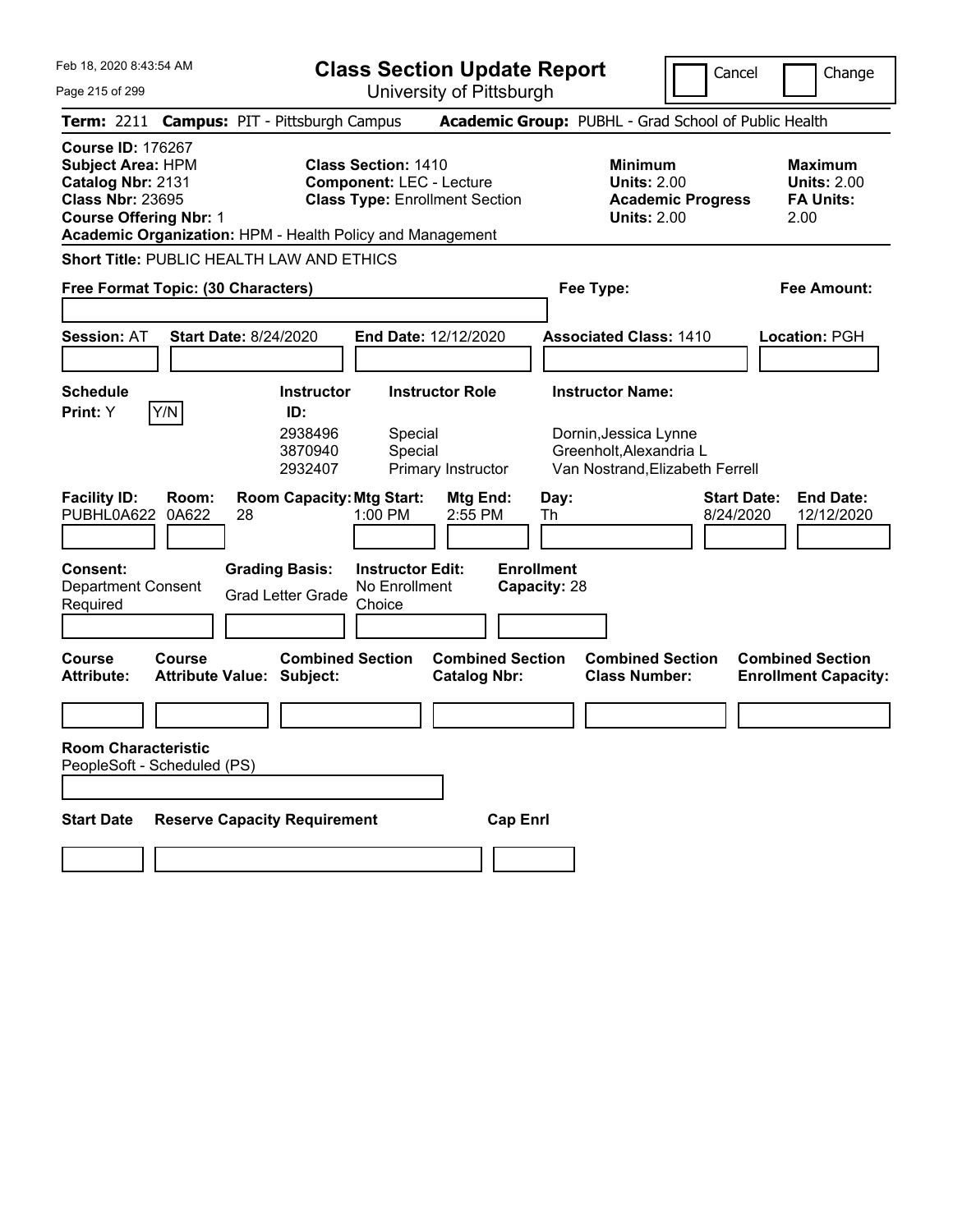Page 216 of 299

**Class Section Update Report**

Cancel Change

University of Pittsburgh

|                                                                                                                                       |                |                                                             |                                                               | omvoibity on muoduign                          |                                   |                                                                                        |                                                                   |
|---------------------------------------------------------------------------------------------------------------------------------------|----------------|-------------------------------------------------------------|---------------------------------------------------------------|------------------------------------------------|-----------------------------------|----------------------------------------------------------------------------------------|-------------------------------------------------------------------|
|                                                                                                                                       |                | Term: 2211 Campus: PIT - Pittsburgh Campus                  |                                                               |                                                |                                   | Academic Group: PUBHL - Grad School of Public Health                                   |                                                                   |
| <b>Course ID: 111044</b><br><b>Subject Area: HPM</b><br>Catalog Nbr: 2145<br><b>Class Nbr: 21950</b><br><b>Course Offering Nbr: 1</b> |                | Academic Organization: HPM - Health Policy and Management   | <b>Class Section: 1200</b><br><b>Component: LEC - Lecture</b> | <b>Class Type: Enrollment Section</b>          |                                   | <b>Minimum</b><br><b>Units: 3.00</b><br><b>Academic Progress</b><br><b>Units: 3.00</b> | <b>Maximum</b><br><b>Units: 3.00</b><br><b>FA Units:</b><br>3.00  |
|                                                                                                                                       |                | <b>Short Title: MKTG HLTH SVCS STRAT BUS PLANS</b>          |                                                               |                                                |                                   |                                                                                        |                                                                   |
| Free Format Topic: (30 Characters)                                                                                                    |                |                                                             |                                                               |                                                |                                   | Fee Type:                                                                              | Fee Amount:                                                       |
| <b>Session: AT</b>                                                                                                                    |                | <b>Start Date: 8/24/2020</b>                                |                                                               | <b>End Date: 12/12/2020</b>                    |                                   | <b>Associated Class: 1200</b>                                                          | Location: PGH                                                     |
| <b>Schedule</b>                                                                                                                       |                | <b>Instructor</b>                                           |                                                               | <b>Instructor Role</b>                         |                                   | <b>Instructor Name:</b>                                                                |                                                                   |
| <b>Print:</b> Y                                                                                                                       | Y/N            | ID:<br>2938496<br>2962710                                   | Special                                                       | Primary Instructor                             |                                   | Dornin, Jessica Lynne<br>Evans, Michael J                                              |                                                                   |
| <b>Facility ID:</b><br>PUBHL0A425                                                                                                     | Room:<br>0A425 | <b>Room Capacity: Mtg Start:</b><br>24                      | 5:30 PM                                                       | Mtg End:<br>8:30 PM                            | Day:<br>Mo                        |                                                                                        | <b>Start Date:</b><br><b>End Date:</b><br>8/24/2020<br>12/12/2020 |
| Consent:<br>No Special Consent<br>Required                                                                                            |                | <b>Grading Basis:</b><br><b>Grad Letter Grade</b>           | <b>Instructor Edit:</b><br>No Enrollment<br>Choice            |                                                | <b>Enrollment</b><br>Capacity: 24 |                                                                                        |                                                                   |
| <b>Course</b><br><b>Attribute:</b>                                                                                                    | <b>Course</b>  | <b>Combined Section</b><br><b>Attribute Value: Subject:</b> |                                                               | <b>Combined Section</b><br><b>Catalog Nbr:</b> |                                   | <b>Combined Section</b><br><b>Class Number:</b>                                        | <b>Combined Section</b><br><b>Enrollment Capacity:</b>            |
|                                                                                                                                       |                |                                                             |                                                               |                                                |                                   |                                                                                        |                                                                   |
| <b>Room Characteristic</b><br>PeopleSoft - Scheduled (PS)                                                                             |                |                                                             |                                                               |                                                |                                   |                                                                                        |                                                                   |
| <b>Start Date</b>                                                                                                                     |                | <b>Reserve Capacity Requirement</b>                         |                                                               | <b>Cap Enrl</b>                                |                                   |                                                                                        |                                                                   |
|                                                                                                                                       |                |                                                             |                                                               |                                                |                                   |                                                                                        |                                                                   |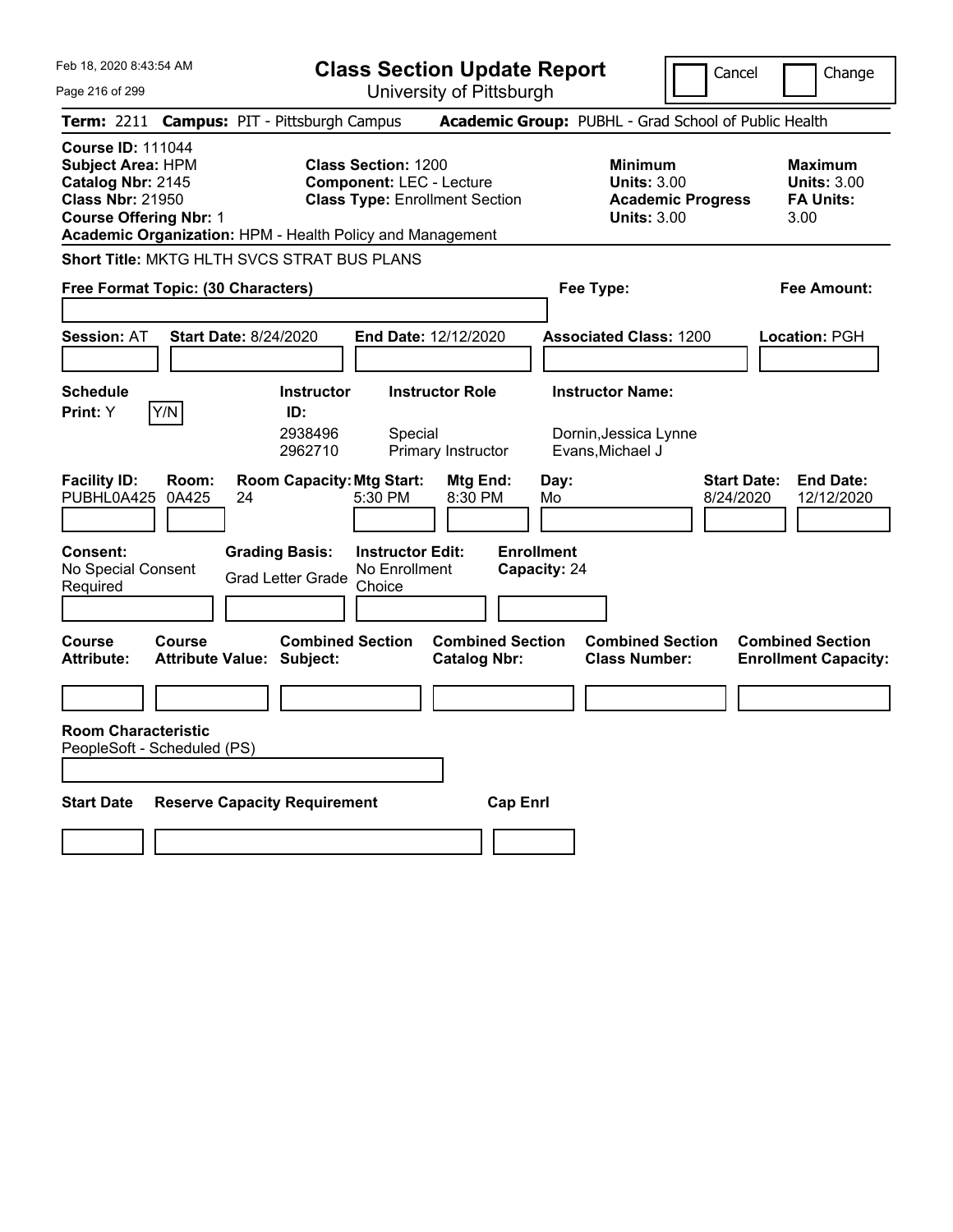|  | Feb 18, 2020 8:43:54 AM |  |
|--|-------------------------|--|
|  |                         |  |

Cancel **I** Change

Page 217 of 299

| Page 217 of 299                                                                                                                                                                                    |                                                             | University of Pittsburgh                                                           |                                   |                                                                                        |                                                                  |
|----------------------------------------------------------------------------------------------------------------------------------------------------------------------------------------------------|-------------------------------------------------------------|------------------------------------------------------------------------------------|-----------------------------------|----------------------------------------------------------------------------------------|------------------------------------------------------------------|
| Term: 2211 Campus: PIT - Pittsburgh Campus                                                                                                                                                         |                                                             |                                                                                    |                                   | Academic Group: PUBHL - Grad School of Public Health                                   |                                                                  |
| <b>Course ID: 111048</b><br><b>Subject Area: HPM</b><br>Catalog Nbr: 2205<br><b>Class Nbr: 13857</b><br><b>Course Offering Nbr: 1</b><br>Academic Organization: HPM - Health Policy and Management | <b>Class Section: 1015</b>                                  | <b>Component: IND - Independent Study</b><br><b>Class Type: Enrollment Section</b> |                                   | <b>Minimum</b><br><b>Units: 1.00</b><br><b>Academic Progress</b><br><b>Units: 1.00</b> | <b>Maximum</b><br><b>Units: 3.00</b><br><b>FA Units:</b><br>1.00 |
| <b>Short Title: INDEPENDENT STUDY-HA</b>                                                                                                                                                           |                                                             |                                                                                    |                                   |                                                                                        |                                                                  |
| Free Format Topic: (30 Characters)                                                                                                                                                                 |                                                             |                                                                                    | Fee Type:                         |                                                                                        | Fee Amount:                                                      |
| Session: AT                                                                                                                                                                                        | <b>Start Date: 8/24/2020</b>                                | End Date: 12/12/2020                                                               |                                   | <b>Associated Class: 1015</b>                                                          | Location: PGH                                                    |
| <b>Schedule</b><br>Y/N<br>Print: Y                                                                                                                                                                 | <b>Instructor</b><br>ID:<br>2901536<br>2938496              | <b>Instructor Role</b><br>Primary Instructor<br>Special                            |                                   | <b>Instructor Name:</b><br>Degenholtz, Howard B<br>Dornin, Jessica Lynne               |                                                                  |
| <b>Facility ID:</b><br>Room:<br><b>TBATBA</b><br>TBA                                                                                                                                               | <b>Room Capacity: Mtg Start:</b><br>0                       | Mtg End:                                                                           | Day:                              | <b>Start Date:</b><br>8/24/2020                                                        | <b>End Date:</b><br>12/12/2020                                   |
| Consent:<br><b>Department Consent</b><br>Required                                                                                                                                                  | <b>Grading Basis:</b><br>Grad LG/SU3<br>Basis               | <b>Instructor Edit:</b><br>No Enrollment<br>Choice                                 | <b>Enrollment</b><br>Capacity: 15 |                                                                                        |                                                                  |
| Course<br>Course<br><b>Attribute:</b>                                                                                                                                                              | <b>Combined Section</b><br><b>Attribute Value: Subject:</b> | <b>Combined Section</b><br><b>Catalog Nbr:</b>                                     |                                   | <b>Combined Section</b><br><b>Class Number:</b>                                        | <b>Combined Section</b><br><b>Enrollment Capacity:</b>           |
|                                                                                                                                                                                                    |                                                             |                                                                                    |                                   |                                                                                        |                                                                  |
| <b>Room Characteristic</b>                                                                                                                                                                         |                                                             |                                                                                    |                                   |                                                                                        |                                                                  |
|                                                                                                                                                                                                    |                                                             |                                                                                    |                                   |                                                                                        |                                                                  |
| <b>Start Date</b>                                                                                                                                                                                  | <b>Reserve Capacity Requirement</b>                         |                                                                                    | <b>Cap Enrl</b>                   |                                                                                        |                                                                  |
|                                                                                                                                                                                                    |                                                             |                                                                                    |                                   |                                                                                        |                                                                  |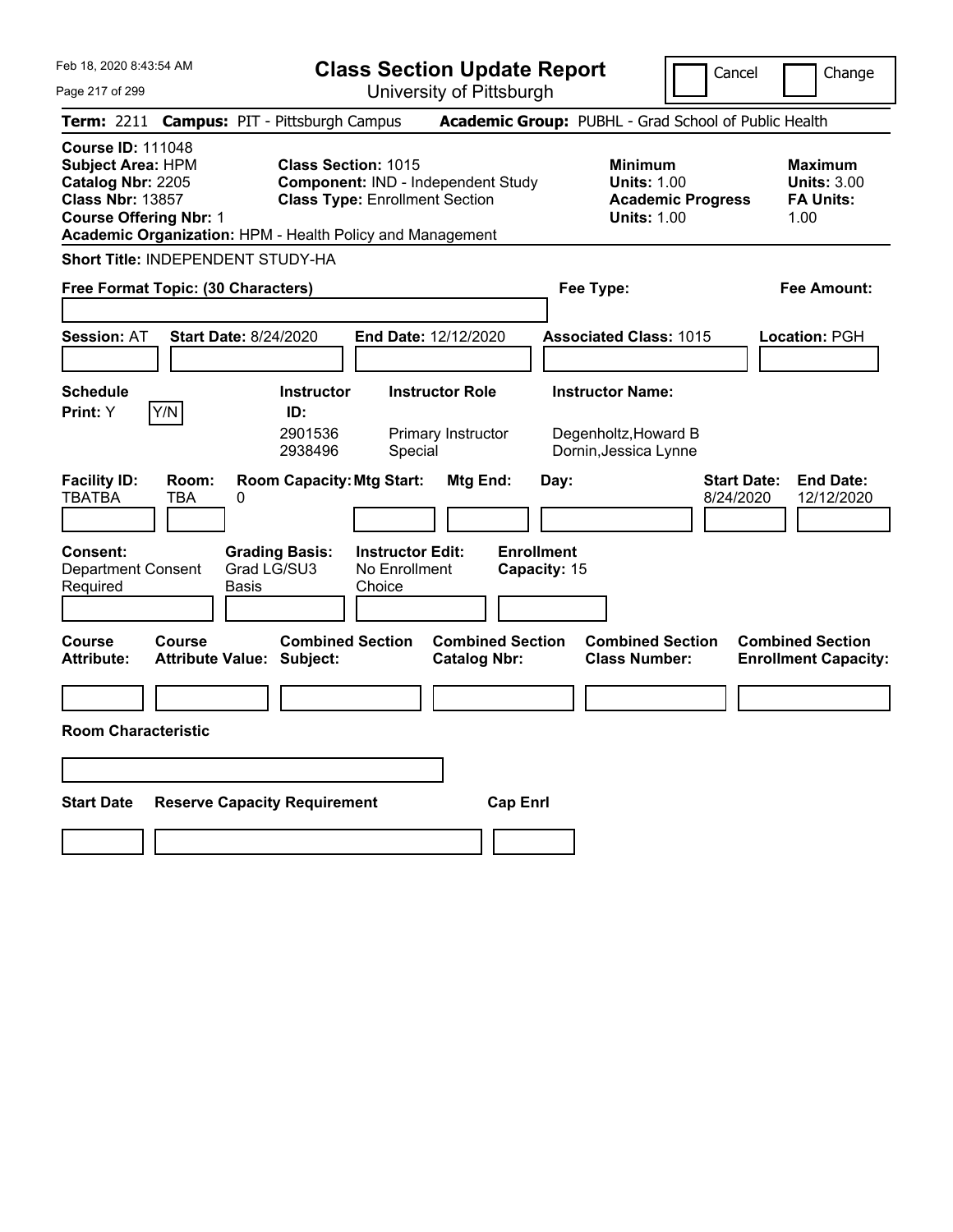|  | Feb 18, 2020 8:43:54 AM |  |
|--|-------------------------|--|
|  |                         |  |

**Class Section Update Report** University of Pittsburgh

Cancel Change

Page 218 of 299

|                                                                                                                                       |              | Term: 2211 Campus: PIT - Pittsburgh Campus                                              |                                       |                                                |                           | Academic Group: PUBHL - Grad School of Public Health                                   |                                 |                                                                  |
|---------------------------------------------------------------------------------------------------------------------------------------|--------------|-----------------------------------------------------------------------------------------|---------------------------------------|------------------------------------------------|---------------------------|----------------------------------------------------------------------------------------|---------------------------------|------------------------------------------------------------------|
| <b>Course ID: 111048</b><br><b>Subject Area: HPM</b><br>Catalog Nbr: 2205<br><b>Class Nbr: 13858</b><br><b>Course Offering Nbr: 1</b> |              | <b>Class Section: 1020</b><br>Academic Organization: HPM - Health Policy and Management | <b>Class Type: Enrollment Section</b> | <b>Component: IND - Independent Study</b>      |                           | <b>Minimum</b><br><b>Units: 1.00</b><br><b>Academic Progress</b><br><b>Units: 1.00</b> |                                 | <b>Maximum</b><br><b>Units: 3.00</b><br><b>FA Units:</b><br>1.00 |
|                                                                                                                                       |              | <b>Short Title: INDEPENDENT STUDY-HA</b>                                                |                                       |                                                |                           |                                                                                        |                                 |                                                                  |
| Free Format Topic: (30 Characters)                                                                                                    |              |                                                                                         |                                       |                                                | Fee Type:                 |                                                                                        | <b>Fee Amount:</b>              |                                                                  |
| <b>Session: AT</b>                                                                                                                    |              | <b>Start Date: 8/24/2020</b>                                                            | <b>End Date: 12/12/2020</b>           |                                                |                           | <b>Associated Class: 1020</b>                                                          |                                 | Location: PGH                                                    |
| <b>Schedule</b><br>Print: Y                                                                                                           | Y/N          | <b>Instructor</b><br>ID:<br>2924516<br>2938496                                          | Special                               | <b>Instructor Role</b><br>Primary Instructor   |                           | <b>Instructor Name:</b><br>Donohue, Julie Marie<br>Dornin, Jessica Lynne               |                                 |                                                                  |
| <b>Facility ID:</b><br><b>TBATBA</b><br>Consent:                                                                                      | Room:<br>TBA | <b>Room Capacity: Mtg Start:</b><br>0<br><b>Grading Basis:</b>                          | <b>Instructor Edit:</b>               | Mtg End:                                       | Day:<br><b>Enrollment</b> |                                                                                        | <b>Start Date:</b><br>8/24/2020 | <b>End Date:</b><br>12/12/2020                                   |
| <b>Department Consent</b><br>Required                                                                                                 |              | Grad LG/SU3<br>Basis                                                                    | No Enrollment<br>Choice               |                                                | Capacity: 15              |                                                                                        |                                 |                                                                  |
| Course<br><b>Attribute:</b>                                                                                                           | Course       | <b>Combined Section</b><br><b>Attribute Value: Subject:</b>                             |                                       | <b>Combined Section</b><br><b>Catalog Nbr:</b> |                           | <b>Combined Section</b><br><b>Class Number:</b>                                        |                                 | <b>Combined Section</b><br><b>Enrollment Capacity:</b>           |
| <b>Room Characteristic</b>                                                                                                            |              |                                                                                         |                                       |                                                |                           |                                                                                        |                                 |                                                                  |
|                                                                                                                                       |              |                                                                                         |                                       |                                                |                           |                                                                                        |                                 |                                                                  |
|                                                                                                                                       |              |                                                                                         |                                       |                                                |                           |                                                                                        |                                 |                                                                  |
| <b>Start Date</b>                                                                                                                     |              | <b>Reserve Capacity Requirement</b>                                                     |                                       | <b>Cap Enrl</b>                                |                           |                                                                                        |                                 |                                                                  |
|                                                                                                                                       |              |                                                                                         |                                       |                                                |                           |                                                                                        |                                 |                                                                  |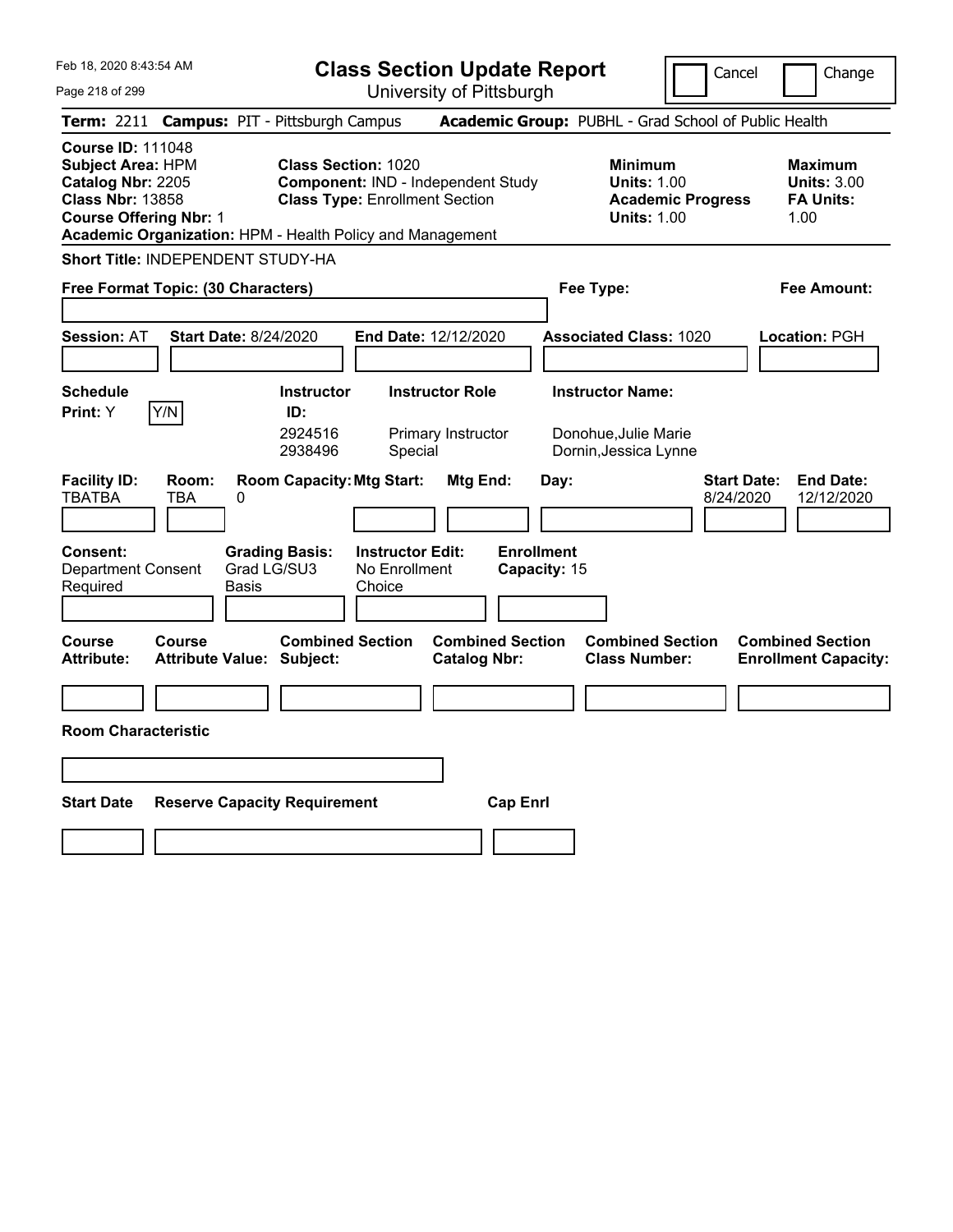|  | Feb 18, 2020 8:43:54 AM |  |
|--|-------------------------|--|
|  |                         |  |

Cancel Change

Page 219 of 299

| Page 219 of 299                                                                                                                                                                                                                                                                                                                                             |               |                                                      | University of Pittsburgh                                |                                                                                        |                                   |                                                                  |                                 |                                                        |
|-------------------------------------------------------------------------------------------------------------------------------------------------------------------------------------------------------------------------------------------------------------------------------------------------------------------------------------------------------------|---------------|------------------------------------------------------|---------------------------------------------------------|----------------------------------------------------------------------------------------|-----------------------------------|------------------------------------------------------------------|---------------------------------|--------------------------------------------------------|
| <b>Term: 2211</b>                                                                                                                                                                                                                                                                                                                                           |               | <b>Campus: PIT - Pittsburgh Campus</b>               |                                                         |                                                                                        |                                   | Academic Group: PUBHL - Grad School of Public Health             |                                 |                                                        |
| <b>Course ID: 111048</b><br><b>Class Section: 1025</b><br><b>Subject Area: HPM</b><br>Catalog Nbr: 2205<br>Component: IND - Independent Study<br><b>Class Nbr: 13859</b><br><b>Class Type: Enrollment Section</b><br><b>Course Offering Nbr: 1</b><br>Academic Organization: HPM - Health Policy and Management<br><b>Short Title: INDEPENDENT STUDY-HA</b> |               |                                                      |                                                         | <b>Minimum</b><br><b>Units: 1.00</b><br><b>Academic Progress</b><br><b>Units: 1.00</b> |                                   | <b>Maximum</b><br><b>Units: 3.00</b><br><b>FA Units:</b><br>1.00 |                                 |                                                        |
|                                                                                                                                                                                                                                                                                                                                                             |               |                                                      |                                                         |                                                                                        |                                   |                                                                  |                                 |                                                        |
| Free Format Topic: (30 Characters)                                                                                                                                                                                                                                                                                                                          |               |                                                      |                                                         |                                                                                        | Fee Type:                         |                                                                  |                                 | Fee Amount:                                            |
| <b>Session: AT</b>                                                                                                                                                                                                                                                                                                                                          |               | <b>Start Date: 8/24/2020</b>                         | End Date: 12/12/2020                                    |                                                                                        |                                   | <b>Associated Class: 1025</b>                                    |                                 | Location: PGH                                          |
| <b>Schedule</b><br>Print: Y                                                                                                                                                                                                                                                                                                                                 | Y/N           | <b>Instructor</b><br>ID:<br>2938496<br>2901111       | <b>Instructor Role</b><br>Special<br>Primary Instructor |                                                                                        | Friede, Samuel A                  | <b>Instructor Name:</b><br>Dornin, Jessica Lynne                 |                                 |                                                        |
| <b>Facility ID:</b><br><b>TBATBA</b>                                                                                                                                                                                                                                                                                                                        | Room:<br>TBA  | <b>Room Capacity: Mtg Start:</b><br>0                |                                                         | Mtg End:                                                                               | Day:                              |                                                                  | <b>Start Date:</b><br>8/24/2020 | <b>End Date:</b><br>12/12/2020                         |
| <b>Consent:</b><br><b>Department Consent</b><br>Required                                                                                                                                                                                                                                                                                                    |               | <b>Grading Basis:</b><br>Grad LG/SU3<br>Basis        | <b>Instructor Edit:</b><br>No Enrollment<br>Choice      |                                                                                        | <b>Enrollment</b><br>Capacity: 15 |                                                                  |                                 |                                                        |
| <b>Course</b><br><b>Attribute:</b>                                                                                                                                                                                                                                                                                                                          | <b>Course</b> | <b>Combined Section</b><br>Attribute Value: Subject: |                                                         | <b>Combined Section</b><br><b>Catalog Nbr:</b>                                         |                                   | <b>Combined Section</b><br><b>Class Number:</b>                  |                                 | <b>Combined Section</b><br><b>Enrollment Capacity:</b> |
|                                                                                                                                                                                                                                                                                                                                                             |               |                                                      |                                                         |                                                                                        |                                   |                                                                  |                                 |                                                        |
| <b>Room Characteristic</b>                                                                                                                                                                                                                                                                                                                                  |               |                                                      |                                                         |                                                                                        |                                   |                                                                  |                                 |                                                        |
|                                                                                                                                                                                                                                                                                                                                                             |               |                                                      |                                                         |                                                                                        |                                   |                                                                  |                                 |                                                        |
| <b>Start Date</b>                                                                                                                                                                                                                                                                                                                                           |               | <b>Reserve Capacity Requirement</b>                  |                                                         | <b>Cap Enrl</b>                                                                        |                                   |                                                                  |                                 |                                                        |
|                                                                                                                                                                                                                                                                                                                                                             |               |                                                      |                                                         |                                                                                        |                                   |                                                                  |                                 |                                                        |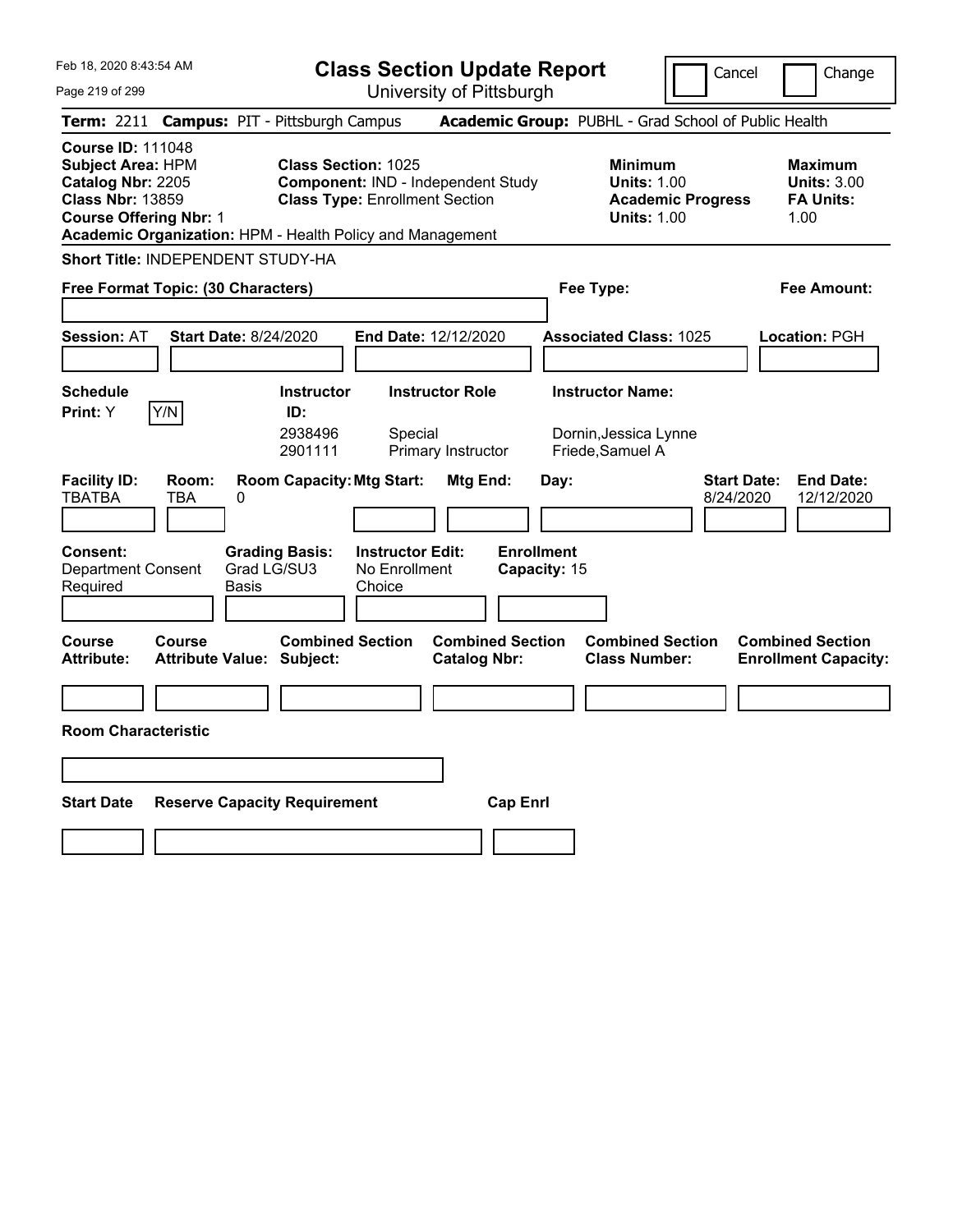**Class Section Update Report**

Cancel Change

Page 220 of 299

| Page 220 of 299                                                                                                                       |                     |                                                                                         | University of Pittsburgh                           |                                                |                                  |                                                                                        |                                                                   |
|---------------------------------------------------------------------------------------------------------------------------------------|---------------------|-----------------------------------------------------------------------------------------|----------------------------------------------------|------------------------------------------------|----------------------------------|----------------------------------------------------------------------------------------|-------------------------------------------------------------------|
|                                                                                                                                       |                     | Term: 2211 Campus: PIT - Pittsburgh Campus                                              |                                                    |                                                |                                  | Academic Group: PUBHL - Grad School of Public Health                                   |                                                                   |
| <b>Course ID: 111048</b><br><b>Subject Area: HPM</b><br>Catalog Nbr: 2205<br><b>Class Nbr: 18733</b><br><b>Course Offering Nbr: 1</b> |                     | <b>Class Section: 1045</b><br>Academic Organization: HPM - Health Policy and Management | <b>Class Type: Enrollment Section</b>              | Component: IND - Independent Study             |                                  | <b>Minimum</b><br><b>Units: 1.00</b><br><b>Academic Progress</b><br><b>Units: 1.00</b> | <b>Maximum</b><br><b>Units: 3.00</b><br><b>FA Units:</b><br>1.00  |
|                                                                                                                                       |                     | <b>Short Title: INDEPENDENT STUDY-HA</b>                                                |                                                    |                                                |                                  |                                                                                        |                                                                   |
| Free Format Topic: (30 Characters)                                                                                                    |                     |                                                                                         |                                                    |                                                |                                  | Fee Type:                                                                              | Fee Amount:                                                       |
| <b>Session: AT</b>                                                                                                                    |                     | <b>Start Date: 8/24/2020</b>                                                            | End Date: 12/12/2020                               |                                                |                                  | <b>Associated Class: 1045</b>                                                          | Location: PGH                                                     |
|                                                                                                                                       |                     |                                                                                         |                                                    |                                                |                                  |                                                                                        |                                                                   |
| <b>Schedule</b><br>Print: Y                                                                                                           | Y/N                 | <b>Instructor</b><br>ID:<br>2909241<br>2938496                                          | Special                                            | <b>Instructor Role</b><br>Primary Instructor   |                                  | <b>Instructor Name:</b><br>Bryce, Cindy L<br>Dornin, Jessica Lynne                     |                                                                   |
| <b>Facility ID:</b><br><b>TBATBA</b>                                                                                                  | Room:<br><b>TBA</b> | <b>Room Capacity: Mtg Start:</b><br>0                                                   |                                                    | Mtg End:                                       | Day:                             |                                                                                        | <b>Start Date:</b><br><b>End Date:</b><br>8/24/2020<br>12/12/2020 |
| Consent:<br><b>Department Consent</b><br>Required                                                                                     |                     | <b>Grading Basis:</b><br>Grad LG/SU3<br>Basis                                           | <b>Instructor Edit:</b><br>No Enrollment<br>Choice |                                                | <b>Enrollment</b><br>Capacity: 5 |                                                                                        |                                                                   |
| <b>Course</b><br><b>Attribute:</b>                                                                                                    | <b>Course</b>       | <b>Combined Section</b><br><b>Attribute Value: Subject:</b>                             |                                                    | <b>Combined Section</b><br><b>Catalog Nbr:</b> |                                  | <b>Combined Section</b><br><b>Class Number:</b>                                        | <b>Combined Section</b><br><b>Enrollment Capacity:</b>            |
|                                                                                                                                       |                     |                                                                                         |                                                    |                                                |                                  |                                                                                        |                                                                   |
| <b>Room Characteristic</b>                                                                                                            |                     |                                                                                         |                                                    |                                                |                                  |                                                                                        |                                                                   |
|                                                                                                                                       |                     |                                                                                         |                                                    |                                                |                                  |                                                                                        |                                                                   |
| <b>Start Date</b>                                                                                                                     |                     | <b>Reserve Capacity Requirement</b>                                                     |                                                    | <b>Cap Enrl</b>                                |                                  |                                                                                        |                                                                   |
|                                                                                                                                       |                     |                                                                                         |                                                    |                                                |                                  |                                                                                        |                                                                   |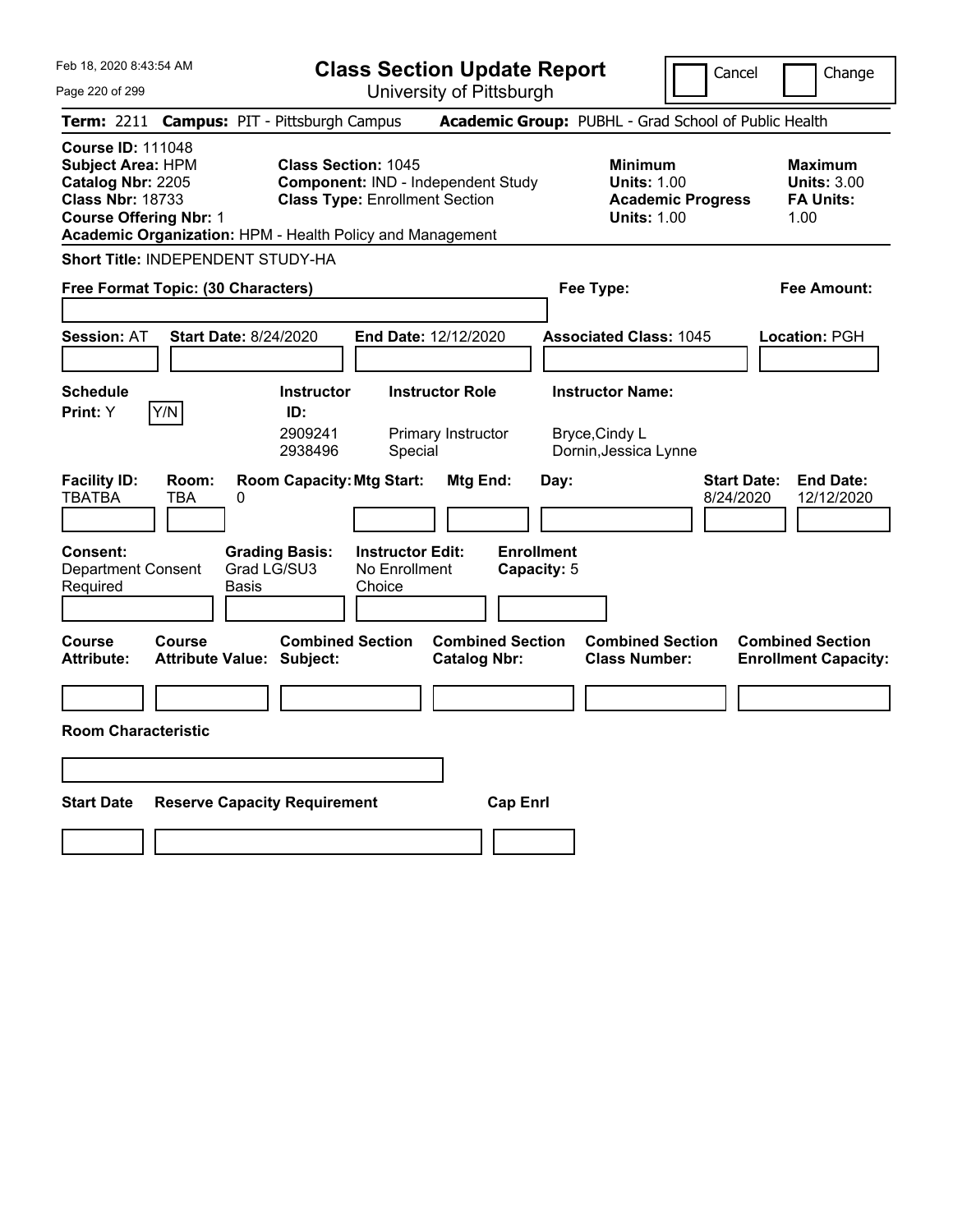|  | Feb 18, 2020 8:43:54 AM |  |
|--|-------------------------|--|
|  |                         |  |

Cancel Change

Page 221 of 299

| Page 221 of 299                                                                                                                       |                     |                                                                                         |                                                    | University of Pittsburgh                       |                                  |                                                                                        |                                                                  |
|---------------------------------------------------------------------------------------------------------------------------------------|---------------------|-----------------------------------------------------------------------------------------|----------------------------------------------------|------------------------------------------------|----------------------------------|----------------------------------------------------------------------------------------|------------------------------------------------------------------|
|                                                                                                                                       |                     | Term: 2211 Campus: PIT - Pittsburgh Campus                                              |                                                    |                                                |                                  | Academic Group: PUBHL - Grad School of Public Health                                   |                                                                  |
| <b>Course ID: 111048</b><br><b>Subject Area: HPM</b><br>Catalog Nbr: 2205<br><b>Class Nbr: 16662</b><br><b>Course Offering Nbr: 1</b> |                     | <b>Class Section: 1080</b><br>Academic Organization: HPM - Health Policy and Management | <b>Class Type: Enrollment Section</b>              | Component: IND - Independent Study             |                                  | <b>Minimum</b><br><b>Units: 1.00</b><br><b>Academic Progress</b><br><b>Units: 1.00</b> | <b>Maximum</b><br><b>Units: 3.00</b><br><b>FA Units:</b><br>1.00 |
|                                                                                                                                       |                     | Short Title: INDEPENDENT STUDY-HA                                                       |                                                    |                                                |                                  |                                                                                        |                                                                  |
| Free Format Topic: (30 Characters)                                                                                                    |                     |                                                                                         |                                                    |                                                |                                  | Fee Type:                                                                              | Fee Amount:                                                      |
| <b>Session: AT</b>                                                                                                                    |                     | <b>Start Date: 8/24/2020</b>                                                            | End Date: 12/12/2020                               |                                                |                                  | <b>Associated Class: 1080</b>                                                          | Location: PGH                                                    |
| <b>Schedule</b><br>Print: Y                                                                                                           | Y/N                 | <b>Instructor</b><br>ID:<br>2938496<br>2909629                                          | Special                                            | <b>Instructor Role</b><br>Primary Instructor   |                                  | <b>Instructor Name:</b><br>Dornin, Jessica Lynne<br><b>Roberts, Mark Stenius</b>       |                                                                  |
| <b>Facility ID:</b><br><b>TBATBA</b>                                                                                                  | Room:<br><b>TBA</b> | <b>Room Capacity: Mtg Start:</b><br>0                                                   |                                                    | Mtg End:                                       | Day:                             | 8/24/2020                                                                              | <b>Start Date:</b><br><b>End Date:</b><br>12/12/2020             |
| Consent:<br><b>Department Consent</b><br>Required                                                                                     |                     | <b>Grading Basis:</b><br>Grad LG/SU3<br>Basis                                           | <b>Instructor Edit:</b><br>No Enrollment<br>Choice |                                                | <b>Enrollment</b><br>Capacity: 3 |                                                                                        |                                                                  |
| <b>Course</b><br><b>Attribute:</b>                                                                                                    | <b>Course</b>       | <b>Combined Section</b><br><b>Attribute Value: Subject:</b>                             |                                                    | <b>Combined Section</b><br><b>Catalog Nbr:</b> |                                  | <b>Combined Section</b><br><b>Class Number:</b>                                        | <b>Combined Section</b><br><b>Enrollment Capacity:</b>           |
|                                                                                                                                       |                     |                                                                                         |                                                    |                                                |                                  |                                                                                        |                                                                  |
| <b>Room Characteristic</b>                                                                                                            |                     |                                                                                         |                                                    |                                                |                                  |                                                                                        |                                                                  |
|                                                                                                                                       |                     |                                                                                         |                                                    |                                                |                                  |                                                                                        |                                                                  |
| <b>Start Date</b>                                                                                                                     |                     | <b>Reserve Capacity Requirement</b>                                                     |                                                    | <b>Cap Enrl</b>                                |                                  |                                                                                        |                                                                  |
|                                                                                                                                       |                     |                                                                                         |                                                    |                                                |                                  |                                                                                        |                                                                  |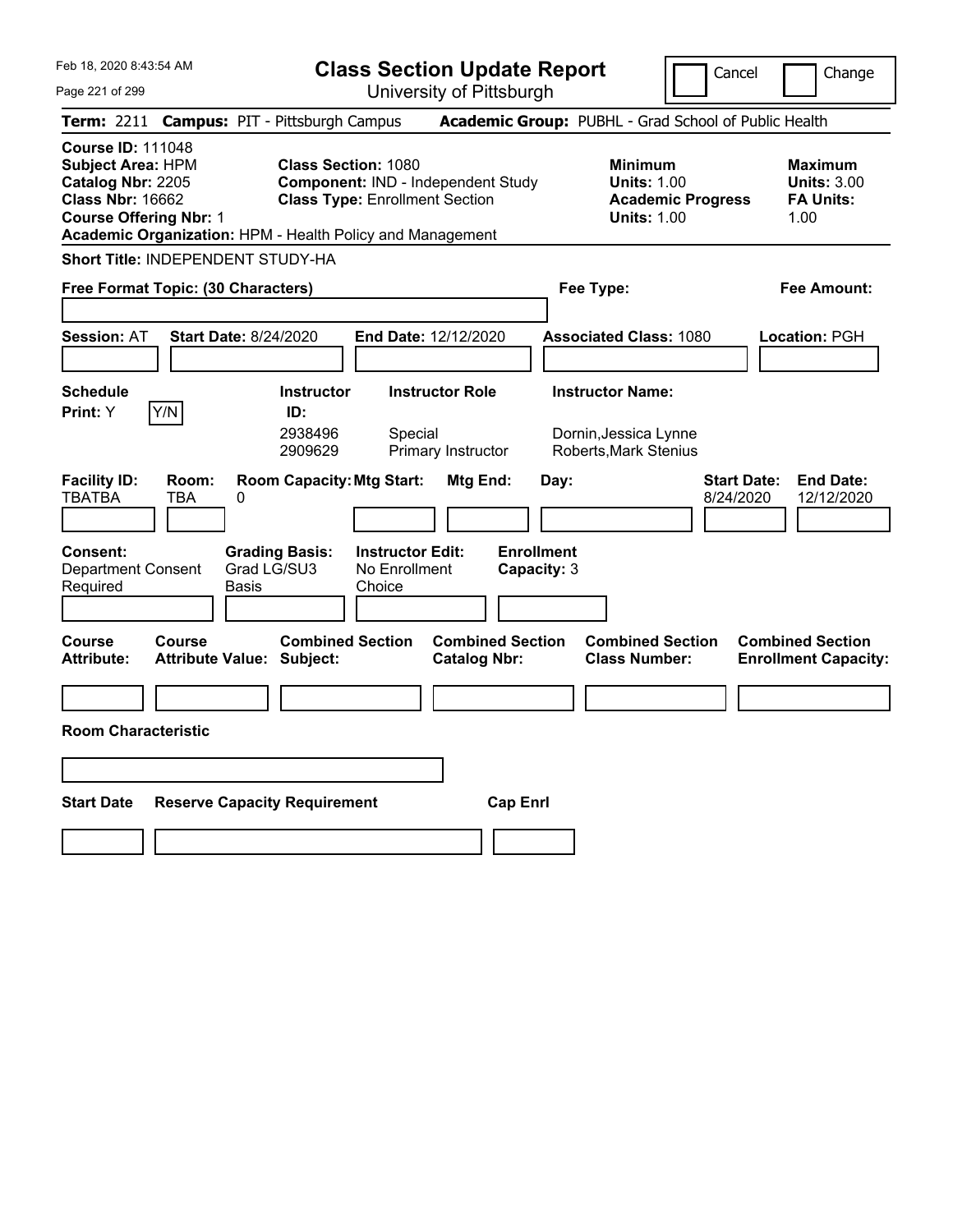|  | Feb 18, 2020 8:43:54 AM |  |
|--|-------------------------|--|
|  |                         |  |

Cancel Change

Page 222 of 299

| Page 222 of 299                                     |                                                                                                                                                                                                                                                                                                      |                                                             | University of Pittsburgh                           |                                                |                                                                                        |                                                                                     |                                                                  |                                                        |  |
|-----------------------------------------------------|------------------------------------------------------------------------------------------------------------------------------------------------------------------------------------------------------------------------------------------------------------------------------------------------------|-------------------------------------------------------------|----------------------------------------------------|------------------------------------------------|----------------------------------------------------------------------------------------|-------------------------------------------------------------------------------------|------------------------------------------------------------------|--------------------------------------------------------|--|
|                                                     |                                                                                                                                                                                                                                                                                                      | Term: 2211 Campus: PIT - Pittsburgh Campus                  |                                                    |                                                |                                                                                        | Academic Group: PUBHL - Grad School of Public Health                                |                                                                  |                                                        |  |
| <b>Course ID: 111048</b><br><b>Class Nbr: 22830</b> | <b>Subject Area: HPM</b><br><b>Class Section: 1200</b><br>Catalog Nbr: 2205<br><b>Component: IND - Independent Study</b><br><b>Class Type: Enrollment Section</b><br><b>Course Offering Nbr: 1</b><br>Academic Organization: HPM - Health Policy and Management<br>Short Title: INDEPENDENT STUDY-HA |                                                             |                                                    |                                                | <b>Minimum</b><br><b>Units: 1.00</b><br><b>Academic Progress</b><br><b>Units: 1.00</b> |                                                                                     | <b>Maximum</b><br><b>Units: 3.00</b><br><b>FA Units:</b><br>1.00 |                                                        |  |
|                                                     |                                                                                                                                                                                                                                                                                                      |                                                             |                                                    |                                                |                                                                                        |                                                                                     |                                                                  |                                                        |  |
| Free Format Topic: (30 Characters)                  |                                                                                                                                                                                                                                                                                                      |                                                             |                                                    |                                                |                                                                                        | Fee Type:                                                                           |                                                                  | Fee Amount:                                            |  |
| <b>Session: AT</b>                                  |                                                                                                                                                                                                                                                                                                      | <b>Start Date: 8/24/2020</b>                                | End Date: 12/12/2020                               |                                                |                                                                                        | <b>Associated Class: 1200</b>                                                       |                                                                  | Location: PGH                                          |  |
| <b>Schedule</b><br>Print: Y                         | Y/N                                                                                                                                                                                                                                                                                                  | <b>Instructor</b><br>ID:<br>2938496<br>2932407              | Special                                            | <b>Instructor Role</b><br>Primary Instructor   |                                                                                        | <b>Instructor Name:</b><br>Dornin, Jessica Lynne<br>Van Nostrand, Elizabeth Ferrell |                                                                  |                                                        |  |
| <b>Facility ID:</b><br><b>TBATBA</b>                | Room:<br>TBA                                                                                                                                                                                                                                                                                         | <b>Room Capacity: Mtg Start:</b><br>0                       |                                                    | Mtg End:                                       | Day:                                                                                   |                                                                                     | <b>Start Date:</b><br>8/24/2020                                  | <b>End Date:</b><br>12/12/2020                         |  |
| Consent:<br><b>Department Consent</b><br>Required   |                                                                                                                                                                                                                                                                                                      | <b>Grading Basis:</b><br>Grad LG/SU3<br>Basis               | <b>Instructor Edit:</b><br>No Enrollment<br>Choice |                                                | <b>Enrollment</b><br>Capacity: 30                                                      |                                                                                     |                                                                  |                                                        |  |
| <b>Course</b><br><b>Attribute:</b>                  | Course                                                                                                                                                                                                                                                                                               | <b>Combined Section</b><br><b>Attribute Value: Subject:</b> |                                                    | <b>Combined Section</b><br><b>Catalog Nbr:</b> |                                                                                        | <b>Combined Section</b><br><b>Class Number:</b>                                     |                                                                  | <b>Combined Section</b><br><b>Enrollment Capacity:</b> |  |
|                                                     |                                                                                                                                                                                                                                                                                                      |                                                             |                                                    |                                                |                                                                                        |                                                                                     |                                                                  |                                                        |  |
| <b>Room Characteristic</b>                          |                                                                                                                                                                                                                                                                                                      |                                                             |                                                    |                                                |                                                                                        |                                                                                     |                                                                  |                                                        |  |
|                                                     |                                                                                                                                                                                                                                                                                                      |                                                             |                                                    |                                                |                                                                                        |                                                                                     |                                                                  |                                                        |  |
| <b>Start Date</b>                                   |                                                                                                                                                                                                                                                                                                      | <b>Reserve Capacity Requirement</b>                         |                                                    |                                                | <b>Cap Enrl</b>                                                                        |                                                                                     |                                                                  |                                                        |  |
|                                                     |                                                                                                                                                                                                                                                                                                      |                                                             |                                                    |                                                |                                                                                        |                                                                                     |                                                                  |                                                        |  |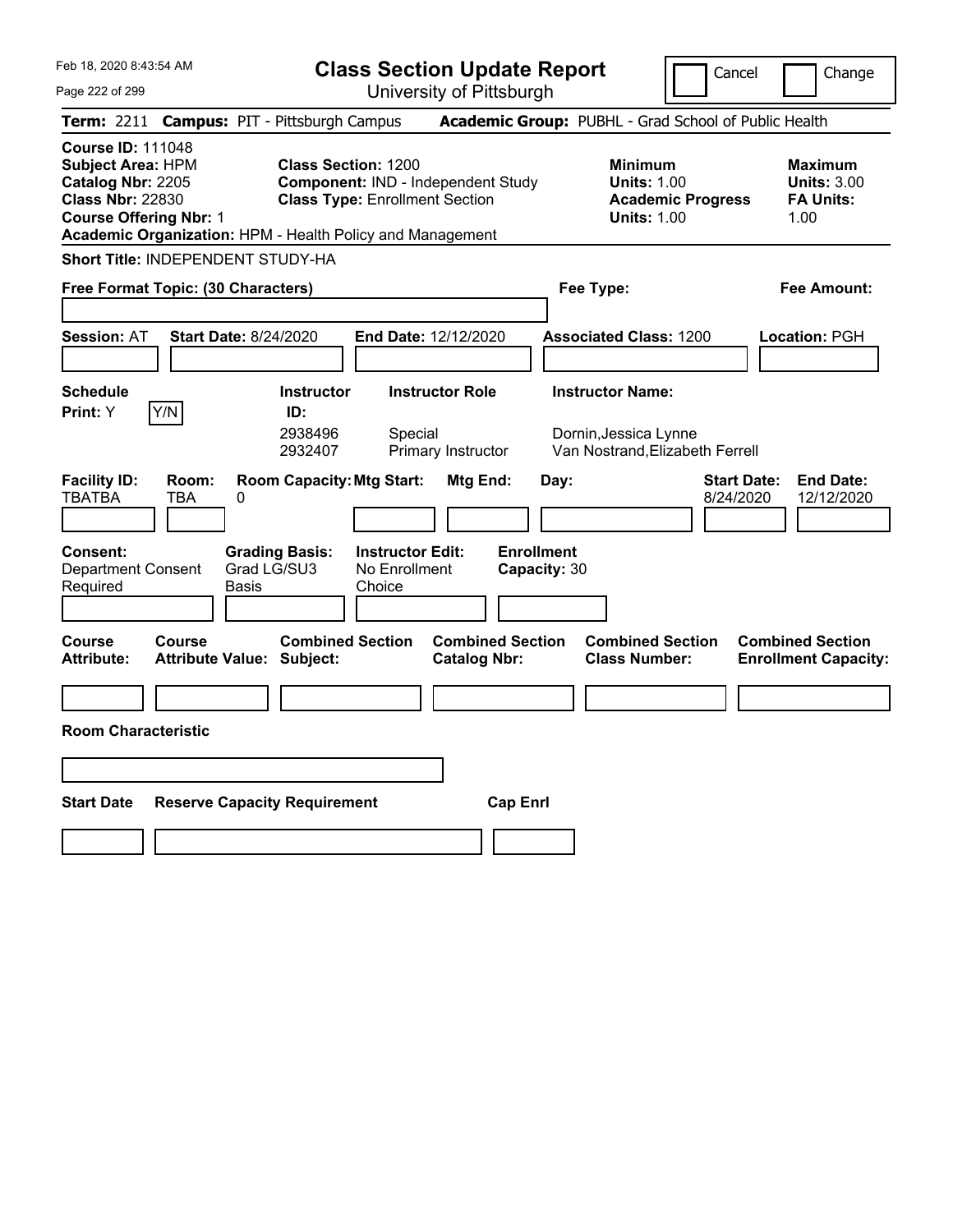|  | Feb 18, 2020 8:43:54 AM |  |
|--|-------------------------|--|
|  |                         |  |

**Class Section Update Report** University of Pittsburgh

Cancel Change

Page 223 of 299

|                                                                                                                                                                                                    |                                                   |                                      |                                                    | UNIVERSILY ULT ILLOUULUI                       |                                   |                                                                                        |                                                                  |
|----------------------------------------------------------------------------------------------------------------------------------------------------------------------------------------------------|---------------------------------------------------|--------------------------------------|----------------------------------------------------|------------------------------------------------|-----------------------------------|----------------------------------------------------------------------------------------|------------------------------------------------------------------|
| Term: 2211 Campus: PIT - Pittsburgh Campus                                                                                                                                                         |                                                   |                                      |                                                    |                                                |                                   | Academic Group: PUBHL - Grad School of Public Health                                   |                                                                  |
| <b>Course ID: 111048</b><br><b>Subject Area: HPM</b><br>Catalog Nbr: 2205<br><b>Class Nbr: 26554</b><br><b>Course Offering Nbr: 1</b><br>Academic Organization: HPM - Health Policy and Management |                                                   | <b>Class Section: 1205</b>           | <b>Class Type: Enrollment Section</b>              | Component: IND - Independent Study             |                                   | <b>Minimum</b><br><b>Units: 1.00</b><br><b>Academic Progress</b><br><b>Units: 1.00</b> | <b>Maximum</b><br><b>Units: 3.00</b><br><b>FA Units:</b><br>1.00 |
| <b>Short Title: INDEPENDENT STUDY-HA</b>                                                                                                                                                           |                                                   |                                      |                                                    |                                                |                                   |                                                                                        |                                                                  |
| Free Format Topic: (30 Characters)                                                                                                                                                                 |                                                   |                                      |                                                    |                                                | Fee Type:                         |                                                                                        | <b>Fee Amount:</b>                                               |
| <b>Session: AT</b>                                                                                                                                                                                 | <b>Start Date: 8/24/2020</b>                      |                                      | <b>End Date: 12/12/2020</b>                        |                                                |                                   | <b>Associated Class: 1205</b>                                                          | Location: PGH                                                    |
| <b>Schedule</b>                                                                                                                                                                                    |                                                   | <b>Instructor</b>                    |                                                    | <b>Instructor Role</b>                         |                                   | <b>Instructor Name:</b>                                                                |                                                                  |
| Y/N<br>Print: Y                                                                                                                                                                                    |                                                   | ID:<br>2961464<br>2938496            | Special                                            | Primary Instructor                             | Broom, Kevin D                    | Dornin, Jessica Lynne                                                                  |                                                                  |
| <b>Facility ID:</b><br><b>TBATBA</b>                                                                                                                                                               | Room:<br><b>TBA</b><br>0                          | <b>Room Capacity: Mtg Start:</b>     |                                                    | Mtg End:                                       | Day:                              | 8/24/2020                                                                              | <b>End Date:</b><br><b>Start Date:</b><br>12/12/2020             |
| Consent:<br><b>Department Consent</b><br>Required                                                                                                                                                  | Basis                                             | <b>Grading Basis:</b><br>Grad LG/SU3 | <b>Instructor Edit:</b><br>No Enrollment<br>Choice |                                                | <b>Enrollment</b><br>Capacity: 15 |                                                                                        |                                                                  |
| Course<br><b>Attribute:</b>                                                                                                                                                                        | <b>Course</b><br><b>Attribute Value: Subject:</b> | <b>Combined Section</b>              |                                                    | <b>Combined Section</b><br><b>Catalog Nbr:</b> |                                   | <b>Combined Section</b><br><b>Class Number:</b>                                        | <b>Combined Section</b><br><b>Enrollment Capacity:</b>           |
|                                                                                                                                                                                                    |                                                   |                                      |                                                    |                                                |                                   |                                                                                        |                                                                  |
| <b>Room Characteristic</b>                                                                                                                                                                         |                                                   |                                      |                                                    |                                                |                                   |                                                                                        |                                                                  |
|                                                                                                                                                                                                    |                                                   |                                      |                                                    |                                                |                                   |                                                                                        |                                                                  |
| <b>Start Date</b>                                                                                                                                                                                  | <b>Reserve Capacity Requirement</b>               |                                      |                                                    | <b>Cap Enrl</b>                                |                                   |                                                                                        |                                                                  |
|                                                                                                                                                                                                    |                                                   |                                      |                                                    |                                                |                                   |                                                                                        |                                                                  |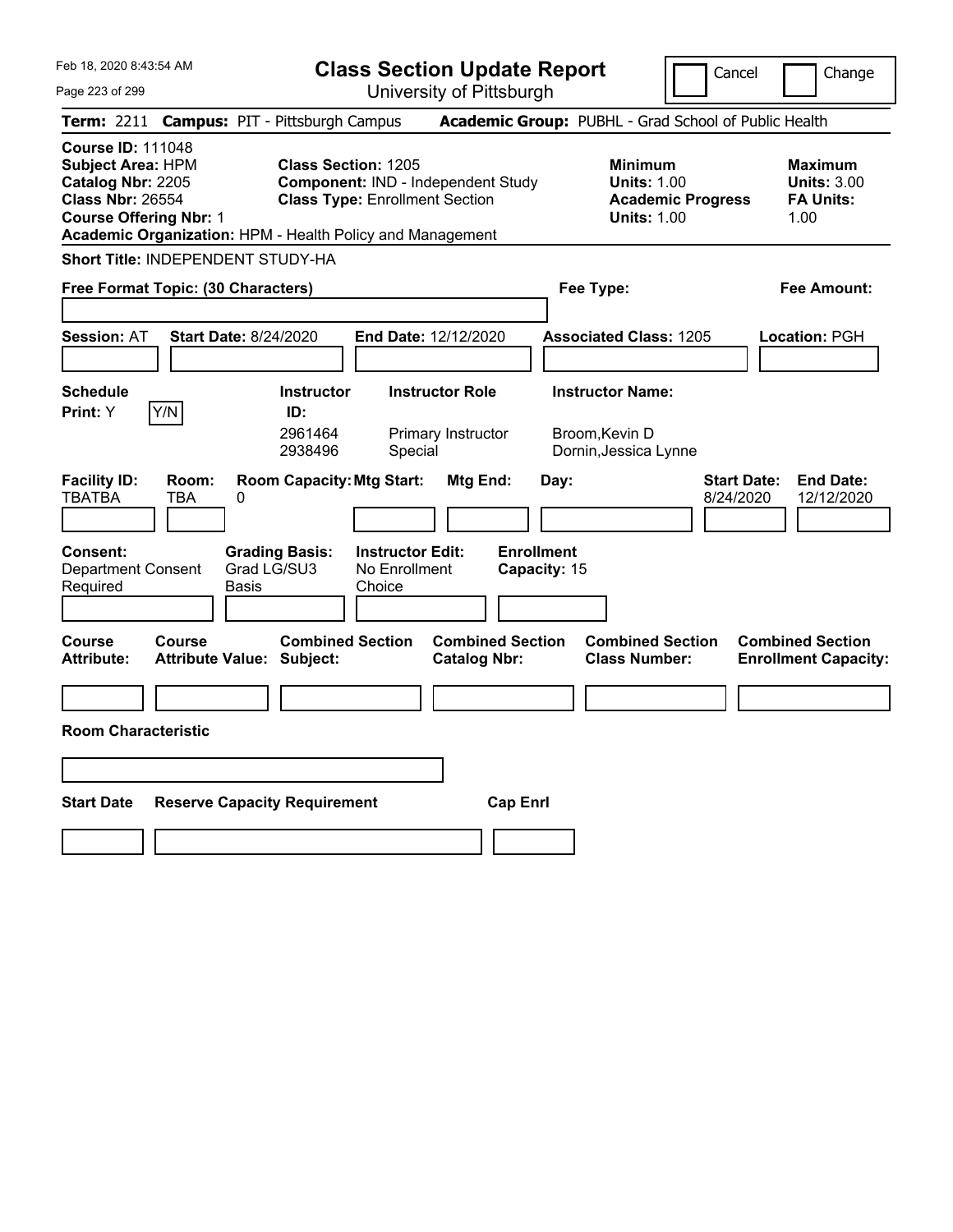| Feb 18, 2020 8:43:54 AM                                                                                                                                                                            | <b>Class Section Update Report</b>                                                                                          |                                                                            | Cancel                          | Change                                                           |
|----------------------------------------------------------------------------------------------------------------------------------------------------------------------------------------------------|-----------------------------------------------------------------------------------------------------------------------------|----------------------------------------------------------------------------|---------------------------------|------------------------------------------------------------------|
| Page 224 of 299                                                                                                                                                                                    | University of Pittsburgh                                                                                                    |                                                                            |                                 |                                                                  |
| Term: 2211                                                                                                                                                                                         | <b>Campus: PIT - Pittsburgh Campus</b>                                                                                      | Academic Group: PUBHL - Grad School of Public Health                       |                                 |                                                                  |
| <b>Course ID: 111048</b><br><b>Subject Area: HPM</b><br>Catalog Nbr: 2205<br><b>Class Nbr: 27173</b><br><b>Course Offering Nbr: 1</b><br>Academic Organization: HPM - Health Policy and Management | <b>Class Section: 1210</b><br>Component: IND - Independent Study<br><b>Class Type: Enrollment Section</b>                   | <b>Minimum</b><br><b>Units: 1.00</b><br><b>Units: 1.00</b>                 | <b>Academic Progress</b>        | <b>Maximum</b><br><b>Units: 3.00</b><br><b>FA Units:</b><br>1.00 |
| <b>Short Title: INDEPENDENT STUDY-HA</b>                                                                                                                                                           |                                                                                                                             |                                                                            |                                 |                                                                  |
| Free Format Topic: (30 Characters)                                                                                                                                                                 |                                                                                                                             | Fee Type:                                                                  |                                 | Fee Amount:                                                      |
| <b>Session: AT</b><br>Start Date: 8/24/2020                                                                                                                                                        | End Date: 12/12/2020                                                                                                        | <b>Associated Class: 1210</b>                                              |                                 | Location: PGH                                                    |
| <b>Schedule</b><br>Y/N<br>Print: Y                                                                                                                                                                 | <b>Instructor Role</b><br><b>Instructor</b><br>ID:<br>1126150<br>Primary Instructor<br>2938496<br>Special                   | <b>Instructor Name:</b><br>Batra, Aarti T.<br>Dornin, Jessica Lynne        |                                 |                                                                  |
| <b>Facility ID:</b><br>Room:<br><b>TBATBA</b><br>TBA<br>0<br><b>Consent:</b><br>Grad LG/SU3<br><b>Department Consent</b><br>Required<br>Basis                                                      | <b>Room Capacity: Mtg Start:</b><br>Mtg End:<br><b>Grading Basis:</b><br><b>Instructor Edit:</b><br>No Enrollment<br>Choice | Day:<br><b>Enrollment</b><br>Capacity: 10                                  | <b>Start Date:</b><br>8/24/2020 | <b>End Date:</b><br>12/12/2020                                   |
| Course<br>Course<br><b>Attribute:</b><br><b>Attribute Value: Subject:</b>                                                                                                                          | <b>Combined Section</b><br><b>Catalog Nbr:</b>                                                                              | <b>Combined Section</b><br><b>Combined Section</b><br><b>Class Number:</b> |                                 | <b>Combined Section</b><br><b>Enrollment Capacity:</b>           |
|                                                                                                                                                                                                    |                                                                                                                             |                                                                            |                                 |                                                                  |
| <b>Room Characteristic</b>                                                                                                                                                                         |                                                                                                                             |                                                                            |                                 |                                                                  |
|                                                                                                                                                                                                    |                                                                                                                             |                                                                            |                                 |                                                                  |
| <b>Start Date</b><br><b>Reserve Capacity Requirement</b>                                                                                                                                           |                                                                                                                             | <b>Cap Enri</b>                                                            |                                 |                                                                  |
|                                                                                                                                                                                                    |                                                                                                                             |                                                                            |                                 |                                                                  |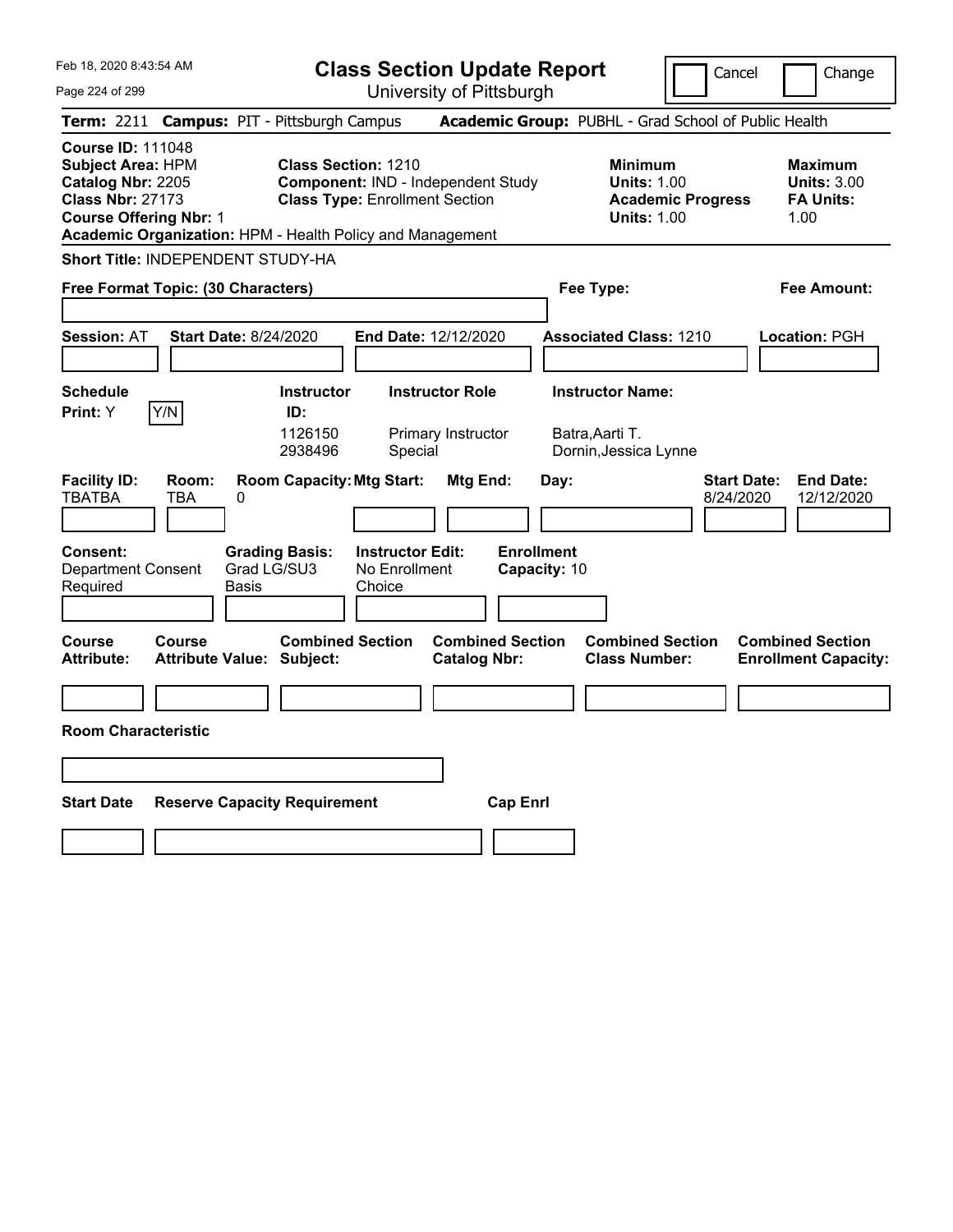|  | Feb 18, 2020 8:43:54 AM |  |
|--|-------------------------|--|
|  |                         |  |

Page 225 of 299

**Class Section Update Report**

Cancel **Change** 

University of Pittsburgh

|                                                                                                                                                                                                    |                                                             |                                                               | UNIVERSITY ULT ITTSDUIYN                       |                                   |                                                                                        |                                                                  |
|----------------------------------------------------------------------------------------------------------------------------------------------------------------------------------------------------|-------------------------------------------------------------|---------------------------------------------------------------|------------------------------------------------|-----------------------------------|----------------------------------------------------------------------------------------|------------------------------------------------------------------|
| Term: 2211 Campus: PIT - Pittsburgh Campus                                                                                                                                                         |                                                             |                                                               |                                                |                                   | Academic Group: PUBHL - Grad School of Public Health                                   |                                                                  |
| <b>Course ID: 111050</b><br><b>Subject Area: HPM</b><br>Catalog Nbr: 2207<br><b>Class Nbr: 21168</b><br><b>Course Offering Nbr: 1</b><br>Academic Organization: HPM - Health Policy and Management |                                                             | <b>Class Section: 1200</b><br><b>Component: LEC - Lecture</b> | <b>Class Type: Enrollment Section</b>          |                                   | <b>Minimum</b><br><b>Units: 3.00</b><br><b>Academic Progress</b><br><b>Units: 3.00</b> | <b>Maximum</b><br><b>Units: 3.00</b><br><b>FA Units:</b><br>3.00 |
| <b>Short Title: QUALITY ASSMNT PATIENT SAFETY</b>                                                                                                                                                  |                                                             |                                                               |                                                |                                   |                                                                                        |                                                                  |
| Free Format Topic: (30 Characters)                                                                                                                                                                 |                                                             |                                                               |                                                | Fee Type:                         |                                                                                        | Fee Amount:                                                      |
| <b>Session: AT</b>                                                                                                                                                                                 | <b>Start Date: 8/24/2020</b>                                |                                                               | End Date: 12/12/2020                           |                                   | <b>Associated Class: 1200</b>                                                          | Location: PGH                                                    |
| <b>Schedule</b>                                                                                                                                                                                    | <b>Instructor</b>                                           |                                                               | <b>Instructor Role</b>                         |                                   | <b>Instructor Name:</b>                                                                |                                                                  |
| Y/N<br>Print: Y                                                                                                                                                                                    | ID:<br>2938496<br>2909629                                   | Special                                                       | Primary Instructor                             |                                   | Dornin, Jessica Lynne<br><b>Roberts, Mark Stenius</b>                                  |                                                                  |
| <b>Facility ID:</b><br>Room:<br>PUBHL0A622<br>0A622                                                                                                                                                | <b>Room Capacity: Mtg Start:</b><br>28                      | 12:00 PM                                                      | Mtg End:<br>2:55 PM                            | Day:<br>We                        | 8/24/2020                                                                              | <b>Start Date:</b><br><b>End Date:</b><br>12/12/2020             |
| <b>Consent:</b><br><b>Department Consent</b><br>Required                                                                                                                                           | <b>Grading Basis:</b><br><b>Grad Letter Grade</b>           | <b>Instructor Edit:</b><br>No Enrollment<br>Choice            |                                                | <b>Enrollment</b><br>Capacity: 30 |                                                                                        |                                                                  |
| <b>Course</b><br>Course<br><b>Attribute:</b>                                                                                                                                                       | <b>Combined Section</b><br><b>Attribute Value: Subject:</b> |                                                               | <b>Combined Section</b><br><b>Catalog Nbr:</b> |                                   | <b>Combined Section</b><br><b>Class Number:</b>                                        | <b>Combined Section</b><br><b>Enrollment Capacity:</b>           |
|                                                                                                                                                                                                    |                                                             |                                                               |                                                |                                   |                                                                                        |                                                                  |
| <b>Room Characteristic</b><br>PeopleSoft - Scheduled (PS)                                                                                                                                          |                                                             |                                                               |                                                |                                   |                                                                                        |                                                                  |
| <b>Start Date</b>                                                                                                                                                                                  | <b>Reserve Capacity Requirement</b>                         |                                                               | <b>Cap Enrl</b>                                |                                   |                                                                                        |                                                                  |
|                                                                                                                                                                                                    |                                                             |                                                               |                                                |                                   |                                                                                        |                                                                  |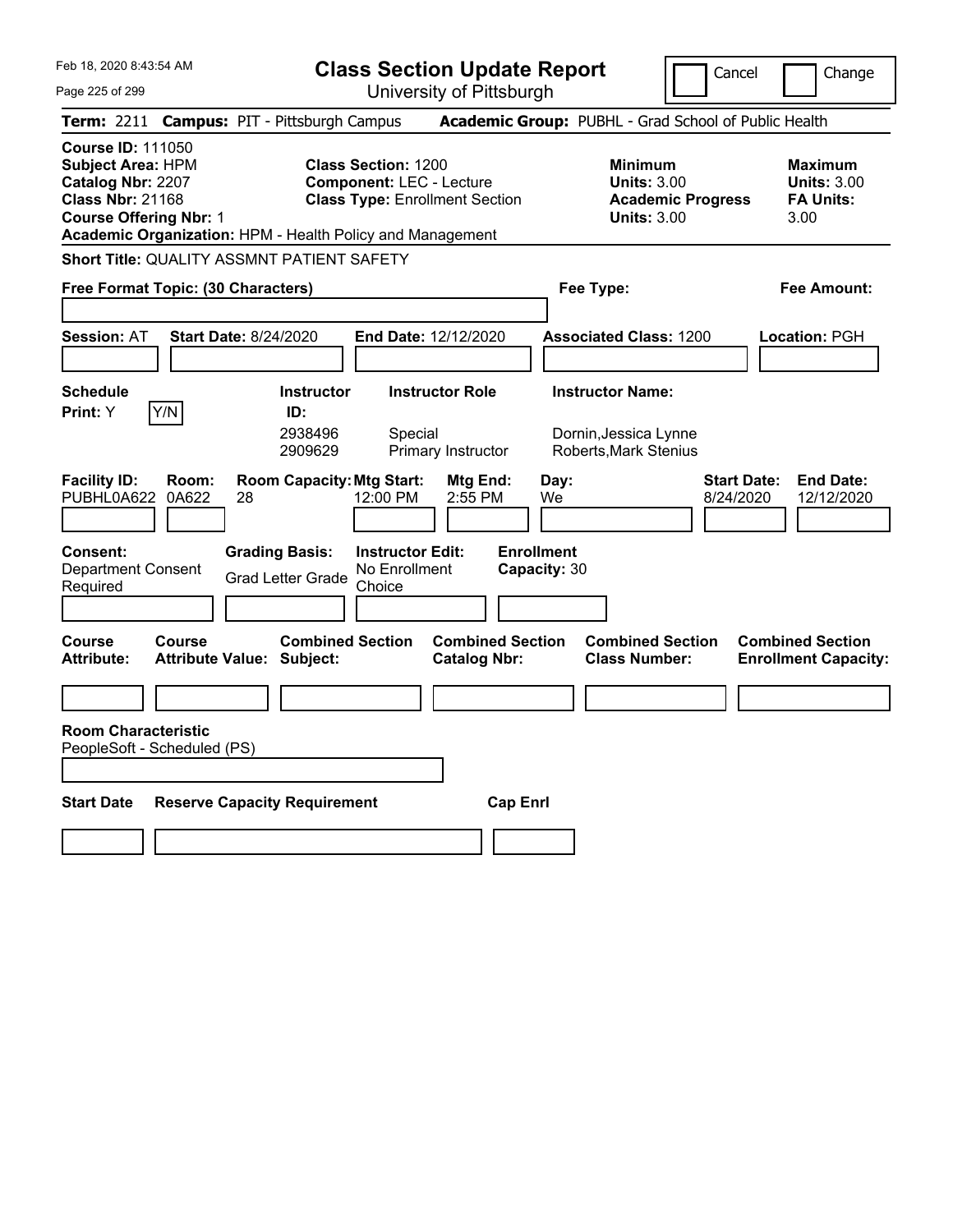Feb 18, 2020 8:43:54 AM Page 226 of 299 **Class Section Update Report** University of Pittsburgh Cancel Change **Term:** 2211 **Campus:** PIT - Pittsburgh Campus **Academic Group:** PUBHL - Grad School of Public Health **Course ID:** 180727 **Subject Area:** HPM **Class Section:** 1050 **Minimum Maximum Catalog Nbr:** 2215 **Component:** LEC - Lecture **Units:** 1.00 **Units:** 1.00 **Class Nbr:** 17912 **Class Type:** Enrollment Section **Academic Progress FA Units: Course Offering Nbr:** 1 **Units:** 1.00 1.00 **Academic Organization:** HPM - Health Policy and Management **Short Title:** CMP METHS DEC CST-EFFCTN ANAL **Free Format Topic: (30 Characters) Fee Type: Fee Amount:**  CMP METHS DCSN CST-EFFCTN ANAL **Session:** AT **Start Date:** 8/24/2020 **End Date:** 12/12/2020 **Associated Class:** 1050 **Location:** PGH **Schedule Instructor Instructor Role Instructor Name: Print:**  $Y$   $|Y/N|$  **ID:** 2909241 Primary Instructor Bryce,Cindy L 2963631 Teaching Assistant Dooley,Megan 2938496 Special Dornin,Jessica Lynne 2955892 Teaching Assistant Giel,Allie E 2909629 Primary Instructor Roberts,Mark Stenius 2906751 Primary Instructor Smith,Kenneth J 3616255 Teaching Assistant Tambellini,Juliana M **Facility ID: Room: Room Capacity:Mtg Start: Mtg End: Day: Start Date: End Date:** VALE00222 00222 26 3:00 PM 5:00 PM TuTh 8/24/2020 12/12/2020 **Consent: Grading Basis: Instructor Edit: Enrollment** Department Consent Required Grad LG/SNC Basis No Enrollment Choice **Capacity:** 3 **Course Course Combined Section Combined Section Combined Section Combined Section Attribute: Attribute Value: Subject: Catalog Nbr: Class Number: Enrollment Capacity:**  CLRES 2122 13428 7 **Room Characteristic Start Date Reserve Capacity Requirement Cap Enrl**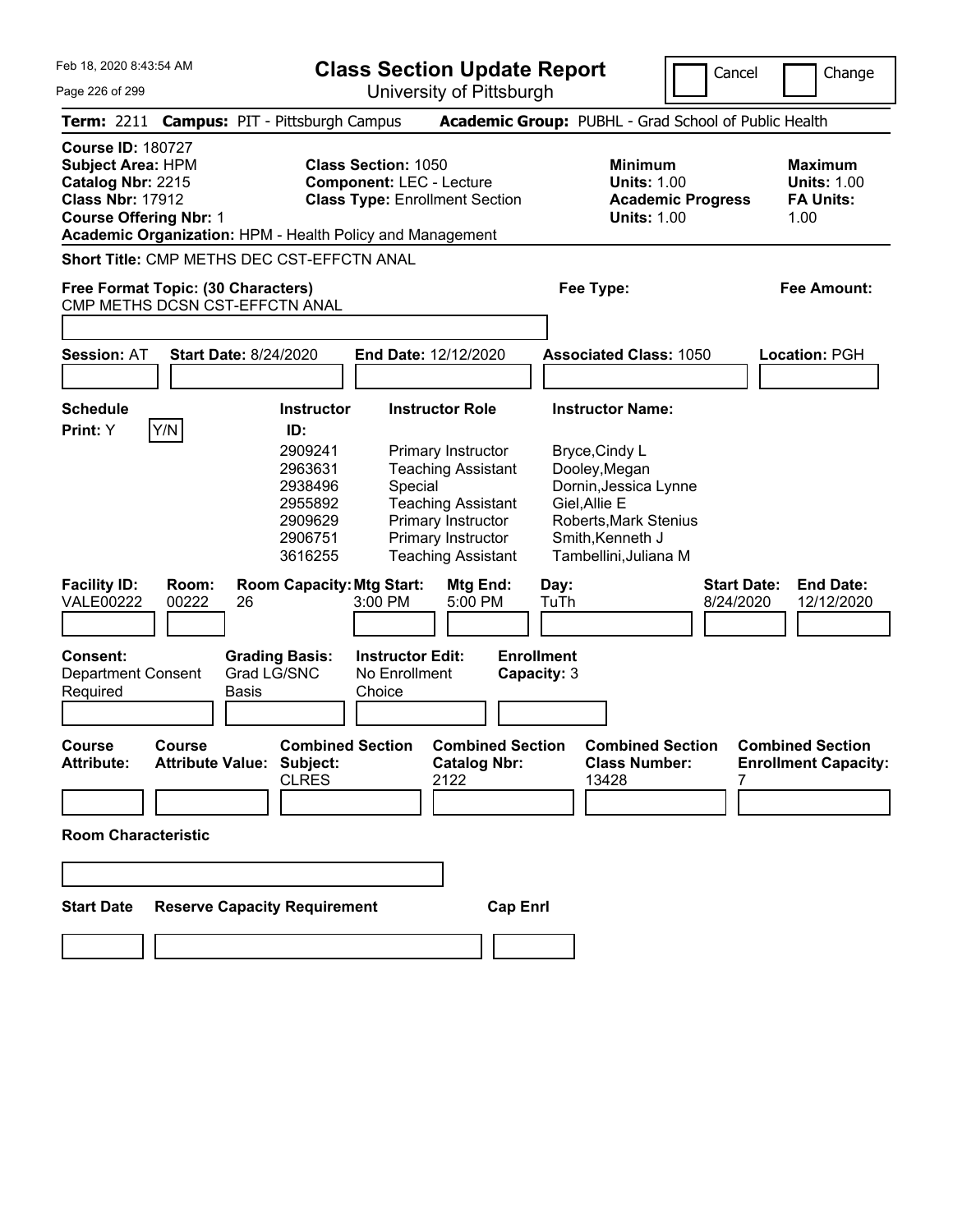| Feb 18, 2020 8:43:54 AM<br>Page 227 of 299                                                                                                                                                         |                                                                                                       | <b>Class Section Update Report</b><br>University of Pittsburgh                                                                                                                                               |                                                                                                                                                                            | Cancel<br>Change                                                  |
|----------------------------------------------------------------------------------------------------------------------------------------------------------------------------------------------------|-------------------------------------------------------------------------------------------------------|--------------------------------------------------------------------------------------------------------------------------------------------------------------------------------------------------------------|----------------------------------------------------------------------------------------------------------------------------------------------------------------------------|-------------------------------------------------------------------|
| Term: 2211 Campus: PIT - Pittsburgh Campus                                                                                                                                                         |                                                                                                       |                                                                                                                                                                                                              | Academic Group: PUBHL - Grad School of Public Health                                                                                                                       |                                                                   |
| <b>Course ID: 111057</b><br><b>Subject Area: HPM</b><br>Catalog Nbr: 2217<br><b>Class Nbr: 13842</b><br><b>Course Offering Nbr: 1</b><br>Academic Organization: HPM - Health Policy and Management |                                                                                                       | <b>Class Section: 1030</b><br><b>Component: LEC - Lecture</b><br><b>Class Type: Enrollment Section</b>                                                                                                       | <b>Minimum</b><br><b>Units: 1.00</b><br><b>Academic Progress</b><br><b>Units: 1.00</b>                                                                                     | <b>Maximum</b><br><b>Units: 1.00</b><br><b>FA Units:</b><br>1.00  |
| Short Title: CLINICAL DECISION ANALYSIS<br>Free Format Topic: (30 Characters)<br><b>CLINICAL DECISION ANALYSIS</b>                                                                                 |                                                                                                       |                                                                                                                                                                                                              | Fee Type:                                                                                                                                                                  | <b>Fee Amount:</b>                                                |
| <b>Session: AT</b>                                                                                                                                                                                 | <b>Start Date: 8/24/2020</b>                                                                          | End Date: 12/12/2020                                                                                                                                                                                         | <b>Associated Class: 1030</b>                                                                                                                                              | Location: PGH                                                     |
| <b>Schedule</b><br>Y/N<br>Print: Y                                                                                                                                                                 | <b>Instructor</b><br>ID:<br>2909241<br>2963631<br>2938496<br>2955892<br>2909629<br>2906751<br>3616255 | <b>Instructor Role</b><br>Primary Instructor<br><b>Teaching Assistant</b><br><b>Teaching Assistant</b><br><b>Teaching Assistant</b><br>Primary Instructor<br>Primary Instructor<br><b>Teaching Assistant</b> | <b>Instructor Name:</b><br>Bryce, Cindy L<br>Dooley, Megan<br>Dornin, Jessica Lynne<br>Giel, Allie E<br>Roberts, Mark Stenius<br>Smith, Kenneth J<br>Tambellini, Juliana M |                                                                   |
| <b>Facility ID:</b><br>Room:<br>VALE0305AB<br>0305AB                                                                                                                                               | <b>Room Capacity: Mtg Start:</b><br>49                                                                | Mtg End:<br>3:00 PM<br>5:00 PM                                                                                                                                                                               | Day:<br>TuTh                                                                                                                                                               | <b>End Date:</b><br><b>Start Date:</b><br>8/24/2020<br>12/12/2020 |
| <b>Consent:</b><br><b>Department Consent</b><br>Required                                                                                                                                           | <b>Grading Basis:</b><br>Grad LG/SNC<br><b>Basis</b>                                                  | <b>Instructor Edit:</b><br>No Enrollment<br>Choice                                                                                                                                                           | <b>Enrollment</b><br>Capacity: 20                                                                                                                                          |                                                                   |
| <b>Course</b><br><b>Course</b><br><b>Attribute:</b>                                                                                                                                                | <b>Combined Section</b><br><b>Attribute Value: Subject:</b><br><b>CLRES</b>                           | <b>Combined Section</b><br><b>Catalog Nbr:</b><br>2121                                                                                                                                                       | <b>Combined Section</b><br><b>Class Number:</b><br>13426                                                                                                                   | <b>Combined Section</b><br><b>Enrollment Capacity:</b><br>25      |
| <b>Room Characteristic</b>                                                                                                                                                                         |                                                                                                       |                                                                                                                                                                                                              |                                                                                                                                                                            |                                                                   |
| <b>Start Date</b>                                                                                                                                                                                  | <b>Reserve Capacity Requirement</b>                                                                   | <b>Cap Enrl</b>                                                                                                                                                                                              |                                                                                                                                                                            |                                                                   |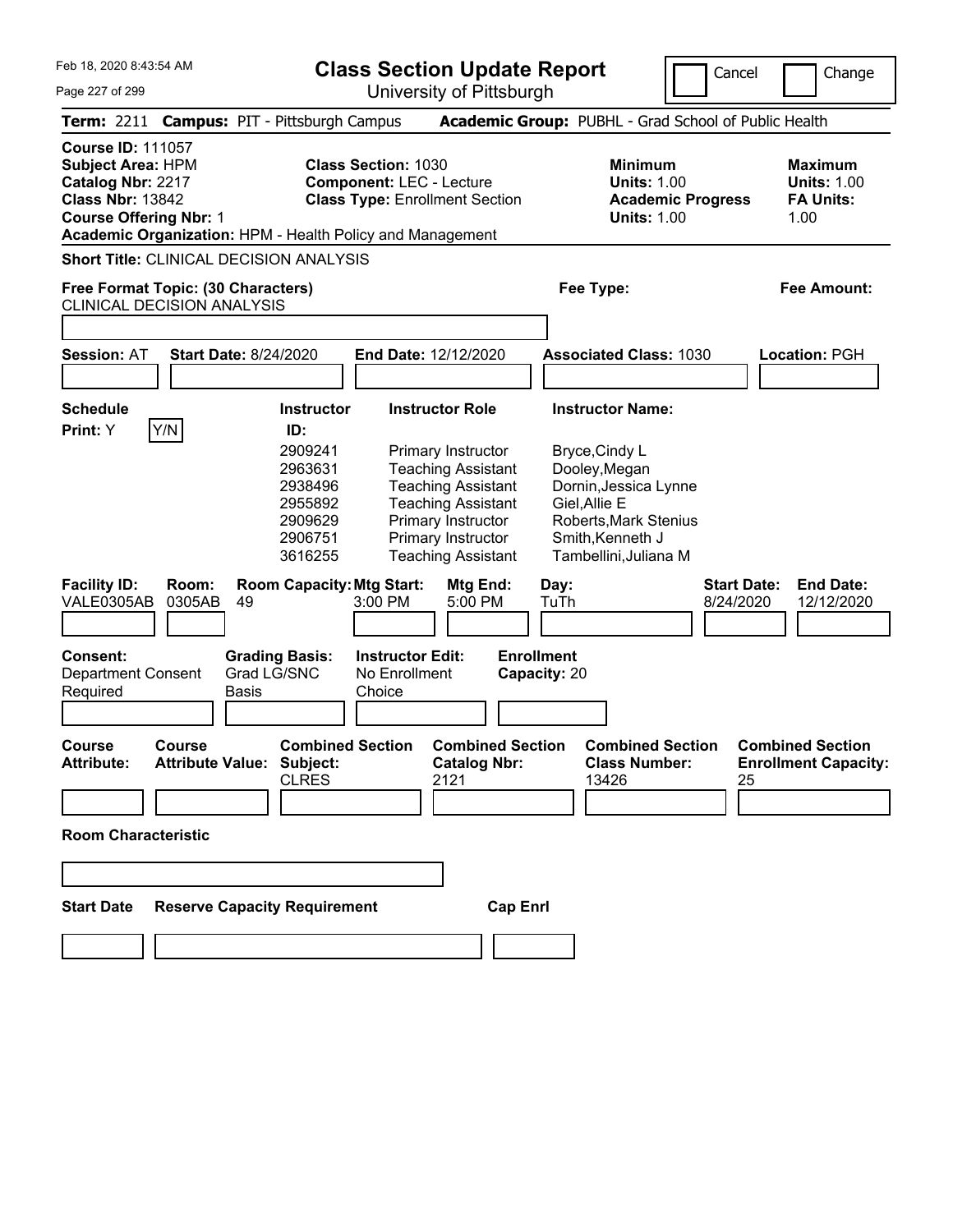**Class Section Update Report**

Cancel Change

| Page 228 of 299                                                                                                                       | University of Pittsburgh                                                                                                                                                                                                                                        |                                                                                                                                                 |                                                                   |
|---------------------------------------------------------------------------------------------------------------------------------------|-----------------------------------------------------------------------------------------------------------------------------------------------------------------------------------------------------------------------------------------------------------------|-------------------------------------------------------------------------------------------------------------------------------------------------|-------------------------------------------------------------------|
| <b>Term: 2211</b>                                                                                                                     | <b>Campus: PIT - Pittsburgh Campus</b>                                                                                                                                                                                                                          | Academic Group: PUBHL - Grad School of Public Health                                                                                            |                                                                   |
| <b>Course ID: 111060</b><br><b>Subject Area: HPM</b><br>Catalog Nbr: 2220<br><b>Class Nbr: 13840</b><br><b>Course Offering Nbr: 1</b> | <b>Class Section: 1030</b><br><b>Component: LEC - Lecture</b><br><b>Class Type: Enrollment Section</b><br>Academic Organization: HPM - Health Policy and Management                                                                                             | <b>Minimum</b><br><b>Units: 1.00</b><br><b>Academic Progress</b><br><b>Units: 1.00</b>                                                          | <b>Maximum</b><br><b>Units: 1.00</b><br><b>FA Units:</b><br>1.00  |
|                                                                                                                                       | <b>Short Title: COST EFFCTVNS ANAL HLTH CARE</b>                                                                                                                                                                                                                |                                                                                                                                                 |                                                                   |
| Free Format Topic: (30 Characters)                                                                                                    |                                                                                                                                                                                                                                                                 | Fee Type:                                                                                                                                       | Fee Amount:                                                       |
| <b>Session: AT</b>                                                                                                                    | <b>Start Date: 8/24/2020</b><br>End Date: 12/12/2020                                                                                                                                                                                                            | <b>Associated Class: 1030</b>                                                                                                                   | Location: PGH                                                     |
| <b>Schedule</b><br>Print: Y<br>Y/N                                                                                                    | <b>Instructor Role</b><br><b>Instructor</b><br>ID:                                                                                                                                                                                                              | <b>Instructor Name:</b>                                                                                                                         |                                                                   |
|                                                                                                                                       | 2909241<br>Primary Instructor<br>2963631<br><b>Teaching Assistant</b><br><b>Teaching Assistant</b><br>2938496<br><b>Teaching Assistant</b><br>2955892<br>2909629<br>Primary Instructor<br>2906751<br>Primary Instructor<br>3616255<br><b>Teaching Assistant</b> | Bryce, Cindy L<br>Dooley, Megan<br>Dornin, Jessica Lynne<br>Giel, Allie E<br>Roberts, Mark Stenius<br>Smith, Kenneth J<br>Tambellini, Juliana M |                                                                   |
| <b>Facility ID:</b><br>Room:<br><b>NEEDSAROOM</b>                                                                                     | <b>Room Capacity: Mtg Start:</b><br>Mtg End:                                                                                                                                                                                                                    | Day:                                                                                                                                            | <b>Start Date:</b><br><b>End Date:</b><br>8/24/2020<br>12/12/2020 |
| Consent:<br><b>Department Consent</b><br>Required                                                                                     | <b>Grading Basis:</b><br><b>Instructor Edit:</b><br>Grad LG/SNC<br>No Enrollment<br>Basis<br>Choice                                                                                                                                                             | <b>Enrollment</b><br>Capacity: 20                                                                                                               |                                                                   |
| <b>Course</b><br>Course<br><b>Attribute:</b>                                                                                          | <b>Combined Section</b><br><b>Combined Section</b><br><b>Attribute Value: Subject:</b><br><b>Catalog Nbr:</b><br>2120<br><b>CLRES</b>                                                                                                                           | <b>Combined Section</b><br><b>Class Number:</b><br>13427                                                                                        | <b>Combined Section</b><br><b>Enrollment Capacity:</b><br>25      |
| <b>Room Characteristic</b>                                                                                                            |                                                                                                                                                                                                                                                                 |                                                                                                                                                 |                                                                   |
|                                                                                                                                       |                                                                                                                                                                                                                                                                 |                                                                                                                                                 |                                                                   |
| <b>Start Date</b>                                                                                                                     | <b>Reserve Capacity Requirement</b><br><b>Cap Enrl</b>                                                                                                                                                                                                          |                                                                                                                                                 |                                                                   |
|                                                                                                                                       |                                                                                                                                                                                                                                                                 |                                                                                                                                                 |                                                                   |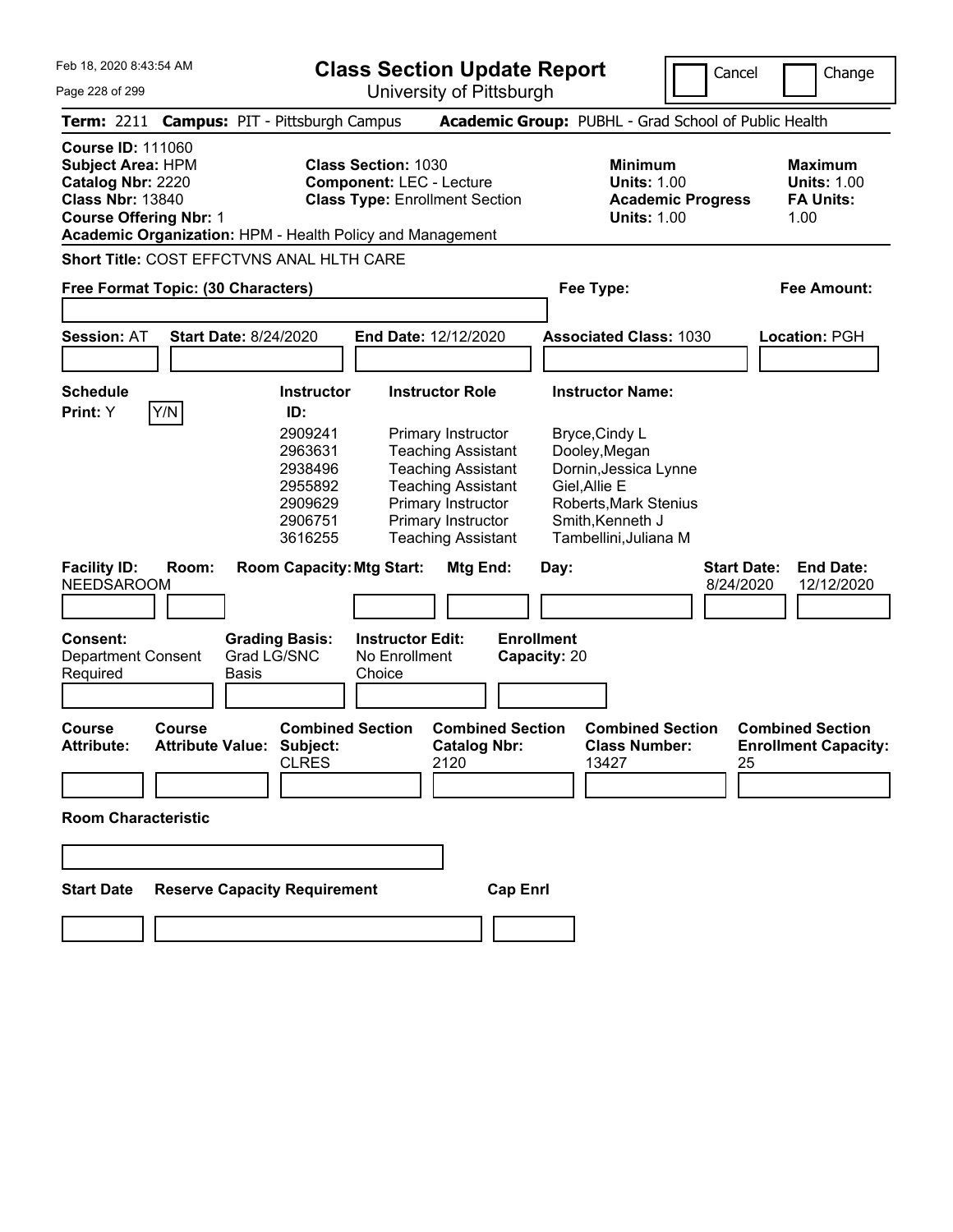Page 229 of 299

**Class Section Update Report**

Cancel **Change** 

University of Pittsburgh

|                                                                                                                                                                                                    |                                     |                                                                                       |                                                               | UNIVUUTIY ULI ILLUUULYII                       |                                                 |                                                                                        |                                                                   |
|----------------------------------------------------------------------------------------------------------------------------------------------------------------------------------------------------|-------------------------------------|---------------------------------------------------------------------------------------|---------------------------------------------------------------|------------------------------------------------|-------------------------------------------------|----------------------------------------------------------------------------------------|-------------------------------------------------------------------|
| Term: 2211 Campus: PIT - Pittsburgh Campus                                                                                                                                                         |                                     |                                                                                       |                                                               |                                                |                                                 | <b>Academic Group: PUBHL - Grad School of Public Health</b>                            |                                                                   |
| <b>Course ID: 184712</b><br><b>Subject Area: HPM</b><br>Catalog Nbr: 2240<br><b>Class Nbr: 21995</b><br><b>Course Offering Nbr: 1</b><br>Academic Organization: HPM - Health Policy and Management |                                     |                                                                                       | <b>Class Section: 1380</b><br><b>Component: LEC - Lecture</b> | <b>Class Type: Enrollment Section</b>          |                                                 | <b>Minimum</b><br><b>Units: 3.00</b><br><b>Academic Progress</b><br><b>Units: 3.00</b> | <b>Maximum</b><br><b>Units: 3.00</b><br><b>FA Units:</b><br>3.00  |
| Short Title: CSE STDY ANAL & PRSNTN HC MGT                                                                                                                                                         |                                     |                                                                                       |                                                               |                                                |                                                 |                                                                                        |                                                                   |
| Free Format Topic: (30 Characters)                                                                                                                                                                 |                                     |                                                                                       |                                                               |                                                |                                                 | Fee Type:                                                                              | Fee Amount:                                                       |
| <b>Session: AT</b>                                                                                                                                                                                 | <b>Start Date: 8/24/2020</b>        |                                                                                       |                                                               | End Date: 12/12/2020                           |                                                 | <b>Associated Class: 1380</b>                                                          | Location: PGH                                                     |
| <b>Schedule</b><br>Y/N<br><b>Print:</b> Y                                                                                                                                                          |                                     | <b>Instructor</b><br>ID:<br>2938496<br>3731976                                        | Special                                                       | <b>Instructor Role</b><br>Primary Instructor   |                                                 | <b>Instructor Name:</b><br>Dornin, Jessica Lynne<br>Griffin, Laura Kathryn             |                                                                   |
| <b>Facility ID:</b><br>PUBHL0A622<br>Consent:<br><b>Department Consent</b><br>Required                                                                                                             | Room:<br>0A622<br>28                | <b>Room Capacity: Mtg Start:</b><br><b>Grading Basis:</b><br><b>Grad Letter Grade</b> | 5:00 PM<br><b>Instructor Edit:</b><br>No Enrollment<br>Choice | Mtg End:<br>$8:00$ PM                          | Day:<br>We<br><b>Enrollment</b><br>Capacity: 12 |                                                                                        | <b>End Date:</b><br><b>Start Date:</b><br>8/24/2020<br>12/12/2020 |
| <b>Course</b><br>Course<br>Attribute:                                                                                                                                                              | <b>Attribute Value: Subject:</b>    | <b>Combined Section</b>                                                               |                                                               | <b>Combined Section</b><br><b>Catalog Nbr:</b> |                                                 | <b>Combined Section</b><br><b>Class Number:</b>                                        | <b>Combined Section</b><br><b>Enrollment Capacity:</b>            |
| <b>Room Characteristic</b><br>PeopleSoft - Scheduled (PS)                                                                                                                                          |                                     |                                                                                       |                                                               |                                                |                                                 |                                                                                        |                                                                   |
| <b>Start Date</b>                                                                                                                                                                                  | <b>Reserve Capacity Requirement</b> |                                                                                       |                                                               | <b>Cap Enrl</b>                                |                                                 |                                                                                        |                                                                   |
|                                                                                                                                                                                                    |                                     |                                                                                       |                                                               |                                                |                                                 |                                                                                        |                                                                   |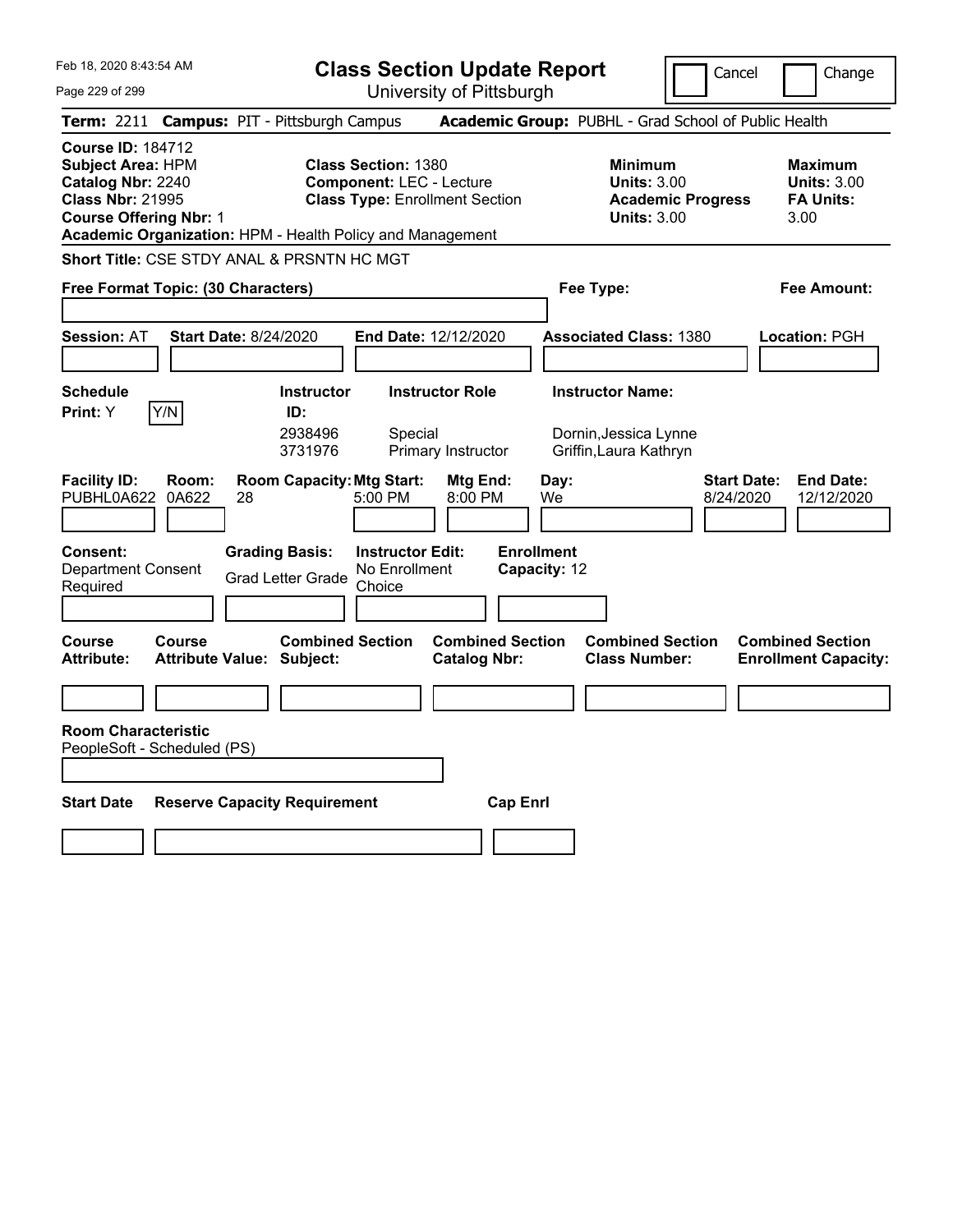**Class Section Update Report** University of Pittsburgh

Cancel Change

Page 230 of 299

|                                                                                                                                |                     | Term: 2211 Campus: PIT - Pittsburgh Campus                  |                                                                     |                                                |                                   | Academic Group: PUBHL - Grad School of Public Health                                   |                                                                   |
|--------------------------------------------------------------------------------------------------------------------------------|---------------------|-------------------------------------------------------------|---------------------------------------------------------------------|------------------------------------------------|-----------------------------------|----------------------------------------------------------------------------------------|-------------------------------------------------------------------|
| <b>Course ID: 181424</b><br>Subject Area: HPM<br>Catalog Nbr: 2275<br><b>Class Nbr: 23238</b><br><b>Course Offering Nbr: 1</b> |                     | Academic Organization: HPM - Health Policy and Management   | <b>Class Section: 1035</b><br><b>Class Type: Enrollment Section</b> | <b>Component: DIR - Directed Studies</b>       |                                   | <b>Minimum</b><br><b>Units: 1.00</b><br><b>Academic Progress</b><br><b>Units: 1.00</b> | <b>Maximum</b><br><b>Units: 3.00</b><br><b>FA Units:</b><br>1.00  |
| Short Title: HPM SPECIAL STUDIES                                                                                               |                     |                                                             |                                                                     |                                                |                                   |                                                                                        |                                                                   |
| Free Format Topic: (30 Characters)                                                                                             |                     |                                                             |                                                                     |                                                |                                   | Fee Type:                                                                              | Fee Amount:                                                       |
| <b>Session: AT</b>                                                                                                             |                     | <b>Start Date: 8/24/2020</b>                                | End Date: 12/12/2020                                                |                                                |                                   | <b>Associated Class: 1035</b>                                                          | Location: PGH                                                     |
| <b>Schedule</b><br>Print: Y                                                                                                    | Y/N                 | <b>Instructor</b><br>ID:<br>2938496<br>2932407              | Special                                                             | <b>Instructor Role</b><br>Primary Instructor   |                                   | <b>Instructor Name:</b><br>Dornin, Jessica Lynne<br>Van Nostrand, Elizabeth Ferrell    |                                                                   |
| <b>Facility ID:</b><br><b>TBATBA</b>                                                                                           | Room:<br><b>TBA</b> | <b>Room Capacity: Mtg Start:</b><br>0                       |                                                                     | Mtg End:                                       | Day:                              |                                                                                        | <b>Start Date:</b><br><b>End Date:</b><br>8/24/2020<br>12/12/2020 |
| Consent:<br><b>Department Consent</b><br>Required                                                                              |                     | <b>Grading Basis:</b><br><b>Grad Letter Grade</b>           | <b>Instructor Edit:</b><br>No Enrollment<br>Choice                  |                                                | <b>Enrollment</b><br>Capacity: 15 |                                                                                        |                                                                   |
| Course<br>Attribute:                                                                                                           | Course              | <b>Combined Section</b><br><b>Attribute Value: Subject:</b> |                                                                     | <b>Combined Section</b><br><b>Catalog Nbr:</b> |                                   | <b>Combined Section</b><br><b>Class Number:</b>                                        | <b>Combined Section</b><br><b>Enrollment Capacity:</b>            |
|                                                                                                                                |                     |                                                             |                                                                     |                                                |                                   |                                                                                        |                                                                   |
| <b>Room Characteristic</b>                                                                                                     |                     |                                                             |                                                                     |                                                |                                   |                                                                                        |                                                                   |
|                                                                                                                                |                     |                                                             |                                                                     |                                                |                                   |                                                                                        |                                                                   |
| <b>Start Date</b>                                                                                                              |                     | <b>Reserve Capacity Requirement</b>                         |                                                                     | <b>Cap Enrl</b>                                |                                   |                                                                                        |                                                                   |
|                                                                                                                                |                     |                                                             |                                                                     |                                                |                                   |                                                                                        |                                                                   |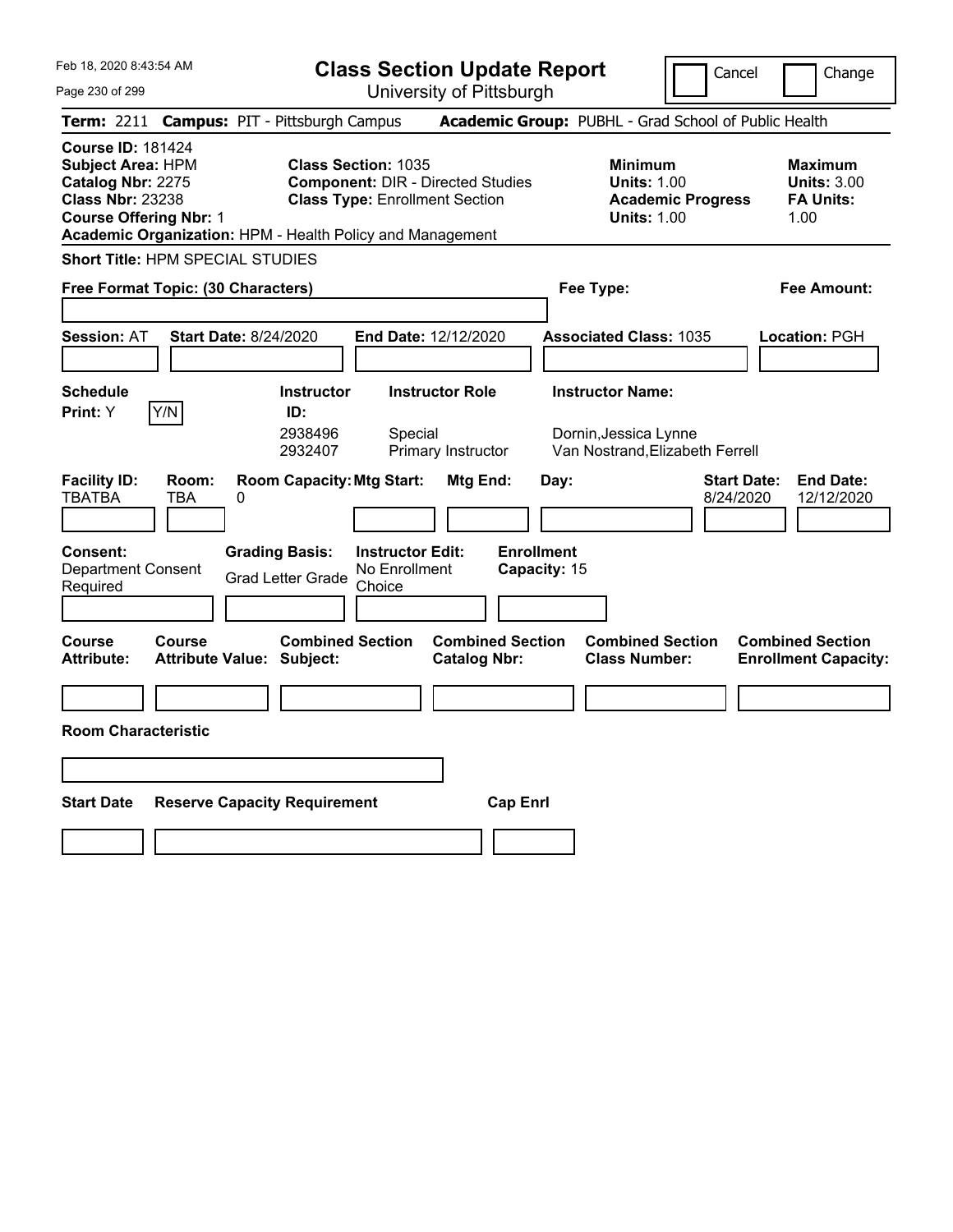**Class Section Update Report**

Cancel **Change** 

| Page 231 of 299                                                                                                                                                                                    | University of Pittsburgh                                                                                        |                                                                                        |                                                                  |
|----------------------------------------------------------------------------------------------------------------------------------------------------------------------------------------------------|-----------------------------------------------------------------------------------------------------------------|----------------------------------------------------------------------------------------|------------------------------------------------------------------|
| Term: 2211 Campus: PIT - Pittsburgh Campus                                                                                                                                                         |                                                                                                                 | Academic Group: PUBHL - Grad School of Public Health                                   |                                                                  |
| <b>Course ID: 181424</b><br><b>Subject Area: HPM</b><br>Catalog Nbr: 2275<br><b>Class Nbr: 21983</b><br><b>Course Offering Nbr: 1</b><br>Academic Organization: HPM - Health Policy and Management | <b>Class Section: 1410</b><br><b>Component: DIR - Directed Studies</b><br><b>Class Type: Enrollment Section</b> | <b>Minimum</b><br><b>Units: 1.00</b><br><b>Academic Progress</b><br><b>Units: 1.00</b> | <b>Maximum</b><br><b>Units: 3.00</b><br><b>FA Units:</b><br>1.00 |
| <b>Short Title: HPM SPECIAL STUDIES</b>                                                                                                                                                            |                                                                                                                 |                                                                                        |                                                                  |
| Free Format Topic: (30 Characters)                                                                                                                                                                 |                                                                                                                 | Fee Type:                                                                              | Fee Amount:                                                      |
| <b>Session: AT</b><br><b>Start Date: 8/24/2020</b>                                                                                                                                                 | End Date: 12/12/2020                                                                                            | <b>Associated Class: 1410</b>                                                          | Location: PGH                                                    |
| <b>Schedule</b><br>Y/N<br>ID:<br><b>Print:</b> Y                                                                                                                                                   | <b>Instructor Role</b><br><b>Instructor</b><br>2938496<br>Special<br>2909629<br>Primary Instructor              | <b>Instructor Name:</b><br>Dornin, Jessica Lynne<br>Roberts, Mark Stenius              |                                                                  |
| <b>Facility ID:</b><br>Room:<br><b>TBATBA</b><br>0<br><b>TBA</b>                                                                                                                                   | <b>Room Capacity: Mtg Start:</b><br><b>Mtg End:</b><br>Day:                                                     | <b>Start Date:</b><br>8/24/2020                                                        | <b>End Date:</b><br>12/12/2020                                   |
| Consent:<br><b>Grading Basis:</b><br>No Special Consent<br><b>Grad Letter Grade</b><br>Required                                                                                                    | <b>Enrollment</b><br><b>Instructor Edit:</b><br>No Enrollment<br>Capacity: 15<br>Choice                         |                                                                                        |                                                                  |
| Course<br>Course<br><b>Attribute:</b><br><b>Attribute Value: Subject:</b>                                                                                                                          | <b>Combined Section</b><br><b>Combined Section</b><br><b>Catalog Nbr:</b>                                       | <b>Combined Section</b><br><b>Class Number:</b>                                        | <b>Combined Section</b><br><b>Enrollment Capacity:</b>           |
| <b>Room Characteristic</b>                                                                                                                                                                         |                                                                                                                 |                                                                                        |                                                                  |
|                                                                                                                                                                                                    |                                                                                                                 |                                                                                        |                                                                  |
| <b>Start Date</b><br><b>Reserve Capacity Requirement</b>                                                                                                                                           | <b>Cap Enrl</b>                                                                                                 |                                                                                        |                                                                  |
|                                                                                                                                                                                                    |                                                                                                                 |                                                                                        |                                                                  |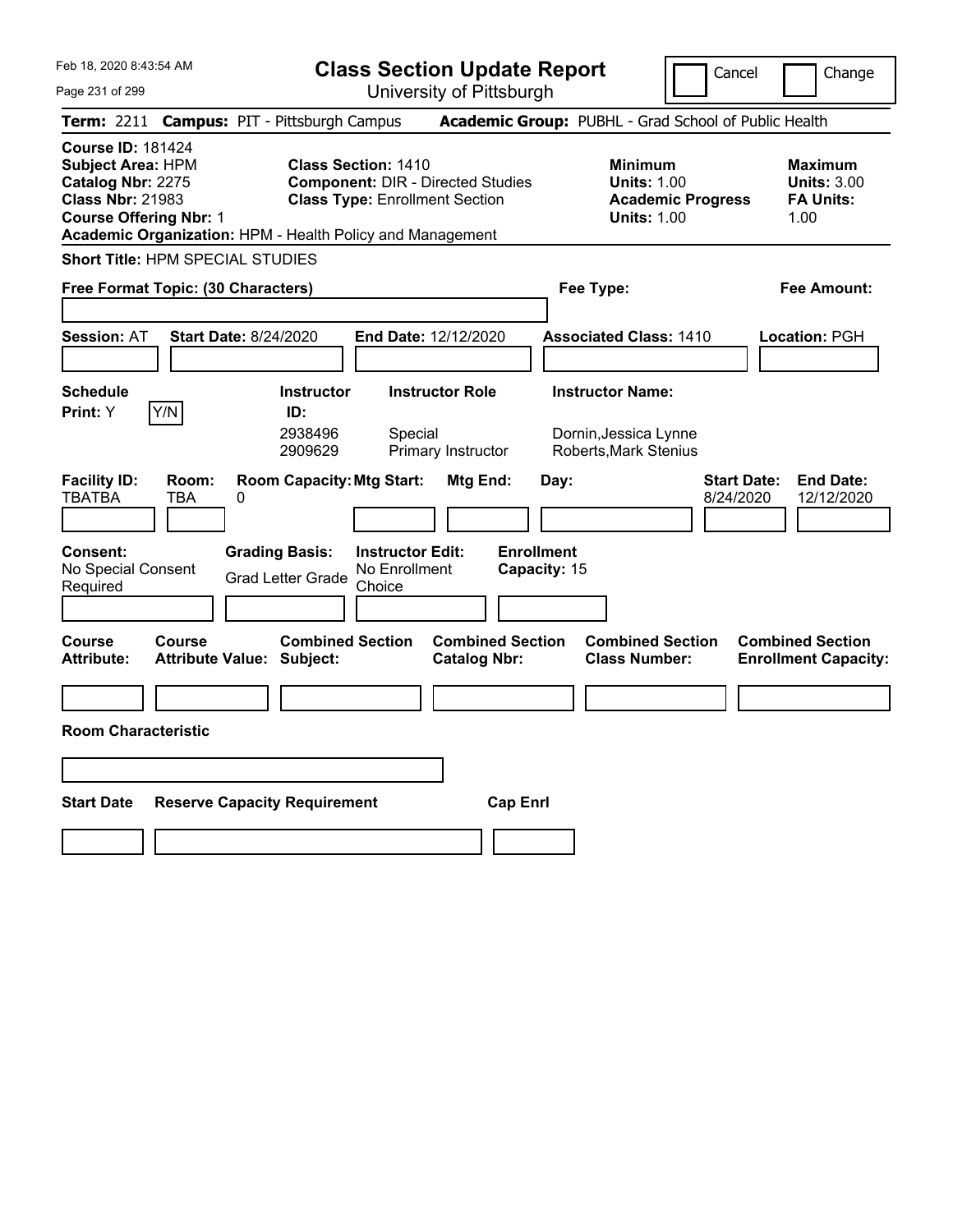|  | Feb 18, 2020 8:43:54 AM |  |
|--|-------------------------|--|
|  |                         |  |

University of Pittsburgh

Cancel Change

Page 232 of 299

|                                                                                                                                       |                                   | Term: 2211 Campus: PIT - Pittsburgh Campus                                           |                                                                                                                                                                     | Academic Group: PUBHL - Grad School of Public Health                                                                                        |                                                                  |
|---------------------------------------------------------------------------------------------------------------------------------------|-----------------------------------|--------------------------------------------------------------------------------------|---------------------------------------------------------------------------------------------------------------------------------------------------------------------|---------------------------------------------------------------------------------------------------------------------------------------------|------------------------------------------------------------------|
| <b>Course ID: 184572</b><br><b>Subject Area: HPM</b><br>Catalog Nbr: 2700<br><b>Class Nbr: 23758</b><br><b>Course Offering Nbr: 1</b> |                                   |                                                                                      | <b>Class Section: 1150</b><br><b>Component: SEM - Seminar</b><br><b>Class Type: Enrollment Section</b><br>Academic Organization: HPM - Health Policy and Management | <b>Minimum</b><br><b>Units: 1.50</b><br><b>Academic Progress</b><br><b>Units: 1.50</b>                                                      | <b>Maximum</b><br><b>Units: 1.50</b><br><b>FA Units:</b><br>1.50 |
|                                                                                                                                       |                                   | <b>Short Title: SEMINAR IN HLTH SYMS LDRS</b>                                        |                                                                                                                                                                     |                                                                                                                                             |                                                                  |
| Free Format Topic: (30 Characters)                                                                                                    |                                   |                                                                                      |                                                                                                                                                                     | Fee Type:                                                                                                                                   | <b>Fee Amount:</b>                                               |
| <b>Session: AT</b>                                                                                                                    |                                   | <b>Start Date: 8/24/2020</b>                                                         | <b>End Date: 12/12/2020</b>                                                                                                                                         | <b>Associated Class: 1150</b>                                                                                                               | Location: PGH                                                    |
| <b>Schedule</b><br>Print: Y                                                                                                           | Y/N                               | <b>Instructor</b><br>ID:<br>2963631<br>2938496<br>2955892<br>2909629<br>3616255      | <b>Instructor Role</b><br><b>Teaching Assistant</b><br><b>Teaching Assistant</b><br><b>Teaching Assistant</b><br>Primary Instructor<br><b>Teaching Assistant</b>    | <b>Instructor Name:</b><br>Dooley, Megan<br>Dornin, Jessica Lynne<br>Giel, Allie E<br><b>Roberts, Mark Stenius</b><br>Tambellini, Juliana M |                                                                  |
| <b>Facility ID:</b><br>PUBHL0A622<br><b>Consent:</b><br><b>Department Consent</b><br>Required                                         | Room:<br>0A622                    | <b>Room Capacity: Mtg Start:</b><br>28<br><b>Grading Basis:</b><br>Grad Letter Grade | Mtg End:<br>5:30 PM<br>7:30 PM<br><b>Instructor Edit:</b><br>No Enrollment<br>Choice                                                                                | Day:<br><b>Start Date:</b><br>8/24/2020<br>Tu<br><b>Enrollment</b><br>Capacity: 10                                                          | <b>End Date:</b><br>12/12/2020                                   |
| Course<br><b>Attribute:</b>                                                                                                           | Course<br><b>Attribute Value:</b> | <b>Combined Section</b><br>Subject:<br><b>CLRES</b>                                  | <b>Combined Section</b><br><b>Catalog Nbr:</b><br>2750                                                                                                              | <b>Combined Section</b><br><b>Class Number:</b><br>23757<br>7                                                                               | <b>Combined Section</b><br><b>Enrollment Capacity:</b>           |
| <b>Room Characteristic</b><br>PeopleSoft - Scheduled (PS)                                                                             |                                   |                                                                                      |                                                                                                                                                                     |                                                                                                                                             |                                                                  |
| <b>Start Date</b>                                                                                                                     |                                   | <b>Reserve Capacity Requirement</b>                                                  | <b>Cap Enrl</b>                                                                                                                                                     |                                                                                                                                             |                                                                  |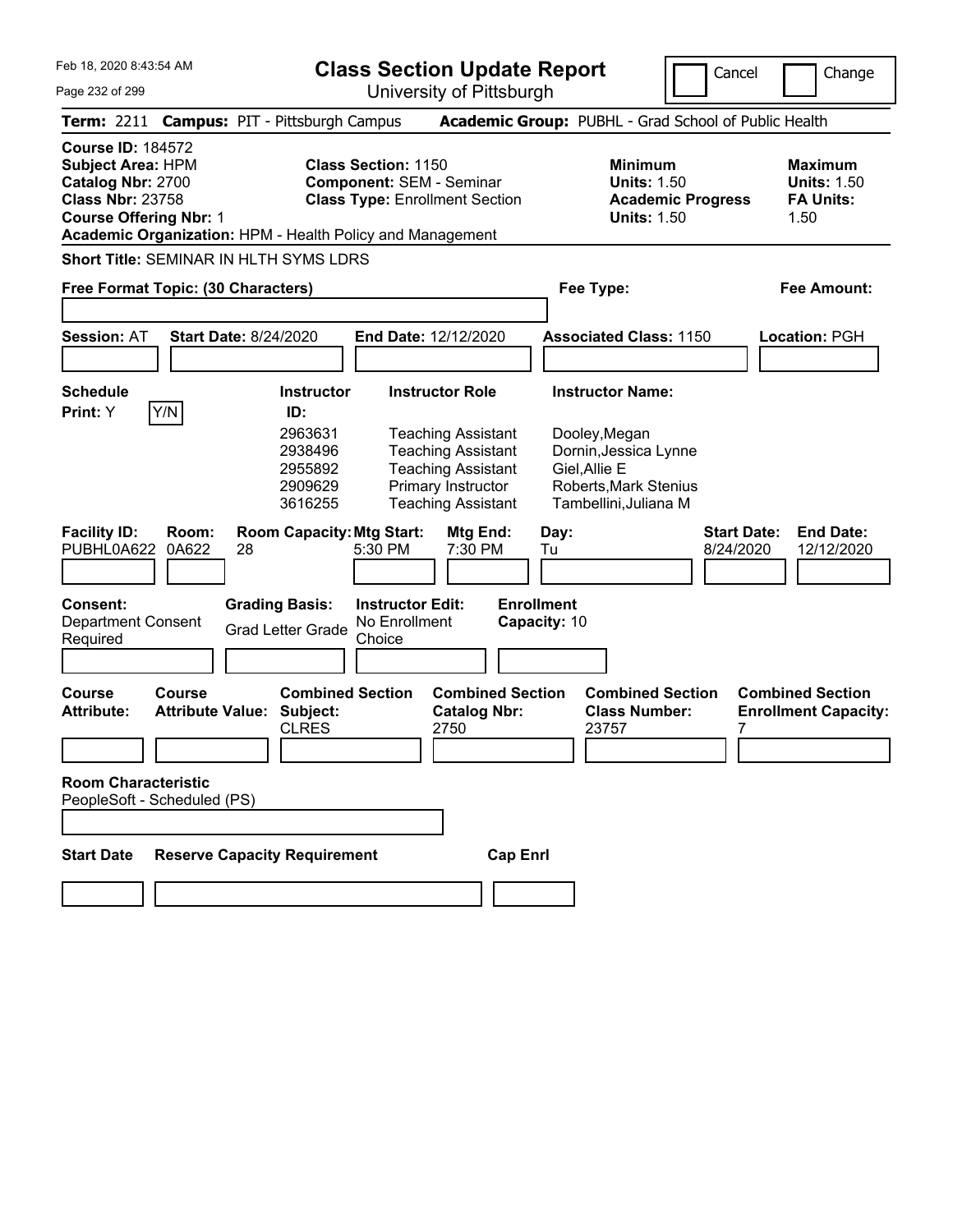**Class Section Update Report** University of Pittsburgh

Cancel Change

Page 233 of 299

|                                                                                                                                       |                                   | Term: 2211 Campus: PIT - Pittsburgh Campus        |                                                                                                                                                                     | Academic Group: PUBHL - Grad School of Public Health                                   |                                                                  |
|---------------------------------------------------------------------------------------------------------------------------------------|-----------------------------------|---------------------------------------------------|---------------------------------------------------------------------------------------------------------------------------------------------------------------------|----------------------------------------------------------------------------------------|------------------------------------------------------------------|
| <b>Course ID: 184404</b><br><b>Subject Area: HPM</b><br>Catalog Nbr: 2905<br><b>Class Nbr: 21904</b><br><b>Course Offering Nbr: 1</b> |                                   |                                                   | <b>Class Section: 1015</b><br><b>Component: LEC - Lecture</b><br><b>Class Type: Enrollment Section</b><br>Academic Organization: HPM - Health Policy and Management | <b>Minimum</b><br><b>Units: 3.00</b><br><b>Academic Progress</b><br><b>Units: 3.00</b> | <b>Maximum</b><br><b>Units: 3.00</b><br><b>FA Units:</b><br>3.00 |
|                                                                                                                                       |                                   | Short Title: QUASI-EXPRML DSGN HSR                |                                                                                                                                                                     |                                                                                        |                                                                  |
| Free Format Topic: (30 Characters)                                                                                                    |                                   |                                                   |                                                                                                                                                                     | Fee Type:                                                                              | Fee Amount:                                                      |
| <b>Session: AT</b>                                                                                                                    |                                   | <b>Start Date: 8/24/2020</b>                      | End Date: 12/12/2020                                                                                                                                                | <b>Associated Class: 1015</b>                                                          | Location: PGH                                                    |
| <b>Schedule</b><br>Print: Y                                                                                                           | Y/N                               | <b>Instructor</b><br>ID:<br>2901536<br>2938496    | <b>Instructor Role</b><br>Primary Instructor<br>Special                                                                                                             | <b>Instructor Name:</b><br>Degenholtz, Howard B<br>Dornin, Jessica Lynne               |                                                                  |
| <b>Facility ID:</b><br>PUBHL0A425                                                                                                     | Room:<br>0A425                    | <b>Room Capacity: Mtg Start:</b><br>24            | Mtg End:<br>1:00 PM<br>3:55 PM                                                                                                                                      | <b>Start Date:</b><br>Day:<br>8/24/2020<br>Th                                          | <b>End Date:</b><br>12/12/2020                                   |
| <b>Consent:</b><br><b>Department Consent</b><br>Required                                                                              |                                   | <b>Grading Basis:</b><br><b>Grad Letter Grade</b> | <b>Instructor Edit:</b><br>No Enrollment<br>Choice                                                                                                                  | <b>Enrollment</b><br>Capacity: 15                                                      |                                                                  |
| <b>Course</b><br>Attribute:                                                                                                           | Course<br><b>Attribute Value:</b> | <b>Combined Section</b><br>Subject:               | <b>Combined Section</b><br><b>Catalog Nbr:</b>                                                                                                                      | <b>Combined Section</b><br><b>Class Number:</b>                                        | <b>Combined Section</b><br><b>Enrollment Capacity:</b>           |
| <b>Room Characteristic</b><br>PeopleSoft - Scheduled (PS)                                                                             |                                   |                                                   |                                                                                                                                                                     |                                                                                        |                                                                  |
| <b>Start Date</b>                                                                                                                     |                                   | <b>Reserve Capacity Requirement</b>               | <b>Cap Enrl</b>                                                                                                                                                     |                                                                                        |                                                                  |
|                                                                                                                                       |                                   |                                                   |                                                                                                                                                                     |                                                                                        |                                                                  |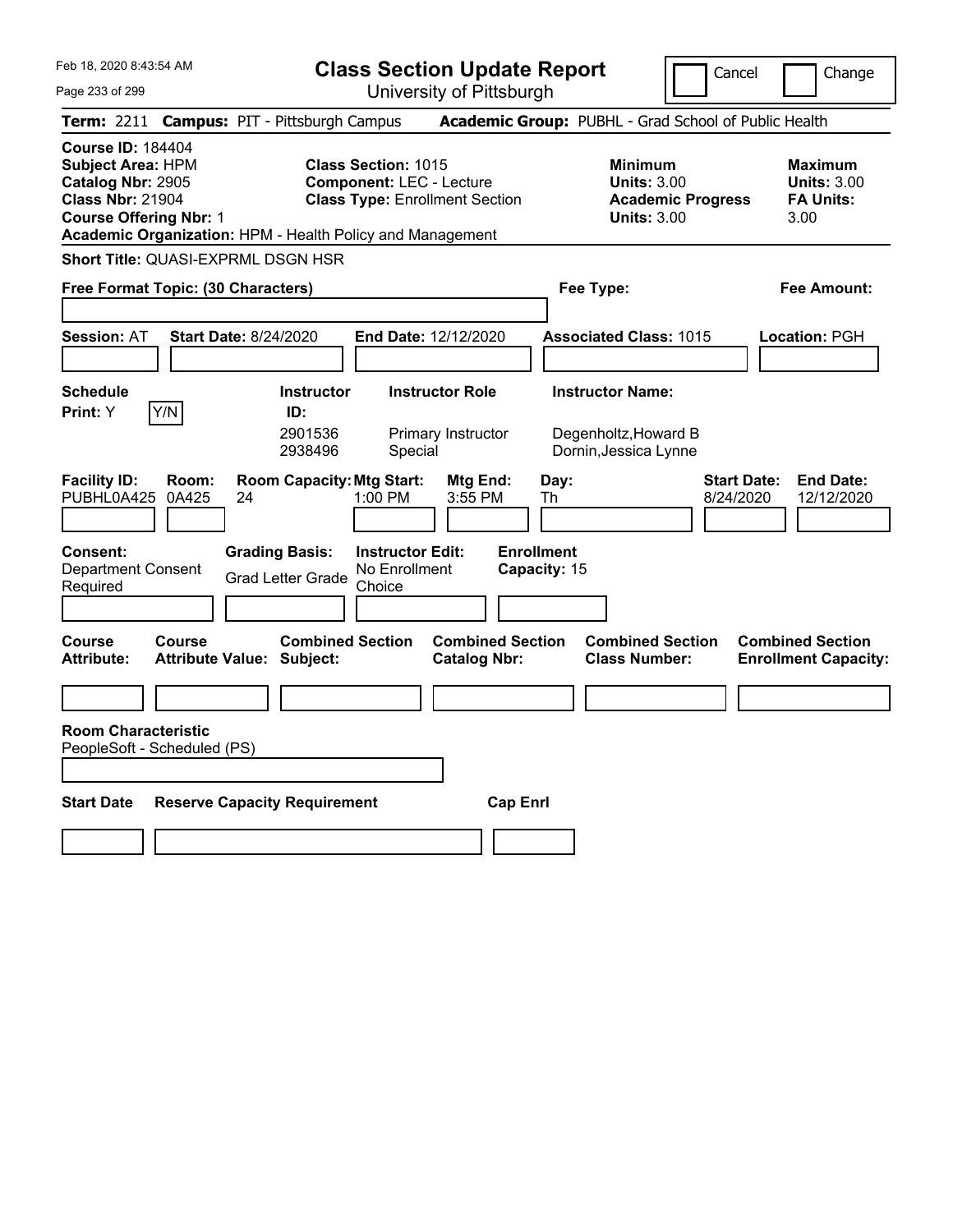|  |  |  |  | Feb 18, 2020 8:43:54 AM |  |
|--|--|--|--|-------------------------|--|
|--|--|--|--|-------------------------|--|

Page 234 of 299

**Class Section Update Report**

University of Pittsburgh

Cancel **I** Change

|                                                                                                                         |                | Term: 2211 Campus: PIT - Pittsburgh Campus                  |                                                               |                                                |                                   | Academic Group: PUBHL - Grad School of Public Health                                   |                                 |                                                                  |
|-------------------------------------------------------------------------------------------------------------------------|----------------|-------------------------------------------------------------|---------------------------------------------------------------|------------------------------------------------|-----------------------------------|----------------------------------------------------------------------------------------|---------------------------------|------------------------------------------------------------------|
| Course ID: 190731<br>Subject Area: HPM<br>Catalog Nbr: 3000<br><b>Class Nbr: 28524</b><br><b>Course Offering Nbr: 1</b> |                | Academic Organization: HPM - Health Policy and Management   | <b>Class Section: 1010</b><br><b>Component: SEM - Seminar</b> | <b>Class Type: Enrollment Section</b>          |                                   | <b>Minimum</b><br><b>Units: 1.50</b><br><b>Academic Progress</b><br><b>Units: 1.50</b> |                                 | <b>Maximum</b><br><b>Units: 1.50</b><br><b>FA Units:</b><br>1.50 |
|                                                                                                                         |                | Short Title: DCTRL RES PROF DVLP SEM PART 1                 |                                                               |                                                |                                   |                                                                                        |                                 |                                                                  |
| Free Format Topic: (30 Characters)                                                                                      |                |                                                             |                                                               |                                                |                                   | Fee Type:                                                                              |                                 | Fee Amount:                                                      |
|                                                                                                                         |                |                                                             |                                                               |                                                |                                   |                                                                                        |                                 |                                                                  |
| <b>Session: AT</b>                                                                                                      |                | <b>Start Date: 8/24/2020</b>                                | End Date: 12/12/2020                                          |                                                |                                   | <b>Associated Class: 1010</b>                                                          |                                 | Location: PGH                                                    |
|                                                                                                                         |                |                                                             |                                                               |                                                |                                   |                                                                                        |                                 |                                                                  |
| <b>Schedule</b>                                                                                                         |                | Instructor                                                  |                                                               | <b>Instructor Role</b>                         |                                   | <b>Instructor Name:</b>                                                                |                                 |                                                                  |
| Print: Y                                                                                                                | Y/N            | ID:<br>2938496<br>2961737<br>2959164                        | Special                                                       | Primary Instructor<br>Primary Instructor       |                                   | Dornin, Jessica Lynne<br>Roberts, Eric T<br>Sabik, Lindsay M                           |                                 |                                                                  |
| <b>Facility ID:</b><br>PUBHL0A622                                                                                       | Room:<br>0A622 | <b>Room Capacity: Mtg Start:</b><br>28                      | 12:00 PM                                                      | Mtg End:<br>12:55 PM                           | Day:<br>Tu                        |                                                                                        | <b>Start Date:</b><br>8/24/2020 | <b>End Date:</b><br>12/12/2020                                   |
| Consent:<br><b>Department Consent</b><br>Required                                                                       |                | <b>Grading Basis:</b><br><b>Grad SN Basis</b>               | <b>Instructor Edit:</b><br>No Enrollment<br>Choice            |                                                | <b>Enrollment</b><br>Capacity: 20 |                                                                                        |                                 |                                                                  |
| Course<br>Attribute:                                                                                                    | <b>Course</b>  | <b>Combined Section</b><br><b>Attribute Value: Subject:</b> |                                                               | <b>Combined Section</b><br><b>Catalog Nbr:</b> |                                   | <b>Combined Section</b><br><b>Class Number:</b>                                        |                                 | <b>Combined Section</b><br><b>Enrollment Capacity:</b>           |
| <b>Room Characteristic</b><br>PeopleSoft - Scheduled (PS)                                                               |                |                                                             |                                                               |                                                |                                   |                                                                                        |                                 |                                                                  |
| <b>Start Date</b>                                                                                                       |                | <b>Reserve Capacity Requirement</b>                         |                                                               | <b>Cap Enrl</b>                                |                                   |                                                                                        |                                 |                                                                  |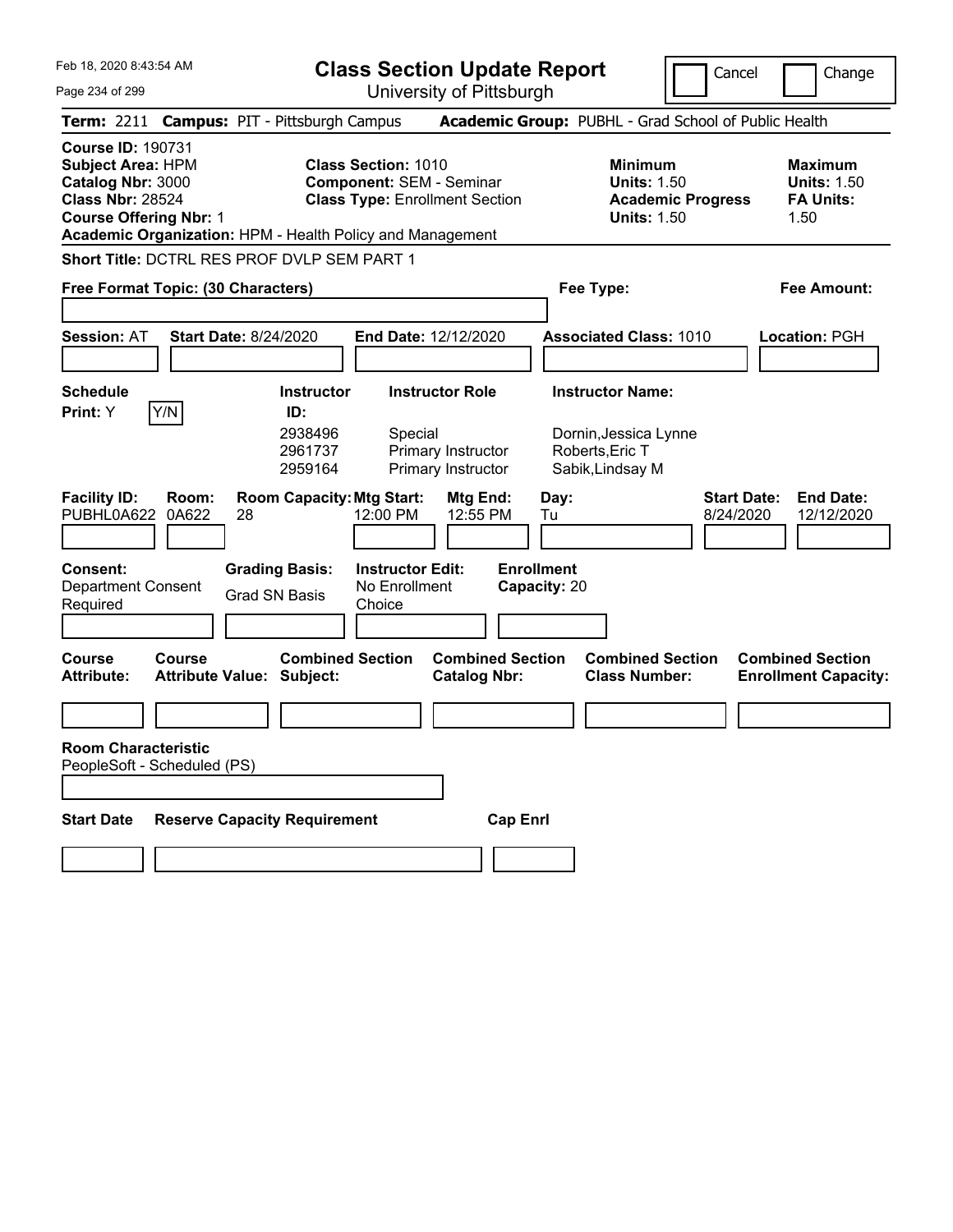|  | Feb 18, 2020 8:43:54 AM |  |
|--|-------------------------|--|
|  |                         |  |

**Class Section Update Report** University of Pittsburgh

Cancel Change

Page 235 of 299

|                                                                                                                                       | Term: 2211 Campus: PIT - Pittsburgh Campus                |                                                           |                                                                                                        |                                                |                                 | Academic Group: PUBHL - Grad School of Public Health                                   |                                                                   |
|---------------------------------------------------------------------------------------------------------------------------------------|-----------------------------------------------------------|-----------------------------------------------------------|--------------------------------------------------------------------------------------------------------|------------------------------------------------|---------------------------------|----------------------------------------------------------------------------------------|-------------------------------------------------------------------|
| <b>Course ID: 184571</b><br><b>Subject Area: HPM</b><br>Catalog Nbr: 3065<br><b>Class Nbr: 30392</b><br><b>Course Offering Nbr: 1</b> | Academic Organization: HPM - Health Policy and Management |                                                           | <b>Class Section: 1070</b><br><b>Component: SEM - Seminar</b><br><b>Class Type: Enrollment Section</b> |                                                |                                 | <b>Minimum</b><br><b>Units: 2.00</b><br><b>Academic Progress</b><br><b>Units: 2.00</b> | <b>Maximum</b><br><b>Units: 2.00</b><br><b>FA Units:</b><br>2.00  |
|                                                                                                                                       | <b>Short Title: ADV HEALTH POLICY ANALYSIS</b>            |                                                           |                                                                                                        |                                                |                                 |                                                                                        |                                                                   |
|                                                                                                                                       | Free Format Topic: (30 Characters)                        |                                                           |                                                                                                        |                                                |                                 | Fee Type:                                                                              | Fee Amount:                                                       |
| <b>Session: AT</b>                                                                                                                    | <b>Start Date: 8/24/2020</b>                              |                                                           | End Date: 12/12/2020                                                                                   |                                                |                                 | <b>Associated Class: 1070</b>                                                          | <b>Location: PGH</b>                                              |
| <b>Schedule</b><br>Print: Y                                                                                                           | Y/N                                                       | <b>Instructor</b><br>ID:<br>2924516                       | <b>Instructor Role</b>                                                                                 | Primary Instructor                             |                                 | <b>Instructor Name:</b><br>Donohue, Julie Marie                                        |                                                                   |
|                                                                                                                                       |                                                           | 2938496<br>2959164                                        | Special                                                                                                | Primary Instructor                             |                                 | Dornin, Jessica Lynne<br>Sabik, Lindsay M                                              |                                                                   |
| <b>Facility ID:</b><br>PUBHL3121C<br><b>Consent:</b>                                                                                  | Room:<br>3121C<br>24                                      | <b>Room Capacity: Mtg Start:</b><br><b>Grading Basis:</b> | 2:00 PM<br><b>Instructor Edit:</b>                                                                     | Mtg End:<br>3:55 PM                            | Day:<br>We<br><b>Enrollment</b> |                                                                                        | <b>Start Date:</b><br><b>End Date:</b><br>8/24/2020<br>12/12/2020 |
| <b>Department Consent</b><br>Required                                                                                                 |                                                           | <b>Grad Letter Grade</b>                                  | No Enrollment<br>Choice                                                                                |                                                | Capacity: 15                    |                                                                                        |                                                                   |
| Course<br>Attribute:                                                                                                                  | Course<br><b>Attribute Value: Subject:</b>                | <b>Combined Section</b>                                   |                                                                                                        | <b>Combined Section</b><br><b>Catalog Nbr:</b> |                                 | <b>Combined Section</b><br><b>Class Number:</b>                                        | <b>Combined Section</b><br><b>Enrollment Capacity:</b>            |
|                                                                                                                                       |                                                           |                                                           |                                                                                                        |                                                |                                 |                                                                                        |                                                                   |
| <b>Room Characteristic</b>                                                                                                            | PeopleSoft - Scheduled (PS)                               |                                                           |                                                                                                        |                                                |                                 |                                                                                        |                                                                   |
| <b>Start Date</b>                                                                                                                     | <b>Reserve Capacity Requirement</b>                       |                                                           |                                                                                                        | <b>Cap Enrl</b>                                |                                 |                                                                                        |                                                                   |
|                                                                                                                                       |                                                           |                                                           |                                                                                                        |                                                |                                 |                                                                                        |                                                                   |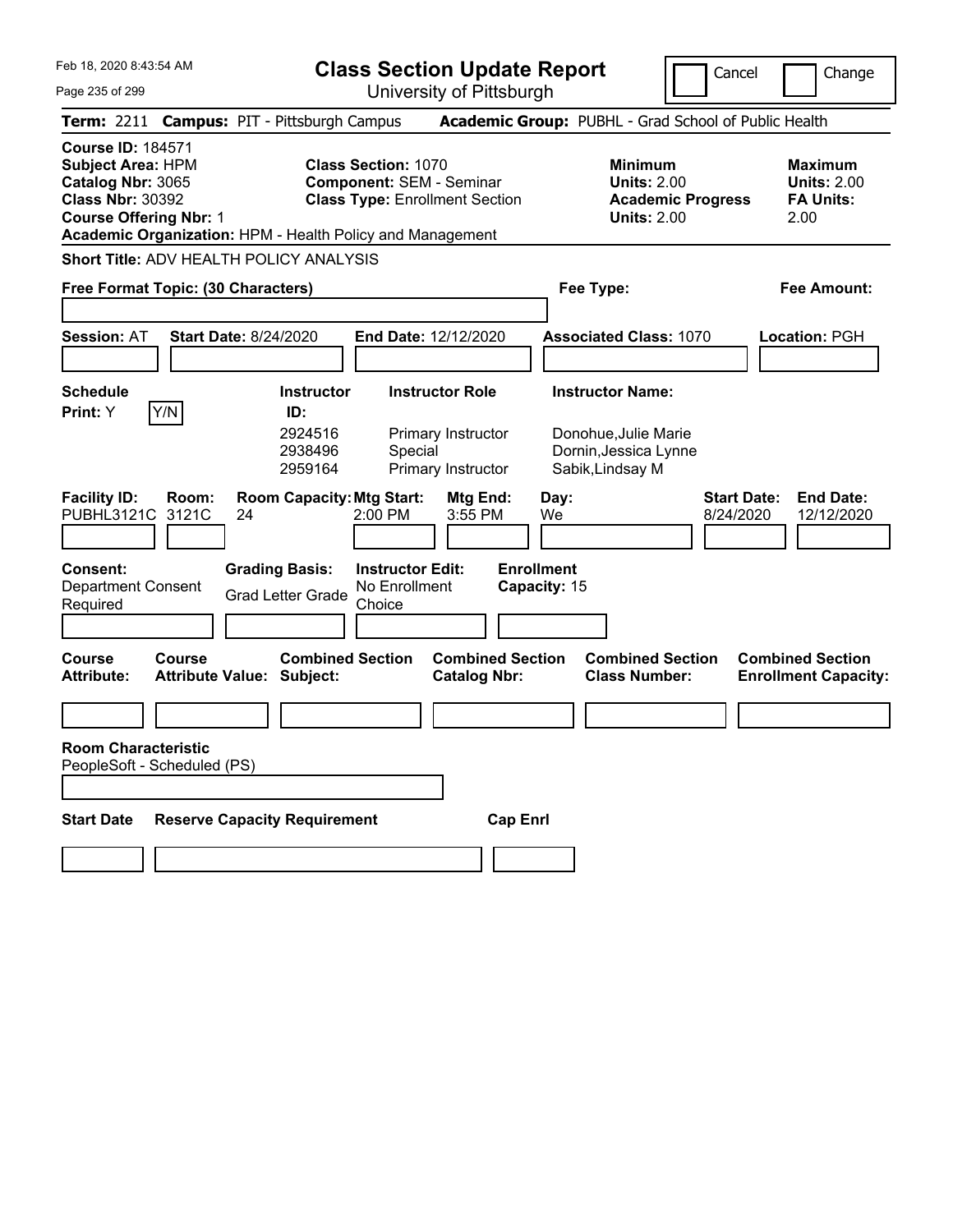Page 236 of 299

**Class Section Update Report**

Cancel **Change** 

University of Pittsburgh

|                                                                                                                                                                                                    |                                                                                             |                                                                 | UNIVUOILY ULI RODULYN                          |                                                 |                                                                                        |                                                                  |
|----------------------------------------------------------------------------------------------------------------------------------------------------------------------------------------------------|---------------------------------------------------------------------------------------------|-----------------------------------------------------------------|------------------------------------------------|-------------------------------------------------|----------------------------------------------------------------------------------------|------------------------------------------------------------------|
| Term: 2211 Campus: PIT - Pittsburgh Campus                                                                                                                                                         |                                                                                             |                                                                 |                                                |                                                 | Academic Group: PUBHL - Grad School of Public Health                                   |                                                                  |
| <b>Course ID: 181041</b><br><b>Subject Area: HPM</b><br>Catalog Nbr: 3502<br><b>Class Nbr: 21240</b><br><b>Course Offering Nbr: 1</b><br>Academic Organization: HPM - Health Policy and Management |                                                                                             | <b>Class Section: 1100</b><br><b>Component: LEC - Lecture</b>   | <b>Class Type: Enrollment Section</b>          |                                                 | <b>Minimum</b><br><b>Units: 3.00</b><br><b>Academic Progress</b><br><b>Units: 3.00</b> | <b>Maximum</b><br><b>Units: 3.00</b><br><b>FA Units:</b><br>3.00 |
| Short Title: SEM HEALTH SVCS RES METHODS 2                                                                                                                                                         |                                                                                             |                                                                 |                                                |                                                 |                                                                                        |                                                                  |
| <b>Free Format Topic: (30 Characters)</b>                                                                                                                                                          |                                                                                             |                                                                 |                                                | Fee Type:                                       |                                                                                        | Fee Amount:                                                      |
| Session: AT                                                                                                                                                                                        | <b>Start Date: 8/24/2020</b>                                                                |                                                                 | End Date: 12/12/2020                           |                                                 | <b>Associated Class: 1100</b>                                                          | <b>Location: PGH</b>                                             |
| <b>Schedule</b><br>Y/N<br>Print: Y                                                                                                                                                                 | <b>Instructor</b><br>ID:<br>2901536<br>2938496                                              | Special                                                         | <b>Instructor Role</b><br>Primary Instructor   |                                                 | <b>Instructor Name:</b><br>Degenholtz, Howard B<br>Dornin, Jessica Lynne               |                                                                  |
| <b>Facility ID:</b><br>Room:<br>0A638<br>PUBHL0A638<br><b>Consent:</b><br><b>Department Consent</b><br>Required                                                                                    | <b>Room Capacity: Mtg Start:</b><br>15<br><b>Grading Basis:</b><br><b>Grad Letter Grade</b> | $9:00$ AM<br><b>Instructor Edit:</b><br>No Enrollment<br>Choice | Mtg End:<br>11:55 AM                           | Day:<br>Tu<br><b>Enrollment</b><br>Capacity: 10 | 8/24/2020                                                                              | <b>Start Date:</b><br><b>End Date:</b><br>12/12/2020             |
| <b>Course</b><br>Course<br>Attribute:                                                                                                                                                              | <b>Combined Section</b><br><b>Attribute Value: Subject:</b>                                 |                                                                 | <b>Combined Section</b><br><b>Catalog Nbr:</b> |                                                 | <b>Combined Section</b><br><b>Class Number:</b>                                        | <b>Combined Section</b><br><b>Enrollment Capacity:</b>           |
|                                                                                                                                                                                                    |                                                                                             |                                                                 |                                                |                                                 |                                                                                        |                                                                  |
| <b>Room Characteristic</b>                                                                                                                                                                         |                                                                                             |                                                                 |                                                |                                                 |                                                                                        |                                                                  |
| Start Date                                                                                                                                                                                         | <b>Reserve Capacity Requirement</b>                                                         |                                                                 | <b>Cap Enrl</b>                                |                                                 |                                                                                        |                                                                  |
|                                                                                                                                                                                                    |                                                                                             |                                                                 |                                                |                                                 |                                                                                        |                                                                  |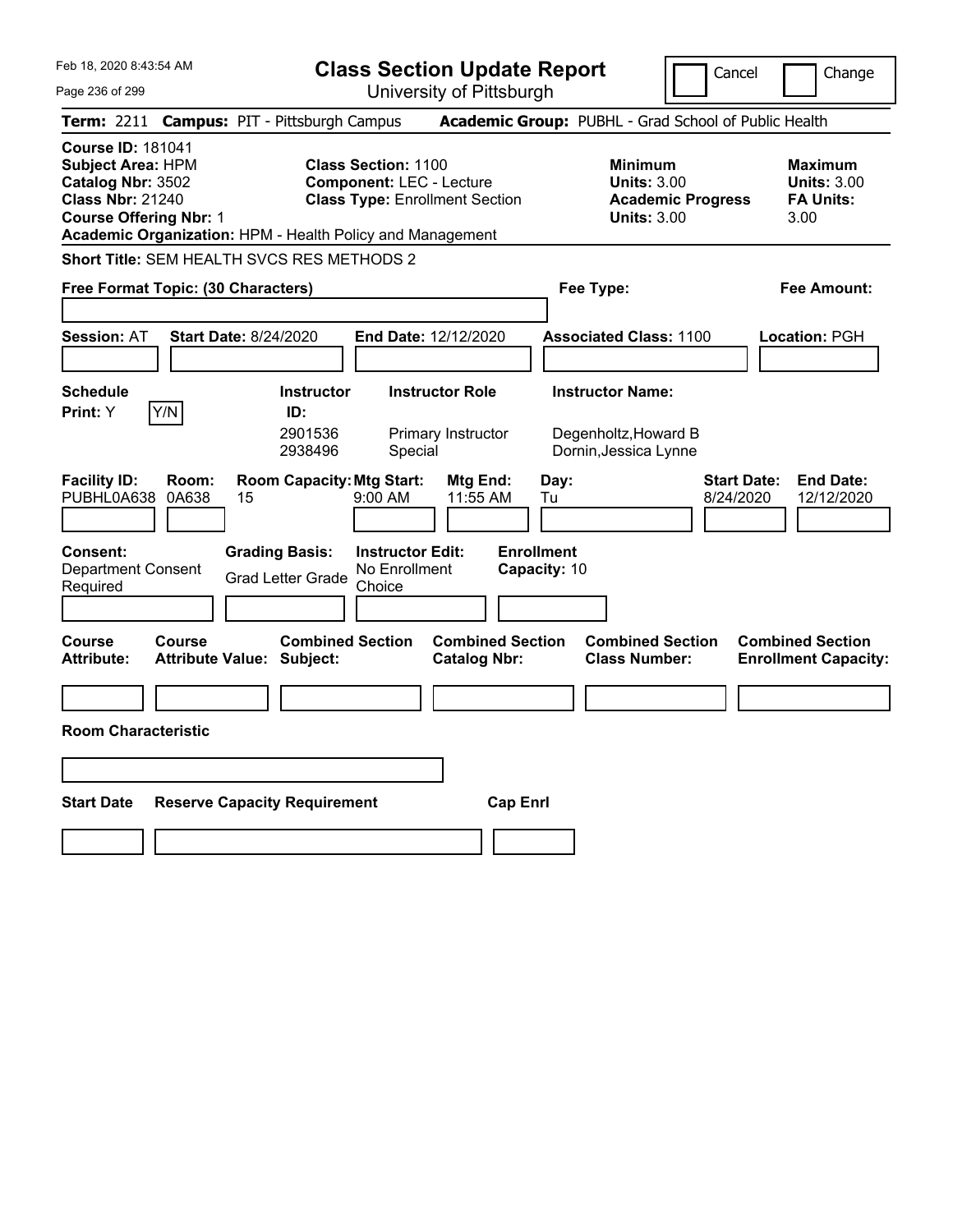| Feb 18, 2020 8:43:54 AM |  |
|-------------------------|--|
|-------------------------|--|

**Class Section Update Report** University of Pittsburgh

Cancel **Change** 

Page 237 of 299

|                                                                                                                                                                                                    |                                                   |                                                                     |                                                    | UNIVERSITY ULT RISDUIYN                        |                                   |                                                                                        |                                                                   |
|----------------------------------------------------------------------------------------------------------------------------------------------------------------------------------------------------|---------------------------------------------------|---------------------------------------------------------------------|----------------------------------------------------|------------------------------------------------|-----------------------------------|----------------------------------------------------------------------------------------|-------------------------------------------------------------------|
| Term: 2211 Campus: PIT - Pittsburgh Campus                                                                                                                                                         |                                                   |                                                                     |                                                    |                                                |                                   | Academic Group: PUBHL - Grad School of Public Health                                   |                                                                   |
| <b>Course ID: 183013</b><br><b>Subject Area: HPM</b><br>Catalog Nbr: 3508<br><b>Class Nbr: 18836</b><br><b>Course Offering Nbr: 1</b><br>Academic Organization: HPM - Health Policy and Management |                                                   | <b>Class Section: 1085</b><br><b>Class Type: Enrollment Section</b> |                                                    | <b>Component: THE - Thesis Research</b>        |                                   | <b>Minimum</b><br><b>Units: 1.00</b><br><b>Academic Progress</b><br><b>Units: 1.00</b> | <b>Maximum</b><br><b>Units: 15.00</b><br><b>FA Units:</b><br>1.00 |
| <b>Short Title: RESEARCH AND DISSERTATION PHD</b>                                                                                                                                                  |                                                   |                                                                     |                                                    |                                                |                                   |                                                                                        |                                                                   |
| Free Format Topic: (30 Characters)                                                                                                                                                                 |                                                   |                                                                     |                                                    |                                                |                                   | Fee Type:                                                                              | Fee Amount:                                                       |
| <b>Session: AT</b>                                                                                                                                                                                 | <b>Start Date: 8/24/2020</b>                      |                                                                     |                                                    | End Date: 12/12/2020                           |                                   | <b>Associated Class: 1085</b>                                                          | Location: PGH                                                     |
| <b>Schedule</b>                                                                                                                                                                                    |                                                   | <b>Instructor</b>                                                   |                                                    | <b>Instructor Role</b>                         |                                   | <b>Instructor Name:</b>                                                                |                                                                   |
| Y/N<br>Print: Y                                                                                                                                                                                    |                                                   | ID:<br>2924516<br>2938496                                           | Special                                            | Primary Instructor                             |                                   | Donohue, Julie Marie<br>Dornin, Jessica Lynne                                          |                                                                   |
| <b>Facility ID:</b><br><b>TBATBA</b>                                                                                                                                                               | Room:<br>TBA<br>0                                 | <b>Room Capacity: Mtg Start:</b>                                    |                                                    | Mtg End:                                       | Day:                              |                                                                                        | <b>Start Date:</b><br><b>End Date:</b><br>12/12/2020<br>8/24/2020 |
| Consent:<br>No Special Consent<br>Required                                                                                                                                                         |                                                   | <b>Grading Basis:</b><br><b>Grad SN Basis</b>                       | <b>Instructor Edit:</b><br>No Enrollment<br>Choice |                                                | <b>Enrollment</b><br>Capacity: 10 |                                                                                        |                                                                   |
| <b>Course</b><br><b>Attribute:</b>                                                                                                                                                                 | <b>Course</b><br><b>Attribute Value: Subject:</b> | <b>Combined Section</b>                                             |                                                    | <b>Combined Section</b><br><b>Catalog Nbr:</b> |                                   | <b>Combined Section</b><br><b>Class Number:</b>                                        | <b>Combined Section</b><br><b>Enrollment Capacity:</b>            |
|                                                                                                                                                                                                    |                                                   |                                                                     |                                                    |                                                |                                   |                                                                                        |                                                                   |
| <b>Room Characteristic</b>                                                                                                                                                                         |                                                   |                                                                     |                                                    |                                                |                                   |                                                                                        |                                                                   |
|                                                                                                                                                                                                    |                                                   |                                                                     |                                                    |                                                |                                   |                                                                                        |                                                                   |
| <b>Start Date</b>                                                                                                                                                                                  | <b>Reserve Capacity Requirement</b>               |                                                                     |                                                    | <b>Cap Enrl</b>                                |                                   |                                                                                        |                                                                   |
|                                                                                                                                                                                                    |                                                   |                                                                     |                                                    |                                                |                                   |                                                                                        |                                                                   |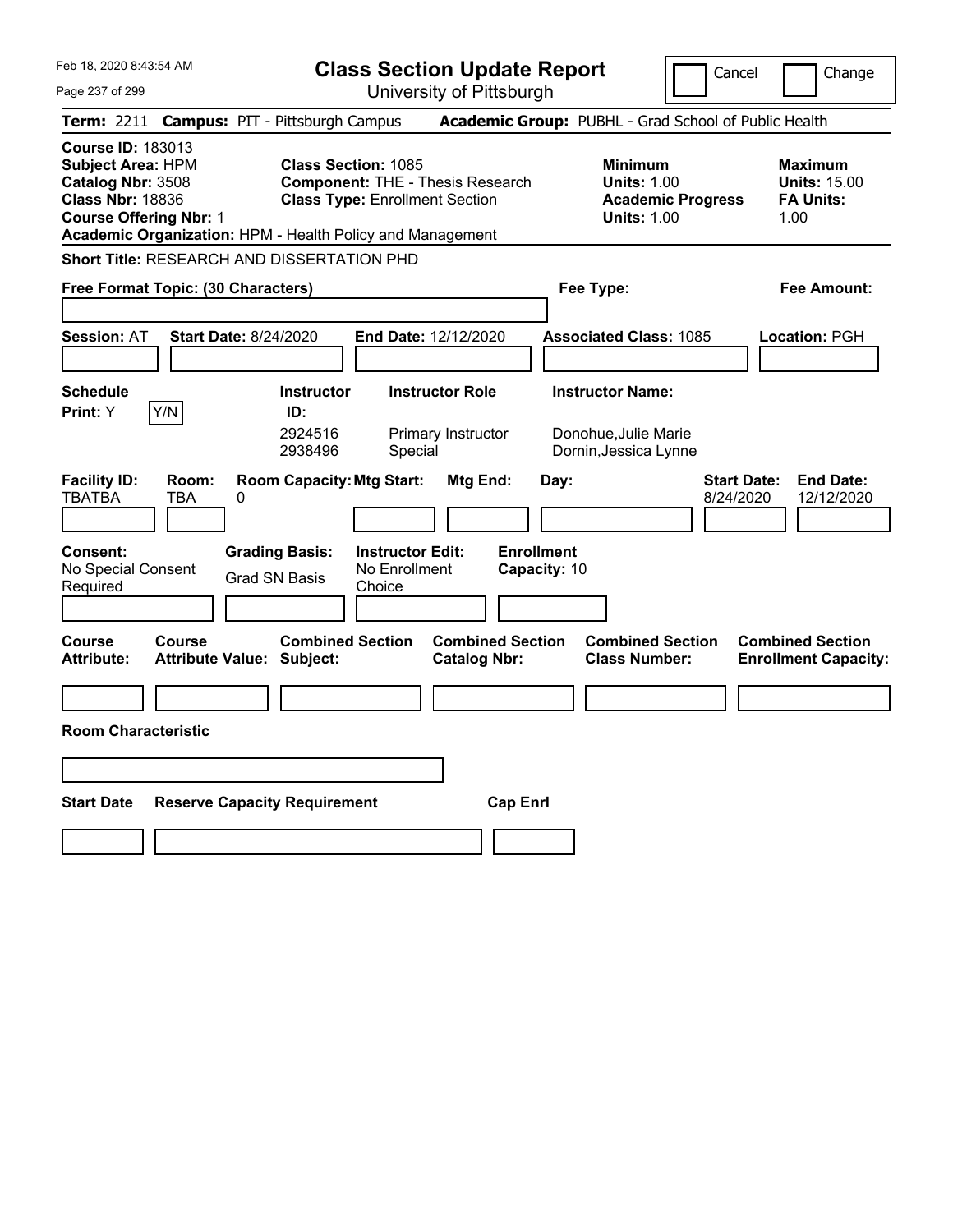|  |  | Feb 18, 2020 8:43:54 AM |  |
|--|--|-------------------------|--|
|--|--|-------------------------|--|

Cancel Change

| Page 238 of 299                                                                                                                         | University of Pittsburgh                                                                                                                                                                                                                                                               |                                                                                                                      |                                                                  |
|-----------------------------------------------------------------------------------------------------------------------------------------|----------------------------------------------------------------------------------------------------------------------------------------------------------------------------------------------------------------------------------------------------------------------------------------|----------------------------------------------------------------------------------------------------------------------|------------------------------------------------------------------|
| <b>Term: 2211</b>                                                                                                                       | <b>Campus: PIT - Pittsburgh Campus</b>                                                                                                                                                                                                                                                 | Academic Group: PUBHL - Grad School of Public Health                                                                 |                                                                  |
| <b>Course ID: 187574</b><br><b>Subject Area: HUGEN</b><br>Catalog Nbr: 2010<br><b>Class Nbr: 25026</b><br><b>Course Offering Nbr: 1</b> | <b>Class Section: 1065</b><br><b>Component: LEC - Lecture</b><br><b>Class Type: Enrollment Section</b><br><b>Academic Organization: HUGEN - Human Genetics</b>                                                                                                                         | <b>Minimum</b><br><b>Units: 1.00</b><br><b>Academic Progress</b><br><b>Units: 1.00</b>                               | <b>Maximum</b><br><b>Units: 1.00</b><br><b>FA Units:</b><br>1.00 |
| <b>Short Title: BIOINF RESOURCES GENETICISTS</b><br>Free Format Topic: (30 Characters)                                                  |                                                                                                                                                                                                                                                                                        | Fee Type:                                                                                                            | Fee Amount:                                                      |
| <b>Session: AT</b>                                                                                                                      | <b>Start Date: 8/24/2020</b><br>End Date: 12/12/2020                                                                                                                                                                                                                                   | <b>Associated Class: 1065</b>                                                                                        | <b>Location: PGH</b>                                             |
| <b>Schedule</b>                                                                                                                         | <b>Instructor Role</b><br><b>Instructor</b>                                                                                                                                                                                                                                            | <b>Instructor Name:</b>                                                                                              |                                                                  |
| Y/N<br>Print: Y<br><b>Facility ID:</b><br>Room:<br>PUBHL0A215<br>0A215<br>Consent:<br>No Special Consent<br>Required                    | ID:<br>3815221<br>Primary Instructor<br>2906130<br>Special<br>2906129<br>Secondary Instructor<br><b>Room Capacity: Mtg Start:</b><br>Mtg End:<br>10:00 AM<br>11:25 AM<br>47<br><b>Instructor Edit:</b><br><b>Grading Basis:</b><br>No Enrollment<br><b>Grad Letter Grade</b><br>Choice | Fan, Kang-Hsien<br>Harrie, Noel C<br>Minster, Ryan L<br>Day:<br>Fr<br>8/24/2020<br><b>Enrollment</b><br>Capacity: 30 | <b>Start Date:</b><br><b>End Date:</b><br>12/12/2020             |
| Course<br>Course<br>Attribute:<br><b>Room Characteristic</b>                                                                            | <b>Combined Section</b><br><b>Combined Section</b><br><b>Attribute Value: Subject:</b><br><b>Catalog Nbr:</b>                                                                                                                                                                          | <b>Combined Section</b><br><b>Class Number:</b>                                                                      | <b>Combined Section</b><br><b>Enrollment Capacity:</b>           |
| PeopleSoft - Scheduled (PS)<br><b>Start Date</b>                                                                                        | <b>Reserve Capacity Requirement</b><br><b>Cap Enrl</b>                                                                                                                                                                                                                                 |                                                                                                                      |                                                                  |
|                                                                                                                                         |                                                                                                                                                                                                                                                                                        |                                                                                                                      |                                                                  |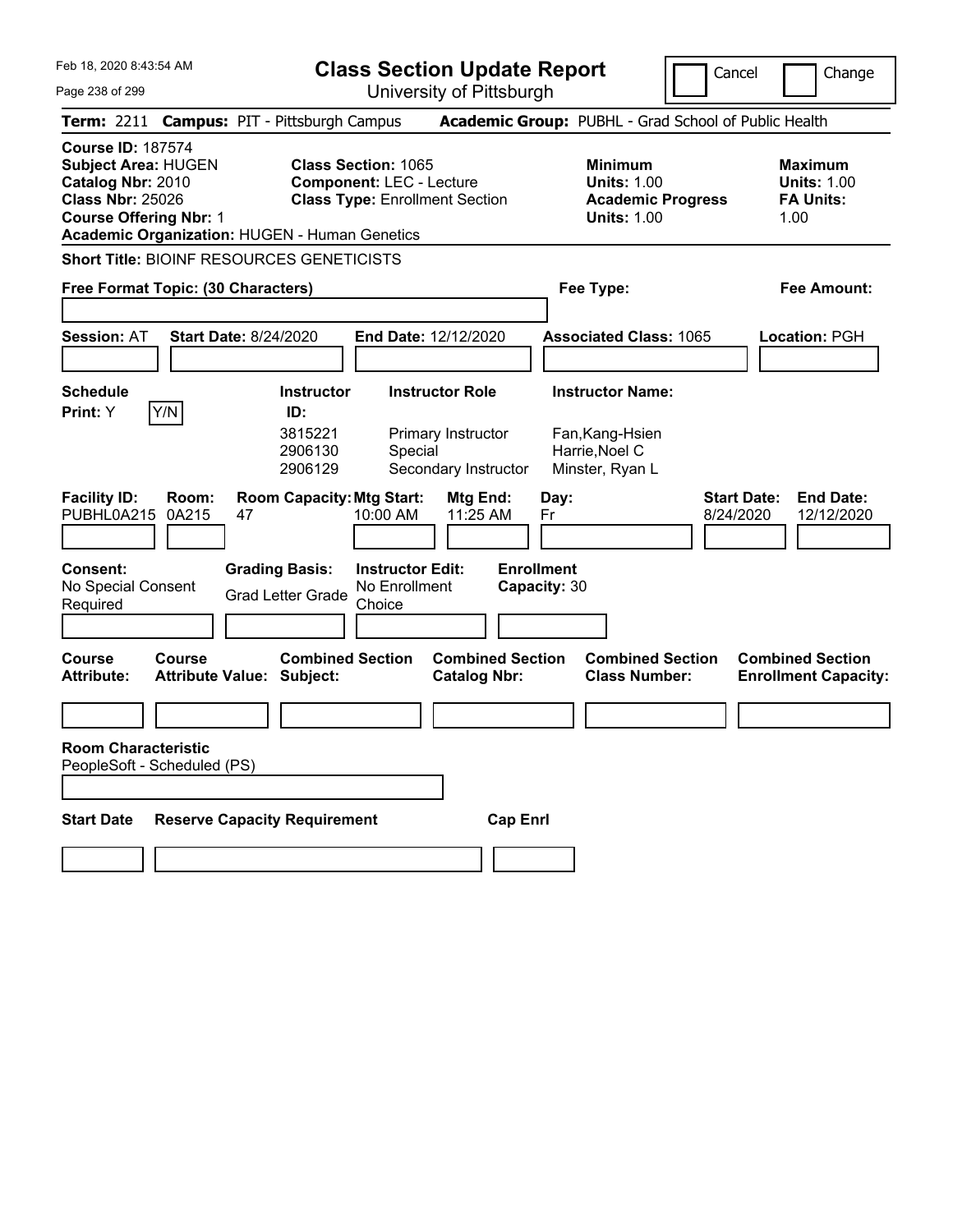**Class Section Update Report**

Cancel **Change** 

| Page 239 of 299                                                                                                                                                                          |                                                                                       |                                                               | University of Pittsburgh                       |                                                 |                                                                                        |                                                                   |
|------------------------------------------------------------------------------------------------------------------------------------------------------------------------------------------|---------------------------------------------------------------------------------------|---------------------------------------------------------------|------------------------------------------------|-------------------------------------------------|----------------------------------------------------------------------------------------|-------------------------------------------------------------------|
| Term: 2211 Campus: PIT - Pittsburgh Campus                                                                                                                                               |                                                                                       |                                                               |                                                |                                                 | Academic Group: PUBHL - Grad School of Public Health                                   |                                                                   |
| <b>Course ID: 188468</b><br><b>Subject Area: HUGEN</b><br>Catalog Nbr: 2011<br><b>Class Nbr: 26044</b><br><b>Course Offering Nbr: 1</b><br>Academic Organization: HUGEN - Human Genetics |                                                                                       | <b>Class Section: 1100</b><br><b>Component: LEC - Lecture</b> | <b>Class Type: Enrollment Section</b>          |                                                 | <b>Minimum</b><br><b>Units: 1.00</b><br><b>Academic Progress</b><br><b>Units: 1.00</b> | <b>Maximum</b><br><b>Units: 1.00</b><br><b>FA Units:</b><br>1.00  |
| Short Title: SCIENTIFIC WRITING HUMN GENETC                                                                                                                                              |                                                                                       |                                                               |                                                |                                                 |                                                                                        |                                                                   |
| Free Format Topic: (30 Characters)                                                                                                                                                       |                                                                                       |                                                               |                                                |                                                 | Fee Type:                                                                              | Fee Amount:                                                       |
| <b>Start Date: 8/24/2020</b><br><b>Session: AT</b>                                                                                                                                       |                                                                                       |                                                               | End Date: 12/12/2020                           |                                                 | <b>Associated Class: 1100</b>                                                          | Location: PGH                                                     |
| <b>Schedule</b><br>Print: Y<br>Y/N                                                                                                                                                       | <b>Instructor</b><br>ID:<br>2906130<br>2916626                                        | Special                                                       | <b>Instructor Role</b><br>Primary Instructor   |                                                 | <b>Instructor Name:</b><br>Harrie, Noel C<br>Kammerer, Candace Marie                   |                                                                   |
| <b>Facility ID:</b><br>Room:<br>PUBHL0A215<br>0A215<br>47<br>Consent:<br>No Special Consent<br>Required                                                                                  | <b>Room Capacity: Mtg Start:</b><br><b>Grading Basis:</b><br><b>Grad Letter Grade</b> | 9:00 AM<br><b>Instructor Edit:</b><br>No Enrollment<br>Choice | Mtg End:<br>9:55 AM                            | Day:<br>Fr<br><b>Enrollment</b><br>Capacity: 25 |                                                                                        | <b>Start Date:</b><br><b>End Date:</b><br>8/24/2020<br>12/12/2020 |
|                                                                                                                                                                                          |                                                                                       |                                                               |                                                |                                                 |                                                                                        |                                                                   |
| Course<br>Course<br><b>Attribute:</b><br><b>Attribute Value: Subject:</b>                                                                                                                | <b>Combined Section</b>                                                               |                                                               | <b>Combined Section</b><br><b>Catalog Nbr:</b> |                                                 | <b>Combined Section</b><br><b>Class Number:</b>                                        | <b>Combined Section</b><br><b>Enrollment Capacity:</b>            |
| <b>Room Characteristic</b><br>PeopleSoft - Scheduled (PS)                                                                                                                                |                                                                                       |                                                               |                                                |                                                 |                                                                                        |                                                                   |
| <b>Start Date</b>                                                                                                                                                                        | <b>Reserve Capacity Requirement</b>                                                   |                                                               | <b>Cap Enrl</b>                                |                                                 |                                                                                        |                                                                   |
|                                                                                                                                                                                          |                                                                                       |                                                               |                                                |                                                 |                                                                                        |                                                                   |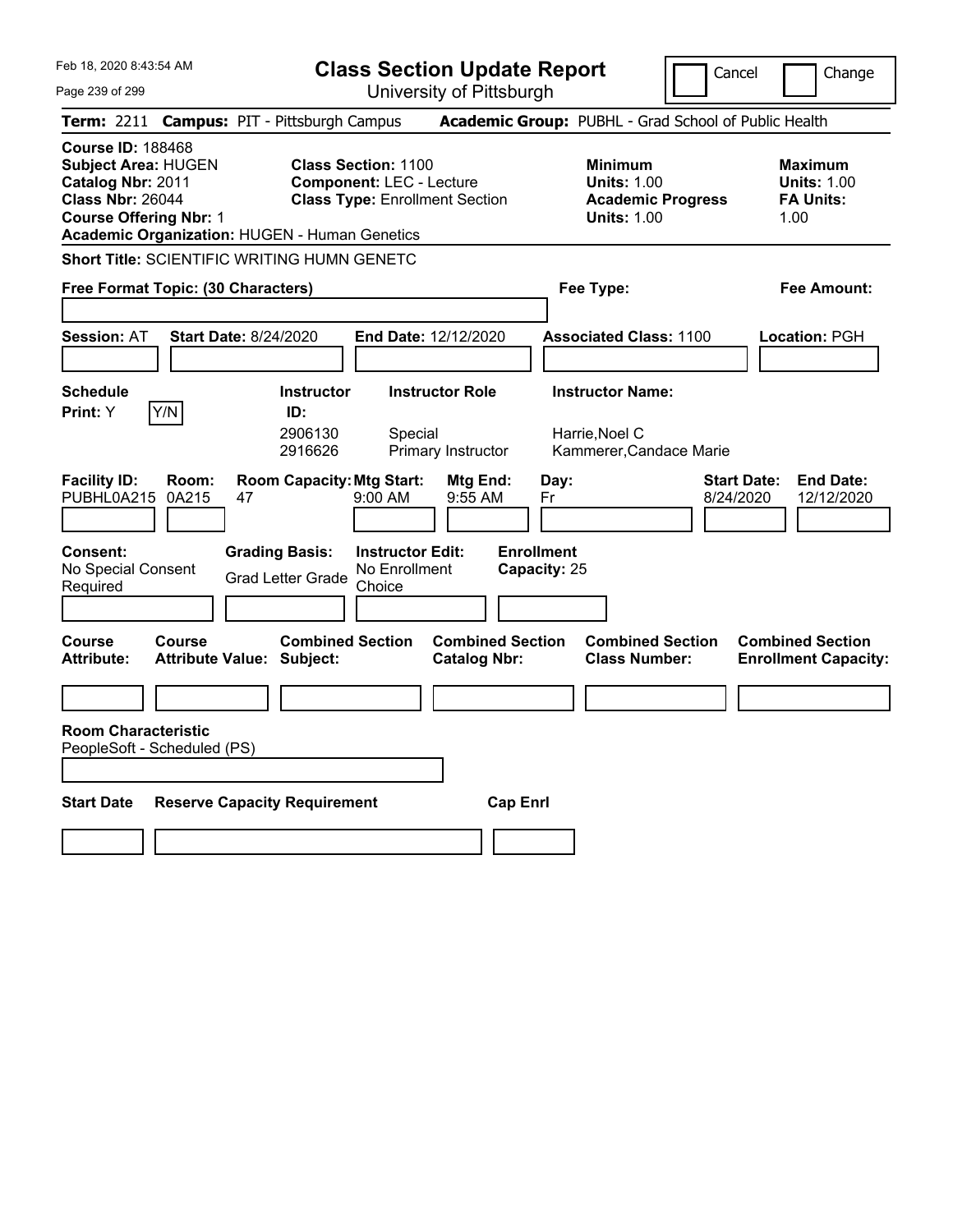| Feb 18, 2020 8:43:54 AM<br>Page 240 of 299                                                                                                                                                      |                                                   |                                                                                                                                                                                                           |                                       | <b>Class Section Update Report</b><br>University of Pittsburgh                                                                                                                                                                                                                                                                                                                            |                                                                                                                                                                                                                                                                                                                                                                 | Cancel                          | Change                                                     |
|-------------------------------------------------------------------------------------------------------------------------------------------------------------------------------------------------|---------------------------------------------------|-----------------------------------------------------------------------------------------------------------------------------------------------------------------------------------------------------------|---------------------------------------|-------------------------------------------------------------------------------------------------------------------------------------------------------------------------------------------------------------------------------------------------------------------------------------------------------------------------------------------------------------------------------------------|-----------------------------------------------------------------------------------------------------------------------------------------------------------------------------------------------------------------------------------------------------------------------------------------------------------------------------------------------------------------|---------------------------------|------------------------------------------------------------|
| <b>Term: 2211</b>                                                                                                                                                                               | <b>Campus: PIT - Pittsburgh Campus</b>            |                                                                                                                                                                                                           |                                       |                                                                                                                                                                                                                                                                                                                                                                                           | Academic Group: PUBHL - Grad School of Public Health                                                                                                                                                                                                                                                                                                            |                                 |                                                            |
| <b>Course ID: 112013</b><br><b>Subject Area: HUGEN</b><br>Catalog Nbr: 2021<br><b>Class Nbr: 17434</b><br><b>Course Offering Nbr: 1</b><br><b>Academic Organization: HUGEN - Human Genetics</b> |                                                   | <b>Class Section: 1100</b>                                                                                                                                                                                | <b>Class Type: Enrollment Section</b> | Component: IND - Independent Study                                                                                                                                                                                                                                                                                                                                                        | <b>Minimum</b><br><b>Units: 1.00</b><br><b>Units: 1.00</b>                                                                                                                                                                                                                                                                                                      | <b>Academic Progress</b>        | Maximum<br><b>Units: 15.00</b><br><b>FA Units:</b><br>1.00 |
| <b>Short Title: SPECIAL STUDIES</b>                                                                                                                                                             |                                                   |                                                                                                                                                                                                           |                                       |                                                                                                                                                                                                                                                                                                                                                                                           |                                                                                                                                                                                                                                                                                                                                                                 |                                 |                                                            |
| Free Format Topic: (30 Characters)                                                                                                                                                              |                                                   |                                                                                                                                                                                                           |                                       |                                                                                                                                                                                                                                                                                                                                                                                           | Fee Type:                                                                                                                                                                                                                                                                                                                                                       |                                 | <b>Fee Amount:</b>                                         |
|                                                                                                                                                                                                 |                                                   |                                                                                                                                                                                                           |                                       |                                                                                                                                                                                                                                                                                                                                                                                           |                                                                                                                                                                                                                                                                                                                                                                 |                                 |                                                            |
| <b>Session: AT</b>                                                                                                                                                                              | <b>Start Date: 8/24/2020</b>                      |                                                                                                                                                                                                           | End Date: 12/12/2020                  |                                                                                                                                                                                                                                                                                                                                                                                           | <b>Associated Class: 1100</b>                                                                                                                                                                                                                                                                                                                                   |                                 | Location: PGH                                              |
| <b>Schedule</b>                                                                                                                                                                                 |                                                   | <b>Instructor</b>                                                                                                                                                                                         | <b>Instructor Role</b>                |                                                                                                                                                                                                                                                                                                                                                                                           | <b>Instructor Name:</b>                                                                                                                                                                                                                                                                                                                                         |                                 |                                                            |
| Y/N<br>Print: Y                                                                                                                                                                                 |                                                   | ID:<br>2904741<br>2936320<br>2956744<br>3815221<br>2908950<br>2901970<br>2901004<br>2906130<br>2910067<br>2916626<br>2906129<br>2945284<br>2962784<br>2900216<br>2935091<br>2921804<br>2942903<br>2900583 | Special                               | <b>Primary Instructor</b><br>Primary Instructor<br>Primary Instructor<br>Primary Instructor<br>Primary Instructor<br>Primary Instructor<br>Primary Instructor<br>Primary Instructor<br>Primary Instructor<br>Primary Instructor<br>Primary Instructor<br>Primary Instructor<br>Primary Instructor<br>Primary Instructor<br>Primary Instructor<br>Primary Instructor<br>Primary Instructor | Demirci, Fatma Yesim<br>Durst, Andrea Lynette<br>Fan, Kang-Hsien<br>Feingold, Eleanor<br>Finegold, David N<br>Grubs, Robin E<br>Harrie, Noel C<br>Kamboh, Mohammad I<br>Kammerer, Candace Marie<br>Minster, Ryan L<br>Padiath, Quasar Saleem<br>Park, Hyun Jung<br>Parker, Lisa Suzanne<br>Roman, Beth L<br>Shaffer, John R.<br>Urban, Zsolt<br>Weeks, Daniel E | Diergaarde, Brenda Bernadine    |                                                            |
| <b>Facility ID:</b><br><b>TBATBA</b><br>Consent:                                                                                                                                                | Room:<br><b>TBA</b><br>0<br><b>Grading Basis:</b> | <b>Room Capacity: Mtg Start:</b>                                                                                                                                                                          | <b>Instructor Edit:</b>               | Mtg End:                                                                                                                                                                                                                                                                                                                                                                                  | Day:<br><b>Enrollment</b>                                                                                                                                                                                                                                                                                                                                       | <b>Start Date:</b><br>8/24/2020 | <b>End Date:</b><br>12/12/2020                             |
| No Special Consent<br>Required                                                                                                                                                                  | <b>Grad SN Basis</b>                              |                                                                                                                                                                                                           | No Enrollment<br>Choice               |                                                                                                                                                                                                                                                                                                                                                                                           | Capacity: 35                                                                                                                                                                                                                                                                                                                                                    |                                 |                                                            |
| <b>Course</b><br><b>Attribute:</b><br><b>Room Characteristic</b>                                                                                                                                | <b>Course</b><br><b>Attribute Value: Subject:</b> | <b>Combined Section</b>                                                                                                                                                                                   |                                       | <b>Combined Section</b><br><b>Catalog Nbr:</b>                                                                                                                                                                                                                                                                                                                                            | <b>Class Number:</b>                                                                                                                                                                                                                                                                                                                                            | <b>Combined Section</b>         | <b>Combined Section</b><br><b>Enrollment Capacity:</b>     |

| <b>Start Date Reserve Capacity Requirement</b> |  |
|------------------------------------------------|--|
|                                                |  |

 $\overline{\phantom{a}}$ 

**Cap Enrl**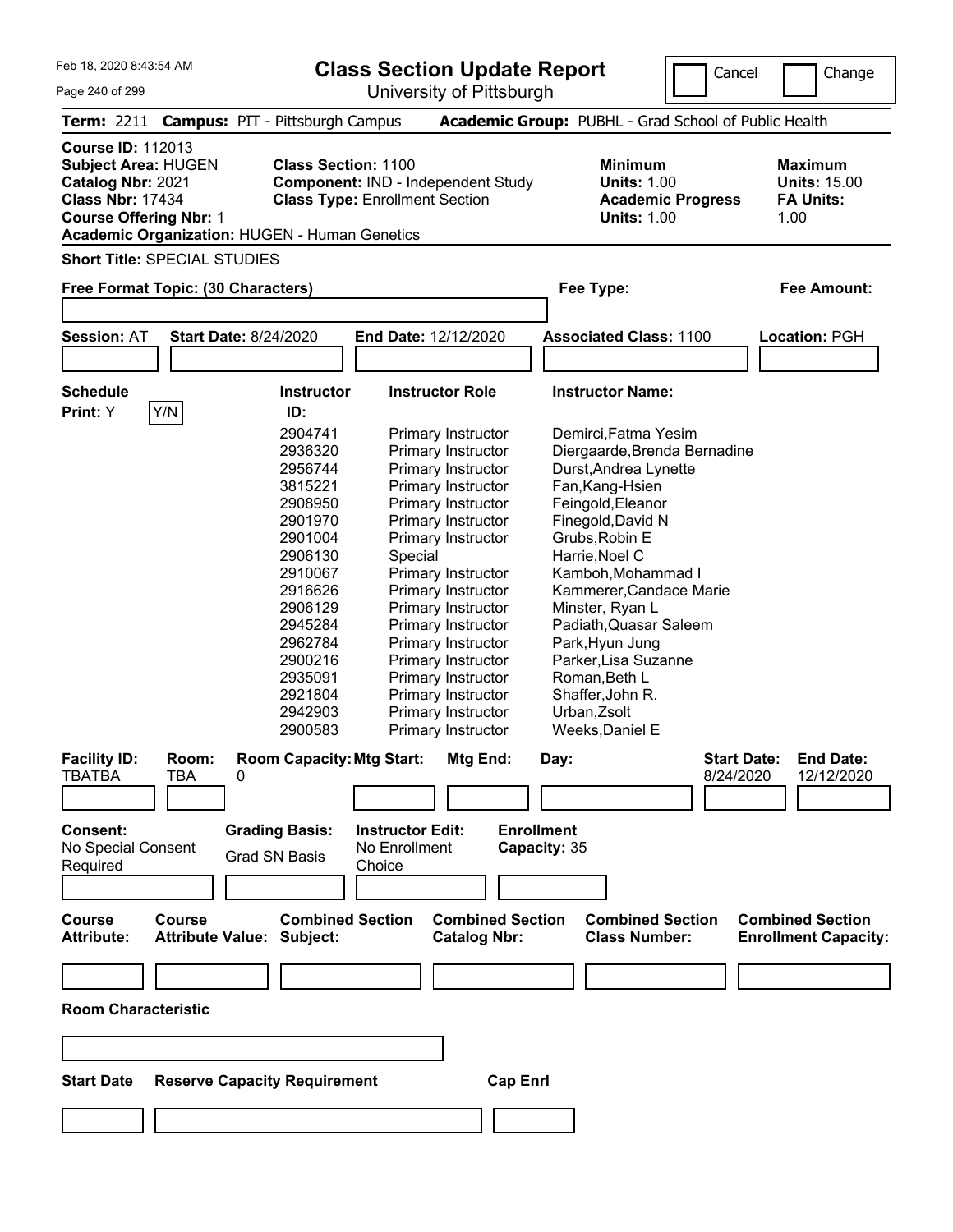|  | Feb 18, 2020 8:43:54 AM |  |
|--|-------------------------|--|
|  |                         |  |

Cancel Change

Page 241 of 299

| Page 241 of 299                                                                                                                  |                |                                                                                 |                                                               | University of Pittsburgh                       |                                                   |                                                                                        |                                 |                                                          |
|----------------------------------------------------------------------------------------------------------------------------------|----------------|---------------------------------------------------------------------------------|---------------------------------------------------------------|------------------------------------------------|---------------------------------------------------|----------------------------------------------------------------------------------------|---------------------------------|----------------------------------------------------------|
|                                                                                                                                  |                | Term: 2211 Campus: PIT - Pittsburgh Campus                                      |                                                               |                                                |                                                   | Academic Group: PUBHL - Grad School of Public Health                                   |                                 |                                                          |
| <b>Course ID: 112014</b><br>Subject Area: HUGEN<br>Catalog Nbr: 2022<br><b>Class Nbr: 24664</b><br><b>Course Offering Nbr: 1</b> |                | <b>Academic Organization: HUGEN - Human Genetics</b>                            | <b>Class Section: 1010</b><br><b>Component: LEC - Lecture</b> | <b>Class Type: Enrollment Section</b>          |                                                   | <b>Minimum</b><br><b>Units: 2.00</b><br><b>Academic Progress</b><br><b>Units: 2.00</b> | 2.00                            | <b>Maximum</b><br><b>Units: 2.00</b><br><b>FA Units:</b> |
|                                                                                                                                  |                | Short Title: HUMAN POPULATION GENETICS                                          |                                                               |                                                |                                                   |                                                                                        |                                 |                                                          |
| Free Format Topic: (30 Characters)                                                                                               |                |                                                                                 |                                                               |                                                | Fee Type:                                         |                                                                                        |                                 | Fee Amount:                                              |
| <b>Session: AT</b>                                                                                                               |                | <b>Start Date: 8/24/2020</b>                                                    |                                                               | End Date: 12/12/2020                           |                                                   | <b>Associated Class: 1010</b>                                                          |                                 | Location: PGH                                            |
| <b>Schedule</b><br>Print: Y                                                                                                      | Y/N            | <b>Instructor</b><br>ID:<br>2906130<br>2921804                                  | Special                                                       | <b>Instructor Role</b><br>Primary Instructor   |                                                   | <b>Instructor Name:</b><br>Harrie, Noel C<br>Shaffer, John R.                          |                                 |                                                          |
| <b>Facility ID:</b><br>PUBHL0A115<br>Consent:<br>No Special Consent                                                              | Room:<br>0A115 | <b>Room Capacity: Mtg Start:</b><br>104<br><b>Grading Basis:</b><br>Grad LG/SU3 | 11:00 AM<br><b>Instructor Edit:</b><br>No Enrollment          | Mtg End:<br>11:55 AM                           | Day:<br>MoWe<br><b>Enrollment</b><br>Capacity: 40 |                                                                                        | <b>Start Date:</b><br>8/24/2020 | <b>End Date:</b><br>12/12/2020                           |
| Required                                                                                                                         |                | Basis                                                                           | Choice                                                        |                                                |                                                   |                                                                                        |                                 |                                                          |
| Course<br><b>Attribute:</b><br><b>Room Characteristic</b>                                                                        | Course         | <b>Combined Section</b><br><b>Attribute Value: Subject:</b>                     |                                                               | <b>Combined Section</b><br><b>Catalog Nbr:</b> |                                                   | <b>Combined Section</b><br><b>Class Number:</b>                                        |                                 | <b>Combined Section</b><br><b>Enrollment Capacity:</b>   |
| PeopleSoft - Scheduled (PS)                                                                                                      |                |                                                                                 |                                                               |                                                |                                                   |                                                                                        |                                 |                                                          |
| <b>Start Date</b>                                                                                                                |                | <b>Reserve Capacity Requirement</b>                                             |                                                               | <b>Cap Enrl</b>                                |                                                   |                                                                                        |                                 |                                                          |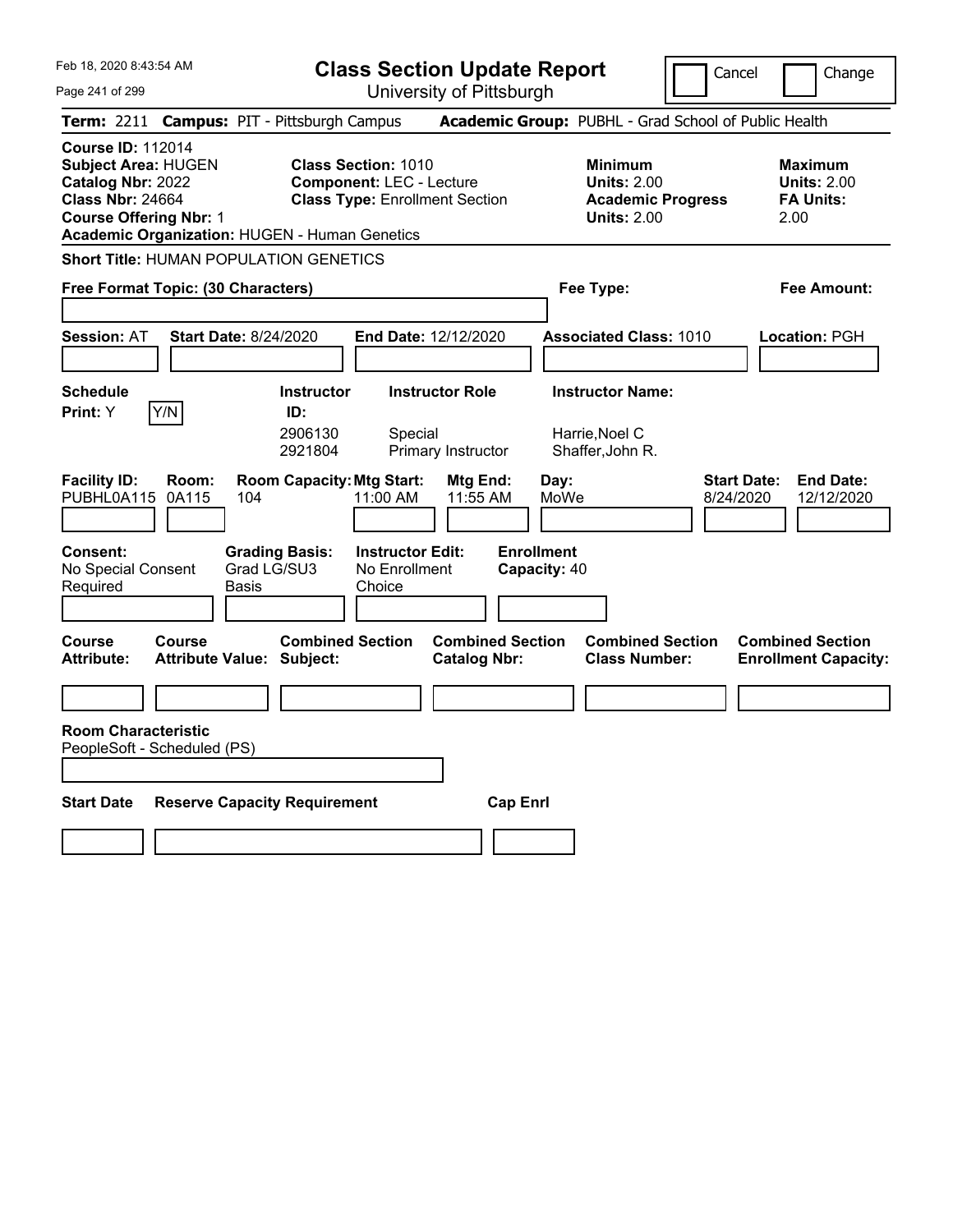| Feb 18, 2020 8:43:54 AM<br>Page 242 of 299                                                                                                                                                      | <b>Class Section Update Report</b><br>University of Pittsburgh                                         | Cancel                                                                                 | Change                                                           |
|-------------------------------------------------------------------------------------------------------------------------------------------------------------------------------------------------|--------------------------------------------------------------------------------------------------------|----------------------------------------------------------------------------------------|------------------------------------------------------------------|
| Term: 2211 Campus: PIT - Pittsburgh Campus                                                                                                                                                      |                                                                                                        | Academic Group: PUBHL - Grad School of Public Health                                   |                                                                  |
| <b>Course ID: 112017</b><br><b>Subject Area: HUGEN</b><br>Catalog Nbr: 2025<br><b>Class Nbr: 13822</b><br><b>Course Offering Nbr: 1</b><br><b>Academic Organization: HUGEN - Human Genetics</b> | <b>Class Section: 1070</b><br><b>Component: LEC - Lecture</b><br><b>Class Type: Enrollment Section</b> | <b>Minimum</b><br><b>Units: 0.00</b><br><b>Academic Progress</b><br><b>Units: 1.00</b> | <b>Maximum</b><br><b>Units: 0.00</b><br><b>FA Units:</b><br>1.00 |
| <b>Short Title: HUMAN GENETICS SEMINAR</b>                                                                                                                                                      |                                                                                                        |                                                                                        |                                                                  |
| Free Format Topic: (30 Characters)                                                                                                                                                              |                                                                                                        | Fee Type:                                                                              | Fee Amount:                                                      |
| <b>Session: AT</b><br><b>Start Date: 8/24/2020</b>                                                                                                                                              | <b>End Date: 12/12/2020</b>                                                                            | <b>Associated Class: 1070</b>                                                          | Location: PGH                                                    |
| <b>Schedule</b><br><b>Instructor</b><br>Y/N<br>Print: Y<br>ID:<br>2906130<br>2935091                                                                                                            | <b>Instructor Role</b><br>Special<br>Primary Instructor                                                | <b>Instructor Name:</b><br>Harrie, Noel C<br>Roman, Beth L                             |                                                                  |
| <b>Room Capacity: Mtg Start:</b><br><b>Facility ID:</b><br>Room:<br>PUBHL0A115<br>0A115<br>104                                                                                                  | Mtg End:<br>12:00 PM<br>1:25 PM                                                                        | Day:<br>8/24/2020<br>Fr                                                                | <b>Start Date:</b><br><b>End Date:</b><br>12/12/2020             |
| Consent:<br><b>Grading Basis:</b><br>No Special Consent<br><b>Grad SN Basis</b><br>Required                                                                                                     | <b>Instructor Edit:</b><br>No Enrollment<br>Choice                                                     | <b>Enrollment</b><br>Capacity: 50                                                      |                                                                  |
| <b>Course</b><br><b>Course</b><br><b>Attribute:</b><br><b>Attribute Value: Subject:</b>                                                                                                         | <b>Combined Section</b><br><b>Combined Section</b><br><b>Catalog Nbr:</b>                              | <b>Combined Section</b><br><b>Class Number:</b>                                        | <b>Combined Section</b><br><b>Enrollment Capacity:</b>           |
|                                                                                                                                                                                                 |                                                                                                        |                                                                                        |                                                                  |
| <b>Room Characteristic</b><br>PeopleSoft - Scheduled (PS)                                                                                                                                       |                                                                                                        |                                                                                        |                                                                  |
| <b>Reserve Capacity Requirement</b><br><b>Start Date</b>                                                                                                                                        | <b>Cap Enrl</b>                                                                                        |                                                                                        |                                                                  |
|                                                                                                                                                                                                 |                                                                                                        |                                                                                        |                                                                  |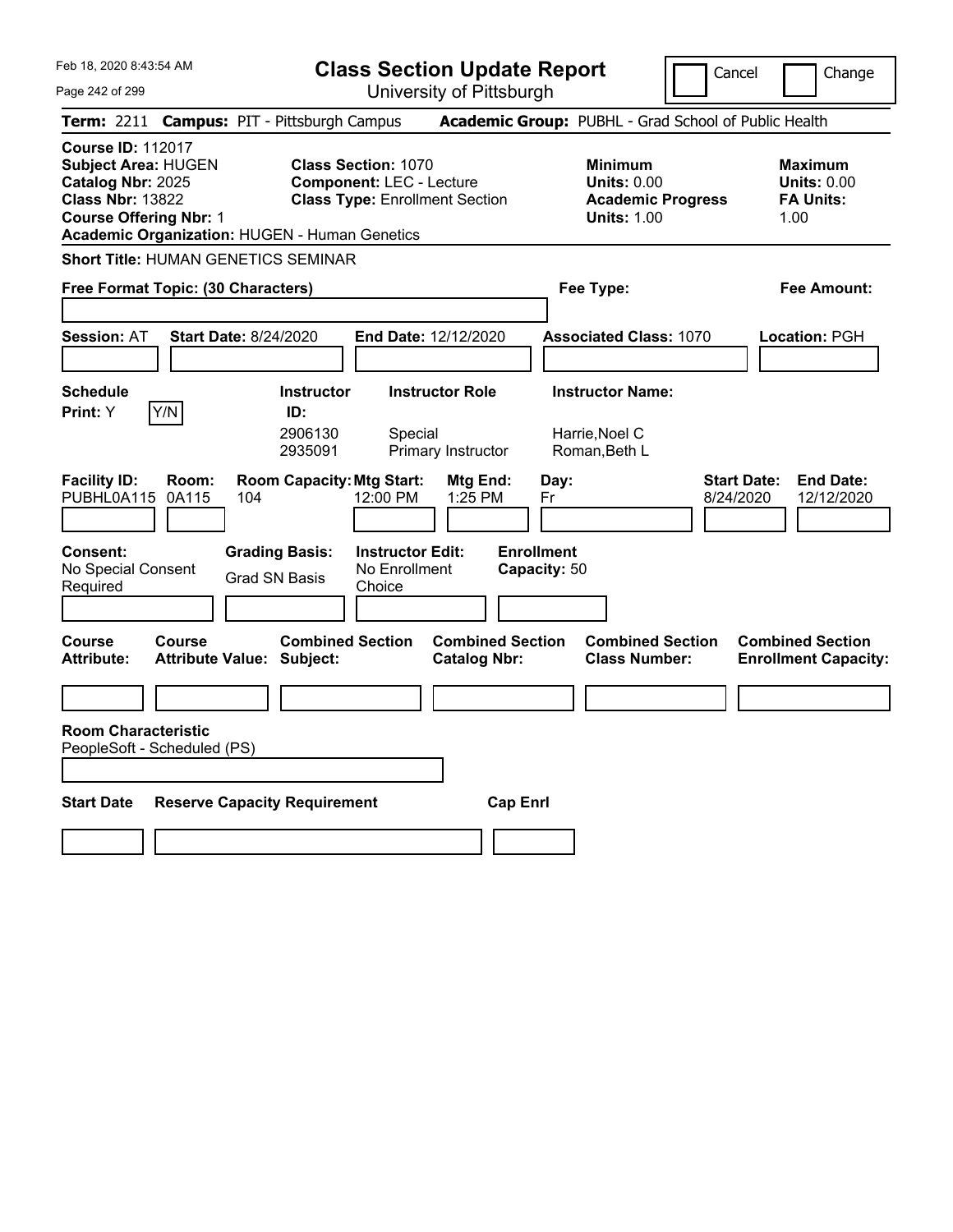| Feb 18, 2020 8:43:54 AM<br>Page 243 of 299                                                                                              |                                          |                                                                                                                                                                                                    |                                                               | University of Pittsburgh                                                                                                                                                                                                                                                                                                                                                           | <b>Class Section Update Report</b>                                                                                                                                                                                                                                                                                                                              | Cancel                          | Change                                                           |
|-----------------------------------------------------------------------------------------------------------------------------------------|------------------------------------------|----------------------------------------------------------------------------------------------------------------------------------------------------------------------------------------------------|---------------------------------------------------------------|------------------------------------------------------------------------------------------------------------------------------------------------------------------------------------------------------------------------------------------------------------------------------------------------------------------------------------------------------------------------------------|-----------------------------------------------------------------------------------------------------------------------------------------------------------------------------------------------------------------------------------------------------------------------------------------------------------------------------------------------------------------|---------------------------------|------------------------------------------------------------------|
|                                                                                                                                         |                                          | Term: 2211 Campus: PIT - Pittsburgh Campus                                                                                                                                                         |                                                               |                                                                                                                                                                                                                                                                                                                                                                                    | Academic Group: PUBHL - Grad School of Public Health                                                                                                                                                                                                                                                                                                            |                                 |                                                                  |
| <b>Course ID: 112018</b><br><b>Subject Area: HUGEN</b><br>Catalog Nbr: 2026<br><b>Class Nbr: 17433</b><br><b>Course Offering Nbr: 1</b> |                                          | <b>Academic Organization: HUGEN - Human Genetics</b>                                                                                                                                               | <b>Class Section: 1100</b><br><b>Component: LEC - Lecture</b> | <b>Class Type: Enrollment Section</b>                                                                                                                                                                                                                                                                                                                                              | <b>Minimum</b><br><b>Units: 3.00</b><br><b>Units: 3.00</b>                                                                                                                                                                                                                                                                                                      | <b>Academic Progress</b>        | <b>Maximum</b><br><b>Units: 3.00</b><br><b>FA Units:</b><br>3.00 |
|                                                                                                                                         |                                          | Short Title: SPECIAL STUDIES HUMAN GENETICS                                                                                                                                                        |                                                               |                                                                                                                                                                                                                                                                                                                                                                                    |                                                                                                                                                                                                                                                                                                                                                                 |                                 |                                                                  |
| Free Format Topic: (30 Characters)                                                                                                      |                                          |                                                                                                                                                                                                    |                                                               |                                                                                                                                                                                                                                                                                                                                                                                    | Fee Type:                                                                                                                                                                                                                                                                                                                                                       |                                 | <b>Fee Amount:</b>                                               |
| <b>Session: AT</b>                                                                                                                      |                                          | <b>Start Date: 8/24/2020</b>                                                                                                                                                                       |                                                               | End Date: 12/12/2020                                                                                                                                                                                                                                                                                                                                                               | <b>Associated Class: 1100</b>                                                                                                                                                                                                                                                                                                                                   |                                 | Location: PGH                                                    |
|                                                                                                                                         |                                          |                                                                                                                                                                                                    |                                                               |                                                                                                                                                                                                                                                                                                                                                                                    |                                                                                                                                                                                                                                                                                                                                                                 |                                 |                                                                  |
| <b>Schedule</b><br>Print: Y                                                                                                             | Y/N                                      | <b>Instructor</b><br>ID:                                                                                                                                                                           |                                                               | <b>Instructor Role</b>                                                                                                                                                                                                                                                                                                                                                             | <b>Instructor Name:</b>                                                                                                                                                                                                                                                                                                                                         |                                 |                                                                  |
|                                                                                                                                         |                                          | 2904741<br>2936320<br>2956744<br>3815221<br>2908950<br>2901970<br>2901004<br>2906130<br>2910067<br>2916626<br>2906129<br>2945284<br>2962784<br>2900216<br>2935091<br>2921804<br>2942903<br>2900583 | Special                                                       | Primary Instructor<br>Primary Instructor<br>Primary Instructor<br>Primary Instructor<br>Primary Instructor<br>Primary Instructor<br>Primary Instructor<br>Primary Instructor<br>Primary Instructor<br>Primary Instructor<br>Primary Instructor<br>Primary Instructor<br>Primary Instructor<br>Primary Instructor<br>Primary Instructor<br>Primary Instructor<br>Primary Instructor | Demirci, Fatma Yesim<br>Durst, Andrea Lynette<br>Fan, Kang-Hsien<br>Feingold, Eleanor<br>Finegold, David N<br>Grubs, Robin E<br>Harrie, Noel C<br>Kamboh, Mohammad I<br>Kammerer, Candace Marie<br>Minster, Ryan L<br>Padiath, Quasar Saleem<br>Park, Hyun Jung<br>Parker, Lisa Suzanne<br>Roman, Beth L<br>Shaffer, John R.<br>Urban, Zsolt<br>Weeks, Daniel E | Diergaarde, Brenda Bernadine    |                                                                  |
| <b>Facility ID:</b><br><b>TBATBA</b>                                                                                                    | Room:<br>TBA                             | <b>Room Capacity: Mtg Start:</b><br>0                                                                                                                                                              |                                                               | Mtg End:                                                                                                                                                                                                                                                                                                                                                                           | Day:                                                                                                                                                                                                                                                                                                                                                            | <b>Start Date:</b><br>8/24/2020 | <b>End Date:</b><br>12/12/2020                                   |
|                                                                                                                                         |                                          |                                                                                                                                                                                                    |                                                               |                                                                                                                                                                                                                                                                                                                                                                                    |                                                                                                                                                                                                                                                                                                                                                                 |                                 |                                                                  |
| Consent:<br><b>Department Consent</b><br>Required<br><b>Course</b><br><b>Attribute:</b>                                                 | <b>Course</b><br><b>Attribute Value:</b> | <b>Grading Basis:</b><br><b>Grad Letter Grade</b><br><b>Combined Section</b><br>Subject:                                                                                                           | <b>Instructor Edit:</b><br>No Enrollment<br>Choice            | <b>Combined Section</b><br><b>Catalog Nbr:</b>                                                                                                                                                                                                                                                                                                                                     | <b>Enrollment</b><br>Capacity: 35<br><b>Class Number:</b>                                                                                                                                                                                                                                                                                                       | <b>Combined Section</b>         | <b>Combined Section</b><br><b>Enrollment Capacity:</b>           |
|                                                                                                                                         |                                          |                                                                                                                                                                                                    |                                                               |                                                                                                                                                                                                                                                                                                                                                                                    |                                                                                                                                                                                                                                                                                                                                                                 |                                 |                                                                  |
| <b>Room Characteristic</b>                                                                                                              |                                          |                                                                                                                                                                                                    |                                                               |                                                                                                                                                                                                                                                                                                                                                                                    |                                                                                                                                                                                                                                                                                                                                                                 |                                 |                                                                  |
|                                                                                                                                         |                                          |                                                                                                                                                                                                    |                                                               |                                                                                                                                                                                                                                                                                                                                                                                    |                                                                                                                                                                                                                                                                                                                                                                 |                                 |                                                                  |
| <b>Start Date</b>                                                                                                                       |                                          | <b>Reserve Capacity Requirement</b>                                                                                                                                                                |                                                               |                                                                                                                                                                                                                                                                                                                                                                                    | <b>Cap Enrl</b>                                                                                                                                                                                                                                                                                                                                                 |                                 |                                                                  |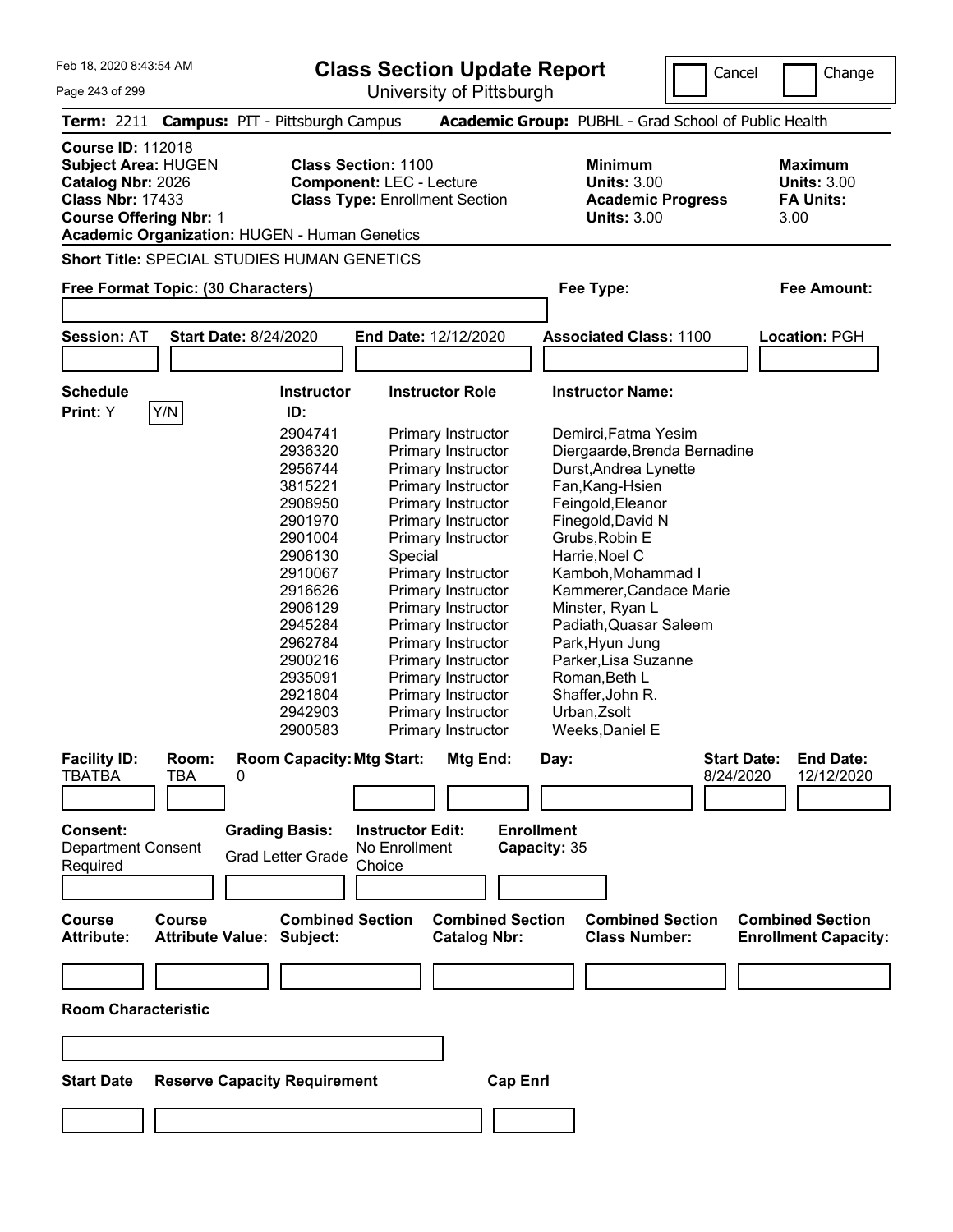|  | Feb 18, 2020 8:43:54 AM |  |
|--|-------------------------|--|
|  |                         |  |

Page 244 of 299

**Class Section Update Report**

University of Pittsburgh

Cancel | Change

**Term:** 2211 **Campus:** PIT - Pittsburgh Campus **Academic Group:** PUBHL - Grad School of Public Health **Course ID:** 112025

**Subject Area: HUGEN Class Section: 1030 Minimum <b>Maximum Maximum <b>Catalog Nbr:** 2035 **Component:** LEC - Lecture **Component:** LEC - Units: 3.00 **Catalog Nbr: 2035 Component: LEC - Lecture Class Nbr: 13821 <b>Class Type: Enrollment Sec Class Type: Enrollment Section <b>Academic Progress FA Units: Course Offering Nbr: 1 Units: 3.00** 3.00

| Minimum                  |  |
|--------------------------|--|
| <b>Units: 3.00</b>       |  |
| <b>Academic Progress</b> |  |
| IInite: 3.00             |  |

**Academic Organization:** HUGEN - Human Genetics

**Short Title:** PRINCIPLES OF GENETIC COUNSLNG

| <b>Free Format Topic: (30 Characters)</b> | Fee Type: | Fee Amount: |
|-------------------------------------------|-----------|-------------|
|                                           |           |             |

| <b>Session: AT</b>                                        | <b>Start Date: 8/24/2020</b>                                | <b>End Date: 12/12/2020</b>                        |                                                |                                   | <b>Associated Class: 1030</b>                    |                                 | <b>Location: PGH</b>                                   |
|-----------------------------------------------------------|-------------------------------------------------------------|----------------------------------------------------|------------------------------------------------|-----------------------------------|--------------------------------------------------|---------------------------------|--------------------------------------------------------|
| <b>Schedule</b><br>Y/N<br>Print: Y                        | <b>Instructor</b><br>ID:<br>2956744                         |                                                    | <b>Instructor Role</b><br>Primary Instructor   |                                   | <b>Instructor Name:</b><br>Durst, Andrea Lynette |                                 |                                                        |
|                                                           | 2901004<br>2906130                                          | Special                                            | Primary Instructor                             |                                   | Grubs, Robin E<br>Harrie, Noel C                 |                                 |                                                        |
| <b>Facility ID:</b><br>Room:<br>0A425<br>PUBHL0A425       | <b>Room Capacity: Mtg Start:</b><br>24                      | $2:00$ PM                                          | Mtg End:<br>3:25 PM                            | Day:<br>MoWe                      |                                                  | <b>Start Date:</b><br>8/24/2020 | <b>End Date:</b><br>12/12/2020                         |
| Consent:<br>No Special Consent<br>Required                | <b>Grading Basis:</b><br><b>Grad Letter Grade</b>           | <b>Instructor Edit:</b><br>No Enrollment<br>Choice |                                                | <b>Enrollment</b><br>Capacity: 14 |                                                  |                                 |                                                        |
| Course<br>Course<br><b>Attribute:</b>                     | <b>Combined Section</b><br><b>Attribute Value: Subject:</b> |                                                    | <b>Combined Section</b><br><b>Catalog Nbr:</b> |                                   | <b>Combined Section</b><br><b>Class Number:</b>  |                                 | <b>Combined Section</b><br><b>Enrollment Capacity:</b> |
| <b>Room Characteristic</b><br>PeopleSoft - Scheduled (PS) |                                                             |                                                    |                                                |                                   |                                                  |                                 |                                                        |
| <b>Start Date</b>                                         | <b>Reserve Capacity Requirement</b>                         |                                                    | <b>Cap Enrl</b>                                |                                   |                                                  |                                 |                                                        |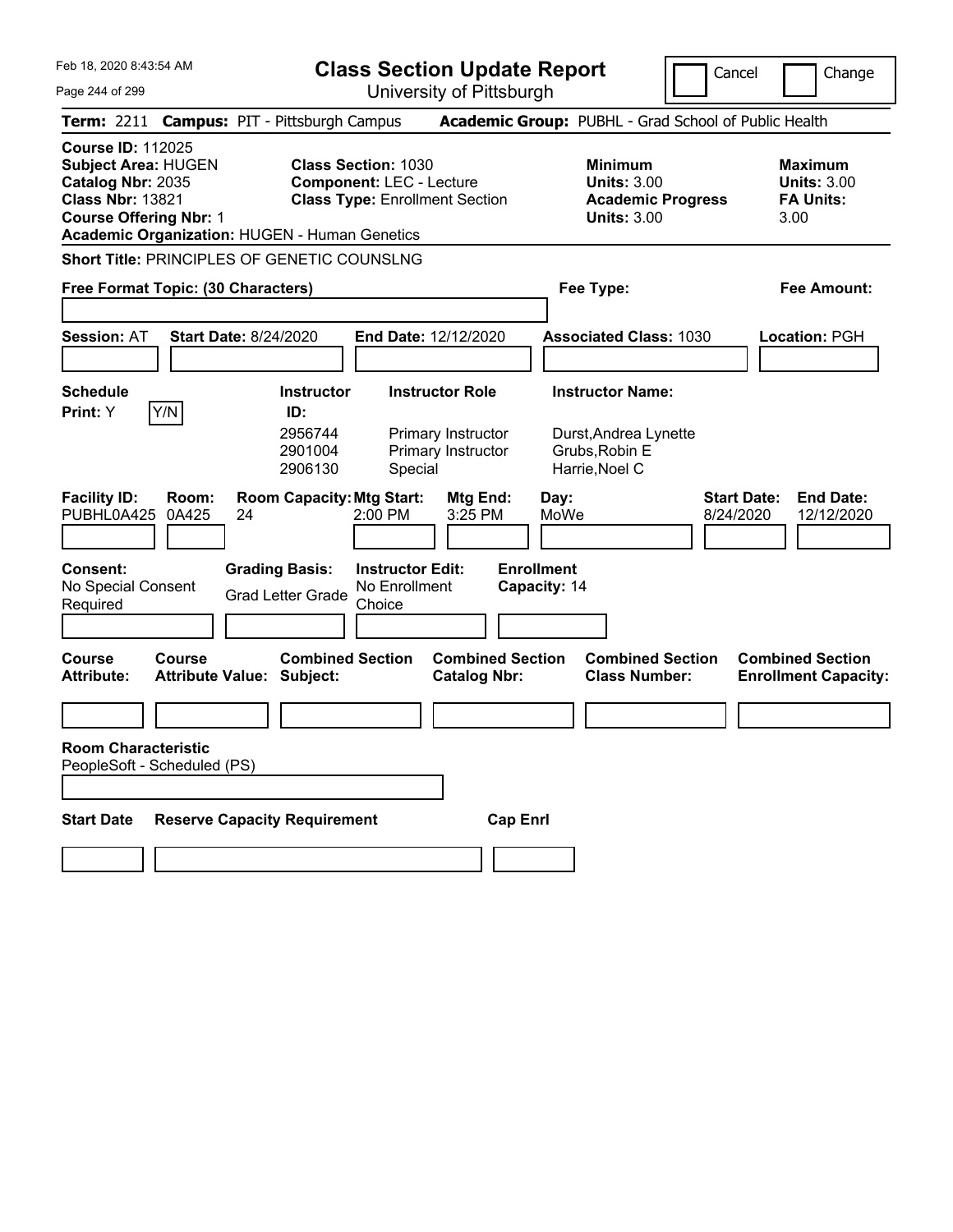|  | Feb 18, 2020 8:43:54 AM |  |
|--|-------------------------|--|
|  |                         |  |

Cancel Change

Page 245 of 299

| Page 245 of 299                                                                                                                         |                                                   |                                                                          |                                                                 | University of Pittsburgh                                        |                                   |                                                                                        |                                                                   |
|-----------------------------------------------------------------------------------------------------------------------------------------|---------------------------------------------------|--------------------------------------------------------------------------|-----------------------------------------------------------------|-----------------------------------------------------------------|-----------------------------------|----------------------------------------------------------------------------------------|-------------------------------------------------------------------|
|                                                                                                                                         | Term: 2211 Campus: PIT - Pittsburgh Campus        |                                                                          |                                                                 |                                                                 |                                   | Academic Group: PUBHL - Grad School of Public Health                                   |                                                                   |
| <b>Course ID: 112026</b><br><b>Subject Area: HUGEN</b><br>Catalog Nbr: 2036<br><b>Class Nbr: 13823</b><br><b>Course Offering Nbr: 1</b> | Academic Organization: HUGEN - Human Genetics     |                                                                          | <b>Class Section: 1070</b><br><b>Component: PRA - Practicum</b> | <b>Class Type: Enrollment Section</b>                           |                                   | <b>Minimum</b><br><b>Units: 4.00</b><br><b>Academic Progress</b><br><b>Units: 4.00</b> | <b>Maximum</b><br><b>Units: 4.00</b><br><b>FA Units:</b><br>4.00  |
|                                                                                                                                         | <b>Short Title: GENETIC COUNSELING INTERNSHIP</b> |                                                                          |                                                                 |                                                                 |                                   |                                                                                        |                                                                   |
|                                                                                                                                         | Free Format Topic: (30 Characters)                |                                                                          |                                                                 |                                                                 |                                   | Fee Type:                                                                              | <b>Fee Amount:</b>                                                |
| <b>Session: AT</b>                                                                                                                      | <b>Start Date: 8/24/2020</b>                      |                                                                          |                                                                 | End Date: 12/12/2020                                            |                                   | <b>Associated Class: 1070</b>                                                          | Location: PGH                                                     |
| <b>Schedule</b>                                                                                                                         |                                                   | <b>Instructor</b>                                                        |                                                                 | <b>Instructor Role</b>                                          |                                   | <b>Instructor Name:</b>                                                                |                                                                   |
| Print: Y<br><b>Facility ID:</b><br>PUBHL03140                                                                                           | Y/N<br>Room:<br>03140<br>14                       | ID:<br>2956744<br>2901004<br>2906130<br><b>Room Capacity: Mtg Start:</b> | Special<br>2:00 PM                                              | Primary Instructor<br>Primary Instructor<br>Mtg End:<br>3:55 PM | Day:<br>Th                        | Durst, Andrea Lynette<br>Grubs, Robin E<br>Harrie, Noel C                              | <b>Start Date:</b><br><b>End Date:</b><br>8/24/2020<br>12/12/2020 |
| <b>Consent:</b><br>No Special Consent<br>Required                                                                                       |                                                   | <b>Grading Basis:</b><br><b>Grad Letter Grade</b>                        | <b>Instructor Edit:</b><br>No Enrollment<br>Choice              |                                                                 | <b>Enrollment</b><br>Capacity: 14 |                                                                                        |                                                                   |
| Course<br><b>Attribute:</b>                                                                                                             | Course<br><b>Attribute Value: Subject:</b>        | <b>Combined Section</b>                                                  |                                                                 | <b>Combined Section</b><br><b>Catalog Nbr:</b>                  |                                   | <b>Combined Section</b><br><b>Class Number:</b>                                        | <b>Combined Section</b><br><b>Enrollment Capacity:</b>            |
|                                                                                                                                         |                                                   |                                                                          |                                                                 |                                                                 |                                   |                                                                                        |                                                                   |
| <b>Room Characteristic</b>                                                                                                              | PeopleSoft - Scheduled (PS)                       |                                                                          |                                                                 |                                                                 |                                   |                                                                                        |                                                                   |
|                                                                                                                                         |                                                   |                                                                          |                                                                 |                                                                 |                                   |                                                                                        |                                                                   |
| <b>Start Date</b>                                                                                                                       | <b>Reserve Capacity Requirement</b>               |                                                                          |                                                                 | <b>Cap Enrl</b>                                                 |                                   |                                                                                        |                                                                   |
|                                                                                                                                         |                                                   |                                                                          |                                                                 |                                                                 |                                   |                                                                                        |                                                                   |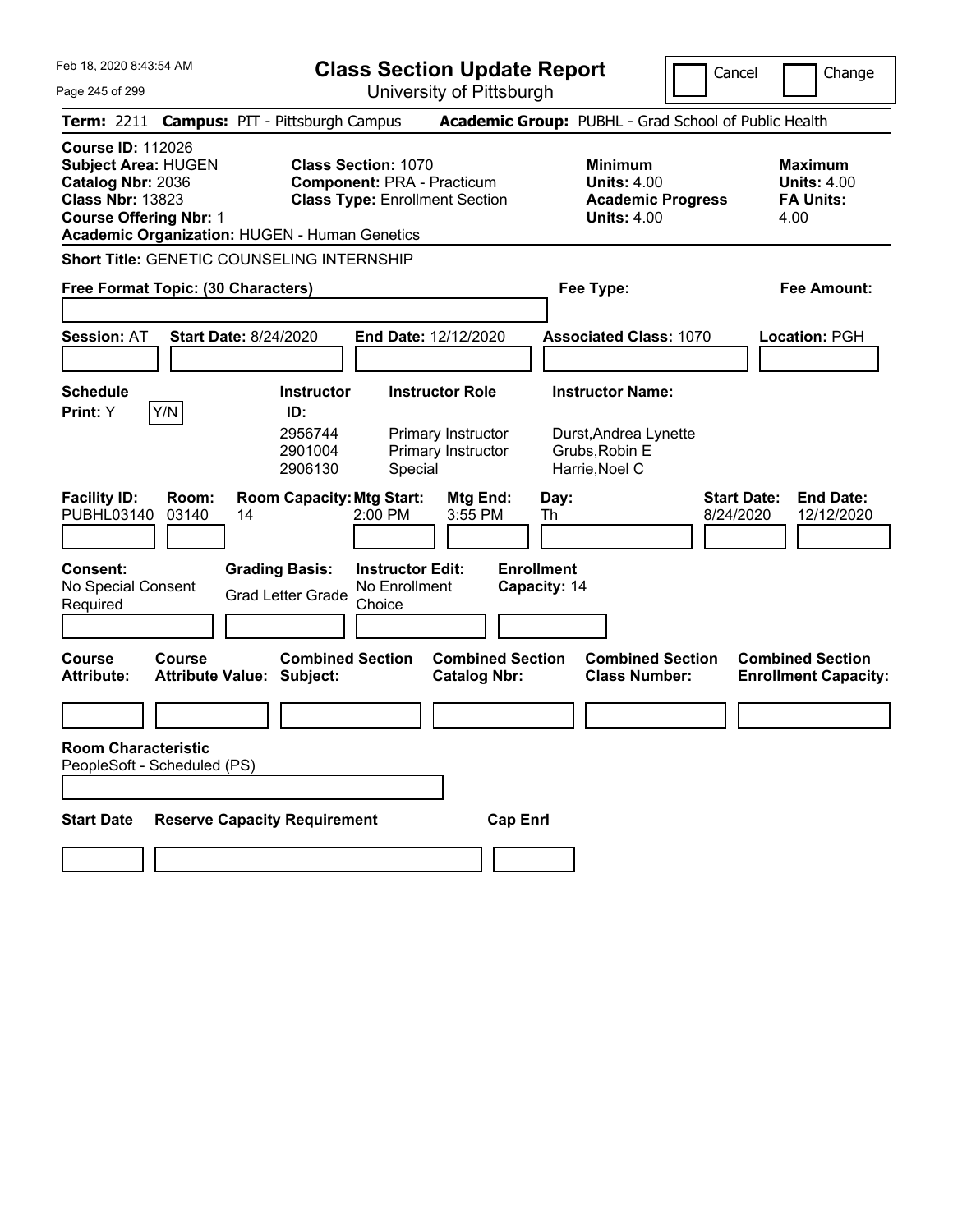**Class Section Update Report**

Cancel Change

| Page 246 of 299                                                                                                                         | University of Pittsburgh                                                                                                                                                    |                                                                                                 |                                                                  |
|-----------------------------------------------------------------------------------------------------------------------------------------|-----------------------------------------------------------------------------------------------------------------------------------------------------------------------------|-------------------------------------------------------------------------------------------------|------------------------------------------------------------------|
|                                                                                                                                         | Term: 2211 Campus: PIT - Pittsburgh Campus                                                                                                                                  | Academic Group: PUBHL - Grad School of Public Health                                            |                                                                  |
| <b>Course ID: 112029</b><br><b>Subject Area: HUGEN</b><br>Catalog Nbr: 2040<br><b>Class Nbr: 24613</b><br><b>Course Offering Nbr: 1</b> | <b>Class Section: 1070</b><br><b>Component: LEC - Lecture</b><br><b>Class Type: Enrollment Section</b><br><b>Academic Organization: HUGEN - Human Genetics</b>              | <b>Minimum</b><br><b>Units: 3.00</b><br><b>Academic Progress</b><br><b>Units: 3.00</b>          | <b>Maximum</b><br><b>Units: 3.00</b><br><b>FA Units:</b><br>3.00 |
|                                                                                                                                         | <b>Short Title: MOL BASIS OF HUMN INHERITED DS</b>                                                                                                                          |                                                                                                 |                                                                  |
| Free Format Topic: (30 Characters)                                                                                                      |                                                                                                                                                                             | Fee Type:                                                                                       | Fee Amount:                                                      |
| <b>Session: AT</b>                                                                                                                      | <b>Start Date: 8/24/2020</b><br>End Date: 12/12/2020                                                                                                                        | <b>Associated Class: 1070</b>                                                                   | Location: PGH                                                    |
| <b>Schedule</b><br>Y/N<br>Print: Y                                                                                                      | <b>Instructor Role</b><br><b>Instructor</b><br>ID:<br>2901970<br>Primary Instructor<br>2906130<br>Special<br>Primary Instructor<br>2935091<br>2942903<br>Primary Instructor | <b>Instructor Name:</b><br>Finegold, David N<br>Harrie, Noel C<br>Roman, Beth L<br>Urban, Zsolt |                                                                  |
| <b>Facility ID:</b><br>Room:<br>PUBHL0A719<br>0A719                                                                                     | <b>Room Capacity: Mtg Start:</b><br>Mtg End:<br>3:25 PM<br>60<br>2:00 PM                                                                                                    | Day:<br>TuTh<br>8/24/2020                                                                       | <b>Start Date:</b><br><b>End Date:</b><br>12/12/2020             |
| <b>Consent:</b><br>No Special Consent<br>Required                                                                                       | <b>Grading Basis:</b><br><b>Instructor Edit:</b><br>No Enrollment<br><b>Grad Letter Grade</b><br>Choice                                                                     | <b>Enrollment</b><br>Capacity: 39                                                               |                                                                  |
| <b>Course</b><br>Course<br><b>Attribute:</b>                                                                                            | <b>Combined Section</b><br><b>Combined Section</b><br><b>Catalog Nbr:</b><br><b>Attribute Value: Subject:</b>                                                               | <b>Combined Section</b><br><b>Class Number:</b>                                                 | <b>Combined Section</b><br><b>Enrollment Capacity:</b>           |
| <b>Room Characteristic</b><br>PeopleSoft - Scheduled (PS)<br><b>Start Date</b>                                                          | <b>Reserve Capacity Requirement</b><br><b>Cap Enrl</b>                                                                                                                      |                                                                                                 |                                                                  |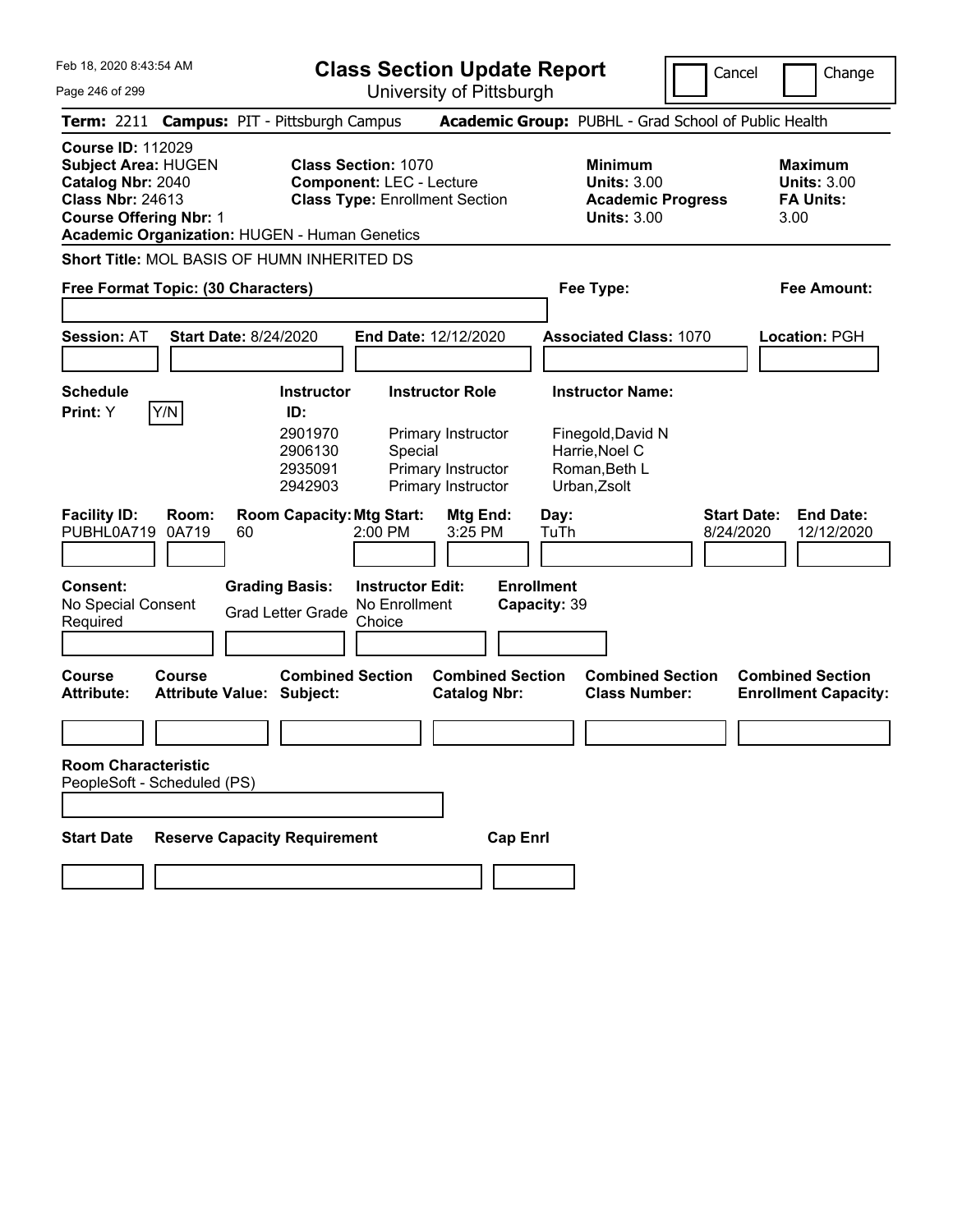Feb 18, 2020 8:43:54 AM Page 247 of 299 **Class Section Update Report** University of Pittsburgh Cancel Change **Term:** 2211 **Campus:** PIT - Pittsburgh Campus **Academic Group:** PUBHL - Grad School of Public Health **Course ID:** 112036 **Subject Area:** HUGEN **Class Section:** 1070 **Minimum Maximum Catalog Nbr:** 2047 **Component:** LEC - Lecture **Units:** 1.00 **Units:** 1.00 **Class Nbr:** 13836 **Class Type:** Enrollment Section **Academic Progress FA Units: Course Offering Nbr:** 1 **Units:** 1.00 1.00 **Academic Organization:** HUGEN - Human Genetics **Short Title:** CLIN GENETICS CASE CONFERENCE **Free Format Topic: (30 Characters) Fee Type: Fee Amount: Session:** AT **Start Date:** 8/24/2020 **End Date:** 12/12/2020 **Associated Class:** 1070 **Location:** PGH **Schedule Instructor Instructor Role Instructor Name: Print:**  $Y$   $|Y/N|$  **ID:** 2956744 Primary Instructor Durst,Andrea Lynette 2901004 Primary Instructor Grubs,Robin E 2906130 Special Harrie,Noel C **Facility ID: Room: Room Capacity:Mtg Start: Mtg End: Day: Start Date: End Date:** PUBHL0A115 0A115 104 12:00 PM 12:55 PM Th 8/24/2020 12/12/2020 **Consent: Grading Basis: Instructor Edit: Enrollment** No Special Consent Grad SN Basis No Enrollment<br>Required Grad SN Basis Choice **Choice Capacity:** 50 **Course Course Combined Section Combined Section Combined Section Combined Section**  Attribute Value: Subject: Catalog Nbr: Class Number: Enrollment Capacity: **Room Characteristic** PeopleSoft - Scheduled (PS) **Start Date Reserve Capacity Requirement Cap Enrl**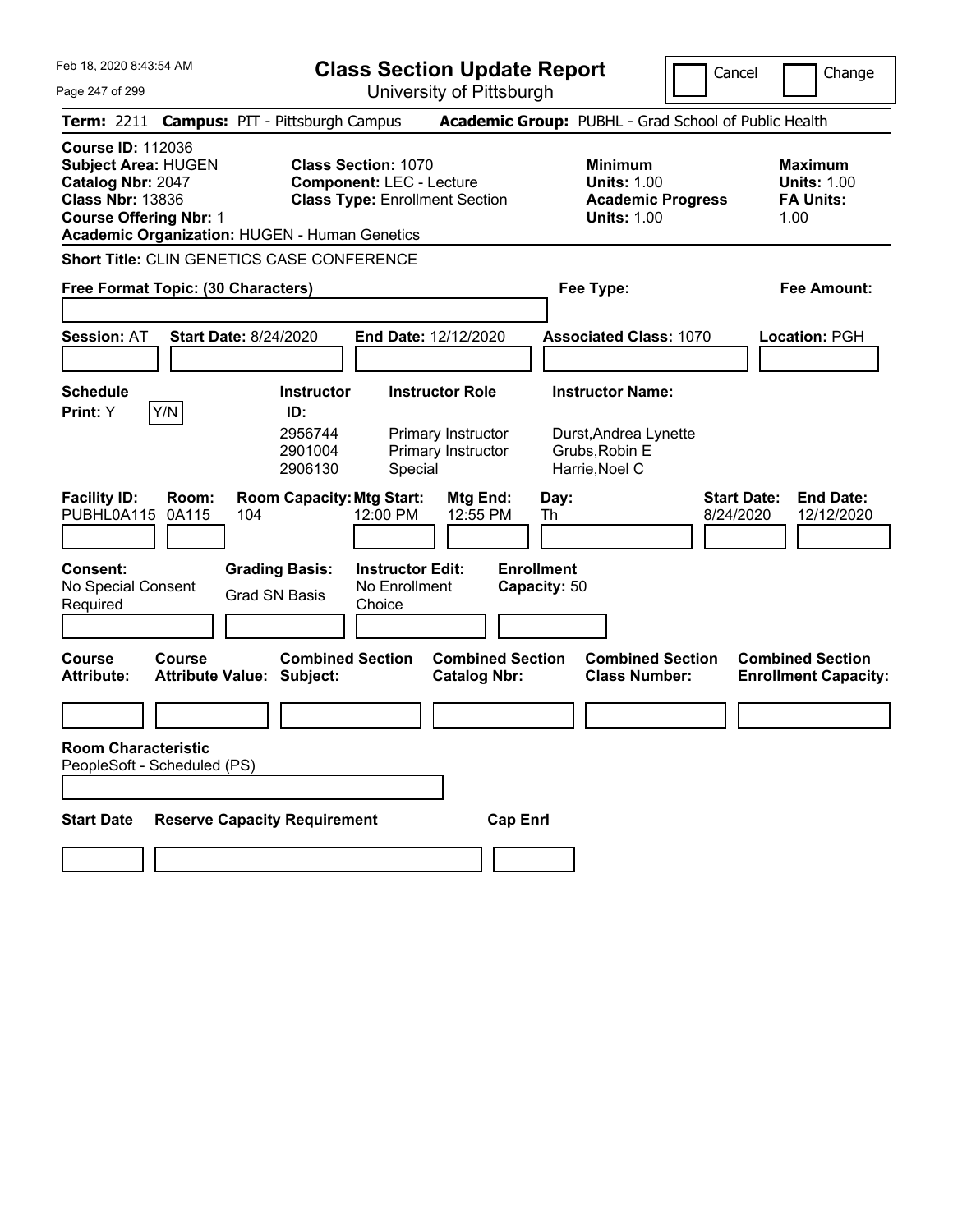**Class Section Update Report**

Cancel Change

Page 248 of 299

| Page 248 of 299                                                                                                                                                                                 |                                                  |                                                                          |                                                                                                        | University of Pittsburgh                                           |                                                                                        |                                                                                               |                                                                   |
|-------------------------------------------------------------------------------------------------------------------------------------------------------------------------------------------------|--------------------------------------------------|--------------------------------------------------------------------------|--------------------------------------------------------------------------------------------------------|--------------------------------------------------------------------|----------------------------------------------------------------------------------------|-----------------------------------------------------------------------------------------------|-------------------------------------------------------------------|
| <b>Term: 2211</b>                                                                                                                                                                               |                                                  | <b>Campus: PIT - Pittsburgh Campus</b>                                   |                                                                                                        |                                                                    |                                                                                        | Academic Group: PUBHL - Grad School of Public Health                                          |                                                                   |
| <b>Course ID: 112038</b><br><b>Subject Area: HUGEN</b><br>Catalog Nbr: 2049<br><b>Class Nbr: 13848</b><br><b>Course Offering Nbr: 1</b><br><b>Academic Organization: HUGEN - Human Genetics</b> |                                                  |                                                                          | <b>Class Section: 1060</b><br><b>Component: LEC - Lecture</b><br><b>Class Type: Enrollment Section</b> |                                                                    | <b>Minimum</b><br><b>Units: 3.00</b><br><b>Academic Progress</b><br><b>Units: 3.00</b> |                                                                                               | <b>Maximum</b><br><b>Units: 3.00</b><br><b>FA Units:</b><br>3.00  |
|                                                                                                                                                                                                 | <b>Short Title: INTRO PUBLIC HEALTH GENETICS</b> |                                                                          |                                                                                                        |                                                                    |                                                                                        |                                                                                               |                                                                   |
| Free Format Topic: (30 Characters)                                                                                                                                                              |                                                  |                                                                          |                                                                                                        |                                                                    |                                                                                        | Fee Type:                                                                                     | Fee Amount:                                                       |
| <b>Session: AT</b>                                                                                                                                                                              | <b>Start Date: 8/24/2020</b>                     |                                                                          |                                                                                                        | End Date: 12/12/2020                                               |                                                                                        | <b>Associated Class: 1060</b>                                                                 | Location: PGH                                                     |
| <b>Schedule</b><br>Y/N<br>Print: Y                                                                                                                                                              |                                                  | <b>Instructor</b><br>ID:<br>2956744<br>2906130<br>2916626                | Special                                                                                                | <b>Instructor Role</b><br>Primary Instructor<br>Primary Instructor |                                                                                        | <b>Instructor Name:</b><br>Durst, Andrea Lynette<br>Harrie, Noel C<br>Kammerer, Candace Marie |                                                                   |
| <b>Facility ID:</b><br>PUBHL3121C<br>3121C<br>Consent:<br>No Special Consent<br>Required                                                                                                        | Room:<br>24<br>Basis                             | <b>Room Capacity: Mtg Start:</b><br><b>Grading Basis:</b><br>Grad LG/SU3 | 4:30 PM<br><b>Instructor Edit:</b><br>No Enrollment<br>Choice                                          | Mtg End:<br>5:55 PM                                                | Day:<br>TuTh<br><b>Enrollment</b><br>Capacity: 24                                      |                                                                                               | <b>Start Date:</b><br><b>End Date:</b><br>8/24/2020<br>12/12/2020 |
| <b>Course</b><br>Course<br><b>Attribute:</b>                                                                                                                                                    |                                                  | <b>Combined Section</b><br><b>Attribute Value: Subject:</b>              |                                                                                                        | <b>Combined Section</b><br><b>Catalog Nbr:</b>                     |                                                                                        | <b>Combined Section</b><br><b>Class Number:</b>                                               | <b>Combined Section</b><br><b>Enrollment Capacity:</b>            |
|                                                                                                                                                                                                 |                                                  |                                                                          |                                                                                                        |                                                                    |                                                                                        |                                                                                               |                                                                   |
| <b>Room Characteristic</b><br>PeopleSoft - Scheduled (PS)<br><b>Start Date</b>                                                                                                                  |                                                  | <b>Reserve Capacity Requirement</b>                                      |                                                                                                        | <b>Cap Enrl</b>                                                    |                                                                                        |                                                                                               |                                                                   |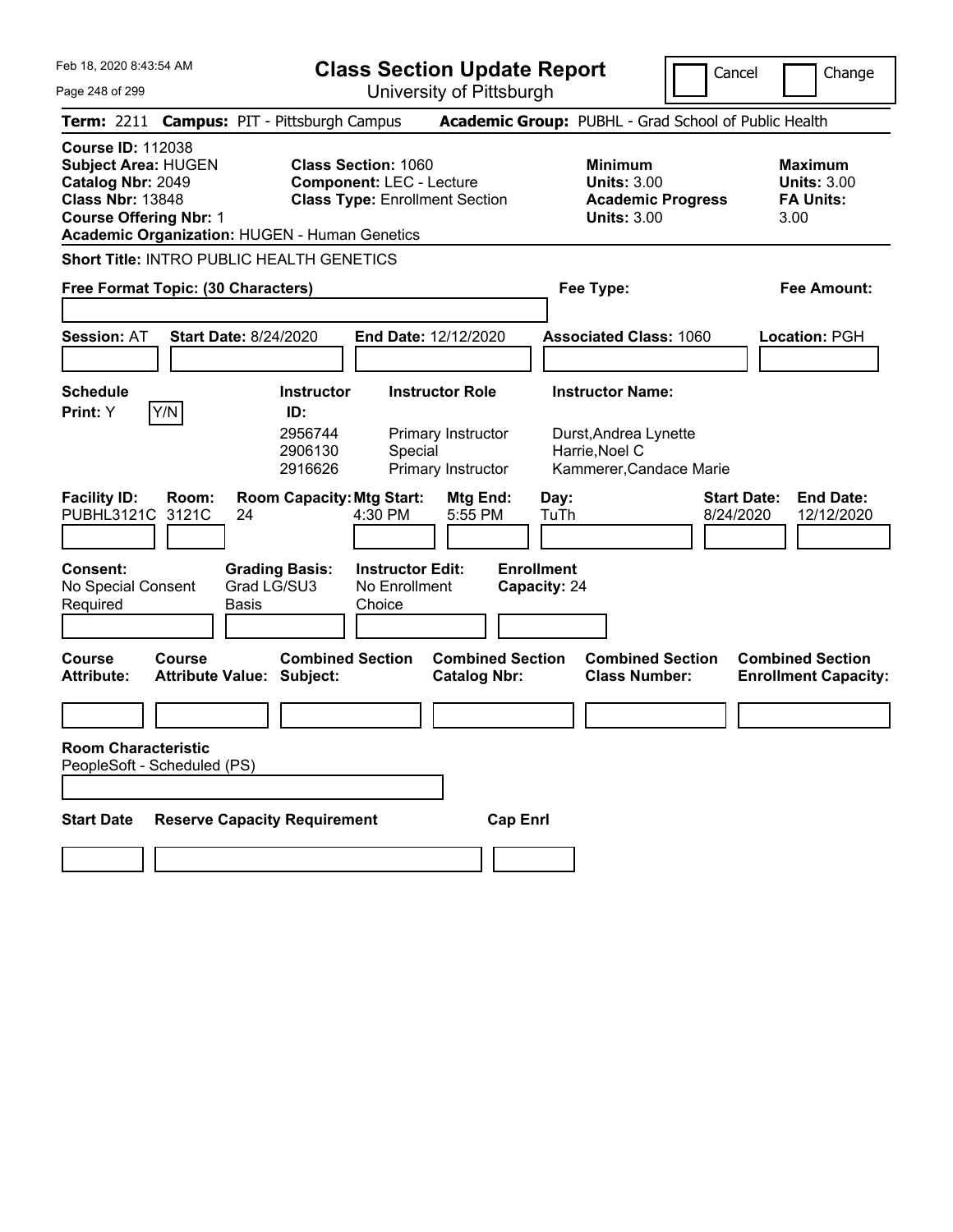Feb 18, 2020 8:43:54 AM Page 249 of 299 **Class Section Update Report** University of Pittsburgh Cancel Change **Term:** 2211 **Campus:** PIT - Pittsburgh Campus **Academic Group:** PUBHL - Grad School of Public Health **Course ID:** 177369 **Subject Area:** HUGEN **Class Section:** 1050 **Minimum Maximum Catalog Nbr:** 2050 **Component:** PRA - Practicum **Units:** 1.00 **Units:** 6.00 **Class Nbr:** 16393 **Class Type:** Enrollment Section **Academic Progress FA Units: Course Offering Nbr:** 1 **Units:** 1.00 1.00 **Academic Organization:** HUGEN - Human Genetics **Short Title:** PUBLIC HEALTH GENETICS PRACTCM **Free Format Topic: (30 Characters) Fee Type: Fee Amount: Session:** AT **Start Date:** 8/24/2020 **End Date:** 12/12/2020 **Associated Class:** 1050 **Location:** PGH **Schedule Instructor Instructor Role Instructor Name: Print:**  $Y$   $|Y/N|$  **ID:** 2906130 Special Harrie, Noel C 2916626 Primary Instructor Kammerer,Candace Marie **Facility ID: Room: Room Capacity:Mtg Start: Mtg End: Day: Start Date: End Date:** TBATBA TBA 0 8/24/2020 12/12/2020 **Consent: Grading Basis: Instructor Edit: Enrollment** No Special Consent Required Grad LG/SU3 Basis No Enrollment **Choice Capacity:** 30 **Course Course Combined Section Combined Section Combined Section Combined Section**  Attribute: Attribute Value: Subject: Catalog Nbr: Class Number: Enrollment Capacity: **Room Characteristic Start Date Reserve Capacity Requirement Cap Enrl**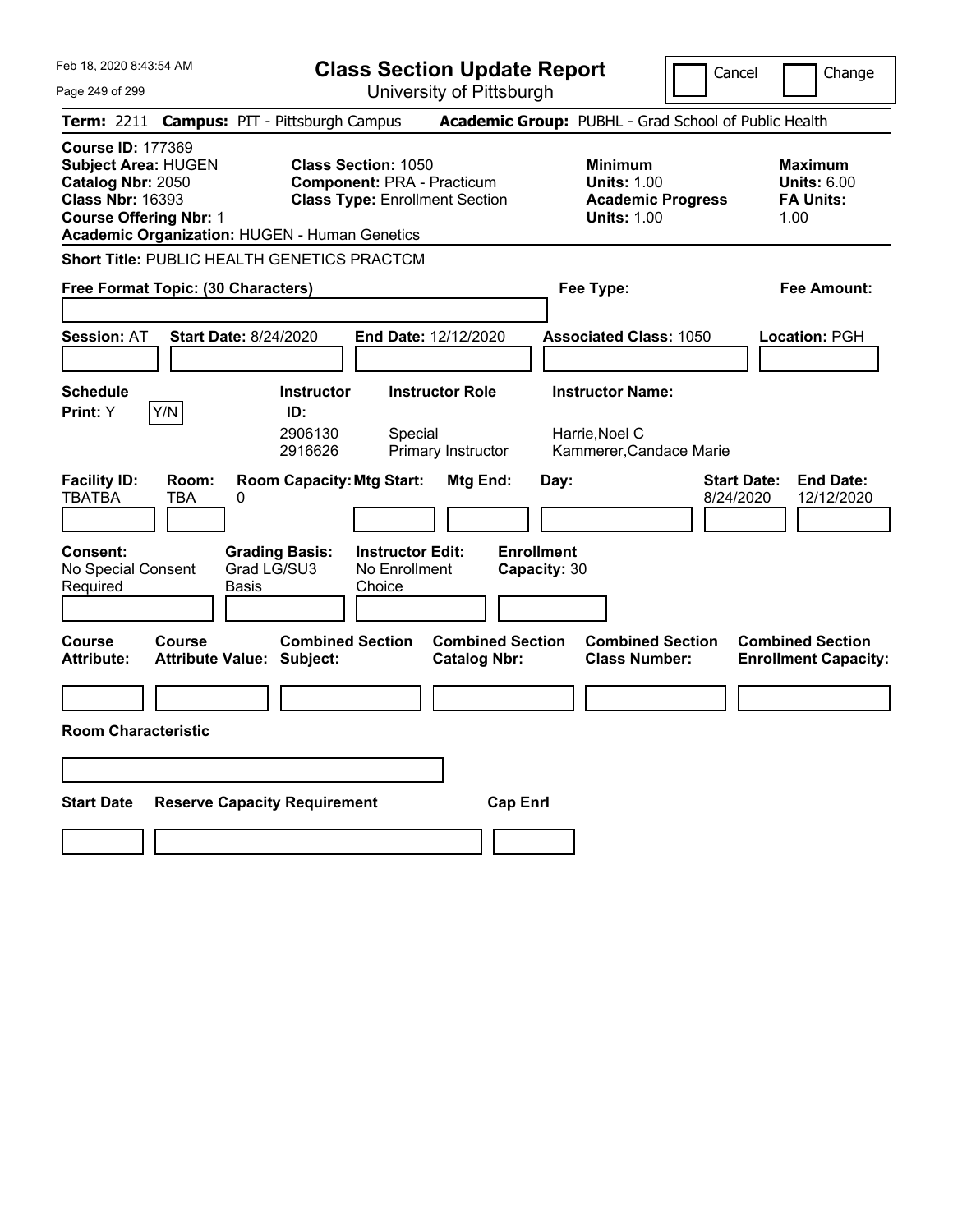Cancel Change

Feb 18, 2020 8:43:54 AM Page 250 of 299 **Class Section Update Report** University of Pittsburgh **Term:** 2211 **Campus:** PIT - Pittsburgh Campus **Academic Group:** PUBHL - Grad School of Public Health **Course ID:** 188474 **Subject Area:** HUGEN **Class Section:** 1025 **Minimum Maximum Catalog Nbr:** 2053 **Component:** LEC - Lecture **Units:** 2.00 **Units:** 2.00 **Class Nbr:** 26045 **Class Type:** Enrollment Section **Academic Progress FA Units: Course Offering Nbr:** 1 **Units:** 2.00 2.00 **Academic Organization:** HUGEN - Human Genetics **Short Title:** APPLCS IN PH GENTCS & GENOMCS **Free Format Topic: (30 Characters) Fee Type: Fee Amount: Session:** AT **Start Date:** 8/24/2020 **End Date:** 12/12/2020 **Associated Class:** 1025 **Location:** PGH **Schedule Instructor Instructor Role Instructor Name: Print:**  $Y$   $|Y/N|$  **ID:** 2956744 Primary Instructor Durst,Andrea Lynette 2906130 Special Harrie,Noel C 2916626 Primary Instructor Kammerer,Candace Marie **Facility ID: Room: Room Capacity:Mtg Start: Mtg End: Day: Start Date: End Date:** PUBHL2121C 2121C 24 9:30 AM 11:25 AM Th 8/24/2020 12/12/2020 **Consent: Grading Basis: Instructor Edit: Enrollment** No Special Consent Required Grad Letter Grade No Enrollment **Choice Capacity:** 14 **Course Course Combined Section Combined Section Combined Section Combined Section**  Attribute Value: Subject: Catalog Nbr: Class Number: Enrollment Capacity: **Room Characteristic** PeopleSoft - Scheduled (PS)

**Start Date Reserve Capacity Requirement Cap Enrl**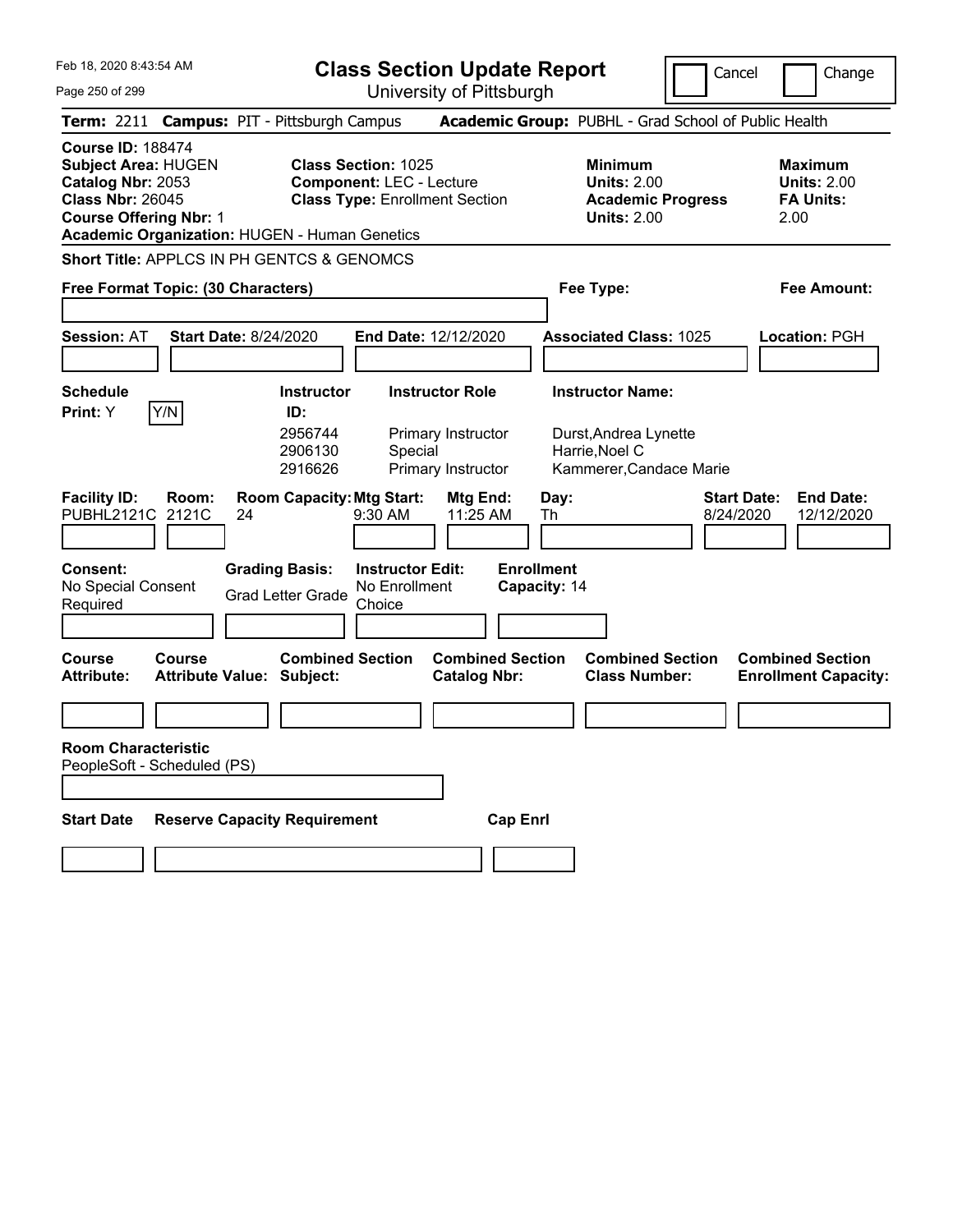|  | Feb 18, 2020 8:43:54 AM |  |
|--|-------------------------|--|
|  |                         |  |

Cancel **Change** 

Page 251 of 299

| Page 251 of 299                                                                                                                                                                          |                                                   |                                                           |                                                                                                        | University of Pittsburgh                                           |                                                                                        |                                                                                 |                                 |                                                                  |
|------------------------------------------------------------------------------------------------------------------------------------------------------------------------------------------|---------------------------------------------------|-----------------------------------------------------------|--------------------------------------------------------------------------------------------------------|--------------------------------------------------------------------|----------------------------------------------------------------------------------------|---------------------------------------------------------------------------------|---------------------------------|------------------------------------------------------------------|
| Term: 2211 Campus: PIT - Pittsburgh Campus                                                                                                                                               |                                                   |                                                           |                                                                                                        |                                                                    |                                                                                        | Academic Group: PUBHL - Grad School of Public Health                            |                                 |                                                                  |
| <b>Course ID: 180513</b><br><b>Subject Area: HUGEN</b><br>Catalog Nbr: 2070<br><b>Class Nbr: 26555</b><br><b>Course Offering Nbr: 1</b><br>Academic Organization: HUGEN - Human Genetics |                                                   |                                                           | <b>Class Section: 1010</b><br><b>Component: LEC - Lecture</b><br><b>Class Type: Enrollment Section</b> |                                                                    | <b>Minimum</b><br><b>Units: 3.00</b><br><b>Academic Progress</b><br><b>Units: 3.00</b> |                                                                                 |                                 | <b>Maximum</b><br><b>Units: 3.00</b><br><b>FA Units:</b><br>3.00 |
| Short Title: BIOINF FOR HUMAN GENETICS<br>Free Format Topic: (30 Characters)                                                                                                             |                                                   |                                                           |                                                                                                        |                                                                    |                                                                                        | Fee Type:                                                                       |                                 | Fee Amount:                                                      |
| <b>Session: AT</b>                                                                                                                                                                       | Start Date: 8/24/2020                             |                                                           |                                                                                                        | End Date: 12/12/2020                                               |                                                                                        | <b>Associated Class: 1010</b>                                                   |                                 | <b>Location: PGH</b>                                             |
| <b>Schedule</b><br><b>Print:</b> Y                                                                                                                                                       | Y/N                                               | <b>Instructor</b><br>ID:<br>2906130<br>2906129<br>2900583 | Special                                                                                                | <b>Instructor Role</b><br>Primary Instructor<br>Primary Instructor |                                                                                        | <b>Instructor Name:</b><br>Harrie, Noel C<br>Minster, Ryan L<br>Weeks, Daniel E |                                 |                                                                  |
| <b>Facility ID:</b><br>PUBHL3121C                                                                                                                                                        | Room:<br>3121C<br>24                              | <b>Room Capacity: Mtg Start:</b>                          | 1:30 PM                                                                                                | Mtg End:<br>2:55 PM                                                | Day:<br><b>TuFr</b>                                                                    |                                                                                 | <b>Start Date:</b><br>8/24/2020 | <b>End Date:</b><br>12/12/2020                                   |
| Consent:<br><b>Instructor Consent</b><br>Required                                                                                                                                        |                                                   | <b>Grading Basis:</b><br><b>Grad Letter Grade</b>         | <b>Instructor Edit:</b><br>No Enrollment<br>Choice                                                     |                                                                    | <b>Enrollment</b><br>Capacity: 14                                                      |                                                                                 |                                 |                                                                  |
| <b>Course</b><br><b>Attribute:</b>                                                                                                                                                       | <b>Course</b><br><b>Attribute Value: Subject:</b> | <b>Combined Section</b>                                   |                                                                                                        | <b>Combined Section</b><br><b>Catalog Nbr:</b>                     |                                                                                        | <b>Combined Section</b><br><b>Class Number:</b>                                 |                                 | <b>Combined Section</b><br><b>Enrollment Capacity:</b>           |
| <b>Room Characteristic</b><br>PeopleSoft - Scheduled (PS)                                                                                                                                |                                                   |                                                           |                                                                                                        |                                                                    |                                                                                        |                                                                                 |                                 |                                                                  |
| <b>Start Date</b>                                                                                                                                                                        | <b>Reserve Capacity Requirement</b>               |                                                           |                                                                                                        | <b>Cap Enrl</b>                                                    |                                                                                        |                                                                                 |                                 |                                                                  |
|                                                                                                                                                                                          |                                                   |                                                           |                                                                                                        |                                                                    |                                                                                        |                                                                                 |                                 |                                                                  |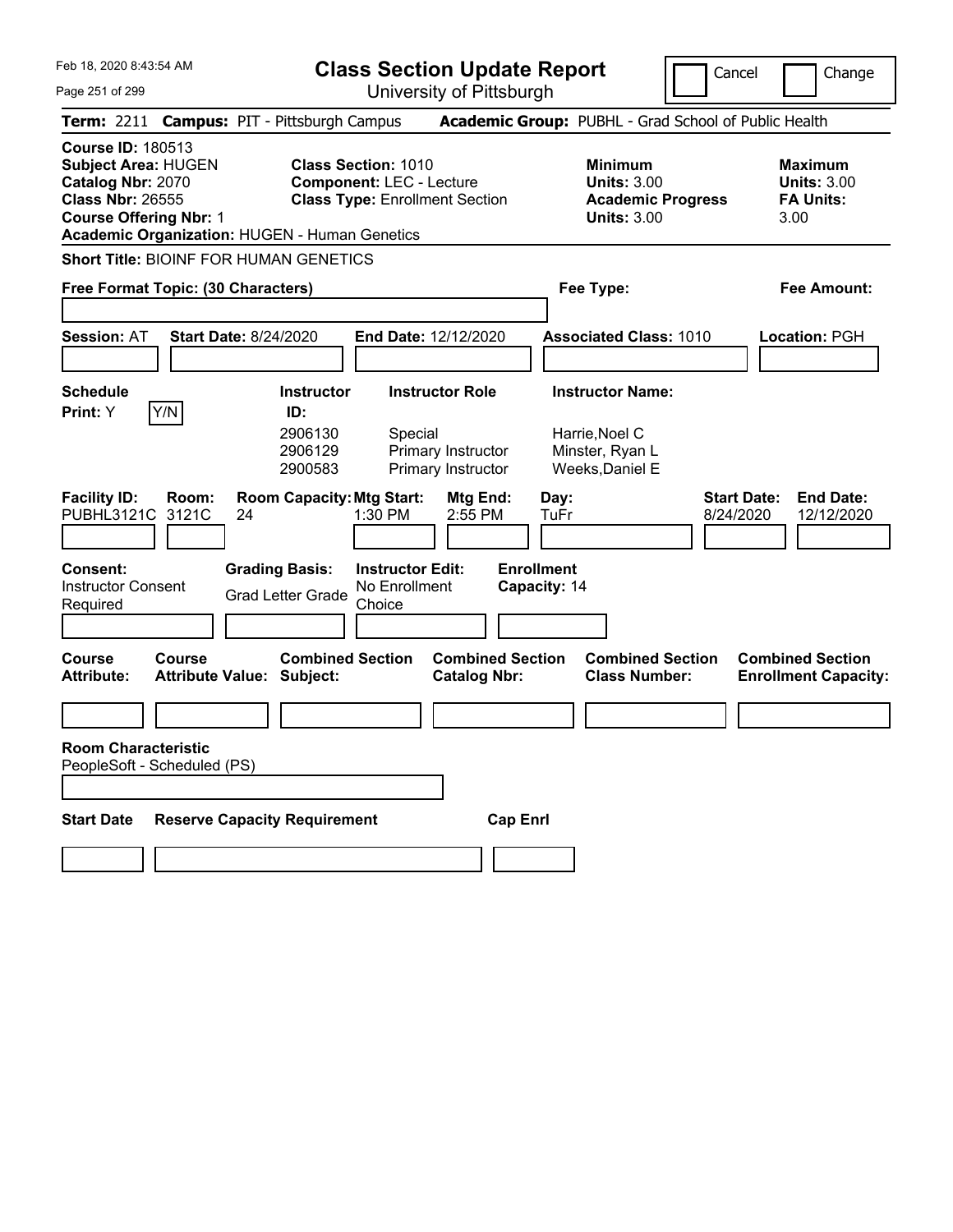| Feb 18, 2020 8:43:54 AM                                                                                                                                                                  | <b>Class Section Update Report</b><br>Cancel<br>Change                                                         |                                                                                                   |                                                                                               |  |  |
|------------------------------------------------------------------------------------------------------------------------------------------------------------------------------------------|----------------------------------------------------------------------------------------------------------------|---------------------------------------------------------------------------------------------------|-----------------------------------------------------------------------------------------------|--|--|
| Page 252 of 299                                                                                                                                                                          | University of Pittsburgh                                                                                       |                                                                                                   |                                                                                               |  |  |
| <b>Term: 2211</b>                                                                                                                                                                        | <b>Campus: PIT - Pittsburgh Campus</b>                                                                         | Academic Group: PUBHL - Grad School of Public Health                                              |                                                                                               |  |  |
| <b>Course ID: 112040</b><br><b>Subject Area: HUGEN</b><br>Catalog Nbr: 3010<br><b>Class Nbr: 17423</b><br><b>Course Offering Nbr: 1</b><br>Academic Organization: HUGEN - Human Genetics | <b>Class Section: 1030</b><br><b>Component: THE - Thesis Research</b><br><b>Class Type: Enrollment Section</b> | <b>Minimum</b><br><b>Units: 1.00</b><br><b>Units: 1.00</b>                                        | <b>Maximum</b><br><b>Units: 15.00</b><br><b>FA Units:</b><br><b>Academic Progress</b><br>1.00 |  |  |
| Short Title: RESEARCH & DISSERTATION PH.D.                                                                                                                                               |                                                                                                                |                                                                                                   |                                                                                               |  |  |
| Free Format Topic: (30 Characters)                                                                                                                                                       |                                                                                                                | Fee Type:                                                                                         | Fee Amount:                                                                                   |  |  |
| <b>Session: AT</b><br><b>Start Date: 8/24/2020</b>                                                                                                                                       | End Date: 12/12/2020                                                                                           | <b>Associated Class: 1030</b>                                                                     | <b>Location: PGH</b>                                                                          |  |  |
| <b>Schedule</b><br>Y/N<br><b>Print:</b> Y                                                                                                                                                | <b>Instructor Role</b><br><b>Instructor</b><br>ID:<br>2908950<br>Primary Instructor<br>2906130<br>Special      | <b>Instructor Name:</b><br>Feingold, Eleanor<br>Harrie, Noel C                                    |                                                                                               |  |  |
| <b>Facility ID:</b><br>Room:<br><b>TBATBA</b><br>TBA<br>0<br><b>Consent:</b>                                                                                                             | <b>Room Capacity: Mtg Start:</b><br><b>Instructor Edit:</b><br><b>Grading Basis:</b>                           | Mtg End:<br>Day:<br><b>Enrollment</b>                                                             | <b>Start Date:</b><br><b>End Date:</b><br>8/24/2020<br>12/12/2020                             |  |  |
| No Special Consent<br>Required                                                                                                                                                           | No Enrollment<br><b>Grad SN Basis</b><br>Choice                                                                | Capacity: 35                                                                                      |                                                                                               |  |  |
|                                                                                                                                                                                          |                                                                                                                |                                                                                                   |                                                                                               |  |  |
| Course<br>Course<br><b>Attribute:</b><br><b>Attribute Value: Subject:</b>                                                                                                                | <b>Combined Section</b>                                                                                        | <b>Combined Section</b><br><b>Combined Section</b><br><b>Catalog Nbr:</b><br><b>Class Number:</b> | <b>Combined Section</b><br><b>Enrollment Capacity:</b>                                        |  |  |
|                                                                                                                                                                                          |                                                                                                                |                                                                                                   |                                                                                               |  |  |
| <b>Room Characteristic</b>                                                                                                                                                               |                                                                                                                |                                                                                                   |                                                                                               |  |  |
|                                                                                                                                                                                          |                                                                                                                |                                                                                                   |                                                                                               |  |  |
| <b>Start Date</b>                                                                                                                                                                        | <b>Reserve Capacity Requirement</b>                                                                            | <b>Cap Enrl</b>                                                                                   |                                                                                               |  |  |
|                                                                                                                                                                                          |                                                                                                                |                                                                                                   |                                                                                               |  |  |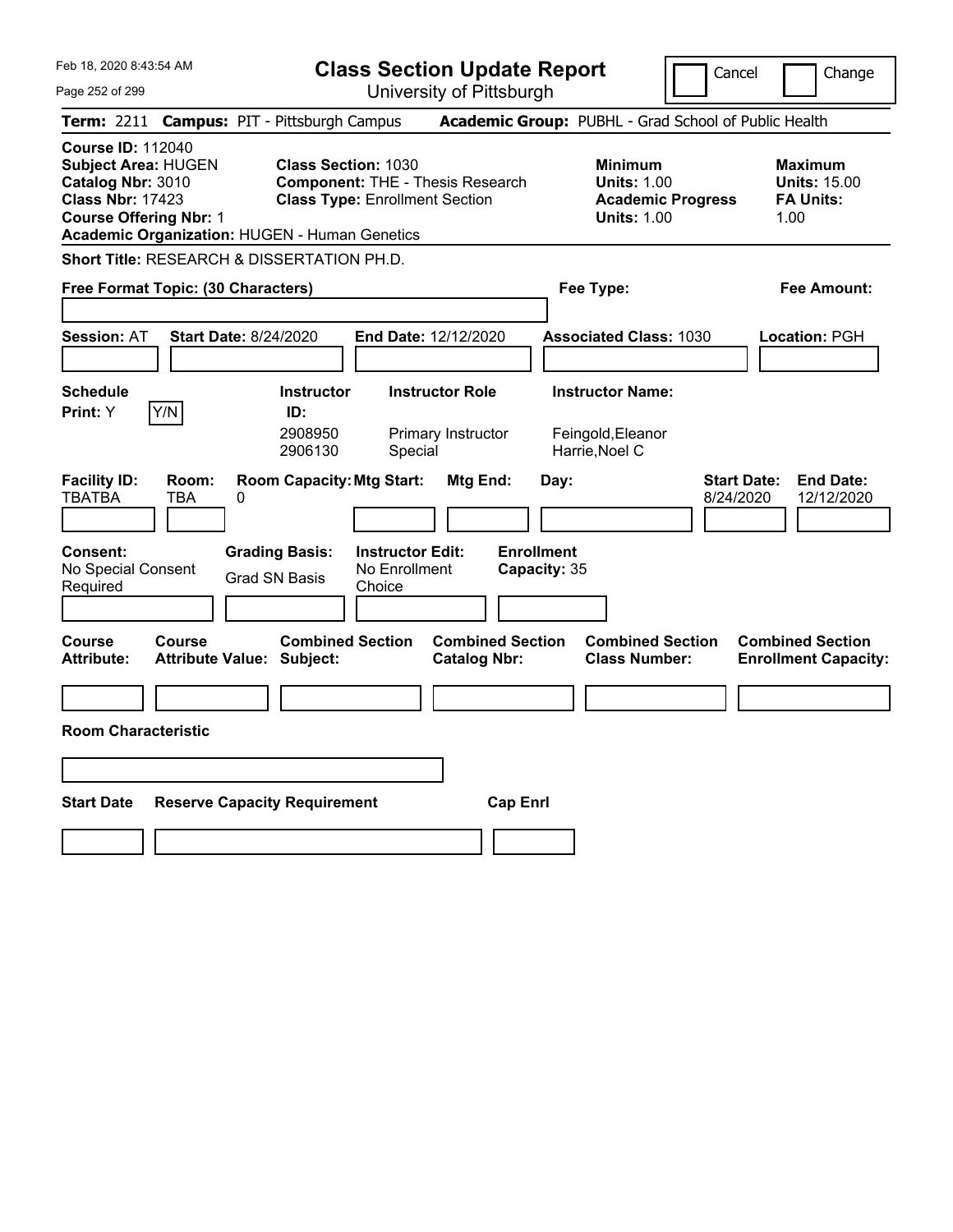| Feb 18, 2020 8:43:54 AM                                                                                                                                                                  | <b>Class Section Update Report</b><br>Cancel<br>Change                                                         |                                                                                                   |                                                                                               |  |  |
|------------------------------------------------------------------------------------------------------------------------------------------------------------------------------------------|----------------------------------------------------------------------------------------------------------------|---------------------------------------------------------------------------------------------------|-----------------------------------------------------------------------------------------------|--|--|
| Page 253 of 299                                                                                                                                                                          | University of Pittsburgh                                                                                       |                                                                                                   |                                                                                               |  |  |
| <b>Term: 2211</b>                                                                                                                                                                        | <b>Campus: PIT - Pittsburgh Campus</b>                                                                         | Academic Group: PUBHL - Grad School of Public Health                                              |                                                                                               |  |  |
| <b>Course ID: 112040</b><br><b>Subject Area: HUGEN</b><br>Catalog Nbr: 3010<br><b>Class Nbr: 17424</b><br><b>Course Offering Nbr: 1</b><br>Academic Organization: HUGEN - Human Genetics | <b>Class Section: 1050</b><br><b>Component: THE - Thesis Research</b><br><b>Class Type: Enrollment Section</b> | <b>Minimum</b><br><b>Units: 1.00</b><br><b>Units: 1.00</b>                                        | <b>Maximum</b><br><b>Units: 15.00</b><br><b>FA Units:</b><br><b>Academic Progress</b><br>1.00 |  |  |
| Short Title: RESEARCH & DISSERTATION PH.D.                                                                                                                                               |                                                                                                                |                                                                                                   |                                                                                               |  |  |
| Free Format Topic: (30 Characters)                                                                                                                                                       |                                                                                                                | Fee Type:                                                                                         | Fee Amount:                                                                                   |  |  |
| <b>Start Date: 8/24/2020</b><br><b>Session: AT</b>                                                                                                                                       | End Date: 12/12/2020                                                                                           | <b>Associated Class: 1050</b>                                                                     | Location: PGH                                                                                 |  |  |
| <b>Schedule</b><br>Y/N<br>Print: Y                                                                                                                                                       | <b>Instructor</b><br><b>Instructor Role</b><br>ID:<br>2901970<br>Primary Instructor<br>2906130<br>Special      | <b>Instructor Name:</b><br>Finegold,David N<br>Harrie, Noel C                                     |                                                                                               |  |  |
| <b>Facility ID:</b><br>Room:<br><b>TBATBA</b><br>TBA<br>0<br><b>Consent:</b><br>No Special Consent                                                                                       | <b>Room Capacity: Mtg Start:</b><br><b>Grading Basis:</b><br><b>Instructor Edit:</b><br>No Enrollment          | Mtg End:<br>Day:<br><b>Enrollment</b><br>Capacity: 35                                             | <b>Start Date:</b><br><b>End Date:</b><br>8/24/2020<br>12/12/2020                             |  |  |
| Required                                                                                                                                                                                 | <b>Grad SN Basis</b><br>Choice                                                                                 |                                                                                                   |                                                                                               |  |  |
|                                                                                                                                                                                          |                                                                                                                |                                                                                                   |                                                                                               |  |  |
| Course<br>Course<br><b>Attribute:</b><br><b>Attribute Value: Subject:</b>                                                                                                                | <b>Combined Section</b>                                                                                        | <b>Combined Section</b><br><b>Combined Section</b><br><b>Class Number:</b><br><b>Catalog Nbr:</b> | <b>Combined Section</b><br><b>Enrollment Capacity:</b>                                        |  |  |
|                                                                                                                                                                                          |                                                                                                                |                                                                                                   |                                                                                               |  |  |
| <b>Room Characteristic</b>                                                                                                                                                               |                                                                                                                |                                                                                                   |                                                                                               |  |  |
|                                                                                                                                                                                          |                                                                                                                |                                                                                                   |                                                                                               |  |  |
| <b>Start Date</b>                                                                                                                                                                        | <b>Reserve Capacity Requirement</b>                                                                            | <b>Cap Enri</b>                                                                                   |                                                                                               |  |  |
|                                                                                                                                                                                          |                                                                                                                |                                                                                                   |                                                                                               |  |  |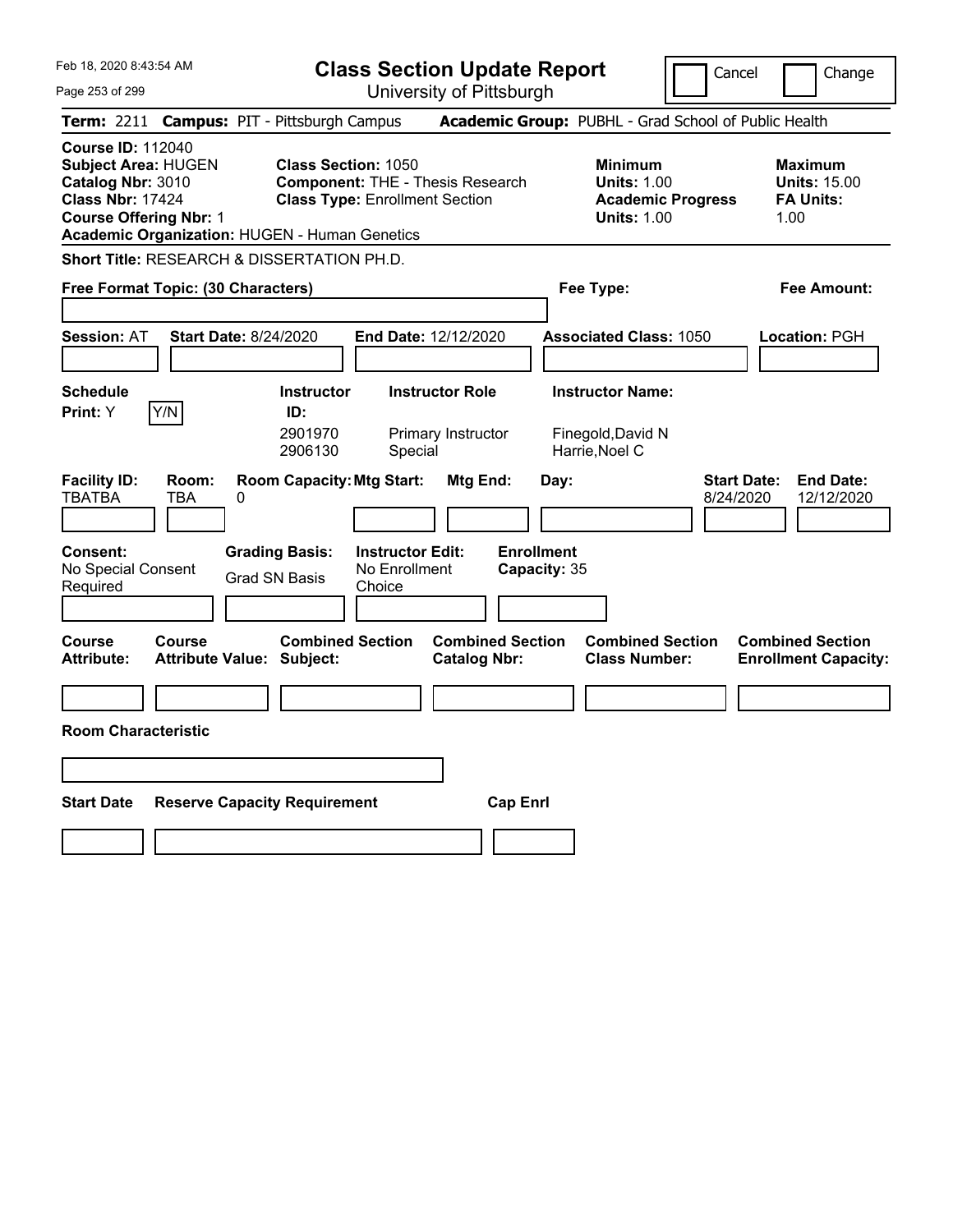| <b>Class Section Update Report</b><br>Cancel<br>Change         |                                                                                                                                                                                                                                                                                                                                                                                                                                                                                                                                                                         |                                                                                                                                                                     |  |  |
|----------------------------------------------------------------|-------------------------------------------------------------------------------------------------------------------------------------------------------------------------------------------------------------------------------------------------------------------------------------------------------------------------------------------------------------------------------------------------------------------------------------------------------------------------------------------------------------------------------------------------------------------------|---------------------------------------------------------------------------------------------------------------------------------------------------------------------|--|--|
|                                                                |                                                                                                                                                                                                                                                                                                                                                                                                                                                                                                                                                                         |                                                                                                                                                                     |  |  |
|                                                                |                                                                                                                                                                                                                                                                                                                                                                                                                                                                                                                                                                         |                                                                                                                                                                     |  |  |
|                                                                | <b>Minimum</b><br><b>Units: 1.00</b><br><b>Academic Progress</b><br><b>Units: 1.00</b>                                                                                                                                                                                                                                                                                                                                                                                                                                                                                  | <b>Maximum</b><br><b>Units: 15.00</b><br><b>FA Units:</b><br>1.00                                                                                                   |  |  |
|                                                                |                                                                                                                                                                                                                                                                                                                                                                                                                                                                                                                                                                         |                                                                                                                                                                     |  |  |
|                                                                | Fee Type:                                                                                                                                                                                                                                                                                                                                                                                                                                                                                                                                                               | Fee Amount:                                                                                                                                                         |  |  |
| <b>End Date: 12/12/2020</b>                                    | <b>Associated Class: 1060</b>                                                                                                                                                                                                                                                                                                                                                                                                                                                                                                                                           | Location: PGH                                                                                                                                                       |  |  |
| <b>Instructor Role</b><br>Special<br>Primary Instructor        | <b>Instructor Name:</b><br>Harrie,Noel C<br>Shaffer, John R.                                                                                                                                                                                                                                                                                                                                                                                                                                                                                                            |                                                                                                                                                                     |  |  |
| Mtg End:<br><b>Instructor Edit:</b><br>No Enrollment<br>Choice | <b>Start Date:</b><br>Day:<br>8/24/2020                                                                                                                                                                                                                                                                                                                                                                                                                                                                                                                                 | <b>End Date:</b><br>12/12/2020                                                                                                                                      |  |  |
| <b>Catalog Nbr:</b>                                            | <b>Combined Section</b><br><b>Class Number:</b>                                                                                                                                                                                                                                                                                                                                                                                                                                                                                                                         | <b>Combined Section</b><br><b>Enrollment Capacity:</b>                                                                                                              |  |  |
|                                                                |                                                                                                                                                                                                                                                                                                                                                                                                                                                                                                                                                                         |                                                                                                                                                                     |  |  |
|                                                                |                                                                                                                                                                                                                                                                                                                                                                                                                                                                                                                                                                         |                                                                                                                                                                     |  |  |
|                                                                |                                                                                                                                                                                                                                                                                                                                                                                                                                                                                                                                                                         |                                                                                                                                                                     |  |  |
|                                                                |                                                                                                                                                                                                                                                                                                                                                                                                                                                                                                                                                                         |                                                                                                                                                                     |  |  |
|                                                                | <b>Campus: PIT - Pittsburgh Campus</b><br><b>Class Section: 1060</b><br><b>Component: THE - Thesis Research</b><br><b>Class Type: Enrollment Section</b><br><b>Academic Organization: HUGEN - Human Genetics</b><br><b>Short Title: RESEARCH &amp; DISSERTATION PH.D.</b><br>Free Format Topic: (30 Characters)<br><b>Start Date: 8/24/2020</b><br><b>Instructor</b><br>2906130<br>2921804<br><b>Room Capacity: Mtg Start:</b><br><b>Grading Basis:</b><br>Grad SN Basis<br><b>Combined Section</b><br>Attribute Value: Subject:<br><b>Reserve Capacity Requirement</b> | University of Pittsburgh<br>Academic Group: PUBHL - Grad School of Public Health<br><b>Enrollment</b><br>Capacity: 35<br><b>Combined Section</b><br><b>Cap Enri</b> |  |  |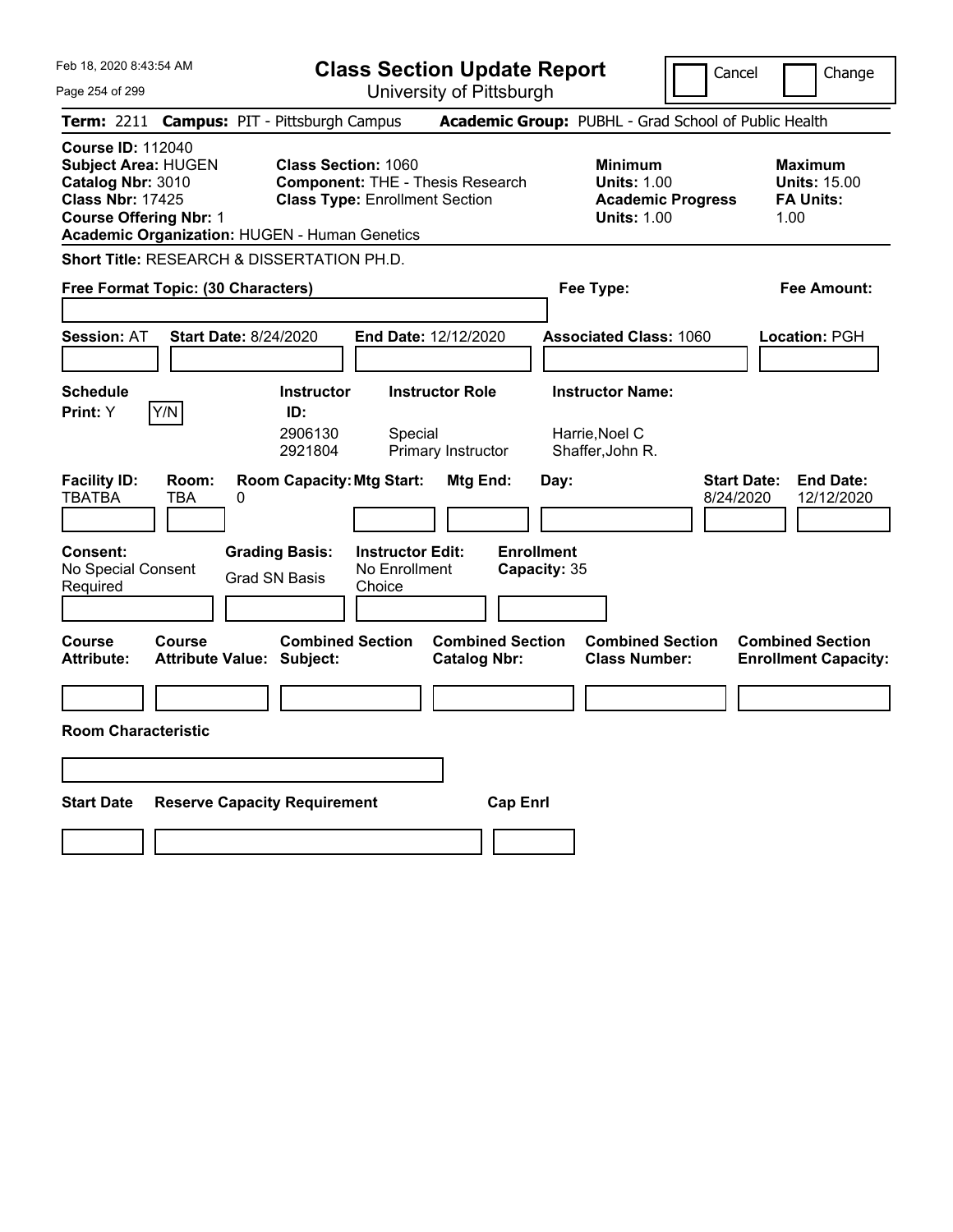| Feb 18, 2020 8:43:54 AM                                                                                                                                                                  | <b>Class Section Update Report</b>                                                                                                                  | Cancel                                                                                 | Change                                                            |
|------------------------------------------------------------------------------------------------------------------------------------------------------------------------------------------|-----------------------------------------------------------------------------------------------------------------------------------------------------|----------------------------------------------------------------------------------------|-------------------------------------------------------------------|
| Page 255 of 299                                                                                                                                                                          | University of Pittsburgh                                                                                                                            |                                                                                        |                                                                   |
| <b>Term:</b> 2211                                                                                                                                                                        | <b>Campus: PIT - Pittsburgh Campus</b>                                                                                                              | Academic Group: PUBHL - Grad School of Public Health                                   |                                                                   |
| <b>Course ID: 112040</b><br><b>Subject Area: HUGEN</b><br>Catalog Nbr: 3010<br><b>Class Nbr: 17427</b><br><b>Course Offering Nbr: 1</b><br>Academic Organization: HUGEN - Human Genetics | <b>Class Section: 1080</b><br><b>Component: THE - Thesis Research</b><br><b>Class Type: Enrollment Section</b>                                      | <b>Minimum</b><br><b>Units: 1.00</b><br><b>Academic Progress</b><br><b>Units: 1.00</b> | <b>Maximum</b><br><b>Units: 15.00</b><br><b>FA Units:</b><br>1.00 |
| Short Title: RESEARCH & DISSERTATION PH.D.                                                                                                                                               |                                                                                                                                                     |                                                                                        |                                                                   |
| Free Format Topic: (30 Characters)                                                                                                                                                       |                                                                                                                                                     | Fee Type:                                                                              | Fee Amount:                                                       |
| <b>Session: AT</b><br>Start Date: 8/24/2020                                                                                                                                              | End Date: 12/12/2020                                                                                                                                | <b>Associated Class: 1080</b>                                                          | Location: PGH                                                     |
| <b>Schedule</b><br>Y/N<br>Print: Y                                                                                                                                                       | <b>Instructor Role</b><br><b>Instructor</b><br>ID:<br>2901004<br>Primary Instructor<br>2906130<br>Special                                           | <b>Instructor Name:</b><br>Grubs, Robin E<br>Harrie, Noel C                            |                                                                   |
| <b>Facility ID:</b><br>Room:<br><b>TBATBA</b><br>TBA<br>0<br>Consent:<br>No Special Consent<br>Required                                                                                  | <b>Room Capacity: Mtg Start:</b><br>Mtg End:<br><b>Grading Basis:</b><br><b>Instructor Edit:</b><br>No Enrollment<br><b>Grad SN Basis</b><br>Choice | <b>Start Date:</b><br>Day:<br>8/24/2020<br><b>Enrollment</b><br>Capacity: 35           | <b>End Date:</b><br>12/12/2020                                    |
| Course<br><b>Course</b><br><b>Attribute:</b><br><b>Attribute Value: Subject:</b>                                                                                                         | <b>Combined Section</b><br><b>Combined Section</b><br><b>Catalog Nbr:</b>                                                                           | <b>Combined Section</b><br><b>Class Number:</b>                                        | <b>Combined Section</b><br><b>Enrollment Capacity:</b>            |
|                                                                                                                                                                                          |                                                                                                                                                     |                                                                                        |                                                                   |
| <b>Room Characteristic</b>                                                                                                                                                               |                                                                                                                                                     |                                                                                        |                                                                   |
|                                                                                                                                                                                          |                                                                                                                                                     |                                                                                        |                                                                   |
| <b>Start Date</b><br><b>Reserve Capacity Requirement</b>                                                                                                                                 |                                                                                                                                                     | <b>Cap Enri</b>                                                                        |                                                                   |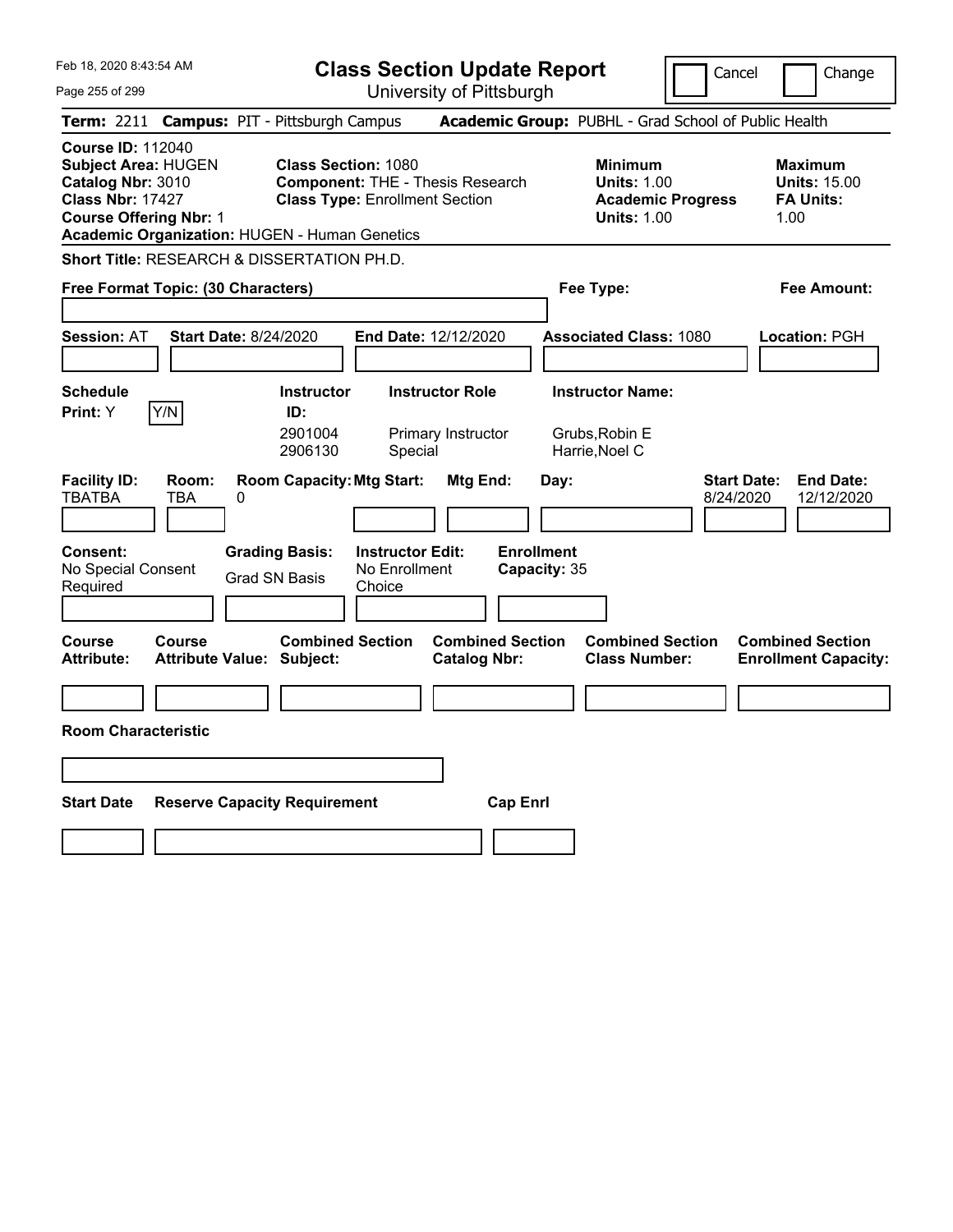| Feb 18, 2020 8:43:54 AM                                                                                                                                                                  |                                                                                                                | <b>Class Section Update Report</b><br>Cancel         |                                                                                        |                                 |                                                                   |
|------------------------------------------------------------------------------------------------------------------------------------------------------------------------------------------|----------------------------------------------------------------------------------------------------------------|------------------------------------------------------|----------------------------------------------------------------------------------------|---------------------------------|-------------------------------------------------------------------|
| Page 256 of 299                                                                                                                                                                          |                                                                                                                | University of Pittsburgh                             |                                                                                        |                                 |                                                                   |
| Term: 2211                                                                                                                                                                               | <b>Campus: PIT - Pittsburgh Campus</b>                                                                         | Academic Group: PUBHL - Grad School of Public Health |                                                                                        |                                 |                                                                   |
| <b>Course ID: 112040</b><br><b>Subject Area: HUGEN</b><br>Catalog Nbr: 3010<br><b>Class Nbr: 17428</b><br><b>Course Offering Nbr: 1</b><br>Academic Organization: HUGEN - Human Genetics | <b>Class Section: 1090</b><br><b>Component: THE - Thesis Research</b><br><b>Class Type: Enrollment Section</b> |                                                      | <b>Minimum</b><br><b>Units: 1.00</b><br><b>Academic Progress</b><br><b>Units: 1.00</b> |                                 | <b>Maximum</b><br><b>Units: 15.00</b><br><b>FA Units:</b><br>1.00 |
| Short Title: RESEARCH & DISSERTATION PH.D.                                                                                                                                               |                                                                                                                |                                                      |                                                                                        |                                 |                                                                   |
| Free Format Topic: (30 Characters)                                                                                                                                                       |                                                                                                                |                                                      | Fee Type:                                                                              |                                 | Fee Amount:                                                       |
| <b>Session: AT</b><br><b>Start Date: 8/24/2020</b>                                                                                                                                       | <b>End Date: 12/12/2020</b>                                                                                    |                                                      | <b>Associated Class: 1090</b>                                                          |                                 | <b>Location: PGH</b>                                              |
| <b>Schedule</b>                                                                                                                                                                          | <b>Instructor Role</b><br><b>Instructor</b>                                                                    |                                                      | <b>Instructor Name:</b>                                                                |                                 |                                                                   |
| Y/N<br><b>Print:</b> Y                                                                                                                                                                   | ID:<br>2906130<br>Special<br>2910067                                                                           | Primary Instructor                                   | Harrie, Noel C<br>Kamboh, Mohammad I                                                   |                                 |                                                                   |
| <b>Facility ID:</b><br>Room:<br><b>TBATBA</b><br>TBA<br>0<br><b>Consent:</b>                                                                                                             | <b>Room Capacity: Mtg Start:</b><br><b>Grading Basis:</b><br><b>Instructor Edit:</b>                           | Mtg End:<br>Day:<br><b>Enrollment</b>                |                                                                                        | <b>Start Date:</b><br>8/24/2020 | <b>End Date:</b><br>12/12/2020                                    |
| No Special Consent<br>Required                                                                                                                                                           | No Enrollment<br><b>Grad SN Basis</b><br>Choice                                                                | Capacity: 35                                         |                                                                                        |                                 |                                                                   |
| Course<br>Course<br><b>Attribute:</b><br><b>Attribute Value: Subject:</b>                                                                                                                | <b>Combined Section</b>                                                                                        | <b>Combined Section</b><br><b>Catalog Nbr:</b>       | <b>Combined Section</b><br><b>Class Number:</b>                                        |                                 | <b>Combined Section</b><br><b>Enrollment Capacity:</b>            |
|                                                                                                                                                                                          |                                                                                                                |                                                      |                                                                                        |                                 |                                                                   |
| <b>Room Characteristic</b>                                                                                                                                                               |                                                                                                                |                                                      |                                                                                        |                                 |                                                                   |
|                                                                                                                                                                                          |                                                                                                                |                                                      |                                                                                        |                                 |                                                                   |
| <b>Start Date</b>                                                                                                                                                                        | <b>Reserve Capacity Requirement</b>                                                                            | <b>Cap Enri</b>                                      |                                                                                        |                                 |                                                                   |
|                                                                                                                                                                                          |                                                                                                                |                                                      |                                                                                        |                                 |                                                                   |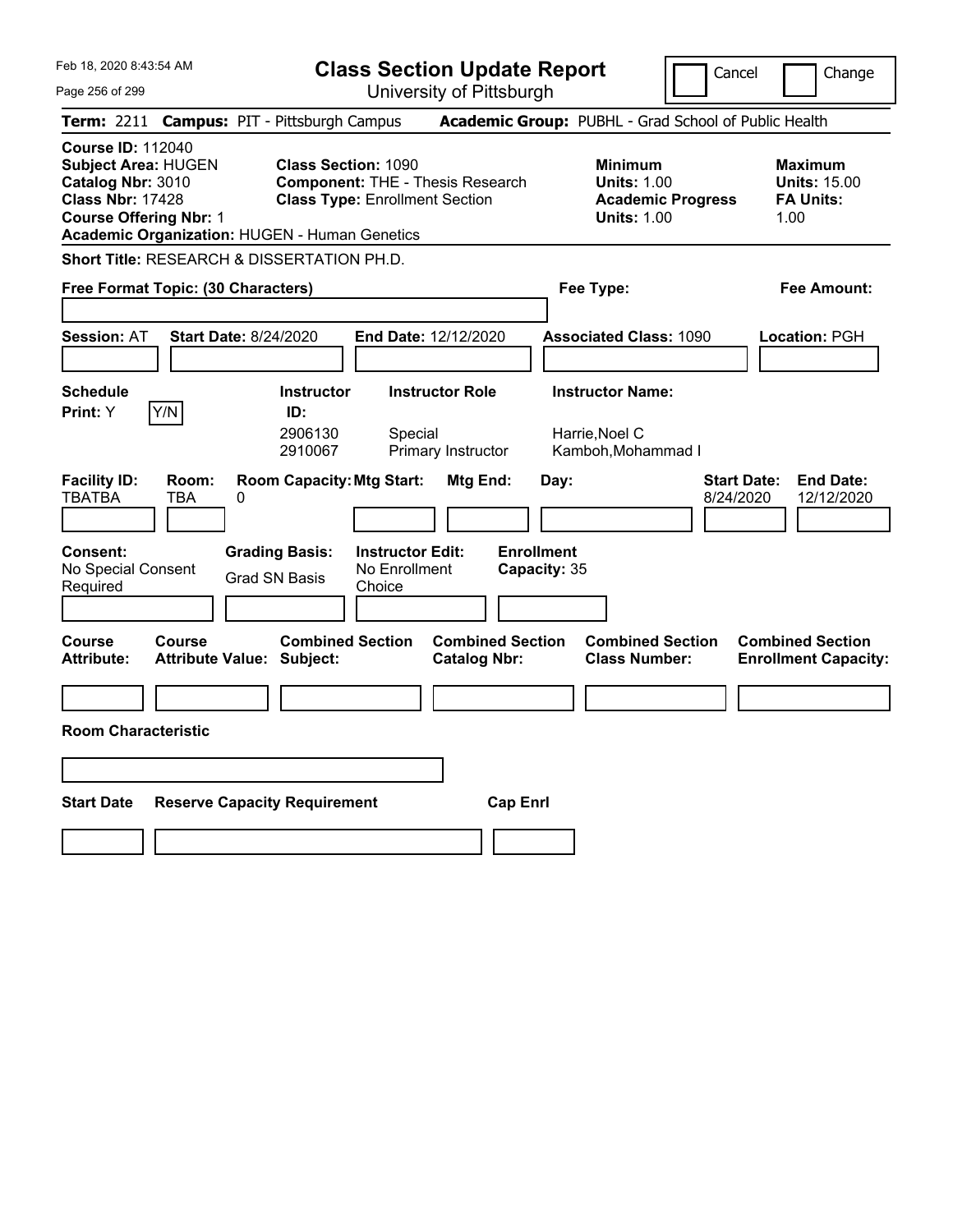| Feb 18, 2020 8:43:54 AM                                                                                                                                                                  |                                                                                                                                         | <b>Class Section Update Report</b><br>Cancel<br>Change |                                                                                        |                                 |                                                                   |  |
|------------------------------------------------------------------------------------------------------------------------------------------------------------------------------------------|-----------------------------------------------------------------------------------------------------------------------------------------|--------------------------------------------------------|----------------------------------------------------------------------------------------|---------------------------------|-------------------------------------------------------------------|--|
| Page 257 of 299                                                                                                                                                                          |                                                                                                                                         | University of Pittsburgh                               |                                                                                        |                                 |                                                                   |  |
| <b>Term: 2211</b>                                                                                                                                                                        | <b>Campus: PIT - Pittsburgh Campus</b>                                                                                                  |                                                        | Academic Group: PUBHL - Grad School of Public Health                                   |                                 |                                                                   |  |
| <b>Course ID: 112040</b><br><b>Subject Area: HUGEN</b><br>Catalog Nbr: 3010<br><b>Class Nbr: 17429</b><br><b>Course Offering Nbr: 1</b><br>Academic Organization: HUGEN - Human Genetics | <b>Class Section: 1100</b><br><b>Component: THE - Thesis Research</b><br><b>Class Type: Enrollment Section</b>                          |                                                        | <b>Minimum</b><br><b>Units: 1.00</b><br><b>Academic Progress</b><br><b>Units: 1.00</b> |                                 | <b>Maximum</b><br><b>Units: 15.00</b><br><b>FA Units:</b><br>1.00 |  |
| Short Title: RESEARCH & DISSERTATION PH.D.                                                                                                                                               |                                                                                                                                         |                                                        |                                                                                        |                                 |                                                                   |  |
| Free Format Topic: (30 Characters)                                                                                                                                                       |                                                                                                                                         |                                                        | Fee Type:                                                                              |                                 | Fee Amount:                                                       |  |
| <b>Session: AT</b><br><b>Start Date: 8/24/2020</b>                                                                                                                                       | End Date: 12/12/2020                                                                                                                    |                                                        | <b>Associated Class: 1100</b>                                                          |                                 | <b>Location: PGH</b>                                              |  |
| <b>Schedule</b><br>Y/N<br>Print: Y                                                                                                                                                       | <b>Instructor</b><br>ID:<br>2906130<br>Special<br>2916626                                                                               | <b>Instructor Role</b><br>Primary Instructor           | <b>Instructor Name:</b><br>Harrie, Noel C<br>Kammerer, Candace Marie                   |                                 |                                                                   |  |
| <b>Facility ID:</b><br>Room:<br><b>TBATBA</b><br>TBA<br>0<br>Consent:<br>No Special Consent<br>Required                                                                                  | <b>Room Capacity: Mtg Start:</b><br><b>Grading Basis:</b><br><b>Instructor Edit:</b><br>No Enrollment<br><b>Grad SN Basis</b><br>Choice | Mtg End:<br><b>Enrollment</b><br>Capacity: 35          | Day:                                                                                   | <b>Start Date:</b><br>8/24/2020 | <b>End Date:</b><br>12/12/2020                                    |  |
| Course<br>Course<br><b>Attribute:</b><br><b>Attribute Value: Subject:</b>                                                                                                                | <b>Combined Section</b>                                                                                                                 | <b>Combined Section</b><br><b>Catalog Nbr:</b>         | <b>Combined Section</b><br><b>Class Number:</b>                                        |                                 | <b>Combined Section</b><br><b>Enrollment Capacity:</b>            |  |
|                                                                                                                                                                                          |                                                                                                                                         |                                                        |                                                                                        |                                 |                                                                   |  |
| <b>Room Characteristic</b>                                                                                                                                                               |                                                                                                                                         |                                                        |                                                                                        |                                 |                                                                   |  |
|                                                                                                                                                                                          |                                                                                                                                         |                                                        |                                                                                        |                                 |                                                                   |  |
| <b>Start Date</b>                                                                                                                                                                        | <b>Reserve Capacity Requirement</b>                                                                                                     | <b>Cap Enri</b>                                        |                                                                                        |                                 |                                                                   |  |
|                                                                                                                                                                                          |                                                                                                                                         |                                                        |                                                                                        |                                 |                                                                   |  |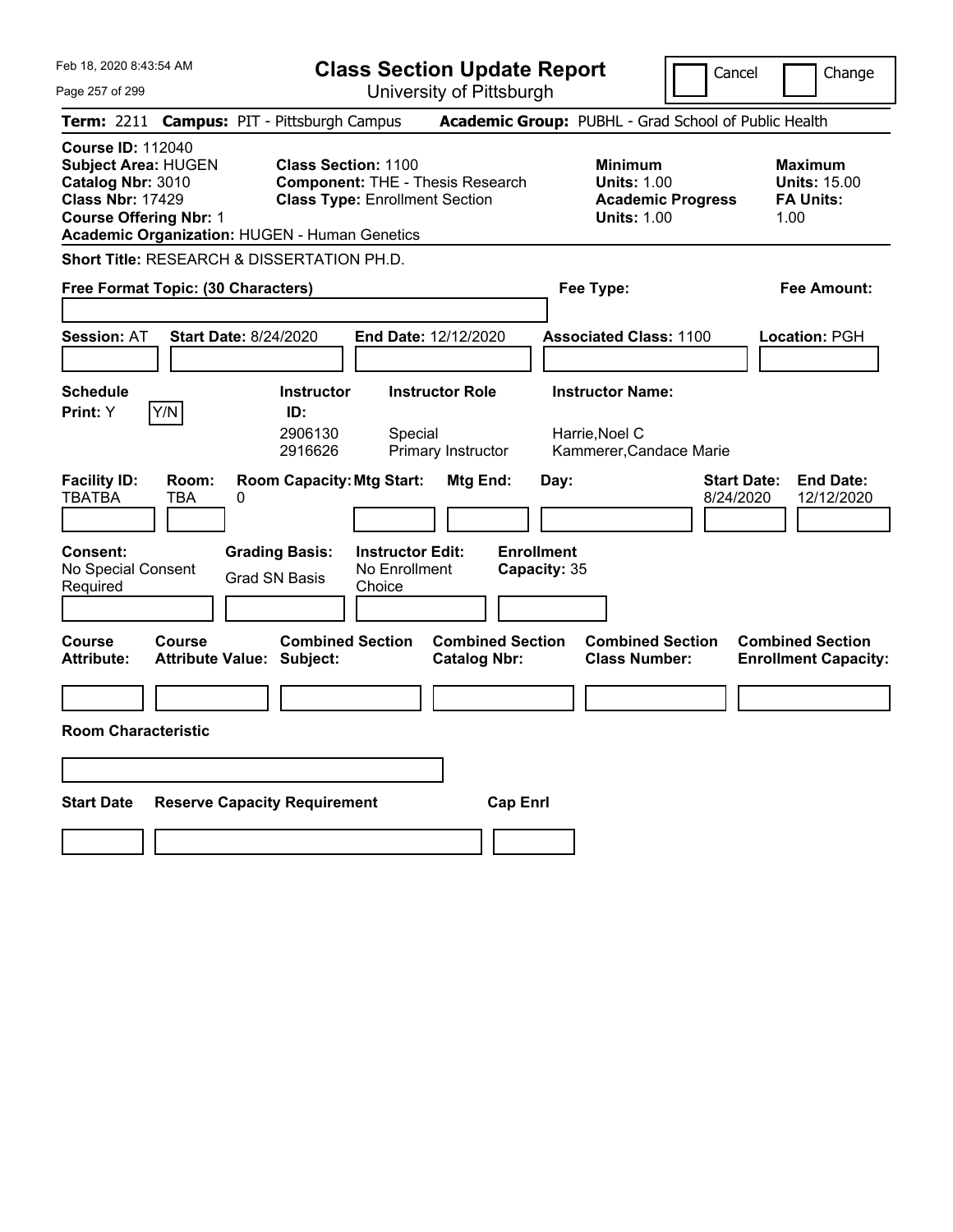| Feb 18, 2020 8:43:54 AM                                                                                                                                                                  |                                                                                                                                         | <b>Class Section Update Report</b><br>Cancel<br>Change |                                                                                        |                                                                   |  |  |
|------------------------------------------------------------------------------------------------------------------------------------------------------------------------------------------|-----------------------------------------------------------------------------------------------------------------------------------------|--------------------------------------------------------|----------------------------------------------------------------------------------------|-------------------------------------------------------------------|--|--|
| Page 258 of 299                                                                                                                                                                          |                                                                                                                                         | University of Pittsburgh                               |                                                                                        |                                                                   |  |  |
| <b>Term:</b> 2211                                                                                                                                                                        | <b>Campus: PIT - Pittsburgh Campus</b>                                                                                                  |                                                        | Academic Group: PUBHL - Grad School of Public Health                                   |                                                                   |  |  |
| <b>Course ID: 112040</b><br><b>Subject Area: HUGEN</b><br>Catalog Nbr: 3010<br><b>Class Nbr: 17430</b><br><b>Course Offering Nbr: 1</b><br>Academic Organization: HUGEN - Human Genetics | <b>Class Section: 1110</b><br><b>Component: THE - Thesis Research</b><br><b>Class Type: Enrollment Section</b>                          |                                                        | <b>Minimum</b><br><b>Units: 1.00</b><br><b>Academic Progress</b><br><b>Units: 1.00</b> | <b>Maximum</b><br><b>Units: 15.00</b><br><b>FA Units:</b><br>1.00 |  |  |
| Short Title: RESEARCH & DISSERTATION PH.D.                                                                                                                                               |                                                                                                                                         |                                                        |                                                                                        |                                                                   |  |  |
| Free Format Topic: (30 Characters)                                                                                                                                                       |                                                                                                                                         |                                                        | Fee Type:                                                                              | Fee Amount:                                                       |  |  |
| <b>Start Date: 8/24/2020</b><br><b>Session: AT</b>                                                                                                                                       | End Date: 12/12/2020                                                                                                                    |                                                        | <b>Associated Class: 1110</b>                                                          | Location: PGH                                                     |  |  |
| <b>Schedule</b><br>Y/N<br>Print: Y                                                                                                                                                       | <b>Instructor Role</b><br><b>Instructor</b><br>ID:<br>2906130<br>Special<br>2900216<br>Primary Instructor                               |                                                        | <b>Instructor Name:</b><br>Harrie, Noel C<br>Parker, Lisa Suzanne                      |                                                                   |  |  |
| <b>Facility ID:</b><br>Room:<br><b>TBATBA</b><br>TBA<br>0<br><b>Consent:</b><br>No Special Consent<br>Required                                                                           | <b>Room Capacity: Mtg Start:</b><br><b>Instructor Edit:</b><br><b>Grading Basis:</b><br>No Enrollment<br><b>Grad SN Basis</b><br>Choice | Mtg End:<br>Day:<br><b>Enrollment</b><br>Capacity: 35  |                                                                                        | <b>End Date:</b><br><b>Start Date:</b><br>8/24/2020<br>12/12/2020 |  |  |
| Course<br><b>Course</b><br><b>Attribute Value: Subject:</b><br>Attribute:                                                                                                                | <b>Combined Section</b>                                                                                                                 | <b>Combined Section</b><br><b>Catalog Nbr:</b>         | <b>Combined Section</b><br><b>Class Number:</b>                                        | <b>Combined Section</b><br><b>Enrollment Capacity:</b>            |  |  |
|                                                                                                                                                                                          |                                                                                                                                         |                                                        |                                                                                        |                                                                   |  |  |
| <b>Room Characteristic</b>                                                                                                                                                               |                                                                                                                                         |                                                        |                                                                                        |                                                                   |  |  |
|                                                                                                                                                                                          |                                                                                                                                         |                                                        |                                                                                        |                                                                   |  |  |
| <b>Start Date</b>                                                                                                                                                                        | <b>Reserve Capacity Requirement</b>                                                                                                     | <b>Cap Enrl</b>                                        |                                                                                        |                                                                   |  |  |
|                                                                                                                                                                                          |                                                                                                                                         |                                                        |                                                                                        |                                                                   |  |  |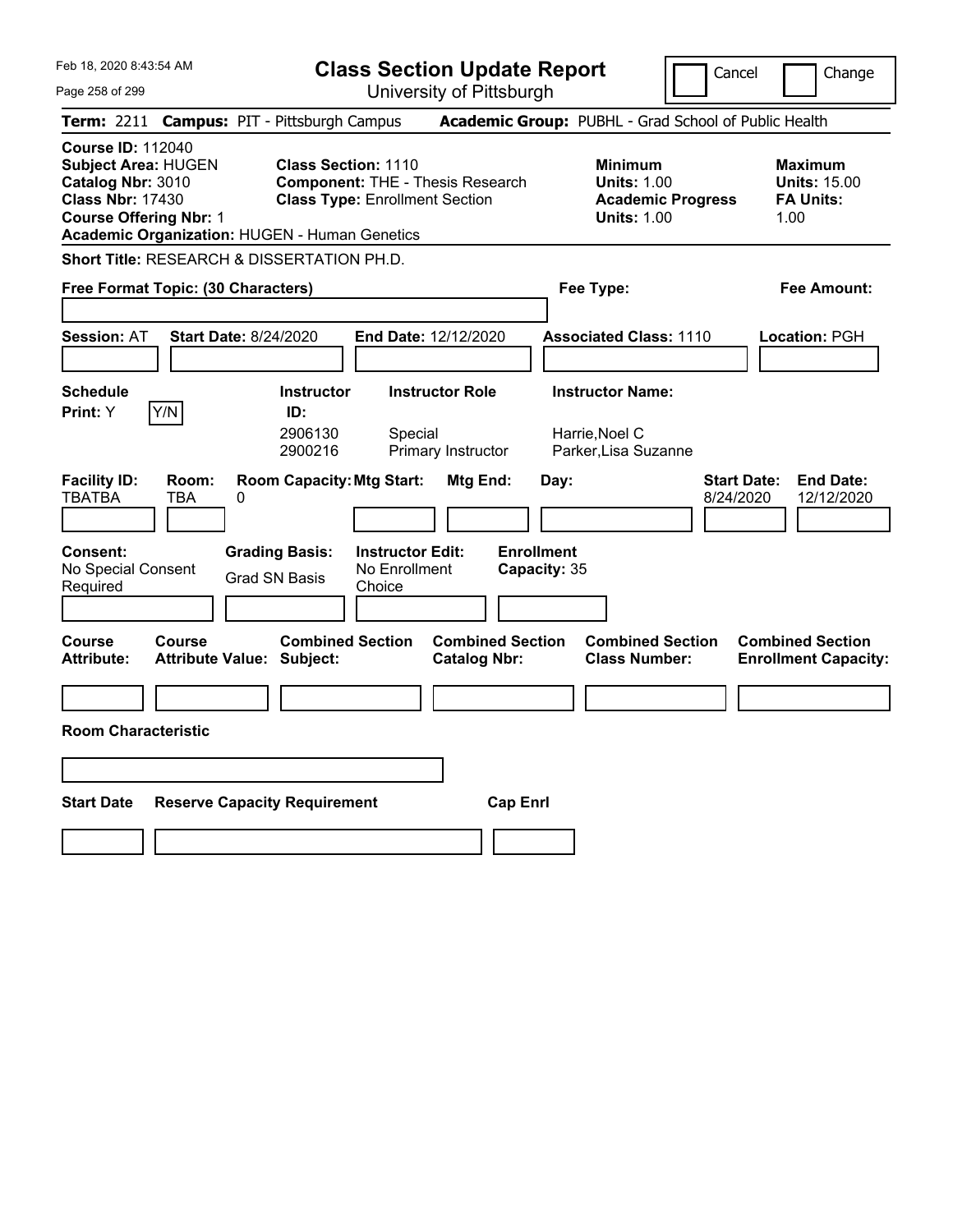| Feb 18, 2020 8:43:54 AM                                                                                                                                                                  | <b>Class Section Update Report</b><br>Cancel<br>Change                                                                                  |                                                                                                   |                                                                                               |            |  |
|------------------------------------------------------------------------------------------------------------------------------------------------------------------------------------------|-----------------------------------------------------------------------------------------------------------------------------------------|---------------------------------------------------------------------------------------------------|-----------------------------------------------------------------------------------------------|------------|--|
| Page 259 of 299                                                                                                                                                                          | University of Pittsburgh                                                                                                                |                                                                                                   |                                                                                               |            |  |
| <b>Term: 2211</b>                                                                                                                                                                        | <b>Campus: PIT - Pittsburgh Campus</b>                                                                                                  | Academic Group: PUBHL - Grad School of Public Health                                              |                                                                                               |            |  |
| <b>Course ID: 112040</b><br><b>Subject Area: HUGEN</b><br>Catalog Nbr: 3010<br><b>Class Nbr: 17431</b><br><b>Course Offering Nbr: 1</b><br>Academic Organization: HUGEN - Human Genetics | <b>Class Section: 1120</b><br><b>Component: THE - Thesis Research</b><br><b>Class Type: Enrollment Section</b>                          | <b>Minimum</b><br><b>Units: 1.00</b><br><b>Units: 1.00</b>                                        | <b>Maximum</b><br><b>Units: 15.00</b><br><b>Academic Progress</b><br><b>FA Units:</b><br>1.00 |            |  |
| <b>Short Title: RESEARCH &amp; DISSERTATION PH.D.</b>                                                                                                                                    |                                                                                                                                         |                                                                                                   |                                                                                               |            |  |
| Free Format Topic: (30 Characters)                                                                                                                                                       |                                                                                                                                         | Fee Type:                                                                                         | Fee Amount:                                                                                   |            |  |
| <b>Start Date: 8/24/2020</b><br><b>Session: AT</b>                                                                                                                                       | End Date: 12/12/2020                                                                                                                    | <b>Associated Class: 1120</b>                                                                     | Location: PGH                                                                                 |            |  |
| <b>Schedule</b><br>Y/N<br>Print: Y                                                                                                                                                       | <b>Instructor Role</b><br><b>Instructor</b><br>ID:<br>2906130<br>Special<br>2900583<br>Primary Instructor                               | <b>Instructor Name:</b><br>Harrie, Noel C<br>Weeks, Daniel E                                      |                                                                                               |            |  |
| <b>Facility ID:</b><br>Room:<br><b>TBATBA</b><br>TBA<br>0<br><b>Consent:</b><br>No Special Consent<br>Required                                                                           | <b>Room Capacity: Mtg Start:</b><br><b>Grading Basis:</b><br><b>Instructor Edit:</b><br>No Enrollment<br><b>Grad SN Basis</b><br>Choice | Mtg End:<br>Day:<br><b>Enrollment</b><br>Capacity: 35                                             | <b>End Date:</b><br><b>Start Date:</b><br>8/24/2020                                           | 12/12/2020 |  |
| Course<br>Course<br><b>Attribute:</b><br>Attribute Value: Subject:                                                                                                                       | <b>Combined Section</b>                                                                                                                 | <b>Combined Section</b><br><b>Combined Section</b><br><b>Catalog Nbr:</b><br><b>Class Number:</b> | <b>Combined Section</b><br><b>Enrollment Capacity:</b>                                        |            |  |
|                                                                                                                                                                                          |                                                                                                                                         |                                                                                                   |                                                                                               |            |  |
| <b>Room Characteristic</b>                                                                                                                                                               |                                                                                                                                         |                                                                                                   |                                                                                               |            |  |
|                                                                                                                                                                                          |                                                                                                                                         |                                                                                                   |                                                                                               |            |  |
| <b>Start Date</b>                                                                                                                                                                        | <b>Reserve Capacity Requirement</b>                                                                                                     | <b>Cap Enrl</b>                                                                                   |                                                                                               |            |  |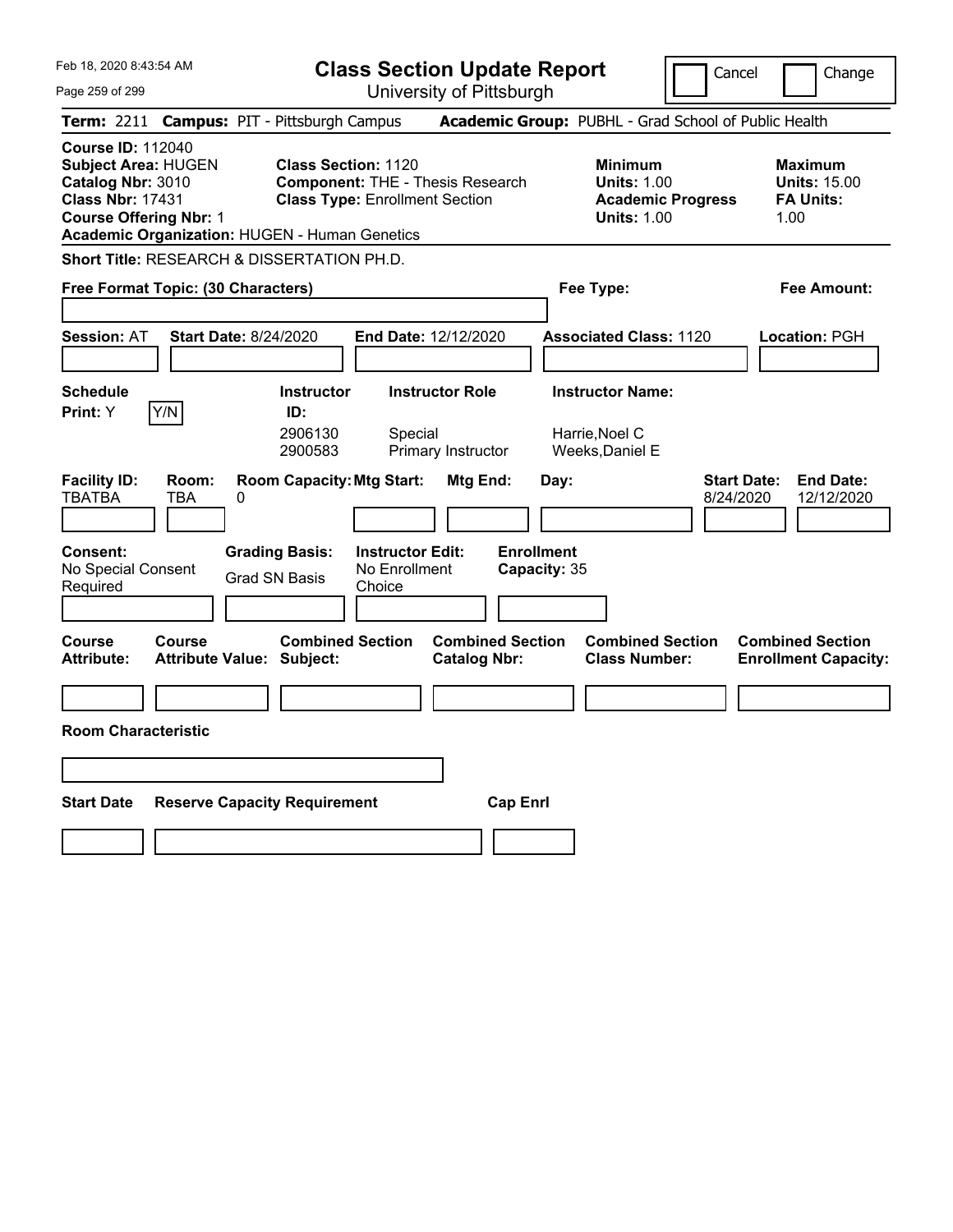| Feb 18, 2020 8:43:54 AM                                                                                                                                                                  | <b>Class Section Update Report</b>                                                                                                      |                                                       |                                                                                        | Cancel<br>Change                                                  |
|------------------------------------------------------------------------------------------------------------------------------------------------------------------------------------------|-----------------------------------------------------------------------------------------------------------------------------------------|-------------------------------------------------------|----------------------------------------------------------------------------------------|-------------------------------------------------------------------|
| Page 260 of 299                                                                                                                                                                          | University of Pittsburgh                                                                                                                |                                                       |                                                                                        |                                                                   |
| <b>Term:</b> 2211                                                                                                                                                                        | <b>Campus: PIT - Pittsburgh Campus</b>                                                                                                  |                                                       | Academic Group: PUBHL - Grad School of Public Health                                   |                                                                   |
| <b>Course ID: 112040</b><br><b>Subject Area: HUGEN</b><br>Catalog Nbr: 3010<br><b>Class Nbr: 17432</b><br><b>Course Offering Nbr: 1</b><br>Academic Organization: HUGEN - Human Genetics | <b>Class Section: 1130</b><br><b>Component: THE - Thesis Research</b><br><b>Class Type: Enrollment Section</b>                          |                                                       | <b>Minimum</b><br><b>Units: 1.00</b><br><b>Academic Progress</b><br><b>Units: 1.00</b> | <b>Maximum</b><br><b>Units: 15.00</b><br><b>FA Units:</b><br>1.00 |
| Short Title: RESEARCH & DISSERTATION PH.D.                                                                                                                                               |                                                                                                                                         |                                                       |                                                                                        |                                                                   |
| Free Format Topic: (30 Characters)                                                                                                                                                       |                                                                                                                                         |                                                       | Fee Type:                                                                              | Fee Amount:                                                       |
| <b>Session: AT</b><br>Start Date: 8/24/2020                                                                                                                                              | End Date: 12/12/2020                                                                                                                    |                                                       | <b>Associated Class: 1130</b>                                                          | Location: PGH                                                     |
| <b>Schedule</b><br>Y/N<br>Print: Y                                                                                                                                                       | <b>Instructor Role</b><br><b>Instructor</b><br>ID:<br>2904741<br>Primary Instructor<br>2906130<br>Special                               |                                                       | <b>Instructor Name:</b><br>Demirci.Fatma Yesim<br>Harrie, Noel C                       |                                                                   |
| <b>Facility ID:</b><br>Room:<br><b>TBATBA</b><br>TBA<br>0<br>Consent:<br>No Special Consent<br>Required                                                                                  | <b>Room Capacity: Mtg Start:</b><br><b>Grading Basis:</b><br><b>Instructor Edit:</b><br>No Enrollment<br><b>Grad SN Basis</b><br>Choice | Mtg End:<br>Day:<br><b>Enrollment</b><br>Capacity: 35 |                                                                                        | <b>Start Date:</b><br><b>End Date:</b><br>8/24/2020<br>12/12/2020 |
| Course<br><b>Course</b><br><b>Attribute:</b><br><b>Attribute Value: Subject:</b>                                                                                                         | <b>Combined Section</b>                                                                                                                 | <b>Combined Section</b><br><b>Catalog Nbr:</b>        | <b>Combined Section</b><br><b>Class Number:</b>                                        | <b>Combined Section</b><br><b>Enrollment Capacity:</b>            |
| <b>Room Characteristic</b>                                                                                                                                                               |                                                                                                                                         |                                                       |                                                                                        |                                                                   |
| <b>Start Date</b>                                                                                                                                                                        | <b>Reserve Capacity Requirement</b>                                                                                                     | <b>Cap Enri</b>                                       |                                                                                        |                                                                   |
|                                                                                                                                                                                          |                                                                                                                                         |                                                       |                                                                                        |                                                                   |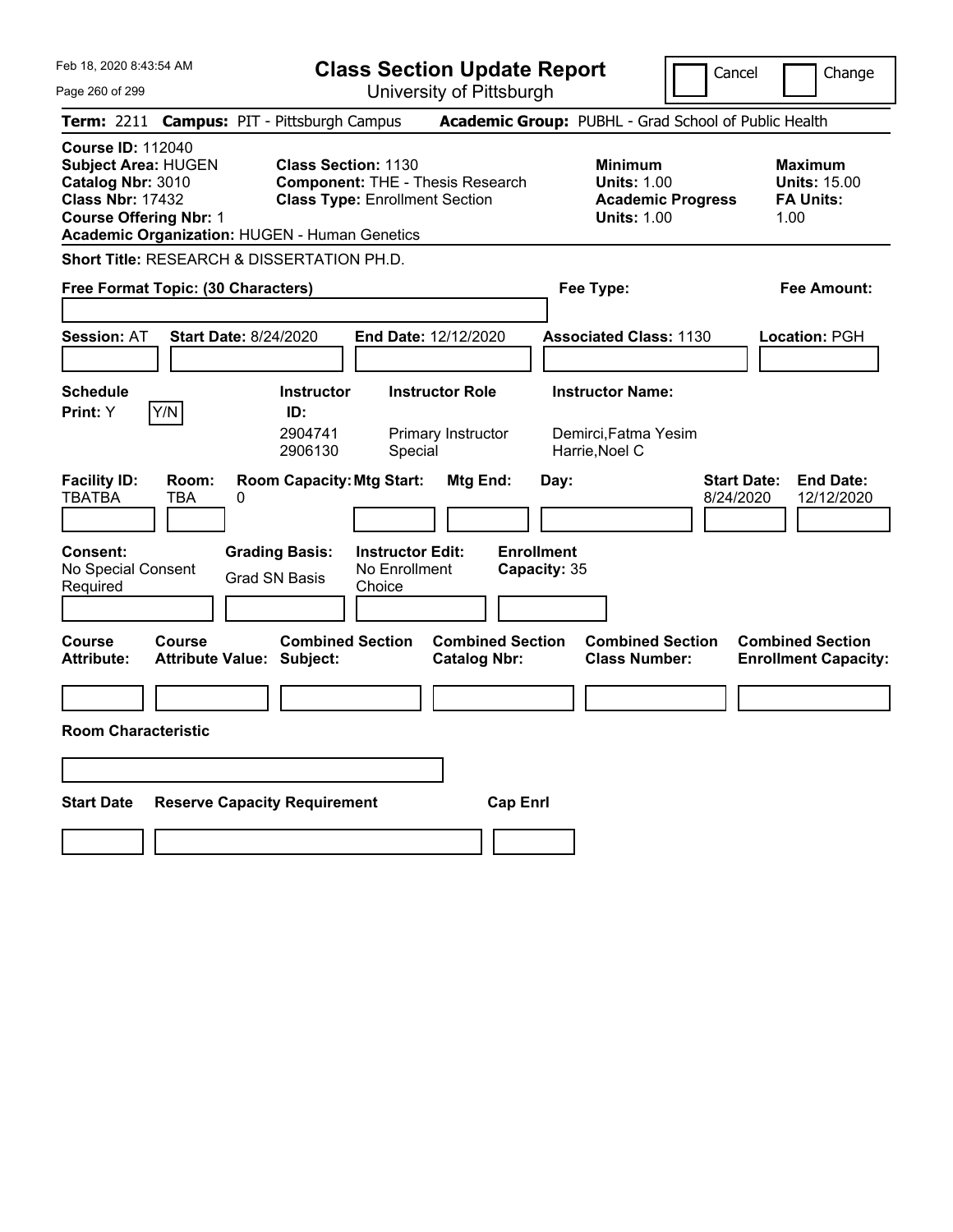| Feb 18, 2020 8:43:54 AM                                                                                                                                                                  | <b>Class Section Update Report</b><br>Cancel<br>Change                                                                                  |                                                       |                                                                                        |                                                                   |  |
|------------------------------------------------------------------------------------------------------------------------------------------------------------------------------------------|-----------------------------------------------------------------------------------------------------------------------------------------|-------------------------------------------------------|----------------------------------------------------------------------------------------|-------------------------------------------------------------------|--|
| Page 261 of 299                                                                                                                                                                          | University of Pittsburgh                                                                                                                |                                                       |                                                                                        |                                                                   |  |
| <b>Term:</b> 2211                                                                                                                                                                        | <b>Campus: PIT - Pittsburgh Campus</b>                                                                                                  |                                                       | Academic Group: PUBHL - Grad School of Public Health                                   |                                                                   |  |
| <b>Course ID: 112040</b><br><b>Subject Area: HUGEN</b><br>Catalog Nbr: 3010<br><b>Class Nbr: 18646</b><br><b>Course Offering Nbr: 1</b><br>Academic Organization: HUGEN - Human Genetics | <b>Class Section: 1140</b><br><b>Component: THE - Thesis Research</b><br><b>Class Type: Enrollment Section</b>                          |                                                       | <b>Minimum</b><br><b>Units: 1.00</b><br><b>Academic Progress</b><br><b>Units: 1.00</b> | <b>Maximum</b><br><b>Units: 15.00</b><br><b>FA Units:</b><br>1.00 |  |
| Short Title: RESEARCH & DISSERTATION PH.D.                                                                                                                                               |                                                                                                                                         |                                                       |                                                                                        |                                                                   |  |
| Free Format Topic: (30 Characters)                                                                                                                                                       |                                                                                                                                         |                                                       | Fee Type:                                                                              | Fee Amount:                                                       |  |
| <b>Start Date: 8/24/2020</b><br><b>Session: AT</b>                                                                                                                                       | End Date: 12/12/2020                                                                                                                    |                                                       | <b>Associated Class: 1140</b>                                                          | Location: PGH                                                     |  |
| <b>Schedule</b><br>Y/N<br>Print: Y                                                                                                                                                       | <b>Instructor Role</b><br><b>Instructor</b><br>ID:<br>2906130<br>Special<br>2945284<br>Primary Instructor                               |                                                       | <b>Instructor Name:</b><br>Harrie, Noel C<br>Padiath, Quasar Saleem                    |                                                                   |  |
| <b>Facility ID:</b><br>Room:<br><b>TBATBA</b><br>TBA<br>0<br><b>Consent:</b><br>No Special Consent<br>Required                                                                           | <b>Room Capacity: Mtg Start:</b><br><b>Instructor Edit:</b><br><b>Grading Basis:</b><br>No Enrollment<br><b>Grad SN Basis</b><br>Choice | Mtg End:<br>Day:<br><b>Enrollment</b><br>Capacity: 35 |                                                                                        | <b>End Date:</b><br><b>Start Date:</b><br>8/24/2020<br>12/12/2020 |  |
| Course<br><b>Course</b><br><b>Attribute Value: Subject:</b><br>Attribute:                                                                                                                | <b>Combined Section</b>                                                                                                                 | <b>Combined Section</b><br><b>Catalog Nbr:</b>        | <b>Combined Section</b><br><b>Class Number:</b>                                        | <b>Combined Section</b><br><b>Enrollment Capacity:</b>            |  |
|                                                                                                                                                                                          |                                                                                                                                         |                                                       |                                                                                        |                                                                   |  |
| <b>Room Characteristic</b>                                                                                                                                                               |                                                                                                                                         |                                                       |                                                                                        |                                                                   |  |
|                                                                                                                                                                                          |                                                                                                                                         |                                                       |                                                                                        |                                                                   |  |
| <b>Start Date</b>                                                                                                                                                                        | <b>Reserve Capacity Requirement</b>                                                                                                     | <b>Cap Enrl</b>                                       |                                                                                        |                                                                   |  |
|                                                                                                                                                                                          |                                                                                                                                         |                                                       |                                                                                        |                                                                   |  |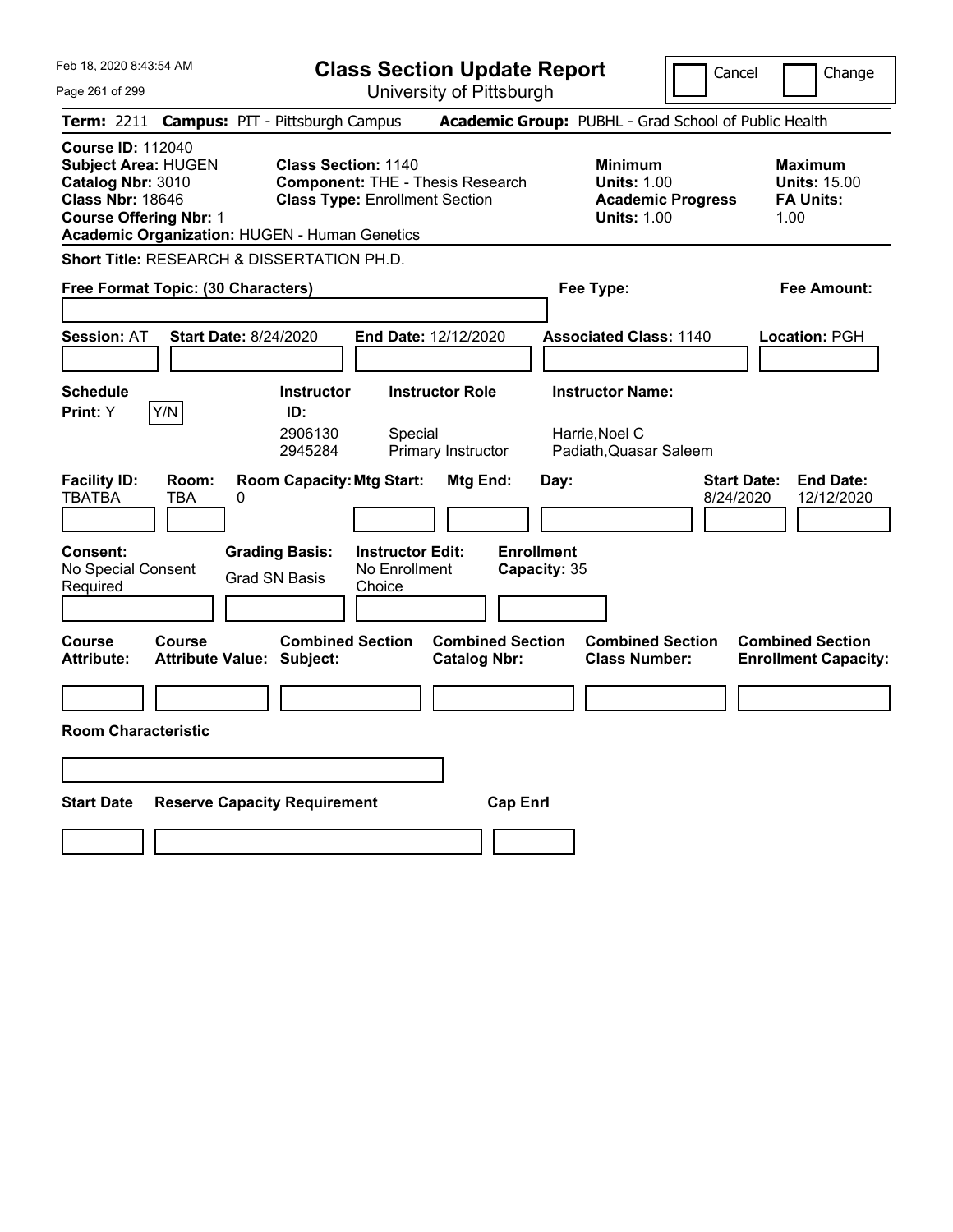**Class Section Update Report**

University of Pittsburgh

Cancel **Change** 

Page 262 of 299

|                                                                                               |                                                           |          | Term: 2211 Campus: PIT - Pittsburgh Campus                         |                                                                                                                                                                      |                                                                                          |                 |                                   |           | Academic Group: PUBHL - Grad School of Public Health                                                                                                  |                                              |                                                                  |
|-----------------------------------------------------------------------------------------------|-----------------------------------------------------------|----------|--------------------------------------------------------------------|----------------------------------------------------------------------------------------------------------------------------------------------------------------------|------------------------------------------------------------------------------------------|-----------------|-----------------------------------|-----------|-------------------------------------------------------------------------------------------------------------------------------------------------------|----------------------------------------------|------------------------------------------------------------------|
| <b>Course ID: 112845</b><br>Subject Area: IDM<br>Catalog Nbr: 2001<br><b>Class Nbr: 13830</b> | <b>Course Offering Nbr: 1</b>                             |          |                                                                    | <b>Class Section: 1060</b><br><b>Component: LEC - Lecture</b><br><b>Class Type: Enrollment Section</b><br>Academic Organization: IDM - Infect Disease & Microbiology |                                                                                          |                 |                                   |           | <b>Minimum</b><br><b>Units: 3.00</b><br><b>Academic Progress</b><br><b>Units: 3.00</b>                                                                |                                              | <b>Maximum</b><br><b>Units: 3.00</b><br><b>FA Units:</b><br>3.00 |
|                                                                                               |                                                           |          | <b>Short Title: MOLECR BIOLGY MICROBL PATHGNS</b>                  |                                                                                                                                                                      |                                                                                          |                 |                                   |           |                                                                                                                                                       |                                              |                                                                  |
|                                                                                               | Free Format Topic: (30 Characters)                        |          |                                                                    |                                                                                                                                                                      |                                                                                          |                 |                                   | Fee Type: |                                                                                                                                                       |                                              | Fee Amount:                                                      |
| <b>Session: AT</b>                                                                            | <b>Start Date: 8/24/2020</b>                              |          |                                                                    | End Date: 12/12/2020                                                                                                                                                 |                                                                                          |                 |                                   |           | <b>Associated Class: 1060</b>                                                                                                                         |                                              | Location: PGH                                                    |
| <b>Schedule</b><br>Print: Y                                                                   | Y/N                                                       |          | Instructor<br>ID:<br>2904304<br>2957431<br>2906256<br>3657624<br>0 | Special                                                                                                                                                              | <b>Instructor Role</b><br>Primary Instructor<br>Primary Instructor<br>Primary Instructor |                 |                                   |           | <b>Instructor Name:</b><br>Ayyavoo, Velpandi<br><b>Bility, Moses Turkle</b><br>Martinson, Jeremy James<br>Yonash, Chelsea R<br>No Instructor Assigned |                                              |                                                                  |
| <b>Facility ID:</b>                                                                           | Room:<br>PUBHL2121C 2121C<br>PUBHL2121C 2121C             | 24<br>24 | <b>Room Capacity: Mtg Start:</b>                                   | 12:00 PM<br>1:00 PM                                                                                                                                                  | Mtg End:<br>12:55 PM<br>1:55 PM                                                          |                 | Day:<br>TuTh<br>Fr                |           |                                                                                                                                                       | <b>Start Date:</b><br>8/24/2020<br>8/24/2020 | <b>End Date:</b><br>12/12/2020<br>12/12/2020                     |
| Consent:<br>No Special Consent<br>Required                                                    |                                                           | Basis    | <b>Grading Basis:</b><br>Grad LG/SU3                               | <b>Instructor Edit:</b><br>No Enrollment<br>Choice                                                                                                                   |                                                                                          |                 | <b>Enrollment</b><br>Capacity: 24 |           |                                                                                                                                                       |                                              |                                                                  |
| <b>Course</b><br><b>Attribute:</b>                                                            | Course<br><b>Attribute Value: Subject:</b>                |          | <b>Combined Section</b>                                            |                                                                                                                                                                      | <b>Combined Section</b><br><b>Catalog Nbr:</b>                                           |                 |                                   |           | <b>Combined Section</b><br><b>Class Number:</b>                                                                                                       |                                              | <b>Combined Section</b><br><b>Enrollment Capacity:</b>           |
|                                                                                               | <b>Room Characteristic</b><br>PeopleSoft - Scheduled (PS) |          |                                                                    |                                                                                                                                                                      |                                                                                          |                 |                                   |           |                                                                                                                                                       |                                              |                                                                  |
| <b>Start Date</b>                                                                             |                                                           |          | <b>Reserve Capacity Requirement</b>                                |                                                                                                                                                                      |                                                                                          | <b>Cap Enrl</b> |                                   |           |                                                                                                                                                       |                                              |                                                                  |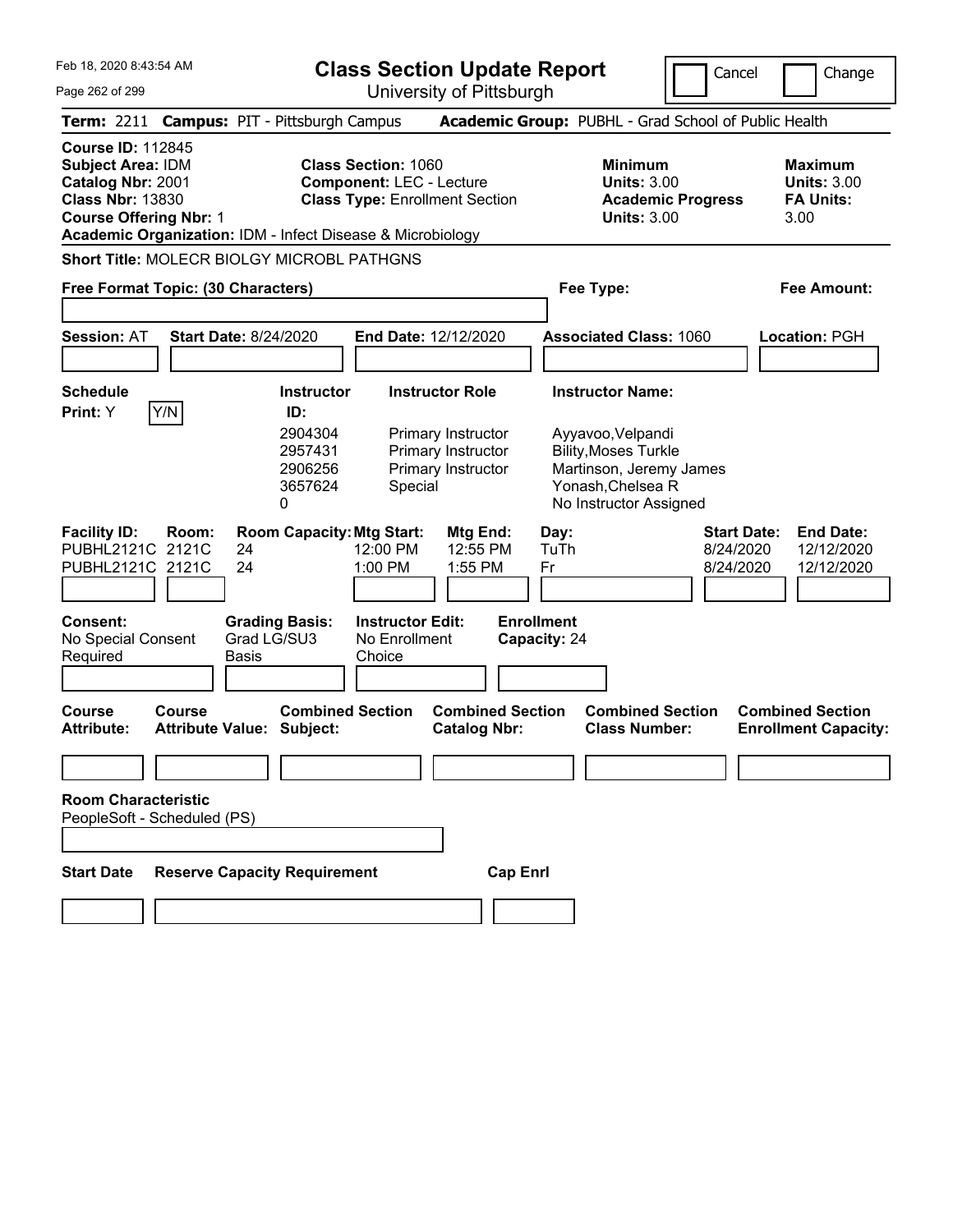**Class Section Update Report** University of Pittsburgh

Cancel Change

Page 263 of 299

|                                                                                                                                       |                | Term: 2211 Campus: PIT - Pittsburgh Campus                           |                                                                                                                                                                      | Academic Group: PUBHL - Grad School of Public Health                                          |                                   |                                                                  |
|---------------------------------------------------------------------------------------------------------------------------------------|----------------|----------------------------------------------------------------------|----------------------------------------------------------------------------------------------------------------------------------------------------------------------|-----------------------------------------------------------------------------------------------|-----------------------------------|------------------------------------------------------------------|
| <b>Course ID: 112847</b><br><b>Subject Area: IDM</b><br>Catalog Nbr: 2003<br><b>Class Nbr: 13835</b><br><b>Course Offering Nbr: 1</b> |                |                                                                      | <b>Class Section: 1030</b><br><b>Component: LEC - Lecture</b><br><b>Class Type: Enrollment Section</b><br>Academic Organization: IDM - Infect Disease & Microbiology | <b>Minimum</b><br><b>Units: 2.00</b><br><b>Units: 2.00</b>                                    | <b>Academic Progress</b>          | <b>Maximum</b><br><b>Units: 2.00</b><br><b>FA Units:</b><br>2.00 |
|                                                                                                                                       |                | <b>Short Title: HOST RESPONSE TO MICROBL INFEC</b>                   |                                                                                                                                                                      |                                                                                               |                                   |                                                                  |
| Free Format Topic: (30 Characters)                                                                                                    |                |                                                                      |                                                                                                                                                                      | Fee Type:                                                                                     |                                   | Fee Amount:                                                      |
| <b>Session: AT</b>                                                                                                                    |                | <b>Start Date: 8/24/2020</b>                                         | <b>End Date: 12/12/2020</b>                                                                                                                                          | <b>Associated Class: 1030</b>                                                                 |                                   | <b>Location: PGH</b>                                             |
| <b>Schedule</b><br>Print: Y                                                                                                           | Y/N            | <b>Instructor</b><br>ID:<br>2910021<br>2904604<br>2941496<br>3657624 | <b>Instructor Role</b><br>Primary Instructor<br>Primary Instructor<br>Primary Instructor<br>Special                                                                  | <b>Instructor Name:</b><br>Barratt Boyes, Simon M<br>Mailliard, Robbie B<br>Yonash, Chelsea R | Marques, Ernesto Torres De Azeved |                                                                  |
| <b>Facility ID:</b><br>PUBHL2121C                                                                                                     | Room:<br>2121C | <b>Room Capacity: Mtg Start:</b><br>24                               | <b>Mtg End:</b><br>10:50 AM<br>9:30 AM                                                                                                                               | Day:<br>WeFr                                                                                  | <b>Start Date:</b><br>8/24/2020   | <b>End Date:</b><br>12/12/2020                                   |
| Consent:<br>No Special Consent<br>Required                                                                                            |                | <b>Grading Basis:</b><br><b>Grad Letter Grade</b>                    | <b>Instructor Edit:</b><br>No Enrollment<br>Choice                                                                                                                   | <b>Enrollment</b><br>Capacity: 24                                                             |                                   |                                                                  |
| Course<br><b>Attribute:</b>                                                                                                           | Course         | <b>Combined Section</b><br><b>Attribute Value: Subject:</b>          | <b>Catalog Nbr:</b>                                                                                                                                                  | <b>Combined Section</b><br><b>Combined Section</b><br><b>Class Number:</b>                    |                                   | <b>Combined Section</b><br><b>Enrollment Capacity:</b>           |
| <b>Room Characteristic</b><br>PeopleSoft - Scheduled (PS)                                                                             |                |                                                                      |                                                                                                                                                                      |                                                                                               |                                   |                                                                  |
| <b>Start Date</b>                                                                                                                     |                | <b>Reserve Capacity Requirement</b>                                  |                                                                                                                                                                      | <b>Cap Enrl</b>                                                                               |                                   |                                                                  |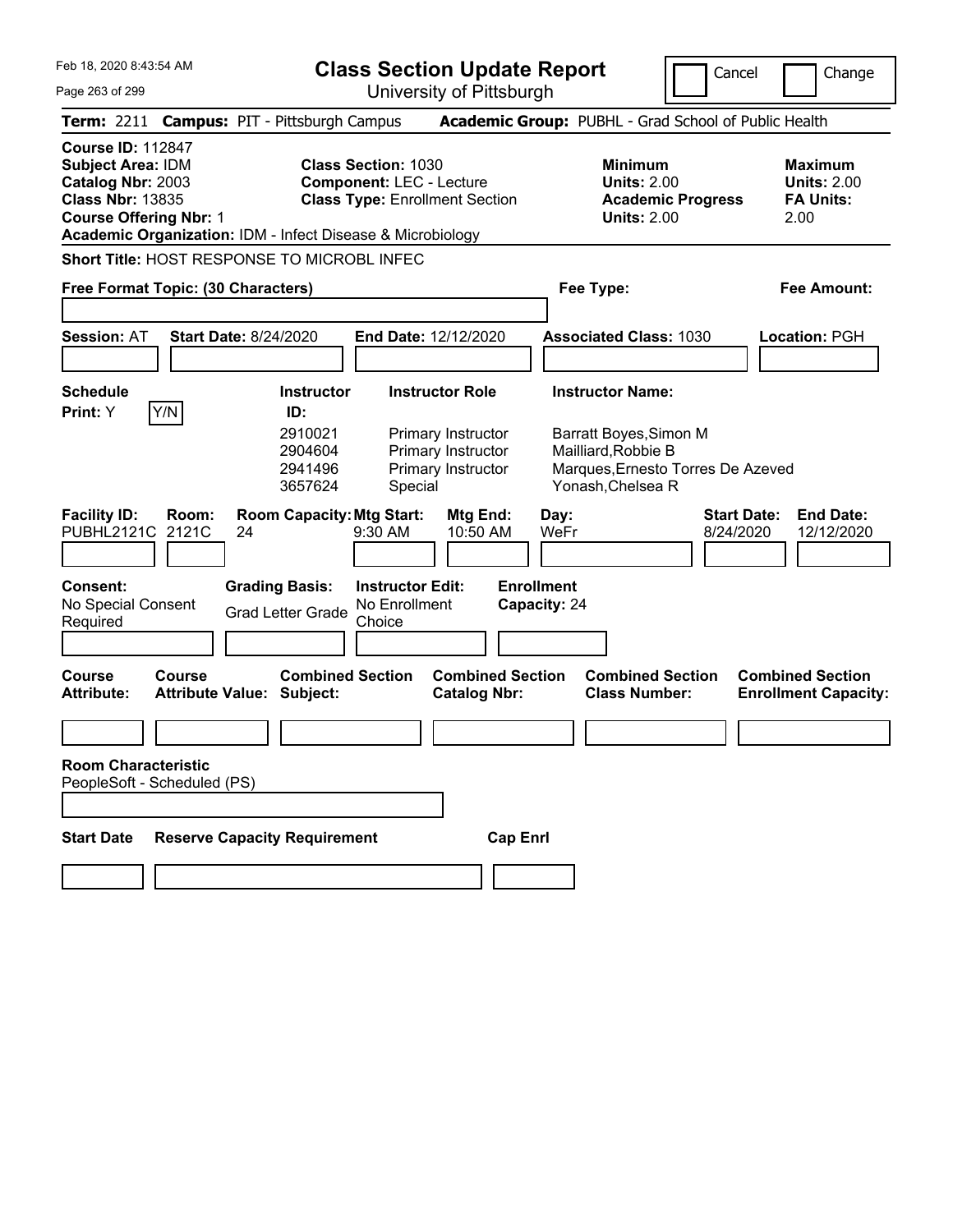**Class Section Update Report**

Cancel **I** Change

| Page 264 of 299                                                                                                                                                                              | University of Pittsburgh                                                                               |                                                                                        |                                                                  |
|----------------------------------------------------------------------------------------------------------------------------------------------------------------------------------------------|--------------------------------------------------------------------------------------------------------|----------------------------------------------------------------------------------------|------------------------------------------------------------------|
| Term: 2211 Campus: PIT - Pittsburgh Campus                                                                                                                                                   |                                                                                                        | Academic Group: PUBHL - Grad School of Public Health                                   |                                                                  |
| <b>Course ID: 112848</b><br>Subject Area: IDM<br>Catalog Nbr: 2004<br><b>Class Nbr: 13837</b><br><b>Course Offering Nbr: 1</b><br>Academic Organization: IDM - Infect Disease & Microbiology | <b>Class Section: 1070</b><br><b>Component: LEC - Lecture</b><br><b>Class Type: Enrollment Section</b> | <b>Minimum</b><br><b>Units: 2.00</b><br><b>Academic Progress</b><br><b>Units: 2.00</b> | <b>Maximum</b><br><b>Units: 2.00</b><br><b>FA Units:</b><br>2.00 |
| <b>Short Title: VIRAL PATHOGENESIS</b>                                                                                                                                                       |                                                                                                        |                                                                                        |                                                                  |
| Free Format Topic: (30 Characters)                                                                                                                                                           |                                                                                                        | Fee Type:                                                                              | Fee Amount:                                                      |
| <b>Session: AT</b><br><b>Start Date: 8/24/2020</b>                                                                                                                                           | End Date: 12/12/2020                                                                                   | <b>Associated Class: 1070</b>                                                          | Location: PGH                                                    |
| <b>Schedule</b><br><b>Instructor</b><br>Y/N<br>ID:<br><b>Print:</b> Y<br>1188251<br>3657624                                                                                                  | <b>Instructor Role</b><br>Primary Instructor<br>Special                                                | <b>Instructor Name:</b><br>Hartman, Amy Lynn<br>Yonash, Chelsea R                      |                                                                  |
| <b>Facility ID:</b><br><b>Room Capacity: Mtg Start:</b><br>Room:<br>PUBHL0A425<br>0A425<br>24                                                                                                | Mtg End:<br>10:00 AM<br>11:55 AM                                                                       | <b>Start Date:</b><br>Day:<br>We<br>8/24/2020                                          | <b>End Date:</b><br>12/12/2020                                   |
| <b>Consent:</b><br><b>Grading Basis:</b><br>Grad LG/SNC<br>No Special Consent<br>Required<br>Basis                                                                                           | <b>Enrollment</b><br><b>Instructor Edit:</b><br>No Enrollment<br>Choice                                | Capacity: 10                                                                           |                                                                  |
| <b>Combined Section</b><br>Course<br>Course<br><b>Attribute Value: Subject:</b><br><b>Attribute:</b>                                                                                         | <b>Combined Section</b><br><b>Catalog Nbr:</b>                                                         | <b>Combined Section</b><br><b>Class Number:</b>                                        | <b>Combined Section</b><br><b>Enrollment Capacity:</b>           |
| <b>Room Characteristic</b><br>PeopleSoft - Scheduled (PS)                                                                                                                                    |                                                                                                        |                                                                                        |                                                                  |
| <b>Start Date</b><br><b>Reserve Capacity Requirement</b>                                                                                                                                     | <b>Cap Enrl</b>                                                                                        |                                                                                        |                                                                  |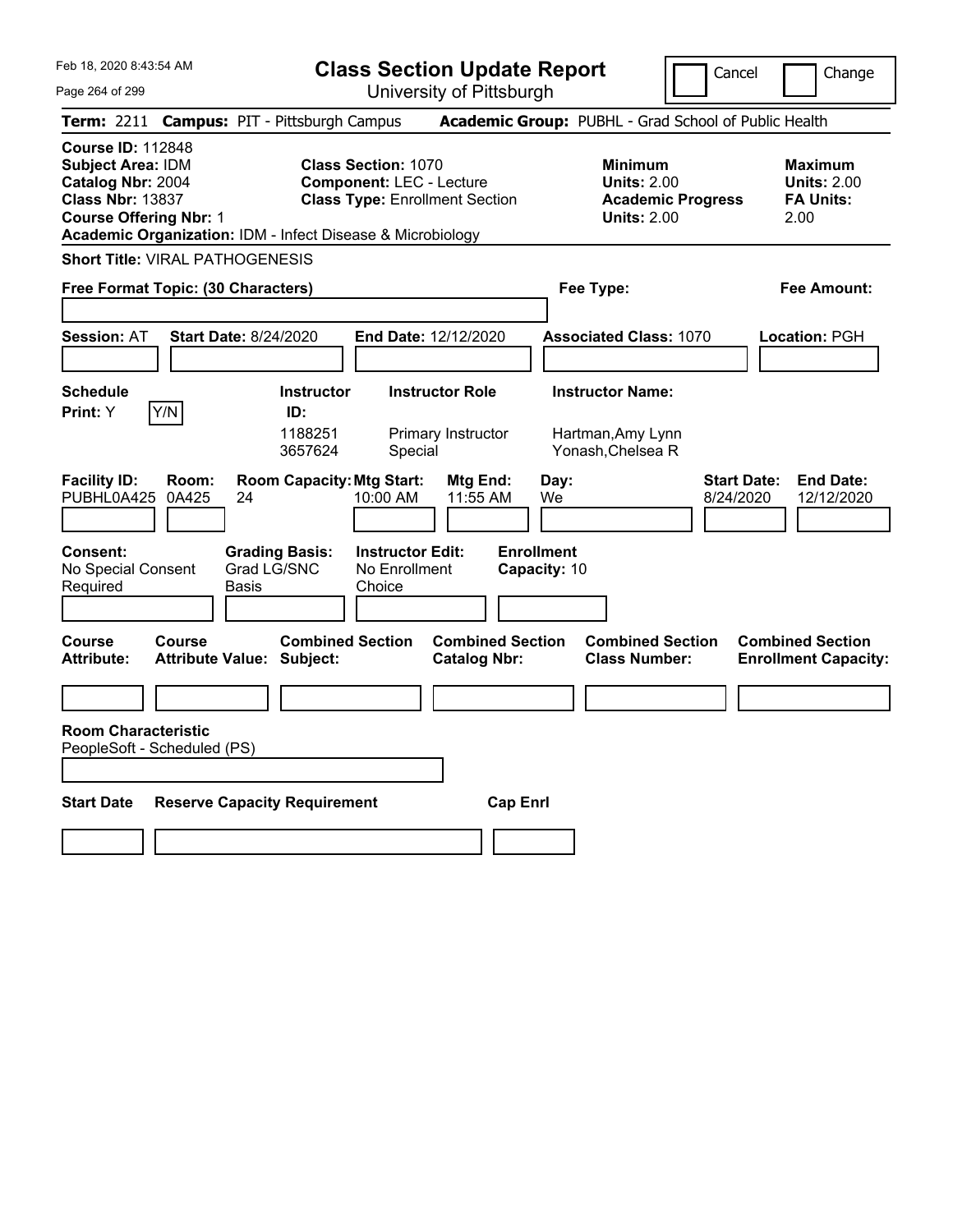| Feb 18, 2020 8:43:54 AM            |     |                                                            | <b>Class Section Update Report</b>    | Cancel                                                      | Change             |
|------------------------------------|-----|------------------------------------------------------------|---------------------------------------|-------------------------------------------------------------|--------------------|
| Page 265 of 299                    |     |                                                            | University of Pittsburgh              |                                                             |                    |
|                                    |     | Term: 2211 Campus: PIT - Pittsburgh Campus                 |                                       | <b>Academic Group: PUBHL - Grad School of Public Health</b> |                    |
| <b>Course ID: 112851</b>           |     |                                                            |                                       |                                                             |                    |
| Subject Area: IDM                  |     |                                                            | <b>Class Section: 1010</b>            | <b>Minimum</b>                                              | <b>Maximum</b>     |
| Catalog Nbr: 2007                  |     |                                                            | <b>Component: PRA - Practicum</b>     | <b>Units: 1.00</b>                                          | <b>Units: 3.00</b> |
| <b>Class Nbr: 13847</b>            |     |                                                            | <b>Class Type: Enrollment Section</b> | <b>Academic Progress</b>                                    | <b>FA Units:</b>   |
| <b>Course Offering Nbr: 1</b>      |     |                                                            |                                       | <b>Units: 1.00</b>                                          | 1.00               |
|                                    |     | Academic Organization: IDM - Infect Disease & Microbiology |                                       |                                                             |                    |
|                                    |     | <b>Short Title: PH COMMUNICABLE DISEASE PRACM</b>          |                                       |                                                             |                    |
| Free Format Topic: (30 Characters) |     |                                                            |                                       | Fee Type:                                                   | Fee Amount:        |
|                                    |     |                                                            |                                       |                                                             |                    |
| <b>Session: AT</b>                 |     | <b>Start Date: 8/24/2020</b>                               | <b>End Date: 12/12/2020</b>           | <b>Associated Class: 1010</b>                               | Location: PGH      |
|                                    |     |                                                            |                                       |                                                             |                    |
| <b>Schedule</b>                    |     | <b>Instructor</b>                                          | <b>Instructor Role</b>                | <b>Instructor Name:</b>                                     |                    |
| Print: Y                           | Y/N | ID:                                                        |                                       |                                                             |                    |
|                                    |     | 2904304                                                    | Primary Instructor                    | Ayyavoo, Velpandi                                           |                    |
|                                    |     | 2910021                                                    | Primary Instructor                    | Barratt Boyes, Simon M                                      |                    |
|                                    |     | 2957431                                                    | Primary Instructor                    | <b>Bility, Moses Turkle</b>                                 |                    |
|                                    |     | 2902348                                                    | Primary Instructor                    | Chen, Yue                                                   |                    |
|                                    |     | 2904576                                                    | Primary Instructor                    | Frank, Linda                                                |                    |
|                                    |     | 2919718                                                    | Primary Instructor                    | Friedman, Mackey R                                          |                    |
|                                    |     | 2909052                                                    | <b>Primary Instructor</b>             | Gupta.Phalguni                                              |                    |

| <b>Session: AT</b>         |                         | <b>Start Date: 8/24/2020</b>        | End Date: 12/12/2020    | <b>Associated Class: 1010</b> | Location: PGH                          |
|----------------------------|-------------------------|-------------------------------------|-------------------------|-------------------------------|----------------------------------------|
|                            |                         |                                     |                         |                               |                                        |
| <b>Schedule</b>            |                         | <b>Instructor</b>                   | <b>Instructor Role</b>  | <b>Instructor Name:</b>       |                                        |
| Print: Y                   | Y/N                     | ID:                                 |                         |                               |                                        |
|                            |                         | 2904304                             | Primary Instructor      | Ayyavoo, Velpandi             |                                        |
|                            |                         | 2910021                             | Primary Instructor      | Barratt Boyes, Simon M        |                                        |
|                            |                         | 2957431                             | Primary Instructor      | <b>Bility, Moses Turkle</b>   |                                        |
|                            |                         | 2902348                             | Primary Instructor      | Chen, Yue                     |                                        |
|                            |                         | 2904576                             | Primary Instructor      | Frank, Linda                  |                                        |
|                            |                         | 2919718                             | Primary Instructor      | Friedman, Mackey R            |                                        |
|                            |                         | 2909052                             | Primary Instructor      | Gupta, Phalguni               |                                        |
|                            |                         | 2909339                             | Primary Instructor      | Jenkins, Frank John           |                                        |
|                            |                         | 2904938                             | Primary Instructor      | Kingsley, Lawrence A          |                                        |
|                            |                         | 2924019                             | Primary Instructor      | Krier, Sarah Elizabeth        |                                        |
|                            |                         | 2906256                             | Primary Instructor      | Martinson, Jeremy James       |                                        |
|                            |                         | 2901264                             | Primary Instructor      | Rinaldo, Charles R            |                                        |
|                            |                         | 2915980                             | Primary Instructor      | Sluis-Cremer, Nicolas Paul    |                                        |
|                            |                         | 3657624                             | Special                 | Yonash, Chelsea R             |                                        |
| <b>Facility ID:</b>        | Room:                   | <b>Room Capacity: Mtg Start:</b>    | Mtg End:                | Day:                          | <b>Start Date:</b><br><b>End Date:</b> |
| TBATBA                     | <b>TBA</b>              | 0                                   |                         | 8/24/2020                     | 12/12/2020                             |
|                            |                         |                                     |                         |                               |                                        |
| Consent:                   |                         |                                     | <b>Instructor Edit:</b> | <b>Enrollment</b>             |                                        |
| <b>Department Consent</b>  |                         | <b>Grading Basis:</b>               | No Enrollment           | Capacity: 25                  |                                        |
| Required                   |                         | <b>Grad Letter Grade</b>            | Choice                  |                               |                                        |
|                            |                         |                                     |                         |                               |                                        |
|                            |                         |                                     |                         |                               |                                        |
| <b>Course</b>              | <b>Course</b>           | <b>Combined Section</b>             | <b>Combined Section</b> | <b>Combined Section</b>       | <b>Combined Section</b>                |
| <b>Attribute:</b>          | <b>Attribute Value:</b> | Subject:                            | <b>Catalog Nbr:</b>     | <b>Class Number:</b>          | <b>Enrollment Capacity:</b>            |
| <b>INTH</b>                | <b>GENIM</b>            |                                     |                         |                               |                                        |
|                            |                         |                                     |                         |                               |                                        |
|                            |                         |                                     |                         |                               |                                        |
| <b>Room Characteristic</b> |                         |                                     |                         |                               |                                        |
|                            |                         |                                     |                         |                               |                                        |
|                            |                         |                                     |                         |                               |                                        |
|                            |                         |                                     |                         |                               |                                        |
| <b>Start Date</b>          |                         | <b>Reserve Capacity Requirement</b> | <b>Cap Enrl</b>         |                               |                                        |
|                            |                         |                                     |                         |                               |                                        |
|                            |                         |                                     |                         |                               |                                        |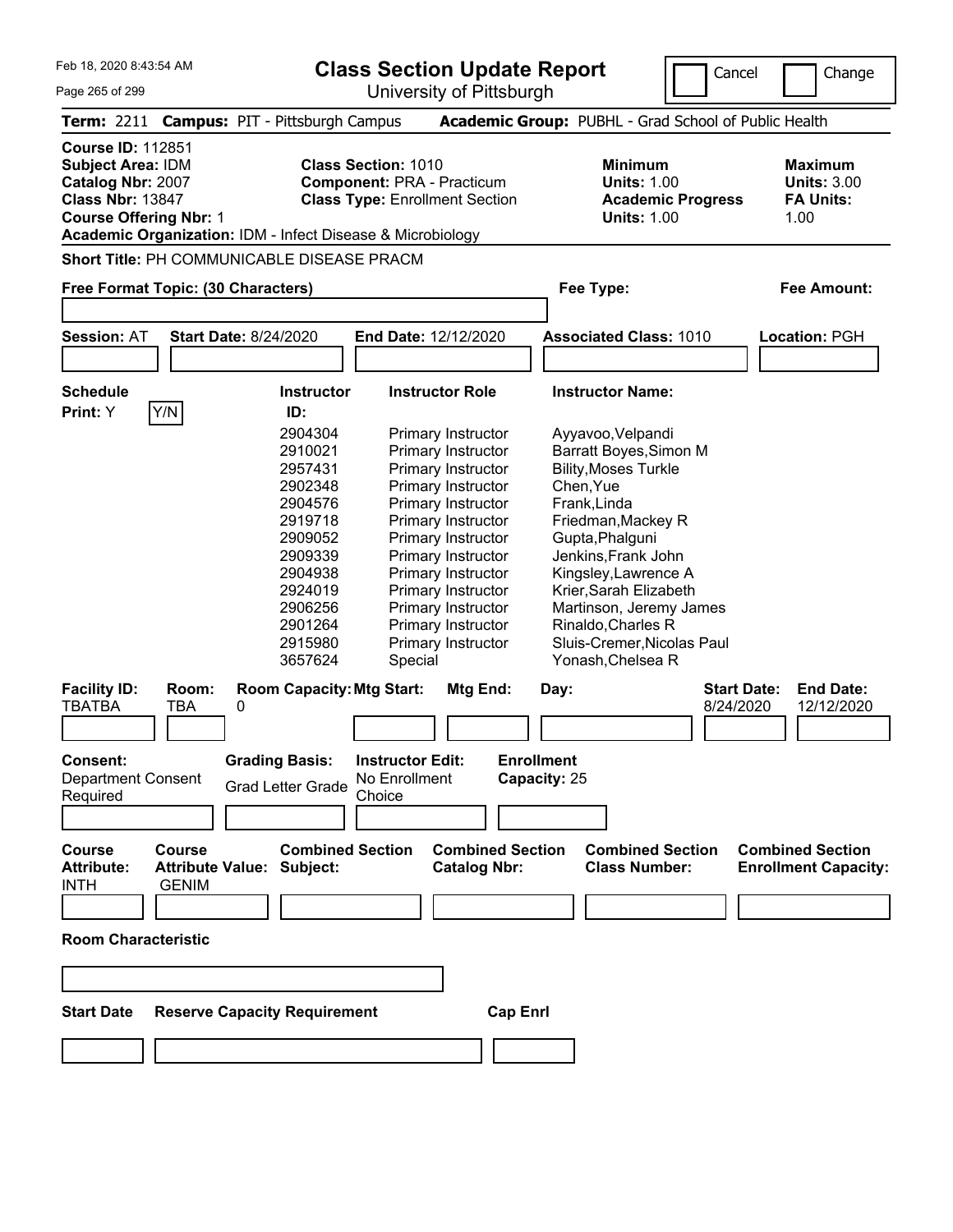**Class Section Update Report**

Cancel **Change** 

| Page 266 of 299                                                                                                                                                                              |                                                             | University of Pittsburgh                                                                               |                                                                                        |                                                                   |
|----------------------------------------------------------------------------------------------------------------------------------------------------------------------------------------------|-------------------------------------------------------------|--------------------------------------------------------------------------------------------------------|----------------------------------------------------------------------------------------|-------------------------------------------------------------------|
| Term: 2211 Campus: PIT - Pittsburgh Campus                                                                                                                                                   |                                                             |                                                                                                        | Academic Group: PUBHL - Grad School of Public Health                                   |                                                                   |
| <b>Course ID: 185517</b><br>Subject Area: IDM<br>Catalog Nbr: 2010<br><b>Class Nbr: 23129</b><br><b>Course Offering Nbr: 1</b><br>Academic Organization: IDM - Infect Disease & Microbiology |                                                             | <b>Class Section: 1200</b><br><b>Component: LEC - Lecture</b><br><b>Class Type: Enrollment Section</b> | <b>Minimum</b><br><b>Units: 2.00</b><br><b>Academic Progress</b><br><b>Units: 2.00</b> | <b>Maximum</b><br><b>Units: 2.00</b><br><b>FA Units:</b><br>2.00  |
| <b>Short Title: PATHOGEN BIOLOGY</b>                                                                                                                                                         |                                                             |                                                                                                        |                                                                                        |                                                                   |
| Free Format Topic: (30 Characters)                                                                                                                                                           |                                                             |                                                                                                        | Fee Type:                                                                              | Fee Amount:                                                       |
| <b>Session: AT</b>                                                                                                                                                                           | <b>Start Date: 8/24/2020</b>                                | End Date: 12/12/2020                                                                                   | <b>Associated Class: 1200</b>                                                          | Location: PGH                                                     |
| <b>Schedule</b><br>Print: Y<br>Y/N                                                                                                                                                           | <b>Instructor</b><br>ID:<br>2906256<br>3657624              | <b>Instructor Role</b><br>Primary Instructor<br>Special                                                | <b>Instructor Name:</b><br>Martinson, Jeremy James<br>Yonash, Chelsea R                |                                                                   |
| <b>Facility ID:</b><br>Room:<br>PUBHL2121C<br>2121C                                                                                                                                          | <b>Room Capacity: Mtg Start:</b><br>24                      | Mtg End:<br>11:00 AM<br>11:55 AM                                                                       | Day:<br>WeFr                                                                           | <b>Start Date:</b><br><b>End Date:</b><br>8/24/2020<br>12/12/2020 |
| Consent:<br>No Special Consent<br>Required                                                                                                                                                   | <b>Grading Basis:</b><br><b>Grad Letter Grade</b>           | <b>Instructor Edit:</b><br>No Enrollment<br>Choice                                                     | <b>Enrollment</b><br>Capacity: 24                                                      |                                                                   |
| <b>Course</b><br><b>Course</b><br><b>Attribute:</b>                                                                                                                                          | <b>Combined Section</b><br><b>Attribute Value: Subject:</b> | <b>Combined Section</b><br><b>Catalog Nbr:</b>                                                         | <b>Combined Section</b><br><b>Class Number:</b>                                        | <b>Combined Section</b><br><b>Enrollment Capacity:</b>            |
|                                                                                                                                                                                              |                                                             |                                                                                                        |                                                                                        |                                                                   |
| <b>Room Characteristic</b><br>PeopleSoft - Scheduled (PS)                                                                                                                                    |                                                             |                                                                                                        |                                                                                        |                                                                   |
| <b>Start Date</b>                                                                                                                                                                            | <b>Reserve Capacity Requirement</b>                         | <b>Cap Enrl</b>                                                                                        |                                                                                        |                                                                   |
|                                                                                                                                                                                              |                                                             |                                                                                                        |                                                                                        |                                                                   |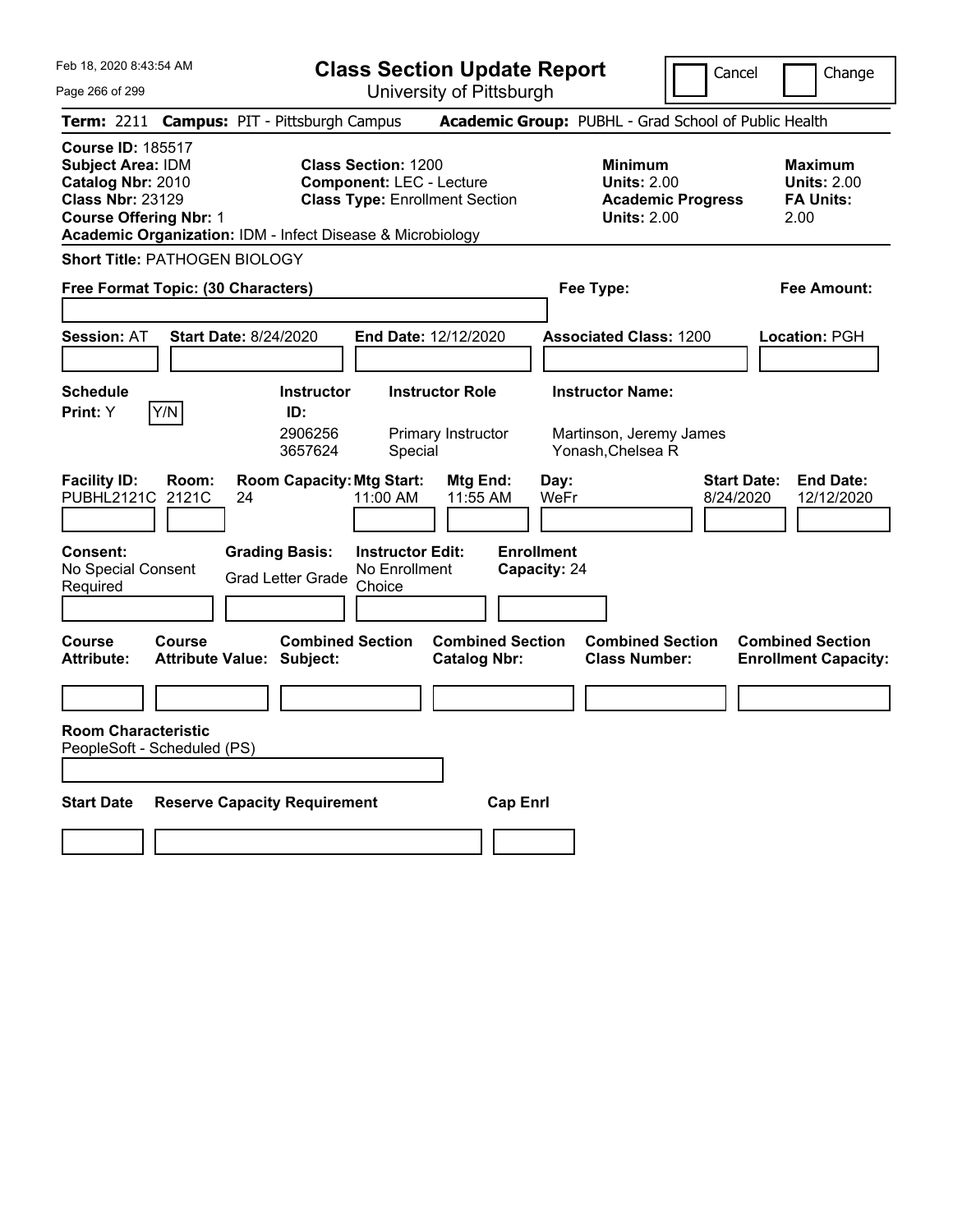Cancel Change

| Page 267 of 299                                                                                                                       |                                                                                                                                                                                                                                                | University of Pittsburgh                                                                                                                                                                                                                                                                                                                                                                                                                                                                                   |                                                                                                                                                                                                                                                                                                                                                                                                                                                                                                                        |                                                                   |
|---------------------------------------------------------------------------------------------------------------------------------------|------------------------------------------------------------------------------------------------------------------------------------------------------------------------------------------------------------------------------------------------|------------------------------------------------------------------------------------------------------------------------------------------------------------------------------------------------------------------------------------------------------------------------------------------------------------------------------------------------------------------------------------------------------------------------------------------------------------------------------------------------------------|------------------------------------------------------------------------------------------------------------------------------------------------------------------------------------------------------------------------------------------------------------------------------------------------------------------------------------------------------------------------------------------------------------------------------------------------------------------------------------------------------------------------|-------------------------------------------------------------------|
| <b>Term: 2211</b>                                                                                                                     | <b>Campus: PIT - Pittsburgh Campus</b>                                                                                                                                                                                                         |                                                                                                                                                                                                                                                                                                                                                                                                                                                                                                            | Academic Group: PUBHL - Grad School of Public Health                                                                                                                                                                                                                                                                                                                                                                                                                                                                   |                                                                   |
| <b>Course ID: 112857</b><br><b>Subject Area: IDM</b><br>Catalog Nbr: 2021<br><b>Class Nbr: 13818</b><br><b>Course Offering Nbr: 1</b> |                                                                                                                                                                                                                                                | <b>Class Section: 1010</b><br><b>Component: THE - Thesis Research</b><br><b>Class Type: Enrollment Section</b><br>Academic Organization: IDM - Infect Disease & Microbiology                                                                                                                                                                                                                                                                                                                               | <b>Minimum</b><br><b>Units: 1.00</b><br><b>Academic Progress</b><br><b>Units: 1.00</b>                                                                                                                                                                                                                                                                                                                                                                                                                                 | <b>Maximum</b><br><b>Units: 15.00</b><br><b>FA Units:</b><br>1.00 |
|                                                                                                                                       | <b>Short Title: SPECIAL STUDIES IN MICROBIOLGY</b>                                                                                                                                                                                             |                                                                                                                                                                                                                                                                                                                                                                                                                                                                                                            |                                                                                                                                                                                                                                                                                                                                                                                                                                                                                                                        |                                                                   |
|                                                                                                                                       | Free Format Topic: (30 Characters)                                                                                                                                                                                                             |                                                                                                                                                                                                                                                                                                                                                                                                                                                                                                            | Fee Type:                                                                                                                                                                                                                                                                                                                                                                                                                                                                                                              | <b>Fee Amount:</b>                                                |
| <b>Session: AT</b>                                                                                                                    | <b>Start Date: 8/24/2020</b>                                                                                                                                                                                                                   | End Date: 12/12/2020                                                                                                                                                                                                                                                                                                                                                                                                                                                                                       | <b>Associated Class: 1010</b>                                                                                                                                                                                                                                                                                                                                                                                                                                                                                          | Location: PGH                                                     |
| <b>Schedule</b><br>Print: Y                                                                                                           | Y/N <br>ID:                                                                                                                                                                                                                                    | <b>Instructor Role</b><br><b>Instructor</b>                                                                                                                                                                                                                                                                                                                                                                                                                                                                | <b>Instructor Name:</b>                                                                                                                                                                                                                                                                                                                                                                                                                                                                                                |                                                                   |
|                                                                                                                                       | 2904304<br>2910021<br>2957431<br>2902348<br>2904576<br>2919718<br>2909052<br>2904352<br>1188251<br>2909339<br>2904938<br>2924019<br>2904604<br>2941496<br>2906256<br>2935690<br>2907210<br>2915656<br>2913898<br>2901264<br>2915980<br>3657624 | <b>Primary Instructor</b><br>Primary Instructor<br>Primary Instructor<br>Primary Instructor<br><b>Primary Instructor</b><br>Primary Instructor<br>Primary Instructor<br>Primary Instructor<br>Primary Instructor<br>Primary Instructor<br><b>Primary Instructor</b><br>Primary Instructor<br>Primary Instructor<br>Primary Instructor<br>Primary Instructor<br>Primary Instructor<br>Primary Instructor<br>Primary Instructor<br>Primary Instructor<br>Primary Instructor<br>Primary Instructor<br>Special | Ayyavoo, Velpandi<br>Barratt Boyes, Simon M<br><b>Bility, Moses Turkle</b><br>Chen, Yue<br>Frank, Linda<br>Friedman, Mackey R<br>Gupta, Phalguni<br>Harrison, Lee H<br>Hartman, Amy Lynn<br>Jenkins, Frank John<br>Kingsley, Lawrence A<br>Krier, Sarah Elizabeth<br>Mailliard, Robbie B<br>Marques, Ernesto Torres De Azeved<br>Martinson, Jeremy James<br>Mattila, Joshua T<br>Mcmahon, Deborah D<br>Piazza, Paolo<br>Rappocciolo, Giovanna<br>Rinaldo, Charles R<br>Sluis-Cremer, Nicolas Paul<br>Yonash, Chelsea R |                                                                   |
| <b>Facility ID:</b><br><b>TBATBA</b><br>Consent:<br>No Special Consent                                                                | Room:<br>TBA<br>0<br><b>Grading Basis:</b>                                                                                                                                                                                                     | <b>Room Capacity: Mtg Start:</b><br>Mtg End:<br><b>Instructor Edit:</b><br>Class Instructor                                                                                                                                                                                                                                                                                                                                                                                                                | Day:<br>8/24/2020<br><b>Enrollment</b><br>Capacity: 60                                                                                                                                                                                                                                                                                                                                                                                                                                                                 | <b>Start Date:</b><br><b>End Date:</b><br>12/12/2020              |
| Required<br><b>Course</b><br><b>Attribute:</b>                                                                                        | <b>Grad SN Basis</b><br><b>Course</b><br><b>Attribute Value: Subject:</b>                                                                                                                                                                      | Table Edit<br><b>Combined Section</b><br><b>Combined Section</b><br><b>Catalog Nbr:</b>                                                                                                                                                                                                                                                                                                                                                                                                                    | <b>Combined Section</b><br><b>Class Number:</b>                                                                                                                                                                                                                                                                                                                                                                                                                                                                        | <b>Combined Section</b><br><b>Enrollment Capacity:</b>            |
| <b>Room Characteristic</b>                                                                                                            |                                                                                                                                                                                                                                                |                                                                                                                                                                                                                                                                                                                                                                                                                                                                                                            |                                                                                                                                                                                                                                                                                                                                                                                                                                                                                                                        |                                                                   |
|                                                                                                                                       |                                                                                                                                                                                                                                                |                                                                                                                                                                                                                                                                                                                                                                                                                                                                                                            |                                                                                                                                                                                                                                                                                                                                                                                                                                                                                                                        |                                                                   |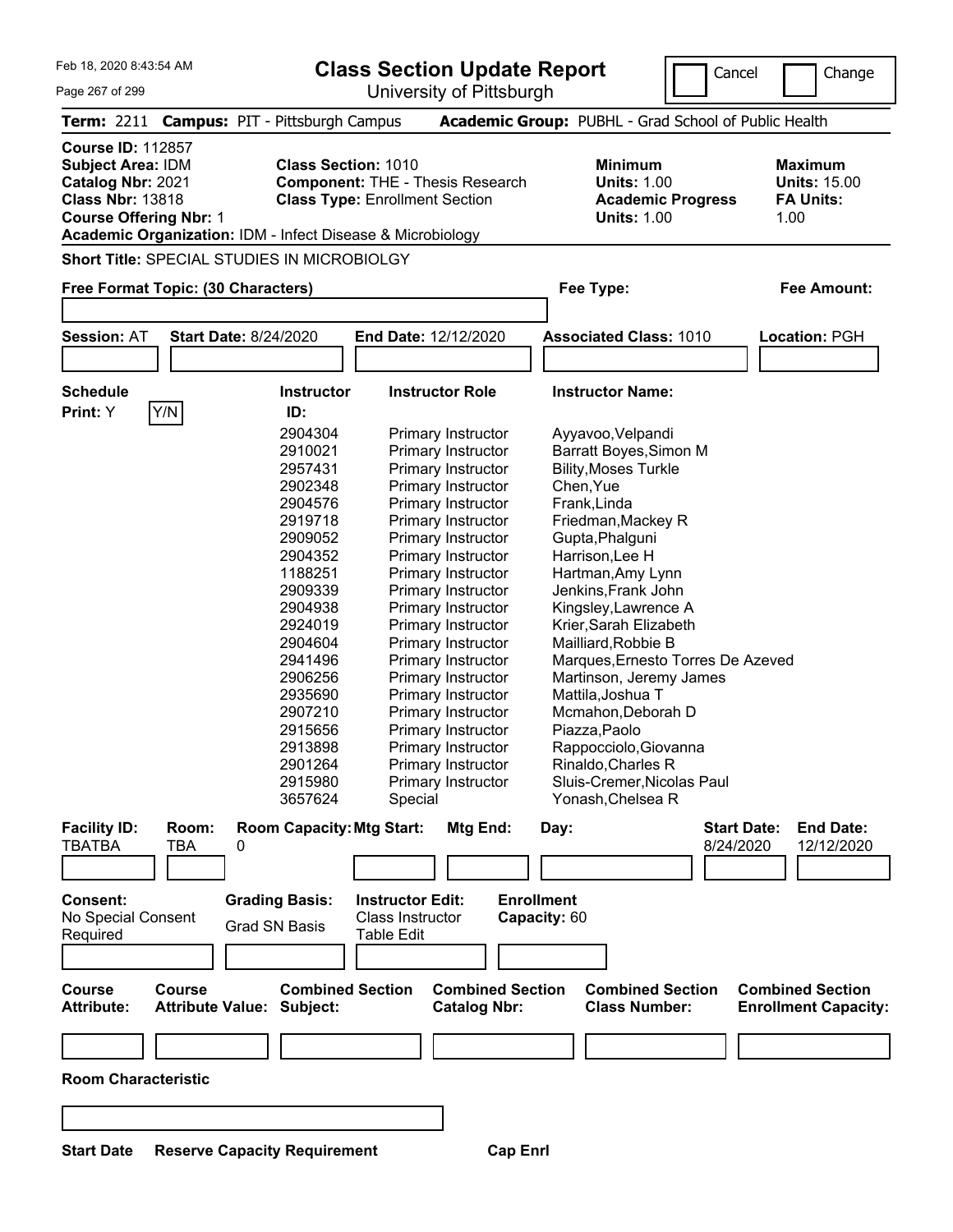## **Class Section Update Report**

University of Pittsburgh

Cancel | Change

Page 268 of 299

**Term:** 2211 **Campus:** PIT - Pittsburgh Campus **Academic Group:** PUBHL - Grad School of Public Health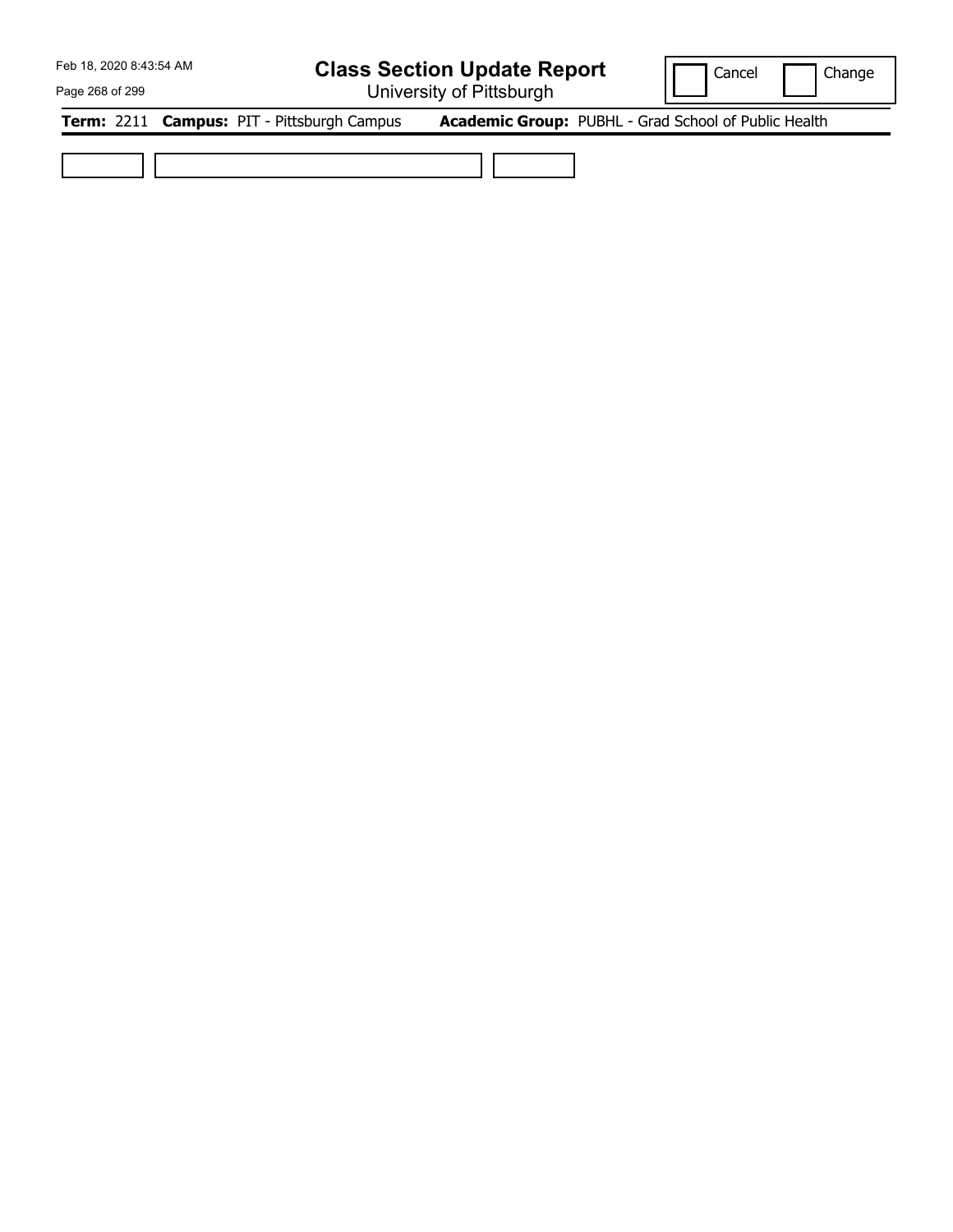**Class Section Update Report**

Cancel Change

| Page 269 of 299                                                                                                                       | University of Pittsburgh                                                                                                                                                                                                                                                                                                                                                                                                                                                                                                                                                                                                                                                                                                                       |                                                                                                                                                                                                                                                                                                                                                                                                                                                                                                                        |                                                                  |
|---------------------------------------------------------------------------------------------------------------------------------------|------------------------------------------------------------------------------------------------------------------------------------------------------------------------------------------------------------------------------------------------------------------------------------------------------------------------------------------------------------------------------------------------------------------------------------------------------------------------------------------------------------------------------------------------------------------------------------------------------------------------------------------------------------------------------------------------------------------------------------------------|------------------------------------------------------------------------------------------------------------------------------------------------------------------------------------------------------------------------------------------------------------------------------------------------------------------------------------------------------------------------------------------------------------------------------------------------------------------------------------------------------------------------|------------------------------------------------------------------|
| Term: 2211 Campus: PIT - Pittsburgh Campus                                                                                            |                                                                                                                                                                                                                                                                                                                                                                                                                                                                                                                                                                                                                                                                                                                                                | Academic Group: PUBHL - Grad School of Public Health                                                                                                                                                                                                                                                                                                                                                                                                                                                                   |                                                                  |
| <b>Course ID: 112858</b><br><b>Subject Area: IDM</b><br>Catalog Nbr: 2022<br><b>Class Nbr: 13825</b><br><b>Course Offering Nbr: 1</b> | <b>Class Section: 1010</b><br><b>Component: DIR - Directed Studies</b><br><b>Class Type: Enrollment Section</b><br>Academic Organization: IDM - Infect Disease & Microbiology                                                                                                                                                                                                                                                                                                                                                                                                                                                                                                                                                                  | <b>Minimum</b><br><b>Units: 1.00</b><br><b>Academic Progress</b><br><b>Units: 1.00</b>                                                                                                                                                                                                                                                                                                                                                                                                                                 | <b>Maximum</b><br><b>Units: 3.00</b><br><b>FA Units:</b><br>1.00 |
| <b>Short Title: SPECIAL TOPICS</b>                                                                                                    |                                                                                                                                                                                                                                                                                                                                                                                                                                                                                                                                                                                                                                                                                                                                                |                                                                                                                                                                                                                                                                                                                                                                                                                                                                                                                        |                                                                  |
| Free Format Topic: (30 Characters)                                                                                                    |                                                                                                                                                                                                                                                                                                                                                                                                                                                                                                                                                                                                                                                                                                                                                | Fee Type:                                                                                                                                                                                                                                                                                                                                                                                                                                                                                                              | Fee Amount:                                                      |
| <b>Session: AT</b><br><b>Start Date: 8/24/2020</b>                                                                                    | End Date: 12/12/2020                                                                                                                                                                                                                                                                                                                                                                                                                                                                                                                                                                                                                                                                                                                           | <b>Associated Class: 1010</b>                                                                                                                                                                                                                                                                                                                                                                                                                                                                                          | Location: PGH                                                    |
|                                                                                                                                       |                                                                                                                                                                                                                                                                                                                                                                                                                                                                                                                                                                                                                                                                                                                                                |                                                                                                                                                                                                                                                                                                                                                                                                                                                                                                                        |                                                                  |
| <b>Schedule</b><br>Y/N<br>Print: Y                                                                                                    | <b>Instructor Role</b><br><b>Instructor</b><br>ID:                                                                                                                                                                                                                                                                                                                                                                                                                                                                                                                                                                                                                                                                                             | <b>Instructor Name:</b>                                                                                                                                                                                                                                                                                                                                                                                                                                                                                                |                                                                  |
|                                                                                                                                       | 2904304<br><b>Primary Instructor</b><br>2910021<br>Primary Instructor<br>2957431<br>Primary Instructor<br>2902348<br>Primary Instructor<br>2904576<br>Primary Instructor<br>2919718<br>Primary Instructor<br>2909052<br>Primary Instructor<br>2904352<br>Primary Instructor<br>1188251<br>Primary Instructor<br>2909339<br>Primary Instructor<br>2904938<br>Primary Instructor<br>2924019<br>Primary Instructor<br>2904604<br>Primary Instructor<br>2941496<br>Primary Instructor<br>2906256<br>Primary Instructor<br>2935690<br>Primary Instructor<br>2907210<br>Primary Instructor<br>2915656<br>Primary Instructor<br>2913898<br>Primary Instructor<br>2901264<br>Primary Instructor<br>2915980<br>Primary Instructor<br>3657624<br>Special | Ayyavoo, Velpandi<br>Barratt Boyes, Simon M<br><b>Bility, Moses Turkle</b><br>Chen, Yue<br>Frank, Linda<br>Friedman, Mackey R<br>Gupta, Phalguni<br>Harrison, Lee H<br>Hartman, Amy Lynn<br>Jenkins, Frank John<br>Kingsley, Lawrence A<br>Krier, Sarah Elizabeth<br>Mailliard, Robbie B<br>Marques, Ernesto Torres De Azeved<br>Martinson, Jeremy James<br>Mattila, Joshua T<br>Mcmahon, Deborah D<br>Piazza, Paolo<br>Rappocciolo, Giovanna<br>Rinaldo, Charles R<br>Sluis-Cremer, Nicolas Paul<br>Yonash, Chelsea R |                                                                  |
| <b>Facility ID:</b><br>Room:<br><b>TBATBA</b><br><b>TBA</b><br>0                                                                      | <b>Room Capacity: Mtg Start:</b><br>Mtg End:                                                                                                                                                                                                                                                                                                                                                                                                                                                                                                                                                                                                                                                                                                   | <b>Start Date:</b><br>Day:<br>8/24/2020                                                                                                                                                                                                                                                                                                                                                                                                                                                                                | <b>End Date:</b><br>12/12/2020                                   |
| Consent:<br><b>Department Consent</b><br>Required                                                                                     | <b>Grading Basis:</b><br><b>Instructor Edit:</b><br><b>Class Instructor</b><br><b>Grad Letter Grade</b><br>Table Edit                                                                                                                                                                                                                                                                                                                                                                                                                                                                                                                                                                                                                          | <b>Enrollment</b><br>Capacity: 100                                                                                                                                                                                                                                                                                                                                                                                                                                                                                     |                                                                  |
| <b>Course</b><br><b>Course</b><br><b>Attribute:</b><br><b>Attribute Value: Subject:</b>                                               | <b>Combined Section</b><br><b>Catalog Nbr:</b>                                                                                                                                                                                                                                                                                                                                                                                                                                                                                                                                                                                                                                                                                                 | <b>Combined Section</b><br><b>Combined Section</b><br><b>Class Number:</b>                                                                                                                                                                                                                                                                                                                                                                                                                                             | <b>Combined Section</b><br><b>Enrollment Capacity:</b>           |
|                                                                                                                                       |                                                                                                                                                                                                                                                                                                                                                                                                                                                                                                                                                                                                                                                                                                                                                |                                                                                                                                                                                                                                                                                                                                                                                                                                                                                                                        |                                                                  |
| <b>Room Characteristic</b>                                                                                                            |                                                                                                                                                                                                                                                                                                                                                                                                                                                                                                                                                                                                                                                                                                                                                |                                                                                                                                                                                                                                                                                                                                                                                                                                                                                                                        |                                                                  |
|                                                                                                                                       |                                                                                                                                                                                                                                                                                                                                                                                                                                                                                                                                                                                                                                                                                                                                                |                                                                                                                                                                                                                                                                                                                                                                                                                                                                                                                        |                                                                  |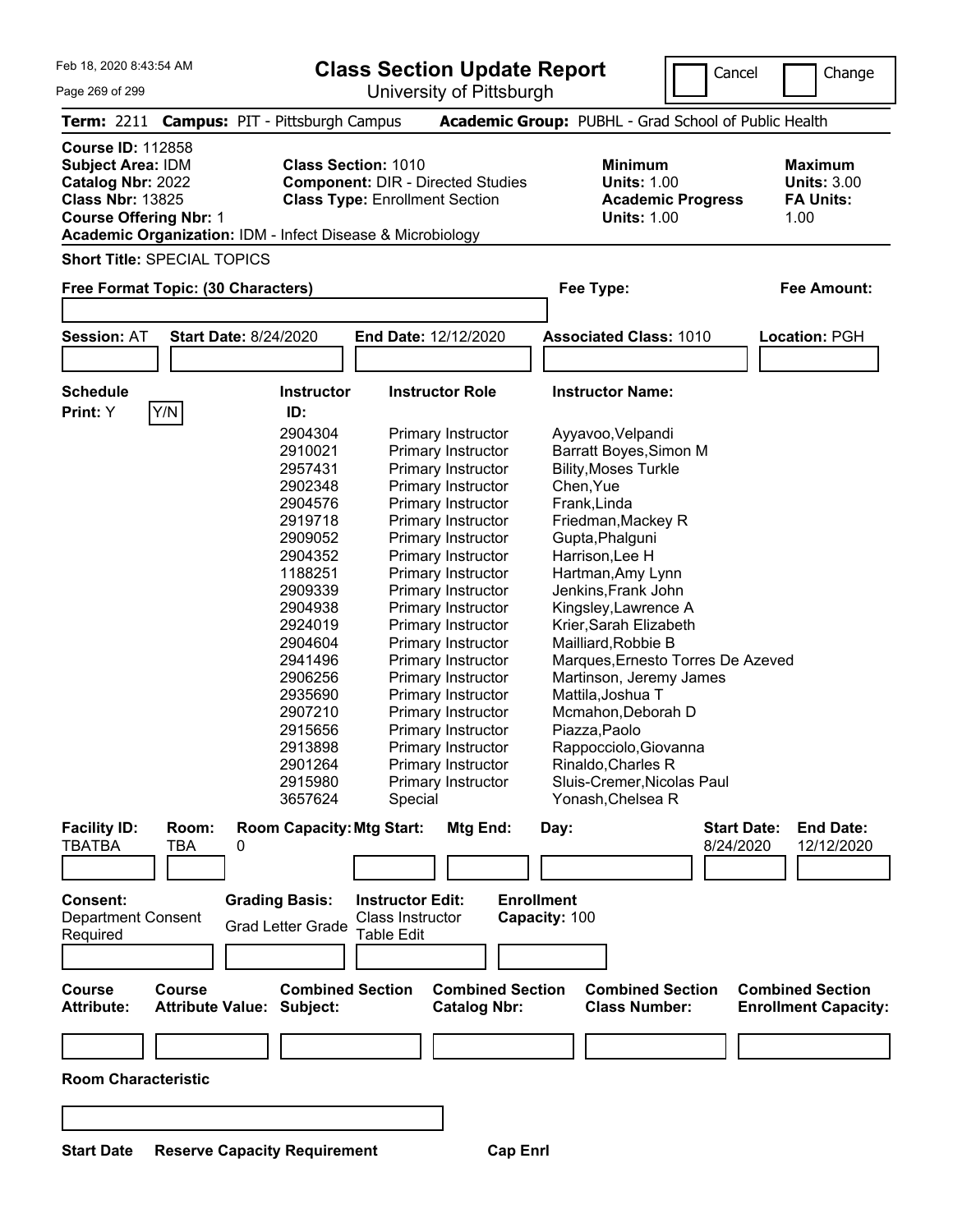## **Class Section Update Report**

University of Pittsburgh

Cancel | Change

Page 270 of 299

**Term:** 2211 **Campus:** PIT - Pittsburgh Campus **Academic Group:** PUBHL - Grad School of Public Health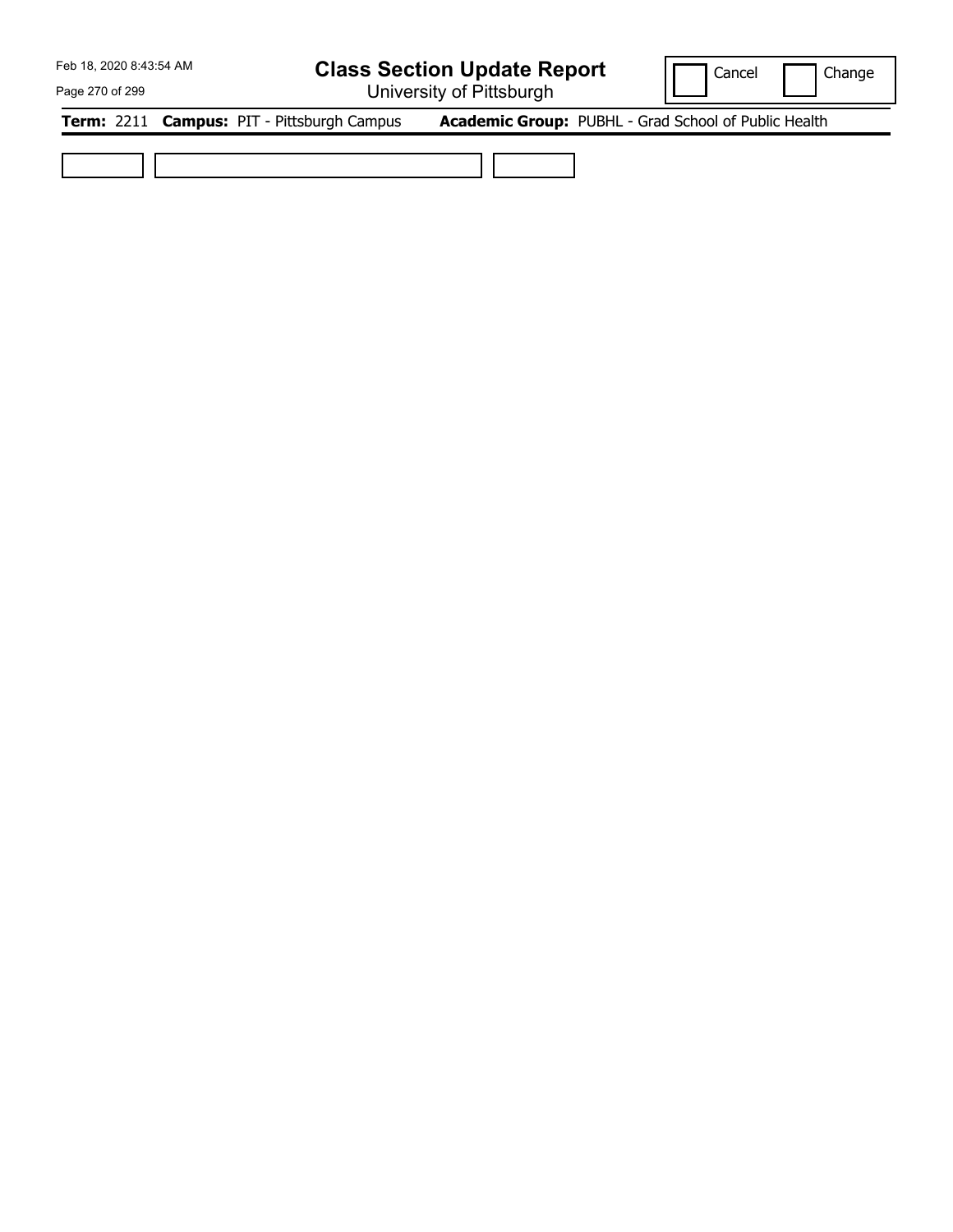|  | Feb 18, 2020 8:43:54 AM |  |
|--|-------------------------|--|
|  |                         |  |

Page 271 of 299

**Class Section Update Report**

Cancel **Change** 

|                                                                                                                                                                                                     |                                                             | University ULT ittsburght                                                                              |                                                |                                                                                        |                                                                   |
|-----------------------------------------------------------------------------------------------------------------------------------------------------------------------------------------------------|-------------------------------------------------------------|--------------------------------------------------------------------------------------------------------|------------------------------------------------|----------------------------------------------------------------------------------------|-------------------------------------------------------------------|
| Term: 2211 Campus: PIT - Pittsburgh Campus                                                                                                                                                          |                                                             |                                                                                                        |                                                | Academic Group: PUBHL - Grad School of Public Health                                   |                                                                   |
| <b>Course ID: 112859</b><br><b>Subject Area: IDM</b><br>Catalog Nbr: 2023<br><b>Class Nbr: 13831</b><br><b>Course Offering Nbr: 1</b><br>Academic Organization: IDM - Infect Disease & Microbiology |                                                             | <b>Class Section: 1030</b><br><b>Component: LEC - Lecture</b><br><b>Class Type: Enrollment Section</b> |                                                | <b>Minimum</b><br><b>Units: 2.00</b><br><b>Academic Progress</b><br><b>Units: 2.00</b> | <b>Maximum</b><br><b>Units: 2.00</b><br><b>FA Units:</b><br>2.00  |
| Short Title: MICROBIOLOGY LABORATORY                                                                                                                                                                |                                                             |                                                                                                        |                                                |                                                                                        |                                                                   |
| Free Format Topic: (30 Characters)                                                                                                                                                                  |                                                             |                                                                                                        |                                                | Fee Type:                                                                              | <b>Fee Amount:</b>                                                |
| <b>Session: AT</b>                                                                                                                                                                                  | <b>Start Date: 8/24/2020</b>                                | End Date: 12/12/2020                                                                                   |                                                | <b>Associated Class: 1030</b>                                                          | Location: PGH                                                     |
| <b>Schedule</b>                                                                                                                                                                                     | <b>Instructor</b>                                           | <b>Instructor Role</b>                                                                                 |                                                | <b>Instructor Name:</b>                                                                |                                                                   |
| Y/N<br><b>Print:</b> Y                                                                                                                                                                              | ID:<br>2909339<br>3657624                                   | Primary Instructor<br>Special                                                                          |                                                | Jenkins, Frank John<br>Yonash, Chelsea R                                               |                                                                   |
| <b>Facility ID:</b><br>Room:<br>PUBHL2121C 2121C                                                                                                                                                    | <b>Room Capacity: Mtg Start:</b><br>24                      | 1:30 PM                                                                                                | Mtg End:<br>Day:<br>3:25 PM<br>Tu              |                                                                                        | <b>Start Date:</b><br><b>End Date:</b><br>8/24/2020<br>12/12/2020 |
| Consent:<br>No Special Consent<br>Required                                                                                                                                                          | <b>Grading Basis:</b><br><b>Grad Letter Grade</b>           | <b>Instructor Edit:</b><br>No Enrollment<br>Choice                                                     | <b>Enrollment</b><br>Capacity: 18              |                                                                                        |                                                                   |
| <b>Course</b><br><b>Course</b><br><b>Attribute:</b>                                                                                                                                                 | <b>Combined Section</b><br><b>Attribute Value: Subject:</b> |                                                                                                        | <b>Combined Section</b><br><b>Catalog Nbr:</b> | <b>Combined Section</b><br><b>Class Number:</b>                                        | <b>Combined Section</b><br><b>Enrollment Capacity:</b>            |
|                                                                                                                                                                                                     |                                                             |                                                                                                        |                                                |                                                                                        |                                                                   |
| <b>Room Characteristic</b><br>PeopleSoft - Scheduled (PS)                                                                                                                                           |                                                             |                                                                                                        |                                                |                                                                                        |                                                                   |
| <b>Start Date</b>                                                                                                                                                                                   | <b>Reserve Capacity Requirement</b>                         |                                                                                                        | <b>Cap Enrl</b>                                |                                                                                        |                                                                   |
|                                                                                                                                                                                                     |                                                             |                                                                                                        |                                                |                                                                                        |                                                                   |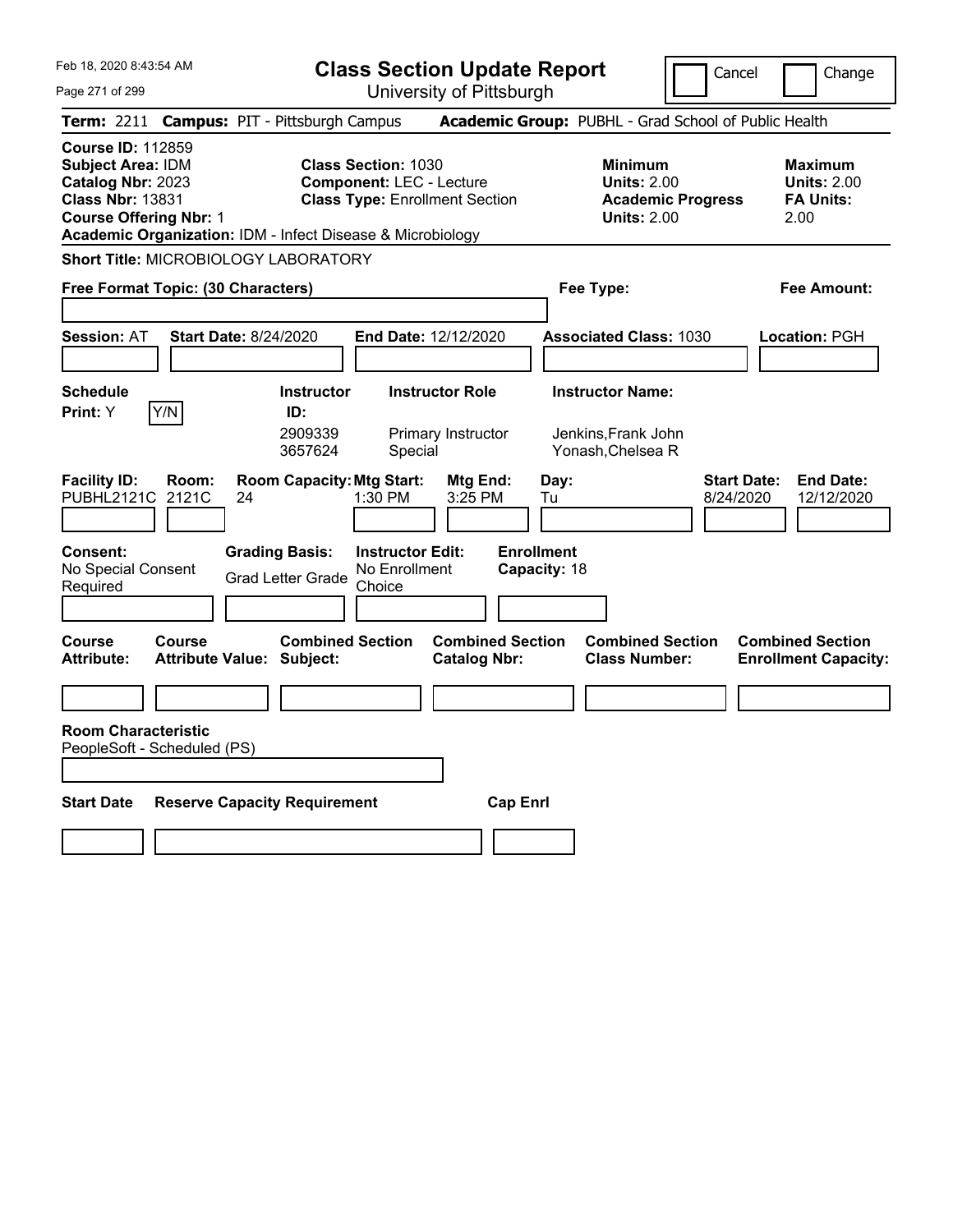**Class Section Update Report**

University of Pittsburgh

Cancel Change

Page 272 of 299

|                                                                                                                                       |                                  |                                                                                                       | University of Fillspurgh                                                                                                                                             |                                                              |                                                                                                                                |                                                                  |
|---------------------------------------------------------------------------------------------------------------------------------------|----------------------------------|-------------------------------------------------------------------------------------------------------|----------------------------------------------------------------------------------------------------------------------------------------------------------------------|--------------------------------------------------------------|--------------------------------------------------------------------------------------------------------------------------------|------------------------------------------------------------------|
|                                                                                                                                       |                                  | Term: 2211 Campus: PIT - Pittsburgh Campus                                                            |                                                                                                                                                                      | Academic Group: PUBHL - Grad School of Public Health         |                                                                                                                                |                                                                  |
| <b>Course ID: 112860</b><br><b>Subject Area: IDM</b><br>Catalog Nbr: 2025<br><b>Class Nbr: 13839</b><br><b>Course Offering Nbr: 1</b> |                                  |                                                                                                       | <b>Class Section: 1030</b><br><b>Component: SEM - Seminar</b><br><b>Class Type: Enrollment Section</b><br>Academic Organization: IDM - Infect Disease & Microbiology |                                                              | <b>Minimum</b><br><b>Units: 1.00</b><br><b>Academic Progress</b><br><b>Units: 1.00</b>                                         | <b>Maximum</b><br><b>Units: 1.00</b><br><b>FA Units:</b><br>1.00 |
|                                                                                                                                       |                                  | <b>Short Title: MICROBIOLOGY SEMINAR</b>                                                              |                                                                                                                                                                      |                                                              |                                                                                                                                |                                                                  |
| Free Format Topic: (30 Characters)                                                                                                    |                                  |                                                                                                       |                                                                                                                                                                      | Fee Type:                                                    |                                                                                                                                | <b>Fee Amount:</b>                                               |
| <b>Session: AT</b>                                                                                                                    |                                  | <b>Start Date: 8/24/2020</b>                                                                          | <b>End Date: 12/12/2020</b>                                                                                                                                          |                                                              | <b>Associated Class: 1030</b>                                                                                                  | Location: PGH                                                    |
|                                                                                                                                       |                                  |                                                                                                       |                                                                                                                                                                      |                                                              |                                                                                                                                |                                                                  |
| <b>Schedule</b><br>Print: Y                                                                                                           | Y/N                              | <b>Instructor</b><br>ID:                                                                              | <b>Instructor Role</b>                                                                                                                                               | <b>Instructor Name:</b>                                      |                                                                                                                                |                                                                  |
|                                                                                                                                       |                                  | 2919718<br>1188251<br>2924019<br>2906256<br>2913898<br>3657624<br>0<br>0                              | Primary Instructor<br>Primary Instructor<br>Primary Instructor<br>Primary Instructor<br>Primary Instructor<br>Special                                                | Friedman, Mackey R<br>Hartman, Amy Lynn<br>Yonash, Chelsea R | Krier, Sarah Elizabeth<br>Martinson, Jeremy James<br>Rappocciolo, Giovanna<br>No Instructor Assigned<br>No Instructor Assigned |                                                                  |
| <b>Facility ID:</b><br>PUBHL0A115<br>PUBHL0A425<br>PUBHL0A719<br>Consent:<br>No Special Consent                                       | Room:<br>0A115<br>0A425<br>0A719 | <b>Room Capacity: Mtg Start:</b><br>104<br>24<br>60<br><b>Grading Basis:</b><br><b>Grad HSU Basis</b> | Mtg End:<br>12:55 PM<br>12:00 PM<br>12:00 PM<br>12:55 PM<br>12:55 PM<br>12:00 PM<br><b>Instructor Edit:</b><br>No Enrollment                                         | Day:<br>Mo<br>We<br>We<br><b>Enrollment</b><br>Capacity: 80  | <b>Start Date:</b><br>8/24/2020<br>8/24/2020<br>8/24/2020                                                                      | <b>End Date:</b><br>12/12/2020<br>12/12/2020<br>12/12/2020       |
| Required                                                                                                                              |                                  |                                                                                                       | Choice                                                                                                                                                               |                                                              |                                                                                                                                |                                                                  |
| <b>Course</b><br><b>Attribute:</b>                                                                                                    | <b>Course</b>                    | <b>Combined Section</b><br>Attribute Value: Subject:                                                  | <b>Catalog Nbr:</b>                                                                                                                                                  | <b>Combined Section</b>                                      | <b>Combined Section</b><br><b>Class Number:</b>                                                                                | <b>Combined Section</b><br><b>Enrollment Capacity:</b>           |
|                                                                                                                                       |                                  |                                                                                                       |                                                                                                                                                                      |                                                              |                                                                                                                                |                                                                  |
| <b>Room Characteristic</b><br>PeopleSoft - Scheduled (PS)                                                                             |                                  |                                                                                                       |                                                                                                                                                                      |                                                              |                                                                                                                                |                                                                  |
| <b>Start Date</b>                                                                                                                     |                                  | <b>Reserve Capacity Requirement</b>                                                                   |                                                                                                                                                                      | <b>Cap Enrl</b>                                              |                                                                                                                                |                                                                  |
|                                                                                                                                       |                                  |                                                                                                       |                                                                                                                                                                      |                                                              |                                                                                                                                |                                                                  |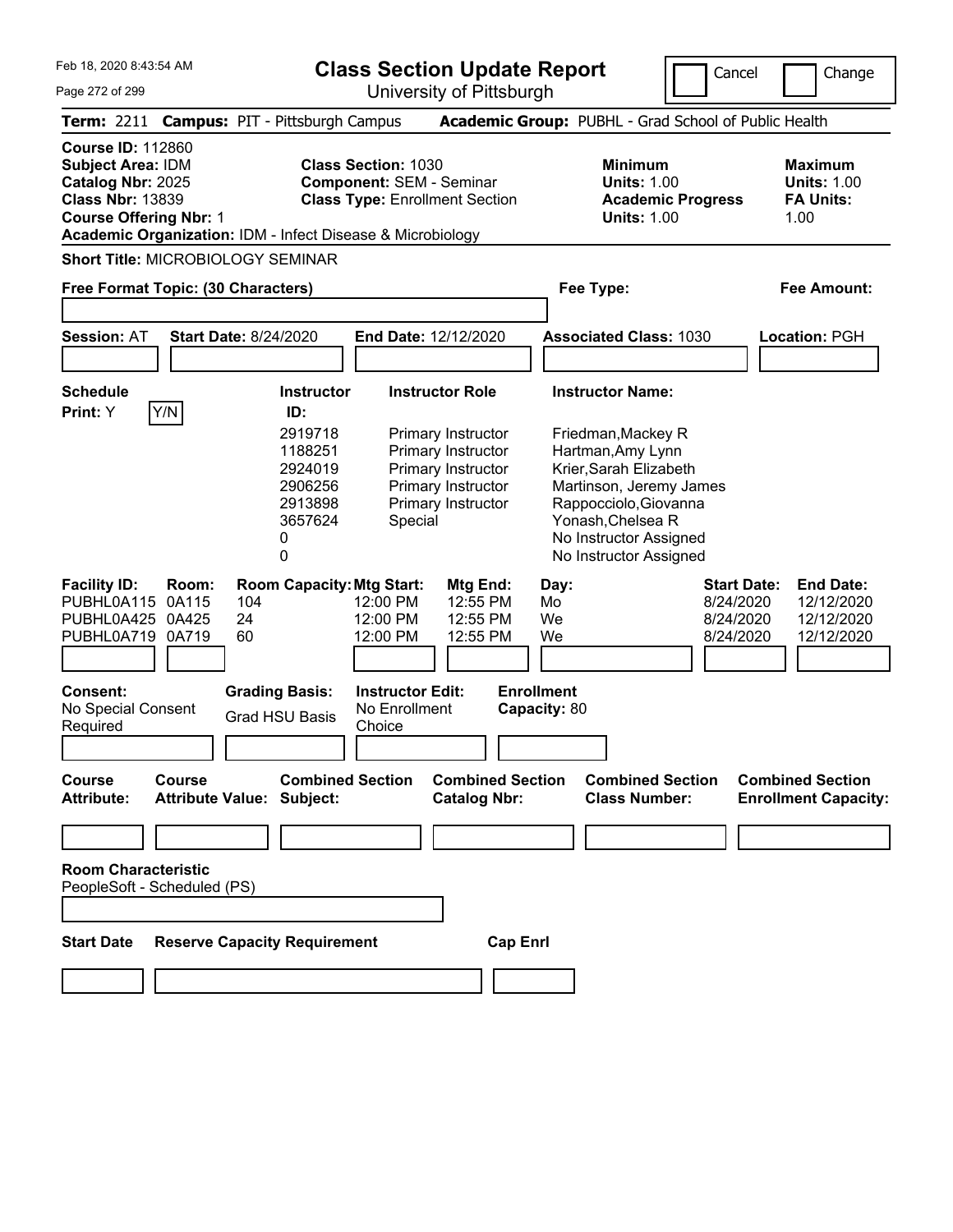Page 273 of 299

**Class Section Update Report**

Cancel Change

| Term: 2211 Campus: PIT - Pittsburgh Campus                                                                                                                                                          |                                                                          |    |                                                                                       |                                                                                                        |                                                |                 |                                                 | Academic Group: PUBHL - Grad School of Public Health                                   |                                 |                                                                  |
|-----------------------------------------------------------------------------------------------------------------------------------------------------------------------------------------------------|--------------------------------------------------------------------------|----|---------------------------------------------------------------------------------------|--------------------------------------------------------------------------------------------------------|------------------------------------------------|-----------------|-------------------------------------------------|----------------------------------------------------------------------------------------|---------------------------------|------------------------------------------------------------------|
| <b>Course ID: 112865</b><br><b>Subject Area: IDM</b><br>Catalog Nbr: 2032<br><b>Class Nbr: 18015</b><br><b>Course Offering Nbr: 1</b><br>Academic Organization: IDM - Infect Disease & Microbiology |                                                                          |    |                                                                                       | <b>Class Section: 1030</b><br><b>Component: LEC - Lecture</b><br><b>Class Type: Enrollment Section</b> |                                                |                 |                                                 | <b>Minimum</b><br><b>Units: 2.00</b><br><b>Academic Progress</b><br><b>Units: 2.00</b> |                                 | <b>Maximum</b><br><b>Units: 2.00</b><br><b>FA Units:</b><br>2.00 |
| Short Title: HUMAN DIVERSTY & PUBLIC HEALTH                                                                                                                                                         |                                                                          |    |                                                                                       |                                                                                                        |                                                |                 |                                                 |                                                                                        |                                 |                                                                  |
| Free Format Topic: (30 Characters)                                                                                                                                                                  |                                                                          |    |                                                                                       |                                                                                                        |                                                |                 |                                                 | Fee Type:                                                                              |                                 | Fee Amount:                                                      |
| Session: AT                                                                                                                                                                                         | <b>Start Date: 8/24/2020</b>                                             |    |                                                                                       | End Date: 12/12/2020                                                                                   |                                                |                 |                                                 | <b>Associated Class: 1030</b>                                                          |                                 | Location: PGH                                                    |
| <b>Schedule</b><br>Print: Y                                                                                                                                                                         | Y/N                                                                      |    | <b>Instructor</b><br>ID:<br>2924019                                                   |                                                                                                        | <b>Instructor Role</b><br>Primary Instructor   |                 |                                                 | <b>Instructor Name:</b><br>Krier, Sarah Elizabeth                                      |                                 |                                                                  |
|                                                                                                                                                                                                     |                                                                          |    | 3657624                                                                               | Special                                                                                                |                                                |                 |                                                 | Yonash, Chelsea R                                                                      |                                 |                                                                  |
| <b>Facility ID:</b><br><b>PUBHL2121C</b><br>Consent:<br>No Special Consent<br>Required                                                                                                              | Room:<br>2121C                                                           | 24 | <b>Room Capacity: Mtg Start:</b><br><b>Grading Basis:</b><br><b>Grad Letter Grade</b> | 9:30 AM<br><b>Instructor Edit:</b><br>No Enrollment<br>Choice                                          | Mtg End:<br>11:25 AM                           |                 | Day:<br>Tu<br><b>Enrollment</b><br>Capacity: 12 |                                                                                        | <b>Start Date:</b><br>8/24/2020 | <b>End Date:</b><br>12/12/2020                                   |
| Course<br><b>Attribute:</b><br><b>UCIS</b><br><b>UCIS</b><br><b>Room Characteristic</b><br>PeopleSoft - Scheduled (PS)                                                                              | Course<br><b>Attribute Value: Subject:</b><br><b>GLBST</b><br><b>UGH</b> |    | <b>Combined Section</b>                                                               |                                                                                                        | <b>Combined Section</b><br><b>Catalog Nbr:</b> |                 |                                                 | <b>Combined Section</b><br><b>Class Number:</b>                                        |                                 | <b>Combined Section</b><br><b>Enrollment Capacity:</b>           |
|                                                                                                                                                                                                     |                                                                          |    |                                                                                       |                                                                                                        |                                                |                 |                                                 |                                                                                        |                                 |                                                                  |
| <b>Start Date</b>                                                                                                                                                                                   |                                                                          |    | <b>Reserve Capacity Requirement</b>                                                   |                                                                                                        |                                                | <b>Cap Enrl</b> |                                                 |                                                                                        |                                 |                                                                  |
|                                                                                                                                                                                                     |                                                                          |    |                                                                                       |                                                                                                        |                                                |                 |                                                 |                                                                                        |                                 |                                                                  |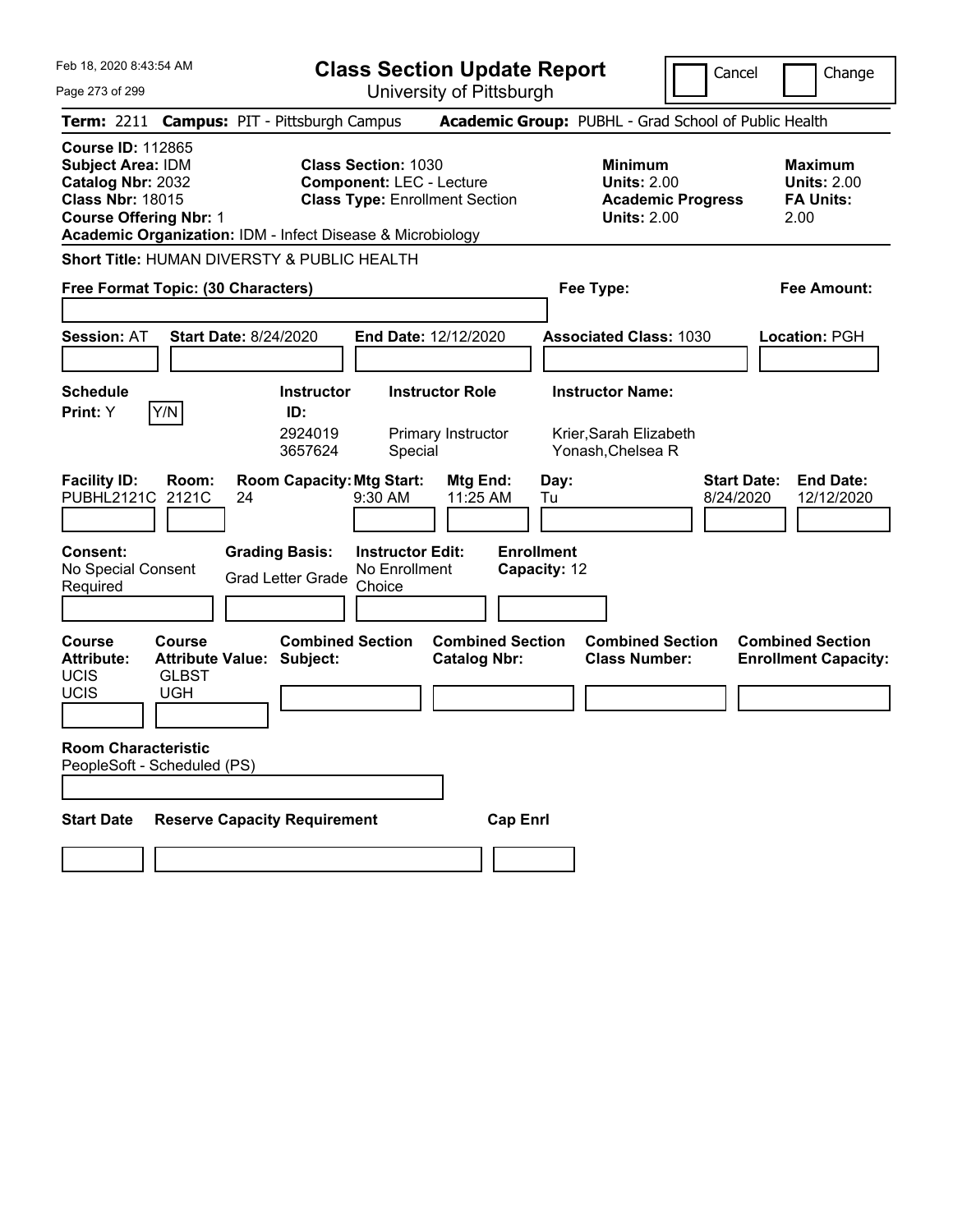Page 274 of 299

**Class Section Update Report**

Cancel **Change** 

| Term: 2211 Campus: PIT - Pittsburgh Campus                                                                                                                                                          |                                                                                                 |    |                                                   |                                                               | Academic Group: PUBHL - Grad School of Public Health |                 |                                   |                                                |                                                                      |                                 |                                                                  |
|-----------------------------------------------------------------------------------------------------------------------------------------------------------------------------------------------------|-------------------------------------------------------------------------------------------------|----|---------------------------------------------------|---------------------------------------------------------------|------------------------------------------------------|-----------------|-----------------------------------|------------------------------------------------|----------------------------------------------------------------------|---------------------------------|------------------------------------------------------------------|
| <b>Course ID: 112866</b><br><b>Subject Area: IDM</b><br>Catalog Nbr: 2034<br><b>Class Nbr: 21167</b><br><b>Course Offering Nbr: 1</b><br>Academic Organization: IDM - Infect Disease & Microbiology |                                                                                                 |    |                                                   | <b>Class Section: 1060</b><br><b>Component: LEC - Lecture</b> | <b>Class Type: Enrollment Section</b>                |                 |                                   | <b>Minimum</b>                                 | <b>Units: 2.00</b><br><b>Academic Progress</b><br><b>Units: 2.00</b> |                                 | <b>Maximum</b><br><b>Units: 2.00</b><br><b>FA Units:</b><br>2.00 |
| <b>Short Title: CONTRL &amp; PREVENTN OF HIV/AIDS</b>                                                                                                                                               |                                                                                                 |    |                                                   |                                                               |                                                      |                 |                                   |                                                |                                                                      |                                 |                                                                  |
| Free Format Topic: (30 Characters)                                                                                                                                                                  |                                                                                                 |    |                                                   |                                                               |                                                      |                 |                                   | Fee Type:                                      |                                                                      |                                 | Fee Amount:                                                      |
| <b>Session: AT</b>                                                                                                                                                                                  | <b>Start Date: 8/24/2020</b>                                                                    |    |                                                   |                                                               | End Date: 12/12/2020                                 |                 |                                   |                                                | <b>Associated Class: 1060</b>                                        |                                 | Location: PGH                                                    |
| <b>Schedule</b>                                                                                                                                                                                     |                                                                                                 |    | <b>Instructor</b>                                 |                                                               | <b>Instructor Role</b>                               |                 |                                   | <b>Instructor Name:</b>                        |                                                                      |                                 |                                                                  |
| <b>Print:</b> Y                                                                                                                                                                                     | Y/N                                                                                             |    | ID:<br>2902348<br>2904576<br>3657624              | Special                                                       | Primary Instructor<br>Primary Instructor             |                 |                                   | Chen, Yue<br>Frank, Linda<br>Yonash, Chelsea R |                                                                      |                                 |                                                                  |
| <b>Facility ID:</b><br>PUBHL2121C                                                                                                                                                                   | Room:<br>2121C                                                                                  | 24 | <b>Room Capacity: Mtg Start:</b>                  | 5:40 PM                                                       | Mtg End:<br>7:35 PM                                  |                 | Day:<br>We                        |                                                |                                                                      | <b>Start Date:</b><br>8/24/2020 | <b>End Date:</b><br>12/12/2020                                   |
| Consent:<br>No Special Consent<br>Required                                                                                                                                                          |                                                                                                 |    | <b>Grading Basis:</b><br><b>Grad Letter Grade</b> | <b>Instructor Edit:</b><br>No Enrollment<br>Choice            |                                                      |                 | <b>Enrollment</b><br>Capacity: 24 |                                                |                                                                      |                                 |                                                                  |
| <b>Course</b><br><b>Attribute:</b><br><b>UCIS</b><br>UCIS<br>UCIS                                                                                                                                   | <b>Course</b><br><b>Attribute Value: Subject:</b><br><b>AFRST</b><br><b>GLBST</b><br><b>UGH</b> |    | <b>Combined Section</b>                           |                                                               | <b>Combined Section</b><br><b>Catalog Nbr:</b>       |                 |                                   | <b>Class Number:</b>                           | <b>Combined Section</b>                                              |                                 | <b>Combined Section</b><br><b>Enrollment Capacity:</b>           |
| <b>Room Characteristic</b><br>PeopleSoft - Scheduled (PS)                                                                                                                                           |                                                                                                 |    |                                                   |                                                               |                                                      |                 |                                   |                                                |                                                                      |                                 |                                                                  |
| <b>Start Date</b>                                                                                                                                                                                   |                                                                                                 |    | <b>Reserve Capacity Requirement</b>               |                                                               |                                                      | <b>Cap Enri</b> |                                   |                                                |                                                                      |                                 |                                                                  |
|                                                                                                                                                                                                     |                                                                                                 |    |                                                   |                                                               |                                                      |                 |                                   |                                                |                                                                      |                                 |                                                                  |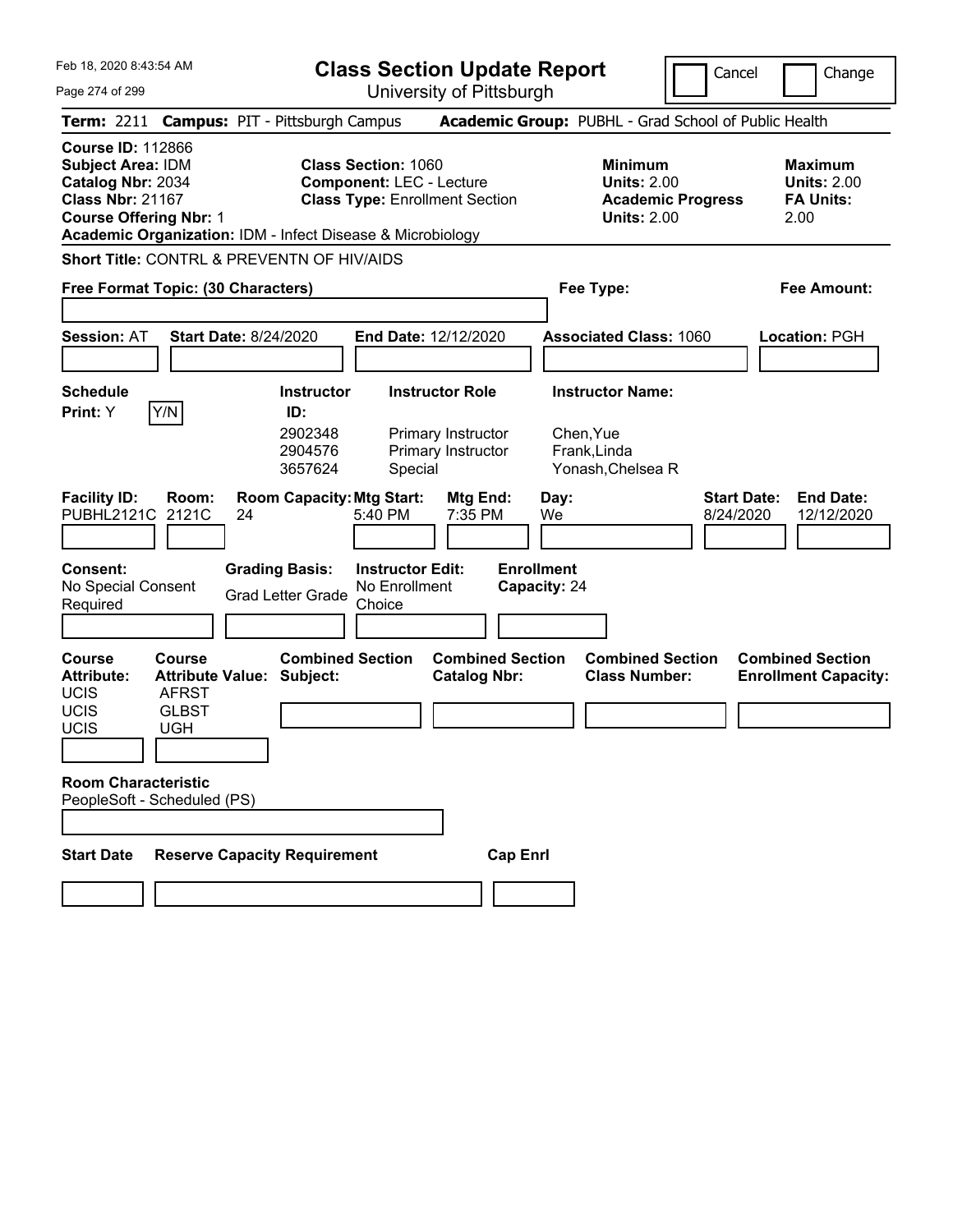| Feb 18, 2020 8:43:54 AM                                                                                                               |                               |                                                                                                                                                                                                                                                       |                                                                  | <b>Class Section Update Report</b>                                                                                                                                                                                                                                                                                                                                                                                                                                                       |                                                                                                                                                                                                                                                                                                                                                                                                                                                                                                                             | Cancel                                                     | Change                                                            |
|---------------------------------------------------------------------------------------------------------------------------------------|-------------------------------|-------------------------------------------------------------------------------------------------------------------------------------------------------------------------------------------------------------------------------------------------------|------------------------------------------------------------------|------------------------------------------------------------------------------------------------------------------------------------------------------------------------------------------------------------------------------------------------------------------------------------------------------------------------------------------------------------------------------------------------------------------------------------------------------------------------------------------|-----------------------------------------------------------------------------------------------------------------------------------------------------------------------------------------------------------------------------------------------------------------------------------------------------------------------------------------------------------------------------------------------------------------------------------------------------------------------------------------------------------------------------|------------------------------------------------------------|-------------------------------------------------------------------|
| Page 275 of 299                                                                                                                       |                               |                                                                                                                                                                                                                                                       |                                                                  | University of Pittsburgh                                                                                                                                                                                                                                                                                                                                                                                                                                                                 |                                                                                                                                                                                                                                                                                                                                                                                                                                                                                                                             |                                                            |                                                                   |
|                                                                                                                                       |                               | Term: 2211 Campus: PIT - Pittsburgh Campus                                                                                                                                                                                                            |                                                                  |                                                                                                                                                                                                                                                                                                                                                                                                                                                                                          | Academic Group: PUBHL - Grad School of Public Health                                                                                                                                                                                                                                                                                                                                                                                                                                                                        |                                                            |                                                                   |
| <b>Course ID: 112869</b><br><b>Subject Area: IDM</b><br>Catalog Nbr: 3010<br><b>Class Nbr: 13819</b><br><b>Course Offering Nbr: 1</b> |                               | <b>Class Section: 1010</b><br>Academic Organization: IDM - Infect Disease & Microbiology                                                                                                                                                              | <b>Class Type: Enrollment Section</b>                            | <b>Component: THE - Thesis Research</b>                                                                                                                                                                                                                                                                                                                                                                                                                                                  | <b>Minimum</b><br><b>Units: 1.00</b><br><b>Units: 1.00</b>                                                                                                                                                                                                                                                                                                                                                                                                                                                                  | <b>Academic Progress</b>                                   | <b>Maximum</b><br><b>Units: 15.00</b><br><b>FA Units:</b><br>1.00 |
|                                                                                                                                       |                               | <b>Short Title: RESEARCH AND DISSERTATION PHD</b>                                                                                                                                                                                                     |                                                                  |                                                                                                                                                                                                                                                                                                                                                                                                                                                                                          |                                                                                                                                                                                                                                                                                                                                                                                                                                                                                                                             |                                                            |                                                                   |
| Free Format Topic: (30 Characters)                                                                                                    |                               |                                                                                                                                                                                                                                                       |                                                                  |                                                                                                                                                                                                                                                                                                                                                                                                                                                                                          | Fee Type:                                                                                                                                                                                                                                                                                                                                                                                                                                                                                                                   |                                                            | <b>Fee Amount:</b>                                                |
|                                                                                                                                       |                               |                                                                                                                                                                                                                                                       |                                                                  |                                                                                                                                                                                                                                                                                                                                                                                                                                                                                          |                                                                                                                                                                                                                                                                                                                                                                                                                                                                                                                             |                                                            |                                                                   |
| <b>Session: AT</b>                                                                                                                    |                               | <b>Start Date: 8/24/2020</b>                                                                                                                                                                                                                          |                                                                  | <b>End Date: 12/12/2020</b>                                                                                                                                                                                                                                                                                                                                                                                                                                                              | <b>Associated Class: 1010</b>                                                                                                                                                                                                                                                                                                                                                                                                                                                                                               |                                                            | <b>Location: PGH</b>                                              |
|                                                                                                                                       |                               |                                                                                                                                                                                                                                                       |                                                                  |                                                                                                                                                                                                                                                                                                                                                                                                                                                                                          |                                                                                                                                                                                                                                                                                                                                                                                                                                                                                                                             |                                                            |                                                                   |
|                                                                                                                                       |                               |                                                                                                                                                                                                                                                       |                                                                  |                                                                                                                                                                                                                                                                                                                                                                                                                                                                                          |                                                                                                                                                                                                                                                                                                                                                                                                                                                                                                                             |                                                            |                                                                   |
| <b>Schedule</b>                                                                                                                       |                               | <b>Instructor</b>                                                                                                                                                                                                                                     |                                                                  | <b>Instructor Role</b>                                                                                                                                                                                                                                                                                                                                                                                                                                                                   | <b>Instructor Name:</b>                                                                                                                                                                                                                                                                                                                                                                                                                                                                                                     |                                                            |                                                                   |
| Print: Y                                                                                                                              | Y/N                           | ID:<br>2904304<br>2910021<br>2957431<br>2902348<br>2919718<br>2909052<br>2904352<br>1188251<br>2909339<br>2904938<br>2924019<br>2904604<br>2941496<br>2906256<br>2935690<br>2915656<br>2913898<br>2938022<br>2901264<br>2915980<br>2941439<br>3657624 | Special                                                          | Primary Instructor<br>Primary Instructor<br>Primary Instructor<br>Primary Instructor<br>Primary Instructor<br>Primary Instructor<br>Primary Instructor<br>Primary Instructor<br>Primary Instructor<br>Primary Instructor<br>Primary Instructor<br>Primary Instructor<br>Primary Instructor<br>Primary Instructor<br>Primary Instructor<br><b>Primary Instructor</b><br><b>Primary Instructor</b><br>Primary Instructor<br>Primary Instructor<br>Primary Instructor<br>Primary Instructor | Ayyavoo, Velpandi<br>Barratt Boyes, Simon M<br><b>Bility, Moses Turkle</b><br>Chen, Yue<br>Friedman, Mackey R<br>Gupta, Phalguni<br>Harrison, Lee H<br>Hartman, Amy Lynn<br>Jenkins, Frank John<br>Kingsley, Lawrence A<br>Krier, Sarah Elizabeth<br>Mailliard, Robbie B<br>Marques, Ernesto Torres De Azeved<br>Martinson, Jeremy James<br>Mattila, Joshua T<br>Piazza,Paolo<br>Rappocciolo, Giovanna<br>Reed, Douglas S<br>Rinaldo, Charles R<br>Sluis-Cremer, Nicolas Paul<br>Vasile Pandrea, Ivona<br>Yonash, Chelsea R |                                                            |                                                                   |
| <b>Facility ID:</b><br><b>TBATBA</b><br><b>Consent:</b><br>No Special Consent<br>Required<br><b>Course</b>                            | Room:<br>TBA<br><b>Course</b> | <b>Room Capacity: Mtg Start:</b><br>0<br><b>Grading Basis:</b><br><b>Grad SN Basis</b><br><b>Combined Section</b>                                                                                                                                     | <b>Instructor Edit:</b><br>Class Instructor<br><b>Table Edit</b> | Mtg End:<br><b>Combined Section</b>                                                                                                                                                                                                                                                                                                                                                                                                                                                      | Day:<br><b>Enrollment</b><br>Capacity: 15                                                                                                                                                                                                                                                                                                                                                                                                                                                                                   | <b>Start Date:</b><br>8/24/2020<br><b>Combined Section</b> | <b>End Date:</b><br>12/12/2020<br><b>Combined Section</b>         |

**Room Characteristic**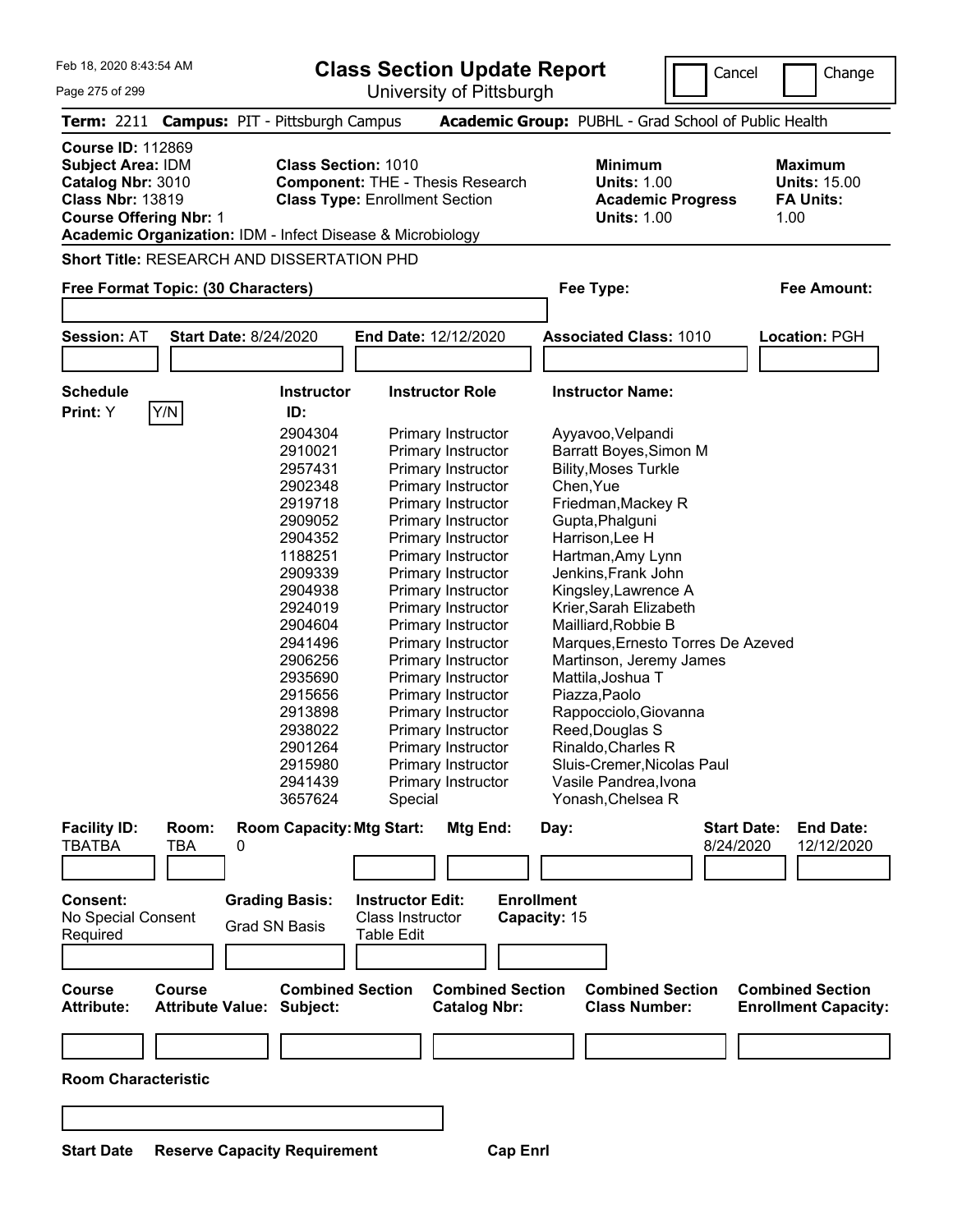## **Class Section Update Report**

University of Pittsburgh

Cancel | Change

Page 276 of 299

**Term:** 2211 **Campus:** PIT - Pittsburgh Campus **Academic Group:** PUBHL - Grad School of Public Health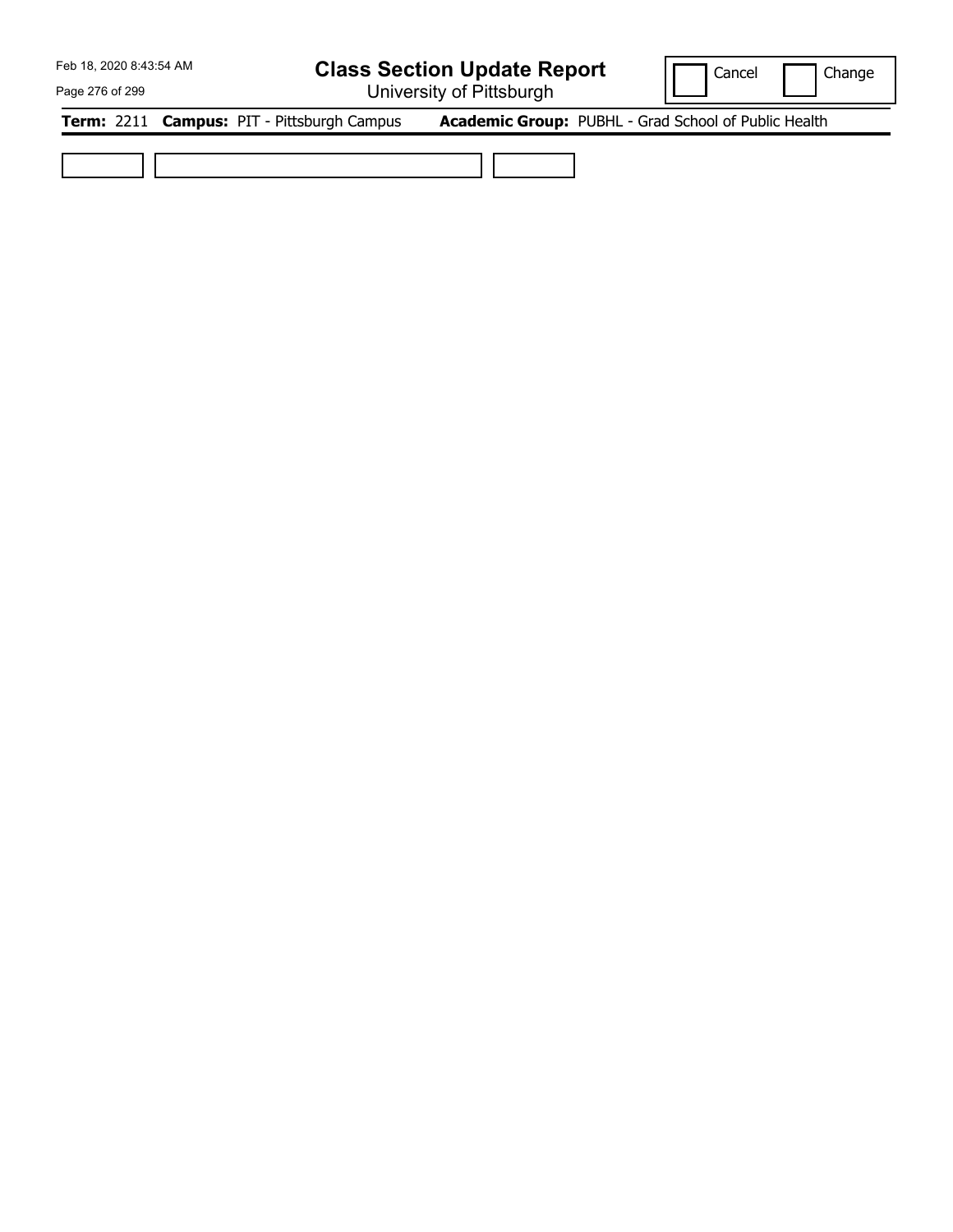Page 277 of 299

**Class Section Update Report**

Cancel **Change** 

|                                                                                                                                                                                                     |                                                             |                                                                                                        | University ULT ittsburght                      |                                                                                        |                                                                   |  |  |  |  |
|-----------------------------------------------------------------------------------------------------------------------------------------------------------------------------------------------------|-------------------------------------------------------------|--------------------------------------------------------------------------------------------------------|------------------------------------------------|----------------------------------------------------------------------------------------|-------------------------------------------------------------------|--|--|--|--|
| Term: 2211 Campus: PIT - Pittsburgh Campus                                                                                                                                                          |                                                             |                                                                                                        |                                                | Academic Group: PUBHL - Grad School of Public Health                                   |                                                                   |  |  |  |  |
| <b>Course ID: 190511</b><br><b>Subject Area: IDM</b><br>Catalog Nbr: 3441<br><b>Class Nbr: 28522</b><br><b>Course Offering Nbr: 1</b><br>Academic Organization: IDM - Infect Disease & Microbiology |                                                             | <b>Class Section: 1080</b><br><b>Component: LEC - Lecture</b><br><b>Class Type: Enrollment Section</b> |                                                | <b>Minimum</b><br><b>Units: 1.00</b><br><b>Academic Progress</b><br><b>Units: 1.00</b> | <b>Maximum</b><br><b>Units: 1.00</b><br><b>FA Units:</b><br>1.00  |  |  |  |  |
| Short Title: EPID CTRL SEXLY TRANSMTD INFCS                                                                                                                                                         |                                                             |                                                                                                        |                                                |                                                                                        |                                                                   |  |  |  |  |
| Free Format Topic: (30 Characters)                                                                                                                                                                  |                                                             |                                                                                                        |                                                | Fee Type:                                                                              | <b>Fee Amount:</b>                                                |  |  |  |  |
| Session: PH1                                                                                                                                                                                        | <b>Start Date: 8/24/2020</b>                                | End Date: 10/16/2020                                                                                   |                                                | <b>Associated Class: 1080</b>                                                          | Location: PGH                                                     |  |  |  |  |
| <b>Schedule</b>                                                                                                                                                                                     | <b>Instructor</b>                                           | <b>Instructor Role</b>                                                                                 |                                                | <b>Instructor Name:</b>                                                                |                                                                   |  |  |  |  |
| Y/N<br><b>Print:</b> Y                                                                                                                                                                              | ID:<br>2904938<br>3657624                                   | Primary Instructor<br>Special                                                                          |                                                | Kingsley, Lawrence A<br>Yonash, Chelsea R                                              |                                                                   |  |  |  |  |
| <b>Facility ID:</b><br>Room:<br>PUBHL0A622<br>0A622                                                                                                                                                 | <b>Room Capacity: Mtg Start:</b><br>28                      | 3:00 PM                                                                                                | Mtg End:<br>Day:<br>4:45 PM<br>Th              |                                                                                        | <b>Start Date:</b><br><b>End Date:</b><br>8/24/2020<br>10/16/2020 |  |  |  |  |
| Consent:<br>No Special Consent<br>Required                                                                                                                                                          | <b>Grading Basis:</b><br><b>Grad Letter Grade</b>           | <b>Instructor Edit:</b><br>No Enrollment<br>Choice                                                     | <b>Enrollment</b><br>Capacity: 24              |                                                                                        |                                                                   |  |  |  |  |
| <b>Course</b><br><b>Course</b><br><b>Attribute:</b>                                                                                                                                                 | <b>Combined Section</b><br><b>Attribute Value: Subject:</b> |                                                                                                        | <b>Combined Section</b><br><b>Catalog Nbr:</b> | <b>Combined Section</b><br><b>Class Number:</b>                                        | <b>Combined Section</b><br><b>Enrollment Capacity:</b>            |  |  |  |  |
|                                                                                                                                                                                                     |                                                             |                                                                                                        |                                                |                                                                                        |                                                                   |  |  |  |  |
| <b>Room Characteristic</b><br>PeopleSoft - Scheduled (PS)                                                                                                                                           |                                                             |                                                                                                        |                                                |                                                                                        |                                                                   |  |  |  |  |
| <b>Start Date</b>                                                                                                                                                                                   | <b>Reserve Capacity Requirement</b>                         |                                                                                                        | <b>Cap Enrl</b>                                |                                                                                        |                                                                   |  |  |  |  |
|                                                                                                                                                                                                     |                                                             |                                                                                                        |                                                |                                                                                        |                                                                   |  |  |  |  |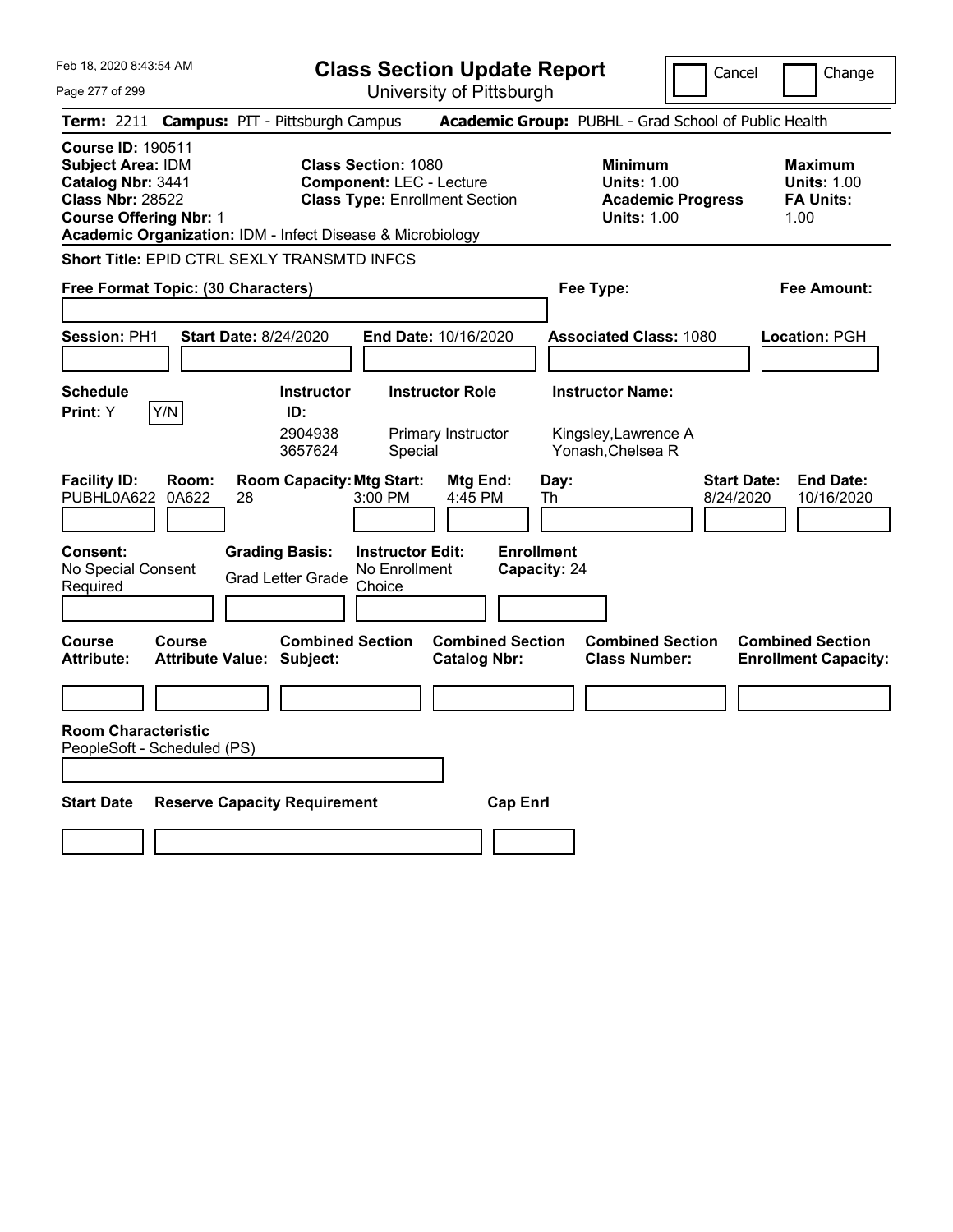| Feb 18, 2020 8:43:54 AM<br>Page 278 of 299                                                                                               |                                             |                                                             |                                                               | <b>Class Section Update Report</b><br>University of Pittsburgh       |                                   |                                                                                        | Cancel                          | Change                                                           |
|------------------------------------------------------------------------------------------------------------------------------------------|---------------------------------------------|-------------------------------------------------------------|---------------------------------------------------------------|----------------------------------------------------------------------|-----------------------------------|----------------------------------------------------------------------------------------|---------------------------------|------------------------------------------------------------------|
|                                                                                                                                          |                                             | Term: 2211 Campus: PIT - Pittsburgh Campus                  |                                                               |                                                                      |                                   | Academic Group: PUBHL - Grad School of Public Health                                   |                                 |                                                                  |
| <b>Course ID: 181901</b><br><b>Subject Area: PUBHLT</b><br>Catalog Nbr: 1001<br><b>Class Nbr: 18315</b><br><b>Course Offering Nbr: 1</b> |                                             | Academic Organization: GSPH-DEAN - Office of the Dean, GSPH | <b>Class Section: 1130</b><br><b>Component: LEC - Lecture</b> | <b>Class Type: Enrollment Section</b>                                |                                   | <b>Minimum</b><br><b>Units: 3.00</b><br><b>Academic Progress</b><br><b>Units: 3.00</b> |                                 | <b>Maximum</b><br><b>Units: 3.00</b><br><b>FA Units:</b><br>3.00 |
|                                                                                                                                          |                                             | Short Title: INTRODUCTION TO GLOBAL HEALTH                  |                                                               |                                                                      |                                   |                                                                                        |                                 |                                                                  |
| Free Format Topic: (30 Characters)                                                                                                       |                                             |                                                             |                                                               |                                                                      | Fee Type:                         |                                                                                        |                                 | <b>Fee Amount:</b>                                               |
| <b>Session: AT</b>                                                                                                                       |                                             | <b>Start Date: 8/24/2020</b>                                |                                                               | End Date: 12/4/2020                                                  |                                   | <b>Associated Class: 1130</b>                                                          |                                 | Location: PGH                                                    |
| <b>Schedule</b><br>Print: Y                                                                                                              | Y/N                                         | <b>Instructor</b><br>ID:<br>2906724<br>3327658              |                                                               | <b>Instructor Role</b><br>Secondary Instructor<br>Primary Instructor |                                   | <b>Instructor Name:</b><br>Russell, Joanne L<br>Salter, Cynthia L                      |                                 |                                                                  |
| <b>Facility ID:</b><br>PUBHL0A216                                                                                                        | Room:<br>0A216                              | <b>Room Capacity: Mtg Start:</b><br>39                      | 9:00 AM                                                       | Mtg End:<br>11:50 AM                                                 | Day:<br>Tu                        |                                                                                        | <b>Start Date:</b><br>8/24/2020 | <b>End Date:</b><br>12/4/2020                                    |
| <b>Consent:</b><br>No Special Consent<br>Required                                                                                        |                                             | <b>Grading Basis:</b><br>Letter Grade                       | <b>Instructor Edit:</b><br>No Enrollment<br>Choice            |                                                                      | <b>Enrollment</b><br>Capacity: 30 |                                                                                        |                                 |                                                                  |
| <b>Course</b><br><b>Attribute:</b><br><b>UCIS</b><br><b>UCIS</b>                                                                         | <b>Course</b><br><b>GLBST</b><br><b>UGH</b> | <b>Attribute Value: Subject:</b>                            | <b>Combined Section</b>                                       | <b>Combined Section</b><br><b>Catalog Nbr:</b>                       |                                   | <b>Combined Section</b><br><b>Class Number:</b>                                        |                                 | <b>Combined Section</b><br><b>Enrollment Capacity:</b>           |
| <b>Room Characteristic</b><br>Media - Data Projector/Monitor<br>PeopleSoft - Scheduled (PS)                                              |                                             |                                                             |                                                               |                                                                      |                                   |                                                                                        |                                 |                                                                  |
| <b>Start Date</b>                                                                                                                        |                                             | <b>Reserve Capacity Requirement</b>                         |                                                               | <b>Cap Enrl</b>                                                      |                                   |                                                                                        |                                 |                                                                  |
|                                                                                                                                          |                                             |                                                             |                                                               |                                                                      |                                   |                                                                                        |                                 |                                                                  |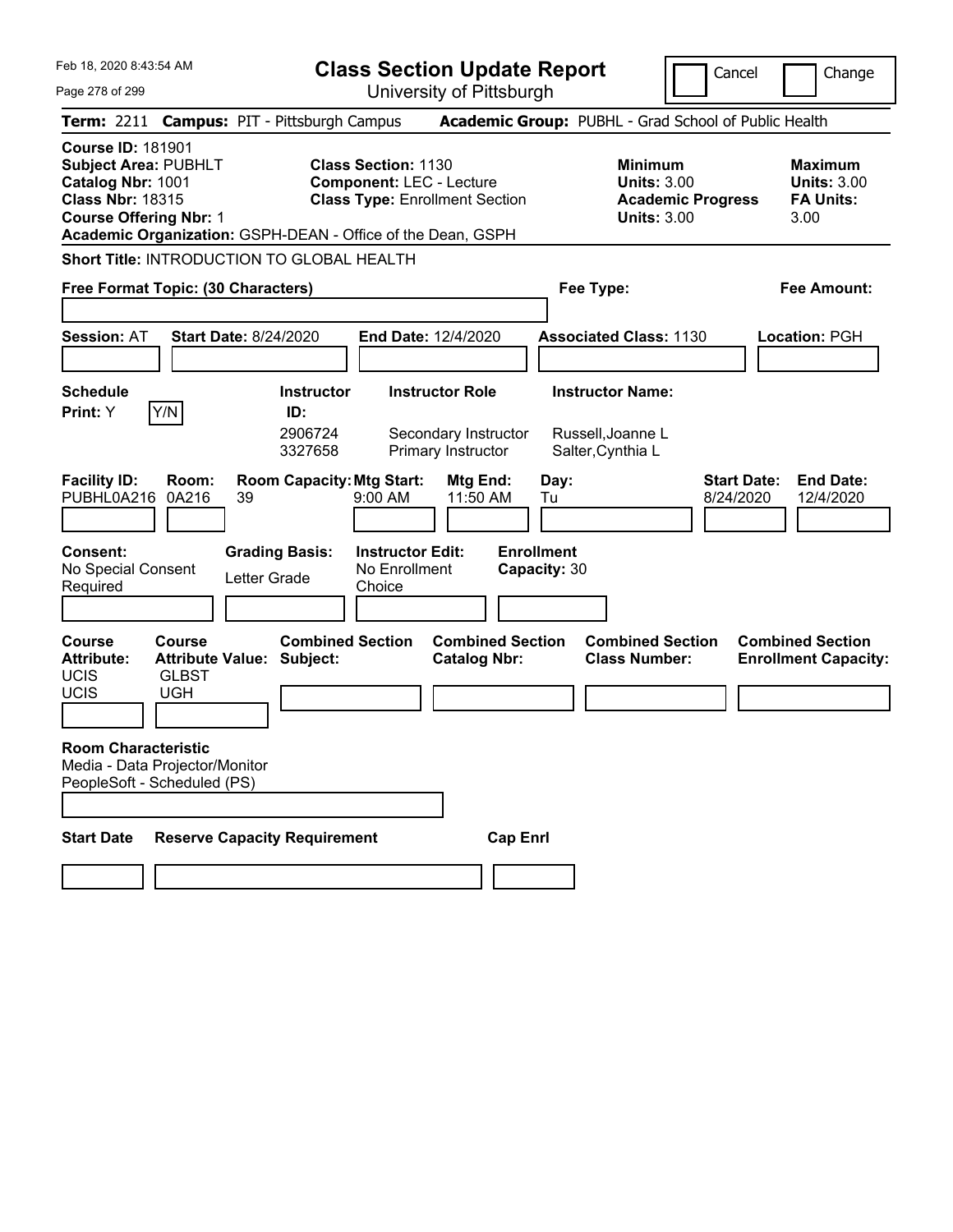|  | Feb 18, 2020 8:43:54 AM |  |
|--|-------------------------|--|
|  |                         |  |

| <b>Class Section Update Report</b> |  |
|------------------------------------|--|
|------------------------------------|--|

University of Pittsburgh

**Class Type: Enrollment Section** 

Cancel | Change

Page 279 of 299 **Term:** 2211 **Campus:** PIT - Pittsburgh Campus **Academic Group:** PUBHL - Grad School of Public Health **Course ID:** 121726

**Subject Area: PUBHLT Class Section:** 1010 **Minimum Maximum <b>Maximum Catalog Nbr:** 2002 **Component:** THE - Thesis Research **Component:** THE - Thesis Research **Catalog Nbr: 2002 Component: THE - Thesis Research <b>Units: 1.00 Units: 2.00 Class Nbr: 13833 Class Type:** Enrollment Section **Class Academic Progress FA Units: Course Offering Nbr: 1 Course Offering Nbr: 1 1.00** 

**Academic Organization:** GSPH-DEAN - Office of the Dean, GSPH

**Short Title:** ESSAY-MMPH

| Free Format Topic: (30 Characters)         |                                   |                                                           |                                                    | Fee Type:                                      | <b>Fee Amount:</b>                |                                                                                         |           |                                                        |
|--------------------------------------------|-----------------------------------|-----------------------------------------------------------|----------------------------------------------------|------------------------------------------------|-----------------------------------|-----------------------------------------------------------------------------------------|-----------|--------------------------------------------------------|
| <b>Session: AT</b>                         |                                   | <b>Start Date: 8/24/2020</b>                              |                                                    | End Date: 12/12/2020                           |                                   | <b>Associated Class: 1010</b>                                                           |           | Location: PGH                                          |
| <b>Schedule</b><br>Print: Y                | Y/N                               | <b>Instructor</b><br>ID:<br>2901970<br>2918776<br>1830392 | Special<br>Special                                 | <b>Instructor Role</b><br>Primary Instructor   |                                   | <b>Instructor Name:</b><br>Finegold, David N<br>Leaf, Robin A<br>Valenti, Renee Nerozzi |           |                                                        |
| <b>Facility ID:</b><br>TBATBA              | Room:<br><b>TBA</b>               | <b>Room Capacity: Mtg Start:</b><br>0                     |                                                    | Mtg End:                                       | Day:                              |                                                                                         | 8/24/2020 | <b>Start Date:</b><br><b>End Date:</b><br>12/12/2020   |
| Consent:<br>No Special Consent<br>Required |                                   | <b>Grading Basis:</b><br><b>Grad SN Basis</b>             | <b>Instructor Edit:</b><br>No Enrollment<br>Choice |                                                | <b>Enrollment</b><br>Capacity: 30 |                                                                                         |           |                                                        |
| <b>Course</b><br><b>Attribute:</b>         | Course<br><b>Attribute Value:</b> | <b>Combined Section</b><br>Subject:                       |                                                    | <b>Combined Section</b><br><b>Catalog Nbr:</b> |                                   | <b>Combined Section</b><br><b>Class Number:</b>                                         |           | <b>Combined Section</b><br><b>Enrollment Capacity:</b> |
| <b>Room Characteristic</b>                 |                                   |                                                           |                                                    |                                                |                                   |                                                                                         |           |                                                        |
| <b>Start Date</b>                          |                                   | <b>Reserve Capacity Requirement</b>                       |                                                    | <b>Cap Enrl</b>                                |                                   |                                                                                         |           |                                                        |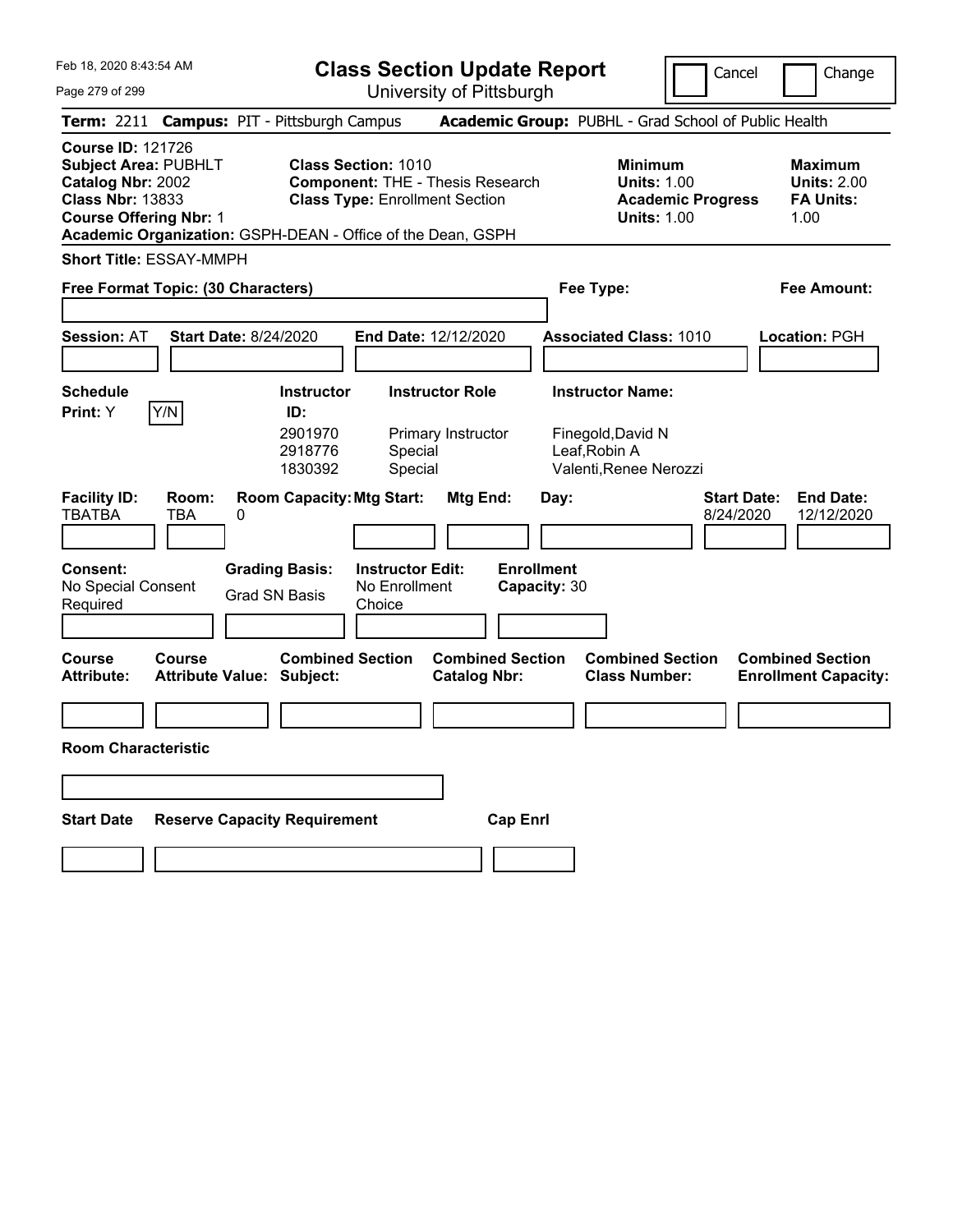| Feb 18, 2020 8:43:54 AM                                                                                                                  | <b>Class Section Update Report</b>                                                                                                                                     | Cancel                                                                                 | Change                                                           |
|------------------------------------------------------------------------------------------------------------------------------------------|------------------------------------------------------------------------------------------------------------------------------------------------------------------------|----------------------------------------------------------------------------------------|------------------------------------------------------------------|
| Page 280 of 299                                                                                                                          | University of Pittsburgh                                                                                                                                               |                                                                                        |                                                                  |
| Term: 2211 Campus: PIT - Pittsburgh Campus                                                                                               |                                                                                                                                                                        | Academic Group: PUBHL - Grad School of Public Health                                   |                                                                  |
| <b>Course ID: 171038</b><br><b>Subject Area: PUBHLT</b><br>Catalog Nbr: 2012<br><b>Class Nbr: 13855</b><br><b>Course Offering Nbr: 1</b> | <b>Class Section: 1030</b><br><b>Component: WRK - Workshop</b><br><b>Class Type: Enrollment Section</b><br>Academic Organization: GSPH-DEAN - Office of the Dean, GSPH | <b>Minimum</b><br><b>Units: 1.00</b><br><b>Academic Progress</b><br><b>Units: 1.00</b> | <b>Maximum</b><br><b>Units: 1.00</b><br><b>FA Units:</b><br>1.00 |
| Short Title: MMPH PUBLIC HEALTH ESSAY                                                                                                    |                                                                                                                                                                        |                                                                                        |                                                                  |
| Free Format Topic: (30 Characters)                                                                                                       |                                                                                                                                                                        | Fee Type:                                                                              | Fee Amount:                                                      |
|                                                                                                                                          |                                                                                                                                                                        |                                                                                        |                                                                  |
| <b>Start Date: 8/24/2020</b><br><b>Session: AT</b>                                                                                       | End Date: 12/12/2020                                                                                                                                                   | <b>Associated Class: 1030</b>                                                          | <b>Location: PGH</b>                                             |
| <b>Schedule</b>                                                                                                                          | <b>Instructor Role</b><br><b>Instructor</b>                                                                                                                            | <b>Instructor Name:</b>                                                                |                                                                  |
| Y/N<br>Print: Y<br><b>Facility ID:</b><br>Room:                                                                                          | ID:<br>2901970<br>Primary Instructor<br>2918776<br>Special<br>1830392<br>Special<br><b>Room Capacity: Mtg Start:</b><br>Mtg End:                                       | Finegold, David N<br>Leaf, Robin A<br>Valenti, Renee Nerozzi<br>Day:                   | <b>Start Date:</b><br><b>End Date:</b>                           |
| <b>TBATBA</b><br><b>TBA</b><br>0                                                                                                         | 5:30 PM<br>6:55 PM                                                                                                                                                     | 8/24/2020<br>Tu                                                                        | 12/12/2020                                                       |
| <b>Consent:</b><br><b>Instructor Consent</b><br>Required                                                                                 | <b>Grading Basis:</b><br><b>Instructor Edit:</b><br>No Enrollment<br><b>Grad HSU Basis</b><br>Choice                                                                   | <b>Enrollment</b><br>Capacity: 10                                                      |                                                                  |
| <b>Course</b><br>Course<br><b>Attribute Value: Subject:</b><br><b>Attribute:</b>                                                         | <b>Combined Section</b><br><b>Combined Section</b><br><b>Catalog Nbr:</b>                                                                                              | <b>Combined Section</b><br><b>Class Number:</b>                                        | <b>Combined Section</b><br><b>Enrollment Capacity:</b>           |
|                                                                                                                                          |                                                                                                                                                                        |                                                                                        |                                                                  |
| <b>Room Characteristic</b>                                                                                                               |                                                                                                                                                                        |                                                                                        |                                                                  |
|                                                                                                                                          |                                                                                                                                                                        |                                                                                        |                                                                  |
| <b>Reserve Capacity Requirement</b><br><b>Start Date</b>                                                                                 |                                                                                                                                                                        | <b>Cap Enrl</b>                                                                        |                                                                  |
|                                                                                                                                          |                                                                                                                                                                        |                                                                                        |                                                                  |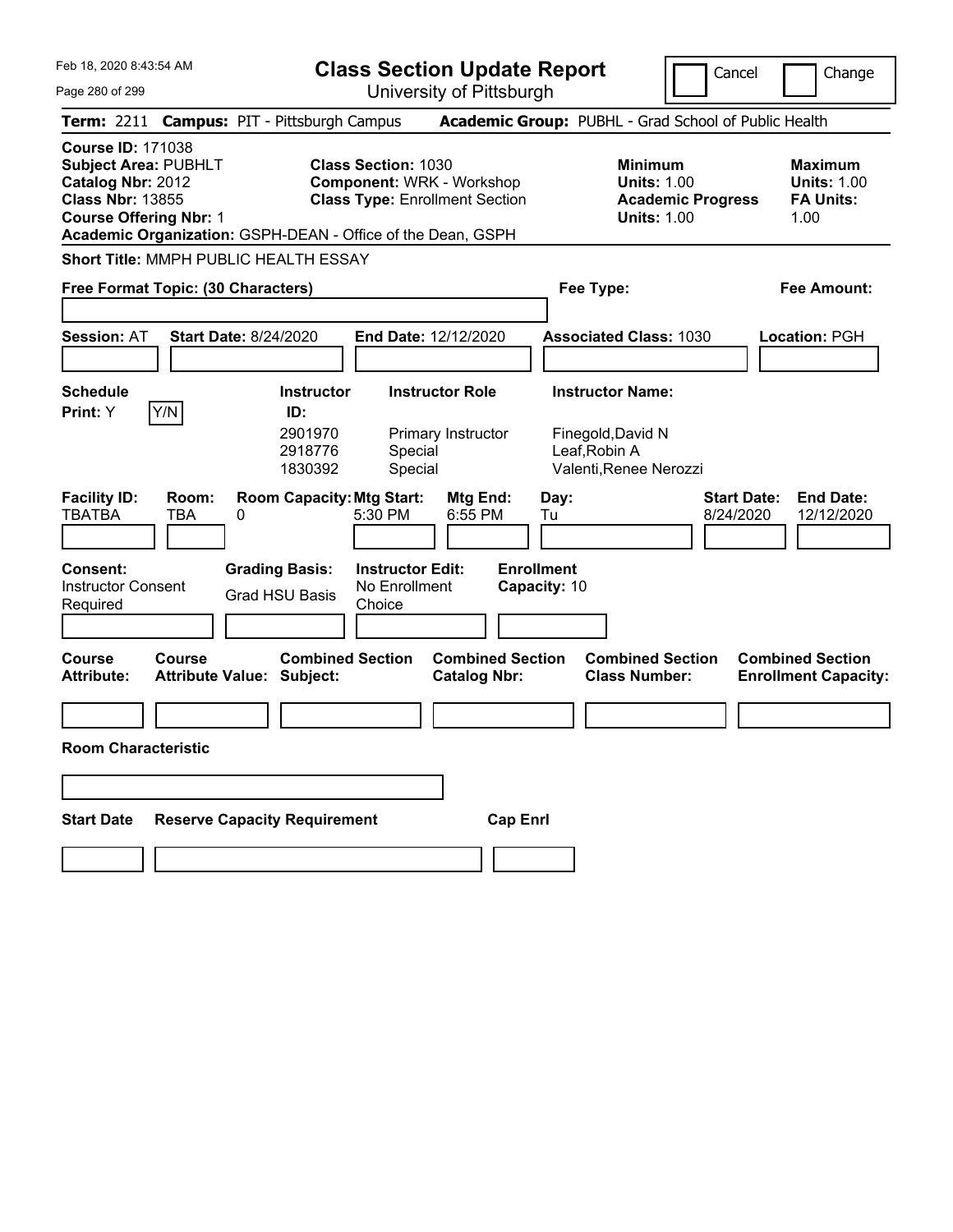| Feb 18, 2020 8:43:54 AM                                                                                                                                                                                 | <b>Class Section Update Report</b><br>Cancel                                                                         |                                                                                        |                                                                  |  |  |  |
|---------------------------------------------------------------------------------------------------------------------------------------------------------------------------------------------------------|----------------------------------------------------------------------------------------------------------------------|----------------------------------------------------------------------------------------|------------------------------------------------------------------|--|--|--|
| Page 281 of 299                                                                                                                                                                                         | University of Pittsburgh                                                                                             |                                                                                        | Change                                                           |  |  |  |
| <b>Campus: PIT - Pittsburgh Campus</b><br>Term: 2211                                                                                                                                                    |                                                                                                                      | Academic Group: PUBHL - Grad School of Public Health                                   |                                                                  |  |  |  |
| <b>Course ID: 171739</b><br><b>Subject Area: PUBHLT</b><br>Catalog Nbr: 2015<br><b>Class Nbr: 13856</b><br><b>Course Offering Nbr: 1</b><br>Academic Organization: GSPH-DEAN - Office of the Dean, GSPH | <b>Class Section: 1030</b><br><b>Component: LEC - Lecture</b><br><b>Class Type: Enrollment Section</b>               | <b>Minimum</b><br><b>Units: 2.00</b><br><b>Academic Progress</b><br><b>Units: 2.00</b> | <b>Maximum</b><br><b>Units: 2.00</b><br><b>FA Units:</b><br>2.00 |  |  |  |
| <b>Short Title: PUBLIC HEALTH BIOLOGY</b>                                                                                                                                                               |                                                                                                                      |                                                                                        |                                                                  |  |  |  |
| Free Format Topic: (30 Characters)                                                                                                                                                                      |                                                                                                                      | Fee Type:                                                                              | Fee Amount:                                                      |  |  |  |
| <b>Start Date: 8/24/2020</b><br><b>Session: AT</b>                                                                                                                                                      | End Date: 12/12/2020                                                                                                 | <b>Associated Class: 1030</b>                                                          | Location: PGH                                                    |  |  |  |
| <b>Schedule</b><br>Y/N<br>Print: Y                                                                                                                                                                      | <b>Instructor</b><br><b>Instructor Role</b><br>ID:<br>2916626<br>Primary Instructor<br>2906256<br>Primary Instructor | <b>Instructor Name:</b><br>Kammerer, Candace Marie<br>Martinson, Jeremy James          |                                                                  |  |  |  |
| <b>Facility ID:</b><br>Room:<br>PUBHL0A115<br>0A115<br>104                                                                                                                                              | <b>Room Capacity: Mtg Start:</b><br>Mtg End:<br>2:00 PM<br>3:55 PM                                                   | Day:<br><b>Start Date:</b><br>8/24/2020<br>Mo                                          | <b>End Date:</b><br>12/12/2020                                   |  |  |  |
| <b>Grading Basis:</b><br><b>Consent:</b><br>No Special Consent<br><b>Grad Letter Grade</b><br>Required                                                                                                  | <b>Instructor Edit:</b><br>No Enrollment<br>Choice                                                                   | <b>Enrollment</b><br>Capacity: 104                                                     |                                                                  |  |  |  |
| Course<br>Course<br><b>Attribute:</b><br>Attribute Value: Subject:                                                                                                                                      | <b>Combined Section</b><br><b>Combined Section</b><br><b>Catalog Nbr:</b>                                            | <b>Combined Section</b><br><b>Class Number:</b>                                        | <b>Combined Section</b><br><b>Enrollment Capacity:</b>           |  |  |  |
|                                                                                                                                                                                                         |                                                                                                                      |                                                                                        |                                                                  |  |  |  |
| <b>Room Characteristic</b><br>PeopleSoft - Scheduled (PS)                                                                                                                                               |                                                                                                                      |                                                                                        |                                                                  |  |  |  |
| <b>Start Date</b><br><b>Reserve Capacity Requirement</b>                                                                                                                                                | <b>Cap Enrl</b>                                                                                                      |                                                                                        |                                                                  |  |  |  |
|                                                                                                                                                                                                         |                                                                                                                      |                                                                                        |                                                                  |  |  |  |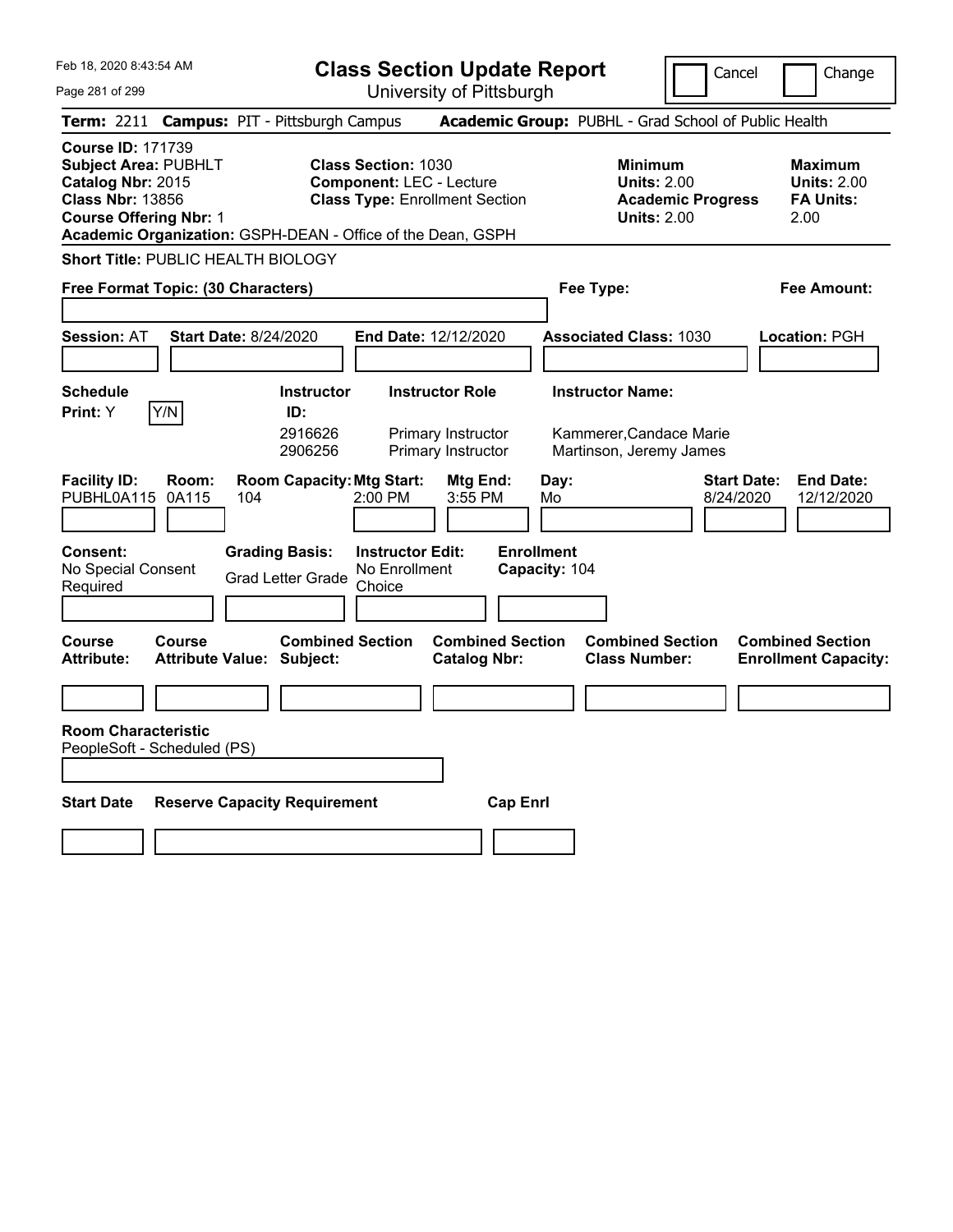| Feb 18, 2020 8:43:54 AM                                                                                                                                                                                 | <b>Class Section Update Report</b>                                                                                                              | Cancel                                                                                              | Change                                                           |
|---------------------------------------------------------------------------------------------------------------------------------------------------------------------------------------------------------|-------------------------------------------------------------------------------------------------------------------------------------------------|-----------------------------------------------------------------------------------------------------|------------------------------------------------------------------|
| Page 282 of 299                                                                                                                                                                                         | University of Pittsburgh                                                                                                                        |                                                                                                     |                                                                  |
| Term: 2211 Campus: PIT - Pittsburgh Campus                                                                                                                                                              |                                                                                                                                                 | Academic Group: PUBHL - Grad School of Public Health                                                |                                                                  |
| <b>Course ID: 174525</b><br><b>Subject Area: PUBHLT</b><br>Catalog Nbr: 2018<br><b>Class Nbr: 13901</b><br><b>Course Offering Nbr: 1</b><br>Academic Organization: GSPH-DEAN - Office of the Dean, GSPH | <b>Class Section: 1060</b><br><b>Component: LEC - Lecture</b><br><b>Class Type: Enrollment Section</b>                                          | <b>Minimum</b><br><b>Units: 2.00</b><br><b>Academic Progress</b><br><b>Units: 2.00</b>              | <b>Maximum</b><br><b>Units: 2.00</b><br><b>FA Units:</b><br>2.00 |
| Short Title: OVERVIEW LGBT HLTH DISPARITIES                                                                                                                                                             |                                                                                                                                                 |                                                                                                     |                                                                  |
| Free Format Topic: (30 Characters)                                                                                                                                                                      |                                                                                                                                                 | Fee Type:                                                                                           | Fee Amount:                                                      |
|                                                                                                                                                                                                         |                                                                                                                                                 |                                                                                                     |                                                                  |
| <b>Start Date: 8/24/2020</b><br><b>Session: AT</b>                                                                                                                                                      | End Date: 12/12/2020                                                                                                                            | <b>Associated Class: 1060</b>                                                                       | <b>Location: PGH</b>                                             |
|                                                                                                                                                                                                         |                                                                                                                                                 |                                                                                                     |                                                                  |
| <b>Schedule</b><br>Y/N<br>Print: Y                                                                                                                                                                      | <b>Instructor Role</b><br><b>Instructor</b><br>ID:                                                                                              | <b>Instructor Name:</b>                                                                             |                                                                  |
| <b>Facility ID:</b><br>Room:<br><b>TBATBA</b><br><b>TBA</b><br>0                                                                                                                                        | 3661609<br>Primary Instructor<br>2919718<br>Primary Instructor<br>2909421<br>Primary Instructor<br><b>Room Capacity: Mtg Start:</b><br>Mtg End: | Egan, James Erin<br>Friedman, Mackey R<br>Markovic, Nina<br><b>Start Date:</b><br>Day:<br>8/24/2020 | <b>End Date:</b><br>12/12/2020                                   |
| <b>Consent:</b><br><b>Grading Basis:</b><br>No Special Consent<br><b>Grad Letter Grade</b><br>Required                                                                                                  | <b>Enrollment</b><br><b>Instructor Edit:</b><br>No Enrollment<br>Capacity: 16<br>Choice                                                         |                                                                                                     |                                                                  |
| <b>Course</b><br>Course<br><b>Attribute:</b><br><b>Attribute Value: Subject:</b><br><b>UCIS</b><br><b>GLBST</b>                                                                                         | <b>Combined Section</b><br><b>Combined Section</b><br><b>Catalog Nbr:</b>                                                                       | <b>Combined Section</b><br><b>Class Number:</b>                                                     | <b>Combined Section</b><br><b>Enrollment Capacity:</b>           |
| <b>Room Characteristic</b>                                                                                                                                                                              |                                                                                                                                                 |                                                                                                     |                                                                  |
|                                                                                                                                                                                                         |                                                                                                                                                 |                                                                                                     |                                                                  |
| <b>Reserve Capacity Requirement</b><br><b>Start Date</b>                                                                                                                                                | <b>Cap Enrl</b>                                                                                                                                 |                                                                                                     |                                                                  |
|                                                                                                                                                                                                         |                                                                                                                                                 |                                                                                                     |                                                                  |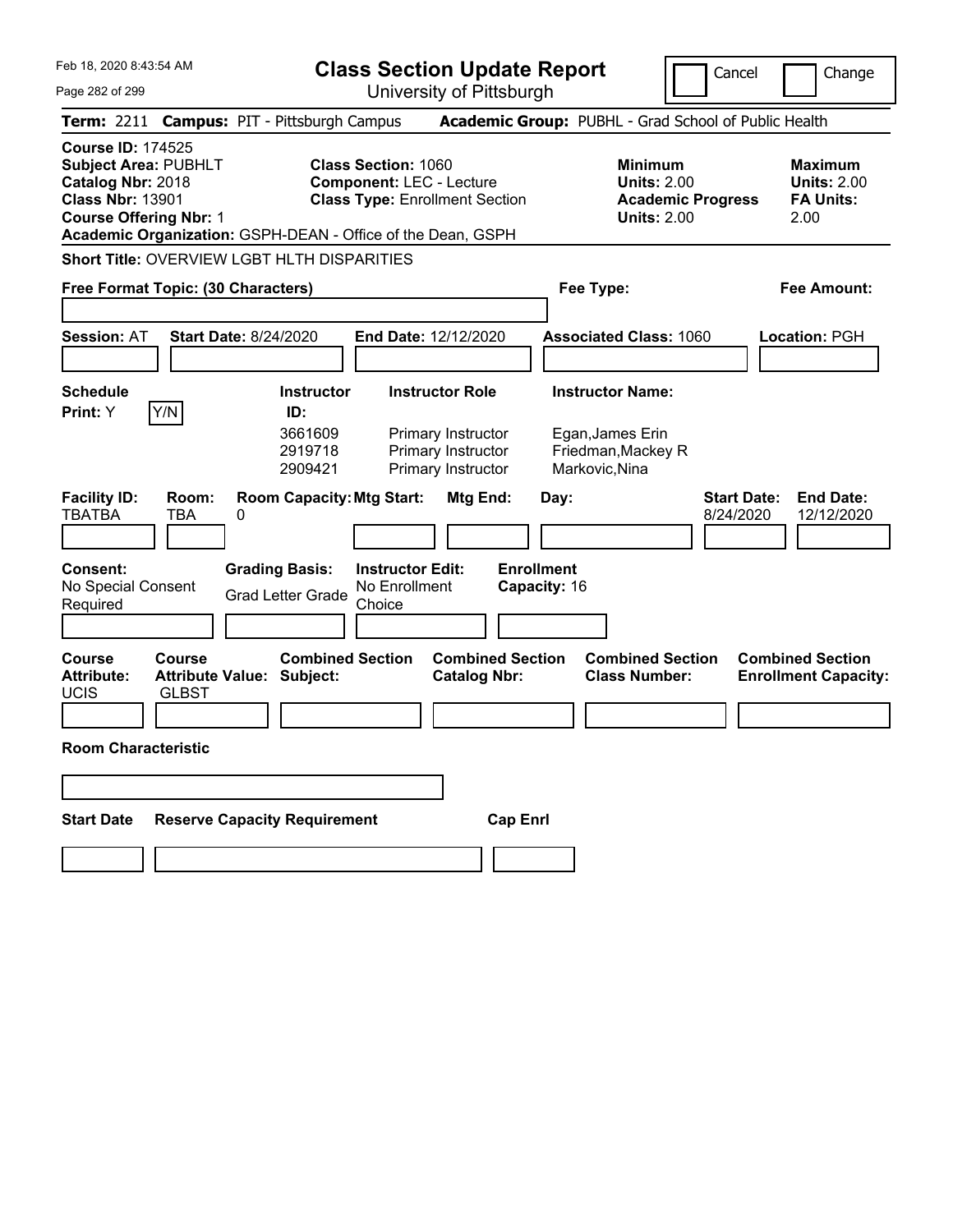| Feb 18, 2020 8:43:54 AM                                                                                                                                                                          |                                            |   |                                                                                                           | <b>Class Section Update Report</b>                 |                                                |                                   |      |                                                            |                          | Cancel                          | Change                                                            |
|--------------------------------------------------------------------------------------------------------------------------------------------------------------------------------------------------|--------------------------------------------|---|-----------------------------------------------------------------------------------------------------------|----------------------------------------------------|------------------------------------------------|-----------------------------------|------|------------------------------------------------------------|--------------------------|---------------------------------|-------------------------------------------------------------------|
| Page 283 of 299                                                                                                                                                                                  |                                            |   |                                                                                                           |                                                    | University of Pittsburgh                       |                                   |      |                                                            |                          |                                 |                                                                   |
| <b>Term: 2211</b>                                                                                                                                                                                |                                            |   | <b>Campus: PIT - Pittsburgh Campus</b>                                                                    |                                                    |                                                |                                   |      | Academic Group: PUBHL - Grad School of Public Health       |                          |                                 |                                                                   |
| <b>Course ID: 175147</b><br>Subject Area: PUBHLT<br>Catalog Nbr: 2019<br><b>Class Nbr: 18105</b><br><b>Course Offering Nbr: 1</b><br>Academic Organization: GSPH-DEAN - Office of the Dean, GSPH |                                            |   | <b>Class Section: 1030</b><br>Component: IND - Independent Study<br><b>Class Type: Enrollment Section</b> |                                                    |                                                |                                   |      | <b>Minimum</b><br><b>Units: 1.00</b><br><b>Units: 1.00</b> | <b>Academic Progress</b> |                                 | <b>Maximum</b><br><b>Units: 15.00</b><br><b>FA Units:</b><br>1.00 |
| Short Title: PUBLIC HEALTH SPECIAL STUDIES                                                                                                                                                       |                                            |   |                                                                                                           |                                                    |                                                |                                   |      |                                                            |                          |                                 |                                                                   |
| Free Format Topic: (30 Characters)                                                                                                                                                               |                                            |   |                                                                                                           |                                                    |                                                |                                   |      | Fee Type:                                                  |                          |                                 | Fee Amount:                                                       |
| <b>Session: AT</b>                                                                                                                                                                               | <b>Start Date: 8/24/2020</b>               |   |                                                                                                           | End Date: 12/12/2020                               |                                                |                                   |      | <b>Associated Class: 1030</b>                              |                          |                                 | Location: PGH                                                     |
| <b>Schedule</b><br>Print: Y                                                                                                                                                                      | Y/N                                        |   | <b>Instructor</b><br>ID:<br>2906724                                                                       |                                                    | <b>Instructor Role</b><br>Primary Instructor   |                                   |      | <b>Instructor Name:</b><br>Russell, Joanne L               |                          |                                 |                                                                   |
| <b>Facility ID:</b><br><b>TBATBA</b>                                                                                                                                                             | Room:<br>TBA                               | 0 | <b>Room Capacity: Mtg Start:</b>                                                                          |                                                    | Mtg End:                                       |                                   | Day: |                                                            |                          | <b>Start Date:</b><br>8/24/2020 | <b>End Date:</b><br>12/12/2020                                    |
| Consent:<br>No Special Consent<br>Required                                                                                                                                                       |                                            |   | <b>Grading Basis:</b><br><b>Grad SN Basis</b>                                                             | <b>Instructor Edit:</b><br>No Enrollment<br>Choice |                                                | <b>Enrollment</b><br>Capacity: 99 |      |                                                            |                          |                                 |                                                                   |
| Course<br><b>Attribute:</b>                                                                                                                                                                      | Course<br><b>Attribute Value: Subject:</b> |   | <b>Combined Section</b>                                                                                   |                                                    | <b>Combined Section</b><br><b>Catalog Nbr:</b> |                                   |      | <b>Combined Section</b><br><b>Class Number:</b>            |                          |                                 | <b>Combined Section</b><br><b>Enrollment Capacity:</b>            |
|                                                                                                                                                                                                  |                                            |   |                                                                                                           |                                                    |                                                |                                   |      |                                                            |                          |                                 |                                                                   |
| <b>Room Characteristic</b>                                                                                                                                                                       |                                            |   |                                                                                                           |                                                    |                                                |                                   |      |                                                            |                          |                                 |                                                                   |
|                                                                                                                                                                                                  |                                            |   |                                                                                                           |                                                    |                                                |                                   |      |                                                            |                          |                                 |                                                                   |
| <b>Start Date</b>                                                                                                                                                                                |                                            |   | <b>Reserve Capacity Requirement</b>                                                                       |                                                    |                                                | <b>Cap Enrl</b>                   |      |                                                            |                          |                                 |                                                                   |
|                                                                                                                                                                                                  |                                            |   |                                                                                                           |                                                    |                                                |                                   |      |                                                            |                          |                                 |                                                                   |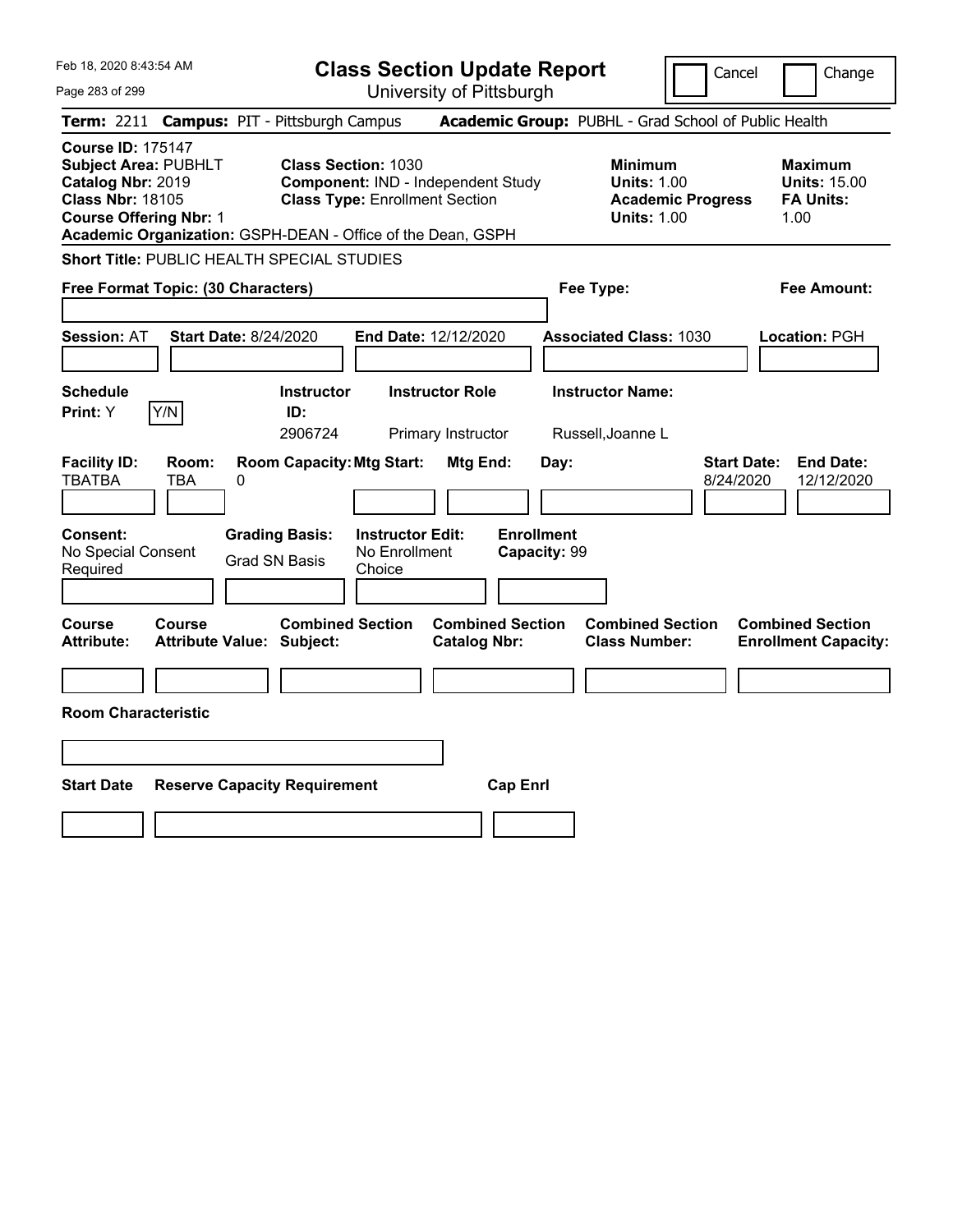| Feb 18, 2020 8:43:54 AM                                                                                                                                                                                 |                                            |                                                                                                           | <b>Class Section Update Report</b>                 |                                              |                                   |           |                                                            |                          | Cancel                          | Change                                                            |
|---------------------------------------------------------------------------------------------------------------------------------------------------------------------------------------------------------|--------------------------------------------|-----------------------------------------------------------------------------------------------------------|----------------------------------------------------|----------------------------------------------|-----------------------------------|-----------|------------------------------------------------------------|--------------------------|---------------------------------|-------------------------------------------------------------------|
| Page 284 of 299                                                                                                                                                                                         |                                            | University of Pittsburgh                                                                                  |                                                    |                                              |                                   |           |                                                            |                          |                                 |                                                                   |
| <b>Term: 2211</b>                                                                                                                                                                                       | <b>Campus: PIT - Pittsburgh Campus</b>     |                                                                                                           |                                                    |                                              |                                   |           | Academic Group: PUBHL - Grad School of Public Health       |                          |                                 |                                                                   |
| <b>Course ID: 175147</b><br><b>Subject Area: PUBHLT</b><br>Catalog Nbr: 2019<br><b>Class Nbr: 18106</b><br><b>Course Offering Nbr: 1</b><br>Academic Organization: GSPH-DEAN - Office of the Dean, GSPH |                                            | <b>Class Section: 1040</b><br>Component: IND - Independent Study<br><b>Class Type: Enrollment Section</b> |                                                    |                                              |                                   |           | <b>Minimum</b><br><b>Units: 1.00</b><br><b>Units: 1.00</b> | <b>Academic Progress</b> |                                 | <b>Maximum</b><br><b>Units: 15.00</b><br><b>FA Units:</b><br>1.00 |
| Short Title: PUBLIC HEALTH SPECIAL STUDIES                                                                                                                                                              |                                            |                                                                                                           |                                                    |                                              |                                   |           |                                                            |                          |                                 |                                                                   |
| Free Format Topic: (30 Characters)                                                                                                                                                                      |                                            |                                                                                                           |                                                    |                                              |                                   | Fee Type: |                                                            |                          |                                 | Fee Amount:                                                       |
| <b>Session: AT</b>                                                                                                                                                                                      | <b>Start Date: 8/24/2020</b>               |                                                                                                           | End Date: 12/12/2020                               |                                              |                                   |           | <b>Associated Class: 1040</b>                              |                          |                                 | Location: PGH                                                     |
| <b>Schedule</b><br>Y/N<br><b>Print: Y</b>                                                                                                                                                               |                                            | <b>Instructor</b><br>ID:<br>2919718                                                                       |                                                    | <b>Instructor Role</b><br>Primary Instructor |                                   |           | <b>Instructor Name:</b><br>Friedman, Mackey R              |                          |                                 |                                                                   |
| <b>Facility ID:</b><br><b>TBATBA</b>                                                                                                                                                                    | Room:<br>TBA<br>0                          | <b>Room Capacity: Mtg Start:</b>                                                                          |                                                    | Mtg End:                                     |                                   | Day:      |                                                            |                          | <b>Start Date:</b><br>8/24/2020 | <b>End Date:</b><br>12/12/2020                                    |
| <b>Consent:</b><br>No Special Consent<br>Required                                                                                                                                                       |                                            | <b>Grading Basis:</b><br><b>Grad SN Basis</b>                                                             | <b>Instructor Edit:</b><br>No Enrollment<br>Choice |                                              | <b>Enrollment</b><br>Capacity: 99 |           |                                                            |                          |                                 |                                                                   |
| Course<br><b>Attribute:</b>                                                                                                                                                                             | Course<br><b>Attribute Value: Subject:</b> | <b>Combined Section</b>                                                                                   |                                                    | <b>Catalog Nbr:</b>                          | <b>Combined Section</b>           |           | <b>Combined Section</b><br><b>Class Number:</b>            |                          |                                 | <b>Combined Section</b><br><b>Enrollment Capacity:</b>            |
|                                                                                                                                                                                                         |                                            |                                                                                                           |                                                    |                                              |                                   |           |                                                            |                          |                                 |                                                                   |
| <b>Room Characteristic</b>                                                                                                                                                                              |                                            |                                                                                                           |                                                    |                                              |                                   |           |                                                            |                          |                                 |                                                                   |
|                                                                                                                                                                                                         |                                            |                                                                                                           |                                                    |                                              |                                   |           |                                                            |                          |                                 |                                                                   |
| <b>Start Date</b>                                                                                                                                                                                       | <b>Reserve Capacity Requirement</b>        |                                                                                                           |                                                    |                                              | <b>Cap Enrl</b>                   |           |                                                            |                          |                                 |                                                                   |
|                                                                                                                                                                                                         |                                            |                                                                                                           |                                                    |                                              |                                   |           |                                                            |                          |                                 |                                                                   |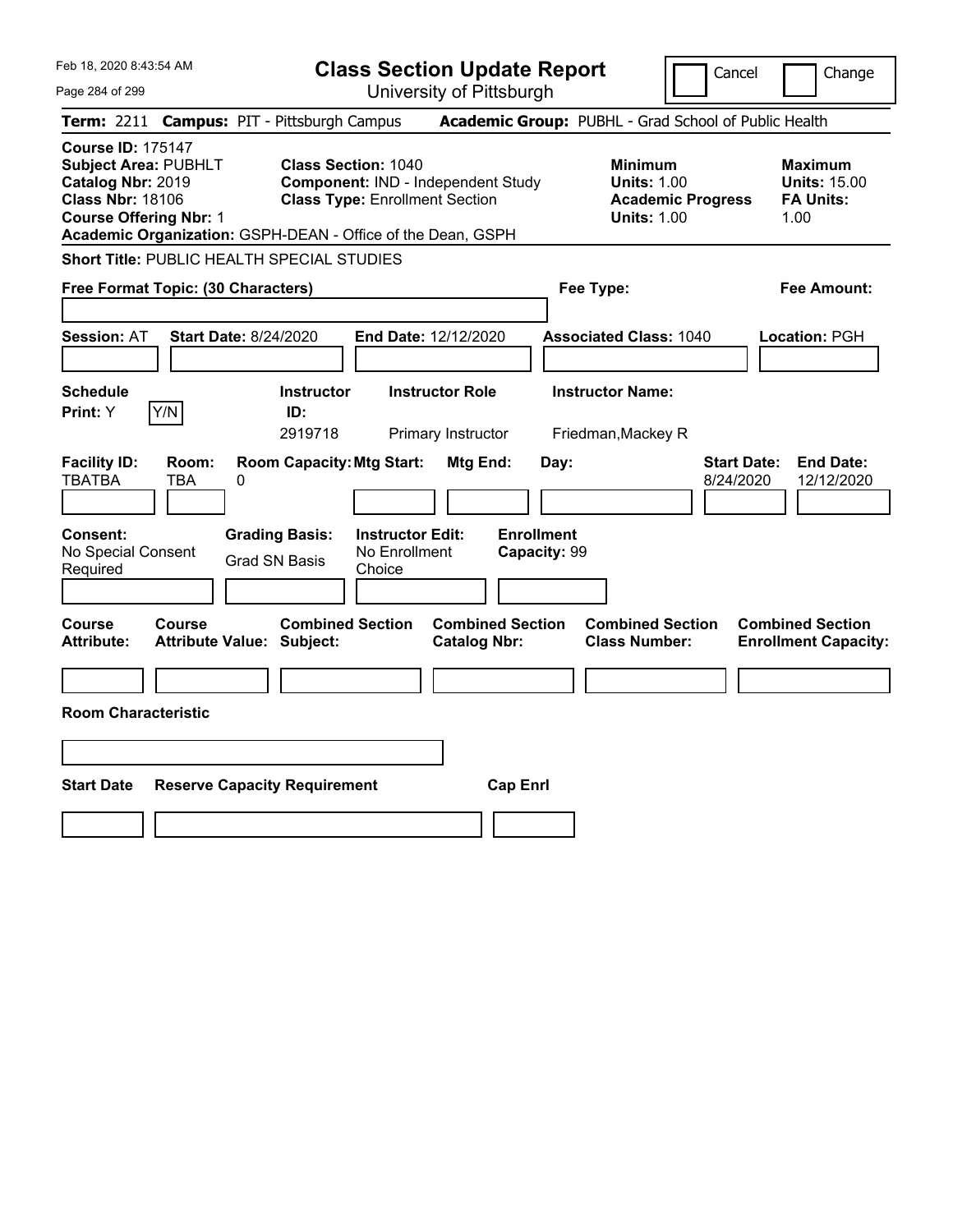| Feb 18, 2020 8:43:54 AM                                                                                                                  |                                                             |                                                                                                                  | <b>Class Section Update Report</b><br>Cancel       |                                                |                 |                                   |                                                              | Change                   |                                 |                                                                   |
|------------------------------------------------------------------------------------------------------------------------------------------|-------------------------------------------------------------|------------------------------------------------------------------------------------------------------------------|----------------------------------------------------|------------------------------------------------|-----------------|-----------------------------------|--------------------------------------------------------------|--------------------------|---------------------------------|-------------------------------------------------------------------|
| Page 285 of 299                                                                                                                          |                                                             | University of Pittsburgh                                                                                         |                                                    |                                                |                 |                                   |                                                              |                          |                                 |                                                                   |
|                                                                                                                                          | Term: 2211 Campus: PIT - Pittsburgh Campus                  |                                                                                                                  |                                                    |                                                |                 |                                   | Academic Group: PUBHL - Grad School of Public Health         |                          |                                 |                                                                   |
| <b>Course ID: 175147</b><br><b>Subject Area: PUBHLT</b><br>Catalog Nbr: 2019<br><b>Class Nbr: 18107</b><br><b>Course Offering Nbr: 1</b> | Academic Organization: GSPH-DEAN - Office of the Dean, GSPH | <b>Class Section: 1050</b><br><b>Component: IND - Independent Study</b><br><b>Class Type: Enrollment Section</b> |                                                    |                                                |                 |                                   | <b>Minimum</b><br><b>Units: 1.00</b><br><b>Units: 1.00</b>   | <b>Academic Progress</b> |                                 | <b>Maximum</b><br><b>Units: 15.00</b><br><b>FA Units:</b><br>1.00 |
|                                                                                                                                          | Short Title: PUBLIC HEALTH SPECIAL STUDIES                  |                                                                                                                  |                                                    |                                                |                 |                                   |                                                              |                          |                                 |                                                                   |
|                                                                                                                                          | Free Format Topic: (30 Characters)                          |                                                                                                                  |                                                    |                                                |                 |                                   | Fee Type:                                                    |                          |                                 | Fee Amount:                                                       |
|                                                                                                                                          |                                                             |                                                                                                                  |                                                    |                                                |                 |                                   |                                                              |                          |                                 |                                                                   |
| <b>Session: AT</b>                                                                                                                       | <b>Start Date: 8/24/2020</b>                                |                                                                                                                  | End Date: 12/12/2020                               |                                                |                 |                                   | <b>Associated Class: 1050</b>                                |                          |                                 | Location: PGH                                                     |
|                                                                                                                                          |                                                             |                                                                                                                  |                                                    |                                                |                 |                                   |                                                              |                          |                                 |                                                                   |
| <b>Schedule</b>                                                                                                                          |                                                             | <b>Instructor</b>                                                                                                |                                                    | <b>Instructor Role</b>                         |                 |                                   | <b>Instructor Name:</b>                                      |                          |                                 |                                                                   |
| Print: Y                                                                                                                                 | Y/N                                                         | ID:<br>2901970<br>2918776<br>1830392                                                                             | Special<br>Special                                 | Primary Instructor                             |                 |                                   | Finegold, David N<br>Leaf, Robin A<br>Valenti, Renee Nerozzi |                          |                                 |                                                                   |
| <b>Facility ID:</b><br><b>TBATBA</b>                                                                                                     | Room:<br>TBA<br>0                                           | <b>Room Capacity: Mtg Start:</b>                                                                                 |                                                    | Mtg End:                                       |                 | Day:                              |                                                              |                          | <b>Start Date:</b><br>8/24/2020 | <b>End Date:</b><br>12/12/2020                                    |
| Consent:<br>No Special Consent<br>Required                                                                                               |                                                             | <b>Grading Basis:</b><br><b>Grad SN Basis</b>                                                                    | <b>Instructor Edit:</b><br>No Enrollment<br>Choice |                                                |                 | <b>Enrollment</b><br>Capacity: 99 |                                                              |                          |                                 |                                                                   |
| <b>Course</b><br><b>Attribute:</b>                                                                                                       | Course<br>Attribute Value: Subject:                         | <b>Combined Section</b>                                                                                          |                                                    | <b>Combined Section</b><br><b>Catalog Nbr:</b> |                 |                                   | <b>Combined Section</b><br><b>Class Number:</b>              |                          |                                 | <b>Combined Section</b><br><b>Enrollment Capacity:</b>            |
|                                                                                                                                          |                                                             |                                                                                                                  |                                                    |                                                |                 |                                   |                                                              |                          |                                 |                                                                   |
| <b>Room Characteristic</b>                                                                                                               |                                                             |                                                                                                                  |                                                    |                                                |                 |                                   |                                                              |                          |                                 |                                                                   |
|                                                                                                                                          |                                                             |                                                                                                                  |                                                    |                                                |                 |                                   |                                                              |                          |                                 |                                                                   |
| <b>Start Date</b>                                                                                                                        | <b>Reserve Capacity Requirement</b>                         |                                                                                                                  |                                                    |                                                | <b>Cap Enrl</b> |                                   |                                                              |                          |                                 |                                                                   |
|                                                                                                                                          |                                                             |                                                                                                                  |                                                    |                                                |                 |                                   |                                                              |                          |                                 |                                                                   |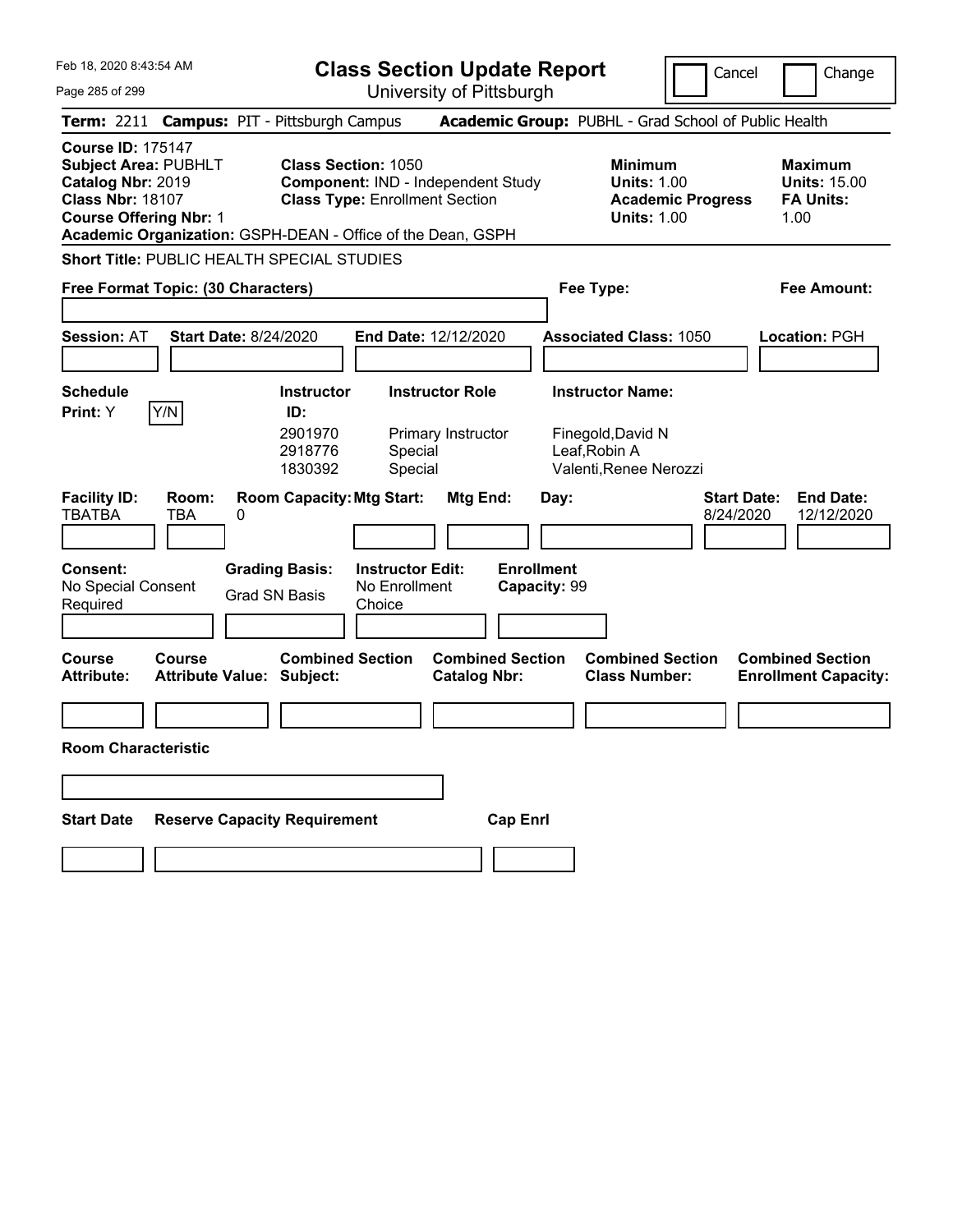|                                                                                                                                                                                                                                                                                                                                                                                                                               | Change                                                    |
|-------------------------------------------------------------------------------------------------------------------------------------------------------------------------------------------------------------------------------------------------------------------------------------------------------------------------------------------------------------------------------------------------------------------------------|-----------------------------------------------------------|
| University of Pittsburgh<br>Page 286 of 299                                                                                                                                                                                                                                                                                                                                                                                   |                                                           |
| Academic Group: PUBHL - Grad School of Public Health<br><b>Term: 2211</b><br><b>Campus: PIT - Pittsburgh Campus</b>                                                                                                                                                                                                                                                                                                           |                                                           |
| <b>Course ID: 175147</b><br><b>Subject Area: PUBHLT</b><br><b>Class Section: 1060</b><br><b>Minimum</b><br>Catalog Nbr: 2019<br><b>Units: 1.00</b><br><b>Component: IND - Independent Study</b><br><b>Class Nbr: 18108</b><br><b>Class Type: Enrollment Section</b><br><b>Academic Progress</b><br><b>Course Offering Nbr: 1</b><br><b>Units: 1.00</b><br>1.00<br>Academic Organization: GSPH-DEAN - Office of the Dean, GSPH | <b>Maximum</b><br><b>Units: 15.00</b><br><b>FA Units:</b> |
| Short Title: PUBLIC HEALTH SPECIAL STUDIES                                                                                                                                                                                                                                                                                                                                                                                    |                                                           |
| Free Format Topic: (30 Characters)<br>Fee Type:                                                                                                                                                                                                                                                                                                                                                                               | Fee Amount:                                               |
| <b>Start Date: 8/24/2020</b><br>End Date: 12/12/2020<br><b>Session: AT</b><br><b>Associated Class: 1060</b><br>Location: PGH                                                                                                                                                                                                                                                                                                  |                                                           |
| <b>Instructor Name:</b><br><b>Schedule</b><br><b>Instructor</b><br><b>Instructor Role</b><br>Y/N<br>Print: Y<br>ID:                                                                                                                                                                                                                                                                                                           |                                                           |
| 2916626<br>Primary Instructor<br>Kammerer, Candace Marie                                                                                                                                                                                                                                                                                                                                                                      |                                                           |
| <b>Facility ID:</b><br><b>Room Capacity: Mtg Start:</b><br><b>Start Date:</b><br>Room:<br>Mtg End:<br>Day:<br><b>TBATBA</b><br><b>TBA</b><br>0<br>8/24/2020                                                                                                                                                                                                                                                                   | <b>End Date:</b><br>12/12/2020                            |
| <b>Enrollment</b><br>Consent:<br><b>Grading Basis:</b><br><b>Instructor Edit:</b><br>No Special Consent<br>No Enrollment<br>Capacity: 35<br><b>Grad SN Basis</b><br>Required<br>Choice                                                                                                                                                                                                                                        |                                                           |
| <b>Combined Section</b><br><b>Combined Section</b><br><b>Combined Section</b><br><b>Course</b><br>Course<br><b>Combined Section</b><br><b>Attribute:</b><br><b>Attribute Value: Subject:</b><br><b>Catalog Nbr:</b><br><b>Class Number:</b>                                                                                                                                                                                   | <b>Enrollment Capacity:</b>                               |
|                                                                                                                                                                                                                                                                                                                                                                                                                               |                                                           |
| <b>Room Characteristic</b>                                                                                                                                                                                                                                                                                                                                                                                                    |                                                           |
|                                                                                                                                                                                                                                                                                                                                                                                                                               |                                                           |
| <b>Start Date</b><br><b>Cap Enrl</b><br><b>Reserve Capacity Requirement</b>                                                                                                                                                                                                                                                                                                                                                   |                                                           |
|                                                                                                                                                                                                                                                                                                                                                                                                                               |                                                           |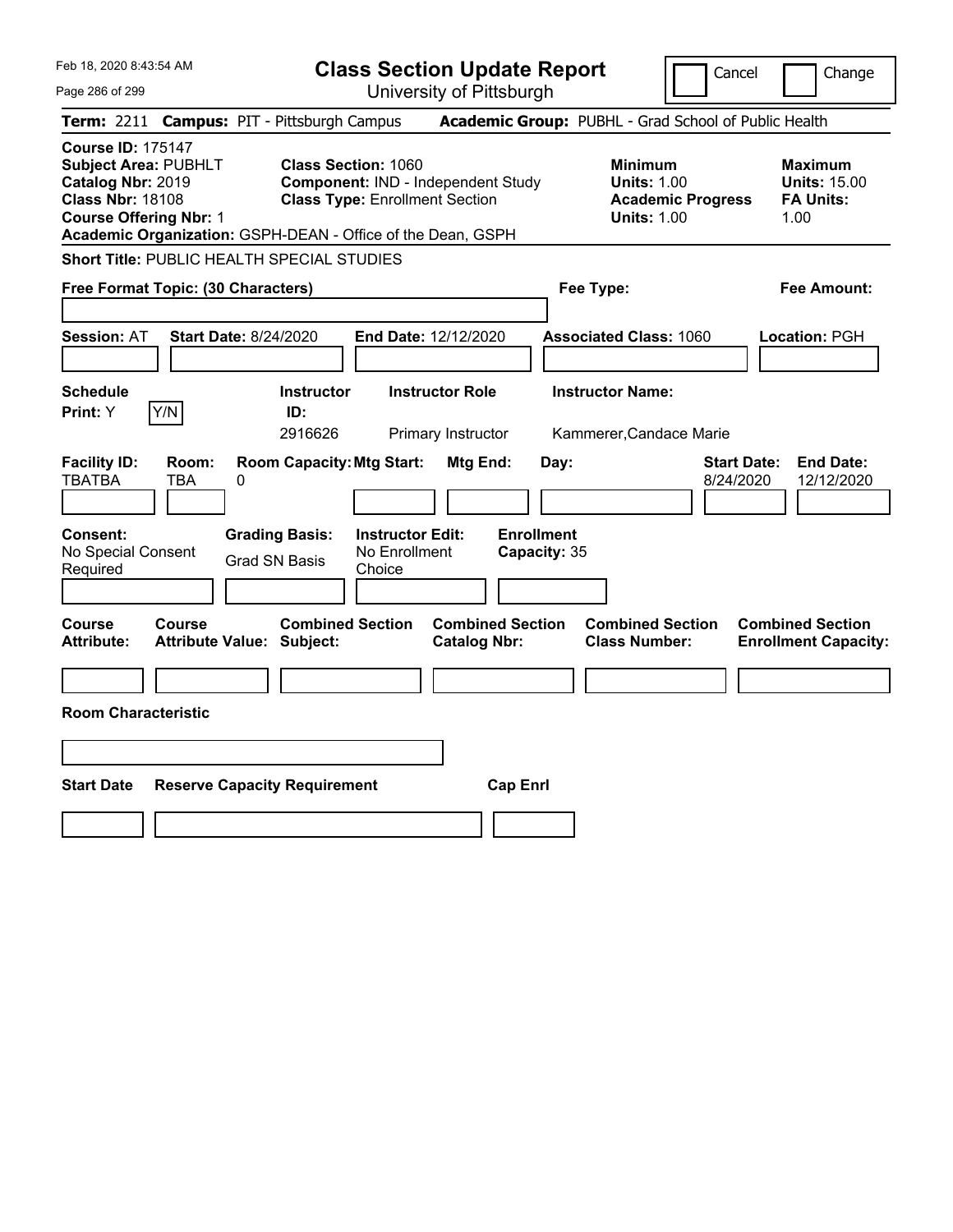| Feb 18, 2020 8:43:54 AM                                                                                                                  |                                                                                        | <b>Class Section Update Report</b><br>Cancel<br>Change                                                    |                                                       |                                                            |                                 |                                                                   |
|------------------------------------------------------------------------------------------------------------------------------------------|----------------------------------------------------------------------------------------|-----------------------------------------------------------------------------------------------------------|-------------------------------------------------------|------------------------------------------------------------|---------------------------------|-------------------------------------------------------------------|
| Page 287 of 299                                                                                                                          |                                                                                        | University of Pittsburgh                                                                                  |                                                       |                                                            |                                 |                                                                   |
| <b>Term: 2211</b>                                                                                                                        | <b>Campus: PIT - Pittsburgh Campus</b>                                                 |                                                                                                           |                                                       | Academic Group: PUBHL - Grad School of Public Health       |                                 |                                                                   |
| <b>Course ID: 175147</b><br><b>Subject Area: PUBHLT</b><br>Catalog Nbr: 2019<br><b>Class Nbr: 18109</b><br><b>Course Offering Nbr: 1</b> | Academic Organization: GSPH-DEAN - Office of the Dean, GSPH                            | <b>Class Section: 1080</b><br>Component: IND - Independent Study<br><b>Class Type: Enrollment Section</b> |                                                       | <b>Minimum</b><br><b>Units: 1.00</b><br><b>Units: 1.00</b> | <b>Academic Progress</b>        | <b>Maximum</b><br><b>Units: 15.00</b><br><b>FA Units:</b><br>1.00 |
|                                                                                                                                          | Short Title: PUBLIC HEALTH SPECIAL STUDIES                                             |                                                                                                           |                                                       |                                                            |                                 |                                                                   |
| Fee Type:<br><b>Fee Amount:</b><br>Free Format Topic: (30 Characters)                                                                    |                                                                                        |                                                                                                           |                                                       |                                                            |                                 |                                                                   |
| <b>Session: AT</b>                                                                                                                       | <b>Start Date: 8/24/2020</b>                                                           | End Date: 12/12/2020                                                                                      |                                                       | <b>Associated Class: 1080</b>                              |                                 | Location: PGH                                                     |
| <b>Schedule</b>                                                                                                                          | <b>Instructor</b>                                                                      | <b>Instructor Role</b>                                                                                    |                                                       | <b>Instructor Name:</b>                                    |                                 |                                                                   |
| Y/N<br><b>Print: Y</b>                                                                                                                   | ID:<br>2909421                                                                         | Primary Instructor                                                                                        |                                                       | Markovic, Nina                                             |                                 |                                                                   |
| <b>Facility ID:</b><br>Room:<br><b>TBATBA</b><br>TBA<br><b>Consent:</b><br>No Special Consent<br>Required                                | <b>Room Capacity: Mtg Start:</b><br>0<br><b>Grading Basis:</b><br><b>Grad SN Basis</b> | <b>Instructor Edit:</b><br>No Enrollment<br>Choice                                                        | Mtg End:<br>Day:<br><b>Enrollment</b><br>Capacity: 99 |                                                            | <b>Start Date:</b><br>8/24/2020 | <b>End Date:</b><br>12/12/2020                                    |
| Course<br>Course<br><b>Attribute:</b>                                                                                                    | <b>Combined Section</b><br><b>Attribute Value: Subject:</b>                            | <b>Catalog Nbr:</b>                                                                                       | <b>Combined Section</b>                               | <b>Combined Section</b><br><b>Class Number:</b>            |                                 | <b>Combined Section</b><br><b>Enrollment Capacity:</b>            |
|                                                                                                                                          |                                                                                        |                                                                                                           |                                                       |                                                            |                                 |                                                                   |
| <b>Room Characteristic</b>                                                                                                               |                                                                                        |                                                                                                           |                                                       |                                                            |                                 |                                                                   |
|                                                                                                                                          |                                                                                        |                                                                                                           |                                                       |                                                            |                                 |                                                                   |
| <b>Start Date</b><br><b>Reserve Capacity Requirement</b><br><b>Cap Enrl</b>                                                              |                                                                                        |                                                                                                           |                                                       |                                                            |                                 |                                                                   |
|                                                                                                                                          |                                                                                        |                                                                                                           |                                                       |                                                            |                                 |                                                                   |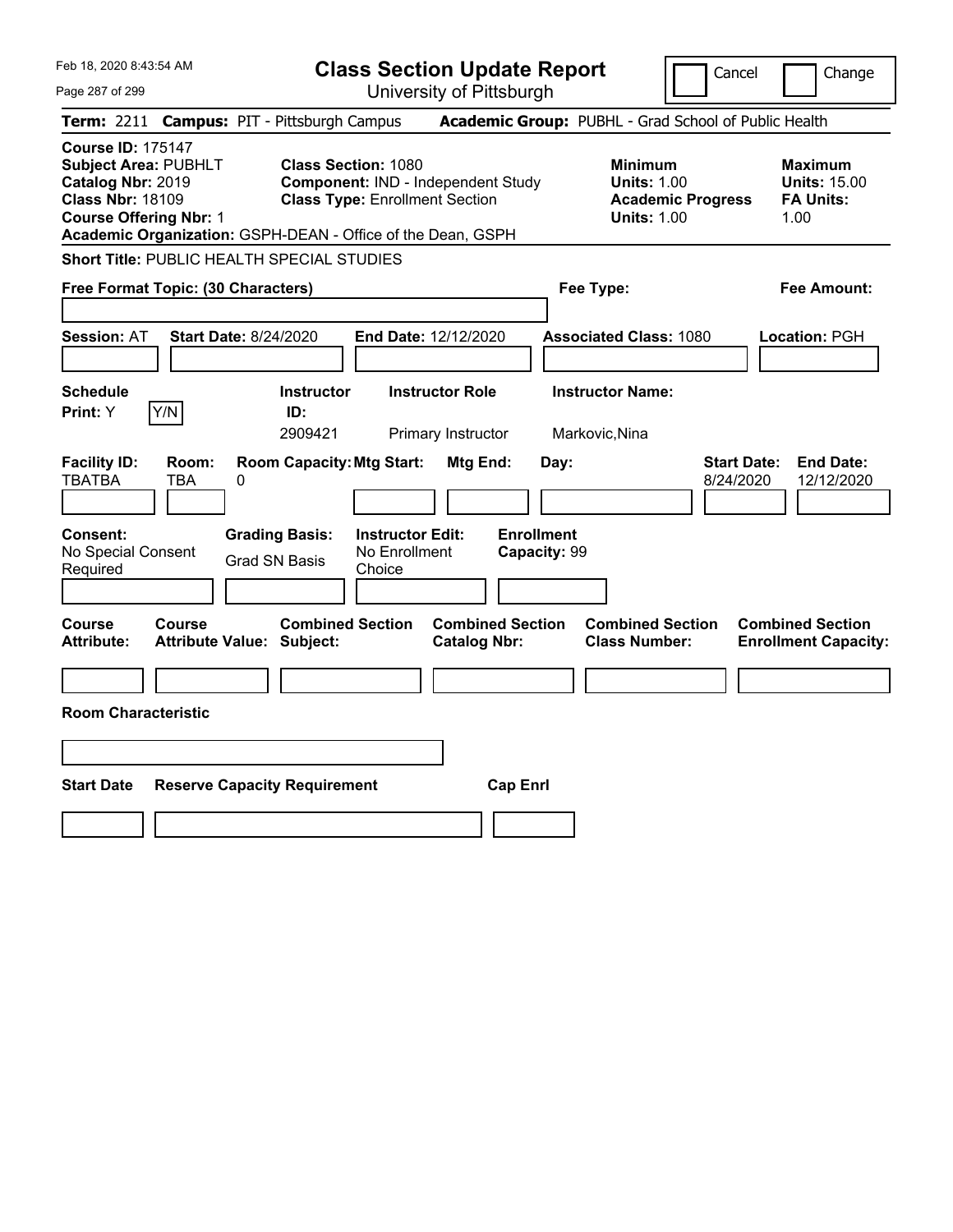| Feb 18. 2020 8:43:54 AM                                                                                                                  |                                                             | <b>Class Section Update Report</b><br>Cancel<br>Change                                                           |                                                |                                                                                            |                                 |                                                                   |
|------------------------------------------------------------------------------------------------------------------------------------------|-------------------------------------------------------------|------------------------------------------------------------------------------------------------------------------|------------------------------------------------|--------------------------------------------------------------------------------------------|---------------------------------|-------------------------------------------------------------------|
| Page 288 of 299                                                                                                                          |                                                             |                                                                                                                  | University of Pittsburgh                       |                                                                                            |                                 |                                                                   |
|                                                                                                                                          | Term: 2211 Campus: PIT - Pittsburgh Campus                  |                                                                                                                  |                                                | Academic Group: PUBHL - Grad School of Public Health                                       |                                 |                                                                   |
| <b>Course ID: 175147</b><br><b>Subject Area: PUBHLT</b><br>Catalog Nbr: 2019<br><b>Class Nbr: 29839</b><br><b>Course Offering Nbr: 1</b> | Academic Organization: GSPH-DEAN - Office of the Dean, GSPH | <b>Class Section: 1090</b><br><b>Component: IND - Independent Study</b><br><b>Class Type: Enrollment Section</b> |                                                | <b>Minimum</b><br><b>Units: 1.00</b><br><b>Units: 1.00</b>                                 | <b>Academic Progress</b>        | <b>Maximum</b><br><b>Units: 15.00</b><br><b>FA Units:</b><br>1.00 |
|                                                                                                                                          | Short Title: PUBLIC HEALTH SPECIAL STUDIES                  |                                                                                                                  |                                                |                                                                                            |                                 |                                                                   |
|                                                                                                                                          | Free Format Topic: (30 Characters)                          |                                                                                                                  |                                                | Fee Type:                                                                                  |                                 | Fee Amount:                                                       |
|                                                                                                                                          | FRED: AGNT BASD MODLNG HLTH                                 |                                                                                                                  |                                                |                                                                                            |                                 |                                                                   |
| <b>Session: AT</b>                                                                                                                       | <b>Start Date: 8/24/2020</b>                                | End Date: 12/12/2020                                                                                             |                                                | <b>Associated Class: 1090</b>                                                              |                                 | Location: PGH                                                     |
| <b>Schedule</b><br> Y/N <br>Print: Y                                                                                                     | <b>Instructor</b><br>ID:<br>2933470<br>3520475<br>2918776   | <b>Instructor Role</b><br>Special                                                                                | Primary Instructor<br>Primary Instructor       | <b>Instructor Name:</b><br><b>Burke, Donald S</b><br>Cordier, John Wright<br>Leaf, Robin A |                                 |                                                                   |
| <b>Facility ID:</b><br>PUBHL05140                                                                                                        | Room:<br><b>Room Capacity: Mtg Start:</b><br>05140<br>14    | 5:00 PM                                                                                                          | Mtg End:<br>6:55 PM                            | Day:<br>We                                                                                 | <b>Start Date:</b><br>8/24/2020 | <b>End Date:</b><br>12/12/2020                                    |
| <b>Consent:</b><br><b>Instructor Consent</b><br>Required                                                                                 | <b>Grading Basis:</b><br><b>Grad SN Basis</b>               | <b>Instructor Edit:</b><br>No Enrollment<br>Choice                                                               | <b>Enrollment</b><br>Capacity: 14              |                                                                                            |                                 |                                                                   |
| <b>Course</b><br>Course<br><b>Attribute:</b>                                                                                             | <b>Attribute Value: Subject:</b>                            | <b>Combined Section</b>                                                                                          | <b>Combined Section</b><br><b>Catalog Nbr:</b> | <b>Combined Section</b><br><b>Class Number:</b>                                            |                                 | <b>Combined Section</b><br><b>Enrollment Capacity:</b>            |
| <b>Room Characteristic</b>                                                                                                               |                                                             |                                                                                                                  |                                                |                                                                                            |                                 |                                                                   |
|                                                                                                                                          |                                                             |                                                                                                                  |                                                |                                                                                            |                                 |                                                                   |
| <b>Start Date</b>                                                                                                                        | <b>Reserve Capacity Requirement</b>                         |                                                                                                                  | <b>Cap Enrl</b>                                |                                                                                            |                                 |                                                                   |
|                                                                                                                                          |                                                             |                                                                                                                  |                                                |                                                                                            |                                 |                                                                   |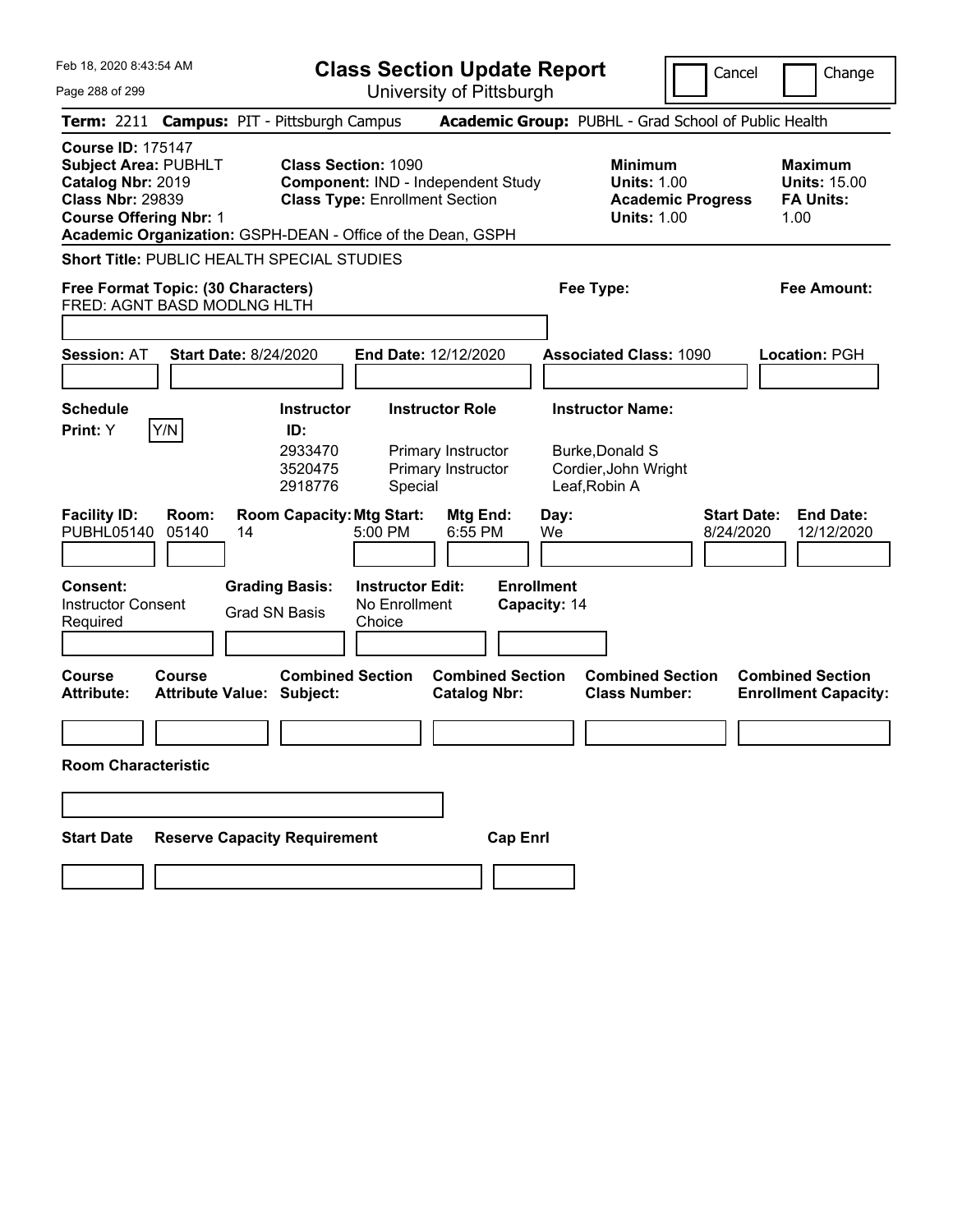| Feb 18, 2020 8:43:54 AM                                                                                                                  |              |                                                             | <b>Class Section Update Report</b>                                                                 |                                                      |                                                                  | Cancel                          | Change                                                           |
|------------------------------------------------------------------------------------------------------------------------------------------|--------------|-------------------------------------------------------------|----------------------------------------------------------------------------------------------------|------------------------------------------------------|------------------------------------------------------------------|---------------------------------|------------------------------------------------------------------|
| Page 289 of 299                                                                                                                          |              |                                                             | University of Pittsburgh                                                                           |                                                      |                                                                  |                                 |                                                                  |
|                                                                                                                                          |              | Term: 2211 Campus: PIT - Pittsburgh Campus                  |                                                                                                    | Academic Group: PUBHL - Grad School of Public Health |                                                                  |                                 |                                                                  |
| <b>Course ID: 176199</b><br><b>Subject Area: PUBHLT</b><br>Catalog Nbr: 2022<br><b>Class Nbr: 15305</b><br><b>Course Offering Nbr: 1</b> |              | Academic Organization: GSPH-DEAN - Office of the Dean, GSPH | <b>Class Section: 1050</b><br>Component: CLQ - Colloquium<br><b>Class Type: Enrollment Section</b> |                                                      | <b>Minimum</b><br><b>Units: 0.00</b><br><b>Units: 0.00</b>       | <b>Academic Progress</b>        | <b>Maximum</b><br><b>Units: 0.00</b><br><b>FA Units:</b><br>0.00 |
|                                                                                                                                          |              | Short Title: THE DEAN'S PH GRAND ROUNDS                     |                                                                                                    |                                                      |                                                                  |                                 |                                                                  |
| Free Format Topic: (30 Characters)                                                                                                       |              |                                                             |                                                                                                    |                                                      | Fee Type:                                                        |                                 | <b>Fee Amount:</b>                                               |
|                                                                                                                                          |              |                                                             |                                                                                                    |                                                      |                                                                  |                                 |                                                                  |
| <b>Session: AT</b>                                                                                                                       |              | <b>Start Date: 8/24/2020</b>                                | <b>End Date: 12/12/2020</b>                                                                        |                                                      | <b>Associated Class: 1050</b>                                    |                                 | <b>Location: PGH</b>                                             |
|                                                                                                                                          |              |                                                             |                                                                                                    |                                                      |                                                                  |                                 |                                                                  |
| <b>Schedule</b><br>Print: Y                                                                                                              | Y/N          | <b>Instructor</b><br>ID:                                    | <b>Instructor Role</b>                                                                             |                                                      | <b>Instructor Name:</b>                                          |                                 |                                                                  |
|                                                                                                                                          |              | 2929414<br>2918776<br>3451193                               | Primary Instructor<br>Special<br>Special                                                           |                                                      | Burke, Jessica Griffin<br>Leaf, Robin A<br>Rehak, Kimberly Marie |                                 |                                                                  |
| <b>Facility ID:</b><br><b>TBATBA</b>                                                                                                     | Room:<br>TBA | <b>Room Capacity: Mtg Start:</b><br>0                       |                                                                                                    | Mtg End:<br>Day:                                     |                                                                  | <b>Start Date:</b><br>8/24/2020 | <b>End Date:</b><br>12/12/2020                                   |
| Consent:<br>No Special Consent<br>Required                                                                                               |              | <b>Grading Basis:</b><br><b>Grad SN Basis</b>               | <b>Instructor Edit:</b><br>No Enrollment<br>Choice                                                 | <b>Enrollment</b><br>Capacity: 999                   |                                                                  |                                 |                                                                  |
| Course<br><b>Attribute:</b>                                                                                                              | Course       | <b>Combined Section</b><br><b>Attribute Value: Subject:</b> |                                                                                                    | <b>Combined Section</b><br><b>Catalog Nbr:</b>       | <b>Combined Section</b><br><b>Class Number:</b>                  |                                 | <b>Combined Section</b><br><b>Enrollment Capacity:</b>           |
|                                                                                                                                          |              |                                                             |                                                                                                    |                                                      |                                                                  |                                 |                                                                  |
| <b>Room Characteristic</b>                                                                                                               |              |                                                             |                                                                                                    |                                                      |                                                                  |                                 |                                                                  |
|                                                                                                                                          |              |                                                             |                                                                                                    |                                                      |                                                                  |                                 |                                                                  |
|                                                                                                                                          |              |                                                             |                                                                                                    |                                                      |                                                                  |                                 |                                                                  |
| <b>Start Date</b>                                                                                                                        |              | <b>Reserve Capacity Requirement</b>                         |                                                                                                    | <b>Cap Enrl</b>                                      |                                                                  |                                 |                                                                  |
|                                                                                                                                          |              |                                                             |                                                                                                    |                                                      |                                                                  |                                 |                                                                  |
|                                                                                                                                          |              |                                                             |                                                                                                    |                                                      |                                                                  |                                 |                                                                  |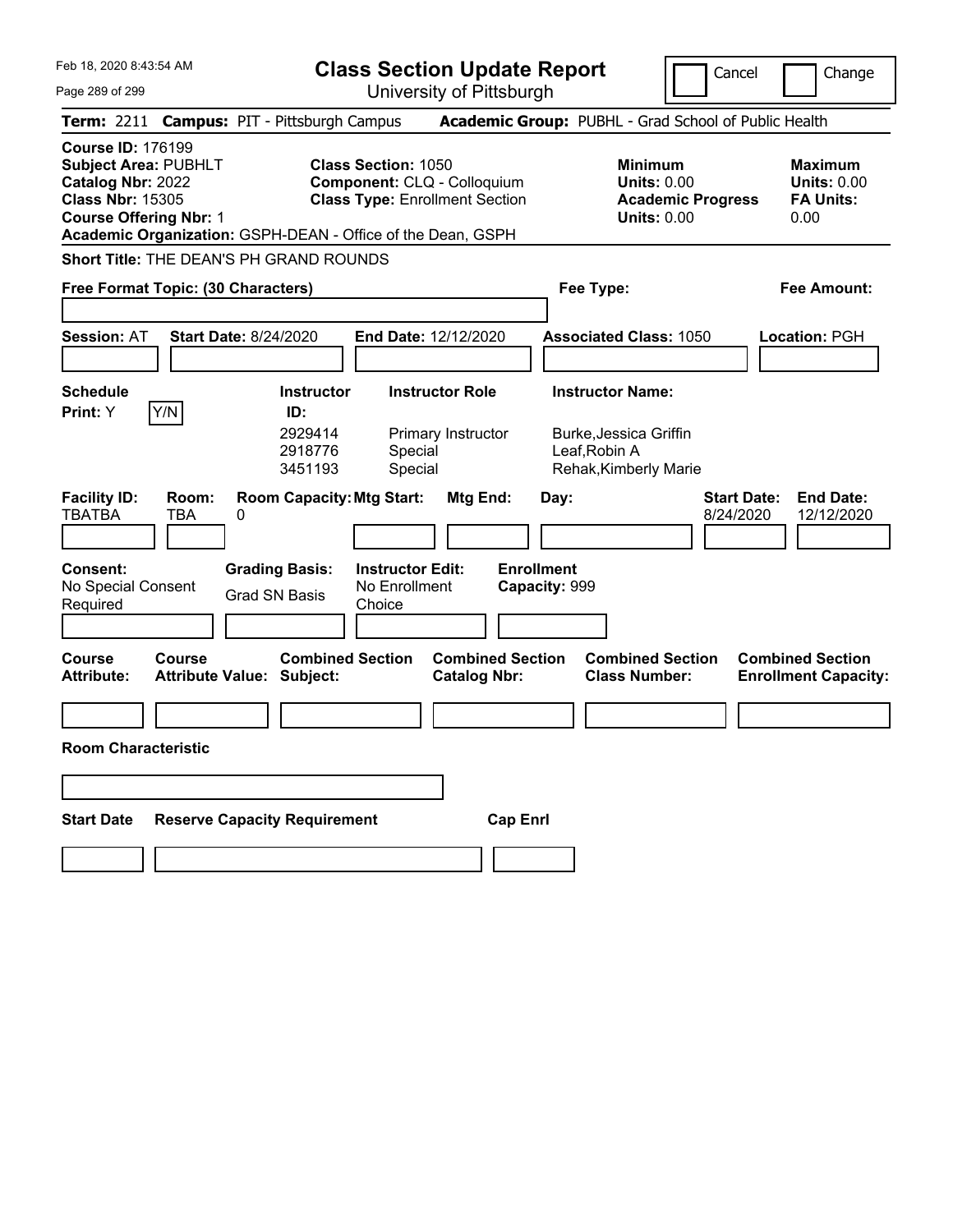| Feb 18, 2020 8:43:54 AM                                                                                                                  |                                                                                                                                                                       | <b>Class Section Update Report</b>             |                                                                                        | Change<br>Cancel                                                  |
|------------------------------------------------------------------------------------------------------------------------------------------|-----------------------------------------------------------------------------------------------------------------------------------------------------------------------|------------------------------------------------|----------------------------------------------------------------------------------------|-------------------------------------------------------------------|
| Page 290 of 299                                                                                                                          |                                                                                                                                                                       | University of Pittsburgh                       |                                                                                        |                                                                   |
| Term: 2211 Campus: PIT - Pittsburgh Campus                                                                                               |                                                                                                                                                                       |                                                | Academic Group: PUBHL - Grad School of Public Health                                   |                                                                   |
| <b>Course ID: 181821</b><br><b>Subject Area: PUBHLT</b><br>Catalog Nbr: 2025<br><b>Class Nbr: 18291</b><br><b>Course Offering Nbr: 1</b> | <b>Class Section: 1120</b><br><b>Component: LEC - Lecture</b><br><b>Class Type: Enrollment Section</b><br>Academic Organization: GSPH-DEAN - Office of the Dean, GSPH |                                                | <b>Minimum</b><br><b>Units: 2.00</b><br><b>Academic Progress</b><br><b>Units: 2.00</b> | <b>Maximum</b><br><b>Units: 2.00</b><br><b>FA Units:</b><br>2.00  |
|                                                                                                                                          | Short Title: CONCEPTS/METHODS GLOBAL HEALTH                                                                                                                           |                                                |                                                                                        |                                                                   |
| Free Format Topic: (30 Characters)                                                                                                       |                                                                                                                                                                       |                                                | Fee Type:                                                                              | Fee Amount:                                                       |
| <b>Session: AT</b>                                                                                                                       | <b>Start Date: 8/24/2020</b>                                                                                                                                          | End Date: 12/12/2020                           | <b>Associated Class: 1120</b>                                                          | Location: PGH                                                     |
| <b>Schedule</b><br>Y/N<br><b>Print: Y</b>                                                                                                | <b>Instructor</b><br>ID:<br>2906724                                                                                                                                   | <b>Instructor Role</b><br>Primary Instructor   | <b>Instructor Name:</b><br>Russell, Joanne L                                           |                                                                   |
| <b>Facility ID:</b><br>Room:<br>PUBHL2121C<br>2121C                                                                                      | <b>Room Capacity: Mtg Start:</b><br>24<br>3:00 PM                                                                                                                     | Mtg End:<br>Day:<br>4:55 PM<br>Th              |                                                                                        | <b>End Date:</b><br><b>Start Date:</b><br>8/24/2020<br>12/12/2020 |
| Consent:<br>No Special Consent<br>Required                                                                                               | <b>Instructor Edit:</b><br><b>Grading Basis:</b><br>No Enrollment<br><b>Grad Letter Grade</b><br>Choice                                                               | <b>Enrollment</b><br>Capacity: 20              |                                                                                        |                                                                   |
| Course<br><b>Course</b><br><b>Attribute:</b><br>UCIS<br><b>GLBST</b>                                                                     | <b>Combined Section</b><br>Attribute Value: Subject:                                                                                                                  | <b>Combined Section</b><br><b>Catalog Nbr:</b> | <b>Combined Section</b><br><b>Class Number:</b>                                        | <b>Combined Section</b><br><b>Enrollment Capacity:</b>            |
| <b>Room Characteristic</b><br>PeopleSoft - Scheduled (PS)                                                                                |                                                                                                                                                                       |                                                |                                                                                        |                                                                   |
| <b>Start Date</b>                                                                                                                        | <b>Reserve Capacity Requirement</b>                                                                                                                                   | <b>Cap Enrl</b>                                |                                                                                        |                                                                   |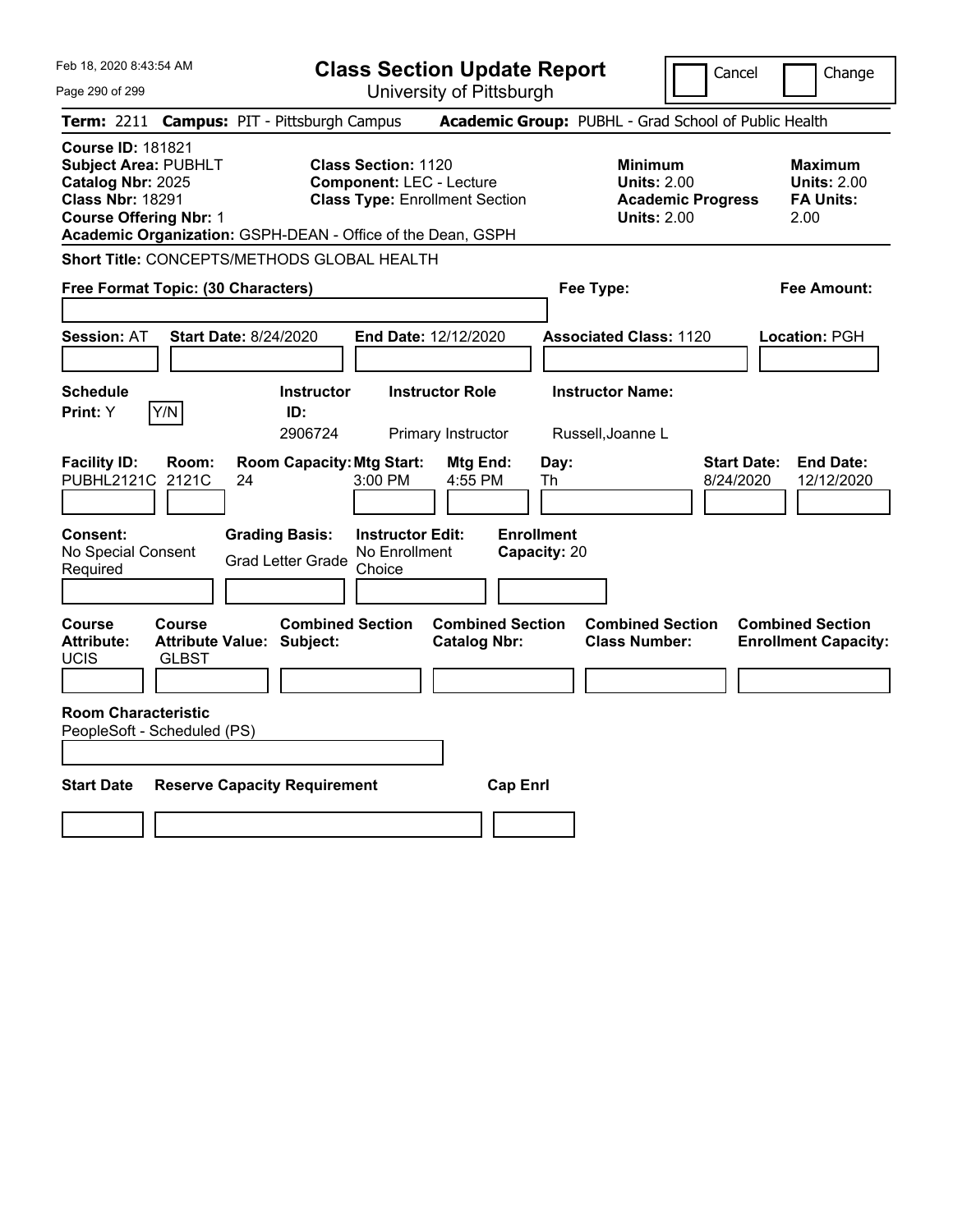| Feb 18, 2020 8:43:54 AM                                                                                                                  | <b>Class Section Update Report</b>                                                                                                                                      | Cancel<br>Change                                                                                                                                           |
|------------------------------------------------------------------------------------------------------------------------------------------|-------------------------------------------------------------------------------------------------------------------------------------------------------------------------|------------------------------------------------------------------------------------------------------------------------------------------------------------|
| Page 291 of 299                                                                                                                          | University of Pittsburgh                                                                                                                                                |                                                                                                                                                            |
| <b>Campus: PIT - Pittsburgh Campus</b><br><b>Term:</b> 2211                                                                              |                                                                                                                                                                         | Academic Group: PUBHL - Grad School of Public Health                                                                                                       |
| <b>Course ID: 181907</b><br><b>Subject Area: PUBHLT</b><br>Catalog Nbr: 2026<br><b>Class Nbr: 18318</b><br><b>Course Offering Nbr: 1</b> | <b>Class Section: 1030</b><br><b>Component: PRA - Practicum</b><br><b>Class Type: Enrollment Section</b><br>Academic Organization: GSPH-DEAN - Office of the Dean, GSPH | <b>Minimum</b><br><b>Maximum</b><br><b>Units: 1.00</b><br><b>Units: 3.00</b><br><b>Academic Progress</b><br><b>FA Units:</b><br><b>Units: 1.00</b><br>1.00 |
| <b>Short Title: GLOBAL HEALTH PRACTICUM</b>                                                                                              |                                                                                                                                                                         |                                                                                                                                                            |
| Free Format Topic: (30 Characters)                                                                                                       |                                                                                                                                                                         | Fee Type:<br>Fee Amount:                                                                                                                                   |
| <b>Session: AT</b><br>Start Date: 8/24/2020                                                                                              | End Date: 12/12/2020                                                                                                                                                    | <b>Associated Class: 1030</b><br>Location: PGH                                                                                                             |
| <b>Schedule</b><br>Y/N<br>Print: Y                                                                                                       | <b>Instructor Role</b><br><b>Instructor</b><br>ID:<br>2906724<br>Primary Instructor                                                                                     | <b>Instructor Name:</b><br>Russell, Joanne L                                                                                                               |
| <b>Facility ID:</b><br>Room:<br><b>TBATBA</b><br>TBA<br>0                                                                                | <b>Room Capacity: Mtg Start:</b><br>Mtg End:                                                                                                                            | <b>Start Date:</b><br><b>End Date:</b><br>Day:<br>8/24/2020<br>12/12/2020                                                                                  |
| Consent:<br><b>Grading Basis:</b><br><b>Instructor Consent</b><br><b>Grad HSU Basis</b><br>Required                                      | <b>Enrollment</b><br><b>Instructor Edit:</b><br>No Enrollment<br>Capacity: 20<br>Choice                                                                                 |                                                                                                                                                            |
| Course<br>Course<br><b>Attribute:</b><br><b>Attribute Value: Subject:</b>                                                                | <b>Combined Section</b><br><b>Combined Section</b><br><b>Catalog Nbr:</b>                                                                                               | <b>Combined Section</b><br><b>Combined Section</b><br><b>Class Number:</b><br><b>Enrollment Capacity:</b>                                                  |
|                                                                                                                                          |                                                                                                                                                                         |                                                                                                                                                            |
| <b>Room Characteristic</b>                                                                                                               |                                                                                                                                                                         |                                                                                                                                                            |
|                                                                                                                                          |                                                                                                                                                                         |                                                                                                                                                            |
| <b>Start Date</b><br><b>Reserve Capacity Requirement</b>                                                                                 | <b>Cap Enrl</b>                                                                                                                                                         |                                                                                                                                                            |
|                                                                                                                                          |                                                                                                                                                                         |                                                                                                                                                            |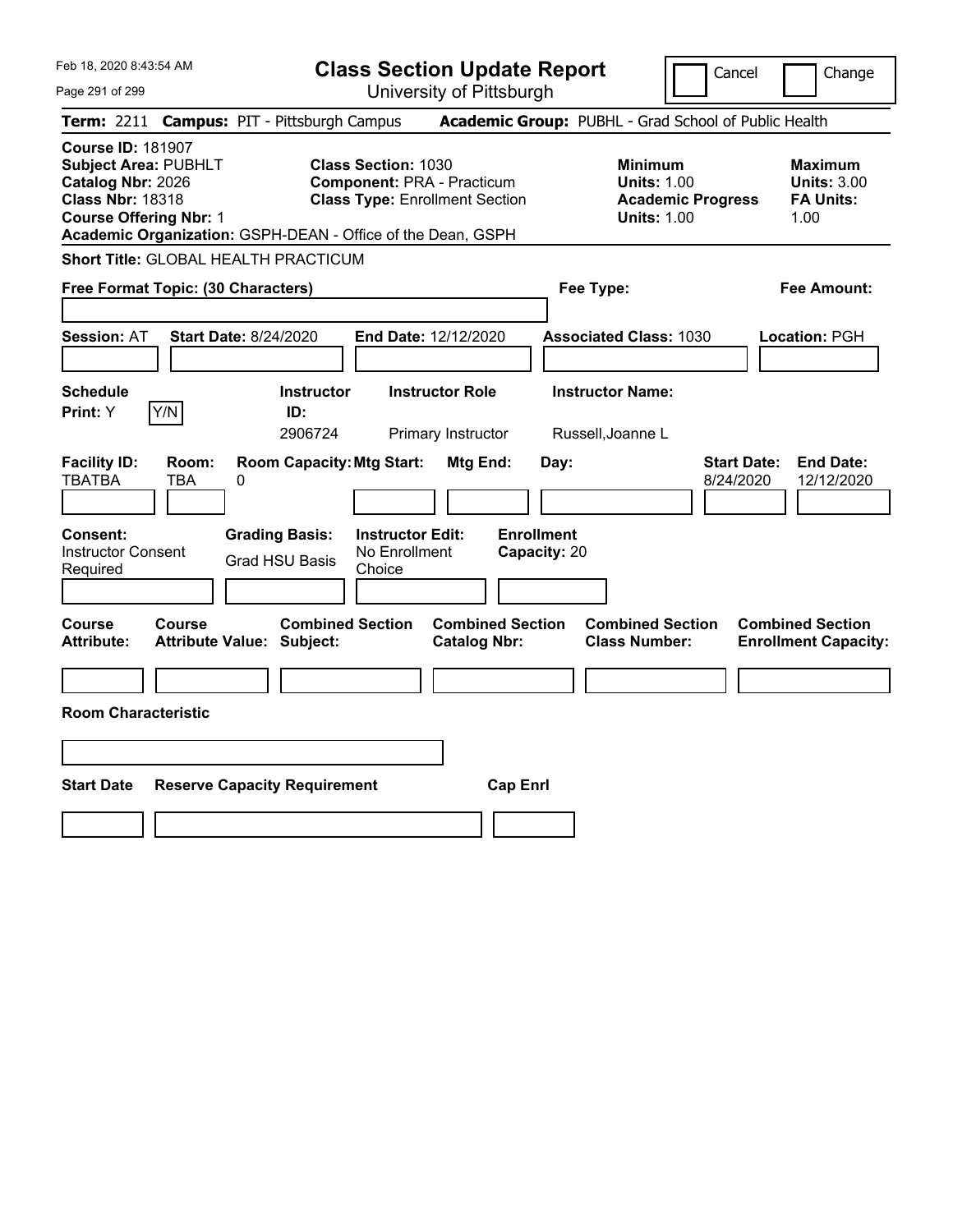| Feb 18, 2020 8:43:54 AM                                                                                                                                                                                 | <b>Class Section Update Report</b>                                                                       |                                                                                        | Cancel<br>Change                                                  |
|---------------------------------------------------------------------------------------------------------------------------------------------------------------------------------------------------------|----------------------------------------------------------------------------------------------------------|----------------------------------------------------------------------------------------|-------------------------------------------------------------------|
| Page 292 of 299                                                                                                                                                                                         | University of Pittsburgh                                                                                 |                                                                                        |                                                                   |
| Term: 2211 Campus: PIT - Pittsburgh Campus                                                                                                                                                              |                                                                                                          | Academic Group: PUBHL - Grad School of Public Health                                   |                                                                   |
| <b>Course ID: 185640</b><br><b>Subject Area: PUBHLT</b><br>Catalog Nbr: 2029<br><b>Class Nbr: 23237</b><br><b>Course Offering Nbr: 1</b><br>Academic Organization: GSPH-DEAN - Office of the Dean, GSPH | <b>Class Section: 1010</b><br><b>Component: PRA - Practicum</b><br><b>Class Type: Enrollment Section</b> | <b>Minimum</b><br><b>Units: 1.00</b><br><b>Academic Progress</b><br><b>Units: 1.00</b> | <b>Maximum</b><br><b>Units: 3.00</b><br><b>FA Units:</b><br>1.00  |
| <b>Short Title: MMPH PRACTICUM</b>                                                                                                                                                                      |                                                                                                          |                                                                                        |                                                                   |
| Free Format Topic: (30 Characters)                                                                                                                                                                      |                                                                                                          | Fee Type:                                                                              | <b>Fee Amount:</b>                                                |
|                                                                                                                                                                                                         |                                                                                                          |                                                                                        |                                                                   |
| <b>Start Date: 8/24/2020</b><br><b>Session: AT</b>                                                                                                                                                      | End Date: 12/12/2020                                                                                     | <b>Associated Class: 1010</b>                                                          | <b>Location: PGH</b>                                              |
|                                                                                                                                                                                                         |                                                                                                          |                                                                                        |                                                                   |
| <b>Schedule</b><br>Y/N<br>Print: Y                                                                                                                                                                      | <b>Instructor Role</b><br><b>Instructor</b><br>ID:                                                       | <b>Instructor Name:</b>                                                                |                                                                   |
|                                                                                                                                                                                                         | 2901970<br>Primary Instructor<br>2918776<br>Special<br>1830392<br>Special                                | Finegold, David N<br>Leaf, Robin A<br>Valenti, Renee Nerozzi                           |                                                                   |
| <b>Facility ID:</b><br>Room:<br><b>TBATBA</b><br><b>TBA</b><br>0                                                                                                                                        | <b>Room Capacity: Mtg Start:</b><br>Mtg End:                                                             | Day:                                                                                   | <b>Start Date:</b><br><b>End Date:</b><br>8/24/2020<br>12/12/2020 |
| <b>Consent:</b><br><b>Grading Basis:</b><br><b>Department Consent</b><br><b>Grad HSU Basis</b><br>Required                                                                                              | <b>Instructor Edit:</b><br>No Enrollment<br>Choice                                                       | <b>Enrollment</b><br>Capacity: 24                                                      |                                                                   |
| <b>Course</b><br>Course<br><b>Attribute Value: Subject:</b><br><b>Attribute:</b>                                                                                                                        | <b>Combined Section</b><br><b>Combined Section</b><br><b>Catalog Nbr:</b>                                | <b>Combined Section</b><br><b>Class Number:</b>                                        | <b>Combined Section</b><br><b>Enrollment Capacity:</b>            |
|                                                                                                                                                                                                         |                                                                                                          |                                                                                        |                                                                   |
| <b>Room Characteristic</b>                                                                                                                                                                              |                                                                                                          |                                                                                        |                                                                   |
|                                                                                                                                                                                                         |                                                                                                          |                                                                                        |                                                                   |
| <b>Reserve Capacity Requirement</b><br><b>Start Date</b>                                                                                                                                                |                                                                                                          | <b>Cap Enrl</b>                                                                        |                                                                   |
|                                                                                                                                                                                                         |                                                                                                          |                                                                                        |                                                                   |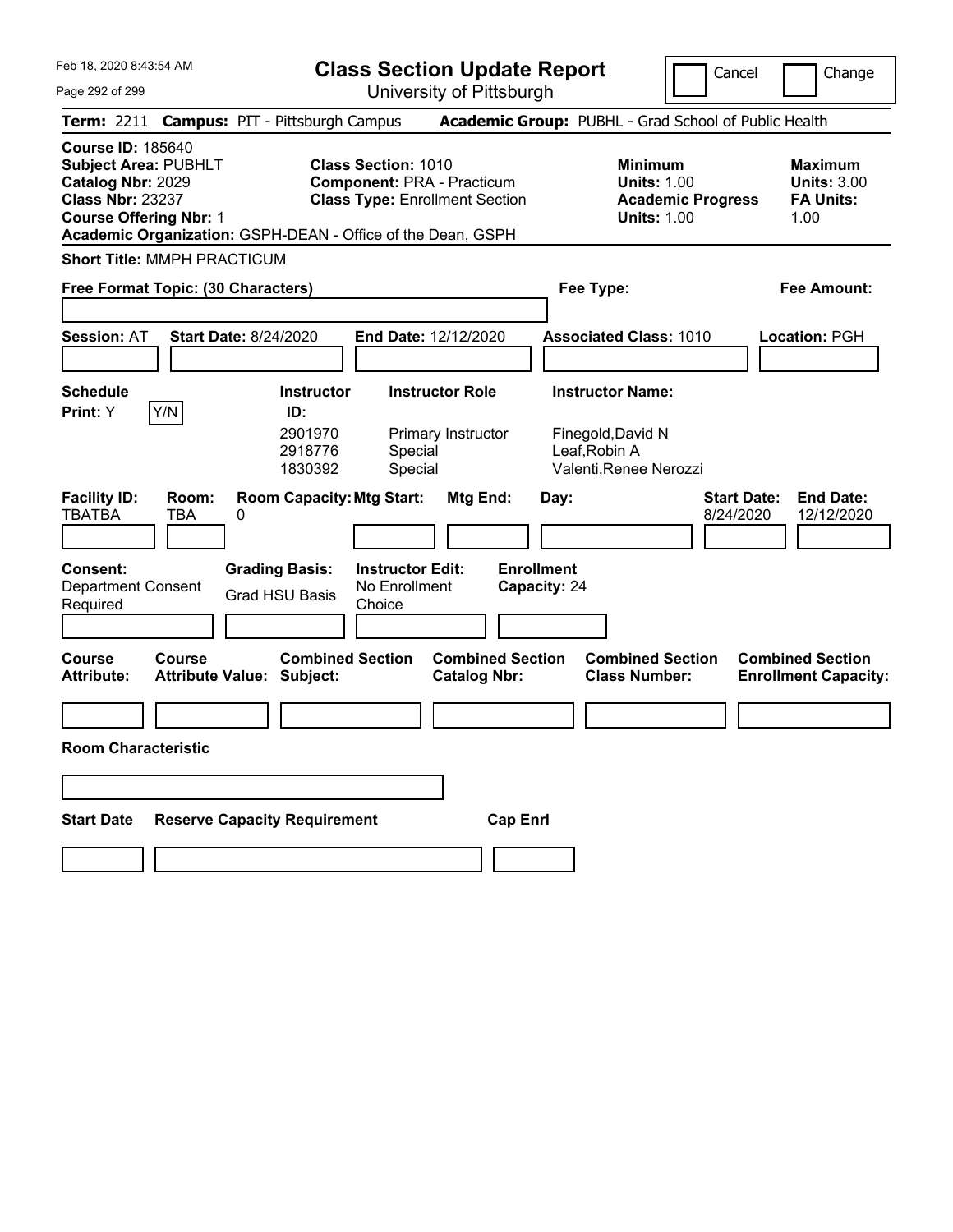|  | Feb 18, 2020 8:43:54 AM |  |
|--|-------------------------|--|
|  |                         |  |

**Class Section Update Report**

Cancel **Change** 

| Page 293 of 299                                                                                                                          |                |                                                             |                                                                                                        | University of Pittsburgh                       |                                                            | ----                             | -----                                                            |
|------------------------------------------------------------------------------------------------------------------------------------------|----------------|-------------------------------------------------------------|--------------------------------------------------------------------------------------------------------|------------------------------------------------|------------------------------------------------------------|----------------------------------|------------------------------------------------------------------|
|                                                                                                                                          |                | Term: 2211 Campus: PIT - Pittsburgh Campus                  |                                                                                                        |                                                | Academic Group: PUBHL - Grad School of Public Health       |                                  |                                                                  |
| <b>Course ID: 184699</b><br><b>Subject Area: PUBHLT</b><br>Catalog Nbr: 2030<br><b>Class Nbr: 21989</b><br><b>Course Offering Nbr: 1</b> |                | Academic Organization: GSPH-DEAN - Office of the Dean, GSPH | <b>Class Section: 1040</b><br><b>Component: LEC - Lecture</b><br><b>Class Type: Enrollment Section</b> |                                                | <b>Minimum</b><br><b>Units: 1.00</b><br><b>Units: 1.00</b> | <b>Academic Progress</b>         | <b>Maximum</b><br><b>Units: 1.00</b><br><b>FA Units:</b><br>1.00 |
| <b>Short Title: RESEARCH ETHICS</b>                                                                                                      |                |                                                             |                                                                                                        |                                                |                                                            |                                  |                                                                  |
| Free Format Topic: (30 Characters)                                                                                                       |                |                                                             |                                                                                                        |                                                | Fee Type:                                                  |                                  | Fee Amount:                                                      |
|                                                                                                                                          |                |                                                             |                                                                                                        |                                                |                                                            |                                  |                                                                  |
| Session: PH2                                                                                                                             |                | Start Date: 10/19/2020                                      |                                                                                                        | End Date: 12/11/2020                           | <b>Associated Class: 1040</b>                              |                                  | Location: PGH                                                    |
|                                                                                                                                          |                |                                                             |                                                                                                        |                                                |                                                            |                                  |                                                                  |
| <b>Schedule</b>                                                                                                                          |                | <b>Instructor</b>                                           | <b>Instructor Role</b>                                                                                 |                                                | <b>Instructor Name:</b>                                    |                                  |                                                                  |
| <b>Print:</b> Y                                                                                                                          | Y/N            | ID:<br>2936320                                              |                                                                                                        | Secondary Instructor                           | Diergaarde, Brenda Bernadine                               |                                  |                                                                  |
|                                                                                                                                          |                | 2900216                                                     |                                                                                                        | Primary Instructor                             | Parker, Lisa Suzanne                                       |                                  |                                                                  |
| <b>Facility ID:</b><br>PUBHL0A522                                                                                                        | Room:<br>0A522 | <b>Room Capacity: Mtg Start:</b><br>40                      | 3:00 PM                                                                                                | Mtg End:<br>4:55 PM                            | Day:<br>We                                                 | <b>Start Date:</b><br>10/19/2020 | <b>End Date:</b><br>12/11/2020                                   |
| <b>Consent:</b><br>No Special Consent<br>Required                                                                                        |                | <b>Grading Basis:</b><br><b>Grad Letter Grade</b>           | <b>Instructor Edit:</b><br>No Enrollment<br>Choice                                                     |                                                | <b>Enrollment</b><br>Capacity: 28                          |                                  |                                                                  |
| <b>Course</b><br><b>Attribute:</b>                                                                                                       | <b>Course</b>  | <b>Combined Section</b><br><b>Attribute Value: Subject:</b> |                                                                                                        | <b>Combined Section</b><br><b>Catalog Nbr:</b> | <b>Combined Section</b><br><b>Class Number:</b>            |                                  | <b>Combined Section</b><br><b>Enrollment Capacity:</b>           |
|                                                                                                                                          |                |                                                             |                                                                                                        |                                                |                                                            |                                  |                                                                  |
| <b>Room Characteristic</b><br>PeopleSoft - Scheduled (PS)                                                                                |                |                                                             |                                                                                                        |                                                |                                                            |                                  |                                                                  |
|                                                                                                                                          |                |                                                             |                                                                                                        |                                                |                                                            |                                  |                                                                  |
| <b>Start Date</b>                                                                                                                        |                | <b>Reserve Capacity Requirement</b>                         |                                                                                                        | <b>Cap Enri</b>                                |                                                            |                                  |                                                                  |
|                                                                                                                                          |                |                                                             |                                                                                                        |                                                |                                                            |                                  |                                                                  |
|                                                                                                                                          |                |                                                             |                                                                                                        |                                                |                                                            |                                  |                                                                  |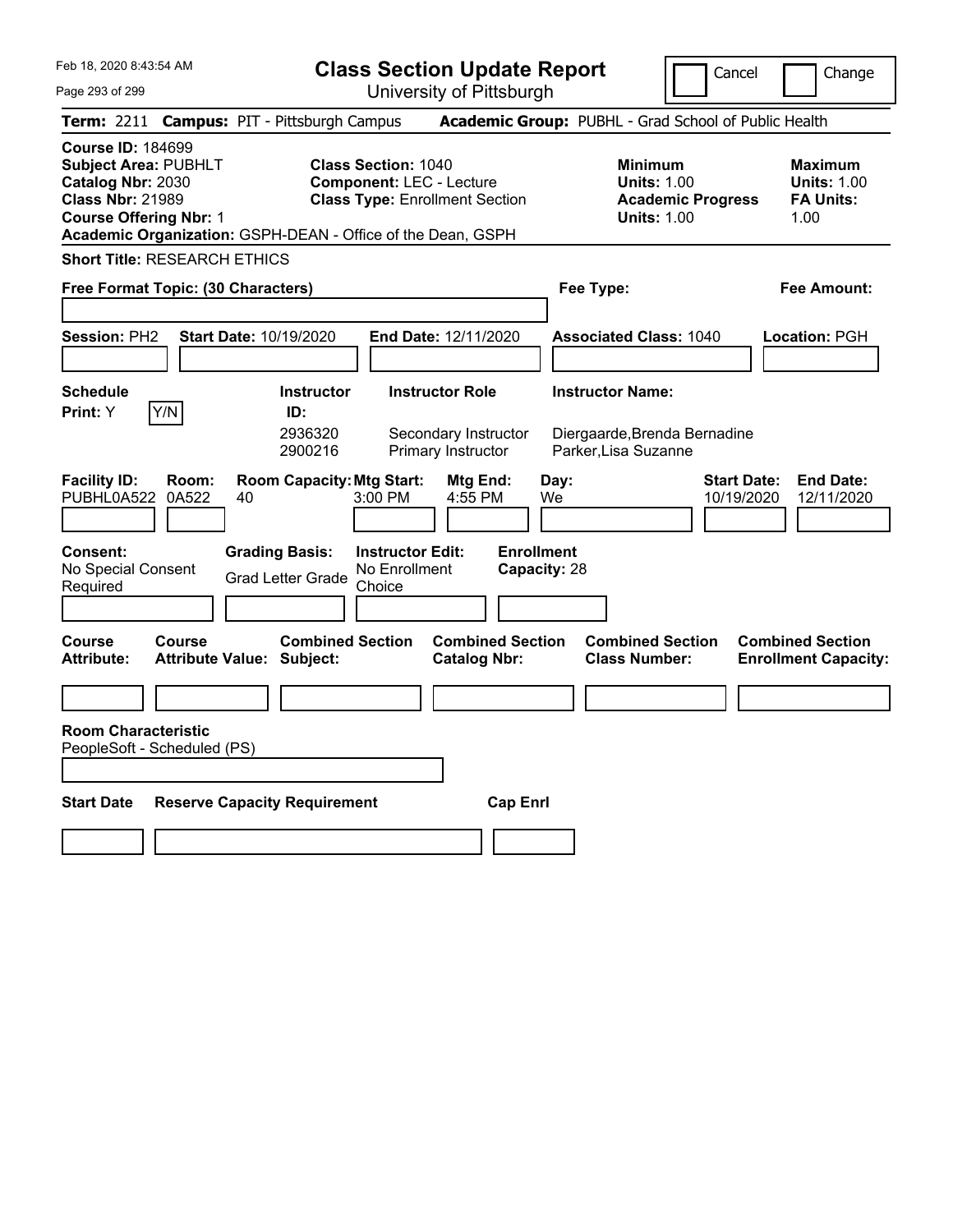| Feb 18, 2020 8:43:54 AM<br><b>Class Section Update Report</b><br>University of Pittsburgh<br>Page 294 of 299 |  |                                                              |                                               |                                                               |                                                                                                      |                   | Cancel                                                                                            |                          | Change                                       |                                                                  |
|--------------------------------------------------------------------------------------------------------------|--|--------------------------------------------------------------|-----------------------------------------------|---------------------------------------------------------------|------------------------------------------------------------------------------------------------------|-------------------|---------------------------------------------------------------------------------------------------|--------------------------|----------------------------------------------|------------------------------------------------------------------|
|                                                                                                              |  |                                                              |                                               | Term: 2211 Campus: PIT - Pittsburgh Campus                    |                                                                                                      |                   | Academic Group: PUBHL - Grad School of Public Health                                              |                          |                                              |                                                                  |
| <b>Course ID: 189166</b><br>Catalog Nbr: 2033<br><b>Class Nbr: 26556</b>                                     |  | <b>Subject Area: PUBHLT</b><br><b>Course Offering Nbr: 1</b> |                                               | <b>Class Section: 1010</b><br><b>Component: SEM - Seminar</b> | <b>Class Type: Enrollment Section</b><br>Academic Organization: GSPH-DEAN - Office of the Dean, GSPH |                   | <b>Minimum</b><br><b>Units: 1.00</b><br><b>Units: 1.00</b>                                        | <b>Academic Progress</b> |                                              | <b>Maximum</b><br><b>Units: 1.00</b><br><b>FA Units:</b><br>1.00 |
|                                                                                                              |  |                                                              |                                               | Short Title: FOUNDATIONS IN PUBLIC HEALTH                     |                                                                                                      |                   |                                                                                                   |                          |                                              |                                                                  |
|                                                                                                              |  |                                                              | Free Format Topic: (30 Characters)            |                                                               |                                                                                                      |                   | Fee Type:                                                                                         |                          |                                              | Fee Amount:                                                      |
| Session: PH1                                                                                                 |  |                                                              | <b>Start Date: 8/24/2020</b>                  |                                                               | End Date: 10/16/2020                                                                                 |                   | <b>Associated Class: 1010</b>                                                                     |                          |                                              | Location: PGH                                                    |
| <b>Schedule</b><br>Print: Y                                                                                  |  | Y/N                                                          | ID:<br>2963525<br>2961297<br>0                | <b>Instructor</b><br>Special                                  | <b>Instructor Role</b><br>Primary Instructor                                                         |                   | <b>Instructor Name:</b><br>Ali, Kathleen Ann<br>Braund, Wendy Elizabeth<br>No Instructor Assigned |                          |                                              |                                                                  |
| <b>Facility ID:</b><br><b>WEBTBA</b><br><b>TBATBA</b>                                                        |  | Room:<br><b>TBA</b><br><b>TBA</b>                            | 0<br>0                                        | <b>Room Capacity: Mtg Start:</b>                              | Mtg End:                                                                                             |                   | Day:                                                                                              |                          | <b>Start Date:</b><br>8/24/2020<br>8/24/2020 | <b>End Date:</b><br>10/16/2020<br>10/16/2020                     |
| Consent:<br>No Special Consent<br>Required                                                                   |  |                                                              | <b>Grading Basis:</b><br><b>Grad SN Basis</b> | <b>Instructor Edit:</b><br>No Enrollment<br>Choice            |                                                                                                      | <b>Enrollment</b> | Capacity: 200                                                                                     |                          |                                              |                                                                  |
| <b>Course</b><br><b>Attribute:</b><br><b>IDM</b><br><b>UCIS</b>                                              |  | <b>Course</b><br><b>HYBRID</b><br><b>UGH</b>                 | <b>Attribute Value: Subject:</b>              | <b>Combined Section</b>                                       | <b>Combined Section</b><br><b>Catalog Nbr:</b>                                                       |                   | <b>Combined Section</b><br><b>Class Number:</b>                                                   |                          |                                              | <b>Combined Section</b><br><b>Enrollment Capacity:</b>           |
|                                                                                                              |  | <b>Room Characteristic</b>                                   |                                               |                                                               |                                                                                                      |                   |                                                                                                   |                          |                                              |                                                                  |
|                                                                                                              |  |                                                              |                                               |                                                               |                                                                                                      |                   |                                                                                                   |                          |                                              |                                                                  |
| <b>Start Date</b>                                                                                            |  |                                                              | <b>Reserve Capacity Requirement</b>           |                                                               |                                                                                                      | <b>Cap Enrl</b>   |                                                                                                   |                          |                                              |                                                                  |
|                                                                                                              |  |                                                              |                                               |                                                               |                                                                                                      |                   |                                                                                                   |                          |                                              |                                                                  |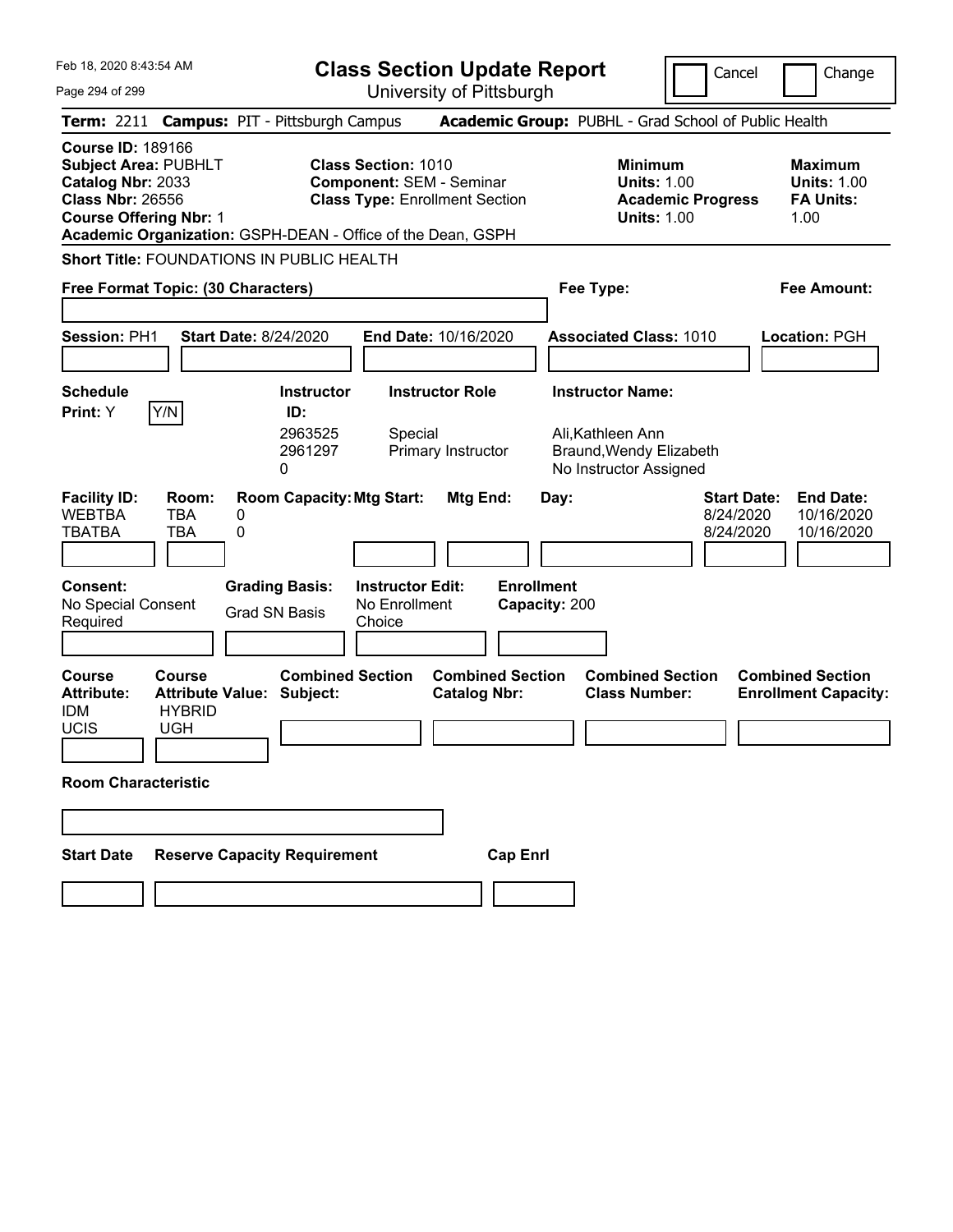| Feb 18, 2020 8:43:54 AM                                                                                                                                                                                                                                                                                           | <b>Class Section Update Report</b><br>Change<br>Cancel                                                                                                      |
|-------------------------------------------------------------------------------------------------------------------------------------------------------------------------------------------------------------------------------------------------------------------------------------------------------------------|-------------------------------------------------------------------------------------------------------------------------------------------------------------|
| Page 295 of 299                                                                                                                                                                                                                                                                                                   | University of Pittsburgh                                                                                                                                    |
| Term: 2211 Campus: PIT - Pittsburgh Campus                                                                                                                                                                                                                                                                        | Academic Group: PUBHL - Grad School of Public Health                                                                                                        |
| <b>Course ID: 189167</b><br><b>Subject Area: PUBHLT</b><br><b>Class Section: 1010</b><br>Catalog Nbr: 2034<br><b>Component: SEM - Seminar</b><br><b>Class Nbr: 26557</b><br><b>Class Type: Enrollment Section</b><br><b>Course Offering Nbr: 1</b><br>Academic Organization: GSPH-DEAN - Office of the Dean, GSPH | <b>Minimum</b><br><b>Maximum</b><br><b>Units: 2.00</b><br><b>Units: 2.00</b><br><b>Academic Progress</b><br><b>FA Units:</b><br><b>Units: 2.00</b><br>2.00  |
| <b>Short Title: PUBLIC HEALTH COMMUNICATIONS</b>                                                                                                                                                                                                                                                                  |                                                                                                                                                             |
| Free Format Topic: (30 Characters)                                                                                                                                                                                                                                                                                | Fee Type:<br>Fee Amount:                                                                                                                                    |
| Session: AT<br><b>Start Date: 8/24/2020</b>                                                                                                                                                                                                                                                                       | End Date: 12/12/2020<br><b>Associated Class: 1010</b><br>Location: PGH                                                                                      |
|                                                                                                                                                                                                                                                                                                                   |                                                                                                                                                             |
| Schedule<br><b>Instructor</b><br>Y/N<br>Print: Y<br>ID:<br>3323279                                                                                                                                                                                                                                                | <b>Instructor Role</b><br><b>Instructor Name:</b><br>Primary Instructor<br>Felter, Elizabeth Madison                                                        |
| <b>Facility ID:</b><br><b>Room Capacity: Mtg Start:</b><br>Room:<br>0A216<br>PUBHL0A216<br>39<br>10:00 AM                                                                                                                                                                                                         | <b>Start Date:</b><br><b>End Date:</b><br>Mtg End:<br>Day:<br>11:50 AM<br>8/24/2020<br>12/12/2020<br>Mo                                                     |
| Consent:<br><b>Grading Basis:</b><br><b>Instructor Edit:</b><br>No Special Consent<br>No Enrollment<br><b>Grad Letter Grade</b><br>Required<br>Choice                                                                                                                                                             | <b>Enrollment</b><br>Capacity: 25                                                                                                                           |
| <b>Combined Section</b><br>Course<br>Course<br><b>Attribute Value: Subject:</b><br>Attribute:                                                                                                                                                                                                                     | <b>Combined Section</b><br><b>Combined Section</b><br><b>Combined Section</b><br><b>Catalog Nbr:</b><br><b>Class Number:</b><br><b>Enrollment Capacity:</b> |
| <b>Room Characteristic</b>                                                                                                                                                                                                                                                                                        |                                                                                                                                                             |
| PeopleSoft - Scheduled (PS)                                                                                                                                                                                                                                                                                       |                                                                                                                                                             |
|                                                                                                                                                                                                                                                                                                                   |                                                                                                                                                             |
| <b>Start Date</b><br><b>Reserve Capacity Requirement</b>                                                                                                                                                                                                                                                          | <b>Cap Enrl</b>                                                                                                                                             |
|                                                                                                                                                                                                                                                                                                                   |                                                                                                                                                             |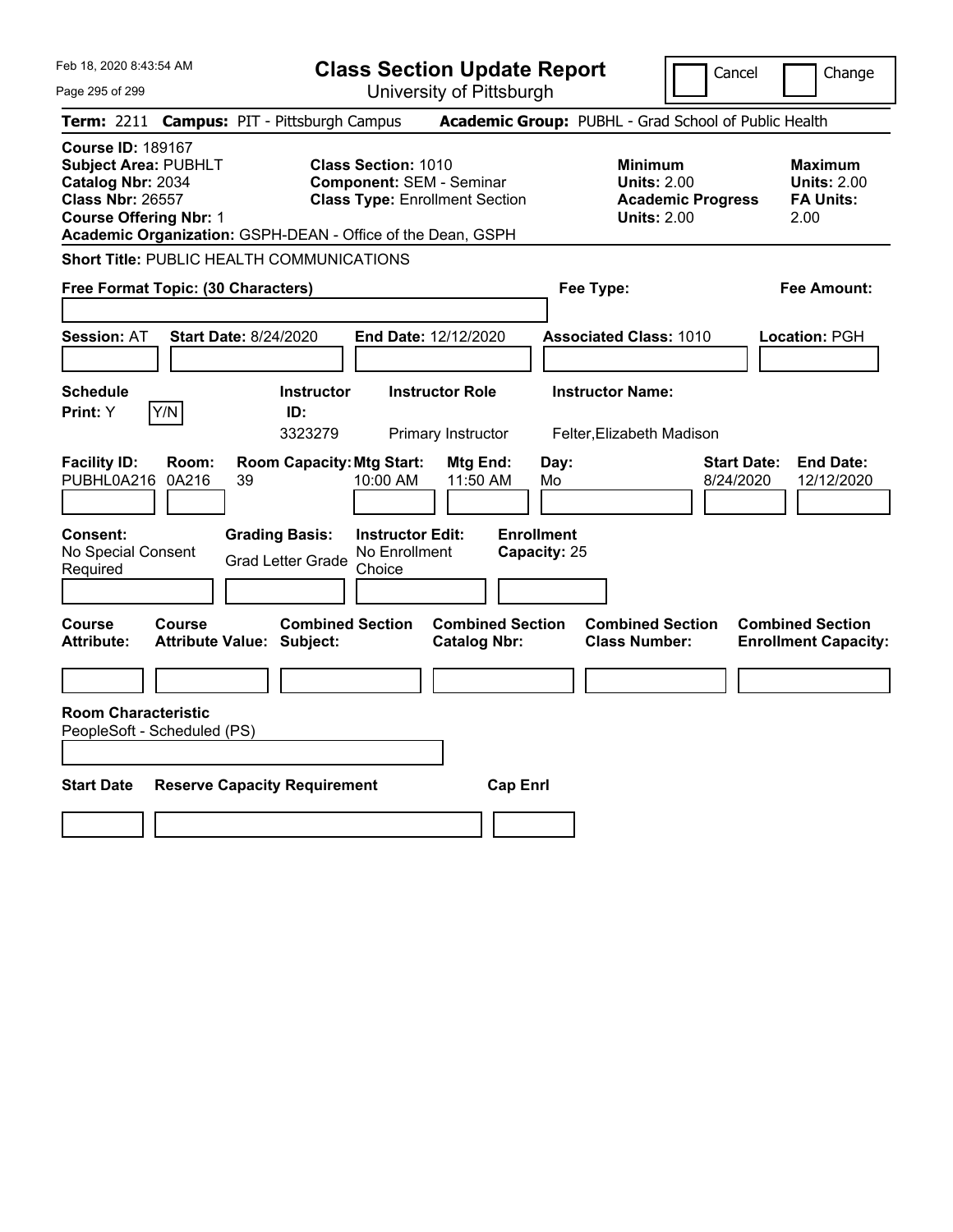| Feb 18, 2020 8:43:54 AM                                                                                                                                                                                 |                                            |                                                   |                                                                                                        |                                              | <b>Class Section Update Report</b> |                                                            | Cancel                   | Change                                                            |
|---------------------------------------------------------------------------------------------------------------------------------------------------------------------------------------------------------|--------------------------------------------|---------------------------------------------------|--------------------------------------------------------------------------------------------------------|----------------------------------------------|------------------------------------|------------------------------------------------------------|--------------------------|-------------------------------------------------------------------|
| Page 296 of 299                                                                                                                                                                                         |                                            |                                                   |                                                                                                        | University of Pittsburgh                     |                                    |                                                            |                          |                                                                   |
| <b>Term: 2211</b>                                                                                                                                                                                       | <b>Campus: PIT - Pittsburgh Campus</b>     |                                                   |                                                                                                        |                                              |                                    |                                                            |                          | Academic Group: PUBHL - Grad School of Public Health              |
| <b>Course ID: 189167</b><br><b>Subject Area: PUBHLT</b><br>Catalog Nbr: 2034<br><b>Class Nbr: 26558</b><br><b>Course Offering Nbr: 1</b><br>Academic Organization: GSPH-DEAN - Office of the Dean, GSPH |                                            |                                                   | <b>Class Section: 1020</b><br><b>Component: SEM - Seminar</b><br><b>Class Type: Enrollment Section</b> |                                              |                                    | <b>Minimum</b><br><b>Units: 2.00</b><br><b>Units: 2.00</b> | <b>Academic Progress</b> | <b>Maximum</b><br><b>Units: 2.00</b><br><b>FA Units:</b><br>2.00  |
| <b>Short Title: PUBLIC HEALTH COMMUNICATIONS</b>                                                                                                                                                        |                                            |                                                   |                                                                                                        |                                              |                                    |                                                            |                          |                                                                   |
| Free Format Topic: (30 Characters)                                                                                                                                                                      |                                            |                                                   |                                                                                                        |                                              |                                    | Fee Type:                                                  |                          | Fee Amount:                                                       |
| <b>Session: AT</b>                                                                                                                                                                                      | <b>Start Date: 8/24/2020</b>               |                                                   | End Date: 12/12/2020                                                                                   |                                              |                                    | <b>Associated Class: 1020</b>                              |                          | Location: PGH                                                     |
| <b>Schedule</b><br>Y/N<br>Print: Y                                                                                                                                                                      |                                            | <b>Instructor</b><br>ID:<br>2904201               |                                                                                                        | <b>Instructor Role</b><br>Primary Instructor |                                    | <b>Instructor Name:</b><br>Fine, Steven Mitchell           |                          |                                                                   |
| <b>Facility ID:</b><br>PUBHL0A216                                                                                                                                                                       | Room:<br>0A216<br>39                       | <b>Room Capacity: Mtg Start:</b>                  | 9:00 AM                                                                                                | Mtg End:<br>10:50 AM                         | Day:<br>Th                         |                                                            |                          | <b>End Date:</b><br><b>Start Date:</b><br>8/24/2020<br>12/12/2020 |
| Consent:<br>No Special Consent<br>Required                                                                                                                                                              |                                            | <b>Grading Basis:</b><br><b>Grad Letter Grade</b> | <b>Instructor Edit:</b><br>No Enrollment<br>Choice                                                     |                                              | <b>Enrollment</b><br>Capacity: 25  |                                                            |                          |                                                                   |
| Course<br>Attribute:                                                                                                                                                                                    | Course<br><b>Attribute Value: Subject:</b> | <b>Combined Section</b>                           |                                                                                                        | <b>Catalog Nbr:</b>                          | <b>Combined Section</b>            | <b>Combined Section</b><br><b>Class Number:</b>            |                          | <b>Combined Section</b><br><b>Enrollment Capacity:</b>            |
|                                                                                                                                                                                                         |                                            |                                                   |                                                                                                        |                                              |                                    |                                                            |                          |                                                                   |
| <b>Room Characteristic</b><br>PeopleSoft - Scheduled (PS)                                                                                                                                               |                                            |                                                   |                                                                                                        |                                              |                                    |                                                            |                          |                                                                   |
|                                                                                                                                                                                                         |                                            |                                                   |                                                                                                        |                                              |                                    |                                                            |                          |                                                                   |
| <b>Start Date</b>                                                                                                                                                                                       | <b>Reserve Capacity Requirement</b>        |                                                   |                                                                                                        |                                              | <b>Cap Enrl</b>                    |                                                            |                          |                                                                   |
|                                                                                                                                                                                                         |                                            |                                                   |                                                                                                        |                                              |                                    |                                                            |                          |                                                                   |
|                                                                                                                                                                                                         |                                            |                                                   |                                                                                                        |                                              |                                    |                                                            |                          |                                                                   |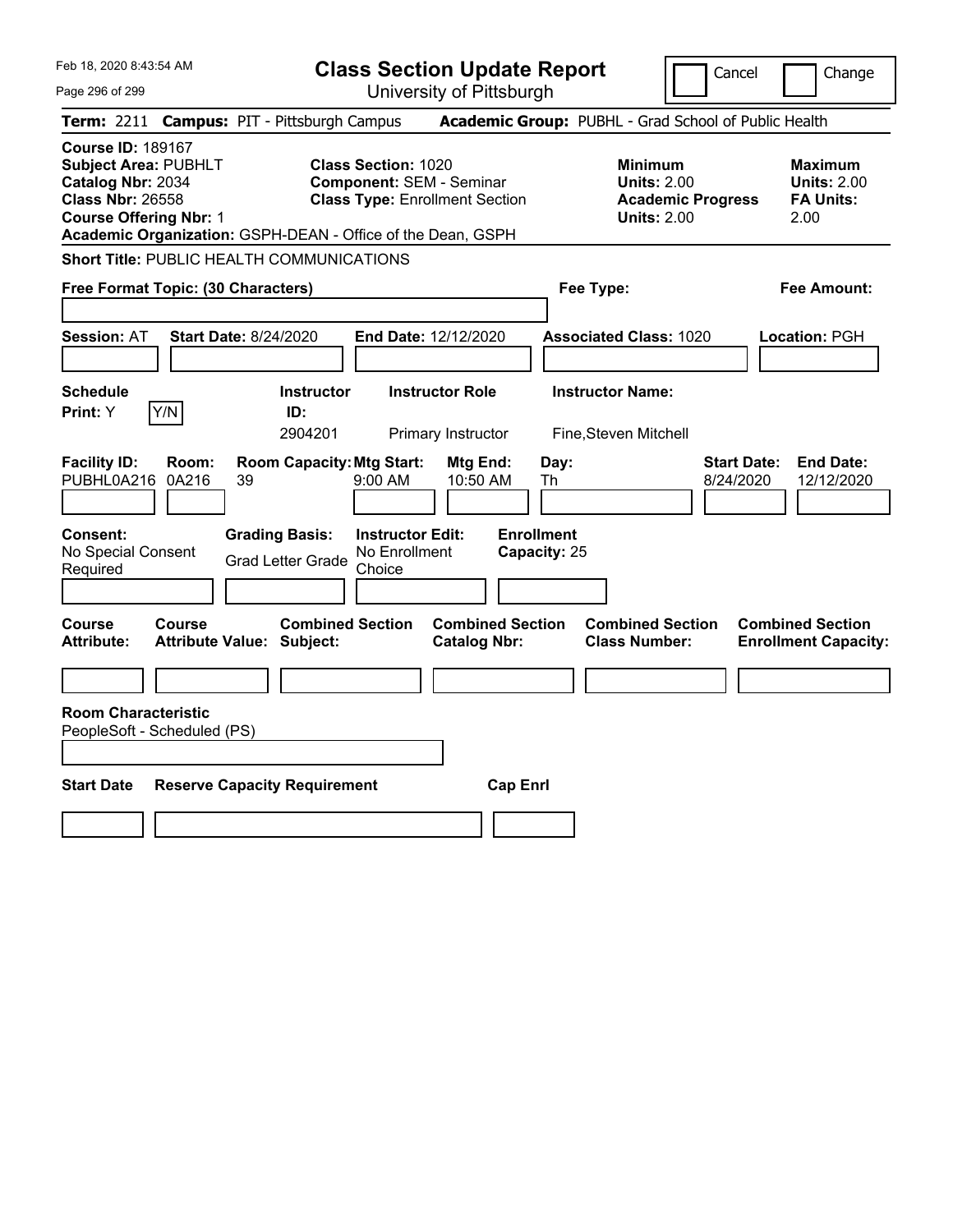| Feb 18, 2020 8:43:54 AM                                                                                                                  |                                            |                                                             |                                                    | <b>Class Section Update Report</b>                                       |                                   |                                                            |                          | Cancel                          | Change                                                           |
|------------------------------------------------------------------------------------------------------------------------------------------|--------------------------------------------|-------------------------------------------------------------|----------------------------------------------------|--------------------------------------------------------------------------|-----------------------------------|------------------------------------------------------------|--------------------------|---------------------------------|------------------------------------------------------------------|
| Page 297 of 299                                                                                                                          |                                            |                                                             |                                                    | University of Pittsburgh                                                 |                                   |                                                            |                          |                                 |                                                                  |
| <b>Term: 2211</b>                                                                                                                        |                                            | <b>Campus: PIT - Pittsburgh Campus</b>                      |                                                    |                                                                          |                                   | Academic Group: PUBHL - Grad School of Public Health       |                          |                                 |                                                                  |
| <b>Course ID: 189167</b><br><b>Subject Area: PUBHLT</b><br>Catalog Nbr: 2034<br><b>Class Nbr: 27887</b><br><b>Course Offering Nbr: 1</b> |                                            | Academic Organization: GSPH-DEAN - Office of the Dean, GSPH | <b>Class Section: 1030</b>                         | <b>Component: SEM - Seminar</b><br><b>Class Type: Enrollment Section</b> |                                   | <b>Minimum</b><br><b>Units: 2.00</b><br><b>Units: 2.00</b> | <b>Academic Progress</b> |                                 | <b>Maximum</b><br><b>Units: 2.00</b><br><b>FA Units:</b><br>2.00 |
|                                                                                                                                          |                                            | <b>Short Title: PUBLIC HEALTH COMMUNICATIONS</b>            |                                                    |                                                                          |                                   |                                                            |                          |                                 |                                                                  |
| Free Format Topic: (30 Characters)                                                                                                       |                                            |                                                             |                                                    |                                                                          |                                   | Fee Type:                                                  |                          |                                 | Fee Amount:                                                      |
| <b>Session: AT</b>                                                                                                                       | <b>Start Date: 8/24/2020</b>               |                                                             |                                                    | End Date: 12/12/2020                                                     |                                   | <b>Associated Class: 1030</b>                              |                          |                                 | Location: PGH                                                    |
| <b>Schedule</b><br>Print: Y                                                                                                              | Y/N                                        | <b>Instructor</b><br>ID:<br>3323279                         |                                                    | <b>Instructor Role</b><br>Primary Instructor                             |                                   | <b>Instructor Name:</b><br>Felter, Elizabeth Madison       |                          |                                 |                                                                  |
| <b>Facility ID:</b><br>PUBHL0A216                                                                                                        | Room:<br>0A216<br>39                       | <b>Room Capacity: Mtg Start:</b>                            | 9:00 AM                                            | Mtg End:<br>10:50 AM                                                     | Day:<br>We                        |                                                            |                          | <b>Start Date:</b><br>8/24/2020 | <b>End Date:</b><br>12/12/2020                                   |
| Consent:<br>No Special Consent<br>Required                                                                                               |                                            | <b>Grading Basis:</b><br><b>Grad Letter Grade</b>           | <b>Instructor Edit:</b><br>No Enrollment<br>Choice |                                                                          | <b>Enrollment</b><br>Capacity: 25 |                                                            |                          |                                 |                                                                  |
| Course<br>Attribute:                                                                                                                     | Course<br><b>Attribute Value: Subject:</b> | <b>Combined Section</b>                                     |                                                    | <b>Combined Section</b><br><b>Catalog Nbr:</b>                           |                                   | <b>Combined Section</b><br><b>Class Number:</b>            |                          |                                 | <b>Combined Section</b><br><b>Enrollment Capacity:</b>           |
| <b>Room Characteristic</b><br>PeopleSoft - Scheduled (PS)                                                                                |                                            |                                                             |                                                    |                                                                          |                                   |                                                            |                          |                                 |                                                                  |
| <b>Start Date</b>                                                                                                                        |                                            | <b>Reserve Capacity Requirement</b>                         |                                                    | <b>Cap Enrl</b>                                                          |                                   |                                                            |                          |                                 |                                                                  |
|                                                                                                                                          |                                            |                                                             |                                                    |                                                                          |                                   |                                                            |                          |                                 |                                                                  |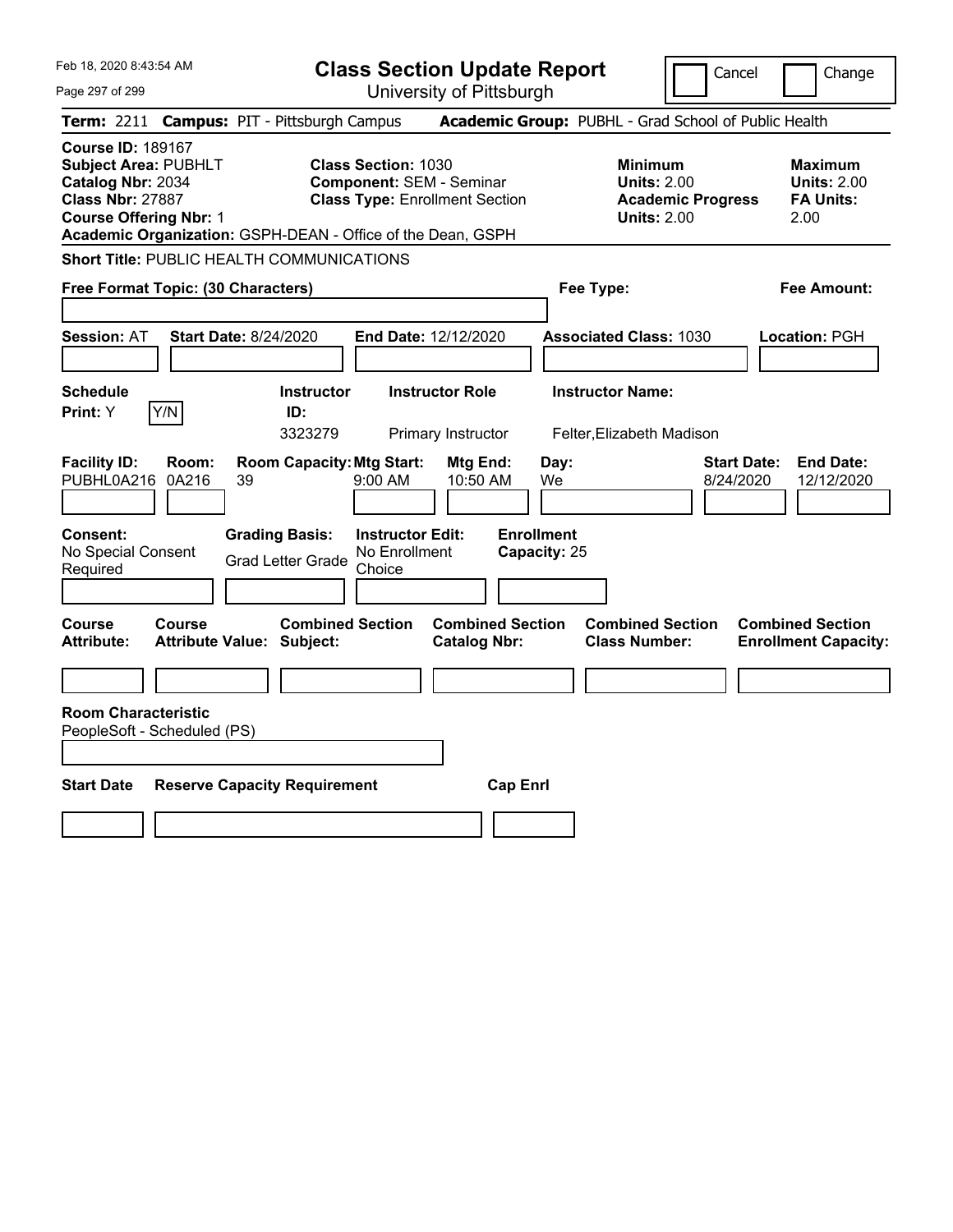| University of Pittsburgh<br>Page 298 of 299<br>Academic Group: PUBHL - Grad School of Public Health<br>Term: 2211 Campus: PIT - Pittsburgh Campus<br><b>Course ID: 189168</b><br><b>Subject Area: PUBHLT</b><br><b>Class Section: 1010</b><br><b>Minimum</b><br><b>Maximum</b><br>Catalog Nbr: 2035<br><b>Component: SEM - Seminar</b><br><b>Units: 2.00</b><br><b>Units: 2.00</b><br><b>Class Nbr: 26559</b><br><b>Class Type: Enrollment Section</b><br><b>Academic Progress</b><br><b>FA Units:</b><br><b>Course Offering Nbr: 1</b><br><b>Units: 2.00</b><br>2.00<br>Academic Organization: GSPH-DEAN - Office of the Dean, GSPH<br>Short Title: APPLICATIONS IN PUBLIC HEALTH<br>Free Format Topic: (30 Characters)<br>Fee Type:<br>Fee Amount:<br>Session: AT<br><b>Start Date: 8/24/2020</b><br>End Date: 12/12/2020<br><b>Associated Class: 1010</b><br>Location: PGH<br><b>Instructor Role</b><br><b>Instructor Name:</b><br>Schedule<br><b>Instructor</b><br>Y/N<br>Print: Y<br>ID:<br>2929414<br>Primary Instructor<br>Burke, Jessica Griffin |  |
|----------------------------------------------------------------------------------------------------------------------------------------------------------------------------------------------------------------------------------------------------------------------------------------------------------------------------------------------------------------------------------------------------------------------------------------------------------------------------------------------------------------------------------------------------------------------------------------------------------------------------------------------------------------------------------------------------------------------------------------------------------------------------------------------------------------------------------------------------------------------------------------------------------------------------------------------------------------------------------------------------------------------------------------------------------|--|
|                                                                                                                                                                                                                                                                                                                                                                                                                                                                                                                                                                                                                                                                                                                                                                                                                                                                                                                                                                                                                                                          |  |
|                                                                                                                                                                                                                                                                                                                                                                                                                                                                                                                                                                                                                                                                                                                                                                                                                                                                                                                                                                                                                                                          |  |
|                                                                                                                                                                                                                                                                                                                                                                                                                                                                                                                                                                                                                                                                                                                                                                                                                                                                                                                                                                                                                                                          |  |
|                                                                                                                                                                                                                                                                                                                                                                                                                                                                                                                                                                                                                                                                                                                                                                                                                                                                                                                                                                                                                                                          |  |
|                                                                                                                                                                                                                                                                                                                                                                                                                                                                                                                                                                                                                                                                                                                                                                                                                                                                                                                                                                                                                                                          |  |
|                                                                                                                                                                                                                                                                                                                                                                                                                                                                                                                                                                                                                                                                                                                                                                                                                                                                                                                                                                                                                                                          |  |
|                                                                                                                                                                                                                                                                                                                                                                                                                                                                                                                                                                                                                                                                                                                                                                                                                                                                                                                                                                                                                                                          |  |
| <b>Facility ID:</b><br><b>Room Capacity: Mtg Start:</b><br><b>Start Date:</b><br><b>End Date:</b><br>Room:<br>Mtg End:<br>Day:<br>0A425<br>5:00 PM<br>6:55 PM<br>PUBHL0A425<br>24<br>We<br>8/24/2020<br>12/12/2020                                                                                                                                                                                                                                                                                                                                                                                                                                                                                                                                                                                                                                                                                                                                                                                                                                       |  |
| <b>Enrollment</b><br>Consent:<br><b>Grading Basis:</b><br><b>Instructor Edit:</b><br>No Special Consent<br>No Enrollment<br>Capacity: 24<br><b>Grad Letter Grade</b><br>Required<br>Choice                                                                                                                                                                                                                                                                                                                                                                                                                                                                                                                                                                                                                                                                                                                                                                                                                                                               |  |
| <b>Combined Section</b><br><b>Combined Section</b><br><b>Combined Section</b><br><b>Combined Section</b><br>Course<br>Course<br><b>Attribute Value: Subject:</b><br><b>Catalog Nbr:</b><br><b>Class Number:</b><br><b>Enrollment Capacity:</b><br>Attribute:                                                                                                                                                                                                                                                                                                                                                                                                                                                                                                                                                                                                                                                                                                                                                                                             |  |
| <b>Room Characteristic</b><br>PeopleSoft - Scheduled (PS)                                                                                                                                                                                                                                                                                                                                                                                                                                                                                                                                                                                                                                                                                                                                                                                                                                                                                                                                                                                                |  |
| <b>Start Date</b><br><b>Reserve Capacity Requirement</b><br><b>Cap Enrl</b>                                                                                                                                                                                                                                                                                                                                                                                                                                                                                                                                                                                                                                                                                                                                                                                                                                                                                                                                                                              |  |